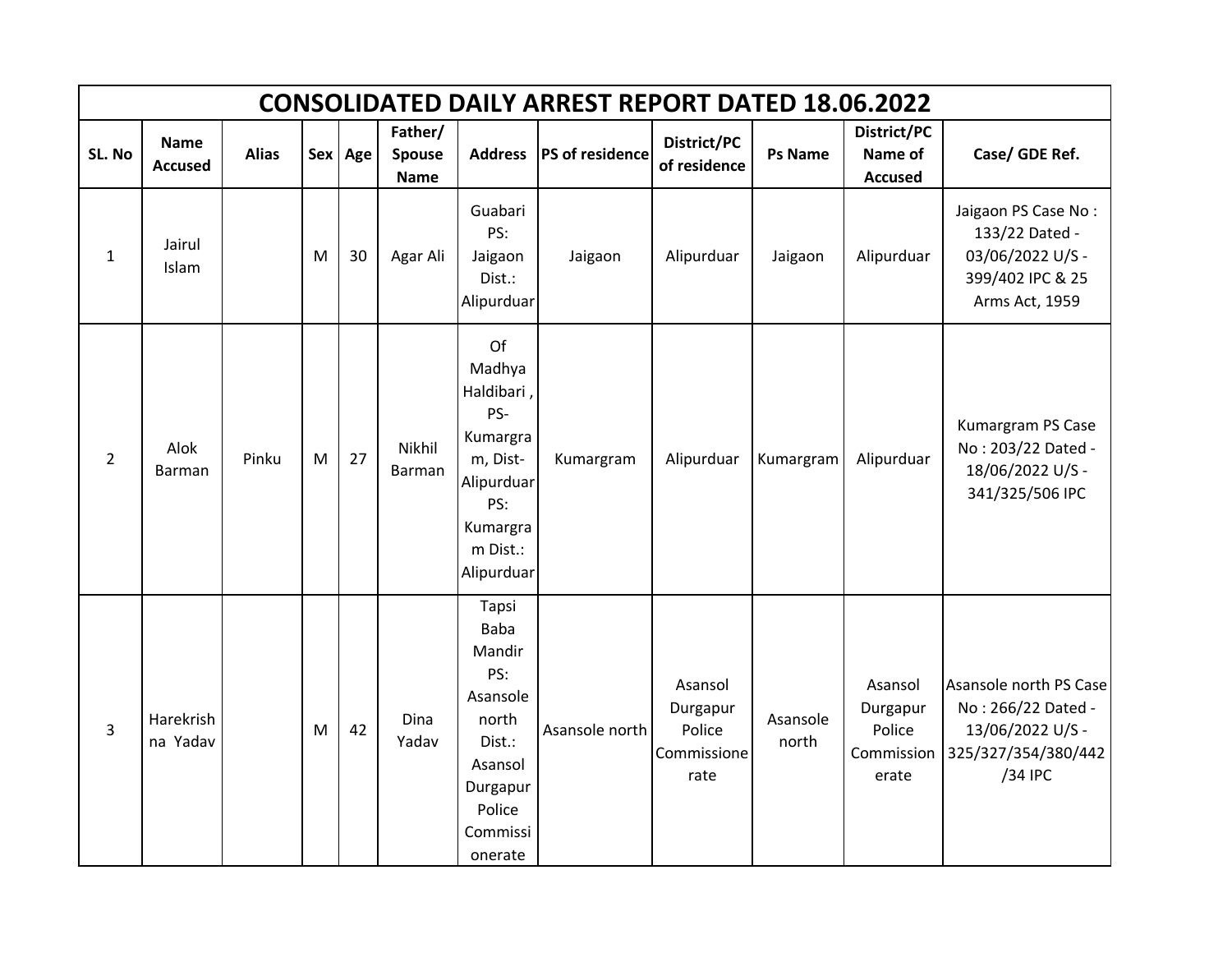| 4 | Raj Kiran<br>Singh      | Akash  | M | 21 | Ajay Singh       | PS:<br>Salanpur<br>Dist.:<br>Asansol<br>Durgapur<br>Police<br>Commissi<br>onerate            | Salanpur | Asansol<br>Durgapur<br>Police<br>Commissione<br>rate | Chittaranja<br>n | Asansol<br>Durgapur<br>Police<br>Commission<br>erate | Chittaranjan PS Case<br>No: 25/22 Dated -<br>08/06/2022 U/S -<br>399/402 IPC & 25/27<br>Arms Act, 1959 |
|---|-------------------------|--------|---|----|------------------|----------------------------------------------------------------------------------------------|----------|------------------------------------------------------|------------------|------------------------------------------------------|--------------------------------------------------------------------------------------------------------|
| 5 | Rahul<br>Kumar<br>Singh | Lefty  | M | 20 | Rajesh<br>Singh  | PS:<br>Salanpur<br>Dist.:<br>Asansol<br>Durgapur<br>Police<br>Commissi<br>onerate            | Salanpur | Asansol<br>Durgapur<br>Police<br>Commissione<br>rate | Chittaranja<br>n | Asansol<br>Durgapur<br>Police<br>Commission<br>erate | Chittaranjan PS Case<br>No: 25/22 Dated -<br>08/06/2022 U/S -<br>399/402 IPC & 25/27<br>Arms Act, 1959 |
| 6 | Sanjoy<br>Patar         | Jhantu |   | 35 | Santosh<br>Patar | Chapraid<br>PS:<br>Hirapur<br>Dist.:<br>Asansol<br>Durgapur<br>Police<br>Commissi<br>onerate | Hirapur  | Asansol<br>Durgapur<br>Police<br>Commissione<br>rate | Hirapur          | Asansol<br>Durgapur<br>Police<br>Commission<br>erate | Hirapur PS Case No:<br>228/22 Dated -<br>17/06/2022 U/S -<br>354D/458/325/307/50<br>6 IPC              |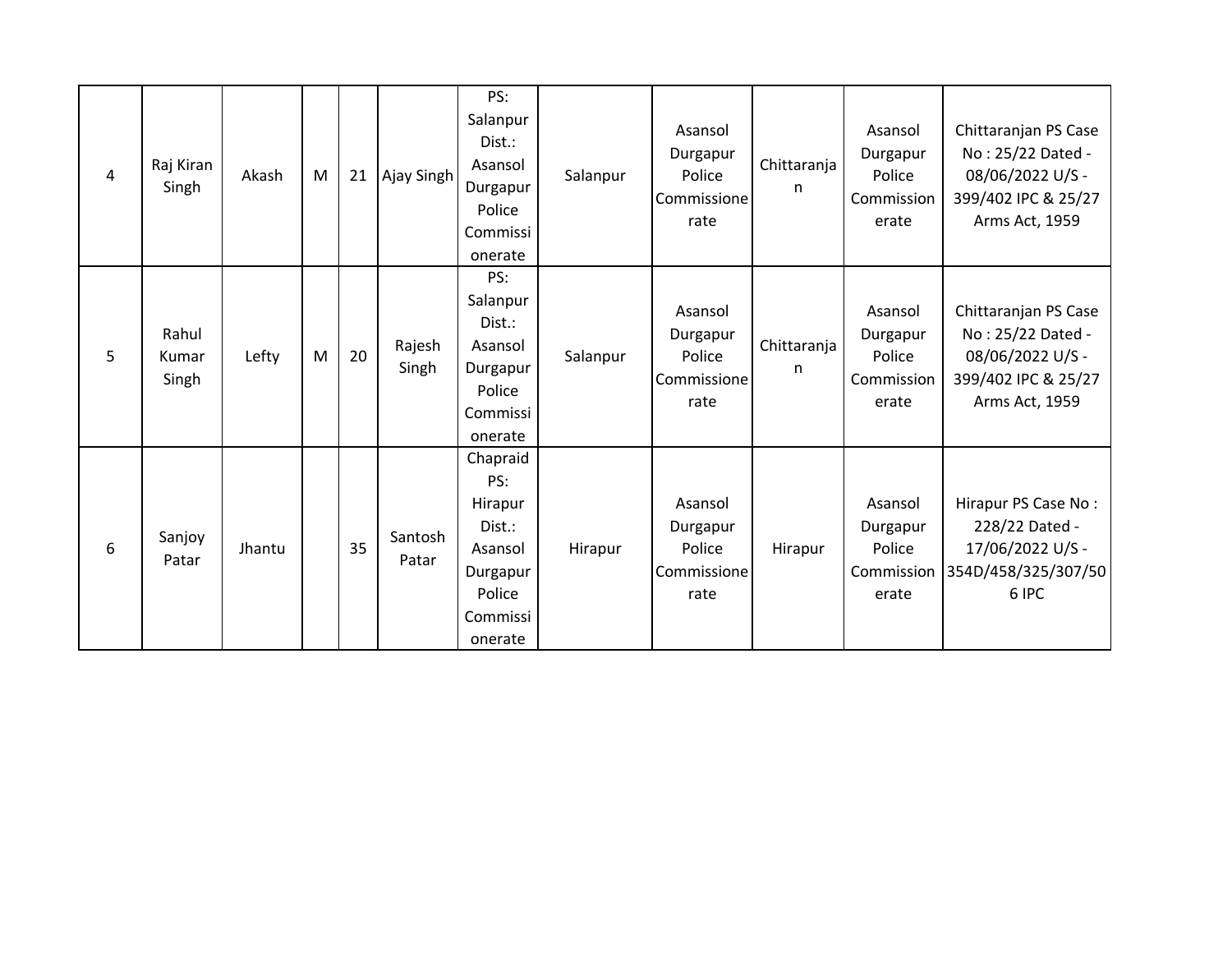| $\overline{7}$ | Dharmend<br>ra Ram |  | 31 | Late Bhola<br>Ram | Upper<br>Dharampu<br>r near<br>Gorokhna<br>th Mandir,<br>Qtr No-<br>01/10 AB<br>Type PS:<br>Hirapur<br>Dist.:<br>Asansol<br>Durgapur<br>Police<br>Commissi<br>onerate | Hirapur | Asansol<br>Durgapur<br>Police<br>Commissione<br>rate | Hirapur | Asansol<br>Durgapur<br>Police<br>Commission<br>erate | Hirapur PS Case No:<br>119/22 Dated -<br>30/03/2022 U/S -<br>399/402 IPC & 25/27<br>Arms Act, 1959 |
|----------------|--------------------|--|----|-------------------|-----------------------------------------------------------------------------------------------------------------------------------------------------------------------|---------|------------------------------------------------------|---------|------------------------------------------------------|----------------------------------------------------------------------------------------------------|
| 8              | Raj Ram            |  | 24 | Raju Ram          | Upper<br>Dharmapu<br>r,<br>Gorokhna<br>th Mandir<br>PS:<br>Hirapur<br>Dist.:<br>Asansol<br>Durgapur<br>Police<br>Commissi<br>onerate                                  | Hirapur | Asansol<br>Durgapur<br>Police<br>Commissione<br>rate | Hirapur | Asansol<br>Durgapur<br>Police<br>Commission<br>erate | Hirapur PS Case No:<br>119/22 Dated -<br>30/03/2022 U/S -<br>399/402 IPC & 25/27<br>Arms Act, 1959 |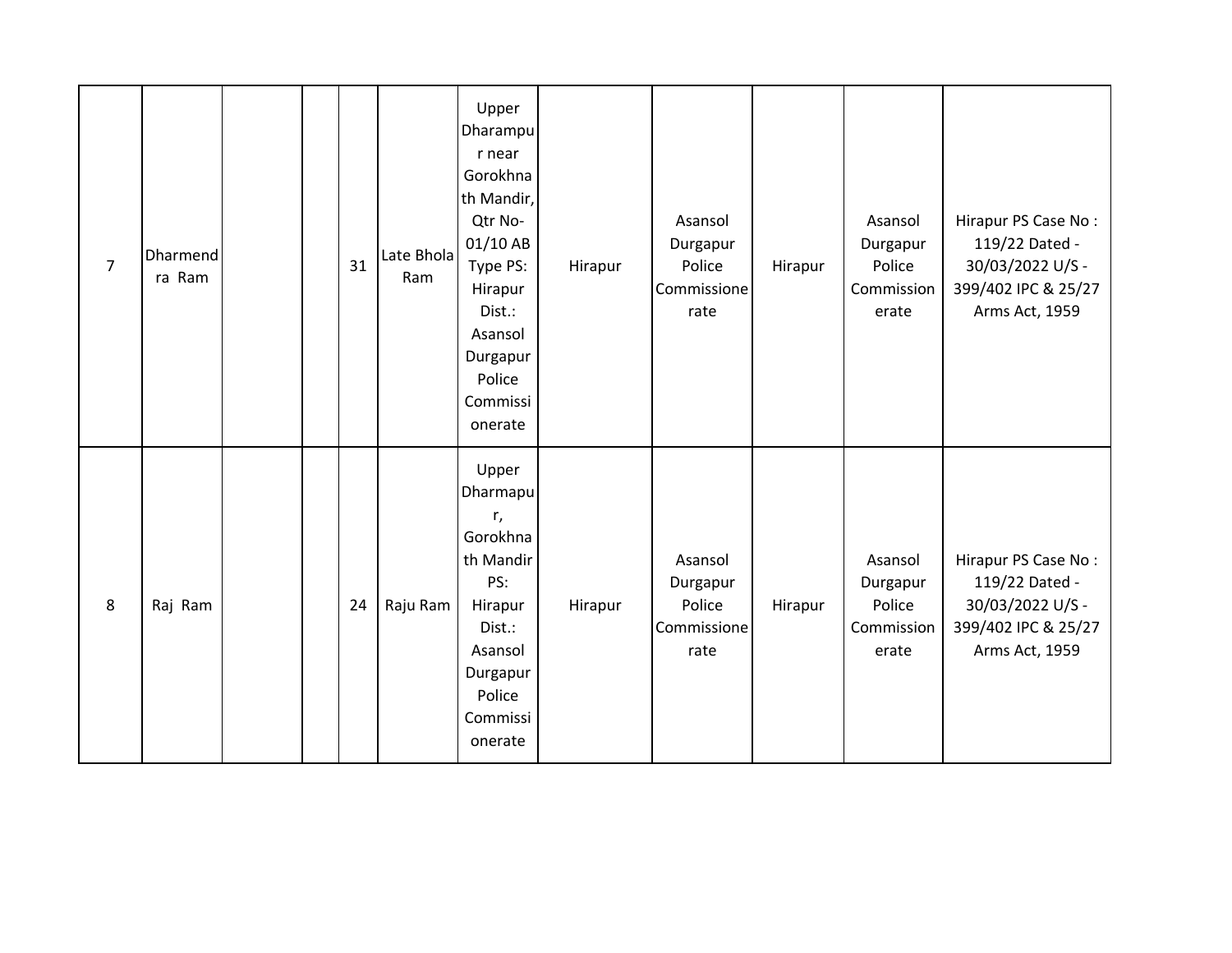| 9  | Krishna<br>Badyakar |        |   | 35 | Anil<br>Badyakar | Malagada,<br>Dishergar<br>h PS: Kulti<br>Dist.:<br>Asansol<br>Durgapur<br>Police<br>Commissi<br>onerate                                                                     | Kulti   | Asansol<br>Durgapur<br>Police<br>Commissione<br>rate | Hirapur | Asansol<br>Durgapur<br>Police<br>Commission<br>erate | Hirapur PS Case No:<br>230/22 Dated -<br>18/06/2022 U/S -<br>498A/323/406/506/34<br>IPC & 3/4 Dowry<br>Prohibition Act, 1961Â |
|----|---------------------|--------|---|----|------------------|-----------------------------------------------------------------------------------------------------------------------------------------------------------------------------|---------|------------------------------------------------------|---------|------------------------------------------------------|-------------------------------------------------------------------------------------------------------------------------------|
| 10 | Ananda<br>Bauri     | Kishan | M | 40 | Nabin<br>Bauri   | Khudika,<br>Salanpur,<br>$A/P-$<br>Bokada<br>Hotel,<br><b>IISCO</b><br>Gate,<br>Newtown<br>PS:<br>Hirapur<br>Dist.:<br>Asansol<br>Durgapur<br>Police<br>Commissi<br>onerate | Hirapur | Asansol<br>Durgapur<br>Police<br>Commissione<br>rate | Hirapur | Asansol<br>Durgapur<br>Police<br>Commission<br>erate | Hirapur PS Case No:<br>231/22 Dated -<br>18/06/2022 U/S-46(A)<br>Bengal Excise Act,<br>1909                                   |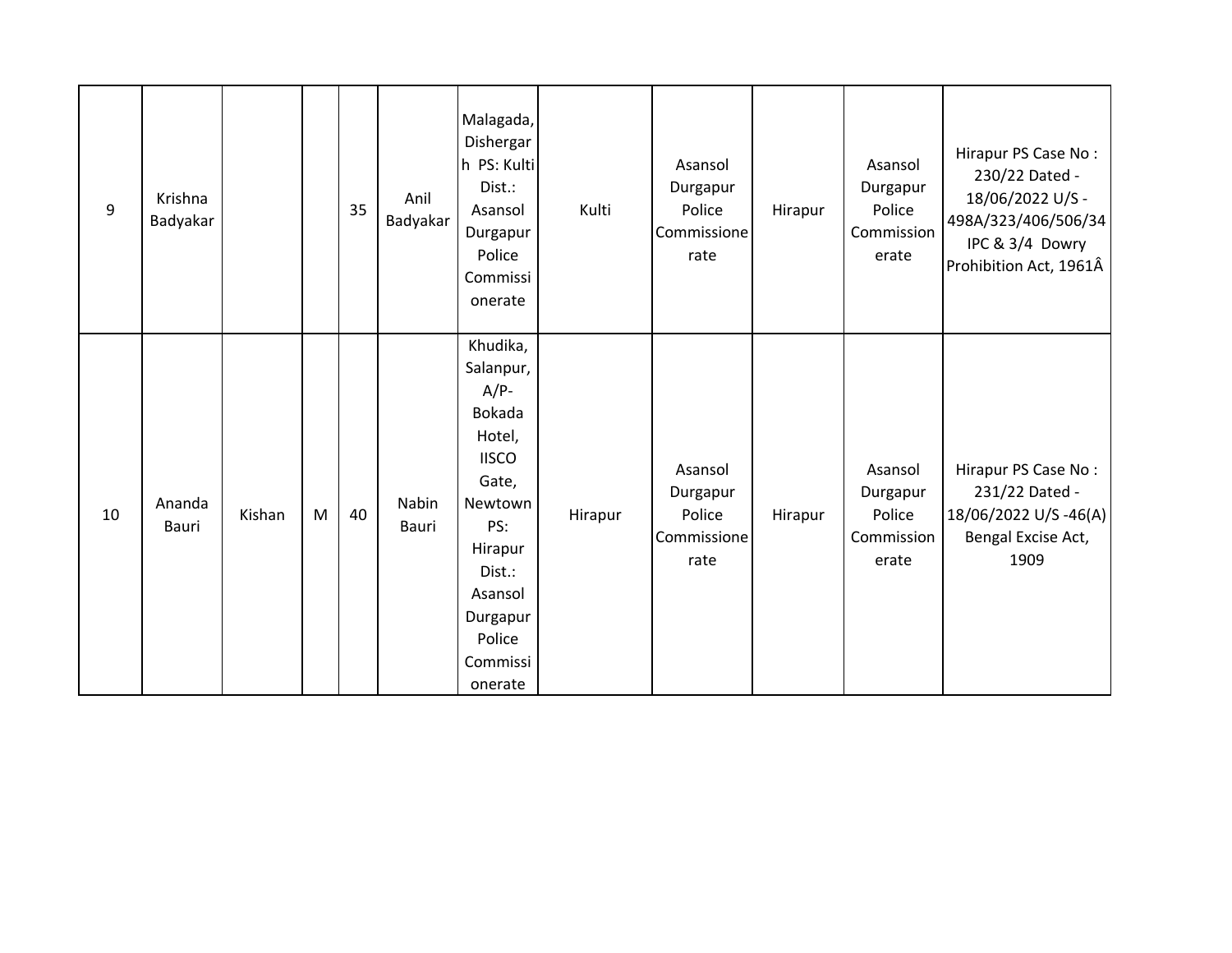| 11 | Soumen<br>Maji                     | M | 30 | Ranjit<br>Maji                   | Nematpur<br>Village<br>PS: Kulti<br>Dist.:<br>Asansol<br>Durgapur<br>Police<br>Commissi<br>onerate       | Kulti    | Asansol<br>Durgapur<br>Police<br>Commissione<br>rate | Kulti    | Asansol<br>Durgapur<br>Police<br>Commission<br>erate | Kulti PS Case No:<br>382/22 Dated -<br>18/06/2022 U/S -<br>25(1B)(a)/35 IPC &<br>Arm Act, 1959 None                        |
|----|------------------------------------|---|----|----------------------------------|----------------------------------------------------------------------------------------------------------|----------|------------------------------------------------------|----------|------------------------------------------------------|----------------------------------------------------------------------------------------------------------------------------|
| 12 | Gagan<br>Prasad                    | M | 30 | Rajendra<br>Prasad               | Kyachand<br><b>Dhawra</b><br>PS: Kulti<br>Dist.:<br>Asansol<br>Durgapur<br>Police<br>Commissi<br>onerate | Kulti    | Asansol<br>Durgapur<br>Police<br>Commissione<br>rate | Kulti    | Asansol<br>Durgapur<br>Police<br>Commission<br>erate | Kulti PS Case No:<br>382/22 Dated -<br>18/06/2022 U/S -<br>25(1B)(a)/35 IPC &<br>Arm Act, 1959 None                        |
| 13 | Baban<br><b>Bouri</b>              |   |    | Pradip<br><b>Bouri</b>           | PS:<br>Raniganj<br>Dist.:<br>Asansol<br>Durgapur<br>Police<br>Commissi<br>onerate                        | Raniganj | Asansol<br>Durgapur<br>Police<br>Commissione<br>rate | Raniganj | Asansol<br>Durgapur<br>Police<br>Commission<br>erate | Raniganj PS Case No:<br>336/22 Dated -<br>15/06/2022 U/S -<br>498A/307/406/34 IPC<br>& 3/4 Dowry<br>Prohibition Act, 1961Â |
| 14 | Ninga<br>Yamanapp<br>a<br>Chalwadi |   |    | Lt.<br>Yamanapp<br>a<br>Chalwadi |                                                                                                          |          | <b>Basirhat</b>                                      | Raniganj | Asansol<br>Durgapur<br>Police<br>Commission<br>erate | Raniganj PS Case No:<br>338/22 Dated -<br>17/06/2022 U/S-379<br><b>IPC</b>                                                 |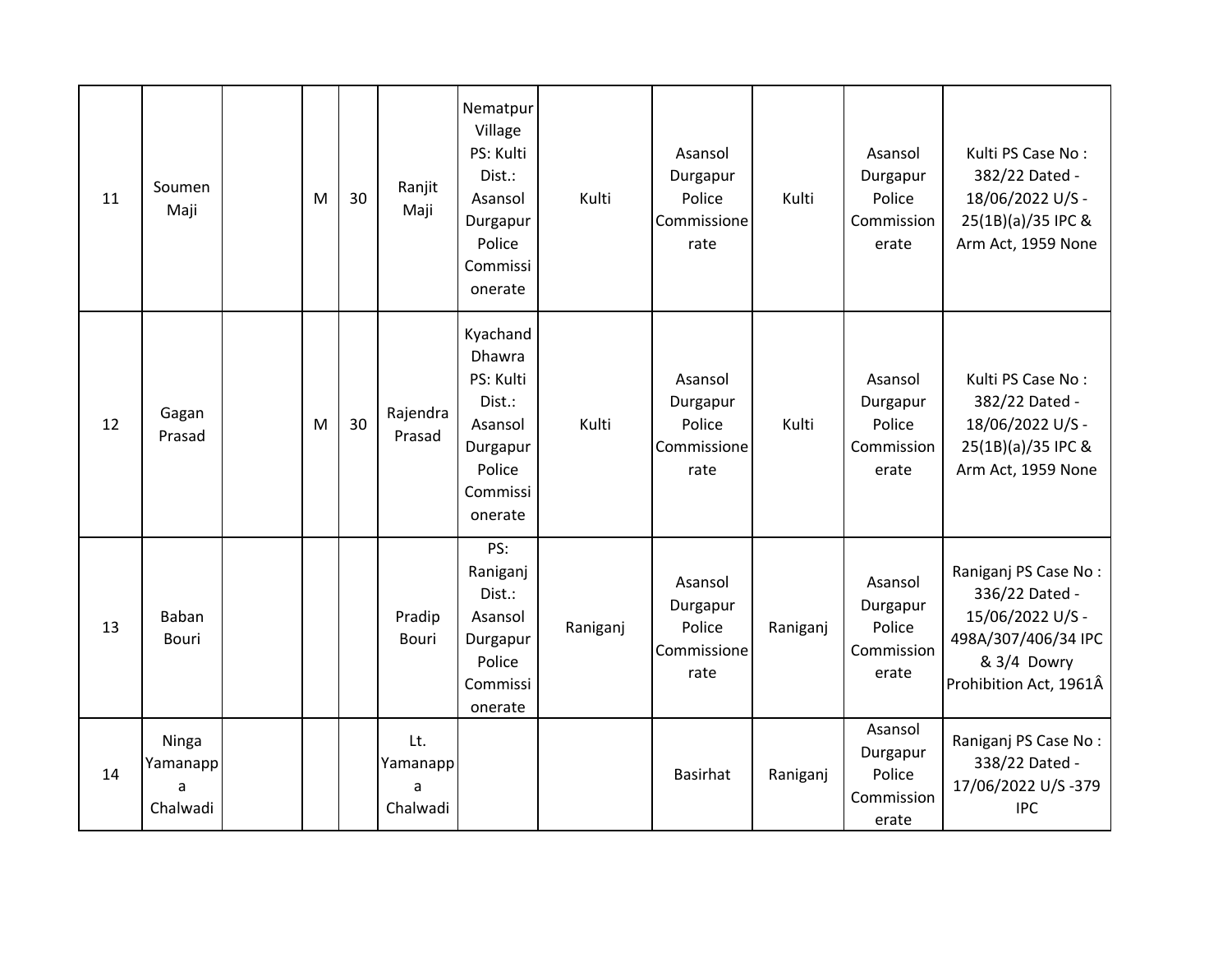| 15 | Dasharath<br>Roy |      | M |    | Lt. Manik<br>Roy                | PS: Khatra<br>Dist.:<br><b>Bankura</b>                                                                                                                          | Khatra      | Bankura | Khatra     | Bankura        | Khatra PS Case No:<br>31/22 Dated -<br>18/06/2022 U/S -<br>354/506 IPC                                            |
|----|------------------|------|---|----|---------------------------------|-----------------------------------------------------------------------------------------------------------------------------------------------------------------|-------------|---------|------------|----------------|-------------------------------------------------------------------------------------------------------------------|
| 16 | Raban<br>Mahato  | Raju | M | 30 | Lt Kristha<br>Mahato            | PS: Bora<br>Dist.:<br>Purulia                                                                                                                                   | <b>Bora</b> | Purulia | Kotulpur   | <b>Bankura</b> | Kotulpur PS Case No:<br>135/22 Dated -<br>17/06/2022 U/S-283<br>IPC & 18 The West<br>Bengal Highways Act,<br>1964 |
| 17 | Sanjoy<br>Khan   |      | M | 38 | Bhaskar<br>Khan                 | Dhobapuk<br>ur PS:<br>Patrasayar<br>Dist.:<br><b>Bankura</b>                                                                                                    | Patrasayar  | Bankura | Patrasayar | Bankura        | Patrasayar PS Case No<br>: 92/22 Dated -<br>18/06/2022 U/S-46(b)<br>Bengal Excise Act,<br>1909                    |
| 18 | Debu<br>Baskey   | Dipu | M | 19 | Sarkar@k<br>ati@dugai<br>Baskey | Vill-<br>Goswamid<br>ihi, P.S-<br>Saltora<br>,Dist-<br>Bankura,<br>A/P<br>Ardhagra<br>m, P.S-<br>Mejia<br>,Dist-<br>bankura<br>PS: Saltora<br>Dist.:<br>Bankura | Saltora     | Bankura | Saltora    | Bankura        | Saltora PS Case No:<br>53/22 Dated -<br>02/05/2022 U/S-379<br><b>IPC</b>                                          |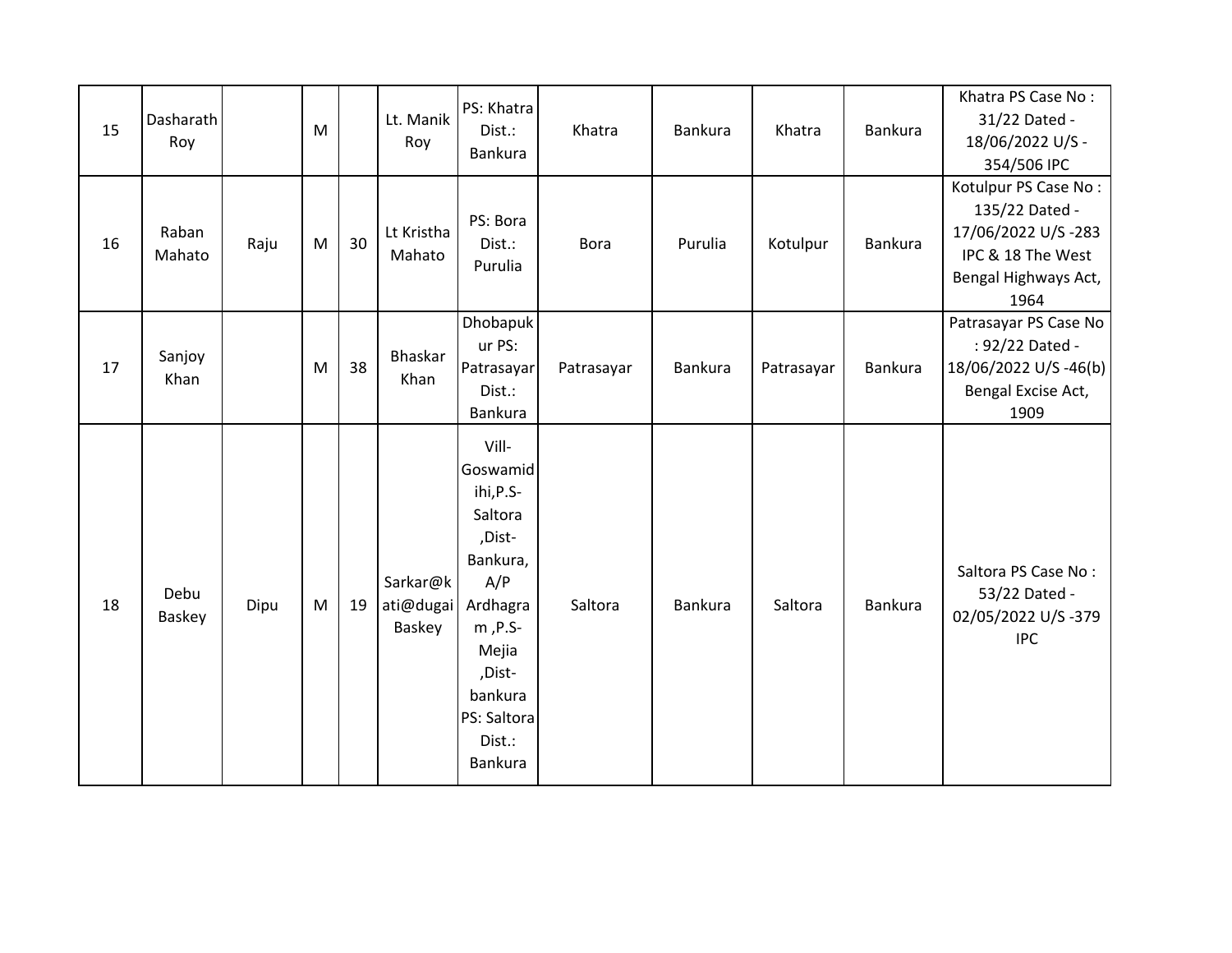| 19<br>20 | Rajesh<br>Das<br>Gourhari<br>Das |   |    | Ch Das<br>Ramesh<br>Das     | PS:<br>Late Dulal Ashoknag<br>ar Dist.:<br>Barasat<br>PS:<br>Ashoknag<br>ar Dist.:<br>Barasat                            | Ashoknagar<br>Ashoknagar | Barasat<br>Barasat | Ashoknagar<br>Ashoknagar | Barasat<br><b>Barasat</b> | Ashoknagar PS Case<br>No: 545/22 Dated -<br>17/06/2022 U/S -<br>447/352/506 IPC<br>Ashoknagar PS Case<br>No: 546/22 Dated -<br>18/06/2022 U/S -<br>363/365 IPC |
|----------|----------------------------------|---|----|-----------------------------|--------------------------------------------------------------------------------------------------------------------------|--------------------------|--------------------|--------------------------|---------------------------|----------------------------------------------------------------------------------------------------------------------------------------------------------------|
| 21       | Tarak Das                        | M |    | Lt.<br>Narayan<br>Ch. Das   | Aswinipall<br>y School<br>Road,<br>$P.O+P.S-$<br>Barasat,<br>North 24<br>Pgs PS:<br><b>Barasat</b><br>Dist.:<br>Barasat  | Barasat                  | Barasat            | Barasat                  | Barasat                   | Barasat PS Case No:<br>396/22 Dated -<br>16/06/2022 U/S -<br>447/341/323/325/506<br>/34 IPC                                                                    |
| 22       | Ashadul<br>Mondal                | M | 39 | S/o-abdul<br>Goni<br>Mondal | Bira,<br>Narayanp<br>ur, PO-<br>Laxmipul,<br>PS-Habra,<br>Dist-North<br>24<br>Parganas<br>PS: Habra<br>Dist.:<br>Barasat | Habra                    | <b>Barasat</b>     | Habra                    | Barasat                   | Habra PS Case No:<br>596/22 Dated -<br>17/06/2022 U/S -<br>447/325/506/34 IPC                                                                                  |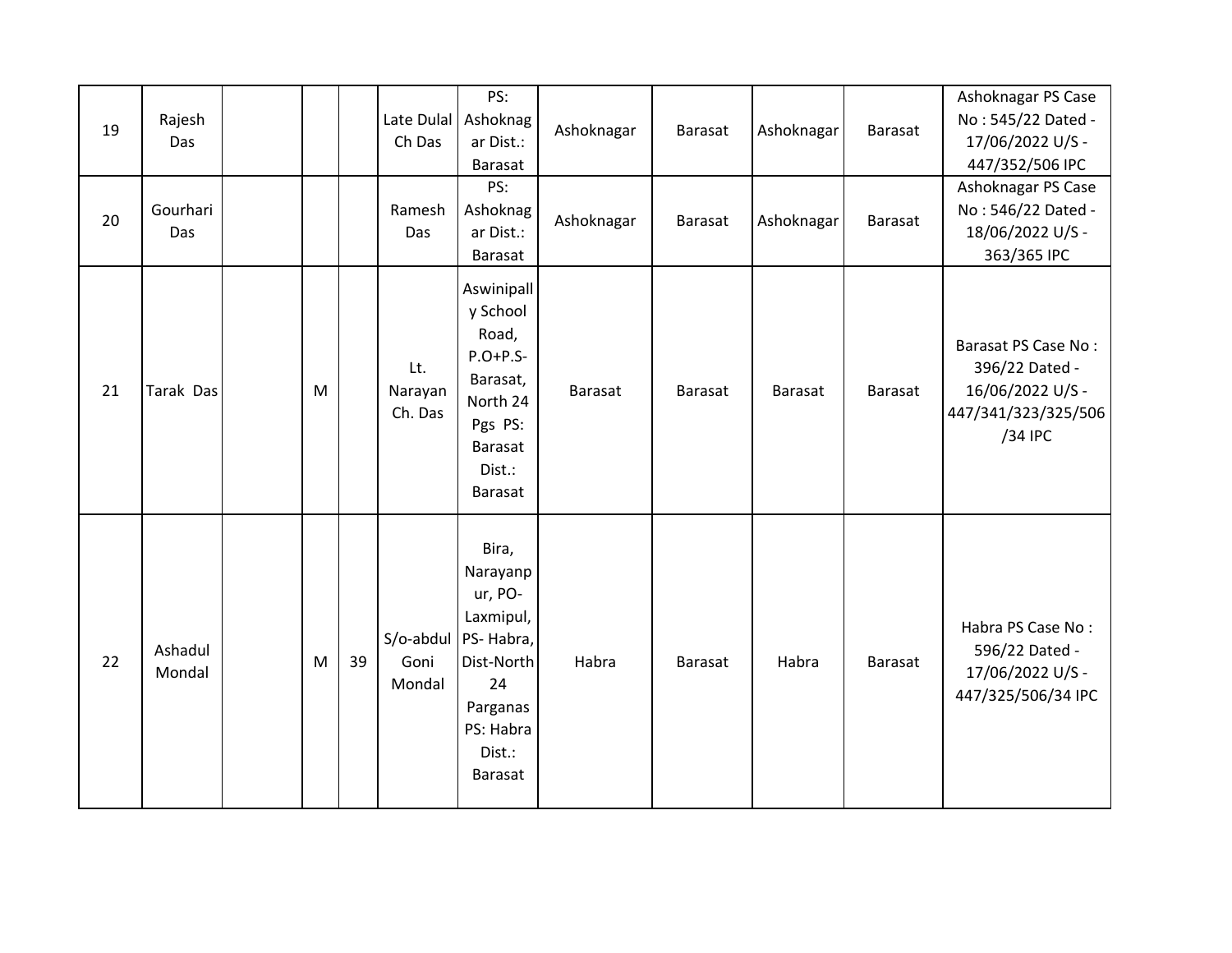| 23 | Sunil<br>Prasad |  | ${\sf M}$ | 30 <sup>°</sup> | S/o-late<br>Srichandra<br>Prasad | Vill-<br>Sahbajpur,<br>PO-<br>Abadchak<br>Dumrawa<br>n, PS-<br>Asthawan,<br>District-<br>Nalanda,<br>State-<br>Bihar, A/P<br>in the<br>house of<br>Mukesh<br>Singh in<br>Vill.-<br>Rajibnagar<br>, near<br>flyover,<br>Patna,<br>Bihar PS:<br>Habra<br>Dist.:<br>Barasat | Habra | Barasat | Habra | Barasat | Habra PS Case No:<br>597/22 Dated -<br>18/06/2022 U/S -<br>25(i)(a)/27 Arms Act,<br>1959 |
|----|-----------------|--|-----------|-----------------|----------------------------------|--------------------------------------------------------------------------------------------------------------------------------------------------------------------------------------------------------------------------------------------------------------------------|-------|---------|-------|---------|------------------------------------------------------------------------------------------|
|----|-----------------|--|-----------|-----------------|----------------------------------|--------------------------------------------------------------------------------------------------------------------------------------------------------------------------------------------------------------------------------------------------------------------------|-------|---------|-------|---------|------------------------------------------------------------------------------------------|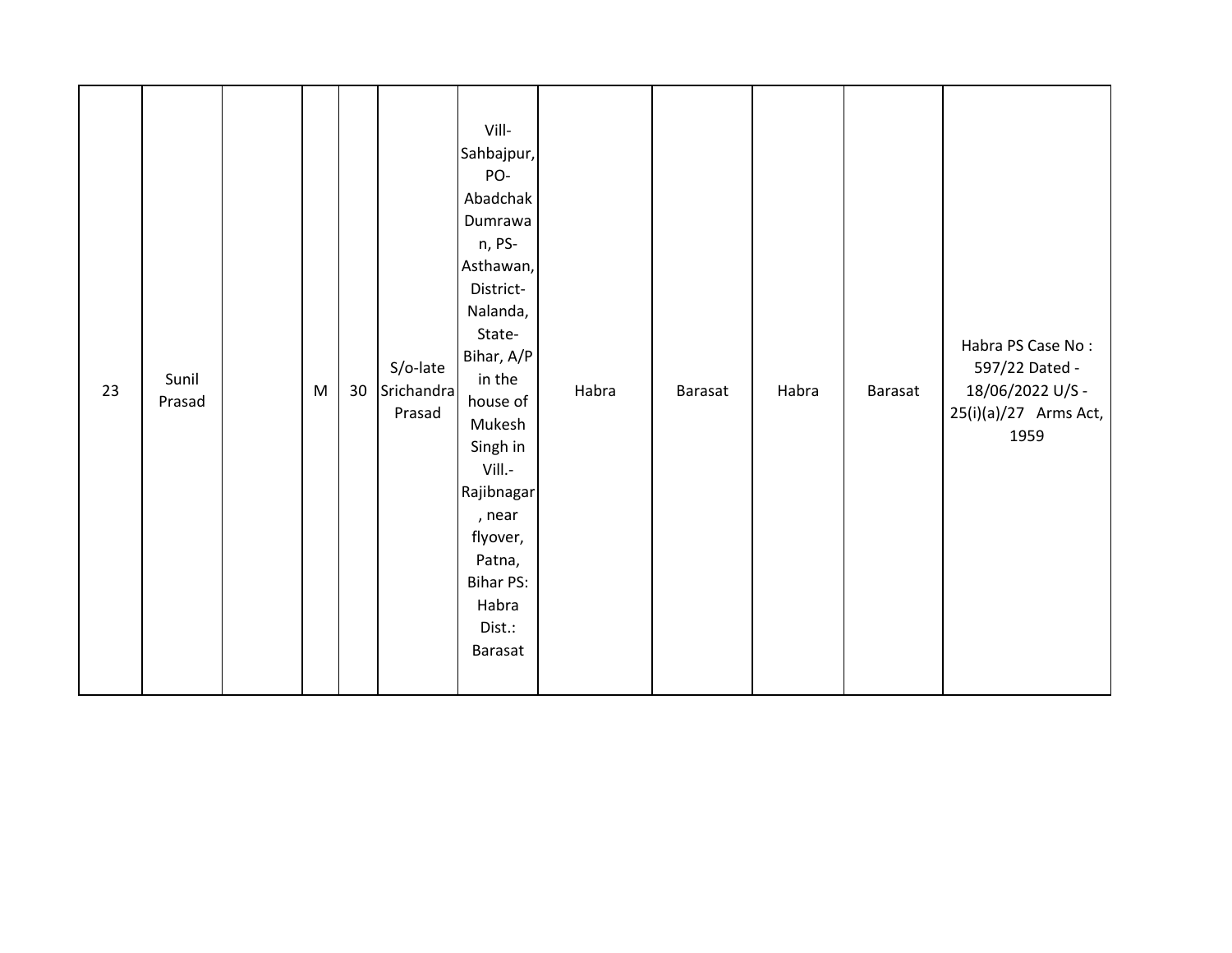| 24 | Susobhon<br>Dasgupta |          | M | 30 | Lt. Kamal<br>Dasgupta | PS:<br>Belghoria<br>Dist.:<br>Barrackpo<br>re Police<br>Commissi<br>onerate                                       | Belghoria | Barrackpore<br>Police<br>Commissione<br>rate | Belghoria | Barrackpore<br>Police<br>Commission<br>erate | Belghoria PS Case No:<br>306/22 Dated -<br>31/05/2022 U/S-379<br><b>IPC</b>                              |
|----|----------------------|----------|---|----|-----------------------|-------------------------------------------------------------------------------------------------------------------|-----------|----------------------------------------------|-----------|----------------------------------------------|----------------------------------------------------------------------------------------------------------|
| 25 | Samim<br>Akram       | Chotu Md |   |    |                       | PS:<br>Bhatpara<br>Dist.:<br>Akram Ali   Barrackpo<br>re Police<br>Commissi<br>onerate                            | Bhatpara  | Barrackpore<br>Police<br>Commissione<br>rate | Bhatpara  | Barrackpore<br>Police<br>Commission<br>erate | Bhatpara PS Case No:<br>461/22 Dated -<br>18/06/2022 U/S -<br>326/307/34 IPC & 3/4<br>E.S Arms Act, 1959 |
| 26 | Md Irfan             |          | M |    | Md. Shiraj            | Arpatna,<br>PS-<br>Rahara,<br>(N) 24 Pgs<br>PS: Rahara<br>Dist.:<br>Barrackpo<br>re Police<br>Commissi<br>onerate | Rahara    | Barrackpore<br>Police<br>Commissione<br>rate | Nimta     | Barrackpore<br>Police<br>Commission<br>erate | Nimta PS Case No:<br>324/22 Dated -<br>04/06/2022 U/S -<br>399/402 IPC                                   |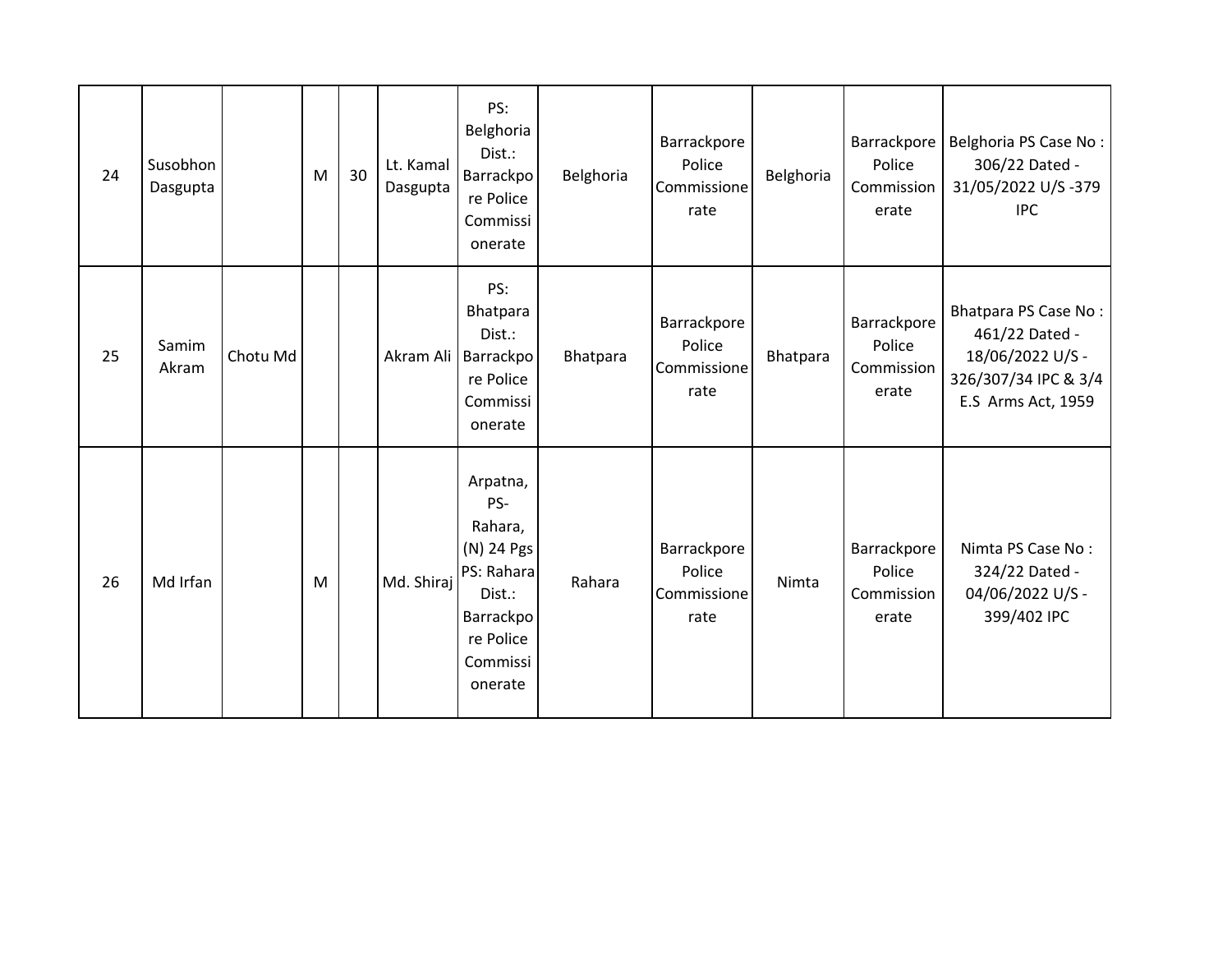| 27 | Md<br>Mamon<br>Molla |             |   |    | Md.<br>Moshihar<br>Molla | Fatullapur<br>, near old<br>gas<br>godown,<br>PS-Nimta,<br>Kol-49. PS:<br>Nimta<br>Dist.:<br>Barrackpo<br>re Police<br>Commissi<br>onerate   | Nimta    | Barrackpore<br>Police<br>Commissione<br>rate | Nimta    | Barrackpore<br>Police<br>Commission<br>erate | Nimta PS Case No:<br>324/22 Dated -<br>04/06/2022 U/S -<br>399/402 IPC     |
|----|----------------------|-------------|---|----|--------------------------|----------------------------------------------------------------------------------------------------------------------------------------------|----------|----------------------------------------------|----------|----------------------------------------------|----------------------------------------------------------------------------|
| 28 | Uttam<br>Shil        | <b>Buro</b> | M | 36 | Late Bimal<br>Shil       | Madarat<br>Gayen<br>Para, PO-<br>Madarat,<br>PS-<br>Baruipur,<br>South 24<br>Pgs PS:<br>Baruipur<br>Dist.:<br>Baruipur<br>Police<br>District | Baruipur | Baruipur<br>Police<br>District               | Baruipur | Baruipur<br>Police<br>District               | Baruipur PS Case No:<br>1027/22 Dated -<br>10/06/2022 U/S -<br>399/402 IPC |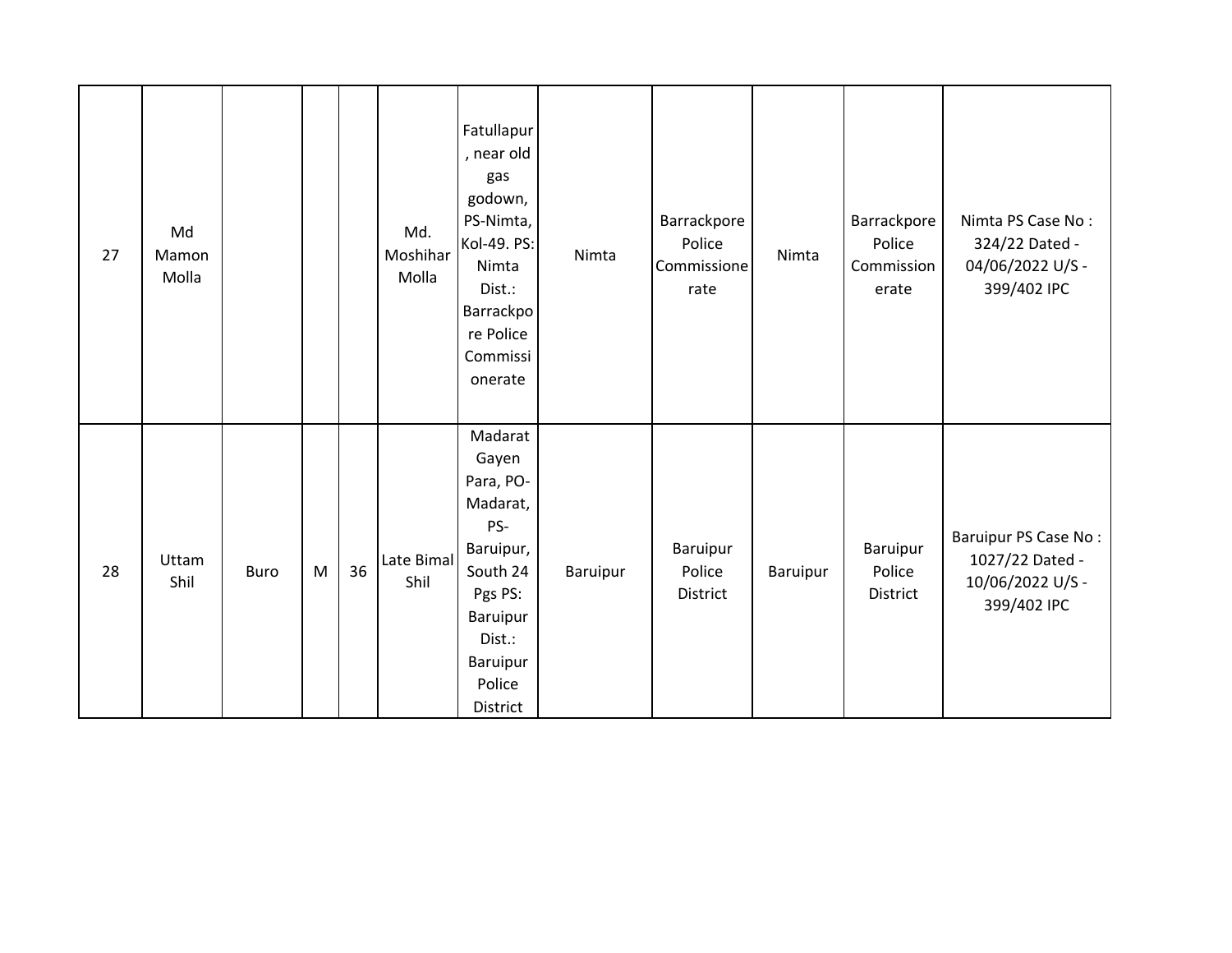| 29 | Abdul<br>Salam<br>Sardar |  | 26 | S/o Gofur<br>Sardar  | Mallickpur<br>$\lambda$<br>Shrirampu<br>r, PO-<br>Mallickpur<br>, PS-<br>Baruipur,<br>Dist-South<br>24 Pgs PS:<br>Baruipur<br>Dist.:<br>Baruipur<br>Police<br>District | Baruipur | Baruipur<br>Police<br>District        | Baruipur | Baruipur<br>Police<br>District        | Baruipur PS Case No:<br>1949/22 U/S -                                      |
|----|--------------------------|--|----|----------------------|------------------------------------------------------------------------------------------------------------------------------------------------------------------------|----------|---------------------------------------|----------|---------------------------------------|----------------------------------------------------------------------------|
| 30 | Mansur Sk                |  | 30 | S/o Late<br>Sajid Sk | Purba<br>Dhapdhap<br>i,<br>Chowdhur<br>i Para, PS-<br>Baruipur,<br>Dist-South<br>24<br>Parganas<br>PS:<br>Baruipur<br>Dist.:<br>Baruipur<br>Police<br>District         | Baruipur | Baruipur<br>Police<br><b>District</b> | Baruipur | Baruipur<br>Police<br><b>District</b> | Baruipur PS Case No:<br>1027/22 Dated -<br>10/06/2022 U/S -<br>399/402 IPC |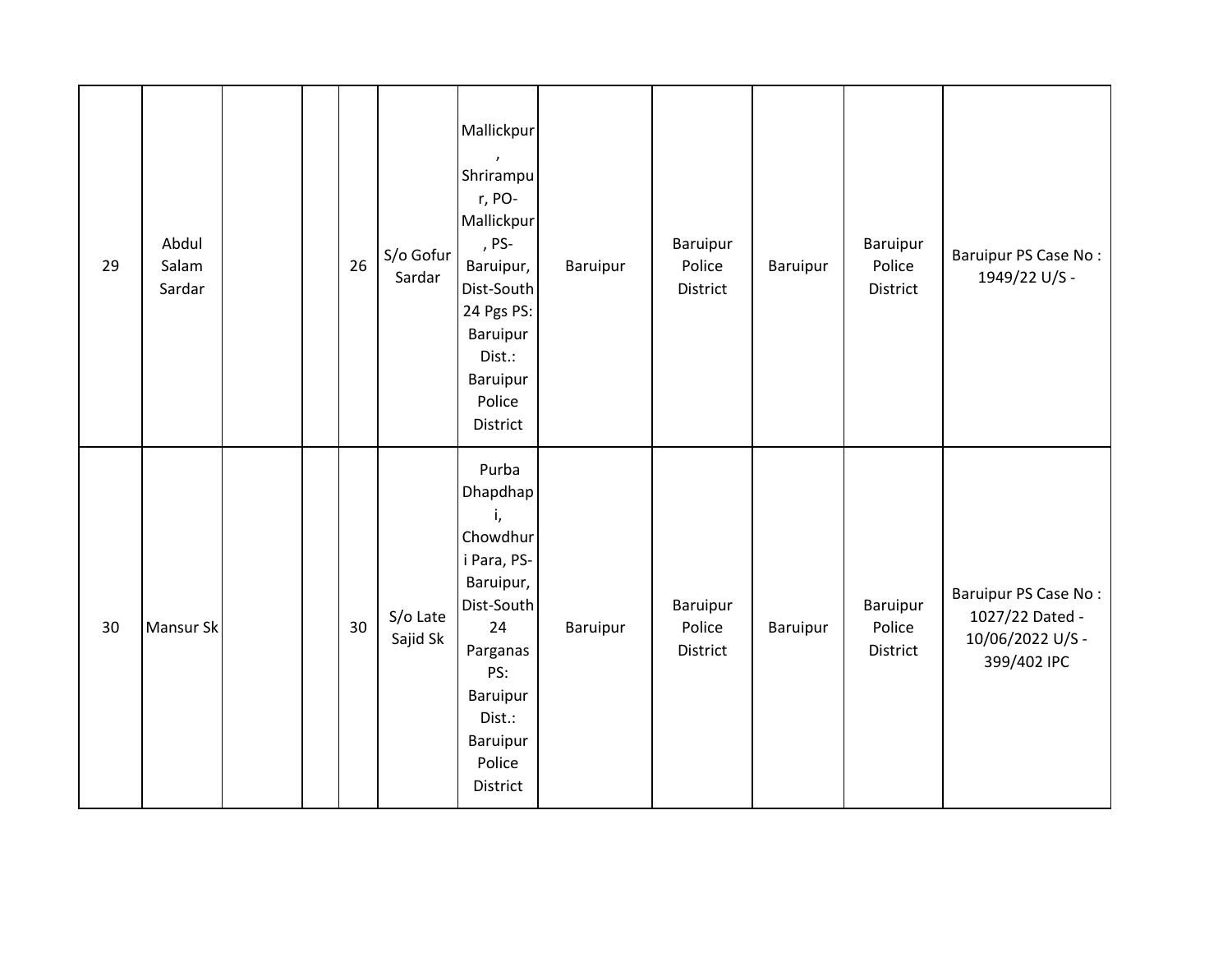| 31 | Raju<br>Paswan     |              |   | 50 | S/O<br>Ramprasa<br>d Paswan | Fultala<br>Near Parti<br>office, PS-<br>Baruipur,<br>Dist-South<br>24<br>Parganas<br>PS:<br>Baruipur<br>Dist.:<br>Baruipur<br>Police<br>District                    | Baruipur | Baruipur<br>Police<br>District        | Baruipur | Baruipur<br>Police<br>District | Baruipur PS Case No:<br>1027/22 Dated -<br>10/06/2022 U/S -<br>399/402 IPC |
|----|--------------------|--------------|---|----|-----------------------------|---------------------------------------------------------------------------------------------------------------------------------------------------------------------|----------|---------------------------------------|----------|--------------------------------|----------------------------------------------------------------------------|
| 32 | Mofijur<br>Jamadar | <b>MADHU</b> | M | 30 | Manirul                     | Of<br>Kathalberi<br>a Dock<br>Ghat, P.O-<br>Kathalberi<br>a P.S-<br>Basanti,<br>Dist-<br>South 24<br>PGs PS:<br>Basanti<br>Dist.:<br>Baruipur<br>Police<br>District | Basanti  | Baruipur<br>Police<br><b>District</b> | Basanti  | Baruipur<br>Police<br>District | Basanti PS Case No:<br>461/22 Dated -<br>18/06/2022 U/S -<br>399/402 IPC   |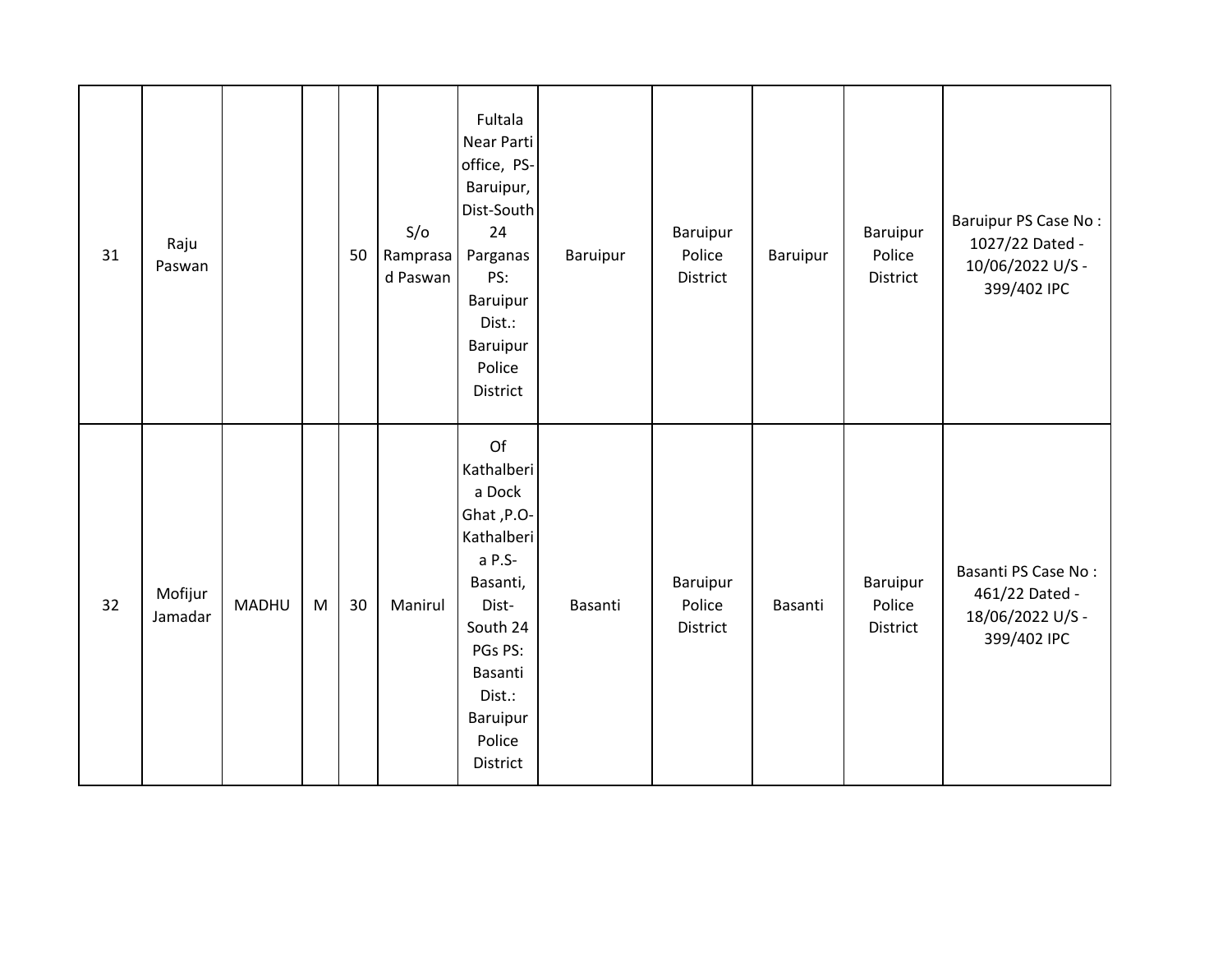| 33 | Ramjan<br>Sardar |  | 30 | Lt. Kasem | Of Goylar<br>More,<br>Majerpara<br>,ballortop,<br>P.S –<br>Basanti,<br>South 24<br>Pgs PS:<br>Basanti<br>Dist.:<br>Baruipur<br>Police<br><b>District</b>        | Basanti | Baruipur<br>Police<br>District | Basanti | Baruipur<br>Police<br>District | Basanti PS Case No:<br>461/22 Dated -<br>18/06/2022 U/S -<br>399/402 IPC |
|----|------------------|--|----|-----------|-----------------------------------------------------------------------------------------------------------------------------------------------------------------|---------|--------------------------------|---------|--------------------------------|--------------------------------------------------------------------------|
| 34 | Abul<br>Mondal   |  | 40 | Lt. Najer | Of Goylar<br>More,<br>Majer<br>Para,<br>Ballartop,<br>$P.S-$<br>Basanti,<br>dist-<br>South 24<br>Pgs PS:<br>Basanti<br>Dist.:<br>Baruipur<br>Police<br>District | Basanti | Baruipur<br>Police<br>District | Basanti | Baruipur<br>Police<br>District | Basanti PS Case No:<br>461/22 Dated -<br>18/06/2022 U/S -<br>399/402 IPC |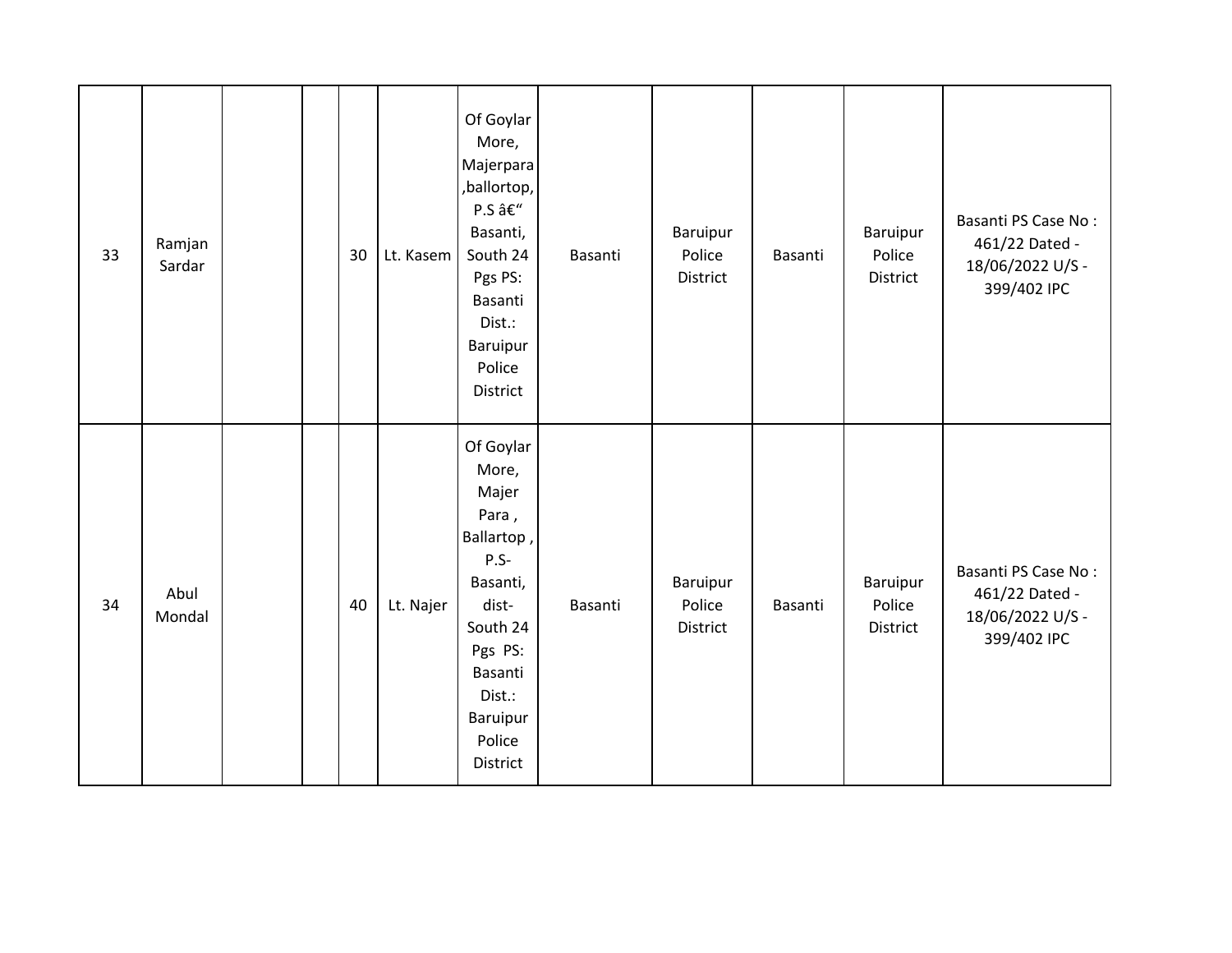| 35 | Nepal<br>Naskar                       |        | M | 30 | Balai<br>Chandra<br>Naskar | <b>Balai</b><br>Chandra<br>Naskar<br>PS:<br>Bhangar<br>Dist.:<br>Baruipur<br>Police<br><b>District</b>                | Bhangar | Baruipur<br>Police<br><b>District</b> | Bhangar | Baruipur<br>Police<br><b>District</b> | <b>Bhangar PS Case No:</b><br>381/22 Dated -<br>17/06/2022 U/S -<br>406/420 IPC                                                                                      |
|----|---------------------------------------|--------|---|----|----------------------------|-----------------------------------------------------------------------------------------------------------------------|---------|---------------------------------------|---------|---------------------------------------|----------------------------------------------------------------------------------------------------------------------------------------------------------------------|
| 36 | Piyush<br>Mondal                      | Pijush | M | 22 | Ranjit<br>Mondal           | Nolkora(B<br>hangipara)<br>, PS-<br>Nazat,<br>North 24<br>Pgs PS:<br>Nazat<br>Dist.:<br>Basirhat                      | Nazat   | <b>Basirhat</b>                       | Bhangar | Baruipur<br>Police<br>District        | Bhangar PS Case No:<br>380/22 Dated -<br>17/06/2022 U/S -<br>363/365/376(2)(n) IPC<br>& 6 The Protection of<br>children from sexual<br>offences Act, 2012<br>(POCSO) |
| 37 | Kutubuddi<br>$\mathsf{n}$<br>Chowdhur |        | M | 37 | Lt Latib<br>Chawdhur       | Saihati, PS-<br>Bhangore,<br>South 24<br>Pgs PS:<br><b>Bhangar</b><br>Dist.:<br>Baruipur<br>Police<br><b>District</b> | Bhangar | Baruipur<br>Police<br>District        | Bhangar | Baruipur<br>Police<br>District        | Bhangar PS Case No:<br>379/22 Dated -<br>17/06/2022 U/S -<br>448/341/325/326/308<br>/354B/506/34 IPC                                                                 |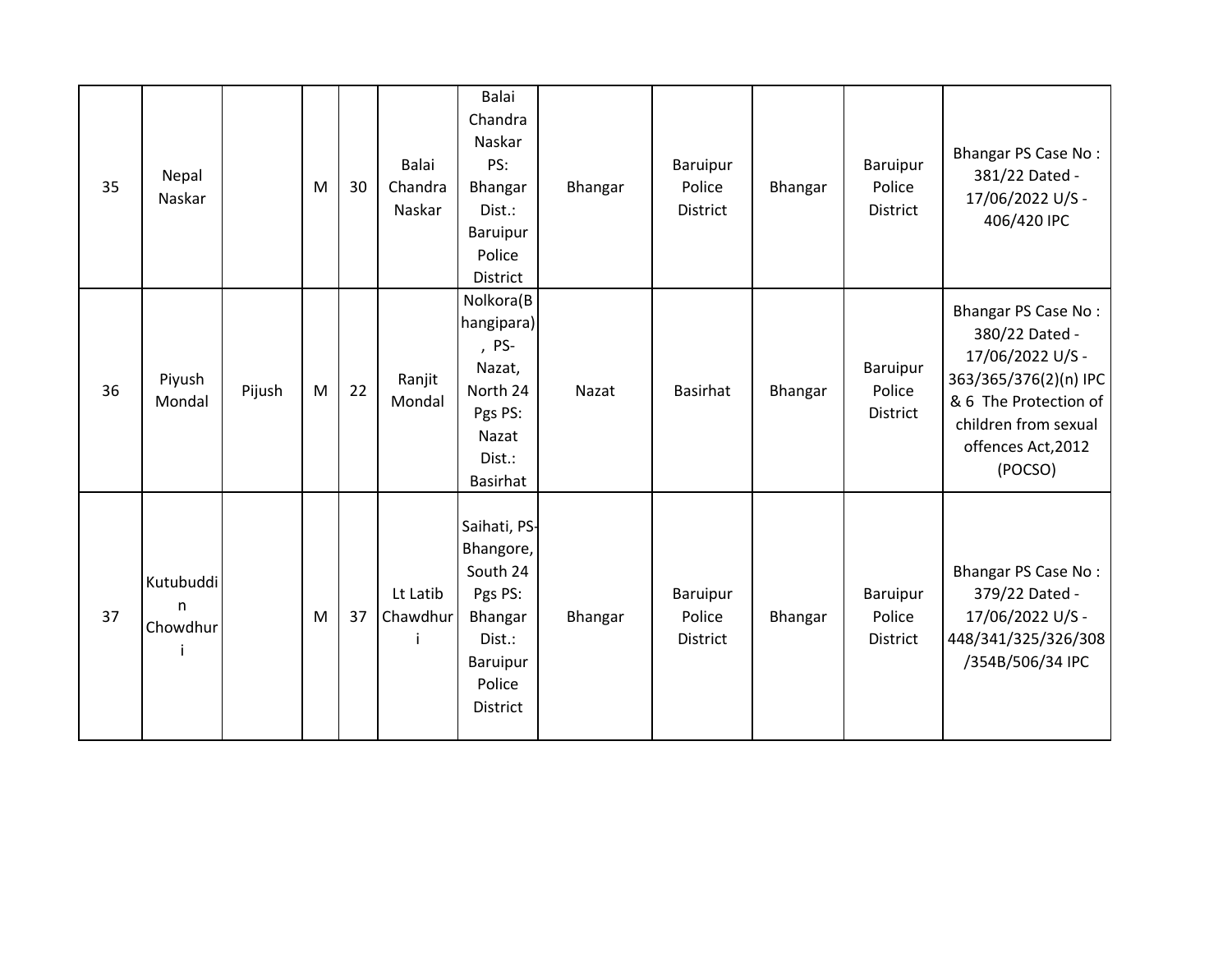| 38 | Alo Molla            | Alekjan | F | 35 | Mojam<br>Molla        | of vill-<br>Purba<br>Bayarsing,<br>PS-<br>Canning,<br>South 24<br>Pgs. PS:<br>Canning<br>Dist.:<br>Baruipur<br>Police<br>District | Canning  | Baruipur<br>Police<br>District | Canning  | Baruipur<br>Police<br>District | Canning PS Case No:<br>244/22 Dated -<br>18/06/2022 U/S -<br>341/323/325/307/506<br>/34 IPC    |
|----|----------------------|---------|---|----|-----------------------|-----------------------------------------------------------------------------------------------------------------------------------|----------|--------------------------------|----------|--------------------------------|------------------------------------------------------------------------------------------------|
| 39 | Anchar Ali<br>Mondal |         | M |    | Lt. Sarafat<br>Mondal | PS:<br>Joynagar<br>Dist.:<br>Baruipur<br>Police<br>District                                                                       | Joynagar | Baruipur<br>Police<br>District | Joynagar | Baruipur<br>Police<br>District | Joynagar PS Case No:<br>378/22 Dated -<br>26/05/2022 U/S -<br>420/467/468/471/472<br>/120B IPC |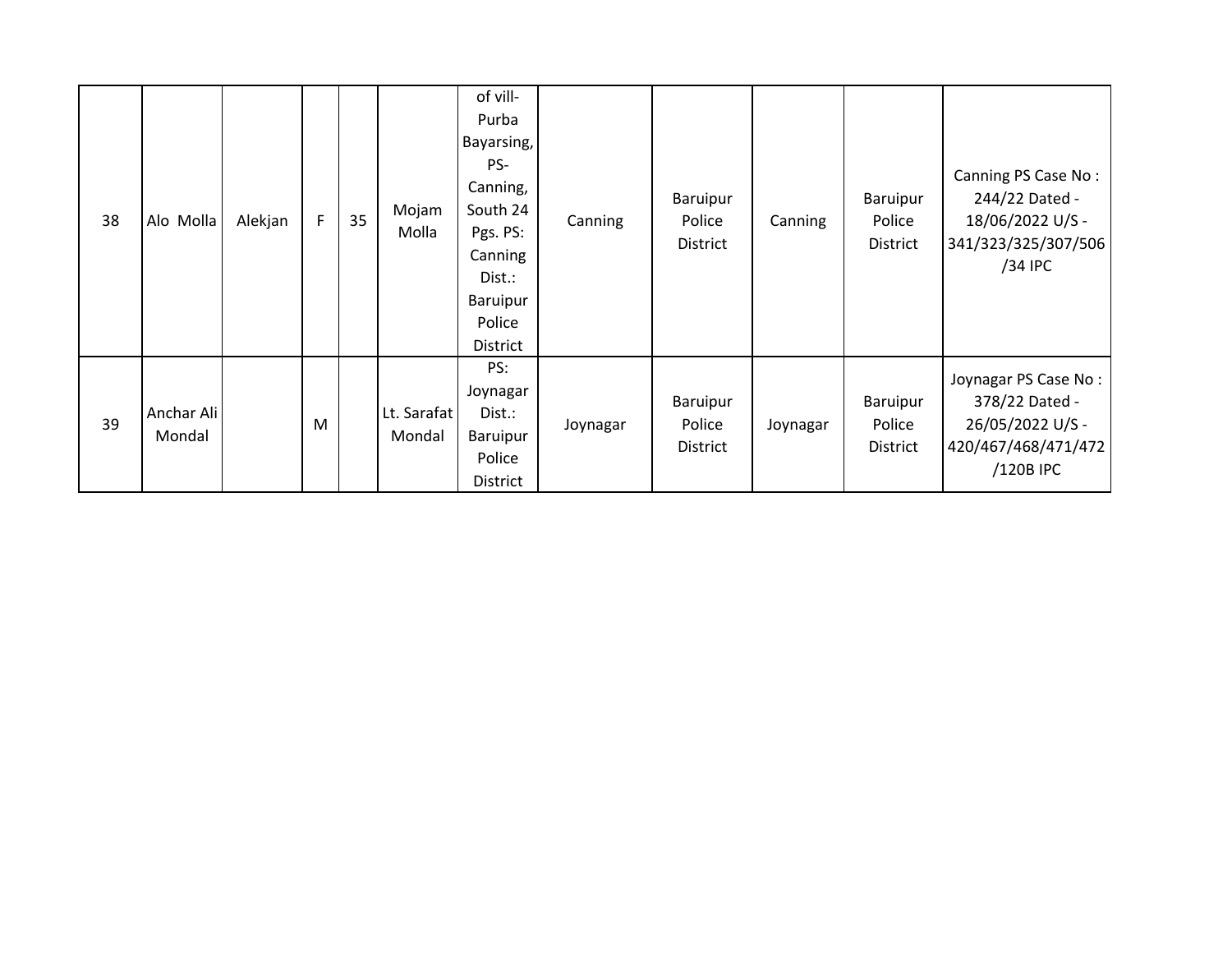| 40 | Simanta<br>Mondal |  | M | 27 | Late Sushil<br>Mondal | Vill-<br>Gangait<br>Bamunia,<br>PO-<br>Bamunia,<br>PS-KasVill-<br>Gangait<br>Bamunia,<br>PO-<br>Bamunia,<br>PS-<br>Kashipur,<br>South 24<br>Pgs hipur,<br>South 24<br>Pgs PS:<br>Kashipore<br>Dist.:<br>Baruipur<br>Police<br>District | Kashipore | Baruipur<br>Police<br>District | Kashipore | Baruipur<br>Police<br>District | Kashipore PS Case No:<br>296/22 Dated -<br>18/06/2022 U/S -<br>498A/302/34 IPC |
|----|-------------------|--|---|----|-----------------------|----------------------------------------------------------------------------------------------------------------------------------------------------------------------------------------------------------------------------------------|-----------|--------------------------------|-----------|--------------------------------|--------------------------------------------------------------------------------|
|----|-------------------|--|---|----|-----------------------|----------------------------------------------------------------------------------------------------------------------------------------------------------------------------------------------------------------------------------------|-----------|--------------------------------|-----------|--------------------------------|--------------------------------------------------------------------------------|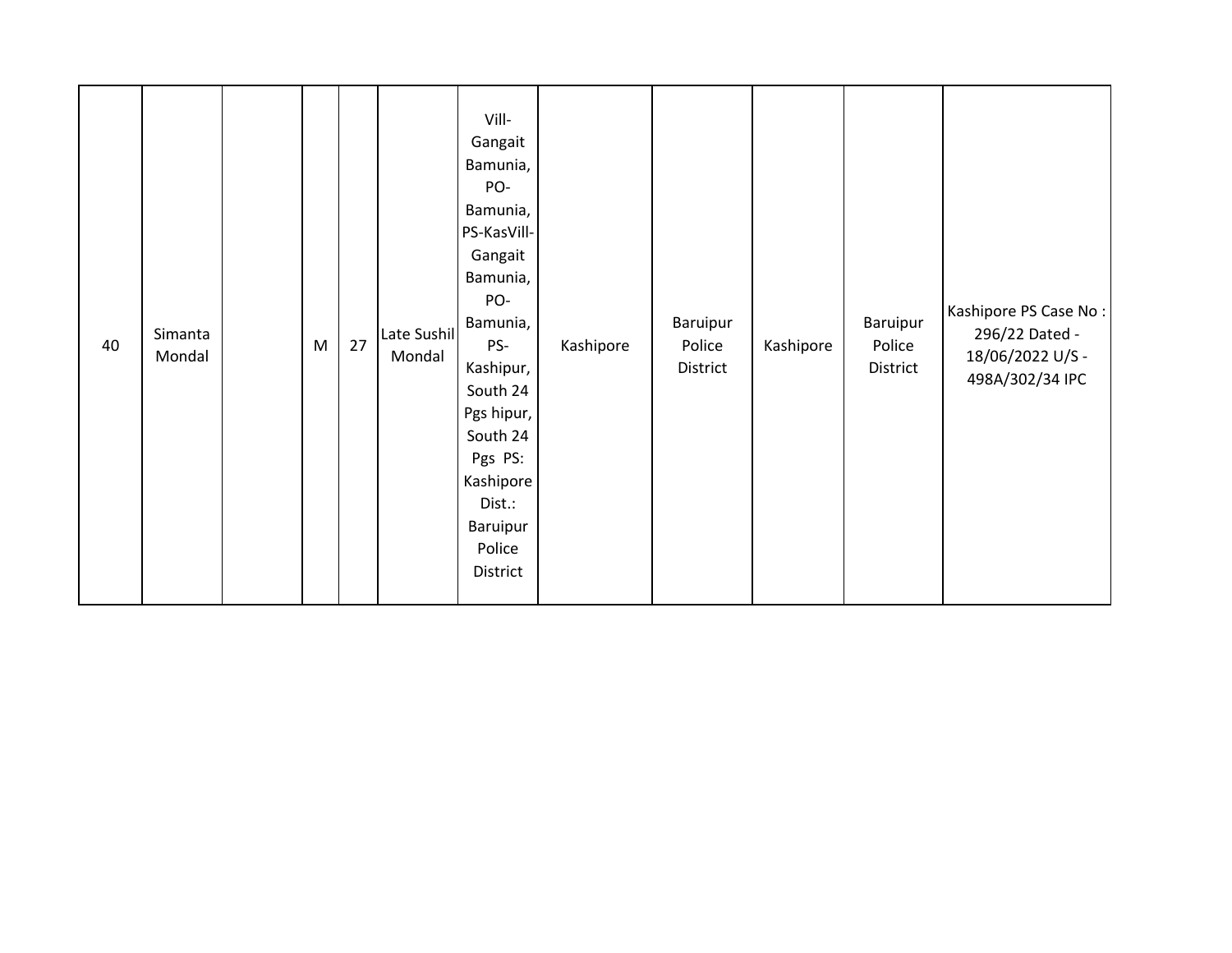| 41 | Shivaji<br>Dasgupta |  | ${\sf M}$ | 62 | S/o-Anil<br>Kumar<br>Dasgupta | 121<br><b>BORODA</b><br>AVENUE,<br>PO-<br>PATULI,<br><b>KOL-84</b><br>AT THE<br>RENTEN<br><b>HOUSE OF</b><br>PRASUN<br>LAHIRI<br>AND<br><b>PREVIOUS</b><br>LY OF C67<br><b>RABINDRA</b><br>PALLY,<br><b>BRAMHAP</b><br>UR PS<br>Bansdroni<br>PS: Patuli<br>Dist.:<br>Kolkata | Patuli | Kolkata | Narendrapu<br>r | Baruipur<br>Police<br>District | Narendrapur PS Case<br>No: 470/21 Dated -<br>14/04/2021 U/S -<br>420/406/465/467/468<br>/471/34 IPC |
|----|---------------------|--|-----------|----|-------------------------------|------------------------------------------------------------------------------------------------------------------------------------------------------------------------------------------------------------------------------------------------------------------------------|--------|---------|-----------------|--------------------------------|-----------------------------------------------------------------------------------------------------|
|----|---------------------|--|-----------|----|-------------------------------|------------------------------------------------------------------------------------------------------------------------------------------------------------------------------------------------------------------------------------------------------------------------------|--------|---------|-----------------|--------------------------------|-----------------------------------------------------------------------------------------------------|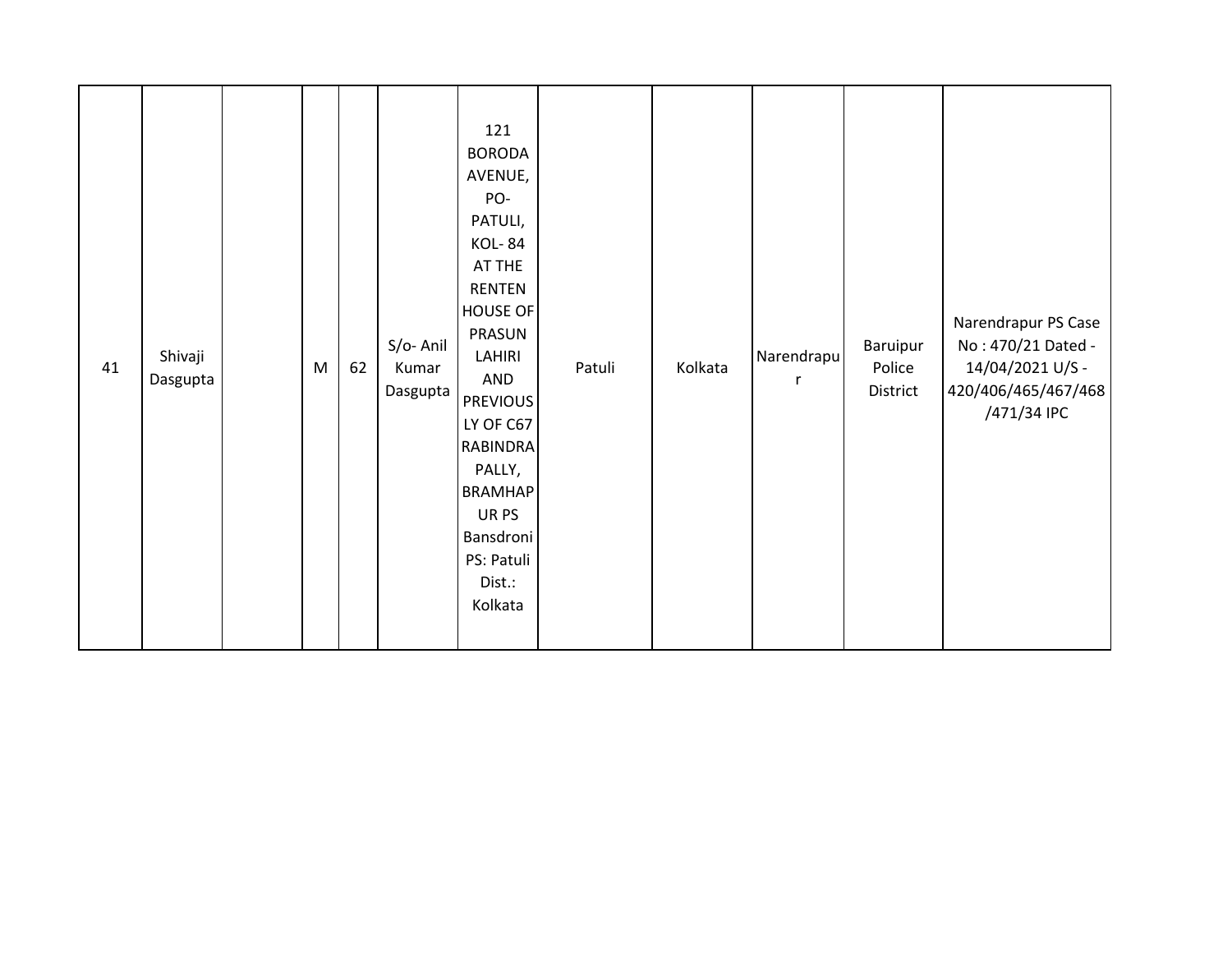| 42 | Indrajit<br>Palmal | Rakhal | M | 18 | S/O<br>Khogendr<br>a Palmal | Mishricho<br>k, Jhentla<br><b>PS</b><br>Keshpur,<br>Paschim<br>Medinipur<br>,West<br>Bengal-<br>721150<br>PS:<br>Keshpur<br>Dist.:<br>Paschim<br>Mednipor<br>e | Keshpur | Paschim<br>Mednipore | Narendrapu<br>r | Baruipur<br>Police<br>District | Narendrapur PS Case<br>No: 603/21 Dated -<br>09/05/2021 U/S -<br>341/323/325/354/34<br><b>IPC</b> |
|----|--------------------|--------|---|----|-----------------------------|----------------------------------------------------------------------------------------------------------------------------------------------------------------|---------|----------------------|-----------------|--------------------------------|---------------------------------------------------------------------------------------------------|
|----|--------------------|--------|---|----|-----------------------------|----------------------------------------------------------------------------------------------------------------------------------------------------------------|---------|----------------------|-----------------|--------------------------------|---------------------------------------------------------------------------------------------------|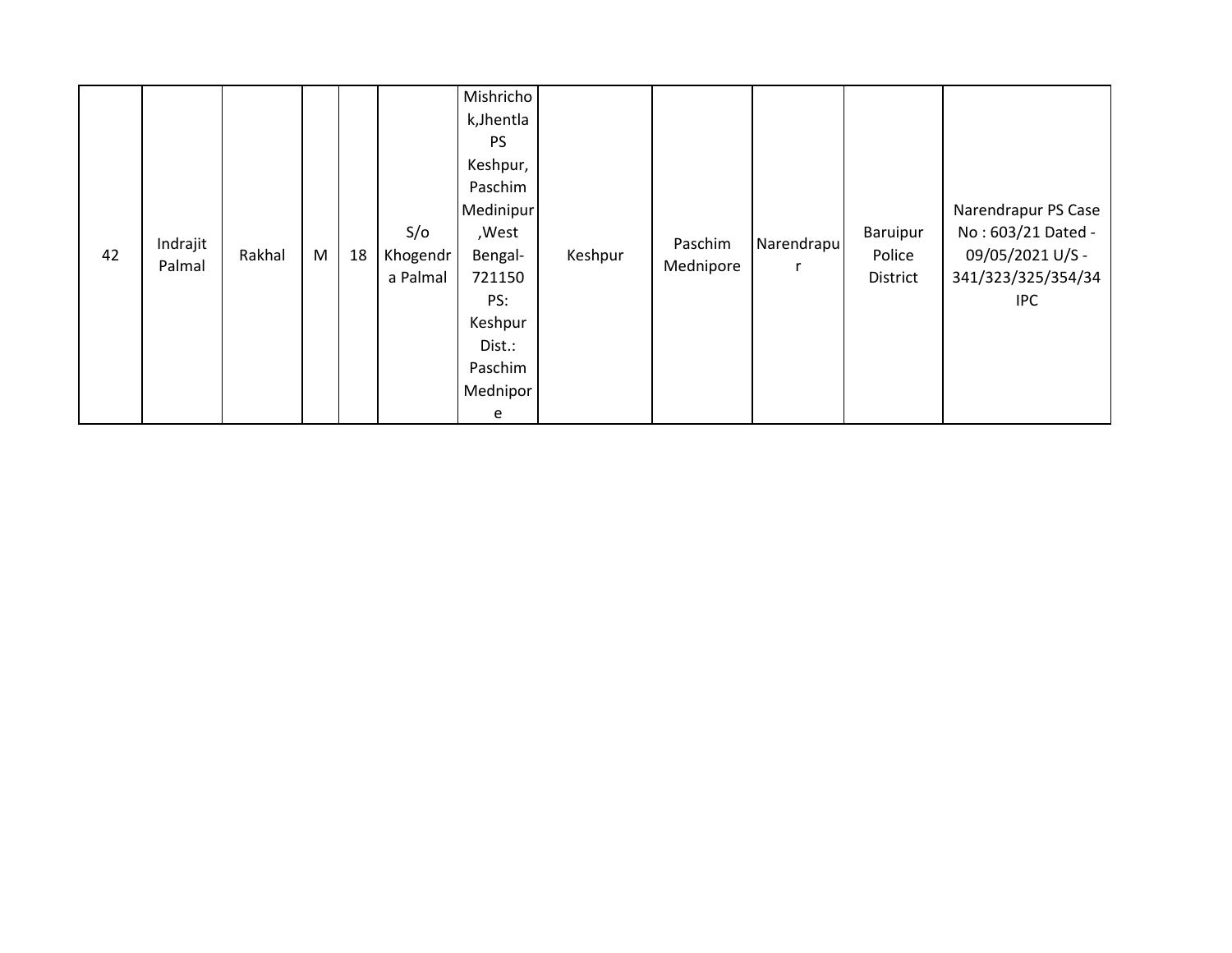| 43 | Kamal Sk |  | ${\sf M}$ | 30 <sub>o</sub> | $S/O$ Lt.<br>Akhtar Sk | Of<br>37Jannara<br>Road, Po<br>Entally, PS<br>Beniapuku<br>r, Kol 14,<br>A/P<br>Subhasgra<br>m<br>Panchghor<br>a, PO+PS<br>Sonarpur,<br>Dist South<br>24 Pgs,<br>PS:<br>Sonarpur<br>Dist.:<br>Baruipur<br>Police<br>District | Sonarpur | Baruipur<br>Police<br>District | Sonarpur | Baruipur<br>Police<br>District | Sonarpur PS Case No:<br>627/22 Dated -<br>06/06/2022 U/S -<br>399/402 IPC |
|----|----------|--|-----------|-----------------|------------------------|------------------------------------------------------------------------------------------------------------------------------------------------------------------------------------------------------------------------------|----------|--------------------------------|----------|--------------------------------|---------------------------------------------------------------------------|
|----|----------|--|-----------|-----------------|------------------------|------------------------------------------------------------------------------------------------------------------------------------------------------------------------------------------------------------------------------|----------|--------------------------------|----------|--------------------------------|---------------------------------------------------------------------------|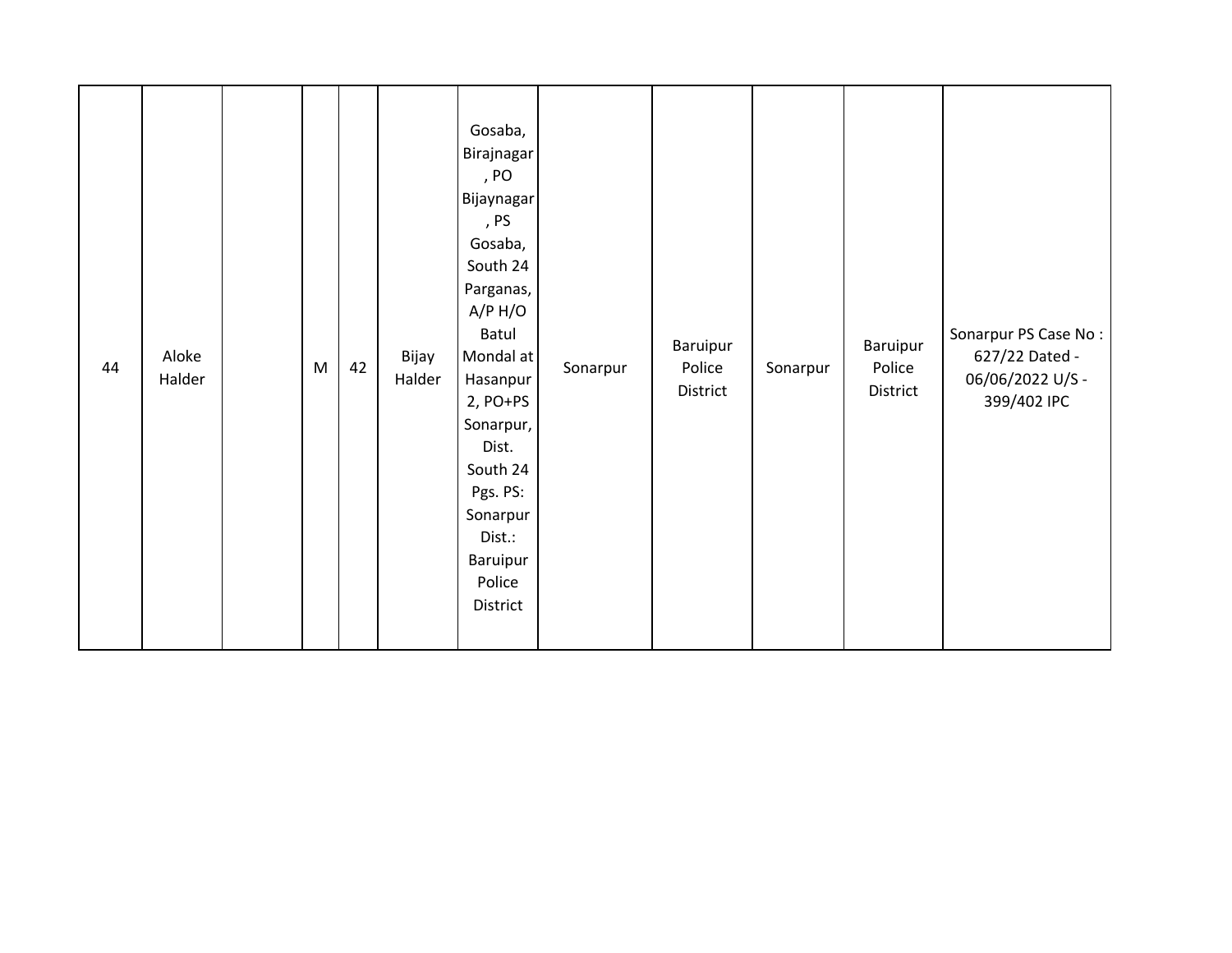| 45 | Md<br>Furkan   |                      | M | 29 | Md.<br>Sarfurddin  | 49C<br>Asiana<br>Apartmen<br>t, Tocia,<br>PS.Tiljala,<br>Kolkata<br>PS: Tiljala<br>Dist.:<br>Kolkata           | Tiljala              | Kolkata                        | Sonarpur             | Baruipur<br>Police<br>District | Sonarpur PS Case No:<br>157/22 Dated -<br>09/02/2022 U/S-379<br><b>IPC</b>                                                                             |
|----|----------------|----------------------|---|----|--------------------|----------------------------------------------------------------------------------------------------------------|----------------------|--------------------------------|----------------------|--------------------------------|--------------------------------------------------------------------------------------------------------------------------------------------------------|
| 46 | Bapi<br>Jodder |                      | M | 23 | Haridas<br>Jodder  | Amtali<br><b>Bazar Para</b><br>PS:<br>Sundarba<br>n coastal<br>Dist.:<br><b>Baruipur</b><br>Police<br>District | Sundarban<br>coastal | Baruipur<br>Police<br>District | Sundarban<br>coastal | Baruipur<br>Police<br>District | Sundarban coastal PS<br>Case No: 86/22 Dated -<br>18/06/2022 U/S -<br>363/365 IPC                                                                      |
| 47 | Arif<br>Mondal | Arif Billa<br>Mondal | M |    | Nurjaman<br>Mondal | Sayestana<br>gar<br>Nowanipa<br>ra, PS<br><b>Baduria</b><br>PS:<br><b>Baduria</b><br>Dist.:<br><b>Basirhat</b> | <b>Baduria</b>       | <b>Basirhat</b>                | <b>Baduria</b>       | Basirhat                       | Baduria PS Case No:<br>385/22 Dated -<br>17/06/2022 U/S -<br>500/506/509 IPC &<br>66E/67A Information<br>Technology Act, 2000<br>(Relevant Provisions) |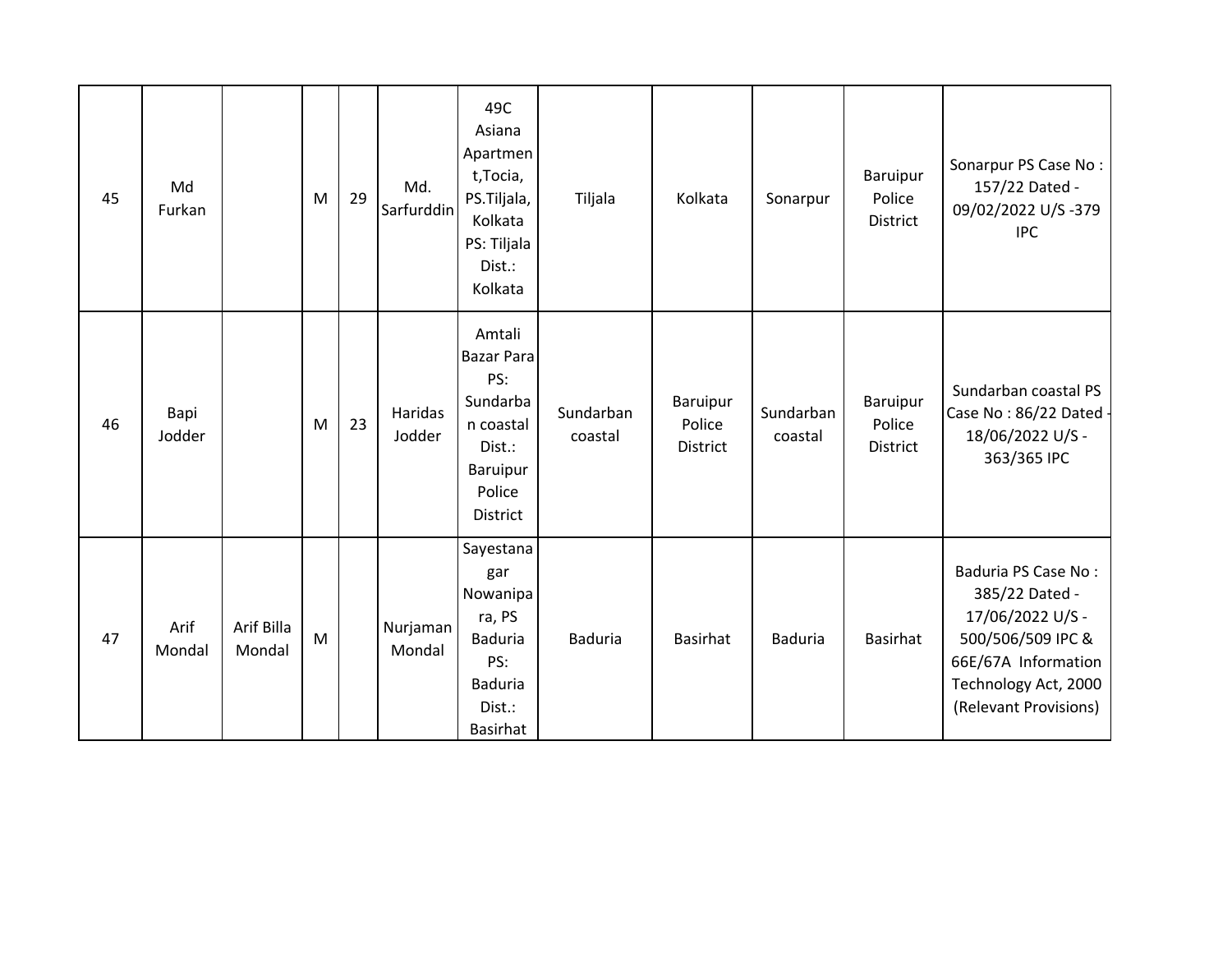| 48 | Sariful<br>Molla | M | Najrul<br>Molla        | vill-<br><b>Baduria</b><br>ward No-<br>04, PO+PS-<br>Baduria,<br>Dist-<br>North 24<br>Pgs PS:<br><b>Baduria</b><br>Dist.:<br>Basirhat     | <b>Baduria</b> | Basirhat        | <b>Baduria</b> | Basirhat | Baduria PS Case No:<br>386/22 Dated -<br>18/06/2022 U/S -<br>376(2)(n)/506 IPC & 4<br>The Protection of<br>children from sexual<br>offences Act, 2012<br>(POCSO) |
|----|------------------|---|------------------------|-------------------------------------------------------------------------------------------------------------------------------------------|----------------|-----------------|----------------|----------|------------------------------------------------------------------------------------------------------------------------------------------------------------------|
| 49 | Monirul<br>Dhali | M | <b>Badal</b><br>Dhali  | Vill-<br>Dandirhat,<br>PS-<br>Basirhat,<br>Dist.-<br>North 24<br>Pgs. PS:<br><b>Bashirhat</b><br>Dist.:<br><b>Basirhat</b>                | Bashirhat      | <b>Basirhat</b> | Bashirhat      | Basirhat | Bashirhat PS Case No:<br>377/22 Dated -<br>10/06/2022 U/S -<br>399/402 IPC & 25/27<br>Arms Act, 1959                                                             |
| 50 | Aptarul<br>Molla | M | Abdul<br>Rouf<br>Molla | Vill-<br>Anantapur<br>, PO-<br>Dandirhat,<br>PS-<br>Basirhat,<br>Dist.-<br>North 24<br>Pgs. PS:<br><b>Bashirhat</b><br>Dist.:<br>Basirhat | Bashirhat      | Basirhat        | Bashirhat      | Basirhat | Bashirhat PS Case No:<br>377/22 Dated -<br>10/06/2022 U/S -<br>399/402 IPC & 25/27<br>Arms Act, 1959                                                             |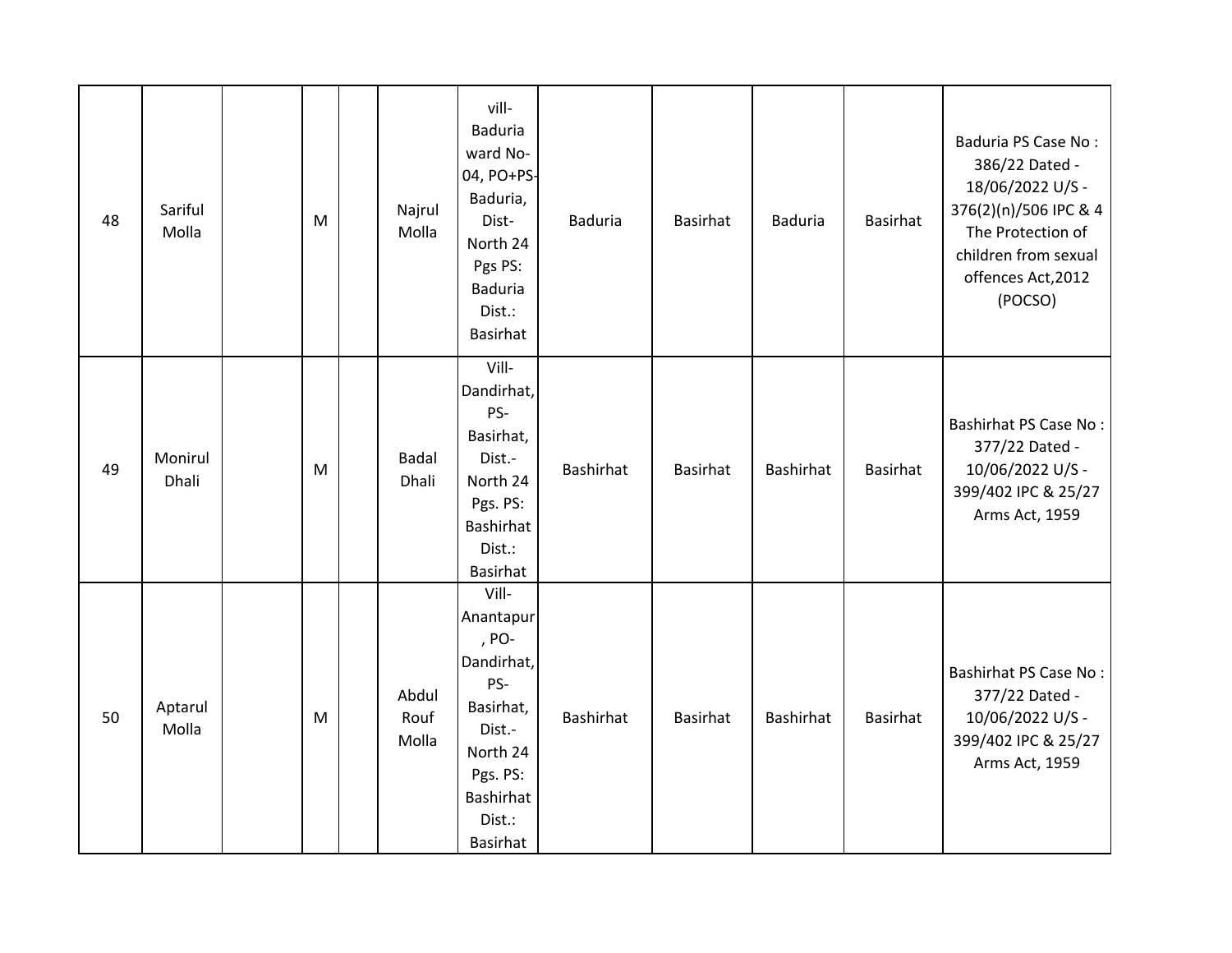| 51 | Nurujjama<br>n Molla     | Santu | M | 24 | Mucha<br>Haque<br>Molla | Talberia<br>PS: Haroa<br>Dist.:<br>Basirhat                                                   | Haroa     | Basirhat                                             | Haroa                 | <b>Basirhat</b>                              | Haroa PS Case No:<br>202/22 Dated -<br>18/06/2022 U/S -<br>498A/304B/302/313/4<br>06/34 IPC & 4 Dowry<br>Prohibition Act, 1961Â |
|----|--------------------------|-------|---|----|-------------------------|-----------------------------------------------------------------------------------------------|-----------|------------------------------------------------------|-----------------------|----------------------------------------------|---------------------------------------------------------------------------------------------------------------------------------|
| 52 | Abdul<br>Moktab<br>Molla |       | M | 42 | Nur Islam<br>Molla      | Paschim<br>Dandirhat,<br>PS-<br><b>Basirhat</b><br>PS:<br>Hasnabad<br>Dist.:<br>Basirhat      | Hasnabad  | <b>Basirhat</b>                                      | Hasnabad              | <b>Basirhat</b>                              | Hasnabad PS Case No:<br>290/22 Dated -<br>13/06/2022 U/S -<br>279/304A IPC                                                      |
| 53 | Prabir<br>Halder         |       | M | 22 | Prakash<br>Halder       | PS:<br>Maniktala<br>Dist.:<br>Kolkata                                                         | Maniktala | Kolkata                                              | Bidhannaga<br>r north | Bidhannagar<br>Police<br>Commission<br>erate | Bidhannagar north PS<br>Case No: 93/22 Dated -<br>18/06/2022 U/S-379<br><b>IPC</b>                                              |
| 54 | Ataul Saji               |       | M |    | Rejaul Saji             | Madanpur<br>PS:<br>Barabani<br>Dist.:<br>Asansol<br>Durgapur<br>Police<br>Commissi<br>onerate | Barabani  | Asansol<br>Durgapur<br>Police<br>Commissione<br>rate | Kankartala            | <b>Birbhum</b>                               | Kankartala PS Case No<br>: 64/22 Dated -<br>28/05/2022 U/S -<br>399/402 IPC                                                     |
| 55 | Milon Sk                 |       | M | 32 | Lt. Basir<br>Sk         | PS:<br>Mergram<br>Dist.:<br>Birbhum                                                           | Mergram   | Birbhum                                              | Mergram               | Birbhum                                      | Mergram PS Case No:<br>123/22 Dated -<br>13/06/2022 U/S -<br>398/326/307 IPC &<br>25/27 Arms Act, 1959                          |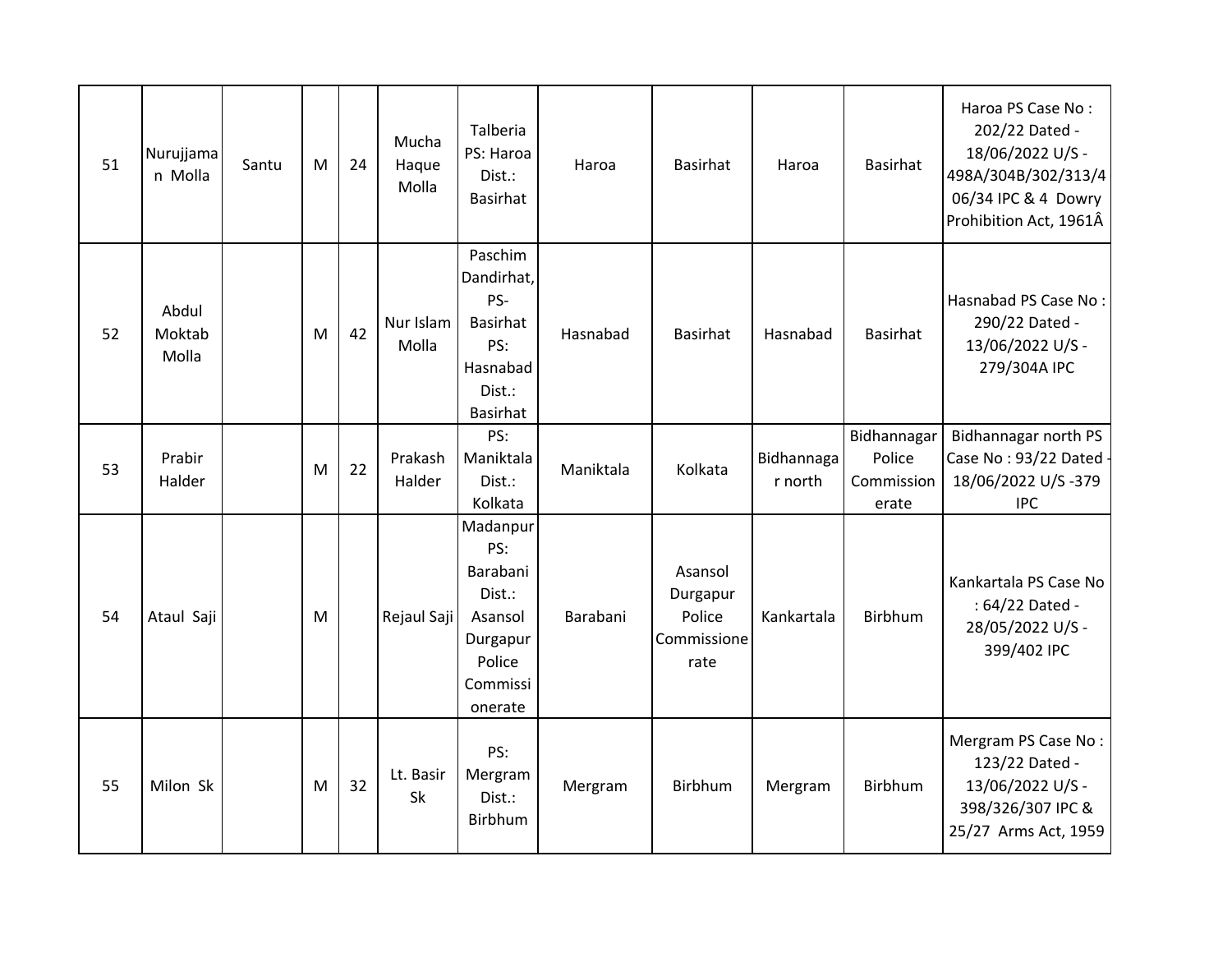| 56 | Chand<br>Mahamm<br>ad<br>Chowdhur<br>y | Chadai Sk | M | 22 | Mojibur<br>Chowdhur<br>y | Baralipara<br>near<br>Amtali<br>pukur PS:<br>Paikar<br>Dist.:<br>Birbhum                                                                         | Paikar     | Birbhum                                              | Paikar | Birbhum        | Paikar PS Case No:<br>136/22 Dated -<br>24/05/2022 U/S -<br>399/402 IPC |
|----|----------------------------------------|-----------|---|----|--------------------------|--------------------------------------------------------------------------------------------------------------------------------------------------|------------|------------------------------------------------------|--------|----------------|-------------------------------------------------------------------------|
| 57 | Sk Asrof                               | Pintu     | M | 19 | Sk Asgar                 | Pratappur,<br>PS:<br>Illambazar<br>Dist.:<br>Birbhum                                                                                             | Illambazar | Birbhum                                              | Panrui | <b>Birbhum</b> | Panrui PS Case No:<br>73/22 Dated -<br>24/05/2022 U/S -<br>399/402 IPC  |
| 58 | Sk Nasir                               | Jahangir  | M | 19 | Sk Hossain Illambazar    | Pratappur<br>PS:<br>Dist.:<br>Birbhum                                                                                                            | Illambazar | Birbhum                                              | Panrui | Birbhum        | Panrui PS Case No:<br>73/22 Dated -<br>24/05/2022 U/S -<br>399/402 IPC  |
| 59 | Sk Munna                               |           | M | 36 | Sk Montu                 | Belemath<br>para,<br>Amrai,<br>Durgapur<br>steel<br>Project<br>PS:<br>Durgapur<br>Dist.:<br>Asansol<br>Durgapur<br>Police<br>Commissi<br>onerate | Durgapur   | Asansol<br>Durgapur<br>Police<br>Commissione<br>rate | Panrui | Birbhum        | Panrui PS Case No:<br>73/22 Dated -<br>24/05/2022 U/S -<br>399/402 IPC  |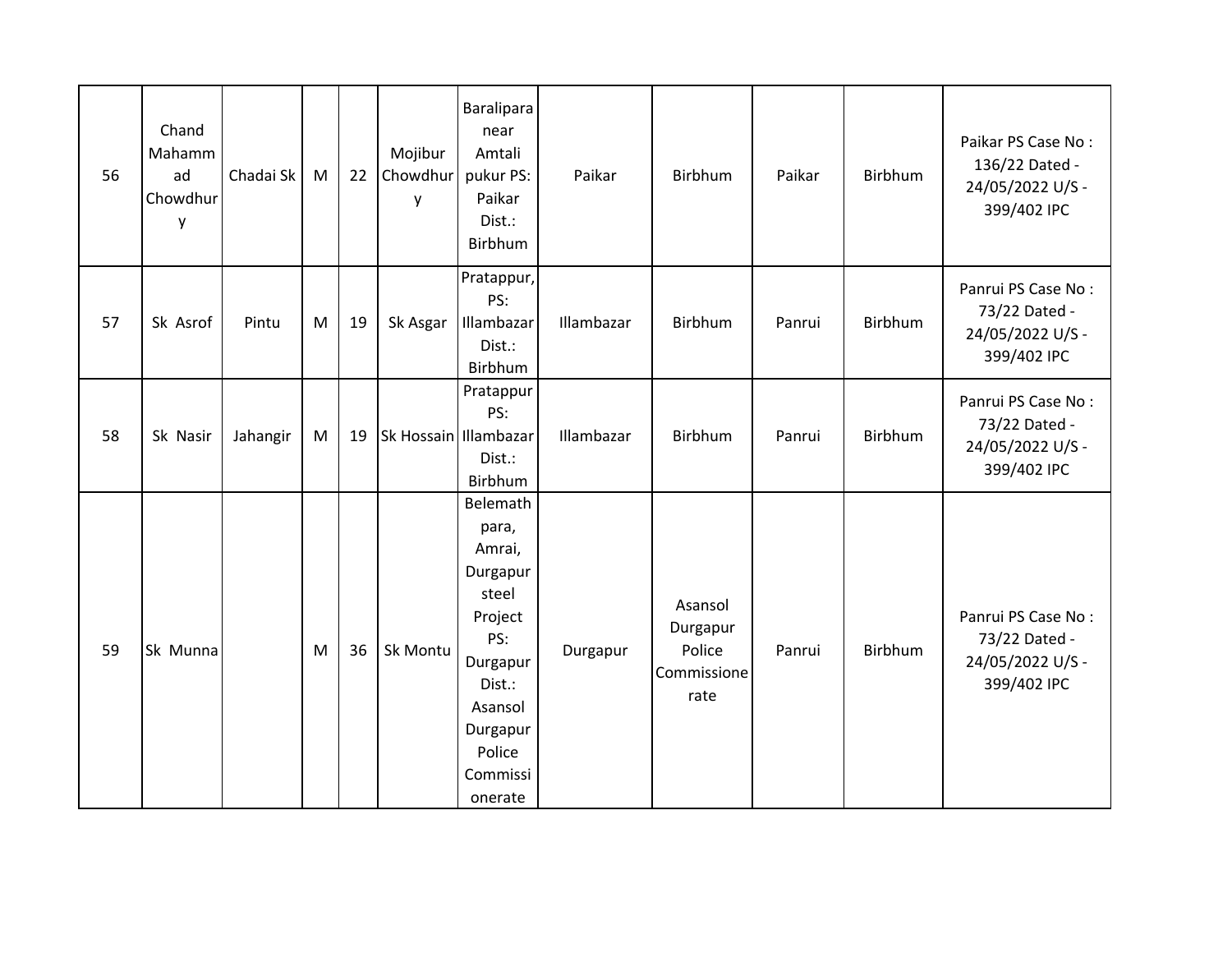| 60 | Surja<br>Prasad   | M | 22 | <b>Bharat</b><br>Prasad | Sainthia<br>Kamarpar<br>a, Ward<br>no.-11 PS:<br>Sainthia<br>Dist.:<br>Birbhum | Sainthia      | Birbhum        | Sainthia          | Birbhum | Sainthia PS Case No:<br>175/22 Dated -<br>08/06/2022 U/S -<br>399/402 IPC                                                                                                                                                                                      |
|----|-------------------|---|----|-------------------------|--------------------------------------------------------------------------------|---------------|----------------|-------------------|---------|----------------------------------------------------------------------------------------------------------------------------------------------------------------------------------------------------------------------------------------------------------------|
| 61 | Hemanta<br>Hansda | M | 23 | Lt Sibu<br>Hansda       | Vill:<br>Bondanga<br>PS:<br>Shantinike<br>tan Dist.:<br>Birbhum                | Shantiniketan | <b>Birbhum</b> | Shantiniket<br>an | Birbhum | Shantiniketan PS Case<br>No: 107/22 Dated -<br>15/06/2022 U/S -<br>379/411 IPC &<br>$4(1)/4(1-A)$ Mines and<br><b>Minerals (Regulation</b><br>and Development) Act<br>$(1957)\hat{A}$ & 3(1) West<br><b>Bengal Minor Minerals</b><br>Concession Rules,<br>2016 |
| 62 | Sk Sahab          |   | 27 | Sk.<br>Nashirudd<br>in  | Rutipara<br>PS: Suri<br>Dist.:<br>Birbhum                                      | Suri          | <b>Birbhum</b> | Suri              | Birbhum | Suri PS Case No:<br>237/22 Dated -<br>10/05/2022 U/S -<br>399/402 IPC &<br>25(i)(a)/35 Arms Act,<br>1959                                                                                                                                                       |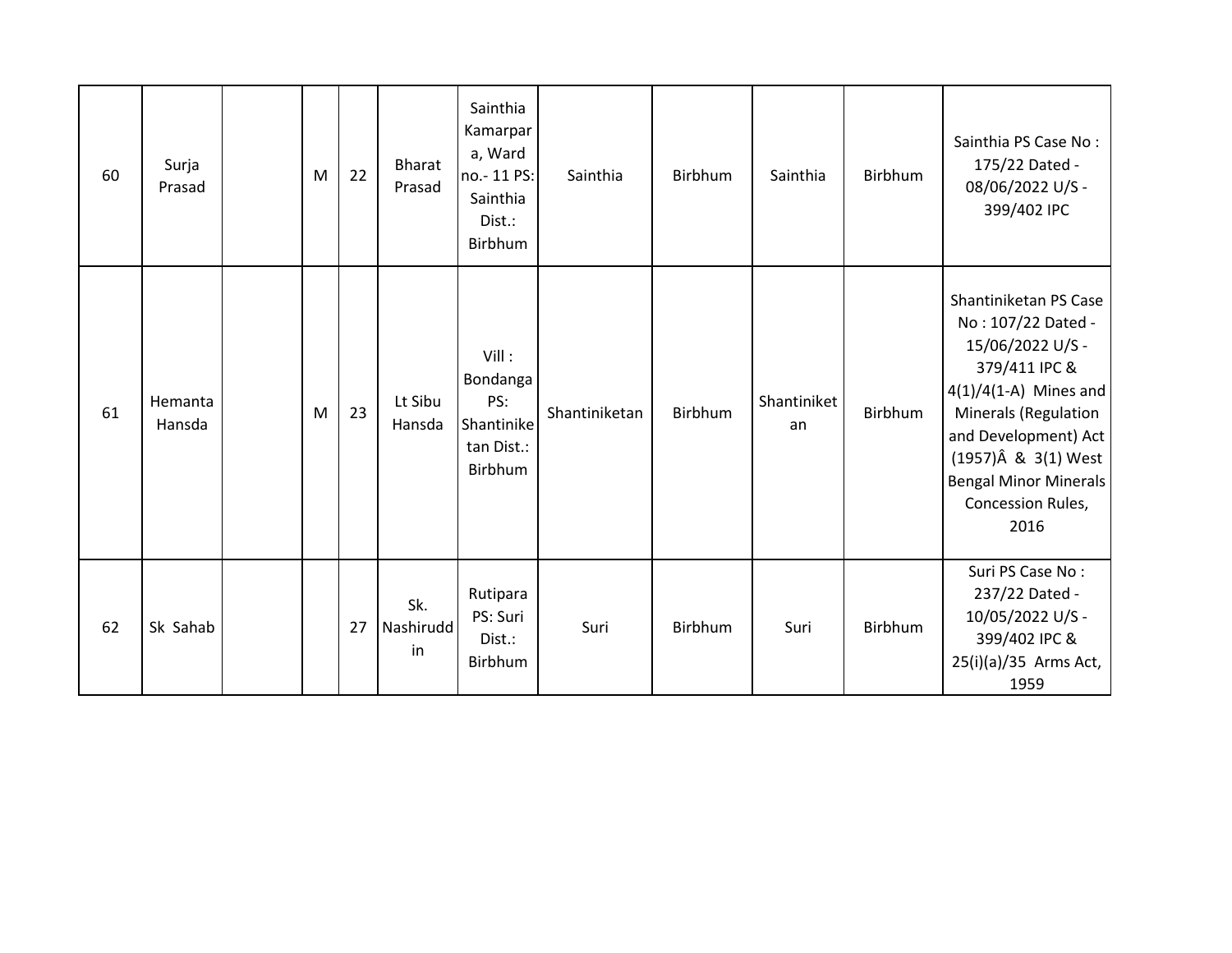| 63 | Sukur<br>Hussain | ${\sf M}$ | 26 | Abu<br>Hussain         | Vill+P.O<br>– Matar<br>Badi, P.S<br>–<br>Muishali,<br>Dist –<br>Cox Bazar,<br><b>Banglades</b><br>h                                                                 |          | Basirhat                      | Bagdah   | Bongaon<br>Police<br>District | Bagdah PS Case No:<br>453/22 Dated -<br>18/06/2022 U/S-14<br>Foreigners Act, 1946Â            |
|----|------------------|-----------|----|------------------------|---------------------------------------------------------------------------------------------------------------------------------------------------------------------|----------|-------------------------------|----------|-------------------------------|-----------------------------------------------------------------------------------------------|
| 64 | <b>Bapan Das</b> | ${\sf M}$ |    | <b>Brajalal</b><br>Das | Vill- Kaya<br>(Pansila<br>More), PO-<br>Gaighata,<br>PS-<br>Gaighata,<br>Dist-North<br>24<br>Parganas<br>PS:<br>Gaighata<br>Dist.:<br>Bongaon<br>Police<br>District | Gaighata | Bongaon<br>Police<br>District | Gaighata | Bongaon<br>Police<br>District | Gaighata PS Case No:<br>411/22 Dated -<br>07/05/2022 U/S -<br>341/354A/376/511/50<br>6/34 IPC |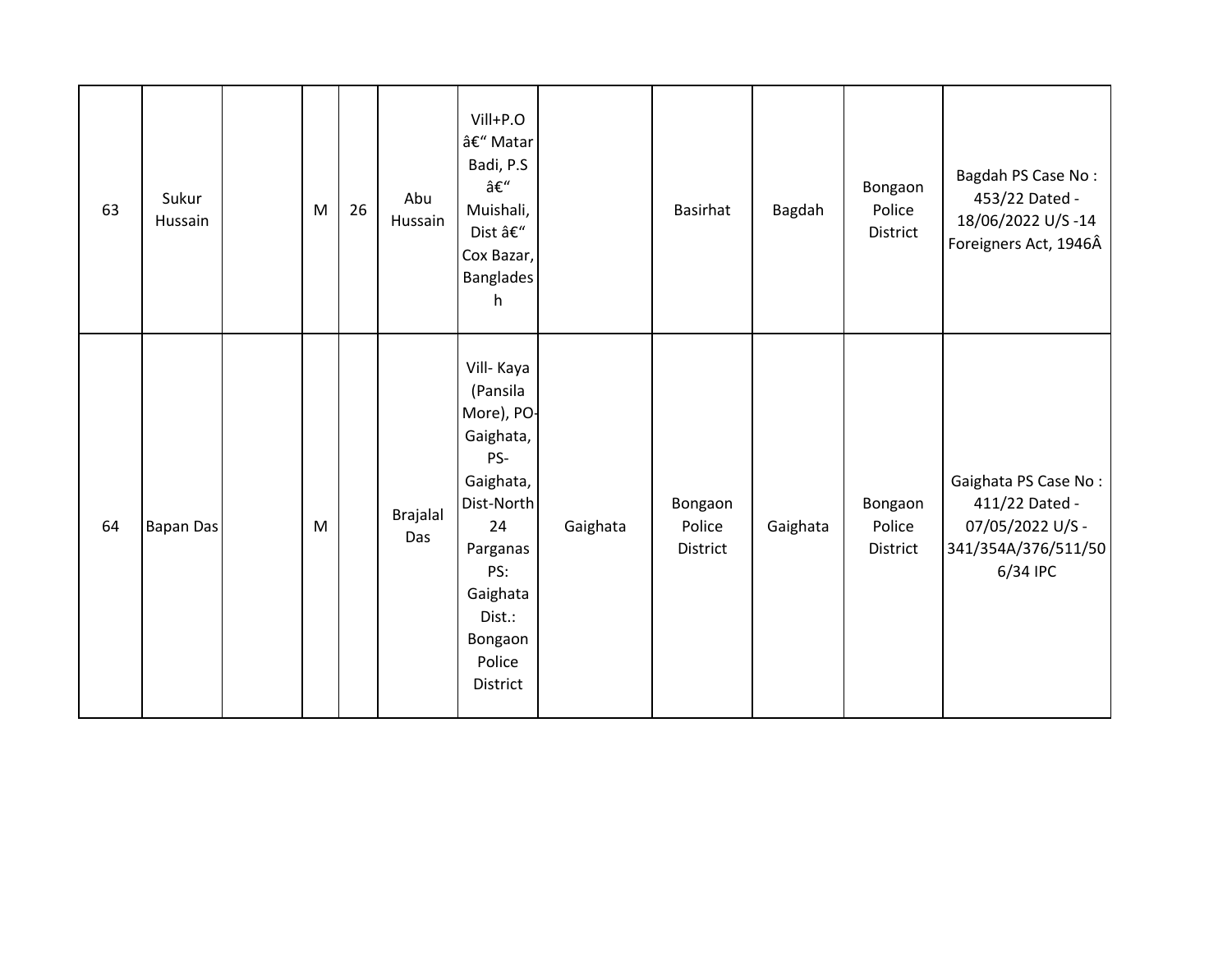| 65 | Sanjay<br>Sarkar        |       | M | Ananda<br>Sarkar | Vill+PO-<br>Sasadanga<br>, PS-<br>Gaighata,<br>Dist.<br>North 24<br>Parganas.<br>PS:<br>Gaighata<br>Dist.:<br>Bongaon<br>Police<br>District                 | Gaighata | Bongaon<br>Police<br>District | Gaighata | Bongaon<br>Police<br>District | Gaighata PS Case No:<br>580/22 Dated -<br>18/06/2022 U/S -<br>498A/307/406 IPC &<br>3/4 Dowry Prohibition<br>Act, 1961Â |
|----|-------------------------|-------|---|------------------|-------------------------------------------------------------------------------------------------------------------------------------------------------------|----------|-------------------------------|----------|-------------------------------|-------------------------------------------------------------------------------------------------------------------------|
| 66 | Tapas<br>Kumar<br>Ghosh | Laltu | M | Tanay<br>Ghosh   | Vill-<br>Pathantal<br>a, PO-<br>Dighari, PS-<br>Gopalnaga<br>r, Dist.<br>North 24<br>Parganas<br>PS:<br>Gaighata<br>Dist.:<br>Bongaon<br>Police<br>District | Gaighata | Bongaon<br>Police<br>District | Gaighata | Bongaon<br>Police<br>District | Gaighata PS Case No:<br>575/22 Dated -<br>18/06/2022 U/S -<br>279/304A IPC                                              |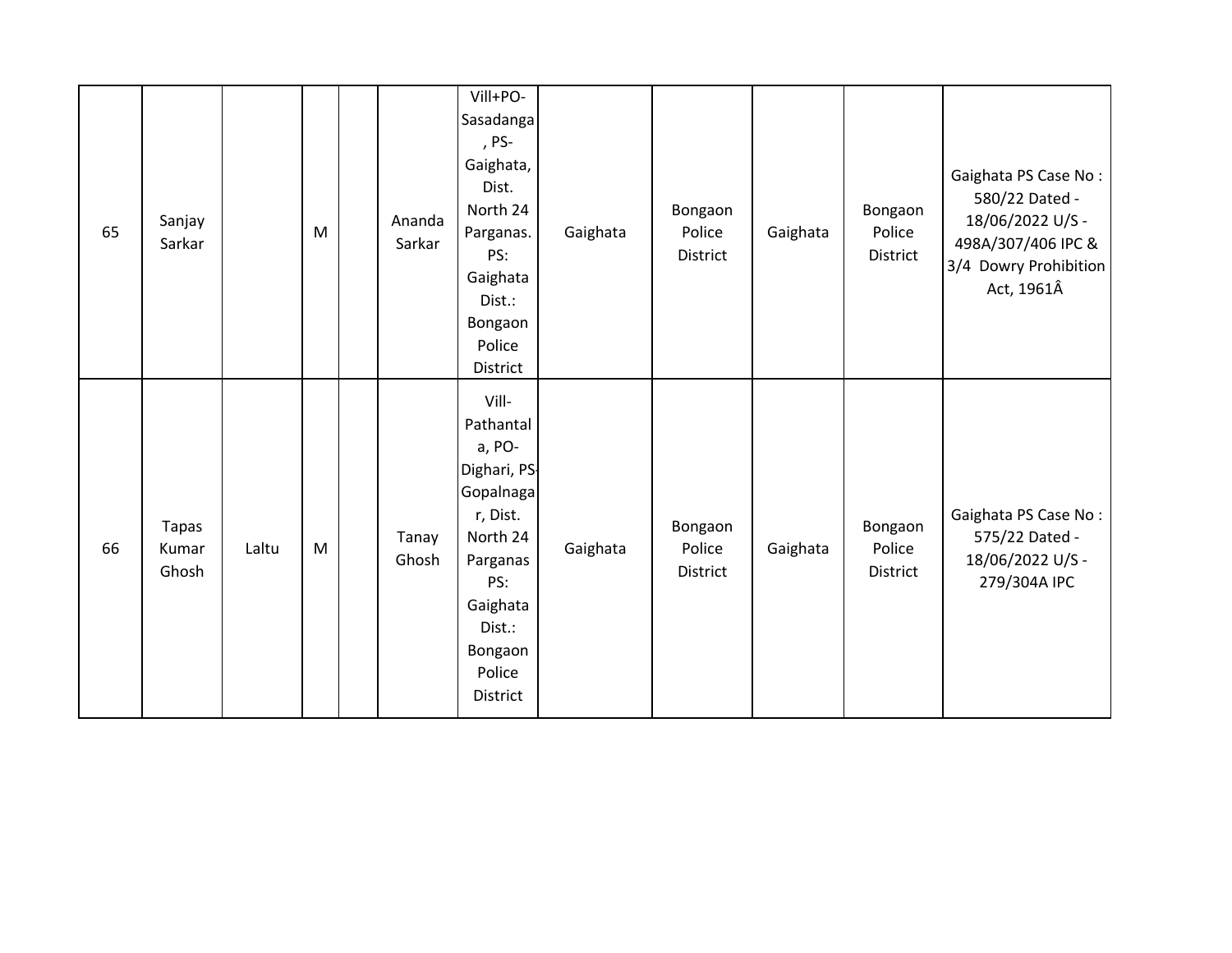| 67 | Kalyan<br>Kumar<br>Howlader |                    | M | Lt.<br>Mukunda<br>Lal<br>Howlader                     | PS:<br>Petropole<br>Dist.:<br>Bongaon<br>Police<br>District        | Petropole | Bongaon<br>Police<br><b>District</b> | Petropole | Bongaon<br>Police<br>District | Petropole PS Case No:<br>178/22 Dated -<br>18/06/2022 U/S -<br>417/465/467/468/471<br>IPC & 14 Foreigners<br>Act, 1946Â      |
|----|-----------------------------|--------------------|---|-------------------------------------------------------|--------------------------------------------------------------------|-----------|--------------------------------------|-----------|-------------------------------|------------------------------------------------------------------------------------------------------------------------------|
| 68 | Iqbal<br>Akon               | Syed Iqbal         |   | Kuddus<br>Akon @<br>Syed<br>Kamal                     | PS:<br>Petropole<br>Dist.:<br>Bongaon<br>Police<br><b>District</b> | Petropole | Bongaon<br>Police<br><b>District</b> | Petropole | Bongaon<br>Police<br>District | Petropole PS Case No:<br>179/22 Dated -<br>18/06/2022 U/S -<br>417/419/465/467/468<br>/471 IPC & 14<br>Foreigners Act, 1946Â |
| 69 | Md Safear<br>Rahaman        | Shafique<br>Sardar |   | Lt<br>Samsuddi<br>n Sardar<br>$^{\omega}$<br>Samsuddi | PS:<br>Petropole<br>Dist.:<br>Bongaon<br>Police<br><b>District</b> | Petropole | Bongaon<br>Police<br><b>District</b> | Petropole | Bongaon<br>Police<br>District | Petropole PS Case No:<br>180/22 Dated -<br>18/06/2022 U/S -<br>417/419/465/467/468<br>/471 IPC & 14<br>Foreigners Act, 1946Â |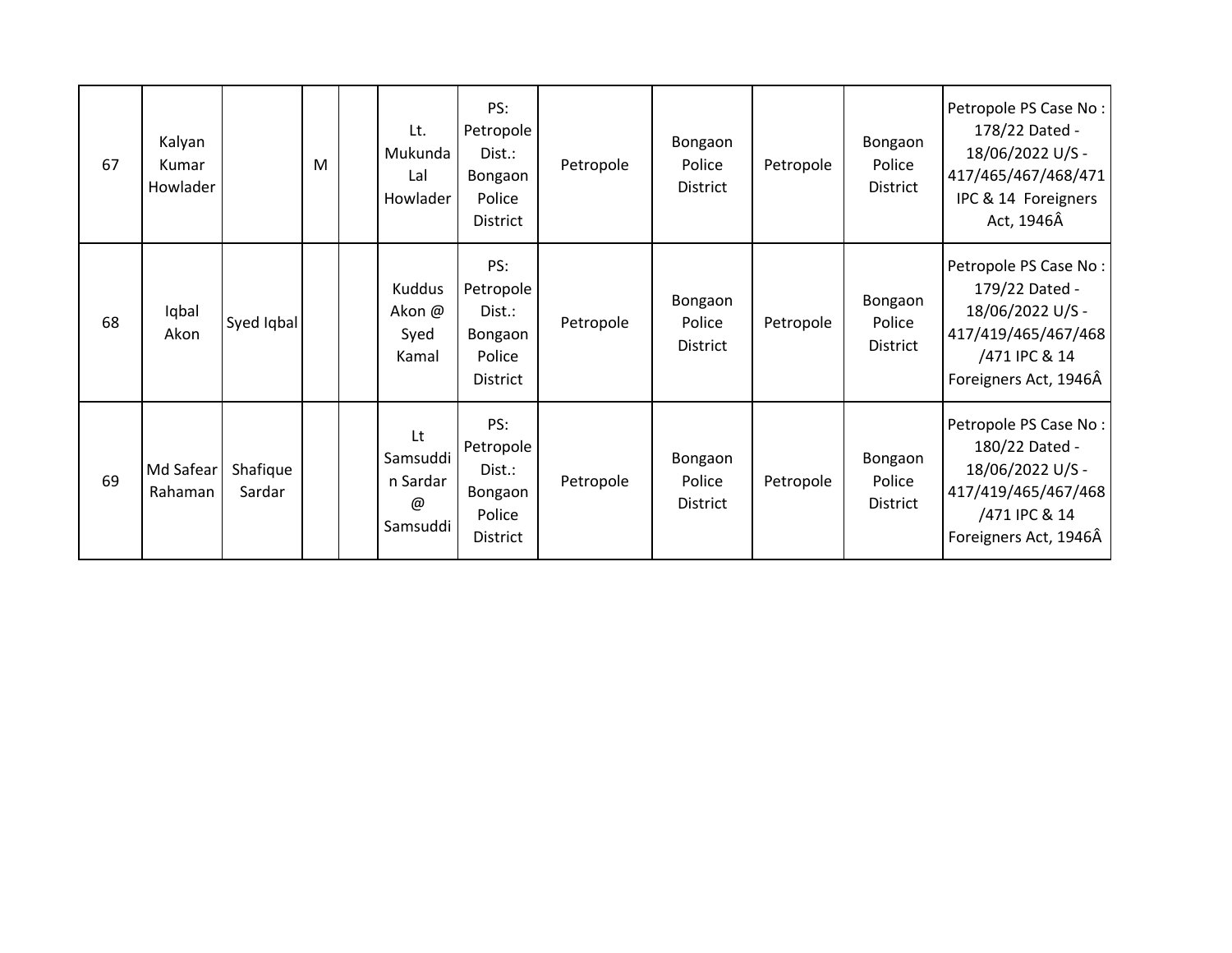| 70 | <b>Amit Das</b> | Ghontai | M | 31 | Dilip Das        | Talpukurd<br>har 3rd<br>Lane, P.O+<br>P.S-<br>Chandann<br>agar,<br>Hooghly<br>PS:<br>Chandann<br>agar Dist.:<br>Chandann<br>agar<br>Police<br>Commissi<br>onerate | Chandannagar | Chandannag<br>ar Police<br>Commissione<br>rate | Chandanna<br>gar | ar Police<br>Commission<br>erate               | Chandannag   Chandannagar PS Case  <br>No: 139/22 Dated -<br>09/06/2022 U/S -<br>341/325/307/379 IPC                              |
|----|-----------------|---------|---|----|------------------|-------------------------------------------------------------------------------------------------------------------------------------------------------------------|--------------|------------------------------------------------|------------------|------------------------------------------------|-----------------------------------------------------------------------------------------------------------------------------------|
| 71 | Sujit Das       |         | M | 26 | <b>Tapan Das</b> | Babuganj<br>Kalitala,<br>PS CHN,<br>$(H)$ PS:<br>Chinsurah<br>Dist.:<br>Chandann<br>agar<br>Police<br>Commissi<br>onerate                                         | Chinsurah    | Chandannag<br>ar Police<br>Commissione<br>rate | Chinsurah        | Chandannag<br>ar Police<br>Commission<br>erate | Chinsurah PS Case No:<br>322/22 Dated -<br>18/06/2022 U/S-3<br>The West Bengal<br>Gambling and Prize<br>Competitions Act,<br>1957 |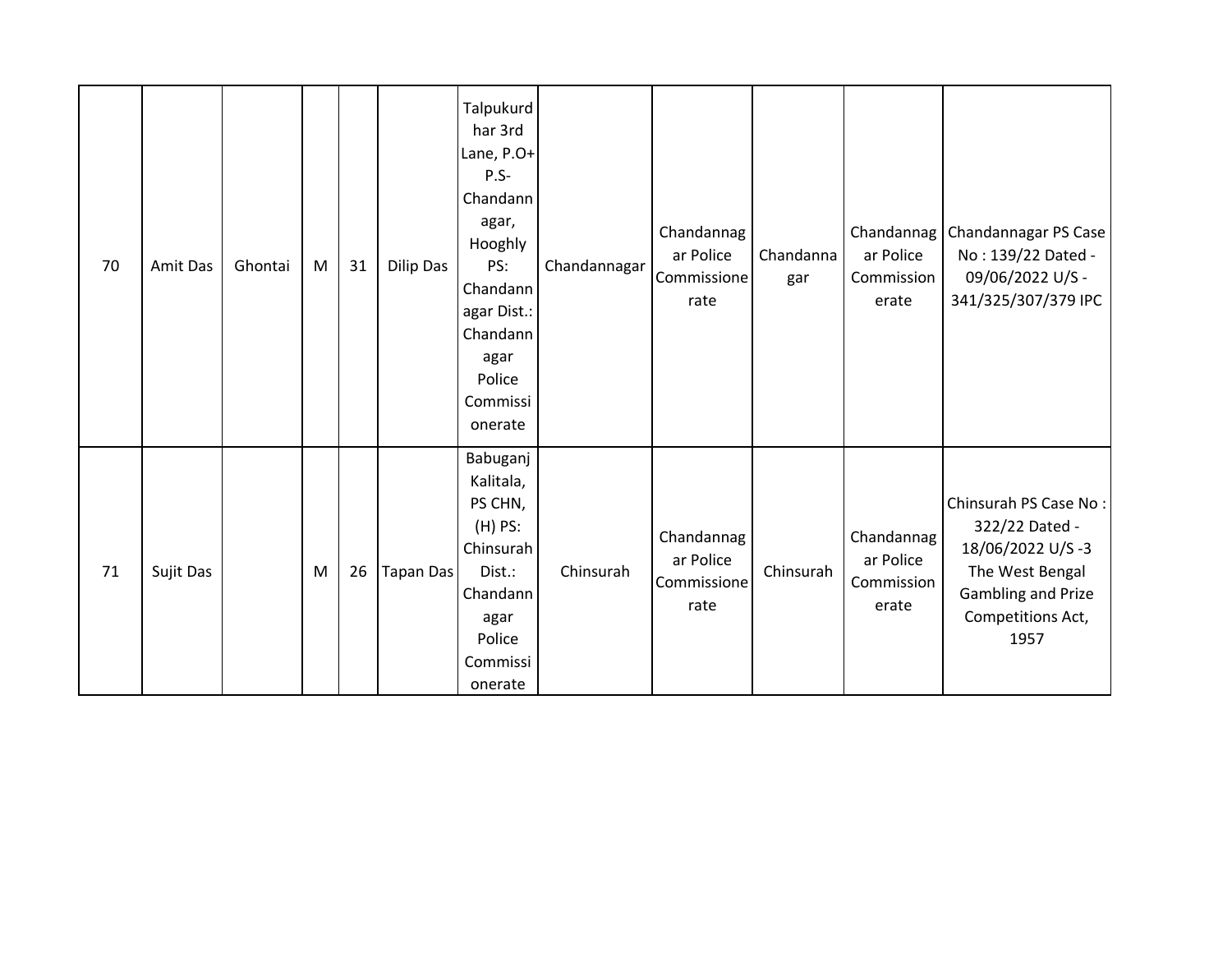| 72 | Sayan<br>Ghosal | M | 42 | Lt. Madan<br>Mohan<br>Ghosh | Pratappur,<br>PS CHN,<br>$(H)$ PS:<br>Chinsurah<br>Dist.:<br>Chandann<br>agar<br>Police<br>Commissi<br>onerate                   | Chinsurah | Chandannag<br>ar Police<br>Commissione<br>rate | Chinsurah | Chandannag<br>ar Police<br>Commission<br>erate | Chinsurah PS Case No:<br>322/22 Dated -<br>18/06/2022 U/S-3<br>The West Bengal<br>Gambling and Prize<br>Competitions Act,<br>1957        |
|----|-----------------|---|----|-----------------------------|----------------------------------------------------------------------------------------------------------------------------------|-----------|------------------------------------------------|-----------|------------------------------------------------|------------------------------------------------------------------------------------------------------------------------------------------|
| 73 | Sanjoy<br>Ram   | M | 33 | Lt.<br>Kanailal<br>Ram      | Pratappur<br>Chhoto<br>Maszid, PS<br>CHN, (H)<br>PS:<br>Chinsurah<br>Dist.:<br>Chandann<br>agar<br>Police<br>Commissi<br>onerate | Chinsurah | Chandannag<br>ar Police<br>Commissione<br>rate | Chinsurah | Chandannag<br>ar Police<br>Commission<br>erate | Chinsurah PS Case No:<br>322/22 Dated -<br>18/06/2022 U/S-3<br>The West Bengal<br><b>Gambling and Prize</b><br>Competitions Act,<br>1957 |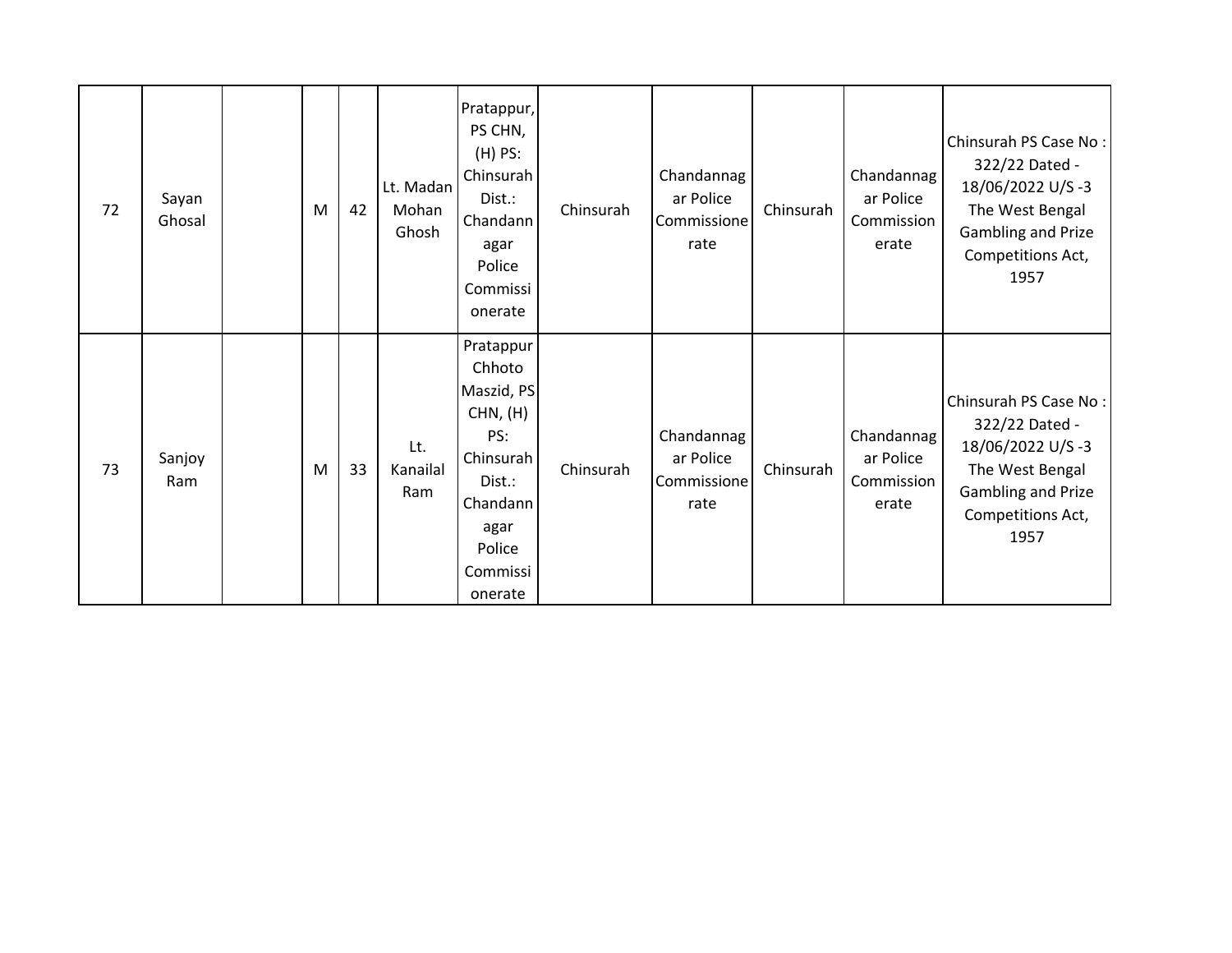| 74 | <b>Asit Sarkar</b> |               | M | 55 | Sarkar       | Dharampu<br>r<br>Gangatala,<br>PS CHN,<br>$(H)$ PS:<br>Lt. Haridas Chinsurah<br>Dist.:<br>Chandann<br>agar<br>Police<br>Commissi<br>onerate                                      | Chinsurah | Chandannag<br>ar Police<br>Commissione<br>rate | Chinsurah | Chandannag<br>ar Police<br>Commission<br>erate | Chinsurah PS Case No:<br>322/22 Dated -<br>18/06/2022 U/S-3<br>The West Bengal<br>Gambling and Prize<br>Competitions Act,<br>1957 |
|----|--------------------|---------------|---|----|--------------|----------------------------------------------------------------------------------------------------------------------------------------------------------------------------------|-----------|------------------------------------------------|-----------|------------------------------------------------|-----------------------------------------------------------------------------------------------------------------------------------|
| 75 | Nitu<br>Mondal     | Mithu<br>Baul | M | 45 | an<br>Mondal | Paschim<br>Suryapur,<br><b>Barisal</b><br>Para, PS-<br>Mohanpur<br>Sukharanj   , Dist.- 24<br>Pgs (N) PS:<br>Mohanpur<br>Dist.:<br>Barrackpo<br>re Police<br>Commissi<br>onerate | Mohanpur  | Barrackpore<br>Police<br>Commissione<br>rate   | Chinsurah | ar Police<br>Commission<br>erate               | Chandannag   Chinsurah PS Case No :<br>320/22 Dated -<br>17/06/2022 U/S -<br>363/365/120B IPC                                     |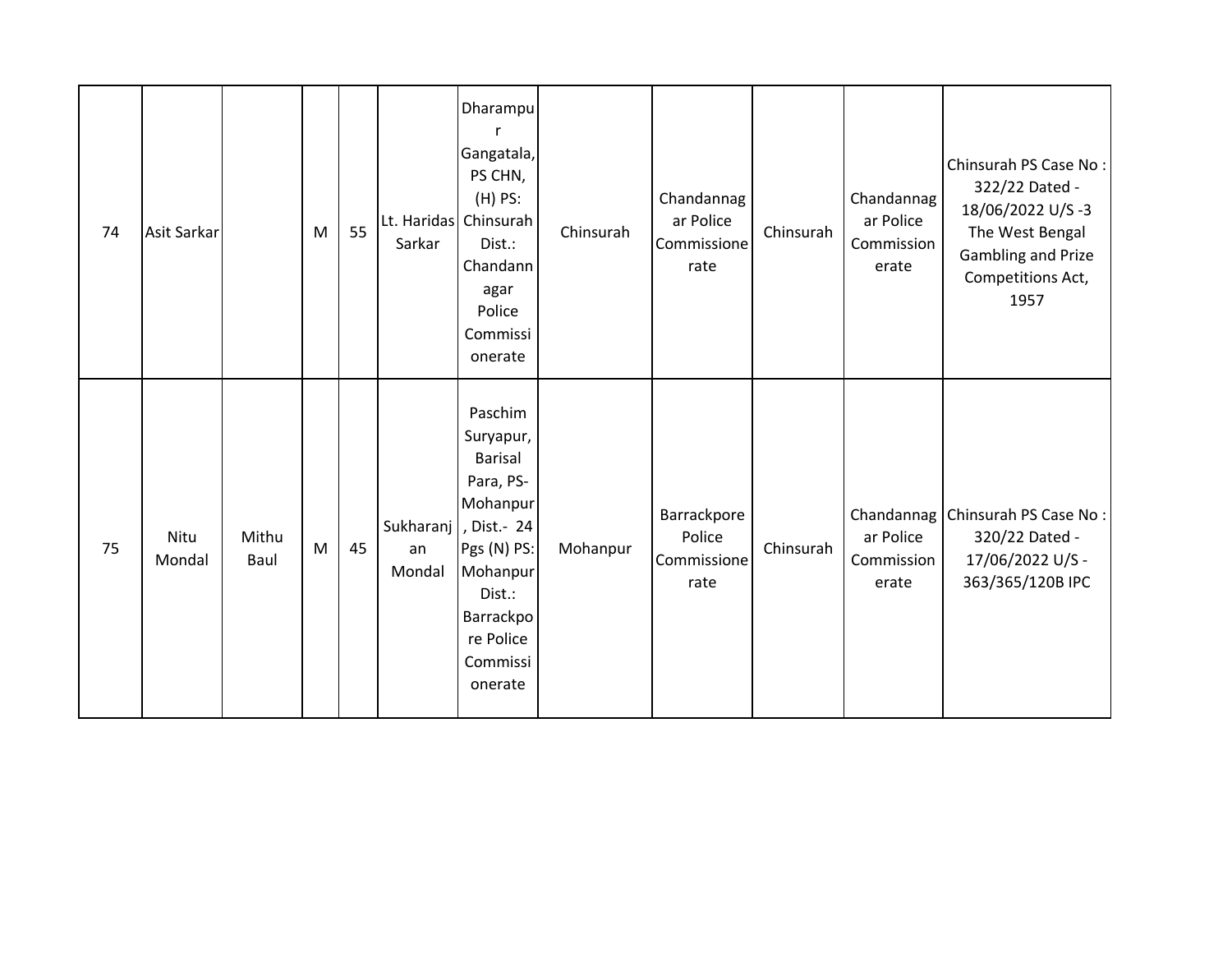| 76 | Jogesh<br>Prasad |       | M | 57 | $\mathsf{L}\mathsf{t}$<br>Rajendra<br>Prasad | Hooghly<br>Krishnapu<br>r Bazar, PS<br>CHN(H)<br>PS:<br>Chinsurah<br>Dist.:<br>Chandann<br>agar<br>Police<br>Commissi<br>onerate                      | Chinsurah | Chandannag<br>ar Police<br>Commissione<br>rate | Chinsurah | Chandannag<br>ar Police<br>Commission<br>erate | Chinsurah PS Warrant<br>$No = 295$                                                                 |
|----|------------------|-------|---|----|----------------------------------------------|-------------------------------------------------------------------------------------------------------------------------------------------------------|-----------|------------------------------------------------|-----------|------------------------------------------------|----------------------------------------------------------------------------------------------------|
| 77 | Sk Saidul        | Habbu | M | 28 | Sk. Salam                                    | Chakundi<br>Thanthani<br>a Para, PS-<br>Dankuni,<br>Dist-<br>Hooghly<br>PS:<br>Dankuni<br>Dist.:<br>Chandann<br>agar<br>Police<br>Commissi<br>onerate | Dankuni   | Chandannag<br>ar Police<br>Commissione<br>rate | Dankuni   | Chandannag<br>ar Police<br>Commission<br>erate | Dankuni PS Case No:<br>210/22 Dated -<br>10/06/2022 U/S -<br>399/402 IPC & 25/27<br>Arms Act, 1959 |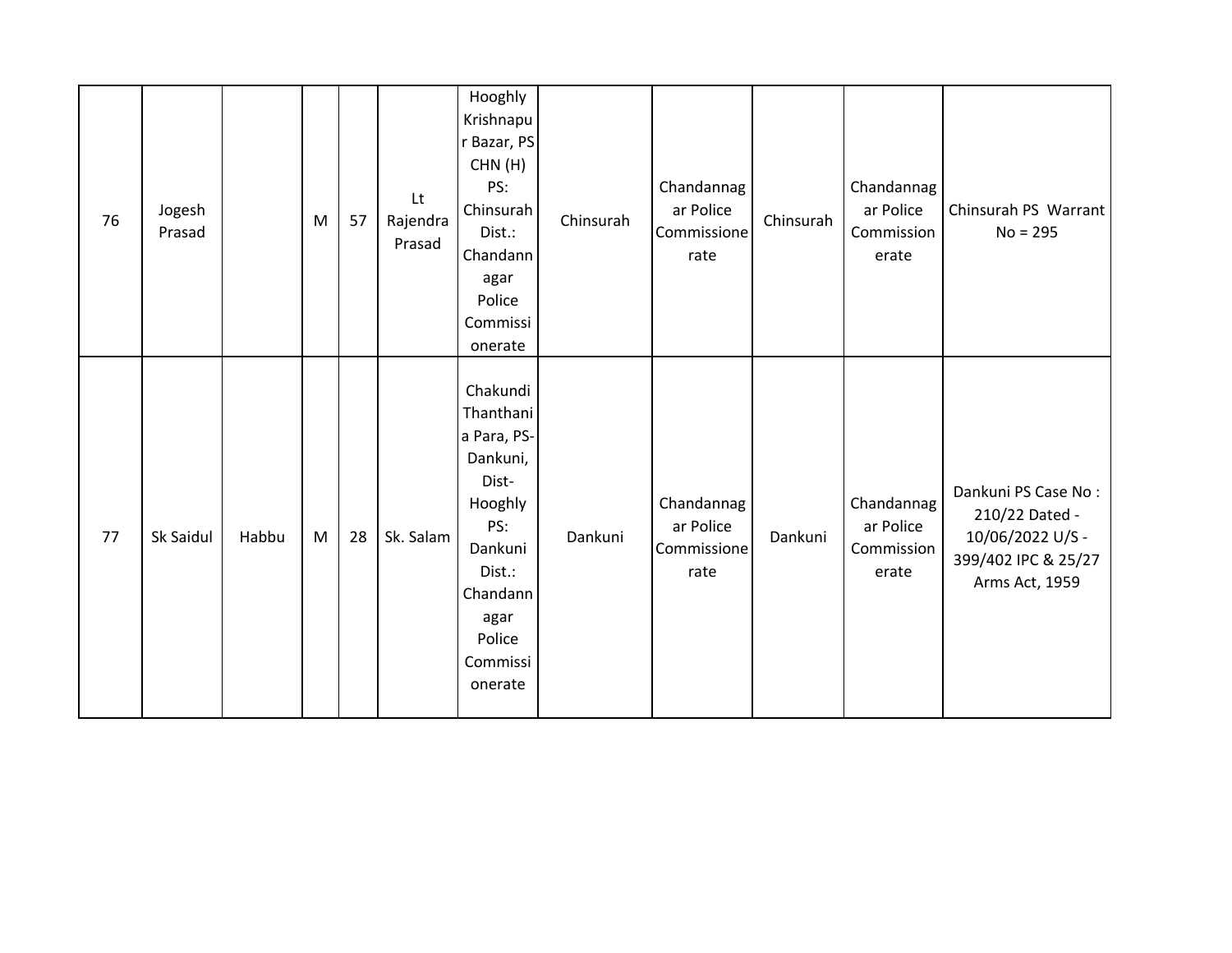| 78 | Soumyo<br>Roy | Babusona | M | 32 | Lt.shyama<br>I Roy | <b>Baidyabati</b><br>Chawk<br>Goalapara<br>, PO-<br>Baidyabati<br>, PS-<br>Serampor<br>e, Dist-<br>Hooghly<br>PS:<br>Srirampor<br>e Dist.:<br>Chandann<br>agar<br>Police<br>Commissi<br>onerate | Srirampore | Chandannag<br>ar Police<br>Commissione<br>rate | Srirampore | Chandannag<br>ar Police<br>Commission<br>erate | Srirampore PS Case No<br>: 207/22 Dated -<br>18/06/2022 U/S-120B<br>IPC & 25/27 Arms Act,<br>1959 |
|----|---------------|----------|---|----|--------------------|-------------------------------------------------------------------------------------------------------------------------------------------------------------------------------------------------|------------|------------------------------------------------|------------|------------------------------------------------|---------------------------------------------------------------------------------------------------|
|----|---------------|----------|---|----|--------------------|-------------------------------------------------------------------------------------------------------------------------------------------------------------------------------------------------|------------|------------------------------------------------|------------|------------------------------------------------|---------------------------------------------------------------------------------------------------|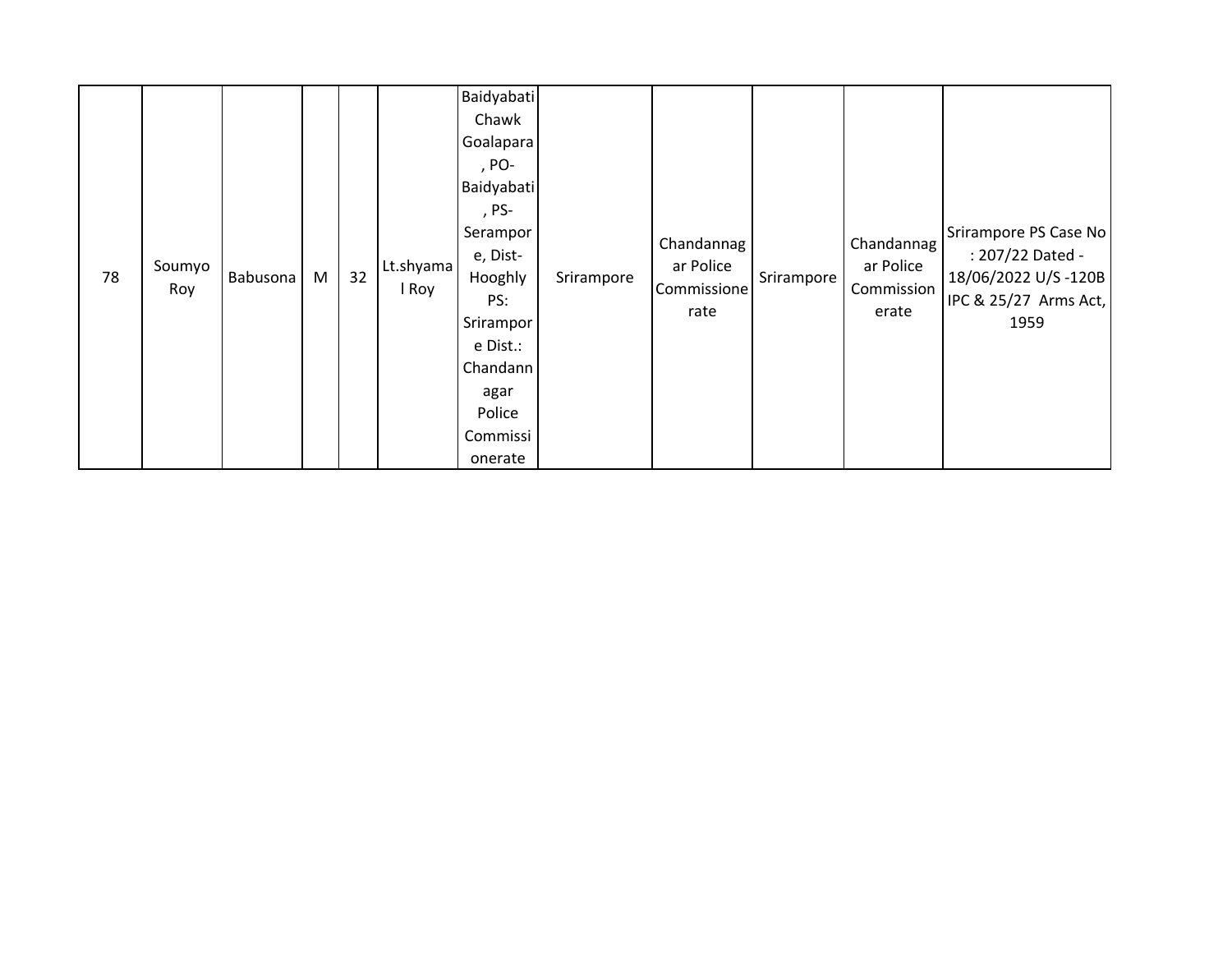| 79 | Jitendra<br>Paswan       | M | 22 | Upendra<br>Paswan | Provash<br>Nagar<br>Chakla<br>Para, Near<br>Singha<br>Bari, PS-<br>Serampor<br>e, Hooghly<br>PS:<br>Srirampor<br>e Dist.:<br>Chandann<br>agar<br>Police<br>Commissi<br>onerate | Srirampore  | Chandannag<br>ar Police<br>Commissione<br>rate | Srirampore      | Chandannag<br>ar Police<br>Commission<br>erate | Srirampore PS Case No<br>: 168/22 Dated -<br>27/05/2022 U/S -<br>447/384/387/506 IPC<br>& 25(IA) Arms Act,<br>1959 |
|----|--------------------------|---|----|-------------------|--------------------------------------------------------------------------------------------------------------------------------------------------------------------------------|-------------|------------------------------------------------|-----------------|------------------------------------------------|--------------------------------------------------------------------------------------------------------------------|
| 80 | Jahrul Mia               |   |    | Mahir<br>Miah     | <b>FAKIRTARI</b><br>PS:<br>Dinhata<br>Dist.:<br>Coochbeh<br>ar                                                                                                                 | Dinhata     | Coochbehar                                     | Dinhata         | Coochbehar                                     | Dinhata PS Case No:<br>291/22 Dated -<br>16/06/2022 U/S -<br>341/326/307 IPC                                       |
| 81 | Madhusud<br>an<br>Barman | M | 19 | Ranjit<br>Barman  | PS:<br>Ghogsada<br>nga Dist.:<br>Coochbeh<br>ar                                                                                                                                | Ghogsadanga | Coochbehar                                     | Ghogsadan<br>ga | Coochbehar                                     | Ghogsadanga PS Case<br>No: 135/22 Dated -<br>28/03/2022 U/S -<br>279/304(A) IPC                                    |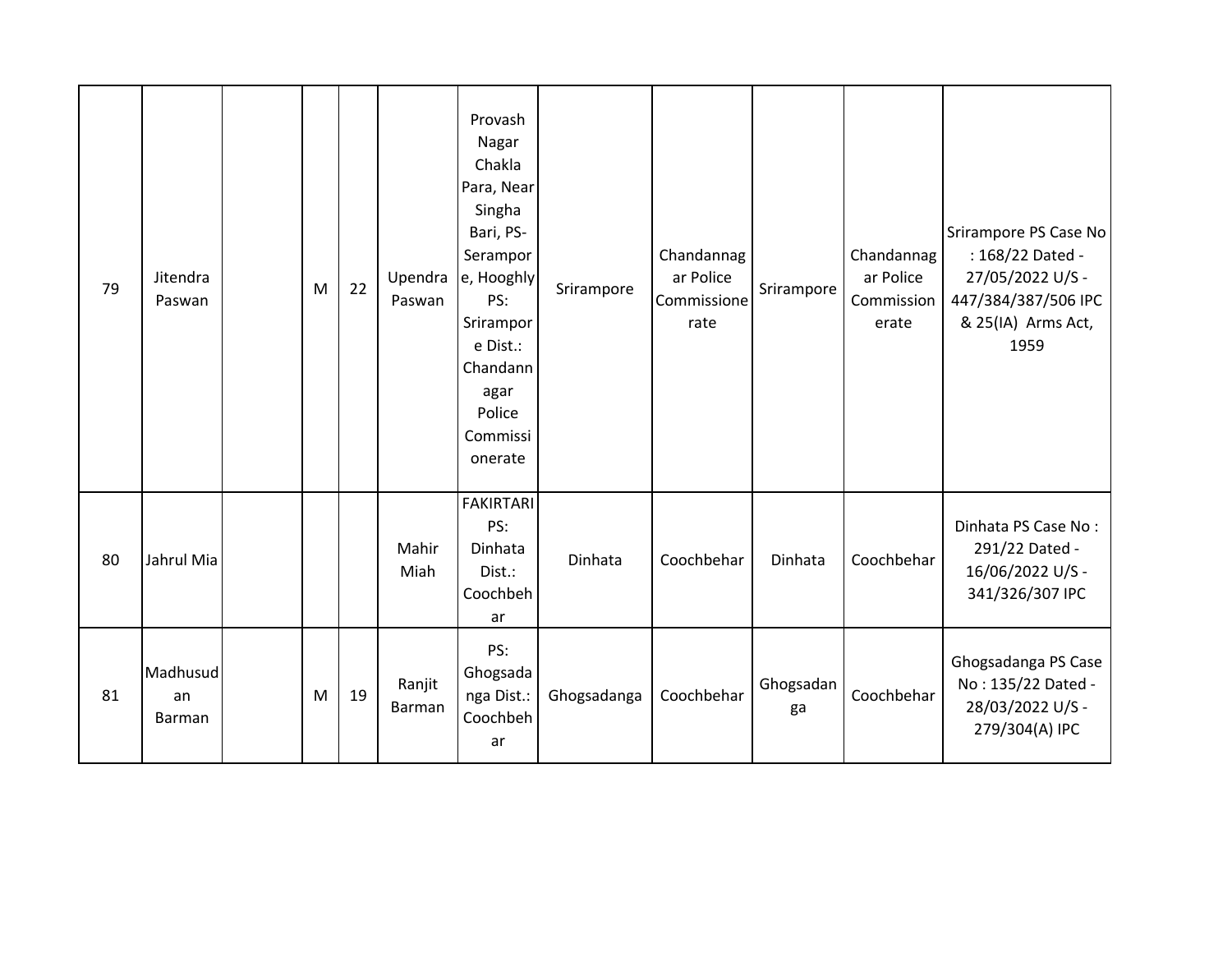| 82 | <b>Buri Rani</b><br>Chettri | F            |    | Lt Bijay<br>Chhetri      | PS:<br>Bhaktinag<br>ar Dist.:<br>Siliguri<br>Police<br>Commissi<br>onerate | Bhaktinagar | Siliguri Police<br>Commissione<br>rate | Mathabhan<br>ga | Coochbehar | Mathabhanga PS Case<br>No: 334/22 Dated -<br>18/06/2022 U/S-379<br><b>IPC</b> |
|----|-----------------------------|--------------|----|--------------------------|----------------------------------------------------------------------------|-------------|----------------------------------------|-----------------|------------|-------------------------------------------------------------------------------|
| 83 | Ujjala<br><b>Basak</b>      | $\mathsf{F}$ | 35 | Lt Dulal<br>Basak        | PS:<br>Bhaktinag<br>ar Dist.:<br>Siliguri<br>Police<br>Commissi<br>onerate | Bhaktinagar | Siliguri Police<br>Commissione<br>rate | Mathabhan<br>ga | Coochbehar | Mathabhanga PS Case<br>No: 334/22 Dated -<br>18/06/2022 U/S-379<br><b>IPC</b> |
| 84 | Aloka<br>Saha               |              | 40 | Krishna<br>Saha          | PS:<br>Bhaktinag<br>ar Dist.:<br>Siliguri<br>Police<br>Commissi<br>onerate | Bhaktinagar | Siliguri Police<br>Commissione<br>rate | Mathabhan<br>ga | Coochbehar | Mathabhanga PS Case<br>No: 334/22 Dated -<br>18/06/2022 U/S-379<br><b>IPC</b> |
| 85 | Bhaskar<br><b>Barman</b>    | M            | 45 | Lt<br>Kaneswar<br>Barman | PS:<br>Bhaktinag<br>ar Dist.:<br>Siliguri<br>Police<br>Commissi<br>onerate | Bhaktinagar | Siliguri Police<br>Commissione<br>rate | Mathabhan<br>ga | Coochbehar | Mathabhanga PS Case<br>No: 335/22 Dated -<br>18/06/2022 U/S-46A<br><b>IPC</b> |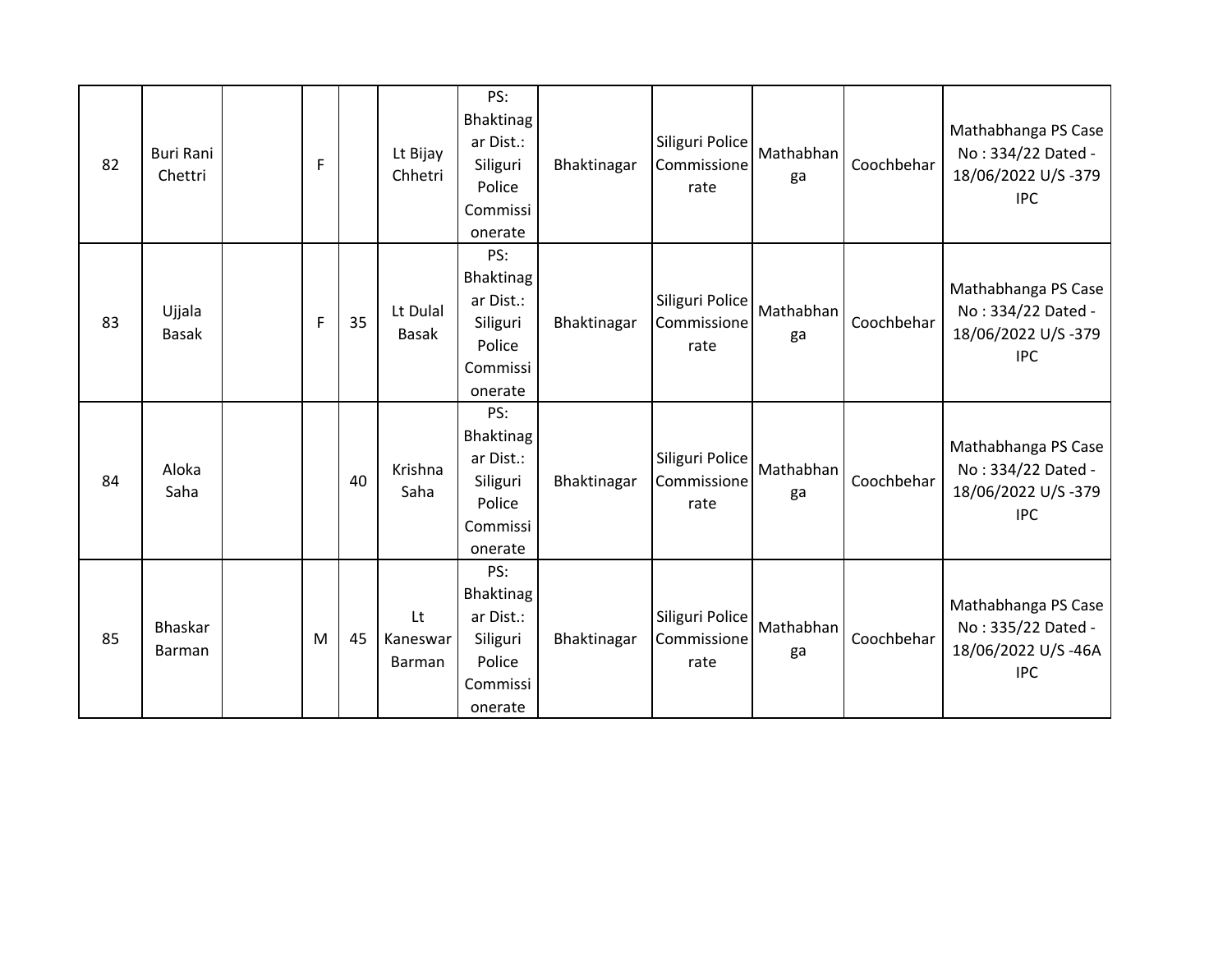| 86 | Md<br>Rafiqul<br>Islam | M | 46 | Md Umar<br>Ali         | Vill-<br>Basher<br>Bhita,<br>PO+PS-<br>Nageswari<br>, Dist.-<br>Kurigram<br>(BD) |             | Basirhat            | Sahebganj | Coochbehar          | Sahebganj PS Case No:<br>219/22 Dated -<br>18/06/2022 U/S-14A<br>Foreigners Act, 1946Â        |
|----|------------------------|---|----|------------------------|----------------------------------------------------------------------------------|-------------|---------------------|-----------|---------------------|-----------------------------------------------------------------------------------------------|
| 87 | Mallika<br>Begum       |   | 40 | Md<br>Rafiqul<br>Islam | Vill-<br>Basher<br>Bhita,<br>PO+PS-<br>Nageswari<br>, Dist.-<br>Kurigram<br>(BD) |             | Basirhat            | Sahebganj | Coochbehar          | Sahebganj PS Case No:<br>219/22 Dated -<br>18/06/2022 U/S-14A<br>Foreigners Act, 1946Â        |
| 88 | Md Mukul<br>Hussain    |   | 18 | Md<br>Rafiqul<br>Islam | Vill-<br>Basher<br>Bhita,<br>PO+PS-<br>Nageswari<br>, Dist.-<br>Kurigram<br>(BD) |             | Basirhat            | Sahebganj | Coochbehar          | Sahebganj PS Case No:<br>219/22 Dated -<br>18/06/2022 U/S-14A<br>Foreigners Act, 1946Â        |
| 89 | Gour<br>Sarkar         | M | 58 | Lt. Hiralal<br>Sarkar  | Thanga<br>Para PS:<br>Gangaram<br>pur Dist.:<br>Dakshin<br>Dinajpur              | Gangarampur | Dakshin<br>Dinajpur | Balurghat | Dakshin<br>Dinajpur | Balurghat PS Case No:<br>411/22 Dated -<br>12/06/2022 U/S -<br>341/323/354/308/506<br>/34 IPC |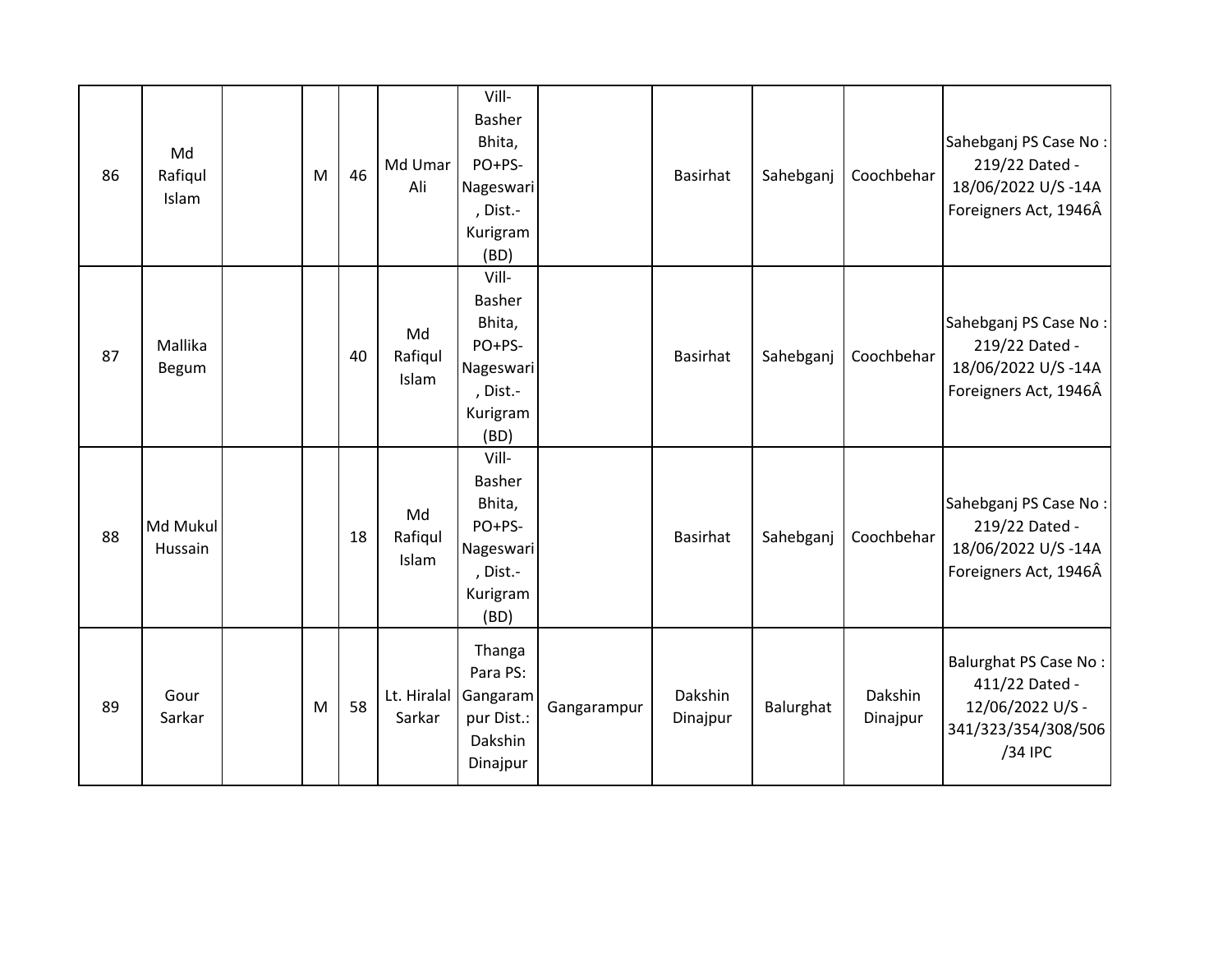| 90 | Abdul<br>Aziz    | M | 26 | Anesur            | Saiyeadpu<br>r<br>(Nayapara<br>) PS:<br>Rahaman Harirampu<br>r Dist.:<br>Dakshin<br>Dinajpur                     | Harirampur     | Dakshin<br>Dinajpur | Harirampur | Dakshin<br>Dinajpur | Harirampur PS Case No<br>: 147/22 Dated -<br>16/06/2022 U/S -<br>447/325/326/307/506<br>/34 IPC |
|----|------------------|---|----|-------------------|------------------------------------------------------------------------------------------------------------------|----------------|---------------------|------------|---------------------|-------------------------------------------------------------------------------------------------|
| 91 | Md Sahid         | M |    | Anesur<br>Rahaman | Saiyeadpu<br>r PS:<br>Harirampu<br>r Dist.:<br>Dakshin<br>Dinajpur                                               | Harirampur     | Dakshin<br>Dinajpur | Harirampur | Dakshin<br>Dinajpur | Harirampur PS Case No<br>: 147/22 Dated -<br>16/06/2022 U/S -<br>447/325/326/307/506<br>/34 IPC |
| 92 | Subha<br>Mahanta | M | 24 | Nitai<br>Mahanta  | Akhirapar<br>a, PS:<br>Balurghat<br>Dist.:<br>Dakshin<br>Dinajpur                                                | Balurghat      | Dakshin<br>Dinajpur | Tapan      | Dakshin<br>Dinajpur | Tapan PS Case No:<br>150/22 Dated -<br>22/03/2022 U/S -<br>363/365 IPC                          |
| 93 | Soumen<br>Das    | M | 39 | Lt. Kartik<br>Das | Baraka, PS-<br>Barasat,<br>PO-<br>Nawapara<br>, Kolkata-<br>700126<br>PS:<br><b>Barasat</b><br>Dist.:<br>Barasat | <b>Barasat</b> | Barasat             | Phansidewa | Darjeeling          | Phansidewa PS Case<br>No: 297/22 Dated -<br>17/06/2022 U/S -<br>279/304A IPC                    |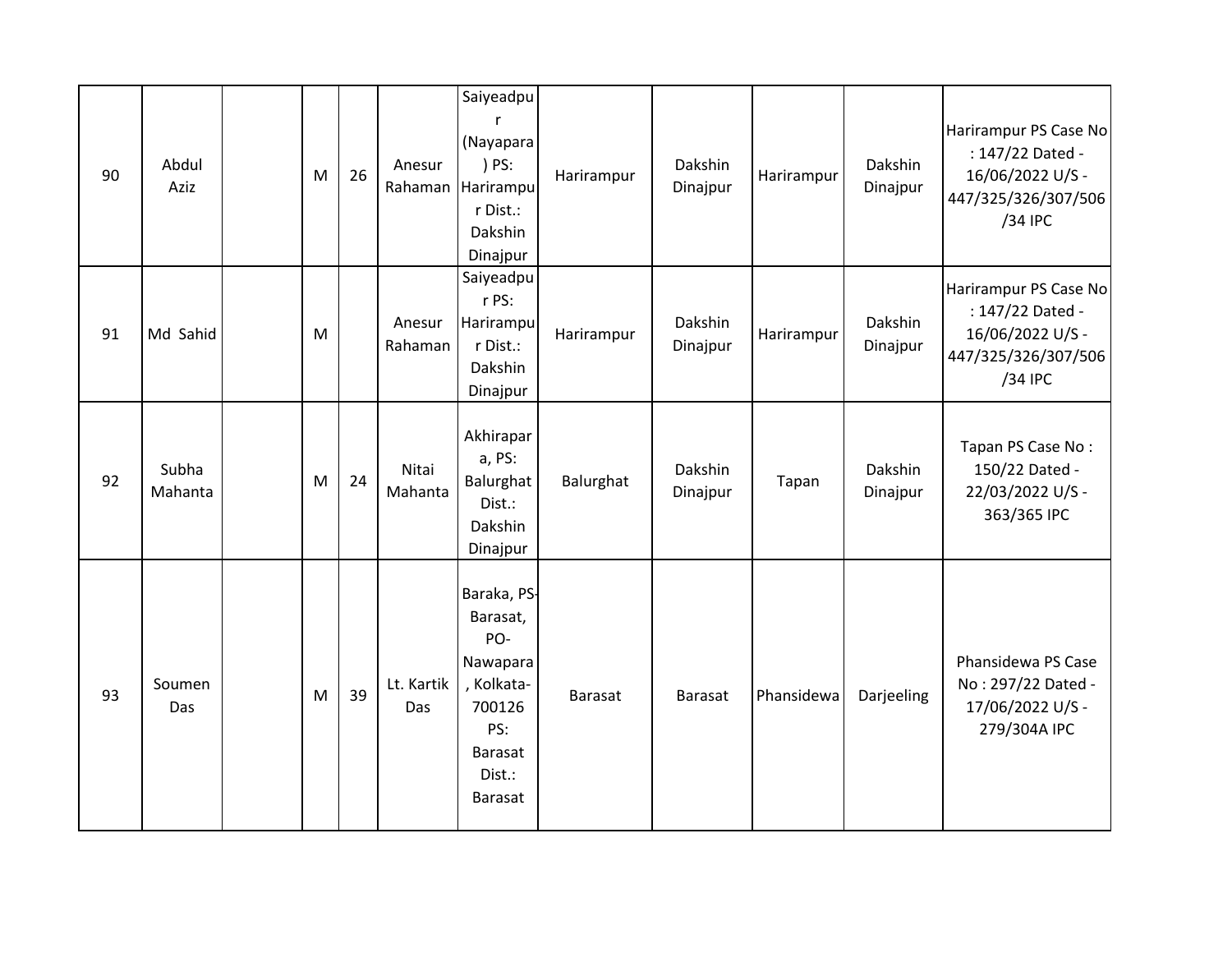| 94 | Emamul<br><b>Sk</b>     | M | 22 | Israfil Sk               | PS:<br>Diamond<br>harbour<br>Dist.:<br>Diamond<br>Harbour<br>Police<br>District | Diamond<br>harbour | Diamond<br>Harbour<br>Police<br>District        | Diamond<br>harbour | Diamond<br>Harbour<br>Police<br>District        | Diamond harbour PS<br>Case No: 300/22<br>Dated - 10/06/2022<br>$U/S -$<br>332/353/447/427/34<br><b>IPC</b> |
|----|-------------------------|---|----|--------------------------|---------------------------------------------------------------------------------|--------------------|-------------------------------------------------|--------------------|-------------------------------------------------|------------------------------------------------------------------------------------------------------------|
| 95 | Sk<br>Jamiruddi<br>n    |   |    | Sk Nasim                 | PS:<br>Maheshtal<br>a Dist.:<br>Diamond<br>Harbour<br>Police<br><b>District</b> | Maheshtala         | Diamond<br>Harbour<br>Police<br><b>District</b> | Maheshtala         | Diamond<br>Harbour<br>Police<br><b>District</b> | Maheshtala PS Case<br>No: 224/22 Dated -<br>13/05/2022 U/S -<br>399/402 IPC & 25/27<br>Arms Act, 1959      |
| 96 | Sk Amirul               |   |    | Lt. Sk<br>Samad          | PS:<br>Maheshtal<br>a Dist.:<br>Diamond<br>Harbour<br>Police<br><b>District</b> | Maheshtala         | Diamond<br>Harbour<br>Police<br>District        | Maheshtala         | Diamond<br>Harbour<br>Police<br>District        | Maheshtala PS Case<br>No: 224/22 Dated -<br>13/05/2022 U/S -<br>399/402 IPC & 25/27<br>Arms Act, 1959      |
| 97 | Siraj<br><b>Mallick</b> |   |    | Ajijul<br><b>Mallick</b> | PS:<br>Maheshtal<br>a Dist.:<br>Diamond<br>Harbour<br>Police<br><b>District</b> | Maheshtala         | Diamond<br>Harbour<br>Police<br>District        | Maheshtala         | Diamond<br>Harbour<br>Police<br>District        | Maheshtala PS Case<br>No: 281/22 Dated -<br>11/06/2022 U/S-280<br><b>IPC</b>                               |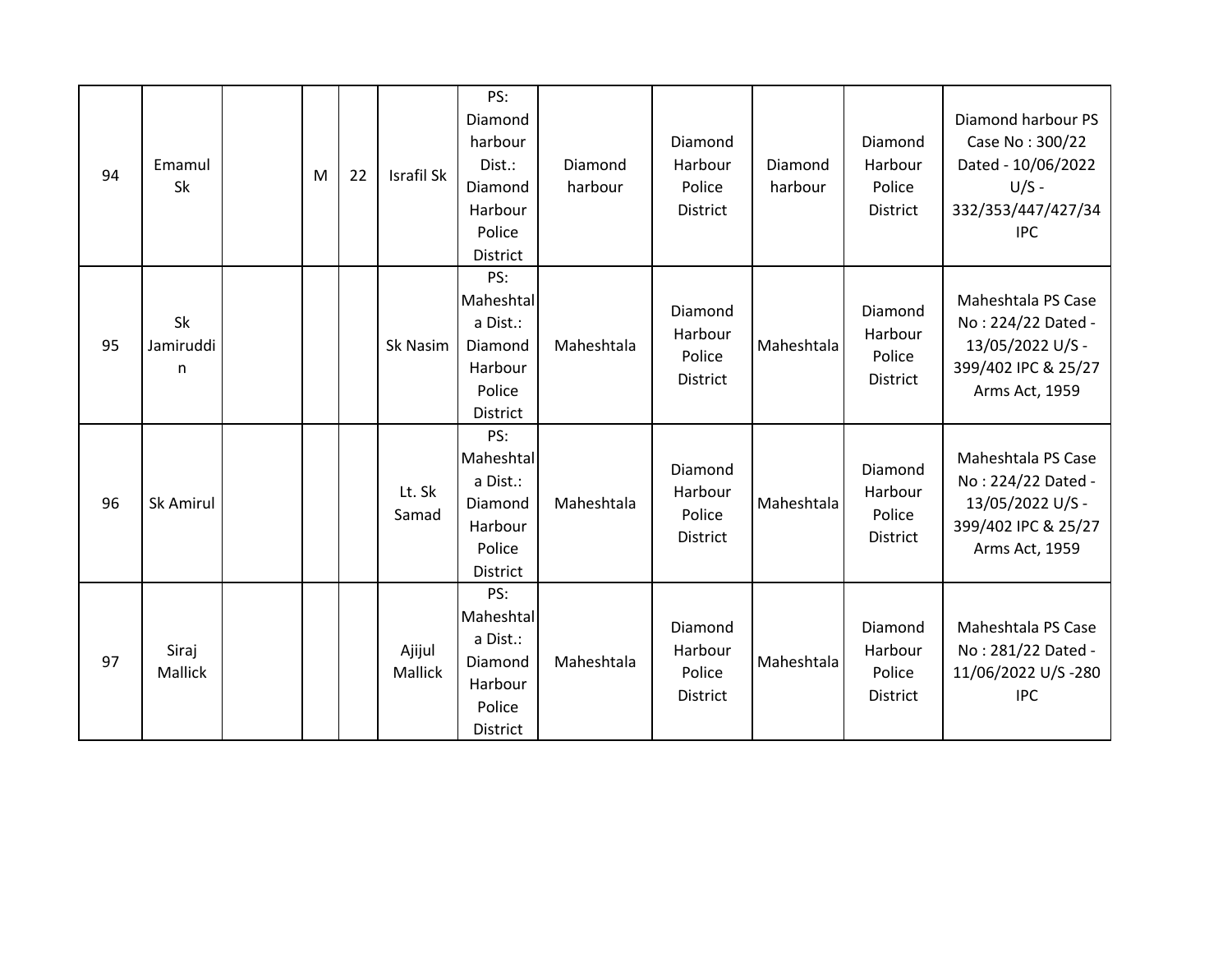| 98  | Abhijit Giri    | M |    | Prafullya<br>Giri | Mandar<br>PS:<br>Ramnagar<br>Dist.:<br>Purba<br>Mednipor<br>e                                               | Ramnagar | Purba<br>Mednipore                              | Ramnagar | Purba<br>Mednipore                       | Ramnagar PS Case No:<br>260/22 Dated -<br>18/06/2022 U/S -<br>498A/304B/34 IPC &<br>3/4 Dowry Prohibition<br>Act, 1961Â |
|-----|-----------------|---|----|-------------------|-------------------------------------------------------------------------------------------------------------|----------|-------------------------------------------------|----------|------------------------------------------|-------------------------------------------------------------------------------------------------------------------------|
| 99  | Khakon<br>Fakir | M | 36 | Sirajul<br>Fakir  | Nazra<br><b>Fakir Para</b><br>PS: Usthi<br>Dist.:<br>Diamond<br>Harbour<br>Police<br><b>District</b>        | Usthi    | Diamond<br>Harbour<br>Police<br><b>District</b> | Usthi    | Diamond<br>Harbour<br>Police<br>District | Usthi PS Case No:<br>257/22 Dated -<br>18/06/2022 U/S -<br>341/325/308/506 IPC                                          |
| 100 | Jayanta<br>Ulal | M | 37 | Ananta<br>Ulal    | Vill-<br>Shyamgra<br>m PS-<br>Arambagh<br>Dist-<br>Hooghly<br>PS:<br>Arambagh<br>Dist.:<br>Hooghly<br>Rural | Arambagh | Hooghly<br>Rural                                | Arambagh | Hooghly<br>Rural                         | Arambagh PS Case No:<br>177/22 Dated -<br>18/06/2022 U/S -<br>498A/307 IPC                                              |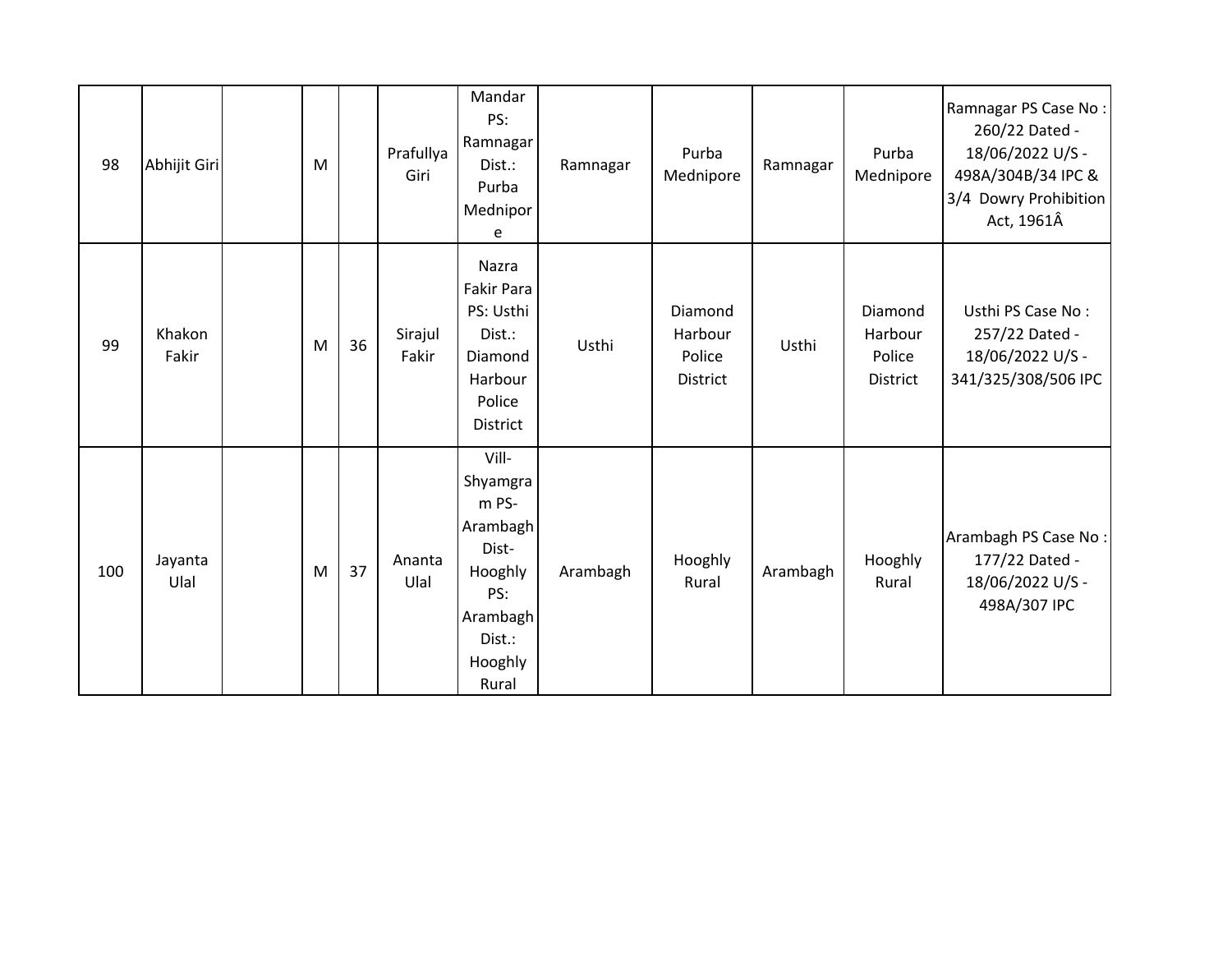| 101 | Ananta<br>Ulal      | M | 65 | Nilmoni<br>Ulal | Vill-<br>Shyamgra<br>m PS-<br>Arambagh<br>Dist-<br>Hooghly<br>PS:<br>Arambagh<br>Dist.:<br>Hooghly<br>Rural | Arambagh    | Hooghly<br>Rural | Arambagh    | Hooghly<br>Rural | Arambagh PS Case No:<br>177/22 Dated -<br>18/06/2022 U/S -<br>498A/307 IPC    |
|-----|---------------------|---|----|-----------------|-------------------------------------------------------------------------------------------------------------|-------------|------------------|-------------|------------------|-------------------------------------------------------------------------------|
| 102 | Latik Ulal          | M | 64 | Ananta<br>Ulal  | Vill-<br>Shyamgra<br>m PS-<br>Arambagh<br>Dist-<br>Hooghly<br>PS:<br>Arambagh<br>Dist.:<br>Hooghly<br>Rural | Arambagh    | Hooghly<br>Rural | Arambagh    | Hooghly<br>Rural | Arambagh PS Case No:<br>177/22 Dated -<br>18/06/2022 U/S -<br>498A/307 IPC    |
| 103 | Jagannath<br>Hansda | M |    | Hansda          | Lokabati<br>PS:<br>Lt. Jagaran Dhaniakha<br>li Dist.:<br>Hooghly<br>Rural                                   | Dhaniakhali | Hooghly<br>Rural | Dhaniakhali | Hooghly<br>Rural | Dhaniakhali PS Case<br>No: 123/22 Dated -<br>18/06/2022 U/S -<br>277/278/ IPC |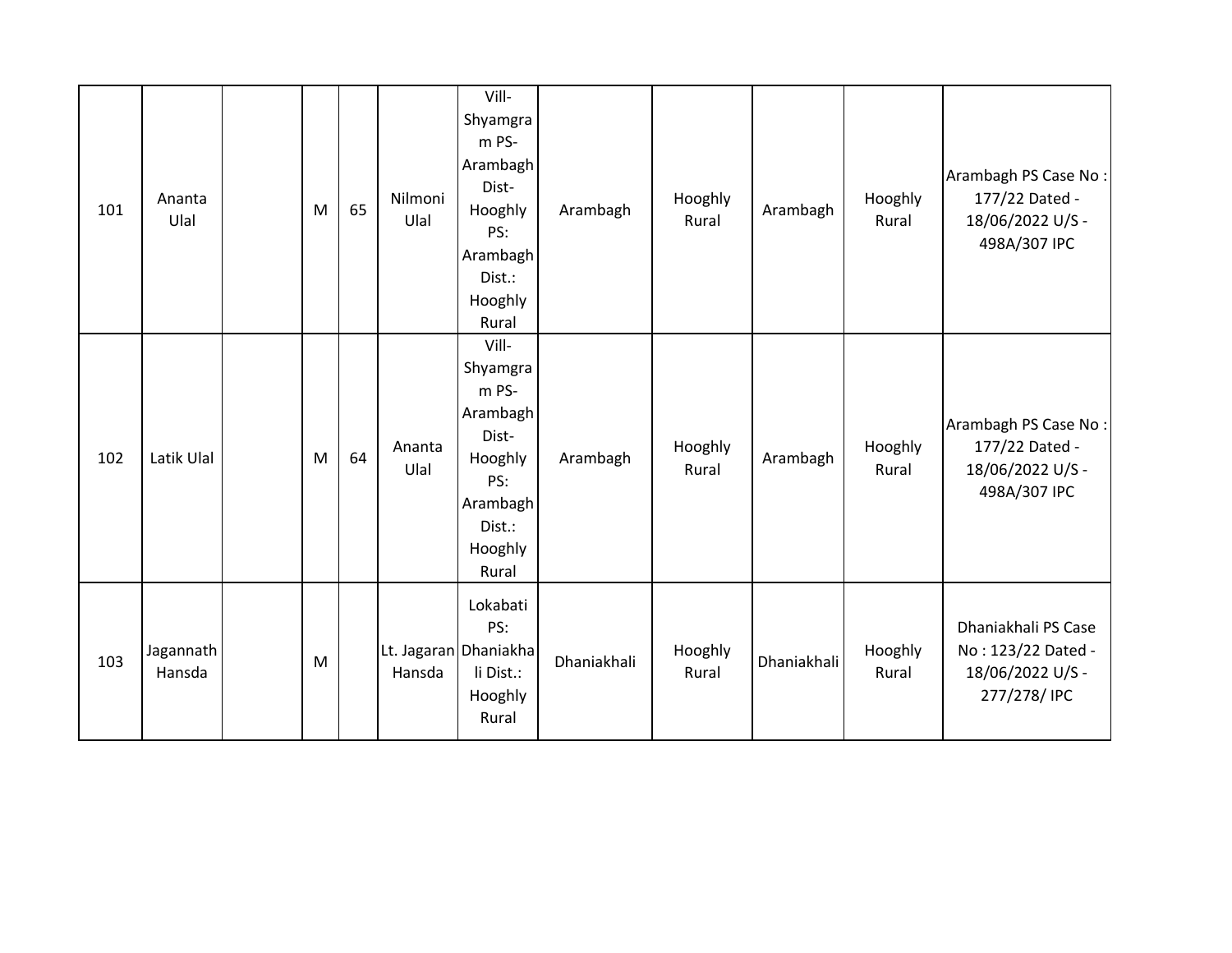| 104 | Jahar<br>Mudi     |  | Sukumar<br>Mudi  | Mukunda<br>pur PS:<br>Dhaniakha<br>li Dist.:<br>Hooghly<br>Rural     | Dhaniakhali | Hooghly<br>Rural | <b>Dhaniakhali</b> | Hooghly<br>Rural | Dhaniakhali PS Case<br>No: 123/22 Dated -<br>18/06/2022 U/S -<br>277/278/ IPC |
|-----|-------------------|--|------------------|----------------------------------------------------------------------|-------------|------------------|--------------------|------------------|-------------------------------------------------------------------------------|
| 105 | Rabinath<br>Soren |  | Paban<br>Soren   | Lokabati<br>PS:<br>Dhaniakha<br>li Dist.:<br>Hooghly<br>Rural        | Dhaniakhali | Hooghly<br>Rural | <b>Dhaniakhali</b> | Hooghly<br>Rural | Dhaniakhali PS Case<br>No: 123/22 Dated -<br>18/06/2022 U/S -<br>277/278/ IPC |
| 106 | Arun<br>Mudi      |  | Lt. Bhim<br>Mudi | Lokabati<br>PS:<br>Dhaniakha<br>li Dist.:<br>Hooghly<br>Rural        | Dhaniakhali | Hooghly<br>Rural | Dhaniakhali        | Hooghly<br>Rural | Dhaniakhali PS Case<br>No: 123/22 Dated -<br>18/06/2022 U/S -<br>277/278/ IPC |
| 107 | Partha<br>Malik   |  | Rabin<br>Malik   | Purba<br>Bonpur<br>PS:<br>Dhaniakha<br>li Dist.:<br>Hooghly<br>Rural | Dhaniakhali | Hooghly<br>Rural | Dhaniakhali        | Hooghly<br>Rural | Dhaniakhali PS Case<br>No: 123/22 Dated -<br>18/06/2022 U/S -<br>277/278/ IPC |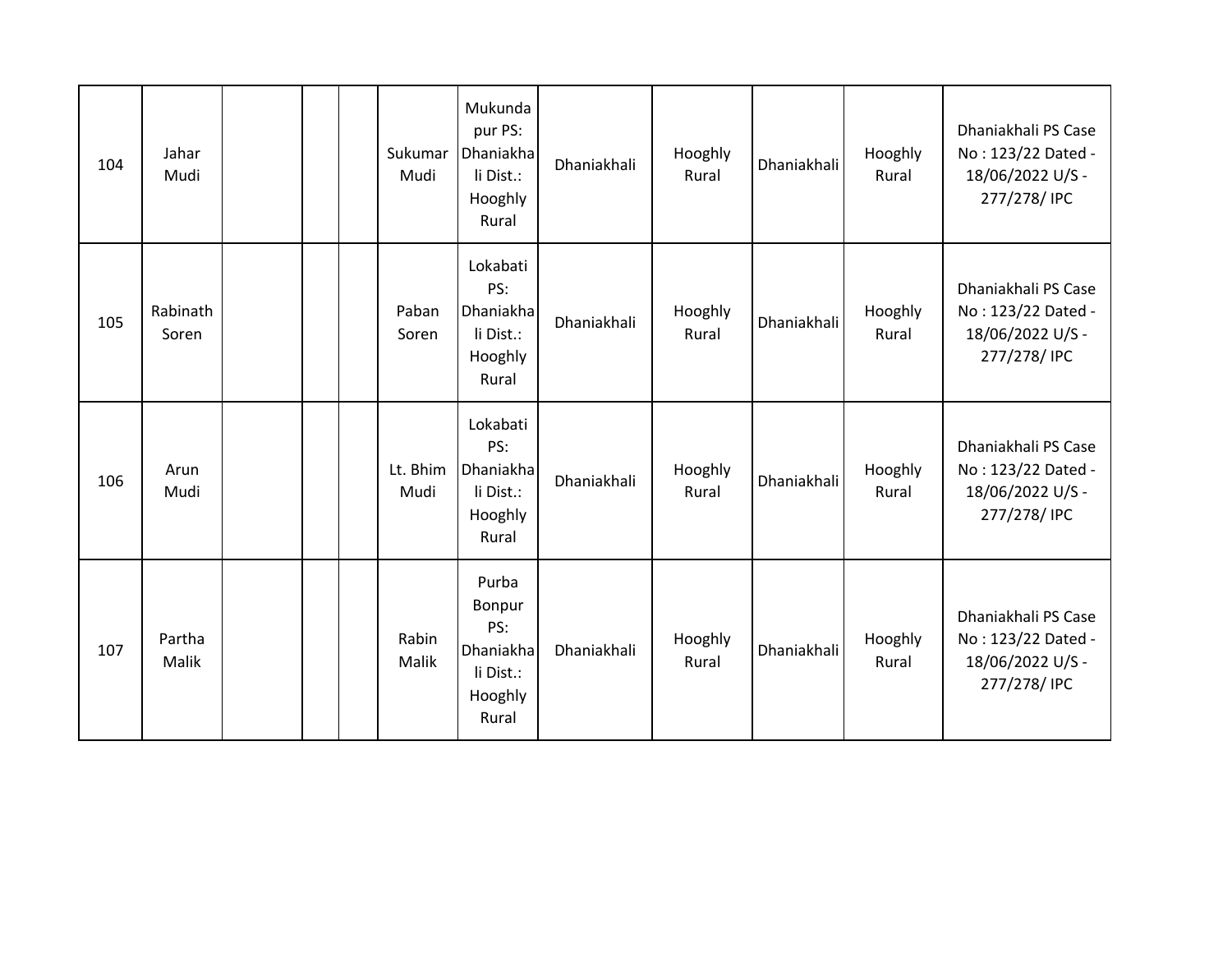| 108 | Rajib Das | M | 26 | Lt. Tapan<br>Das | Bansberia,<br>Sarkary<br>Pally, P.S-<br>Mogra,<br>Dist-<br>Hooghly<br>PS: Mogra<br>Dist.:<br>Hooghly<br>Rural                                                                | Mogra      | Hooghly<br>Rural                               | Mogra                   | Hooghly<br>Rural | Mogra PS Case No:<br>172/22 Dated -<br>25/05/2022 U/S -<br>399/402 IPC               |
|-----|-----------|---|----|------------------|------------------------------------------------------------------------------------------------------------------------------------------------------------------------------|------------|------------------------------------------------|-------------------------|------------------|--------------------------------------------------------------------------------------|
| 109 | Bapi Rai  | M | 40 | Mahendra<br>Rai  | Of<br>Matipara<br>Jorapukur,<br>Baidyabati<br>$P.S-$<br>Serampor<br>e, Dist-<br>Hooghly<br>PS:<br>Srirampor<br>e Dist.:<br>Chandann<br>agar<br>Police<br>Commissi<br>onerate | Srirampore | Chandannag<br>ar Police<br>Commissione<br>rate | Sheoraphuli<br>g.r.p.s. | Howrah<br>G.R.P. | Sheoraphuli g.r.p.s. PS<br>Case No: 10/22 Dated -<br>18/06/2022 U/S -<br>399/402 IPC |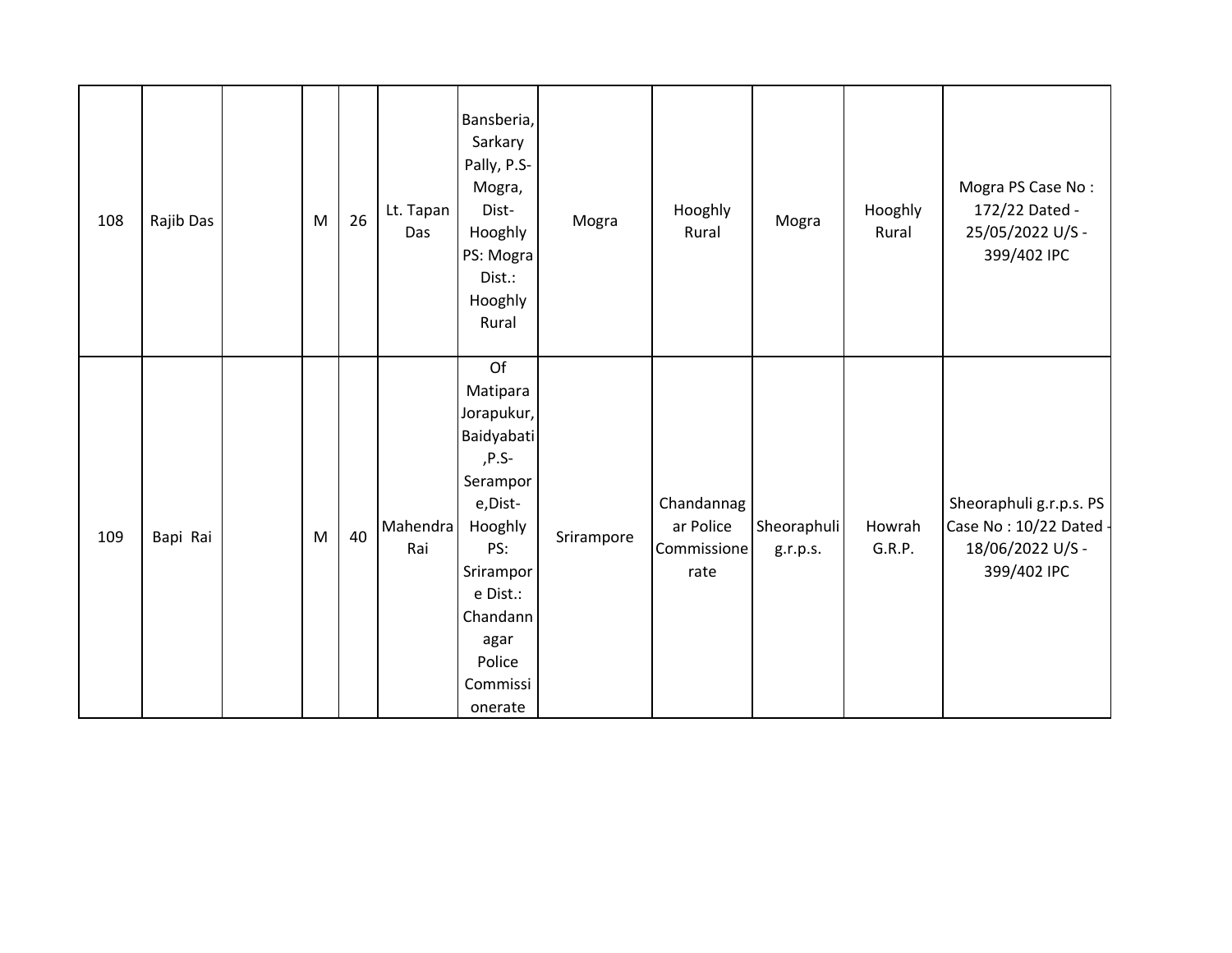| 110 | Pravat<br>Das    | M | 29 | Sudhir Das       | Of<br>Matipara,<br>Baidyabati<br>,P.S-<br>Serampor<br>e, Dist-<br>Hooghly<br>PS:<br>Srirampor<br>e Dist.:<br>Chandann<br>agar<br>Police<br>Commissi<br>onerate    | Srirampore | Chandannag<br>ar Police<br>Commissione<br>rate | Sheoraphuli<br>g.r.p.s. | Howrah<br>G.R.P. | Sheoraphuli g.r.p.s. PS<br>Case No: 10/22 Dated -<br>18/06/2022 U/S -<br>399/402 IPC |
|-----|------------------|---|----|------------------|-------------------------------------------------------------------------------------------------------------------------------------------------------------------|------------|------------------------------------------------|-------------------------|------------------|--------------------------------------------------------------------------------------|
| 111 | Subrata<br>Singh | M | 24 | Shyamal<br>Singh | Of<br>Baidyabati<br>Stationdh<br>ar, P.S-<br>Serampor<br>e, Dist-<br>Hooghly<br>PS:<br>Srirampor<br>e Dist.:<br>Chandann<br>agar<br>Police<br>Commissi<br>onerate | Srirampore | Chandannag<br>ar Police<br>Commissione<br>rate | Sheoraphuli<br>g.r.p.s. | Howrah<br>G.R.P. | Sheoraphuli g.r.p.s. PS<br>Case No: 10/22 Dated -<br>18/06/2022 U/S -<br>399/402 IPC |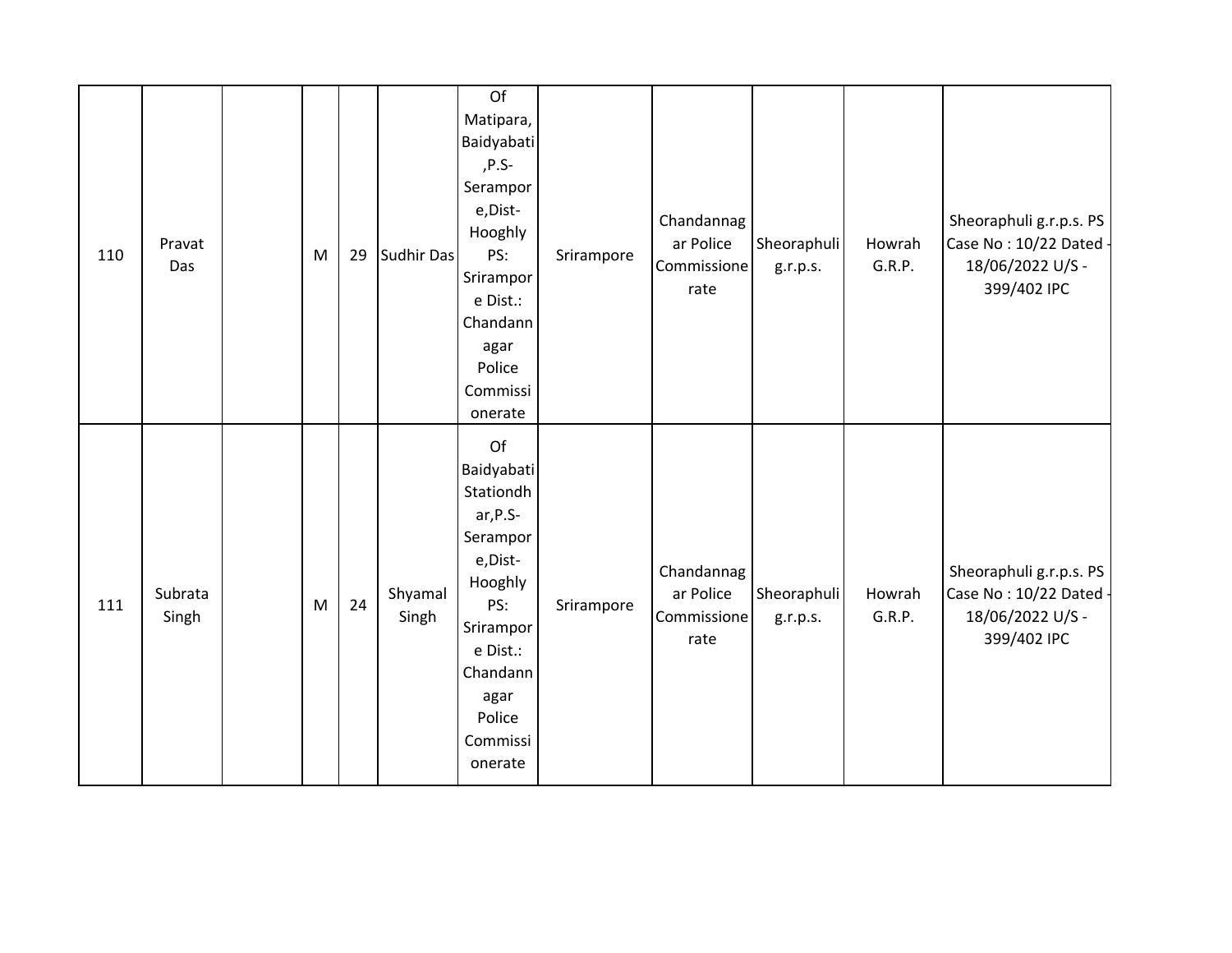| 112 | Rahul<br>Kumar<br>Jaiswara | M | 25 | Rajendra<br>Kumar<br>Jaiswara | 28,<br>Ramnaba<br>mi Tala<br>Lane, PS:<br>Bally,<br>Howrah.<br>PS: Bally<br>Dist.:<br>Howrah<br>Police<br>Commissi<br>onerate | Bally      | Howrah<br>Police<br>Commissione<br>rate | <b>Bally</b>      | Howrah<br>Police<br>Commission<br>erate | Bally PS Case No:<br>105/22 Dated -<br>18/06/2022 U/S -<br>341/323/325/326/379<br>/506/34 IPC |
|-----|----------------------------|---|----|-------------------------------|-------------------------------------------------------------------------------------------------------------------------------|------------|-----------------------------------------|-------------------|-----------------------------------------|-----------------------------------------------------------------------------------------------|
| 113 | Sunil Das                  | M |    | Mohan<br>Das                  | PS: Belur<br>Dist.:<br>Howrah<br>Police<br>Commissi<br>onerate                                                                | Belur      | Howrah<br>Police<br>Commissione<br>rate | Belur             | Howrah<br>Police<br>Commission<br>erate | Belur PS Case No:<br>140/22 Dated -<br>15/06/2022 U/S -<br>363/365 IPC                        |
| 114 | Abdul<br>Rajjak            | M | 31 | Nasir Sk                      | Vill-<br>Gopalpur<br><b>PS</b><br>Manikcha<br>k Dist-<br>Malda PS:<br>Manickch<br>ak Dist.:<br>Malda                          | Manickchak | Malda                                   | Chatterjeeh<br>at | Howrah<br>Police<br>Commission<br>erate | Chatterjeehat PS Case<br>No: 126/22 Dated -<br>18/06/2022 U/S -<br>279/427/338 IPC            |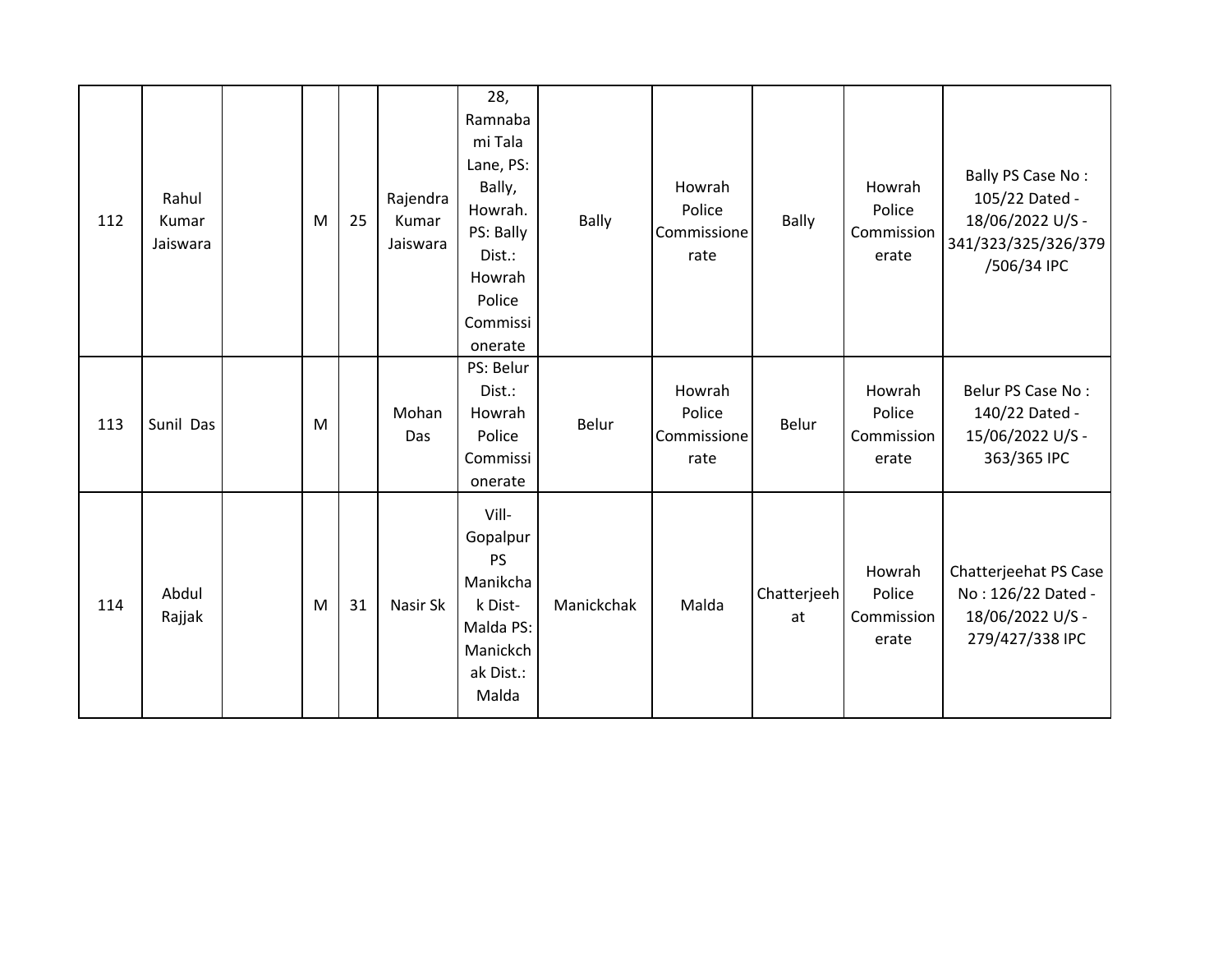| 115 | Md Abdul                  | Abdullah | M | 24 | Lt. Md.<br>Abdul<br>Majid | PS:<br>Dasnagar<br>Dist.:<br>Howrah<br>Police<br>Commissi<br>onerate              | Dasnagar           | Howrah<br>Police<br>Commissione<br>rate | Dasnagar           | Howrah<br>Police<br>Commission<br>erate | Dasnagar PS Case No:<br>66/22 Dated -<br>18/06/2022 U/S-21<br>(C) Narcotic Drugs and<br>Psychotropic<br>Substances Act, 1985                             |
|-----|---------------------------|----------|---|----|---------------------------|-----------------------------------------------------------------------------------|--------------------|-----------------------------------------|--------------------|-----------------------------------------|----------------------------------------------------------------------------------------------------------------------------------------------------------|
| 116 | Rakhi<br>Mondal           |          | F | 32 | Indubhush<br>an<br>Mondal | PS:<br>Dasnagar<br>Dist.:<br>Howrah<br>Police<br>Commissi<br>onerate              | Dasnagar           | Howrah<br>Police<br>Commissione<br>rate | Dasnagar           | Howrah<br>Police<br>Commission<br>erate | Dasnagar PS Case No:<br>65/22 Dated -<br>17/06/2022 U/S -<br>461/379 IPC                                                                                 |
| 117 | Sk Masud                  |          |   | 40 | Sk Asraf                  | Kajirchak,<br>Bagnan,<br>Howrah<br>PS:<br>Bagnan<br>Dist.:<br>Howrah<br>Rural     | Bagnan             | Howrah<br>Rural                         | Bagnan             | Howrah<br>Rural                         | Bagnan PS Case No:<br>225/22 Dated -<br>04/05/2022 U/S -<br>448/323/325/354/379<br>/506/34 IPC                                                           |
| 118 | Sumit<br>Ranjan<br>Kanrar |          | M |    | Saroj<br>Ranjan<br>Kanrar | Sonatala<br>Bhawanip<br>ur PS:<br>Udaynara<br>yanpur<br>Dist.:<br>Howrah<br>Rural | Udaynarayanp<br>ur | Howrah<br>Rural                         | Udaynaraya<br>npur | Howrah<br>Rural                         | Udaynarayanpur PS<br>Case No: 45/22 Dated -<br>20/05/2022 U/S -<br>403/417/420 IPC &<br>138 Negotiable<br>Instruments Act, 1881<br>(Relevant Provisions) |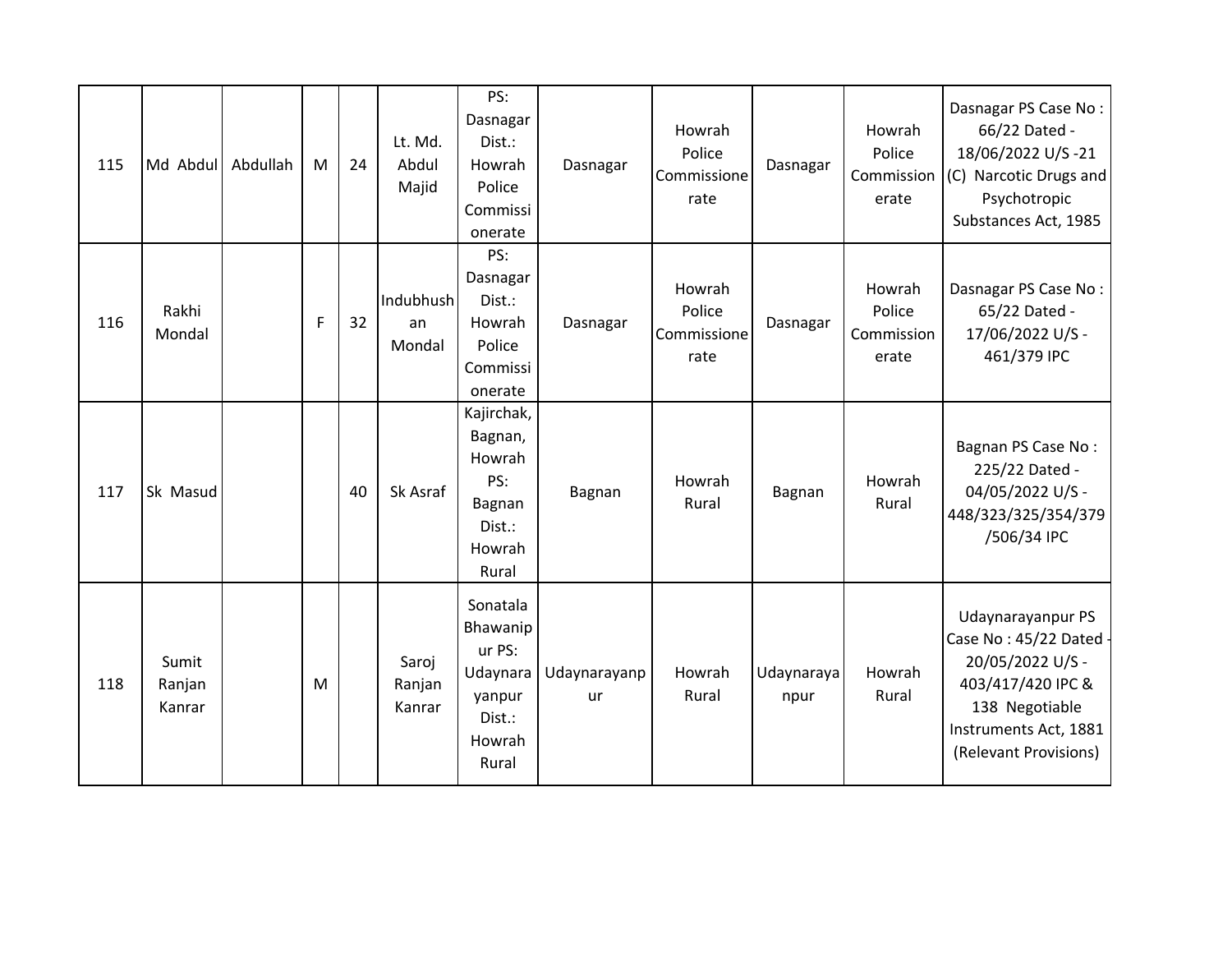| 119 | Mojaffar<br>Khan  | M | 22 | Lt. Ali<br>Akbar<br>Khan | Vill<br>Jamberia<br>PO-<br>Kushberia,<br><b>PS</b><br>Uluberia,<br>Howrah<br>PS:<br>Uluberia<br>Dist.:<br>Howrah<br>Rural | Uluberia  | Howrah<br>Rural                | Uluberia  | Howrah<br>Rural                | Uluberia PS Case No:<br>181/22 Dated -<br>17/06/2022 U/S -<br>498A/302/34 IPC &<br>3/4 Dowry Prohibition<br>Act, 1961Â |
|-----|-------------------|---|----|--------------------------|---------------------------------------------------------------------------------------------------------------------------|-----------|--------------------------------|-----------|--------------------------------|------------------------------------------------------------------------------------------------------------------------|
| 120 | Jiban<br>Dutta    | M |    | Lt. Bijay<br>Dutta       | Ajitbascol<br>ony, PS-<br>Islampur<br>PS:<br>Islampore<br>Dist.:<br>Islampur<br>Police<br>District                        | Islampore | Islampur<br>Police<br>District | Islampore | Islampur<br>Police<br>District | Islampore PS Warrant<br>$No = 35849$                                                                                   |
| 121 | Prahlad<br>Mahato | M |    | Ramu<br>Mahato           | Ajitbas<br>Colony, PS-<br>Islampur<br>PS:<br>Islampore<br>Dist.:<br>Islampur<br>Police<br>District                        | Islampore | Islampur<br>Police<br>District | Islampore | Islampur<br>Police<br>District | Islampore PS Warrant<br>$No = 35850$                                                                                   |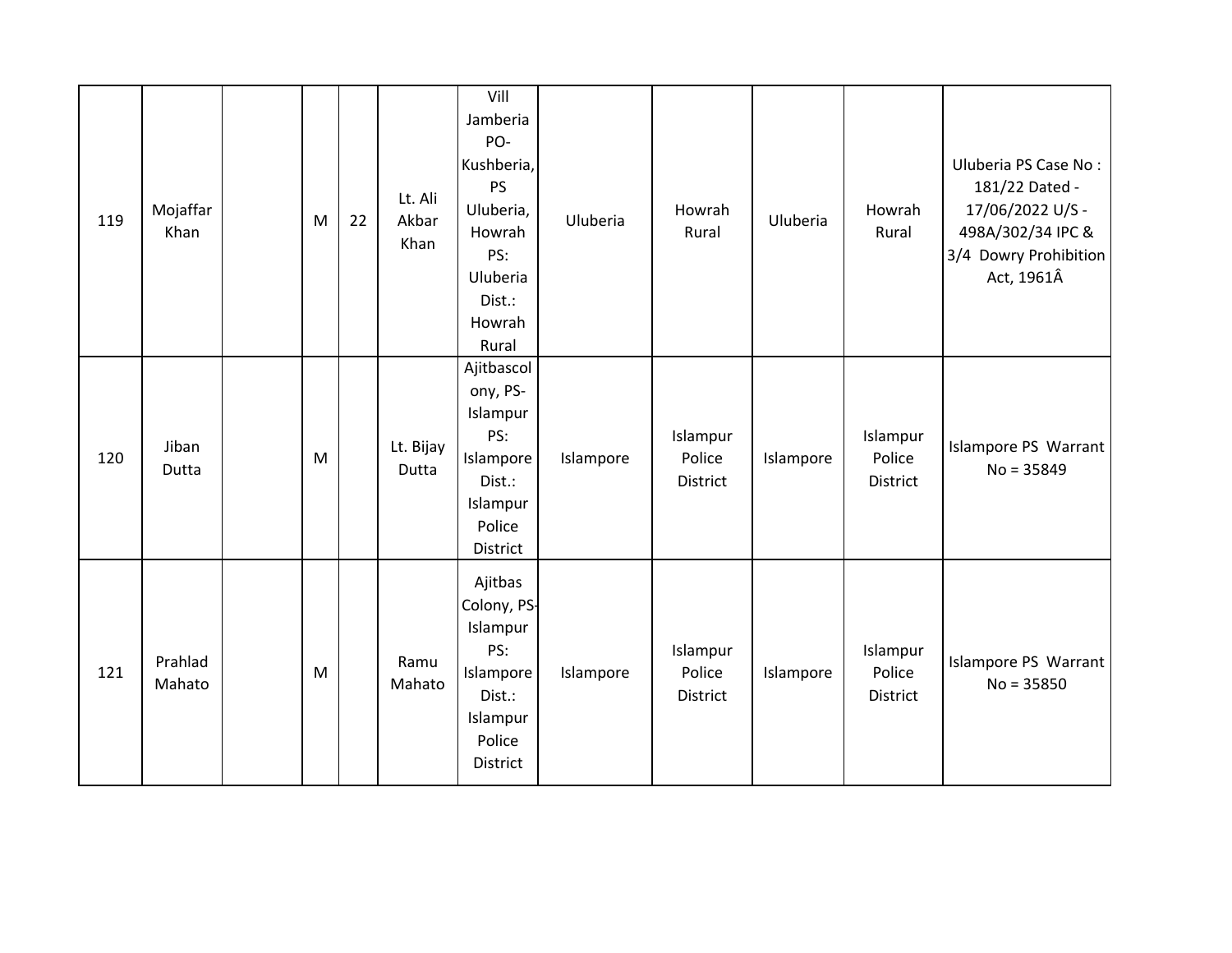| 122 | Jinarul Sk        | M | 33 | Jan<br>Mohamm<br>ad Sk                  | <b>DAMODA</b><br><b>RPUR PS:</b><br>Islampore<br>Dist.:<br>Murshida<br>bad                                          | Islampore  | Murshidabad | Islampore  | Murshidabad | Islampore PS Case No:<br>266/22 Dated -<br>14/06/2022 U/S -<br>341/323/325/308/506<br>/34 IPC                                                    |
|-----|-------------------|---|----|-----------------------------------------|---------------------------------------------------------------------------------------------------------------------|------------|-------------|------------|-------------|--------------------------------------------------------------------------------------------------------------------------------------------------|
| 123 | Micheal<br>Kujur  | M |    | Kastan<br>Kujur @ Lt<br>Kastantue<br>sh | Hindupara<br>, Gairkata,<br><b>PS</b><br>Banarhat,<br>Dist<br>Jalpaiguri<br>PS:<br>Banarhat<br>Dist.:<br>Jalpaiguri | Banarhat   | Jalpaiguri  | Banarhat   | Jalpaiguri  | Banarhat PS Case No:<br>194/22 Dated -<br>18/06/2022 U/S-302<br><b>IPC</b>                                                                       |
| 124 | Sital<br>Mondal   |   |    | Lt<br>Narayan<br>Mondal                 | Ghugudan<br>ga Kharija<br>Berubari<br>PS:<br>Jalpaiguri<br>Dist.:<br>Jalpaiguri                                     | Jalpaiguri | Jalpaiguri  | Jalpaiguri | Jalpaiguri  | Jalpaiguri PS Case No:<br>390/22 Dated -<br>18/06/2022 U/S -<br>20(b)(ii)(c)/25/29<br>Narcotic Drugs and<br>Psychotropic<br>Substances Act, 1985 |
| 125 | Ganesh<br>Chhetri | M |    | Gobin<br>Chhetri                        | PS:<br>Malbazar<br>Dist.:<br>Jalpaiguri                                                                             | Malbazar   | Jalpaiguri  | Malbazar   | Jalpaiguri  | Malbazar PS Case No:<br>434/22 Dated -<br>01/06/2022 U/S-379<br><b>IPC</b>                                                                       |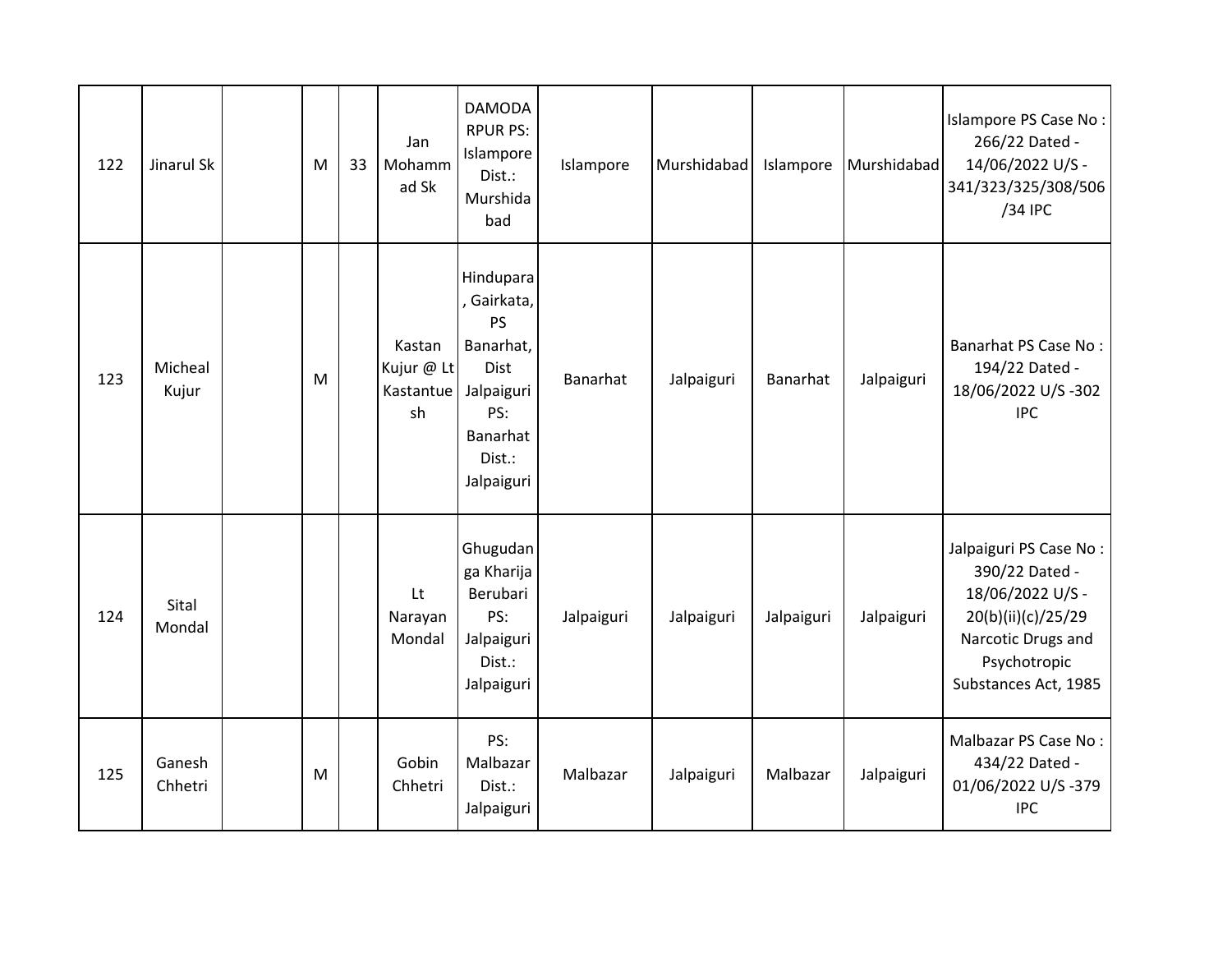| 126 | Jane<br>Alam      | Dayal | M | 27 | Sentu Sk                   | PS:<br>Raghunat<br>hganj<br>Dist.:<br>Jangipur<br>Police<br>District                                                 | Raghunathganj | Jangipur<br>Police<br>District        | Raghunathg<br>anj        | Jangipur<br>Police<br>District | Raghunathganj PS Case<br>No: 463/22 Dated -<br>07/06/2022 U/S -<br>448/323/325/307/34<br><b>IPC</b> |
|-----|-------------------|-------|---|----|----------------------------|----------------------------------------------------------------------------------------------------------------------|---------------|---------------------------------------|--------------------------|--------------------------------|-----------------------------------------------------------------------------------------------------|
| 127 | Sumanta<br>Mandal |       | M | 30 | Lt.<br>Badrinath<br>Mandal | PS:<br>Sagardighi<br>Dist.:<br>Jangipur<br>Police<br>District                                                        | Sagardighi    | Jangipur<br>Police<br><b>District</b> | Sagardighi               | Jangipur<br>Police<br>District | Sagardighi PS Case No:<br>239/22 Dated -<br>02/06/2022 U/S -<br>498A/304B/306/34 IPC                |
| 128 | Radha<br>Singh    |       | M |    | Lt.<br>Ramesh<br>Singh     | Vill-<br>Panchkah<br>ania P.S-<br>Gopiballav<br>pur Dist-<br>Jhargram<br>PS:<br>Gopiballav<br>pur Dist.:<br>Jhargram | Gopiballavpur | Jhargram                              | Gopiballavp<br><b>ur</b> | Jhargram                       | Gopiballavpur PS Case<br>No: 63/22 Dated -<br>18/06/2022 U/S -<br>376DA IPC                         |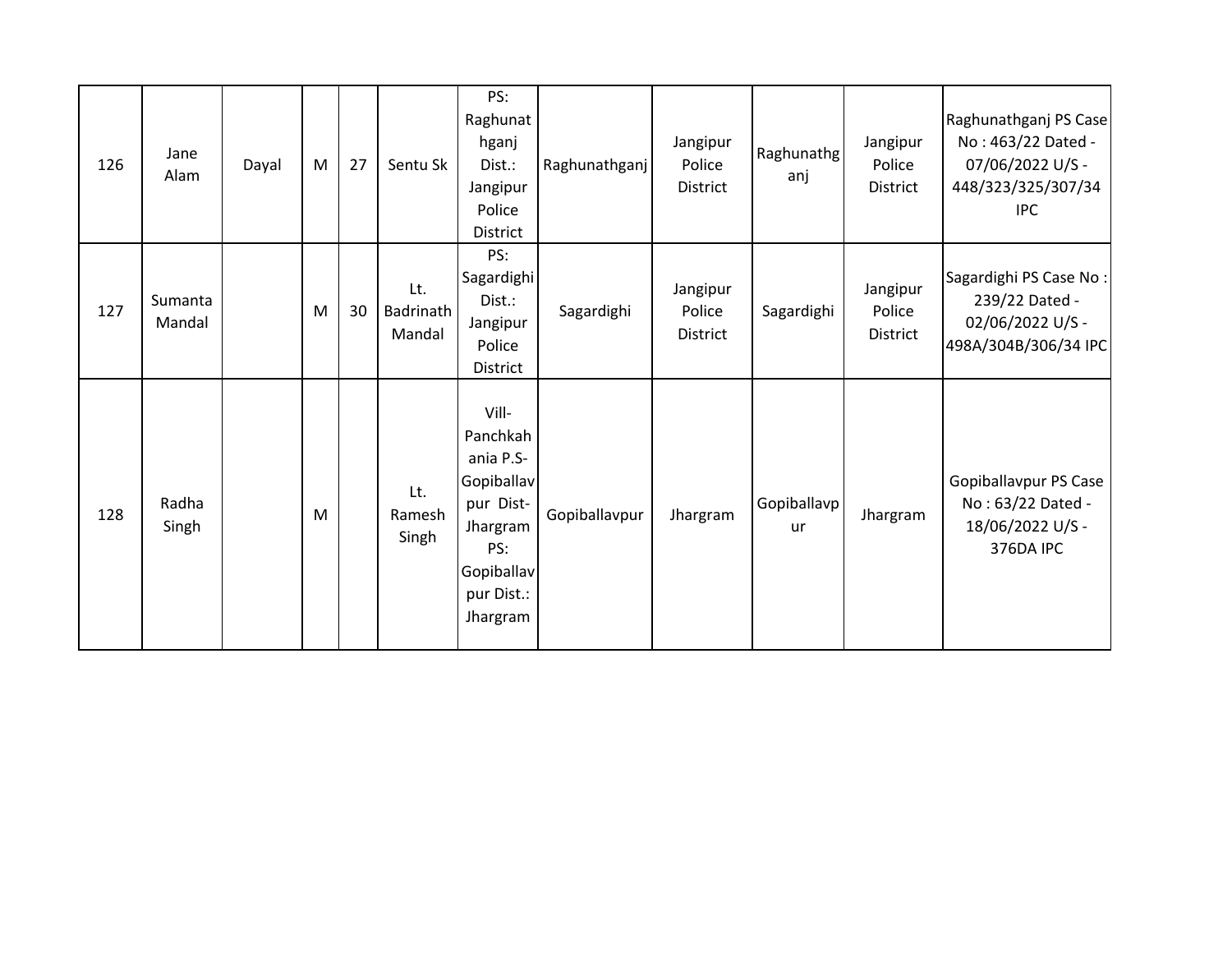| 129 | Suresh<br><b>Barik</b> | Chingri |   | Lt.<br>Hemanta<br><b>Barik</b> | Vill-<br>Panchkah<br>ania P.S-<br>Gopiballav<br>pur Dist-<br>Jhargram<br>PS:<br>Gopiballav<br>pur Dist.:<br>Jhargram | Gopiballavpur | Jhargram | Gopiballavp<br>ur | Jhargram | Gopiballavpur PS Case<br>No: 63/22 Dated -<br>18/06/2022 U/S -<br>376DA IPC |
|-----|------------------------|---------|---|--------------------------------|----------------------------------------------------------------------------------------------------------------------|---------------|----------|-------------------|----------|-----------------------------------------------------------------------------|
| 130 | Khokan<br>Singh        | Tila    | M | Kushanath<br>Singh             | Vill-<br>Panchkah<br>ania P.S-<br>Gopiballav<br>pur Dist-<br>Jhargram<br>PS:<br>Gopiballav<br>pur Dist.:<br>Jhargram | Gopiballavpur | Jhargram | Gopiballavp<br>ur | Jhargram | Gopiballavpur PS Case<br>No: 63/22 Dated -<br>18/06/2022 U/S -<br>376DA IPC |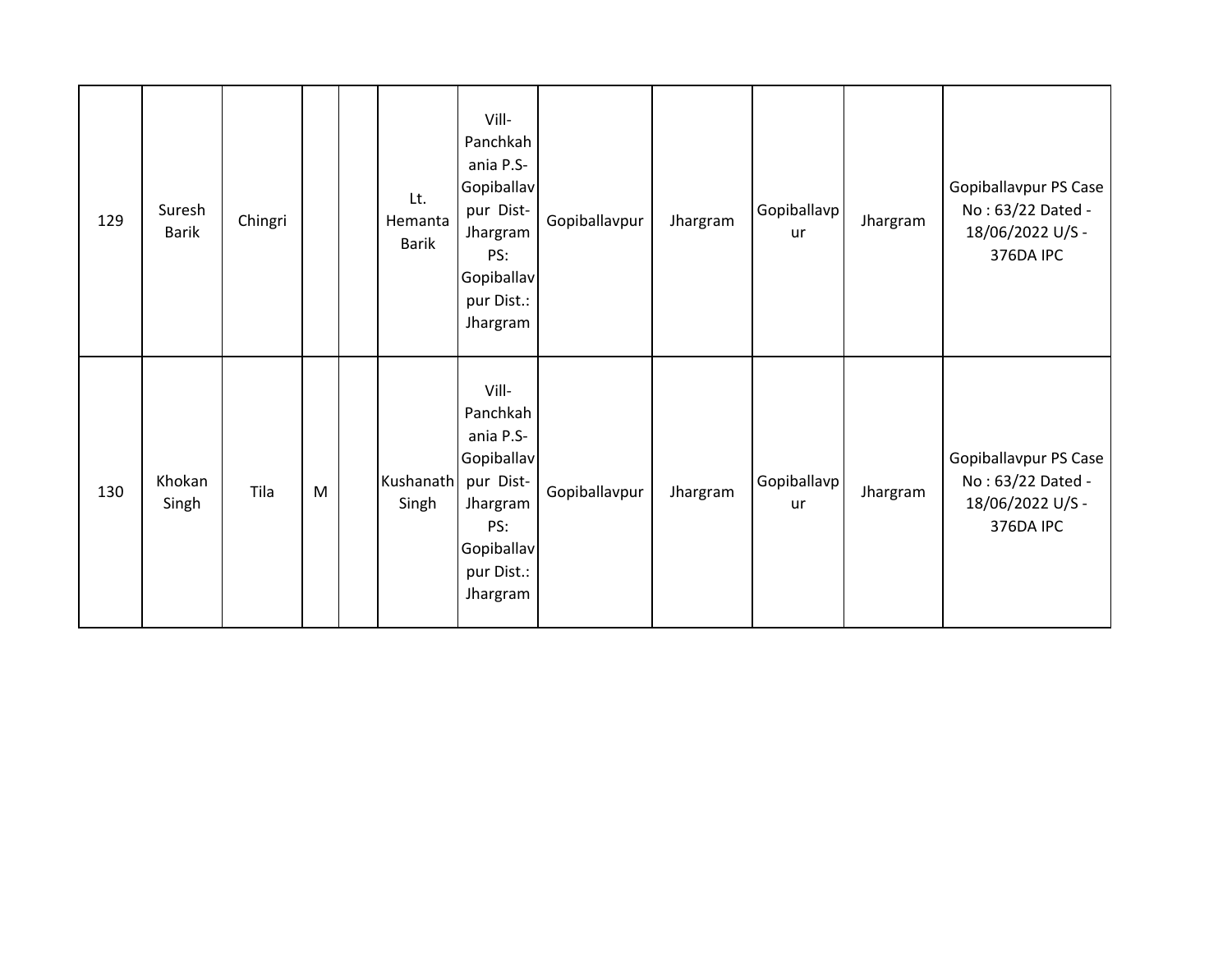| 131 | Swadhin<br>Munda       | M | Lal Munda                      | Vill-<br>Panchkah<br>ania P.S-<br>Gopiballav<br>pur Dist-<br>Jhargram<br>PS:<br>Gopiballav<br>pur Dist.:<br>Jhargram | Gopiballavpur | Jhargram | Gopiballavp<br>ur | Jhargram | Gopiballavpur PS Case<br>No: 63/22 Dated -<br>18/06/2022 U/S -<br>376DA IPC |
|-----|------------------------|---|--------------------------------|----------------------------------------------------------------------------------------------------------------------|---------------|----------|-------------------|----------|-----------------------------------------------------------------------------|
| 132 | Samir<br>Chowdhur<br>у | M | Lt.<br>Sambhu<br>Chowdhur<br>y | Nunnunge<br>riyaPO+PS<br>+Dist-<br>Jhargram<br>PS:<br>Jhargram<br>Dist.:<br>Jhargram                                 | Jhargram      | Jhargram | Jhargram          | Jhargram | Jhargram PS Case No:<br>191/22 Dated -<br>18/06/2022 U/S -<br>399/402 IPC   |
| 133 | Subhanjan<br>Patra     |   | $\sf S$                        | Subhaspall<br>у,<br>PO+PS+Di<br>st-<br>Jhargram<br>PS:<br>Jhargram<br>Dist.:<br>Jhargram                             | Jhargram      | Jhargram | Jhargram          | Jhargram | Jhargram PS Case No:<br>191/22 Dated -<br>18/06/2022 U/S -<br>399/402 IPC   |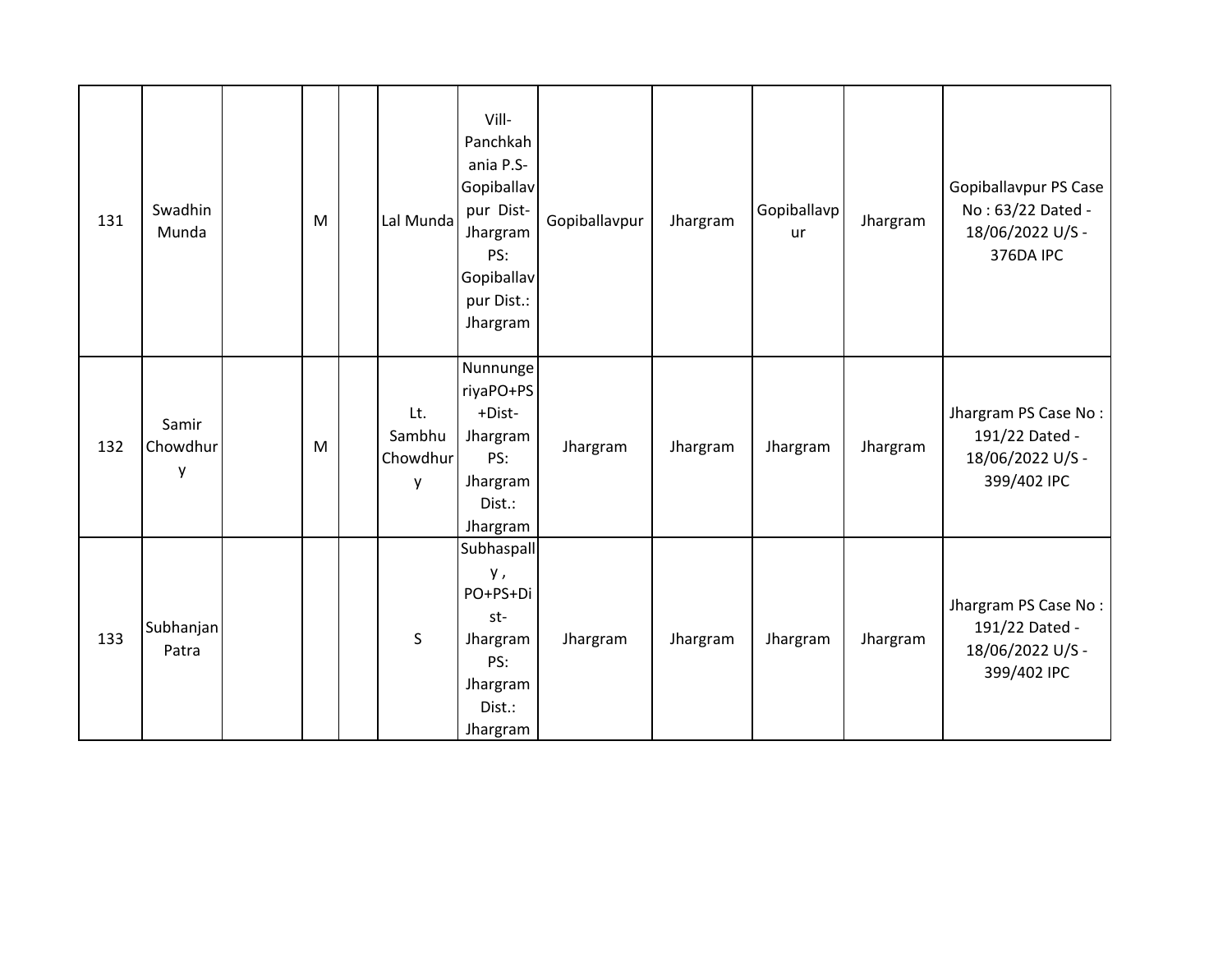| 134 | Krishna<br>Sing |   |    | $\sf S$                 | Subhaspall<br>у,<br>PO+PS+Di<br>st-<br>Jhargram<br>PS:<br>Jhargram<br>Dist.:<br>Jhargram                    | Jhargram | Jhargram                           | Jhargram | Jhargram                           | Jhargram PS Case No:<br>191/22 Dated -<br>18/06/2022 U/S -<br>399/402 IPC                  |
|-----|-----------------|---|----|-------------------------|-------------------------------------------------------------------------------------------------------------|----------|------------------------------------|----------|------------------------------------|--------------------------------------------------------------------------------------------|
| 135 | Gour<br>Mahata  | M | 25 | Subodh<br>Mahata        | <b>MORAPA</b><br>DA PS:<br>Nayagram<br>Dist.:<br>Jhargram                                                   | Nayagram | Jhargram                           | Nayagram | Jhargram                           | Nayagram PS Case No:<br>63/22 Dated -<br>18/06/2022 U/S -<br>341/323/325/34 IPC            |
| 136 | Annas Sk        | M | 32 | $S/O$ Lt.<br>Aitulla Sk | Talukhuda<br>, PS<br>Chapra,<br>Nadia PS:<br>Chapra<br>Dist.:<br>Krishnana<br>gar Police<br><b>District</b> | Chapra   | Krishnanagar<br>Police<br>District | Chapra   | Krishnanagar<br>Police<br>District | Chapra PS Case No:<br>356/22 Dated -<br>16/06/2022 U/S -<br>341/323/325/326/506<br>/34 IPC |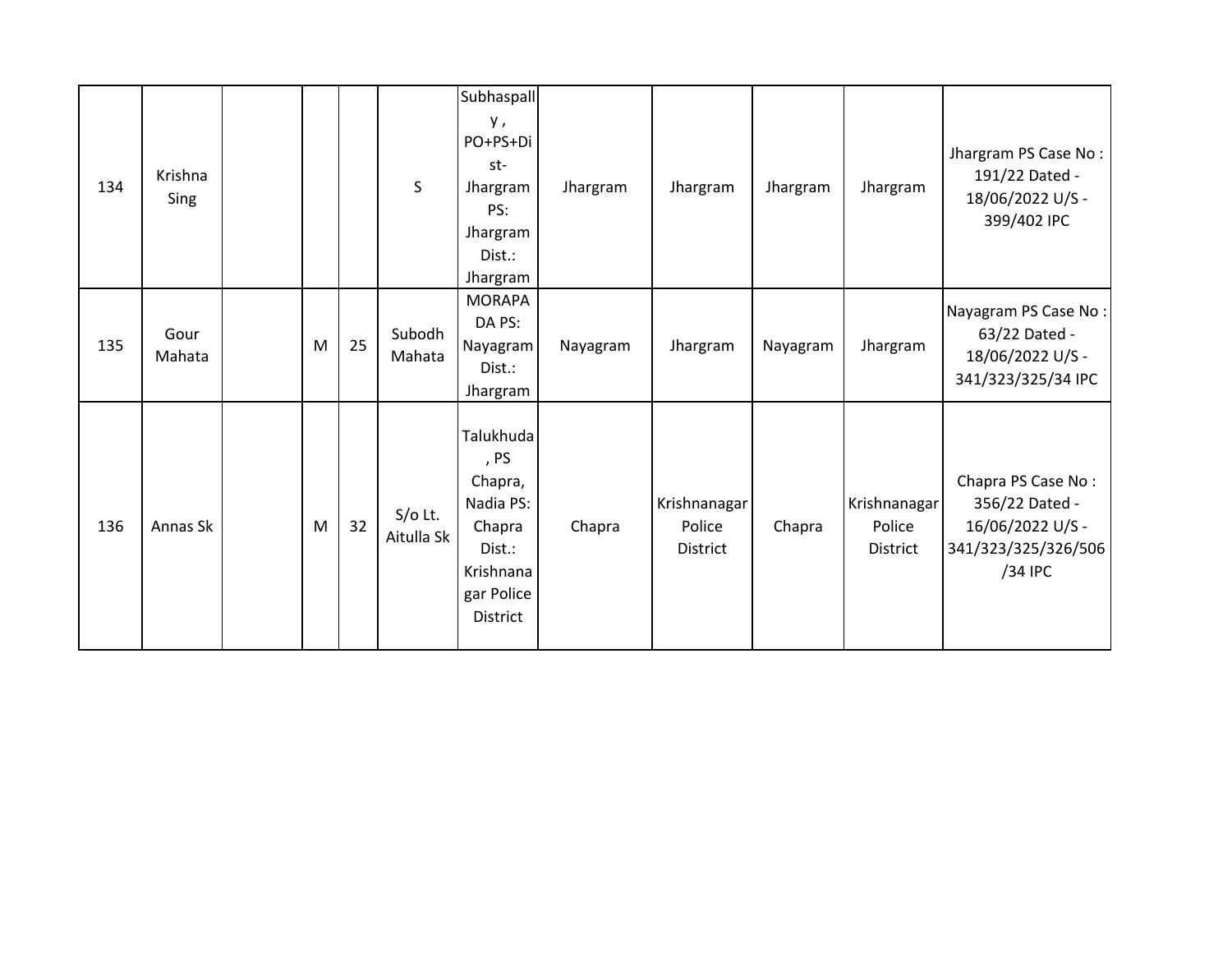| 137 | Basudeb<br>Dey  | Pele | M | 50 | $S/O$ Lt.<br>Jagannath<br>Dey     | Bangaljhi<br>Collage<br>para, PS<br>Chapra,<br>Nadia PS:<br>Chapra<br>Dist.:<br>Krishnana<br>gar Police<br><b>District</b>                   | Chapra | Krishnanagar<br>Police<br><b>District</b> | Chapra | Krishnanagar<br>Police<br>District | Chapra PS Case No:<br>346/22 Dated -<br>10/06/2022 U/S -<br>399/402 IPC                                                                               |
|-----|-----------------|------|---|----|-----------------------------------|----------------------------------------------------------------------------------------------------------------------------------------------|--------|-------------------------------------------|--------|------------------------------------|-------------------------------------------------------------------------------------------------------------------------------------------------------|
| 138 | Aslam<br>Mistri |      | M | 24 | $\sqrt{o}$ -<br>Mojibar<br>Mistri | Bangaljhi<br>Madhyam<br>para, near<br>Baro<br>Mosjid, PS-<br>Chapra,<br>Nadia PS:<br>Chapra<br>Dist.:<br>Krishnana<br>gar Police<br>District | Chapra | Krishnanagar<br>Police<br><b>District</b> | Chapra | Krishnanagar<br>Police<br>District | Chapra PS Case No:<br>361/22 Dated -<br>18/06/2022 U/S -<br>153(A)/505(1)(B) IPC &<br>67 Information<br>Technology Act, 2000<br>(Relevant Provisions) |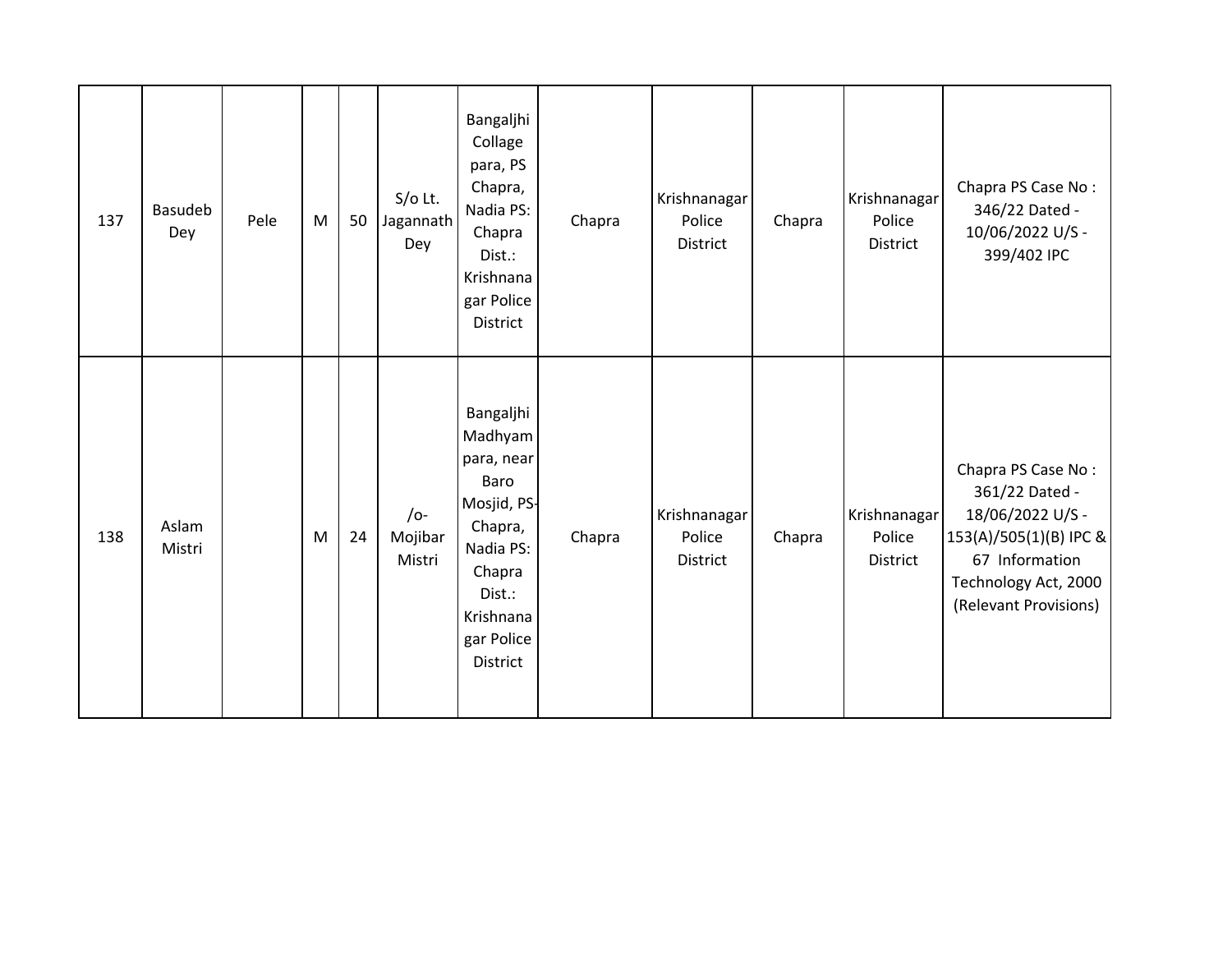| 139 | Gaffarul<br>Sk           | M | 25 | S/O<br>Asauddin<br>Sk               | Talukhuda<br>Uttarpara,<br>PS Chapra,<br>Nadia PS:<br>Chapra<br>Dist.:<br>Krishnana<br>gar Police<br>District                 | Chapra | Krishnanagar<br>Police<br>District        | Chapra | Krishnanagar<br>Police<br>District        | Chapra PS Case No:<br>363/22 Dated -<br>18/06/2022 U/S -<br>379/411 IPC & 4D WB<br>The West Bengal Land<br>Reforms Act, 1955 |
|-----|--------------------------|---|----|-------------------------------------|-------------------------------------------------------------------------------------------------------------------------------|--------|-------------------------------------------|--------|-------------------------------------------|------------------------------------------------------------------------------------------------------------------------------|
| 140 | Sofidul<br><b>Biswas</b> | M | 46 | $S/O$ Lt.<br>Patal<br><b>Biswas</b> | Pitambarp<br>ur Mallick<br>para, PS<br>Chapra,<br>Nadia PS:<br>Chapra<br>Dist.:<br>Krishnana<br>gar Police<br><b>District</b> | Chapra | Krishnanagar<br>Police<br><b>District</b> | Chapra | Krishnanagar<br>Police<br><b>District</b> | Chapra PS Case No:<br>363/22 Dated -<br>18/06/2022 U/S -<br>379/411 IPC & 4D WB<br>The West Bengal Land<br>Reforms Act, 1955 |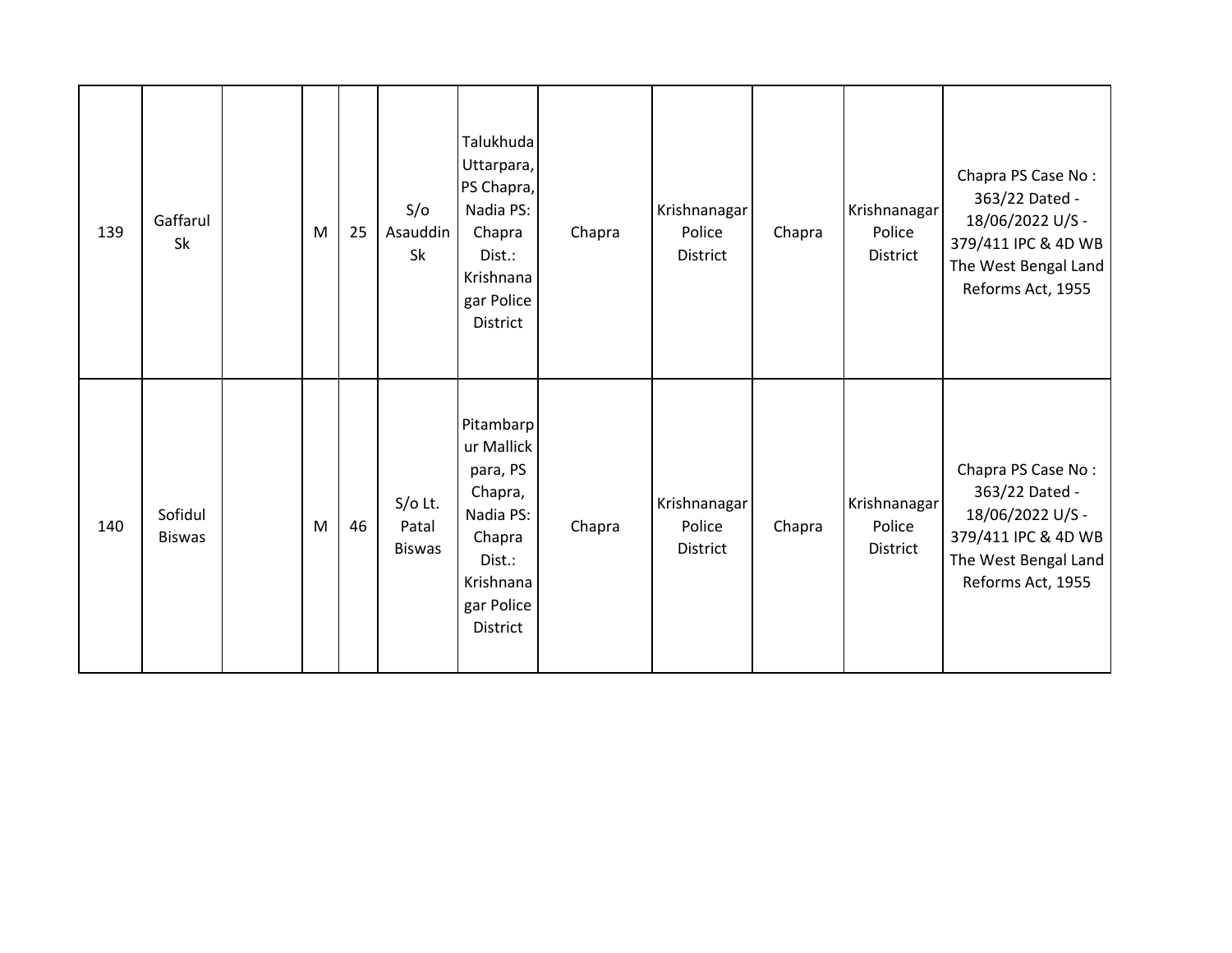| 141 | Asaul<br>Mondal | Asraful<br>Mondal | M | 39 | $S/O-$ Lt.<br>Ramjan<br>Mondal | Gokhurap<br>ota PS<br>Chapra<br>Nadia PS:<br>Chapra<br>Dist.:<br>Krishnana<br>gar Police<br>District        | Chapra | Krishnanagar<br>Police<br><b>District</b> | Chapra | Krishnanagar<br>Police<br>District        | Chapra PS Case No:<br>208/22 Dated -<br>14/04/2022 U/S -<br>379/411/413/414 IPC<br>& 7(1)(a)(ii) Essential<br>Commodities Act,<br>1955Â |
|-----|-----------------|-------------------|---|----|--------------------------------|-------------------------------------------------------------------------------------------------------------|--------|-------------------------------------------|--------|-------------------------------------------|-----------------------------------------------------------------------------------------------------------------------------------------|
| 142 | Arjul<br>Mondal |                   | M | 41 | $S/O-$ Lt.<br>Ramjan<br>Mondal | Gokhurap<br>ota PS<br>Chapra<br>Nadia PS:<br>Chapra<br>Dist.:<br>Krishnana<br>gar Police<br><b>District</b> | Chapra | Krishnanagar<br>Police<br><b>District</b> | Chapra | Krishnanagar<br>Police<br>District        | Chapra PS Case No:<br>208/22 Dated -<br>14/04/2022 U/S -<br>379/411/413/414 IPC<br>& 7(1)(a)(ii) Essential<br>Commodities Act,<br>1955Â |
| 143 | Samar<br>Santra |                   |   | 36 | S/o Sunil<br>Santra            | Malamgac<br>ha, PS<br>Chapra,<br>Nadia PS:<br>Chapra<br>Dist.:<br>Krishnana<br>gar Police<br>District       | Chapra | Krishnanagar<br>Police<br><b>District</b> | Chapra | Krishnanagar<br>Police<br><b>District</b> | Chapra PS Case No:<br>346/22 Dated -<br>10/06/2022 U/S -<br>399/402 IPC                                                                 |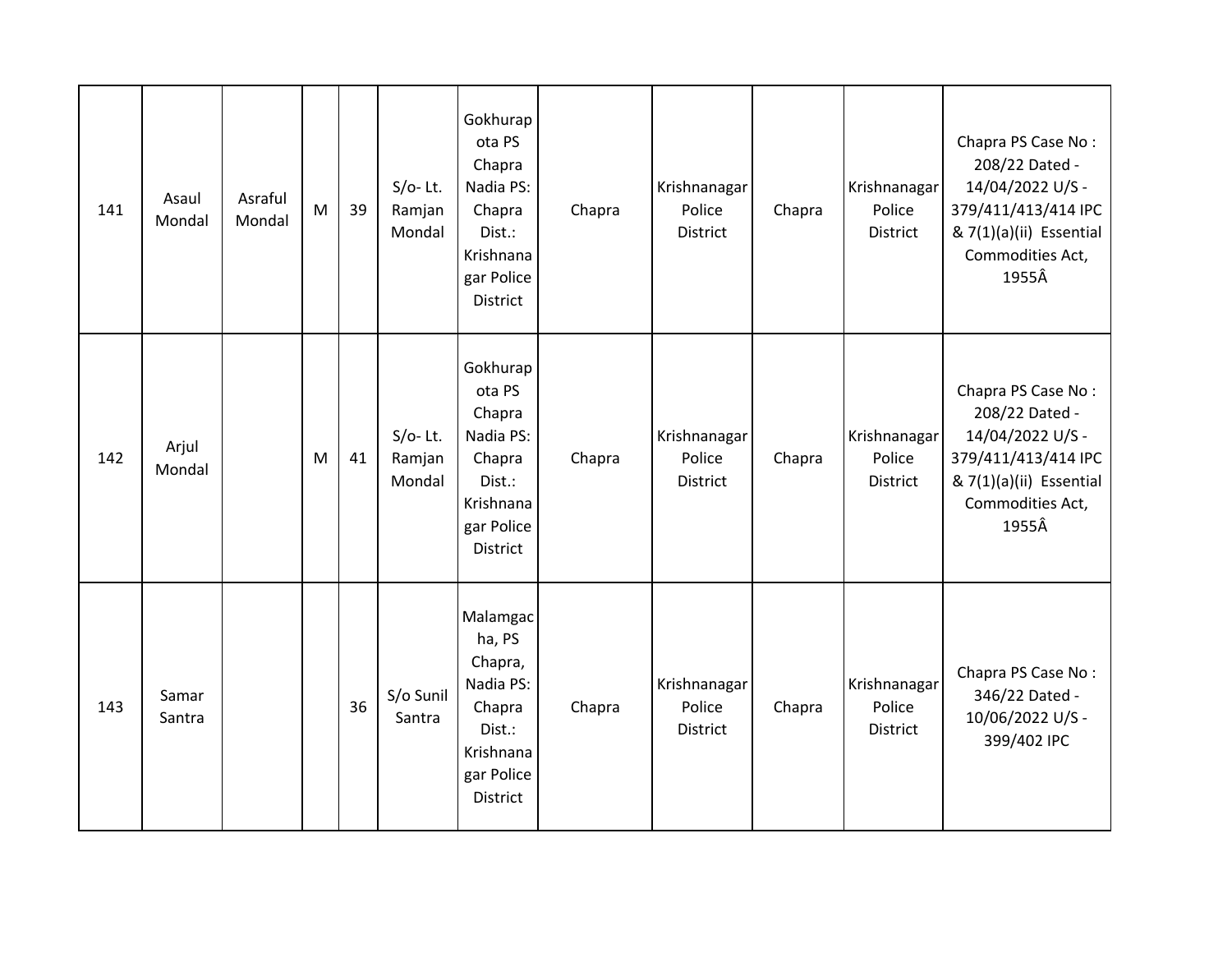| 144 | Kesto<br>Rajowar |                         | M | 27 | S/o Naru<br>Gopal<br>Rajowar      | Manik<br>Dighi, PS<br>Kaliganj,<br>Nadia PS:<br>Chapra<br>Dist.:<br>Krishnana<br>gar Police<br>District            | Chapra     | Krishnanagar<br>Police<br><b>District</b> | Chapra     | Krishnanagar<br>Police<br><b>District</b> | Chapra PS Case No:<br>346/22 Dated -<br>10/06/2022 U/S -<br>399/402 IPC         |
|-----|------------------|-------------------------|---|----|-----------------------------------|--------------------------------------------------------------------------------------------------------------------|------------|-------------------------------------------|------------|-------------------------------------------|---------------------------------------------------------------------------------|
| 145 | Abhijit          | Avijit<br><b>Biswas</b> | M | 33 | $S/O-It.$<br>Mahanan<br>da Biswas | Madhupur<br>Dakshinpa<br>ra, PS<br>Chapra,<br>Nadia PS:<br>Chapra<br>Dist.:<br>Krishnana<br>gar Police<br>District | Chapra     | Krishnanagar<br>Police<br><b>District</b> | Chapra     | Krishnanagar<br>Police<br><b>District</b> | Chapra PS Case No:<br>359/22 Dated -<br>16/06/2022 U/S -<br>498A/323/326/34 IPC |
| 146 | Nasir<br>Mondal  |                         | M | 60 | Lt. Bhola<br>Monal                | Gopalpur<br>Ghat<br>Paschimp<br>ara PS:<br>Hogalberi<br>a Dist.:<br>Krishnana<br>gar Police<br>District            | Hogalberia | Krishnanagar<br>Police<br>District        | Hogalberia | Krishnanagar<br>Police<br>District        | Hogalberia PS Case No<br>: 39/22 Dated -<br>04/02/2022 U/S -<br>399/402 IPC     |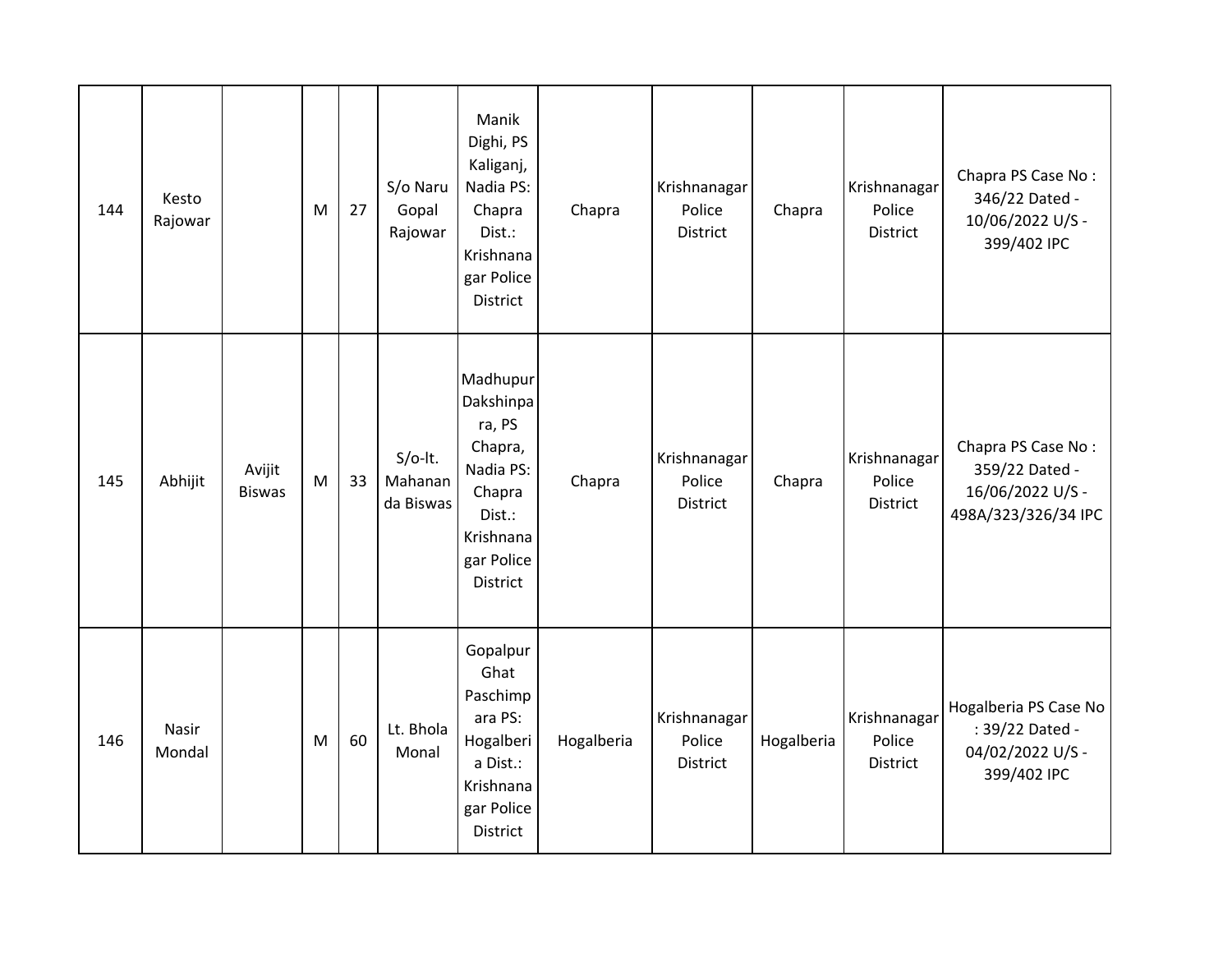| 147 | Mijanur<br>Mondal        | M | 24 | Nasir<br>Mondal              | Gopalpur<br>Ghat<br>Paschimp<br>ara PS:<br>Hogalberi<br>a Dist.:<br>Krishnana<br>gar Police<br>District                      | Hogalberia | Krishnanagar<br>Police<br><b>District</b> | Hogalberia  | Krishnanagar<br>Police<br>District        | Hogalberia PS Case No<br>: 39/22 Dated -<br>04/02/2022 U/S -<br>399/402 IPC                                                                            |
|-----|--------------------------|---|----|------------------------------|------------------------------------------------------------------------------------------------------------------------------|------------|-------------------------------------------|-------------|-------------------------------------------|--------------------------------------------------------------------------------------------------------------------------------------------------------|
| 148 | Souradee<br>p Kundu      | M | 20 | Gobinda<br>Kundu             | Gandhi<br>Pally, near<br>Chapra<br><b>Bus Stand</b><br>PS:<br>Chapra<br>Dist.:<br>Krishnana<br>gar Police<br><b>District</b> | Chapra     | Krishnanagar<br>Police<br>District        | Krishnanaga | Krishnanagar<br>Police<br>District        | Krishnanagar PS Case<br>No: 610/22 Dated -<br>15/06/2022 U/S-376<br>IPC & 6 The Protection<br>of children from sexual<br>offences Act, 2012<br>(POCSO) |
| 149 | Prodyut<br><b>Biswas</b> | M |    | Lt.<br>Baidyanat<br>h Biswas | PS:<br>Murutia<br>Dist.:<br>Krishnana<br>gar Police<br>District                                                              | Murutia    | Krishnanagar<br>Police<br>District        | Murutia     | Krishnanagar<br>Police<br><b>District</b> | Murutia PS Case No:<br>123/22 Dated -<br>06/06/2022 U/S -<br>498A/326/307 IPC                                                                          |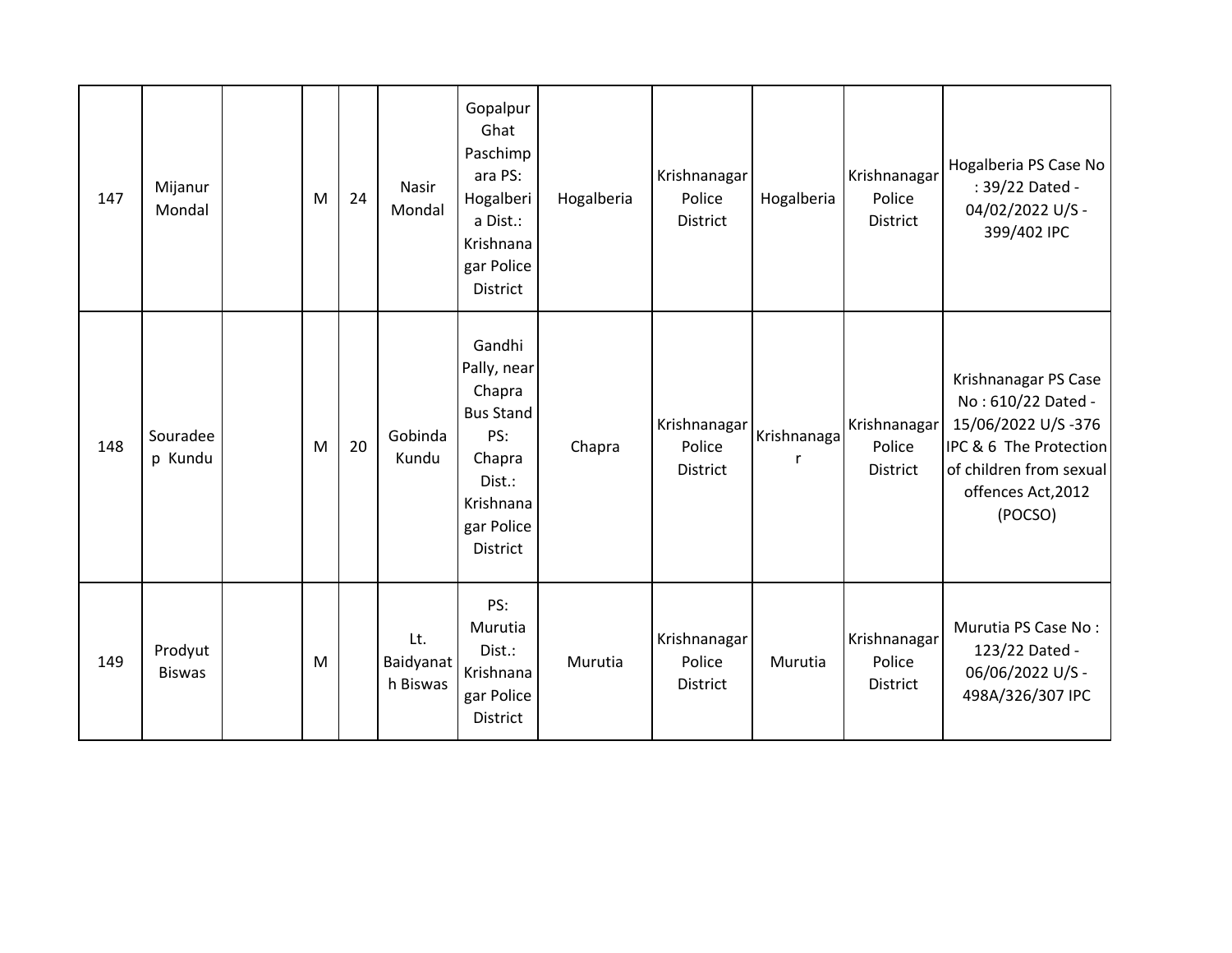| 150 | Askar Sk      | M |    | Lt. Bhaban<br><b>Sk</b> | PS:<br>Murutia<br>Dist.:<br>Krishnana<br>gar Police<br><b>District</b>                                                                  | Murutia     | Krishnanagar<br>Police<br>District | Murutia         | Krishnanagar<br>Police<br>District | Murutia PS Case No:<br>130/22 Dated -<br>14/06/2022 U/S -<br>447/323/326/354/379<br>/34 IPC |
|-----|---------------|---|----|-------------------------|-----------------------------------------------------------------------------------------------------------------------------------------|-------------|------------------------------------|-----------------|------------------------------------|---------------------------------------------------------------------------------------------|
| 151 | Ajijul Sk     | M | 30 | Amar Sk                 | Hatgacha,<br>PS<br>Kaliganj,<br>Nadia PS:<br>Kaligunj<br>Dist.:<br>Krishnana<br>gar Police<br>District                                  | Kaligunj    | Krishnanagar<br>Police<br>District | Nakashipar<br>a | Krishnanagar<br>Police<br>District | Nakashipara PS Case<br>No: 403/22 Dated -<br>28/05/2022 U/S -<br>279/338/304A IPC           |
| 152 | Mashkul<br>Sk | M | 40 | Lt.<br>Mojamme<br>I Sk  | Birpur<br>Dotola<br>Masjid, PS<br>Nakashipa<br>ra, Nadia<br>PS:<br>Nakashipa<br>ra Dist.:<br>Krishnana<br>gar Police<br><b>District</b> | Nakashipara | Krishnanagar<br>Police<br>District | Nakashipar<br>a | Krishnanagar<br>Police<br>District | Nakashipara PS Case<br>No: 419/22 Dated -<br>02/06/2022 U/S -<br>399/402 IPC                |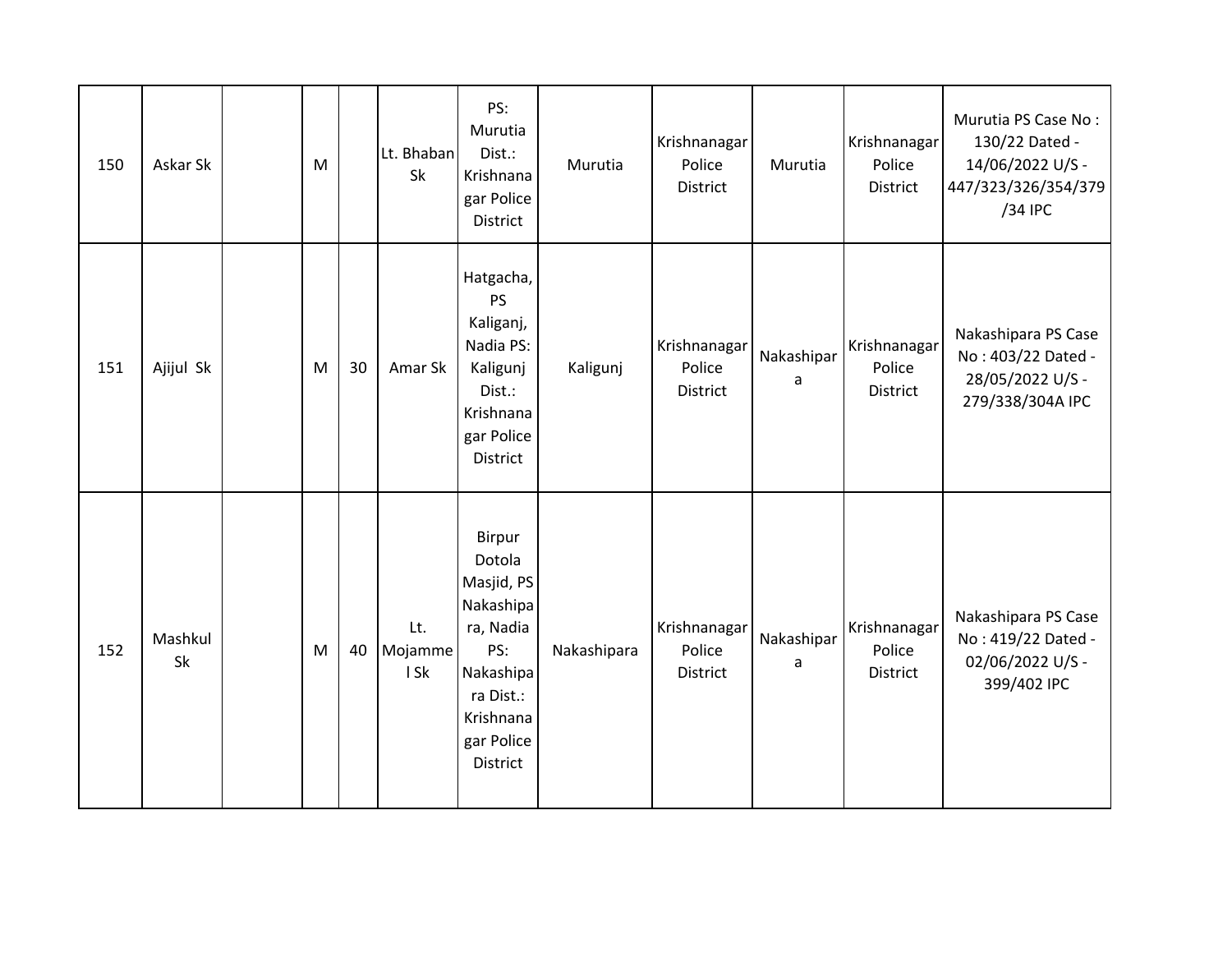| 153 | Satya<br>Mahato    | M |    | Naresh<br>Mahato      | Buridanga<br>, PO-<br>Dharmada<br>nga, PS-<br>Bamongol<br>a, Dist-<br>Malda PS:<br>Bamangol<br>a Dist.:<br>Malda | Bamangola     | Malda | Bamangola        | Malda | Bamangola PS Case No<br>: 100/22 Dated -<br>11/04/2022 U/S -<br>448/323/324/325/308<br>/354 IPC    |
|-----|--------------------|---|----|-----------------------|------------------------------------------------------------------------------------------------------------------|---------------|-------|------------------|-------|----------------------------------------------------------------------------------------------------|
| 154 | Abbas Ali          | M | 66 | Lt.<br>Mahiruddi<br>n | <b>DIGHA</b><br><b>BASATPUR</b><br>PS:<br>Chanchal<br>Dist.:<br>Malda                                            | Chanchal      | Malda | Chanchal         | Malda | Chanchal PS Case No:<br>585/22 Dated -<br>06/06/2022 U/S -<br>498A/376/511/323/32<br>5/308/379 IPC |
| 155 | Mahibar<br>Rahaman | M |    | Mojibar<br>Rahaman    | Pashchim<br>Boronagar<br>PS:<br>Kaliachak<br>Dist.:<br>Malda                                                     | Kaliachak     | Malda | English<br>bazar | Malda | English bazar PS Case<br>No: 940/22 Dated -<br>14/06/2022 U/S -<br>399/402 IPC                     |
| 156 | Dhrup<br>Mandal    | M |    | Chaitanya<br>Mandal   | Khaskole<br>PS: English<br>bazar<br>Dist.:<br>Malda                                                              | English bazar | Malda | English<br>bazar | Malda | English bazar PS Case<br>No: 950/22 Dated -<br>16/06/2022 U/S -<br>498A/302/34 IPC                 |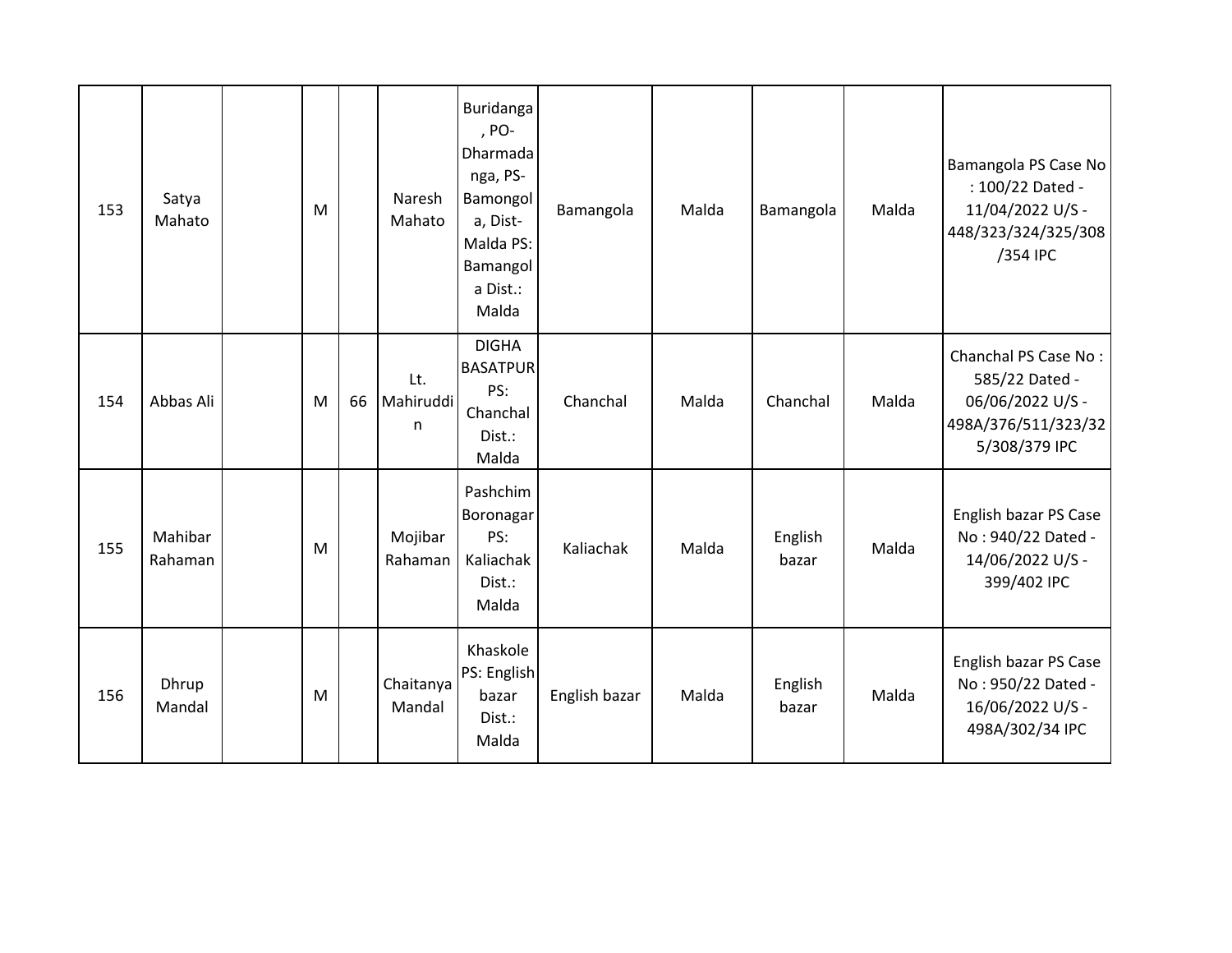| 157 | Biswajit<br>Mandal   | M | 22 | Uday<br>Mandal  | Ramkeli<br>Gour PS:<br>English<br>bazar<br>Dist.:<br>Malda             | English bazar        | Malda | English<br>bazar     | Malda | English bazar PS Case<br>No: 940/22 Dated -<br>14/06/2022 U/S -<br>399/402 IPC                                                                                                                                                                         |
|-----|----------------------|---|----|-----------------|------------------------------------------------------------------------|----------------------|-------|----------------------|-------|--------------------------------------------------------------------------------------------------------------------------------------------------------------------------------------------------------------------------------------------------------|
| 158 | Sani Sk              | M | 29 | Lt Jhalu Sk     | Maheshm<br>ati PS:<br>English<br>bazar<br>Dist.:<br>Malda              | English bazar        | Malda | English<br>bazar     | Malda | English bazar PS Case<br>No: 940/22 Dated -<br>14/06/2022 U/S -<br>399/402 IPC                                                                                                                                                                         |
| 159 | Abu<br>Kalam         | M |    | Nasiruddi<br>n  | Puratan<br>rangaipur<br>PS:<br>Harishcha<br>ndrapur<br>Dist.:<br>Malda | Harishchandra<br>pur | Malda | Harishchan<br>drapur | Malda | Harishchandrapur PS<br>Case No: 482/22<br>Dated - 17/06/2022<br>U/S-302/120(B)/34<br><b>IPC</b>                                                                                                                                                        |
| 160 | Kefayetul<br>Rahaman | M |    | Apharajul<br>Sk | Jhabra<br>gain Para<br>PS:<br>Kaliachak<br>Dist.:<br>Malda             | Kaliachak            | Malda | Kaliachak            | Malda | Kaliachak PS Case No:<br>634/22 Dated -<br>18/06/2022 U/S -<br>28/420/481/482/483/<br>485/486/487/488/489<br>/120A IPC & 51/63/34<br>Copyright Act, 1957<br>(Relevant Provisions) Â<br>& 102/103/104 Trade<br>Marks Act, 1999<br>(Relevant Provisions) |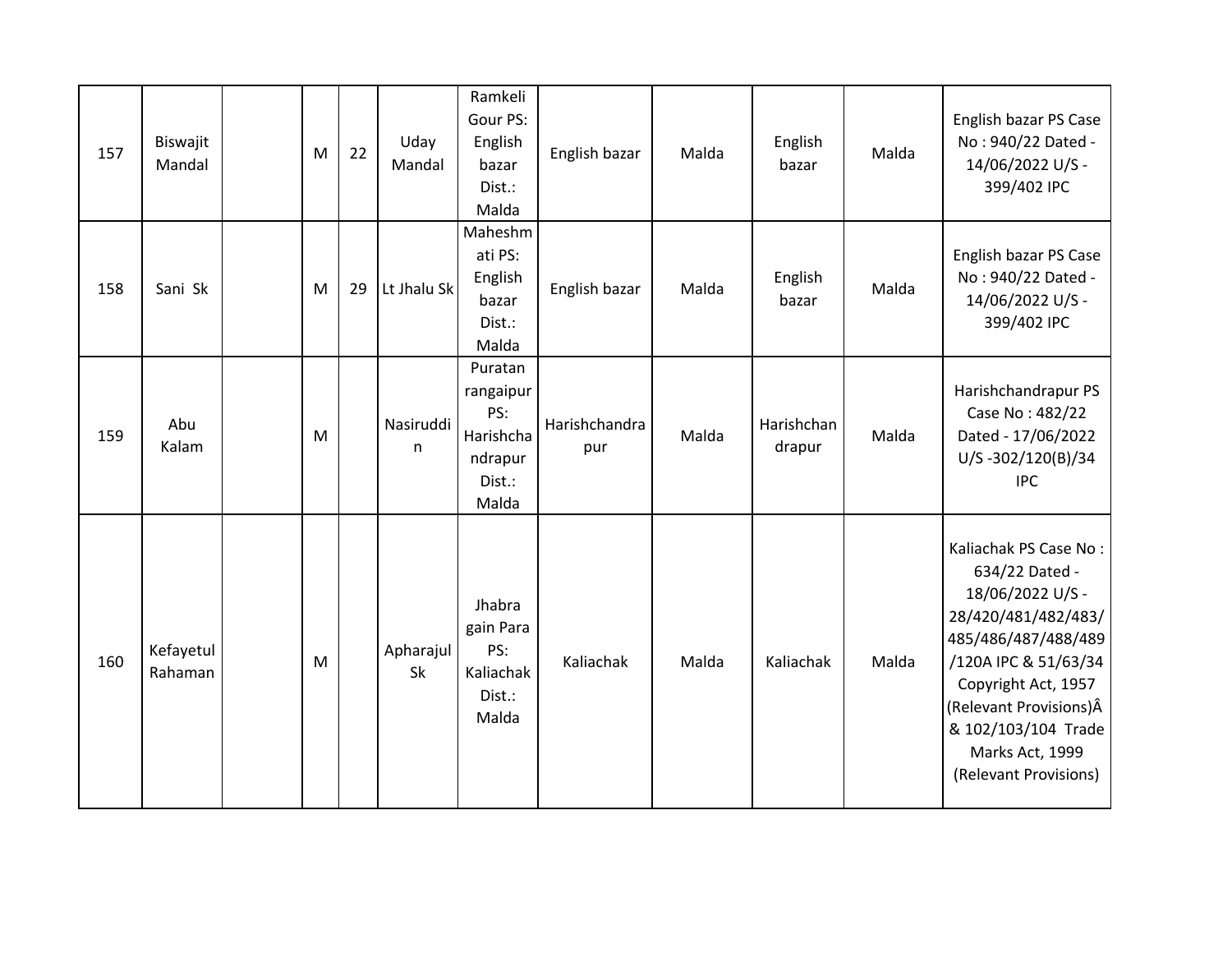| 161 | Samaun<br>Islam  | M           |    | Muktar Ali          | Rathbari,<br>Jot<br>Doman<br>PS:<br>Mothabari<br>Dist.:<br>Malda            | Mothabari | Malda       | Kaliachak | Malda       | Kaliachak PS Case No:<br>634/22 Dated -<br>18/06/2022 U/S -<br>28/420/481/482/483/<br>485/486/487/488/489<br>/120A IPC & 51/63/34<br>Copyright Act, 1957<br>(Relevant Provisions) Â<br>& 102/103/104 Trade<br>Marks Act, 1999<br>(Relevant Provisions) |
|-----|------------------|-------------|----|---------------------|-----------------------------------------------------------------------------|-----------|-------------|-----------|-------------|--------------------------------------------------------------------------------------------------------------------------------------------------------------------------------------------------------------------------------------------------------|
| 162 | Nr<br>Hossain Sk | M           | 24 | Soleman<br>Sk       | Paharpur<br>PS:<br>Pukhuria<br>Dist.:<br>Malda                              | Pukhuria  | Malda       | Pukhuria  | Malda       | Pukhuria PS Case No:<br>194/22 Dated -<br>08/06/2022 U/S -<br>498(A)/307/34 IPC &<br>3/4 Dowry Prohibition<br>Act, 1961Â                                                                                                                               |
| 163 | Gazlu Sk         | M           |    | $S/O-$<br>Kajem Sk  | <b>Barua</b><br>Faraji Para<br>PS:<br>Beldanga<br>Dist.:<br>Murshida<br>bad | Beldanga  | Murshidabad | Beldanga  | Murshidabad | Beldanga PS Warrant<br>No = CR No- 753/21                                                                                                                                                                                                              |
| 164 | Jahanara<br>Bibi | $\mathsf F$ |    | $W$ /o-<br>Kajem Sk | <b>Barua</b><br>Faraji Para<br>PS:<br>Beldanga<br>Dist.:<br>Murshida<br>bad | Beldanga  | Murshidabad | Beldanga  | Murshidabad | Beldanga PS Warrant<br>No = CR No- 753/21                                                                                                                                                                                                              |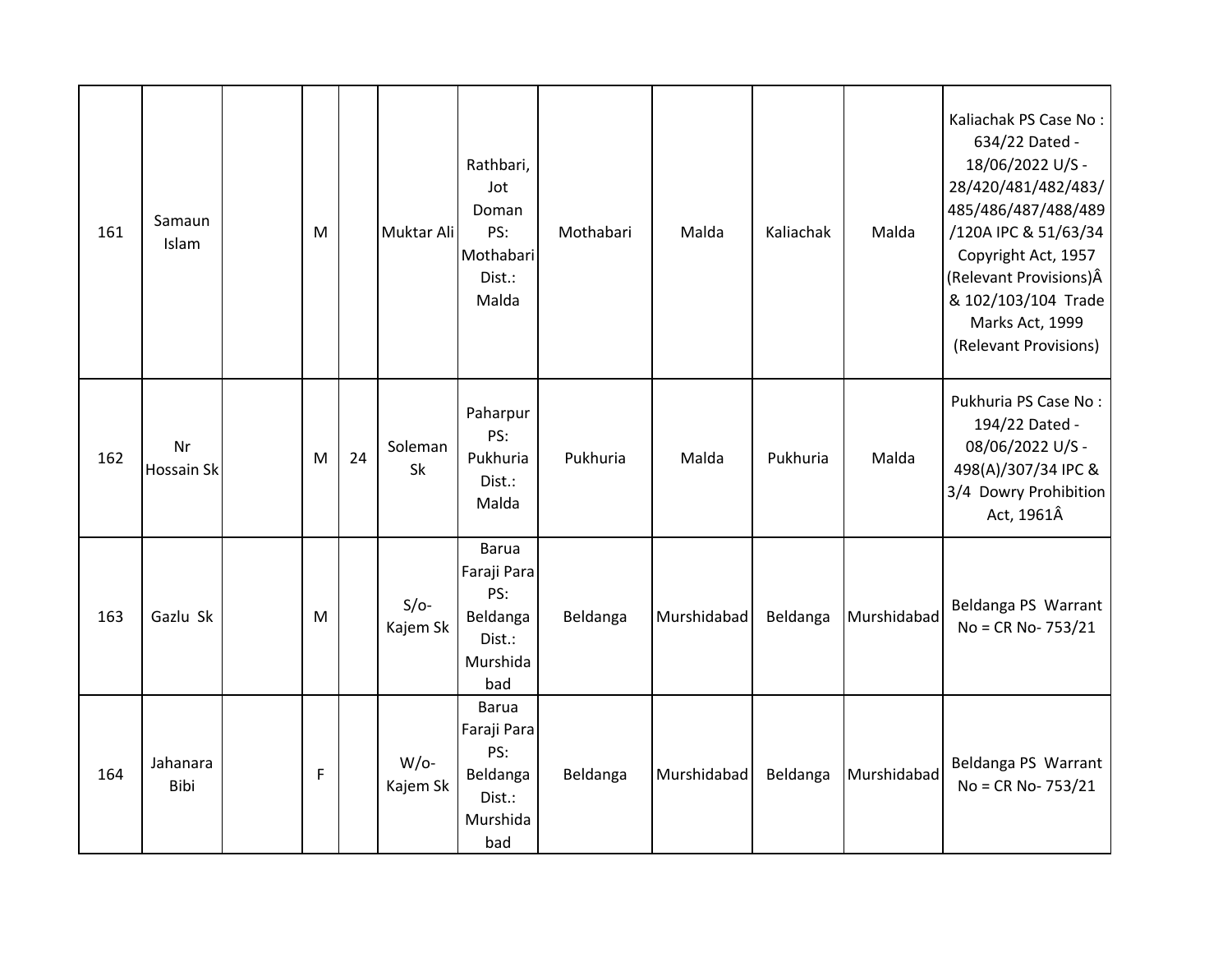| 165 | Akbar Sk         | M            | $S/O-$<br>Jehandar<br>Sk   | <b>Barua</b><br>Faraji Para<br>PS:<br>Beldanga<br>Dist.:<br>Murshida<br>bad | Beldanga | Murshidabad | Beldanga | Murshidabad | Beldanga PS Warrant<br>No = CR No- 753/21    |
|-----|------------------|--------------|----------------------------|-----------------------------------------------------------------------------|----------|-------------|----------|-------------|----------------------------------------------|
| 166 | Nurzaman<br>Sk   | M            | S/o-kajem<br><b>Sk</b>     | <b>Barua</b><br>Faraji Para<br>PS:<br>Beldanga<br>Dist.:<br>Murshida<br>bad | Beldanga | Murshidabad | Beldanga | Murshidabad | Beldanga PS Warrant<br>$No = CR No - 753/21$ |
| 167 | Nur Banu<br>Bibi | $\mathsf{F}$ | $W$ /o-<br>Nurzamal<br>Sk  | <b>Barua</b><br>Faraji Para<br>PS:<br>Beldanga<br>Dist.:<br>Murshida<br>bad | Beldanga | Murshidabad | Beldanga | Murshidabad | Beldanga PS Warrant<br>$No = CR No - 753/21$ |
| 168 | Sehenaz<br>Bibi  |              | $W$ /o-<br>Kutubudin<br>Sk | <b>Barua</b><br>Faraji Para<br>PS:<br>Beldanga<br>Dist.:<br>Murshida<br>bad | Beldanga | Murshidabad | Beldanga | Murshidabad | Beldanga PS Warrant<br>No = CR No- 753/21    |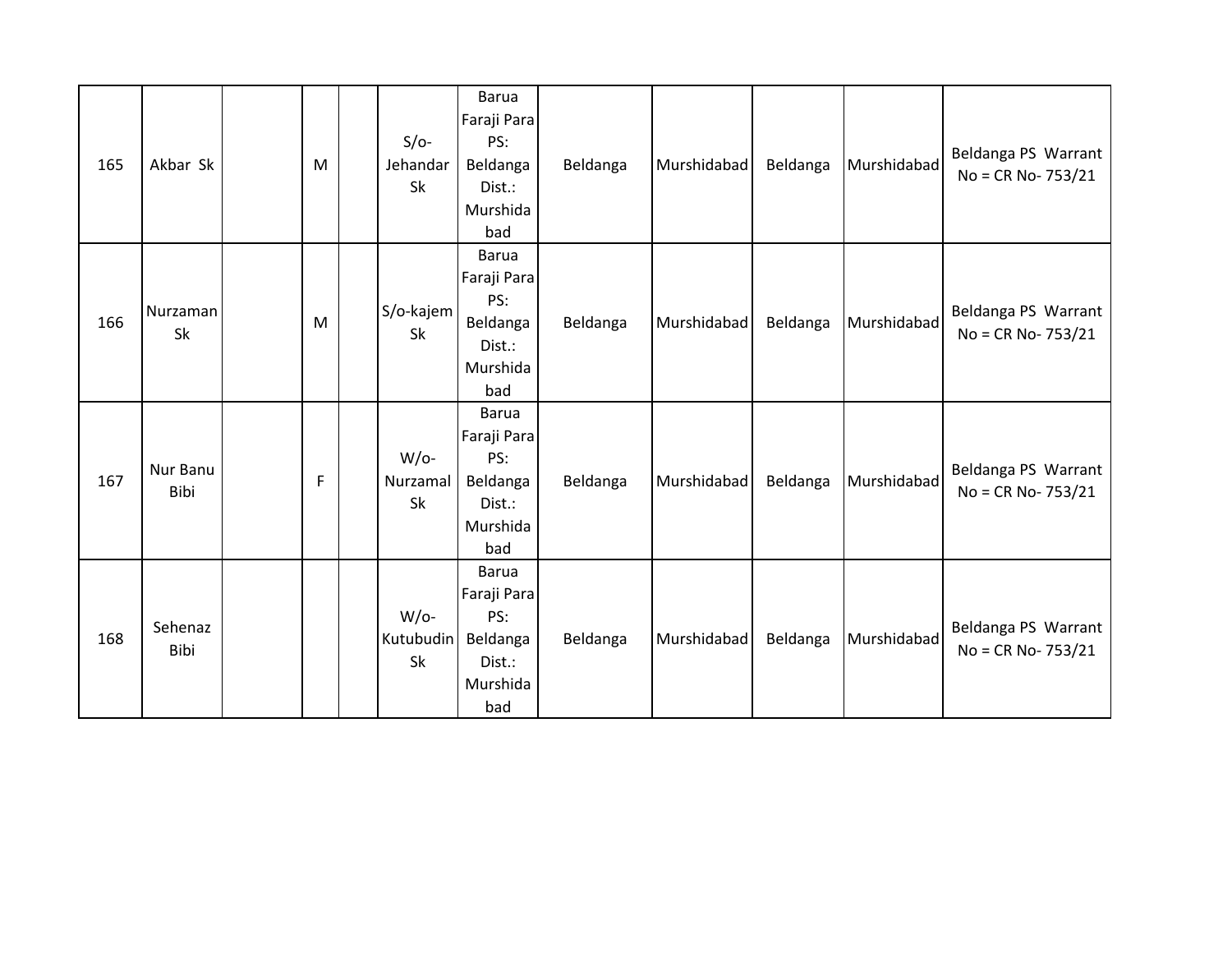| 169 | Nasrin<br>Bibi | F | $W$ /o-<br>Jhantu Sk       | <b>Barua</b><br>Faraji Para<br>PS:<br>Beldanga<br>Dist.:<br>Murshida<br>bad | Beldanga | Murshidabad | Beldanga | Murshidabad | Beldanga PS Warrant<br>No = CR No- 753/21    |
|-----|----------------|---|----------------------------|-----------------------------------------------------------------------------|----------|-------------|----------|-------------|----------------------------------------------|
| 170 | Munni<br>Bibi  | F | $W/O$ --<br>Jahader Sk     | Barua<br>Faraji Para<br>PS:<br>Beldanga<br>Dist.:<br>Murshida<br>bad        | Beldanga | Murshidabad | Beldanga | Murshidabad | Beldanga PS Warrant<br>No = CR No- 753/21    |
| 171 | Doli Bibi      | F | $W$ /o-<br>Sujauddin<br>Sk | <b>Barua</b><br>Faraji Para<br>PS:<br>Beldanga<br>Dist.:<br>Murshida<br>bad | Beldanga | Murshidabad | Beldanga | Murshidabad | Beldanga PS Warrant<br>$No = CR No - 753/21$ |
| 172 | Rumila<br>Bibi | F | $W$ /o-<br>Hanfir Sk       | <b>Barua</b><br>Faraji Para<br>PS:<br>Beldanga<br>Dist.:<br>Murshida<br>bad | Beldanga | Murshidabad | Beldanga | Murshidabad | Beldanga PS Warrant<br>No = CR No- 753/21    |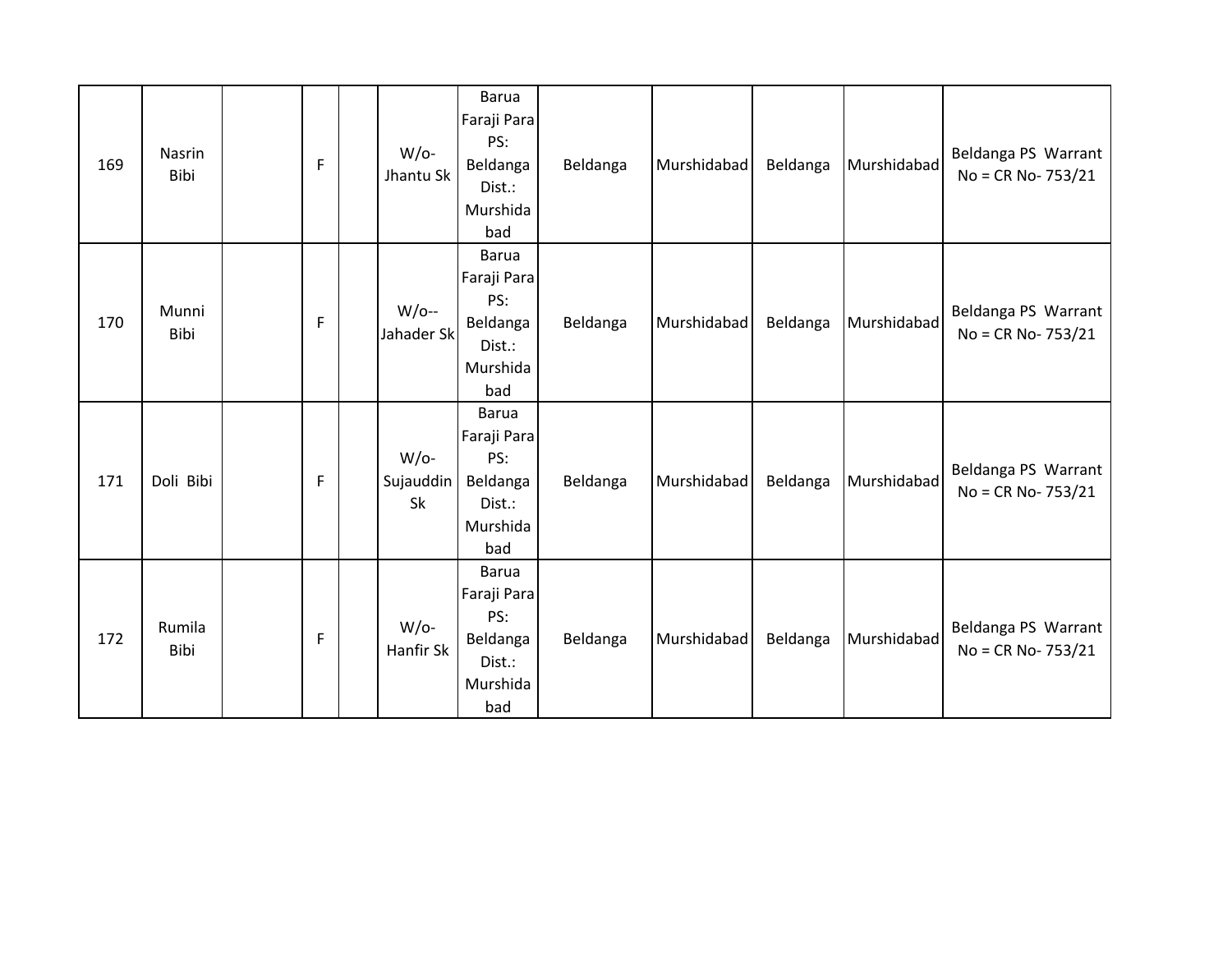| 173 | Saiful Sk    |          | M |    | $S/O-$ Lt.<br><b>Bhula Sk</b> | <b>Barua</b><br>Faraji Para<br>PS:<br>Beldanga<br>Dist.:<br>Murshida<br>bad                | Beldanga                   | Murshidabad | Beldanga         | Murshidabad | Beldanga PS Warrant<br>$No = GR No - 451/21$                                               |
|-----|--------------|----------|---|----|-------------------------------|--------------------------------------------------------------------------------------------|----------------------------|-------------|------------------|-------------|--------------------------------------------------------------------------------------------|
| 174 | Rustam<br>Sk |          | M |    | <b>Faring Sk</b>              | Jibannaga<br>r PS:<br>Berhampo<br>re Dist.:<br>Murshida<br>bad                             | Berhampore                 | Murshidabad | Berhampor<br>e   | Murshidabad | <b>Berhampore PS Case</b><br>No: 782/22 Dated -<br>13/06/2022 U/S -<br>498A/325/506/34 IPC |
| 175 | Tapas Sk     | Siraj SK | M |    | Lt. Dulu Sk                   | Vill-Baro<br>Masjid<br>Dhar, PO-<br>Khagra PS:<br>Berhampo<br>re Dist.:<br>Murshida<br>bad | Berhampore                 | Murshidabad | Berhampor<br>e   | Murshidabad | <b>Berhampore PS Case</b><br>No: 769/22 Dated -<br>10/06/2022 U/S -<br>498A/325/34 IPC     |
| 176 | Kotu Sk      |          | M | 45 | Jalil Sk                      | Dararkand<br>i PS:<br>Bhagawan<br>gola Dist.:<br>Murshida<br>bad                           | Bhagawangola   Murshidabad |             | Bhagawang<br>ola | Murshidabad | Bhagawangola PS Case<br>No: 384/22 Dated -<br>02/06/2022 U/S -<br>341/323/325/34 IPC       |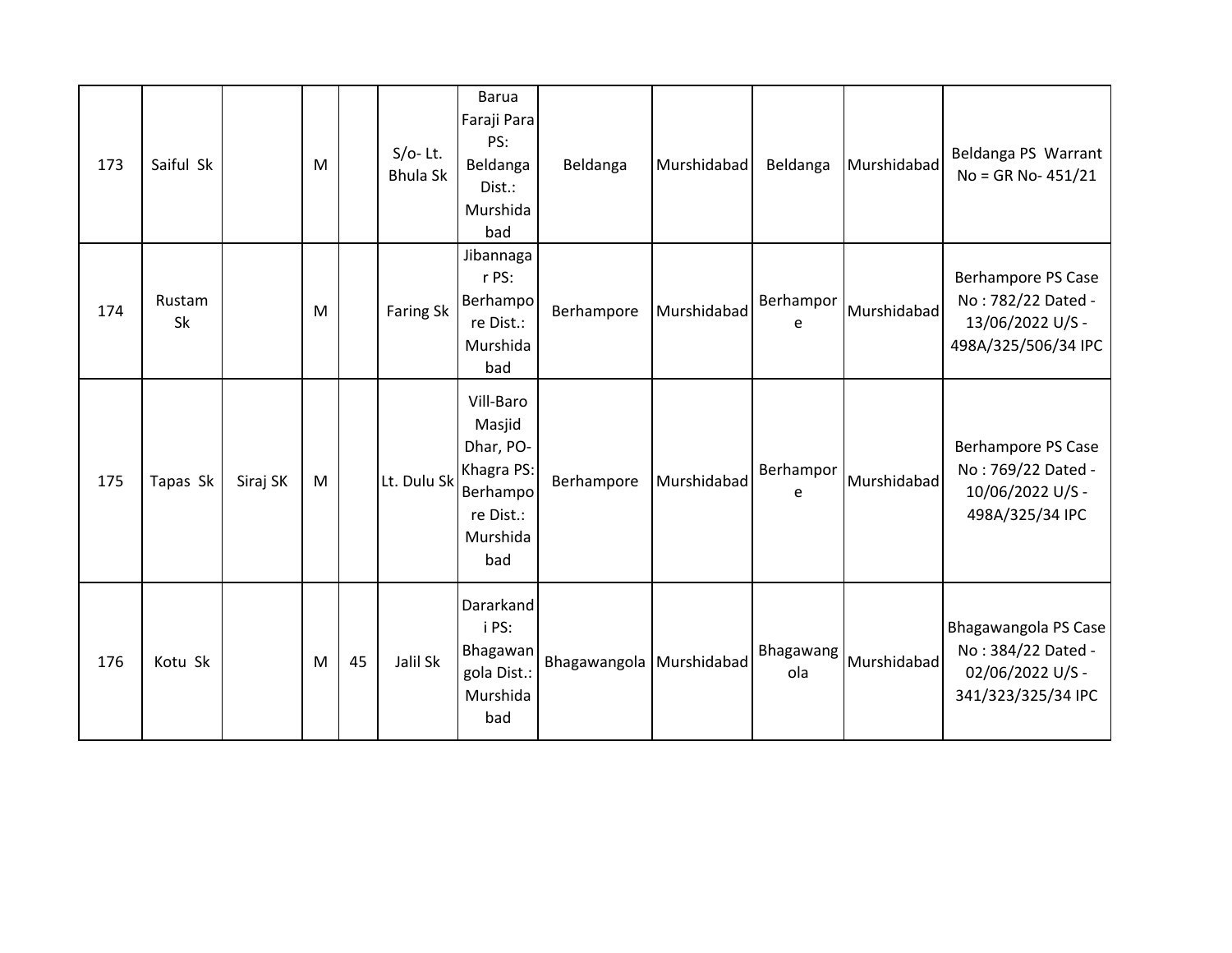| 177 | Rubel Sk                | M | 25 | Kotu Sk                     | Dararkand<br>i PS:<br>Bhagawan<br>gola Dist.:<br>Murshida<br>bad                                   | Bhagawangola Murshidabad |                                       | Bhagawang<br>ola | Murshidabad                           | Bhagawangola PS Case<br>No: 384/22 Dated -<br>02/06/2022 U/S -<br>341/323/325/34 IPC |
|-----|-------------------------|---|----|-----------------------------|----------------------------------------------------------------------------------------------------|--------------------------|---------------------------------------|------------------|---------------------------------------|--------------------------------------------------------------------------------------|
| 178 | Year<br>Mahamm<br>ad Sk | M |    | Dil<br>Mahamm<br>ad Sk      | Gopipur<br>PS:<br>Burwan<br>Dist.:<br>Murshida<br>bad                                              | Burwan                   | Murshidabad                           | Burwan           | Murshidabad                           | Burwan PS Case No:<br>182/22 Dated -<br>18/06/2022 U/S -<br>376/511/506 IPC          |
| 179 | Makhan<br><b>Bittar</b> | M | 25 | Lt. Nidhir<br><b>Bittar</b> | Upor<br>Petari PS:<br>Burwan<br>Dist.:<br>Murshida<br>bad                                          | Burwan                   | Murshidabad                           | Burwan           | Murshidabad                           | Burwan PS Case No:<br>148/22 Dated -<br>26/05/2022 U/S -<br>448/354/379/506 IPC      |
| 180 | Jiban<br>Dutta          | M |    | Lt. Bijay<br>Dutta          | Ajitbascol<br>ony, PS-<br>Islampur<br>PS:<br>Islampore<br>Dist.:<br>Islampur<br>Police<br>District | Islampore                | Islampur<br>Police<br><b>District</b> | Islampore        | Islampur<br>Police<br><b>District</b> | Islampore PS Warrant<br>$No = 35849$                                                 |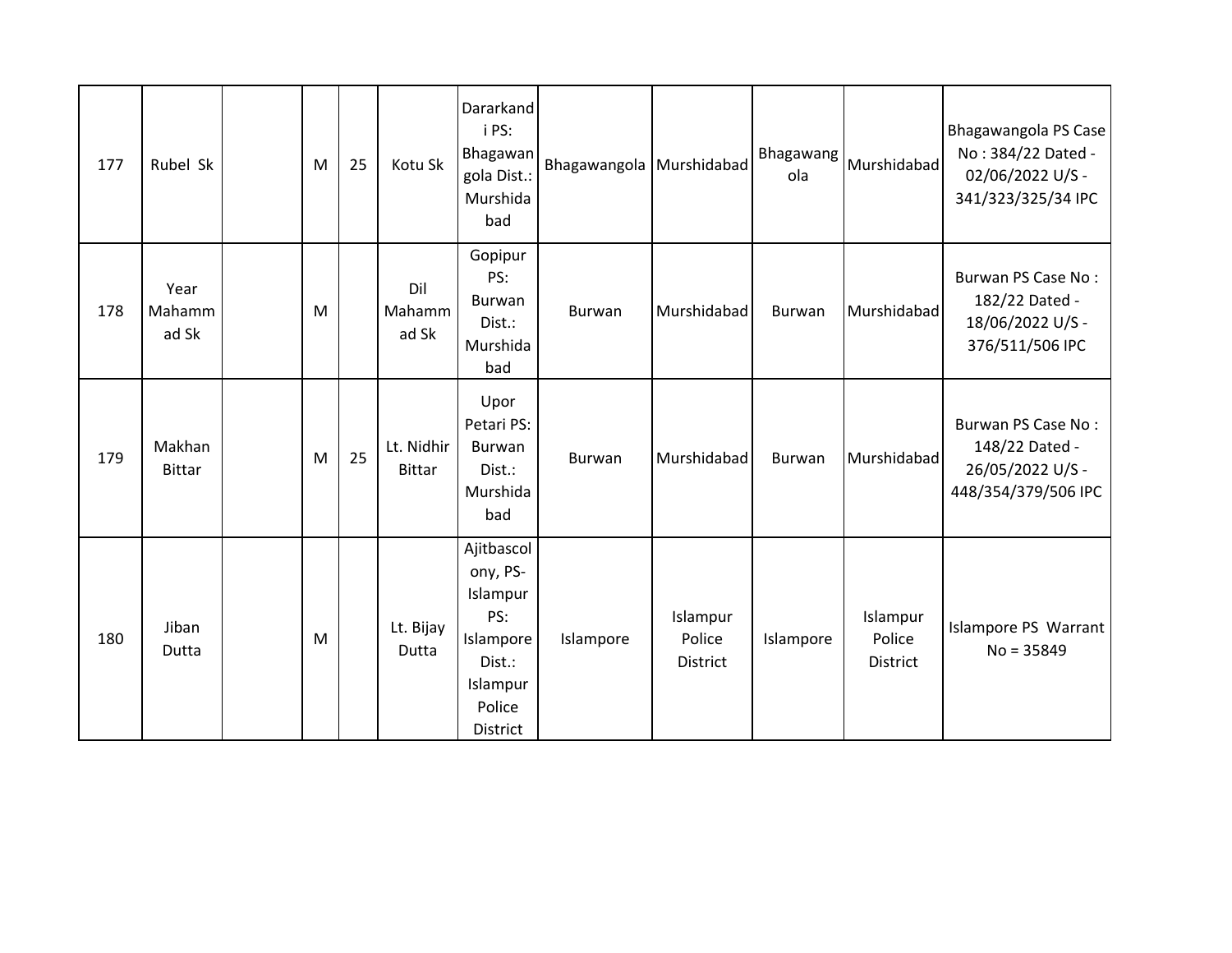| 181 | Prahlad<br>Mahato    | M |    | Ramu<br>Mahato             | Ajitbas<br>Colony, PS-<br>Islampur<br>PS:<br>Islampore<br>Dist.:<br>Islampur<br>Police<br><b>District</b> | Islampore | Islampur<br>Police<br>District | Islampore | Islampur<br>Police<br>District | Islampore PS Warrant<br>$No = 35850$                                                                                                                           |
|-----|----------------------|---|----|----------------------------|-----------------------------------------------------------------------------------------------------------|-----------|--------------------------------|-----------|--------------------------------|----------------------------------------------------------------------------------------------------------------------------------------------------------------|
| 182 | Jinarul Sk           | M | 33 | Jan<br>Mohamm<br>ad Sk     | <b>DAMODA</b><br><b>RPUR PS:</b><br>Islampore<br>Dist.:<br>Murshida<br>bad                                | Islampore | Murshidabad                    | Islampore | Murshidabad                    | Islampore PS Case No:<br>266/22 Dated -<br>14/06/2022 U/S -<br>341/323/325/308/506<br>/34 IPC                                                                  |
| 183 | Jinnat Ali<br>Mondal | M | 64 | Lt. Rekab<br>Ali<br>Mondal | Hukahara<br>Panditpar<br>a PS:<br>Jalangi<br>Dist.:<br>Murshida<br>bad                                    | Jalangi   | Murshidabad                    | Jalangi   | Murshidabad                    | Jalangi PS Case No:<br>204/22 Dated -<br>17/06/2022 U/S -<br>323/506 IPC & 10/17<br>The Protection of<br>children from sexual<br>offences Act, 2012<br>(POCSO) |
| 184 | Ujjal<br>Mondal      | M | 22 | Jinnat Ali<br>Mondal       | Hukahara<br>Panditpar<br>a PS:<br>Jalangi<br>Dist.:<br>Murshida<br>bad                                    | Jalangi   | Murshidabad                    | Jalangi   | Murshidabad                    | Jalangi PS Case No:<br>204/22 Dated -<br>17/06/2022 U/S -<br>323/506 IPC & 10/17<br>The Protection of<br>children from sexual<br>offences Act, 2012<br>(POCSO) |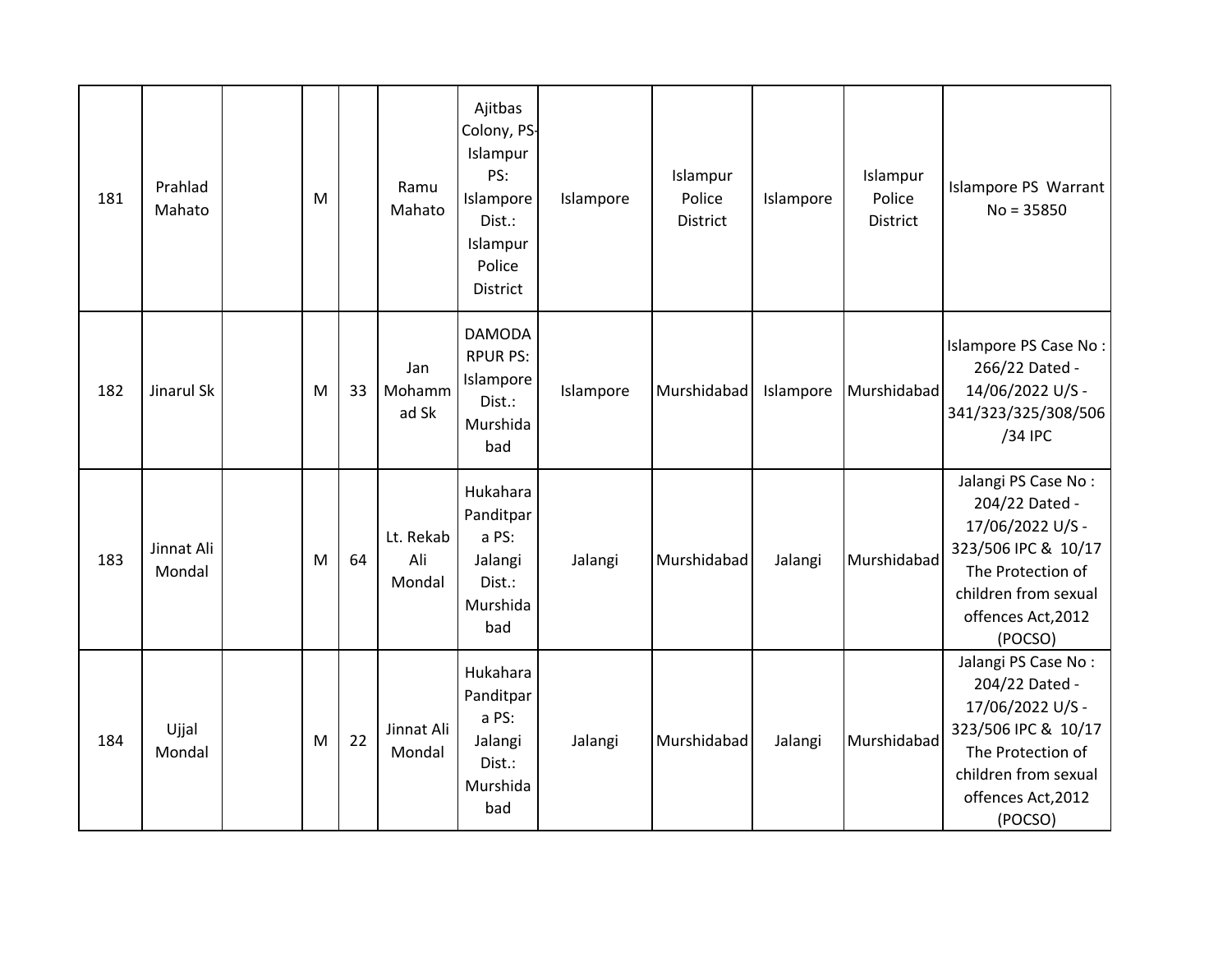| 185 | Sainul Sk                 |                  | M | 42 | Lt Jubbar<br><b>Sk</b> | Santalpara<br>PS: Lalgola<br>Dist.:<br>Murshida<br>bad                                  | Lalgola  | Murshidabad | Lalgola  | Murshidabad            | Lalgola PS Case No:<br>200/22 Dated -<br>18/06/2022 U/S -<br>448/325/326/427/34<br><b>IPC</b> |
|-----|---------------------------|------------------|---|----|------------------------|-----------------------------------------------------------------------------------------|----------|-------------|----------|------------------------|-----------------------------------------------------------------------------------------------|
| 186 | <b>Basudeb</b><br>Marjit  |                  | M | 48 | Lt.<br>Marjit          | Gurah<br>(Marjitpar<br>a) PS:<br><b>Bholanath Nabagram</b><br>Dist.:<br>Murshida<br>bad | Nabagram | Murshidabad |          | Nabagram   Murshidabad | Nabagram PS Case No:<br>216/22 Dated -<br>18/06/2022 U/S-46A<br>Bengal Excise Act,<br>1909    |
| 187 | Abdul<br>Rashid<br>Sardar |                  | M | 38 | Sader Ali<br>Sardar    | Patikabari<br>Daspara<br>PS: Nawda<br>Dist.:<br>Murshida<br>bad                         | Nawda    | Murshidabad | Nawda    | Murshidabad            | Nawda PS Case No:<br>151/22 Dated -<br>16/06/2022 U/S -<br>325/326/307/34 IPC                 |
| 188 | Hamidul<br><b>Sk</b>      | Hamidul<br>Haque | M | 27 | Asraf Sk               | Benipur<br>PS:<br>Ranitala<br>Dist.:<br>Murshida<br>bad                                 | Ranitala | Murshidabad | Ranitala | Murshidabad            | Ranitala PS Case No:<br>257/22 Dated -<br>16/06/2022 U/S -<br>341/325/308/34 IPC              |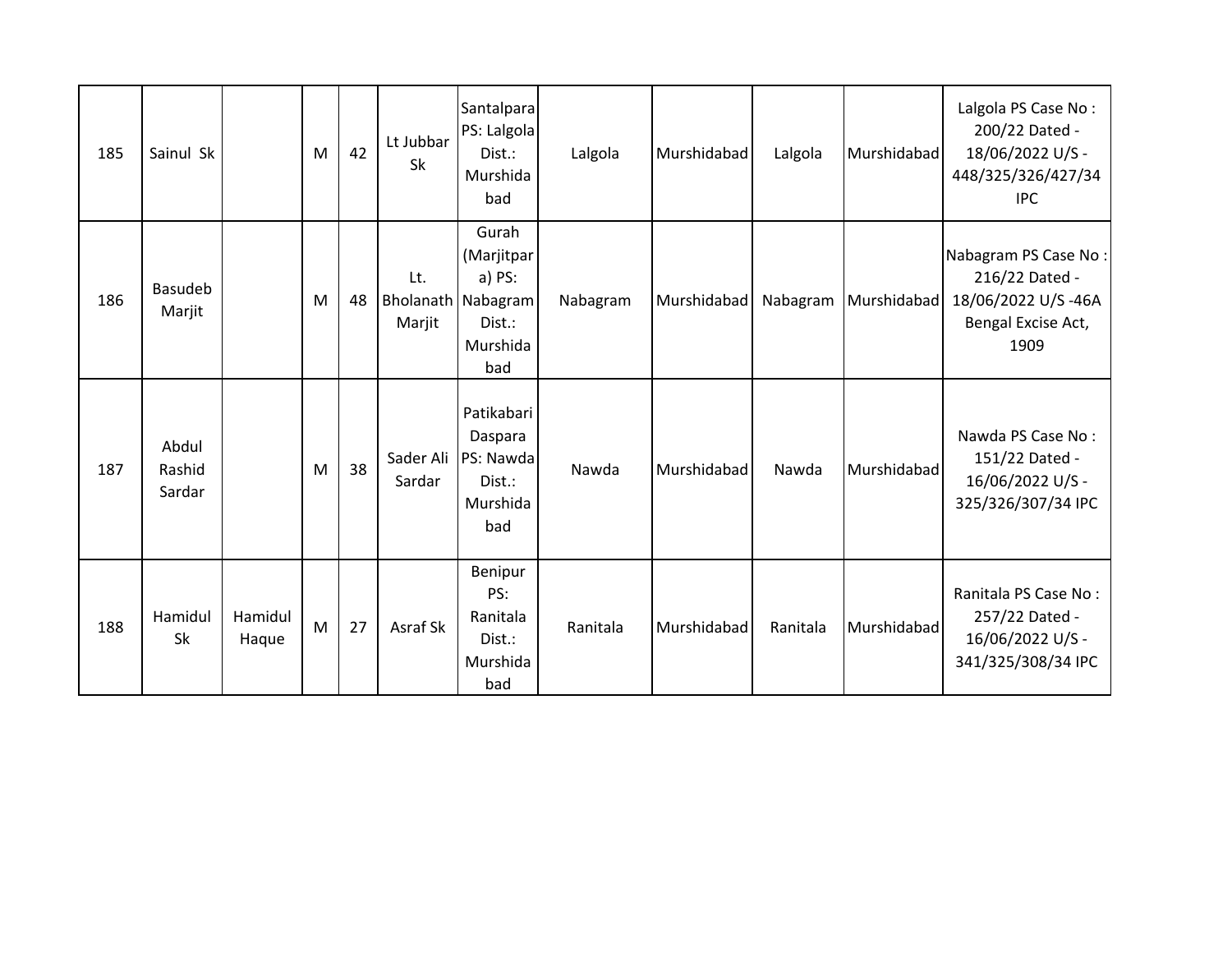| 189 | Manojit<br>Ghosh   | M |    | Lt. Jiten<br>Ghosh                 | Vill-<br>Chaitya<br>PS:<br>Anandapu<br>r Dist.:<br>Paschim<br>Mednipor<br>e      | Anandapur   | Paschim<br>Mednipore | Anandapur       | Paschim<br>Mednipore | Anandapur PS Case No<br>: 107/22 Dated -<br>18/06/2022 U/S -<br>498A/323/325/307/50<br>6 IPC & 3/4 Dowry<br>Prohibition Act, 1961Â |
|-----|--------------------|---|----|------------------------------------|----------------------------------------------------------------------------------|-------------|----------------------|-----------------|----------------------|------------------------------------------------------------------------------------------------------------------------------------|
| 190 | Jogesh<br>Pradhan  | M | 47 | Lt.<br>Chandram<br>ohan<br>Pradhan | <b>MAHAMM</b><br><b>ADPUR</b><br>PS: Belda<br>Dist.:<br>Paschim<br>Mednipor<br>e | Belda       | Paschim<br>Mednipore | Belda           | Paschim<br>Mednipore | Belda PS Case No:<br>260/22 Dated -<br>18/06/2022 U/S - 46<br>(A) Bengal Excise Act,<br>1909                                       |
| 191 | Bikram<br>Nayek    | M | 30 | Jharu<br>Nayek                     | <b>RADHANA</b><br><b>GAR PS:</b><br>Belda<br>Dist.:<br>Paschim<br>Mednipor<br>e  | Belda       | Paschim<br>Mednipore | Belda           | Paschim<br>Mednipore | Belda PS Case No:<br>259/22 Dated -<br>18/06/2022 U/S-380<br><b>IPC</b>                                                            |
| 192 | Rabindra<br>Pandit | M |    | Lt.<br>Kalipada<br>Pandit          | Balinagar<br>PS:<br>Chandrak<br>ona Dist.:<br>Paschim<br>Mednipor<br>e           | Chandrakona | Paschim<br>Mednipore | Chandrakon<br>a | Paschim<br>Mednipore | Chandrakona PS Case<br>No: 243/22 Dated -<br>18/06/2022 U/S -<br>46A(c) Bengal Excise<br>Act, 1909                                 |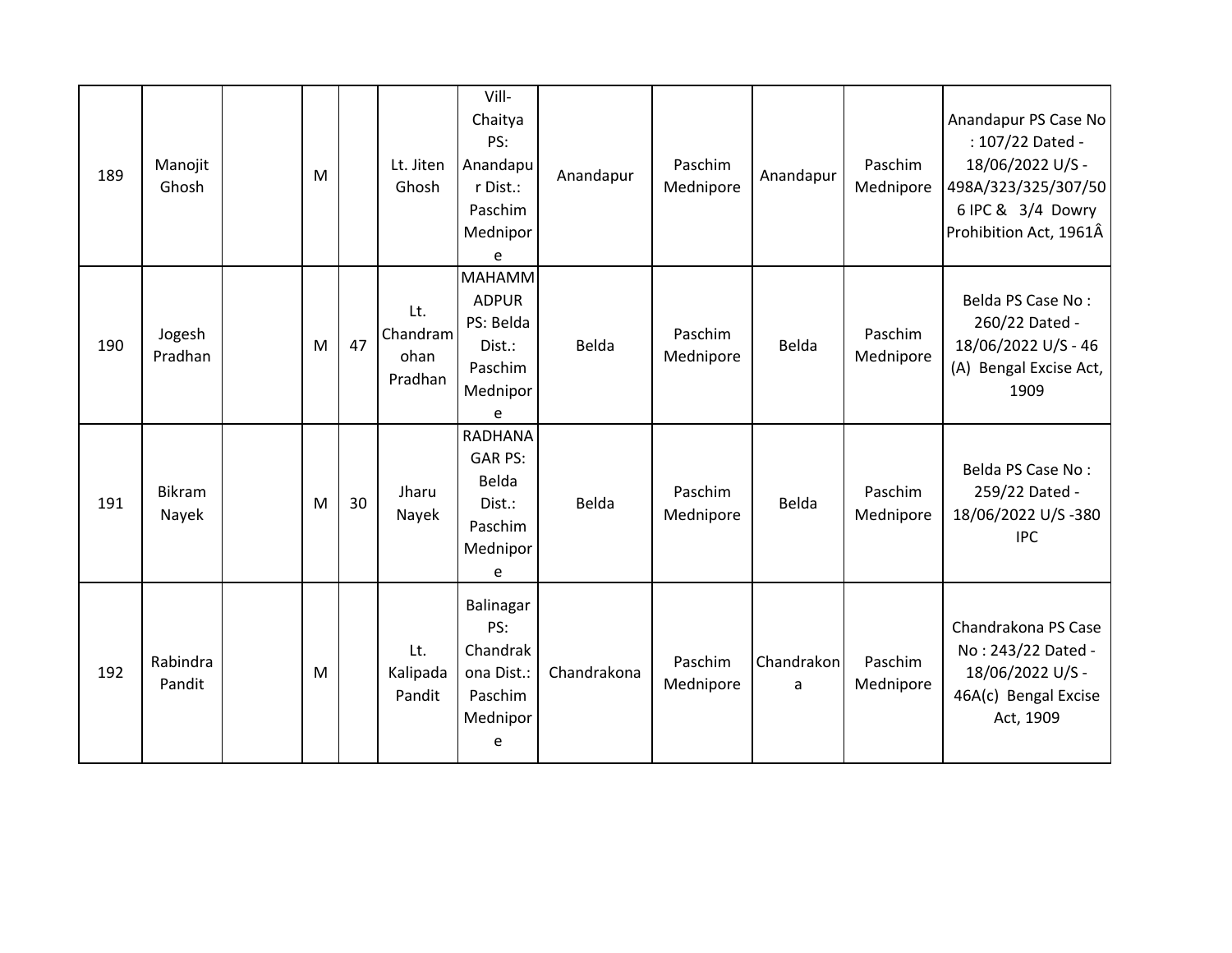| 193 | Sahadeb<br>Sing    | Gangu | M |    | Swappan<br>Sing      | Nekarbag<br>h PS:<br>Chandrak<br>ona Dist.:<br>Paschim<br>Mednipor<br>e     | Chandrakona | Paschim<br>Mednipore | Chandrakon<br>a | Paschim<br>Mednipore | Chandrakona PS Case<br>No: 244/22 Dated -<br>18/06/2022 U/S -<br>46A(c) Bengal Excise<br>Act, 1909 |
|-----|--------------------|-------|---|----|----------------------|-----------------------------------------------------------------------------|-------------|----------------------|-----------------|----------------------|----------------------------------------------------------------------------------------------------|
| 194 | Samir<br>Dandapat  |       | M | 36 | Khudiram<br>Dandapat | Krishnama<br>itybarh<br>PS:<br>Dantan<br>Dist.:<br>Paschim<br>Mednipor<br>e | Dantan      | Paschim<br>Mednipore | Dantan          | Paschim<br>Mednipore | Dantan PS Case No:<br>234/22 Dated -<br>18/06/2022 U/S - 46<br>(A) Bengal Excise Act,<br>1909      |
| 195 | Mriyunjoy<br>Porey |       | M | 58 | Lt. Madan<br>Porey   | <b>SITAPUR</b><br>PS:<br>Daspur<br>Dist.:<br>Paschim<br>Mednipor<br>e       | Daspur      | Paschim<br>Mednipore | Daspur          | Paschim<br>Mednipore | Daspur PS Case No:<br>246/22 Dated -<br>18/06/2022 U/S - 46<br>AC Bengal Excise Act,<br>1909       |
| 196 | Ashis<br>Porey     |       | M | 30 | Lt. Joydeb<br>Porey  | <b>SITAPUR</b><br>PS:<br>Daspur<br>Dist.:<br>Paschim<br>Mednipor<br>e       | Daspur      | Paschim<br>Mednipore | Daspur          | Paschim<br>Mednipore | Daspur PS Case No:<br>247/22 Dated -<br>18/06/2022 U/S - 46<br>AC Bengal Excise Act,<br>1909       |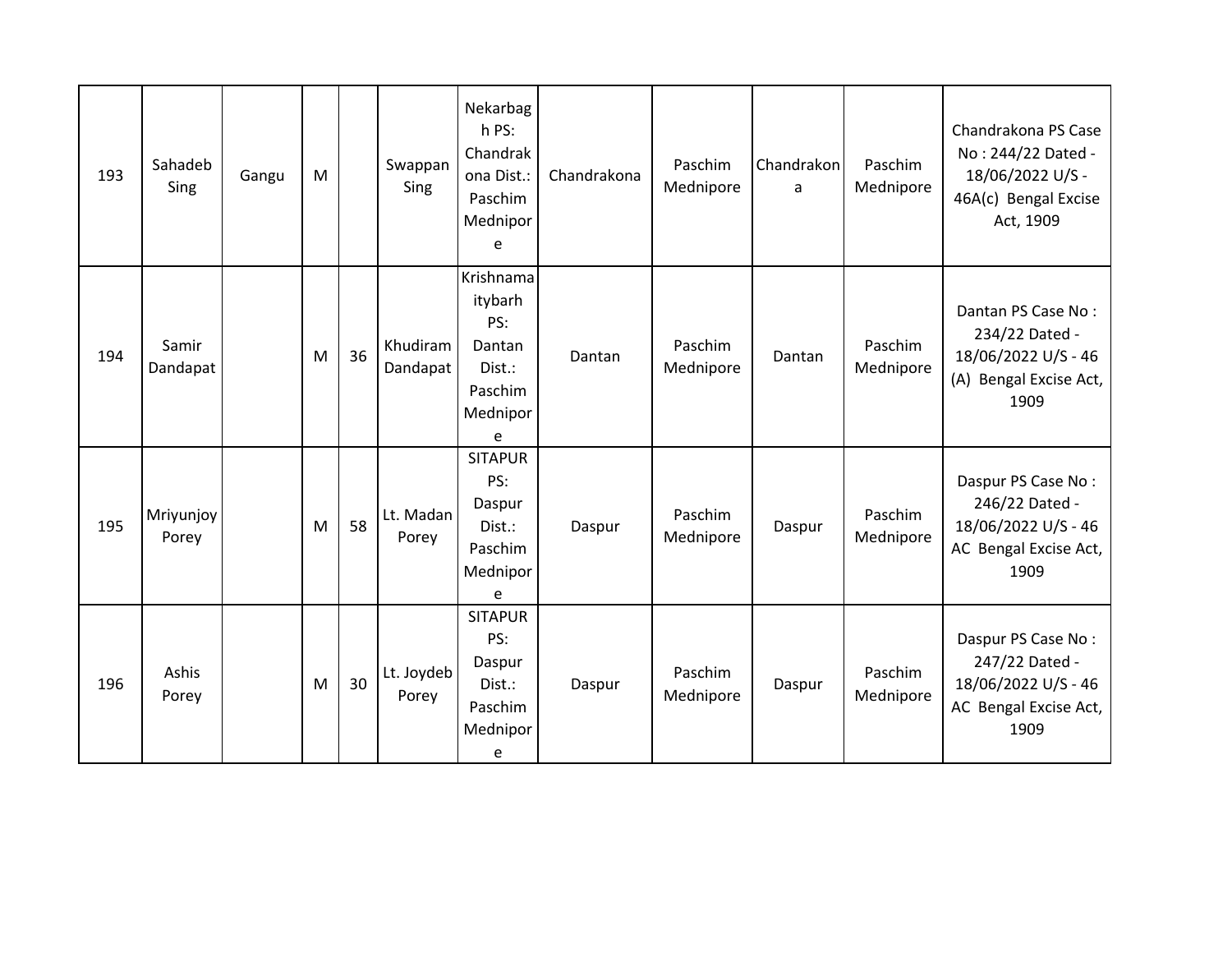| 197 | Raju Sing      | Bapi | M | Dilip Sing             | Vill-<br>Gopalpunj<br>a, PO-<br>Debra<br>Bajar, PS-<br>Debra,<br>Dist-<br>Paschim<br>Medinipur<br>PS: Debra<br>Dist.:<br>Paschim<br>Mednipor<br>e | Debra   | Paschim<br>Mednipore | Debra   | Paschim<br>Mednipore | Debra PS Case No:<br>269/22 Dated -<br>26/05/2022 U/S -<br>498A/323/307/506 IPC |
|-----|----------------|------|---|------------------------|---------------------------------------------------------------------------------------------------------------------------------------------------|---------|----------------------|---------|----------------------|---------------------------------------------------------------------------------|
| 198 | Arup<br>Ghosh  |      |   | S/o Sankar<br>Ghosh    | Of<br>Sainara,<br>PS GBT<br>PS:<br>Garbeta<br>Dist.:<br>Paschim<br>Mednipor<br>e                                                                  | Garbeta | Paschim<br>Mednipore | Garbeta | Paschim<br>Mednipore | Garbeta PS Case No:<br>352/22 Dated -<br>17/06/2022 U/S -<br>302/120B IPC       |
| 199 | Sukumar<br>Sen |      |   | S/O<br>Chunilal<br>Sen | Of<br>Sainara,<br>PS GBT<br>PS:<br>Garbeta<br>Dist.:<br>Paschim<br>Mednipor<br>e                                                                  | Garbeta | Paschim<br>Mednipore | Garbeta | Paschim<br>Mednipore | Garbeta PS Case No:<br>352/22 Dated -<br>17/06/2022 U/S -<br>302/120B IPC       |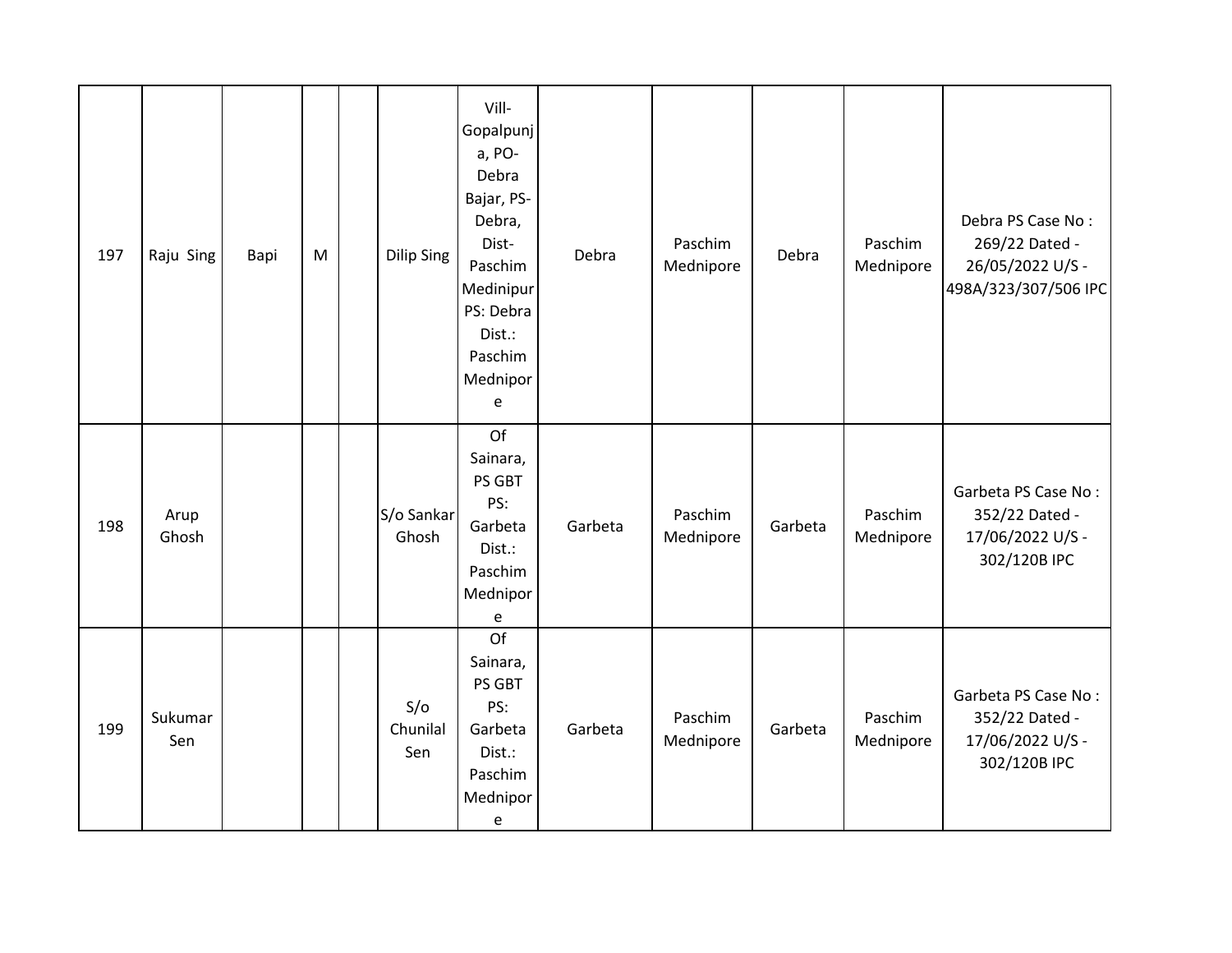| 200 | Prasanta<br>Mahadan<br>da |   |    | S/O<br>Sannyashi<br>Mahadan<br>da | all of<br>Sainara,<br>PS GBT<br>PS:<br>Garbeta<br>Dist.:<br>Paschim<br>Mednipor<br>e                               | Garbeta | Paschim<br>Mednipore | Garbeta | Paschim<br>Mednipore | Garbeta PS Case No:<br>352/22 Dated -<br>17/06/2022 U/S -<br>302/120B IPC                            |
|-----|---------------------------|---|----|-----------------------------------|--------------------------------------------------------------------------------------------------------------------|---------|----------------------|---------|----------------------|------------------------------------------------------------------------------------------------------|
| 201 | Ranjit<br>Dolui           | M | 59 | Lt.<br>Radhanat<br>h Dolui        | Haridaspu<br>r PS:<br>Ghatal<br>Dist.:<br>Paschim<br>Mednipor<br>e                                                 | Ghatal  | Paschim<br>Mednipore | Ghatal  | Paschim<br>Mednipore | <b>Ghatal PS Case No:</b><br>208/22 Dated -<br>18/06/2022 U/S -<br>46A(C) Bengal Excise<br>Act, 1909 |
| 202 | Kanchan<br>Bera           | M | 38 | Lt. Satish<br>Chandra<br>Bera     | Dalapatip<br>ur, Ward<br>No. 09,<br>Kharar<br>Municipali<br>ty PS:<br>Ghatal<br>Dist.:<br>Paschim<br>Mednipor<br>e | Ghatal  | Paschim<br>Mednipore | Ghatal  | Paschim<br>Mednipore | <b>Ghatal PS Case No:</b><br>209/22 Dated -<br>18/06/2022 U/S -<br>46A(C) Bengal Excise<br>Act, 1909 |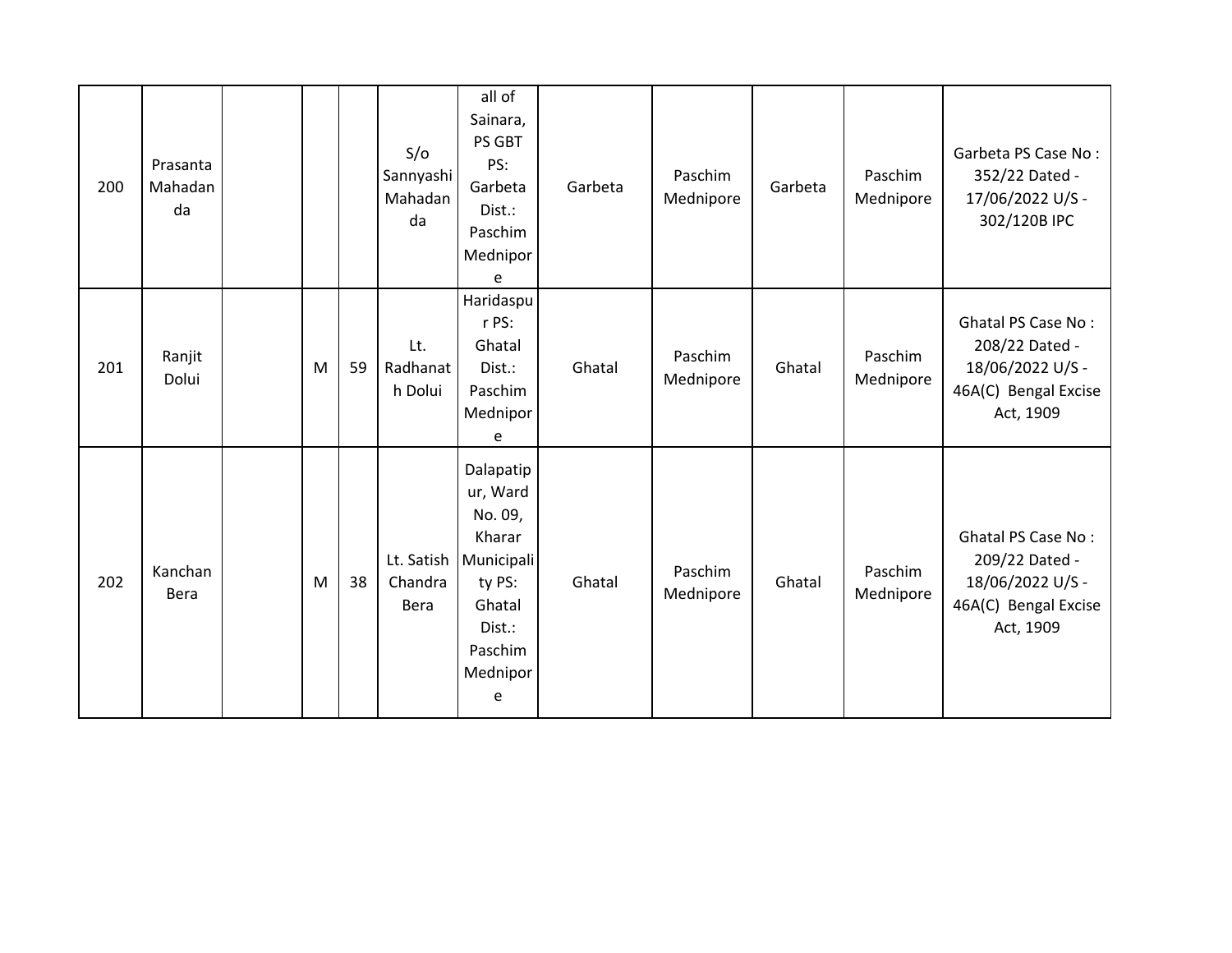| 203 | Swarup<br>Dogra                 | M | Lt.<br>Sitaram           | Sitalpur<br>PS: Ghatal<br>Dist.:<br>Paschim<br>Mednipor<br>e                       | Ghatal | Paschim<br>Mednipore | Ghatal | Paschim<br>Mednipore | <b>Ghatal PS</b> |
|-----|---------------------------------|---|--------------------------|------------------------------------------------------------------------------------|--------|----------------------|--------|----------------------|------------------|
| 204 | Gopinath<br>Dolui               | M | Ajit Dolui               | Gobindap<br>ur, Ward<br>No. 17 PS:<br>Ghatal<br>Dist.:<br>Paschim<br>Mednipor<br>e | Ghatal | Paschim<br>Mednipore | Ghatal | Paschim<br>Mednipore | <b>Ghatal PS</b> |
| 205 | Pintu Sing                      | M | Nirmol                   | Radhanga<br>r PS:<br>Ghatal<br>Dist.:<br>Paschim<br>Mednipor<br>e                  | Ghatal | Paschim<br>Mednipore | Ghatal | Paschim<br>Mednipore | <b>Ghatal PS</b> |
| 206 | Sk<br>Nasiruddi<br>$\mathsf{n}$ | M | Sk Golam<br>Mahamm<br>ad | Ranirbazar<br>PS: Ghatal<br>Dist.:<br>Paschim<br>Mednipor<br>e                     | Ghatal | Paschim<br>Mednipore | Ghatal | Paschim<br>Mednipore | <b>Ghatal PS</b> |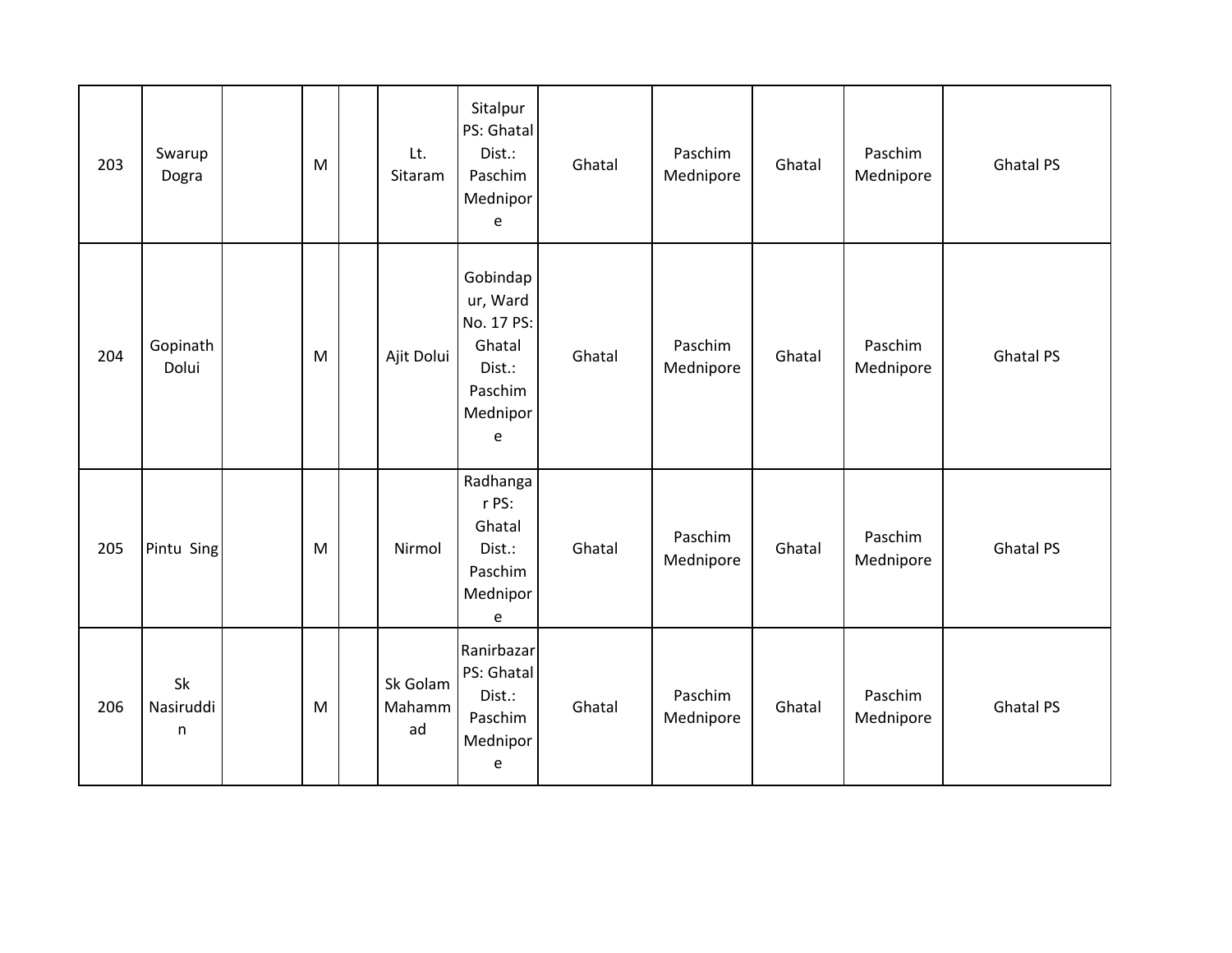| 207 | Laba<br>Majhi                   | M | 48 | Ashok<br>Majhi    | Tabageria<br>PS:<br>Keshpur<br>Dist.:<br>Paschim<br>Mednipor<br>e                           | Keshpur            | Paschim<br>Mednipore | Keshpur            | Paschim<br>Mednipore | Keshpur PS                                                                                                   |
|-----|---------------------------------|---|----|-------------------|---------------------------------------------------------------------------------------------|--------------------|----------------------|--------------------|----------------------|--------------------------------------------------------------------------------------------------------------|
| 208 | Pintu<br>Sharma                 | M | 32 | Boli<br>Shrma     | 36 Para,<br>Ward No.<br>18 PS:<br>Kharagpor<br>e town<br>Dist.:<br>Paschim<br>Mednipor<br>e | Kharagpore<br>town | Paschim<br>Mednipore | Kharagpore<br>town | Paschim<br>Mednipore | Kharagpore town PS<br>Case No: 370/22<br>Dated - 18/06/2022<br>$U/S - 46 A (C)$ Bengal<br>Excise Act, 1909   |
| 209 | $\mathsf C$<br>Janaardan<br>Rao | M | 39 | Lt. C.<br>Errayya | CR Nagar<br>Turipara<br>PS:<br>Kharagpur<br>women<br>Dist.:<br>Paschim<br>Mednipor<br>e     | Kharagpur<br>women | Paschim<br>Mednipore | Kharagpore<br>town | Paschim<br>Mednipore | Kharagpore town PS<br>Case No: 355/22<br>Dated - 12/06/2022<br>$U/S -$<br>341/323/325/307/379<br>/506/34 IPC |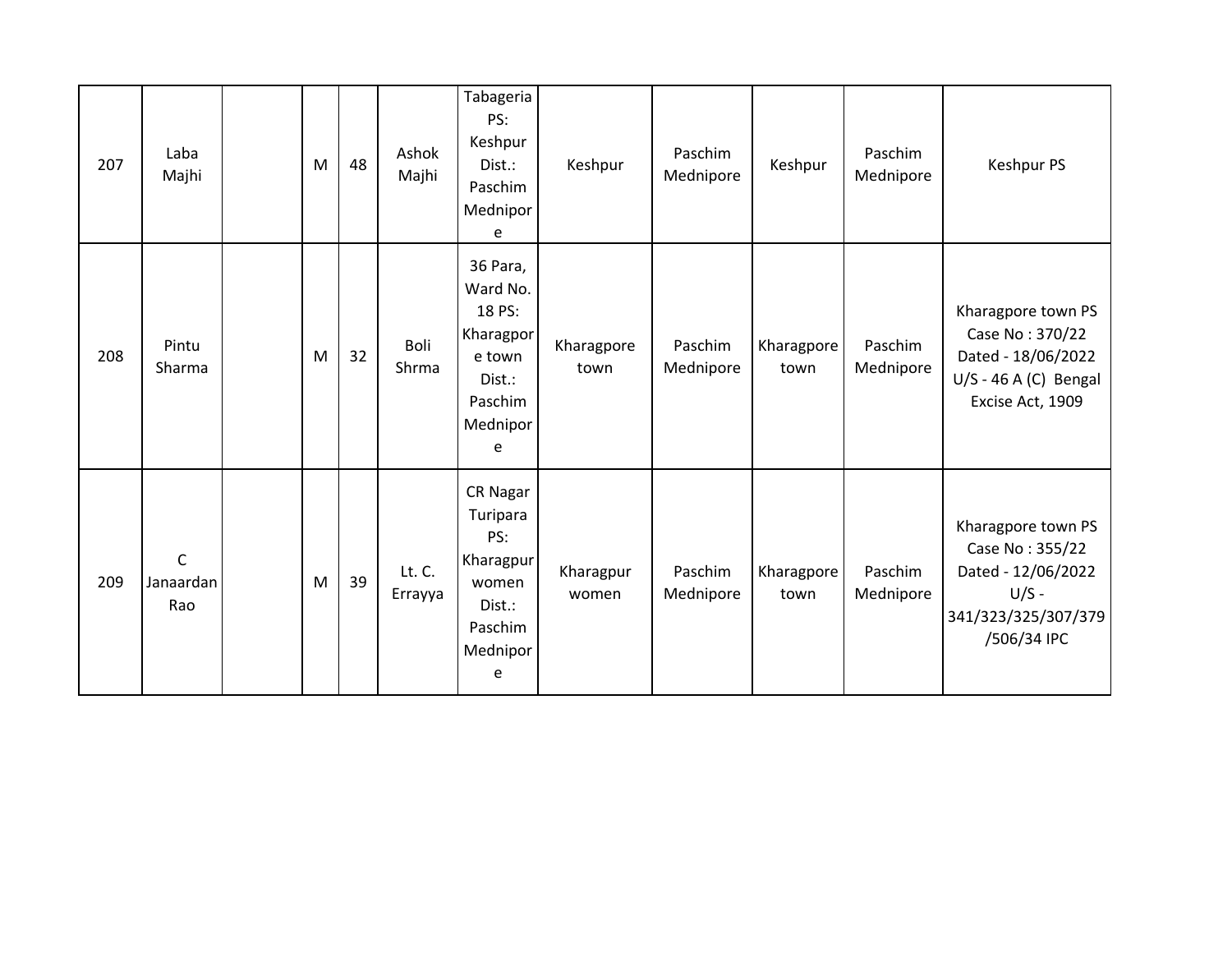| 210 | Jaidul<br>Khan  | M | Lt.maniru           | <b>Brajalal</b><br>chak, PO-<br>Dakshin<br>chak, PS-<br>Bhabanipu<br>r, Haldia, Di<br>st-Purba<br>ddin Khan   Medinipur<br>PS:<br>Kharagpur<br>local Dist.:<br>Paschim<br>Mednipor<br>e | Kharagpur<br>local | Paschim<br>Mednipore | Kharagpur<br>local | Paschim<br>Mednipore | Kharagpur local PS<br>Case No: 497/22<br>Dated - 18/06/2022<br>U/S-379/411 IPC &<br>21(4) Mines and<br>Minerals (Regulation<br>and Development) Act<br>$(1957)\hat{A}$ |
|-----|-----------------|---|---------------------|-----------------------------------------------------------------------------------------------------------------------------------------------------------------------------------------|--------------------|----------------------|--------------------|----------------------|------------------------------------------------------------------------------------------------------------------------------------------------------------------------|
| 211 | Netai<br>Goldar | M | Lt. Kusha<br>Goldar | Khelar, PO-<br>Banpatna,<br>PS-<br>Kharagpur<br>Local, Dist-<br>Paschim<br>Medinipur<br>PS:<br>Kharagpur<br>local Dist.:<br>Paschim<br>Mednipor<br>e                                    | Kharagpur<br>local | Paschim<br>Mednipore | Kharagpur<br>local | Paschim<br>Mednipore | Kharagpur local PS<br>Case No: 501/22<br>Dated - 18/06/2022<br>$U/S - 46(A)$ Bengal<br>Excise Act, 1909                                                                |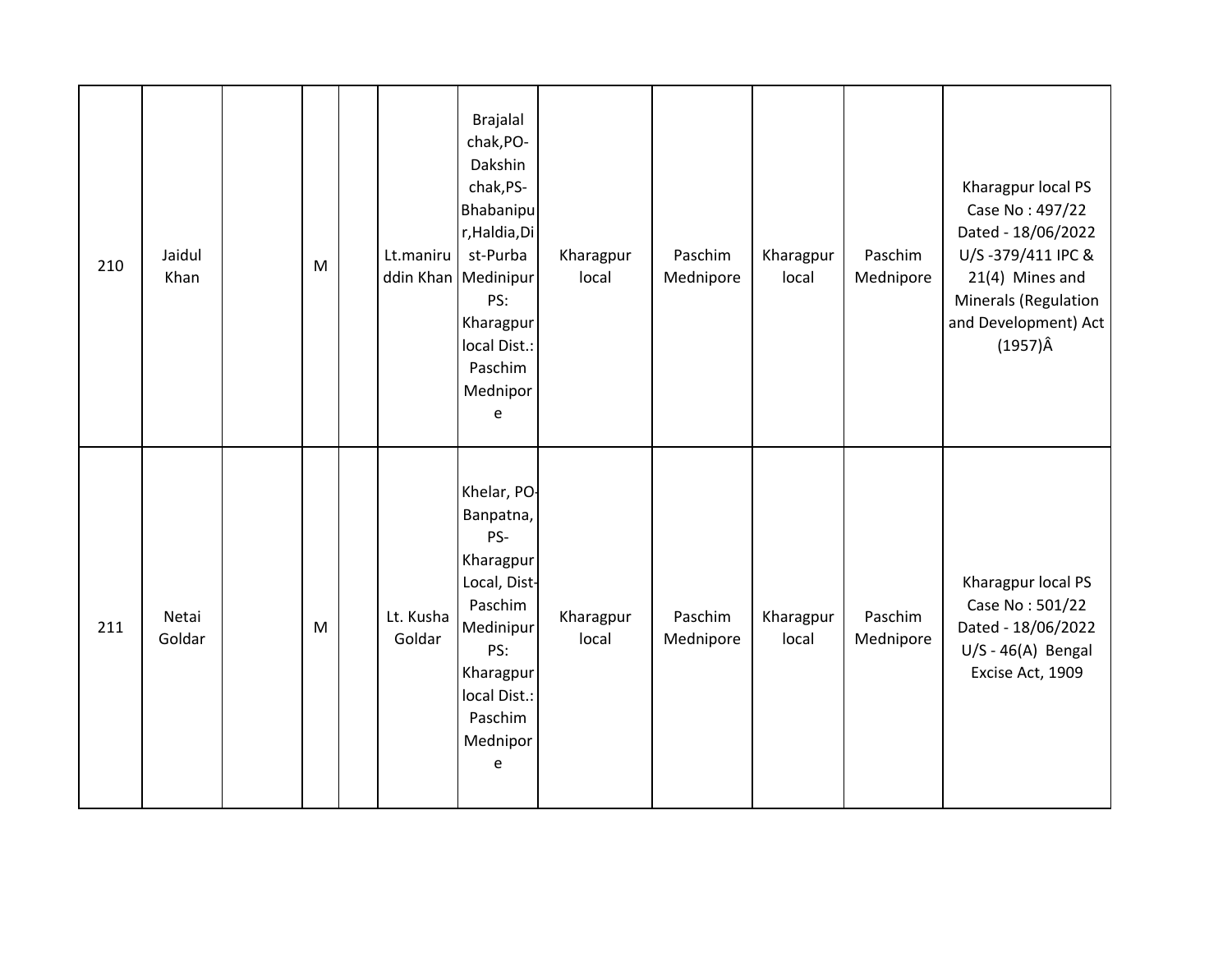| 212 | Afsar<br>Khan    | Choton | M | 21 | Akbar<br>Khan       | Miyabazar<br>Chandanb<br>aba<br>Masjid, PS-<br>Kotwali<br>PS:<br>Midnapor<br>e Dist.:<br>Paschim<br>Mednipor<br>e                                 | Midnapore | Paschim<br>Mednipore | Midnapore | Paschim<br>Mednipore | Midnapore PS Case No<br>: 387/22 Dated -<br>10/06/2022 U/S -<br>399/402 IPC & 25/27<br>Arms Act, 1959 |
|-----|------------------|--------|---|----|---------------------|---------------------------------------------------------------------------------------------------------------------------------------------------|-----------|----------------------|-----------|----------------------|-------------------------------------------------------------------------------------------------------|
| 213 | Rabiur           |        | M | 30 | Lt Noour<br>Hossion | Vill-<br>Arangkiya<br>rana, PO:<br>Mirjanaga<br>r, P.S.<br>Moyna,<br>Dist.<br>Purba<br>Medinipur<br>PS: Moyna<br>Dist.:<br>Purba<br>Mednipor<br>e | Moyna     | Purba<br>Mednipore   | Pingla    | Paschim<br>Mednipore | Pingla PS Case No:<br>209/22 Dated -<br>18/06/2022 U/S -<br>498A/323/307/406/34<br><b>IPC</b>         |
| 214 | Chandi<br>Hansda |        | M |    | Som<br>Hansda       | PS: Galsi<br>Dist.:<br>Purba<br>Burdwan                                                                                                           | Galsi     | Purba<br>Burdwan     | Galsi     | Purba<br>Burdwan     | Galsi PS Case No:<br>374/22 Dated -<br>18/06/2022 U/S -<br>379/411/414/34 IPC                         |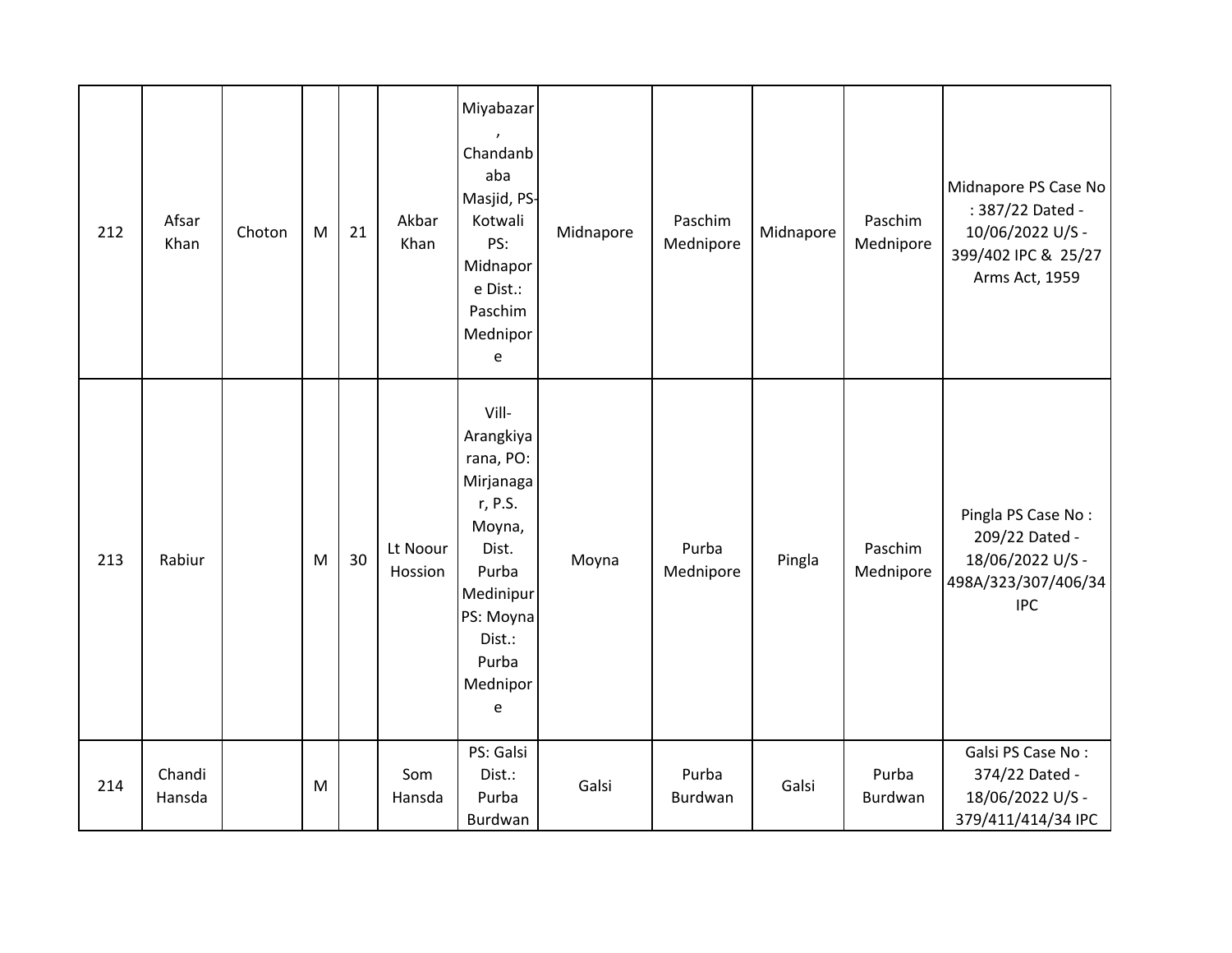| 215 | Monotosh<br>Hembram    |                   |   |    | Mongal<br>Hembram          | PS: Galsi<br>Dist.:<br>Purba<br>Burdwan                                    | Galsi    | Purba<br>Burdwan        | Galsi    | Purba<br>Burdwan        | Galsi PS Case No:<br>374/22 Dated -<br>18/06/2022 U/S -<br>379/411/414/34 IPC                  |
|-----|------------------------|-------------------|---|----|----------------------------|----------------------------------------------------------------------------|----------|-------------------------|----------|-------------------------|------------------------------------------------------------------------------------------------|
| 216 | Godadhar<br>Ghosh      |                   | M | 43 | Lt.<br>Sonatan<br>Ghosh    | Goal Para,<br>$P.O-$<br>Alampur<br>PS: Katwa<br>Dist.:<br>Purba<br>Burdwan | Katwa    | Purba<br><b>Burdwan</b> | Katwa    | Purba<br>Burdwan        | Katwa PS Case No:<br>349/22 Dated -<br>18/06/2022 U/S-46A<br>of Bengal Excise Act,<br>1909     |
| 217 | Ghota<br><b>Biswas</b> |                   | M | 60 | Lt. Fotik<br><b>Biswas</b> | Agradwip<br>Gopinath<br>Para PS:<br>Katwa<br>Dist.:<br>Purba<br>Burdwan    | Katwa    | Purba<br><b>Burdwan</b> | Katwa    | Purba<br><b>Burdwan</b> | Katwa PS Case No:<br>348/22 Dated -<br>18/06/2022 U/S-46A<br>of Bengal Excise Act,<br>1909     |
| 218 | Chanchal<br>Sk         | Abdur<br>Rahim Sk |   |    | Lt. Arjan<br>Sk            | PS:<br>Ketugram<br>Dist.:<br>Purba<br>Burdwan                              | Ketugram | Purba<br><b>Burdwan</b> | Ketugram | Purba<br>Burdwan        | Ketugram PS Case No:<br>272/22 Dated -<br>11/06/2022 U/S -<br>25(i)(a)/27/37 Arms<br>Act, 1959 |
| 219 | Sk Omar                | Kiran Sk          |   |    | Lt. Sk<br>Niamat           | PS:<br>Ketugram<br>Dist.:<br>Purba<br>Burdwan                              | Ketugram | Purba<br>Burdwan        | Ketugram | Purba<br>Burdwan        | Ketugram PS Case No:<br>282/22 Dated -<br>18/06/2022 U/S -<br>325/307 IPC                      |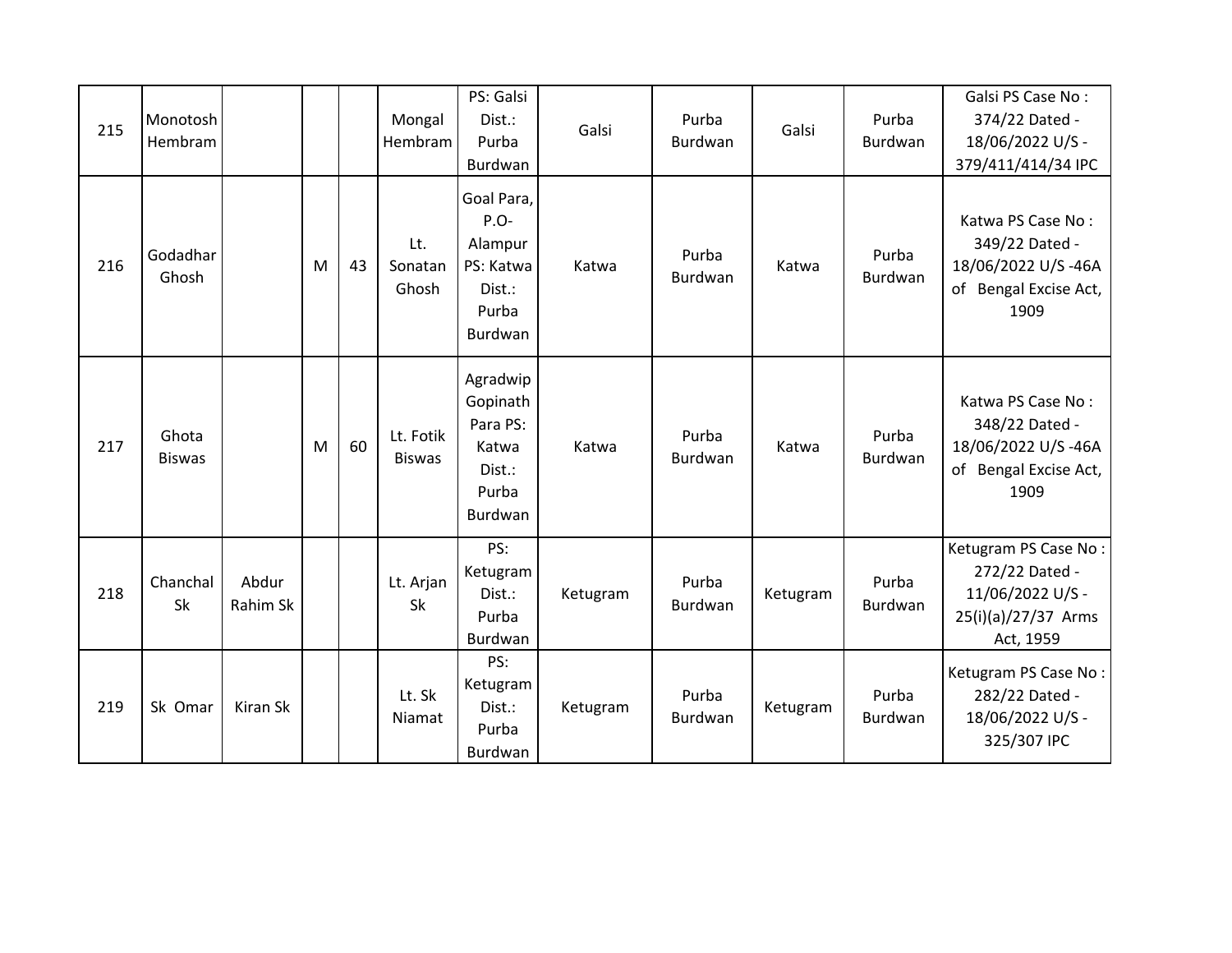| 220 | Shibaji<br>Nayek           | M | 32 | Kanchan<br>Nayek                    | <b>MERAL</b><br>PS: Raina<br>Dist.:<br>Purba<br>Burdwan                                                              | Raina      | Purba<br>Burdwan   | Raina  | Purba<br>Burdwan   | Raina PS Case No:<br>207/22 Dated -<br>14/06/2022 U/S -<br>498A/406/307 IPC               |
|-----|----------------------------|---|----|-------------------------------------|----------------------------------------------------------------------------------------------------------------------|------------|--------------------|--------|--------------------|-------------------------------------------------------------------------------------------|
| 221 | Debabrata<br>Pahari        | M | 38 | Late<br>Sudhir<br>Chandra<br>Pahari | Vill-<br>Gangadha<br>rbar, PS-<br>Egra, Dist.-<br>Purba<br>Medinipur<br>PS: Egra<br>Dist.:<br>Purba<br>Mednipor<br>e | Egra       | Purba<br>Mednipore | Egra   | Purba<br>Mednipore | Egra PS Case No:<br>447/22 Dated -<br>18/06/2022 U/S -<br>341/323/325/354B/50<br>6/34 IPC |
| 222 | Sib<br>Shankar<br>Pradhan  | M | 46 | Late Anil<br>Pradhan                | Tetulberia<br>PS:<br>Bhabanipu<br>r Dist.:<br>Purba<br>Mednipor<br>e                                                 | Bhabanipur | Purba<br>Mednipore | Haldia | Purba<br>Mednipore | Haldia PS Case No:<br>75/22 Dated -<br>18/06/2022 U/S -<br>408/511 IPC                    |
| 223 | Faijul<br>Islam<br>Mallick | M | 27 | Mohamm<br>ed Mallick                | Sukanto<br>Nagar<br>Colony PS:<br>Bhabanipu<br>r Dist.:<br>Purba<br>Mednipor<br>e                                    | Bhabanipur | Purba<br>Mednipore | Haldia | Purba<br>Mednipore | Haldia PS Case No:<br>75/22 Dated -<br>18/06/2022 U/S -<br>408/511 IPC                    |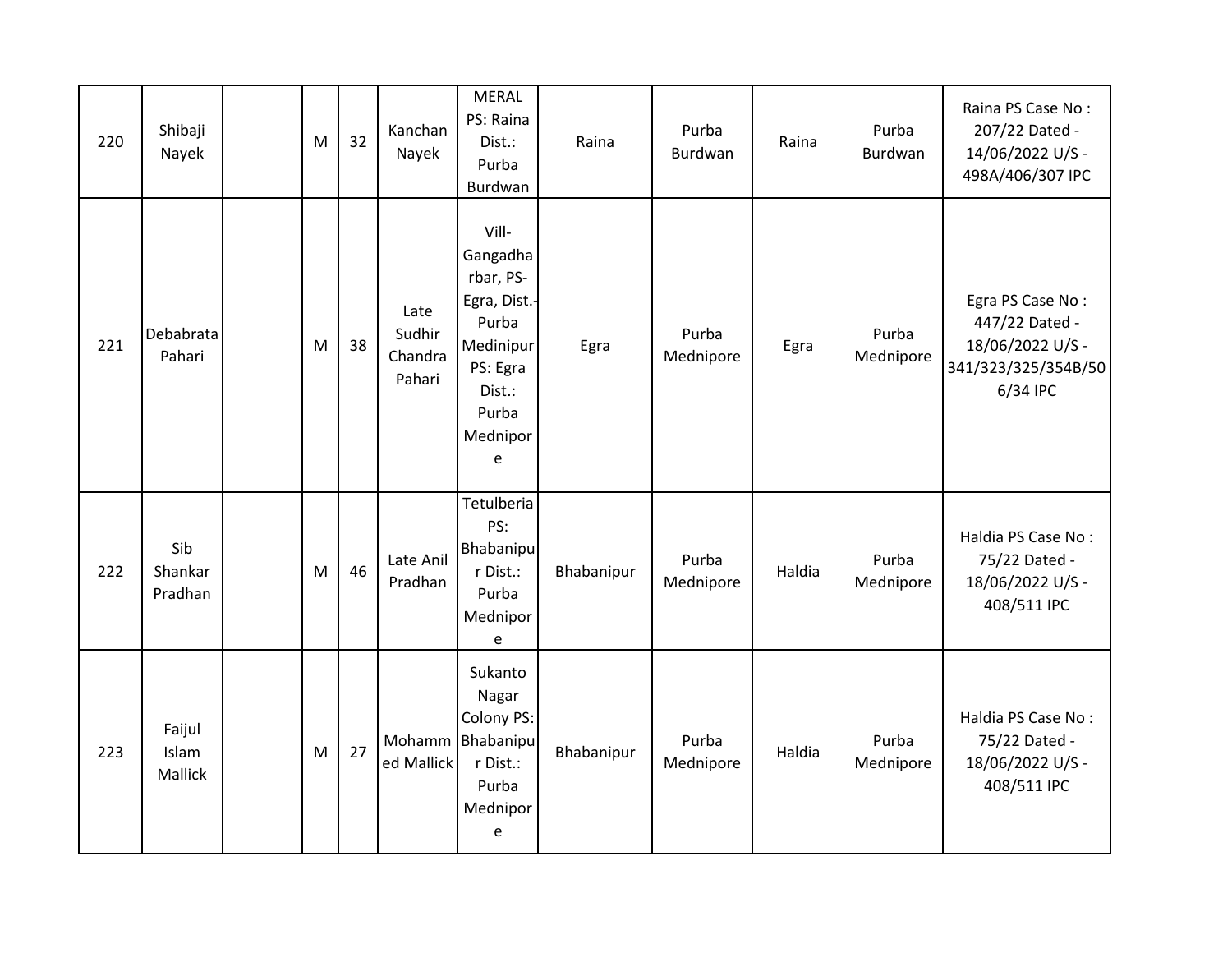| 224 | Sk Nur<br>Mahamm<br>ad | M | 20 | Sk Nur<br>Islam            | Godaibalb<br>arh PS:<br>Nandigra<br>m Dist.:<br>Purba<br>Mednipor<br>e         | Nandigram | Purba<br>Mednipore | Nandigram | Purba<br>Mednipore | Nandigram PS Case No<br>: 261/22 Dated -<br>11/04/2022 U/S-379<br><b>IPC</b>                                                                           |
|-----|------------------------|---|----|----------------------------|--------------------------------------------------------------------------------|-----------|--------------------|-----------|--------------------|--------------------------------------------------------------------------------------------------------------------------------------------------------|
| 225 | Jan Ali<br>Khan        | M | 53 | <b>Bilat Ali</b><br>Khan   | Garh<br>Krishnana<br>gar PS:<br>Nandigra<br>m Dist.:<br>Purba<br>Mednipor<br>e | Nandigram | Purba<br>Mednipore | Nandigram | Purba<br>Mednipore | Nandigram PS Case No<br>: 573/22 Dated -<br>18/06/2022 U/S-354<br>IPC & 4/8 The<br>Protection of children<br>from sexual offences<br>Act, 2012 (POCSO) |
| 226 | Mohon<br>Tunga         | M | 41 | Lt. Asit<br>Baran<br>Tunga | Terapekhi<br>a PS:<br>Nandigra<br>m Dist.:<br>Purba<br>Mednipor<br>e           | Nandigram | Purba<br>Mednipore | Nandigram | Purba<br>Mednipore | Nandigram PS Case No<br>: 576/22 Dated -<br>18/06/2022 U/S -<br>448/186/506/34 IPC                                                                     |
| 227 | Swapan<br>Sahoo        | M |    | Hirendran<br>ath Sahoo     | Bikramcha<br>k PS:<br>Nandigra<br>m Dist.:<br>Purba<br>Mednipor<br>e           | Nandigram | Purba<br>Mednipore | Nandigram | Purba<br>Mednipore | Nandigram PS Case No<br>: 576/22 Dated -<br>18/06/2022 U/S -<br>448/186/506/34 IPC                                                                     |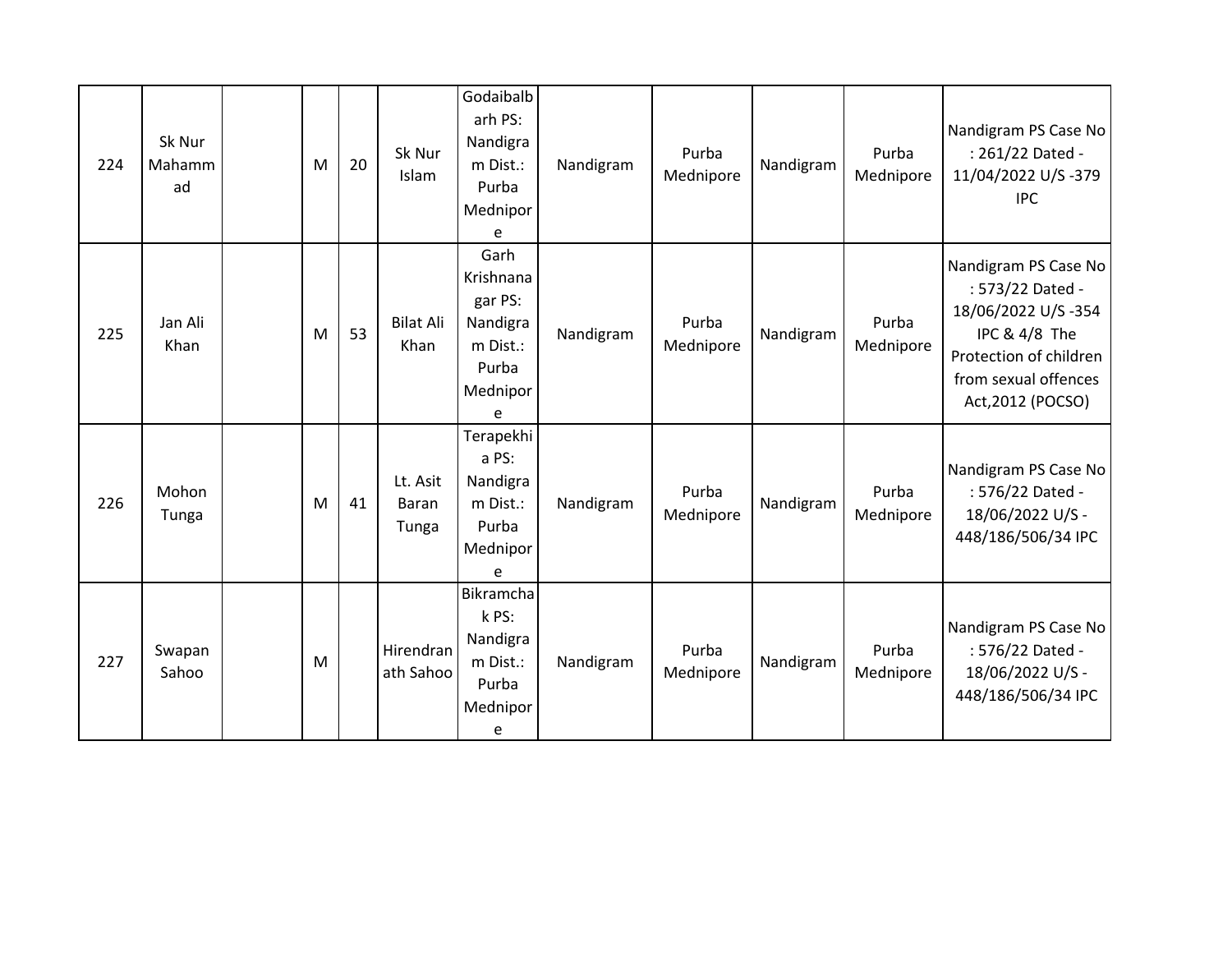| 228 | Abhijit Giri              | M |    | Prafullya<br>Giri           | Mandar<br>PS:<br>Ramnagar<br>Dist.:<br>Purba<br>Mednipor<br>e | Ramnagar | Purba<br>Mednipore | Ramnagar | Purba<br>Mednipore | Ramnagar PS Case No:<br>260/22 Dated -<br>18/06/2022 U/S -<br>498A/304B/34 IPC &<br>3/4 Dowry Prohibition<br>Act, 1961Â |
|-----|---------------------------|---|----|-----------------------------|---------------------------------------------------------------|----------|--------------------|----------|--------------------|-------------------------------------------------------------------------------------------------------------------------|
| 229 | Samir<br>Bauri            | M |    | Sudhir<br>Bauri             | Chakalta<br>PS: Adra<br>Dist.:<br>Purulia                     | Adra     | Purulia            | Adra     | Purulia            | Adra PS Case No:<br>65/22 Dated -<br>18/06/2022 U/S -<br>188/379/411/414/120<br>B/IPC                                   |
| 230 | Subal<br>Mahato           | M | 48 | Mahato                      | Kusumjori<br>Lt. Handu a PS: Hura<br>Dist.:<br>Purulia        | Hura     | Purulia            | Hura     | Purulia            | Hura PS Case No:<br>98/22 Dated -<br>18/06/2022 U/S -<br>447/341/323/324/326<br>/34 IPC                                 |
| 231 | Parimal<br>Mahato         |   | 23 | Ranjit<br>Mahato            | Kusumjori<br>a PS: Hura<br>Dist.:<br>Purulia                  | Hura     | Purulia            | Hura     | Purulia            | Hura PS Case No:<br>98/22 Dated -<br>18/06/2022 U/S -<br>447/341/323/324/326<br>/34 IPC                                 |
| 232 | Amulya<br>Ratan<br>Mahato | M | 42 | Manindra<br>nath<br>Mahato  | Kusumjori<br>a PS: Hura<br>Dist.:<br>Purulia                  | Hura     | Purulia            | Hura     | Purulia            | Hura PS Case No:<br>99/22 Dated -<br>18/06/2022 U/S -<br>447/341/323/324/325<br>/34 IPC                                 |
| 233 | Manik Ch.<br>Mahato       | M | 38 | Lt. Satish<br>Ch.<br>Mahato | Kusumjori<br>a PS: Hura<br>Dist.:<br>Purulia                  | Hura     | Purulia            | Hura     | Purulia            | Hura PS Case No:<br>99/22 Dated -<br>18/06/2022 U/S -<br>447/341/323/324/325<br>/34 IPC                                 |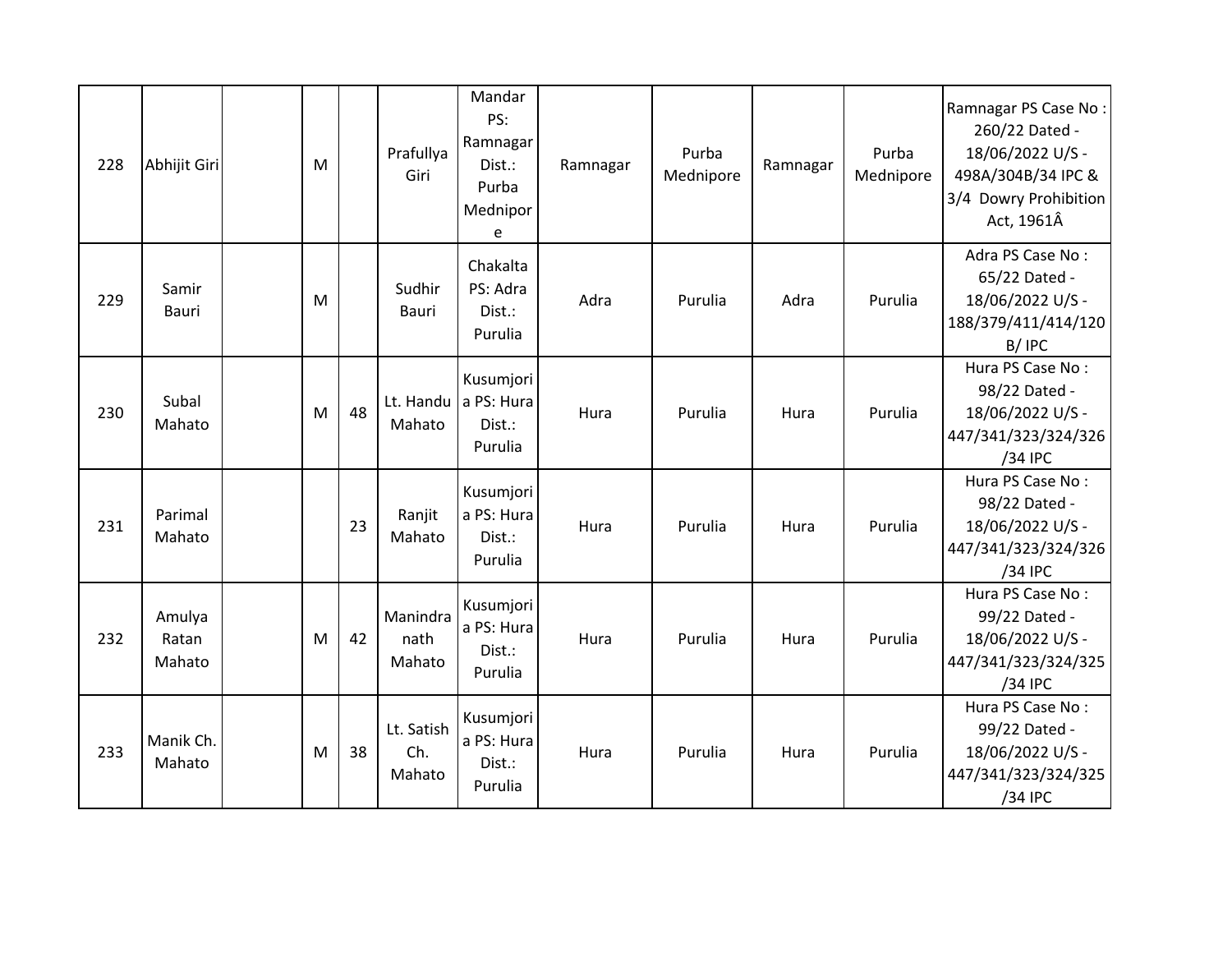| 234 | Arabinda<br>Gope |       | M | 27 | Bengal<br>Gope   | Belkuri PS:<br>Purulia<br>mufassil<br>Dist.:<br>Purulia                               | Purulia<br>mufassil | Purulia                              | Purulia<br>mufassil | Purulia                       | Purulia mufassil PS<br>Case No: 45/22 Dated -<br>17/02/2022 U/S -<br>498A/323/325/34 IPC<br>& 3/4 Dowry<br>Prohibition Act, 1961Â |
|-----|------------------|-------|---|----|------------------|---------------------------------------------------------------------------------------|---------------------|--------------------------------------|---------------------|-------------------------------|-----------------------------------------------------------------------------------------------------------------------------------|
| 235 | Nirmal<br>Gope   | Majhi | M | 28 | Sitaram<br>Gope  | Vill-<br>Teledih,<br>PO-Satra<br>PS: Tamna<br>Dist.:<br>Purulia                       | Tamna               | Purulia                              | Purulia<br>town     | Purulia                       | Purulia town PS Case<br>No: 101/22 Dated -<br>18/06/2022 U/S -<br>379/411/414 IPC                                                 |
| 236 | Bachcha<br>Bin   |       | M |    | Lt. Ramji<br>Bin | PS:<br>Kaliaganj<br>Dist.:<br>Raiganj<br>Police<br>District                           | Kaliaganj           | Raiganj<br>Police<br>District        | Kaliaganj           | Raiganj<br>Police<br>District | Kaliaganj PS Case No:<br>276/22 Dated -<br>18/06/2022 U/S -<br>341/323/325/354A/30<br>7/506/34 IPC                                |
| 237 | Bijoy<br>Barman  |       | M | 21 | Pralad<br>Barman | Lakhaniya<br>Jhubrikali<br>PS:<br>Raigunje<br>Dist.:<br>Raiganj<br>Police<br>District | Raigunje            | Raiganj<br>Police<br><b>District</b> | Karandighi          | Raiganj<br>Police<br>District | Karandighi PS Case No<br>: 313/22 Dated -<br>17/06/2022 U/S -<br>363/365/109 IPC                                                  |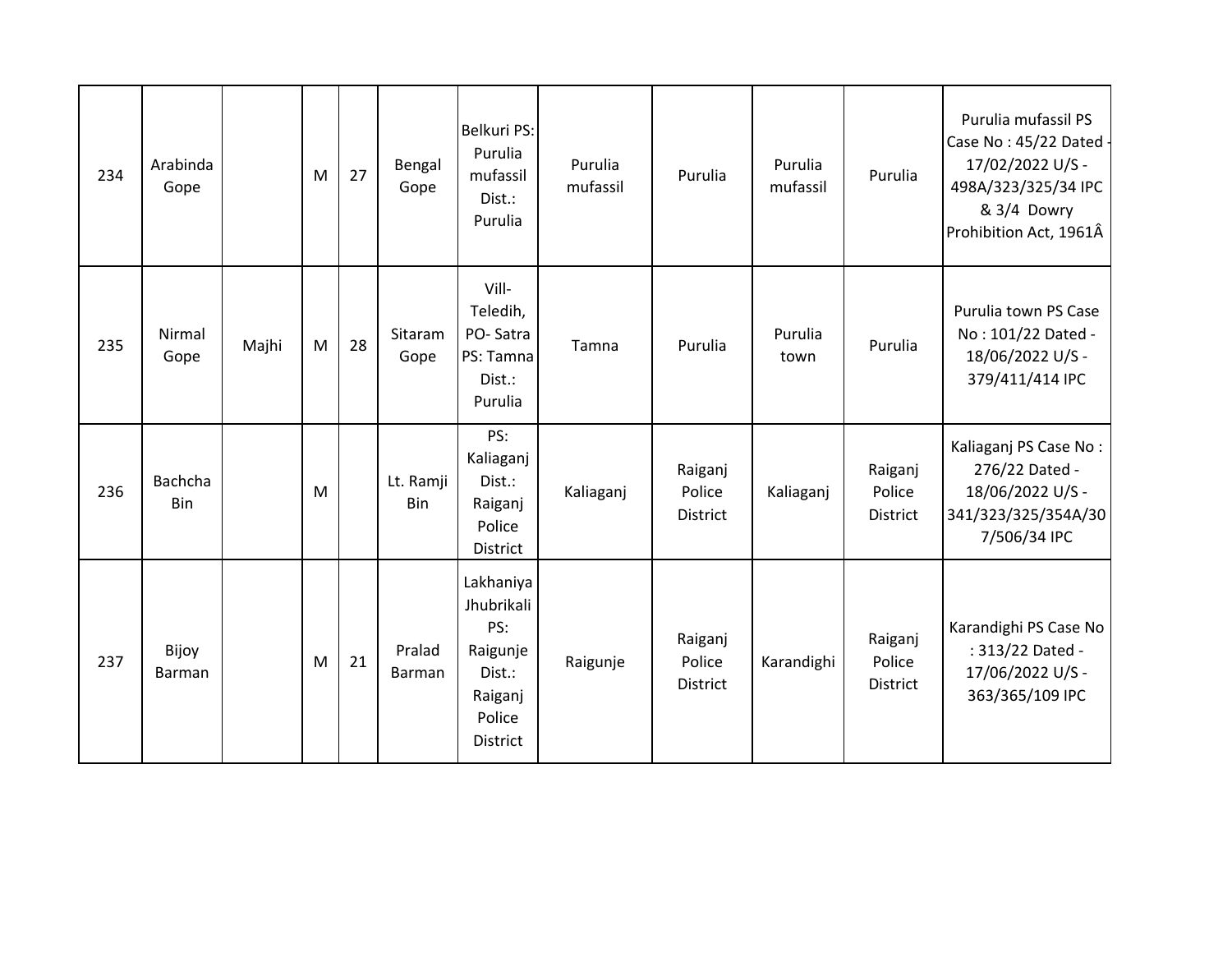| 238 | Raja<br>Mondal   | M |    | Premanan<br>da<br>Mondal | Doula<br>Dobapara,<br><b>PS</b><br>Dhantala,<br>Nadia PS:<br>Dhantala<br>Dist.:<br>Ranaghat<br>Police<br>District | Dhantala | Ranaghat<br>Police<br>District | Dhantala | Ranaghat<br>Police<br>District | Dhantala PS Case No:<br>415/22 Dated -<br>10/06/2022 U/S -<br>363/365 IPC                      |
|-----|------------------|---|----|--------------------------|-------------------------------------------------------------------------------------------------------------------|----------|--------------------------------|----------|--------------------------------|------------------------------------------------------------------------------------------------|
| 239 | Rafik<br>Dafader | M | 25 | Lt Manik<br>Dafader      | Harishpur<br>Muslimpa<br>ra, PS<br>Dhantala,<br>Nadia PS:<br>Dhantala<br>Dist.:<br>Ranaghat<br>Police<br>District | Dhantala | Ranaghat<br>Police<br>District | Dhantala | Ranaghat<br>Police<br>District | Dhantala PS Case No:<br>407/22 Dated -<br>08/06/2022 U/S -<br>341/325/326/506/34<br><b>IPC</b> |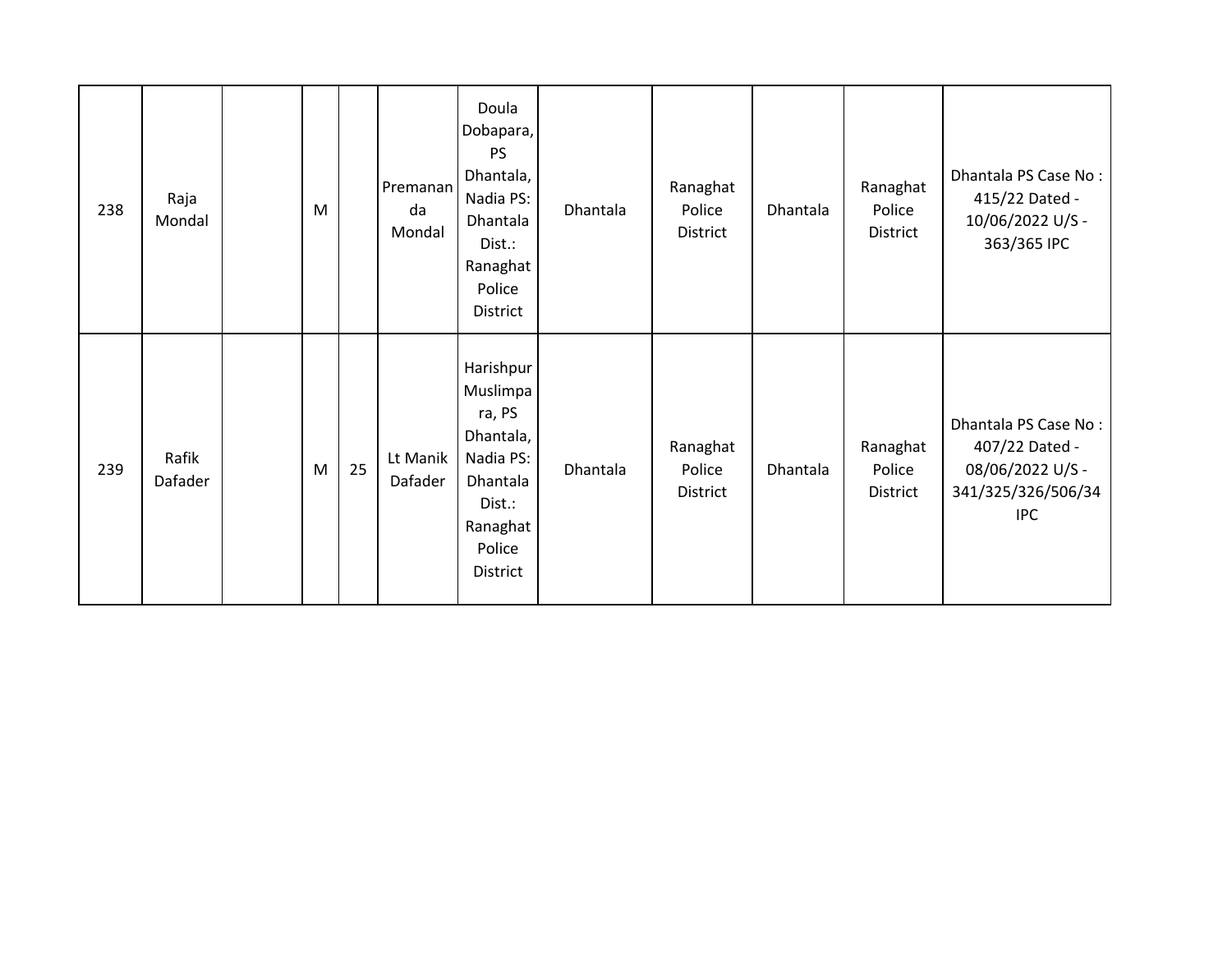| 240 | Kalu<br>Dafader       | Sontu |             | 26 | Arsad<br>Dafader          | Harishpur<br>Muslimpa<br>ra, PS<br>Dhantala,<br>Nadia PS:<br>Dhantala<br>Dist.:<br>Ranaghat<br>Police<br><b>District</b> | Dhantala | Ranaghat<br>Police<br>District        | Dhantala | Ranaghat<br>Police<br>District | Dhantala PS Case No:<br>407/22 Dated -<br>08/06/2022 U/S -<br>341/325/326/506/34<br><b>IPC</b> |
|-----|-----------------------|-------|-------------|----|---------------------------|--------------------------------------------------------------------------------------------------------------------------|----------|---------------------------------------|----------|--------------------------------|------------------------------------------------------------------------------------------------|
| 241 | Fuli<br><b>Biswas</b> |       | $\mathsf F$ | 40 | Sadhan<br><b>Biswas</b>   | Hijuli<br>Rabindra<br>Polly, PS<br>Dhantala,<br>Nadia PS:<br>Dhantala<br>Dist.:<br>Ranaghat<br>Police<br>District        | Dhantala | Ranaghat<br>Police<br>District        | Dhantala | Ranaghat<br>Police<br>District | Dhantala PS Case No:<br>409/22 Dated -<br>08/06/2022 U/S -<br>447/325/326/34 IPC               |
| 242 | Dali<br><b>Biswas</b> |       | $\mathsf F$ |    | Monotosh<br><b>Biswas</b> | Hijuli<br>Rabindra<br>Polly, PS<br>Dhantala,<br>Nadia PS:<br>Dhantala<br>Dist.:<br>Ranaghat<br>Police<br>District        | Dhantala | Ranaghat<br>Police<br><b>District</b> | Dhantala | Ranaghat<br>Police<br>District | Dhantala PS Case No:<br>409/22 Dated -<br>08/06/2022 U/S -<br>447/325/326/34 IPC               |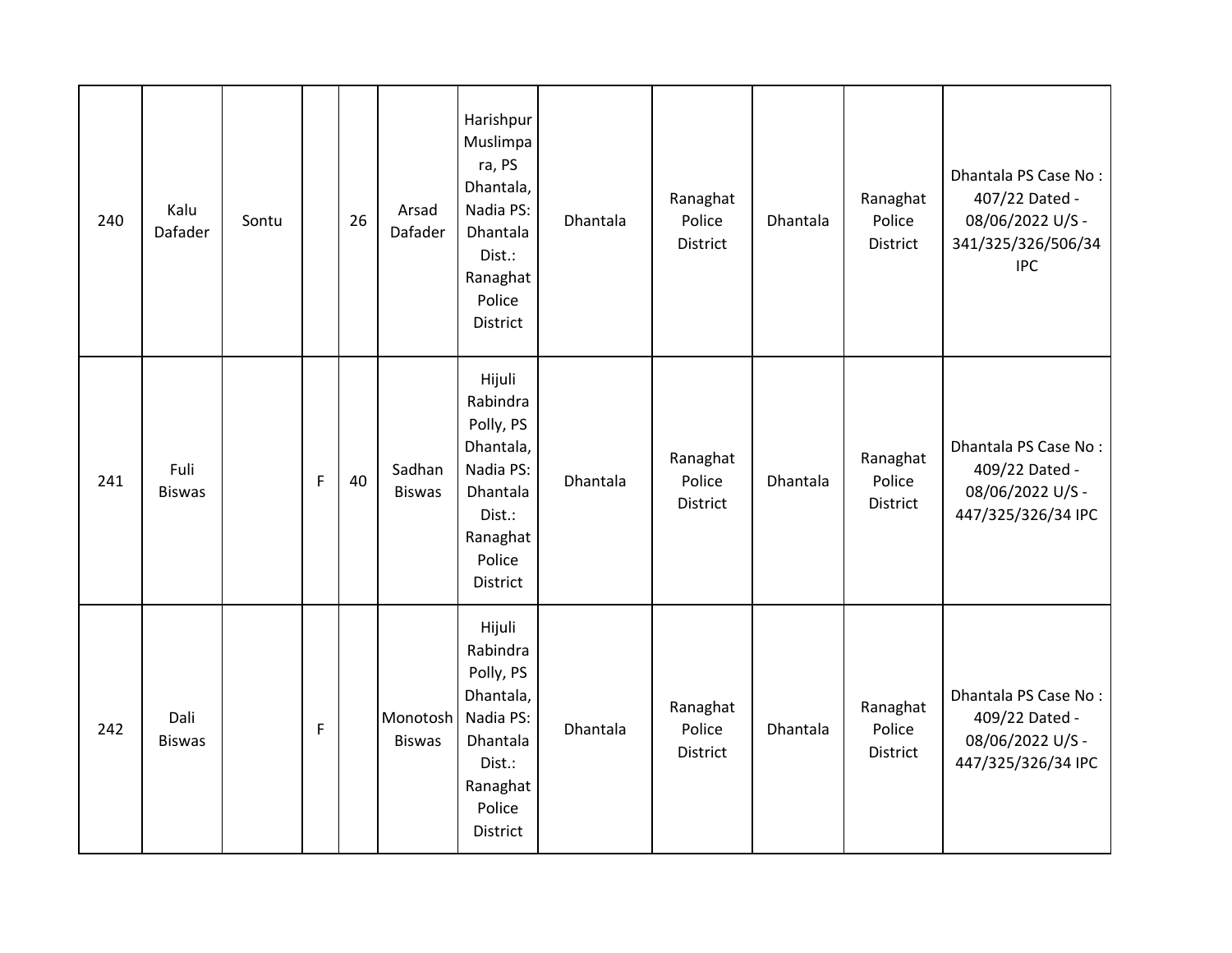| 243 | Durga<br>Dey   | F | 36 | Santanu<br>Dey    | Hijuli<br>Rabindra<br>Polly, PS<br>Dhantala,<br>Nadia PS:<br>Dhantala<br>Dist.:<br>Ranaghat<br>Police<br><b>District</b> | Dhantala | Ranaghat<br>Police<br><b>District</b> | Dhantala | Ranaghat<br>Police<br>District        | Dhantala PS Case No:<br>409/22 Dated -<br>08/06/2022 U/S -<br>447/325/326/34 IPC |
|-----|----------------|---|----|-------------------|--------------------------------------------------------------------------------------------------------------------------|----------|---------------------------------------|----------|---------------------------------------|----------------------------------------------------------------------------------|
| 244 | Pritam<br>Saha |   | 22 | Apurbo<br>Saha    | Hijuli<br>Santinagar<br>, PS<br>Dhantala,<br>Nadia PS:<br>Dhantala<br>Dist.:<br>Ranaghat<br>Police<br><b>District</b>    | Dhantala | Ranaghat<br>Police<br>District        | Dhantala | Ranaghat<br>Police<br>District        | Dhantala PS Case No:<br>429/22 Dated -<br>13/06/2022 U/S -<br>363/365/34 IPC     |
| 245 | Apurbo<br>Saha | M | 44 | Ramesh<br>Ch Saha | Hijuli<br>Santinagar<br>, PS<br>Dhantala,<br>Nadia PS:<br>Dhantala<br>Dist.:<br>Ranaghat<br>Police<br>District           | Dhantala | Ranaghat<br>Police<br><b>District</b> | Dhantala | Ranaghat<br>Police<br><b>District</b> | Dhantala PS Case No:<br>429/22 Dated -<br>13/06/2022 U/S -<br>363/365/34 IPC     |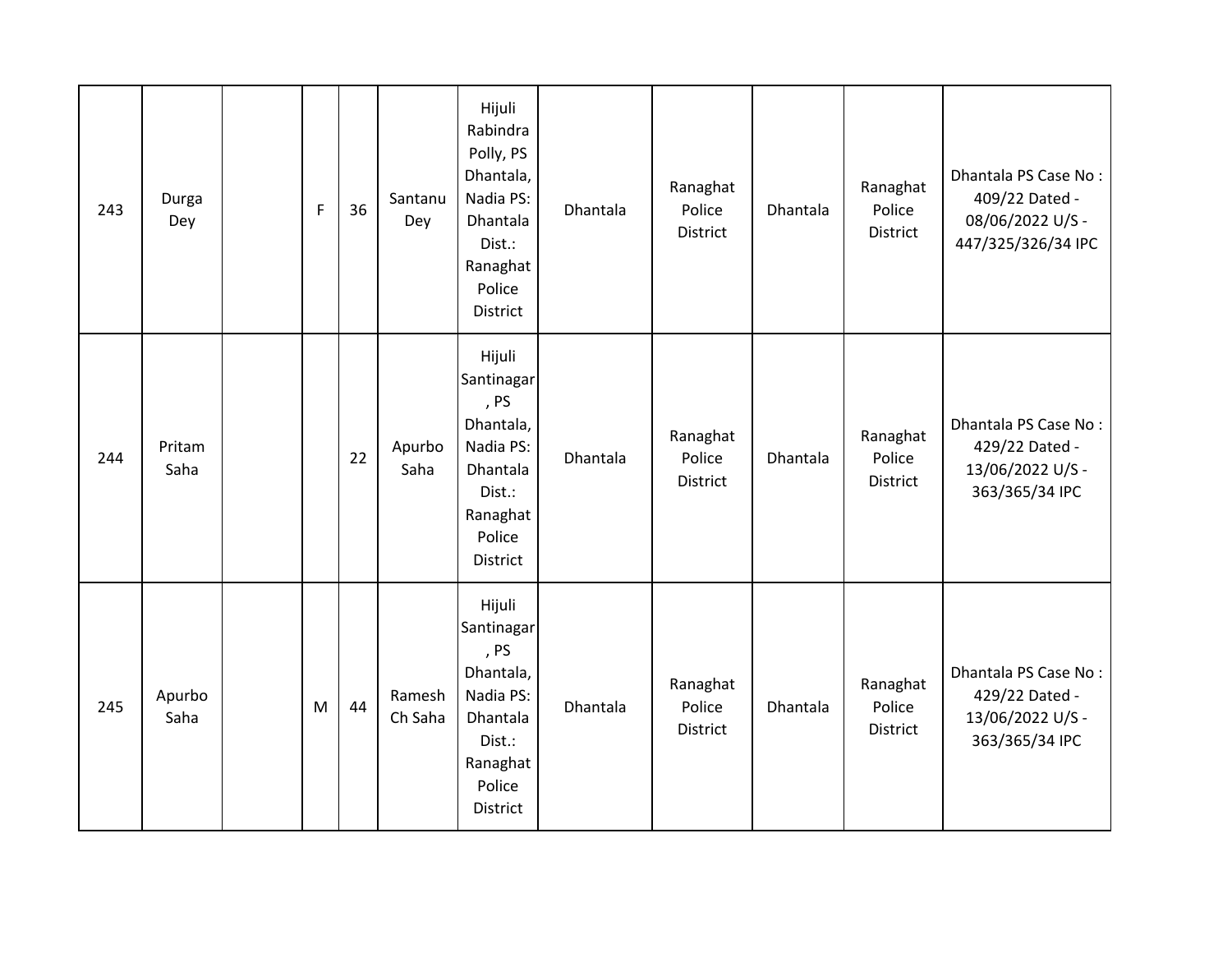| 246 | Subrata<br>Das         |      | M | 23 | Subal Das               | Sabdalpur<br>Basta, PS<br>Dhantala,<br>Nadia PS:<br>Dhantala<br>Dist.:<br>Ranaghat<br>Police<br><b>District</b>              | Dhantala | Ranaghat<br>Police<br><b>District</b> | Dhantala | Ranaghat<br>Police<br>District        | Dhantala PS Case No:<br>388/22 Dated -<br>03/06/2022 U/S -<br>399/402 IPC    |
|-----|------------------------|------|---|----|-------------------------|------------------------------------------------------------------------------------------------------------------------------|----------|---------------------------------------|----------|---------------------------------------|------------------------------------------------------------------------------|
| 247 | Avijit Das             | Kalu | M |    | Swarajit<br>Das         | Sabdalpur<br>Mathpara,<br><b>PS</b><br>Dhantala,<br>Nadia PS:<br>Dhantala<br>Dist.:<br>Ranaghat<br>Police<br><b>District</b> | Dhantala | Ranaghat<br>Police<br><b>District</b> | Dhantala | Ranaghat<br>Police<br><b>District</b> | Dhantala PS Case No:<br>433/22 Dated -<br>15/06/2022 U/S-379<br><b>IPC</b>   |
| 248 | Bipul<br><b>Biswas</b> |      | M |    | Biplab<br><b>Biswas</b> | Baranbari<br>a, PS<br>Dhantala,<br>Nadia PS:<br>Dhantala<br>Dist.:<br>Ranaghat<br>Police<br>District                         | Dhantala | Ranaghat<br>Police<br>District        | Dhantala | Ranaghat<br>Police<br>District        | Dhantala PS Case No:<br>444/22 Dated -<br>17/06/2022 U/S -<br>363/365/34 IPC |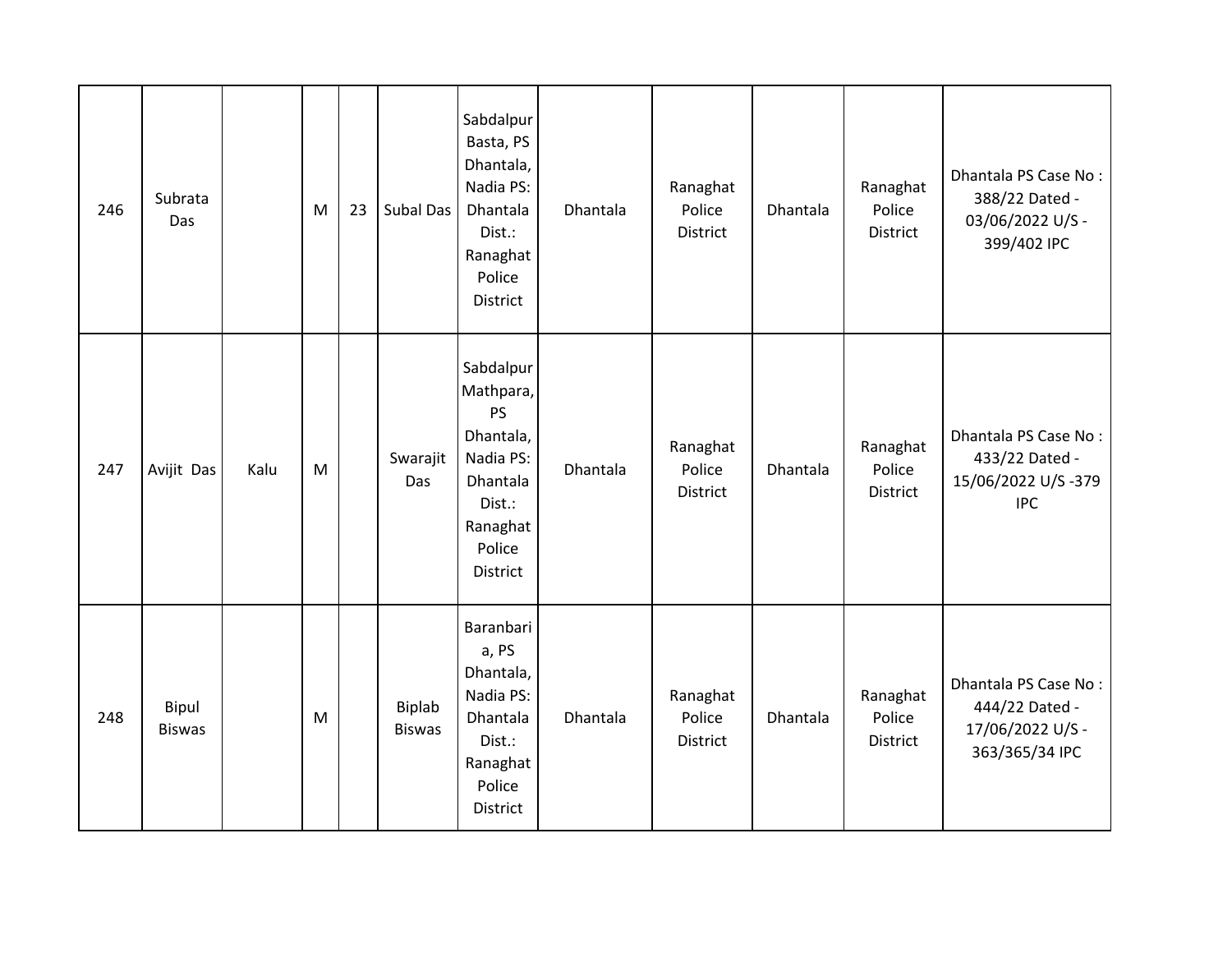| 249 | Sarifa<br>Mondal  |         | F | 42 | Ibrahim<br>Mondal             | PS:<br>Gangnapu<br>r Dist.:<br>Ranaghat<br>Police<br><b>District</b> | Gangnapur | Ranaghat<br>Police<br><b>District</b> | Gangnapur | Ranaghat<br>Police<br><b>District</b> | Gangnapur PS Case No<br>: 299/22 Dated -<br>18/06/2022 U/S -<br>498(A)/325/308/34<br><b>IPC</b>              |
|-----|-------------------|---------|---|----|-------------------------------|----------------------------------------------------------------------|-----------|---------------------------------------|-----------|---------------------------------------|--------------------------------------------------------------------------------------------------------------|
| 250 | Mamenur<br>Mondal | Maminur |   | 26 | Ibrahim<br>Mondal             | PS:<br>Gangnapu<br>r Dist.:<br>Ranaghat<br>Police<br>District        | Gangnapur | Ranaghat<br>Police<br><b>District</b> | Gangnapur | Ranaghat<br>Police<br><b>District</b> | Gangnapur PS Case No<br>: 299/22 Dated -<br>18/06/2022 U/S -<br>498(A)/325/308/34<br><b>IPC</b>              |
| 251 | Ayub<br>Mondal    |         | M | 39 | Lt Dukhe<br>Mondal            | PS:<br>Gangnapu<br>r Dist.:<br>Ranaghat<br>Police<br>District        | Gangnapur | Ranaghat<br>Police<br><b>District</b> | Gangnapur | Ranaghat<br>Police<br>District        | Gangnapur PS Case No<br>: 297/22 Dated -<br>17/06/2022 U/S-498A<br>IPC & 3/4 Dowry<br>Prohibition Act, 1961Â |
| 252 | Pandab<br>Ghosh   |         |   | 60 | O Lt.<br>Hemchan<br>dra Ghsoh | PS:<br>Gangnapu<br>r Dist.:<br>Ranaghat<br>Police<br>District        | Gangnapur | Ranaghat<br>Police<br><b>District</b> | Gangnapur | Ranaghat<br>Police<br><b>District</b> | Gangnapur PS Case No<br>: 295/22 Dated -<br>16/06/2022 U/S -<br>341/323/308/506/34<br><b>IPC</b>             |
| 253 | Amit<br>Ghosh     |         | M | 31 | Pandab<br>Ghosh               | PS:<br>Gangnapu<br>r Dist.:<br>Ranaghat<br>Police<br><b>District</b> | Gangnapur | Ranaghat<br>Police<br><b>District</b> | Gangnapur | Ranaghat<br>Police<br><b>District</b> | Gangnapur PS Case No<br>: 295/22 Dated -<br>16/06/2022 U/S -<br>341/323/308/506/34<br><b>IPC</b>             |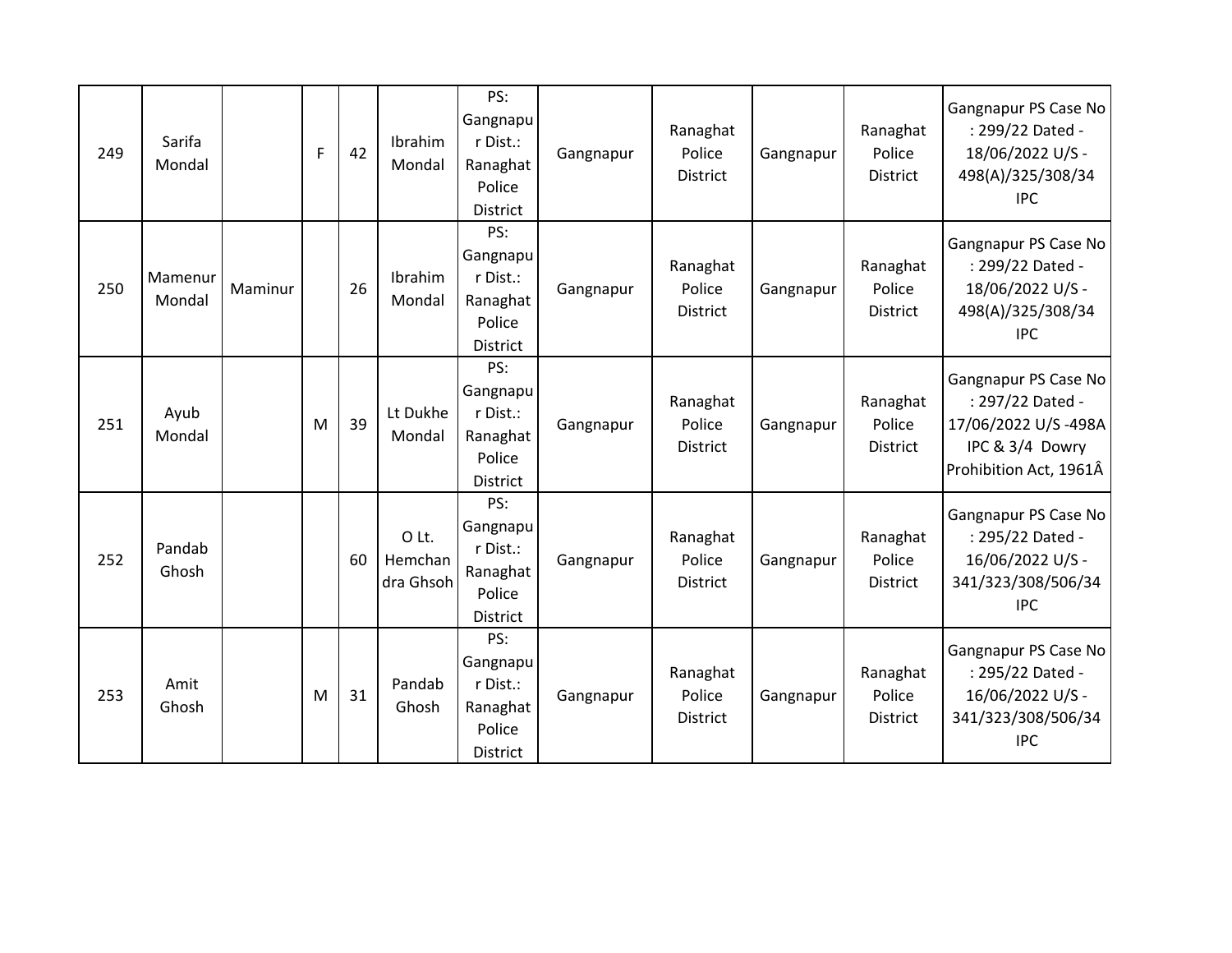| 254 | Israful<br>Mondal | M | 30 | Lt. Younus<br>Ali<br>Mondal | PS:<br>Gangnapu<br>r Dist.:<br>Ranaghat<br>Police<br>District                                                               | Gangnapur | Ranaghat<br>Police<br>District        | Gangnapur | Ranaghat<br>Police<br>District        | Gangnapur PS Case No<br>: 57/22 Dated -<br>05/03/2022 U/S-379<br><b>IPC</b>                    |
|-----|-------------------|---|----|-----------------------------|-----------------------------------------------------------------------------------------------------------------------------|-----------|---------------------------------------|-----------|---------------------------------------|------------------------------------------------------------------------------------------------|
| 255 | Goutam<br>Mondal  | M | 38 | Gopal<br>Mondal             | Hatisala,<br><b>PS</b><br>Hanskhali,<br>Nadia PS:<br>Hanskhli<br>Dist.:<br>Ranaghat<br>Police<br><b>District</b>            | Hanskhli  | Ranaghat<br>Police<br><b>District</b> | Hanskhli  | Ranaghat<br>Police<br><b>District</b> | Hanskhli PS Case No:<br>522/22 Dated -<br>01/06/2022 U/S -<br>447/325/506/307/34<br><b>IPC</b> |
| 256 | Mahiful<br>Mondal | M | 21 | Matiar<br>Mondal            | Paschim<br>Chunari,<br><b>PS</b><br>Hanskhali,<br>Nadia. PS:<br>Hanskhli<br>Dist.:<br>Ranaghat<br>Police<br><b>District</b> | Hanskhli  | Ranaghat<br>Police<br>District        | Hanskhli  | Ranaghat<br>Police<br>District        | Hanskhli PS Case No:<br>530/22 Dated -<br>04/06/2022 U/S -<br>363/365 IPC                      |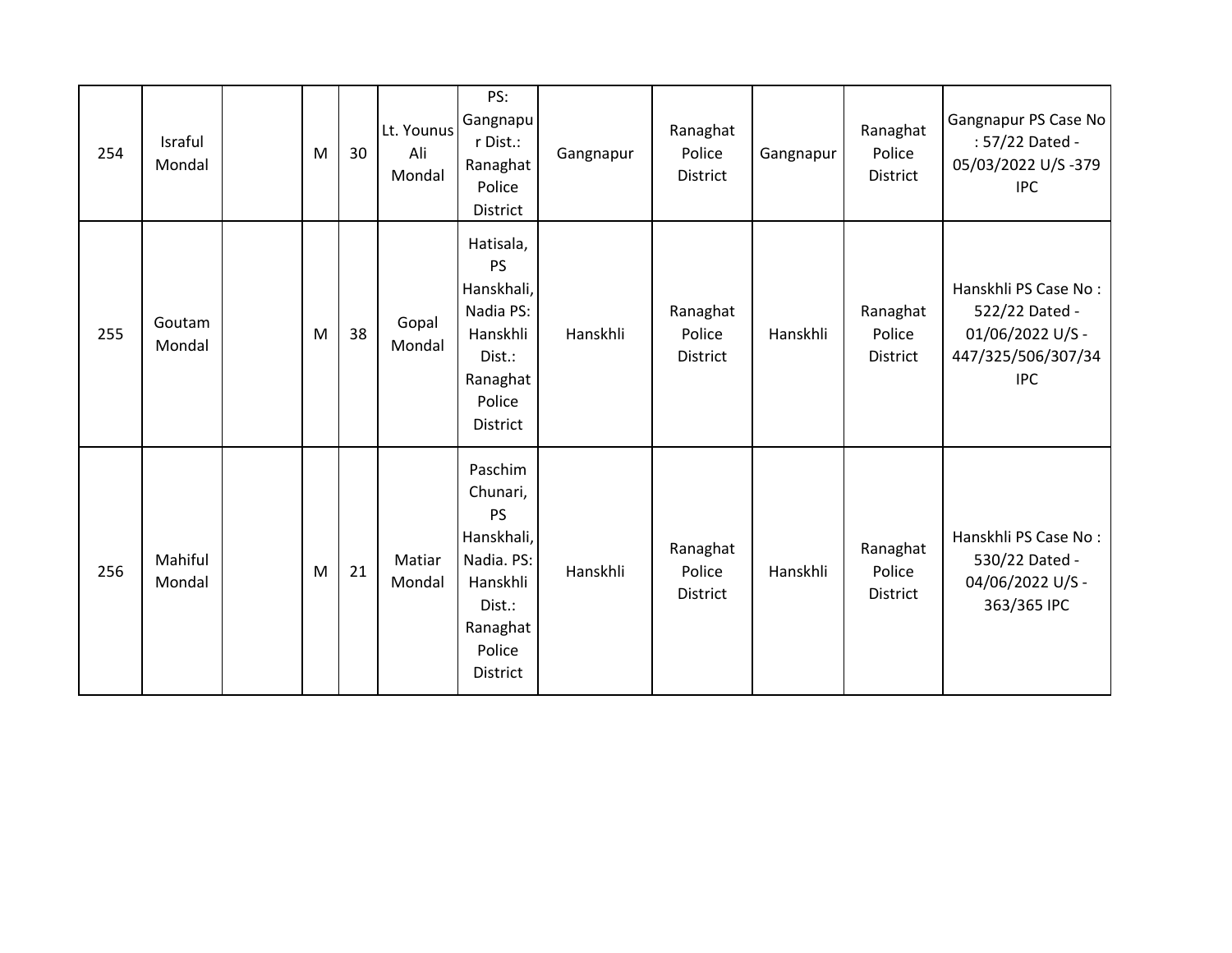| 257 | Arsed Ali<br>Gazi | M | 28 | Hobibar<br>Gazi         | Purba Shib<br>Nagar, P.O<br>Taldi PS:<br>Canning<br>Dist.:<br>Baruipur<br>Police<br><b>District</b> | Canning    | Baruipur<br>Police<br><b>District</b> | Dumdum<br>g.r.p.s.  | Sealdah<br>G.R.P. | Dumdum g.r.p.s. PS<br>Case No: 19/22 Dated -<br>18/06/2022 U/S-379<br><b>IPC</b>  |
|-----|-------------------|---|----|-------------------------|-----------------------------------------------------------------------------------------------------|------------|---------------------------------------|---------------------|-------------------|-----------------------------------------------------------------------------------|
| 258 | Suddam<br>Hossain | M | 22 | <b>Babua</b><br>Hossain | 2/2 Tiljala<br>Road of<br>PO-<br>Gobindafa<br>tick Road<br>PS:<br>Beniapuku<br>r Dist.:<br>Kolkata  | Beniapukur | Kolkata                               | Sealdah<br>g.r.p.s. | Sealdah<br>G.R.P. | Sealdah g.r.p.s. PS<br>Case No: 39/22 Dated -<br>18/06/2022 U/S -<br>379/411 IPC  |
| 259 | Md Afridi         | M | 24 | Md Azad                 | $4/1$ L<br>Convent<br>Lane, PS:<br>Entally<br>Dist.:<br>Kolkata                                     | Entally    | Kolkata                               | Sealdah<br>g.r.p.s. | Sealdah<br>G.R.P. | Sealdah g.r.p.s. PS<br>Case No: 33/22 Dated -<br>30/05/2022 U/S-379<br><b>IPC</b> |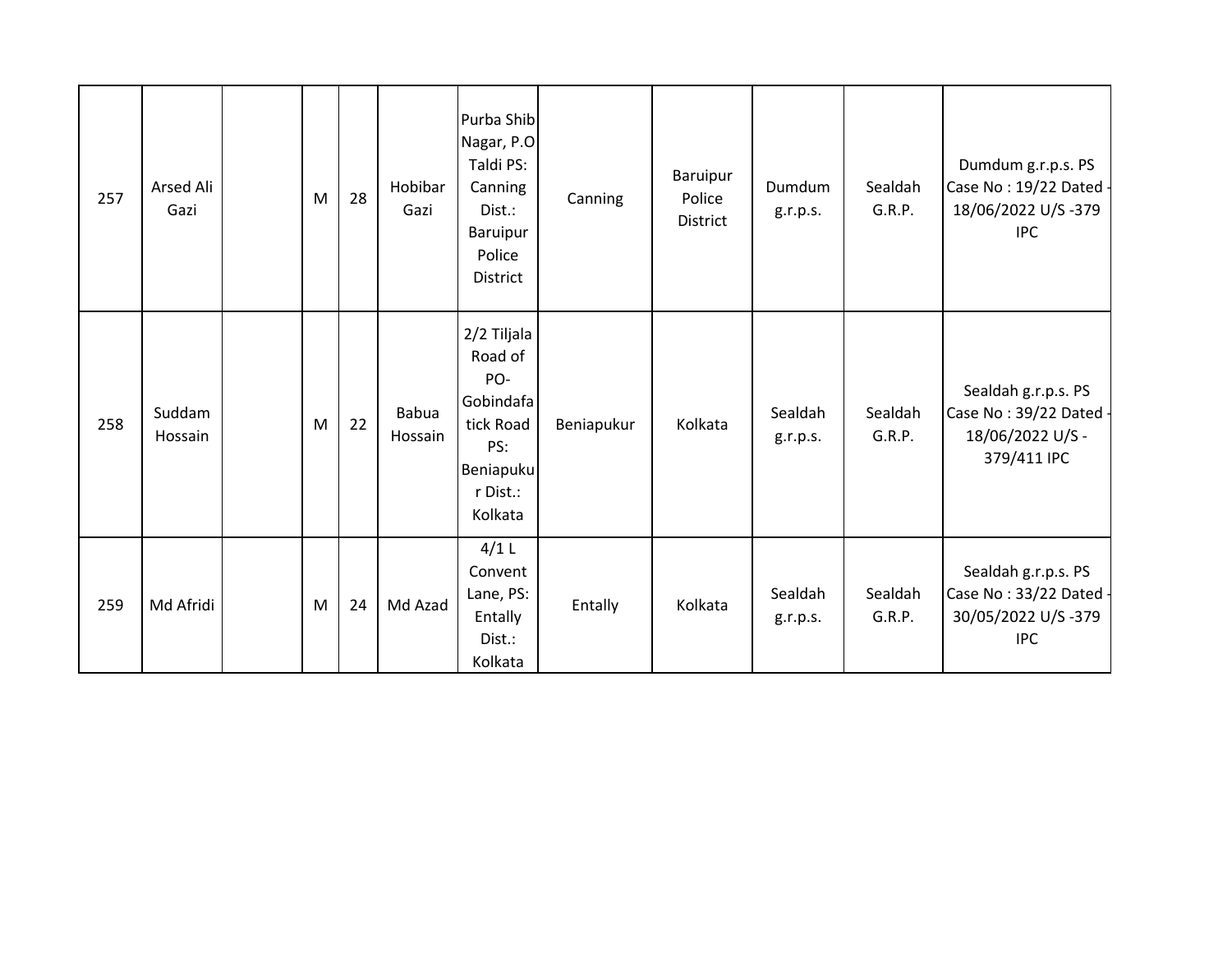| 260 | Dilip | Bikki Sahni | M | 27 | Lt. Anandi<br>Sahani | Driver<br>Tola,<br>PO+PS-<br>Katihar, Di<br>st-<br>Katihar,<br>Bihar A/P<br>Cooliepar<br>a, W/No.<br>01, PS-<br>Pradhann<br>agar, Dist-<br>Darjeeling<br>, W.B. PS:<br>Siliguri<br>g.r.p.s.<br>Dist.:<br>SILIGURI<br>G.R.P. | Siliguri g.r.p.s. | <b>SILIGURI</b><br>G.R.P. | Siliguri<br>g.r.p.s. | <b>SILIGURI</b><br>G.R.P. | Siliguri g.r.p.s. PS Case<br>No: 01/22 Dated -<br>05/01/2022 U/S-395<br><b>IPC</b> |
|-----|-------|-------------|---|----|----------------------|-----------------------------------------------------------------------------------------------------------------------------------------------------------------------------------------------------------------------------|-------------------|---------------------------|----------------------|---------------------------|------------------------------------------------------------------------------------|
|-----|-------|-------------|---|----|----------------------|-----------------------------------------------------------------------------------------------------------------------------------------------------------------------------------------------------------------------------|-------------------|---------------------------|----------------------|---------------------------|------------------------------------------------------------------------------------|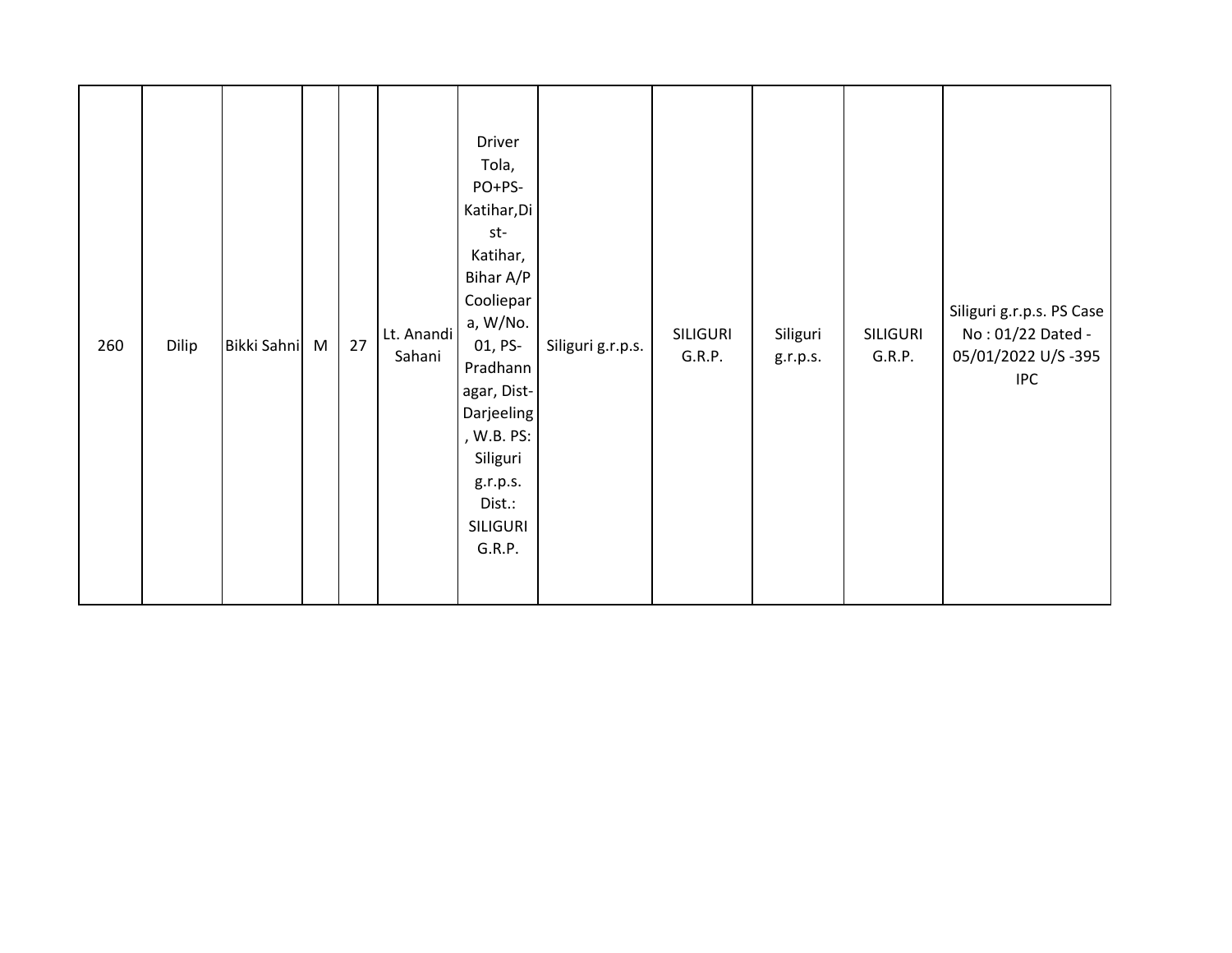| 261 | Bipul             | Kalu<br>Balmiki | M | 29 | Chhotelal<br>Balmiki | Cooliepar<br>a, W/No.<br>01, PS-<br>Pradhann<br>agar, Dist-<br>Darjeeling<br>, W.B PS:<br>Siliguri<br>g.r.p.s.<br>Dist.:<br><b>SILIGURI</b><br>G.R.P. | Siliguri g.r.p.s. | <b>SILIGURI</b><br>G.R.P.                          | Siliguri<br>g.r.p.s. | <b>SILIGURI</b><br>G.R.P.              | Siliguri g.r.p.s. PS Case<br>No: 01/22 Dated -<br>05/01/2022 U/S-395<br><b>IPC</b>                          |
|-----|-------------------|-----------------|---|----|----------------------|-------------------------------------------------------------------------------------------------------------------------------------------------------|-------------------|----------------------------------------------------|----------------------|----------------------------------------|-------------------------------------------------------------------------------------------------------------|
| 262 | Nathani<br>Sahani |                 | M | 65 | Lt Sukoi<br>Sahani   | PS:<br>Bhaktinag<br>ar Dist.:<br>Siliguri<br>Police<br>Commissi<br>onerate                                                                            | Bhaktinagar       | Siliguri Police<br>Commissione Bhaktinagar<br>rate |                      | Siliguri Police<br>Commission<br>erate | <b>Bhaktinagar PS Case</b><br>No: 628/22 Dated -<br>18/06/2022 U/S -<br>46(A)(c) Bengal Excise<br>Act, 1909 |
| 263 | Ranjoy<br>Kumar   |                 | M | 25 | Shri Soki<br>Lal Sha | PS:<br>Bhaktinag<br>ar Dist.:<br>Siliguri<br>Police<br>Commissi<br>onerate                                                                            | Bhaktinagar       | Siliguri Police<br>Commissione Bhaktinagar<br>rate |                      | Siliguri Police<br>Commission<br>erate | <b>Bhaktinagar PS Case</b><br>No: 629/22 Dated -<br>18/06/2022 U/S -<br>46(A)(c) Bengal Excise<br>Act, 1909 |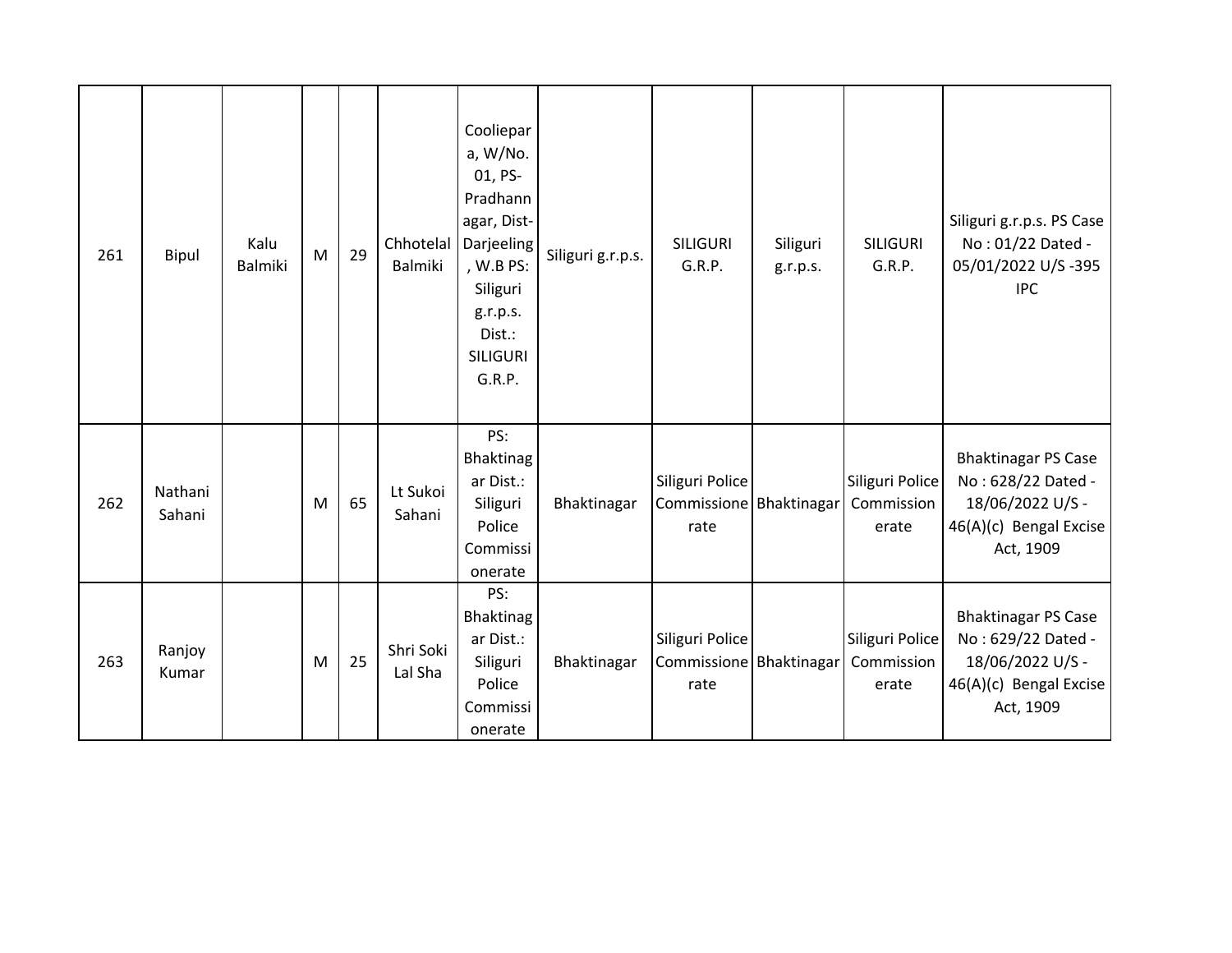| 264 | Biswajit<br>Roy  | M | 22 | Late Giren<br>Roy     | PS:<br>Bhaktinag<br>ar Dist.:<br>Siliguri<br>Police<br>Commissi<br>onerate                                                                                    | Bhaktinagar    | Siliguri Police<br>Commissione Bhaktinagar<br>rate |                          | Siliguri Police<br>Commission<br>erate | <b>Bhaktinagar PS Case</b><br>No: 630/22 Dated -<br>18/06/2022 U/S -<br>46(A)(c) Bengal Excise<br>Act, 1909 |
|-----|------------------|---|----|-----------------------|---------------------------------------------------------------------------------------------------------------------------------------------------------------|----------------|----------------------------------------------------|--------------------------|----------------------------------------|-------------------------------------------------------------------------------------------------------------|
| 265 | Alin Roy         | M | 58 | Lt. Bana<br>Singh Roy | Hari<br>Charan<br>Vita, PO<br>Balaramp<br>ur, PS-<br>NJP, Dist-<br>Jalpaiguri<br>PS: New<br>jalpaiguri<br>Dist.:<br>Siliguri<br>Police<br>Commissi<br>onerate | New jalpaiguri | Siliguri Police<br>Commissione<br>rate             | <b>New</b><br>jalpaiguri | Siliguri Police<br>Commission<br>erate | New jalpaiguri PS Case<br>No: 639/22 Dated -<br>18/06/2022 U/S -<br>447/465/467/468/470<br>/471/34 IPC      |
| 266 | Sanjoy<br>Barman | M | 37 | Lt Satya<br>Barman    | Suryasen<br>Colony PS:<br><b>New</b><br>jalpaiguri<br>Dist.:<br>Siliguri<br>Police<br>Commissi<br>onerate                                                     | New jalpaiguri | Siliguri Police<br>Commissione<br>rate             | New<br>jalpaiguri        | Siliguri Police<br>Commission<br>erate | New jalpaiguri PS Case<br>No: 477/22 Dated -<br>12/05/2022 U/S -<br>399/402 IPC                             |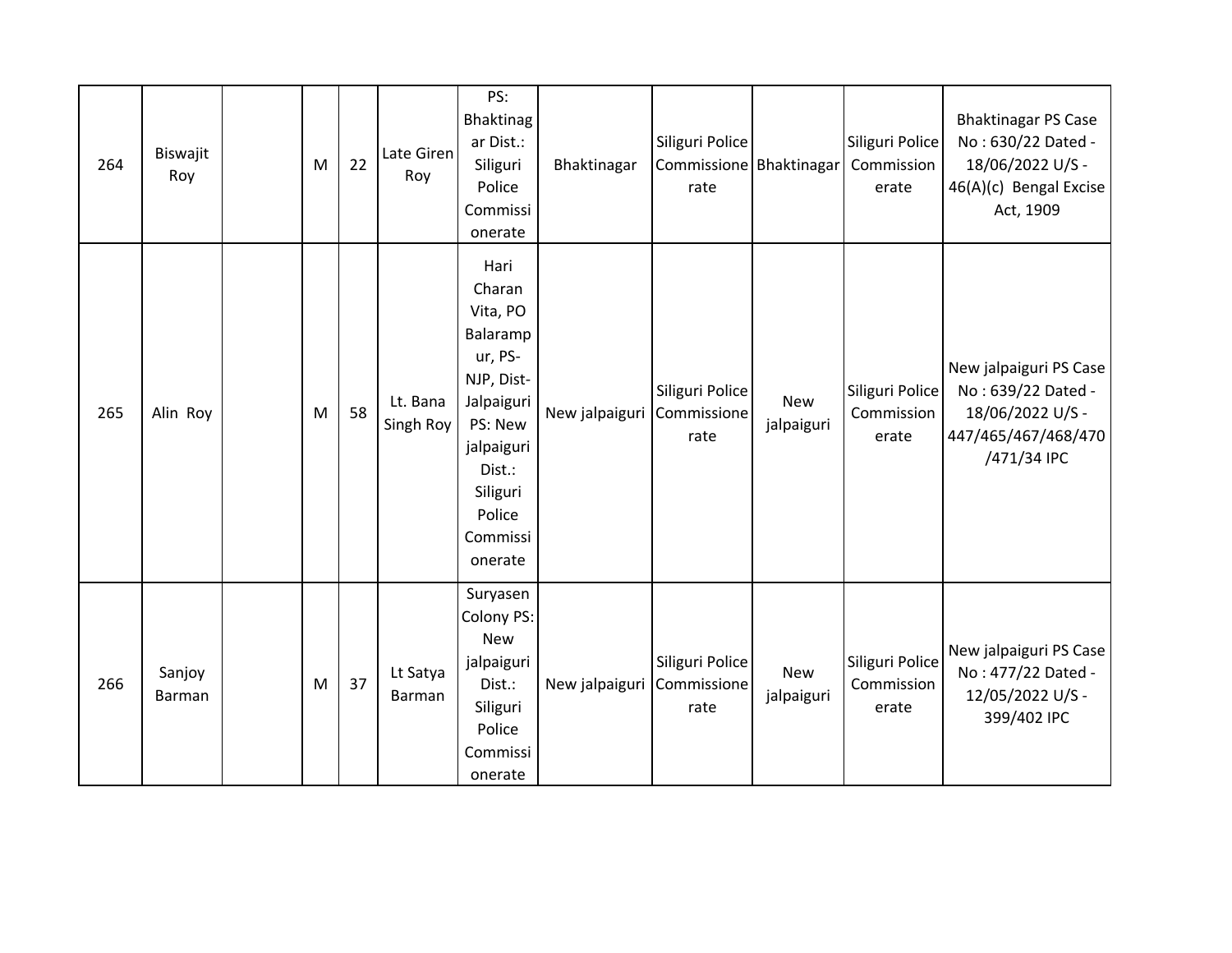| 267 | Madan<br><b>Bhowmik</b> | M | 46 | Lt Tapan<br>Bhowmik  | Suryasen<br>Colony PS:<br>New<br>jalpaiguri<br>Dist.:<br>Siliguri<br>Police<br>Commissi<br>onerate                                                                             | New jalpaiguri | Siliguri Police<br>Commissione<br>rate | New<br>jalpaiguri | Siliguri Police<br>Commission<br>erate | New jalpaiguri PS Case<br>No: 477/22 Dated -<br>12/05/2022 U/S -<br>399/402 IPC                 |
|-----|-------------------------|---|----|----------------------|--------------------------------------------------------------------------------------------------------------------------------------------------------------------------------|----------------|----------------------------------------|-------------------|----------------------------------------|-------------------------------------------------------------------------------------------------|
| 268 | Pintu<br>Mandal         | M |    | Lt. Anukul<br>Mandal | Srabannag<br>ar,<br>Subashpall<br>y, Ward<br>No-18,<br>Siliguri,<br>PS-Siliguri,<br>Dist-<br>Darjeeling<br>PS: Siliguri<br>Dist.:<br>Siliguri<br>Police<br>Commissi<br>onerate | Siliguri       | Siliguri Police<br>Commissione<br>rate | Siliguri          | Siliguri Police<br>Commission<br>erate | Siliguri PS Case No:<br>578/22 Dated -<br>18/06/2022 U/S-46 A<br>(c) Bengal Excise Act,<br>1909 |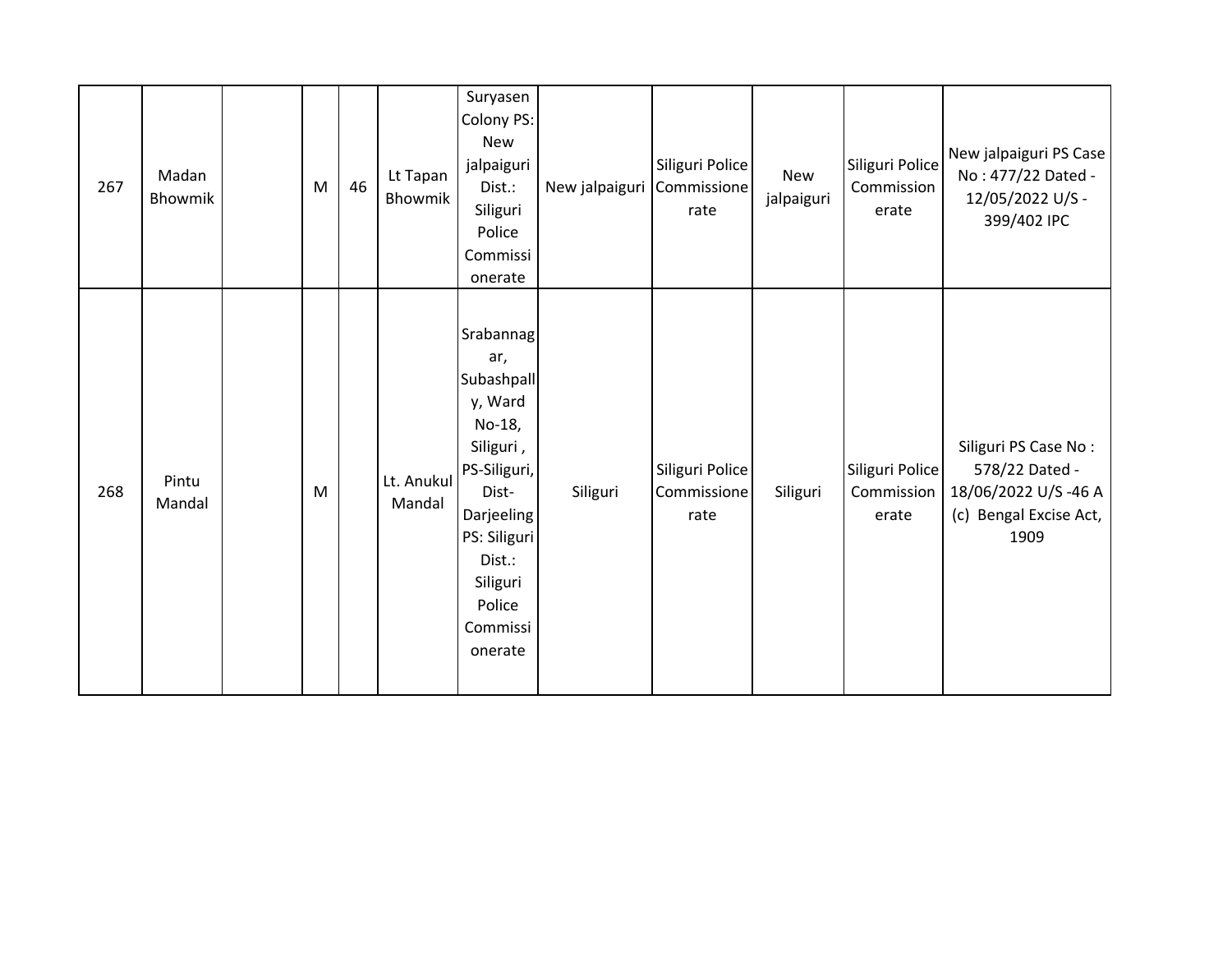| 269 | Mijanur<br>Rahaman<br>Piyada | Bappa | M | 26 | Rafikuddin<br>Piyada | Vill. -<br>Laxminara<br>yanpur,<br>PS-<br>Dholahat,<br>South 24<br>Parganas<br>PS:<br><b>Dholahat</b><br>Dist.:<br>Sundarba<br>n Police<br>District | Dholahat | Sundarban<br>Police<br>District | Dholahat | Sundarban<br>Police<br><b>District</b> | Dholahat PS Case No:<br>484/21 Dated -<br>15/12/2021 U/S -<br>286/120B IPC & 4/5<br><b>Explosive Substances</b><br>Act, 1908Â |
|-----|------------------------------|-------|---|----|----------------------|-----------------------------------------------------------------------------------------------------------------------------------------------------|----------|---------------------------------|----------|----------------------------------------|-------------------------------------------------------------------------------------------------------------------------------|
| 270 | Ekbal<br>Hossain<br>Piyada   |       | M | 27 | Saifuddin<br>Piyada  | Vill. -<br>Laxminara<br>yanpur,<br>PS-<br>Dholahat,<br>South 24<br>Parganas<br>PS:<br>Dholahat<br>Dist.:<br>Sundarba<br>n Police<br>District        | Dholahat | Sundarban<br>Police<br>District | Dholahat | Sundarban<br>Police<br><b>District</b> | Dholahat PS Case No:<br>484/21 Dated -<br>15/12/2021 U/S -<br>286/120B IPC & 4/5<br><b>Explosive Substances</b><br>Act, 1908Â |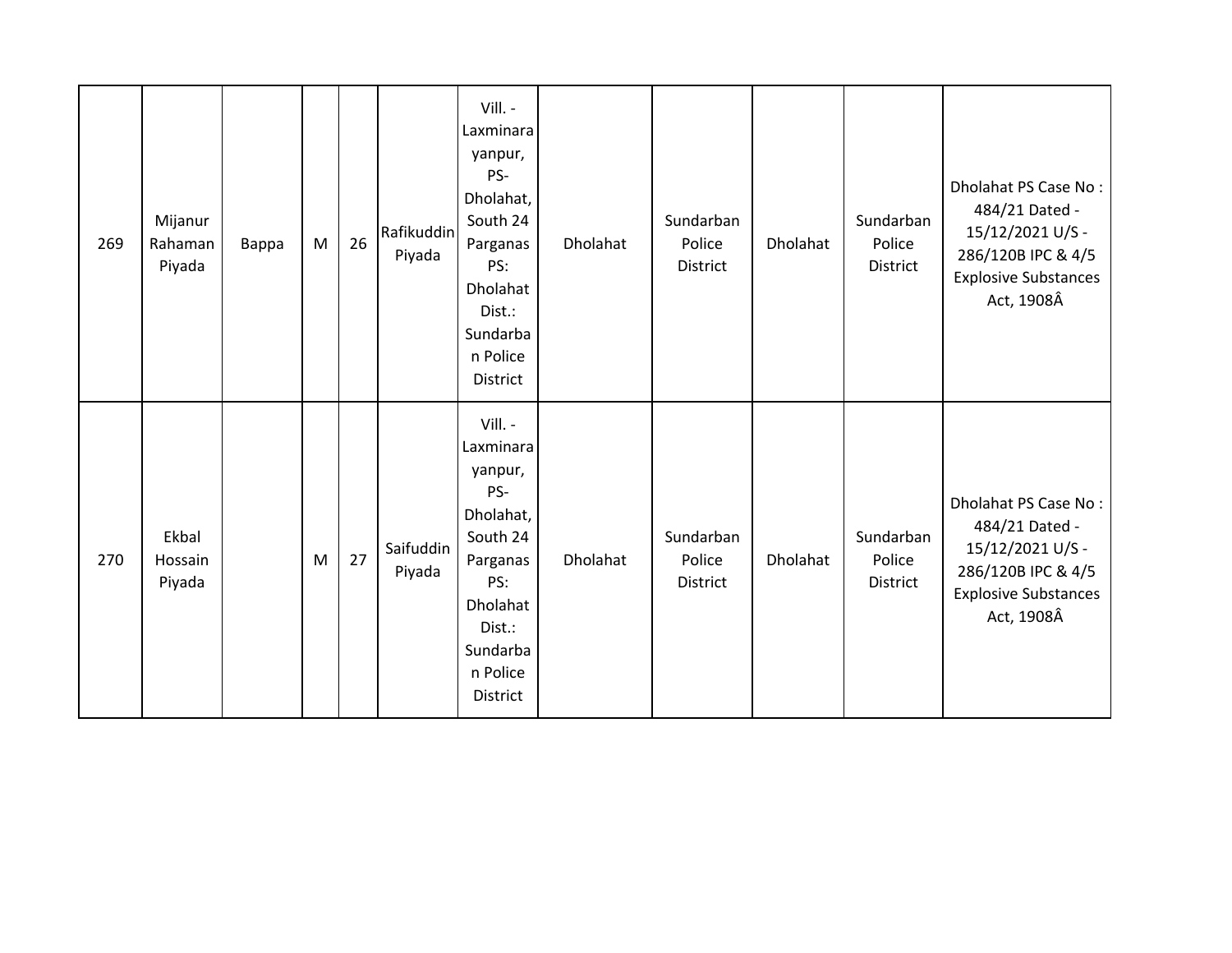| 271 | Sahid<br>Hossain<br>Piyada | M | 29 | O Icha<br>Haque<br>Piyada | Vill. -<br>Laxminara<br>yanpur,<br>PS-<br>Dholahat,<br>South 24<br>Parganas<br>PS:<br><b>Dholahat</b><br>Dist.:<br>Sundarba<br>n Police<br>District | Dholahat | Sundarban<br>Police<br><b>District</b> | Dholahat              | Sundarban<br>Police<br>District | Dholahat PS Case No:<br>484/21 Dated -<br>15/12/2021 U/S -<br>286/120B IPC & 4/5<br><b>Explosive Substances</b><br>Act, 1908Â |
|-----|----------------------------|---|----|---------------------------|-----------------------------------------------------------------------------------------------------------------------------------------------------|----------|----------------------------------------|-----------------------|---------------------------------|-------------------------------------------------------------------------------------------------------------------------------|
| 272 | Taher<br>Khan              | M |    | Lt. Rased<br>Khan         | PS:<br>Namkhan<br>a Dist.:<br>Sundarba<br>n Police<br>District                                                                                      | Namkhana | Sundarban<br>Police<br><b>District</b> | Frazerganj<br>coastal | Sundarban<br>Police<br>District | Frazerganj coastal PS<br>Case No: 69/22 Dated -<br>18/06/2022 U/S -<br>447/323/325/308/506<br>/34 IPC                         |
| 273 | Latip<br>Khan              |   |    | Tahir Khan                | PS:<br>Namkhan<br>a Dist.:<br>Sundarba<br>n Police<br>District                                                                                      | Namkhana | Sundarban<br>Police<br><b>District</b> | Frazerganj<br>coastal | Sundarban<br>Police<br>District | Frazerganj coastal PS<br>Case No: 69/22 Dated -<br>18/06/2022 U/S -<br>447/323/325/308/506<br>/34 IPC                         |
| 274 | Lutfar<br>Khan             |   |    | Tahir Khan                | PS:<br>Namkhan<br>a Dist.:<br>Sundarba<br>n Police<br>District                                                                                      | Namkhana | Sundarban<br>Police<br>District        | Frazerganj<br>coastal | Sundarban<br>Police<br>District | Frazerganj coastal PS<br>Case No: 69/22 Dated -<br>18/06/2022 U/S -<br>447/323/325/308/506<br>/34 IPC                         |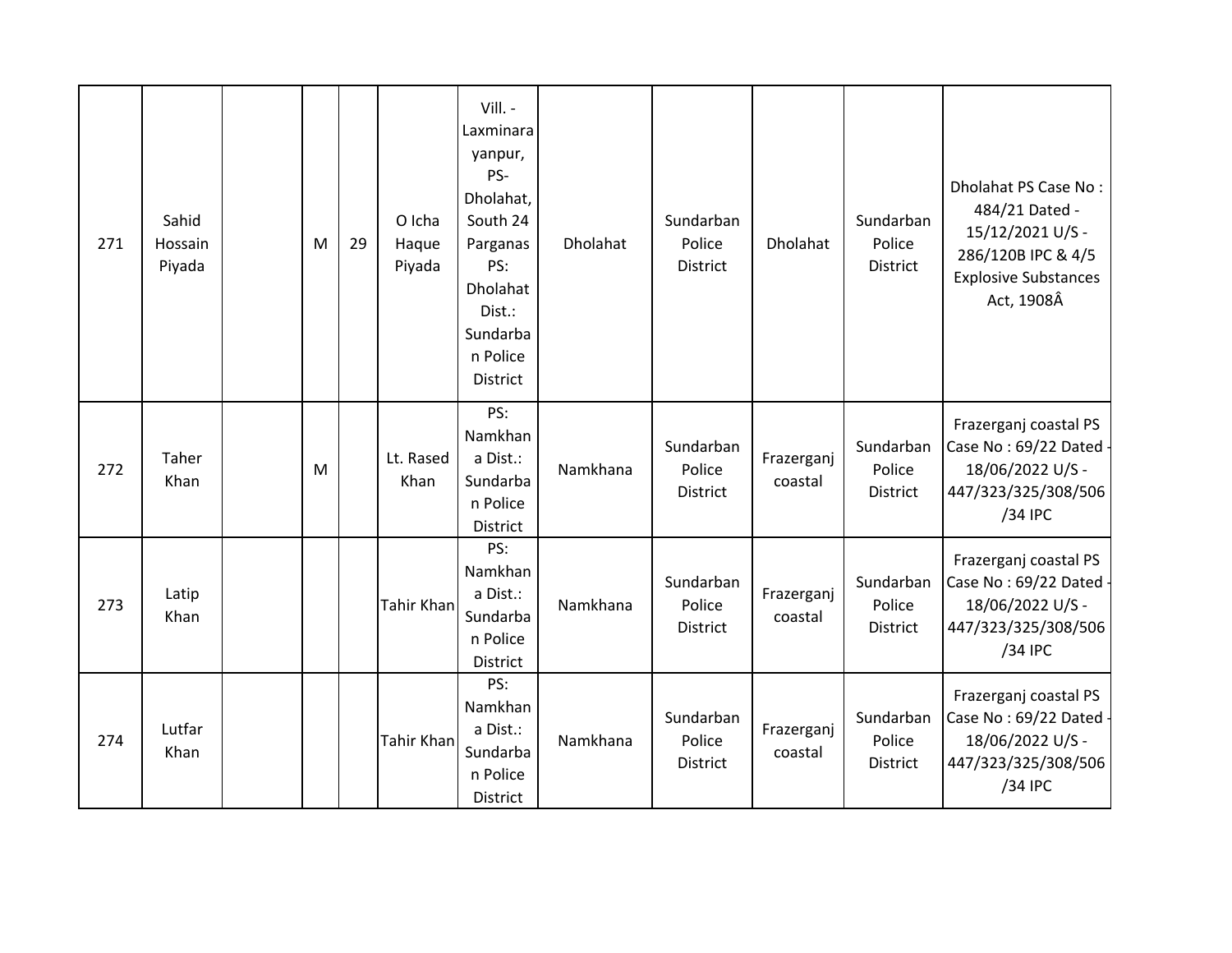| 275 | Shajahan<br>Khan |   |    | Moslem<br>Khan        | PS:<br>Namkhan<br>a Dist.:<br>Sundarba<br>n Police<br><b>District</b>             | Namkhana              | Sundarban<br>Police<br><b>District</b> | Frazerganj<br>coastal | Sundarban<br>Police<br>District        | Frazerganj coastal PS<br>Case No: 69/22 Dated -<br>18/06/2022 U/S -<br>447/323/325/308/506<br>/34 IPC                                      |
|-----|------------------|---|----|-----------------------|-----------------------------------------------------------------------------------|-----------------------|----------------------------------------|-----------------------|----------------------------------------|--------------------------------------------------------------------------------------------------------------------------------------------|
| 276 | Sk Maidul        |   |    | Sk Firoj              | PS:<br>Namkhan<br>a Dist.:<br>Sundarba<br>n Police<br>District                    | Namkhana              | Sundarban<br>Police<br><b>District</b> | Frazerganj<br>coastal | Sundarban<br>Police<br>District        | Frazerganj coastal PS<br>Case No: 69/22 Dated -<br>18/06/2022 U/S -<br>447/323/325/308/506<br>/34 IPC                                      |
| 277 | Sk Saibal        | M |    | Sk Taharaj            | PS:<br>Frazerganj<br>coastal<br>Dist.:<br>Sundarba<br>n Police<br><b>District</b> | Frazerganj<br>coastal | Sundarban<br>Police<br><b>District</b> | Frazerganj<br>coastal | Sundarban<br>Police<br><b>District</b> | Frazerganj coastal PS<br>Case No: 69/22 Dated -<br>18/06/2022 U/S -<br>447/323/325/308/506<br>/34 IPC                                      |
| 278 | Ahammad<br>Gazi  | M | 32 | S/o Najar<br>Ali Gazi | PS:<br>Namkhan<br>a Dist.:<br>Sundarba<br>n Police<br>District                    | Namkhana              | Sundarban<br>Police<br><b>District</b> | Namkhana              | Sundarban<br>Police<br>District        | Namkhana PS Case No<br>: 171/22 Dated -<br>18/06/2022 U/S -<br>379/411/413/414 IPC<br>& 7(1)(a)(ii) Essential<br>Commodities Act,<br>1955Â |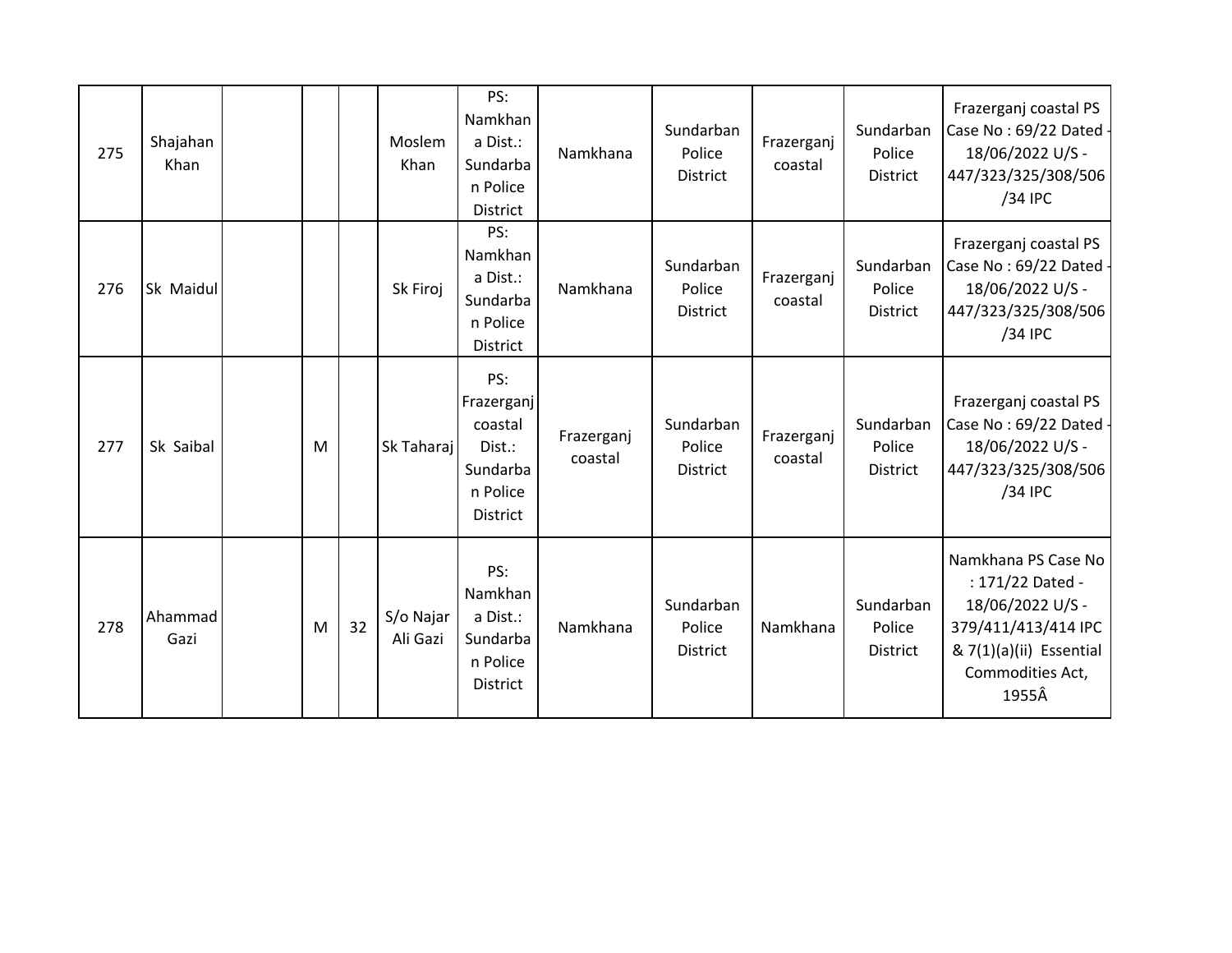| 279 | Chandan<br>Dolui |   | 39 | S/o Dilip<br>Dolui                   | PS:<br>Namkhan<br>a Dist.:<br>Sundarba<br>n Police<br><b>District</b> | Namkhana | Sundarban<br>Police<br>District        | Namkhana | Sundarban<br>Police<br>District | Namkhana PS Case No<br>: 171/22 Dated -<br>18/06/2022 U/S -<br>379/411/413/414 IPC<br>& 7(1)(a)(ii) Essential<br>Commodities Act,<br>1955Â |
|-----|------------------|---|----|--------------------------------------|-----------------------------------------------------------------------|----------|----------------------------------------|----------|---------------------------------|--------------------------------------------------------------------------------------------------------------------------------------------|
| 280 | Arajit<br>Dolui  | M | 31 | S/o Dilip<br>Dolui                   | PS:<br>Namkhan<br>a Dist.:<br>Sundarba<br>n Police<br><b>District</b> | Namkhana | Sundarban<br>Police<br><b>District</b> | Namkhana | Sundarban<br>Police<br>District | Namkhana PS Case No<br>: 171/22 Dated -<br>18/06/2022 U/S -<br>379/411/413/414 IPC<br>& 7(1)(a)(ii) Essential<br>Commodities Act,<br>1955Â |
| 281 | Surajit<br>Dolui | M | 34 | S/o Dilip<br>Dolui                   | PS:<br>Namkhan<br>a Dist.:<br>Sundarba<br>n Police<br>District        | Namkhana | Sundarban<br>Police<br><b>District</b> | Namkhana | Sundarban<br>Police<br>District | Namkhana PS Case No<br>: 171/22 Dated -<br>18/06/2022 U/S -<br>379/411/413/414 IPC<br>& 7(1)(a)(ii) Essential<br>Commodities Act,<br>1955Â |
| 282 | Ratan Das        | M | 57 | $S/O$ Lt.<br>Hriday<br>Ranjan<br>Das | PS:<br>Namkhan<br>a Dist.:<br>Sundarba<br>n Police<br>District        | Namkhana | Sundarban<br>Police<br>District        | Namkhana | Sundarban<br>Police<br>District | Namkhana PS Case No<br>: 171/22 Dated -<br>18/06/2022 U/S -<br>379/411/413/414 IPC<br>& 7(1)(a)(ii) Essential<br>Commodities Act,<br>1955Â |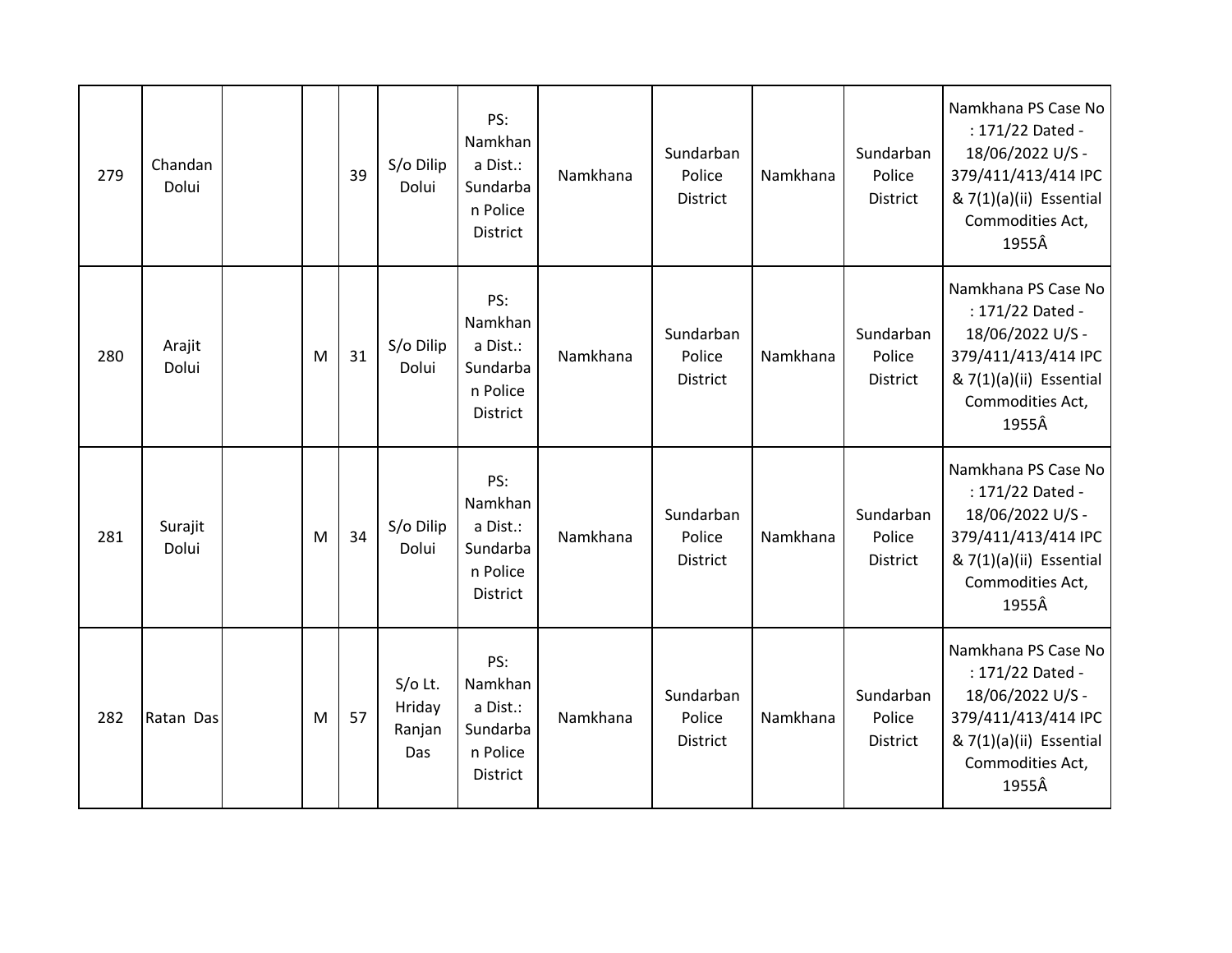| 283 | Mrinmoy<br>Debnath  |   |    | Debnath                  | Mahendra ARABINDA<br><b>NAGAR</b>                             |          | Basirhat   | Alipurduar | Alipurduar | Alipurduar PS Outpost<br>Alipurduar Jn TOP GDE<br>No. 274 |
|-----|---------------------|---|----|--------------------------|---------------------------------------------------------------|----------|------------|------------|------------|-----------------------------------------------------------|
| 284 | Sujay<br>Ghosh      |   |    | Sukumar<br>Ghos          | <b>ARABINDA</b><br><b>NAGAR</b>                               |          | Basirhat   | Alipurduar | Alipurduar | Alipurduar PS Outpost<br>Alipurduar Jn TOP GDE<br>No. 274 |
| 285 | Bappa<br>Roy        |   |    | Jogesh<br>Roy            | <b>BIRPARA</b>                                                |          | Basirhat   | Alipurduar | Alipurduar | Alipurduar PS GDE No.<br>748                              |
| 286 | Dipankar<br>Debnath |   |    | Sadan<br>Debnath         | <b>CHEAPNAI</b>                                               |          | Basirhat   | Alipurduar | Alipurduar | Alipurduar PS GDE No.<br>748                              |
| 287 | Rohit<br>Kumar      | M | 18 | Ram<br>Chandra<br>Ram    | Old<br>Hasimara<br>PS:<br>Jaigaon<br>Dist.:<br>Alipurduar     | Jaigaon  | Alipurduar | Jaigaon    | Alipurduar | Jaigaon PS GDE No.<br>537                                 |
| 288 | Rahul<br>Singh      | M | 18 | Ramesh<br>Singh          | Old<br>Hasimara<br>PS:<br>Jaigaon<br>Dist.:<br>Alipurduar     | Jaigaon  | Alipurduar | Jaigaon    | Alipurduar | Jaigaon PS GDE No.<br>537                                 |
| 289 | Rajmohan<br>Marak   | M | 37 | Lt.<br>Monindro<br>Morak | Garam<br><b>Burty PS:</b><br>Kalchini<br>Dist.:<br>Alipurduar | Kalchini | Alipurduar | Kalchini   | Alipurduar | Kalchini PS GDE No.<br>593                                |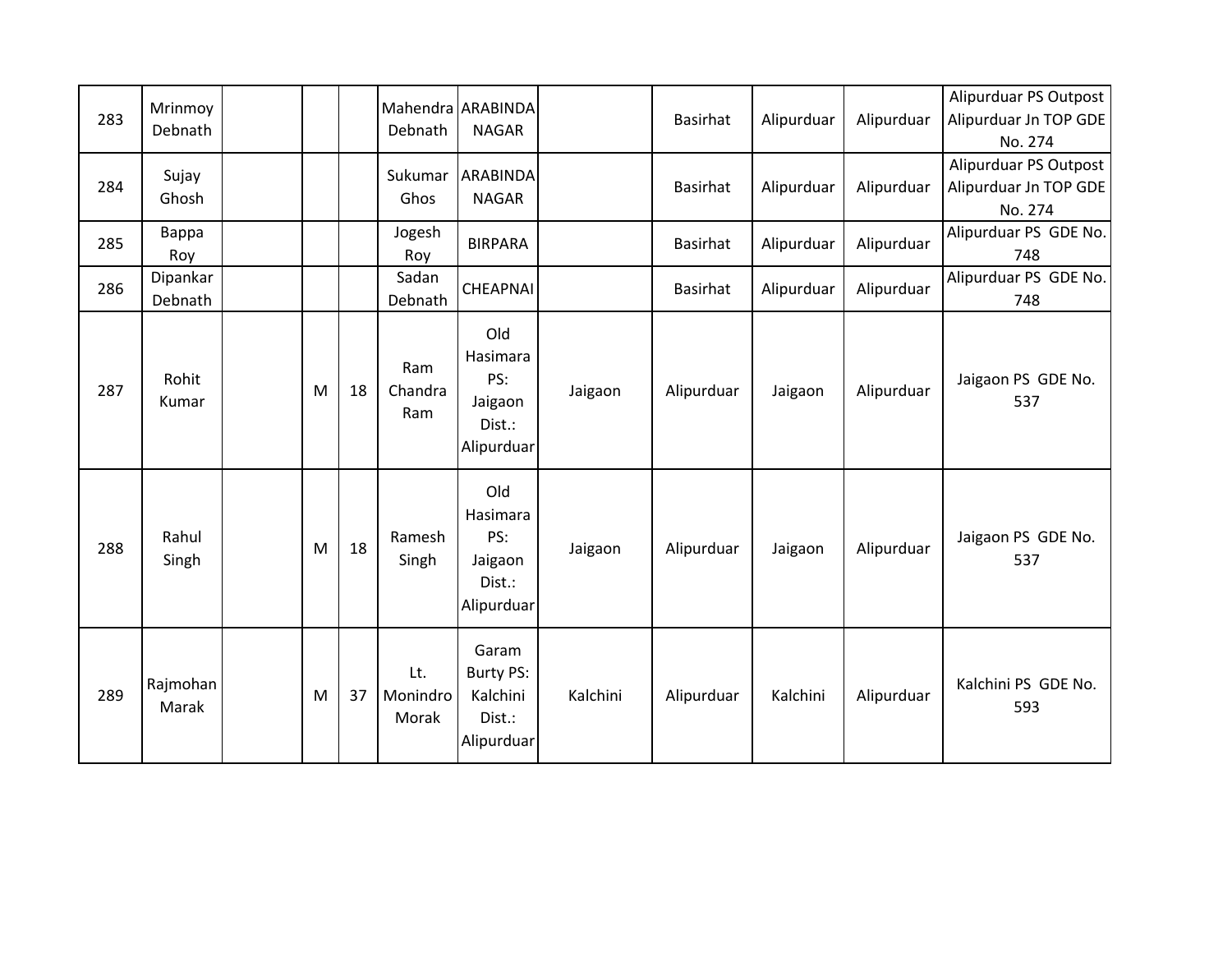| 290 | Ratan<br>Sarkar         | M | 37 | Lt.<br>Dharnikan<br>to Sarkar | Garam<br><b>Busty PS:</b><br>Kalchini<br>Dist.:<br>Alipurduar                                                     | Kalchini  | Alipurduar | Kalchini  | Alipurduar | Kalchini PS GDE No.<br>593                                 |
|-----|-------------------------|---|----|-------------------------------|-------------------------------------------------------------------------------------------------------------------|-----------|------------|-----------|------------|------------------------------------------------------------|
| 291 | Pintu<br>Talukder       | M | 42 | #NAME?                        | of Uttar<br>Pakriguri,<br>PS-<br>Kumargra<br>m Dist-<br>Alipurduar<br>PS:<br>Kumargra<br>m Dist.:<br>Alipurduar   | Kumargram | Alipurduar | Kumargram | Alipurduar | Kumargram PS<br>Outpost Barobisha OP<br><b>GDE No. 670</b> |
| 292 | Mithun<br><b>Biswas</b> | M | 34 | #NAME?                        | Of Naziran<br>Deutikhat<br>a, PS-<br>Boxirhat<br>Dist-<br>Coochbeh<br>a PS:<br>Kumargra<br>m Dist.:<br>Alipurduar | Kumargram | Alipurduar | Kumargram | Alipurduar | Kumargram PS<br>Outpost Barobisha OP<br><b>GDE No. 670</b> |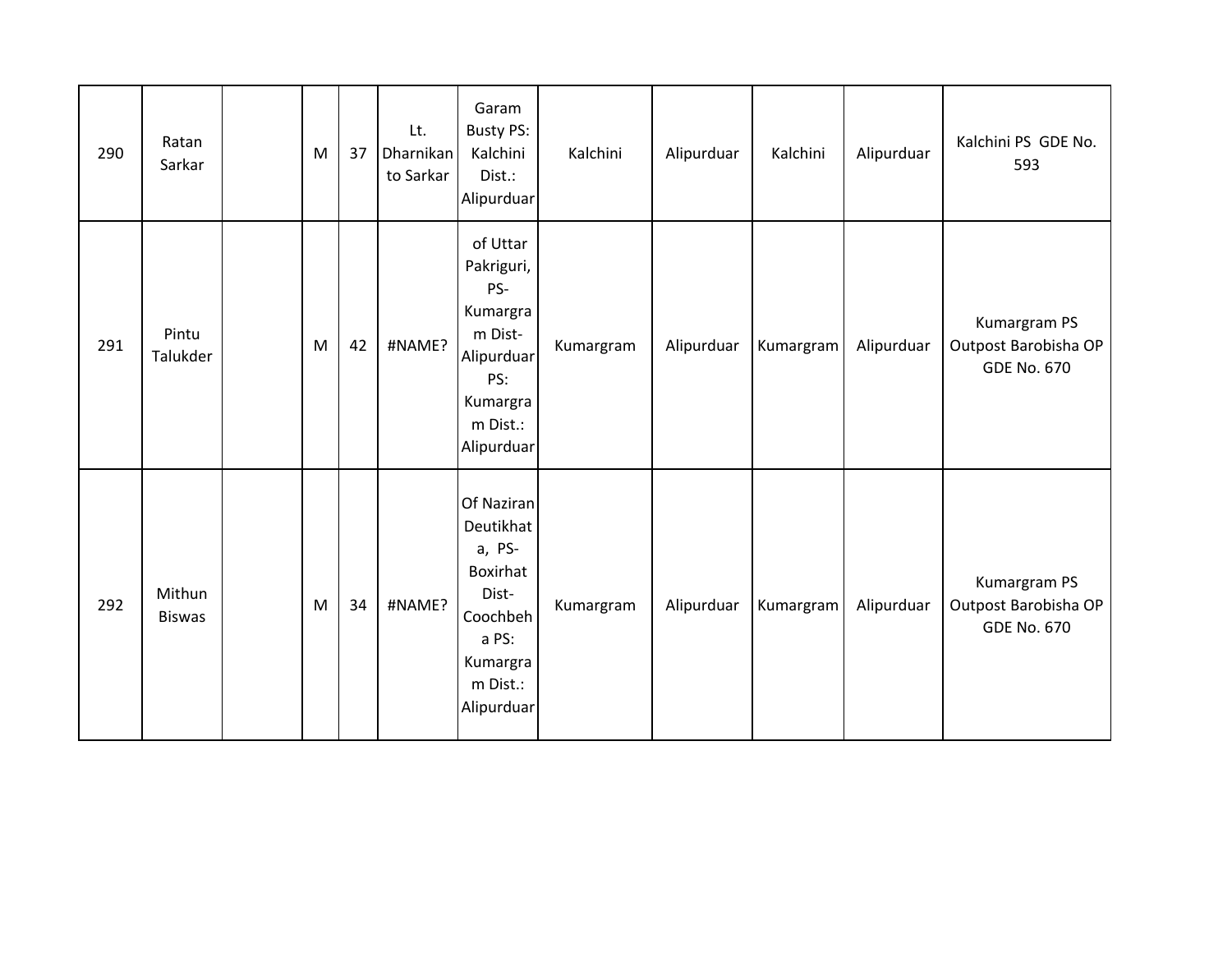| 293 | Rishnu<br>Barman        | M | 30 | #NAME?                   | of<br>Maktaigao<br>n PS-<br>Sapkata<br>Dist-<br>Kokrajhar,<br>Assam                                                 |                  | <b>Basirhat</b> | Kumargram | Alipurduar | Kumargram PS<br>Outpost Barobisha OP<br><b>GDE No. 670</b> |
|-----|-------------------------|---|----|--------------------------|---------------------------------------------------------------------------------------------------------------------|------------------|-----------------|-----------|------------|------------------------------------------------------------|
| 294 | Dinesh<br><b>Barman</b> | M | 21 | Manoranj<br>an<br>Barman | Of<br>Paschim<br>Rampur,<br>PS-<br>Boxirhat<br>Dist-<br>Coochbeh<br>ar PS:<br>Baxsirhat<br>Dist.:<br>Coochbeh<br>ar | <b>Baxsirhat</b> | Coochbehar      | Kumargram | Alipurduar | Kumargram PS<br>Outpost Barobisha OP<br><b>GDE No. 680</b> |
| 295 | <b>Bikash Shil</b>      | M | 30 | Prithwish<br>Shil        | of Purba<br>Chakchaka<br>$P.O-$<br>Barobisha<br>PS-<br>Kumargra<br>m Dis PS:<br>Kumargra<br>m Dist.:<br>Alipurduar  | Kumargram        | Alipurduar      | Kumargram | Alipurduar | Kumargram PS<br>Outpost Barobisha OP<br><b>GDE No. 680</b> |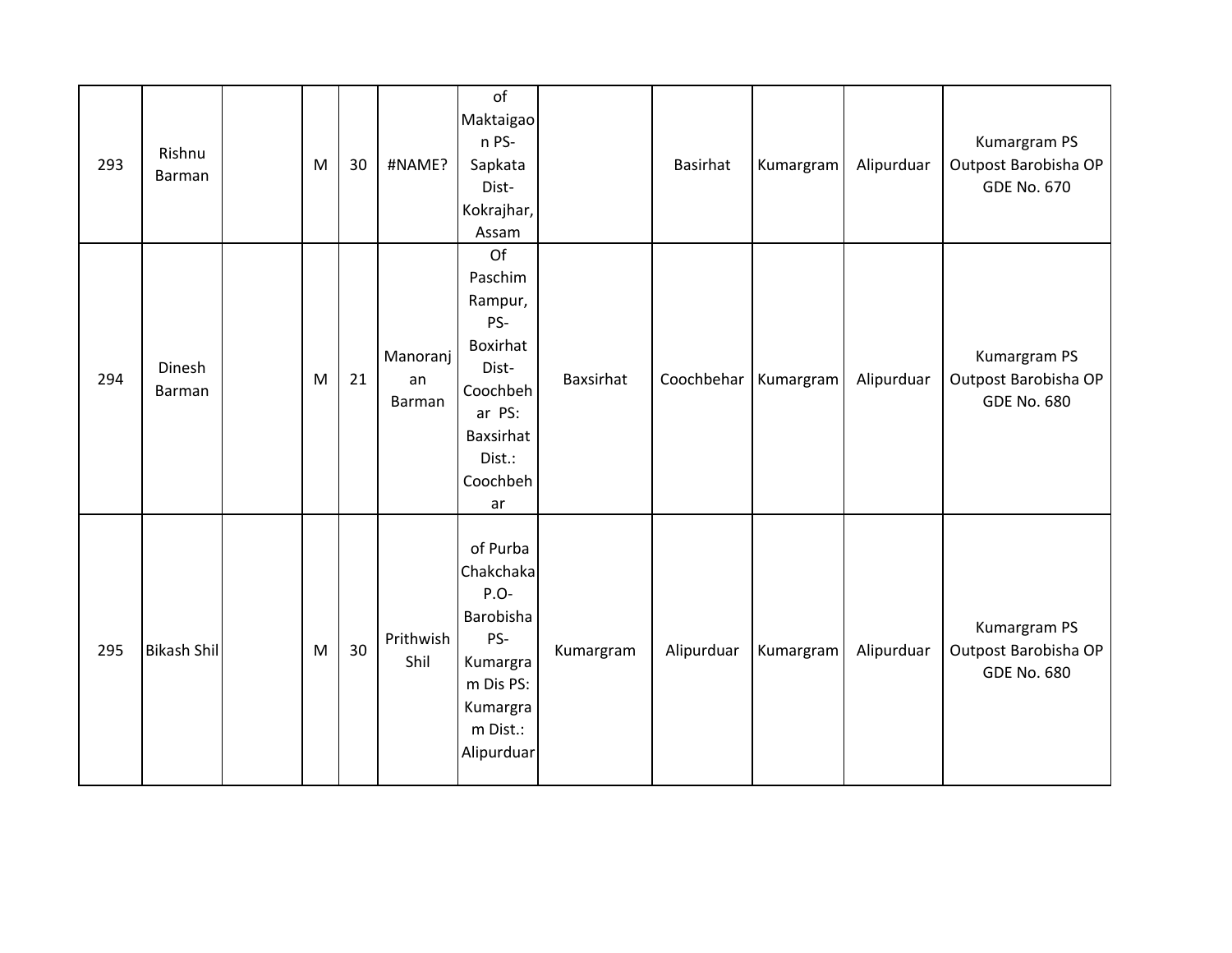| 296 | Bikash<br>Saha  | M | 26 | Krishna<br>Saha          | Of Uttar<br>Rampur<br>P.O-Jorai<br>PS-<br>Boxirhat<br>Dist-<br>Coochbe<br>PS:<br>Baxsirhat<br>Dist.:<br>Coochbeh<br>ar | <b>Baxsirhat</b> | Coochbehar | Kumargram | Alipurduar | Kumargram PS<br>Outpost Barobisha OP<br><b>GDE No. 680</b> |
|-----|-----------------|---|----|--------------------------|------------------------------------------------------------------------------------------------------------------------|------------------|------------|-----------|------------|------------------------------------------------------------|
| 297 | Sanjib<br>Kujur | M | 48 | Roli Kujur               | Of<br>Telipara,<br><b>PS</b><br>Kumargra<br>m, Dist<br>Alipurduar<br>, PS:<br>Kumargra<br>m Dist.:<br>Alipurduar       | Kumargram        | Alipurduar | Kumargram | Alipurduar | Kumargram PS<br>Outpost Kamakhaguri<br>OP GDE No. 547      |
| 298 | Pawan<br>Bhagat | M | 33 | Chaitan<br><b>Bhagat</b> | of<br>Telipara,<br><b>PS</b><br>Kumargra<br>m, Dist<br>Alipurduar<br>, PS:<br>Kumargra<br>m Dist.:<br>Alipurduar       | Kumargram        | Alipurduar | Kumargram | Alipurduar | Kumargram PS<br>Outpost Kamakhaguri<br>OP GDE No. 547      |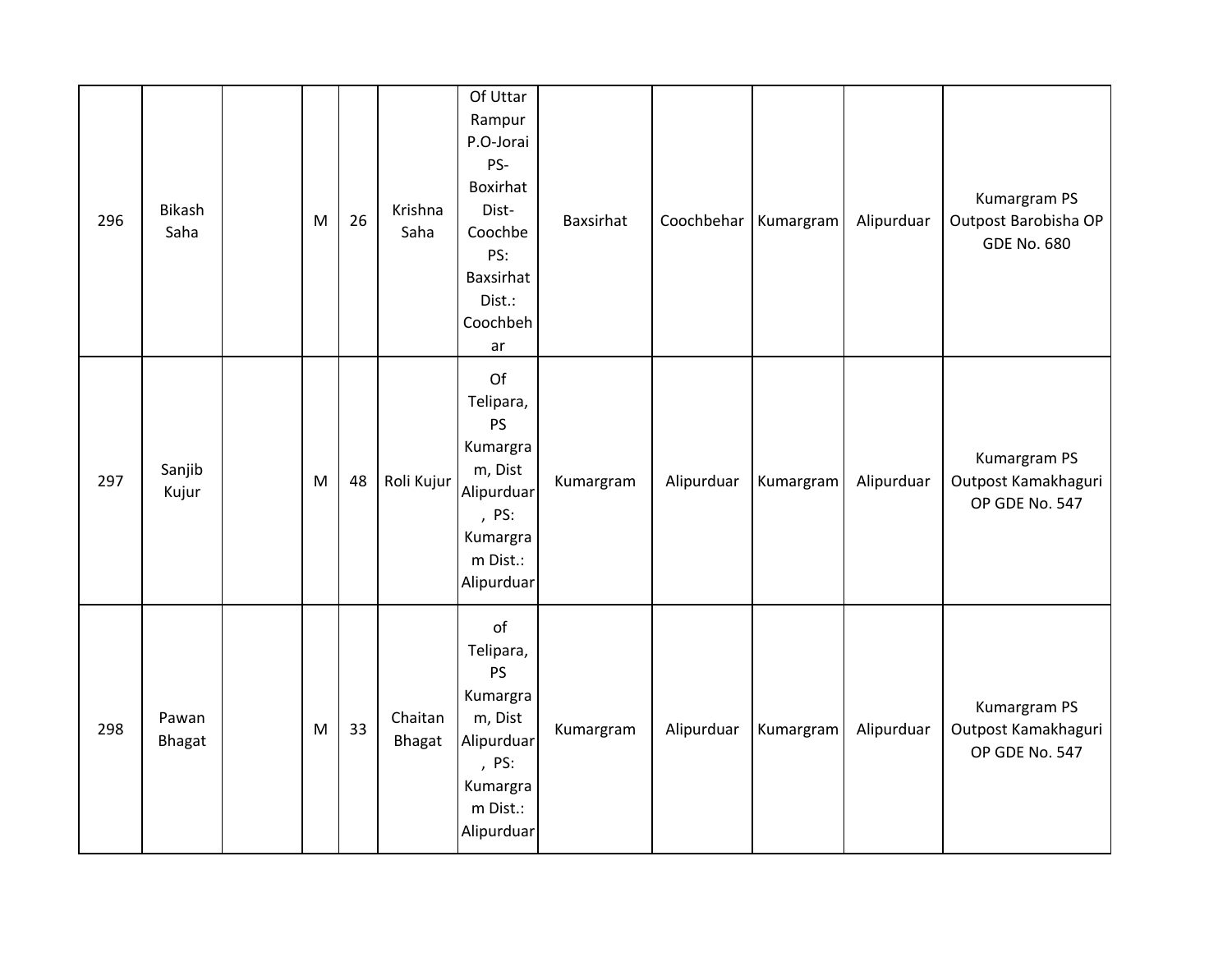| 299 | Dhiren<br>Roy     | M         | 45 | Lt. Purna<br>Roy     | Of<br>Telipara,<br><b>PS</b><br>Kumargra<br>m, Dist<br>Alipurduar<br>, PS:<br>Kumargra<br>m Dist.:<br>Alipurduar    | Kumargram | Alipurduar | Kumargram | Alipurduar | Kumargram PS<br>Outpost Kamakhaguri<br>OP GDE No. 547 |
|-----|-------------------|-----------|----|----------------------|---------------------------------------------------------------------------------------------------------------------|-----------|------------|-----------|------------|-------------------------------------------------------|
| 300 | Goutam<br>Roy     | M         | 30 | Sashi<br>Kanta Roy   | of<br>Telipara,<br><b>PS</b><br>Kumargra<br>m, Dist<br>Alipurduar<br>, PS:<br>Kumargra<br>m Dist.:<br>Alipurduar    | Kumargram | Alipurduar | Kumargram | Alipurduar | Kumargram PS<br>Outpost Kamakhaguri<br>OP GDE No. 547 |
| 301 | Lutfar<br>Hussain | ${\sf M}$ | 24 | Lt Makbul<br>Hossain | Of Salbari,<br>Naghurhat<br>, PS<br>Boxirhat,<br>Dist<br>Coochbeh<br>a PS:<br>Baxsirhat<br>Dist.:<br>Coochbeh<br>ar | Baxsirhat | Coochbehar | Kumargram | Alipurduar | Kumargram PS<br>Outpost Kamakhaguri<br>OP GDE No. 547 |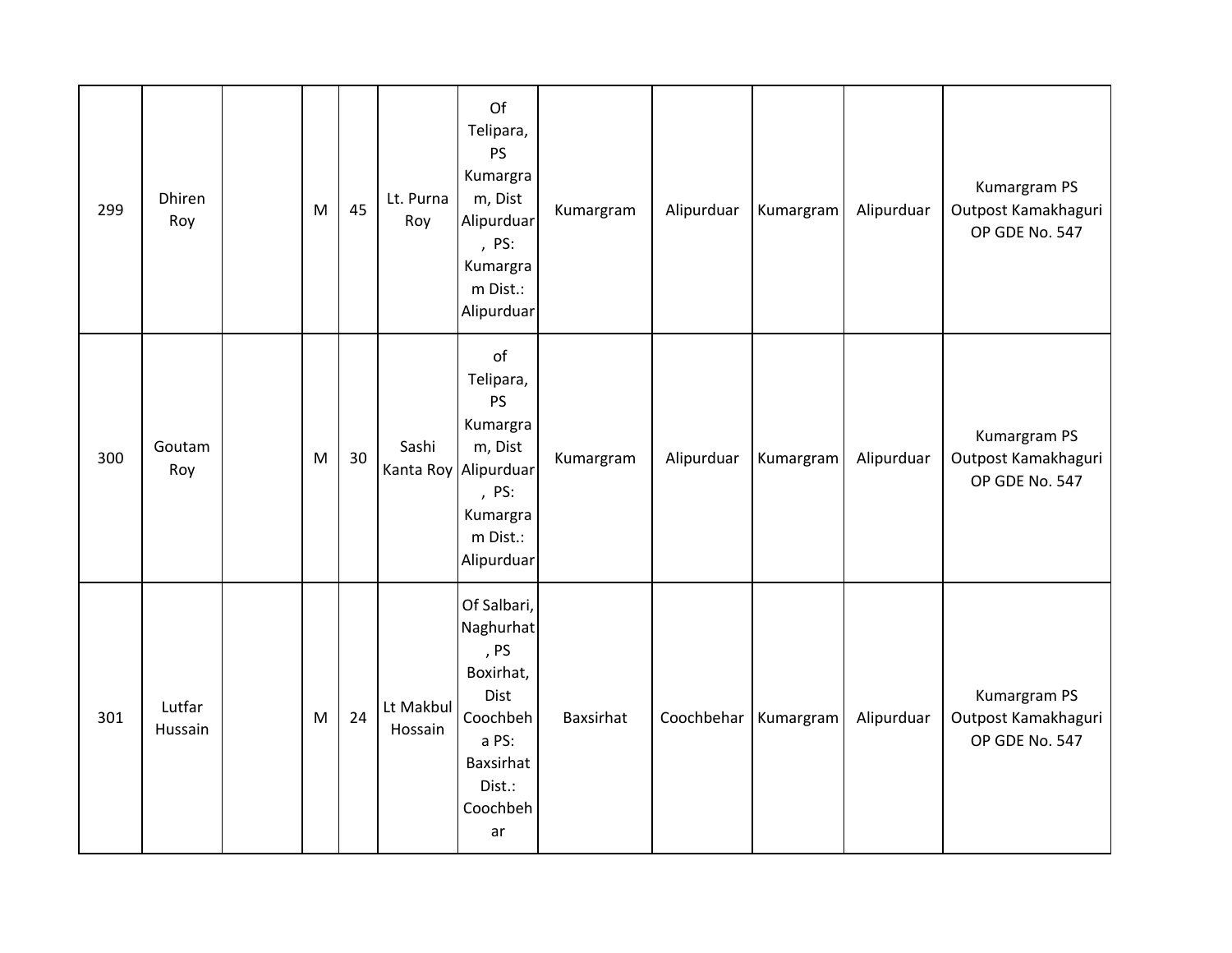| 302 | Chhamira<br>n Haque | M | 26 | Afjal Mia        | Of Salbari,<br>Naghurhat<br>, PS<br>Boxirhat,<br>Dist<br>Coochbeh<br>a PS:<br>Baxsirhat<br>Dist.:<br>Coochbeh<br>ar | Baxsirhat | Coochbehar | Kumargram | Alipurduar | Kumargram PS<br>Outpost Kamakhaguri<br>OP GDE No. 547 |
|-----|---------------------|---|----|------------------|---------------------------------------------------------------------------------------------------------------------|-----------|------------|-----------|------------|-------------------------------------------------------|
| 303 | Ananda<br>Das       | M | 41 | Har Kumar<br>Das | Of Chhoto<br>Daldali, PS<br>Kumargra<br>m, Dist<br>Alipurduar<br>PS:<br>Kumargra<br>m Dist.:<br>Alipurduar          | Kumargram | Alipurduar | Kumargram | Alipurduar | Kumargram PS<br>Outpost Kamakhaguri<br>OP GDE No. 547 |
| 304 | Tapash<br>Kharia    | M |    | Katho<br>Kharia  | <b>CHEPANI</b><br>PS:<br>Samuktala<br>Dist.:<br>Alipurduar                                                          | Samuktala | Alipurduar | Samuktala | Alipurduar | Samuktala PS GDE No.<br>604                           |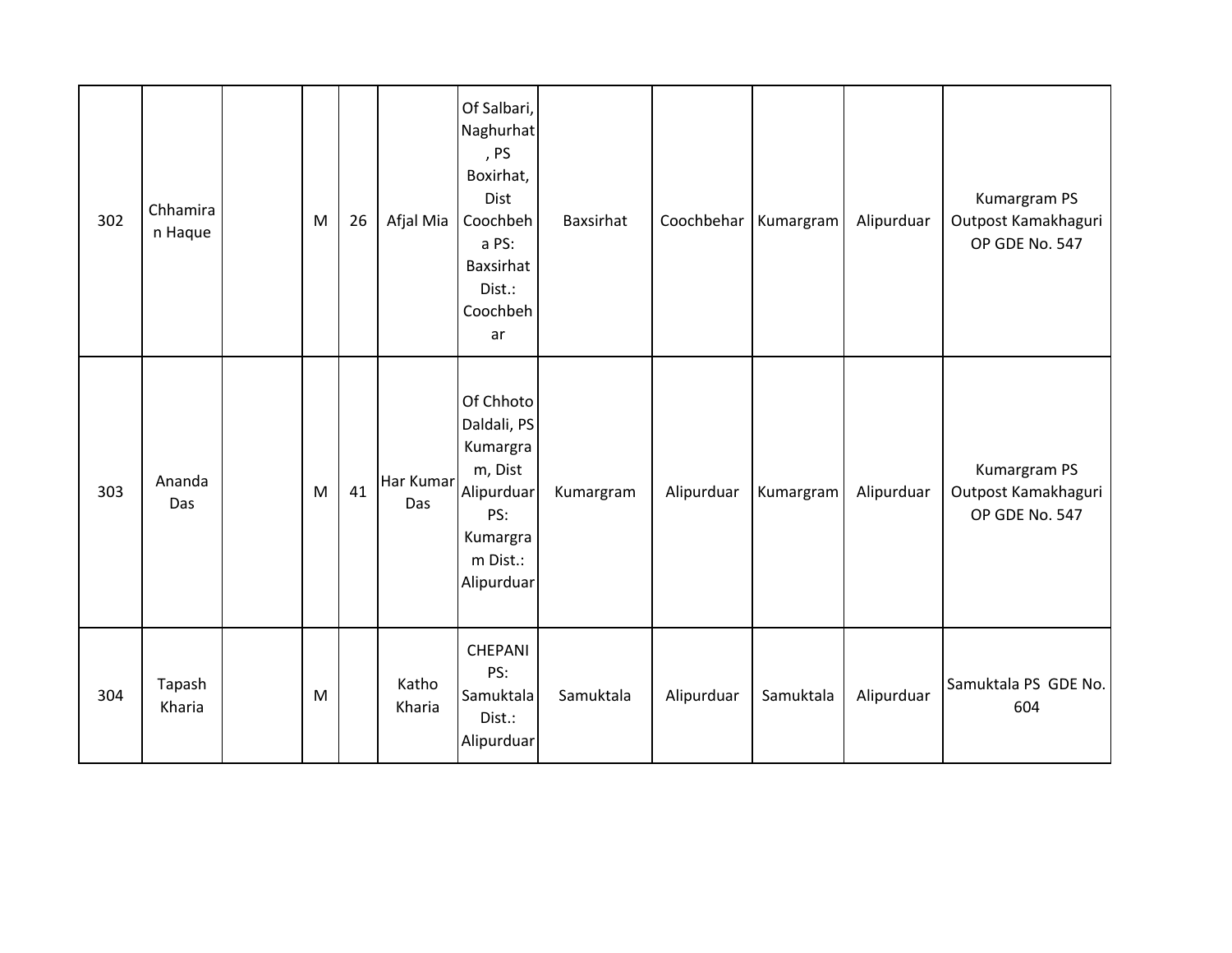| 305 | Momot<br>Mia      | M |    |                          | <b>POTATALA</b><br>PS:<br>Kamal Mia Samuktala<br>Dist.:<br>Alipurduar                              | Samuktala | Alipurduar                                           | Samuktala | Alipurduar                                           | Samuktala PS GDE No.<br>630 |
|-----|-------------------|---|----|--------------------------|----------------------------------------------------------------------------------------------------|-----------|------------------------------------------------------|-----------|------------------------------------------------------|-----------------------------|
| 306 | Mominul<br>Haque  | M |    | Keta Mia                 | POTATALA<br>PS:<br>Samuktala<br>Dist.:<br>Alipurduar                                               | Samuktala | Alipurduar                                           | Samuktala | Alipurduar                                           | Samuktala PS GDE No.<br>630 |
| 307 | Kamlesh<br>Dubey  | M |    | Dinanath<br>Dubey        | Real<br>Kajora PS:<br>Andal<br>Dist.:<br>Asansol<br>Durgapur<br>Police<br>Commissi<br>onerate      | Andal     | Asansol<br>Durgapur<br>Police<br>Commissione<br>rate | Andal     | Asansol<br>Durgapur<br>Police<br>Commission<br>erate | Andal PS GDE No.<br>1049    |
| 308 | Rabindar<br>Kumar | M | 30 | Lt Ram<br>Jiban<br>Kumar | Poraskole<br>dangal PS:<br>Andal<br>Dist.:<br>Asansol<br>Durgapur<br>Police<br>Commissi<br>onerate | Andal     | Asansol<br>Durgapur<br>Police<br>Commissione<br>rate | Andal     | Asansol<br>Durgapur<br>Police<br>Commission<br>erate | Andal PS GDE No.<br>1049    |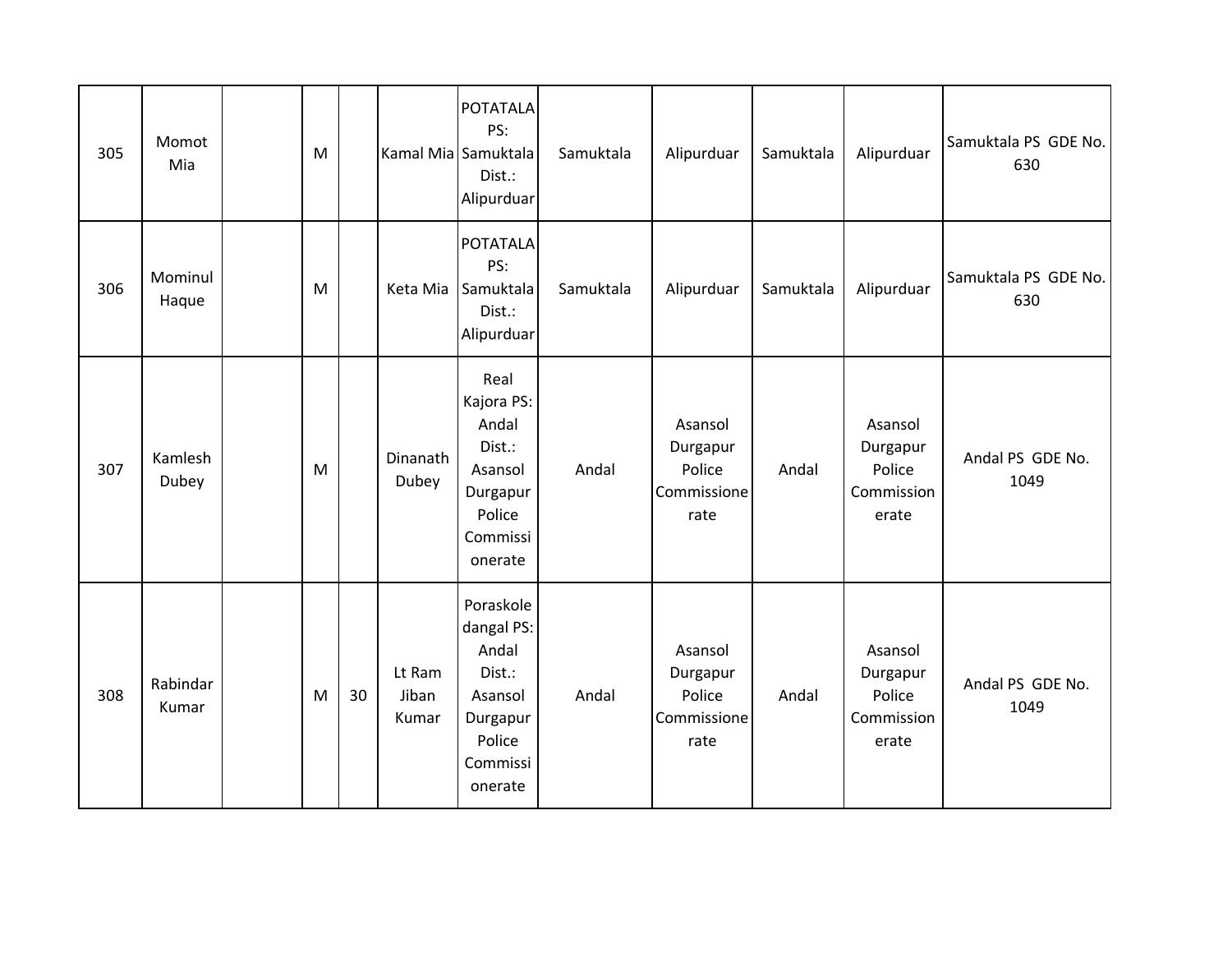| 309 | Allauddin<br>Miya       | M | 54 | Lt Halima<br>Miya                          | Siduli PS:<br>Andal<br>Dist.:<br>Asansol<br>Durgapur<br>Police<br>Commissi<br>onerate         | Andal | Asansol<br>Durgapur<br>Police<br>Commissione<br>rate | Andal | Asansol<br>Durgapur<br>Police<br>Commission<br>erate | Andal PS GDE No.<br>1049 |
|-----|-------------------------|---|----|--------------------------------------------|-----------------------------------------------------------------------------------------------|-------|------------------------------------------------------|-------|------------------------------------------------------|--------------------------|
| 310 | Sanjoy<br>Chowdhur<br>у | M | 24 | Nemai<br>Chowdhur<br>y @<br>Nimnaray<br>an | Kajora<br>More PS:<br>Andal<br>Dist.:<br>Asansol<br>Durgapur<br>Police<br>Commissi<br>onerate | Andal | Asansol<br>Durgapur<br>Police<br>Commissione<br>rate | Andal | Asansol<br>Durgapur<br>Police<br>Commission<br>erate | Andal PS GDE No.<br>1051 |
| 311 | Sangam<br>Chowdhur<br>y | M |    | Nemai<br>Chowdhur<br>y @<br>Nimnaray<br>an | Kajora<br>More PS:<br>Andal<br>Dist.:<br>Asansol<br>Durgapur<br>Police<br>Commissi<br>onerate | Andal | Asansol<br>Durgapur<br>Police<br>Commissione<br>rate | Andal | Asansol<br>Durgapur<br>Police<br>Commission<br>erate | Andal PS GDE No.<br>1051 |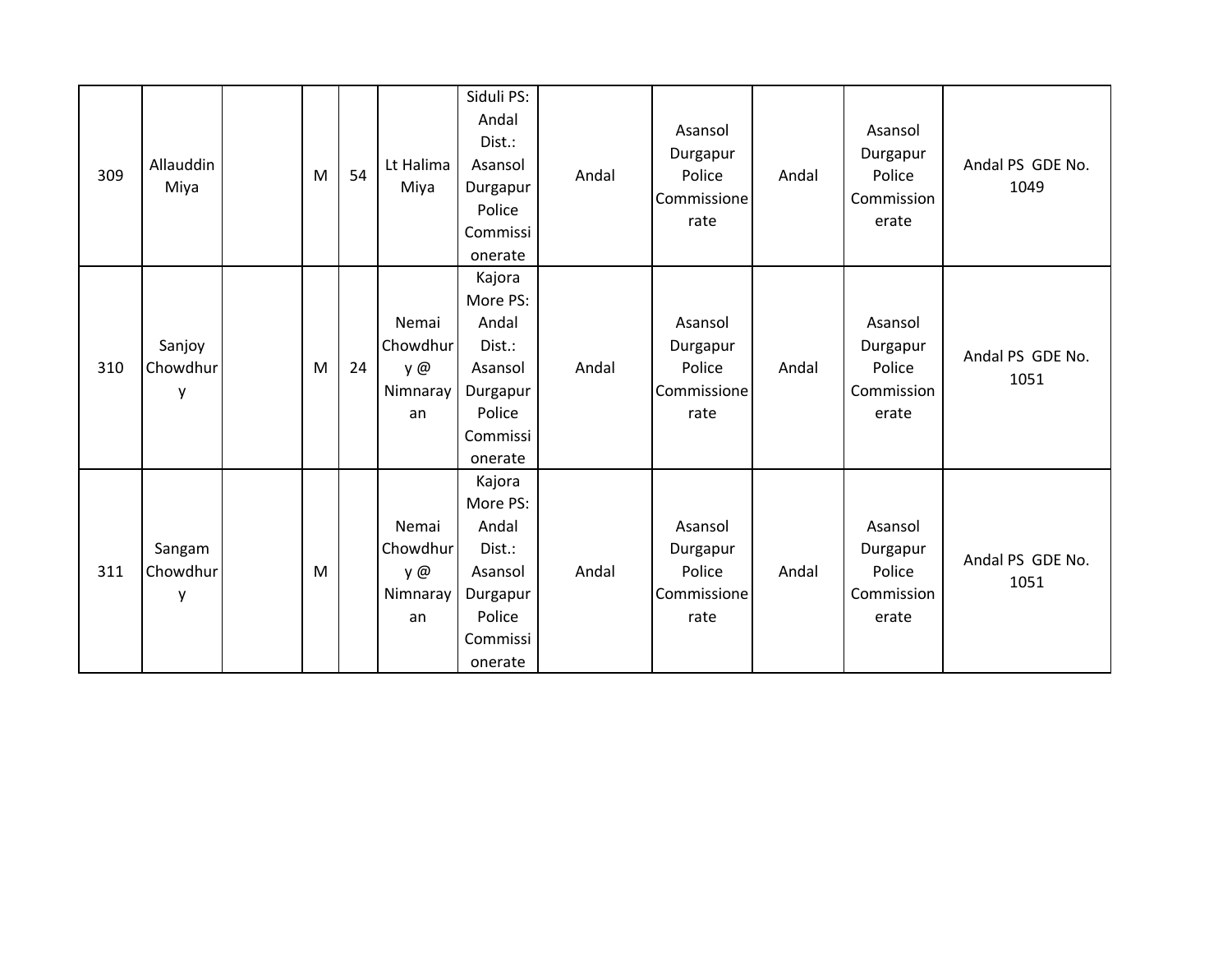| 312 | Samir<br>Sarkar | M |    | <b>Bikash</b><br>Sarkar | Kajora<br>More PS:<br>Andal<br>Dist.:<br>Asansol<br>Durgapur<br>Police<br>Commissi<br>onerate | Andal | Asansol<br>Durgapur<br>Police<br>Commissione<br>rate | Andal | Asansol<br>Durgapur<br>Police<br>Commission<br>erate | Andal PS GDE No.<br>1066 |
|-----|-----------------|---|----|-------------------------|-----------------------------------------------------------------------------------------------|-------|------------------------------------------------------|-------|------------------------------------------------------|--------------------------|
| 313 | Pintu<br>Shaw   | M |    | Subodh<br>Shaw          | Kajora<br>More PS:<br>Andal<br>Dist.:<br>Asansol<br>Durgapur<br>Police<br>Commissi<br>onerate | Andal | Asansol<br>Durgapur<br>Police<br>Commissione<br>rate | Andal | Asansol<br>Durgapur<br>Police<br>Commission<br>erate | Andal PS GDE No.<br>1066 |
| 314 | Pritam<br>Das   | M | 22 | Lotan Das               | Andal<br>More PS:<br>Andal<br>Dist.:<br>Asansol<br>Durgapur<br>Police<br>Commissi<br>onerate  | Andal | Asansol<br>Durgapur<br>Police<br>Commissione<br>rate | Andal | Asansol<br>Durgapur<br>Police<br>Commission<br>erate | Andal PS GDE No.<br>1067 |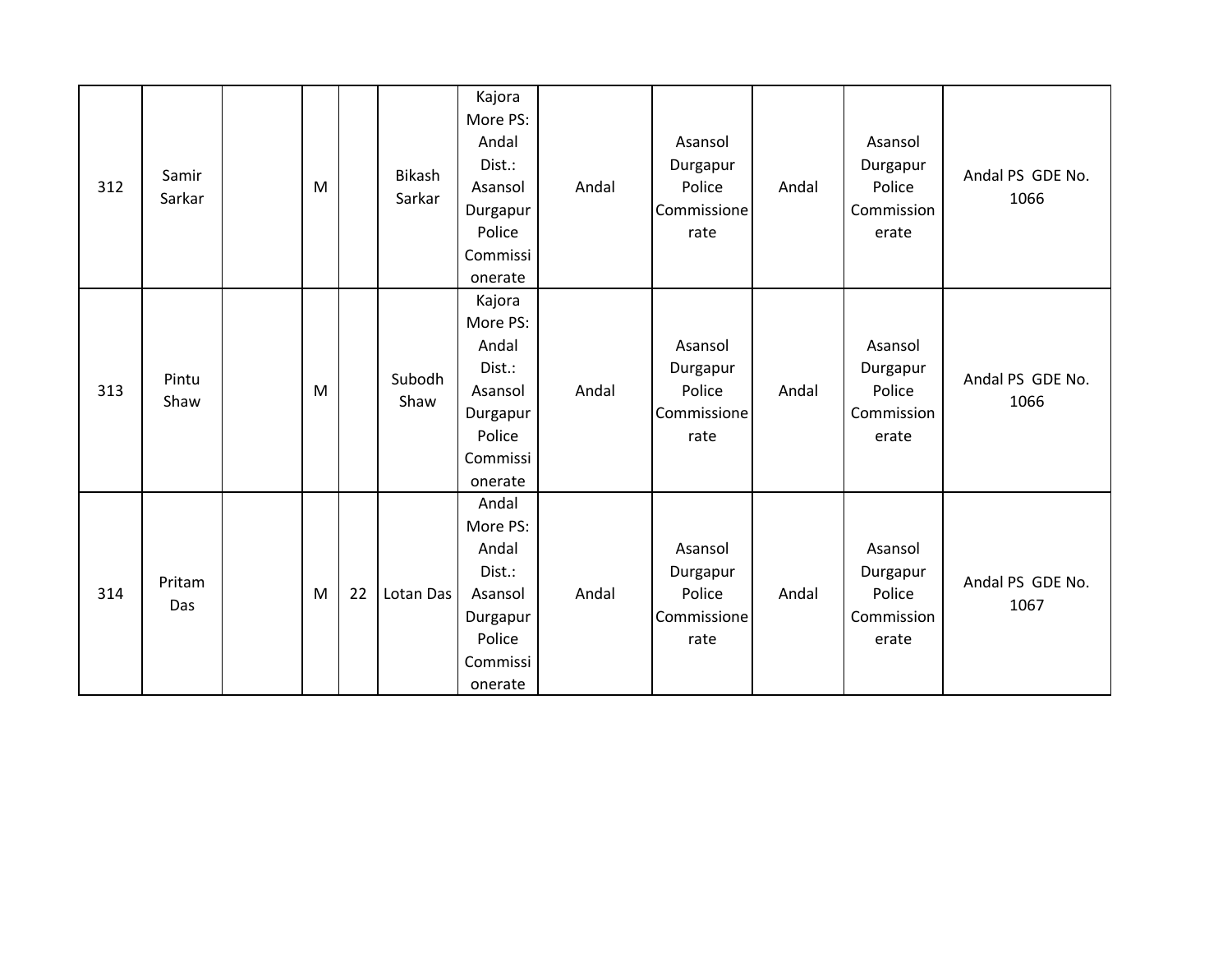| 315 | Jiten<br>Bagdi  | M |    | Jhantu<br>Bagdi        | Andal<br>More PS:<br>Andal<br>Dist.:<br>Asansol<br>Durgapur<br>Police<br>Commissi<br>onerate                    | Andal | Asansol<br>Durgapur<br>Police<br>Commissione<br>rate | Andal | Asansol<br>Durgapur<br>Police<br>Commission<br>erate | Andal PS GDE No.<br>1067 |
|-----|-----------------|---|----|------------------------|-----------------------------------------------------------------------------------------------------------------|-------|------------------------------------------------------|-------|------------------------------------------------------|--------------------------|
| 316 | Ganesh<br>Yadav | M | 40 | Sri<br>Bandhu<br>Yadav | 1/7<br>colony,<br>South<br>Bazar PS:<br>Andal<br>Dist.:<br>Asansol<br>Durgapur<br>Police<br>Commissi<br>onerate | Andal | Asansol<br>Durgapur<br>Police<br>Commissione<br>rate | Andal | Asansol<br>Durgapur<br>Police<br>Commission<br>erate | Andal PS GDE No.<br>1067 |
| 317 | Mahesh<br>Singh | M |    | Lt Biru<br>Singh       | Kajora<br>Golai PS:<br>Andal<br>Dist.:<br>Asansol<br>Durgapur<br>Police<br>Commissi<br>onerate                  | Andal | Asansol<br>Durgapur<br>Police<br>Commissione<br>rate | Andal | Asansol<br>Durgapur<br>Police<br>Commission<br>erate | Andal PS GDE No.<br>1067 |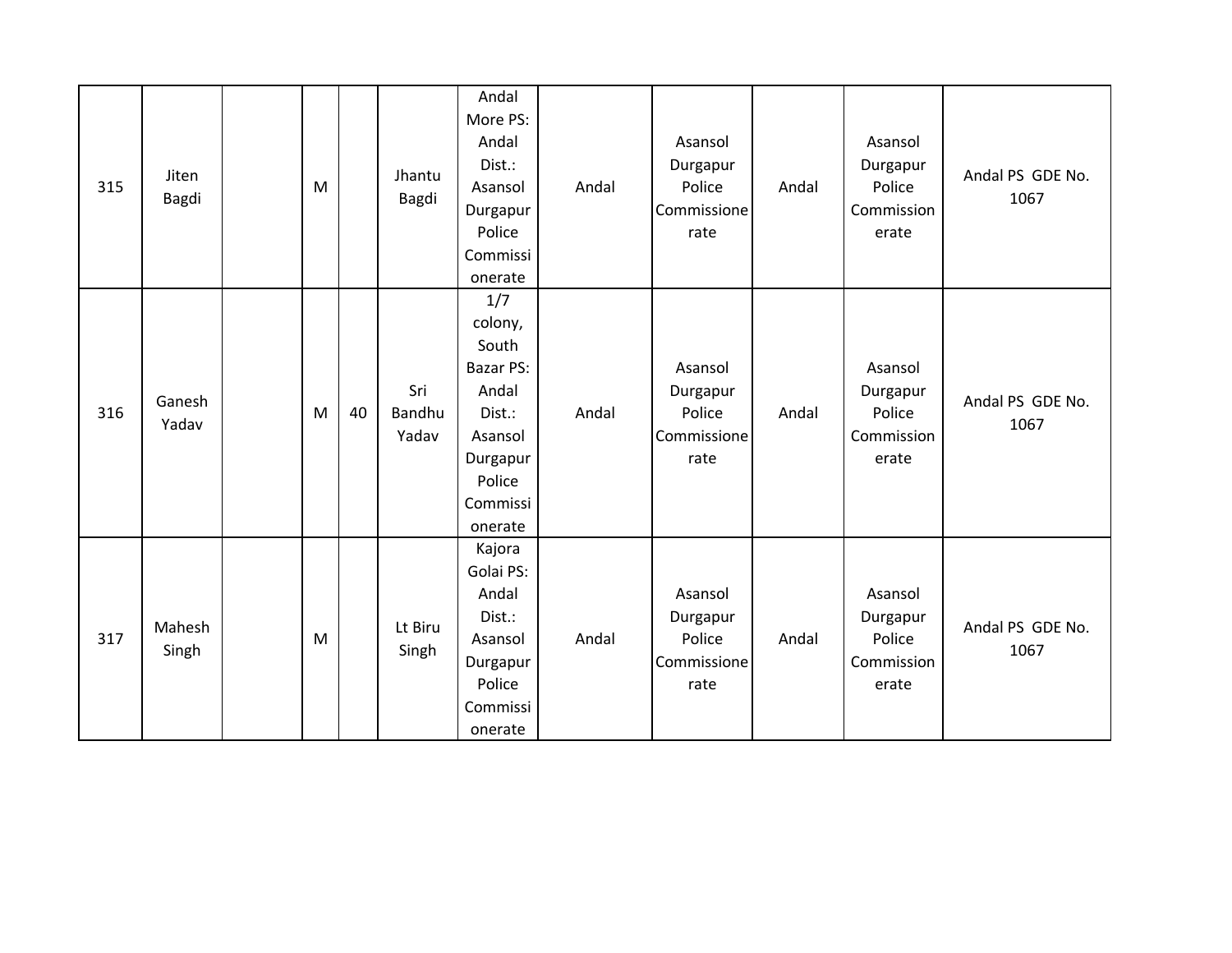| 318 | Uttam<br>Dey          | M         | 28 | Anil Dey         | Andal<br>More PS:<br>Andal<br>Dist.:<br>Asansol<br>Durgapur<br>Police<br>Commissi<br>onerate                   | Andal | Asansol<br>Durgapur<br>Police<br>Commissione<br>rate | Andal | Asansol<br>Durgapur<br>Police<br>Commission<br>erate | Andal PS GDE No.<br>1068                       |
|-----|-----------------------|-----------|----|------------------|----------------------------------------------------------------------------------------------------------------|-------|------------------------------------------------------|-------|------------------------------------------------------|------------------------------------------------|
| 319 | Jatin Saha            | M         |    | Goti Saha        | Andal<br>More PS:<br>Andal<br>Dist.:<br>Asansol<br>Durgapur<br>Police<br>Commissi<br>onerate                   | Andal | Asansol<br>Durgapur<br>Police<br>Commissione<br>rate | Andal | Asansol<br>Durgapur<br>Police<br>Commission<br>erate | Andal PS GDE No.<br>1068                       |
| 320 | Jitu<br><b>Bhuiya</b> | ${\sf M}$ |    | Kuldip<br>Bhuiya | Bahula<br><b>New</b><br>Quarter<br>PS: Andal<br>Dist.:<br>Asansol<br>Durgapur<br>Police<br>Commissi<br>onerate | Andal | Asansol<br>Durgapur<br>Police<br>Commissione<br>rate | Andal | Asansol<br>Durgapur<br>Police<br>Commission<br>erate | Andal PS Outpost<br>Monbahal OP GDE No.<br>608 |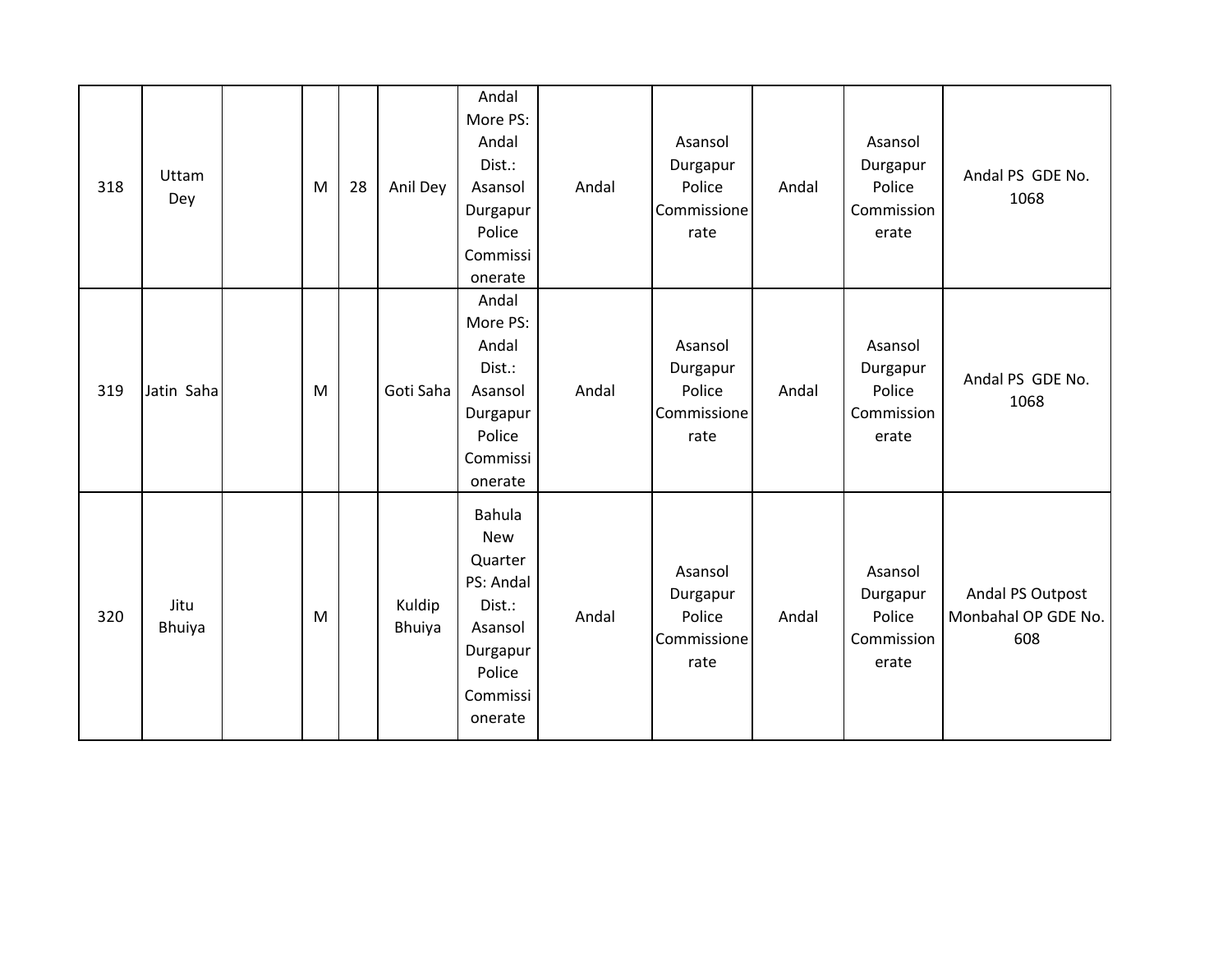| 321 | <b>Badal</b><br>Thakur               | M |    | Bijay<br>Thakur                     | Real<br>Jambad<br>colliery<br>PS: Andal<br>Dist.:<br>Asansol<br>Durgapur<br>Police<br>Commissi<br>onerate | Andal | Asansol<br>Durgapur<br>Police<br>Commissione<br>rate | Andal | Asansol<br>Durgapur<br>Police<br>Commission<br>erate | Andal PS Outpost<br>Monbahal OP GDE No.<br>608 |
|-----|--------------------------------------|---|----|-------------------------------------|-----------------------------------------------------------------------------------------------------------|-------|------------------------------------------------------|-------|------------------------------------------------------|------------------------------------------------|
| 322 | Billa<br>Mangal<br>Bhattacha<br>ryay | M | 26 | Krishnend<br>u<br>Bhattacha<br>ryay | Ukhra<br>Ananda<br>Pally PS:<br>Andal<br>Dist.:<br>Asansol<br>Durgapur<br>Police<br>Commissi<br>onerate   | Andal | Asansol<br>Durgapur<br>Police<br>Commissione<br>rate | Andal | Asansol<br>Durgapur<br>Police<br>Commission<br>erate | Andal PS Outpost Ukra<br>OP GDE No. 460        |
| 323 | Abhisekh<br>Hazra                    | M | 28 | <b>Tapas</b><br>Hazra               | Ukhra<br>Station<br>More PS:<br>Andal<br>Dist.:<br>Asansol<br>Durgapur<br>Police<br>Commissi<br>onerate   | Andal | Asansol<br>Durgapur<br>Police<br>Commissione<br>rate | Andal | Asansol<br>Durgapur<br>Police<br>Commission<br>erate | Andal PS Outpost Ukra<br>OP GDE No. 460        |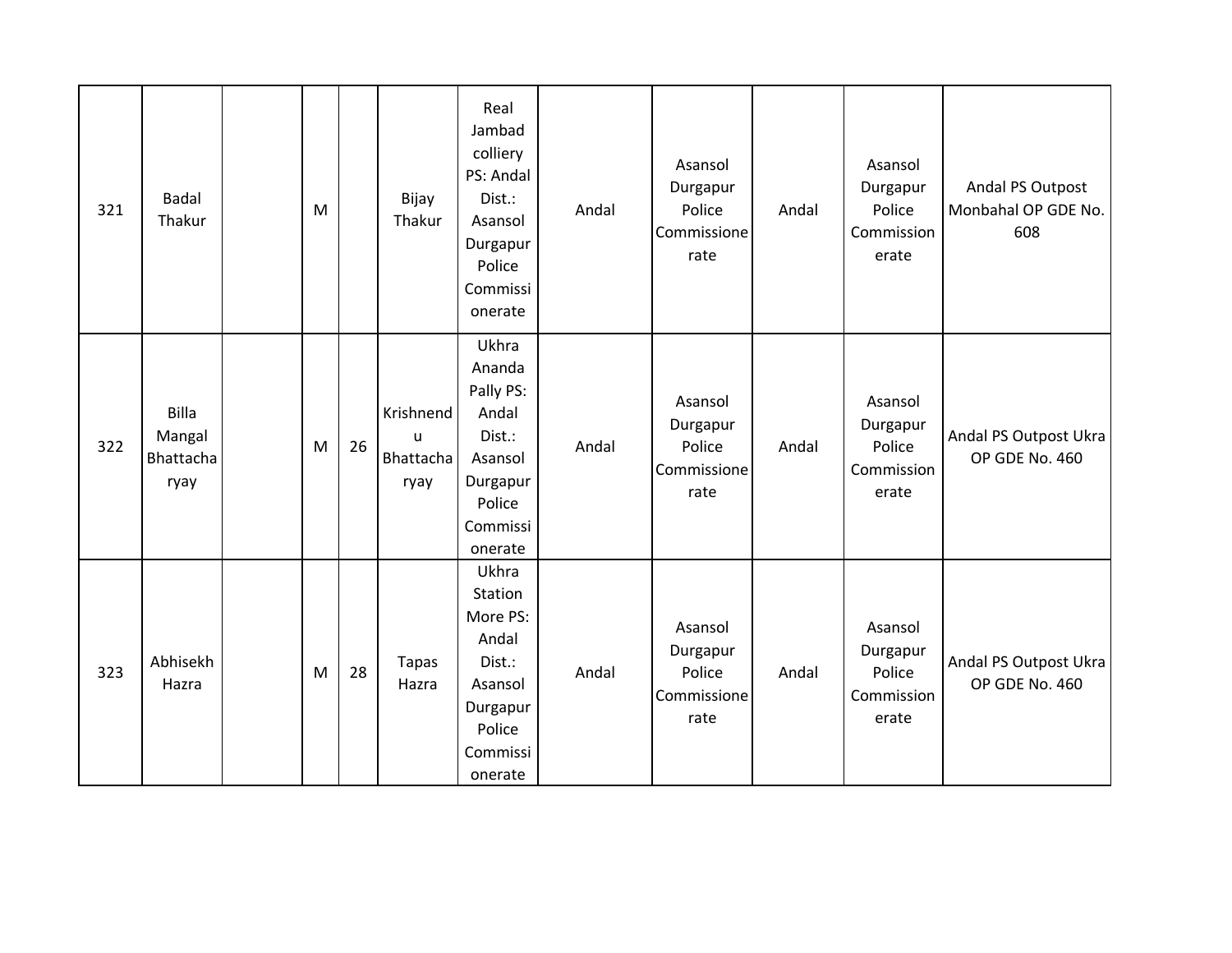| 324 | Tuhin<br>Mahato | M | 50 | Late Amit<br>Mahato | Purana<br>Talaw PS:<br>Asansole<br>south<br>Dist.:<br>Asansol<br>Durgapur<br>Police<br>Commissi<br>onerate | Asansole south | Asansol<br>Durgapur<br>Police<br>Commissione<br>rate | Asansole<br>south | Asansol<br>Durgapur<br>Police<br>Commission<br>erate | Asansole south PS<br><b>GDE No. 1201</b> |
|-----|-----------------|---|----|---------------------|------------------------------------------------------------------------------------------------------------|----------------|------------------------------------------------------|-------------------|------------------------------------------------------|------------------------------------------|
| 325 | Karan<br>Mahato | M | 25 | Late K.m<br>Mahato  | Purana<br>Talaw PS:<br>Asansole<br>south<br>Dist.:<br>Asansol<br>Durgapur<br>Police<br>Commissi<br>onerate | Asansole south | Asansol<br>Durgapur<br>Police<br>Commissione<br>rate | Asansole<br>south | Asansol<br>Durgapur<br>Police<br>Commission<br>erate | Asansole south PS<br><b>GDE No. 1201</b> |
| 326 | Manik<br>Mahato | M | 35 | Rajesh<br>Mahato    | Chalbalpu<br>r PS:<br>Salanpur<br>Dist.:<br>Asansol<br>Durgapur<br>Police<br>Commissi<br>onerate           | Salanpur       | Asansol<br>Durgapur<br>Police<br>Commissione<br>rate | Asansole<br>south | Asansol<br>Durgapur<br>Police<br>Commission<br>erate | Asansole south PS<br><b>GDE No. 1202</b> |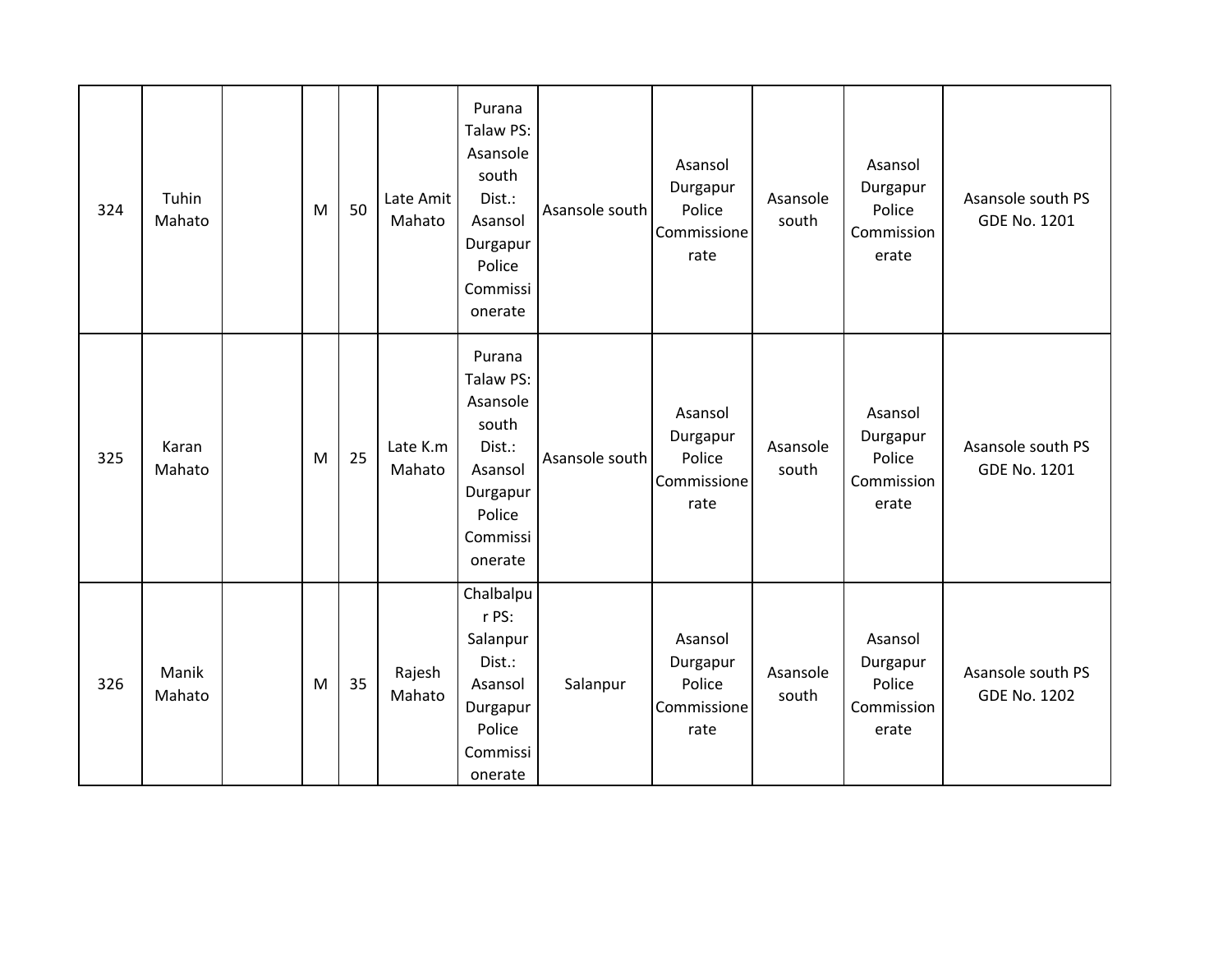| 327 | Subrata<br>Samanta     | M | 42 | <b>Bimal</b><br>Samanta | 2 No<br>Mohishila<br>Colony PS:<br>Asansole<br>south<br>Dist.:<br>Asansol<br>Durgapur<br>Police<br>Commissi<br>onerate | Asansole south | Asansol<br>Durgapur<br>Police<br>Commissione<br>rate | Asansole<br>south | Asansol<br>Durgapur<br>Police<br>Commission<br>erate | Asansole south PS<br>GDE No. 1193 |
|-----|------------------------|---|----|-------------------------|------------------------------------------------------------------------------------------------------------------------|----------------|------------------------------------------------------|-------------------|------------------------------------------------------|-----------------------------------|
| 328 | <b>Bikek</b><br>Prasad | M |    | Ajoy Kr<br>Prasad       | PS:<br>Asansole<br>north<br>Dist.:<br>Asansol<br>Durgapur<br>Police<br>Commissi<br>onerate                             | Asansole north | Asansol<br>Durgapur<br>Police<br>Commissione<br>rate | Barabani          | Asansol<br>Durgapur<br>Police<br>Commission<br>erate | Barabani PS GDE No.<br>1063       |
| 329 | Karan<br>Chaudhur<br>y | M |    | Bhusan<br>Chaudhur<br>y | PS:<br>Asansole<br>north<br>Dist.:<br>Asansol<br>Durgapur<br>Police<br>Commissi<br>onerate                             | Asansole north | Asansol<br>Durgapur<br>Police<br>Commissione<br>rate | Barabani          | Asansol<br>Durgapur<br>Police<br>Commission<br>erate | Barabani PS GDE No.<br>1063       |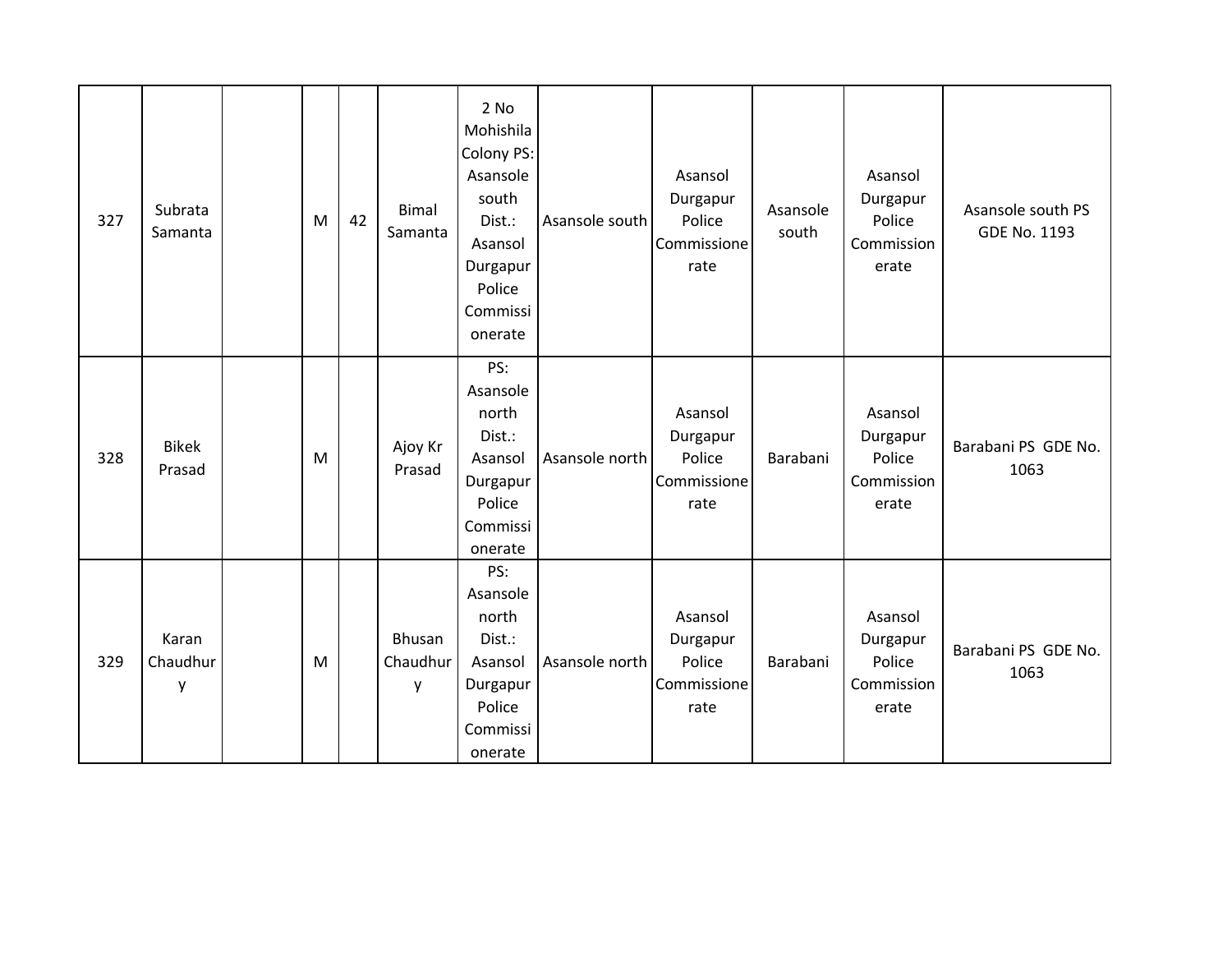| 330 | Baban<br>Bauri    | M |    | Lakhikant<br>a Bauri  | PS:<br>Asansole<br>north<br>Dist.:<br>Asansol<br>Durgapur<br>Police<br>Commissi<br>onerate | Asansole north | Asansol<br>Durgapur<br>Police<br>Commissione<br>rate | Barabani         | Asansol<br>Durgapur<br>Police<br>Commission<br>erate | Barabani PS GDE No.<br>1063    |
|-----|-------------------|---|----|-----------------------|--------------------------------------------------------------------------------------------|----------------|------------------------------------------------------|------------------|------------------------------------------------------|--------------------------------|
| 331 | Chandan<br>Mondal | M | 38 | Lt.anil<br>Ch.monda   |                                                                                            |                | Basirhat                                             | Chittaranja<br>n | Asansol<br>Durgapur<br>Police<br>Commission<br>erate | Chittaranjan PS GDE<br>No. 746 |
| 332 | Ganesh<br>Ruidas  | M | 28 | Sanat<br>Ruidas       |                                                                                            |                | Basirhat                                             | Chittaranja<br>n | Asansol<br>Durgapur<br>Police<br>Commission<br>erate | Chittaranjan PS GDE<br>No. 746 |
| 333 | Guddu<br>Routh    | M | 21 | Tarakesh<br>war Routh | PS:<br>Salanpur<br>Dist.:<br>Asansol<br>Durgapur<br>Police<br>Commissi<br>onerate          | Salanpur       | Asansol<br>Durgapur<br>Police<br>Commissione<br>rate | Chittaranja<br>n | Asansol<br>Durgapur<br>Police<br>Commission<br>erate | Chittaranjan PS GDE<br>No. 745 |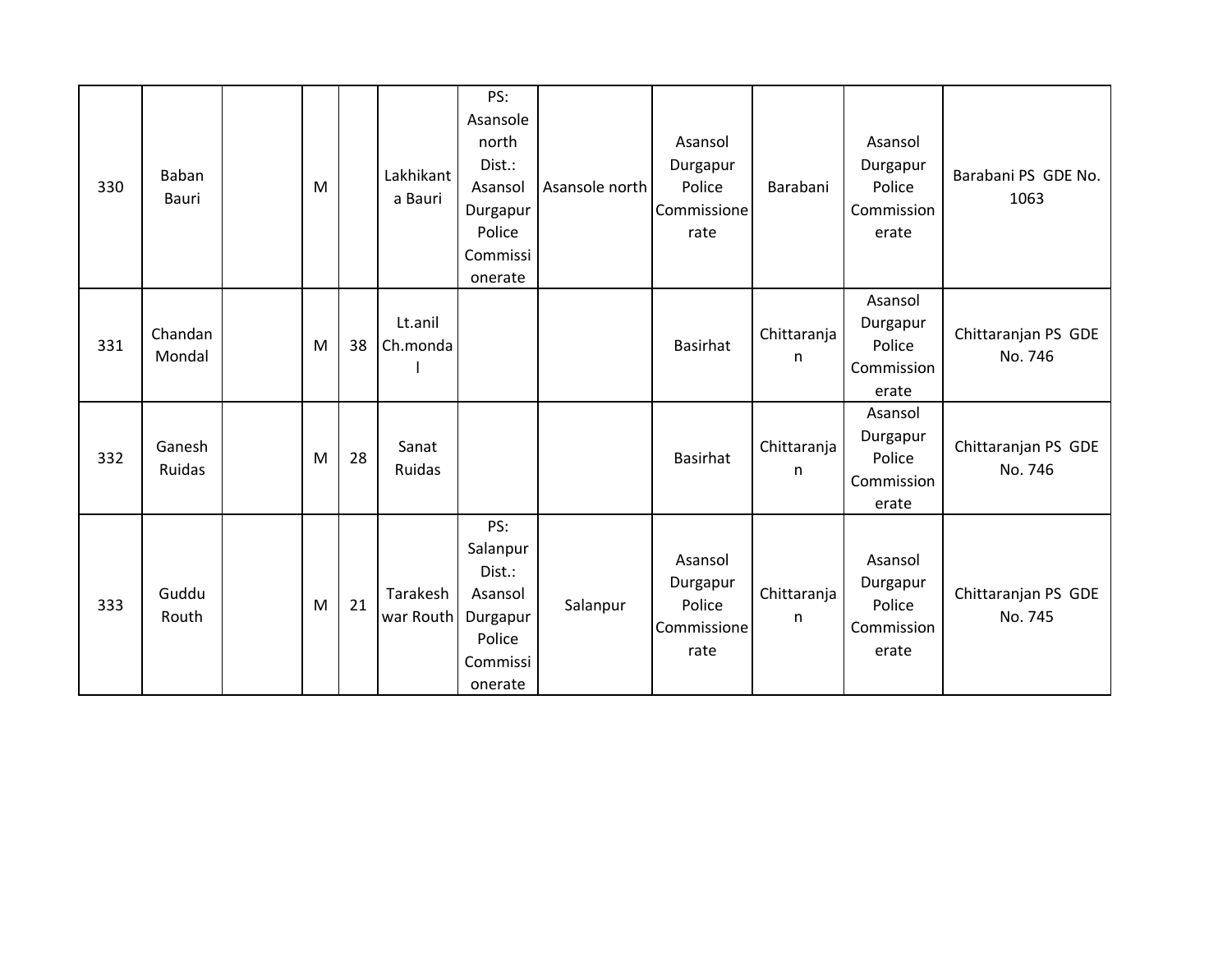| 334 | Chittaranj<br>an Paul |       | M | 21 | Nemai<br>Paul     | PS:<br>Salanpur<br>Dist.:<br>Asansol<br>Durgapur<br>Police<br>Commissi<br>onerate      | Salanpur     | Asansol<br>Durgapur<br>Police<br>Commissione<br>rate | Chittaranja<br>n | Asansol<br>Durgapur<br>Police<br>Commission<br>erate | Chittaranjan PS GDE<br>No. 745 |
|-----|-----------------------|-------|---|----|-------------------|----------------------------------------------------------------------------------------|--------------|------------------------------------------------------|------------------|------------------------------------------------------|--------------------------------|
| 335 | Narayan<br>Gupta      | Banti | M | 18 | Niteswar<br>Gupta | PS:<br>Salanpur<br>Dist.:<br>Asansol<br>Durgapur<br>Police<br>Commissi<br>onerate      | Salanpur     | Asansol<br>Durgapur<br>Police<br>Commissione<br>rate | Chittaranja<br>n | Asansol<br>Durgapur<br>Police<br>Commission<br>erate | Chittaranjan PS GDE<br>No. 745 |
| 336 | Niraj<br>Kumar        |       | M | 26 | Jagdish<br>Mishra | PS:<br>Chittaranj<br>an Dist.:<br>Asansol<br>Durgapur<br>Police<br>Commissi<br>onerate | Chittaranjan | Asansol<br>Durgapur<br>Police<br>Commissione<br>rate | Chittaranja<br>n | Asansol<br>Durgapur<br>Police<br>Commission<br>erate | Chittaranjan PS GDE<br>No. 745 |
| 337 | Adash<br>Kumar        |       | M | 23 | Prem<br>Kr.mondal | PS:<br>Chittaranj<br>an Dist.:<br>Asansol<br>Durgapur<br>Police<br>Commissi<br>onerate | Chittaranjan | Asansol<br>Durgapur<br>Police<br>Commissione<br>rate | Chittaranja<br>n | Asansol<br>Durgapur<br>Police<br>Commission<br>erate | Chittaranjan PS GDE<br>No. 745 |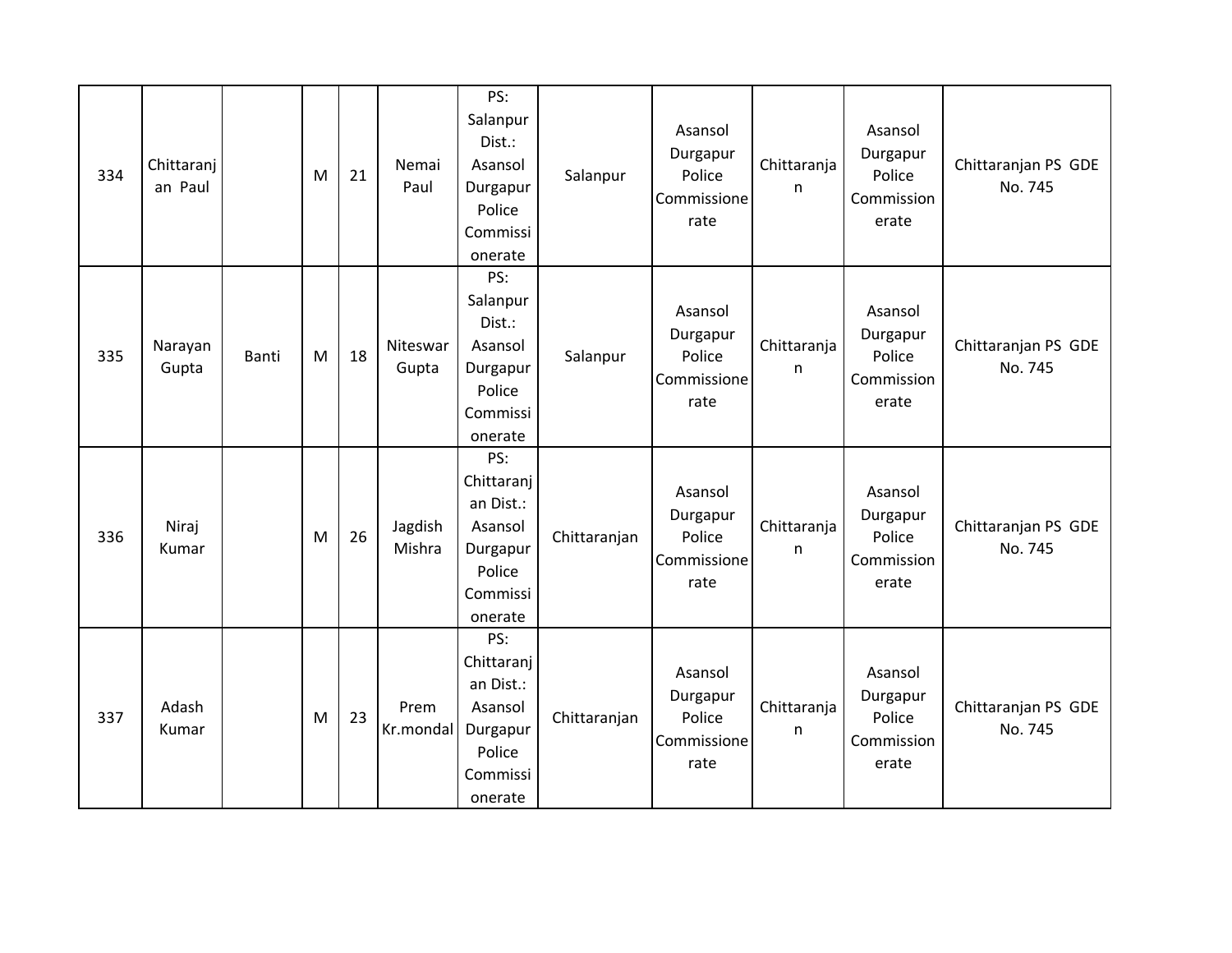| 338 | Sourav<br>Murmu           | M | 22 | Sudip<br>Murmu              | PS:<br>Chittaranj<br>an Dist.:<br>Asansol<br>Durgapur<br>Police<br>Commissi<br>onerate | Chittaranjan | Asansol<br>Durgapur<br>Police<br>Commissione<br>rate | Chittaranja<br>n | Asansol<br>Durgapur<br>Police<br>Commission<br>erate | Chittaranjan PS GDE<br>No. 745 |
|-----|---------------------------|---|----|-----------------------------|----------------------------------------------------------------------------------------|--------------|------------------------------------------------------|------------------|------------------------------------------------------|--------------------------------|
| 339 | Ratan Shil                | M | 49 | Lt.dharam<br>Shil           | PS:<br>Salanpur<br>Dist.:<br>Asansol<br>Durgapur<br>Police<br>Commissi<br>onerate      | Salanpur     | Asansol<br>Durgapur<br>Police<br>Commissione<br>rate | Chittaranja<br>n | Asansol<br>Durgapur<br>Police<br>Commission<br>erate | Chittaranjan PS GDE<br>No. 745 |
| 340 | Sandip<br>Kumar<br>Mondal | M | 28 | Himansu<br>Sekhar<br>Mondal | PS:<br>Chittaranj<br>an Dist.:<br>Asansol<br>Durgapur<br>Police<br>Commissi<br>onerate | Chittaranjan | Asansol<br>Durgapur<br>Police<br>Commissione<br>rate | Chittaranja<br>n | Asansol<br>Durgapur<br>Police<br>Commission<br>erate | Chittaranjan PS GDE<br>No. 745 |
| 341 | Susant<br>Mondal          | M | 44 | Bhaskar<br>Mondal           |                                                                                        |              | <b>Basirhat</b>                                      | Chittaranja<br>n | Asansol<br>Durgapur<br>Police<br>Commission<br>erate | Chittaranjan PS GDE<br>No. 733 |
| 342 | Yuddhapa<br>ti Soren      | M | 23 | Mahadeb<br>Soren            |                                                                                        |              | <b>Basirhat</b>                                      | Chittaranja<br>n | Asansol<br>Durgapur<br>Police<br>Commission<br>erate | Chittaranjan PS GDE<br>No. 733 |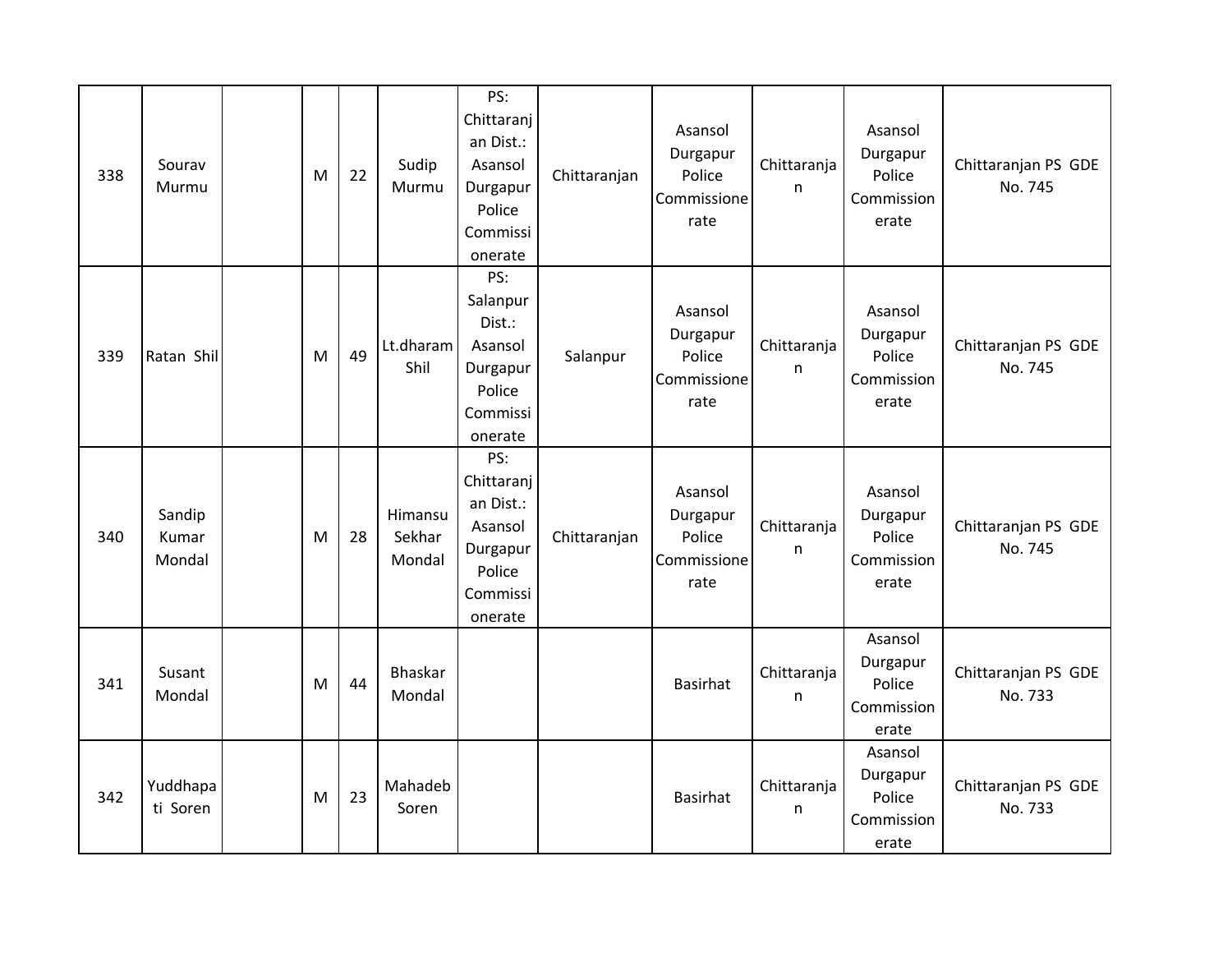| 343 | Akash<br>Murmu       | M | 45 | Budhnath<br>Murmu    | PS:<br>Barabani<br>Dist.:<br>Asansol<br>Durgapur<br>Police<br>Commissi<br>onerate                          | Barabani     | Asansol<br>Durgapur<br>Police<br>Commissione<br>rate | Chittaranja<br>n | Asansol<br>Durgapur<br>Police<br>Commission<br>erate | Chittaranjan PS GDE<br>No. 733 |
|-----|----------------------|---|----|----------------------|------------------------------------------------------------------------------------------------------------|--------------|------------------------------------------------------|------------------|------------------------------------------------------|--------------------------------|
| 344 | Suraj<br>Narayan     | M | 47 | Lt.ramsha<br>kal Pal | PS:<br>Chittaranj<br>an Dist.:<br>Asansol<br>Durgapur<br>Police<br>Commissi<br>onerate                     | Chittaranjan | Asansol<br>Durgapur<br>Police<br>Commissione<br>rate | Chittaranja<br>n | Asansol<br>Durgapur<br>Police<br>Commission<br>erate | Chittaranjan PS GDE<br>No. 733 |
| 345 | Abhimany<br>u Thakur |   | 27 | Ashok<br>Thakur      | Ismile 60<br>Foot road<br>PS:<br>Hirapur<br>Dist.:<br>Asansol<br>Durgapur<br>Police<br>Commissi<br>onerate | Hirapur      | Asansol<br>Durgapur<br>Police<br>Commissione<br>rate | Hirapur          | Asansol<br>Durgapur<br>Police<br>Commission<br>erate | Hirapur PS GDE No.<br>1000     |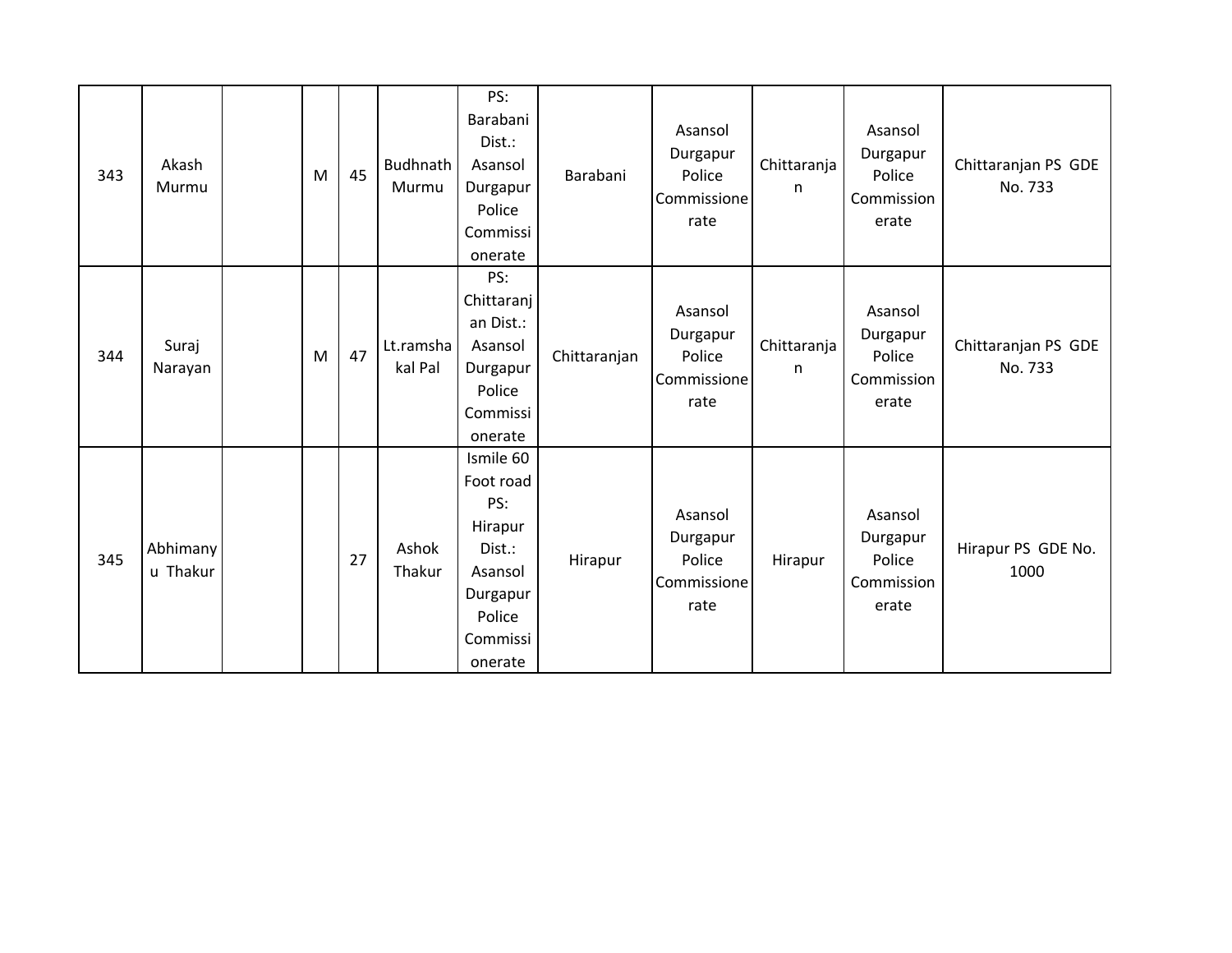| 346 | Sbhasish<br>Chakrabor<br>ty | 49 | Late<br>Satish<br>Chakrabor<br>ty | Ismile 60<br>Foot road<br>PS:<br>Hirapur<br>Dist.:<br>Asansol<br>Durgapur<br>Police<br>Commissi<br>onerate           | Hirapur | Asansol<br>Durgapur<br>Police<br>Commissione<br>rate | Hirapur | Asansol<br>Durgapur<br>Police<br>Commission<br>erate | Hirapur PS GDE No.<br>1000 |
|-----|-----------------------------|----|-----------------------------------|----------------------------------------------------------------------------------------------------------------------|---------|------------------------------------------------------|---------|------------------------------------------------------|----------------------------|
| 347 | Rahul<br>Chowdhur<br>y      | 22 | Late Ranjit<br>Chowdhur<br>y      | Narsinghb<br>andh<br>Dubey<br>Para PS:<br>Hirapur<br>Dist.:<br>Asansol<br>Durgapur<br>Police<br>Commissi<br>onerate  | Hirapur | Asansol<br>Durgapur<br>Police<br>Commissione<br>rate | Hirapur | Asansol<br>Durgapur<br>Police<br>Commission<br>erate | Hirapur PS GDE No.<br>1000 |
| 348 | Amarjit<br>Singh            | 18 | Late<br>Gurmit<br>Singh           | Narsinghb<br>andh<br>Mithai<br>Gali PS:<br>Hirapur<br>Dist.:<br>Asansol<br>Durgapur<br>Police<br>Commissi<br>onerate | Hirapur | Asansol<br>Durgapur<br>Police<br>Commissione<br>rate | Hirapur | Asansol<br>Durgapur<br>Police<br>Commission<br>erate | Hirapur PS GDE No.<br>1000 |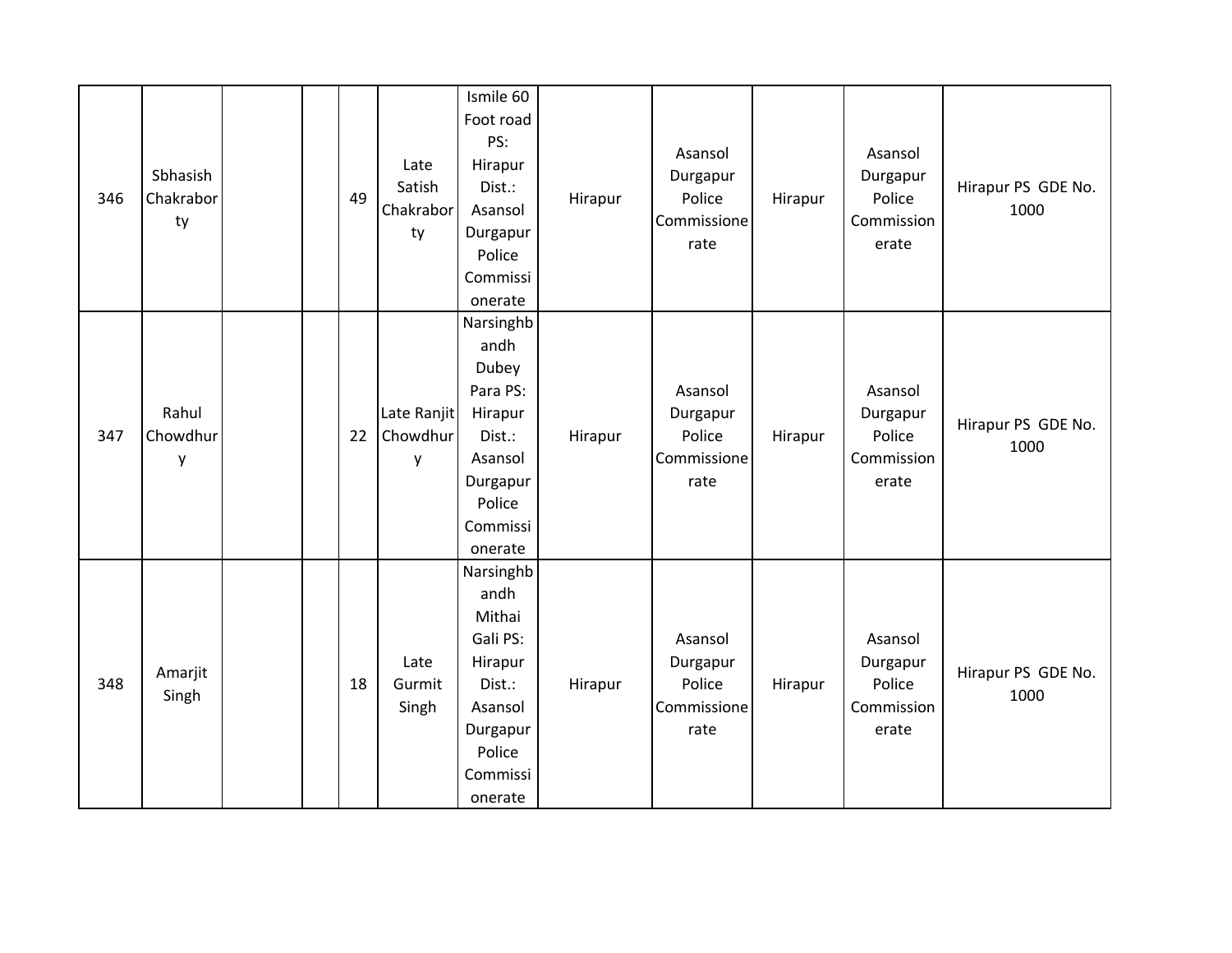| 349 | Md Salim          |  | 28 | Abdul<br>Satar    | Newtown<br>Chhoto<br>Dhighari<br>PS:<br>Hirapur<br>Dist.:<br>Asansol<br>Durgapur<br>Police<br>Commissi<br>onerate     | Hirapur | Asansol<br>Durgapur<br>Police<br>Commissione<br>rate | Hirapur | Asansol<br>Durgapur<br>Police<br>Commission<br>erate | Hirapur PS GDE No.<br>1006 |
|-----|-------------------|--|----|-------------------|-----------------------------------------------------------------------------------------------------------------------|---------|------------------------------------------------------|---------|------------------------------------------------------|----------------------------|
| 350 | Gopal<br>Dasgupta |  | 32 | Ashok<br>Dasgupta | Newtown<br>Chhoto<br>Dhighari<br>PS:<br>Hirapur<br>Dist.:<br>Asansol<br>Durgapur<br>Police<br>Commissi<br>onerate     | Hirapur | Asansol<br>Durgapur<br>Police<br>Commissione<br>rate | Hirapur | Asansol<br>Durgapur<br>Police<br>Commission<br>erate | Hirapur PS GDE No.<br>1006 |
| 351 | Gobindo<br>Dey    |  | 20 | Dipak Dey         | Simuliya<br>Basti, 8<br>No. Basti<br>PS:<br>Hirapur<br>Dist.:<br>Asansol<br>Durgapur<br>Police<br>Commissi<br>onerate | Hirapur | Asansol<br>Durgapur<br>Police<br>Commissione<br>rate | Hirapur | Asansol<br>Durgapur<br>Police<br>Commission<br>erate | Hirapur PS GDE No.<br>1006 |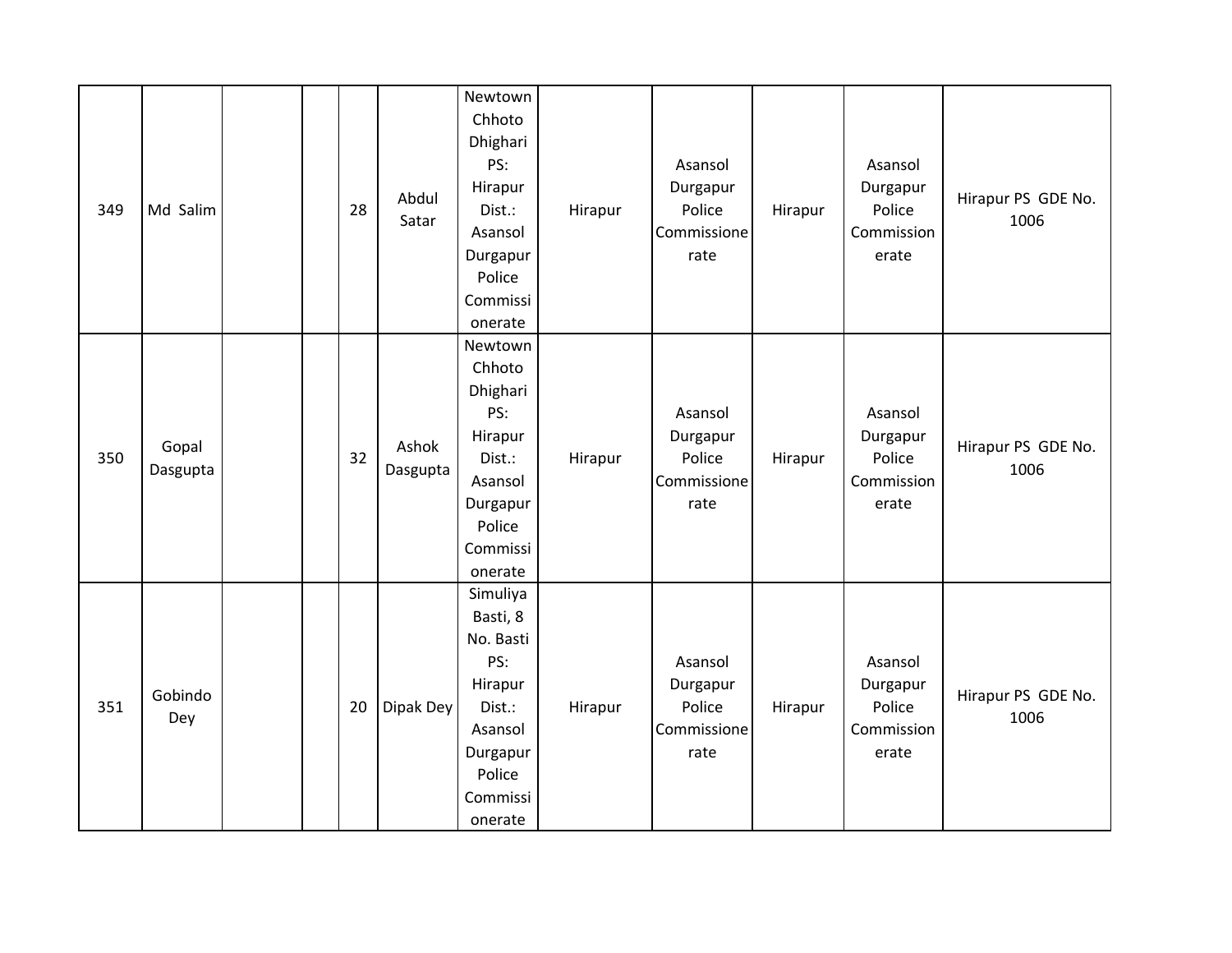| 352 | <b>Binod</b><br>Bouri     |  | 29 | Madhu<br>Bouri            | <b>Budha</b><br>Aghori<br>Para PS:<br>Asansole<br>south<br>Dist.:<br>Asansol<br>Durgapur<br>Police<br>Commissi<br>onerate | Asansole south | Asansol<br>Durgapur<br>Police<br>Commissione<br>rate | Hirapur | Asansol<br>Durgapur<br>Police<br>Commission<br>erate | Hirapur PS GDE No.<br>1006 |
|-----|---------------------------|--|----|---------------------------|---------------------------------------------------------------------------------------------------------------------------|----------------|------------------------------------------------------|---------|------------------------------------------------------|----------------------------|
| 353 | Dhuru<br>Narayan<br>Singh |  | 30 | Daroga<br>Singh           | Dewaria<br>Basantpur                                                                                                      |                | Basirhat                                             | Hirapur | Asansol<br>Durgapur<br>Police<br>Commission<br>erate | Hirapur PS GDE No.<br>1006 |
| 354 | <b>Bharat</b><br>Soren    |  | 45 | Gobindo<br>Soren          | Chhotodig<br>hari Majhi<br>Para                                                                                           |                | <b>Basirhat</b>                                      | Hirapur | Asansol<br>Durgapur<br>Police<br>Commission<br>erate | Hirapur PS GDE No.<br>1006 |
| 355 | Amal<br>Chandra<br>Maji   |  | 40 | Lakhan<br>Chandra<br>Maji | Bartoria<br>Nityanand<br>a Pally PS:<br>Hirapur<br>Dist.:<br>Asansol<br>Durgapur<br>Police<br>Commissi<br>onerate         | Hirapur        | Asansol<br>Durgapur<br>Police<br>Commissione<br>rate | Hirapur | Asansol<br>Durgapur<br>Police<br>Commission<br>erate | Hirapur PS GDE No.<br>1006 |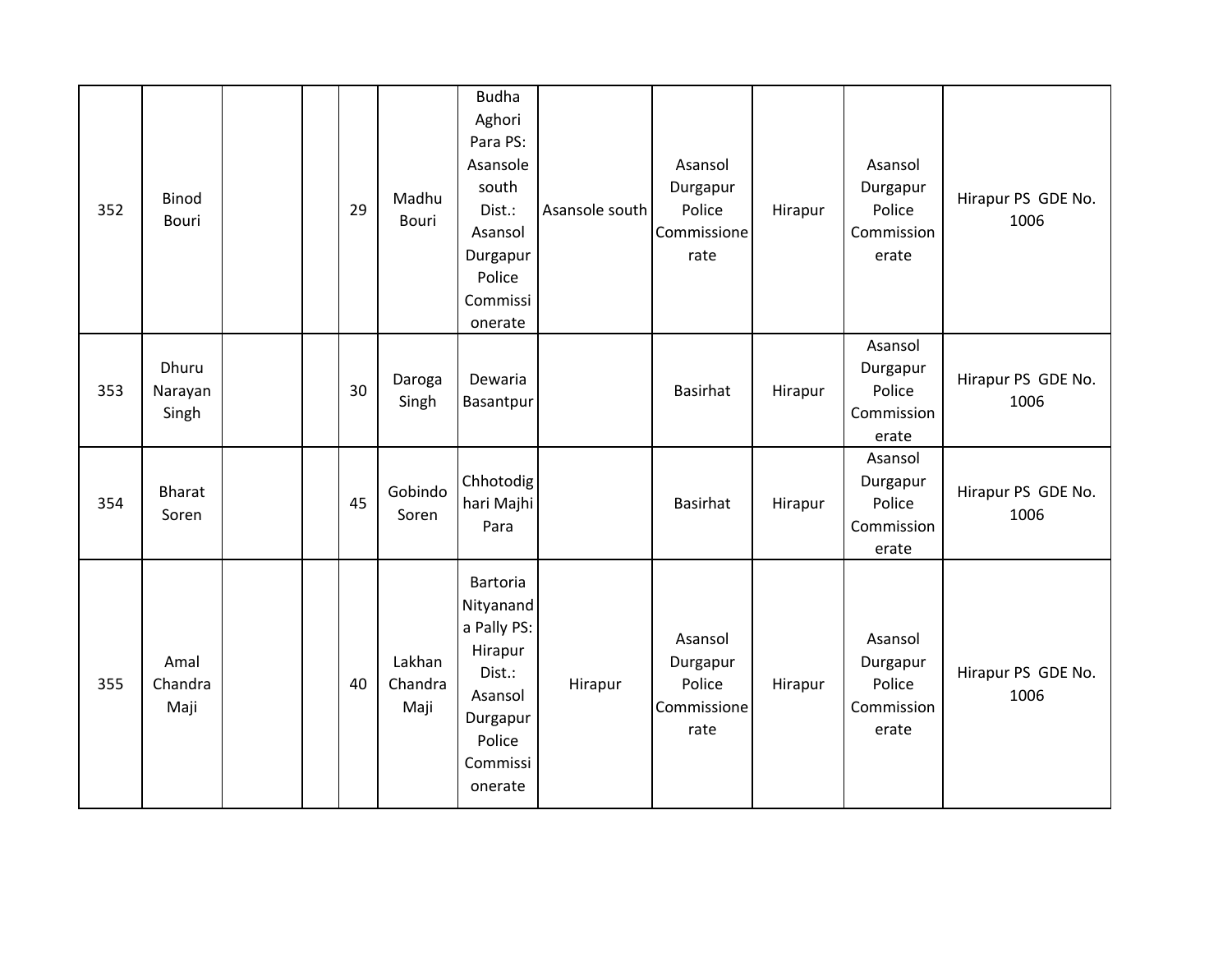| 356 | Seraj<br>Soren  |  | 30 | Late<br>Sanatan<br>Soren     | Chhotodig<br>hari Majhi<br>Para PS:<br>Hirapur<br>Dist.:<br>Asansol<br>Durgapur<br>Police<br>Commissi<br>onerate | Hirapur | Asansol<br>Durgapur<br>Police<br>Commissione<br>rate | Hirapur | Asansol<br>Durgapur<br>Police<br>Commission<br>erate | Hirapur PS GDE No.<br>1006 |
|-----|-----------------|--|----|------------------------------|------------------------------------------------------------------------------------------------------------------|---------|------------------------------------------------------|---------|------------------------------------------------------|----------------------------|
| 357 | Dipak<br>Maji   |  | 32 | Lakhi Ram<br>Maji            | Chhotodig<br>hari Majhi<br>Para PS:<br>Hirapur<br>Dist.:<br>Asansol<br>Durgapur<br>Police<br>Commissi<br>onerate | Hirapur | Asansol<br>Durgapur<br>Police<br>Commissione<br>rate | Hirapur | Asansol<br>Durgapur<br>Police<br>Commission<br>erate | Hirapur PS GDE No.<br>1006 |
| 358 | Kishor<br>Singh |  | 57 | Late Bal<br>Chandra<br>Singh | Narsomod<br>a Colleary<br>PS:<br>Hirapur<br>Dist.:<br>Asansol<br>Durgapur<br>Police<br>Commissi<br>onerate       | Hirapur | Asansol<br>Durgapur<br>Police<br>Commissione<br>rate | Hirapur | Asansol<br>Durgapur<br>Police<br>Commission<br>erate | Hirapur PS GDE No.<br>1006 |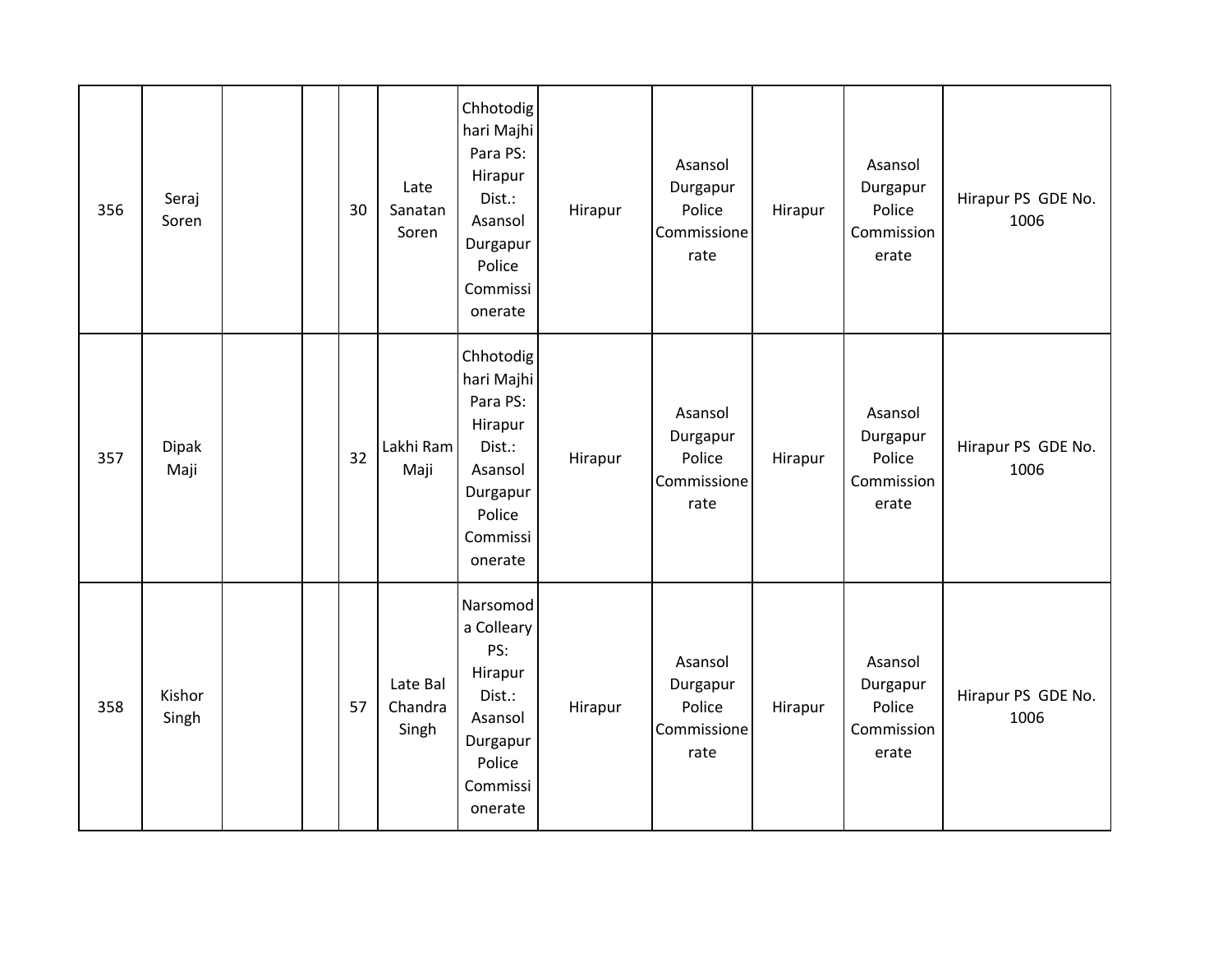| 359 | Babu<br>Singh  |  | 30 | Ramayan<br>Singh | Sastri<br>Nagar PS:<br>Hirapur<br>Dist.:<br>Asansol<br>Durgapur<br>Police<br>Commissi<br>onerate                 | Hirapur | Asansol<br>Durgapur<br>Police<br>Commissione<br>rate | Hirapur | Asansol<br>Durgapur<br>Police<br>Commission<br>erate | Hirapur PS GDE No.<br>1019 |
|-----|----------------|--|----|------------------|------------------------------------------------------------------------------------------------------------------|---------|------------------------------------------------------|---------|------------------------------------------------------|----------------------------|
| 360 | Sunny<br>Rauth |  | 32 | Sauban<br>Rauth  | Ramayan<br>Natun<br>Pally PS:<br>Hirapur<br>Dist.:<br>Asansol<br>Durgapur<br>Police<br>Commissi<br>onerate       | Hirapur | Asansol<br>Durgapur<br>Police<br>Commissione<br>rate | Hirapur | Asansol<br>Durgapur<br>Police<br>Commission<br>erate | Hirapur PS GDE No.<br>1019 |
| 361 | Narayan<br>Das |  | 31 | Ajadhya<br>Das   | Hirapur<br><b>MCTI Pally</b><br>PS:<br>Hirapur<br>Dist.:<br>Asansol<br>Durgapur<br>Police<br>Commissi<br>onerate | Hirapur | Asansol<br>Durgapur<br>Police<br>Commissione<br>rate | Hirapur | Asansol<br>Durgapur<br>Police<br>Commission<br>erate | Hirapur PS GDE No.<br>1034 |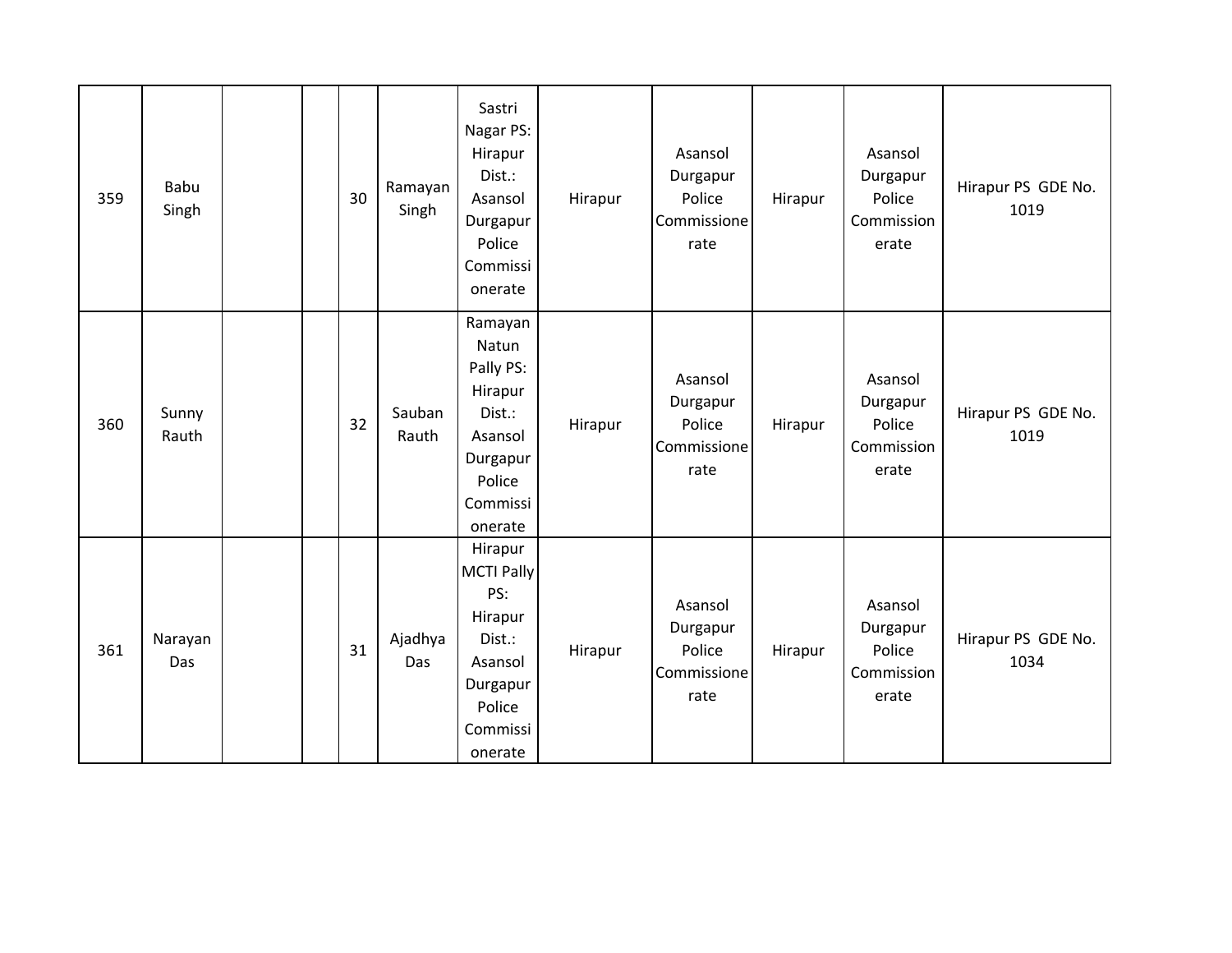| 362 | Chandan<br>Sharma      |  | 30 | Naresh<br>Sharma | Shantinag<br>ar PS:<br>Hirapur<br>Dist.:<br>Asansol<br>Durgapur<br>Police<br>Commissi<br>onerate          | Hirapur | Asansol<br>Durgapur<br>Police<br>Commissione<br>rate | Hirapur | Asansol<br>Durgapur<br>Police<br>Commission<br>erate | Hirapur PS GDE No.<br>1034 |
|-----|------------------------|--|----|------------------|-----------------------------------------------------------------------------------------------------------|---------|------------------------------------------------------|---------|------------------------------------------------------|----------------------------|
| 363 | Anil<br>Kumar<br>Yadav |  | 31 | Arjun<br>Yadav   | Karim<br>Dangal PS:<br>Hirapur<br>Dist.:<br>Asansol<br>Durgapur<br>Police<br>Commissi<br>onerate          | Hirapur | Asansol<br>Durgapur<br>Police<br>Commissione<br>rate | Hirapur | Asansol<br>Durgapur<br>Police<br>Commission<br>erate | Hirapur PS GDE No.<br>1034 |
| 364 | Subhajit<br>Ghua       |  | 40 | Dhurjati<br>Ghua | Suryanaga<br>r Colony<br>PS:<br>Hirapur<br>Dist.:<br>Asansol<br>Durgapur<br>Police<br>Commissi<br>onerate | Hirapur | Asansol<br>Durgapur<br>Police<br>Commissione<br>rate | Hirapur | Asansol<br>Durgapur<br>Police<br>Commission<br>erate | Hirapur PS GDE No.<br>1039 |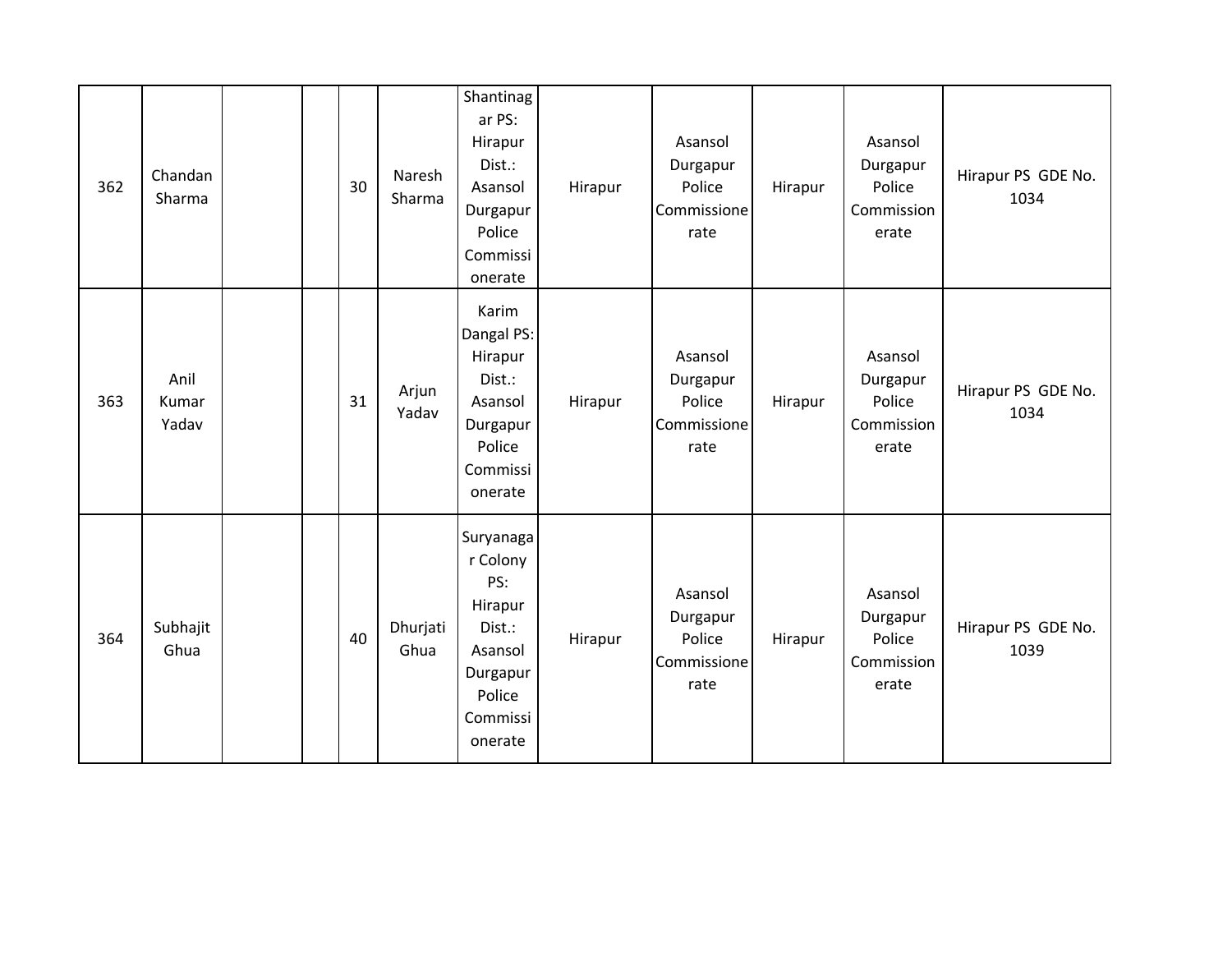| 365 | Soumen<br><b>Bose</b> |  | 35 | Saurav<br><b>Bose</b>    | Asansol<br><b>Bus stand</b><br>PS:<br>Asansole<br>south<br>Dist.:<br>Asansol<br>Durgapur<br>Police<br>Commissi<br>onerate | Asansole south | Asansol<br>Durgapur<br>Police<br>Commissione<br>rate | Hirapur | Asansol<br>Durgapur<br>Police<br>Commission<br>erate | Hirapur PS GDE No.<br>1039 |
|-----|-----------------------|--|----|--------------------------|---------------------------------------------------------------------------------------------------------------------------|----------------|------------------------------------------------------|---------|------------------------------------------------------|----------------------------|
| 366 | Rajib<br>Bouri        |  | 28 | Tapan<br>Bauri           | Aluthia<br>PS:<br>Hirapur<br>Dist.:<br>Asansol<br>Durgapur<br>Police<br>Commissi<br>onerate                               | Hirapur        | Asansol<br>Durgapur<br>Police<br>Commissione<br>rate | Hirapur | Asansol<br>Durgapur<br>Police<br>Commission<br>erate | Hirapur PS GDE No.<br>1039 |
| 367 | Sanki<br>Singh        |  | 35 | Late<br>Harjeet<br>Singh | Narsinghb<br>andh<br>Shaw<br>Road PS:<br>Hirapur<br>Dist.:<br>Asansol<br>Durgapur<br>Police<br>Commissi<br>onerate        | Hirapur        | Asansol<br>Durgapur<br>Police<br>Commissione<br>rate | Hirapur | Asansol<br>Durgapur<br>Police<br>Commission<br>erate | Hirapur PS GDE No.<br>1039 |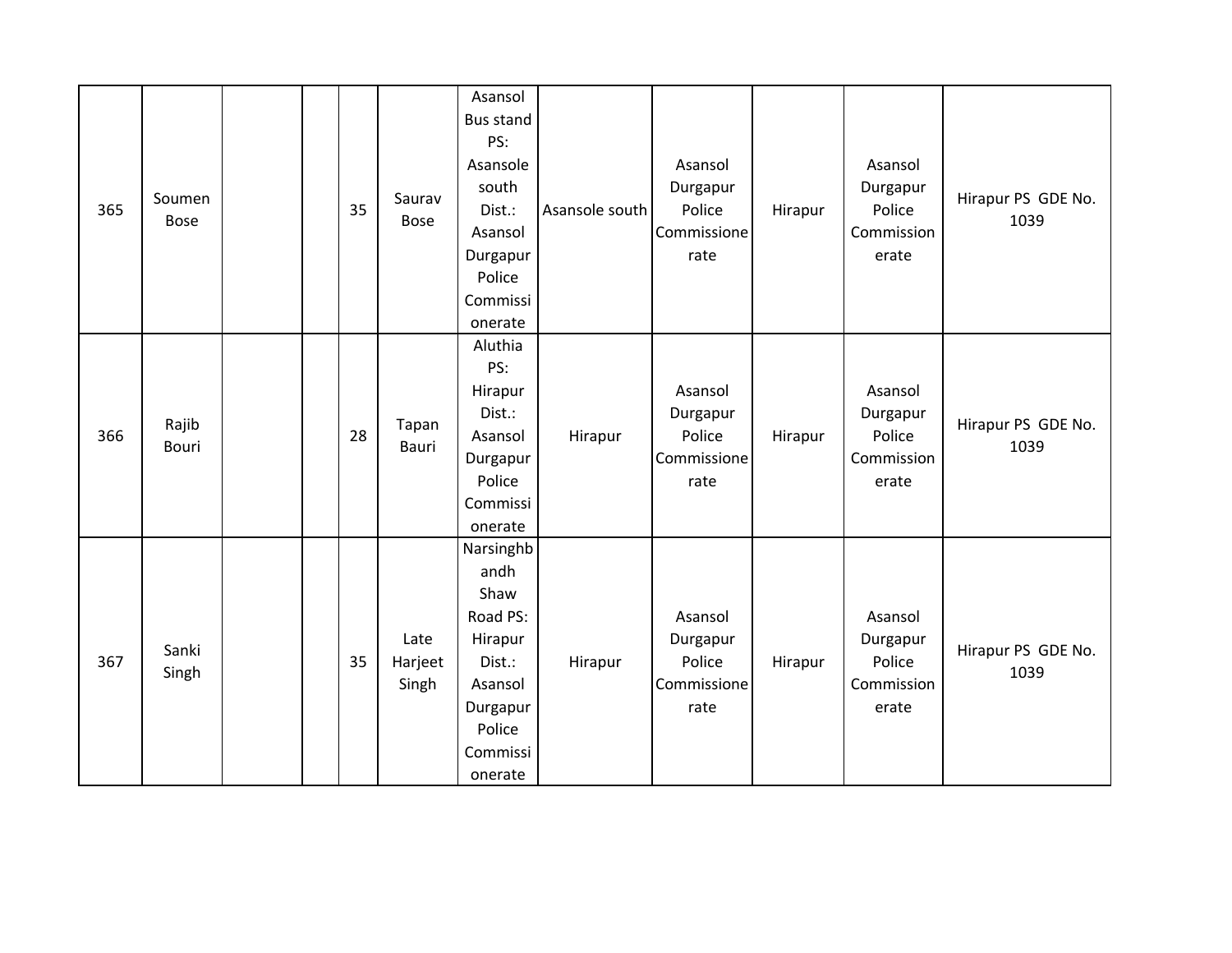| 368 | Riten<br><b>Basak</b> |  | 19 | Jaydev<br><b>Basak</b> | Damra<br>Colliery<br>PS:<br>Asansole<br>south<br>Dist.:<br>Asansol<br>Durgapur<br>Police<br>Commissi<br>onerate    | Asansole south | Asansol<br>Durgapur<br>Police<br>Commissione<br>rate | Hirapur | Asansol<br>Durgapur<br>Police<br>Commission<br>erate | Hirapur PS GDE No.<br>1039 |
|-----|-----------------------|--|----|------------------------|--------------------------------------------------------------------------------------------------------------------|----------------|------------------------------------------------------|---------|------------------------------------------------------|----------------------------|
| 369 | Ram<br>Lakhan<br>Shaw |  | 38 | Late Rahul<br>Shaw     | Chitra,<br>Radhanag<br>ar Road<br>PS:<br>Hirapur<br>Dist.:<br>Asansol<br>Durgapur<br>Police<br>Commissi<br>onerate | Hirapur        | Asansol<br>Durgapur<br>Police<br>Commissione<br>rate | Hirapur | Asansol<br>Durgapur<br>Police<br>Commission<br>erate | Hirapur PS GDE No.<br>1039 |
| 370 | Dilip<br>Bouri        |  | 50 | Kartik<br>Bouri        | Riverside<br>Servent<br>Qtr No PS:<br>Hirapur<br>Dist.:<br>Asansol<br>Durgapur<br>Police<br>Commissi<br>onerate    | Hirapur        | Asansol<br>Durgapur<br>Police<br>Commissione<br>rate | Hirapur | Asansol<br>Durgapur<br>Police<br>Commission<br>erate | Hirapur PS GDE No.<br>1039 |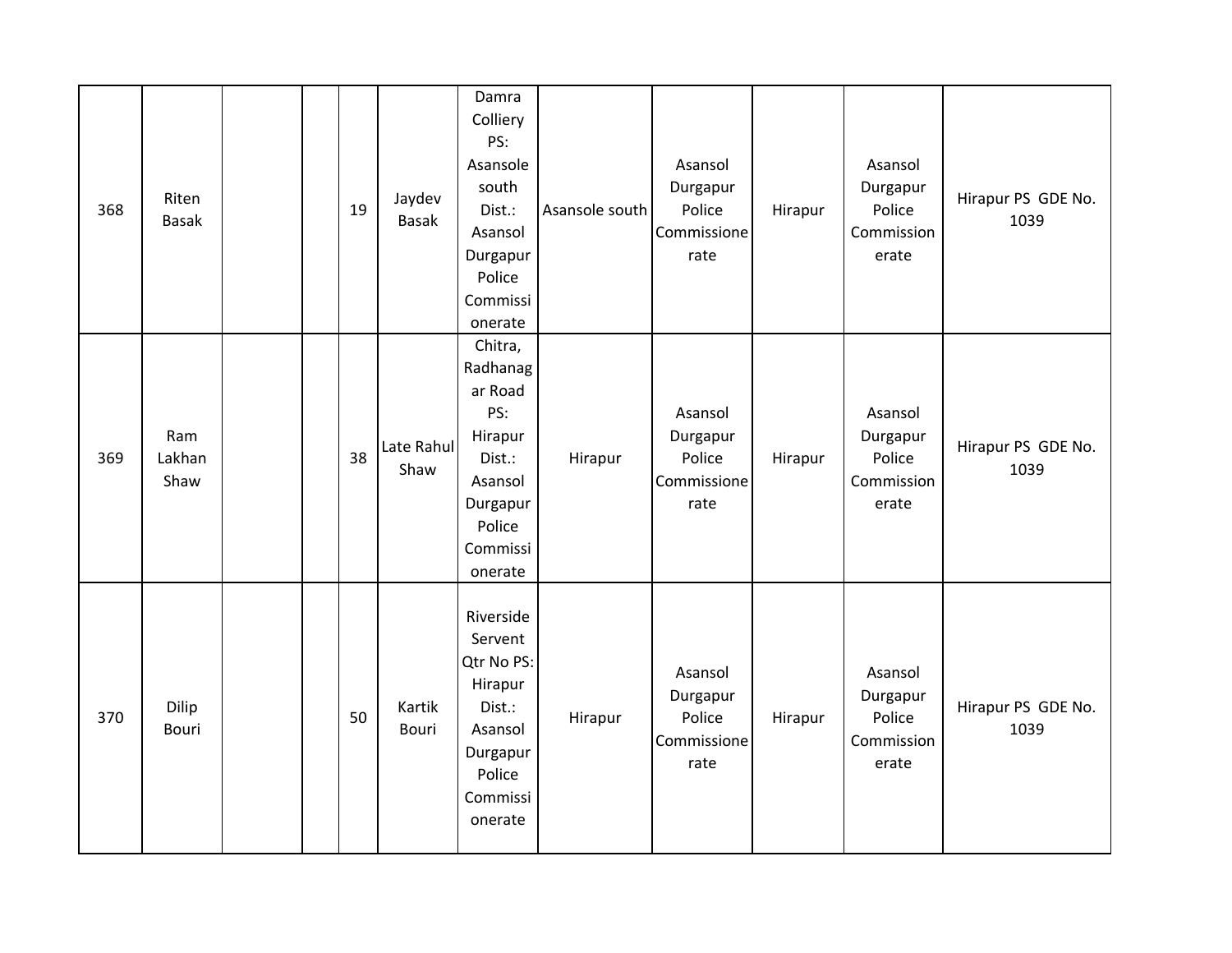| 371 | Kanai<br>Thapa  |  | 26 | Sher<br>Bahadur<br>Thapa | Lower<br><b>Kumar Pur</b><br>PS:<br>Asansole<br>south<br>Dist.:<br>Asansol<br>Durgapur<br>Police<br>Commissi<br>onerate | Asansole south | Asansol<br>Durgapur<br>Police<br>Commissione<br>rate | Hirapur | Asansol<br>Durgapur<br>Police<br>Commission<br>erate | Hirapur PS GDE No.<br>1039 |
|-----|-----------------|--|----|--------------------------|-------------------------------------------------------------------------------------------------------------------------|----------------|------------------------------------------------------|---------|------------------------------------------------------|----------------------------|
| 372 | Raja<br>Mondal  |  | 31 | Prakash<br>Mondal        | Dhrupdan<br>gal PS:<br>Hirapur<br>Dist.:<br>Asansol<br>Durgapur<br>Police<br>Commissi<br>onerate                        | Hirapur        | Asansol<br>Durgapur<br>Police<br>Commissione<br>rate | Hirapur | Asansol<br>Durgapur<br>Police<br>Commission<br>erate | Hirapur PS GDE No.<br>1039 |
| 373 | Durga<br>Mondal |  | 46 | Sakaldeep<br>Mondal      | Dhrupdan<br>gal PS:<br>Hirapur<br>Dist.:<br>Asansol<br>Durgapur<br>Police<br>Commissi<br>onerate                        | Hirapur        | Asansol<br>Durgapur<br>Police<br>Commissione<br>rate | Hirapur | Asansol<br>Durgapur<br>Police<br>Commission<br>erate | Hirapur PS GDE No.<br>1039 |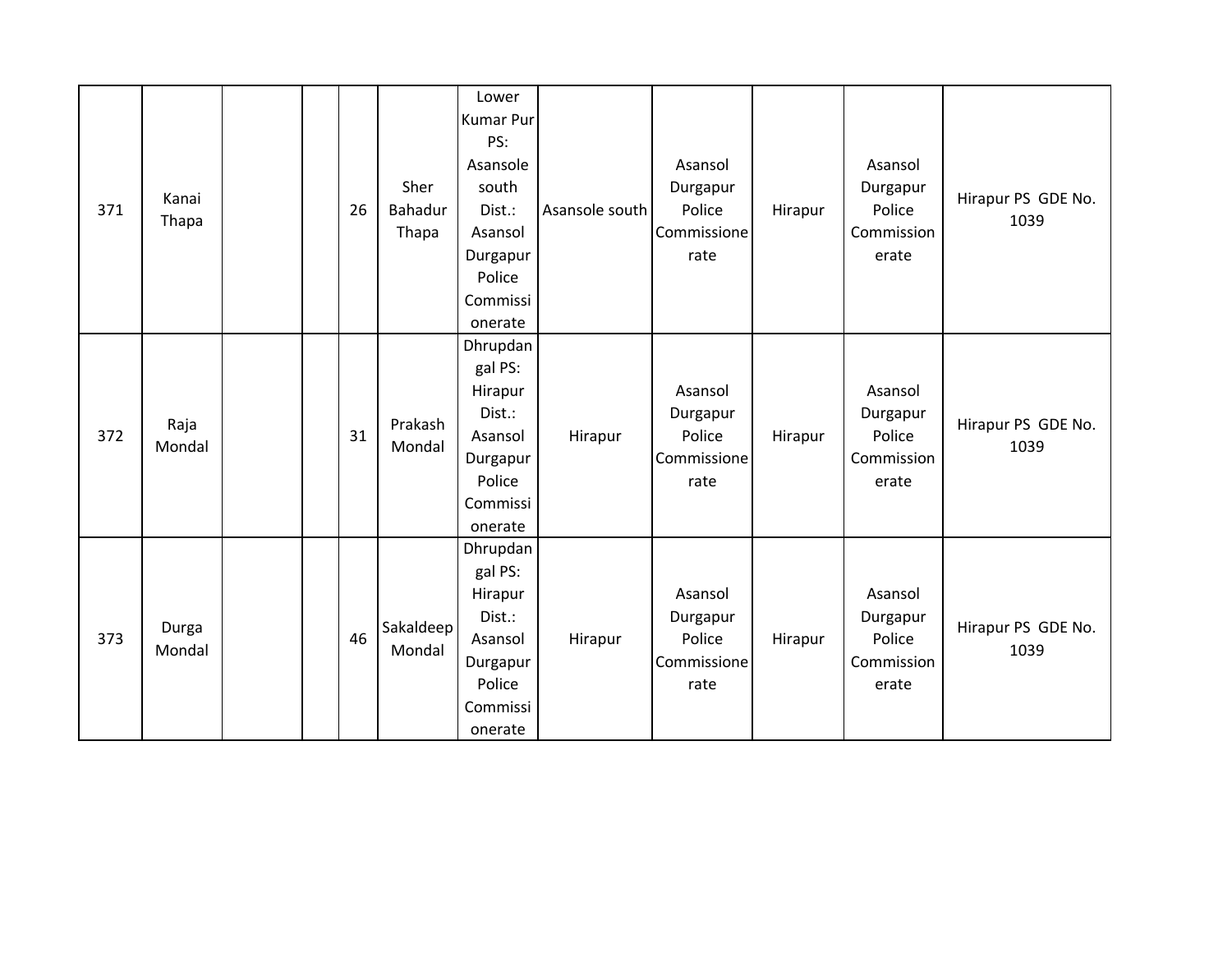| 374 | Niraj<br>Kumar<br>Singh |  | 53 | Man<br>Mahesh<br>Prasad<br>Singh | Dhrupdan<br>gal near<br>Ganesh<br>Mandir<br>PS:<br>Hirapur<br>Dist.:<br>Asansol<br>Durgapur<br>Police<br>Commissi<br>onerate | Hirapur | Asansol<br>Durgapur<br>Police<br>Commissione<br>rate | Hirapur | Asansol<br>Durgapur<br>Police<br>Commission<br>erate | Hirapur PS GDE No.<br>1043 |
|-----|-------------------------|--|----|----------------------------------|------------------------------------------------------------------------------------------------------------------------------|---------|------------------------------------------------------|---------|------------------------------------------------------|----------------------------|
| 375 | Manoj<br>Shaw           |  | 40 | Bhairo<br>Shaw                   | Dhrupdan<br>gal near<br>Ganesh<br>Mandir<br>PS:<br>Hirapur<br>Dist.:<br>Asansol<br>Durgapur<br>Police<br>Commissi<br>onerate | Hirapur | Asansol<br>Durgapur<br>Police<br>Commissione<br>rate | Hirapur | Asansol<br>Durgapur<br>Police<br>Commission<br>erate | Hirapur PS GDE No.<br>1043 |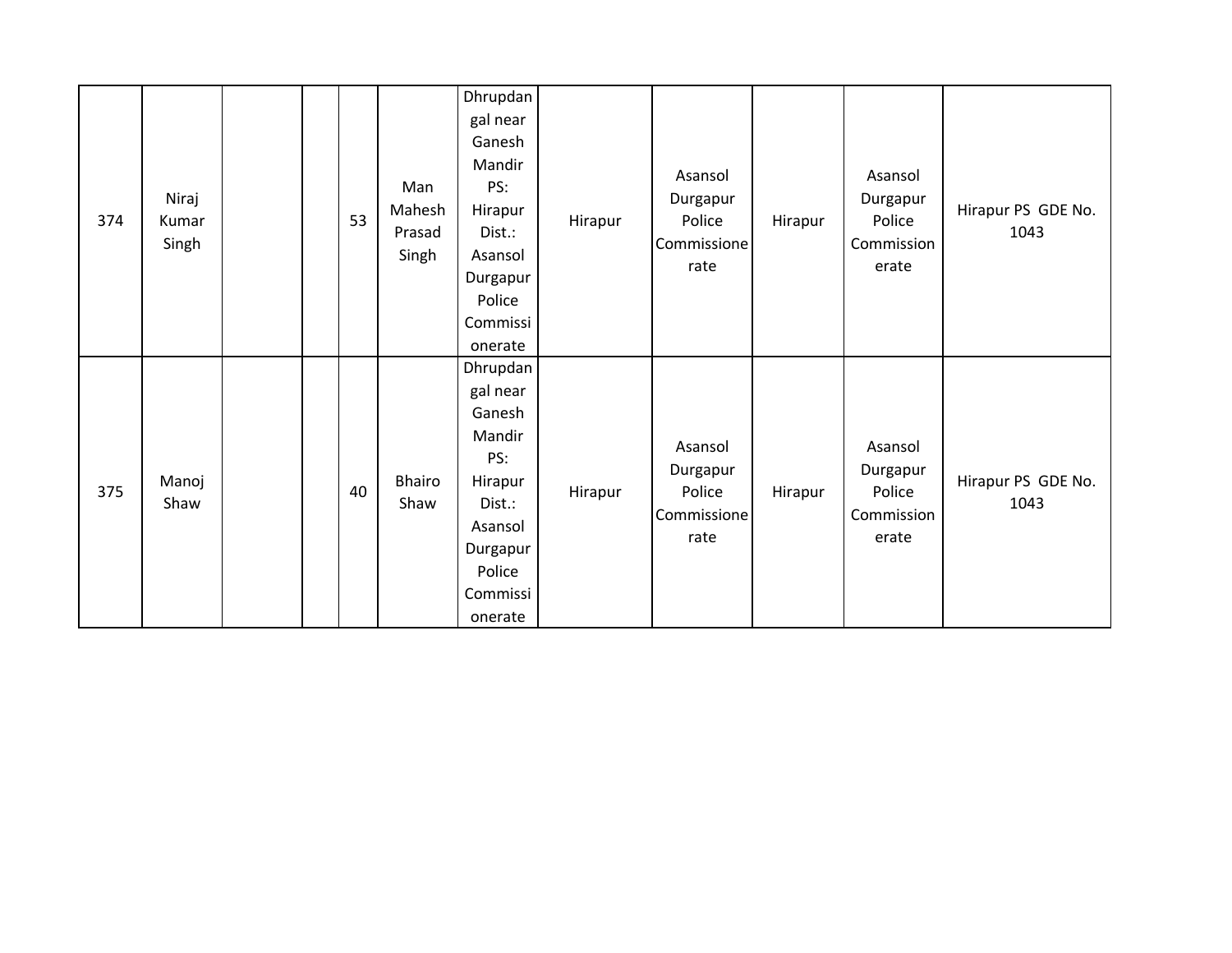| 376 | Naresh<br>Prasad |   | 59 | Late<br>Baijnath<br>Prasad | Dhrupdan<br>gal near<br>Mungeria<br>Para PS:<br>Hirapur<br>Dist.:<br>Asansol<br>Durgapur<br>Police<br>Commissi<br>onerate | Hirapur  | Asansol<br>Durgapur<br>Police<br>Commissione<br>rate | Hirapur | Asansol<br>Durgapur<br>Police<br>Commission<br>erate | Hirapur PS GDE No.<br>1043                 |
|-----|------------------|---|----|----------------------------|---------------------------------------------------------------------------------------------------------------------------|----------|------------------------------------------------------|---------|------------------------------------------------------|--------------------------------------------|
| 377 | Jubed Sk         | M |    | Younus Sk                  | Raniganj<br>Ronai PS:<br>Raniganj<br>Dist.:<br>Asansol<br>Durgapur<br>Police<br>Commissi<br>onerate                       | Raniganj | Asansol<br>Durgapur<br>Police<br>Commissione<br>rate | Jamuria | Asansol<br>Durgapur<br>Police<br>Commission<br>erate | Jamuria PS Outpost<br>Kenda PP GDE No. 634 |
| 378 | Arnab Pal        | M |    | Amiya<br>Kumar Pal         | <b>RONAI PS:</b><br>Raniganj<br>Dist.:<br>Asansol<br>Durgapur<br>Police<br>Commissi<br>onerate                            | Raniganj | Asansol<br>Durgapur<br>Police<br>Commissione<br>rate | Jamuria | Asansol<br>Durgapur<br>Police<br>Commission<br>erate | Jamuria PS Outpost<br>Kenda PP GDE No. 634 |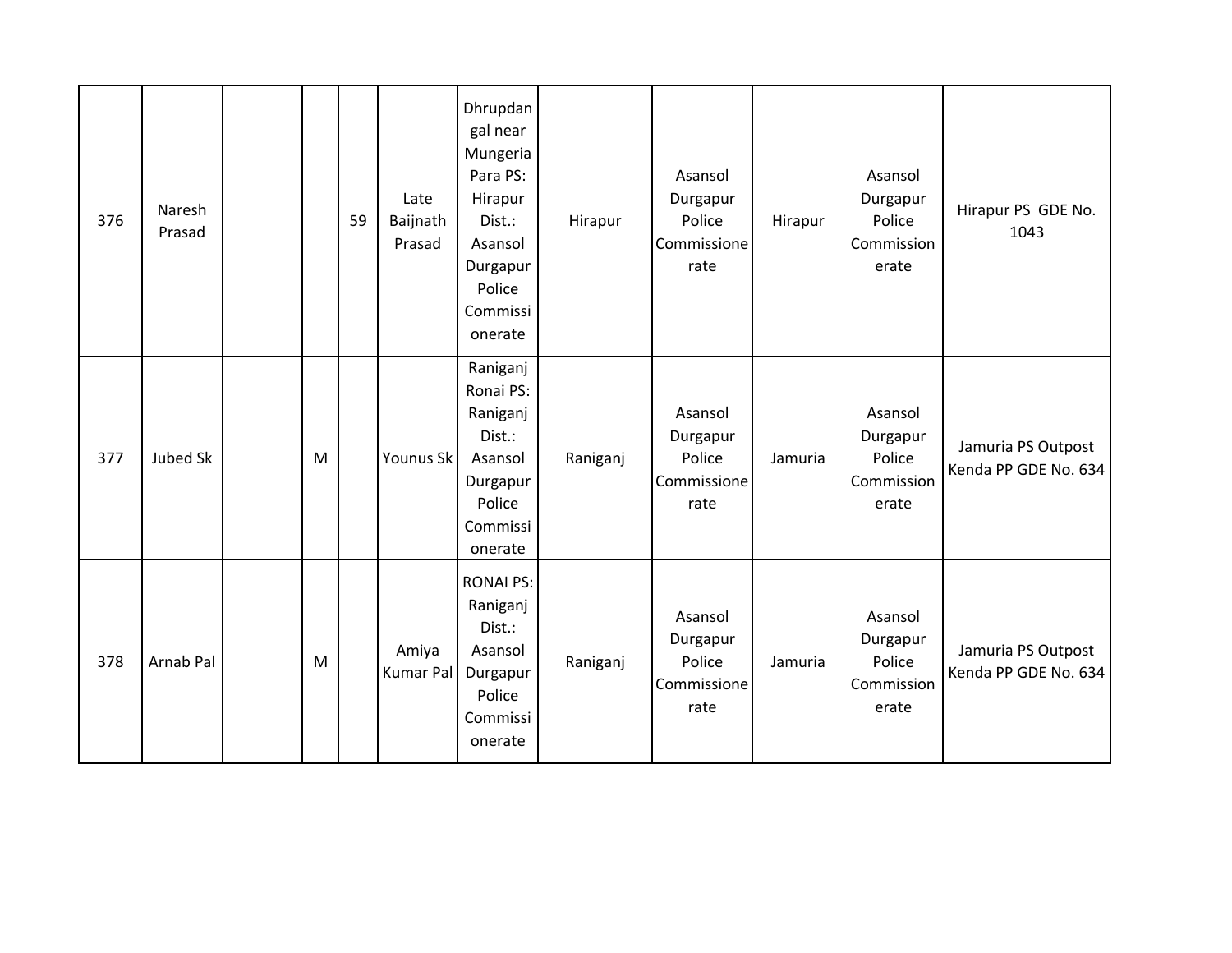| 379 | Ganesh<br>Gorai  | M | Lt.<br>Balaram<br>Gorai | <b>BIJPUR PS:</b><br>Raniganj<br>Dist.:<br>Asansol<br>Durgapur<br>Police<br>Commissi<br>onerate       | Raniganj | Asansol<br>Durgapur<br>Police<br>Commissione<br>rate | Jamuria | Asansol<br>Durgapur<br>Police<br>Commission<br>erate | Jamuria PS GDE No.<br>1060 |
|-----|------------------|---|-------------------------|-------------------------------------------------------------------------------------------------------|----------|------------------------------------------------------|---------|------------------------------------------------------|----------------------------|
| 380 | Manoj<br>Bouri   | M | Lt. Dhiren<br>Bouri     | <b>BIJPUR PS:</b><br>Jamuria<br>Dist.:<br>Asansol<br>Durgapur<br>Police<br>Commissi<br>onerate        | Jamuria  | Asansol<br>Durgapur<br>Police<br>Commissione<br>rate | Jamuria | Asansol<br>Durgapur<br>Police<br>Commission<br>erate | Jamuria PS GDE No.<br>1060 |
| 381 | Astamoy<br>Ghosh | M | Lt Bijoy<br>Ghosh       | <b>MONDALP</b><br>UR PS:<br>Jamuria<br>Dist.:<br>Asansol<br>Durgapur<br>Police<br>Commissi<br>onerate | Jamuria  | Asansol<br>Durgapur<br>Police<br>Commissione<br>rate | Jamuria | Asansol<br>Durgapur<br>Police<br>Commission<br>erate | Jamuria PS GDE No.<br>1060 |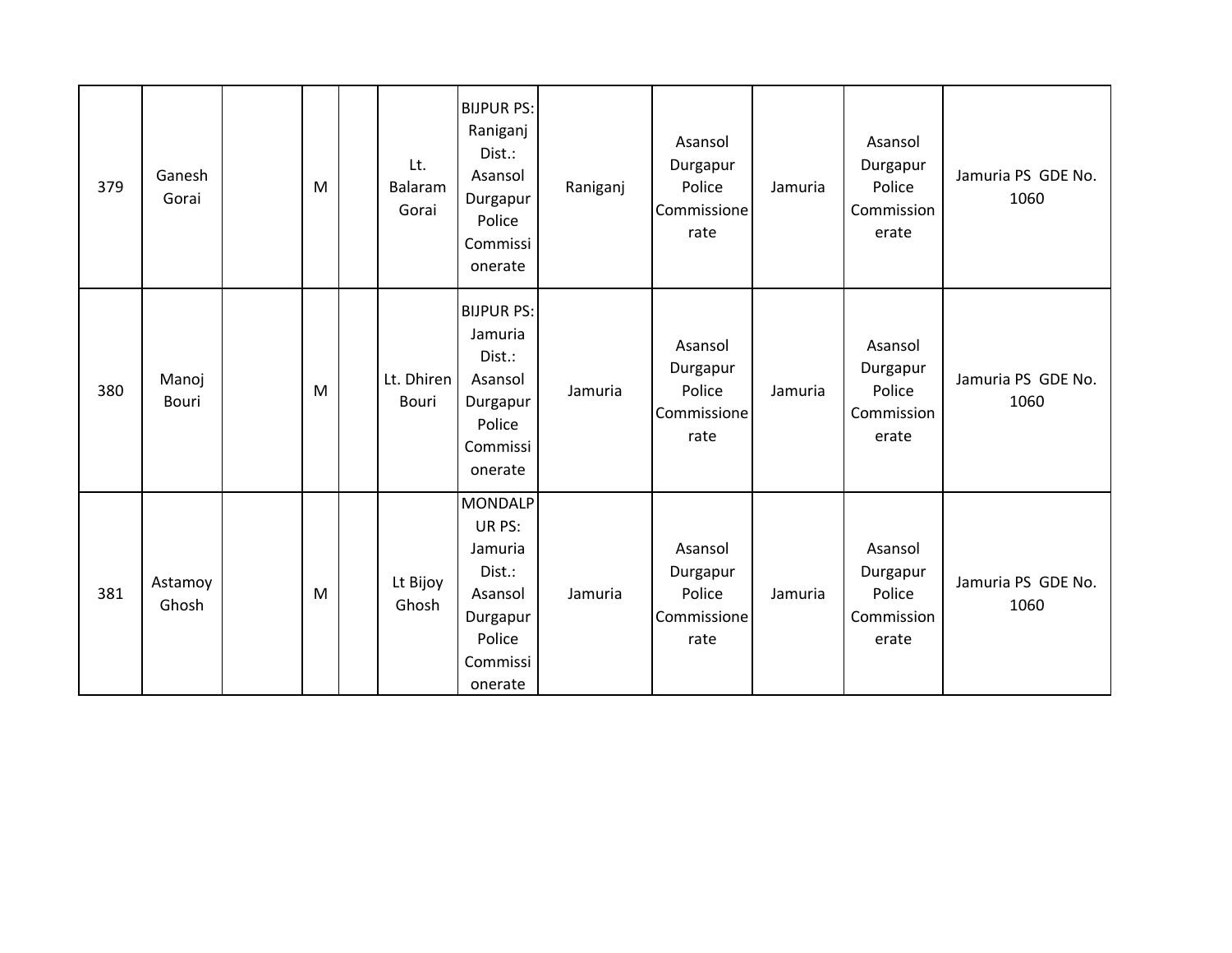| 382 | Surajdeo<br>Shaw     | M | Lt Kamta<br>Shaw    | <b>NORTH</b><br>SEARSOLE<br>PS:<br>Jamuria<br>Dist.:<br>Asansol<br>Durgapur<br>Police<br>Commissi<br>onerate                                        | Jamuria        | Asansol<br>Durgapur<br>Police<br>Commissione<br>rate | Jamuria | Asansol<br>Durgapur<br>Police<br>Commission<br>erate | Jamuria PS GDE No.<br>1060 |
|-----|----------------------|---|---------------------|-----------------------------------------------------------------------------------------------------------------------------------------------------|----------------|------------------------------------------------------|---------|------------------------------------------------------|----------------------------|
| 383 | Bipadtara<br>n Hagra | M | Sisir Hagra         | <b>DAMRA</b><br><b>ASANSOL</b><br>PS:<br>Asansole<br>south<br>Dist.:<br>Asansol<br>Durgapur<br>Police<br>Commissi<br>onerate                        | Asansole south | Asansol<br>Durgapur<br>Police<br>Commissione<br>rate | Jamuria | Asansol<br>Durgapur<br>Police<br>Commission<br>erate | Jamuria PS GDE No.<br>1060 |
| 384 | Sudhir<br>Mahato     | M | Lt Kishan<br>Mahato | <b>SHIBDANG</b><br>$\boldsymbol{\mathsf{A}}$<br><b>COLLIERY</b><br>PS:<br>Jamuria<br>Dist.:<br>Asansol<br>Durgapur<br>Police<br>Commissi<br>onerate | Jamuria        | Asansol<br>Durgapur<br>Police<br>Commissione<br>rate | Jamuria | Asansol<br>Durgapur<br>Police<br>Commission<br>erate | Jamuria PS GDE No.<br>1060 |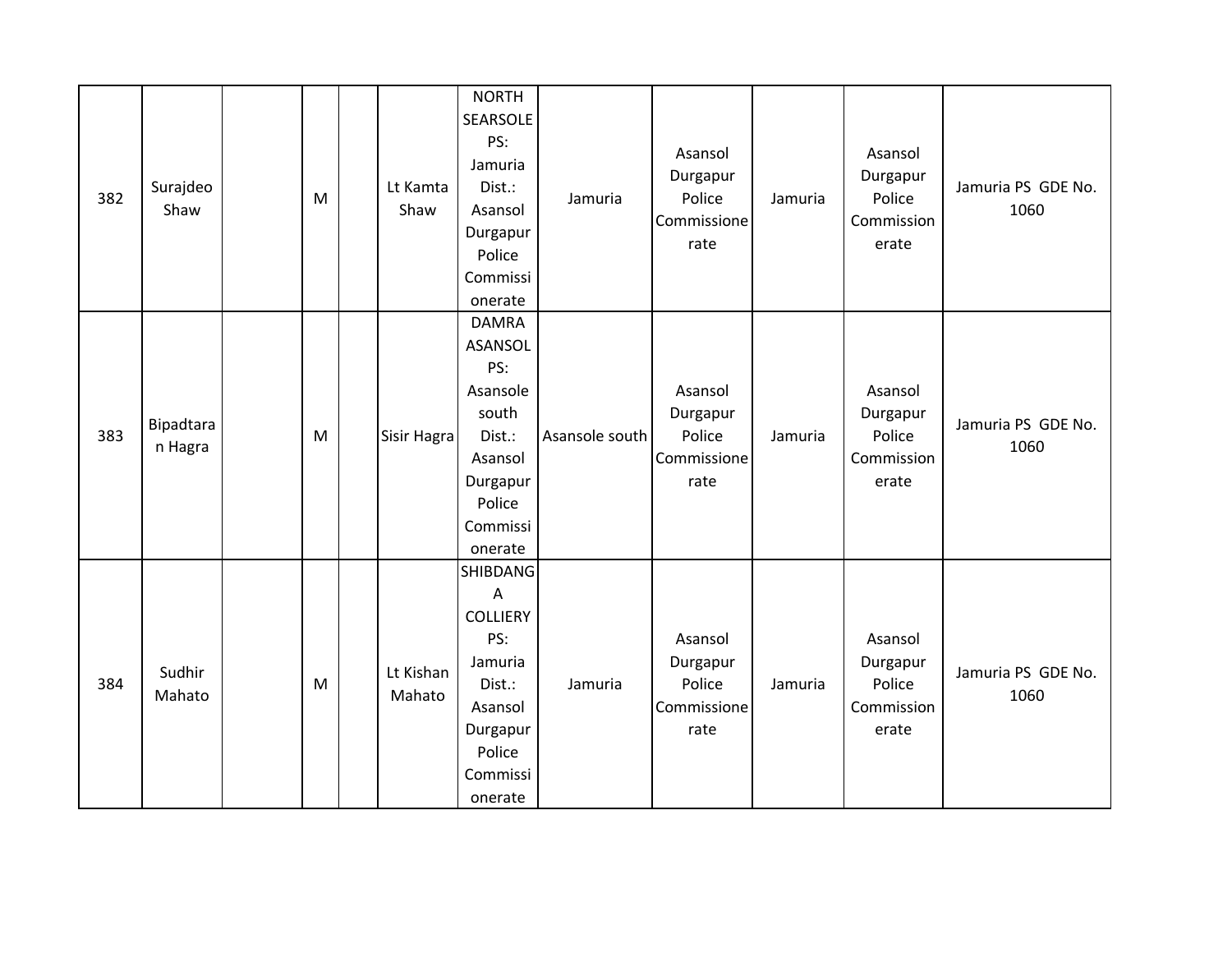| 385 | Sukumar<br>Swain      | M | Bhandari<br>Swain      | <b>NORTH</b><br><b>SEARSOLE</b><br>PS:<br>Jamuria<br>Dist.:<br>Asansol<br>Durgapur<br>Police<br>Commissi<br>onerate  | Jamuria | Asansol<br>Durgapur<br>Police<br>Commissione<br>rate | Jamuria | Asansol<br>Durgapur<br>Police<br>Commission<br>erate | Jamuria PS GDE No.<br>1060 |
|-----|-----------------------|---|------------------------|----------------------------------------------------------------------------------------------------------------------|---------|------------------------------------------------------|---------|------------------------------------------------------|----------------------------|
| 386 | Ashis<br>Bouri        | M | <b>Billu Bauri</b>     | <b>JAMBAD</b><br><b>COLLIERY</b><br>PS:<br>Jamuria<br>Dist.:<br>Asansol<br>Durgapur<br>Police<br>Commissi<br>onerate | Jamuria | Asansol<br>Durgapur<br>Police<br>Commissione<br>rate | Jamuria | Asansol<br>Durgapur<br>Police<br>Commission<br>erate | Jamuria PS GDE No.<br>1060 |
| 387 | Arindam<br>Chattarjee | M | Mohanlal<br>Chatterjee | <b>BIJPUR PS:</b><br>Jamuria<br>Dist.:<br>Asansol<br>Durgapur<br>Police<br>Commissi<br>onerate                       | Jamuria | Asansol<br>Durgapur<br>Police<br>Commissione<br>rate | Jamuria | Asansol<br>Durgapur<br>Police<br>Commission<br>erate | Jamuria PS GDE No.<br>1060 |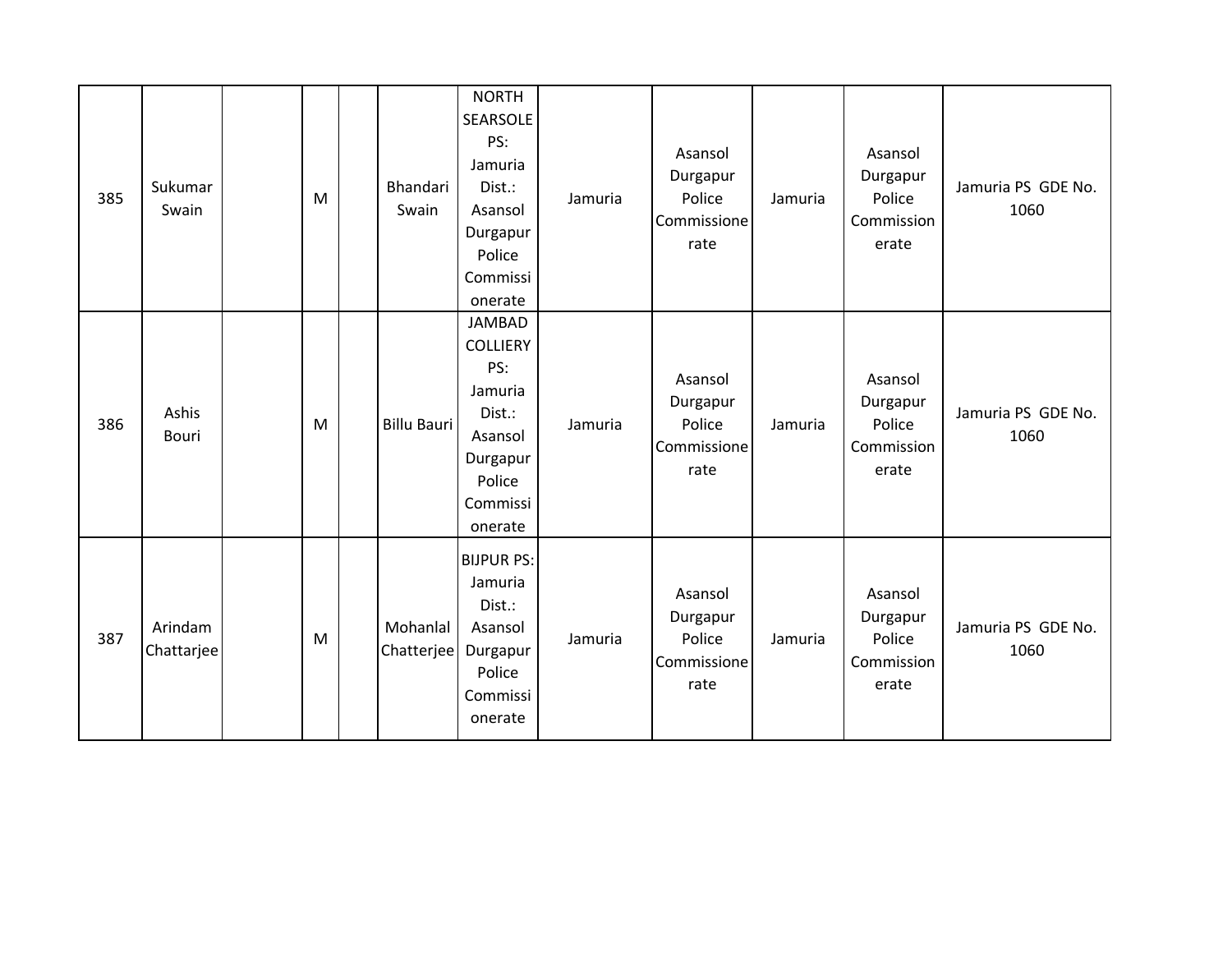| 388 | Sijan Bouri           | M |    | Biswajit<br>Bouri       | <b>IKRA PS:</b><br>Jamuria<br>Dist.:<br>Asansol<br>Durgapur<br>Police<br>Commissi<br>onerate              | Jamuria | Asansol<br>Durgapur<br>Police<br>Commissione<br>rate | Jamuria | Asansol<br>Durgapur<br>Police<br>Commission<br>erate | Jamuria PS GDE No.<br>1060                      |
|-----|-----------------------|---|----|-------------------------|-----------------------------------------------------------------------------------------------------------|---------|------------------------------------------------------|---------|------------------------------------------------------|-------------------------------------------------|
| 389 | Sanjib<br>Chatterjee  | M | 34 | Lt. Bablu<br>Chatterjee | Kanksa 2<br>No.<br>Colony PS:<br>Kanksa<br>Dist.:<br>Asansol<br>Durgapur<br>Police<br>Commissi<br>onerate | Kanksa  | Asansol<br>Durgapur<br>Police<br>Commissione<br>rate | Kanksa  | Asansol<br>Durgapur<br>Police<br>Commission<br>erate | Kanksa PS GDE No.<br>988                        |
| 390 | <b>Bimal</b><br>Gorai | M | 22 | Suresh<br>Gorai         | <b>Borira PS:</b><br>Kulti Dist.:<br>Asansol<br>Durgapur<br>Police<br>Commissi<br>onerate                 | Kulti   | Asansol<br>Durgapur<br>Police<br>Commissione<br>rate | Kulti   | Asansol<br>Durgapur<br>Police<br>Commission<br>erate | Kulti PS Outpost<br>Chowrangi OP GDE No.<br>546 |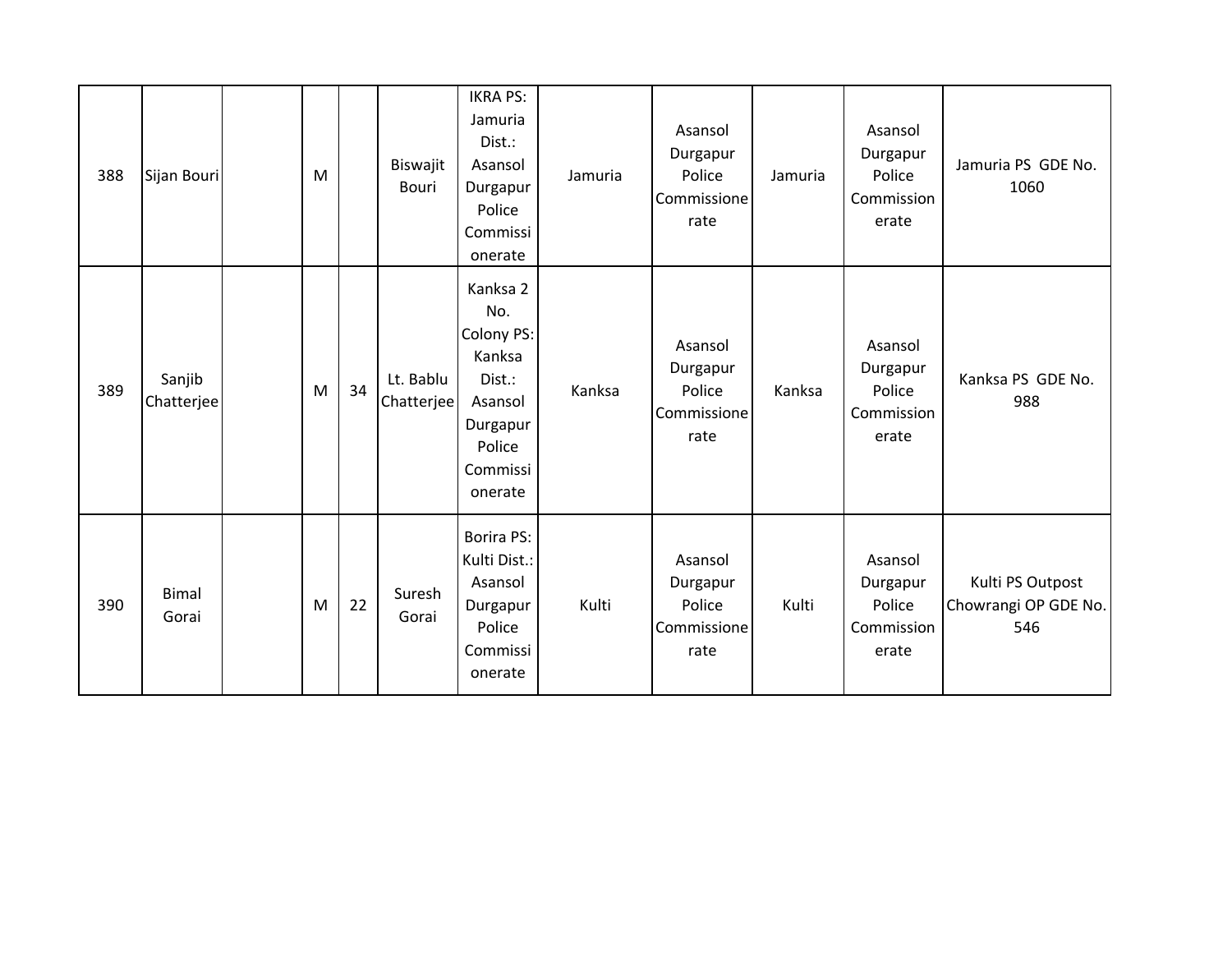| 391 | Sanjeet<br>Rajak         | M | 30 | Dukhan<br>Rajak    | Aldih PS:<br>Kulti Dist.:<br>Asansol<br>Durgapur<br>Police<br>Commissi<br>onerate              | Kulti | Asansol<br>Durgapur<br>Police<br>Commissione<br>rate | Kulti | Asansol<br>Durgapur<br>Police<br>Commission<br>erate | Kulti PS Outpost<br>Chowrangi OP GDE No.<br>546 |
|-----|--------------------------|---|----|--------------------|------------------------------------------------------------------------------------------------|-------|------------------------------------------------------|-------|------------------------------------------------------|-------------------------------------------------|
| 392 | Uttam<br>Kumar<br>Beldar | M | 30 | Lt. Raju<br>Rajak  | <b>Baltoria</b><br>PS: Kulti<br>Dist.:<br>Asansol<br>Durgapur<br>Police<br>Commissi<br>onerate | Kulti | Asansol<br>Durgapur<br>Police<br>Commissione<br>rate | Kulti | Asansol<br>Durgapur<br>Police<br>Commission<br>erate | Kulti PS Outpost<br>Chowrangi OP GDE No.<br>550 |
| 393 | Sujit<br>Chouhan         | M | 19 | Vhim<br>Chouhan    | Baltoria<br>PS: Kulti<br>Dist.:<br>Asansol<br>Durgapur<br>Police<br>Commissi<br>onerate        | Kulti | Asansol<br>Durgapur<br>Police<br>Commissione<br>rate | Kulti | Asansol<br>Durgapur<br>Police<br>Commission<br>erate | Kulti PS Outpost<br>Chowrangi OP GDE No.<br>550 |
| 394 | Goutam<br>Beldar         | M | 32 | Lt. Raju<br>Beldar | <b>Baltoria</b><br>PS: Kulti<br>Dist.:<br>Asansol<br>Durgapur<br>Police<br>Commissi<br>onerate | Kulti | Asansol<br>Durgapur<br>Police<br>Commissione<br>rate | Kulti | Asansol<br>Durgapur<br>Police<br>Commission<br>erate | Kulti PS Outpost<br>Chowrangi OP GDE No.<br>550 |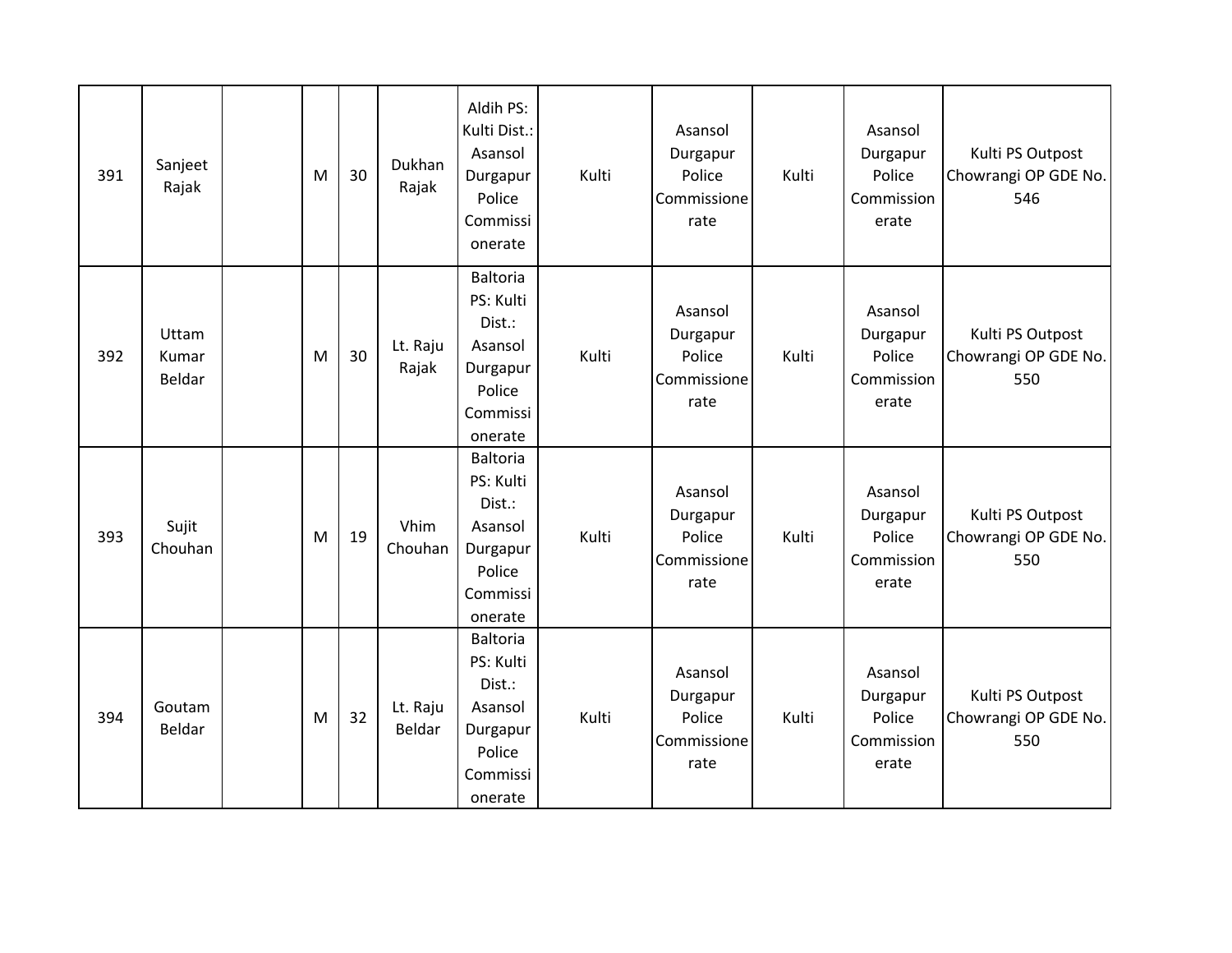| 395 | Ravi<br>Kumar        | M | 25 | Dasrath<br>Beldar       | Dhansar,<br>PS Jharia,<br>Dist-<br>Dhanbad<br>$(JH)$ PS:<br>Kulti Dist.:<br>Asansol<br>Durgapur<br>Police<br>Commissi<br>onerate    | Kulti | Asansol<br>Durgapur<br>Police<br>Commissione<br>rate | Kulti | Asansol<br>Durgapur<br>Police<br>Commission<br>erate | Kulti PS Outpost<br>Chowrangi OP GDE No.<br>550 |
|-----|----------------------|---|----|-------------------------|-------------------------------------------------------------------------------------------------------------------------------------|-------|------------------------------------------------------|-------|------------------------------------------------------|-------------------------------------------------|
| 396 | Radhamo<br>han Singh | M | 38 | Lt.<br>Hariban<br>Singh | Dhansar,<br>PS-<br>Jharia,<br>Dist-<br>Dhanbad<br>$(H)$ PS:<br>Kulti Dist.:<br>Asansol<br>Durgapur<br>Police<br>Commissi<br>onerate | Kulti | Asansol<br>Durgapur<br>Police<br>Commissione<br>rate | Kulti | Asansol<br>Durgapur<br>Police<br>Commission<br>erate | Kulti PS Outpost<br>Chowrangi OP GDE No.<br>550 |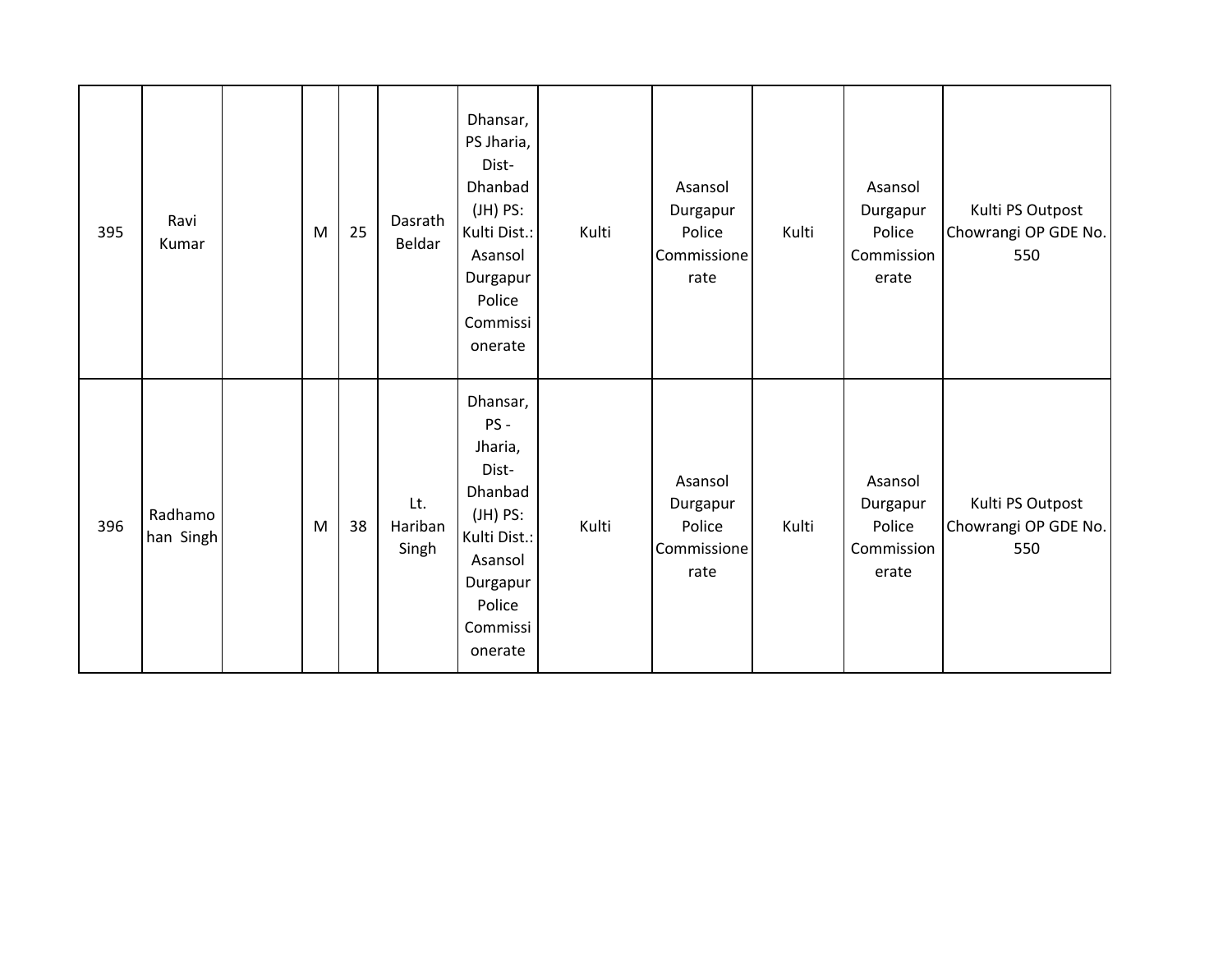| 397 | Niraj<br>Kumar<br>Paswan | M | 28 | Vim<br>Paswan   | Sahana<br>Pahari, PS-<br>Jharia,<br>Dist-<br>Dhanbad<br>$(JH)$ PS:<br>Kulti Dist.:<br>Asansol<br>Durgapur<br>Police<br>Commissi<br>onerate | Kulti | Asansol<br>Durgapur<br>Police<br>Commissione<br>rate | Kulti | Asansol<br>Durgapur<br>Police<br>Commission<br>erate | Kulti PS Outpost<br>Chowrangi OP GDE No.<br>550 |
|-----|--------------------------|---|----|-----------------|--------------------------------------------------------------------------------------------------------------------------------------------|-------|------------------------------------------------------|-------|------------------------------------------------------|-------------------------------------------------|
| 398 | Rohit<br>Yadav           | M | 18 | Jiten<br>Paswan | Hasipahari<br>, PS-<br>Mihijam,<br>Dist-PS:<br>Kulti Dist.:<br>Asansol<br>Durgapur<br>Police<br>Commissi<br>onerate                        | Kulti | Asansol<br>Durgapur<br>Police<br>Commissione<br>rate | Kulti | Asansol<br>Durgapur<br>Police<br>Commission<br>erate | Kulti PS Outpost<br>Chowrangi OP GDE No.<br>555 |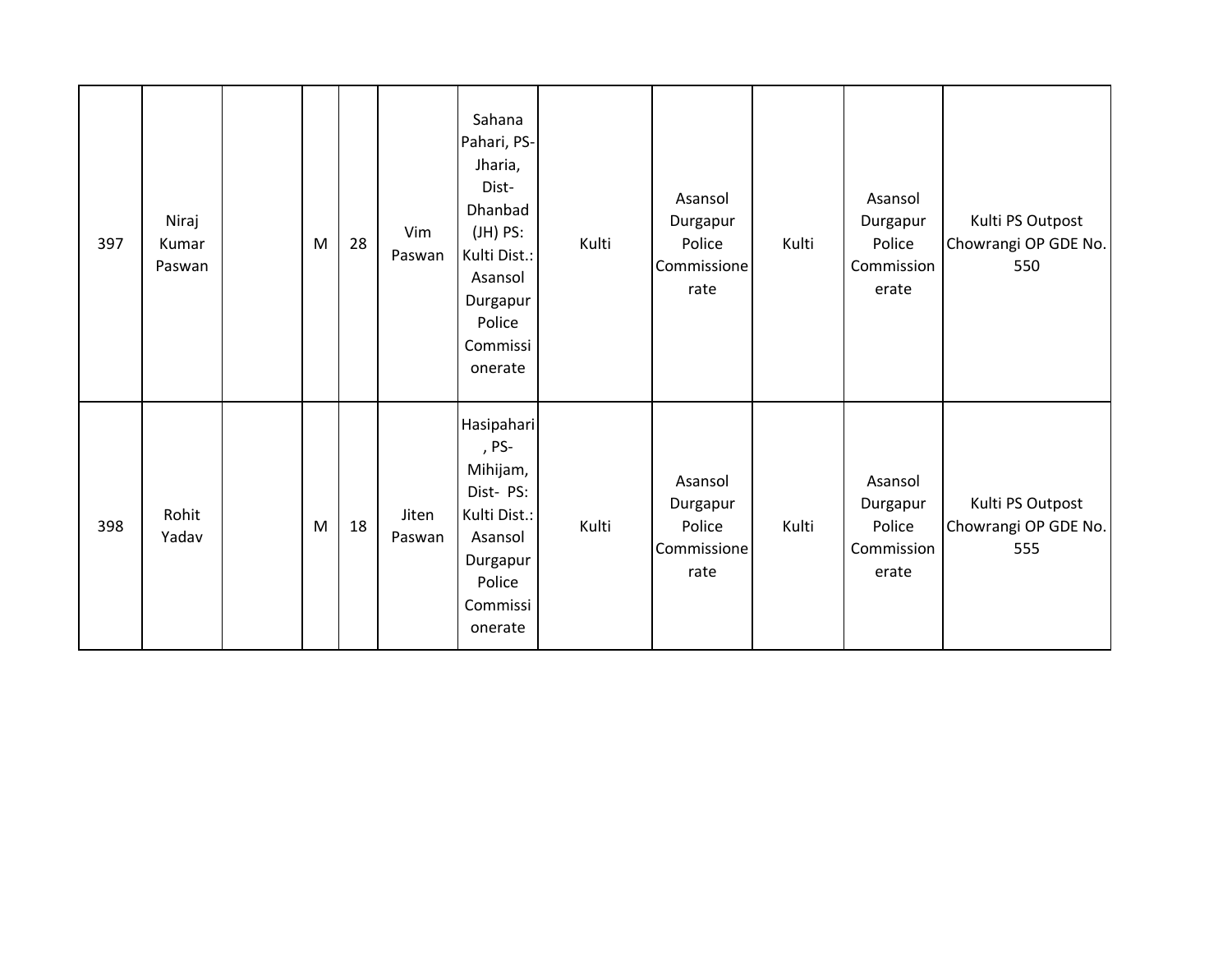| 399 | Satish<br>Kumar | M | 25 | Ram Dev<br>Das  | Chirkunda<br>, P.S-<br>Chirkunda<br>, Dist- PS:<br>Kulti Dist.:<br>Asansol<br>Durgapur<br>Police<br>Commissi<br>onerate                  | Kulti | Asansol<br>Durgapur<br>Police<br>Commissione<br>rate | Kulti | Asansol<br>Durgapur<br>Police<br>Commission<br>erate | Kulti PS Outpost<br>Chowrangi OP GDE No.<br>555 |
|-----|-----------------|---|----|-----------------|------------------------------------------------------------------------------------------------------------------------------------------|-------|------------------------------------------------------|-------|------------------------------------------------------|-------------------------------------------------|
| 400 | Rohan<br>Kumar  | M | 19 | Manoj<br>Bhuiya | Chirkunda<br>, PS-<br>Chirkunda<br>, Dist-<br>Dhanbad,<br>JH PS:<br>Kulti Dist.:<br>Asansol<br>Durgapur<br>Police<br>Commissi<br>onerate | Kulti | Asansol<br>Durgapur<br>Police<br>Commissione<br>rate | Kulti | Asansol<br>Durgapur<br>Police<br>Commission<br>erate | Kulti PS Outpost<br>Chowrangi OP GDE No.<br>555 |
| 401 | Jiten<br>Bauri  | M | 22 | Lakhan<br>Bauri | Sitalpur<br>PS: Kulti<br>Dist.:<br>Asansol<br>Durgapur<br>Police<br>Commissi<br>onerate                                                  | Kulti | Asansol<br>Durgapur<br>Police<br>Commissione<br>rate | Kulti | Asansol<br>Durgapur<br>Police<br>Commission<br>erate | Kulti PS Outpost<br>Sahptoria OP GDE No.<br>601 |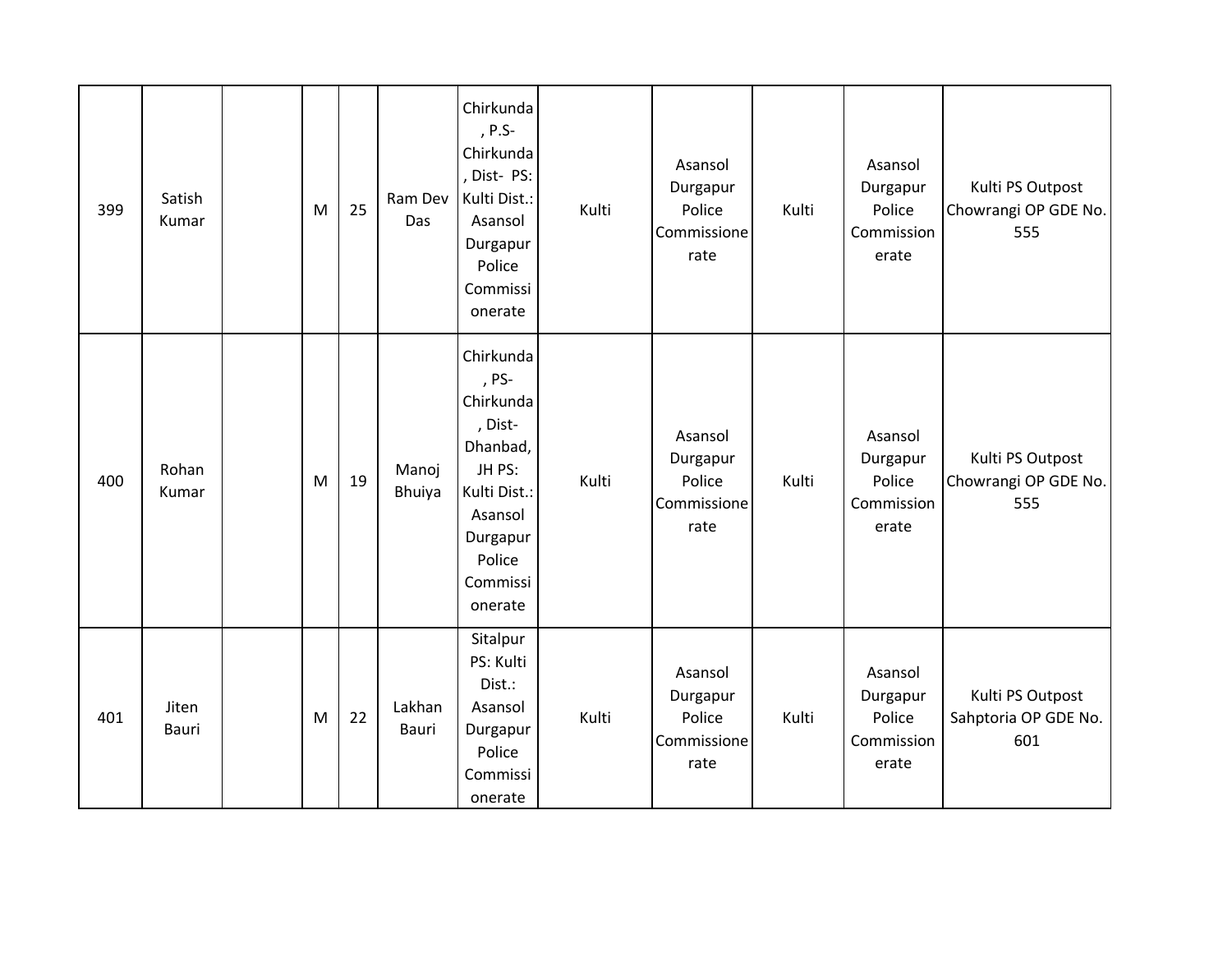| 402 | <b>Binod</b><br>Gope | M | 41 | Gurupada<br>Gope | Rakta PS:<br>Kulti Dist.:<br>Asansol<br>Durgapur<br>Police<br>Commissi<br>onerate       | Kulti | Asansol<br>Durgapur<br>Police<br>Commissione<br>rate | Kulti | Asansol<br>Durgapur<br>Police<br>Commission<br>erate | Kulti PS Outpost<br>Sahptoria OP GDE No.<br>601 |
|-----|----------------------|---|----|------------------|-----------------------------------------------------------------------------------------|-------|------------------------------------------------------|-------|------------------------------------------------------|-------------------------------------------------|
| 403 | Mangal<br>Dom        | M | 32 | Sahish<br>Dom    | Sitalpur<br>PS: Kulti<br>Dist.:<br>Asansol<br>Durgapur<br>Police<br>Commissi<br>onerate | Kulti | Asansol<br>Durgapur<br>Police<br>Commissione<br>rate | Kulti | Asansol<br>Durgapur<br>Police<br>Commission<br>erate | Kulti PS Outpost<br>Sahptoria OP GDE No.<br>601 |
| 404 | Chandan<br>Paswan    | M | 25 | Rakhal<br>Paswan | Sitalpur<br>PS: Kulti<br>Dist.:<br>Asansol<br>Durgapur<br>Police<br>Commissi<br>onerate | Kulti | Asansol<br>Durgapur<br>Police<br>Commissione<br>rate | Kulti | Asansol<br>Durgapur<br>Police<br>Commission<br>erate | Kulti PS Outpost<br>Sahptoria OP GDE No.<br>601 |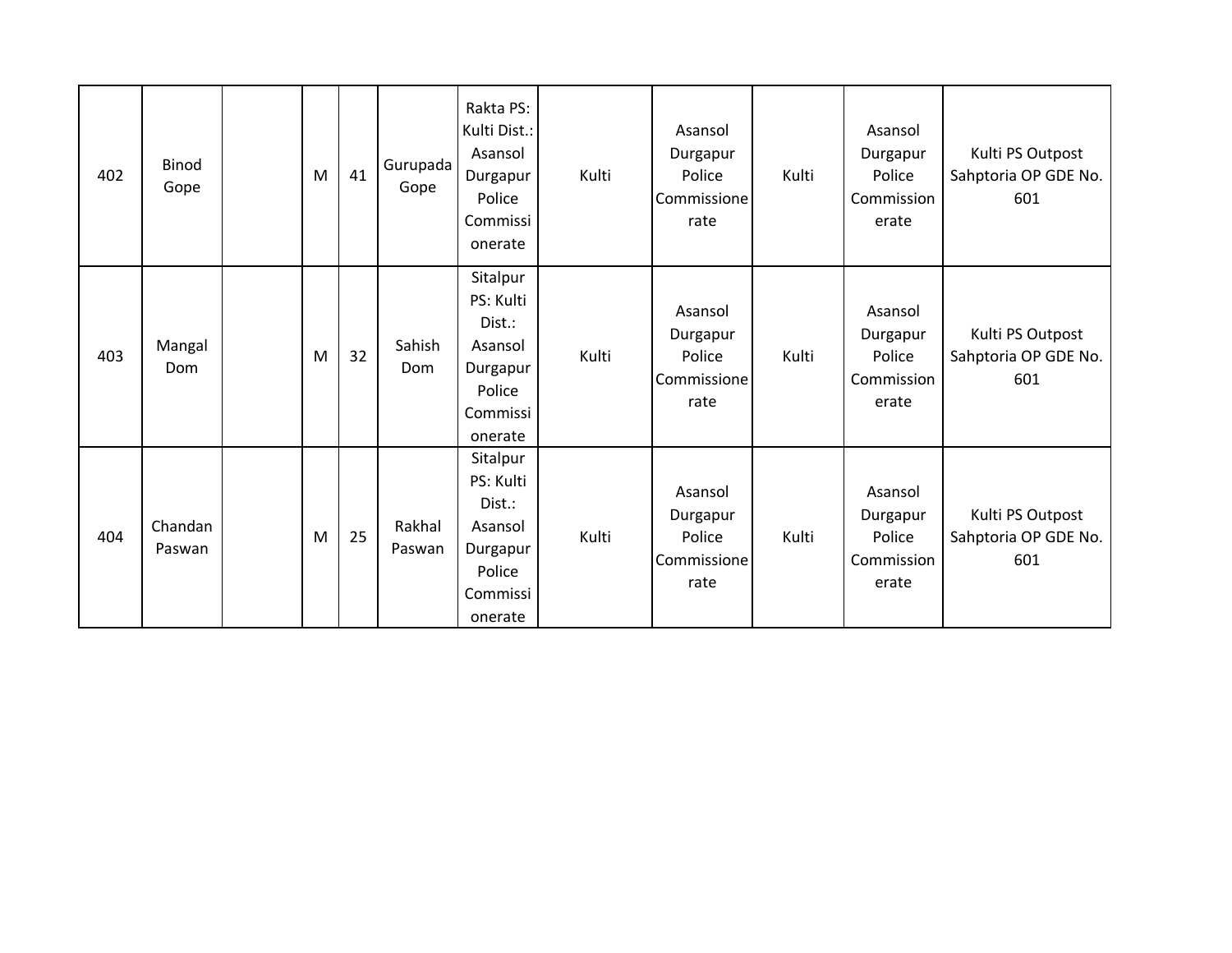| 405 | Raju Shw           | M | 32 | Ram<br>Milan<br>Shaw | MACCHI,<br>PS-DHOLI,<br>Dist-<br><b>MUJAFFA</b><br>RPUR,<br><b>BIHAR PS:</b><br>Kulti Dist.:<br>Asansol<br>Durgapur<br>Police<br>Commissi<br>onerate | Kulti | Asansol<br>Durgapur<br>Police<br>Commissione<br>rate | Kulti | Asansol<br>Durgapur<br>Police<br>Commission<br>erate | Kulti PS Outpost<br>Barakar OP GDE No.<br>742 |
|-----|--------------------|---|----|----------------------|------------------------------------------------------------------------------------------------------------------------------------------------------|-------|------------------------------------------------------|-------|------------------------------------------------------|-----------------------------------------------|
| 406 | Mithilesh<br>Kumar | M | 40 | Bishnu<br>Deo Ram    | MACCHI,<br>PS-DHOLI,<br>Dist-<br><b>MUJAFFA</b><br>RPUR,<br><b>BIHAR PS:</b><br>Kulti Dist.:<br>Asansol<br>Durgapur<br>Police<br>Commissi<br>onerate | Kulti | Asansol<br>Durgapur<br>Police<br>Commissione<br>rate | Kulti | Asansol<br>Durgapur<br>Police<br>Commission<br>erate | Kulti PS Outpost<br>Barakar OP GDE No.<br>742 |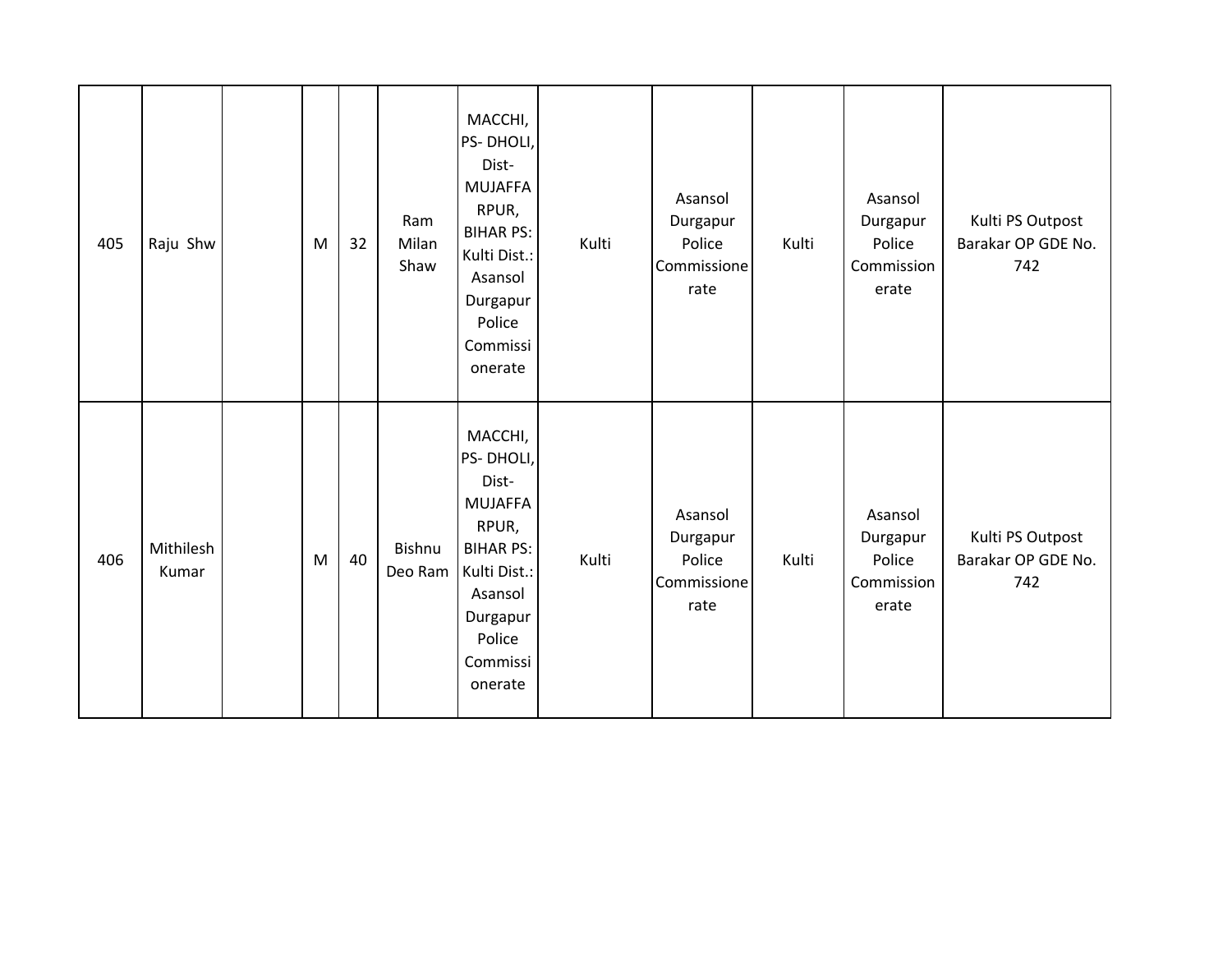| 407 | Mukesh<br>Pandey | M         | 40 | Krishna<br>Pandey   | MACCHI,<br>PS-DHOLI,<br>Dist-<br><b>MUJAFFA</b><br>RPUR,<br><b>BIHAR PS:</b><br>Kulti Dist.:<br>Asansol<br>Durgapur<br>Police<br>Commissi<br>onerate            | Kulti | Asansol<br>Durgapur<br>Police<br>Commissione<br>rate | Kulti | Asansol<br>Durgapur<br>Police<br>Commission<br>erate | Kulti PS Outpost<br>Barakar OP GDE No.<br>742 |
|-----|------------------|-----------|----|---------------------|-----------------------------------------------------------------------------------------------------------------------------------------------------------------|-------|------------------------------------------------------|-------|------------------------------------------------------|-----------------------------------------------|
| 408 | Dhiraj<br>Pandey | ${\sf M}$ | 36 | Vidyadhar<br>Pandey | SADAR<br>HOSPITAL,<br><b>DALTANG</b><br>ANJ, PS-<br><b>DALTANG</b><br>ANJ, Dist-<br>PS: Kulti<br>Dist.:<br>Asansol<br>Durgapur<br>Police<br>Commissi<br>onerate | Kulti | Asansol<br>Durgapur<br>Police<br>Commissione<br>rate | Kulti | Asansol<br>Durgapur<br>Police<br>Commission<br>erate | Kulti PS Outpost<br>Barakar OP GDE No.<br>742 |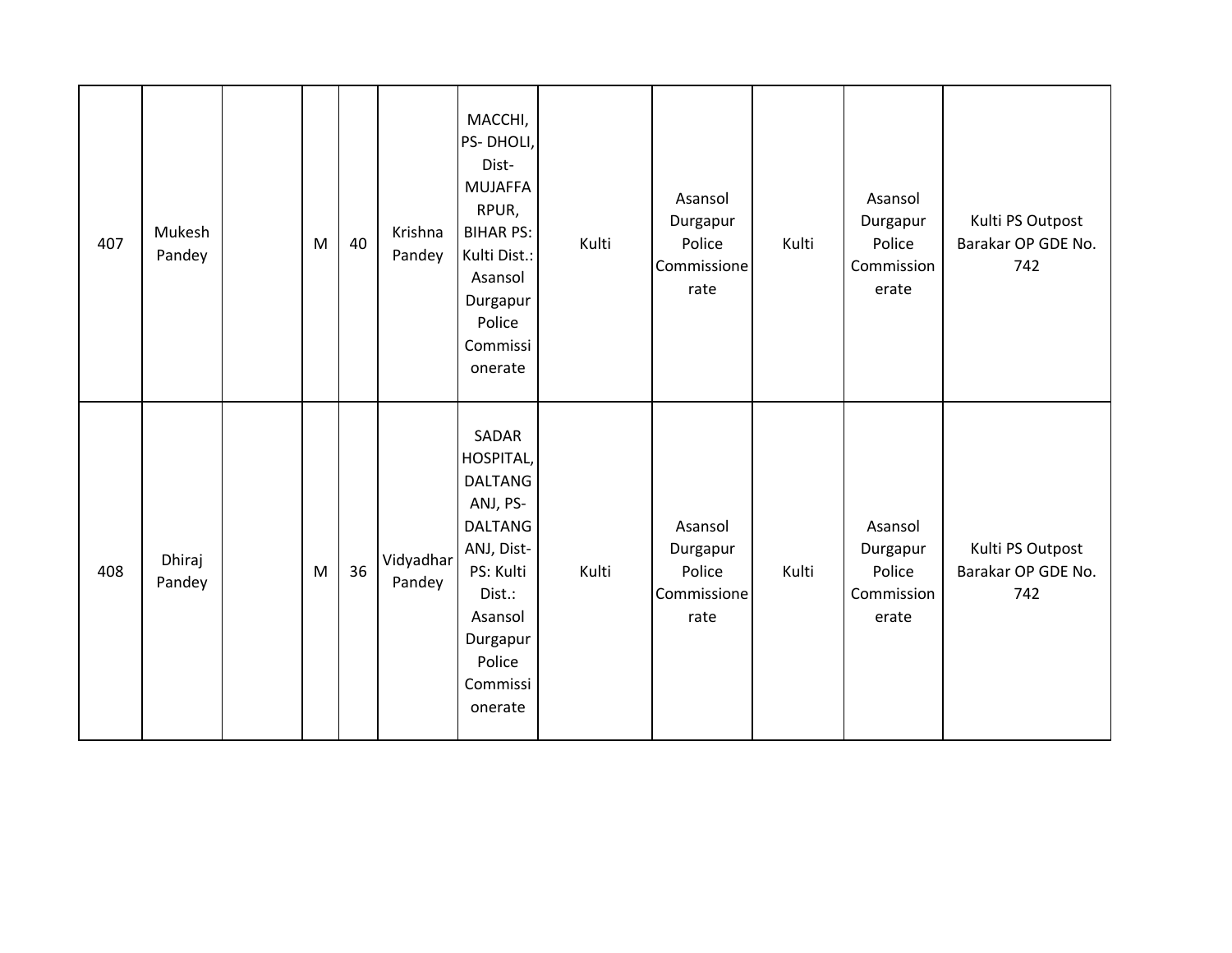| 409 | Abhay<br>Singh   | M | 30 | Brij Kishor<br>Singh    | SADAR<br>HOSPITAL,<br><b>DALTANG</b><br>ANJ, PS-<br><b>DALTANG</b><br>ANJ, Dist-<br>PS: Kulti<br>Dist.:<br>Asansol<br>Durgapur<br>Police<br>Commissi<br>onerate | Kulti | Asansol<br>Durgapur<br>Police<br>Commissione<br>rate | Kulti | Asansol<br>Durgapur<br>Police<br>Commission<br>erate | Kulti PS Outpost<br>Barakar OP GDE No.<br>742 |
|-----|------------------|---|----|-------------------------|-----------------------------------------------------------------------------------------------------------------------------------------------------------------|-------|------------------------------------------------------|-------|------------------------------------------------------|-----------------------------------------------|
| 410 | Ranjit<br>Tiwari | M | 32 | Nand<br>Kumar<br>Tiwari | SADAR<br>HOSPITAL,<br><b>DALTANG</b><br>ANJ, PS-<br><b>DALTANG</b><br>ANJ, Dist-<br>PS: Kulti<br>Dist.:<br>Asansol<br>Durgapur<br>Police<br>Commissi<br>onerate | Kulti | Asansol<br>Durgapur<br>Police<br>Commissione<br>rate | Kulti | Asansol<br>Durgapur<br>Police<br>Commission<br>erate | Kulti PS Outpost<br>Barakar OP GDE No.<br>742 |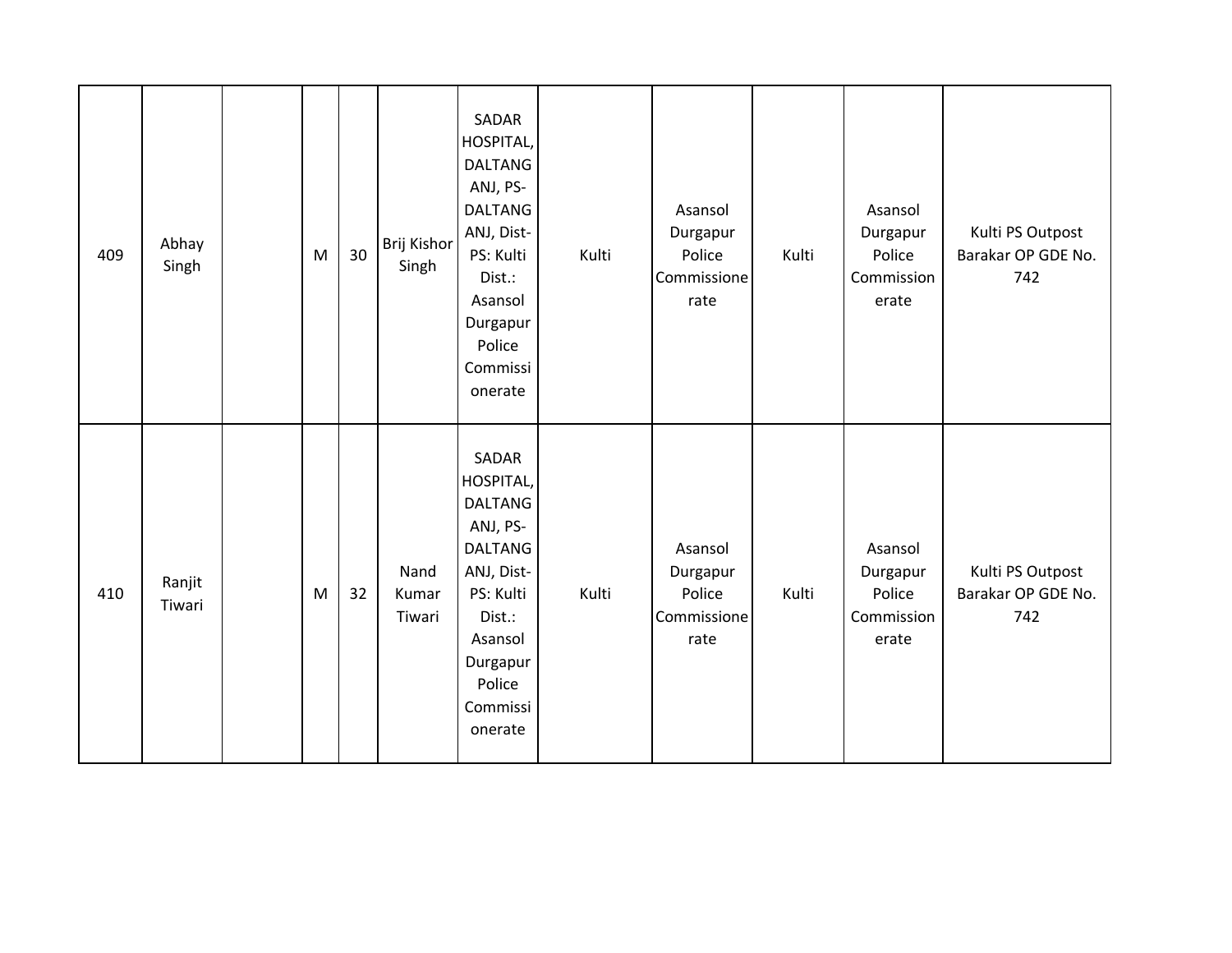| 411 | Mahabir<br>Rawaani               | M | 18 | Raju<br>Rawani             | Gandhi<br>nagar<br>Naya<br>Mohalla<br>PS: Kulti<br>Dist.:<br>Asansol<br>Durgapur<br>Police<br>Commissi<br>onerate | Kulti    | Asansol<br>Durgapur<br>Police<br>Commissione<br>rate | Kulti | Asansol<br>Durgapur<br>Police<br>Commission<br>erate | Kulti PS Outpost<br>Neiamotpur OP GDE<br>No. 940 |
|-----|----------------------------------|---|----|----------------------------|-------------------------------------------------------------------------------------------------------------------|----------|------------------------------------------------------|-------|------------------------------------------------------|--------------------------------------------------|
| 412 | Rohit<br>Rawani                  | M | 26 | Manoj<br>Rawani            | Gandhi<br>nagar<br>Naya<br>Mohalla<br>PS: Kulti<br>Dist.:<br>Asansol<br>Durgapur<br>Police<br>Commissi<br>onerate | Kulti    | Asansol<br>Durgapur<br>Police<br>Commissione<br>rate | Kulti | Asansol<br>Durgapur<br>Police<br>Commission<br>erate | Kulti PS Outpost<br>Neiamotpur OP GDE<br>No. 940 |
| 413 | Chanchal<br>Kumar<br><b>Bind</b> | M | 26 | Brij Bihari<br><b>Bind</b> | JK Nagar<br>old Minda<br>PS:<br>Raniganj<br>Dist.:<br>Asansol<br>Durgapur<br>Police<br>Commissi<br>onerate        | Raniganj | Asansol<br>Durgapur<br>Police<br>Commissione<br>rate | Kulti | Asansol<br>Durgapur<br>Police<br>Commission<br>erate | Kulti PS Outpost<br>Neiamotpur OP GDE<br>No. 940 |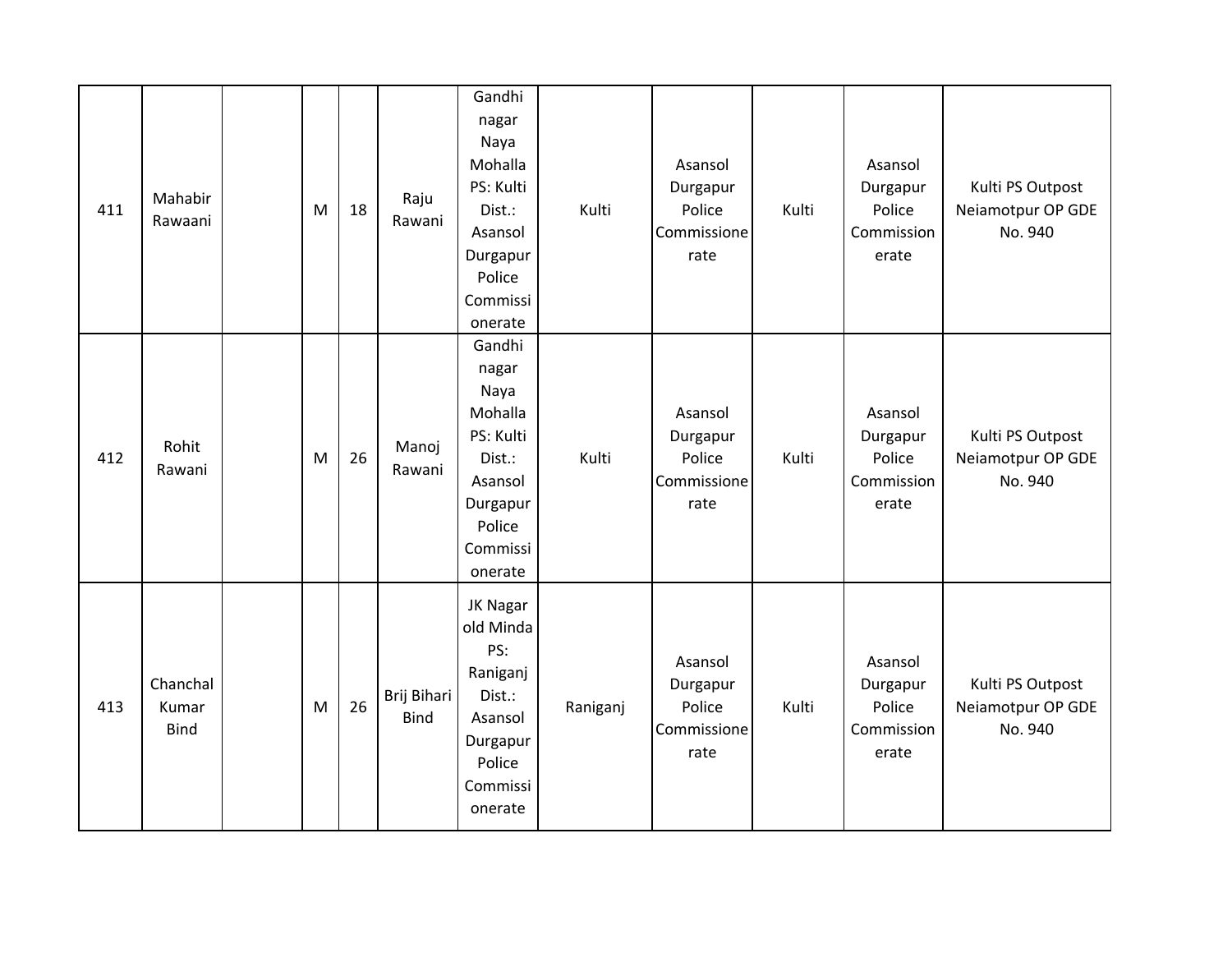| 414 | Dipin<br>Kumbhaka     | M | 41 | Lt Nepal<br>Kumbhaka<br>r     | Nakrasota<br>PS:<br>Hirapur<br>Dist.:<br>Asansol<br>Durgapur<br>Police<br>Commissi<br>onerate     | Hirapur      | Asansol<br>Durgapur<br>Police<br>Commissione<br>rate | Kulti | Asansol<br>Durgapur<br>Police<br>Commission<br>erate | Kulti PS Outpost<br>Neiamotpur OP GDE<br>No. 940 |
|-----|-----------------------|---|----|-------------------------------|---------------------------------------------------------------------------------------------------|--------------|------------------------------------------------------|-------|------------------------------------------------------|--------------------------------------------------|
| 415 | Manoj<br>Maji         | M | 37 | Bablu Maji                    | Nakrasota<br>PS:<br>Hirapur<br>Dist.:<br>Asansol<br>Durgapur<br>Police<br>Commissi<br>onerate     | Hirapur      | Asansol<br>Durgapur<br>Police<br>Commissione<br>rate | Kulti | Asansol<br>Durgapur<br>Police<br>Commission<br>erate | Kulti PS Outpost<br>Neiamotpur OP GDE<br>No. 940 |
| 416 | Tinku Sk              | M | 27 | Lt Bulu Sk                    | Lachipur<br>Gate PS:<br>Hirapur<br>Dist.:<br>Asansol<br>Durgapur<br>Police<br>Commissi<br>onerate | Hirapur      | Asansol<br>Durgapur<br>Police<br>Commissione<br>rate | Kulti | Asansol<br>Durgapur<br>Police<br>Commission<br>erate | Kulti PS Outpost<br>Neiamotpur OP GDE<br>No. 940 |
| 417 | Kumaresh<br>Sutradhar | M | 40 | Lakhi<br>Narayan<br>Sutradhar | Hajura<br>PS:<br>Raghunat<br>hpur Dist.:<br>Purulia                                               | Raghunathpur | Purulia                                              | Kulti | Asansol<br>Durgapur<br>Police<br>Commission<br>erate | Kulti PS Outpost<br>Neiamotpur OP GDE<br>No. 940 |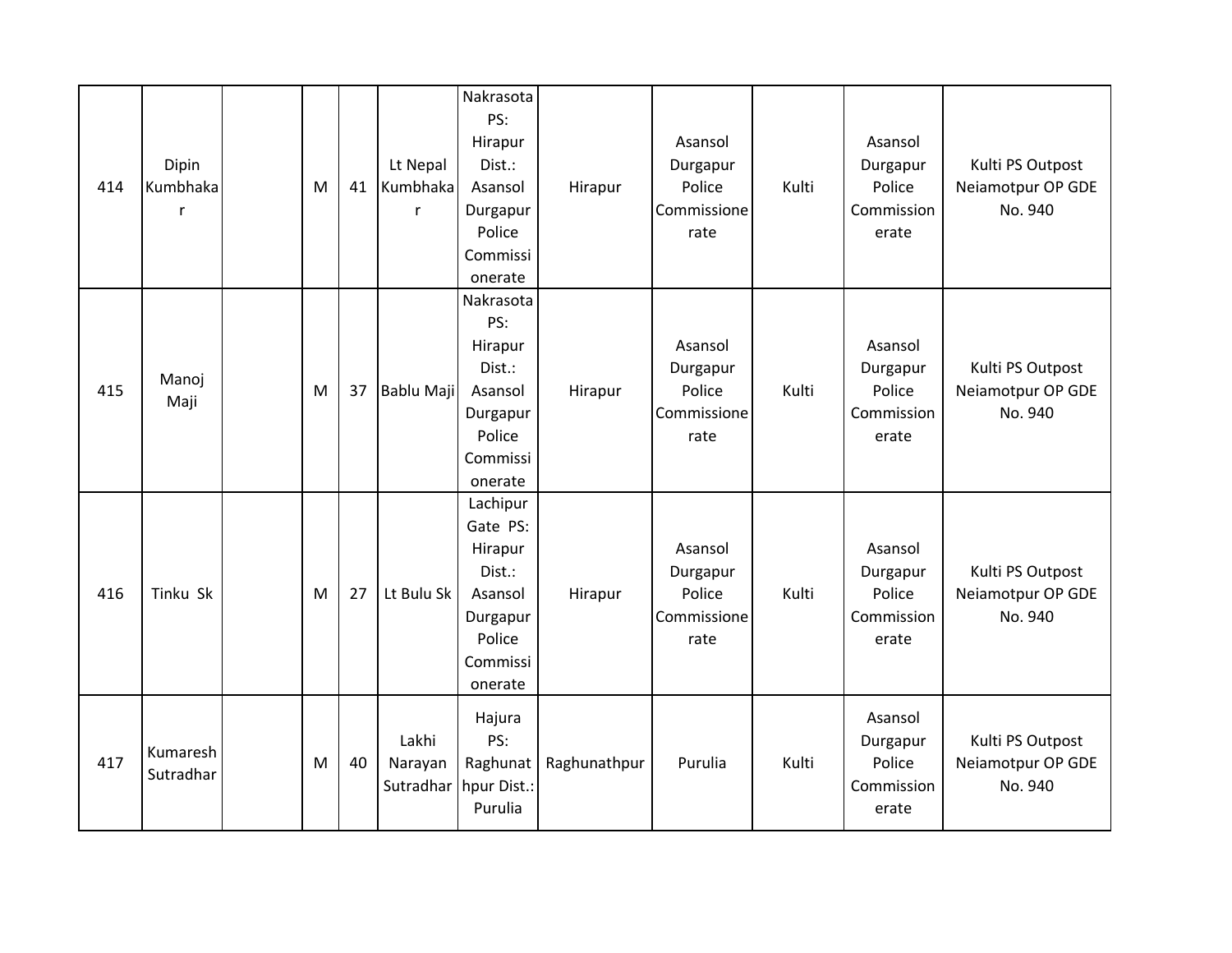| 418 | Madan<br>Singh     | ${\sf M}$ | 46 | Raghunat<br>h Singh | Karma, PS-<br>Karma,<br>Dist- Purb<br>singhbhu<br>$m$ (JH) PS:<br>Kulti Dist.:<br>Asansol<br>Durgapur<br>Police<br>Commissi<br>onerate | Kulti | Asansol<br>Durgapur<br>Police<br>Commissione<br>rate | Kulti | Asansol<br>Durgapur<br>Police<br>Commission<br>erate | Kulti PS GDE No. 940                             |
|-----|--------------------|-----------|----|---------------------|----------------------------------------------------------------------------------------------------------------------------------------|-------|------------------------------------------------------|-------|------------------------------------------------------|--------------------------------------------------|
| 419 | Surendra<br>Sharma | M         | 45 | Raj Kumar<br>Sharma | Karma, PS-<br>Karma,<br>Dist-Purb<br>singhbhu<br>$m$ (JH) PS:<br>Kulti Dist.:<br>Asansol<br>Durgapur<br>Police<br>Commissi<br>onerate  | Kulti | Asansol<br>Durgapur<br>Police<br>Commissione<br>rate | Kulti | Asansol<br>Durgapur<br>Police<br>Commission<br>erate | Kulti PS Outpost<br>Neiamotpur OP GDE<br>No. 940 |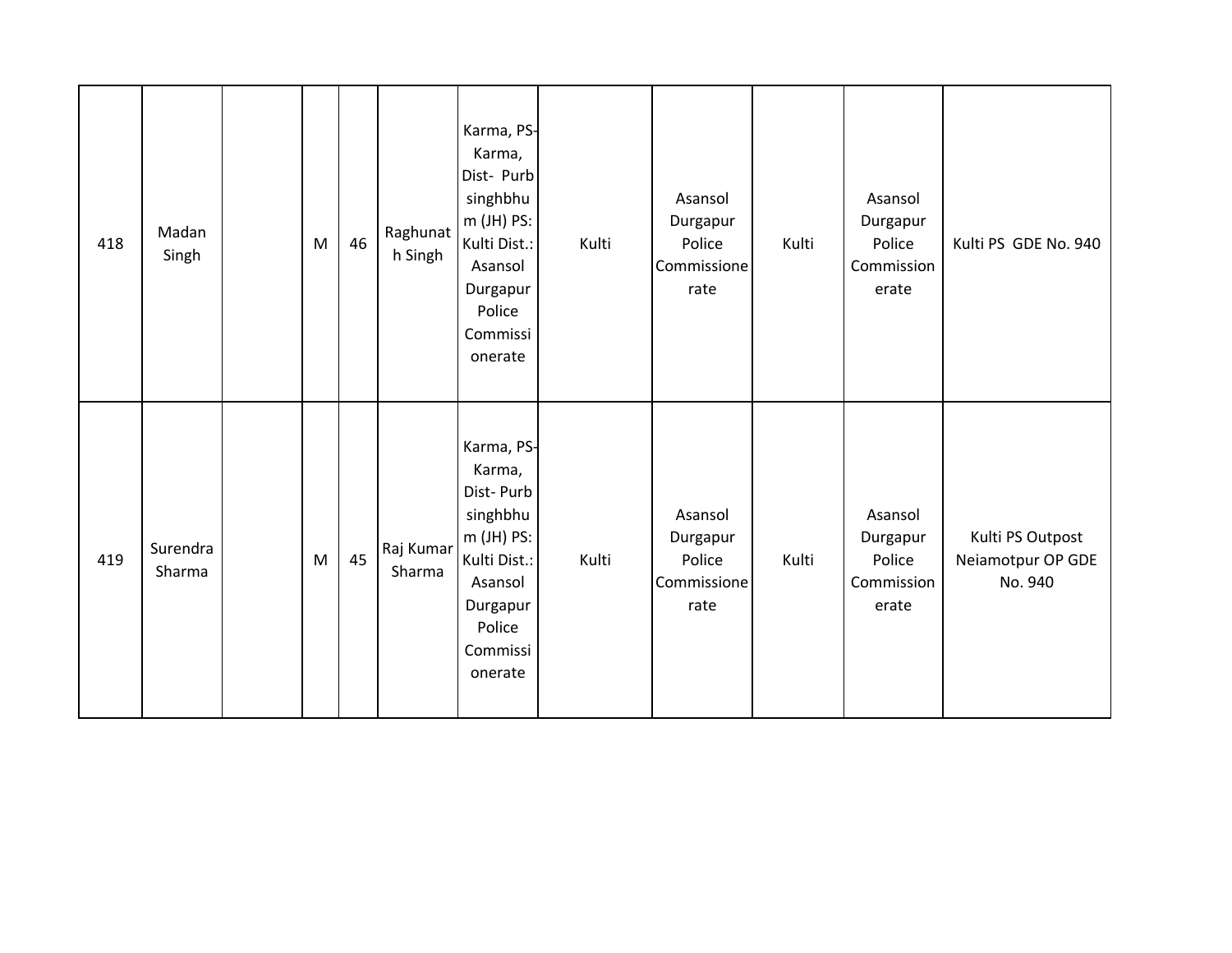| 420 | Saroj<br>Kumar  | M | 24 | Kripa<br>Sindhu | Karma, PS-<br>Karma,<br>Dist-Purb<br>singhbhu<br>m (JH) PS:<br>Kulti Dist.:<br>Asansol<br>Durgapur<br>Police<br>Commissi<br>onerate | Kulti | Asansol<br>Durgapur<br>Police<br>Commissione<br>rate | Kulti | Asansol<br>Durgapur<br>Police<br>Commission<br>erate | Kulti PS Outpost<br>Neiamotpur OP GDE<br>No. 940 |
|-----|-----------------|---|----|-----------------|-------------------------------------------------------------------------------------------------------------------------------------|-------|------------------------------------------------------|-------|------------------------------------------------------|--------------------------------------------------|
| 421 | Ajay<br>Bouri   | M | 30 | Alok Bouri      | Ranitala<br>PS: Kulti<br>Dist.:<br>Asansol<br>Durgapur<br>Police<br>Commissi<br>onerate                                             | Kulti | Asansol<br>Durgapur<br>Police<br>Commissione<br>rate | Kulti | Asansol<br>Durgapur<br>Police<br>Commission<br>erate | Kulti PS GDE No. 1049                            |
| 422 | Dilip<br>Mishra | M | 39 | Raj<br>Kishore  | Ranitala<br>PS: Kulti<br>Dist.:<br>Asansol<br>Durgapur<br>Police<br>Commissi<br>onerate                                             | Kulti | Asansol<br>Durgapur<br>Police<br>Commissione<br>rate | Kulti | Asansol<br>Durgapur<br>Police<br>Commission<br>erate | Kulti PS GDE No. 1049                            |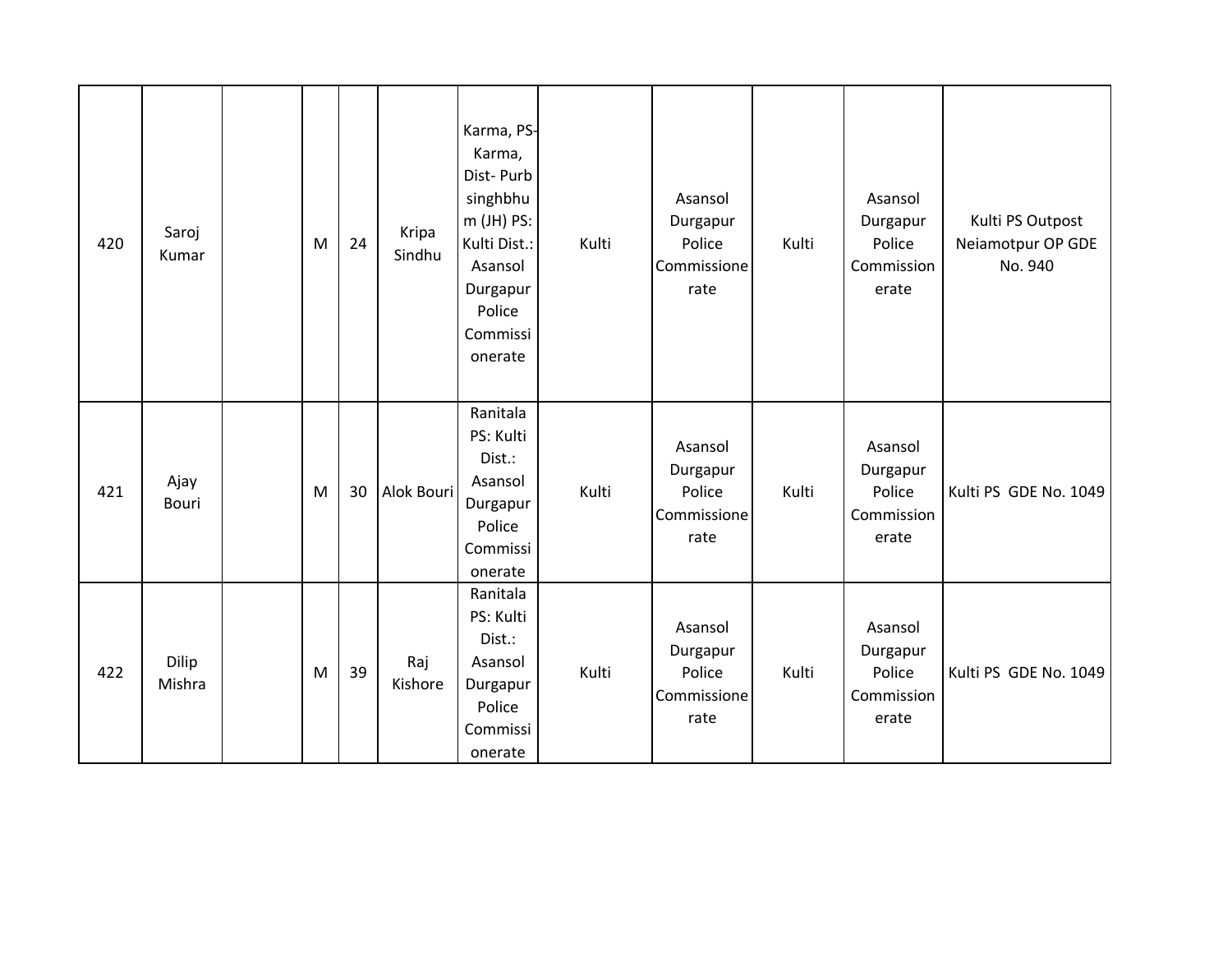| 423 | Md<br>Mustak       | M | 34 | Md<br>Muktar           | PS: New<br>township<br>Dist.:<br>Asansol<br>Durgapur<br>Police<br>Commissi<br>onerate                    | New township | Asansol<br>Durgapur<br>Police<br>Commissione<br>rate | New<br>township        | Asansol<br>Durgapur<br>Police<br>Commission<br>erate | New township PS GDE<br>No. 1113 |
|-----|--------------------|---|----|------------------------|----------------------------------------------------------------------------------------------------------|--------------|------------------------------------------------------|------------------------|------------------------------------------------------|---------------------------------|
| 424 | Chattu<br>Mahanto  | M | 28 | <b>Bhim</b><br>Mahanto | PS: New<br>township<br>Dist.:<br>Asansol<br>Durgapur<br>Police<br>Commissi<br>onerate                    | New township | Asansol<br>Durgapur<br>Police<br>Commissione<br>rate | <b>New</b><br>township | Asansol<br>Durgapur<br>Police<br>Commission<br>erate | New township PS GDE<br>No. 1113 |
| 425 | Biswanath<br>Bauri | M | 37 | Palash<br>Bauri        | Mohal<br>Bauri PS:<br>Pandabes<br>hwar<br>Dist.:<br>Asansol<br>Durgapur<br>Police<br>Commissi<br>onerate | Pandabeshwar | Asansol<br>Durgapur<br>Police<br>Commissione<br>rate | Pandabesh<br>war       | Asansol<br>Durgapur<br>Police<br>Commission<br>erate | Pandabeshwar PS GDE<br>No. 924  |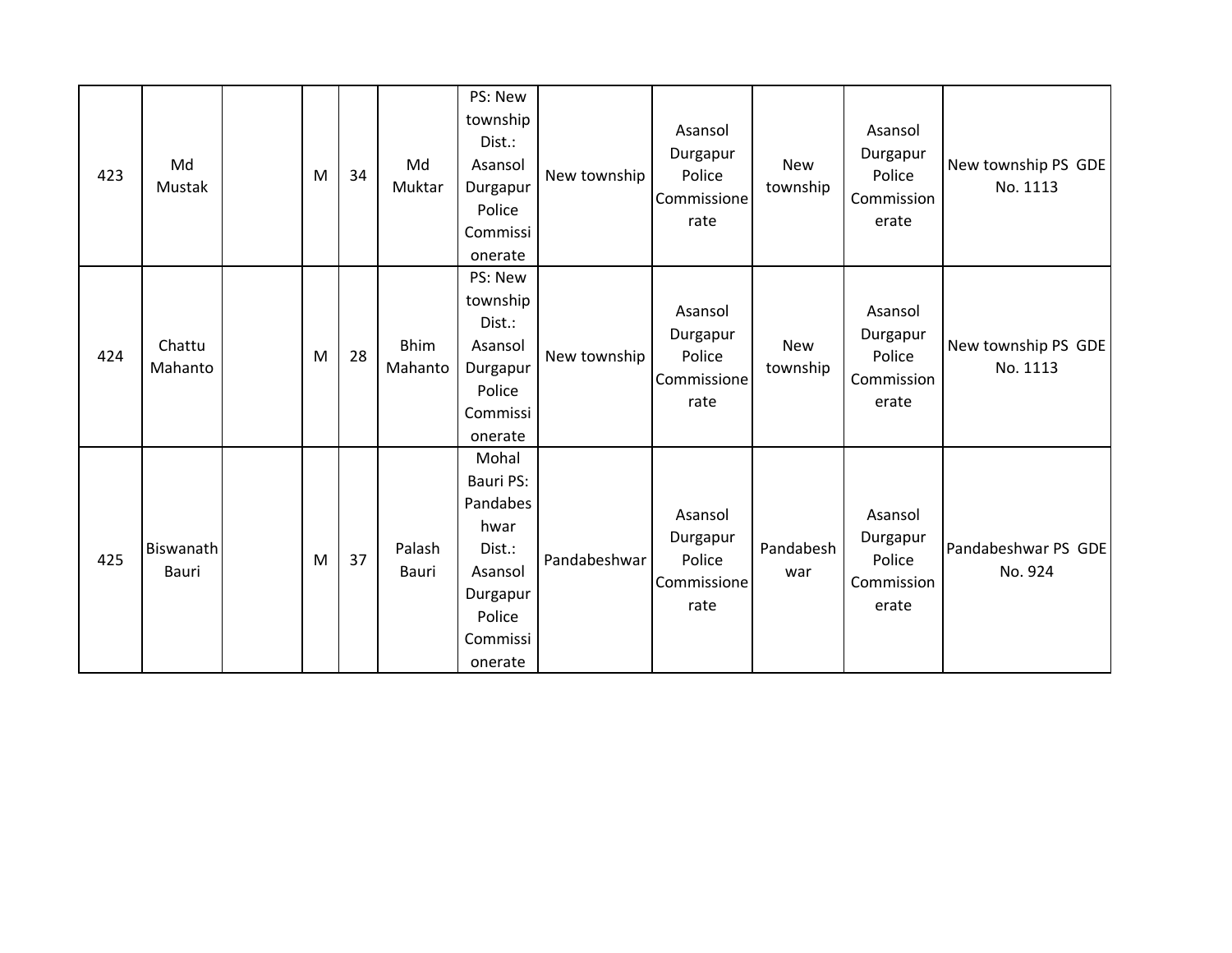| 426 | <b>Bimal</b><br>Mondal | M | 42 | Subal<br>Mondal   | Mohal<br>Bauri PS:<br>Pandabes<br>hwar<br>Dist.:<br>Asansol<br>Durgapur<br>Police<br>Commissi<br>onerate          | Pandabeshwar | Asansol<br>Durgapur<br>Police<br>Commissione<br>rate | Pandabesh<br>war | Asansol<br>Durgapur<br>Police<br>Commission<br>erate | Pandabeshwar PS GDE<br>No. 924 |
|-----|------------------------|---|----|-------------------|-------------------------------------------------------------------------------------------------------------------|--------------|------------------------------------------------------|------------------|------------------------------------------------------|--------------------------------|
| 427 | Amit Kr.<br>Shaw       | M | 28 | Lt. Shyam<br>Shaw | Haripur<br><b>Bazar PS:</b><br>Pandabes<br>hwar<br>Dist.:<br>Asansol<br>Durgapur<br>Police<br>Commissi<br>onerate | Pandabeshwar | Asansol<br>Durgapur<br>Police<br>Commissione<br>rate | Pandabesh<br>war | Asansol<br>Durgapur<br>Police<br>Commission<br>erate | Pandabeshwar PS GDE<br>No. 925 |
| 428 | Pankaj<br>Shaw         | M | 30 | Sankar<br>Shaw    | Haripur<br><b>Bazar PS:</b><br>Pandabes<br>hwar<br>Dist.:<br>Asansol<br>Durgapur<br>Police<br>Commissi<br>onerate | Pandabeshwar | Asansol<br>Durgapur<br>Police<br>Commissione<br>rate | Pandabesh<br>war | Asansol<br>Durgapur<br>Police<br>Commission<br>erate | Pandabeshwar PS GDE<br>No. 925 |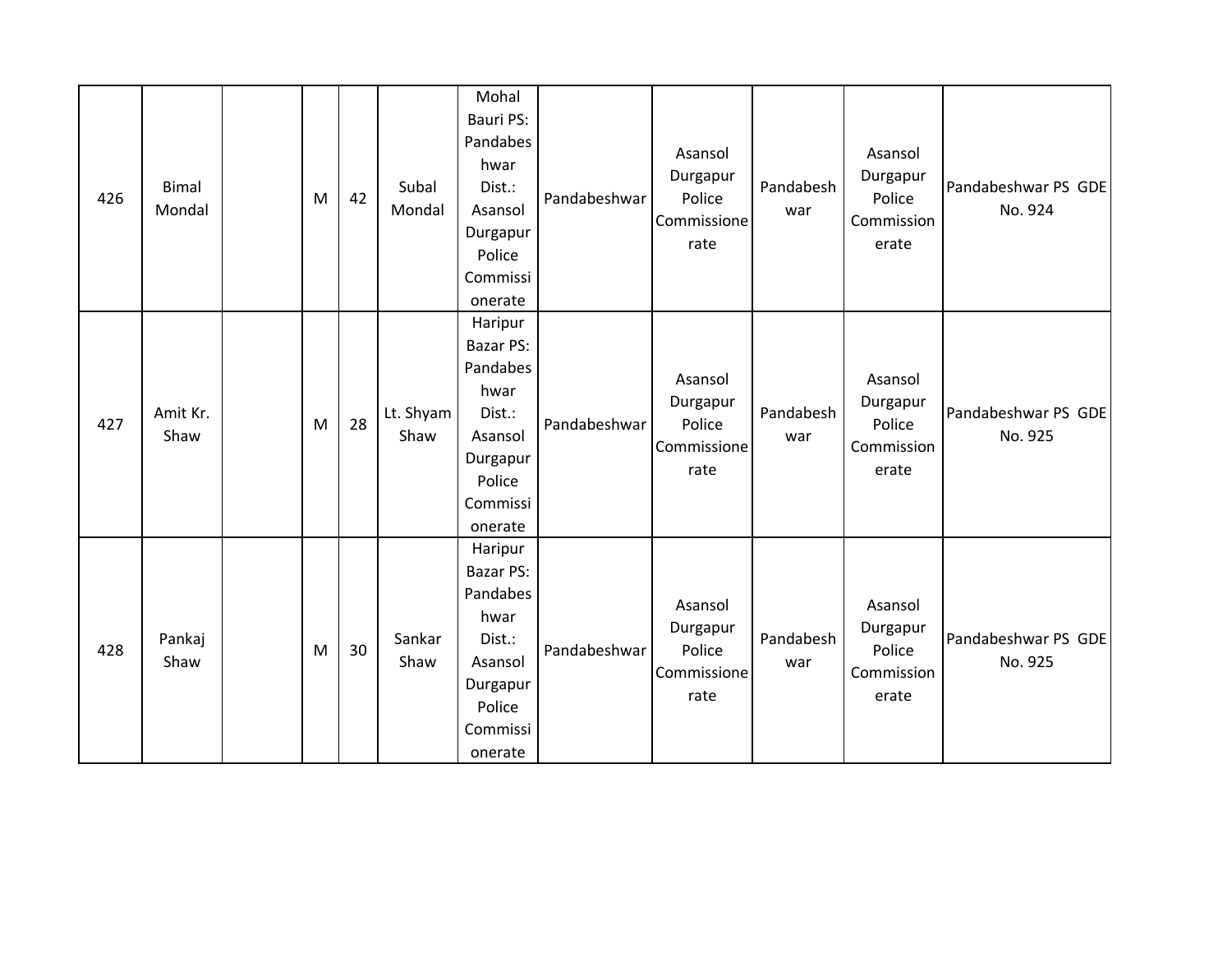| 429 | Amal<br>Ruidas    | M | 42 | <b>Bimal</b><br>Ruidas      | Pandaves<br>war Jamai<br>Para PS:<br>Pandabes<br>hwar<br>Dist.:<br>Asansol<br>Durgapur<br>Police<br>Commissi<br>onerate | Pandabeshwar | Asansol<br>Durgapur<br>Police<br>Commissione<br>rate | Pandabesh<br>war | Asansol<br>Durgapur<br>Police<br>Commission<br>erate | Pandabeshwar PS GDE<br>No. 926                        |
|-----|-------------------|---|----|-----------------------------|-------------------------------------------------------------------------------------------------------------------------|--------------|------------------------------------------------------|------------------|------------------------------------------------------|-------------------------------------------------------|
| 430 | Shyamal<br>Ruidas | M | 49 | Kapil<br>Ruidas             | Pandaves<br>war Jamai<br>Para PS:<br>Pandabes<br>hwar<br>Dist.:<br>Asansol<br>Durgapur<br>Police<br>Commissi<br>onerate | Pandabeshwar | Asansol<br>Durgapur<br>Police<br>Commissione<br>rate | Pandabesh<br>war | Asansol<br>Durgapur<br>Police<br>Commission<br>erate | Pandabeshwar PS GDE<br>No. 926                        |
| 431 | Aman<br>Shaw      |   |    | Madhu<br>Sudan<br>Shaw      |                                                                                                                         |              | Basirhat                                             | Raniganj         | Asansol<br>Durgapur<br>Police<br>Commission<br>erate | Raniganj PS Outpost<br>Panjabi More OP GDE<br>No. 623 |
| 432 | Dipu<br>Badyakar  |   |    | Lt<br>Biswanath<br>Badyakar |                                                                                                                         |              | Basirhat                                             | Raniganj         | Asansol<br>Durgapur<br>Police<br>Commission<br>erate | Raniganj PS Outpost<br>Panjabi More OP GDE<br>No. 623 |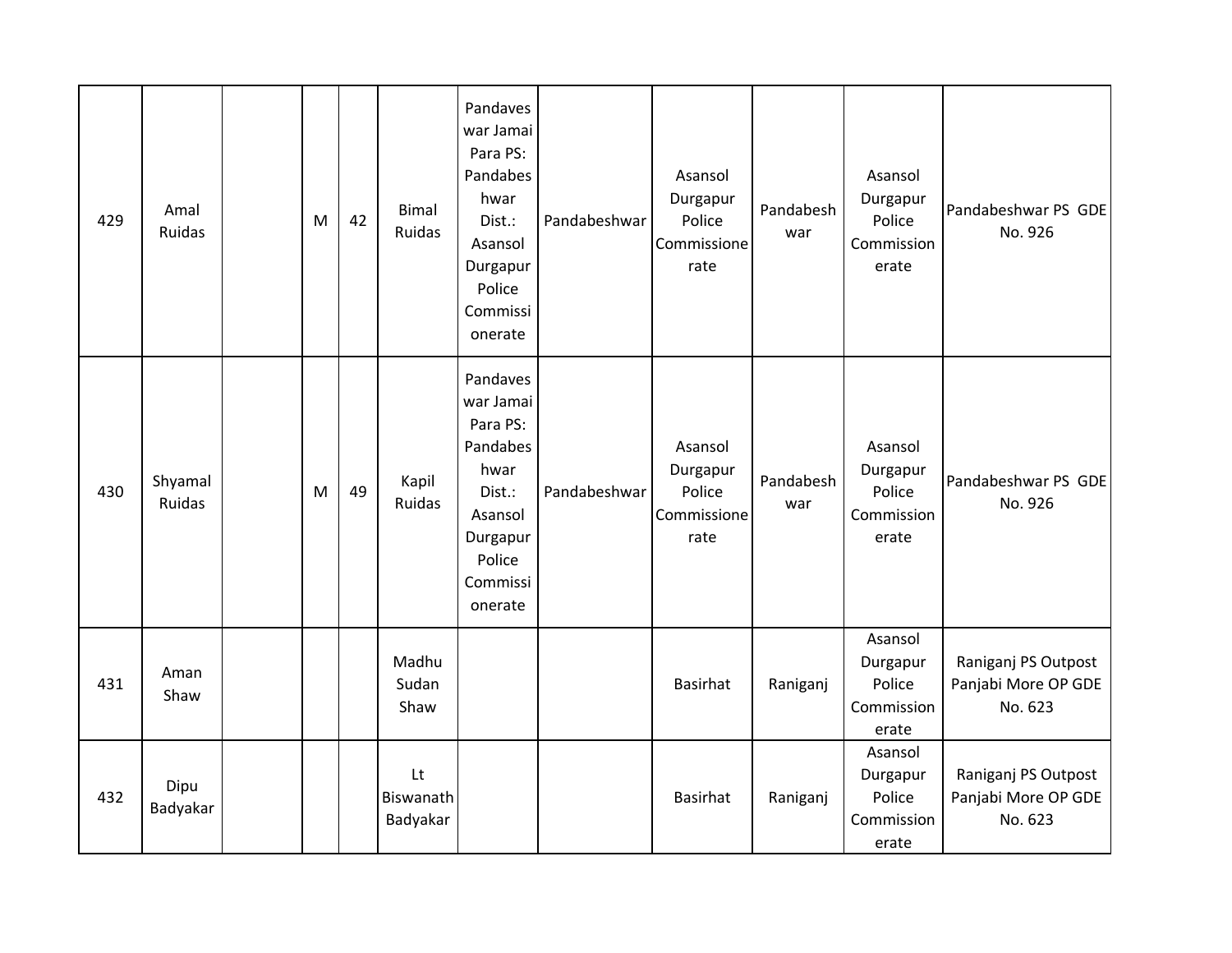| 433 | Rajendra<br>Singh                              |  | Lal Mohan<br>Singh          |  | <b>Basirhat</b> | Raniganj | Asansol<br>Durgapur<br>Police<br>Commission<br>erate | Raniganj PS Outpost<br>Panjabi More OP GDE<br>No. 623 |
|-----|------------------------------------------------|--|-----------------------------|--|-----------------|----------|------------------------------------------------------|-------------------------------------------------------|
| 434 | Molla<br>Mahamm<br>ed<br>Kamruddi<br>n Hossain |  | Lt. Sk.<br>Nazsuil<br>Molla |  | Basirhat        | Raniganj | Asansol<br>Durgapur<br>Police<br>Commission<br>erate | Raniganj PS Outpost<br>Panjabi More OP GDE<br>No. 623 |
| 435 | Sk. Kismat                                     |  | Lt. Majid<br>Sk.            |  | Basirhat        | Raniganj | Asansol<br>Durgapur<br>Police<br>Commission<br>erate | Raniganj PS Outpost<br>Panjabi More OP GDE<br>No. 623 |
| 436 | Sunil<br>Bouri                                 |  | Lt. Hare<br>Kesto<br>Bouri  |  | Basirhat        | Raniganj | Asansol<br>Durgapur<br>Police<br>Commission<br>erate | Raniganj PS Outpost<br>Panjabi More OP GDE<br>No. 623 |
| 437 | Sanjit Ram                                     |  | Sankar<br>Ram               |  | <b>Basirhat</b> | Raniganj | Asansol<br>Durgapur<br>Police<br>Commission<br>erate | Raniganj PS Outpost<br>Panjabi More OP GDE<br>No. 623 |
| 438 | Rajesh<br>Bouri                                |  | Lt. Dhiren<br><b>Bouri</b>  |  | <b>Basirhat</b> | Raniganj | Asansol<br>Durgapur<br>Police<br>Commission<br>erate | Raniganj PS Outpost<br>Panjabi More OP GDE<br>No. 623 |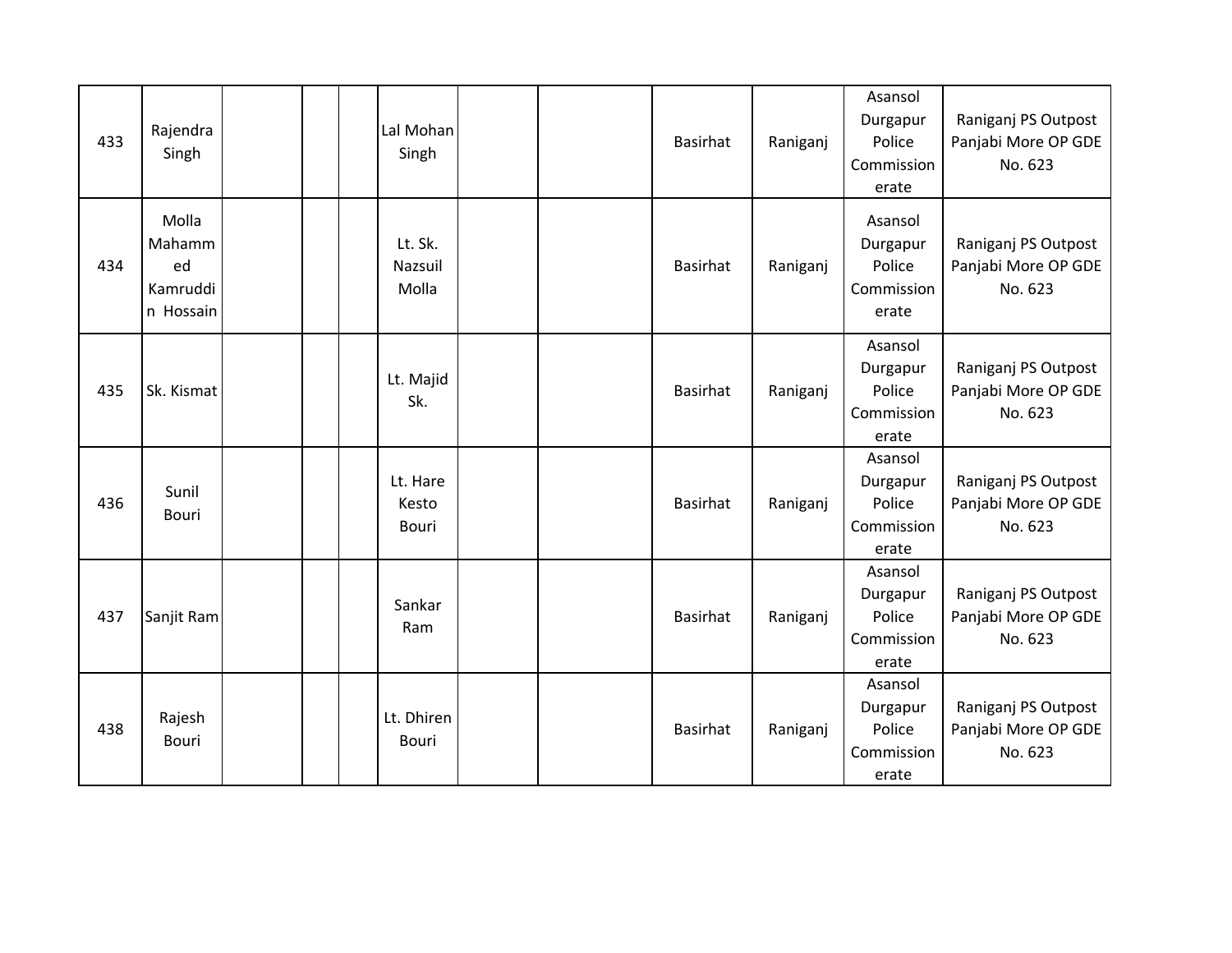| 439 | Asim<br><b>Bouri</b>      |   |    | <b>Debasis</b><br>Bouri            |                                                     | <b>Basirhat</b> | Raniganj | Asansol<br>Durgapur<br>Police<br>Commission<br>erate | Raniganj PS Outpost<br>Panjabi More OP GDE<br>No. 623 |
|-----|---------------------------|---|----|------------------------------------|-----------------------------------------------------|-----------------|----------|------------------------------------------------------|-------------------------------------------------------|
| 440 | Amar<br>Mandal            |   |    | Biswanath<br>Mondal                |                                                     | Basirhat        | Raniganj | Asansol<br>Durgapur<br>Police<br>Commission<br>erate | Raniganj PS Outpost<br>Panjabi More OP GDE<br>No. 623 |
| 441 | Chandan<br>Kumar<br>Nonia | M | 33 | Lt. Shib<br>Sankar<br>Nonia        | Tetulmari,<br>PS-<br>Tetulmari,<br>Dist-<br>Dhanbad | <b>Basirhat</b> | Salanpur | Asansol<br>Durgapur<br>Police<br>Commission<br>erate | Salanpur PS Outpost<br>Kalyaneswari OP GDE<br>No. 521 |
| 442 | <b>Dipak</b><br>Chawhan   | M | 31 | Lt. Shib<br>Sankar<br>Chawhan      | Tetulmari,<br>PS-<br>Tetulmari,<br>Dist-<br>Dhanbad | <b>Basirhat</b> | Salanpur | Asansol<br>Durgapur<br>Police<br>Commission<br>erate | Salanpur PS Outpost<br>Kalyaneswari OP GDE<br>No. 521 |
| 443 | Tarakeswa<br>r Rawani     | M | 48 | <b>Bikhari</b><br>Prasad<br>Rawani | Tetulmari,<br>PS-<br>Tetulmari,<br>Dist-<br>Dhanbad | <b>Basirhat</b> | Salanpur | Asansol<br>Durgapur<br>Police<br>Commission<br>erate | Salanpur PS Outpost<br>Kalyaneswari OP GDE<br>No. 521 |
| 444 | Imran<br>Khan             | M |    | Moezuddi<br>n Khan                 | Tetulmari,<br>PS-<br>Tetulmari,<br>Dist-<br>Dhanbad | <b>Basirhat</b> | Salanpur | Asansol<br>Durgapur<br>Police<br>Commission<br>erate | Salanpur PS Outpost<br>Kalyaneswari OP GDE<br>No. 521 |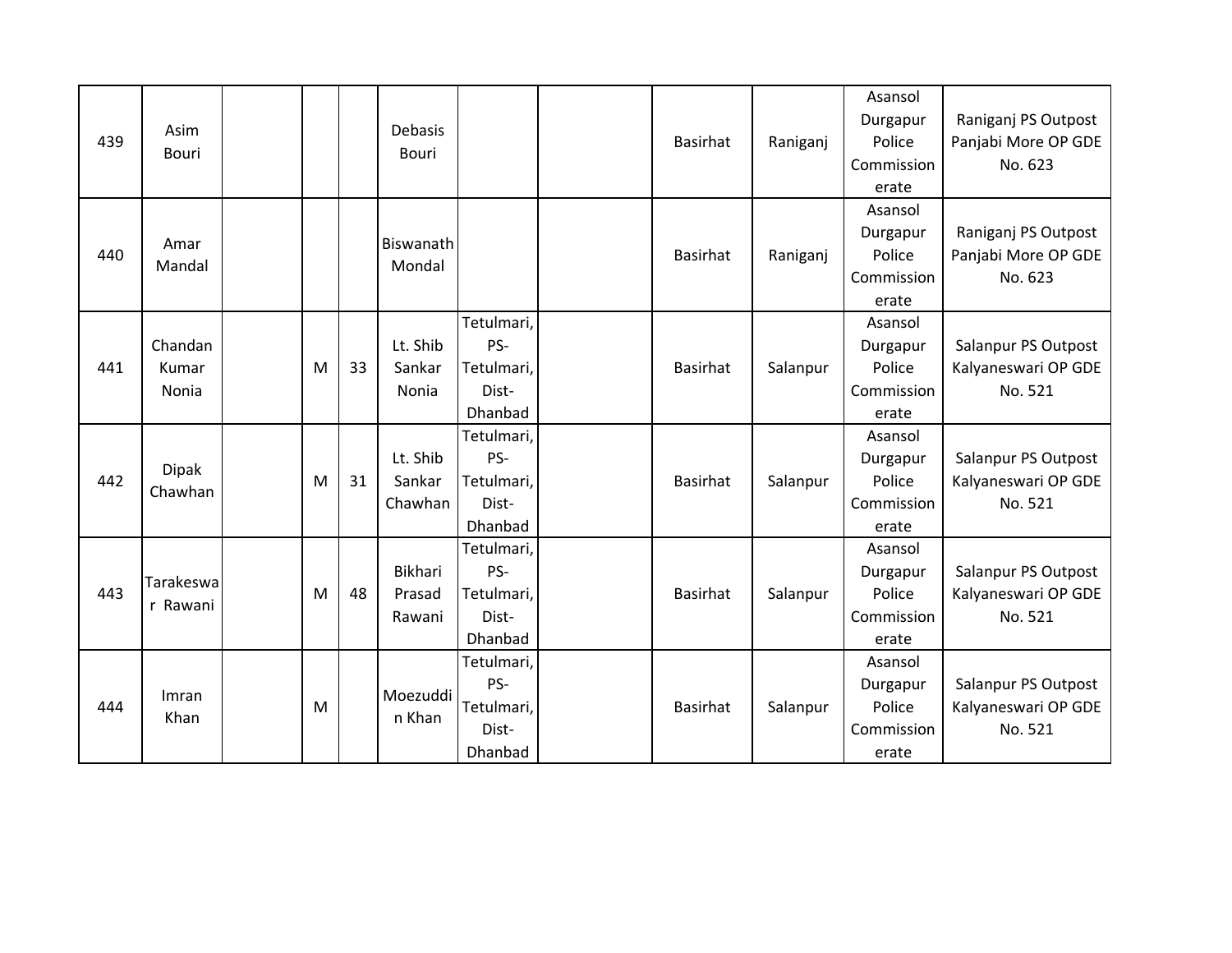| 445 | Ghanshya<br>m<br>Mahato    | M | 36 | Lt. Ramu<br>Mahato  | Tetulmari,<br>PS-<br>Tetulmari,<br>Dist-<br>Dhanbad               | <b>Basirhat</b> | Salanpur | Asansol<br>Durgapur<br>Police<br>Commission<br>erate | Salanpur PS Outpost<br>Kalyaneswari OP GDE<br>No. 521         |
|-----|----------------------------|---|----|---------------------|-------------------------------------------------------------------|-----------------|----------|------------------------------------------------------|---------------------------------------------------------------|
| 446 | Uday<br>Kumar<br>Chawhan   | M | 23 | Mahendra<br>Chawhan | Tetulmari,<br>PS-<br>Tetulmari,<br>Dist-<br>Dhanbad               | <b>Basirhat</b> | Salanpur | Asansol<br>Durgapur<br>Police<br>Commission<br>erate | Salanpur PS Outpost<br>Kalyaneswari OP GDE<br>No. 521         |
| 447 | Kanaiha<br>Kumar           | M | 21 | Bhupesh<br>Yadav    | Paschim<br>Ajimgar,<br>PS-Habeli<br>Kharagpur<br>, Dist-<br>Jamui | <b>Basirhat</b> | Salanpur | Asansol<br>Durgapur<br>Police<br>Commission<br>erate | Salanpur PS Outpost<br>Rupnarayanpur OP<br><b>GDE No. 870</b> |
| 448 | Sikandar<br>Kumar<br>Yadav | M | 20 | Sato<br>Yadav       | Sandip, PS-<br>Laxmipur,<br>Dist-Jamui                            | <b>Basirhat</b> | Salanpur | Asansol<br>Durgapur<br>Police<br>Commission<br>erate | Salanpur PS Outpost<br>Rupnarayanpur OP<br><b>GDE No. 870</b> |
| 449 | Niranjan<br>Yadav          | M | 29 | Pancham<br>Yadav    | Sandip, PS-<br>Laxmipur,<br>Dist-Jamui                            | <b>Basirhat</b> | Salanpur | Asansol<br>Durgapur<br>Police<br>Commission<br>erate | Salanpur PS Outpost<br>Rupnarayanpur OP<br><b>GDE No. 870</b> |
| 450 | Mihilesh<br>Kumar          | M | 18 | Murari<br>Yadav     | Khairun,<br>PS-Jhajha,<br>Dist-Jamui                              | <b>Basirhat</b> | Salanpur | Asansol<br>Durgapur<br>Police<br>Commission<br>erate | Salanpur PS Outpost<br>Rupnarayanpur OP<br><b>GDE No. 870</b> |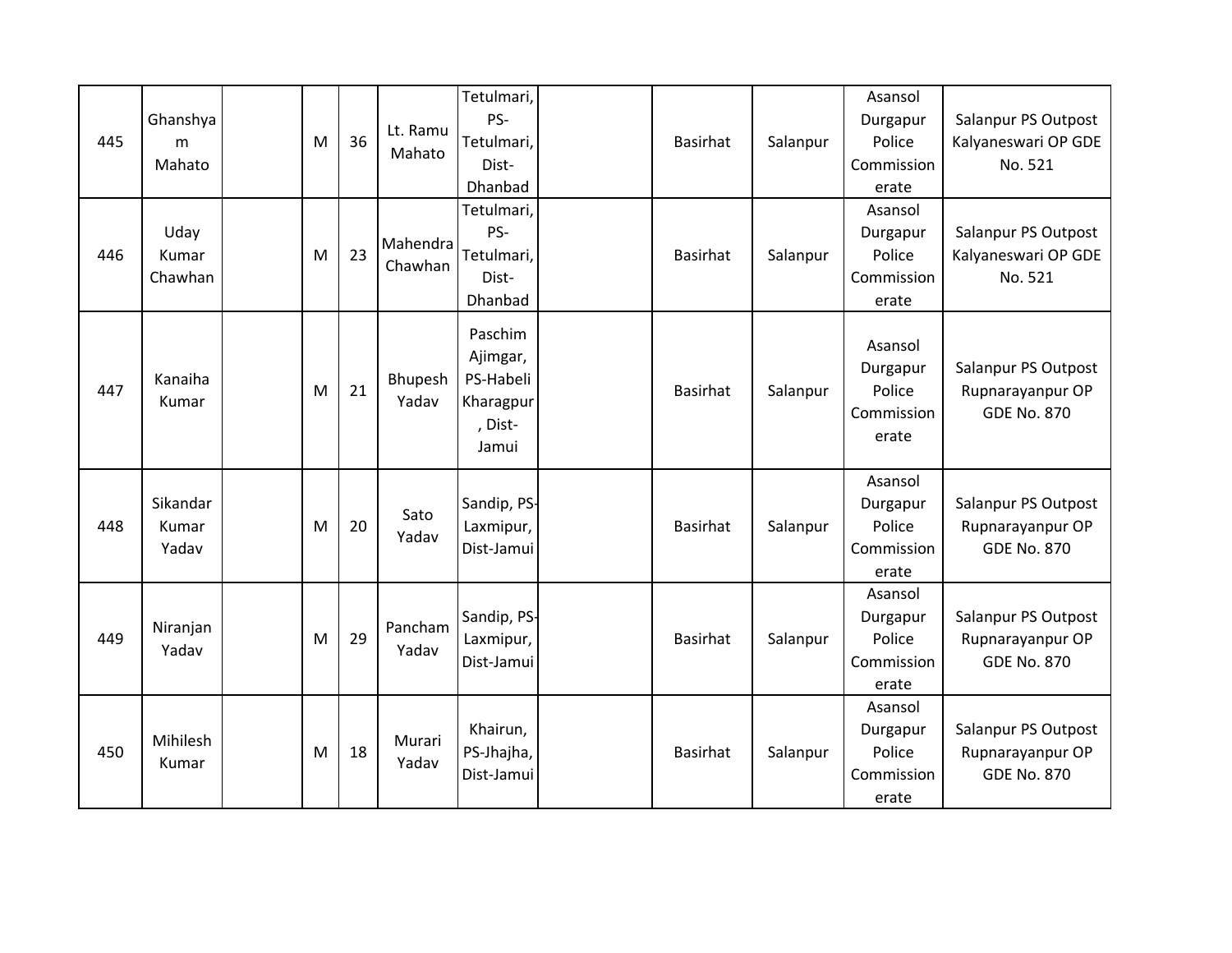| 451 | Kuldip<br>Yadav           | M | 23 | Kripali<br>Yadav         | Larumpa<br>Kara, PS-<br>Laxmipur,<br>Dist-Jamui                |                | <b>Basirhat</b> | Salanpur | Asansol<br>Durgapur<br>Police<br>Commission<br>erate | Salanpur PS Outpost<br>Rupnarayanpur OP<br><b>GDE No. 870</b> |
|-----|---------------------------|---|----|--------------------------|----------------------------------------------------------------|----------------|-----------------|----------|------------------------------------------------------|---------------------------------------------------------------|
| 452 | Fukeswar<br>Kumar         | M | 27 | Rajendar<br>Yadav        | Khairun,<br>PS-Jhajha,<br>Dist-Jamui                           |                | <b>Basirhat</b> | Salanpur | Asansol<br>Durgapur<br>Police<br>Commission<br>erate | Salanpur PS Outpost<br>Rupnarayanpur OP<br><b>GDE No. 870</b> |
| 453 | Guddu<br>Yadav            | M | 32 | Jogen<br>Yadav           | Teteria, PS-<br>Laxmipur,<br>Dist-Jamui                        |                | <b>Basirhat</b> | Salanpur | Asansol<br>Durgapur<br>Police<br>Commission<br>erate | Salanpur PS Outpost<br>Rupnarayanpur OP<br><b>GDE No. 870</b> |
| 454 | Paban<br>Kumar            | M | 21 | Bajrangi<br>Yadav        | Sandip, PS-<br>Laxmipur,<br>Dist-Jamui                         |                | <b>Basirhat</b> | Salanpur | Asansol<br>Durgapur<br>Police<br>Commission<br>erate | Salanpur PS Outpost<br>Rupnarayanpur OP<br><b>GDE No. 870</b> |
| 455 | Dinesh<br>Yadav           | M | 37 | Fulen<br>Yadav           | Sirathia,<br>PS-<br>Laxmipur,<br>Dist-Jamui                    |                | <b>Basirhat</b> | Salanpur | Asansol<br>Durgapur<br>Police<br>Commission<br>erate | Salanpur PS Outpost<br>Rupnarayanpur OP<br><b>GDE No. 870</b> |
| 456 | Indrajit<br><b>Biswas</b> | M | 18 | Abhijit<br><b>Biswas</b> | <b>Bara</b><br>kalitala<br>PS:<br>Bankura<br>Dist.:<br>Bankura | <b>Bankura</b> | <b>Bankura</b>  | Bankura  | Bankura                                              | Bankura PS GDE No.<br>1071                                    |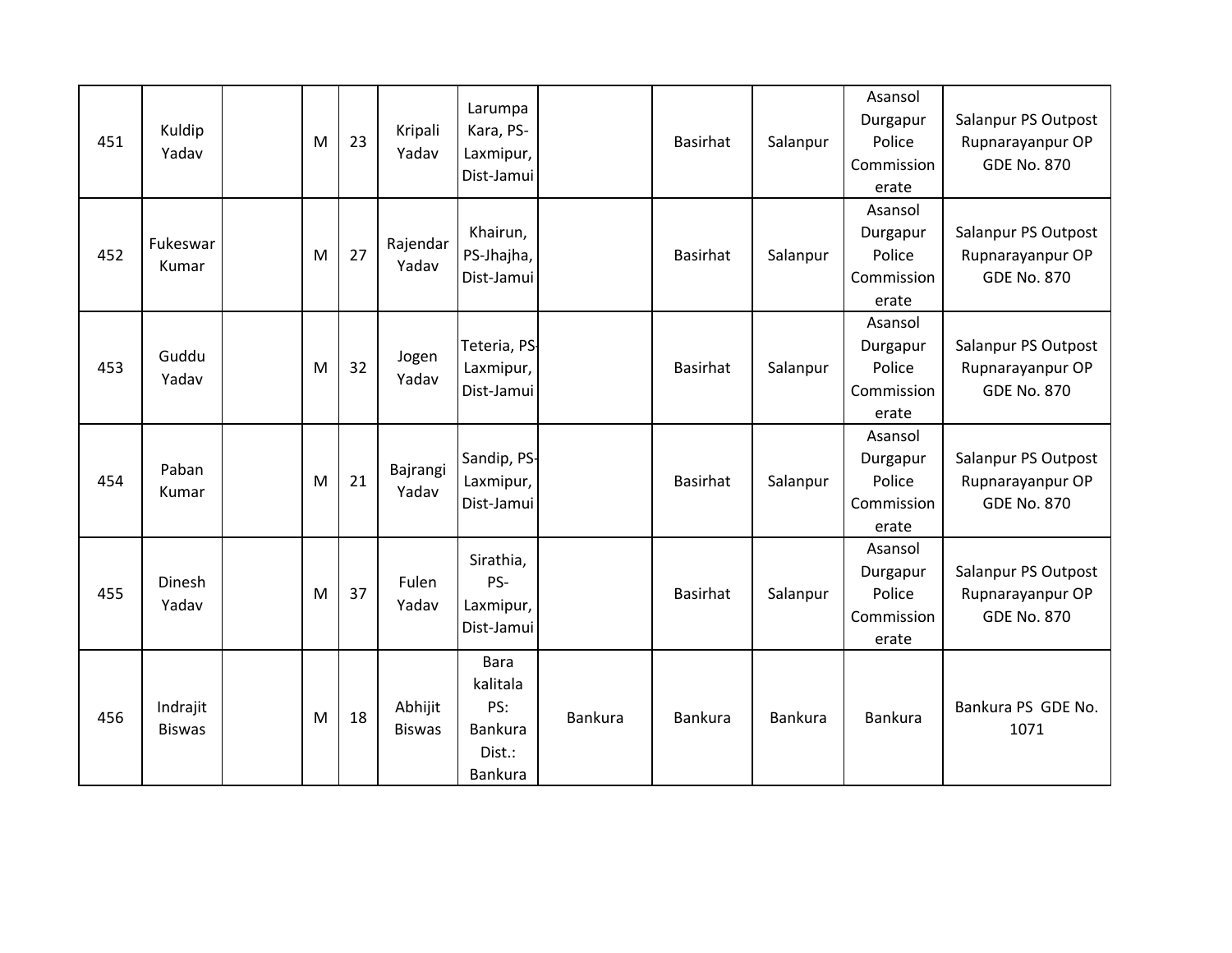| 457 | Rohit<br>Tewari         | M | 22 | Ashok<br>Tewari           | Patpur PS:<br>Bankura<br>Dist.:<br><b>Bankura</b>                      | <b>Bankura</b> | Bankura                                         | Bankura   | Bankura                                  | Bankura PS GDE No.<br>1071                                  |
|-----|-------------------------|---|----|---------------------------|------------------------------------------------------------------------|----------------|-------------------------------------------------|-----------|------------------------------------------|-------------------------------------------------------------|
| 458 | Haradhan<br>Das         | M | 38 | Lt.<br>Bipadtara<br>n Das | Janta PS:<br>Bishnupur<br>Dist.:<br>Bankura                            | Bishnupur      | Bankura                                         | Bishnupur | <b>Bankura</b>                           | <b>Bishnupur PS Outpost</b><br>Radhanagar OP GDE<br>No. 474 |
| 459 | Sundar<br>Lohar         | M | 33 | Kanan<br>Lohar            | Janta PS:<br>Bishnupur<br>Dist.:<br>Bankura                            | Bishnupur      | <b>Bankura</b>                                  | Bishnupur | Bankura                                  | <b>Bishnupur PS Outpost</b><br>Radhanagar OP GDE<br>No. 474 |
| 460 | Joydeb<br>Panja         | M | 25 | Mrinal<br>Panja           | PS:<br>Bishnupur<br>Dist.:<br>Diamond<br>Harbour<br>Police<br>District | Bishnupur      | Diamond<br>Harbour<br>Police<br>District        | Bishnupur | Diamond<br>Harbour<br>Police<br>District | Bishnupur PS GDE No.<br>1412                                |
| 461 | Haridas<br><b>Bodak</b> | M | 35 | Krishna<br><b>Bodak</b>   | PS:<br>Bishnupur<br>Dist.:<br>Diamond<br>Harbour<br>Police<br>District | Bishnupur      | Diamond<br>Harbour<br>Police<br><b>District</b> | Bishnupur | Diamond<br>Harbour<br>Police<br>District | Bishnupur PS GDE No.<br>1412                                |
| 462 | Dipal Bar               | M | 48 | Santosh<br>Bar            | PS:<br>Bishnupur<br>Dist.:<br>Diamond<br>Harbour<br>Police<br>District | Bishnupur      | Diamond<br>Harbour<br>Police<br>District        | Bishnupur | Diamond<br>Harbour<br>Police<br>District | Bishnupur PS GDE No.<br>1412                                |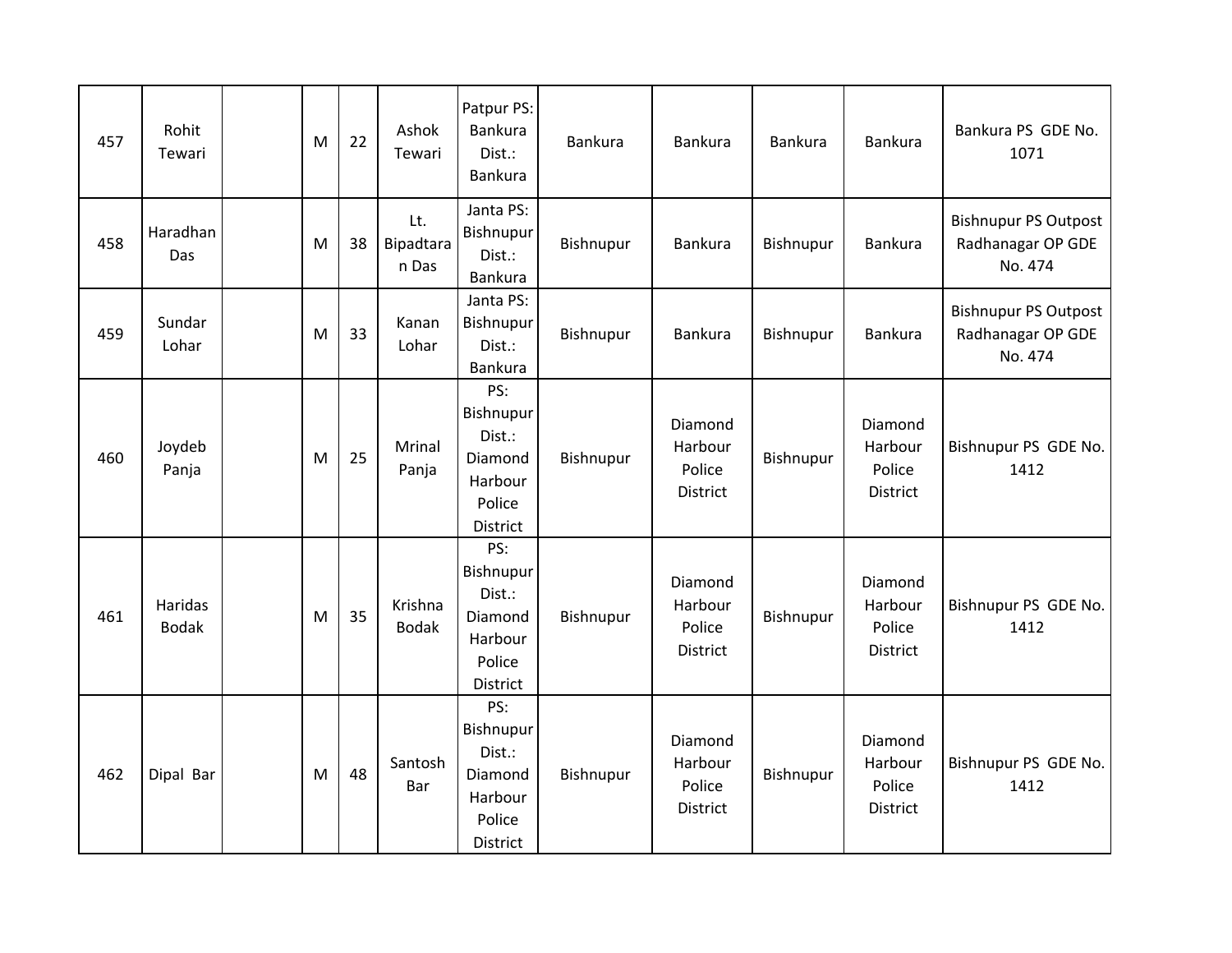| 463 | Ananda<br>Malik   | M           | 48 | Samiran<br>Malik                 | PS:<br>Bishnupur<br>Dist.:<br>Diamond<br>Harbour<br>Police<br>District | Bishnupur | Diamond<br>Harbour<br>Police<br><b>District</b> | Bishnupur | Diamond<br>Harbour<br>Police<br><b>District</b> | Bishnupur PS GDE No.<br>1412 |
|-----|-------------------|-------------|----|----------------------------------|------------------------------------------------------------------------|-----------|-------------------------------------------------|-----------|-------------------------------------------------|------------------------------|
| 464 | Tushar<br>Naskar  | M           | 30 | Ranjan<br>Naskar                 | PS:<br>Bishnupur<br>Dist.:<br>Diamond<br>Harbour<br>Police<br>District | Bishnupur | Diamond<br>Harbour<br>Police<br>District        | Bishnupur | Diamond<br>Harbour<br>Police<br>District        | Bishnupur PS GDE No.<br>1412 |
| 465 | Hossain<br>Sepai  | M           | 30 | Sabir<br>Sepai                   | PS:<br>Bishnupur<br>Dist.:<br>Diamond<br>Harbour<br>Police<br>District | Bishnupur | Diamond<br>Harbour<br>Police<br><b>District</b> | Bishnupur | Diamond<br>Harbour<br>Police<br><b>District</b> | Bishnupur PS GDE No.<br>1364 |
| 466 | Ashoke<br>Mondal  | M           | 71 | Lt.<br>Nidhiram<br>Mondal        | PS:<br>Bishnupur<br>Dist.:<br>Diamond<br>Harbour<br>Police<br>District | Bishnupur | Diamond<br>Harbour<br>Police<br><b>District</b> | Bishnupur | Diamond<br>Harbour<br>Police<br><b>District</b> | Bishnupur PS GDE No.<br>485  |
| 467 | Madhuri<br>Mahato | $\mathsf F$ | 38 | Late<br>Dolgobon<br>da<br>Mahato | Katharia<br>PS:<br>Chhatna<br>Dist.:<br><b>Bankura</b>                 | Chhatna   | Bankura                                         | Chhatna   | <b>Bankura</b>                                  | Chhatna PS GDE No.<br>735    |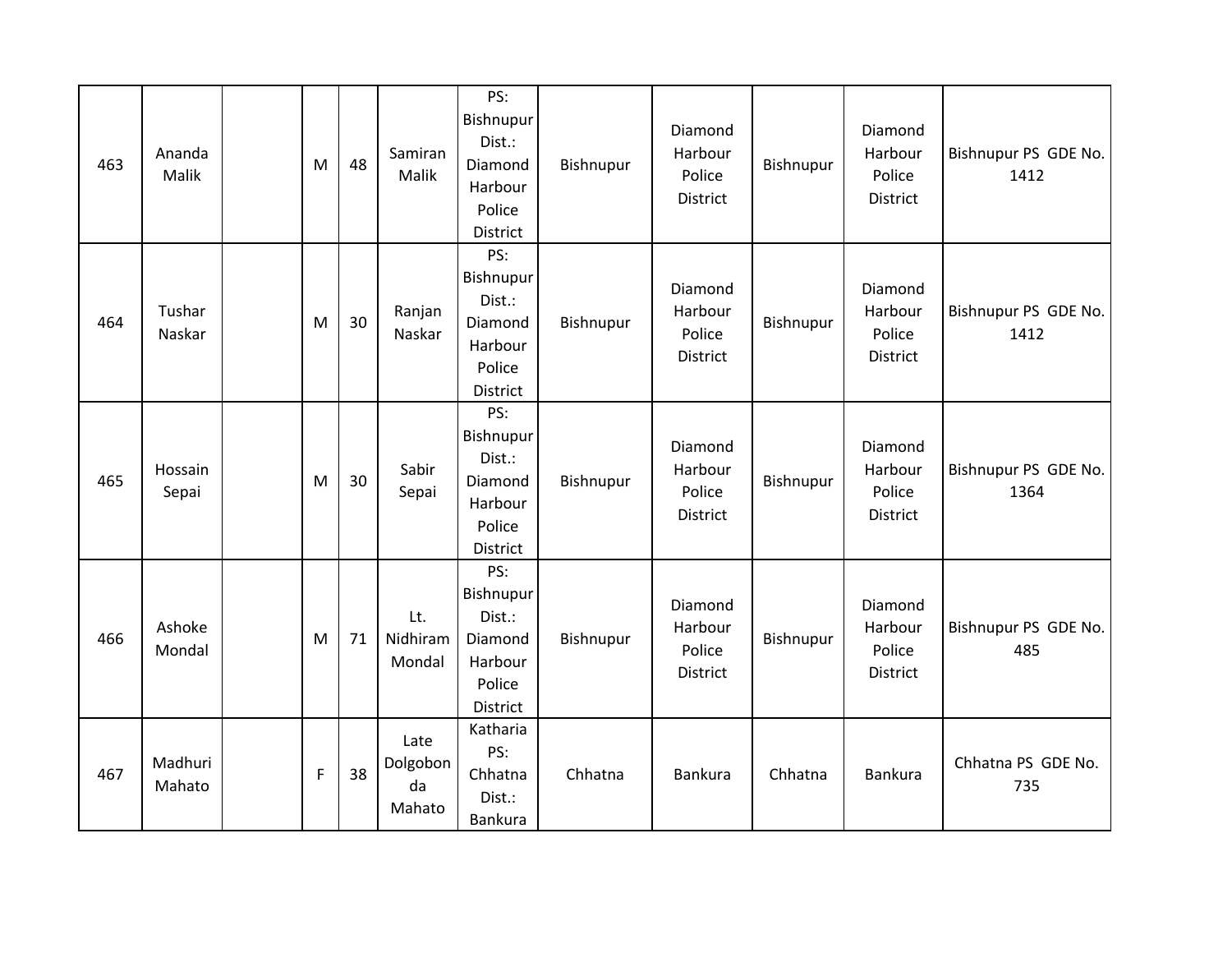| 468 | Samir<br>Hansda              | M | 35 | Mritunjai<br>Hansda  | Kathaltard<br>PS: Joypur<br>Dist.:<br>Purulia             | Joypur | Purulia | Joypur | Purulia | Joypur PS GDE No.<br>765 |
|-----|------------------------------|---|----|----------------------|-----------------------------------------------------------|--------|---------|--------|---------|--------------------------|
| 469 | Radhu<br>Kumar               | M | 42 | Lt. Pagal<br>Kumar   | Kathaltard<br>PS: Joypur<br>Dist.:<br>Purulia             | Joypur | Purulia | Joypur | Purulia | Joypur PS GDE No.<br>765 |
| 470 | Sanjeeb<br>Chandra<br>Mahato | M | 36 | Bibhuti<br>Mahato    | Kathaltard<br>PS: Joypur<br>Dist.:<br>Purulia             | Joypur | Purulia | Joypur | Purulia | Joypur PS GDE No.<br>754 |
| 471 | <b>Tapas</b><br>Kalindi      | M | 21 | Mohit Kr.<br>Kalindi | Joypur<br><b>Bazar PS:</b><br>Joypur<br>Dist.:<br>Purulia | Joypur | Purulia | Joypur | Purulia | Joypur PS GDE No.<br>762 |
| 472 | Pravash<br>Mahato            | M | 24 | Tarapada<br>Mahato   | Pundag<br><b>Bazar PS:</b><br>Joypur<br>Dist.:<br>Purulia | Joypur | Purulia | Joypur | Purulia | Joypur PS GDE No.<br>548 |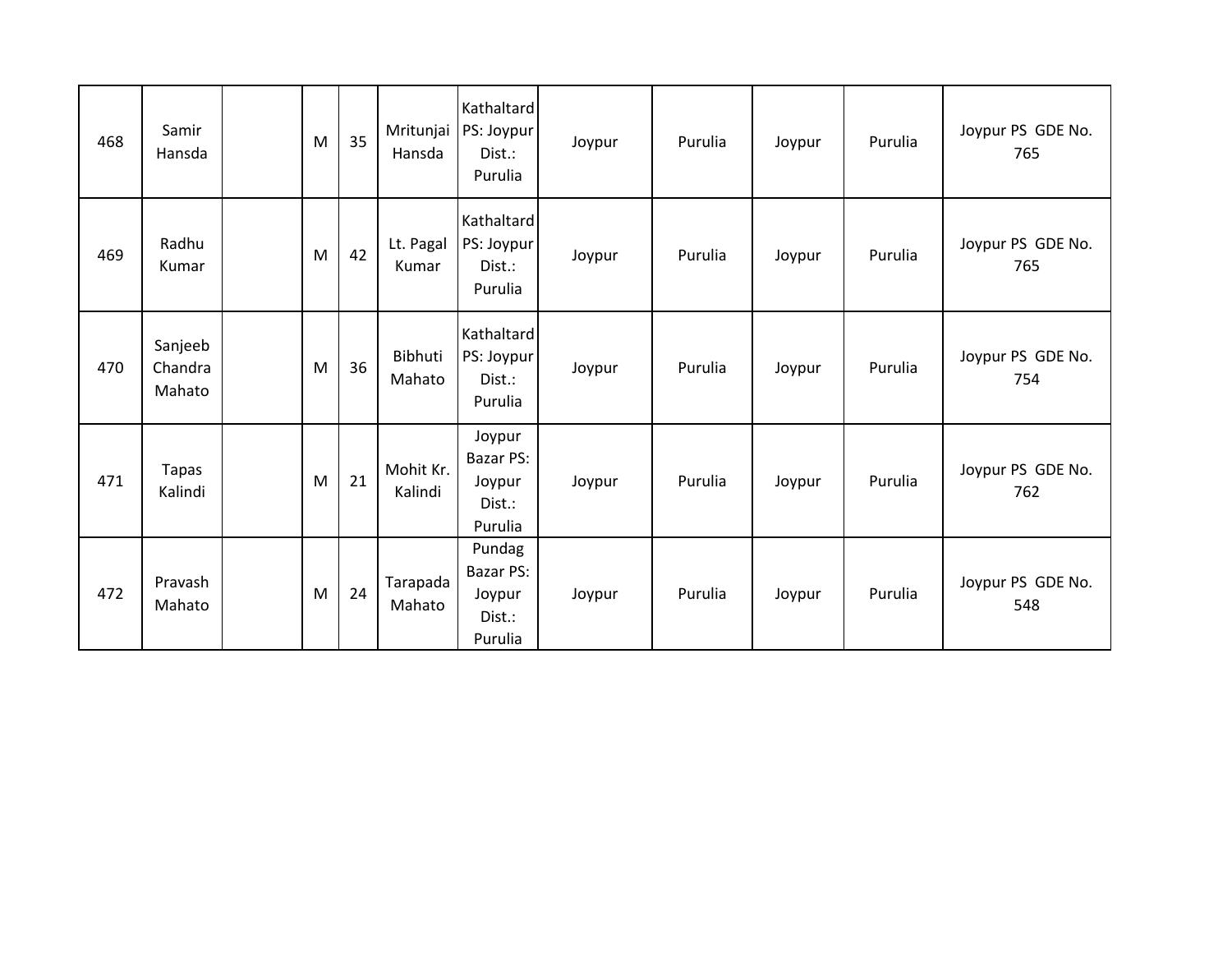| 473 | Kamlesh<br>Kumar<br>Yadav | M | 35 | Bijay<br>Yadav                     | LALGANJ<br>PS:<br>Asansole<br>north<br>Dist.:<br>Asansol<br>Durgapur<br>Police<br>Commissi<br>onerate | Asansole north | Asansol<br>Durgapur<br>Police<br>Commissione<br>rate | Mejhia | Bankura | Mejhia PS GDE No.<br>832 |
|-----|---------------------------|---|----|------------------------------------|-------------------------------------------------------------------------------------------------------|----------------|------------------------------------------------------|--------|---------|--------------------------|
| 474 | Prakash<br>Yadav          | M | 30 | Sibji Yadav                        | DIST-<br>BOKSAR,<br>P.S-SIMRI,<br><b>VILLAGE-</b><br><b>CHATAKR</b><br><b>AZPUR</b>                   |                | <b>Basirhat</b>                                      | Mejhia | Bankura | Mejhia PS GDE No.<br>832 |
| 475 | Sriram<br>Kora            | M | 31 | Sebadas<br>Kora                    | <b>CHUYABE</b><br>RIA PS:<br>Mejhia<br>Dist.:<br>Bankura                                              | Mejhia         | Bankura                                              | Mejhia | Bankura | Mejhia PS GDE No.<br>832 |
| 476 | Sibu Bauri                | M | 35 | Lt Lalu<br>Bauri                   | <b>CHUYABE</b><br>RIA PS:<br>Mejhia<br>Dist.:<br><b>Bankura</b>                                       | Mejhia         | Bankura                                              | Mejhia | Bankura | Mejhia PS GDE No.<br>832 |
| 477 | Harisadha<br>n Dutta      | M | 50 | Lt<br><b>Dakhines</b><br>war Dutta | <b>ARDHAGR</b><br>AM PS:<br>Mejhia<br>Dist.:<br><b>Bankura</b>                                        | Mejhia         | Bankura                                              | Mejhia | Bankura | Mejhia PS GDE No.<br>832 |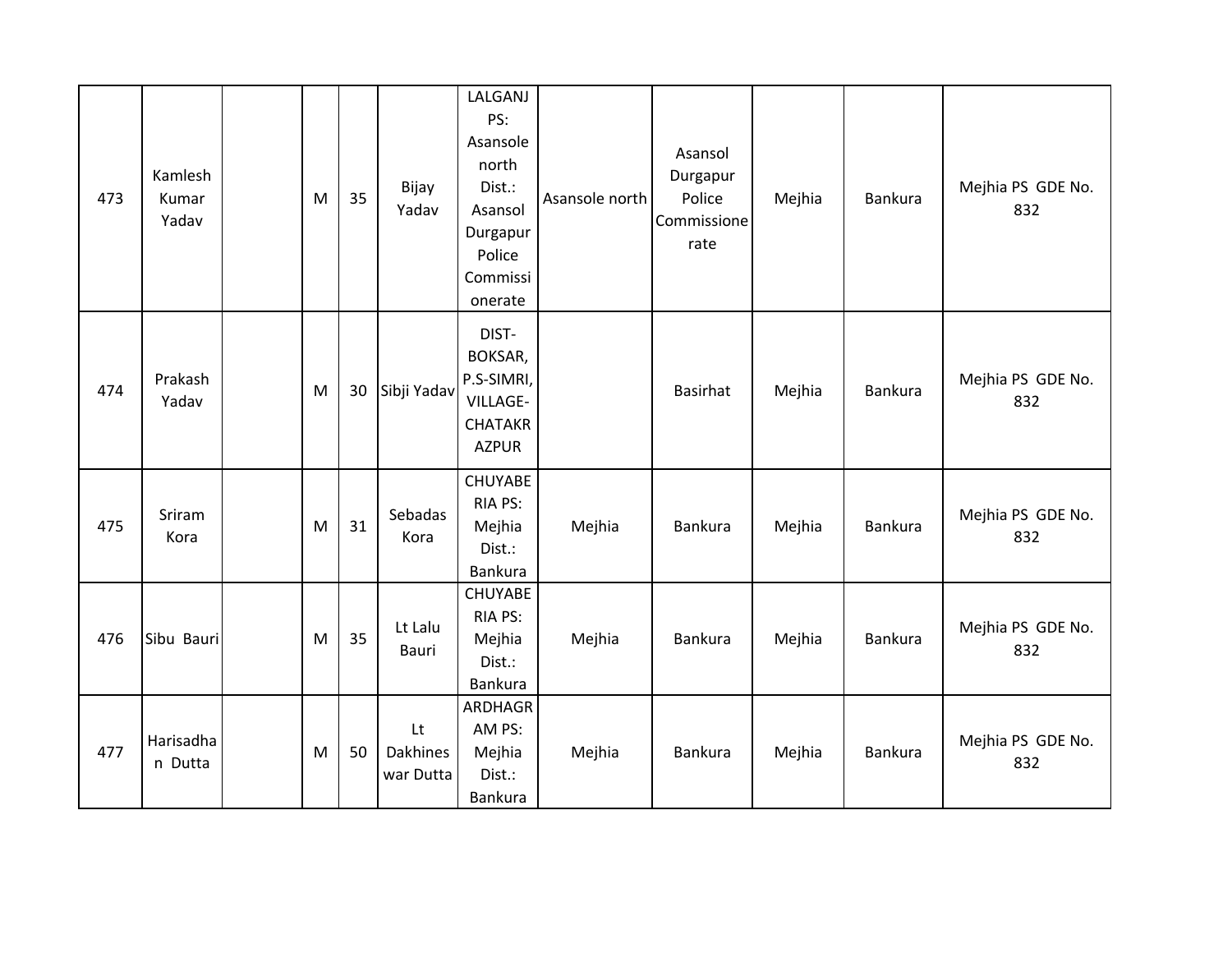| 478 | Dharmaraj<br>Nandi      | M | 44 | Lt Handu<br>Nandi    | <b>GOPALGA</b><br>NJ PS:<br>Mejhia<br>Dist.:<br>Bankura          | Mejhia     | Bankura | Mejhia     | Bankura | Mejhia PS GDE No.<br>832     |
|-----|-------------------------|---|----|----------------------|------------------------------------------------------------------|------------|---------|------------|---------|------------------------------|
| 479 | <b>Basudeb</b><br>Ghosh | M | 43 | Lt Nemai<br>Ghosh    | <b>Birsingh</b><br>PS:<br>Patrasayar<br>Dist.:<br><b>Bankura</b> | Patrasayar | Bankura | Patrasayar | Bankura | Patrasayar PS GDE No.<br>846 |
| 480 | Ajit Bagdi              | M | 51 | Lt Patal<br>Bagdi    | Natungra<br>m PS:<br>Patrasayar<br>Dist.:<br>Bankura             | Patrasayar | Bankura | Patrasayar | Bankura | Patrasayar PS GDE No.<br>865 |
| 481 | Srimanta<br>Bagdi       | M | 49 | Lt Bhuputi<br>Bagdi  | Ramnagar<br>PS:<br>Patrasayar<br>Dist.:<br><b>Bankura</b>        | Patrasayar | Bankura | Patrasayar | Bankura | Patrasayar PS GDE No.<br>865 |
| 482 | Ahedali<br>Mandal       | M | 41 | Harjetulla<br>Mandal | Pathardob<br>a PS:<br>Simlapal<br>Dist.:<br>Bankura              | Simlapal   | Bankura | Simlapal   | Bankura | Simlapal PS GDE No.<br>892   |
| 483 | Sagar<br>Bauri          | M | 38 | Prashanta<br>Bauri   | Cinematal<br>a PS:<br>Sonamukh<br>i Dist.:<br>Bankura            | Sonamukhi  | Bankura | Sonamukhi  | Bankura | Sonamukhi PS GDE<br>No. 731  |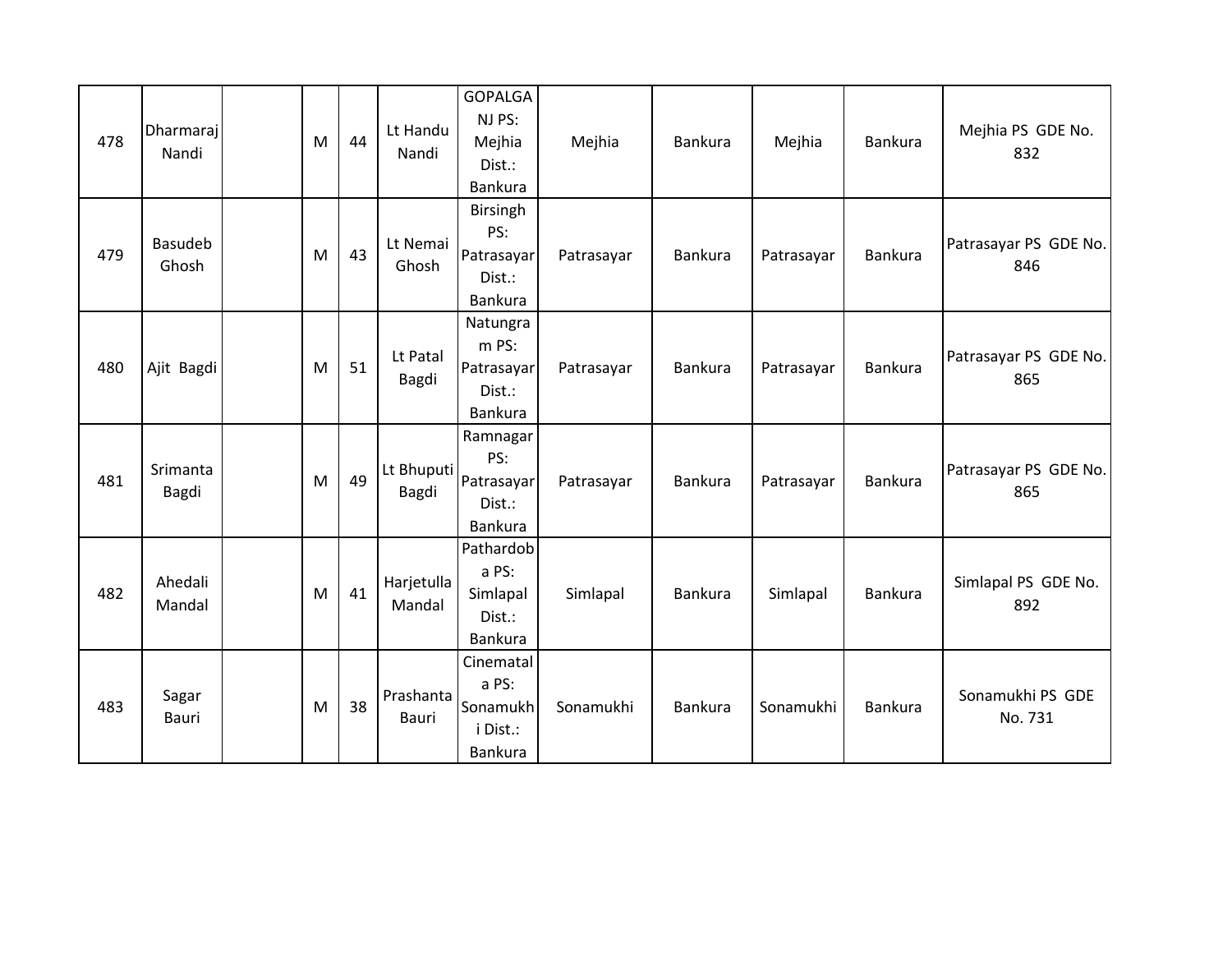| 484 | Akash<br>Roy      | M | 32 |                   | Kochdihi<br>PS:<br>Maga Roy Sonamukh<br>i Dist.:<br>Bankura      | Sonamukhi    | <b>Bankura</b> | Sonamukhi | Bankura        | Sonamukhi PS GDE<br>No. 731 |
|-----|-------------------|---|----|-------------------|------------------------------------------------------------------|--------------|----------------|-----------|----------------|-----------------------------|
| 485 | Gurupada<br>Roy   | M |    |                   | Sahadebp<br>ur PS:<br>Binod Roy   Taldangra<br>Dist.:<br>Bankura | Taldangra    | Bankura        | Taldangra | Bankura        | Taldangra PS GDE No.<br>721 |
| 486 | Bijoy<br>Promanik | M | 32 | Moni<br>Promanik  | Nagor<br>Kachua<br>PS: MATIA<br>Dist.:<br>Basirhat               | <b>MATIA</b> | Basirhat       | Deganga   | Barasat        | Deganga PS GDE No.<br>1034  |
| 487 | Rahim<br>Daptari  | M | 34 | Riajul<br>Daptari | Nachimpu<br>r PS:<br>Deganga<br>Dist.:<br>Barasat                | Deganga      | Barasat        | Deganga   | Barasat        | Deganga PS GDE No.<br>1084  |
| 488 | Emdadul<br>Mondal | M |    | Sahid<br>Mondal   | Chinria PS:<br>Deganga<br>Dist.:<br><b>Barasat</b>               | Deganga      | Barasat        | Deganga   | Barasat        | Deganga PS GDE No.<br>1084  |
| 489 | Azizul<br>Rahaman | M | 32 | Fajlu<br>Rahaman  | Sanpukur<br>PS:<br>Deganga<br>Dist.:<br>Barasat                  | Deganga      | Barasat        | Deganga   | <b>Barasat</b> | Deganga PS GDE No.<br>1084  |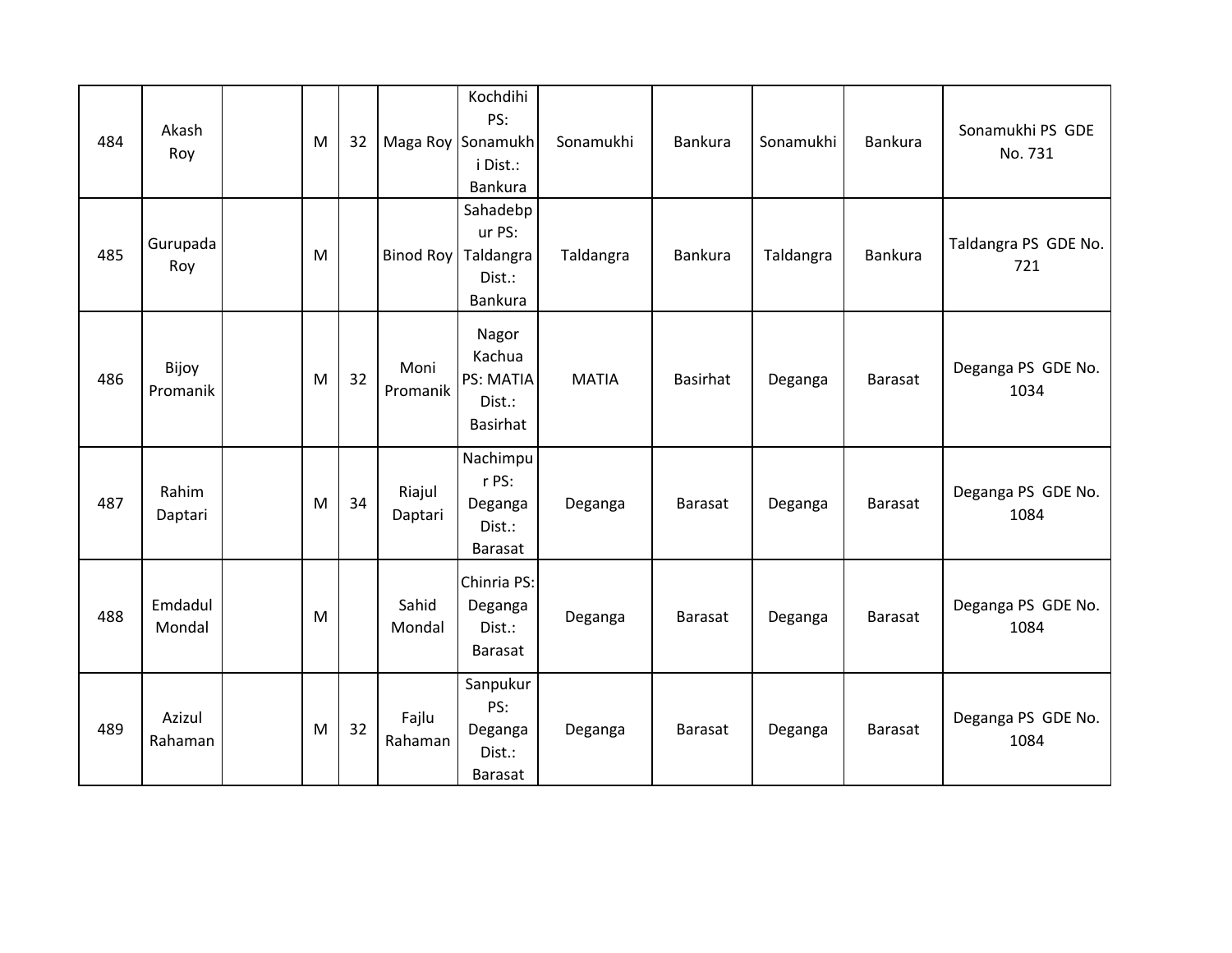| 490 | Sumitra<br>Mukharje<br>e | M |    | Sunil<br>Mukharje<br>e | Ambikana<br>gar PS:<br>Deganga<br>Dist.:<br>Barasat               | Deganga      | Barasat        | Deganga    | <b>Barasat</b> | Deganga PS GDE No.<br>1084    |
|-----|--------------------------|---|----|------------------------|-------------------------------------------------------------------|--------------|----------------|------------|----------------|-------------------------------|
| 491 | Mohor Ali<br>Mondal      | M | 45 | Boksho<br>Mondal       | Nagor<br>Kachua<br>PS: MATIA<br>Dist.:<br><b>Basirhat</b>         | <b>MATIA</b> | Basirhat       | Deganga    | Barasat        | Deganga PS GDE No.<br>1084    |
| 492 | Sahidul<br>Mallick       | M |    | Jamaluddi<br>n Mallick | Uttar<br><b>Baruni PS:</b><br>Deganga<br>Dist.:<br><b>Barasat</b> | Deganga      | Barasat        | Deganga    | Barasat        | Deganga PS GDE No.<br>1084    |
| 493 | Ruhul<br>Amin<br>Sahaji  | M | 48 | Abu Taleb<br>Sahaji    | Kolapole<br>PS:<br>Deganga<br>Dist.:<br><b>Barasat</b>            | Deganga      | Barasat        | Deganga    | Barasat        | Deganga PS GDE No.<br>1084    |
| 494 | Khalil<br>Mondal         | M |    | Ebrahim<br>Mondal      | Chok<br>Kolapole<br>PS:<br>Deganga<br>Dist.:<br>Barasat           | Deganga      | <b>Barasat</b> | Deganga    | Barasat        | Deganga PS GDE No.<br>1084    |
| 495 | Sk<br>Tajuddin           | M |    | Sk<br>Jahangir         | Khilkapur,<br>Noa Para<br>PS:<br>Duttapuku<br>r Dist.:<br>Barasat | Duttapukur   | <b>Barasat</b> | Duttapukur | <b>Barasat</b> | Duttapukur PS GDE<br>No. 1214 |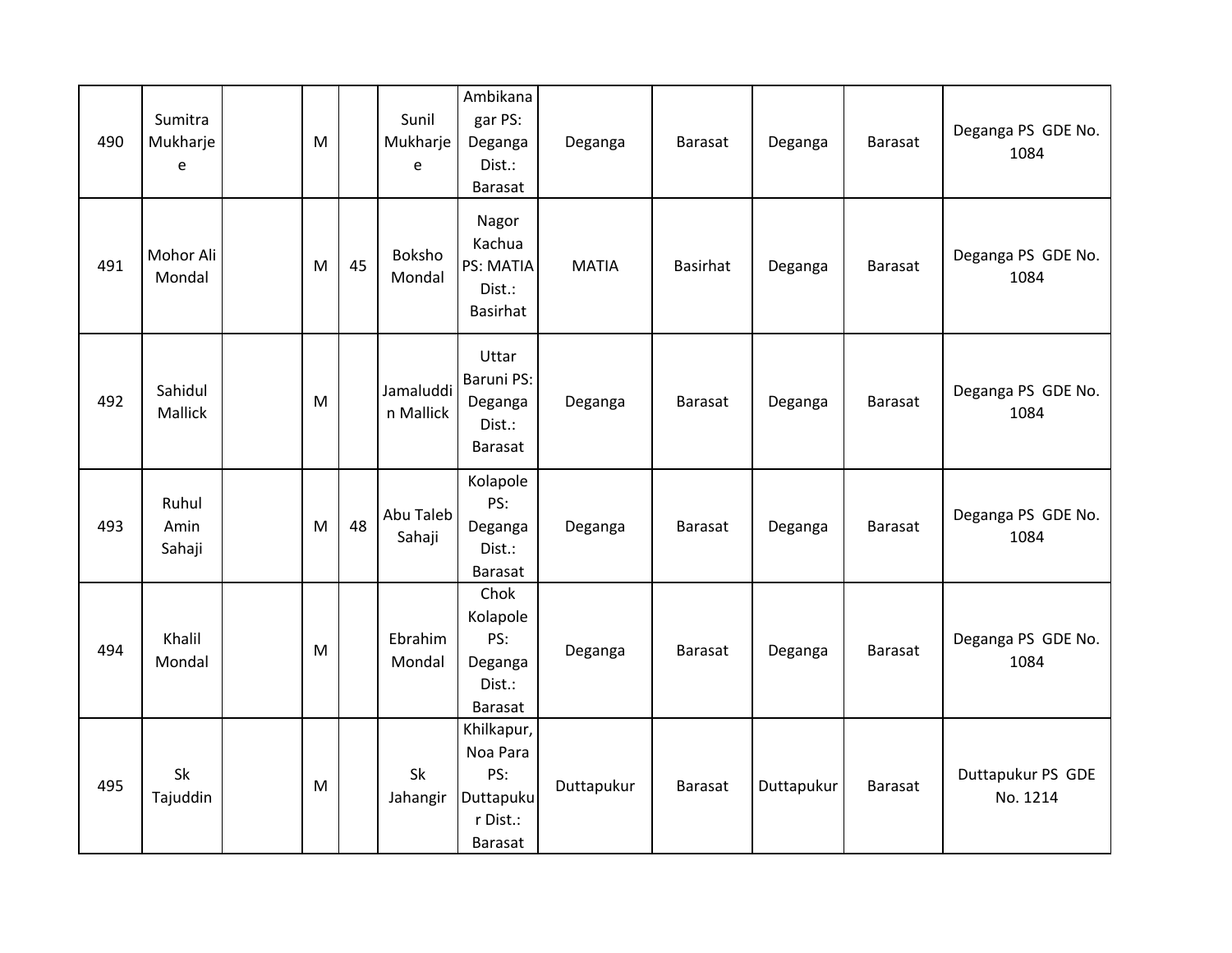| 496 | Rakhal<br>Ghosh   | M | 38 | Haran<br>Ghosh           | Sankargac<br>hi,<br><b>Bamangac</b><br>hi PS:<br>Duttapuku<br>r Dist.:<br>Barasat                | Duttapukur | Barasat         | Duttapukur      | Barasat        | Duttapukur PS GDE<br>No. 1221         |
|-----|-------------------|---|----|--------------------------|--------------------------------------------------------------------------------------------------|------------|-----------------|-----------------|----------------|---------------------------------------|
| 497 | Palash<br>Ghosh   | M |    | Late<br>Bhupati<br>Ghosh | Dsankarga<br>chi,<br>Bamangac<br>hi PS:<br>Duttapuku<br>r Dist.:<br><b>Barasat</b>               | Duttapukur | Barasat         | Duttapukur      | <b>Barasat</b> | Duttapukur PS GDE<br>No. 1221         |
| 498 | Tufan<br>Dakua    | M | 30 | Pagel<br>Dakua           | SAHEB<br>BAGAN,<br>PO-KORA<br><b>CHANDIG</b><br>ARH, PS-<br><b>MADHYA</b><br><b>MGRAM</b>        |            | <b>Basirhat</b> | Madhyamgr<br>am | Barasat        | Madhyamgram PS<br><b>GDE No. 1352</b> |
| 499 | Toton<br>Adhikary | M | 45 | Dilip<br>Adhikary        | <b>SAHEB</b><br>BAGAN,<br>PO-KORA<br><b>CHANDIG</b><br>AHR, PS-<br><b>MADHYA</b><br><b>MGRAM</b> |            | <b>Basirhat</b> | Madhyamgr<br>am | <b>Barasat</b> | Madhyamgram PS<br><b>GDE No. 1352</b> |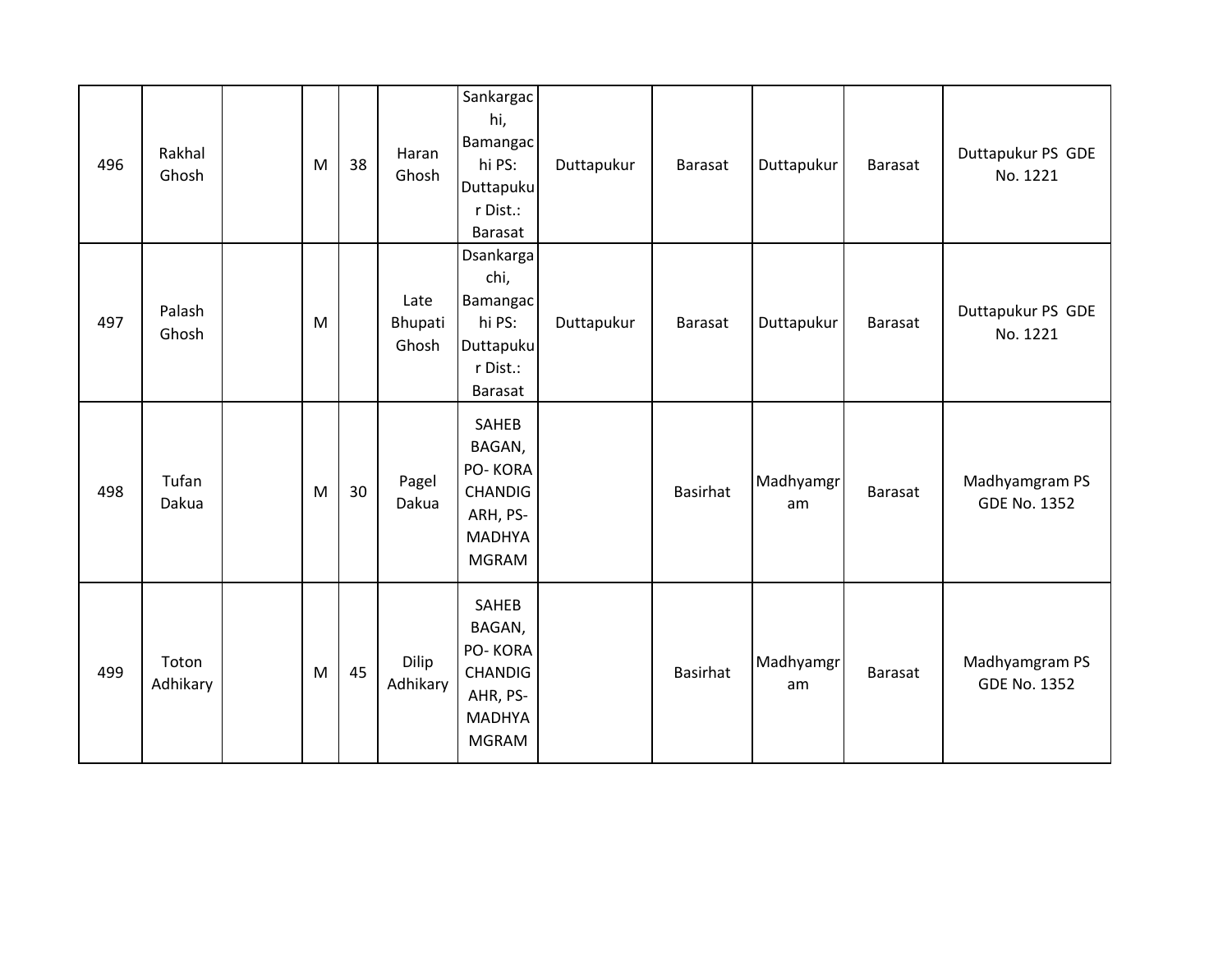| 500 | Panchana<br>n Das | M | 45 | Nemai<br>Das        | <b>SAHEB</b><br>BAGAN,<br>PO-KORA<br><b>CHANDIG</b><br>AHR, PS-<br><b>MADHYA</b><br><b>MGRAM</b>              | <b>Basirhat</b> | Madhyamgr<br>am | <b>Barasat</b> | Madhyamgram PS<br><b>GDE No. 1352</b> |
|-----|-------------------|---|----|---------------------|---------------------------------------------------------------------------------------------------------------|-----------------|-----------------|----------------|---------------------------------------|
| 501 | Prasanta<br>Das   | M | 35 | Sunil Das           | <b>SUBHASP</b><br>ALLY,<br>PO+PS-<br><b>MADHYA</b><br><b>MGRAM</b>                                            | <b>Basirhat</b> | Madhyamgr<br>am | Barasat        | Madhyamgram PS<br><b>GDE No. 1352</b> |
| 502 | Kalyan<br>Das     | M |    | Krishnapa<br>da Das | <b>NEW</b><br><b>KHULNAP</b><br>ALLY, PO-<br><b>KORA</b><br><b>CHANDIG</b><br>ARH, PS-<br><b>MADHYA</b><br>MG | <b>Basirhat</b> | Madhyamgr<br>am | Barasat        | Madhyamgram PS<br><b>GDE No. 1290</b> |
| 503 | Chandana<br>Ghosh | M |    | Sujoy<br>Ghosh      | <b>VIVEKANA</b><br><b>NDA</b><br>NAGAR,<br>PO-EAST<br><b>UDAYRAJP</b><br>UR, PS-<br><b>MADHYA</b>             | <b>Basirhat</b> | Madhyamgr<br>am | Barasat        | Madhyamgram PS<br><b>GDE No. 1303</b> |
| 504 | Sirajul<br>Haque  | M | 42 | Late Abdul<br>Hamid | <b>NABABPU</b><br>R, PS-<br><b>MADHYA</b><br><b>MGRAM</b>                                                     | <b>Basirhat</b> | Madhyamgr<br>am | Barasat        | Madhyamgram PS<br><b>GDE No. 1336</b> |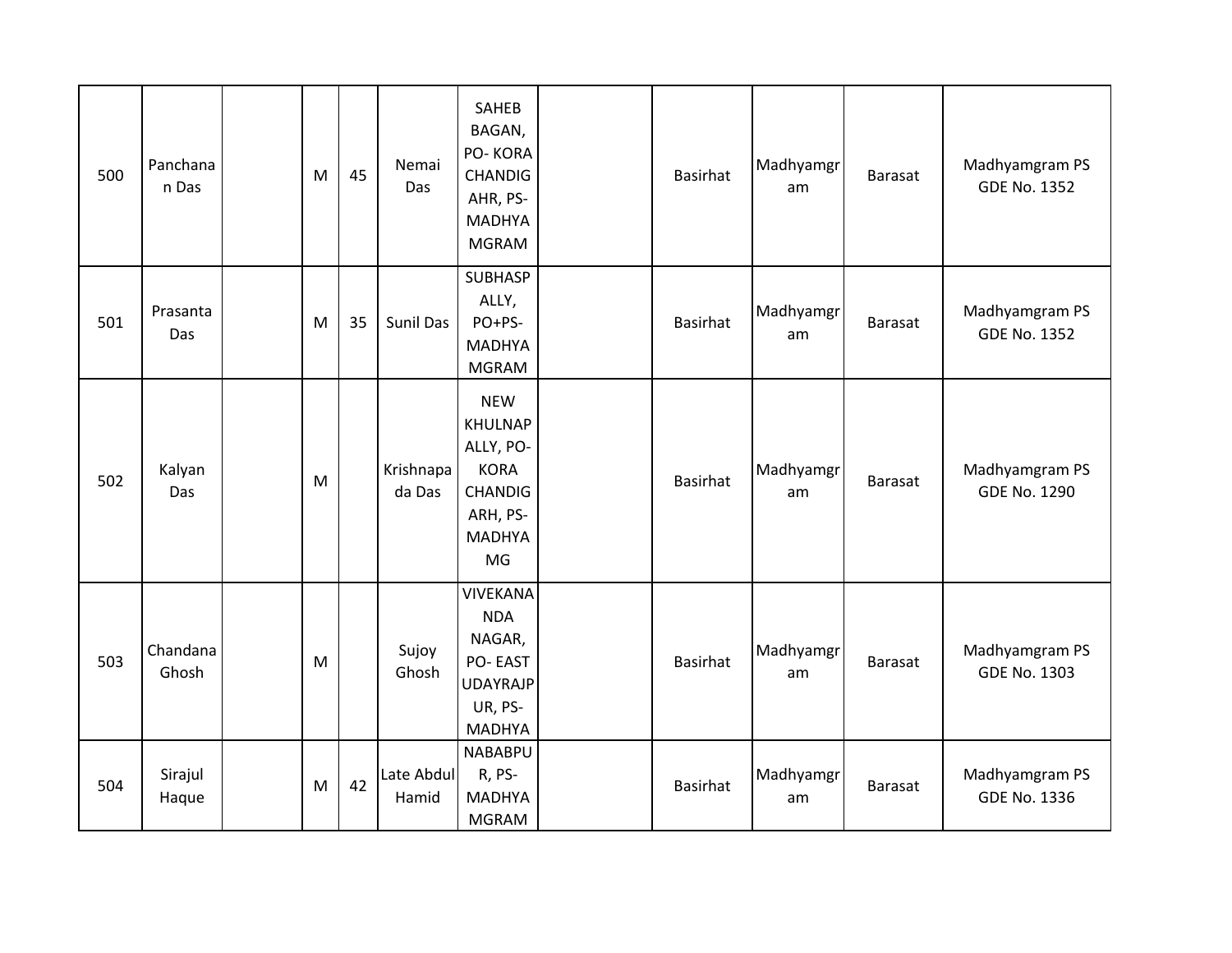| 505 | Anik Roy                    | M |    | <b>Vupal Roy</b>         | Indralok<br>Sarani, PS-<br>Barasat<br>PS:<br>Barasat<br>Dist.:<br>Barasat | Barasat        | Barasat        | Sasan | Barasat                                      | Sasan PS GDE No. 810     |
|-----|-----------------------------|---|----|--------------------------|---------------------------------------------------------------------------|----------------|----------------|-------|----------------------------------------------|--------------------------|
| 506 | Debasish<br>Chakrabor<br>ty | M |    | Madan<br>Chakrabor<br>ty | Kalikapur<br>PS:<br><b>Barasat</b><br>Dist.:<br><b>Barasat</b>            | <b>Barasat</b> | <b>Barasat</b> | Sasan | <b>Barasat</b>                               | Sasan PS GDE No. 810     |
| 507 | Bapi Das                    | M | 36 | Santosh<br>Das           | Sonatikari<br>Daspara<br>PS: Sasan<br>Dist.:<br>Barasat                   | Sasan          | <b>Barasat</b> | Sasan | Barasat                                      | Sasan PS GDE No. 809     |
| 508 | Trinath<br>Das              | M | 30 |                          | Dakshin<br>Subhas<br>Manik Das Nagar, P.O<br>- Ghola<br>Bazar             |                | Basirhat       | Ghola | Barrackpore<br>Police<br>Commission<br>erate | Ghola PS GDE No.<br>1412 |
| 509 | Avijit<br>Sikdar            | M | 27 | Bimal Kr.<br>Sikdar      | Subash<br>Nagar<br>Dhanmath<br>,P.O Ghola                                 |                | Basirhat       | Ghola | Barrackpore<br>Police<br>Commission<br>erate | Ghola PS GDE No.<br>1385 |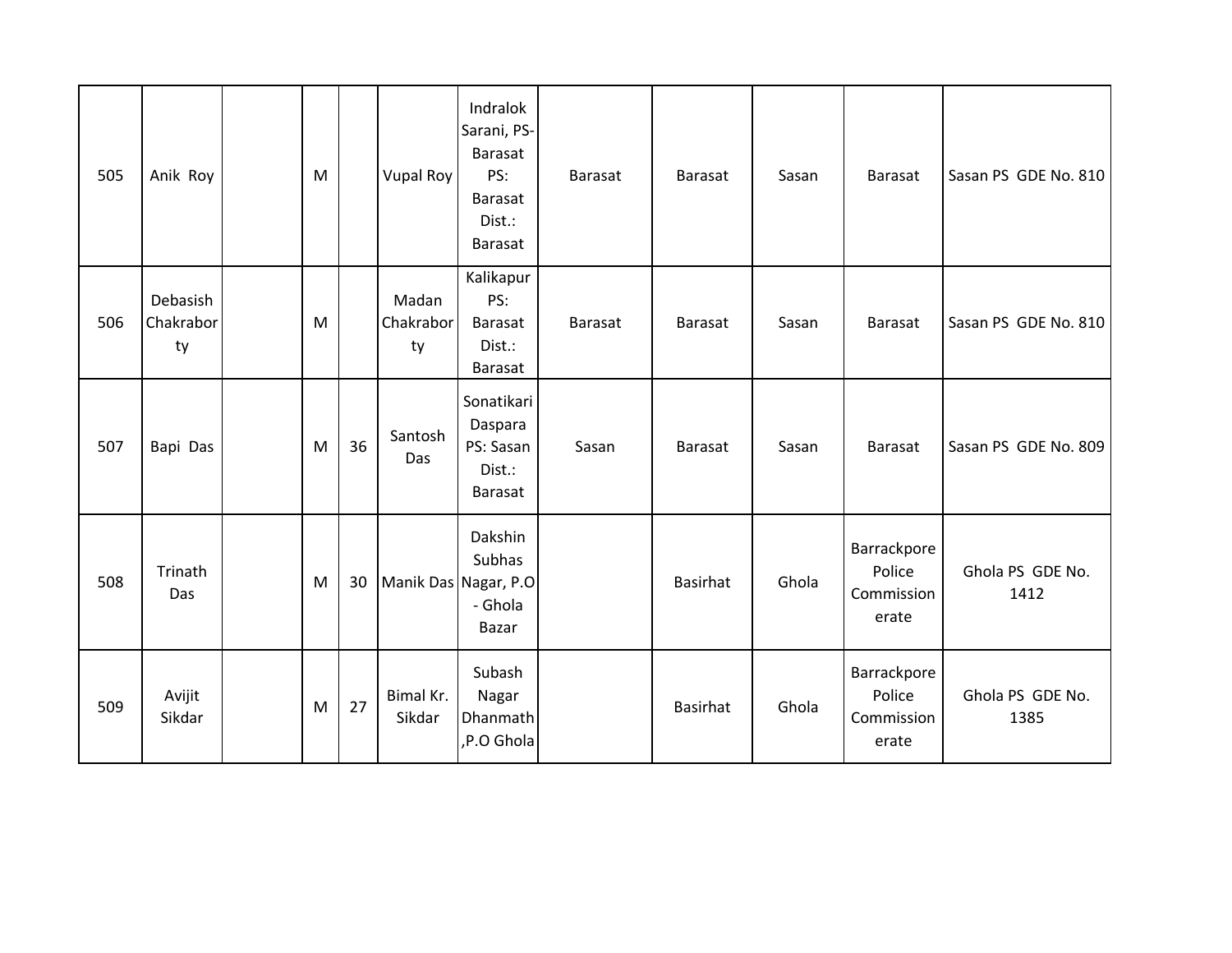| 510 | Shibu<br>Pandit           | M | 45 | Rakhal<br>Pandit             | Adalpur<br>PS:<br>Mohanpur<br>Dist.:<br>Paschim<br>Mednipor<br>e   | Mohanpur | Paschim<br>Mednipore | Mohanpur                  | Paschim<br>Mednipore                         | Mohanpur PS GDE No.<br>835                |
|-----|---------------------------|---|----|------------------------------|--------------------------------------------------------------------|----------|----------------------|---------------------------|----------------------------------------------|-------------------------------------------|
| 511 | Swapan<br>Patra           | M | 40 | Radhashy<br>am Patra         | <b>Borai PS:</b><br>Mohanpur<br>Dist.:<br>Paschim<br>Mednipor<br>e | Mohanpur | Paschim<br>Mednipore | Mohanpur                  | Paschim<br>Mednipore                         | Mohanpur PS GDE No.<br>835                |
| 512 | Biswajit<br><b>Biswas</b> |   |    | Lt. Kishoni<br><b>Biswas</b> |                                                                    |          | <b>Basirhat</b>      | <b>New</b><br>barrackpore | Barrackpore<br>Police<br>Commission<br>erate | New barrackpore PS<br><b>GDE No. 1025</b> |
| 513 | Kashi<br>Sarnokar         |   |    | Ratan<br>Sarnokar            |                                                                    |          | <b>Basirhat</b>      | <b>New</b><br>barrackpore | Barrackpore<br>Police<br>Commission<br>erate | New barrackpore PS<br><b>GDE No. 1025</b> |
| 514 | Biswajit<br>Baishnab      |   |    | Lt. Binod<br>Baishnab        |                                                                    |          | <b>Basirhat</b>      | <b>New</b><br>barrackpore | Barrackpore<br>Police<br>Commission<br>erate | New barrackpore PS<br><b>GDE No. 1025</b> |
| 515 | Bijoy<br>Mondal           |   |    | Lt. Ajit<br>Mondal           |                                                                    |          | <b>Basirhat</b>      | <b>New</b><br>barrackpore | Barrackpore<br>Police<br>Commission<br>erate | New barrackpore PS<br><b>GDE No. 1026</b> |
| 516 | <b>Bikash</b><br>Roy      |   |    | Amar Roy                     |                                                                    |          | <b>Basirhat</b>      | <b>New</b><br>barrackpore | Barrackpore<br>Police<br>Commission<br>erate | New barrackpore PS<br><b>GDE No. 1026</b> |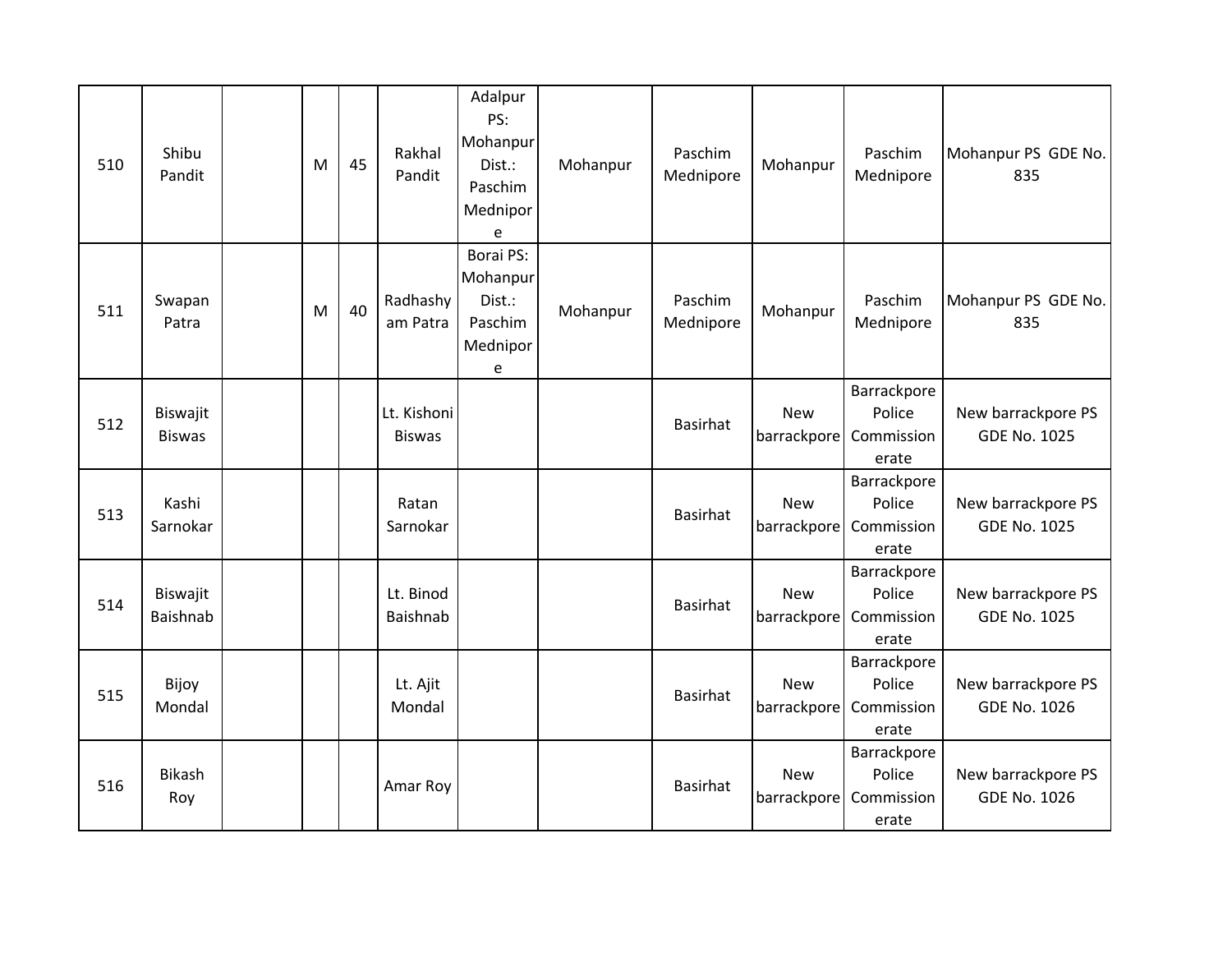| 517 | Goutam<br><b>Banik</b>  |                 | Mantu<br><b>Banik</b>  |                                                           | <b>Basirhat</b> | <b>New</b>                | Barrackpore<br>Police<br>barrackpore Commission<br>erate | New barrackpore PS<br><b>GDE No. 1026</b> |
|-----|-------------------------|-----------------|------------------------|-----------------------------------------------------------|-----------------|---------------------------|----------------------------------------------------------|-------------------------------------------|
| 518 | Palash<br>Kundu         |                 | Nemai<br>Kundu         |                                                           | Basirhat        | <b>New</b><br>barrackpore | Barrackpore<br>Police<br>Commission<br>erate             | New barrackpore PS<br><b>GDE No. 1026</b> |
| 519 | Nur Alam<br>Sardar      |                 | Din. Md.<br>Saddam     |                                                           | Basirhat        | <b>New</b><br>barrackpore | Barrackpore<br>Police<br>Commission<br>erate             | New barrackpore PS<br><b>GDE No. 1026</b> |
| 520 | Saheb Ali               |                 | Lt. Kasem<br>Ali       |                                                           | Basirhat        | <b>New</b><br>barrackpore | Barrackpore<br>Police<br>Commission<br>erate             | New barrackpore PS<br><b>GDE No. 1026</b> |
| 521 | Avijit<br><b>Biswas</b> |                 | Ashim<br><b>Biswas</b> |                                                           | <b>Basirhat</b> | <b>New</b><br>barrackpore | Barrackpore<br>Police<br>Commission<br>erate             | New barrackpore PS<br><b>GDE No. 1041</b> |
| 522 | Ashim<br><b>Biswas</b>  |                 | Adhir<br><b>Biswas</b> |                                                           | Basirhat        | <b>New</b><br>barrackpore | Barrackpore<br>Police<br>Commission<br>erate             | New barrackpore PS<br>GDE No. 1041        |
| 523 | Raja Shil               |                 | <b>Babla Shil</b>      |                                                           | <b>Basirhat</b> | <b>New</b><br>barrackpore | Barrackpore<br>Police<br>Commission<br>erate             | New barrackpore PS<br><b>GDE No. 1041</b> |
| 524 | Babai                   | Samaresh<br>Roy | Alok Roy               | Ramkrishn<br>a Pally, PS-<br>Durganag<br>ar, PS-<br>Nimta | Basirhat        | Nimta                     | Barrackpore<br>Police<br>Commission<br>erate             | Nimta PS GDE No.<br>1064                  |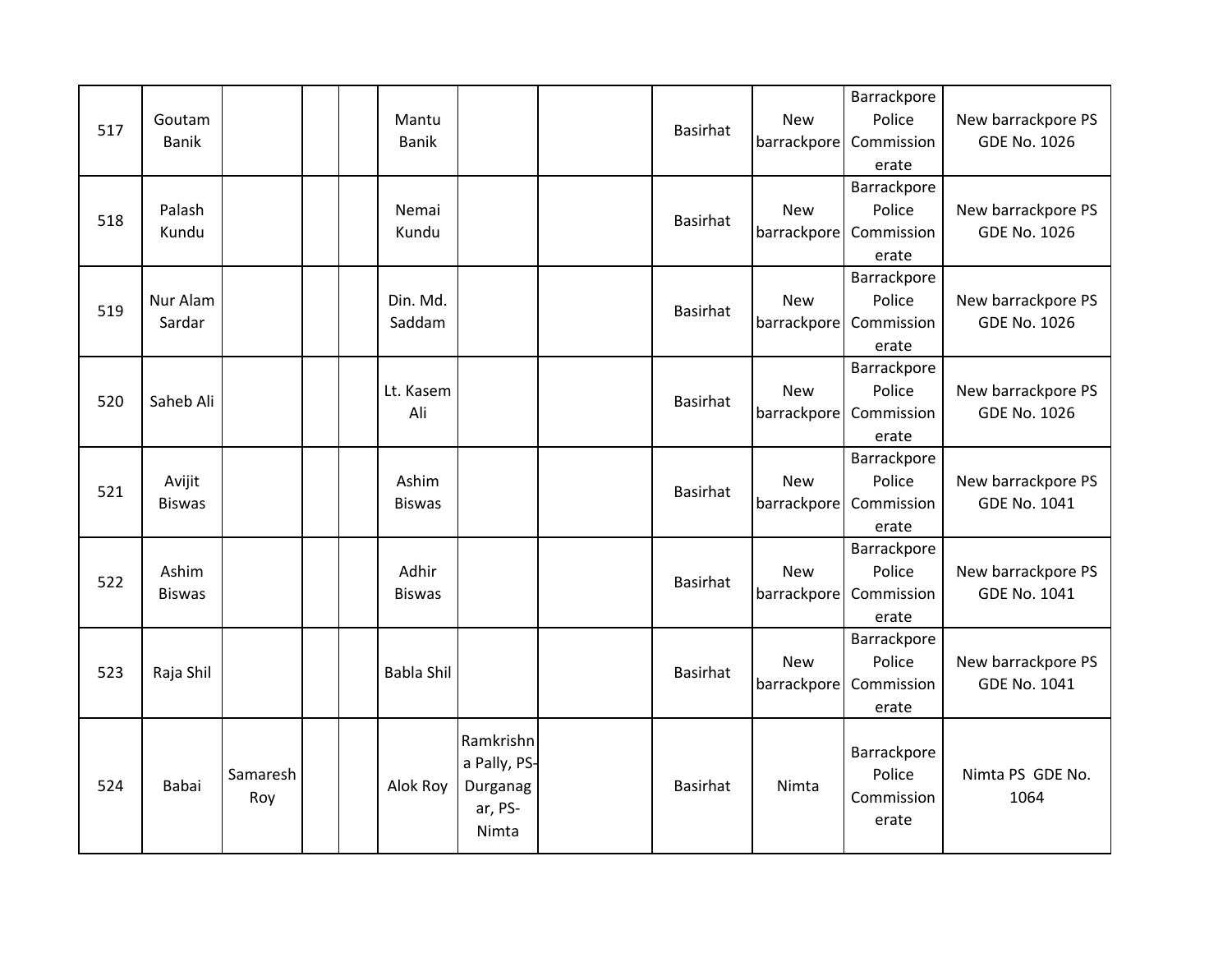| 525 | Bisharup<br>Gupta      |   |    | Subodh<br>Gupta    |                                                                               |            | <b>Basirhat</b>                              | Nimta   | Barrackpore<br>Police<br>Commission<br>erate | Nimta PS GDE No.<br>1064  |
|-----|------------------------|---|----|--------------------|-------------------------------------------------------------------------------|------------|----------------------------------------------|---------|----------------------------------------------|---------------------------|
| 526 | Arunava<br>Roy         |   |    | Swapan<br>Roy      |                                                                               |            | Basirhat                                     | Nimta   | Barrackpore<br>Police<br>Commission<br>erate | Nimta PS GDE No.<br>1064  |
| 527 | <b>Tapas</b><br>Sarkar |   |    | Indrajit<br>Sarkar |                                                                               |            | Basirhat                                     | Nimta   | Barrackpore<br>Police<br>Commission<br>erate | Nimta PS GDE No.<br>1101  |
| 528 | Swapan<br>Sarkar       |   |    | Moni<br>Sankar     |                                                                               |            | <b>Basirhat</b>                              | Nimta   | Barrackpore<br>Police<br>Commission<br>erate | Nimta PS GDE No.<br>1101  |
| 529 | Raju Roy               | M | 25 | Achintya<br>Roy    | PS:<br>Basudebp<br>ur Dist.:<br>Barrackpo<br>re Police<br>Commissi<br>onerate | Basudebpur | Barrackpore<br>Police<br>Commissione<br>rate | Noapara | Barrackpore<br>Police<br>Commission<br>erate | Noapara PS GDE No.<br>779 |
| 530 | Surajit<br>Roy         | M | 26 | Lt. Bhuban<br>Roy  | PS:<br>Basudebp<br>ur Dist.:<br>Barrackpo<br>re Police<br>Commissi<br>onerate | Basudebpur | Barrackpore<br>Police<br>Commissione<br>rate | Noapara | Barrackpore<br>Police<br>Commission<br>erate | Noapara PS GDE No.<br>779 |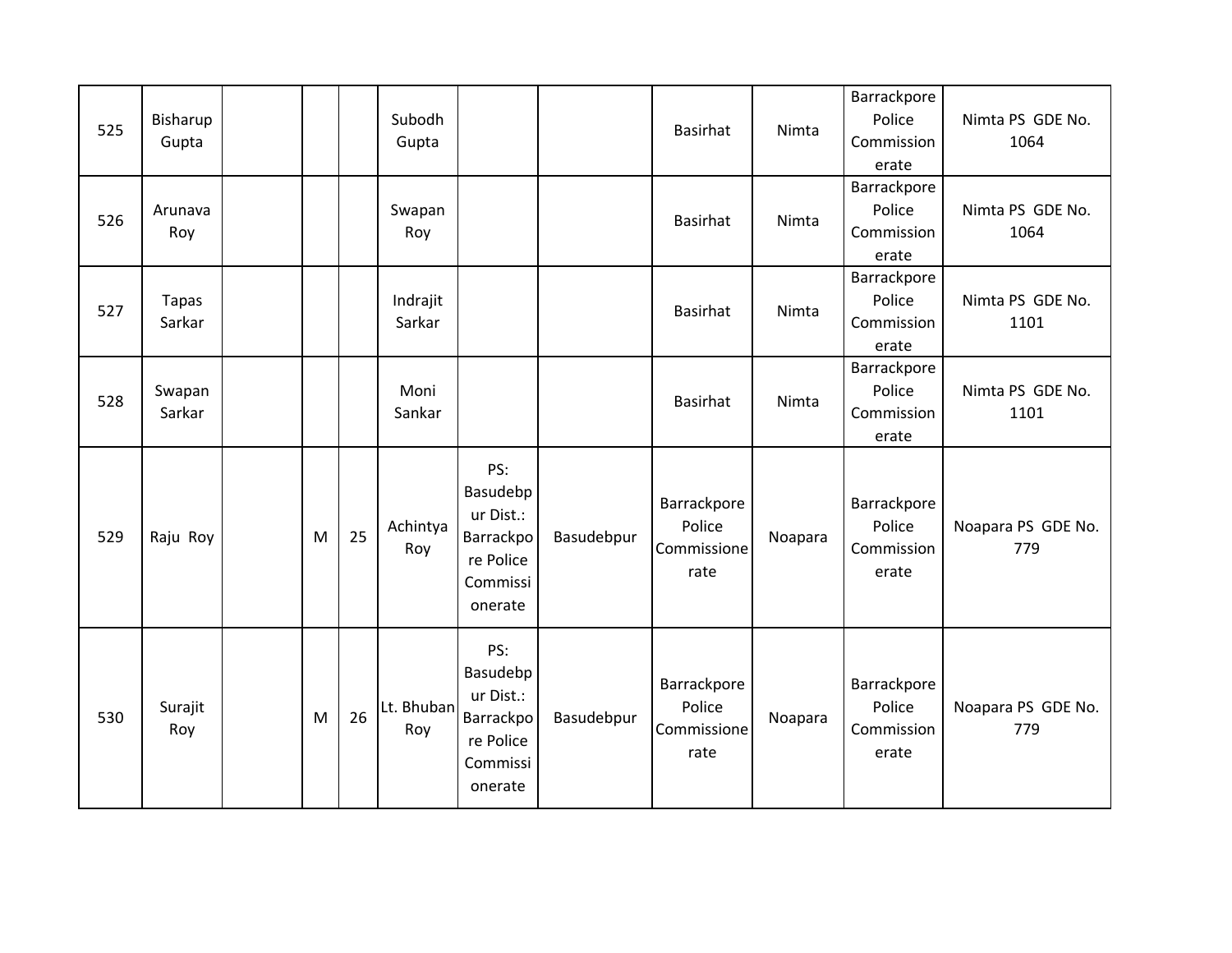| 531 | Rohan<br>Chowdhur<br>y | M | 17 | Hari<br>Chowdhur<br>y | PS:<br>Noapara<br>Dist.:<br>Barrackpo<br>re Police<br>Commissi<br>onerate                   | Noapara  | Barrackpore<br>Police<br>Commissione<br>rate | Noapara  | Barrackpore<br>Police<br>Commission<br>erate | Noapara PS GDE No.<br>779   |
|-----|------------------------|---|----|-----------------------|---------------------------------------------------------------------------------------------|----------|----------------------------------------------|----------|----------------------------------------------|-----------------------------|
| 532 | Raja<br>Ghosh          | M |    | Ranjit<br>Ghosh       | PS:<br>Titagarh<br>Dist.:<br>Barrackpo<br>re Police<br>Commissi<br>onerate                  | Titagarh | Barrackpore<br>Police<br>Commissione<br>rate | Noapara  | Barrackpore<br>Police<br>Commission<br>erate | Noapara PS GDE No.<br>779   |
| 533 | Argha<br>Dey           | M | 24 | Ramesh<br>Dey         | <b>FITAKAL</b><br>PS:<br>Noapara<br>Dist.:<br>Barrackpo<br>re Police<br>Commissi<br>onerate | Noapara  | Barrackpore<br>Police<br>Commissione<br>rate | Titagarh | Barrackpore<br>Police<br>Commission<br>erate | Titagarh PS GDE No.<br>1090 |
| 534 | Ganesh<br>Rao          | M | 34 | Lt Tarak<br>Nath Rao  | PS:<br>Noapara<br>Dist.:<br>Barrackpo<br>re Police<br>Commissi<br>onerate                   | Noapara  | Barrackpore<br>Police<br>Commissione<br>rate | Titagarh | Barrackpore<br>Police<br>Commission<br>erate | Titagarh PS GDE No.<br>1090 |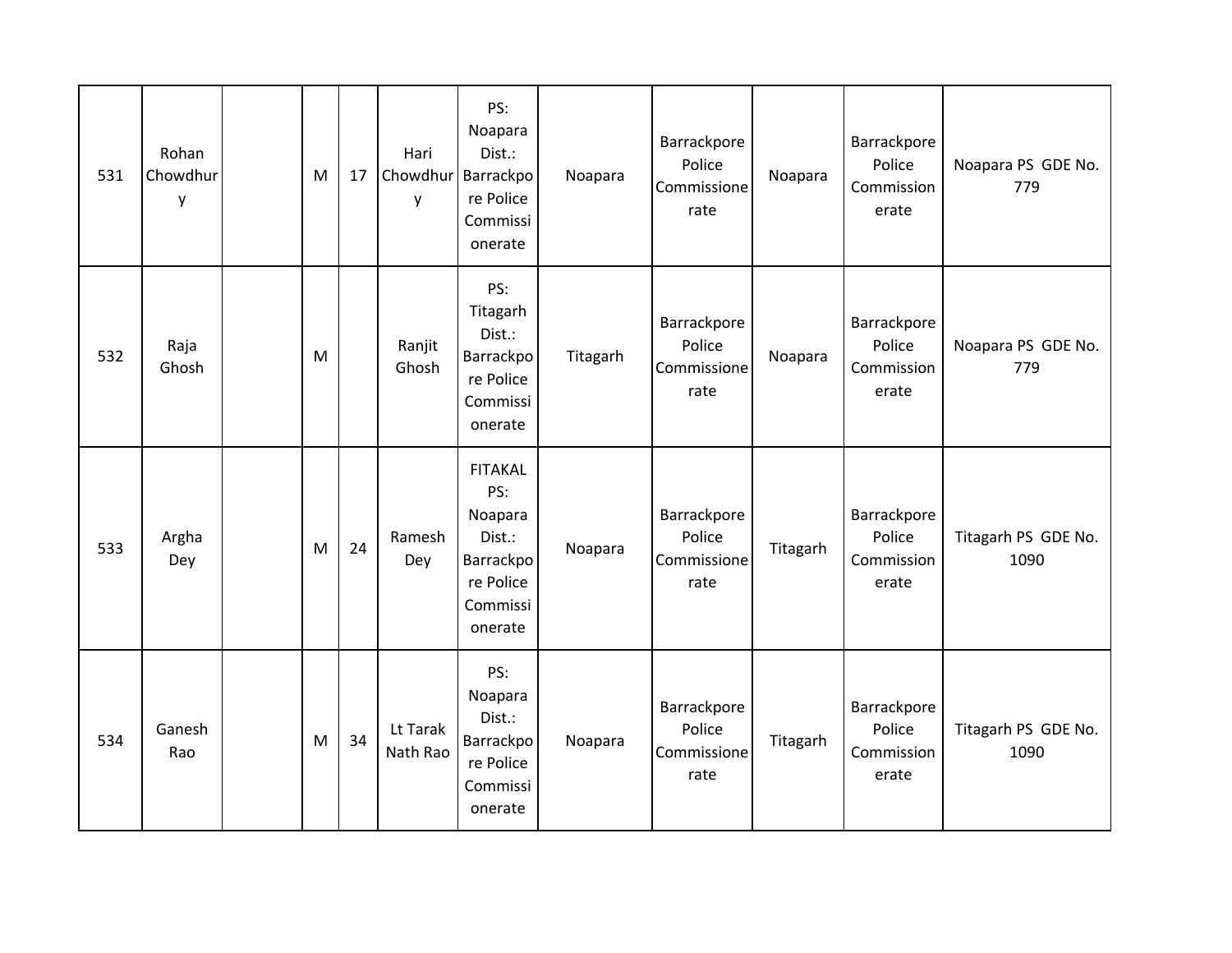| 535 | Bidyut<br>Mondal |  | 26 | S/O<br>Prasanta<br>Mondal | Sonarpur<br>Purba<br>Sitala, PS-<br>Baruipur,<br>South 24<br>Pgs PS:<br>Baruipur<br>Dist.:<br>Baruipur<br>Police<br>District | Baruipur | Baruipur<br>Police<br>District | Baruipur | Baruipur<br>Police<br>District | Baruipur PS GDE No.<br>1806 |
|-----|------------------|--|----|---------------------------|------------------------------------------------------------------------------------------------------------------------------|----------|--------------------------------|----------|--------------------------------|-----------------------------|
| 536 | Amit<br>Mondal   |  | 23 | S/o Ranjit<br>Mondal      | Sonarpur<br>Purba<br>Sitala, PS-<br>Baruipur,<br>South 24<br>Pgs PS:<br>Baruipur<br>Dist.:<br>Baruipur<br>Police<br>District | Baruipur | Baruipur<br>Police<br>District | Baruipur | Baruipur<br>Police<br>District | Baruipur PS GDE No.<br>1806 |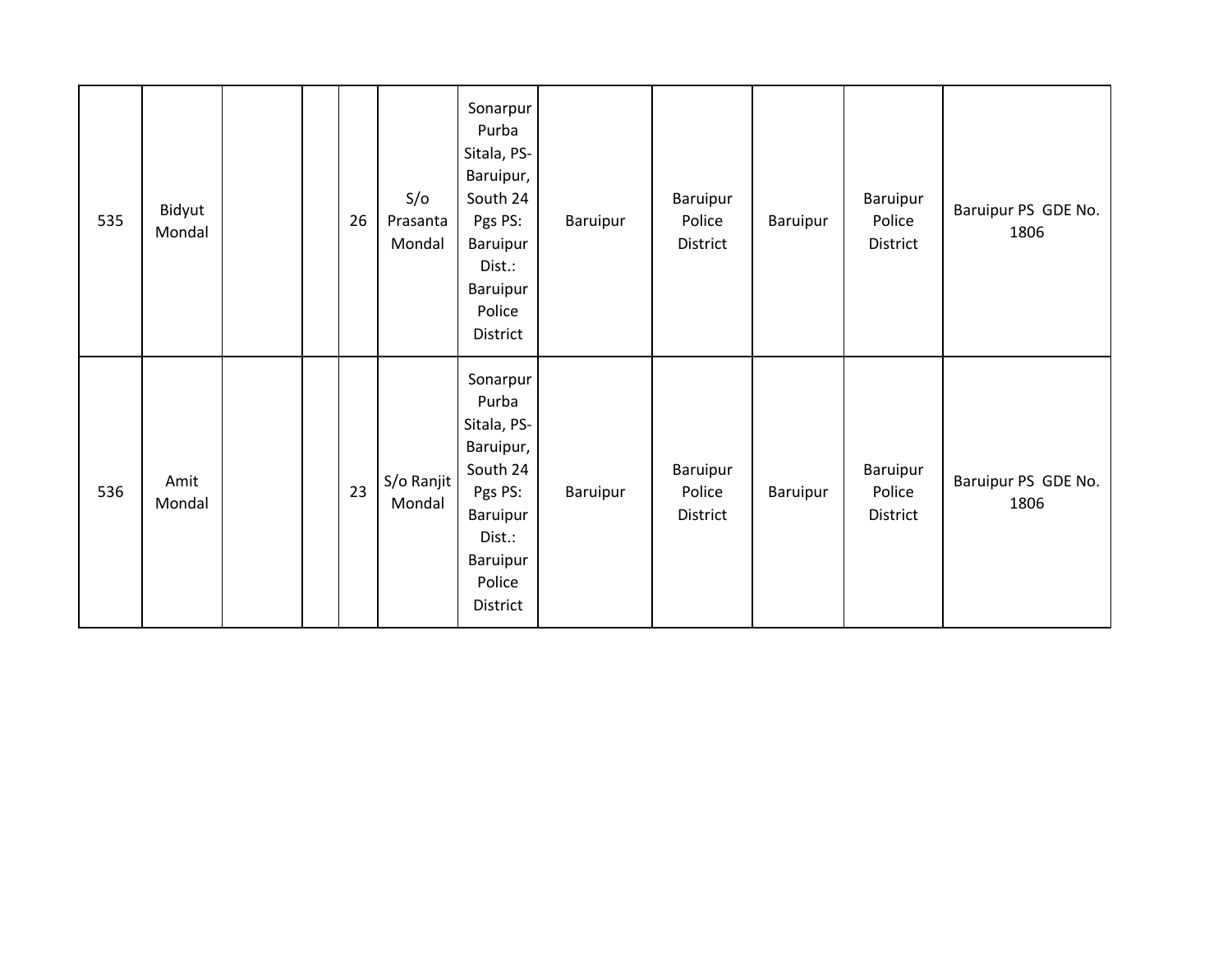| 537 | Akash<br>Mondal   |  | 28 | S/o Aloke<br>Mondal       | Sonarpur<br>Purba<br>Sitala, PS-<br>Baruipur,<br>South 24<br>Pgs PS:<br>Baruipur<br>Dist.:<br>Baruipur<br>Police<br>District | Baruipur | Baruipur<br>Police<br>District | Baruipur | Baruipur<br>Police<br>District | Baruipur PS GDE No.<br>1806 |
|-----|-------------------|--|----|---------------------------|------------------------------------------------------------------------------------------------------------------------------|----------|--------------------------------|----------|--------------------------------|-----------------------------|
| 538 | Sandip<br>Bhuinya |  | 23 | S/O<br>Amalesh<br>Bhuinya | Khakurdh<br>a, PS-<br>Khakurdh<br>a, South<br>24 Pgs PS:<br>Baruipur<br>Dist.:<br>Baruipur<br>Police<br>District             | Baruipur | Baruipur<br>Police<br>District | Baruipur | Baruipur<br>Police<br>District | Baruipur PS GDE No.<br>1806 |
| 539 | Supriya<br>Mondal |  | 23 | D/O<br>Pronoy<br>Mondal   | Khakurdh<br>a, PS-<br>Khakurdh<br>a, South<br>24 Pgs PS:<br>Baruipur<br>Dist.:<br>Baruipur<br>Police<br>District             | Baruipur | Baruipur<br>Police<br>District | Baruipur | Baruipur<br>Police<br>District | Baruipur PS GDE No.<br>1806 |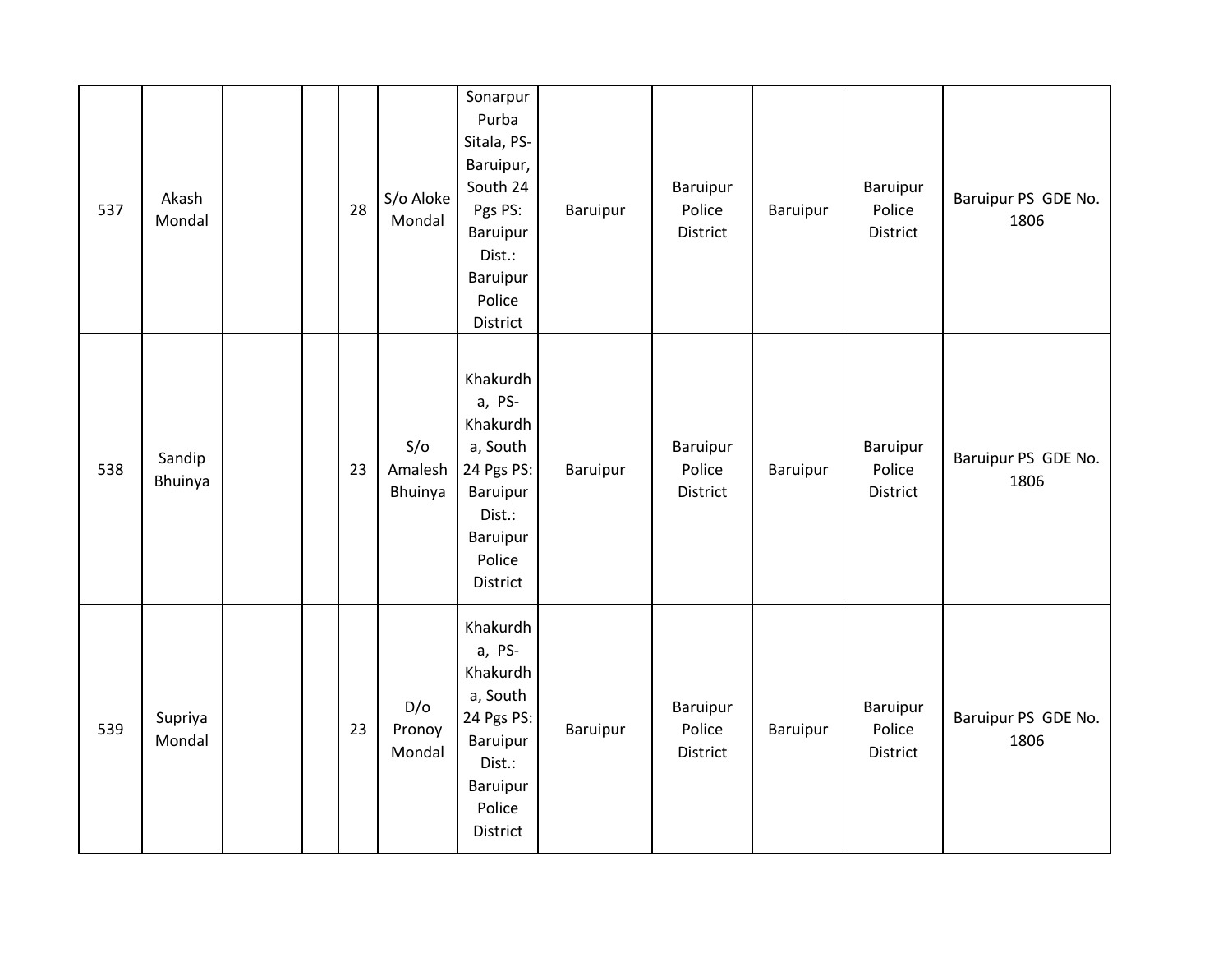| 540 | Krishna<br>Kayal  | 60 | S/o Late<br>Panchana<br>n Kayal | Sashan,<br>PS-<br>Baruipur,<br>South 24<br>Pgs PS:<br>Baruipur<br>Dist.:<br>Baruipur<br>Police<br>District               | Baruipur | Baruipur<br>Police<br>District | Baruipur        | Baruipur<br>Police<br>District        | Baruipur PS GDE No.<br>1894 |
|-----|-------------------|----|---------------------------------|--------------------------------------------------------------------------------------------------------------------------|----------|--------------------------------|-----------------|---------------------------------------|-----------------------------|
| 541 | Sujit<br>Sardar   | 25 | S/o Asus<br>Sardar              | Sasari,<br>Sitakundu,<br>PS-<br>Baruipur,<br>South 24<br>Pgs PS:<br>Baruipur<br>Dist.:<br>Baruipur<br>Police<br>District | Baruipur | Baruipur<br>Police<br>District | Baruipur        | Baruipur<br>Police<br><b>District</b> | Baruipur PS GDE No.<br>1894 |
| 542 | Prasenjit<br>Mali | 25 | S/O<br>Dhananjo<br>y Mali       | Herovang<br>a, PS-<br>Canning,<br>South 24<br>Pgs PS:<br>Baruipur<br>Dist.:<br>Baruipur<br>Police<br>District            | Baruipur | Baruipur<br>Police<br>District | <b>Baruipur</b> | Baruipur<br>Police<br>District        | Baruipur PS GDE No.<br>1894 |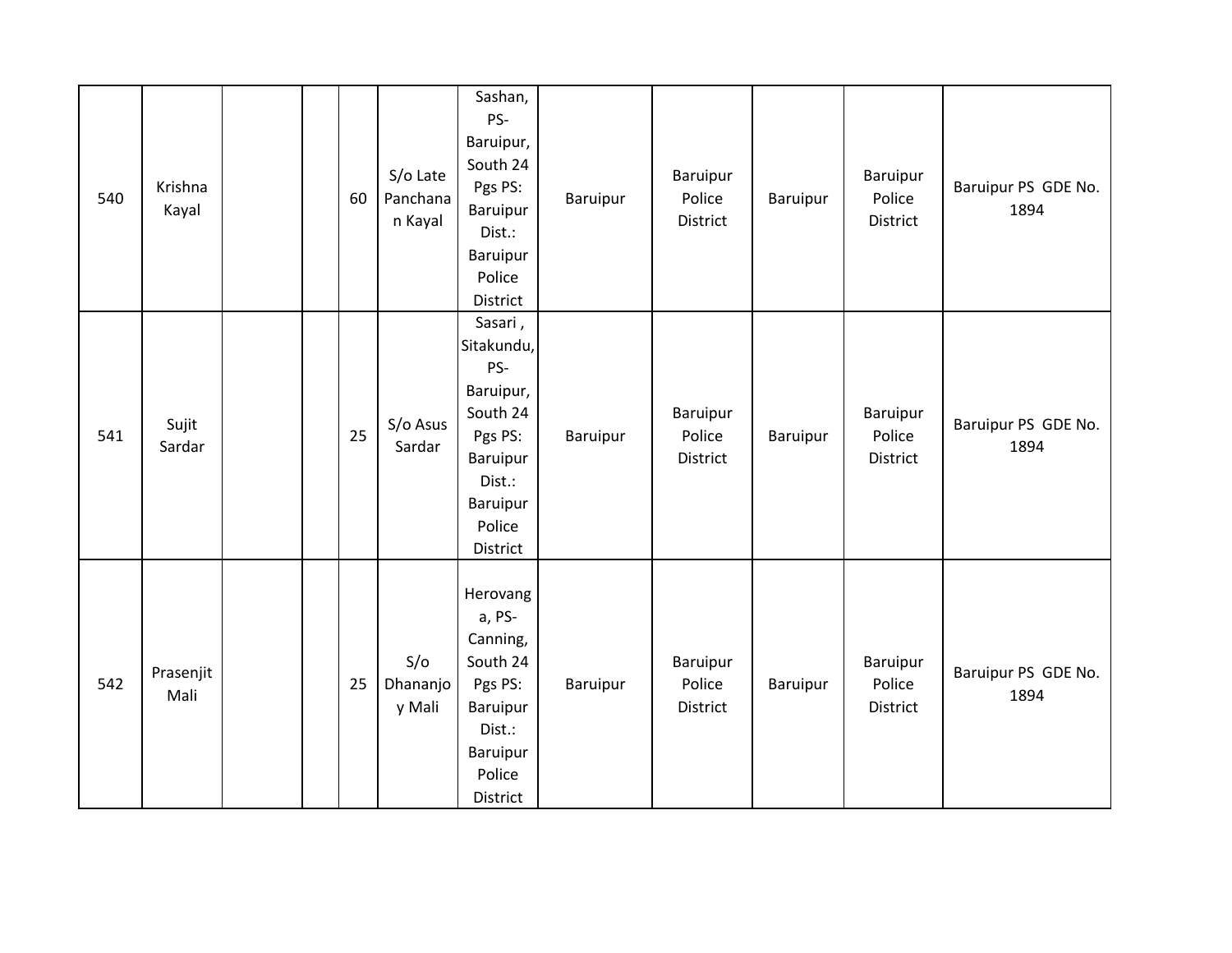| 543 | Amir Ali<br>Molla       | M | 60 | Lt Nur<br>ad Molla              | Mohamm Bairampur                                                                                                   |         | Basirhat                       | Bhangar | Baruipur<br>Police<br>District | Bhangar PS GDE No.<br>1148 |
|-----|-------------------------|---|----|---------------------------------|--------------------------------------------------------------------------------------------------------------------|---------|--------------------------------|---------|--------------------------------|----------------------------|
| 544 | Santu<br><b>Biswas</b>  | M | 25 | Biplab<br><b>Biswas</b>         | Bayersing<br><b>Biswas</b><br>Para<br>Canning<br>PS:<br>Canning<br>Dist.:<br>Baruipur<br>Police<br>District        | Canning | Baruipur<br>Police<br>District | Canning | Baruipur<br>Police<br>District | Canning PS GDE No.<br>977  |
| 545 | Biplab<br><b>Biswas</b> | M | 20 | Lt.<br>Basanta<br><b>Biswas</b> | <b>Bayersing</b><br><b>Biswas</b><br>Para<br>Canning<br>PS:<br>Canning<br>Dist.:<br>Baruipur<br>Police<br>District | Canning | Baruipur<br>Police<br>District | Canning | Baruipur<br>Police<br>District | Canning PS GDE No.<br>977  |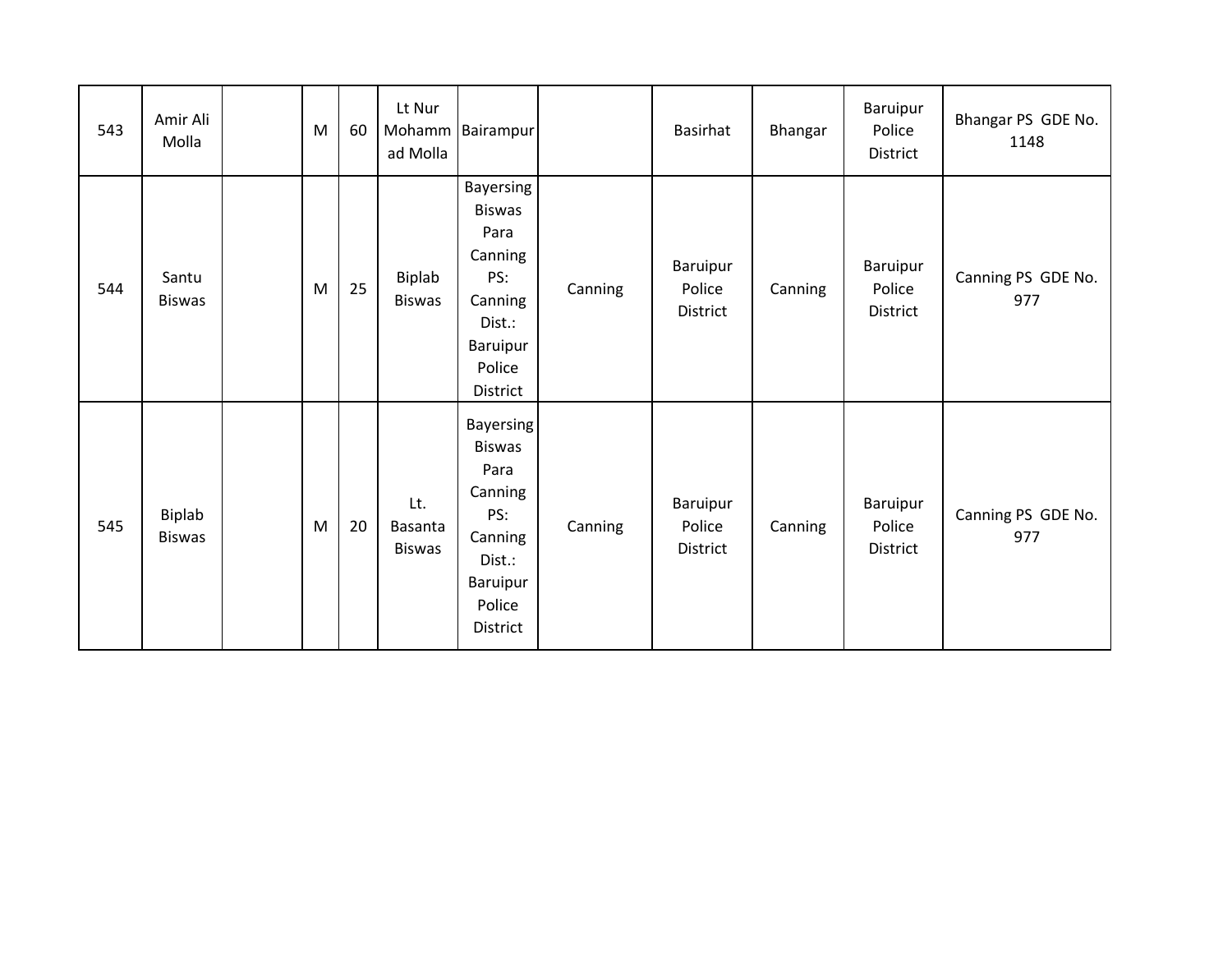| 546 | Shibu<br><b>Biswas</b>  | M | 23 | Pradip<br><b>Biswas</b>         | <b>Bayersing</b><br><b>Biswas</b><br>Para<br>Canning<br>PS:<br>Canning<br>Dist.:<br>Baruipur<br>Police<br>District | Canning | Baruipur<br>Police<br>District | Canning | Baruipur<br>Police<br>District | Canning PS GDE No.<br>977 |
|-----|-------------------------|---|----|---------------------------------|--------------------------------------------------------------------------------------------------------------------|---------|--------------------------------|---------|--------------------------------|---------------------------|
| 547 | Pradip<br><b>Biswas</b> | M | 26 | Lt.<br>Basanta<br><b>Biswas</b> | Bayersing<br><b>Biswas</b><br>Para<br>Canning<br>PS:<br>Canning<br>Dist.:<br>Baruipur<br>Police<br>District        | Canning | Baruipur<br>Police<br>District | Canning | Baruipur<br>Police<br>District | Canning PS GDE No.<br>977 |
| 548 | Ganesh<br>Sardar        | M |    | Kalipada<br>Sardar              | 5 No<br>Garankath<br>i PS:<br>Kultali<br>Dist.:<br>Baruipur<br>Police<br>District                                  | Kultali | Baruipur<br>Police<br>District | Kultali | Baruipur<br>Police<br>District | Kultali PS GDE No. 945    |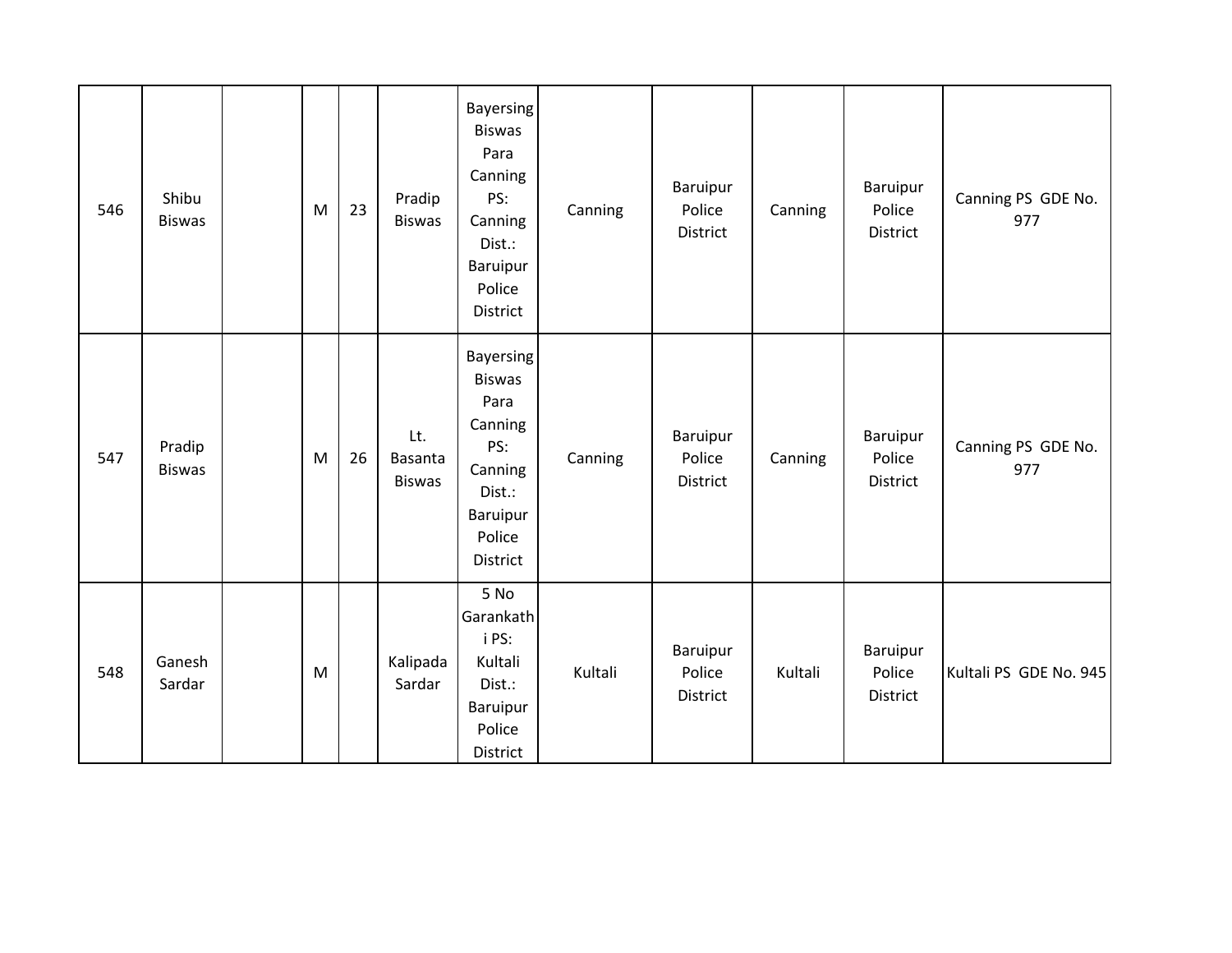| 549 | Ansar<br>Sekh          | M         |    | Matiar<br>Sekh           | PS:<br>Ranitala<br>Dist.:<br>Murshida<br>bad                                         | Ranitala | Murshidabad | Kultali    | Baruipur<br>Police<br>District | Kultali PS GDE No. 945         |
|-----|------------------------|-----------|----|--------------------------|--------------------------------------------------------------------------------------|----------|-------------|------------|--------------------------------|--------------------------------|
| 550 | Pratik Jha             | ${\sf M}$ | 30 | S/O<br>Syamal Jh         | 36/A<br>Bosepukur<br>Prantik<br>Pally PS<br>Kosba PS:<br>Kasba<br>Dist.:<br>Kolkata  | Kasba    | Kolkata     | Narendrapu | Baruipur<br>Police<br>District | Narendrapur PS GDE<br>No. 1909 |
| 551 | <b>Bishal</b><br>Gupta | M         | 26 | S/O<br>Rajendra<br>Gupta | 20,<br>Rajdanga<br>Chakrabor<br>typara PS<br>Kosba PS:<br>Kasba<br>Dist.:<br>Kolkata | Kasba    | Kolkata     | Narendrapu | Baruipur<br>Police<br>District | Narendrapur PS GDE<br>No. 1909 |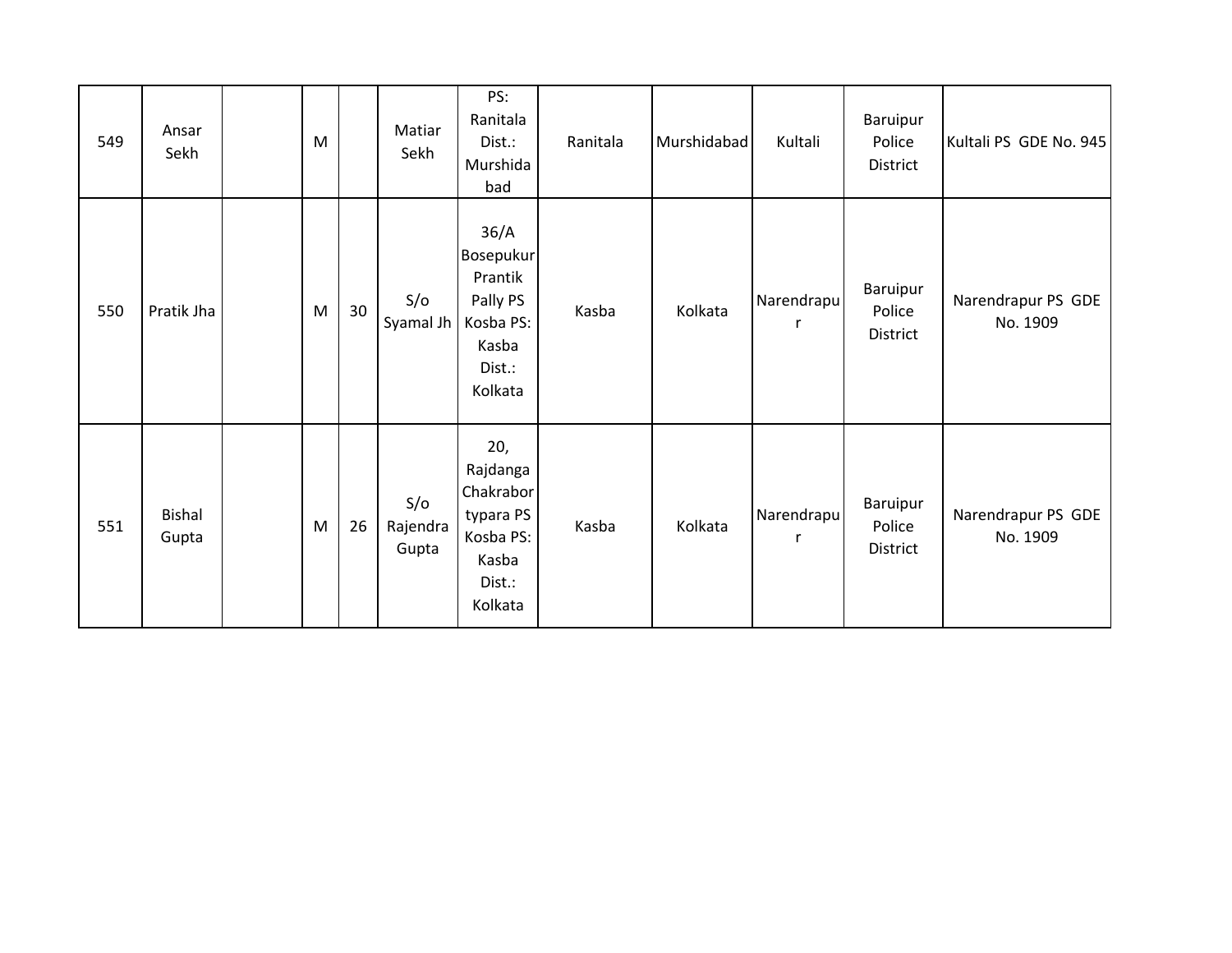| 552 | Gopal Das         | M | 29 | $S/O$ .<br>Sankar<br>Das    | Baunda,<br>PS. Datan<br>$A/P$ .<br>Gashiara,<br>Kathpole,<br>PS. Son<br>PS:<br>Sonarpur<br>Dist.:<br>Baruipur<br>Police<br>District | Sonarpur | <b>Baruipur</b><br>Police<br>District | Sonarpur | Baruipur<br>Police<br>District | Sonarpur PS GDE No.<br>1329 |
|-----|-------------------|---|----|-----------------------------|-------------------------------------------------------------------------------------------------------------------------------------|----------|---------------------------------------|----------|--------------------------------|-----------------------------|
| 553 | Mohid<br>Pare     | M | 64 | Biswanth<br>Pare            | Hamadam<br>a PS:<br>Deganga<br>Dist.:<br>Barasat                                                                                    | Deganga  | <b>Barasat</b>                        | Haroa    | Basirhat                       | Haroa PS GDE No. 953        |
| 554 | Kote<br>Mondal    | M | 27 | Lt.<br>Banchara<br>m Mondal | Kulgachi<br>PS: Haroa<br>Dist.:<br>Basirhat                                                                                         | Haroa    | Basirhat                              | Haroa    | Basirhat                       | Haroa PS GDE No. 953        |
| 555 | Avijit<br>Mondal  | M | 24 | Paban<br>Mondal             | Kulgachi<br>PS: Haroa<br>Dist.:<br>Basirhat                                                                                         | Haroa    | Basirhat                              | Haroa    | Basirhat                       | Haroa PS GDE No. 953        |
| 556 | Biswanu<br>Mondal | M | 24 | Deben<br>Mondal             | Kulgachi<br>PS: Haroa<br>Dist.:<br>Basirhat                                                                                         | Haroa    | Basirhat                              | Haroa    | Basirhat                       | Haroa PS GDE No. 953        |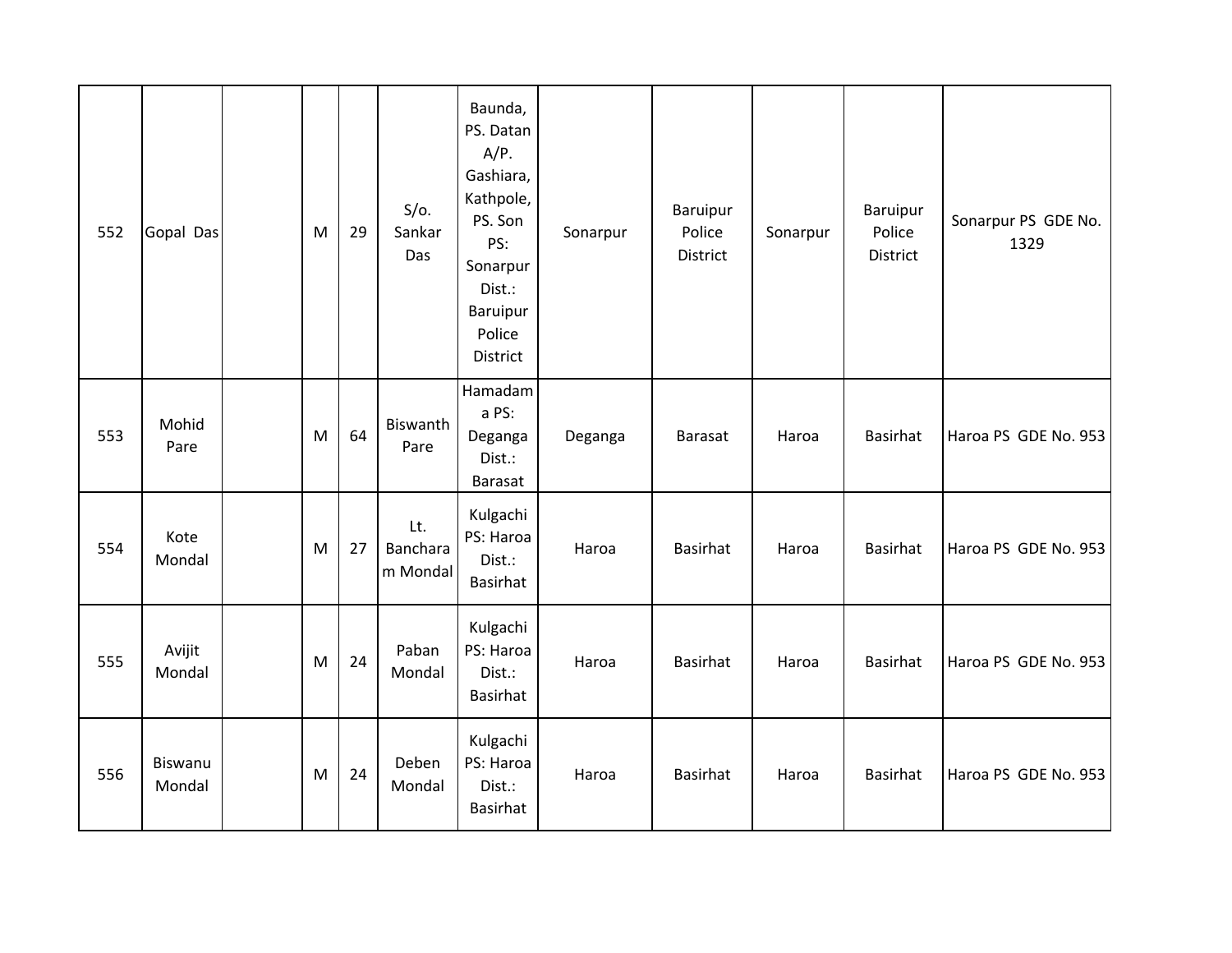| 557 | Habibulla<br>Gazi        | M | 32 | Jamsed Ali<br>Gazi        | Minakhan<br>PS:<br>Minakhan<br>Dist.:<br>Basirhat                            | Minakhan | Basirhat        | Haroa    | Basirhat        | Haroa PS GDE No. 953       |
|-----|--------------------------|---|----|---------------------------|------------------------------------------------------------------------------|----------|-----------------|----------|-----------------|----------------------------|
| 558 | Firdous<br>Molla         | M | 37 | Sirajul<br>Molla          | Indali PS:<br>Haroa<br>Dist.:<br><b>Basirhat</b>                             | Haroa    | Basirhat        | Haroa    | Basirhat        | Haroa PS GDE No. 953       |
| 559 | Suraj<br>Molla           | M | 18 | Tutul<br>Molla            | Piyara PS:<br>Haroa<br>Dist.:<br><b>Basirhat</b>                             | Haroa    | Basirhat        | Haroa    | Basirhat        | Haroa PS GDE No. 953       |
| 560 | Tutul<br>Molla           | M | 37 | Yeanobi<br>Molla          | Haroa PS:<br>Haroa<br>Dist.:<br>Basirhat                                     | Haroa    | Basirhat        | Haroa    | <b>Basirhat</b> | Haroa PS GDE No. 953       |
| 561 | Samiran<br><b>Biswas</b> | M | 31 | Kalipada<br><b>Biswas</b> | Kalutala,<br>PS-<br>Hasnabad<br>PS:<br>Hasnabad<br>Dist.:<br>Basirhat        | Hasnabad | Basirhat        | Hasnabad | Basirhat        | Hasnabad PS GDE No.<br>940 |
| 562 | Pranab<br>Ghosh          | M | 31 | <b>Bimal</b><br>Ghosh     | Kalutala,<br>PS-<br>Hasnabad<br>PS:<br>Hasnabad<br>Dist.:<br><b>Basirhat</b> | Hasnabad | <b>Basirhat</b> | Hasnabad | Basirhat        | Hasnabad PS GDE No.<br>940 |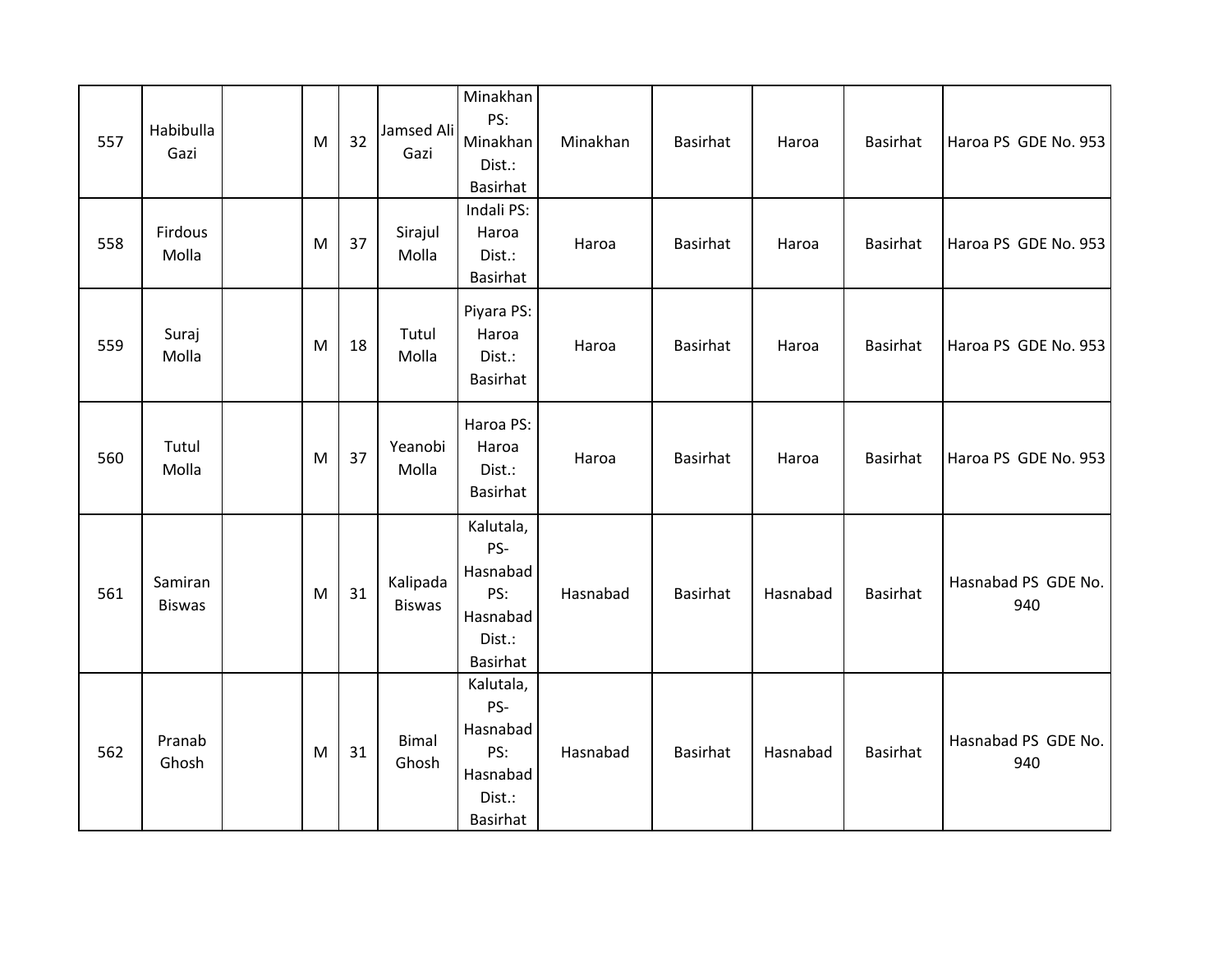| 563 | Gobinda<br>Ghosh   | M | 62 | Late<br>Kalipada<br>Ghosh   | Hasnabad,<br>PS-<br>Hasnabad<br>PS:<br>Hasnabad<br>Dist.:<br><b>Basirhat</b> | Hasnabad | Basirhat        | Hasnabad         | Basirhat                                     | Hasnabad PS GDE No.<br>940      |
|-----|--------------------|---|----|-----------------------------|------------------------------------------------------------------------------|----------|-----------------|------------------|----------------------------------------------|---------------------------------|
| 564 | Sudipta<br>Modak   | M | 48 | Ajit<br>Modak               | Taki, PS-<br>Hasnabad<br>PS:<br>Hasnabad<br>Dist.:<br>Basirhat               | Hasnabad | Basirhat        | Hasnabad         | Basirhat                                     | Hasnabad PS GDE No.<br>972      |
| 565 | Raju Dey           | M | 42 | Gurupada<br>Dey             | Taki, PS-<br>Hasnabad<br>PS:<br>Hasnabad<br>Dist.:<br><b>Basirhat</b>        | Hasnabad | <b>Basirhat</b> | Hasnabad         | Basirhat                                     | Hasnabad PS GDE No.<br>972      |
| 566 | Biskaram<br>Mondal |   |    | Sudhir<br>Chandra<br>Mondal |                                                                              |          | Basirhat        | Minakhan         | Basirhat                                     | Minakhan PS GDE No.<br>885      |
| 567 | Jayanta<br>Sarkar  | M | 30 | Jiban<br>Sarkar             | Narayanp<br>ur<br>Kadihati,<br><b>PS</b><br>Narayanp<br>ur, Kol-<br>132      |          | <b>Basirhat</b> | Nscbi<br>airport | Bidhannagar<br>Police<br>Commission<br>erate | Nscbi airport PS GDE<br>No. 549 |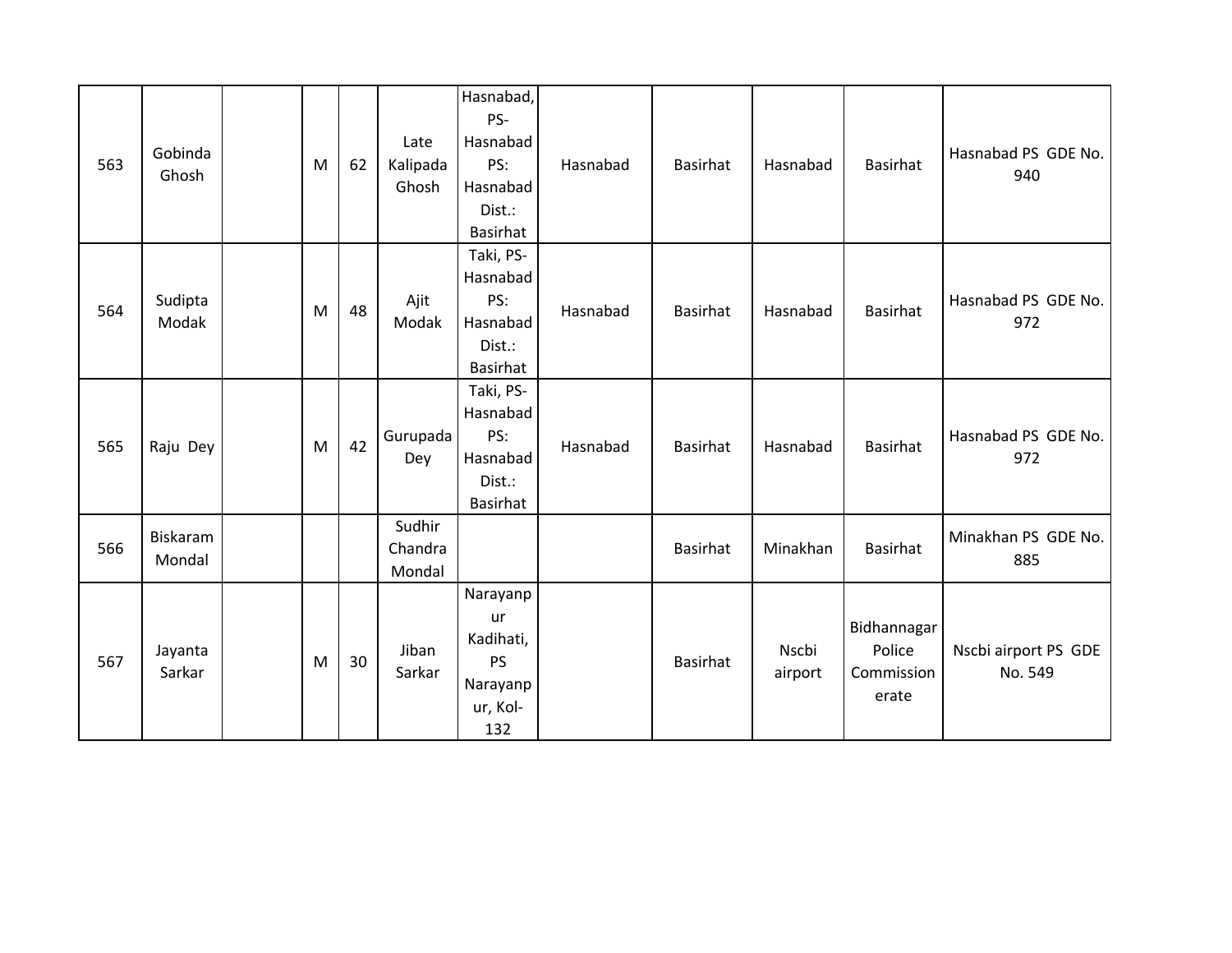| 568 | Santosh<br>Poddar | M | 37 | Surendar<br>Poddar | 01 No<br>Airport,<br>Kamalapu<br>r, PS Dum<br>Dum, Kol-<br>28                                                    |             | Basirhat       | Nscbi<br>airport | Bidhannagar<br>Police<br>Commission<br>erate | Nscbi airport PS GDE<br>No. 549 |
|-----|-------------------|---|----|--------------------|------------------------------------------------------------------------------------------------------------------|-------------|----------------|------------------|----------------------------------------------|---------------------------------|
| 569 | Akib<br>Hossain   | M | 22 | Md.<br>Salauddin   | Gopalnaga<br>r, PS<br>Narayanp<br>ur, Kol-<br>170                                                                |             | Basirhat       | Nscbi<br>airport | Bidhannagar<br>Police<br>Commission<br>erate | Nscbi airport PS GDE<br>No. 549 |
| 570 | Krishna<br>Mahato | M | 32 | Laxman<br>Mahato   | Muchi<br>Bazar, PS-<br>Ultadanga<br>, Kol-67                                                                     |             | Basirhat       | Nscbi<br>airport | Bidhannagar<br>Police<br>Commission<br>erate | Nscbi airport PS GDE<br>No. 549 |
| 571 | Karnel<br>Roy     | M | 18 | Laxman<br>Roy      | Abdalpur,<br>PS-<br>Madhyam<br>gran, Dist-<br>North 24<br>pgs PS:<br>Madhyam<br>gram<br>Dist.:<br><b>Barasat</b> | Madhyamgram | <b>Barasat</b> | Rajarhat         | Bidhannagar<br>Police<br>Commission<br>erate | Rajarhat PS GDE No.<br>892      |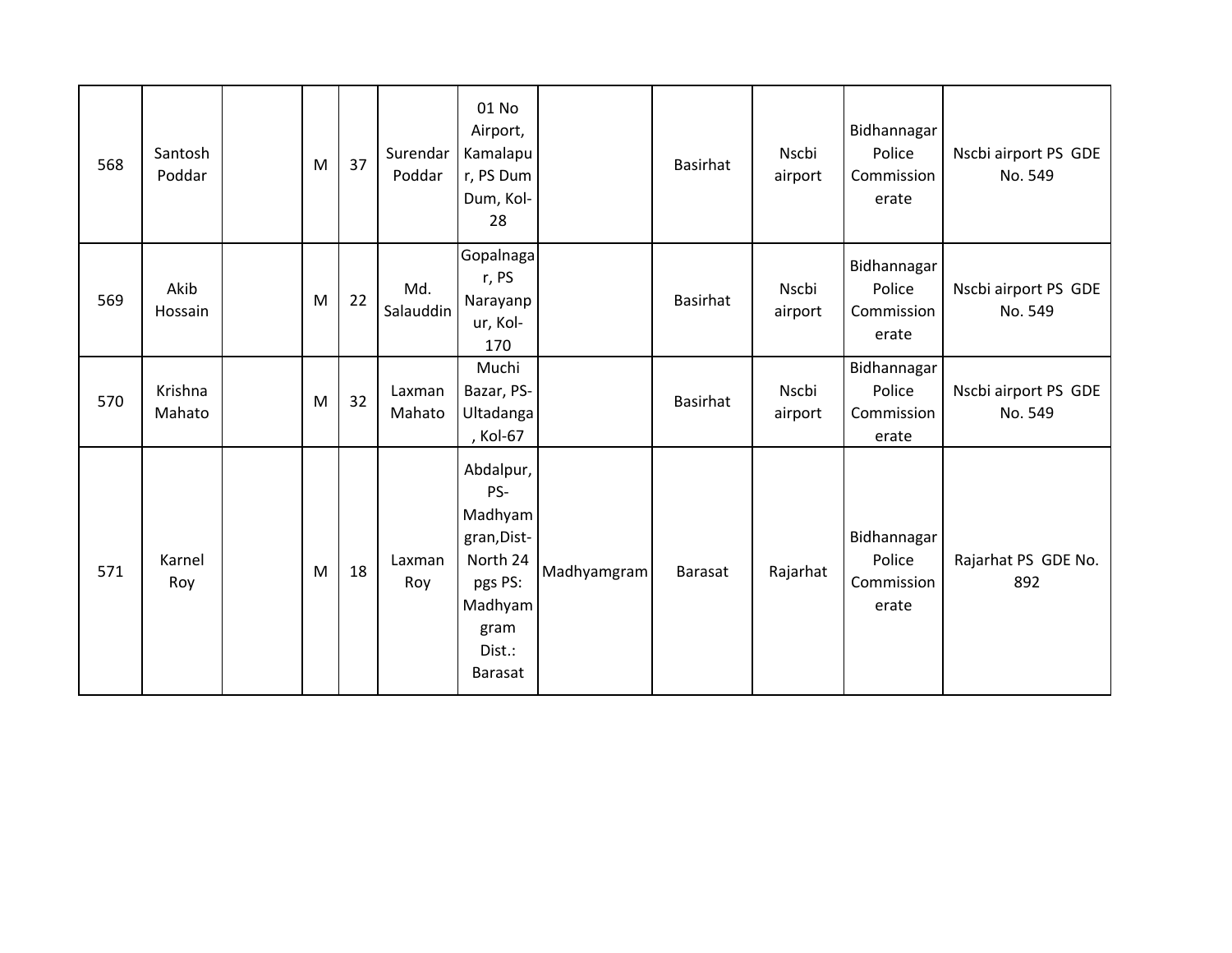| 572 | Biswajit<br>Pal | M | 18 | <b>Bijoy Pal</b> | Baro Gati,<br>SS,<br>Coloney,<br>PS-<br>Narayanp<br>ur, Dist-<br>Nort PS:<br>Narayanp<br>ur Dist.:<br><b>Bidhannag</b><br>ar Police<br>Commissi<br>onerate | Narayanpur | Bidhannagar<br>Police<br>Commissione<br>rate | Rajarhat | Bidhannagar<br>Police<br>Commission<br>erate | Rajarhat PS GDE No.<br>892 |
|-----|-----------------|---|----|------------------|------------------------------------------------------------------------------------------------------------------------------------------------------------|------------|----------------------------------------------|----------|----------------------------------------------|----------------------------|
| 573 | Suman<br>Sardar | M | 21 | Kamal<br>Sardar  | Baro Gati,<br>SS,<br>Coloney,<br>PS-<br>Narayanp<br>ur, Dist-<br>Nort PS:<br>Narayanp<br>ur Dist.:<br><b>Bidhannag</b><br>ar Police<br>Commissi<br>onerate | Narayanpur | Bidhannagar<br>Police<br>Commissione<br>rate | Rajarhat | Bidhannagar<br>Police<br>Commission<br>erate | Rajarhat PS GDE No.<br>892 |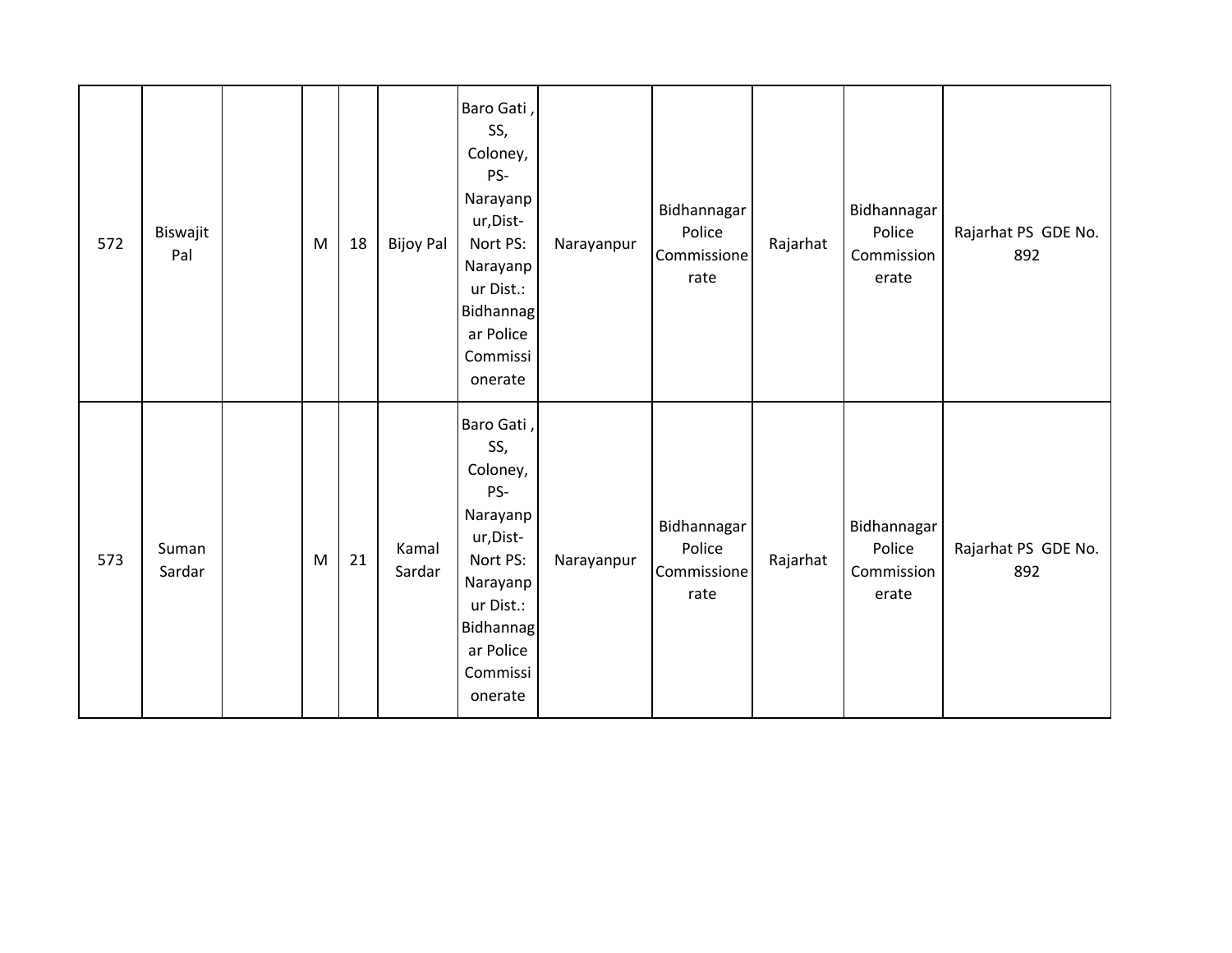| 574 | Subrata<br>Paul | M | 22 | Biswajit<br>Paul | Baro Gati,<br>SS,<br>Coloney,<br>PS-<br>Narayanp<br>ur, Dist-<br>Nort PS:<br>Narayanp<br>ur Dist.:<br>Bidhannag<br>ar Police<br>Commissi<br>onerate     | Narayanpur | Bidhannagar<br>Police<br>Commissione<br>rate | Rajarhat | Bidhannagar<br>Police<br>Commission<br>erate | Rajarhat PS GDE No.<br>892 |
|-----|-----------------|---|----|------------------|---------------------------------------------------------------------------------------------------------------------------------------------------------|------------|----------------------------------------------|----------|----------------------------------------------|----------------------------|
| 575 | Anirban<br>Roy  | M | 25 | Arijit Roy       | 1 K147<br><b>No</b><br>Coloney,<br>PS-<br>Baguiati<br>Dist-<br>North 24<br>p PS:<br>Baguiati<br>Dist.:<br>Bidhannag<br>ar Police<br>Commissi<br>onerate | Baguiati   | Bidhannagar<br>Police<br>Commissione<br>rate | Rajarhat | Bidhannagar<br>Police<br>Commission<br>erate | Rajarhat PS GDE No.<br>892 |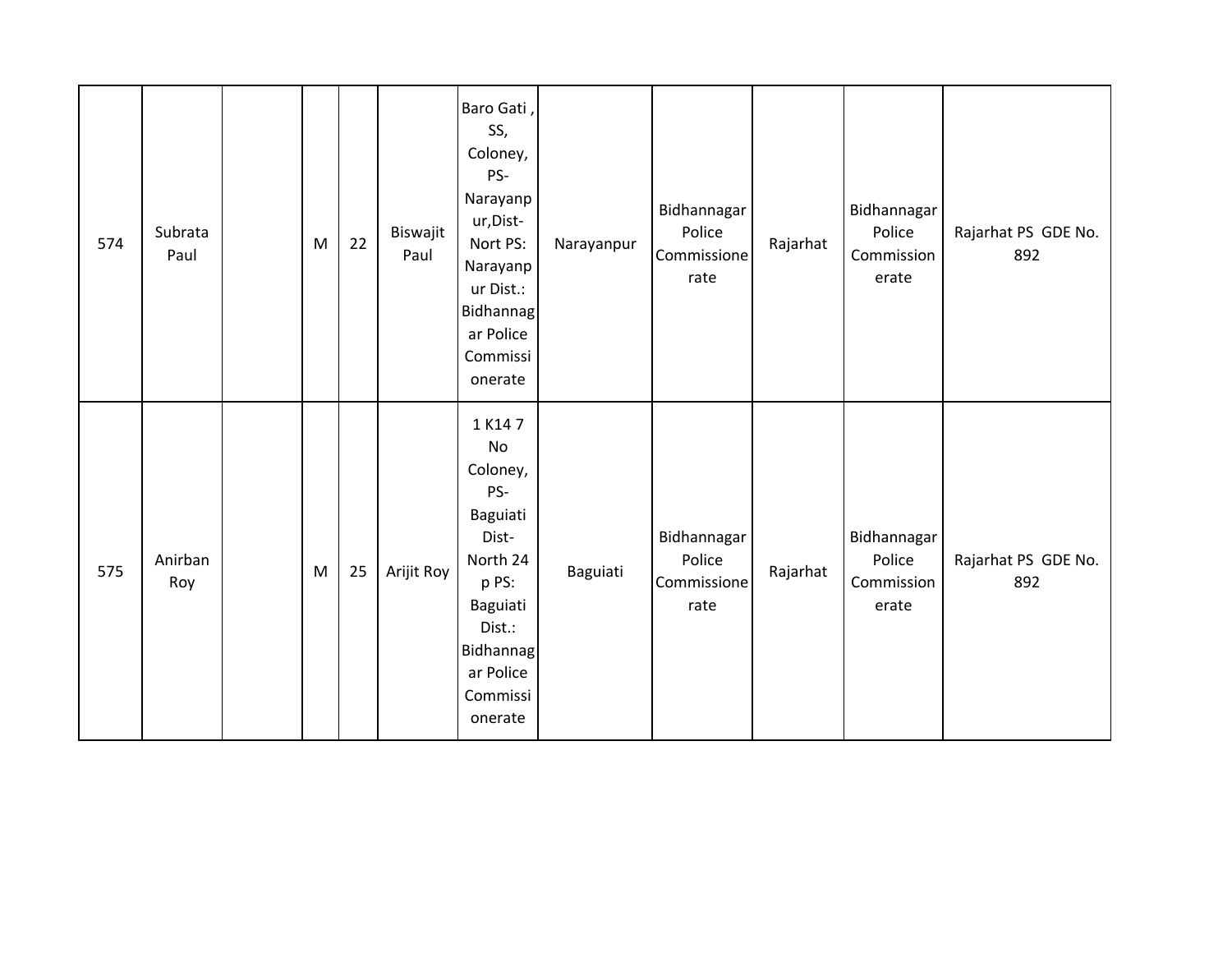| 576 | Surojit<br><b>Bisaws</b> | M | 30 | Ganesh<br><b>Biswas</b> | Baro Gati,<br>SS,<br>Coloney,<br>PS-<br>Narayanp<br>ur, Dist-<br>Nort PS:<br>Narayanp<br>ur Dist.:<br><b>Bidhannag</b><br>ar Police<br>Commissi<br>onerate | Narayanpur | Bidhannagar<br>Police<br>Commissione<br>rate | Rajarhat | Bidhannagar<br>Police<br>Commission<br>erate | Rajarhat PS GDE No.<br>892 |
|-----|--------------------------|---|----|-------------------------|------------------------------------------------------------------------------------------------------------------------------------------------------------|------------|----------------------------------------------|----------|----------------------------------------------|----------------------------|
| 577 | Tupai Roy                | M | 28 | Shyamla<br>Roy          | Baro Gati,<br>SS,<br>Coloney,<br>PS-<br>Narayanp<br>ur, Dist-<br>Nort PS:<br>Narayanp<br>ur Dist.:<br><b>Bidhannag</b><br>ar Police<br>Commissi<br>onerate | Narayanpur | Bidhannagar<br>Police<br>Commissione<br>rate | Rajarhat | Bidhannagar<br>Police<br>Commission<br>erate | Rajarhat PS GDE No.<br>892 |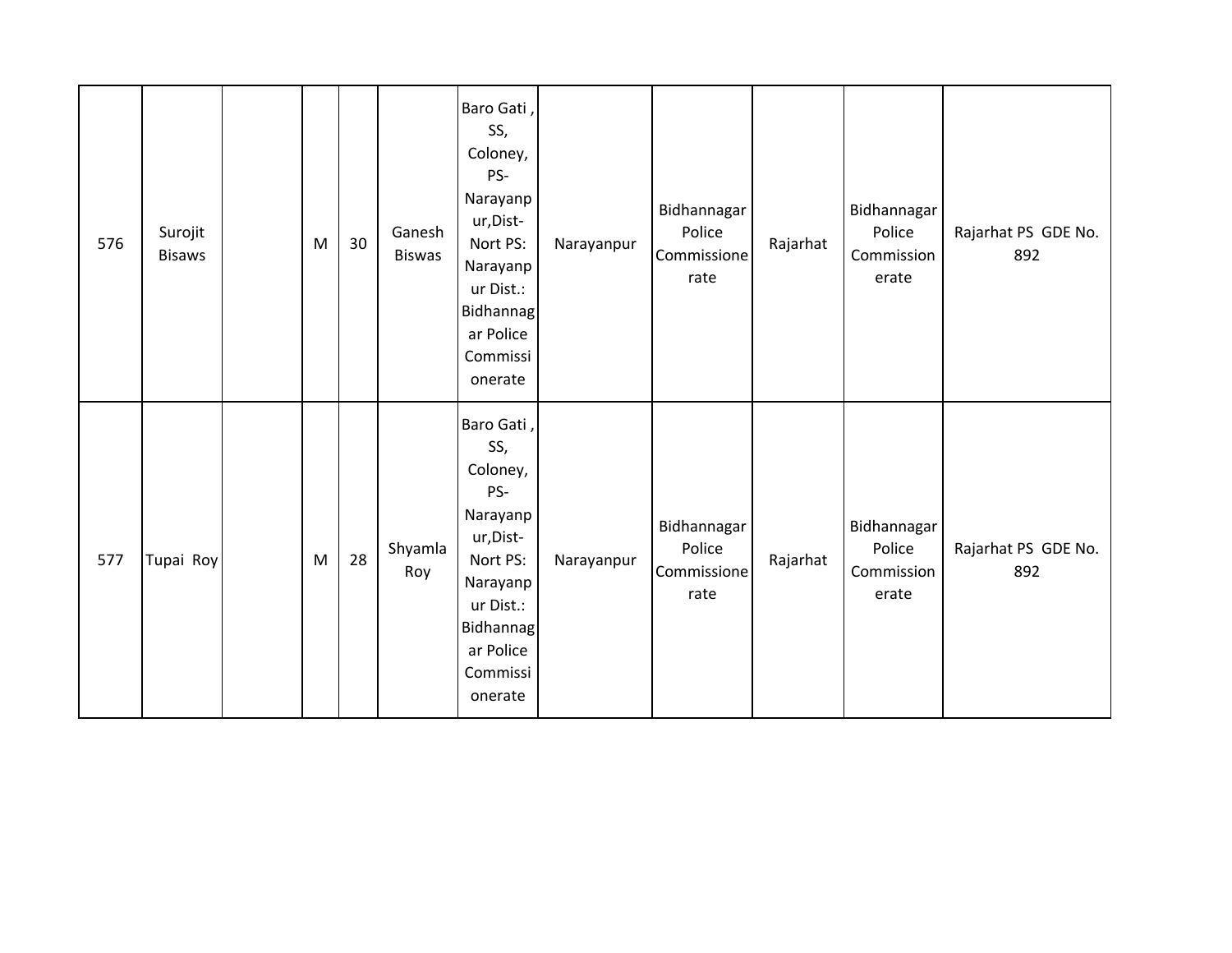| 578 | Sonatan<br>Mondal | M | 30 | Subir<br>Mondal | Baro Gati,<br>SS,<br>Coloney,<br>PS-<br>Narayanp<br>ur, Dist-<br>Nort PS:<br>Narayanp<br>ur Dist.:<br>Bidhannag<br>ar Police<br>Commissi<br>onerate | Narayanpur  | Bidhannagar<br>Police<br>Commissione<br>rate | Rajarhat | Bidhannagar<br>Police<br>Commission<br>erate | Rajarhat PS GDE No.<br>892 |
|-----|-------------------|---|----|-----------------|-----------------------------------------------------------------------------------------------------------------------------------------------------|-------------|----------------------------------------------|----------|----------------------------------------------|----------------------------|
| 579 | Srijib Dey        | M | 18 | Sanjib Dey      | Abdalpur,<br>PS-<br>Madhyam<br>gran, Dist-<br>North 24<br>pgs PS:<br>Madhyam<br>gram<br>Dist.:<br><b>Barasat</b>                                    | Madhyamgram | <b>Barasat</b>                               | Rajarhat | Bidhannagar<br>Police<br>Commission<br>erate | Rajarhat PS GDE No.<br>892 |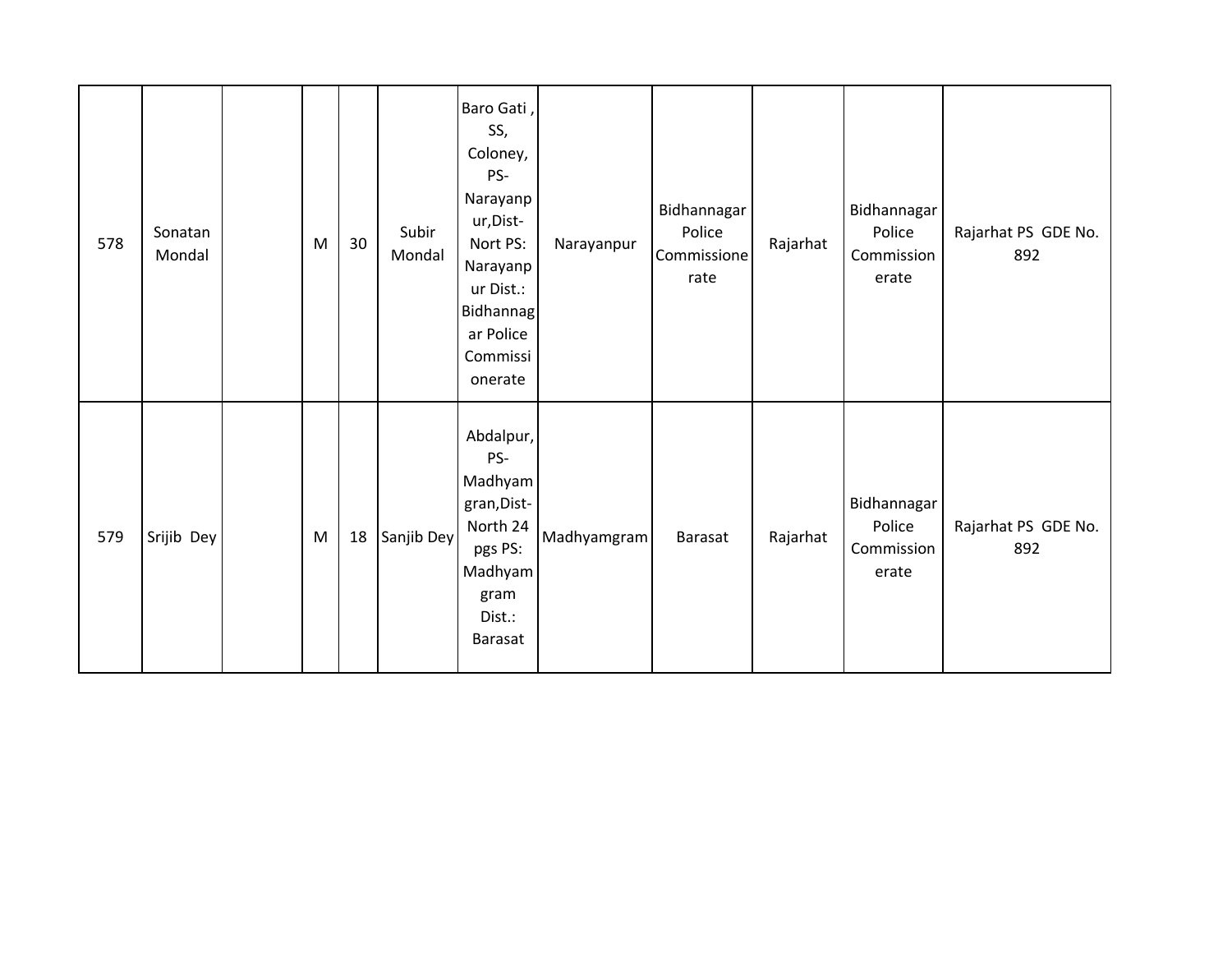| 580 | Raj Nayak   | M | 18 | Ramesh<br>Nayak | Abdalpur,<br>PS-<br>Madhyam<br>gran, Dist-<br>North 24<br>pgs PS:<br>Madhyam<br>gram<br>Dist.:<br><b>Barasat</b>     | Madhyamgram | Barasat | Rajarhat | Bidhannagar<br>Police<br>Commission<br>erate | Rajarhat PS GDE No.<br>892 |
|-----|-------------|---|----|-----------------|----------------------------------------------------------------------------------------------------------------------|-------------|---------|----------|----------------------------------------------|----------------------------|
| 581 | Avijit Paul | M | 25 | Rabi Paul       | RJM 6/2<br>Hatiara,<br>Helabattal<br>a, PS-New<br>Town Dist-<br>N PS:<br>Madhyam<br>gram<br>Dist.:<br><b>Barasat</b> | Madhyamgram | Barasat | Rajarhat | Bidhannagar<br>Police<br>Commission<br>erate | Rajarhat PS GDE No.<br>892 |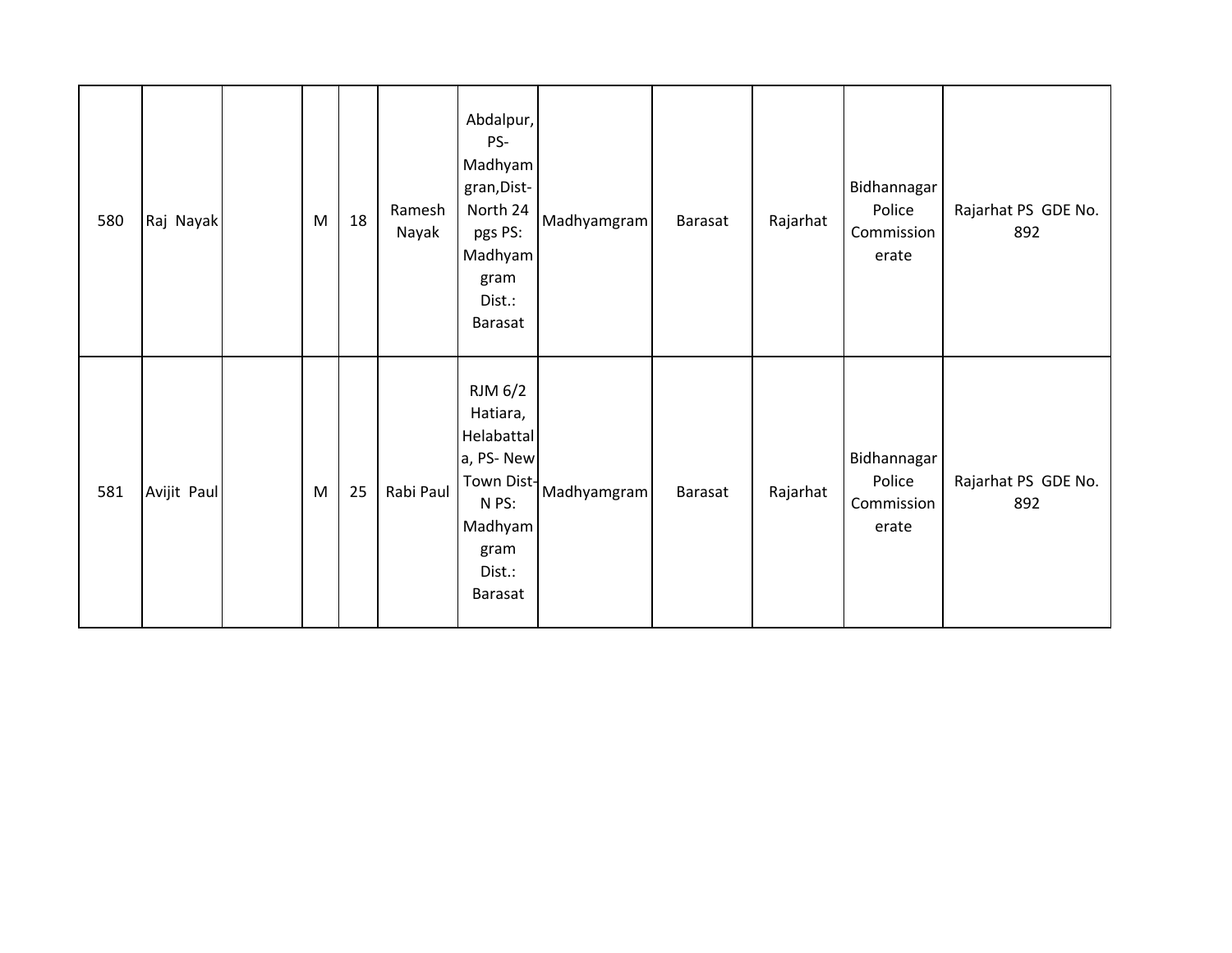| 582 | Supartin<br>Chatterjee | M | 25 | Sandip<br>Chatterjee | F/K3<br>Jangra<br>Battala, PS-<br>Baguiati<br>Dist-<br>North 24<br>p PS:<br>Madhyam<br>gram<br>Dist.:<br>Barasat | Madhyamgram    | <b>Barasat</b> | Rajarhat | Bidhannagar<br>Police<br>Commission<br>erate | Rajarhat PS GDE No.<br>892 |
|-----|------------------------|---|----|----------------------|------------------------------------------------------------------------------------------------------------------|----------------|----------------|----------|----------------------------------------------|----------------------------|
| 583 | Sohom<br>Dhar          | M | 22 | Ashim<br>Dhar        | Nabopally,<br>PS-<br>Barasat,<br>Dist-<br>North 24<br>pgs PS:<br><b>Barasat</b><br>Dist.:<br>Barasat             | <b>Barasat</b> | <b>Barasat</b> | Rajarhat | Bidhannagar<br>Police<br>Commission<br>erate | Rajarhat PS GDE No.<br>892 |
| 584 | Pranjit<br>Dhar        | M | 20 | Bikash<br>Dhar       | Nabopally,<br>PS-<br>Barasat,<br>Dist-<br>North 24<br>pgs PS:<br>Barasat<br>Dist.:<br>Barasat                    | <b>Barasat</b> | <b>Barasat</b> | Rajarhat | Bidhannagar<br>Police<br>Commission<br>erate | Rajarhat PS GDE No.<br>892 |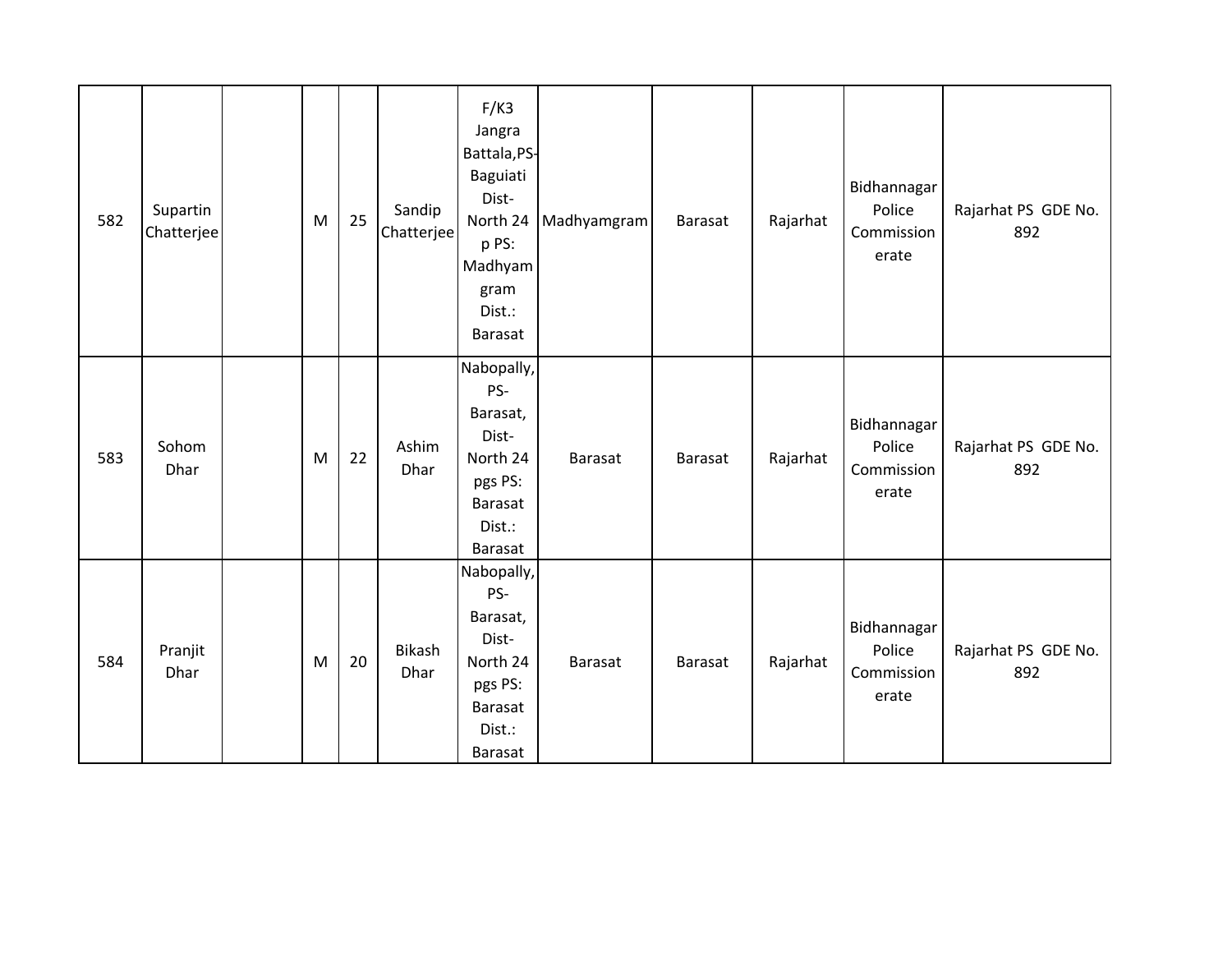| 585 | Raj Dhar          | M | 27 | Ashim<br>Dhar             | Nabopally,<br>PS-<br>Barasat,<br>Dist-<br>North 24<br>pgs PS:<br>Barasat<br>Dist.:<br>Barasat | Barasat | <b>Barasat</b> | Rajarhat | Bidhannagar<br>Police<br>Commission<br>erate | Rajarhat PS GDE No.<br>892 |
|-----|-------------------|---|----|---------------------------|-----------------------------------------------------------------------------------------------|---------|----------------|----------|----------------------------------------------|----------------------------|
| 586 | Mithu Sk          | M |    | Sukur Sk                  | Muluk<br>Gayeshpu<br>r PS:<br>Bolpur<br>Dist.:<br>Birbhum                                     | Bolpur  | Birbhum        | Bolpur   | Birbhum                                      | Bolpur PS GDE No.<br>1046  |
| 587 | Subhas<br>Roy     | M |    | Late<br>Souren<br>Roy     | Muluk<br>Gayeshpu<br>r PS:<br>Bolpur<br>Dist.:<br>Birbhum                                     | Bolpur  | Birbhum        | Bolpur   | Birbhum                                      | Bolpur PS GDE No.<br>1046  |
| 588 | Nayim Sk          | M |    | Late Jalal<br>Sk          | Muluk<br>Gayeshpu<br>r PS:<br>Bolpur<br>Dist.:<br>Birbhum                                     | Bolpur  | Birbhum        | Bolpur   | Birbhum                                      | Bolpur PS GDE No.<br>1045  |
| 589 | Uttam<br>Bairagya | M |    | Nabakum<br>ar<br>Bairagya | Muluk<br>Gayeshpu<br>r PS:<br>Bolpur<br>Dist.:<br>Birbhum                                     | Bolpur  | Birbhum        | Bolpur   | Birbhum                                      | Bolpur PS GDE No.<br>1046  |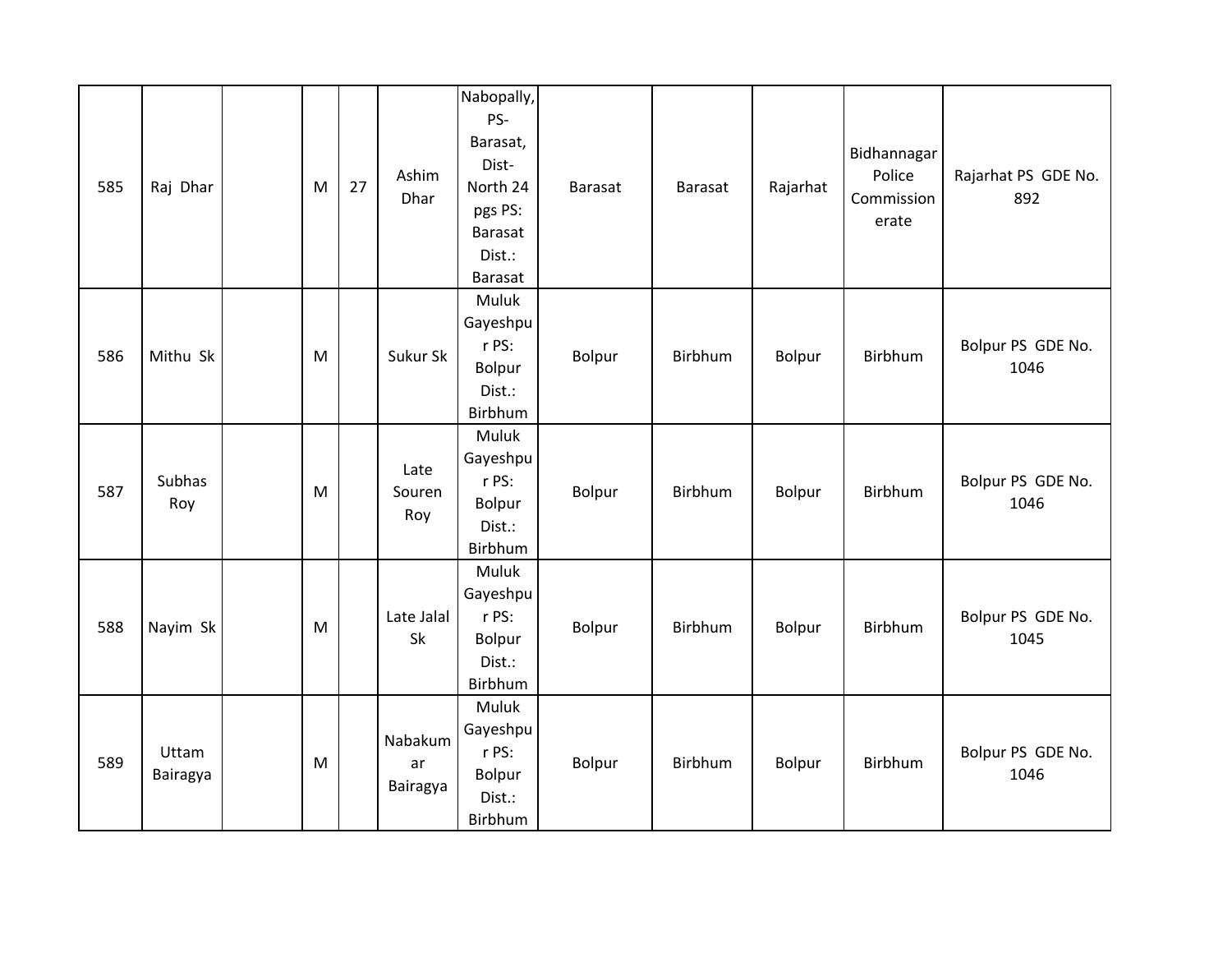| 590 | Salauddin<br>Khan | M | 45 | Abid<br>Hossain<br>Khan | Chitgram<br>PS:<br>Dubrajpor<br>e Dist.:<br>Birbhum                  | Dubrajpore | Birbhum         | Dubrajpore | <b>Birbhum</b> | Dubrajpore PS GDE<br>No. 1099 |
|-----|-------------------|---|----|-------------------------|----------------------------------------------------------------------|------------|-----------------|------------|----------------|-------------------------------|
| 591 | Sk Jalal<br>Uddin | M | 22 | Sk Mojibul              | Chanuc,<br>Paratpur<br>PS:<br>Dubrajpor<br>e Dist.:<br>Birbhum       | Dubrajpore | Birbhum         | Dubrajpore | Birbhum        | Dubrajpore PS GDE<br>No. 1099 |
| 592 | Kasem Sk          | M | 39 | Lt<br>Khuddus<br>Sk     | Chototuri<br>gram PS:<br>Mayuresh<br>ar Dist.:<br>Birbhum            | Mayureshar | Birbhum         | Mayureshar | Birbhum        | Mayureshar PS GDE<br>No. 1035 |
| 593 | Kalam Sk          | M | 38 | Lt<br><b>Sk</b>         | Chototuri<br>gram PS:<br>Khuddush   Mayuresh<br>ar Dist.:<br>Birbhum | Mayureshar | Birbhum         | Mayureshar | <b>Birbhum</b> | Mayureshar PS GDE<br>No. 1035 |
| 594 | Tarak Mal         | M |    | Lakhai<br>Mal           |                                                                      |            | Basirhat        | Mergram    | Birbhum        | Mergram PS GDE No.<br>834     |
| 595 | Srikanta<br>Mal   | M |    | Ganesh<br>Mal           |                                                                      |            | <b>Basirhat</b> | Mergram    | Birbhum        | Mergram PS GDE No.<br>834     |
| 596 | Arjun Das         | M |    | Sanatan<br>Das          |                                                                      |            | Basirhat        | Mergram    | Birbhum        | Mergram PS GDE No.<br>834     |
| 597 | Nur Alam          | M | 18 | Arsalam<br>Sk           | Sohobil                                                              |            | Basirhat        | Murarai    | Birbhum        | Murarai PS GDE No.<br>837     |
| 598 | Kabirul Sk        | M | 19 | Hajibul Sk              | Sohobil                                                              |            | Basirhat        | Murarai    | Birbhum        | Murarai PS GDE No.<br>837     |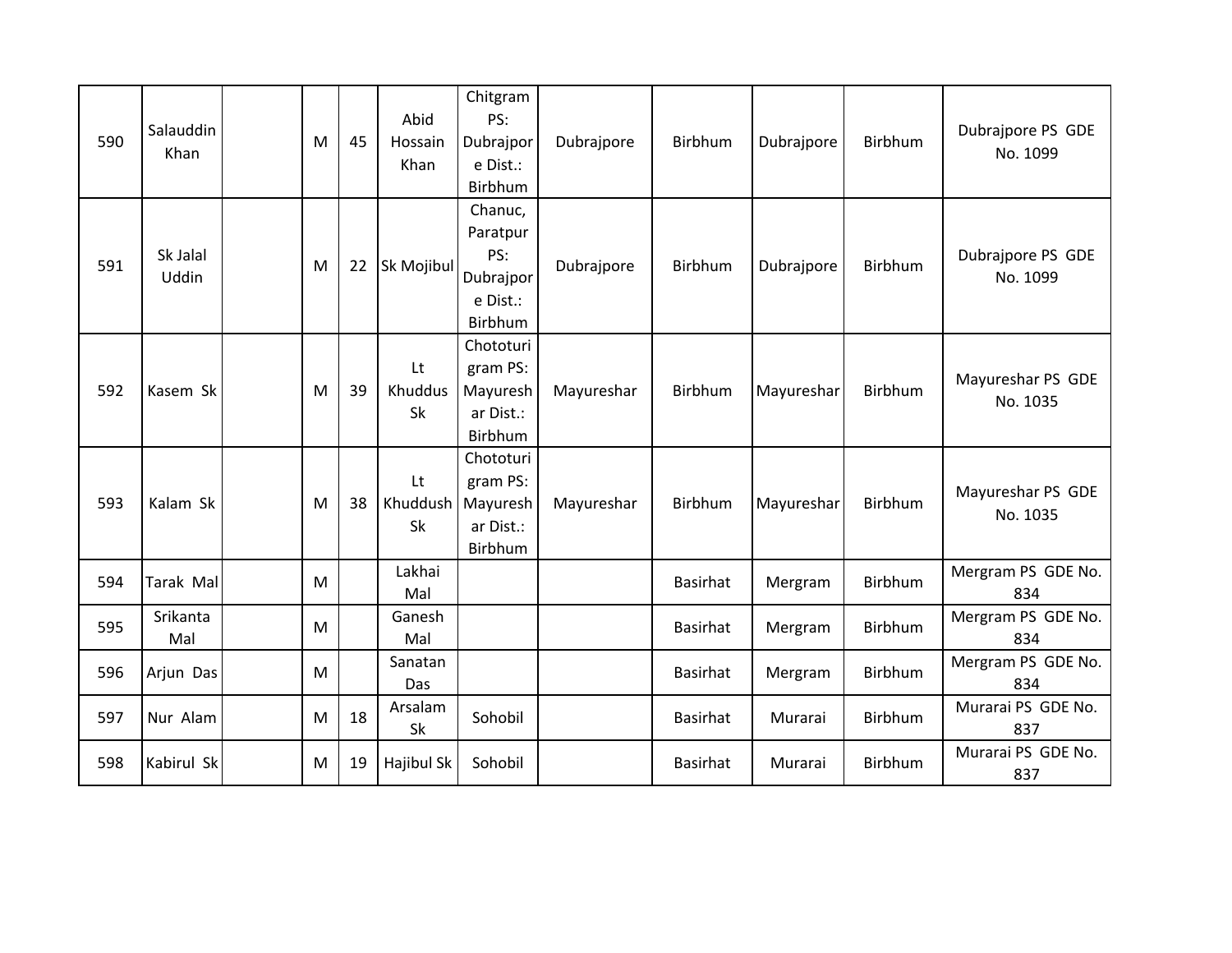| 599 | Rafikul<br>Islam        | M | 27 | Ansar Ali<br>Molla | Gosaipur<br>PS:<br>Nalhati<br>Dist.:<br>Birbhum          | Nalhati | Birbhum | Nalhati | Birbhum        | Nalhati PS GDE No.<br>1008 |
|-----|-------------------------|---|----|--------------------|----------------------------------------------------------|---------|---------|---------|----------------|----------------------------|
| 600 | Rabiul Sk<br>Sk         | M | 32 | Karim Sk           | Purba<br>Bidupara<br>PS:<br>Nalhati<br>Dist.:<br>Birbhum | Nalhati | Birbhum | Nalhati | Birbhum        | Nalhati PS GDE No.<br>1008 |
| 601 | Sahidul<br>Molla        | M | 21 | Lt. Daud<br>Molla  | Harisora<br>PS:<br>Nalhati<br>Dist.:<br>Birbhum          | Nalhati | Birbhum | Nalhati | Birbhum        | Nalhati PS GDE No.<br>1028 |
| 602 | Md<br>Matiur<br>Rahaman | M | 36 | Nazrul<br>Islam    | Barahaida<br>rpur PS:<br>Nalhati<br>Dist.:<br>Birbhum    | Nalhati | Birbhum | Nalhati | <b>Birbhum</b> | Nalhati PS GDE No.<br>1028 |
| 603 | Kolimuddi<br>n Sk       | M | 22 | Laltu Sk           | Swargada<br>nga PS:<br>Paikar<br>Dist.:<br>Birbhum       | Paikar  | Birbhum | Paikar  | Birbhum        | Paikar PS GDE No. 776      |
| 604 | Atikul Sk               | M | 45 | Soleman<br>Sk      | Goalmal<br>PS: Paikar<br>Dist.:<br>Birbhum               | Paikar  | Birbhum | Paikar  | Birbhum        | Paikar PS GDE No. 776      |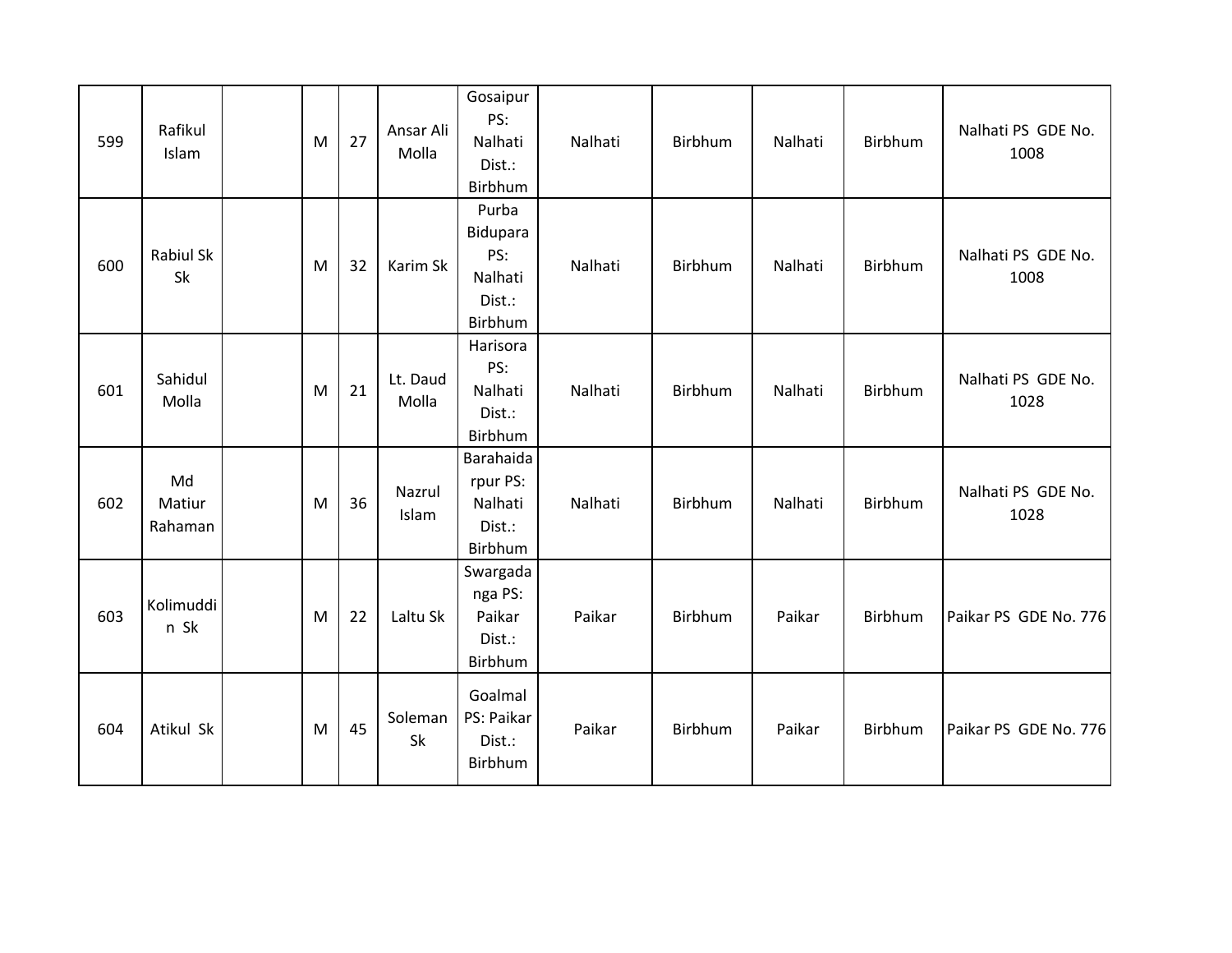| 605 | Tarun<br>Ghosh   | M | 52 | Lt.<br>Basudeb<br>Ghosh | Sitalpur<br>PS:<br>Shantinike<br>tan Dist.:<br>Birbhum                          | Shantiniketan | Birbhum | Panrui            | Birbhum | Panrui PS GDE No. 690           |
|-----|------------------|---|----|-------------------------|---------------------------------------------------------------------------------|---------------|---------|-------------------|---------|---------------------------------|
| 606 | Ashok<br>Bagdi   | M | 33 | Lt. Shibu<br>Bagdi      | <b>Batikar PS:</b><br>Panrui<br>Dist.:<br>Birbhum                               | Panrui        | Birbhum | Panrui            | Birbhum | Panrui PS GDE No. 690           |
| 607 | Porimal<br>Bagdi | M | 40 | Dakhohar<br>an Bagdi    | Kunuri PS:<br>Sainthia<br>Dist.:<br>Birbhum                                     | Sainthia      | Birbhum | Sainthia          | Birbhum | Sainthia PS GDE No.<br>1044     |
| 608 | Arjun Das        | M | 35 | Lt. Sanoya<br>Das       | Sainthia<br>Harijonpal<br>ly Ward<br>no 05 PS:<br>Sainthia<br>Dist.:<br>Birbhum | Sainthia      | Birbhum | Sainthia          | Birbhum | Sainthia PS GDE No.<br>1044     |
| 609 | <b>Bimal Das</b> |   | 26 | Koruna<br>Das           | Surul PS:<br>Shantinike<br>tan Dist.:<br>Birbhum                                | Shantiniketan | Birbhum | Shantiniket<br>an | Birbhum | Shantiniketan PS GDE<br>No. 948 |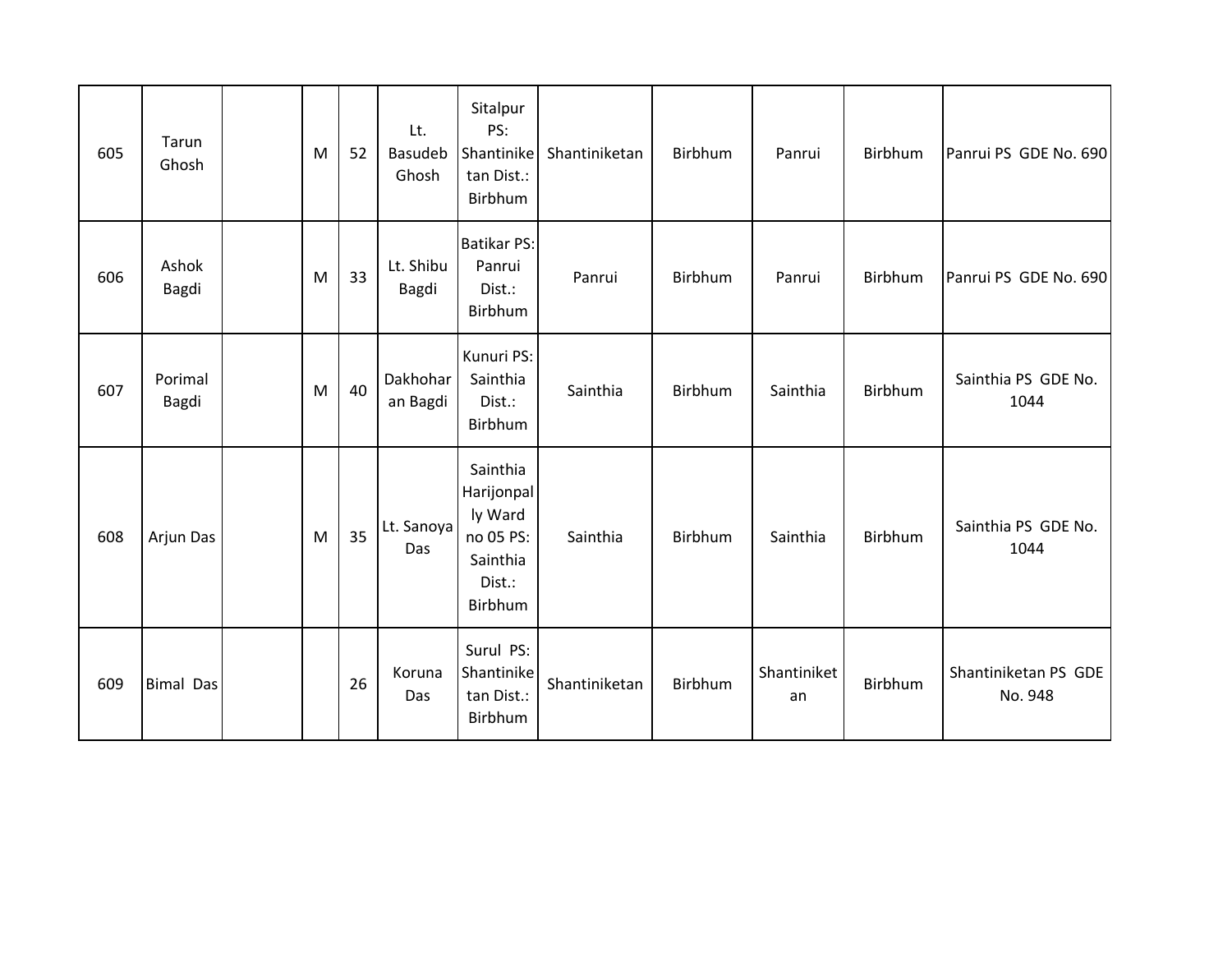| 610 | Tapan<br>Ghosh     | M | 28 | Badyanath<br>Ghosh        | Goalpara<br>PS:<br>Shantinike<br>tan Dist.:<br>Birbhum | Shantiniketan | Birbhum          | Shantiniket<br>an | <b>Birbhum</b>                                 | Shantiniketan PS GDE<br>No. 948      |
|-----|--------------------|---|----|---------------------------|--------------------------------------------------------|---------------|------------------|-------------------|------------------------------------------------|--------------------------------------|
| 611 | Abhinash<br>Mondal |   |    | Upandran<br>ath<br>Mondal | Karidhya<br>PS: Suri<br>Dist.:<br>Birbhum              | Suri          | Birbhum          | Suri              | Birbhum                                        | Suri PS GDE No. 1656                 |
| 612 | Santu<br>Ghosh     |   |    | Swapan<br>Ghosh           | Kalipur PS:<br>Suri Dist.:<br>Birbhum                  | Suri          | Birbhum          | Suri              | Birbhum                                        | Suri PS GDE No. 1656                 |
| 613 | Sourav<br>Bauri    |   |    | Gobinda<br>Bauri          | Pandabes<br>war Dist.:<br>Purba<br>Burdwan             |               | Purba<br>Burdwan | Tarapith          | Birbhum                                        | Tarapith PS GDE No.<br>651           |
| 614 | Sursh<br>Bauri     |   |    | Gobinda<br>Bauri          | Pandabes<br>war Dist.:<br>Purba<br>Burdwan             |               | Purba<br>Burdwan | Tarapith          | Birbhum                                        | Tarapith PS GDE No.<br>649           |
| 615 | Rahul<br>Kumar     |   |    | Virendra<br>Kumar         | Akbarpur,<br>PS-Hilsa,<br>Dist-<br>Nalanda             |               | <b>Basirhat</b>  | Tarapith          | <b>Birbhum</b>                                 | Tarapith PS GDE No.<br>616           |
| 616 | Santanu<br>Nayak   | M | 42 | Sanatan<br>Nayak          |                                                        |               | <b>Basirhat</b>  | Bhadreswar        | Chandannag<br>ar Police<br>Commission<br>erate | <b>Bhadreswar PS GDE</b><br>No. 1097 |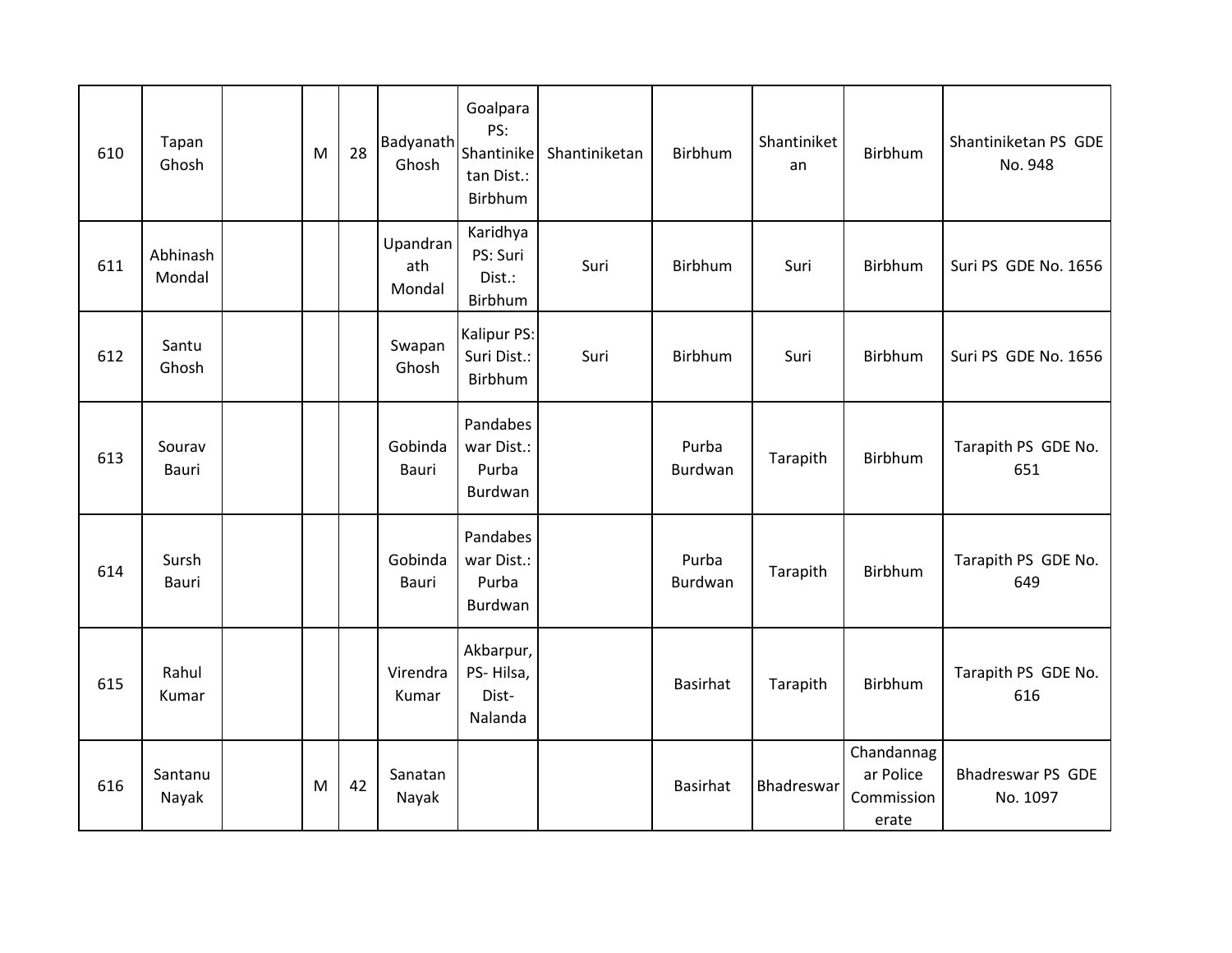| 617 | Aritra Pal         | M | 28 | Asit Pal                  |  | <b>Basirhat</b> | Bhadreswar | Chandannag<br>ar Police<br>Commission<br>erate | <b>Bhadreswar PS GDE</b><br>No. 1097 |
|-----|--------------------|---|----|---------------------------|--|-----------------|------------|------------------------------------------------|--------------------------------------|
| 618 | Aditay<br>Tanti    | M | 20 | Ramnath<br>Tanti          |  | <b>Basirhat</b> | Bhadreswar | Chandannag<br>ar Police<br>Commission<br>erate | <b>Bhadreswar PS GDE</b><br>No. 1113 |
| 619 | Md Aman<br>Raja    | M | 19 | Md Firoj                  |  | <b>Basirhat</b> | Bhadreswar | Chandannag<br>ar Police<br>Commission<br>erate | <b>Bhadreswar PS GDE</b><br>No. 1131 |
| 620 | Jogindar<br>Mahato | M | 46 | Lt Ram<br>Saran<br>Mahato |  | <b>Basirhat</b> | Bhadreswar | Chandannag<br>ar Police<br>Commission<br>erate | Bhadreswar PS GDE<br>No. 444         |
| 621 | Imran<br>Ahamed    | M | 32 | Ahamed<br>Ali             |  | <b>Basirhat</b> | Bhadreswar | Chandannag<br>ar Police<br>Commission<br>erate | <b>Bhadreswar PS GDE</b><br>No. 444  |
| 622 | Ekbal<br>Khan      | M | 24 | Kallu Khan                |  | <b>Basirhat</b> | Bhadreswar | Chandannag<br>ar Police<br>Commission<br>erate | <b>Bhadreswar PS GDE</b><br>No. 444  |
| 623 | Tanmay<br>Halder   | M | 22 | Basudeb<br>Halder         |  | <b>Basirhat</b> | Bhadreswar | Chandannag<br>ar Police<br>Commission<br>erate | <b>Bhadreswar PS GDE</b><br>No. 450  |
| 624 | Kaustab<br>Halder  | M | 18 | Budhadeb<br>Halder        |  | <b>Basirhat</b> | Bhadreswar | Chandannag<br>ar Police<br>Commission<br>erate | <b>Bhadreswar PS GDE</b><br>No. 450  |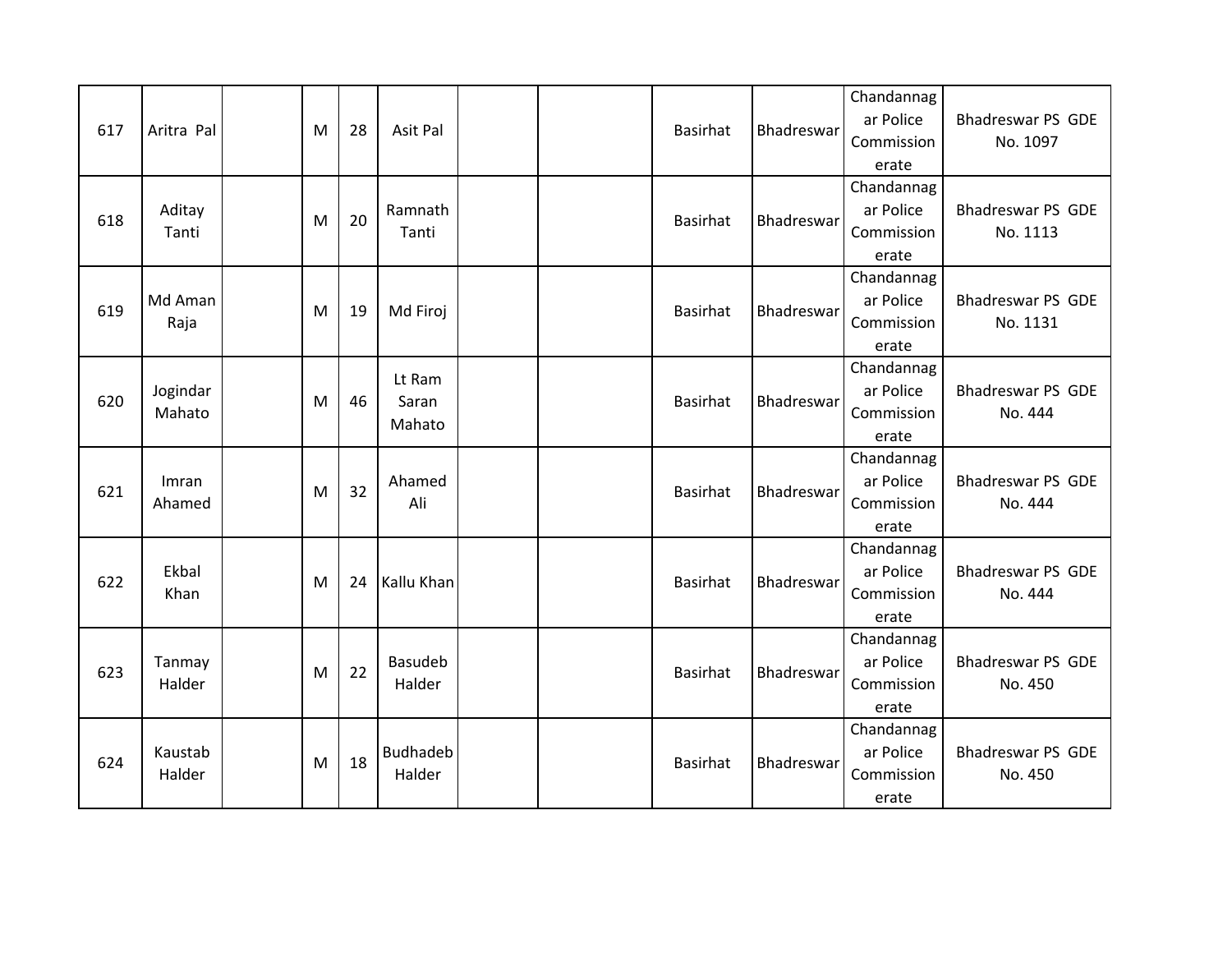| 625 | Naresh<br>Kumar<br>Mahato | M | 32 | Prem<br>Nath<br>Mahato      |                                                                           | <b>Basirhat</b> | Bhadreswar       | Chandannag<br>ar Police<br>Commission<br>erate | <b>Bhadreswar PS GDE</b><br>No. 450 |
|-----|---------------------------|---|----|-----------------------------|---------------------------------------------------------------------------|-----------------|------------------|------------------------------------------------|-------------------------------------|
| 626 | Prasenjit<br>Banerjee     | M | 40 | Pranab<br>Banerjee          |                                                                           | <b>Basirhat</b> | Bhadreswar       | Chandannag<br>ar Police<br>Commission<br>erate | <b>Bhadreswar PS GDE</b><br>No. 525 |
| 627 | Abhay<br>Chowdhur<br>y    | M | 18 | Munna<br>Chowdhur<br>у      |                                                                           | <b>Basirhat</b> | Bhadreswar       | Chandannag<br>ar Police<br>Commission<br>erate | <b>Bhadreswar PS GDE</b><br>No. 531 |
| 628 | Sanjib<br>Ghosh           | M | 49 | Tulsi<br>Ghosh              |                                                                           | <b>Basirhat</b> | Bhadreswar       | Chandannag<br>ar Police<br>Commission<br>erate | <b>Bhadreswar PS GDE</b><br>No. 534 |
| 629 | Debmallya<br>Banerjee     | M | 23 | Lt.<br>Debasish<br>Banerjee | Barabazar,<br>Marbel<br>House, P.S-<br>Chandann<br>agar,<br>Hooghl        | <b>Basirhat</b> | Chandanna<br>gar | Chandannag<br>ar Police<br>Commission<br>erate | Chandannagar PS GDE<br>No. 940      |
| 630 | Rakesh<br>Paswan          | M | 34 | Monoj<br>Paswan             | Gondalpar<br>$a,$ ,<br>Kadamtala<br>, P.S-<br>Chandann<br>agar,<br>Hooghl | <b>Basirhat</b> | Chandanna<br>gar | Chandannag<br>ar Police<br>Commission<br>erate | Chandannagar PS GDE<br>No. 940      |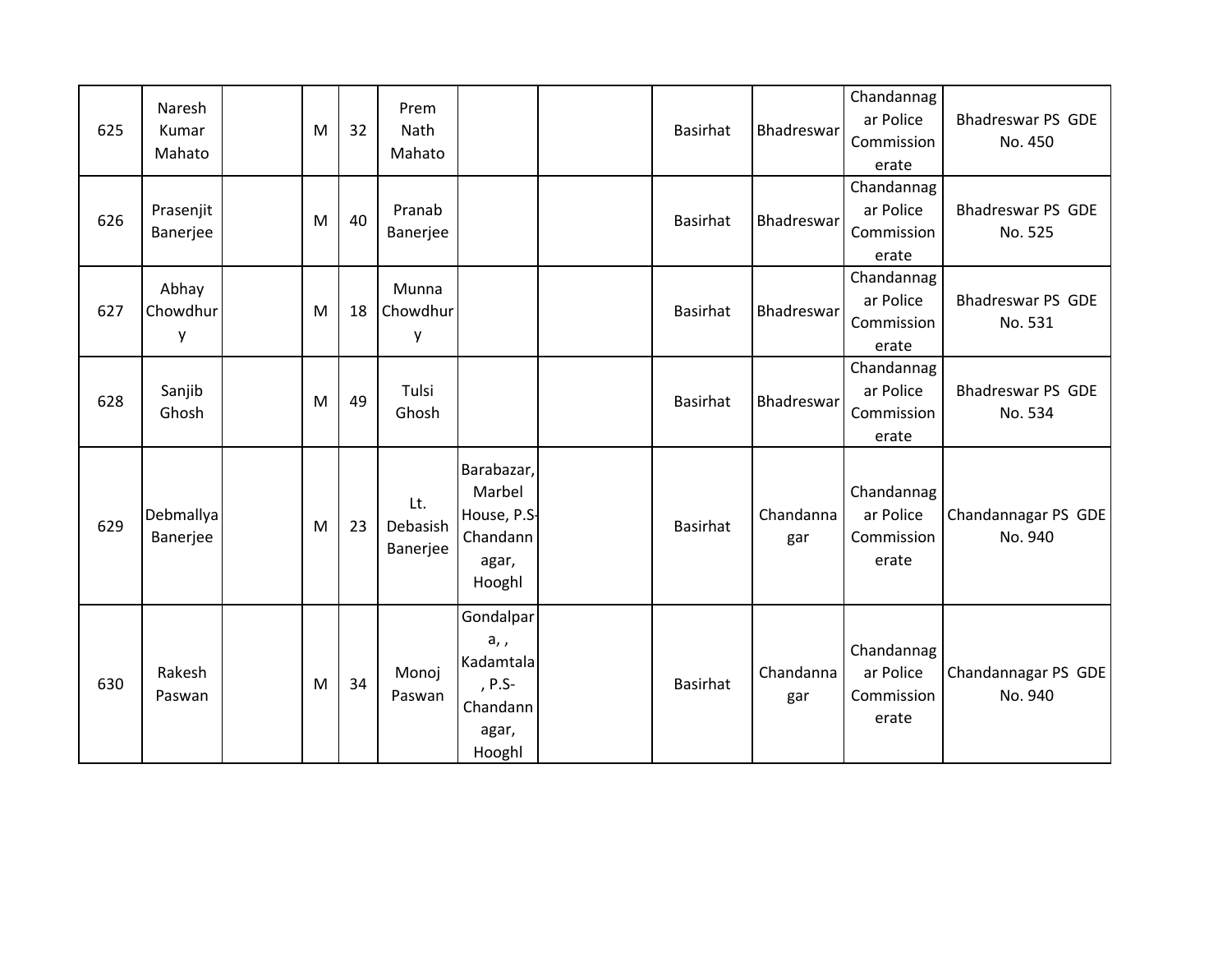| 631 | Suraj Kr.<br>Paswan    | M | 21 | <b>Bbharat</b><br>Paswan     | Gondalpar<br>a,,<br>Kadamtala<br>, P.S-<br>Chandann<br>agar,<br>Hooghl | <b>Basirhat</b> | Chandanna<br>gar | Chandannag<br>ar Police<br>Commission<br>erate | Chandannagar PS GDE<br>No. 940 |
|-----|------------------------|---|----|------------------------------|------------------------------------------------------------------------|-----------------|------------------|------------------------------------------------|--------------------------------|
| 632 | Md. Akbar              | M | 36 | Md.<br>Sultan                | Kalupukur<br>Kabarstha<br>$n, P.S-$<br>Chandann<br>agar,<br>Hooghly    | <b>Basirhat</b> | Chandanna<br>gar | Chandannag<br>ar Police<br>Commission<br>erate | Chandannagar PS GDE<br>No. 940 |
| 633 | Gopal<br><b>Biswas</b> | M | 38 | Lt.<br>nath<br><b>Biswas</b> | 2No,<br>Moninder   Rabindran<br>agar, PS<br>CHN(H)                     | <b>Basirhat</b> | Chinsurah        | Chandannag<br>ar Police<br>Commission<br>erate | Chinsurah PS GDE No.<br>1319   |
| 634 | Dipankar<br>Mali       | M | 34 | Lt. Sankar<br>Mali           | Jhappukur<br>Nandibaga<br>n PS CHN<br>(H)                              | <b>Basirhat</b> | Chinsurah        | Chandannag<br>ar Police<br>Commission<br>erate | Chinsurah PS GDE No.<br>639    |
| 635 | Karan<br>Majhi         | M | 20 | Lakhan<br>Majhi              | Mollapota<br>, Laxmipur<br>Khatal, PS<br>CHN(H)                        | <b>Basirhat</b> | Chinsurah        | Chandannag<br>ar Police<br>Commission<br>erate | Chinsurah PS GDE No.<br>639    |
| 636 | Kalachad<br>Talukdar   | M | 54 | Nitish Ch.<br>Talukdar       | Adarsapall<br>у,<br>Dharampu<br>r, PS CHN<br>(H)                       | <b>Basirhat</b> | Chinsurah        | Chandannag<br>ar Police<br>Commission<br>erate | Chinsurah PS GDE No.<br>1365   |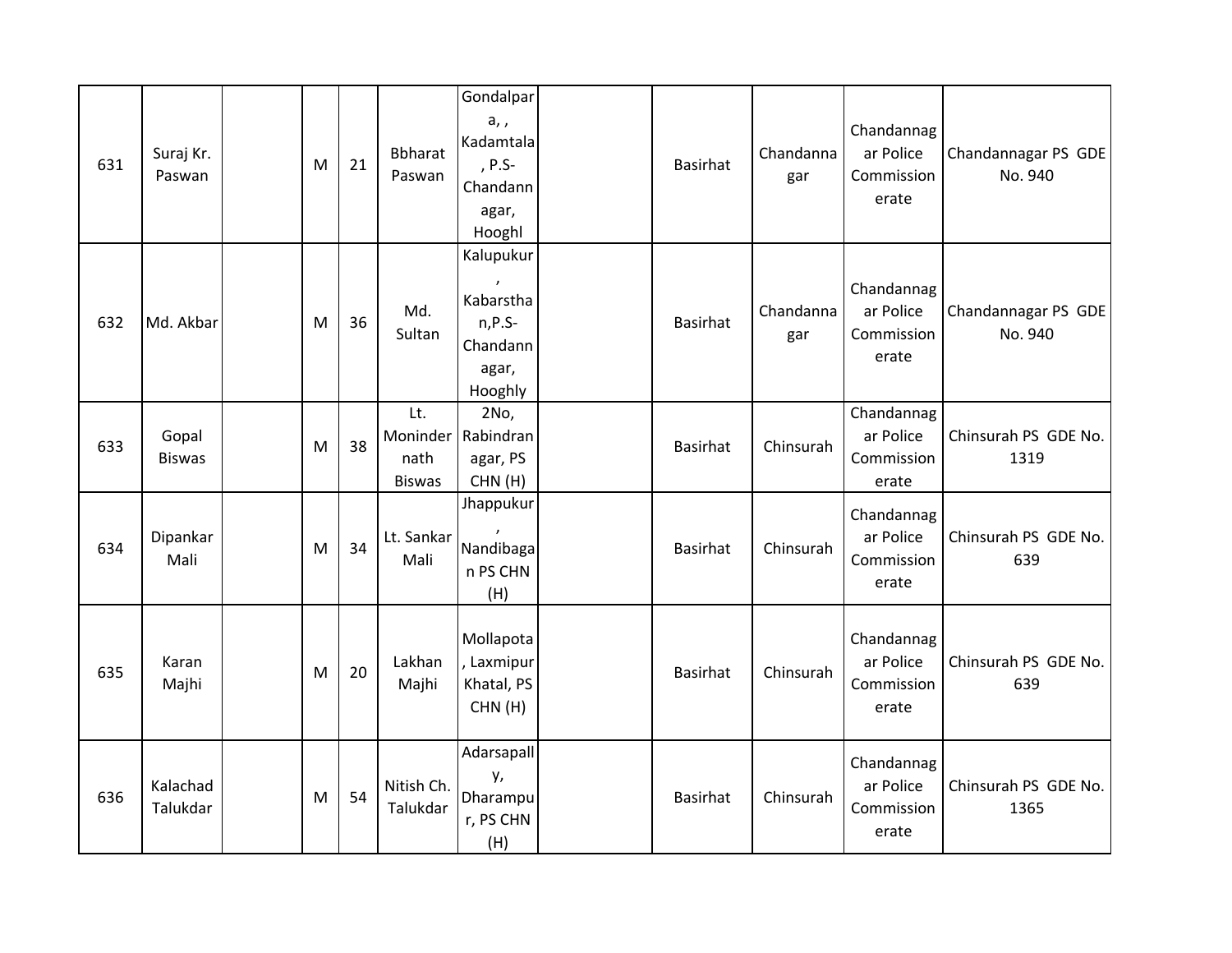| 637 | Debjit<br>Talukdar | M | 22 | Kalachad<br>Talukdar    | Adarsapall<br>у,<br>Dharampu<br>r, PS CHN<br>(H)                                                                         |        | Basirhat                                       | Chinsurah | Chandannag<br>ar Police<br>Commission<br>erate | Chinsurah PS GDE No.<br>1365 |
|-----|--------------------|---|----|-------------------------|--------------------------------------------------------------------------------------------------------------------------|--------|------------------------------------------------|-----------|------------------------------------------------|------------------------------|
| 638 | Apurba<br>Das      | M | 28 | Simanta<br>Das          | Adarsapall<br>у,<br>Dharampu<br>r, PS CHN<br>(H)                                                                         |        | Basirhat                                       | Chinsurah | Chandannag<br>ar Police<br>Commission<br>erate | Chinsurah PS GDE No.<br>1365 |
| 639 | Srikanta<br>Das    | M | 25 | Naran Ch.<br>Das        | Adarsapall<br>у,<br>Dharampu<br>r, PS CHN<br>(H)                                                                         |        | Basirhat                                       | Chinsurah | Chandannag<br>ar Police<br>Commission<br>erate | Chinsurah PS GDE No.<br>1365 |
| 640 | Sk<br>Mannan       | M | 49 | Lt Md<br>Sahabuddi<br>n | A.B Road,<br>P.S-Rishra<br>Dist-<br>Hooghly<br>PS: Rishra<br>Dist.:<br>Chandann<br>agar<br>Police<br>Commissi<br>onerate | Rishra | Chandannag<br>ar Police<br>Commissione<br>rate | Rishra    | Chandannag<br>ar Police<br>Commission<br>erate | Rishra PS GDE No. 981        |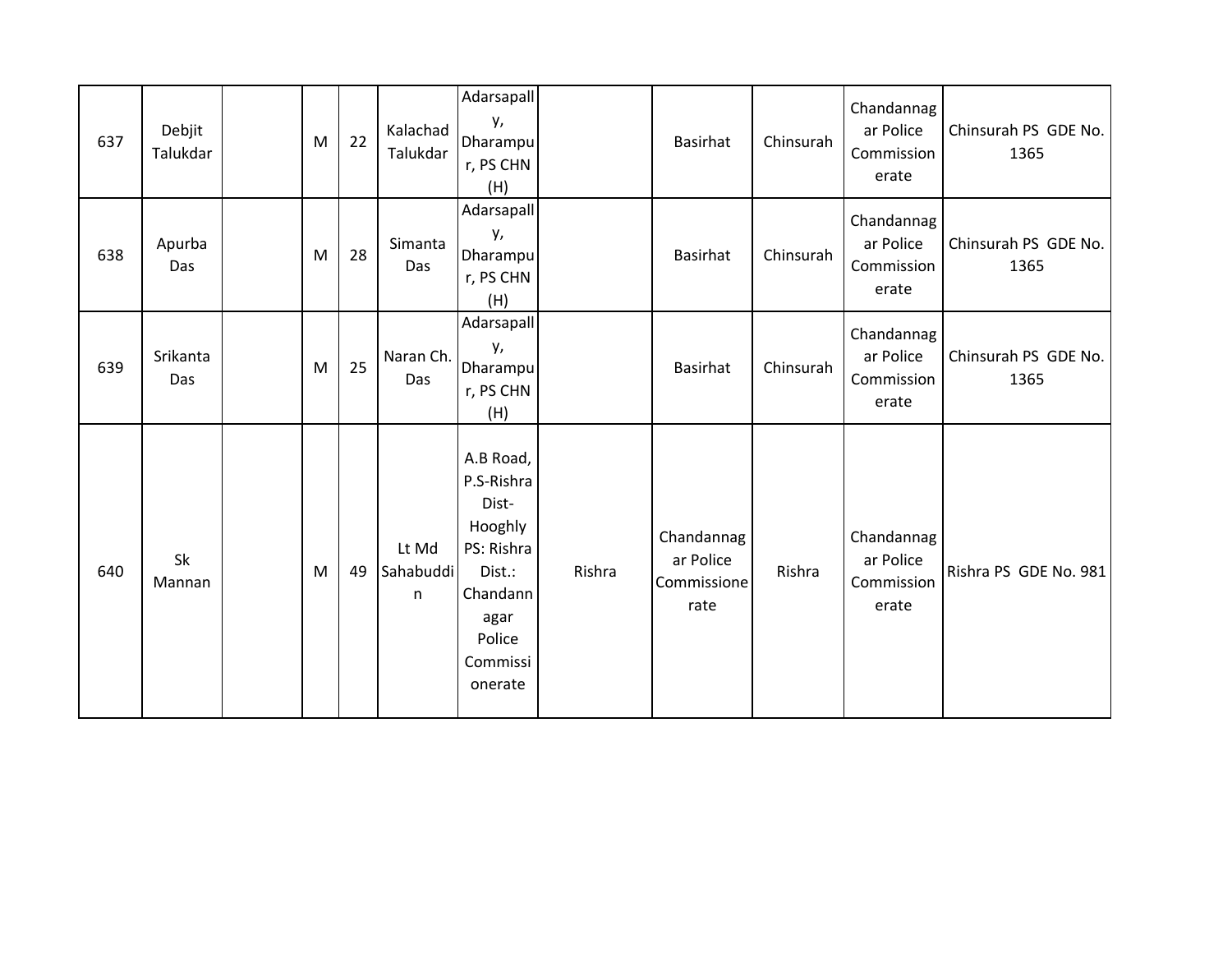| 641 | Biswanath<br>Gupta | M         | 39 | Suresh<br>Gupta | P.K Das<br>Lane, P.S-<br>Rishra Dist-<br>Hooghly<br>PS: Rishra<br>Dist.:<br>Chandann<br>agar<br>Police<br>Commissi<br>onerate                          | Rishra     | Chandannag<br>ar Police<br>Commissione<br>rate | Rishra     | Chandannag<br>ar Police<br>Commission<br>erate | Rishra PS GDE No. 981         |
|-----|--------------------|-----------|----|-----------------|--------------------------------------------------------------------------------------------------------------------------------------------------------|------------|------------------------------------------------|------------|------------------------------------------------|-------------------------------|
| 642 | Tukai Das          | ${\sf M}$ | 40 | Durga Das       | Talpukur<br>Hari Sava<br>Mandir,<br>PS-<br>Serampor<br>e, Hooghly<br>PS:<br>Srirampor<br>e Dist.:<br>Chandann<br>agar<br>Police<br>Commissi<br>onerate | Srirampore | Chandannag<br>ar Police<br>Commissione<br>rate | Srirampore | Chandannag<br>ar Police<br>Commission<br>erate | Srirampore PS GDE<br>No. 1443 |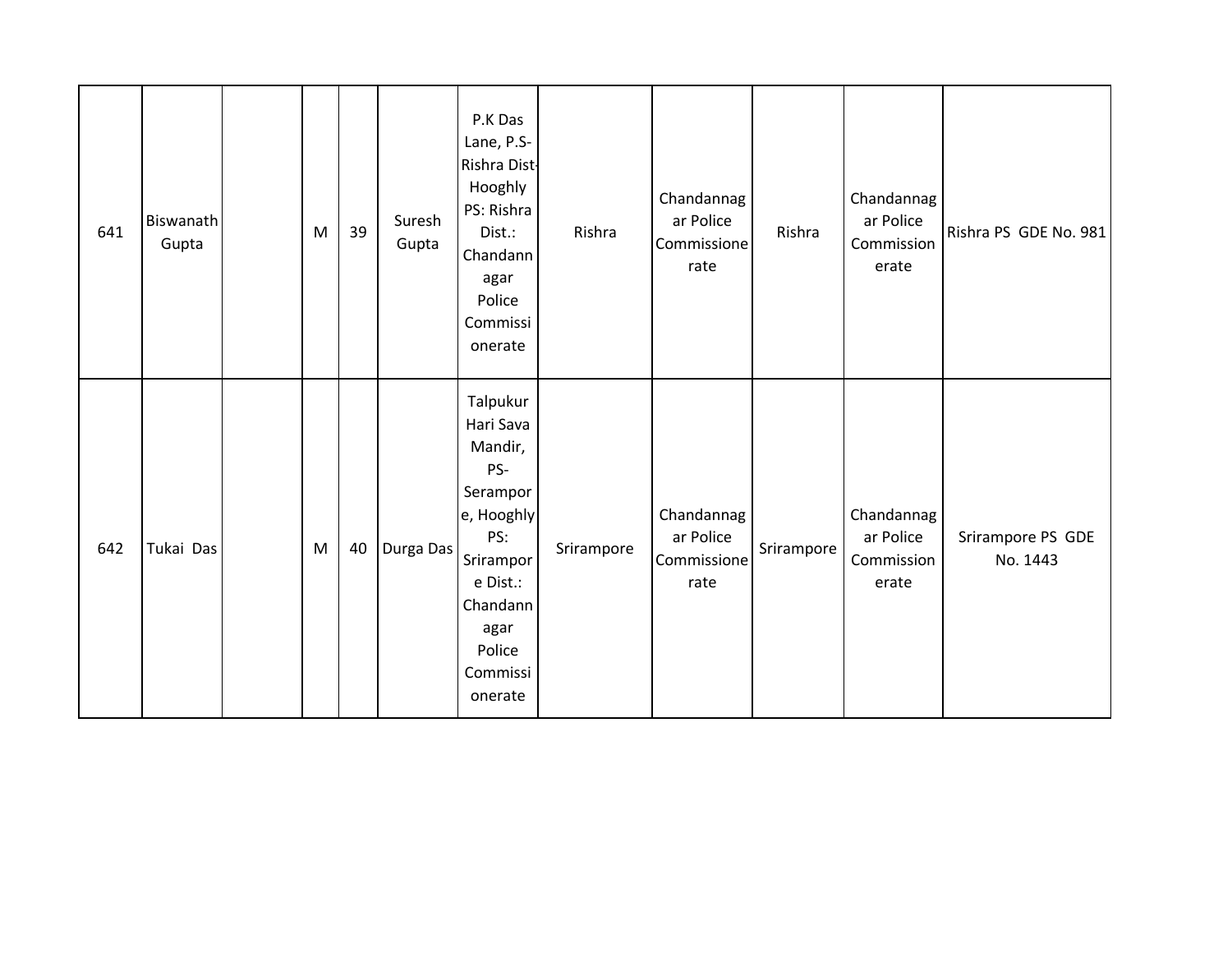| 643 | Manik<br>Mandal   |   |    | Bisadhu<br>Mandal      | <b>BARO</b><br><b>ATIABARI</b><br>PS:<br>Dinhata<br>Dist.:<br>Coochbeh<br>ar       | Dinhata   | Coochbehar | Dinhata   | Coochbehar | Dinhata PS GDE No.<br>1152  |
|-----|-------------------|---|----|------------------------|------------------------------------------------------------------------------------|-----------|------------|-----------|------------|-----------------------------|
| 644 | Prodip<br>Sarkar  |   |    | Lt. Manik<br>Ch Sarkar | <b>BARO</b><br><b>ATIABARI</b><br>PS:<br>Dinhata<br>Dist.:<br>Coochbeh<br>ar       | Dinhata   | Coochbehar | Dinhata   | Coochbehar | Dinhata PS GDE No.<br>1152  |
| 645 | Rajaul<br>Hossain | M | 26 | Najrul<br>Miah         | Patharson<br>$\lambda$<br>Hokadaha<br>PS:<br>Sahebganj<br>Dist.:<br>Coochbeh<br>ar | Sahebganj | Coochbehar | Sahebganj | Coochbehar | Sahebganj PS GDE No.<br>633 |
| 646 | Rahul<br>Hoque    | M | 24 | Hossain<br>Ali         | South<br>Lowchapr<br>a PS:<br>Sahebganj<br>Dist.:<br>Coochbeh<br>ar                | Sahebganj | Coochbehar | Sahebganj | Coochbehar | Sahebganj PS GDE No.<br>633 |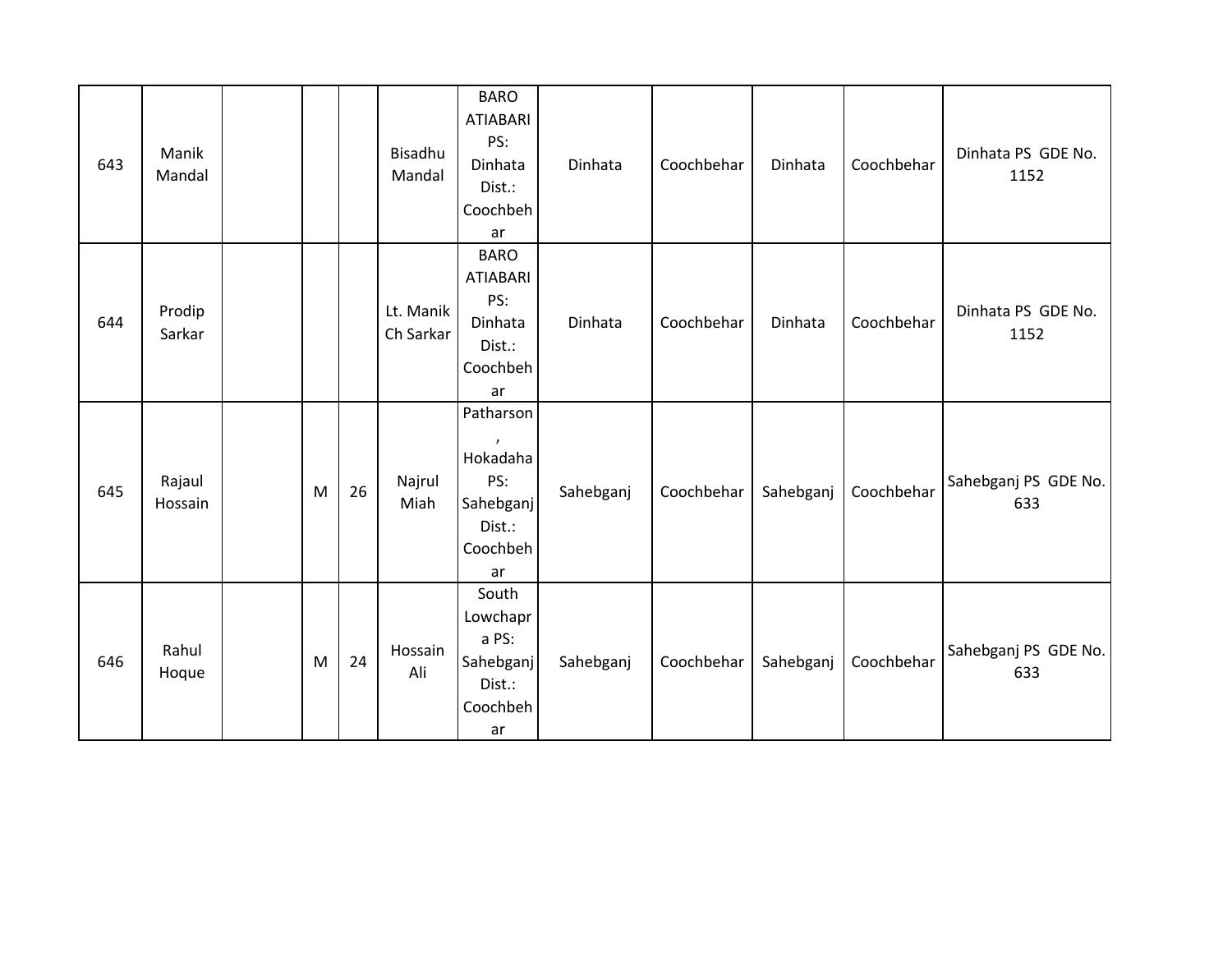| 647 | Rahul<br>Miah           |       | M | 22 | Jahirul<br>Miah             | South<br>Lowchapr<br>a PS:<br>Sahebganj<br>Dist.:<br>Coochbeh<br>ar | Sahebganj | Coochbehar | Sahebganj | Coochbehar | Sahebganj PS GDE No.<br>633 |
|-----|-------------------------|-------|---|----|-----------------------------|---------------------------------------------------------------------|-----------|------------|-----------|------------|-----------------------------|
| 648 | Asadul<br>Hoque         | Sagar | M | 26 | Hossain<br>Ali Miah         | Patharson<br>PS:<br>Sahebganj<br>Dist.:<br>Coochbeh<br>ar           | Sahebganj | Coochbehar | Sahebganj | Coochbehar | Sahebganj PS GDE No.<br>633 |
| 649 | Mahesh<br><b>Biswas</b> |       | M | 30 | Monajit<br><b>Biswas</b>    | South<br>Lowchapr<br>a PS:<br>Sahebganj<br>Dist.:<br>Coochbeh<br>ar | Sahebganj | Coochbehar | Sahebganj | Coochbehar | Sahebganj PS GDE No.<br>633 |
| 650 | Sahanur<br>Rahaman      |       | M | 34 | Lt.bakiudd<br>in<br>Rahaman | Poaturkut<br>hi PS:<br>Sahebganj<br>Dist.:<br>Coochbeh<br>ar        | Sahebganj | Coochbehar | Sahebganj | Coochbehar | Sahebganj PS GDE No.<br>633 |
| 651 | Anarul<br>Khandakar     |       | M | 31 | Chhanar<br>Hossain          | Nagarerba<br>ri-III PS:<br>Sahebganj<br>Dist.:<br>Coochbeh<br>ar    | Sahebganj | Coochbehar | Sahebganj | Coochbehar | Sahebganj PS GDE No.<br>633 |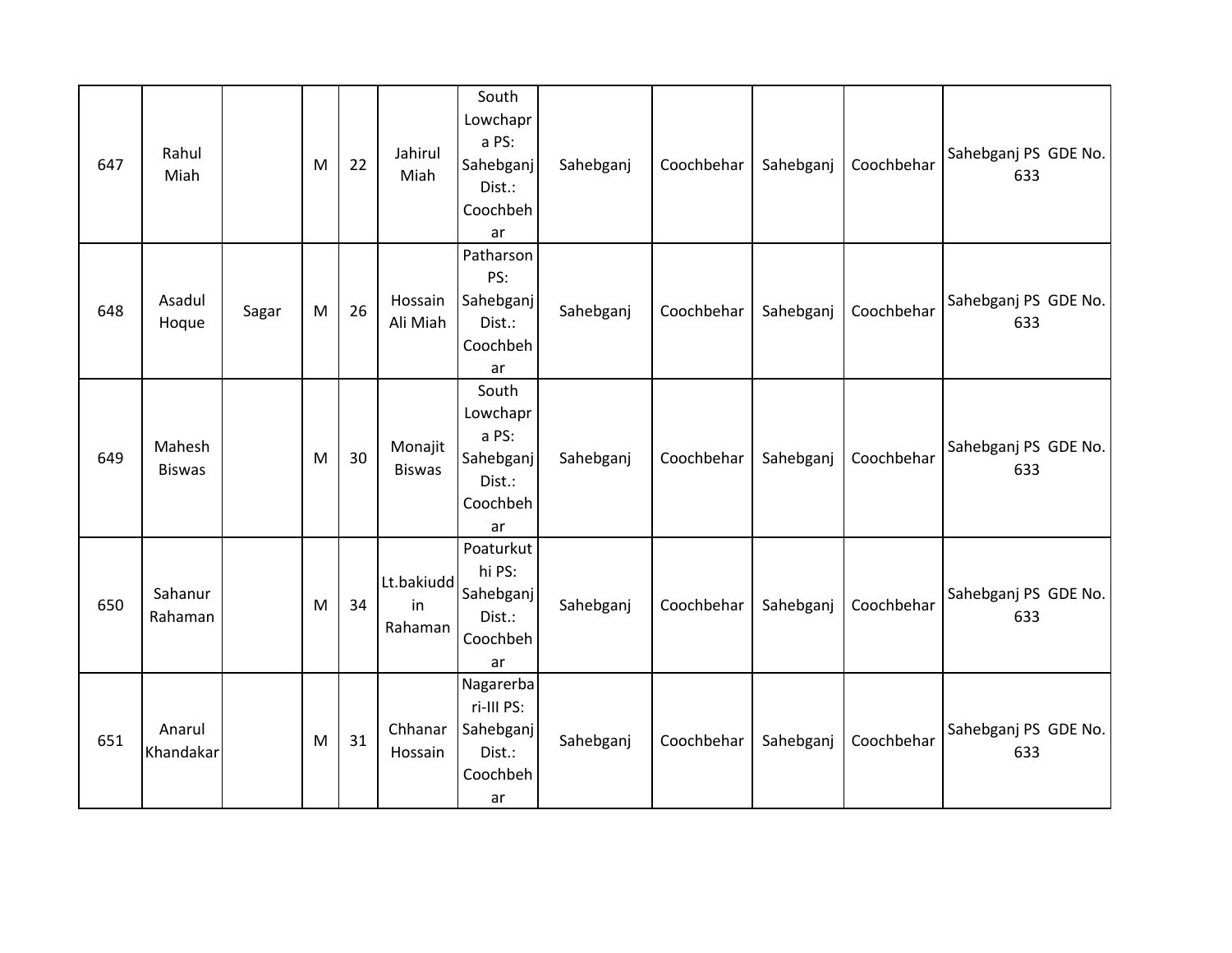| 652 | Majnu<br>Rahaman       | M | 21 | Ajijar<br>Rahaman | Sahebganj<br>PS:<br>Sahebganj<br>Dist.:<br>Coochbeh<br>ar                   | Sahebganj | Coochbehar | Sahebganj | Coochbehar | Sahebganj PS GDE No.<br>633                        |
|-----|------------------------|---|----|-------------------|-----------------------------------------------------------------------------|-----------|------------|-----------|------------|----------------------------------------------------|
| 653 | Dipu<br><b>Barman</b>  | M | 21 | Sunil<br>Barman   | Gorbhada<br>nga PS:<br>Sahebganj<br>Dist.:<br>Coochbeh<br>ar                | Sahebganj | Coochbehar | Sahebganj | Coochbehar | Sahebganj PS GDE No.<br>633                        |
| 654 | <b>Biplob</b><br>Ghosh | M | 20 | hna Ghosh         | Sahebganj<br>PS:<br>Lt.prankris Sahebganj<br>Dist.:<br>Coochbeh<br>ar       | Sahebganj | Coochbehar | Sahebganj | Coochbehar | Sahebganj PS GDE No.<br>633                        |
| 655 | Kshitish<br>Modak      | M | 55 | Lt.khoka<br>Modak | Trimohini<br>PS:<br>Sahebganj<br>Dist.:<br>Coochbeh<br>ar                   | Sahebganj | Coochbehar | Sahebganj | Coochbehar | Sahebganj PS GDE No.<br>633                        |
| 656 | Harun<br><b>Badsha</b> | M | 22 | Sekh              | Nagarerba<br>ri-III PS:<br>Janiruddin Sahebganj<br>Dist.:<br>Coochbeh<br>ar | Sahebganj | Coochbehar | Sahebganj | Coochbehar | Sahebganj PS Outpost<br>Nayarhat OP GDE No.<br>451 |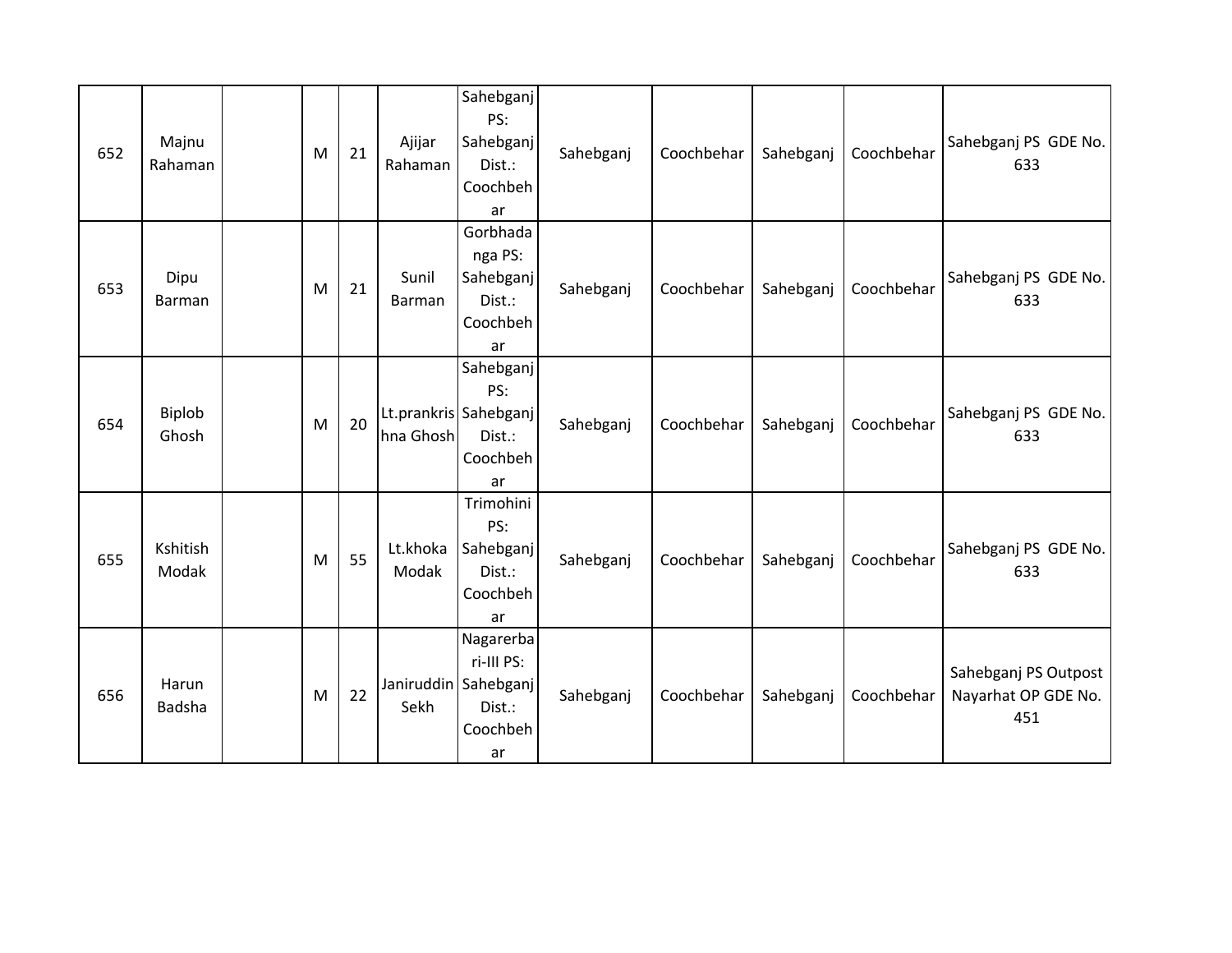| 657 | Saddam<br>Sekh           | M | 26 | Anchhar<br>Sekh             | Nagarerba<br>ri-III PS:<br>Sahebganj<br>Dist.:<br>Coochbeh<br>ar | Sahebganj | Coochbehar          | Sahebganj | Coochbehar          | Sahebganj PS Outpost<br>Nayarhat OP GDE No.<br>451 |
|-----|--------------------------|---|----|-----------------------------|------------------------------------------------------------------|-----------|---------------------|-----------|---------------------|----------------------------------------------------|
| 658 | Dhaneswa<br>r Roy        | M |    | Lt.<br>Kanteswar<br>Roy     | PS:<br>Tufanganj<br>Dist.:<br>Coochbeh<br>ar                     | Tufanganj | Coochbehar          | Tufanganj | Coochbehar          | Tufanganj PS GDE No.<br>939                        |
| 659 | Kamal<br>Paul            | M |    | <b>Bimal Paul</b>           | PS:<br>Tufanganj<br>Dist.:<br>Coochbeh<br>ar                     | Tufanganj | Coochbehar          | Tufanganj | Coochbehar          | Tufanganj PS GDE No.<br>939                        |
| 660 | Papai<br>Mohanta         | M | 22 | Chittaranj<br>an<br>Mohanta | Teor PS:<br>Hilli Dist.:<br>Dakshin<br>Dinajpur                  | Hilli     | Dakshin<br>Dinajpur | Hilli     | Dakshin<br>Dinajpur | Hilli PS GDE No. 720                               |
| 661 | <b>Biplab</b><br>Goswami | M | 46 | Lt.<br>Balaram<br>Goswami   | Nafar PS:<br>Hilli Dist.:<br>Dakshin<br>Dinajpur                 | Hilli     | Dakshin<br>Dinajpur | Hilli     | Dakshin<br>Dinajpur | Hilli PS GDE No. 720                               |
| 662 | Dipu<br>Mohanta          | M | 30 | Sunil<br>Mohanta            | Chapahat<br>PS: Hilli<br>Dist.:<br>Dakshin<br>Dinajpur           | Hilli     | Dakshin<br>Dinajpur | Hilli     | Dakshin<br>Dinajpur | Hilli PS GDE No. 720                               |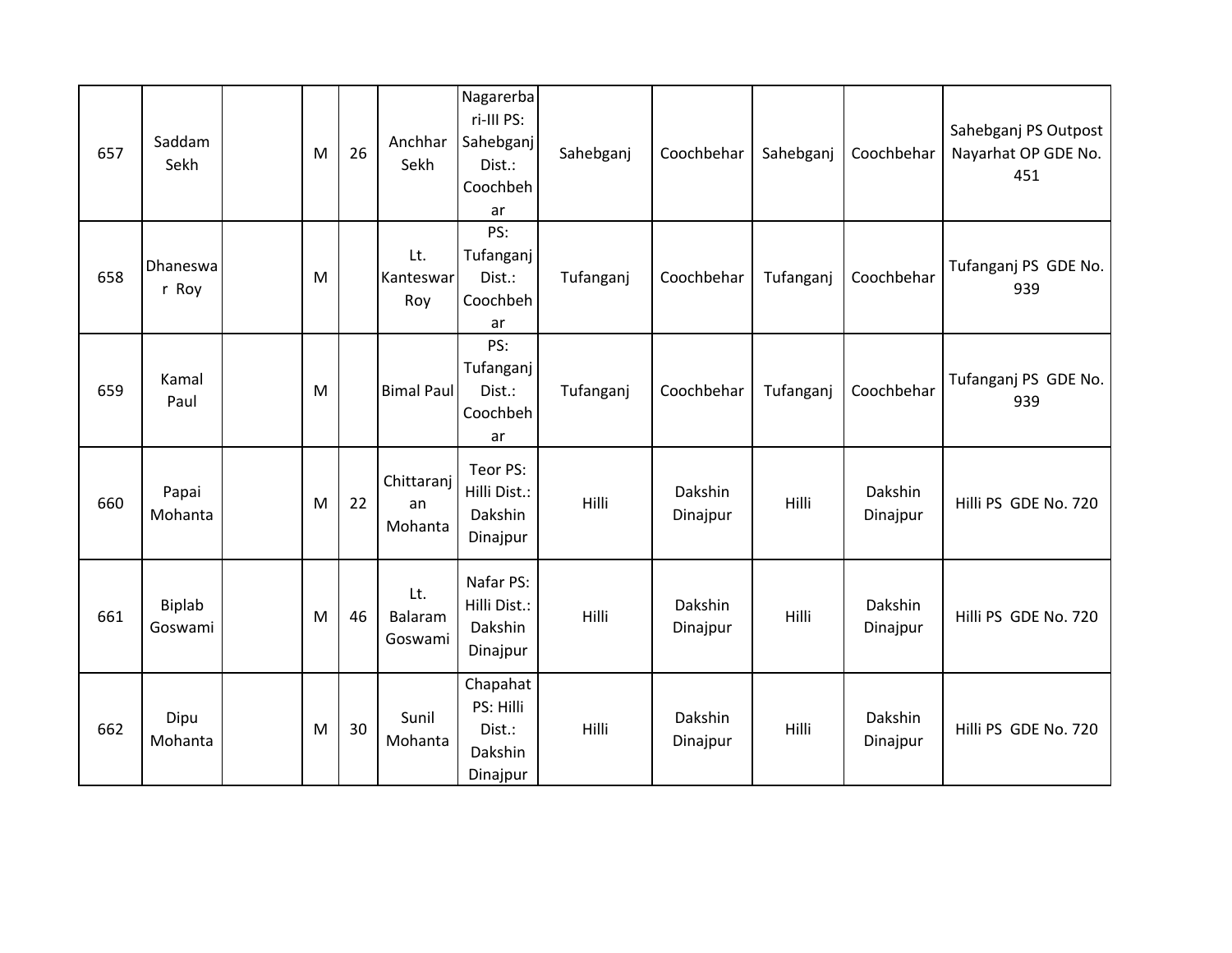| 663 | Joyjit<br>Mali     | M | 22 | Lt.<br>Manotosh<br>Mali | Dangapar<br>a PS: Hilli<br>Dist.:<br>Dakshin<br>Dinajpur           | Hilli     | Dakshin<br>Dinajpur | Hilli     | Dakshin<br>Dinajpur | Hilli PS GDE No. 720                               |
|-----|--------------------|---|----|-------------------------|--------------------------------------------------------------------|-----------|---------------------|-----------|---------------------|----------------------------------------------------|
| 664 | Bapi<br>Sarkar     | M | 26 | Lt. Uday<br>Sarkar      | Chakmoha<br>n PS: Hilli<br>Dist.:<br>Dakshin<br>Dinajpur           | Hilli     | Dakshin<br>Dinajpur | Hilli     | Dakshin<br>Dinajpur | Hilli PS GDE No. 720                               |
| 665 | Alamgir<br>Hossain | M | 22 | Hossain<br>Ali          | Serpur<br>PS:<br>Kushmand<br>i Dist.:<br>Dakshin<br>Dinajpur       | Kushmandi | Dakshin<br>Dinajpur | Kushmandi | Dakshin<br>Dinajpur | Kushmandi PS GDE<br>No. 1054                       |
| 666 | Prasanjit<br>Das   |   | 24 | Samal Das               | Brahanap<br>ur Khoksa,<br>Raiganj<br>Dist.:<br>Dakshin<br>Dinajpur |           | Dakshin<br>Dinajpur | Kurseong  | Darjeeling          | Kurseong PS Outpost<br>Tindharia OP GDE No.<br>361 |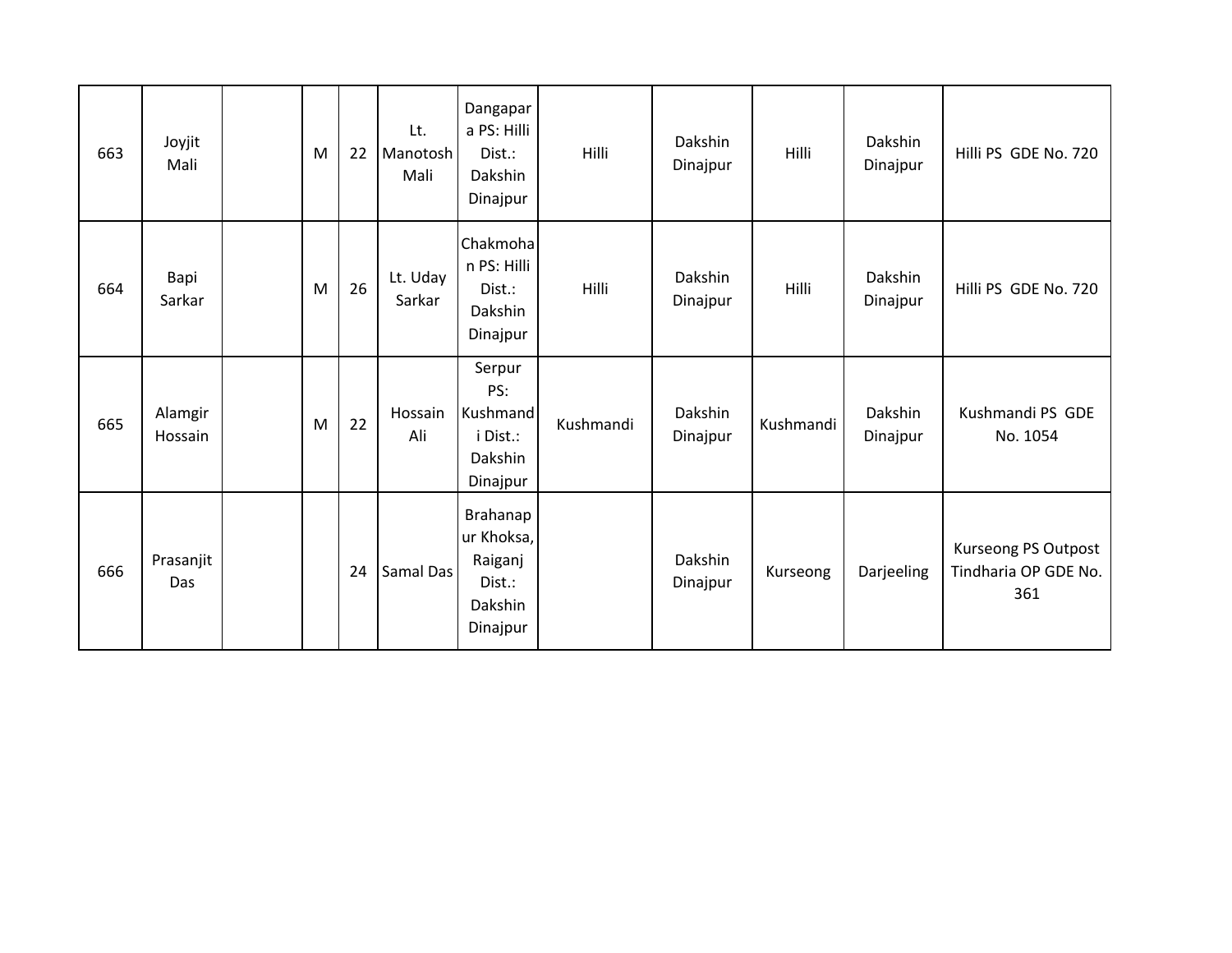| 667 | Vansh<br>Mondal          | Rahul<br>Mondal | M | 19 | Sakti<br>Mondal                      | Gurung<br>Busty,<br>Near Kali<br>Mandir,<br>W/No. 03<br>PS:<br>Pradhann<br>agar Dist.:<br>Siliguri<br>Police<br>Commissi<br>onerate | Pradhannagar | Siliguri Police<br>Commissione<br>rate | Kurseong | Darjeeling | Kurseong PS Outpost<br>Tindharia OP GDE No.<br>361 |
|-----|--------------------------|-----------------|---|----|--------------------------------------|-------------------------------------------------------------------------------------------------------------------------------------|--------------|----------------------------------------|----------|------------|----------------------------------------------------|
| 668 | Sudip<br>Chakrabor<br>ty |                 | M | 18 | Tarun<br>Chakrabor agar Dist.:<br>ty | Ashapurn<br>a Sarani<br>PS:<br>Pradhann<br>Siliguri<br>Police<br>Commissi<br>onerate                                                | Pradhannagar | Siliguri Police<br>Commissione<br>rate | Kurseong | Darjeeling | Kurseong PS Outpost<br>Tindharia OP GDE No.<br>361 |
| 669 | Shiv<br>Shankar<br>Gupta |                 | M | 42 | Isswari<br>Prasad<br>Gupta           | Ghayabari<br>Station<br>Pakha PO<br>Ghayabari<br>PS:<br>Kurseong<br>Dist.:<br>Darjeeling                                            | Kurseong     | Darjeeling                             | Kurseong | Darjeeling | Kurseong PS Outpost<br>Tindharia OP GDE No.<br>357 |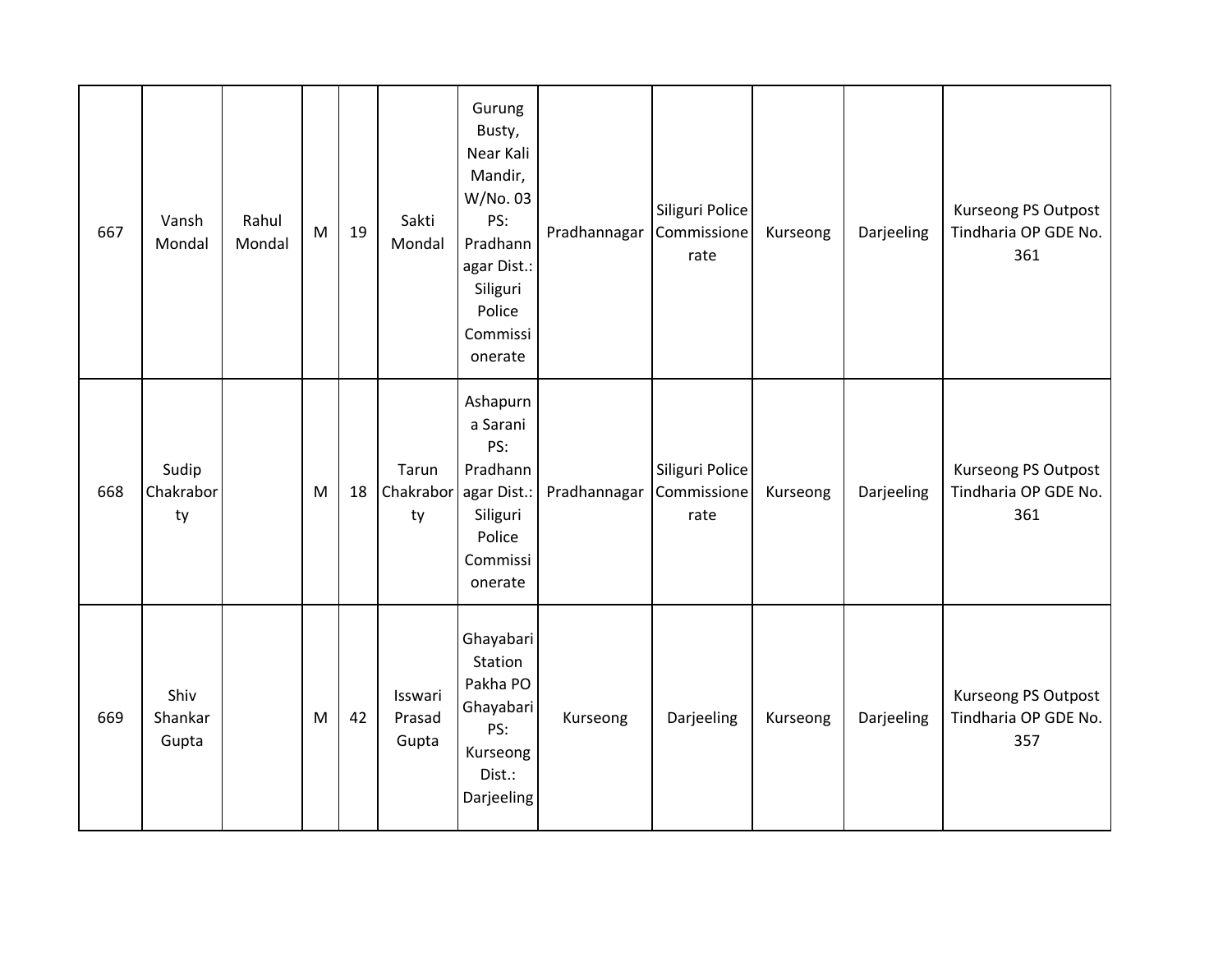| 670 | Akash<br>Dey           | M | 19 | Karuna Kr.<br>Jha | Ishan<br>Road,<br>Siliguri PS:<br>Pradhann<br>agar Dist.:<br>Siliguri<br>Police<br>Commissi<br>onerate                             | Pradhannagar Commissione | Siliguri Police<br>rate | Kurseong | Darjeeling | Kurseong PS Outpost<br>Tindharia OP GDE No.<br>357 |
|-----|------------------------|---|----|-------------------|------------------------------------------------------------------------------------------------------------------------------------|--------------------------|-------------------------|----------|------------|----------------------------------------------------|
| 671 | Shiv<br>Shankar<br>Sah | M | 24 | D. Sah            | Debidanga<br>Purba<br>Para<br>Kolkut<br>Champasa<br>ri PS:<br>Pradhann<br>agar Dist.:<br>Siliguri<br>Police<br>Commissi<br>onerate | Pradhannagar Commissione | Siliguri Police<br>rate | Kurseong | Darjeeling | Kurseong PS Outpost<br>Tindharia OP GDE No.<br>357 |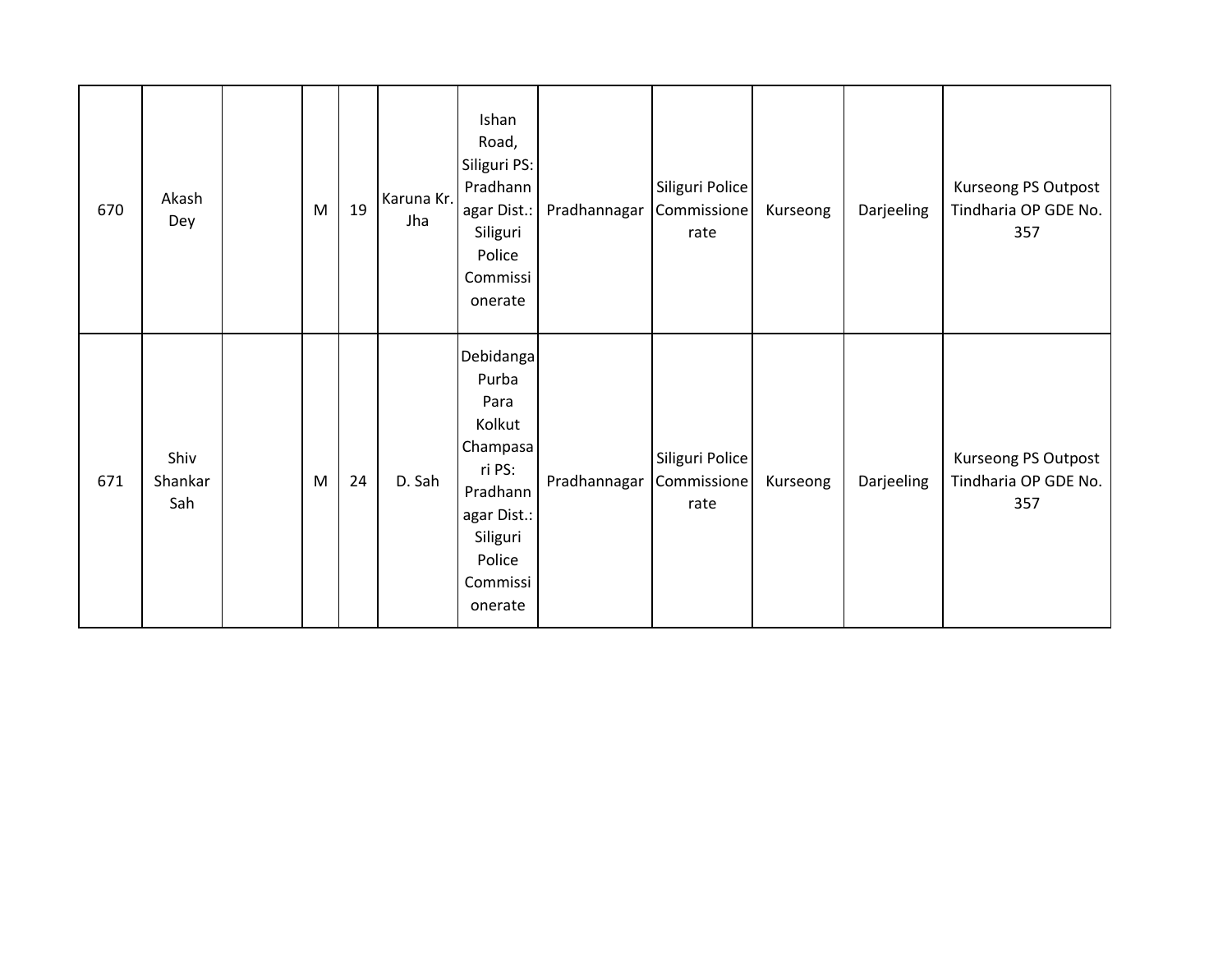| 672 | Achinto<br>Das  | M | 30 | Lt. Asif<br>Das          | Debidanga<br>Champasa<br>ri PS:<br>Pradhann<br>agar Dist.:<br>Siliguri<br>Police<br>Commissi<br>onerate | Pradhannagar | Siliguri Police<br>Commissione<br>rate | Kurseong | Darjeeling | Kurseong PS Outpost<br>Sevoke PP GDE No.<br>420 |
|-----|-----------------|---|----|--------------------------|---------------------------------------------------------------------------------------------------------|--------------|----------------------------------------|----------|------------|-------------------------------------------------|
| 673 | Tapas Roy       | M | 48 | Lt. Joy<br>Kantro<br>Roy | Oodlabari,<br>Kali<br>Mandir,<br>PO<br>Manabari<br>PS:<br>Malbazar<br>Dist.:<br>Jalpaiguri              | Malbazar     | Jalpaiguri                             | Kurseong | Darjeeling | Kurseong PS Outpost<br>Sevoke PP GDE No.<br>420 |
| 674 | Sudip<br>Gurung | M | 33 | Bijay<br>Gurung          | Mangal<br>Puri<br>Gram,<br>Victoria<br>Road PS:<br>Darjeeling<br>Dist.:<br>Darjeeling                   | Darjeeling   | Darjeeling                             | Kurseong | Darjeeling | Kurseong PS Outpost<br>Sevoke PP GDE No.<br>420 |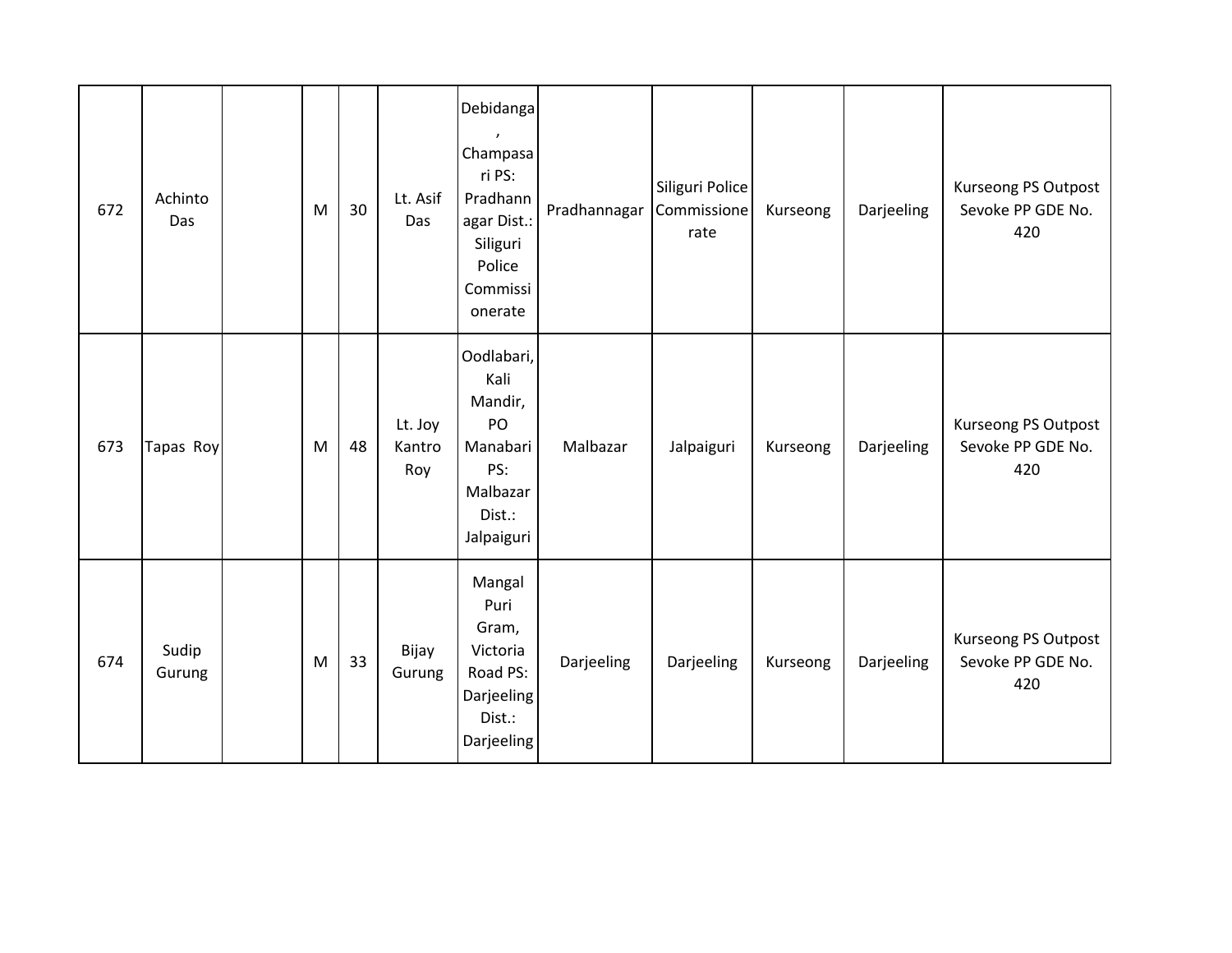| 675 | Suman<br>Rai       | M | 30 | Jai Bdr.<br>Rai                | Latpancha<br>r, PO<br>Latpancha<br>r PS:<br>Darjeeling<br>Dist.:<br>Darjeeling                  | Darjeeling | Darjeeling | Kurseong | Darjeeling | Kurseong PS Outpost<br>Sevoke PP GDE No.<br>420 |
|-----|--------------------|---|----|--------------------------------|-------------------------------------------------------------------------------------------------|------------|------------|----------|------------|-------------------------------------------------|
| 676 | Madan<br>Rai       | M | 49 | $S/O-$ Lt.<br>Dhan Bdr.<br>Rai | <b>DARALINE</b><br>PANIGHAT<br>TA PS:<br>Mirik<br>Dist.:<br>Darjeeling                          | Mirik      | Darjeeling | Mirik    | Darjeeling | Mirik PS GDE No. 429                            |
| 677 | Sanjay<br>Sadhukha | M | 28 | Ashutosh<br>Sadhukha           | <b>BAGDOGR</b><br>A, NEAR<br>AIRPORT,<br>P.S.<br><b>BAGDOGR</b><br>A Dist.:<br>Darjeeling       |            | Darjeeling | Mirik    | Darjeeling | Mirik PS GDE No. 429                            |
| 678 | Amon<br>Mishra     | M | 23 | Arbind<br>Mishra               | <b>BAGDOGR</b><br>Α,<br><b>BHUTTAB</b><br>ARI, P.S.<br><b>BAGDOGR</b><br>A Dist.:<br>Darjeeling |            | Darjeeling | Mirik    | Darjeeling | Mirik PS GDE No. 429                            |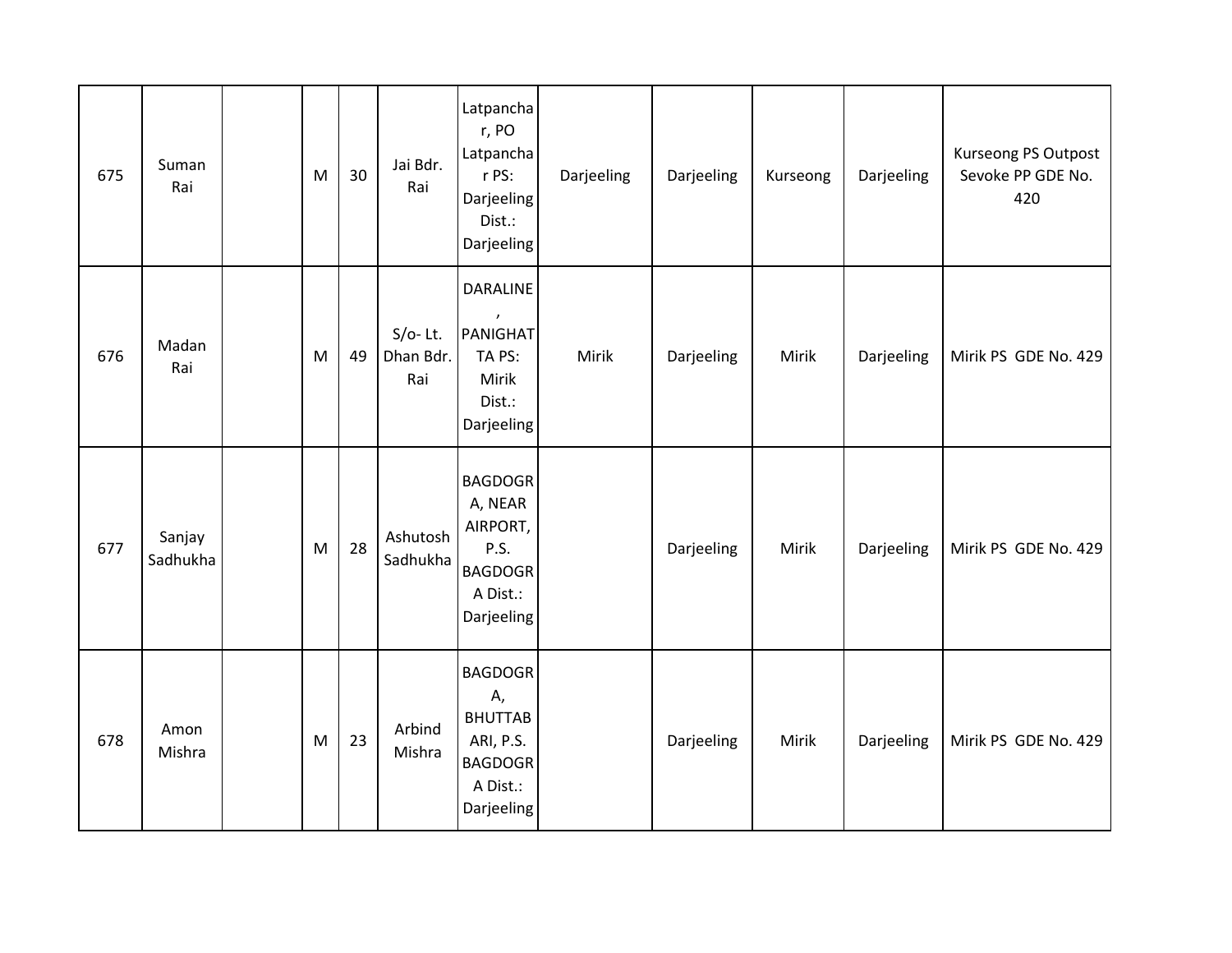| 679 | Kewal<br>Chettri  | M | 22 | Gopal<br>Chettri            | LOHAGAR<br>H T.E. PS:<br>Mirik<br>Dist.:<br><b>Darjeeling</b>                                                         | Mirik         | Darjeeling | Mirik            | Darjeeling | Mirik PS GDE No. 429            |
|-----|-------------------|---|----|-----------------------------|-----------------------------------------------------------------------------------------------------------------------|---------------|------------|------------------|------------|---------------------------------|
| 680 | Aim Lal<br>Sharma | M | 30 | Late Babu<br>Lal<br>Sharma  | <b>GARBATA</b><br>RBUSTY,<br>P.O GOKE<br>PS:<br>Pulbazar<br>Dist.:<br>Darjeeling                                      | Pulbazar      | Darjeeling | Pulbazar         | Darjeeling | Pulbazar PS GDE No.<br>467      |
| 681 | Saran<br>Lama     | M | 37 | $S/O$ .lt<br>Phurba<br>Lama | MANGERJ<br><b>UNG TEA</b><br>ESTATE, P.<br>O-<br><b>NAGRISPU</b><br>R PS:<br>Sukhia<br>pokhri<br>Dist.:<br>Darjeeling | Sukhia pokhri | Darjeeling | Sukhia<br>pokhri | Darjeeling | Sukhia pokhri PS GDE<br>No. 549 |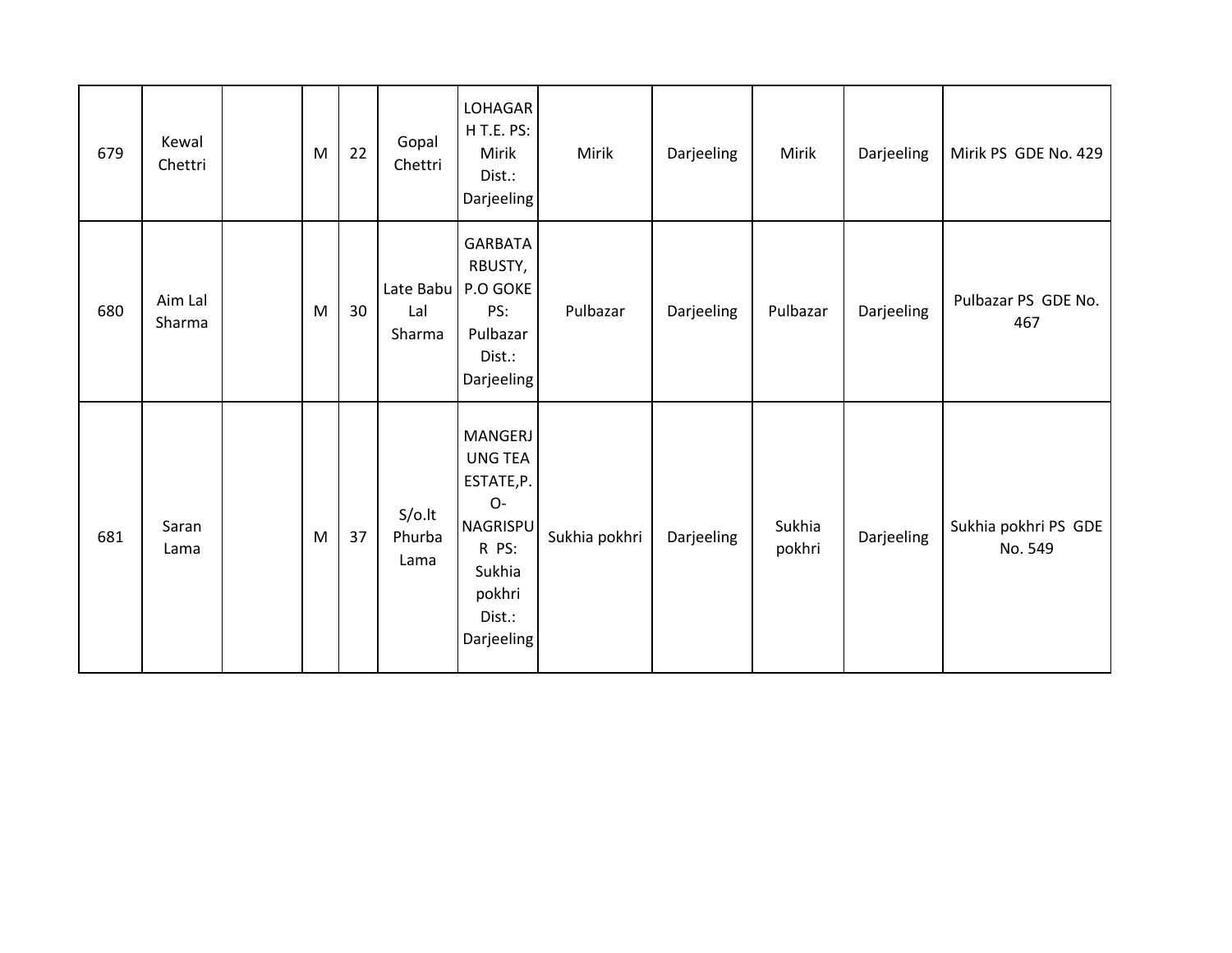| 682 | Darpan<br>Subba  | M | 27 | S/o.monoj<br>Subba          | <b>5TH MILE</b><br>BUSTY,<br>P.O-<br><b>RANGBHA</b><br>NG PS:<br>Sukhia<br>pokhri<br>Dist.:<br>Darjeeling     | Sukhia pokhri | Darjeeling | Sukhia<br>pokhri | Darjeeling | Sukhia pokhri PS GDE<br>No. 549 |
|-----|------------------|---|----|-----------------------------|---------------------------------------------------------------------------------------------------------------|---------------|------------|------------------|------------|---------------------------------|
| 683 | Bijay<br>Thapa   | M | 32 | S/o.sarad<br>Thapa          | <b>GANDHI</b><br>ROAD, P.O-<br><b>SUKHIA</b><br><b>POKHRI</b><br>PS: Sukhia<br>pokhri<br>Dist.:<br>Darjeeling | Sukhia pokhri | Darjeeling | Sukhia<br>pokhri | Darjeeling | Sukhia pokhri PS GDE<br>No. 549 |
| 684 | Anikesh<br>Gupta | M | 35 | S/o.lt.deo<br>Nath<br>Subba | <b>SIMANA</b><br>ROAD, P.O-<br><b>SUKHIA</b><br><b>POKHRI</b><br>PS: Sukhia<br>pokhri<br>Dist.:<br>Darjeeling | Sukhia pokhri | Darjeeling | Sukhia<br>pokhri | Darjeeling | Sukhia pokhri PS GDE<br>No. 549 |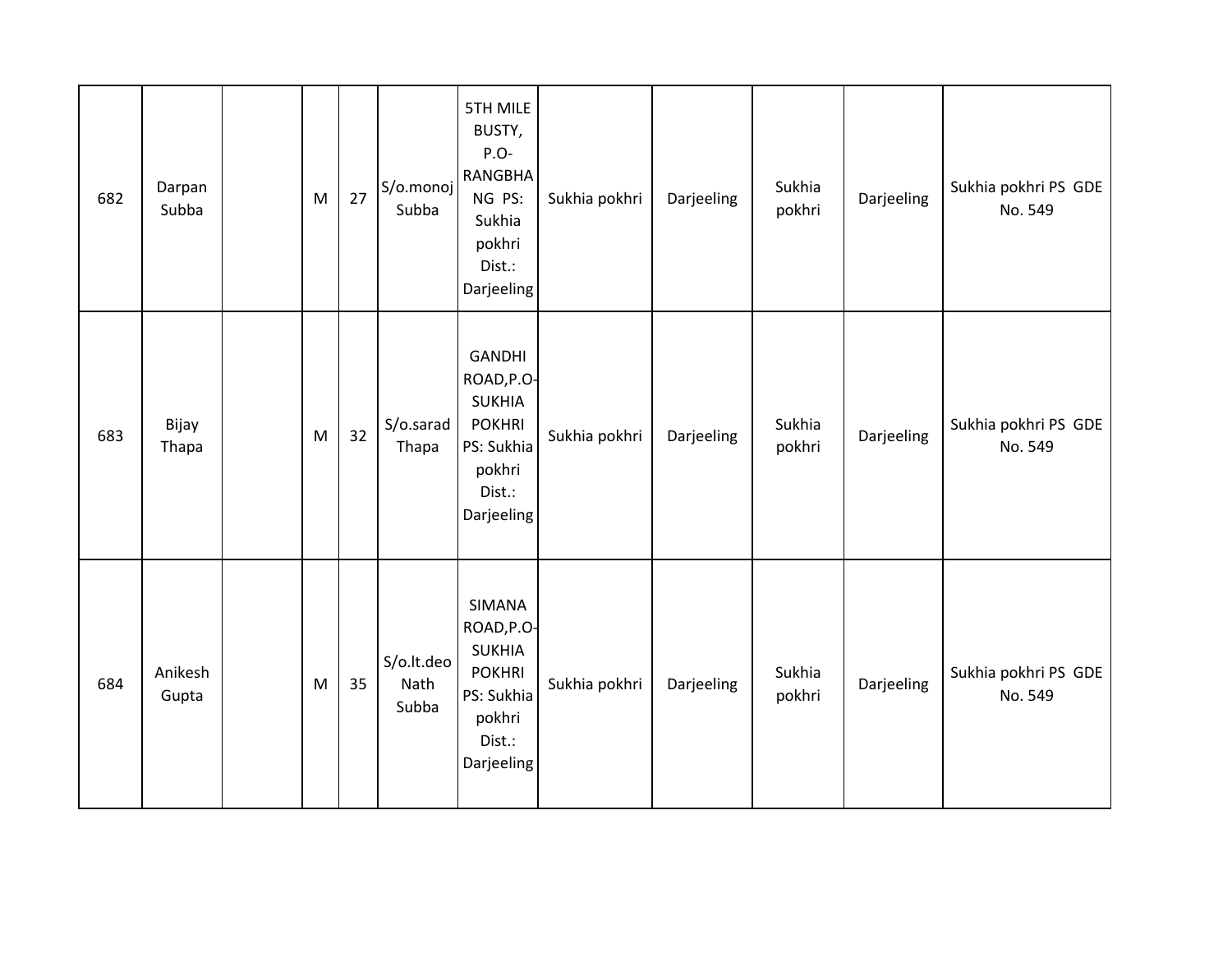| 685 | Haradhan<br>Das         | M | 38 | Lt.<br>Bipadtara<br>n Das | Janta PS:<br>Bishnupur<br>Dist.:<br>Bankura                            | Bishnupur | Bankura                                         | Bishnupur | Bankura                                  | <b>Bishnupur PS Outpost</b><br>Radhanagar OP GDE<br>No. 474 |
|-----|-------------------------|---|----|---------------------------|------------------------------------------------------------------------|-----------|-------------------------------------------------|-----------|------------------------------------------|-------------------------------------------------------------|
| 686 | Sundar<br>Lohar         | M | 33 | Kanan<br>Lohar            | Janta PS:<br>Bishnupur<br>Dist.:<br>Bankura                            | Bishnupur | Bankura                                         | Bishnupur | Bankura                                  | <b>Bishnupur PS Outpost</b><br>Radhanagar OP GDE<br>No. 474 |
| 687 | Joydeb<br>Panja         | M | 25 | Mrinal<br>Panja           | PS:<br>Bishnupur<br>Dist.:<br>Diamond<br>Harbour<br>Police<br>District | Bishnupur | Diamond<br>Harbour<br>Police<br><b>District</b> | Bishnupur | Diamond<br>Harbour<br>Police<br>District | Bishnupur PS GDE No.<br>1412                                |
| 688 | Haridas<br><b>Bodak</b> | M | 35 | Krishna<br><b>Bodak</b>   | PS:<br>Bishnupur<br>Dist.:<br>Diamond<br>Harbour<br>Police<br>District | Bishnupur | Diamond<br>Harbour<br>Police<br>District        | Bishnupur | Diamond<br>Harbour<br>Police<br>District | Bishnupur PS GDE No.<br>1412                                |
| 689 | Dipal Bar               | M | 48 | Santosh<br>Bar            | PS:<br>Bishnupur<br>Dist.:<br>Diamond<br>Harbour<br>Police<br>District | Bishnupur | Diamond<br>Harbour<br>Police<br>District        | Bishnupur | Diamond<br>Harbour<br>Police<br>District | Bishnupur PS GDE No.<br>1412                                |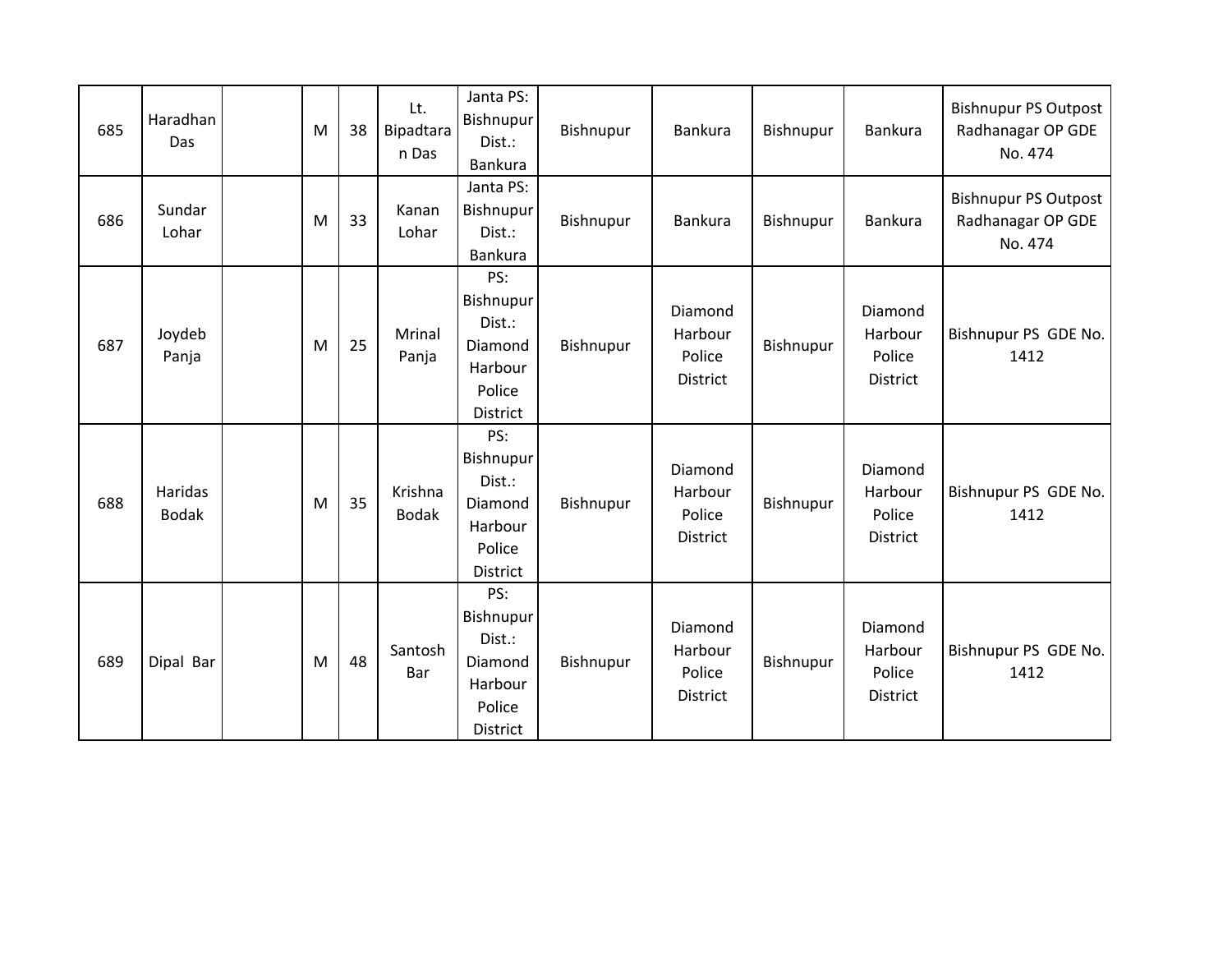| 690 | Ananda<br>Malik  | M | 48 | Samiran<br>Malik          | PS:<br>Bishnupur<br>Dist.:<br>Diamond<br>Harbour<br>Police<br>District        | Bishnupur | Diamond<br>Harbour<br>Police<br><b>District</b> | Bishnupur | Diamond<br>Harbour<br>Police<br>District | Bishnupur PS GDE No.<br>1412 |
|-----|------------------|---|----|---------------------------|-------------------------------------------------------------------------------|-----------|-------------------------------------------------|-----------|------------------------------------------|------------------------------|
| 691 | Tushar<br>Naskar | M | 30 | Ranjan<br>Naskar          | PS:<br>Bishnupur<br>Dist.:<br>Diamond<br>Harbour<br>Police<br><b>District</b> | Bishnupur | Diamond<br>Harbour<br>Police<br><b>District</b> | Bishnupur | Diamond<br>Harbour<br>Police<br>District | Bishnupur PS GDE No.<br>1412 |
| 692 | Hossain<br>Sepai | M | 30 | Sabir<br>Sepai            | PS:<br>Bishnupur<br>Dist.:<br>Diamond<br>Harbour<br>Police<br>District        | Bishnupur | Diamond<br>Harbour<br>Police<br>District        | Bishnupur | Diamond<br>Harbour<br>Police<br>District | Bishnupur PS GDE No.<br>1364 |
| 693 | Ashoke<br>Mondal | M | 71 | Lt.<br>Nidhiram<br>Mondal | PS:<br>Bishnupur<br>Dist.:<br>Diamond<br>Harbour<br>Police<br>District        | Bishnupur | Diamond<br>Harbour<br>Police<br><b>District</b> | Bishnupur | Diamond<br>Harbour<br>Police<br>District | Bishnupur PS GDE No.<br>485  |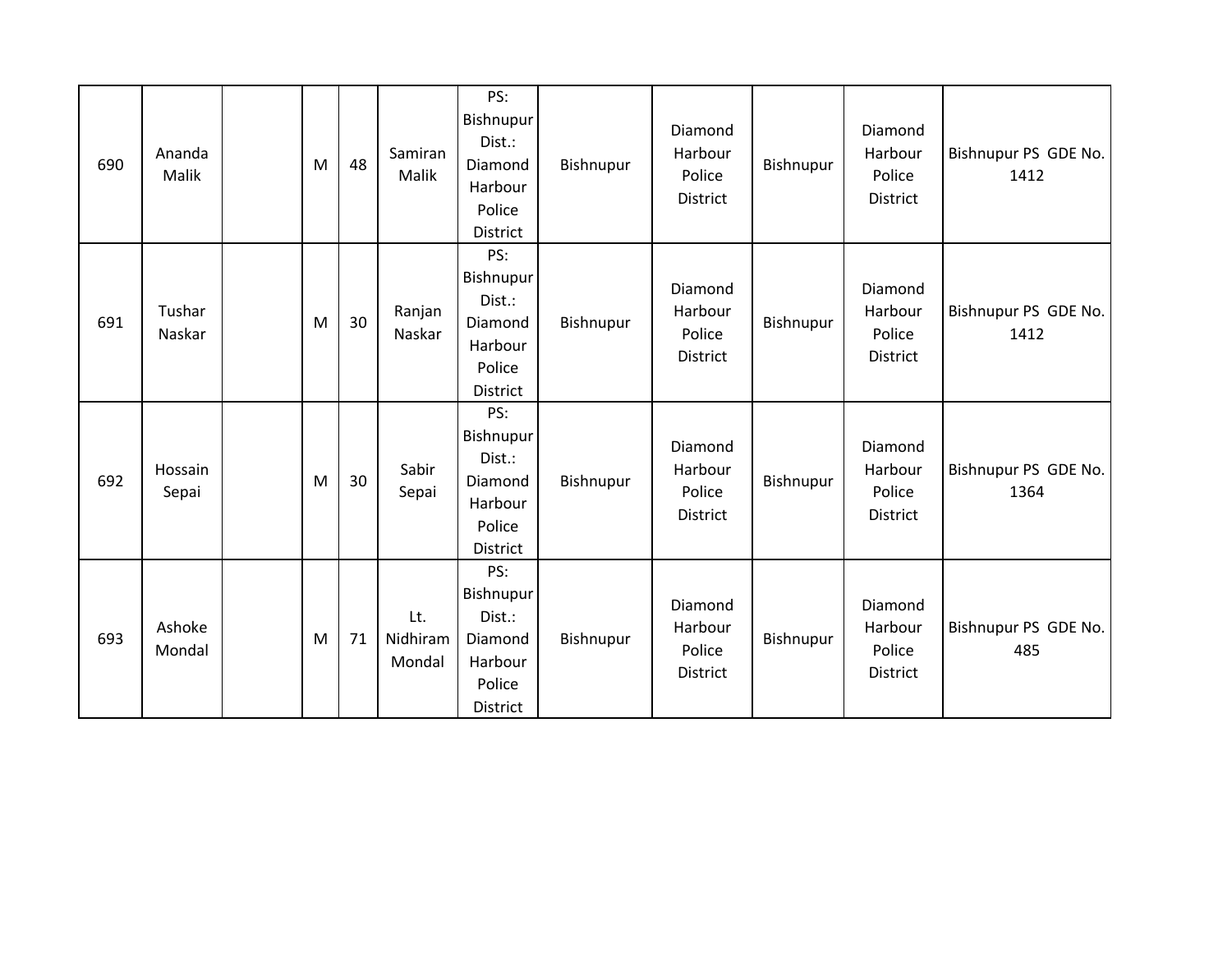| 694 | Rahul Sk        |   | 26 | Rokey Sk        | PS:<br>Diamond<br>harbour<br>Dist.:<br>Diamond<br>Harbour<br>Police<br>District | Diamond<br>harbour | Diamond<br>Harbour<br>Police<br>District | Diamond<br>harbour | Diamond<br>Harbour<br>Police<br>District | Diamond harbour PS<br><b>GDE No. 1422</b> |
|-----|-----------------|---|----|-----------------|---------------------------------------------------------------------------------|--------------------|------------------------------------------|--------------------|------------------------------------------|-------------------------------------------|
| 695 | Sahid Sk        | M | 19 | Moktarul<br>Sk  | PS:<br>Diamond<br>harbour<br>Dist.:<br>Diamond<br>Harbour<br>Police<br>District | Diamond<br>harbour | Diamond<br>Harbour<br>Police<br>District | Diamond<br>harbour | Diamond<br>Harbour<br>Police<br>District | Diamond harbour PS<br><b>GDE No. 1422</b> |
| 696 | Babor Ali       | M | 26 | Razuddin<br>Ali | PS:<br>Diamond<br>harbour<br>Dist.:<br>Diamond<br>Harbour<br>Police<br>District | Diamond<br>harbour | Diamond<br>Harbour<br>Police<br>District | Diamond<br>harbour | Diamond<br>Harbour<br>Police<br>District | Diamond harbour PS<br><b>GDE No. 1422</b> |
| 697 | Nazmul<br>Golam | M | 25 | Ariful<br>Golam | PS:<br>Diamond<br>harbour<br>Dist.:<br>Diamond<br>Harbour<br>Police<br>District | Diamond<br>harbour | Diamond<br>Harbour<br>Police<br>District | Diamond<br>harbour | Diamond<br>Harbour<br>Police<br>District | Diamond harbour PS<br><b>GDE No. 1422</b> |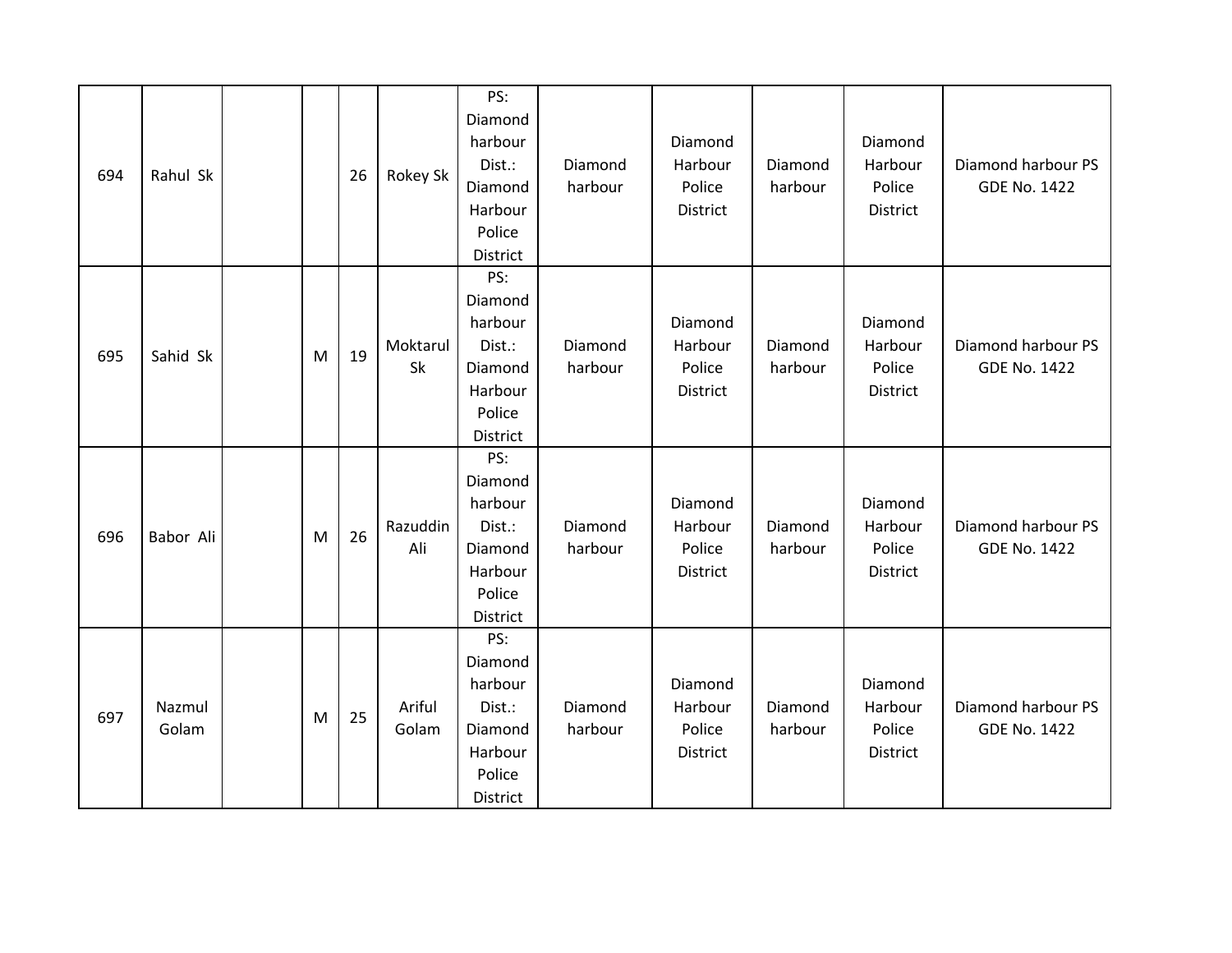| 698 | Haldiboti<br>Ghosh | F | 26 | Rakesh<br>Ghosh   | Garbeta<br>PS:<br>Garbeta<br>Dist.:<br>Paschim<br>Mednipor<br>e                       | Garbeta    | Paschim<br>Mednipore                            | Mograhat  | Diamond<br>Harbour<br>Police<br><b>District</b> | Mograhat PS GDE No.<br>1140 |
|-----|--------------------|---|----|-------------------|---------------------------------------------------------------------------------------|------------|-------------------------------------------------|-----------|-------------------------------------------------|-----------------------------|
| 699 | Barsha<br>Ghosh    | F | 25 | Sagar<br>Ghosh    | Garbeta<br>PS:<br>Garbeta<br>Dist.:<br>Paschim<br>Mednipor<br>e                       | Garbeta    | Paschim<br>Mednipore                            | Mograhat  | Diamond<br>Harbour<br>Police<br>District        | Mograhat PS GDE No.<br>1140 |
| 700 | Gafur<br>Kayal     | M | 35 | Samad<br>Kayal    | Sib Hogly<br>PS:<br>Maheshtal<br>a Dist.:<br>Diamond<br>Harbour<br>Police<br>District | Maheshtala | Diamond<br>Harbour<br>Police<br>District        | Nodakhali | Diamond<br>Harbour<br>Police<br><b>District</b> | Nodakhali PS GDE No.<br>308 |
| 701 | Nuralam<br>Sardar  | M | 29 | Nurnabi<br>Sardar | Khagramu<br>ri PS:<br>Bishnupur<br>Dist.:<br>Diamond<br>Harbour<br>Police<br>District | Bishnupur  | Diamond<br>Harbour<br>Police<br><b>District</b> | Nodakhali | Diamond<br>Harbour<br>Police<br><b>District</b> | Nodakhali PS GDE No.<br>308 |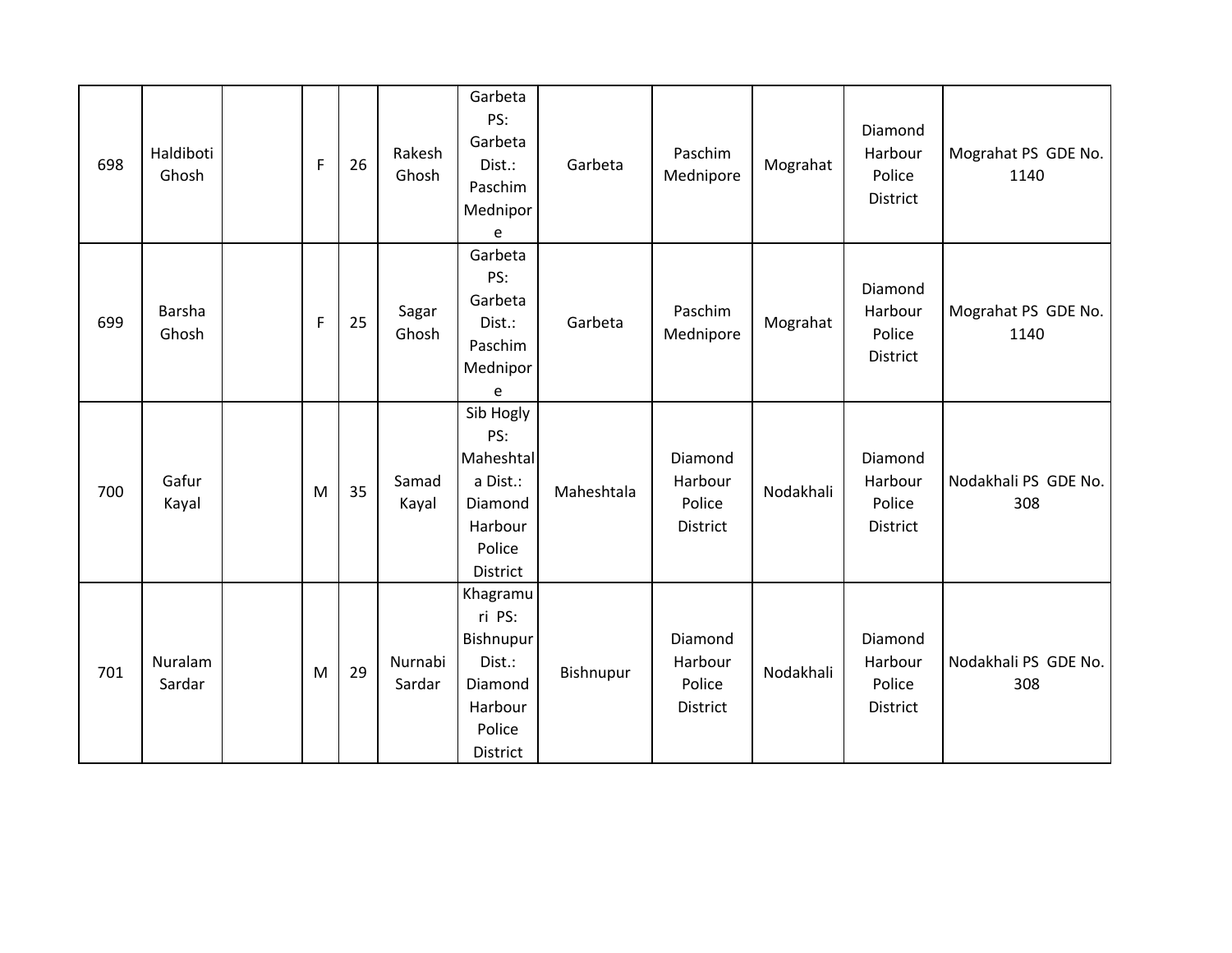| 702 | Sirajul Sk          | M | 40 | Lt. Giyat<br>Sk          | Naskarpur<br>PS:<br>Nodakhali<br>Dist.:<br>Diamond<br>Harbour<br>Police<br>District | Nodakhali  | Diamond<br>Harbour<br>Police<br>District | Nodakhali | Diamond<br>Harbour<br>Police<br>District | Nodakhali PS GDE No.<br>982 |
|-----|---------------------|---|----|--------------------------|-------------------------------------------------------------------------------------|------------|------------------------------------------|-----------|------------------------------------------|-----------------------------|
| 703 | Shib Ratan<br>Yadav | M | 31 | Lt Ram<br>Kumar<br>Yadav |                                                                                     |            | Basirhat                                 | Pujali    | Diamond<br>Harbour<br>Police<br>District | Pujali PS GDE No. 643       |
| 704 | Alamgir<br>Laskar   | M | 34 | Rofila<br>Laskar         | PS:<br>Budgebud<br>ge Dist.:<br>Diamond<br>Harbour<br>Police<br>District            | Budgebudge | Diamond<br>Harbour<br>Police<br>District | Pujali    | Diamond<br>Harbour<br>Police<br>District | Pujali PS GDE No. 643       |
| 705 | Sk Sabir            | M | 21 | <b>Sk Anowar</b>         | PS:<br>Budgebud<br>ge Dist.:<br>Diamond<br>Harbour<br>Police<br>District            | Budgebudge | Diamond<br>Harbour<br>Police<br>District | Pujali    | Diamond<br>Harbour<br>Police<br>District | Pujali PS GDE No. 643       |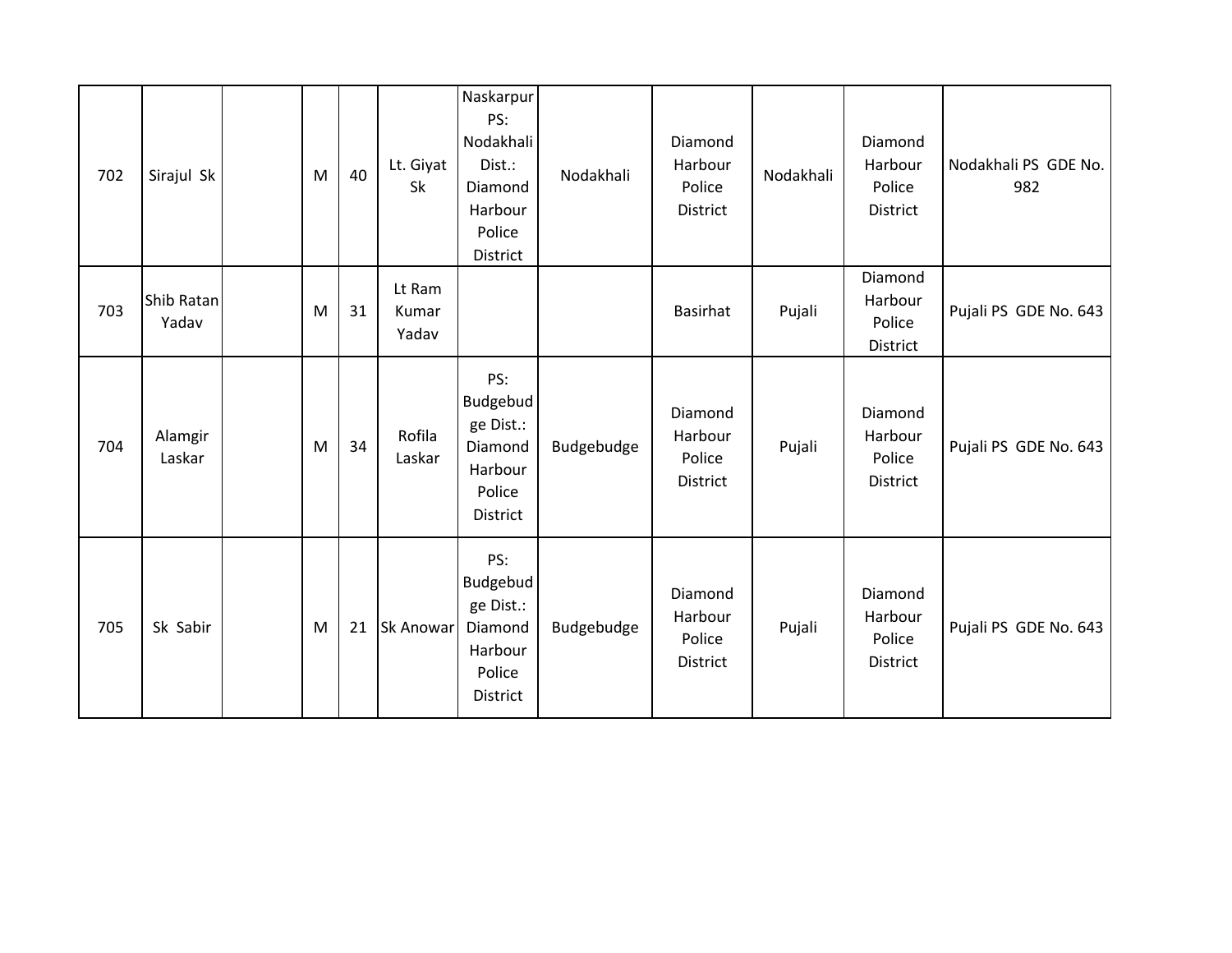| 706 | Ratan<br>Khanda | M |    | Lt.<br>Makhan          | Islampur<br>PS:<br>Ramnagar<br>Dist.:<br>Purba<br>Mednipor<br>e              | Ramnagar | Purba<br>Mednipore                       | Ramnagar | Purba<br>Mednipore                       | Ramnagar PS GDE No.<br>1135 |
|-----|-----------------|---|----|------------------------|------------------------------------------------------------------------------|----------|------------------------------------------|----------|------------------------------------------|-----------------------------|
| 707 | Sanjoy<br>Jana  | M |    | Ramchand<br>ra         | Islampur<br>PS:<br>Ramnagar<br>Dist.:<br>Purba<br>Mednipor<br>e              | Ramnagar | Purba<br>Mednipore                       | Ramnagar | Purba<br>Mednipore                       | Ramnagar PS GDE No.<br>1135 |
| 708 | Kanai<br>Patra  | M |    | Lt.<br>Laxman          | Satilapur<br>PS:<br>Ramnagar<br>Dist.:<br>Purba<br>Mednipor<br>e             | Ramnagar | Purba<br>Mednipore                       | Ramnagar | Purba<br>Mednipore                       | Ramnagar PS GDE No.<br>1135 |
| 709 | Rup Sekh        | M | 40 | Lt.<br>Rabbani<br>Sekh | Nainan PS:<br>Ramnagar<br>Dist.:<br>Diamond<br>Harbour<br>Police<br>District | Ramnagar | Diamond<br>Harbour<br>Police<br>District | Ramnagar | Diamond<br>Harbour<br>Police<br>District | Ramnagar PS GDE No.<br>852  |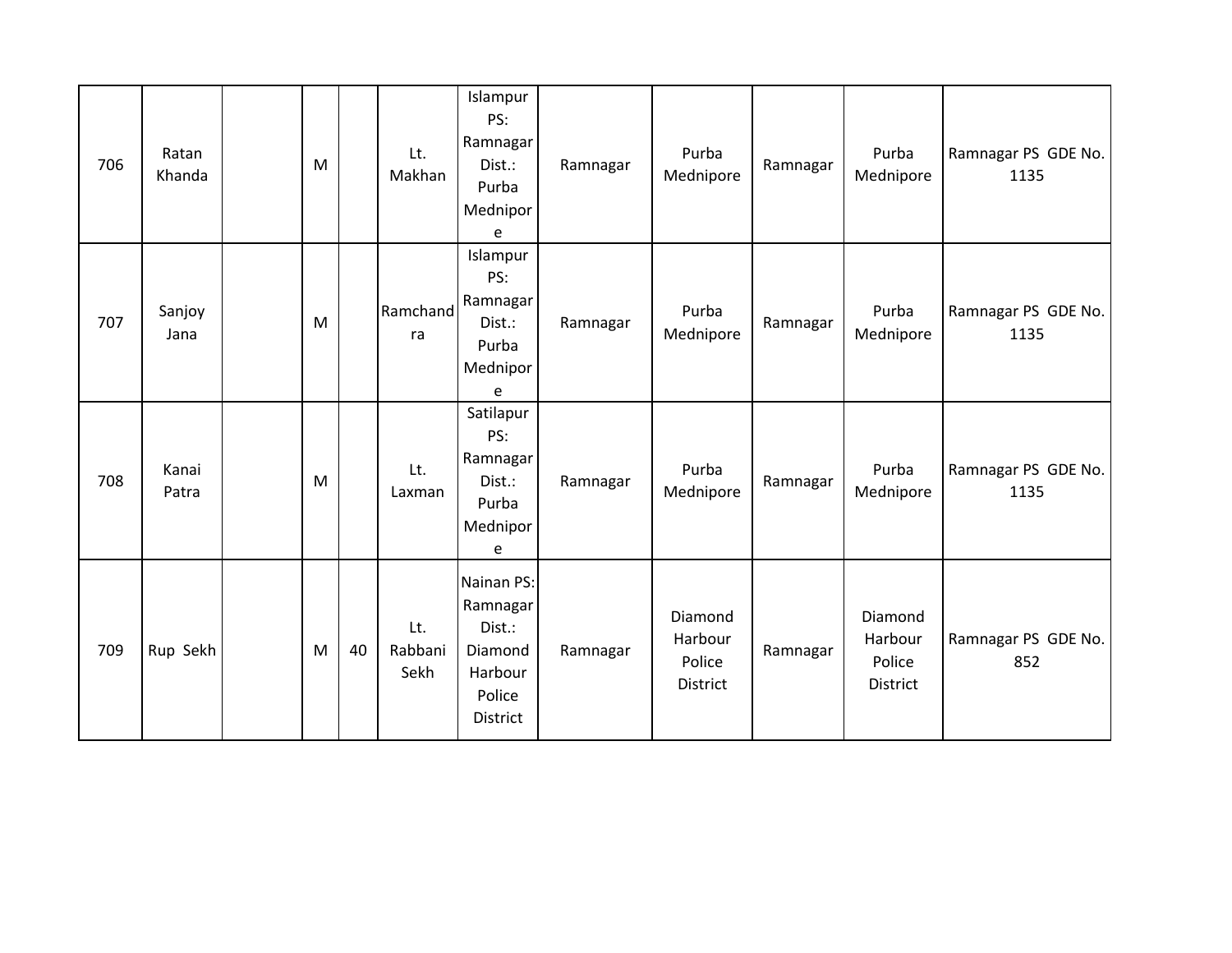| 710 | Alauddin<br>Sk         | M | 20 | Saidul Sk           | Nainan PS:<br>Ramnagar<br>Dist.:<br>Diamond<br>Harbour<br>Police<br>District                                      | Ramnagar       | Diamond<br>Harbour<br>Police<br>District | Ramnagar | Diamond<br>Harbour<br>Police<br>District | Ramnagar PS GDE No.<br>852 |
|-----|------------------------|---|----|---------------------|-------------------------------------------------------------------------------------------------------------------|----------------|------------------------------------------|----------|------------------------------------------|----------------------------|
| 711 | Ramij<br>Halder        | M | 31 | Jakir<br>Halder     | Vill-<br>Dogacha<br>PS: Usthi<br>Dist.:<br>Diamond<br>Harbour<br>Police<br>District                               | Usthi          | Diamond<br>Harbour<br>Police<br>District | Usthi    | Diamond<br>Harbour<br>Police<br>District | Usthi PS GDE No. 1018      |
| 712 | <b>Bishal</b><br>Ghosh | M |    | Lt Subrata<br>Ghosh | Vill-<br>Chandann<br>agar, P.S-<br>Chandann<br>agar, Dist-<br>Hoogh PS:<br><b>Baduria</b><br>Dist.:<br>Alipurduar | <b>Baduria</b> | Alipurduar                               | Dadpur   | Hooghly<br>Rural                         | Dadpur PS GDE No.<br>989   |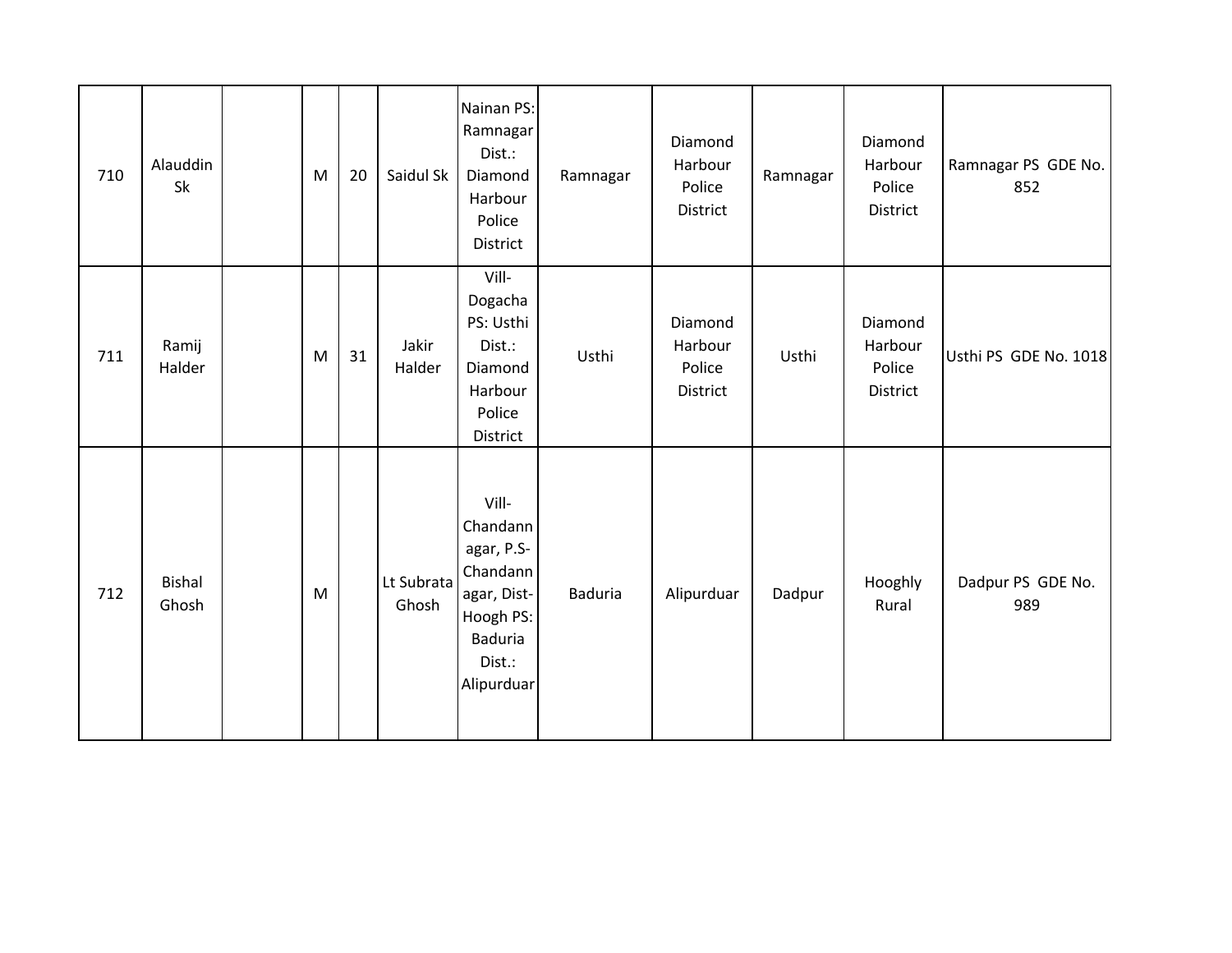| 713 | Kapildeb<br>Prasad<br>Yadav | ${\sf M}$ | 35 | Yavaraj<br>Prasad<br>Jadav | Vill-<br>Taharag,<br>$P.S-$<br>Satnagar,<br>Burdwan<br>PS:<br>Dadpur<br>Dist.:<br>Hooghly<br>Rural                                              | Dadpur | Hooghly<br>Rural | Dadpur | Hooghly<br>Rural | Dadpur PS GDE No.<br>989  |
|-----|-----------------------------|-----------|----|----------------------------|-------------------------------------------------------------------------------------------------------------------------------------------------|--------|------------------|--------|------------------|---------------------------|
| 714 | Soumen<br>Dogra             | M         | 30 | Atanka<br>Sekhar<br>Dogra  | Vill-<br>Khangardi<br>hi, PS –<br>Kotwali,<br>Dist –<br>Paschim<br>Me PS:<br>Goghat<br>Dist.:<br>Hooghly<br>Rural                               | Goghat | Hooghly<br>Rural | Goghat | Hooghly<br>Rural | Goghat PS GDE No.<br>1079 |
| 715 | Benu<br>Hazra               | M         | 42 | Late<br>Sudhir<br>Hazra    | Vill-<br>Shiromoni<br>, PS $\hat{\mathsf{a}} \mathsf{E}''$<br>Kotwali,<br>Dist –<br>Paschim<br>Medi PS:<br>Goghat<br>Dist.:<br>Hooghly<br>Rural | Goghat | Hooghly<br>Rural | Goghat | Hooghly<br>Rural | Goghat PS GDE No.<br>1079 |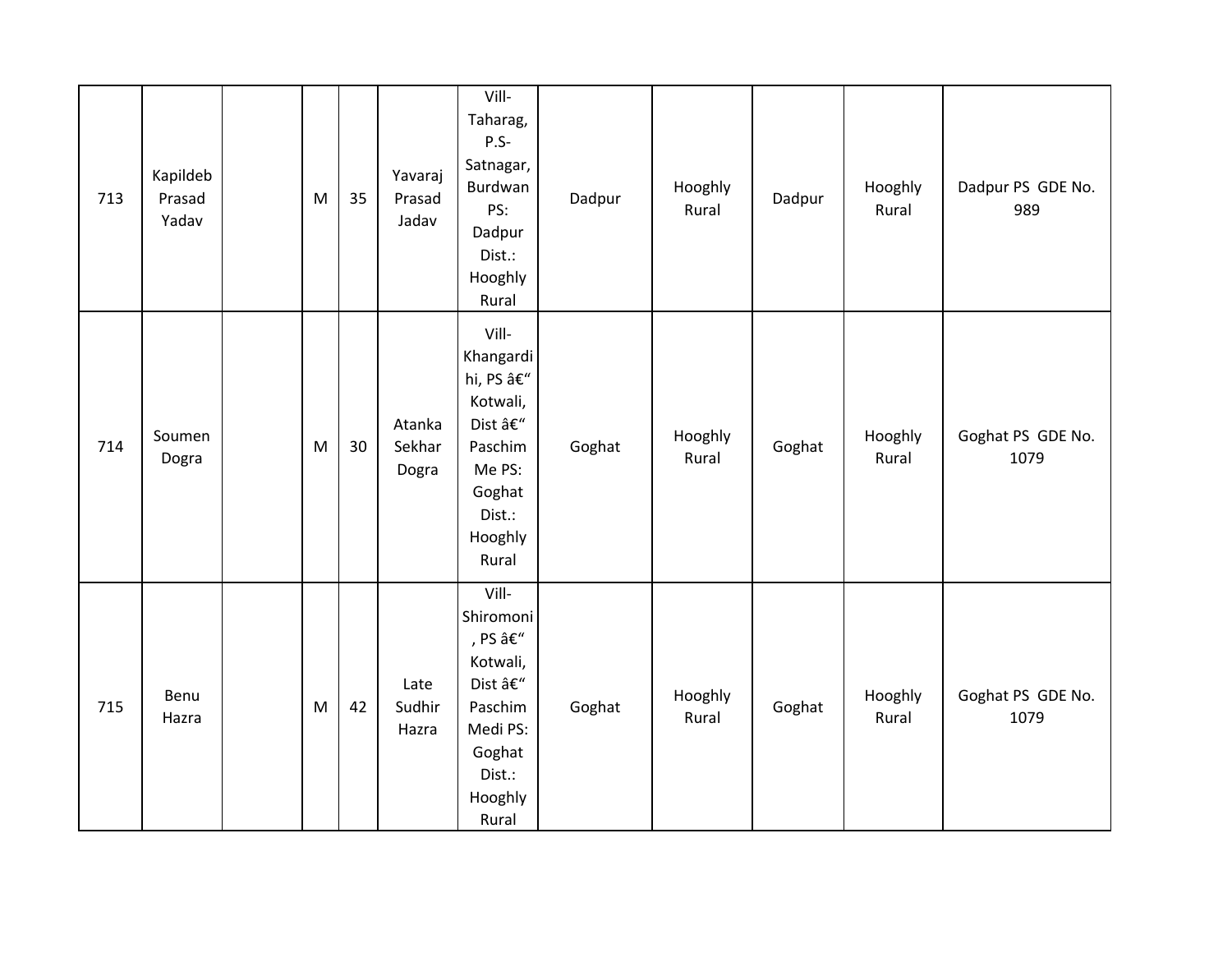| 716 | Prasanta<br>Kumar<br>Pradhan | M | 49 | Late<br>Kashinath<br>Prodhan | Vill-<br>Niyamatp<br>ur, Kulti,<br>Dist –<br>Paschim<br>Bardhama<br>n PS:<br>Goghat<br>Dist.:<br>Hooghly<br>Rural | Goghat | Hooghly<br>Rural | Goghat | Hooghly<br>Rural | Goghat PS GDE No.<br>1079 |
|-----|------------------------------|---|----|------------------------------|-------------------------------------------------------------------------------------------------------------------|--------|------------------|--------|------------------|---------------------------|
| 717 | Ahamat<br>Dalal              | M | 36 | Late<br>Khursed<br>Dalal     | Vill-<br>Kamarbaz<br>ar, PS –<br>Garbeta,<br>Dist –<br>Paschim<br>Med PS:<br>Goghat<br>Dist.:<br>Hooghly<br>Rural | Goghat | Hooghly<br>Rural | Goghat | Hooghly<br>Rural | Goghat PS GDE No.<br>1102 |
| 718 | Sanjit<br>Majhi              | M | 37 | Joydeb<br>Majhi              | Palashi PS:<br>Gurap<br>Dist.:<br>Hooghly<br>Rural                                                                | Gurap  | Hooghly<br>Rural | Gurap  | Hooghly<br>Rural | Gurap PS GDE No. 987      |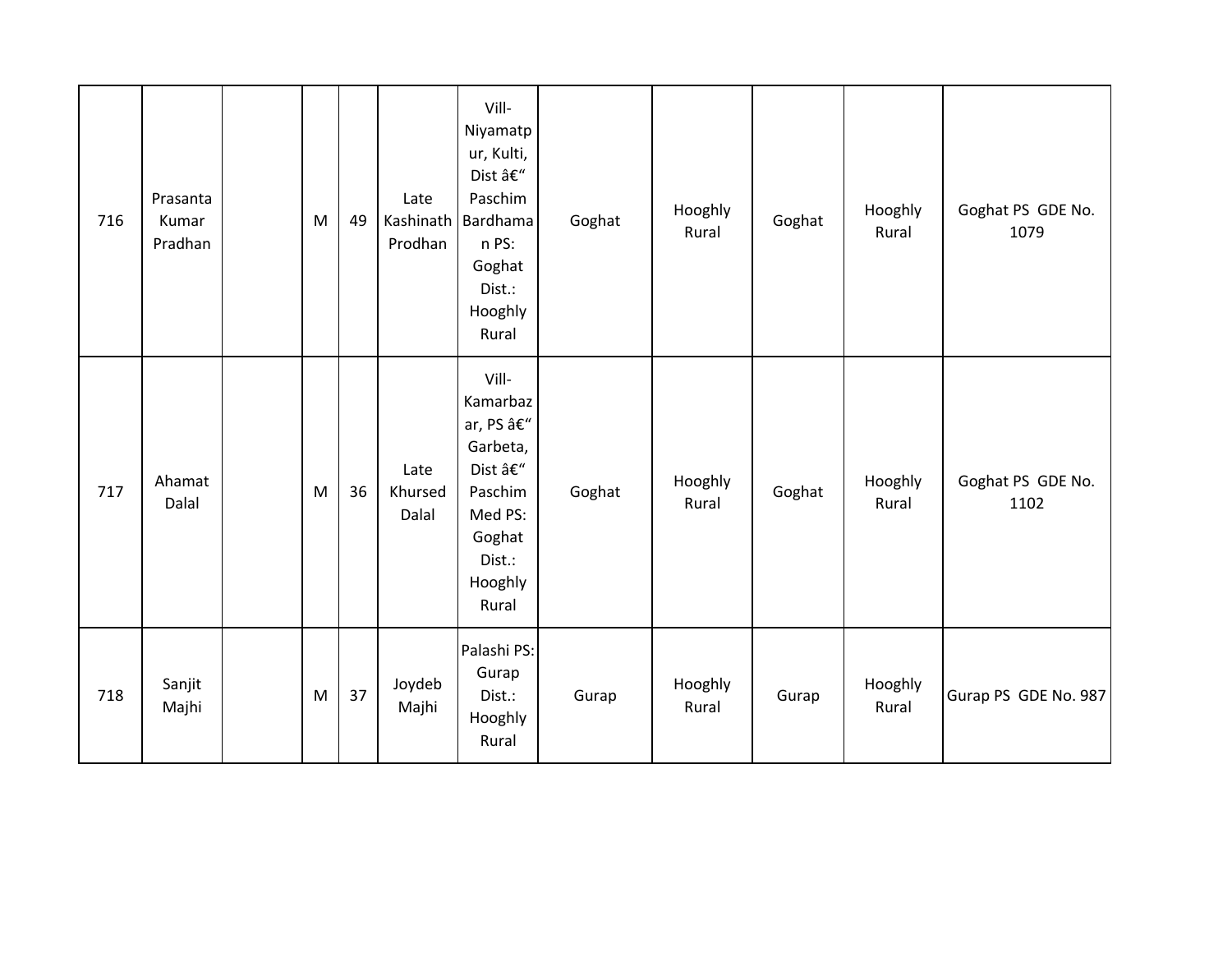| 719 | Haradhan<br>Das        | M | 51 | Lt.<br>Mahadeb<br>Das | Palashi PS:<br>Gurap<br>Dist.:<br>Hooghly<br>Rural                                                  | Gurap   | Hooghly<br>Rural | Gurap   | Hooghly<br>Rural | Gurap PS GDE No. 987      |
|-----|------------------------|---|----|-----------------------|-----------------------------------------------------------------------------------------------------|---------|------------------|---------|------------------|---------------------------|
| 720 | Soumen<br>Das          | M | 24 | Laxminara<br>yan Das  | Piratali PS:<br>Gurap<br>Dist.:<br>Hooghly<br>Rural                                                 | Gurap   | Hooghly<br>Rural | Gurap   | Hooghly<br>Rural | Gurap PS GDE No. 990      |
| 721 | Pintu<br>Modi          | M | 36 | Ghanashy<br>am Modi   | Gajarmor<br>e, PS-<br>Haripal,<br>Dist.-<br>Hooghly<br>PS:<br>Haripal<br>Dist.:<br>Hooghly<br>Rural | Haripal | Hooghly<br>Rural | Haripal | Hooghly<br>Rural | Haripal PS GDE No.<br>976 |
| 722 | <b>Bifal</b><br>Sardar | M | 55 | Lt. Mihir<br>Sardar   | Gajarmor<br>e, PS-<br>Haripal,<br>Dist.-<br>Hooghly<br>PS:<br>Haripal<br>Dist.:<br>Hooghly<br>Rural | Haripal | Hooghly<br>Rural | Haripal | Hooghly<br>Rural | Haripal PS GDE No.<br>976 |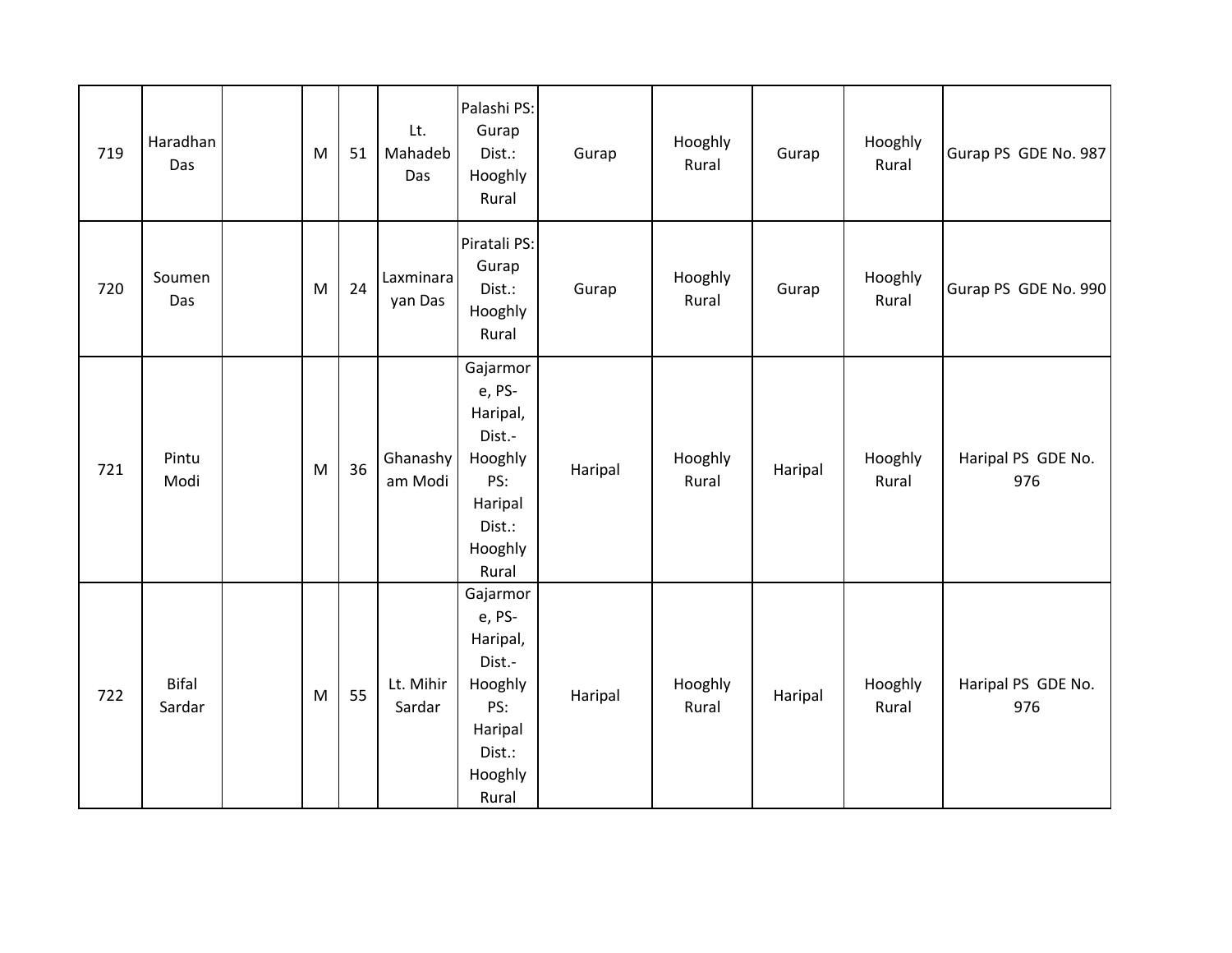| 723 | Kartick<br>Malik  | M | 50 | Lt.<br>Sukumar<br>Malik | Chandur,<br>PS-<br>Arambagh<br>, Dist.-<br>Hooghly<br>PS:<br>Arambagh<br>Dist.:<br>Hooghly<br>Rural               | Arambagh  | Hooghly<br>Rural | Haripal   | Hooghly<br>Rural | Haripal PS GDE No.<br>976    |
|-----|-------------------|---|----|-------------------------|-------------------------------------------------------------------------------------------------------------------|-----------|------------------|-----------|------------------|------------------------------|
| 724 | Ashutosh<br>Misra | M | 52 | Sovan<br>Mishra         | Maheshpu<br>r, PS-<br>Jangipara,<br>Dist.-<br>Hooghly<br>PS:<br>Jangipara<br>Dist.:<br>Hooghly<br>Rural           | Jangipara | Hooghly<br>Rural | Haripal   | Hooghly<br>Rural | Haripal PS GDE No.<br>976    |
| 725 | Pintu<br>Jana     | M |    | Lt.subad<br>Jana        | Vill-<br>Harendran<br>agar PS-<br>Dholahat<br>Dist-North<br>24 Pgs PS:<br>Jangipara<br>Dist.:<br>Hooghly<br>Rural | Jangipara | Hooghly<br>Rural | Jangipara | Hooghly<br>Rural | Jangipara PS GDE No.<br>1540 |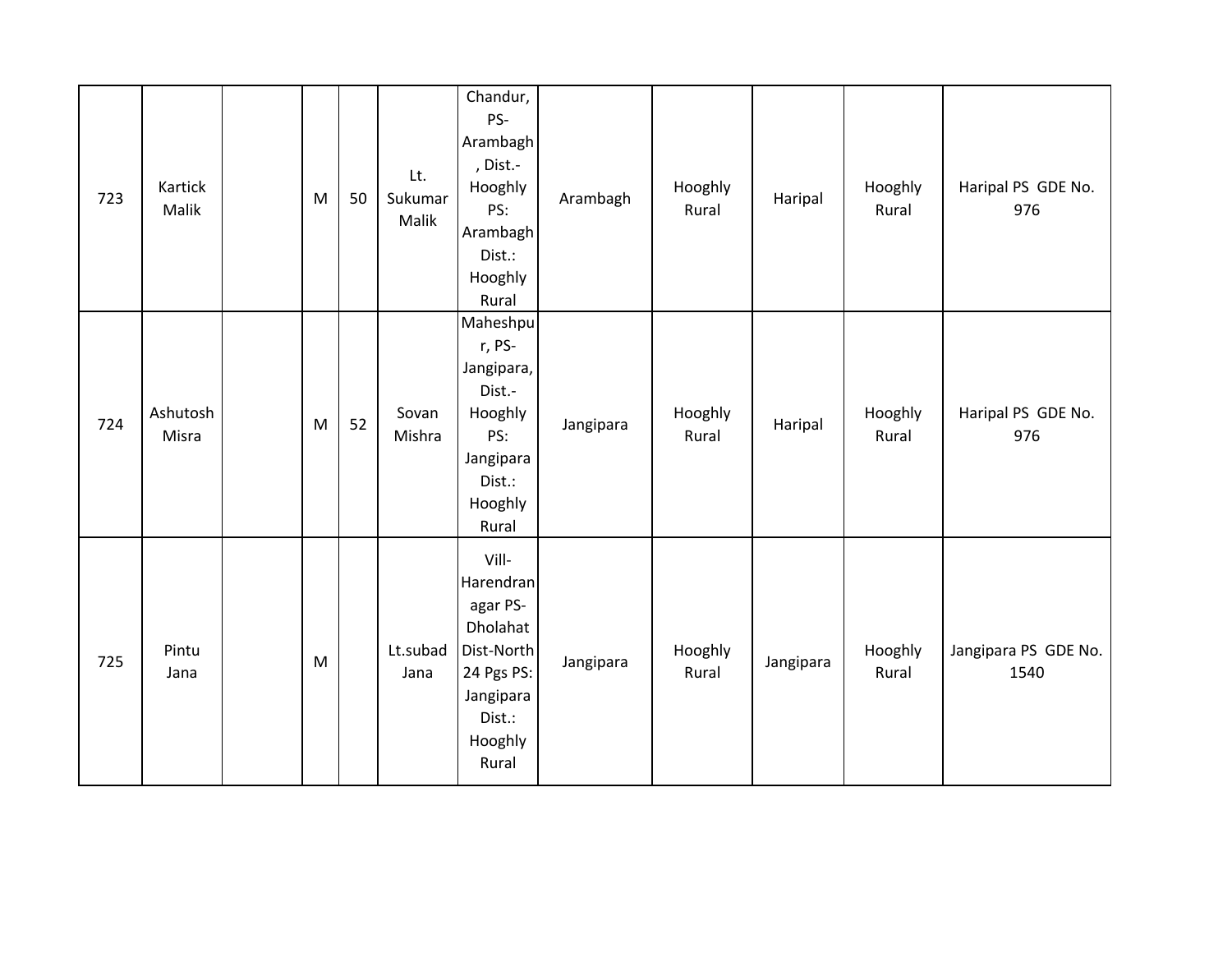| 726 | Maniruddi<br>n Khunkar   | M | 18 | Nizamuddi<br>n Khunkar  | Mondala<br>PS:<br>Goghat<br>Dist.:<br>Hooghly<br>Rural                                                          | Goghat   | Hooghly<br>Rural | Khanakul | Hooghly<br>Rural | Khanakul PS GDE No.<br>1089 |
|-----|--------------------------|---|----|-------------------------|-----------------------------------------------------------------------------------------------------------------|----------|------------------|----------|------------------|-----------------------------|
| 727 | Saugata<br>Singha<br>Roy | M | 31 | Tushar<br>Singha<br>Roy | Kaiba PS:<br>Khanakul<br>Dist.:<br>Hooghly<br>Rural                                                             | Khanakul | Hooghly<br>Rural | Khanakul | Hooghly<br>Rural | Khanakul PS GDE No.<br>1089 |
| 728 | Samar<br>Ghosh           | M | 42 | Manik<br>Ghosh          | Bansberia<br>Station<br>road, P.S-<br>Mogra,<br>Dist-<br>Hooghly<br>PS: Mogra<br>Dist.:<br>Hooghly<br>Rural     | Mogra    | Hooghly<br>Rural | Mogra    | Hooghly<br>Rural | Mogra PS GDE No.<br>672     |
| 729 | Chotu Raj                | M | 28 | Ram<br>Parbes Raj       | Sitaramba<br>ri<br>Kalbazar,<br>$P.S-$<br>Mogra,<br>Dist-<br>Hooghly<br>PS: Mogra<br>Dist.:<br>Hooghly<br>Rural | Mogra    | Hooghly<br>Rural | Mogra    | Hooghly<br>Rural | Mogra PS GDE No.<br>356     |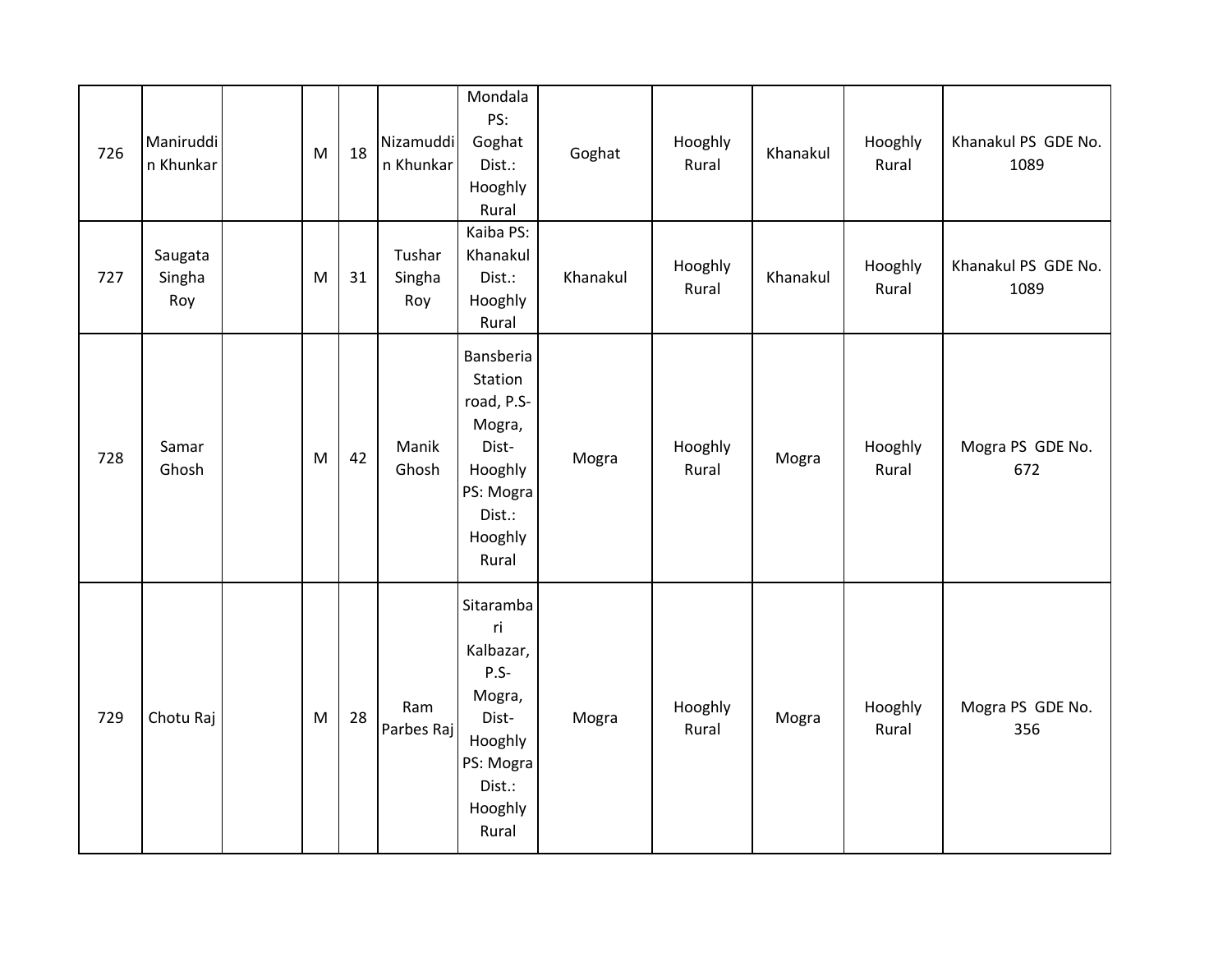| 730 | Sk. Amir         | M         | 25 | Sk.<br>Robiyal           | Kantagarh<br>, $P.S$<br>Pandua,<br>Hooghly<br>PS:<br>Pandua<br>Dist.:<br>Hooghly<br>Rural         | Pandua | Hooghly<br>Rural | Pandua | Hooghly<br>Rural | Pandua PS GDE No.<br>1304 |
|-----|------------------|-----------|----|--------------------------|---------------------------------------------------------------------------------------------------|--------|------------------|--------|------------------|---------------------------|
| 731 | Ranajit<br>Malik | ${\sf M}$ | 20 | Madhu<br>Sudhan<br>Malik | Kantagarh<br>, P.S<br>Pandua,<br>Hooghly<br>PS:<br>Pandua<br>Dist.:<br>Hooghly<br>Rural           | Pandua | Hooghly<br>Rural | Pandua | Hooghly<br>Rural | Pandua PS GDE No.<br>1304 |
| 732 | Samir Roy        | M         | 35 | <b>Golok Roy</b>         | Vill –<br>Polba, P.S.<br>- Polba,<br>Dist –<br>Hooghly<br>PS: Polba<br>Dist.:<br>Hooghly<br>Rural | Polba  | Hooghly<br>Rural | Polba  | Hooghly<br>Rural | Polba PS GDE No. 945      |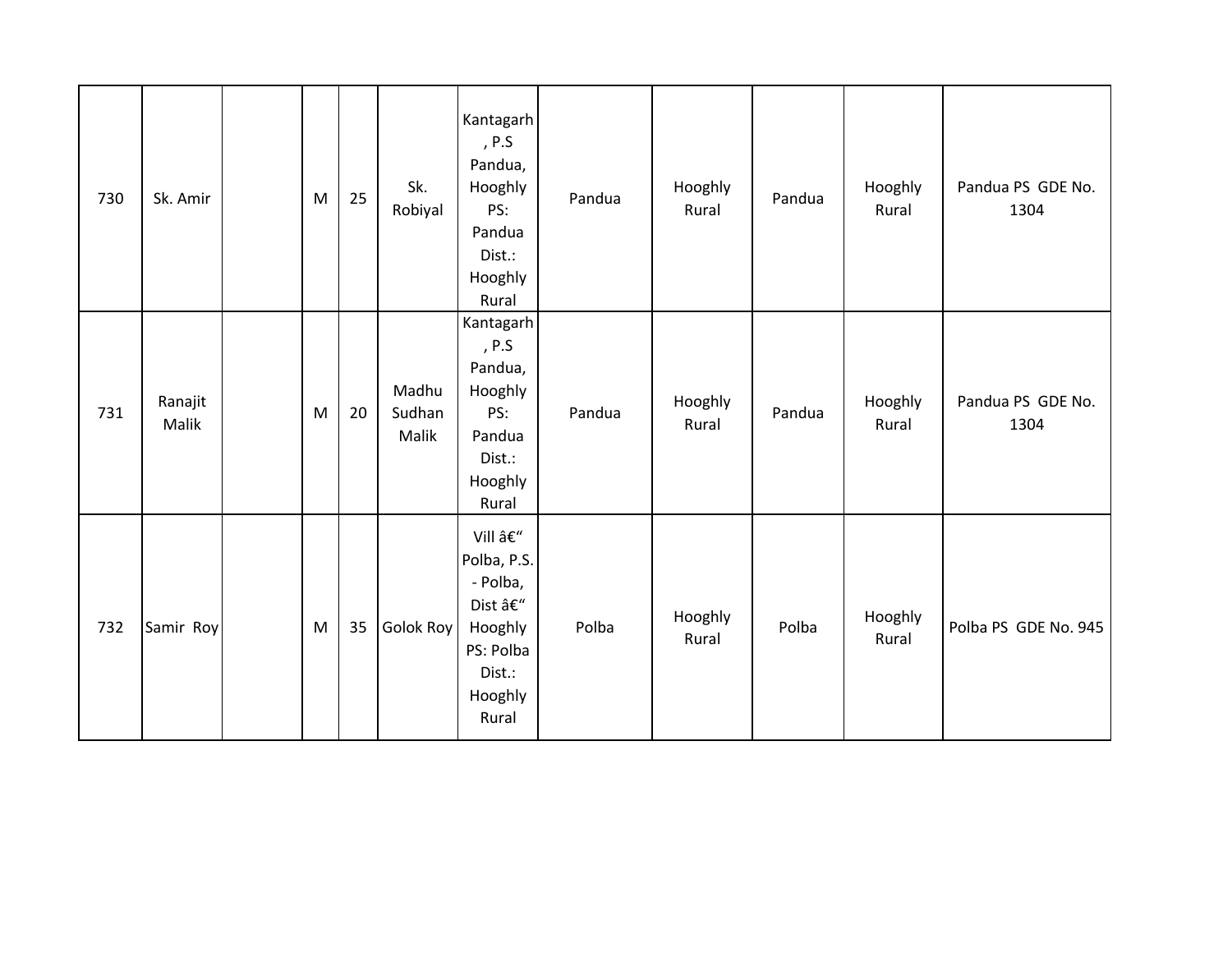| 733 | Malay<br>Das       | M         | 43 | Lt. Samar<br>Das   | Vill –<br>Polba, P.S.<br>- Polba,<br>Dist $\hat{a}\boldsymbol{\varepsilon}^{\boldsymbol{\prime\prime}}$<br>Hooghly<br>PS: Polba<br>Dist.:<br>Hooghly<br>Rural | Polba  | Hooghly<br>Rural | Polba  | Hooghly<br>Rural | Polba PS GDE No. 945  |
|-----|--------------------|-----------|----|--------------------|---------------------------------------------------------------------------------------------------------------------------------------------------------------|--------|------------------|--------|------------------|-----------------------|
| 734 | Foroj Ali<br>Molla | ${\sf M}$ | 33 | Anser Ali<br>Molla | Vill-<br>Joykrishna<br>pur P.S -<br>Chanditala<br>, Dist-<br>Hoog PS:<br>Singur<br>Dist.:<br>Hooghly<br>Rural                                                 | Singur | Hooghly<br>Rural | Singur | Hooghly<br>Rural | Singur PS GDE No. 337 |
| 735 | Rahim Sk           | M         | 32 | Sk Asmat           | Vill-<br>Thakurhat<br>, PS Singur<br>, Hooghly<br>PS: Singur<br>Dist.:<br>Hooghly<br>Rural                                                                    | Singur | Hooghly<br>Rural | Singur | Hooghly<br>Rural | Singur PS GDE No. 337 |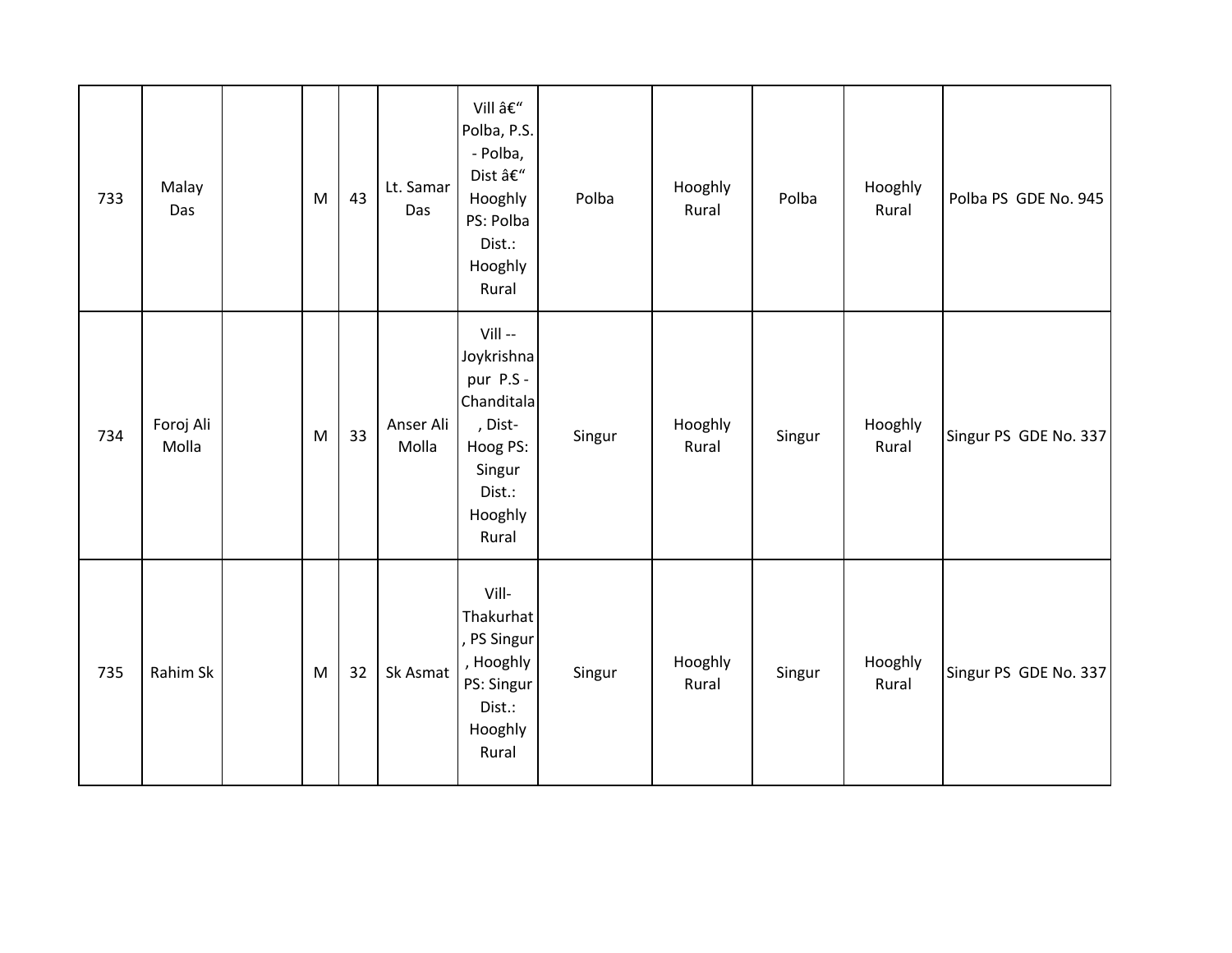| 736 | Manik<br>Bera                | M | 52 | Lt Gopal<br>Chandra<br>Bera | PS:<br>Tarakeswa<br>r Dist.:<br>Hooghly<br>Rural  | Tarakeswar | Hooghly<br>Rural | Tarakeswar | Hooghly<br>Rural | Tarakeswar PS GDE<br>No. 1026 |
|-----|------------------------------|---|----|-----------------------------|---------------------------------------------------|------------|------------------|------------|------------------|-------------------------------|
| 737 | Somnath<br>Mirdha            | M | 22 | Subash<br>Chandra<br>Mirdha | PS:<br>Tarakeswa<br>r Dist.:<br>Hooghly<br>Rural  | Tarakeswar | Hooghly<br>Rural | Tarakeswar | Hooghly<br>Rural | Tarakeswar PS GDE<br>No. 1026 |
| 738 | Prasenjit<br>Jana            | M | 36 | Swapan<br>Jana              | PS:<br>Tarakeswa<br>r Dist.:<br>Hooghly<br>Rural  | Tarakeswar | Hooghly<br>Rural | Tarakeswar | Hooghly<br>Rural | Tarakeswar PS GDE<br>No. 1026 |
| 739 | Mrinmoy<br>Bhattacha<br>rjee | M | 24 | Ashok<br>Bhattacha<br>rjee  | PS:<br>Tarakeswa<br>r Dist.:<br>Hooghly<br>Rural  | Tarakeswar | Hooghly<br>Rural | Tarakeswar | Hooghly<br>Rural | Tarakeswar PS GDE<br>No. 1026 |
| 740 | Subhajit<br>Ghosh            | M | 20 | Aloke<br>Ghosh              | PS:<br>Goghat<br>Dist.:<br>Hooghly<br>Rural       | Goghat     | Hooghly<br>Rural | Tarakeswar | Hooghly<br>Rural | Tarakeswar PS GDE<br>No. 1026 |
| 741 | Tirtha Let                   | M | 25 | ar Let                      | PS:<br>Bhaggodh   Rampurha<br>t Dist.:<br>Birbhum | Rampurhat  | Birbhum          | Tarakeswar | Hooghly<br>Rural | Tarakeswar PS GDE<br>No. 1026 |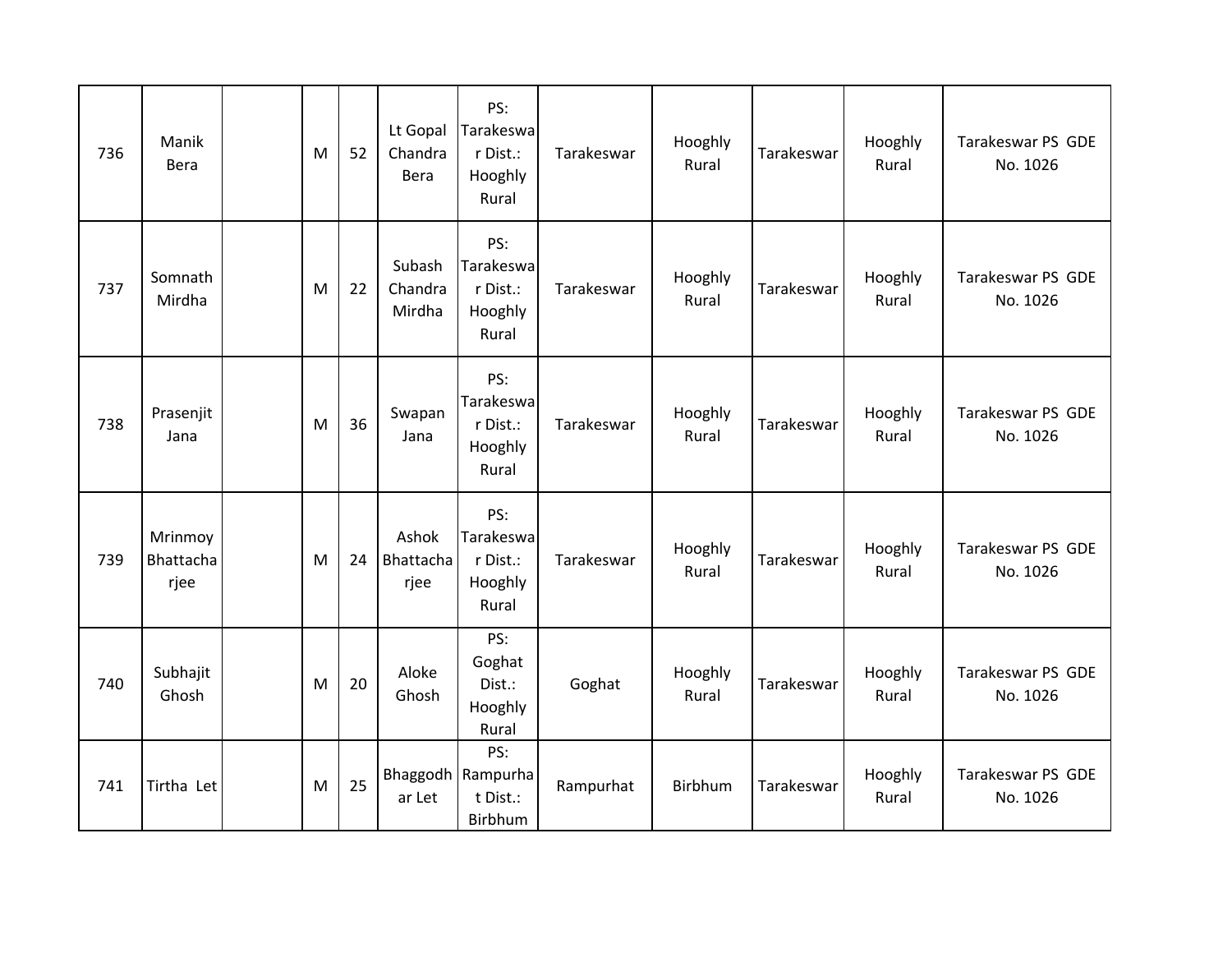| 742 | Nirmal<br>Bera          | M | 41 | Lt Gosto<br><b>Bihari</b><br>Bera | PS:<br>Tarakeswa<br>r Dist.:<br>Hooghly<br>Rural                     | Tarakeswar | Hooghly<br>Rural | Tarakeswar           | Hooghly<br>Rural | Tarakeswar PS GDE<br>No. 1026                             |
|-----|-------------------------|---|----|-----------------------------------|----------------------------------------------------------------------|------------|------------------|----------------------|------------------|-----------------------------------------------------------|
| 743 | Sonu<br>Kumar           | M | 23 | Sunil<br>Kumar                    | Parimal<br>Danga<br>Nagrnausa<br>Nalanda,<br><b>Bihar</b>            |            | <b>Basirhat</b>  | Andal<br>g.r.p.s.    | Howrah<br>G.R.P. | Andal g.r.p.s. PS<br>Outpost Durgapur<br>GRPP GDE No. 538 |
| 744 | Rabi<br>Kumar           | M | 32 | Ram<br>Prasad<br>Balmiki          | Parimal<br>Danga<br>Nagrnausa<br>Nalanda,<br><b>Bihar</b>            |            | <b>Basirhat</b>  | Andal<br>g.r.p.s.    | Howrah<br>G.R.P. | Andal g.r.p.s. PS<br>Outpost Durgapur<br>GRPP GDE No. 538 |
| 745 | Suman<br>Das            | M | 40 | Subhas<br>Das                     | Kajara<br>Andal<br>Paschim<br><b>Bardhama</b><br>n, W.B              |            | <b>Basirhat</b>  | Asansole<br>g.r.p.s. | Howrah<br>G.R.P. | Asansole g.r.p.s. PS<br><b>GDE No. 839</b>                |
| 746 | Soumen<br>Dutta         | M | 28 | Pradip<br>Dutta                   | Durgapur<br>Arbindo<br>Road<br>Arabindo<br>Paschim<br>Bardhama<br>n, |            | <b>Basirhat</b>  | Asansole<br>g.r.p.s. | Howrah<br>G.R.P. | Asansole g.r.p.s. PS<br><b>GDE No. 839</b>                |
| 747 | Bikram<br>Kumar<br>Shaw | M | 24 | Shila Shaw                        | 3 No Fari<br>Deoghar<br>Deoghar,<br><b>JHK</b>                       |            | <b>Basirhat</b>  | Asansole<br>g.r.p.s. | Howrah<br>G.R.P. | Asansole g.r.p.s. PS<br><b>GDE No. 839</b>                |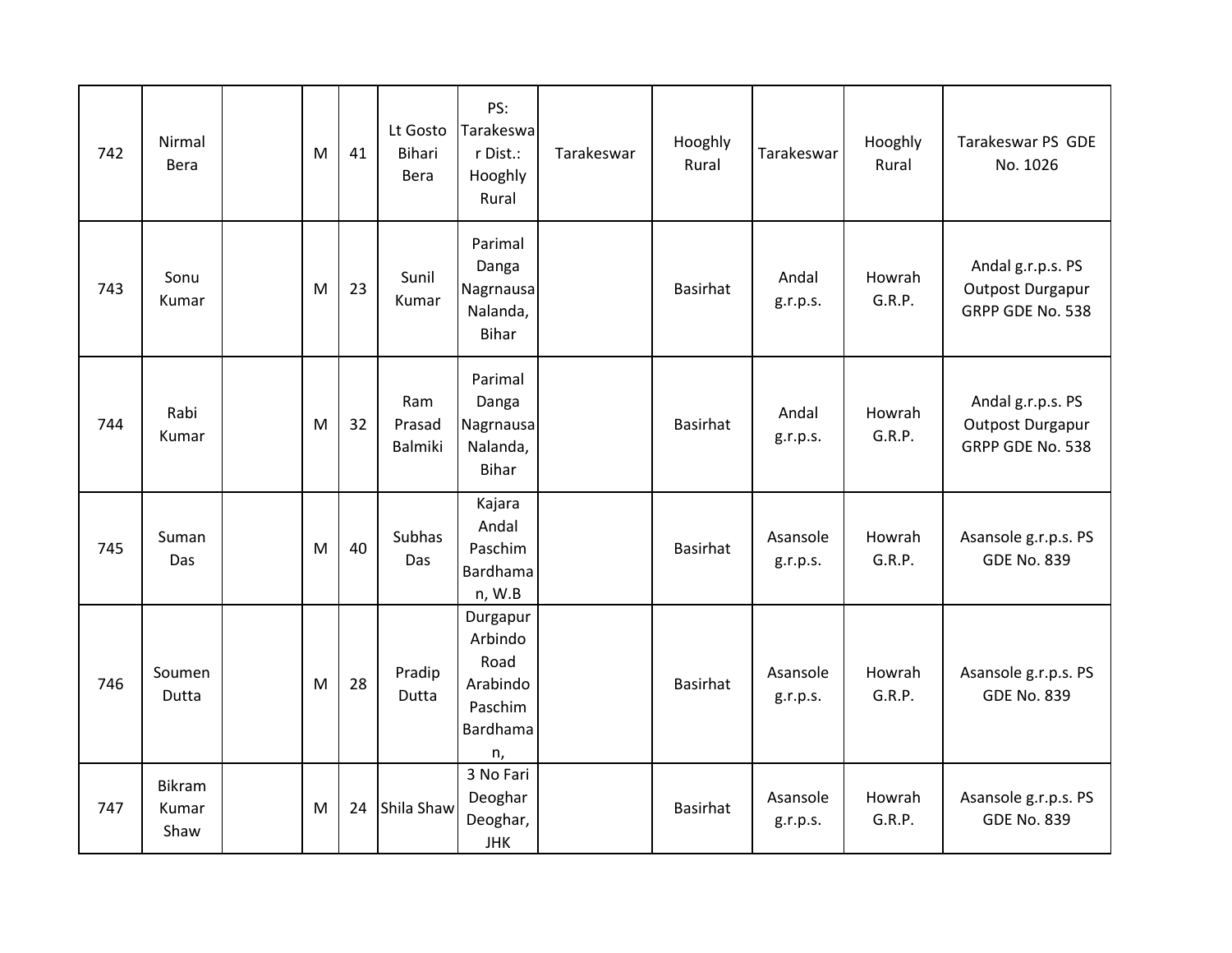| 748 | Nunu Lal<br>Singh           | M | 32 | Sri<br>Barhamde<br>o Singh | Lakhnidih<br>Chandram<br>andi<br>Jamui,<br><b>Bihar</b>                  |             | <b>Basirhat</b>  | Asansole<br>g.r.p.s. | Howrah<br>G.R.P. | Asansole g.r.p.s. PS<br><b>GDE No. 839</b> |
|-----|-----------------------------|---|----|----------------------------|--------------------------------------------------------------------------|-------------|------------------|----------------------|------------------|--------------------------------------------|
| 749 | Jahur<br>Alam               | M | 29 | Ajijul Ali                 | <b>PURBESTH</b><br>ALI PS:<br>Purbasthal<br>i Dist.:<br>Purba<br>Burdwan | Purbasthali | Purba<br>Burdwan | Bandel<br>g.r.p.s.   | Howrah<br>G.R.P. | Bandel g.r.p.s. PS GDE<br>No. 785          |
| 750 | Gangadha<br>Chakrabor<br>ty | M | 31 | Nirmal<br>Chakrabor<br>ty  | <b>KATUGRA</b><br>M PS:<br>Ketugram<br>Dist.:<br>Purba<br>Burdwan        | Ketugram    | Purba<br>Burdwan | Bandel<br>g.r.p.s.   | Howrah<br>G.R.P. | Bandel g.r.p.s. PS GDE<br>No. 785          |
| 751 | Ashis Dey                   | M | 24 | Patitpaba<br>n Dey         | <b>KACHARIT</b><br>ALA PS:<br>Ketugram<br>Dist.:<br>Purba<br>Burdwan     | Ketugram    | Purba<br>Burdwan | Bandel<br>g.r.p.s.   | Howrah<br>G.R.P. | Bandel g.r.p.s. PS GDE<br>No. 785          |
| 752 | Rakesh<br>Hazra             | M | 24 | Santosh<br>Hazra           | <b>KADARITA</b><br>LA PS:<br>Ketugram<br>Dist.:<br>Purba<br>Burdwan      | Ketugram    | Purba<br>Burdwan | Bandel<br>g.r.p.s.   | Howrah<br>G.R.P. | Bandel g.r.p.s. PS GDE<br>No. 785          |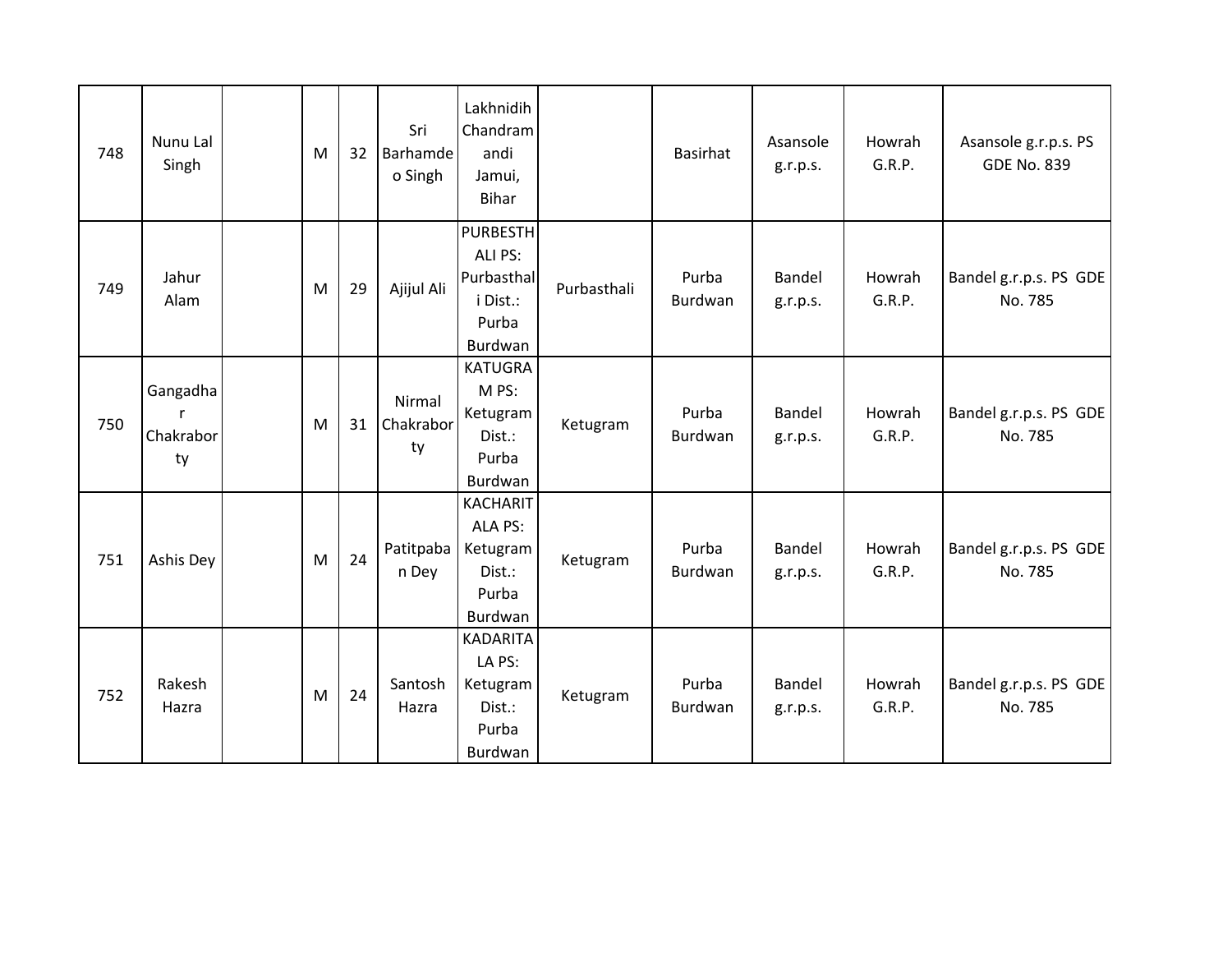| 753 | Jayanta<br><b>Basak</b>  | M | 31 | Ashu<br>Basak              | PASCHIMP<br>ATO PS:<br>Hingalganj<br>Dist.:<br>Basirhat                               | Hingalganj | <b>Basirhat</b>                    | Bandel<br>g.r.p.s. | Howrah<br>G.R.P. | Bandel g.r.p.s. PS GDE<br>No. 785 |
|-----|--------------------------|---|----|----------------------------|---------------------------------------------------------------------------------------|------------|------------------------------------|--------------------|------------------|-----------------------------------|
| 754 | Sourav<br>Nandi          | M | 25 |                            | <b>KUSDEEP</b><br>PS:<br>Joy Nandi Patrasayar<br>Dist.:<br>Bankura                    | Patrasayar | <b>Bankura</b>                     | Bandel<br>g.r.p.s. | Howrah<br>G.R.P. | Bandel g.r.p.s. PS GDE<br>No. 785 |
| 755 | Arnob<br>Ghosh           | M | 20 | Alok<br>Ghosh              | <b>NADANGH</b><br>AT PS:<br>Nadangha<br>t Dist.:<br>Purba<br>Burdwan                  | Nadanghat  | Purba<br>Burdwan                   | Bandel<br>g.r.p.s. | Howrah<br>G.R.P. | Bandel g.r.p.s. PS GDE<br>No. 785 |
| 756 | Raj<br>Narayan<br>Mondal | M | 19 | Laxminara<br>yan<br>Mondal | <b>HAZRAPO</b><br>TA PS:<br>Kaligunj<br>Dist.:<br>Krishnana<br>gar Police<br>District | Kaligunj   | Krishnanagar<br>Police<br>District | Bandel<br>g.r.p.s. | Howrah<br>G.R.P. | Bandel g.r.p.s. PS GDE<br>No. 785 |
| 757 | Raj Ghosh                | M | 23 | Deben<br>Ghosh             | PS:<br>Kaligunj<br>Dist.:<br>Krishnana<br>gar Police<br>District                      | Kaligunj   | Krishnanagar<br>Police<br>District | Bandel<br>g.r.p.s. | Howrah<br>G.R.P. | Bandel g.r.p.s. PS GDE<br>No. 785 |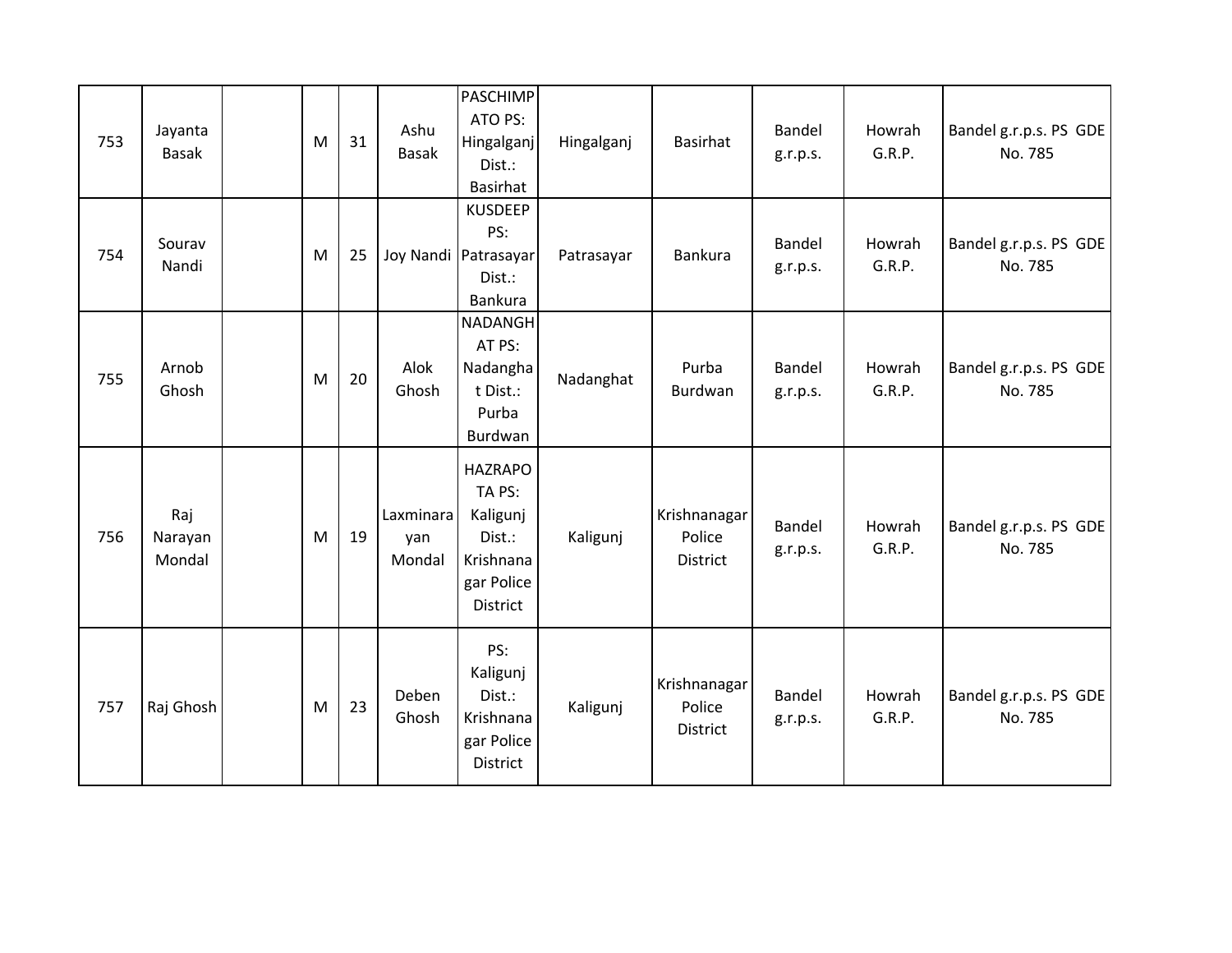| 758 | Rajib Sk              | M | 27 | Babar Ali<br>Sk          | <b>MAKHANP</b><br>UR PS:<br>Nadangha<br>t Dist.:<br>Purba<br>Burdwan                        | Nadanghat | Purba<br>Burdwan                             | <b>Bandel</b><br>g.r.p.s. | Howrah<br>G.R.P. | Bandel g.r.p.s. PS GDE<br>No. 785 |
|-----|-----------------------|---|----|--------------------------|---------------------------------------------------------------------------------------------|-----------|----------------------------------------------|---------------------------|------------------|-----------------------------------|
| 759 | Ekram<br>Khan         | M | 29 | Rajab Ali<br>Khan        | <b>MAKHANP</b><br>UR PS:<br>Nadangha<br>t Dist.:<br>Purba<br>Burdwan                        | Nadanghat | Purba<br>Burdwan                             | <b>Bandel</b><br>g.r.p.s. | Howrah<br>G.R.P. | Bandel g.r.p.s. PS GDE<br>No. 785 |
| 760 | Sukanta<br>Das        | M | 34 | Swapan<br>Das            | <b>KATWA</b><br>PS: Katwa<br>Dist.:<br>Purba<br>Burdwan                                     | Katwa     | Purba<br>Burdwan                             | Bandel<br>g.r.p.s.        | Howrah<br>G.R.P. | Bandel g.r.p.s. PS GDE<br>No. 785 |
| 761 | Sunil<br><b>Barma</b> | M | 29 | Mahonlal<br><b>Barma</b> | <b>NAIHATI</b><br>PS:<br>Naihati<br>Dist.:<br>Barrackpo<br>re Police<br>Commissi<br>onerate | Naihati   | Barrackpore<br>Police<br>Commissione<br>rate | <b>Bandel</b><br>g.r.p.s. | Howrah<br>G.R.P. | Bandel g.r.p.s. PS GDE<br>No. 785 |
| 762 | Sk Salim<br>Ali       | M | 24 | Sk Israfil               | <b>SERPUR</b><br>PS:<br>Balagarh<br>Dist.:<br>Hooghly<br>Rural                              | Balagarh  | Hooghly<br>Rural                             | Bandel<br>g.r.p.s.        | Howrah<br>G.R.P. | Bandel g.r.p.s. PS GDE<br>No. 785 |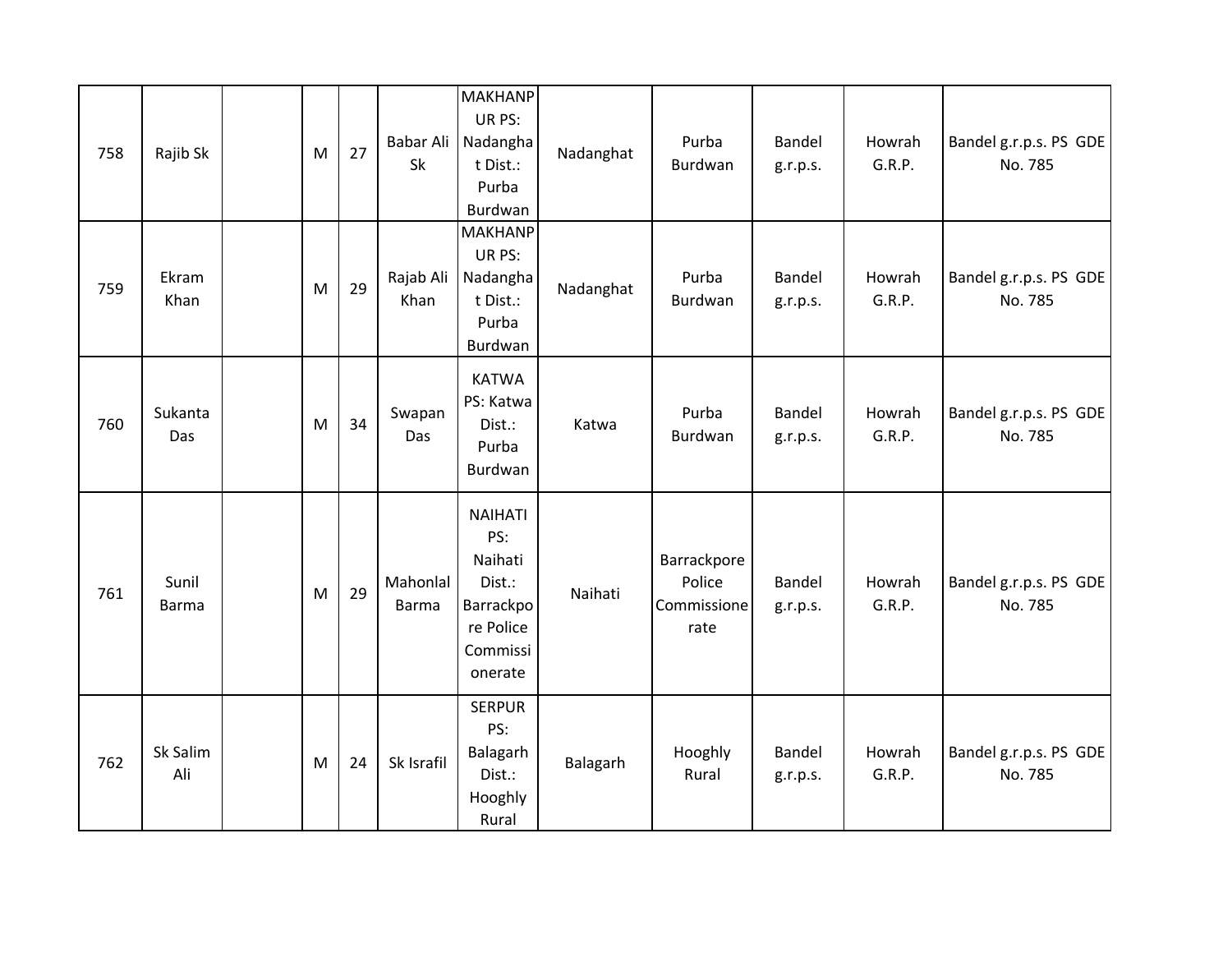| 763 | Sukanta<br>Mondal       | M | 39 | Mondal                | <b>KATUGRA</b><br>M PS:<br>Kashinath   Ketugram<br>Dist.:<br>Purba<br>Burdwan                   | Ketugram   | Purba<br>Burdwan                               | Bandel<br>g.r.p.s. | Howrah<br>G.R.P. | Bandel g.r.p.s. PS GDE<br>No. 785 |
|-----|-------------------------|---|----|-----------------------|-------------------------------------------------------------------------------------------------|------------|------------------------------------------------|--------------------|------------------|-----------------------------------|
| 764 | Safik Sk                | M | 28 | Suraj<br>Jamal Sk     | <b>RAMDASP</b><br>UR PS:<br>Katwa<br>Dist.:<br>Purba<br>Burdwan                                 | Katwa      | Purba<br>Burdwan                               | Bandel<br>g.r.p.s. | Howrah<br>G.R.P. | Bandel g.r.p.s. PS GDE<br>No. 785 |
| 765 | Samsul Sk               | M | 26 | Eanur Sk              | <b>PANDUA</b><br>PS:<br>Pandua<br>Dist.:<br>Hooghly<br>Rural                                    | Pandua     | Hooghly<br>Rural                               | Bandel<br>g.r.p.s. | Howrah<br>G.R.P. | Bandel g.r.p.s. PS GDE<br>No. 785 |
| 766 | Goutam<br><b>Bhunia</b> | M | 30 | Raju<br><b>Bhunia</b> | SRIRAMP<br>UR PS:<br>Srirampor<br>e Dist.:<br>Chandann<br>agar<br>Police<br>Commissi<br>onerate | Srirampore | Chandannag<br>ar Police<br>Commissione<br>rate | Bandel<br>g.r.p.s. | Howrah<br>G.R.P. | Bandel g.r.p.s. PS GDE<br>No. 790 |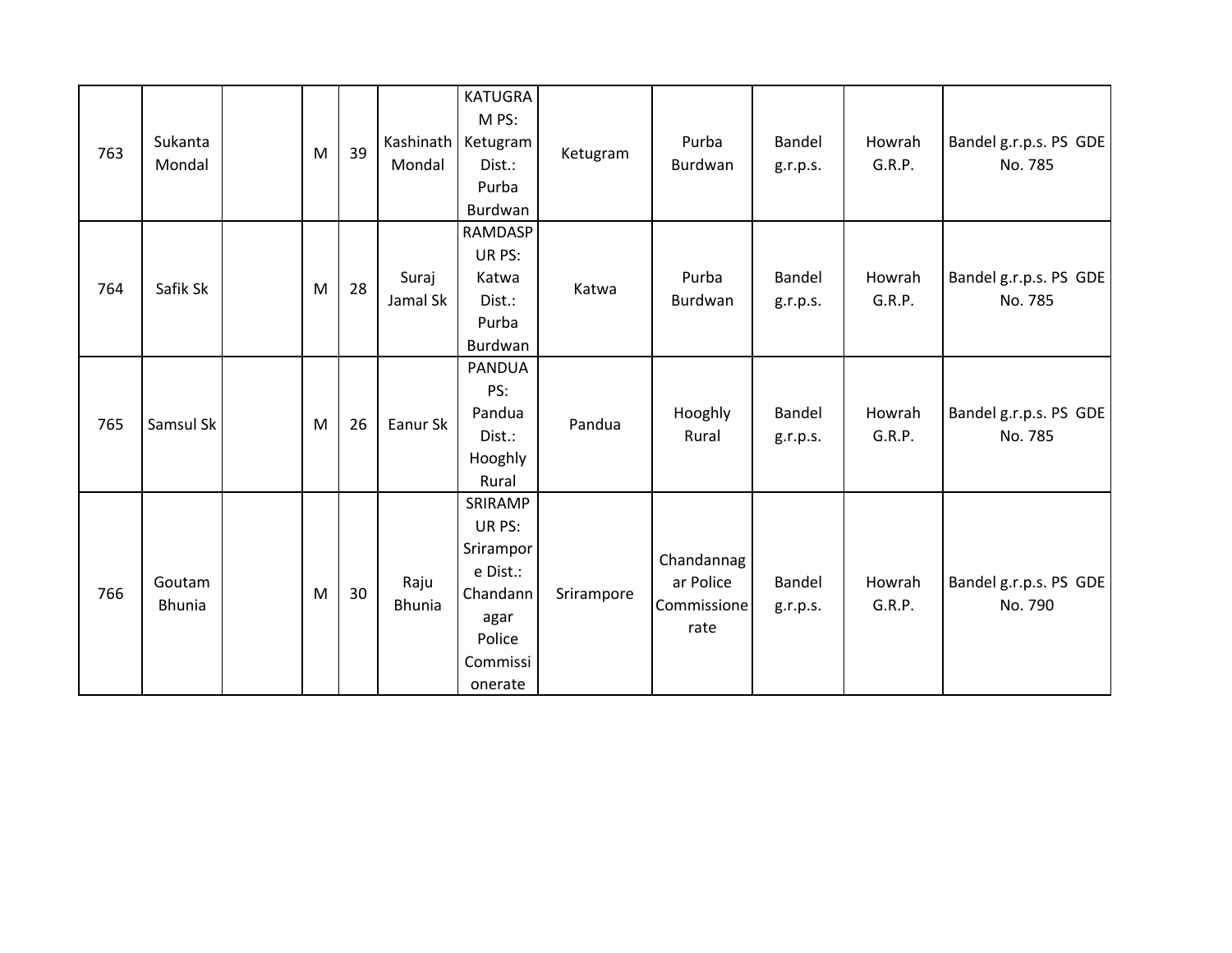| 767 | Ajoy<br><b>Bhunia</b> | M | 19 | Lohasin<br><b>Bhunia</b> | SRIRAMP<br>UR PS:<br>Srirampor<br>e Dist.:<br>Chandann<br>agar<br>Police<br>Commissi<br>onerate     | Srirampore | Chandannag<br>ar Police<br>Commissione<br>rate | <b>Bandel</b><br>g.r.p.s. | Howrah<br>G.R.P. | Bandel g.r.p.s. PS GDE<br>No. 790 |
|-----|-----------------------|---|----|--------------------------|-----------------------------------------------------------------------------------------------------|------------|------------------------------------------------|---------------------------|------------------|-----------------------------------|
| 768 | Ashis<br>Chanda       | M | 50 | Jgdees<br>Chanda         | <b>CHINSURA</b><br>HPS:<br>Chinsurah<br>Dist.:<br>Chandann<br>agar<br>Police<br>Commissi<br>onerate | Chinsurah  | Chandannag<br>ar Police<br>Commissione<br>rate | Bandel<br>g.r.p.s.        | Howrah<br>G.R.P. | Bandel g.r.p.s. PS GDE<br>No. 790 |
| 769 | Sk Araful             | M | 28 | Aftaf Ali                | <b>PANDUA</b><br>PS:<br>Pandua<br>Dist.:<br>Hooghly<br>Rural                                        | Pandua     | Hooghly<br>Rural                               | <b>Bandel</b><br>g.r.p.s. | Howrah<br>G.R.P. | Bandel g.r.p.s. PS GDE<br>No. 790 |
| 770 | Mintu<br>Mandal       | M | 26 | Madhab<br>Mondal         | <b>KALNA PS:</b><br>Kalna<br>Dist.:<br>Purba<br>Burdwan                                             | Kalna      | Purba<br>Burdwan                               | <b>Bandel</b><br>g.r.p.s. | Howrah<br>G.R.P. | Bandel g.r.p.s. PS GDE<br>No. 790 |
| 771 | Babar Ali             | M | 38 | Edris Sk                 | <b>SALAR PS:</b><br>Salar Dist.:<br>Murshida<br>bad                                                 | Salar      | Murshidabad                                    | <b>Bandel</b><br>g.r.p.s. | Howrah<br>G.R.P. | Bandel g.r.p.s. PS GDE<br>No. 790 |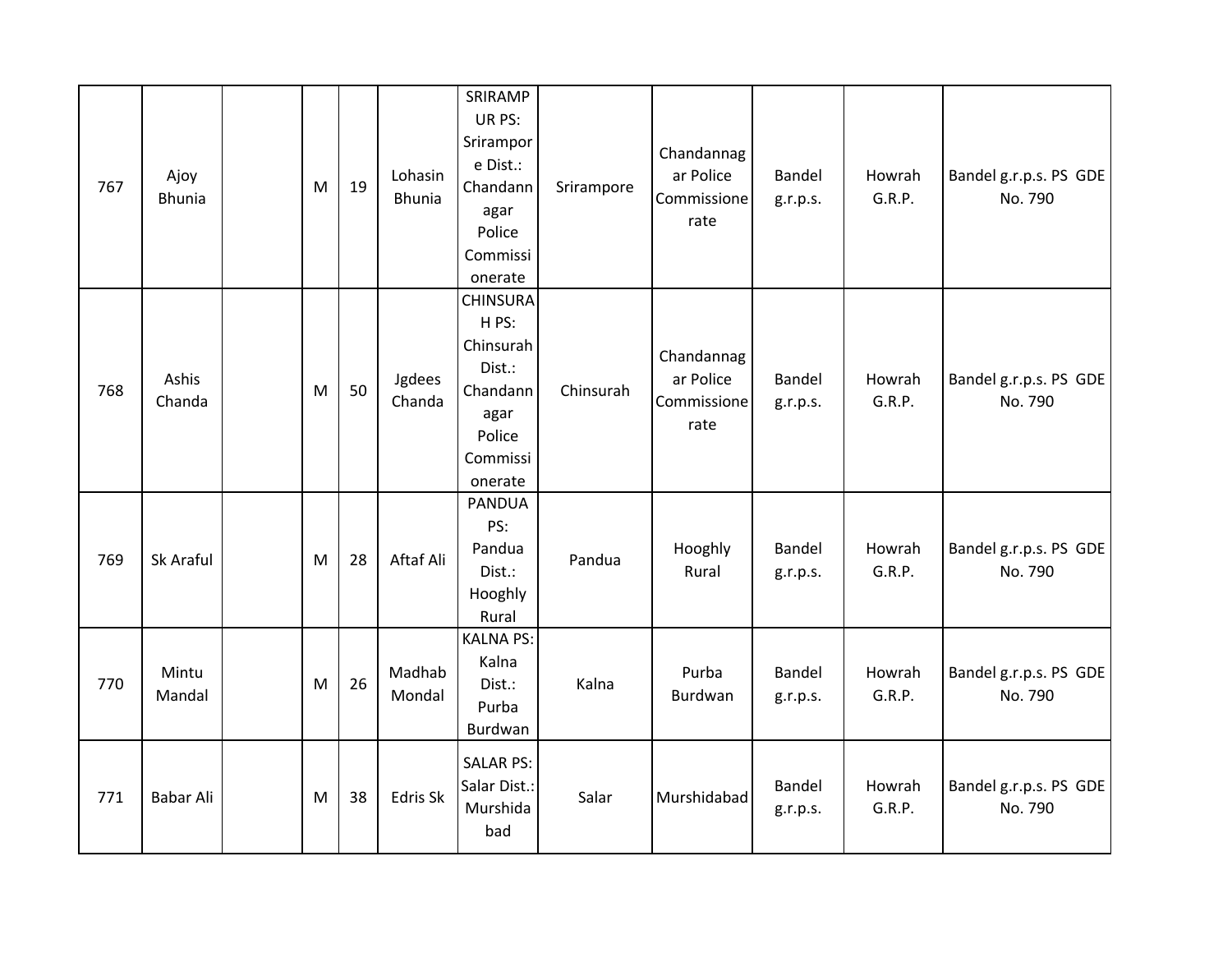| 772 | Samir<br><b>Biswas</b> | M            | 48 | Lt.<br>Gurapada<br><b>Biswas</b> | <b>KHAMARG</b><br>CHI PS:<br>Balagarh<br>Dist.:<br>Hooghly<br>Rural | Balagarh | Hooghly<br>Rural | Bandel<br>g.r.p.s. | Howrah<br>G.R.P. | Bandel g.r.p.s. PS GDE<br>No. 790 |
|-----|------------------------|--------------|----|----------------------------------|---------------------------------------------------------------------|----------|------------------|--------------------|------------------|-----------------------------------|
| 773 | Sanjit<br>Malo         | M            | 40 | Mahnjon<br>Malo                  | <b>SERPUR</b><br>PS:<br>Balagarh<br>Dist.:<br>Hooghly<br>Rural      | Balagarh | Hooghly<br>Rural | Bandel<br>g.r.p.s. | Howrah<br>G.R.P. | Bandel g.r.p.s. PS GDE<br>No. 790 |
| 774 | Ansuman<br>Roy         | M            | 48 | Lt.saktipa<br>da Roy             | <b>MOGRA</b><br>PS: Mogra<br>Dist.:<br>Hooghly<br>Rural             | Mogra    | Hooghly<br>Rural | Bandel<br>g.r.p.s. | Howrah<br>G.R.P. | Bandel g.r.p.s. PS GDE<br>No. 790 |
| 775 | Gita Das               | $\mathsf{F}$ | 55 | Ashok Das                        | Satyamuk<br>hi Sashan<br>Kali<br>Uluberia<br>Howrah                 |          | <b>Basirhat</b>  | Belur<br>g.r.p.s.  | Howrah<br>G.R.P. | Belur g.r.p.s. PS GDE<br>No. 697  |
| 776 | Mina<br>Show           | $\mathsf F$  | 45 | Lt. Rajesh<br>Show               | Khidirpur<br>Hastings<br>Kol-22                                     |          | <b>Basirhat</b>  | Belur<br>g.r.p.s.  | Howrah<br>G.R.P. | Belur g.r.p.s. PS GDE<br>No. 697  |
| 777 | Sankari<br>Singh       | $\mathsf{F}$ | 45 | Lt. Mangal<br>Lohar              | Khidirpur<br>Hastings<br>Kol-22                                     |          | <b>Basirhat</b>  | Belur<br>g.r.p.s.  | Howrah<br>G.R.P. | Belur g.r.p.s. PS GDE<br>No. 697  |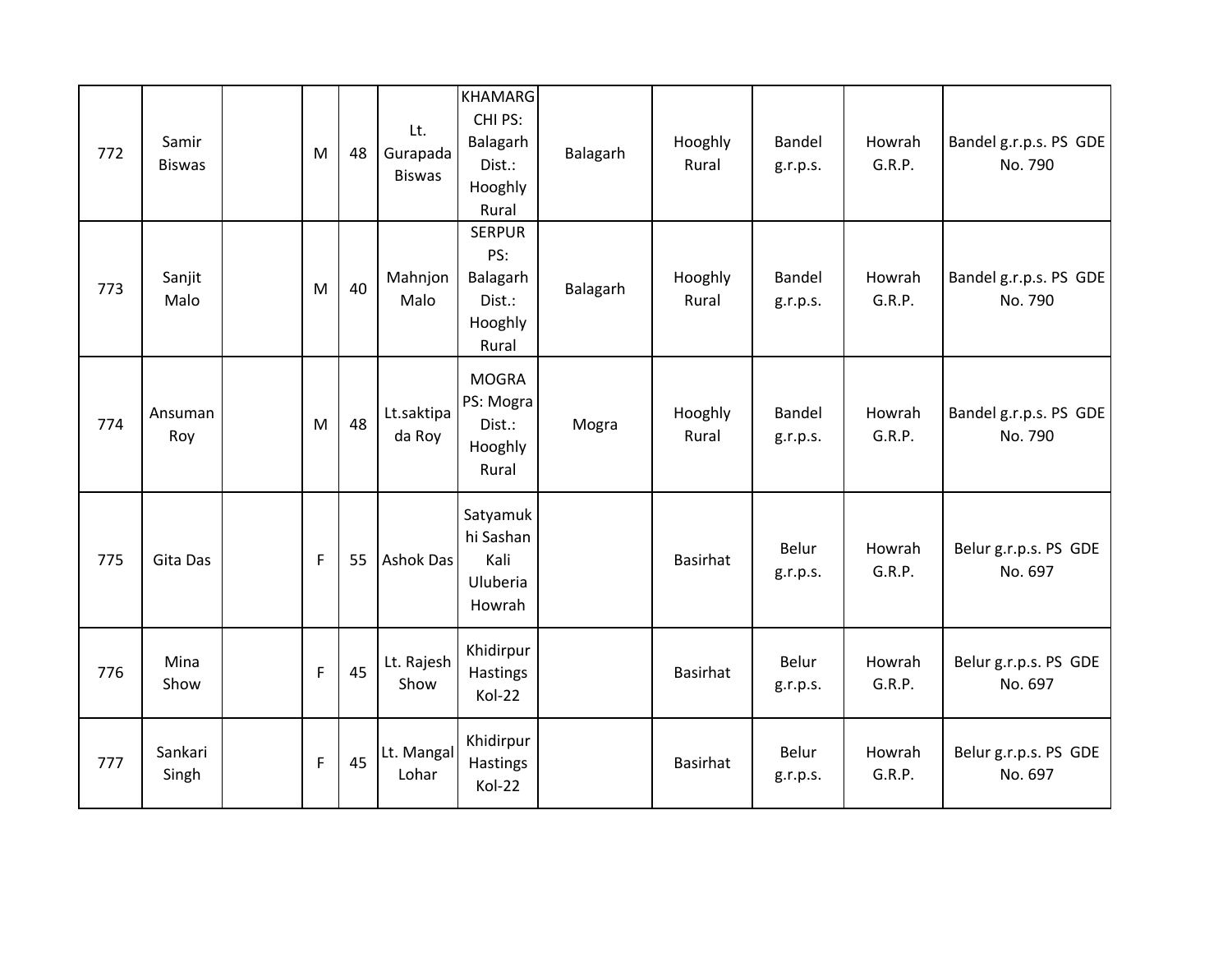| 778 | Jeet<br>Fulmali     | M         | 19 | R. Fulmali          | Tarapith<br>Tarapith<br>Birbhum<br>PS:<br><b>Baduria</b><br>Dist.:<br>Alipurduar                   | <b>Baduria</b> | Alipurduar | Belur<br>g.r.p.s. | Howrah<br>G.R.P. | Belur g.r.p.s. PS GDE<br>No. 703 |
|-----|---------------------|-----------|----|---------------------|----------------------------------------------------------------------------------------------------|----------------|------------|-------------------|------------------|----------------------------------|
| 779 | Sanu Kr.<br>Dubey   | M         | 32 | Omprakas<br>h Dubey | 71<br><b>B.C.Street</b><br><b>Bally</b><br>Howrah<br>PS:<br><b>Baduria</b><br>Dist.:<br>Alipurduar | <b>Baduria</b> | Alipurduar | Belur<br>g.r.p.s. | Howrah<br>G.R.P. | Belur g.r.p.s. PS GDE<br>No. 703 |
| 780 | Sahnawaz            | ${\sf M}$ | 34 | Sabir<br>Hossain    | Motashibt<br>ala<br>Nischinda<br>Howrah<br>PS:<br><b>Baduria</b><br>Dist.:<br>Alipurduar           | <b>Baduria</b> | Alipurduar | Belur<br>g.r.p.s. | Howrah<br>G.R.P. | Belur g.r.p.s. PS GDE<br>No. 703 |
| 781 | Rohan<br>Chatterjee | M         | 27 | Lt. Sandip          | 27 S.N.Das<br>Lane<br>Chatterjee Baranagar<br>Kol-50                                               |                | Basirhat   | Belur<br>g.r.p.s. | Howrah<br>G.R.P. | Belur g.r.p.s. PS GDE<br>No. 703 |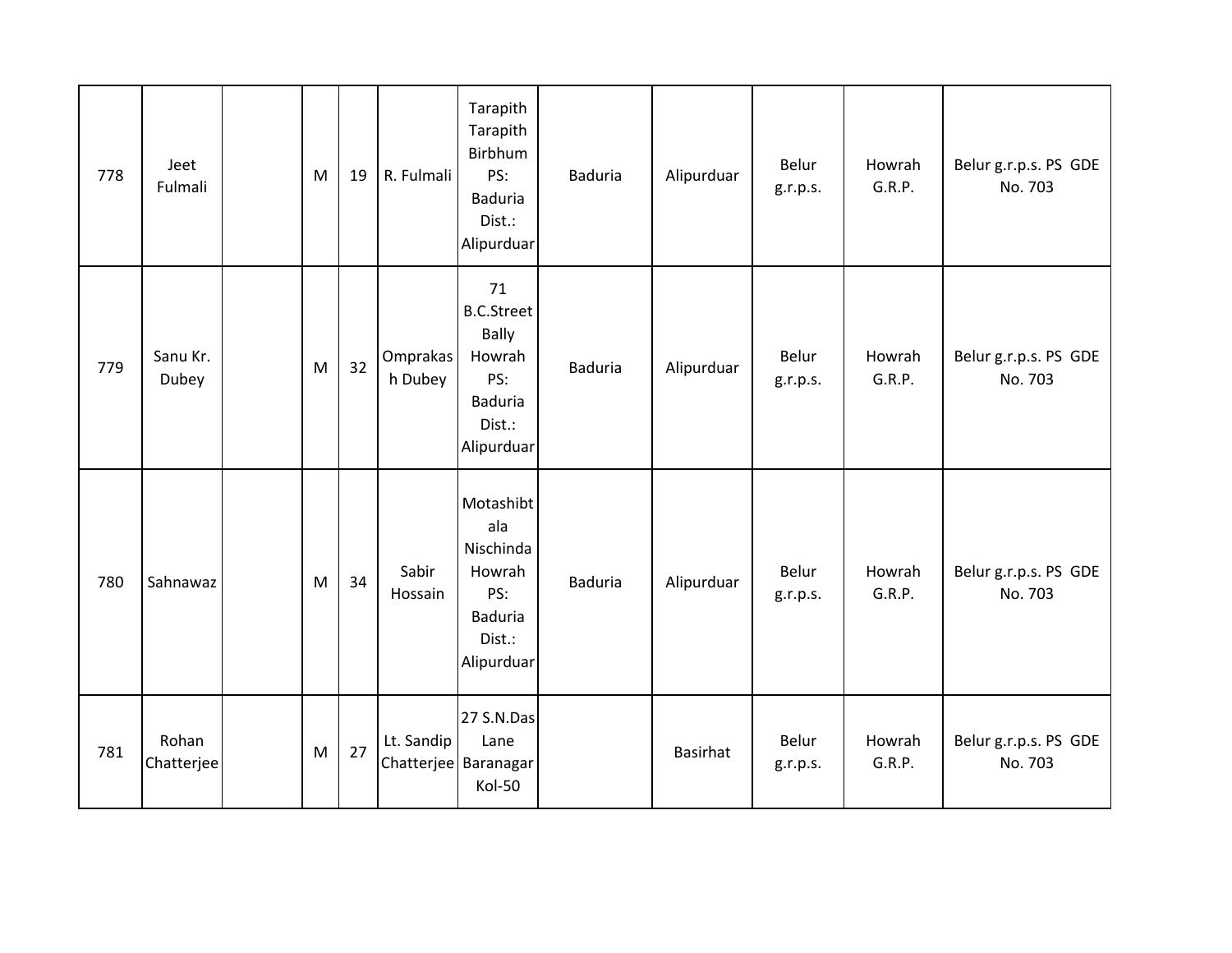| 782 | Soumyadi<br>p Kundu        | M | 23 | Sandip<br>Kundu            | 33/3/5<br>L.N.Chakr<br>aborty<br>Lane<br><b>Bantra</b><br>Howrah | Basirhat        | Belur<br>g.r.p.s. | Howrah<br>G.R.P. | Belur g.r.p.s. PS GDE<br>No. 703 |
|-----|----------------------------|---|----|----------------------------|------------------------------------------------------------------|-----------------|-------------------|------------------|----------------------------------|
| 783 | Rajesh<br>Singh            | M | 23 | Ramesh<br>Singh            | Patua<br>Para<br>Liluah<br>Howrah                                | Basirhat        | Belur<br>g.r.p.s. | Howrah<br>G.R.P. | Belur g.r.p.s. PS GDE<br>No. 703 |
| 784 | Rahit<br>Sharma            | M | 24 | Sambhu<br>Sharma           | Uttarpara<br>Uttarpara<br>Hooghly                                | <b>Basirhat</b> | Belur<br>g.r.p.s. | Howrah<br>G.R.P. | Belur g.r.p.s. PS GDE<br>No. 724 |
| 785 | Kaushik<br>Chakrabor<br>ty | M | 33 | Lt.<br>J.k.chakra<br>borty | Baghati<br>Mogra<br>Hooghly                                      | Basirhat        | Belur<br>g.r.p.s. | Howrah<br>G.R.P. | Belur g.r.p.s. PS GDE<br>No. 724 |
| 786 | Mamtaz<br>Alam             | M | 34 | Akbal<br>Alam              | 50 Kustia<br>Rd. Tiljala<br>Kol-39                               | <b>Basirhat</b> | Belur<br>g.r.p.s. | Howrah<br>G.R.P. | Belur g.r.p.s. PS GDE<br>No. 722 |
| 787 | Debobrata<br><b>Biswas</b> | M | 56 | Lt. Susil<br><b>Biswas</b> | Uttarpara<br>Uttarpara<br>Hooghly                                | <b>Basirhat</b> | Belur<br>g.r.p.s. | Howrah<br>G.R.P. | Belur g.r.p.s. PS GDE<br>No. 722 |
| 788 | Hari<br>Sankar<br>Saha     | M | 43 | Ram Saha                   | West<br>Lt. Radha   Sapuipara<br>Nischinda<br>Howrah             | <b>Basirhat</b> | Belur<br>g.r.p.s. | Howrah<br>G.R.P. | Belur g.r.p.s. PS GDE<br>No. 722 |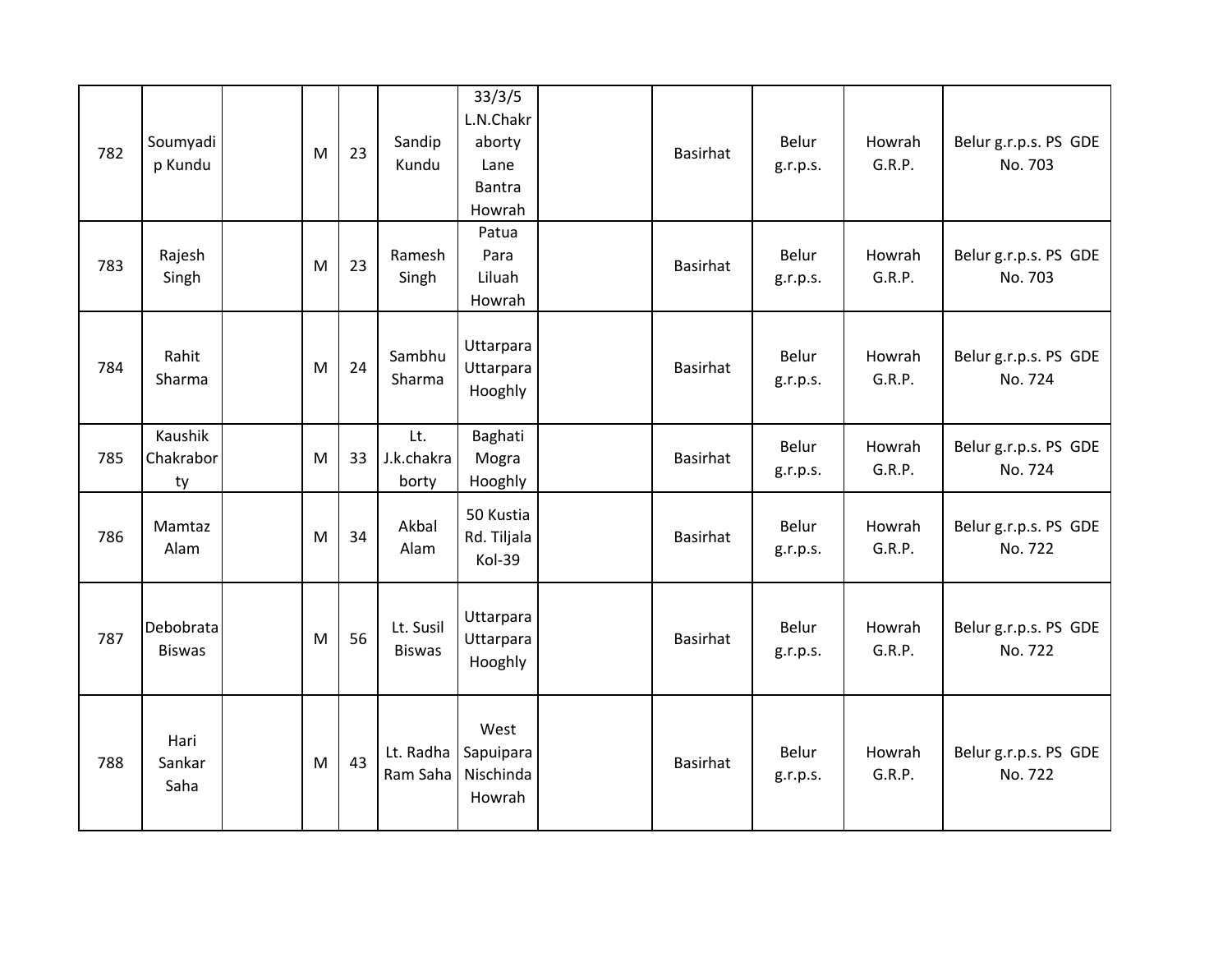| 789 | Mannu<br>Kharbal  | M | 32 | R.kharbal            | 1/1/5<br>N.Ghosh<br>Lane<br>M.P.Ghor<br>a Howrah | Basirhat        | Belur<br>g.r.p.s. | Howrah<br>G.R.P. | Belur g.r.p.s. PS GDE<br>No. 722 |
|-----|-------------------|---|----|----------------------|--------------------------------------------------|-----------------|-------------------|------------------|----------------------------------|
| 790 | Brindabon<br>Das  | M | 53 | Lachan<br>Das        | E.S.I.<br>Hospital<br>Nischinda<br>Howrah        | <b>Basirhat</b> | Belur<br>g.r.p.s. | Howrah<br>G.R.P. | Belur g.r.p.s. PS GDE<br>No. 722 |
| 791 | Jai Kumar<br>Jha  | M | 35 | <b>Bihas Jha</b>     | East<br>Sapuipara<br>Nischinda<br>Howrah         | Basirhat        | Belur<br>g.r.p.s. | Howrah<br>G.R.P. | Belur g.r.p.s. PS GDE<br>No. 722 |
| 792 | Suraj<br>Balkiki  | M | 30 | Aha Singh<br>Balmiki | Taltala<br>Taltala Kol-<br>88                    | <b>Basirhat</b> | Belur<br>g.r.p.s. | Howrah<br>G.R.P. | Belur g.r.p.s. PS GDE<br>No. 722 |
| 793 | Asraf<br>Khan     | M | 40 | Khalak<br>Khan       | Dankuni<br>Dankuni<br>Hooghly                    | Basirhat        | Belur<br>g.r.p.s. | Howrah<br>G.R.P. | Belur g.r.p.s. PS GDE<br>No. 722 |
| 794 | Sandeep<br>Sharma | M | 40 | B.I.sharma           | 55/7<br>Sapuipara<br>Nischinda<br>Howrah         | <b>Basirhat</b> | Belur<br>g.r.p.s. | Howrah<br>G.R.P. | Belur g.r.p.s. PS GDE<br>No. 722 |
| 795 | Babu<br>Santra    | M | 40 | Dhananjo<br>y Santra | Janai<br>Chanditala<br>Hooghly                   | Basirhat        | Belur<br>g.r.p.s. | Howrah<br>G.R.P. | Belur g.r.p.s. PS GDE<br>No. 722 |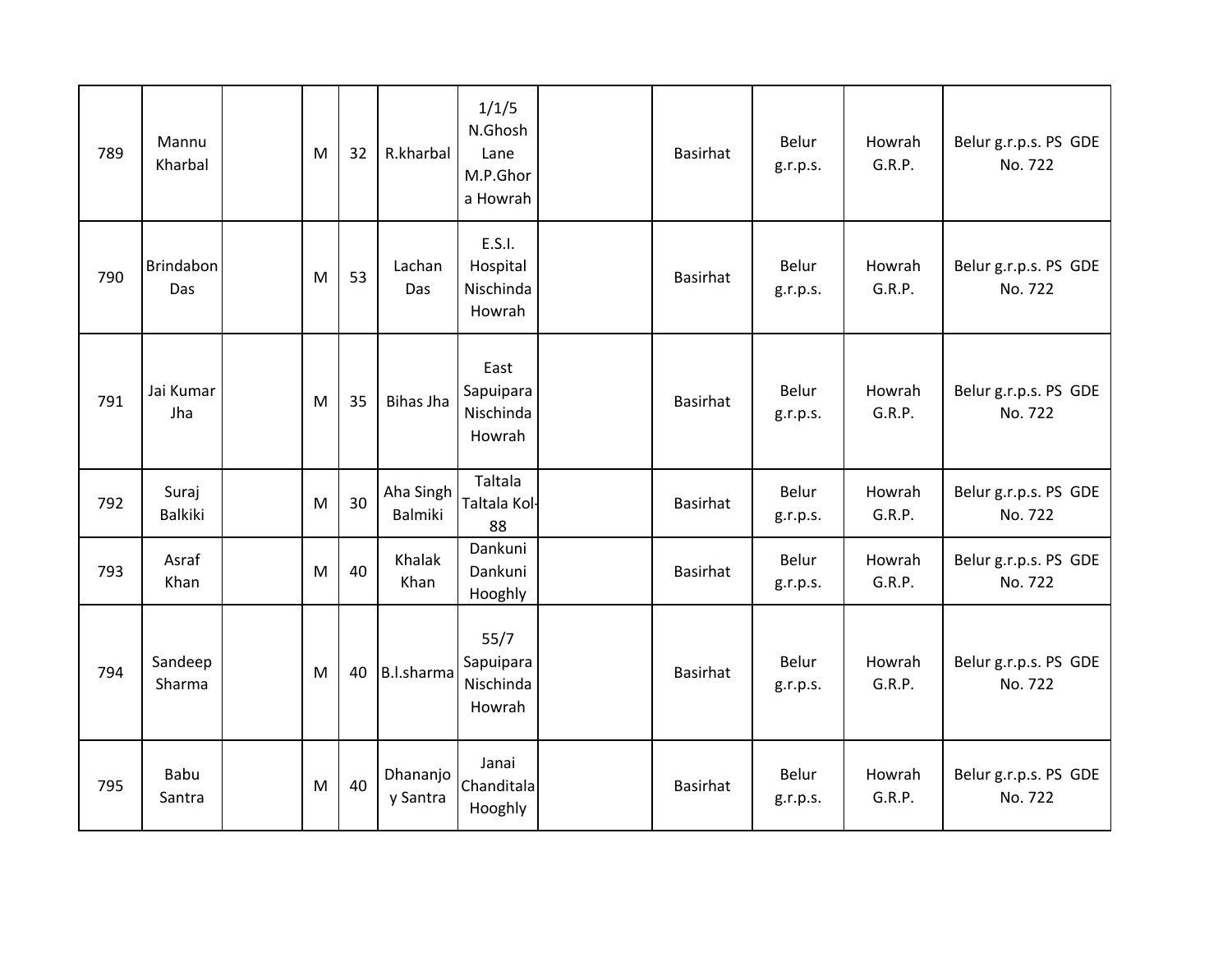| 796 | Rahul<br>Singh         | M | 22 | Akhilesh<br>Singh | Girish<br>Park<br>Girish<br>Park Kol-7                                                          | Basirhat        | Belur<br>g.r.p.s.  | Howrah<br>G.R.P. | Belur g.r.p.s. PS GDE<br>No. 722          |
|-----|------------------------|---|----|-------------------|-------------------------------------------------------------------------------------------------|-----------------|--------------------|------------------|-------------------------------------------|
| 797 | Dulal<br>Dutta         |   | 44 | Nirmal<br>Dutta   | <b>DURJAMA</b><br>L ROAD<br><b>UTTARPA</b><br><b>RA</b><br><b>HOOGHLY</b>                       | Basirhat        | Howrah<br>g.r.p.s. | Howrah<br>G.R.P. | Howrah g.r.p.s. PS<br>GDE No. 1184        |
| 798 | <b>Suvasis</b><br>Adak |   | 50 | Lt Papi<br>Adak   | LT PAPI<br><b>ADAK</b><br>73/2<br>SAHA<br><b>PARA</b><br><b>ROAD</b><br><b>BEHALA</b><br>KOL-38 | Basirhat        | Howrah<br>g.r.p.s. | Howrah<br>G.R.P. | Howrah g.r.p.s. PS<br><b>GDE No. 1184</b> |
| 799 | Arpan Das              |   | 28 | <b>B</b> Das      | <b>MANKUN</b><br><b>DU</b><br>CHANDAN<br><b>NAGAR</b><br><b>HOOGHLY</b>                         | <b>Basirhat</b> | Howrah<br>g.r.p.s. | Howrah<br>G.R.P. | Howrah g.r.p.s. PS<br><b>GDE No. 1184</b> |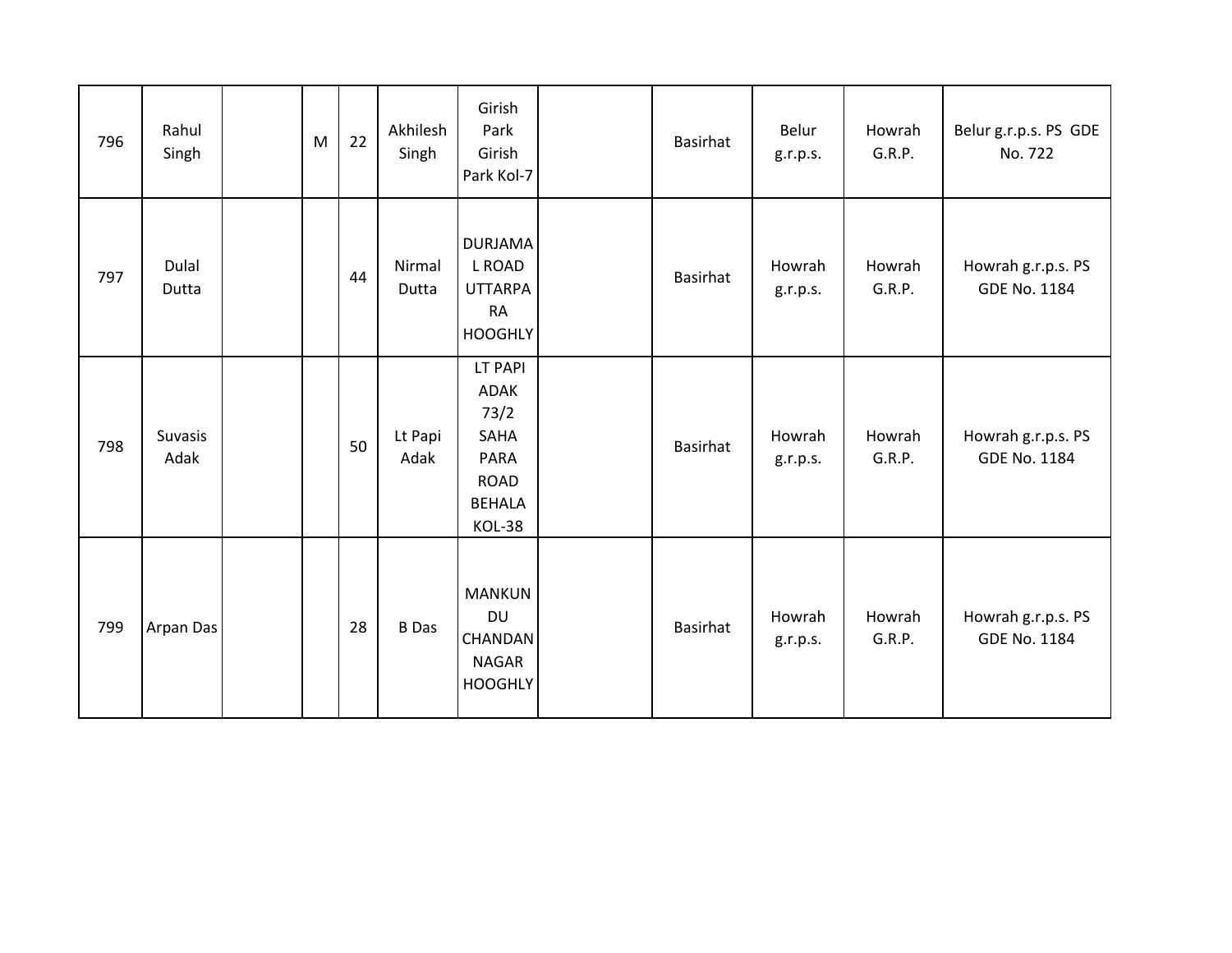| 800 | Sujit Kar                |  | 28 | Mahindar<br>Kar         | <b>MANKUN</b><br><b>DU</b><br>CHANDAN<br><b>NAGAR</b><br><b>HOOGHLY</b>                                 | Basirhat | Howrah<br>g.r.p.s. | Howrah<br>G.R.P. | Howrah g.r.p.s. PS<br><b>GDE No. 1184</b> |
|-----|--------------------------|--|----|-------------------------|---------------------------------------------------------------------------------------------------------|----------|--------------------|------------------|-------------------------------------------|
| 801 | Samarjit<br>Mitra        |  | 18 | Pravat<br>Mitra         | <b>BHAGABA</b><br><b>NPUR</b><br><b>BHAGABA</b><br><b>NPUR</b><br><b>PURBA</b><br>MEDINIPU<br>${\sf R}$ | Basirhat | Howrah<br>g.r.p.s. | Howrah<br>G.R.P. | Howrah g.r.p.s. PS<br><b>GDE No. 1184</b> |
| 802 | Sudipta<br><b>Biswas</b> |  | 26 | Sankar<br><b>Biswas</b> | SANKAR<br><b>BISWAS</b><br><b>BARUN</b><br><b>BARI</b><br><b>DHANTAL</b><br>A NADIA                     | Basirhat | Howrah<br>g.r.p.s. | Howrah<br>G.R.P. | Howrah g.r.p.s. PS<br><b>GDE No. 1184</b> |
| 803 | Ripan<br><b>Biswas</b>   |  | 34 | Sankar<br><b>Biswas</b> | SANKAR<br><b>BISWAS</b><br><b>BARUN</b><br><b>BARI</b><br><b>DHANTAL</b><br>A NADIA                     | Basirhat | Howrah<br>g.r.p.s. | Howrah<br>G.R.P. | Howrah g.r.p.s. PS<br><b>GDE No. 1184</b> |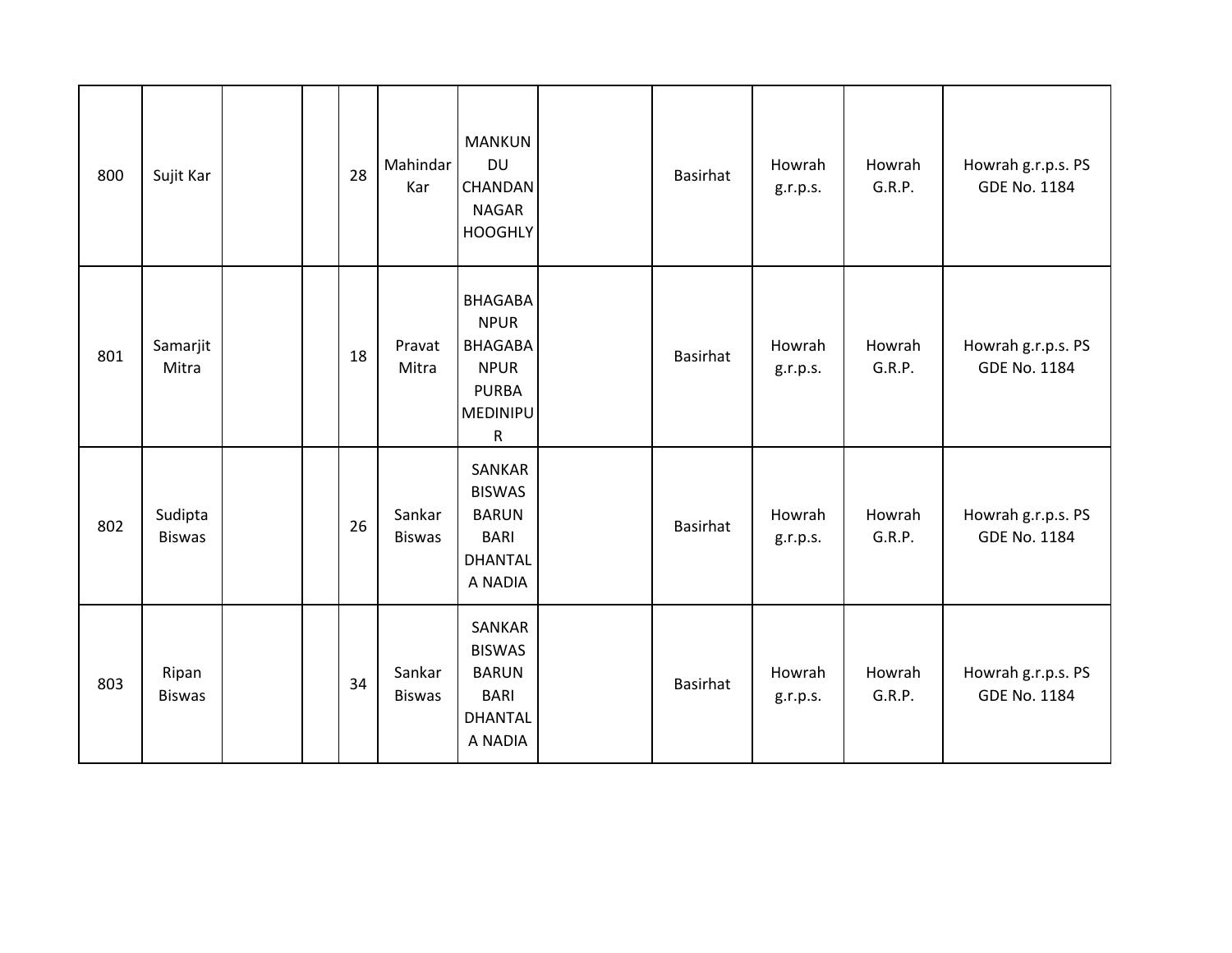| 804 | Santanu<br>Singha     | 27 | Tarun<br>Singha      | <b>CHARGHA</b><br><b>TA</b><br><b>SWARUNA</b><br>GAR<br>NORTH 24<br>PGS                     | <b>Basirhat</b> | Howrah<br>g.r.p.s. | Howrah<br>G.R.P. | Howrah g.r.p.s. PS<br><b>GDE No. 1184</b> |
|-----|-----------------------|----|----------------------|---------------------------------------------------------------------------------------------|-----------------|--------------------|------------------|-------------------------------------------|
| 805 | Avijit<br>Mondal      | 22 | Santosh<br>Mondal    | <b>CHARGHA</b><br><b>TA</b><br><b>SWARUNA</b><br>GAR<br>NORTH <sub>24</sub><br>PGS          | Basirhat        | Howrah<br>g.r.p.s. | Howrah<br>G.R.P. | Howrah g.r.p.s. PS<br><b>GDE No. 1184</b> |
| 806 | Ariful<br>Islam       | 22 | Saidul<br>Islam      | <b>RAMPUR</b><br><b>CAMP</b><br><b>NOWDA</b><br>NOWDA(A<br>SSAM)                            | <b>Basirhat</b> | Howrah<br>g.r.p.s. | Howrah<br>G.R.P. | Howrah g.r.p.s. PS<br><b>GDE No. 1184</b> |
| 807 | Sankar<br>Roy         | 21 | Sakti<br>Sadhu Roy   | <b>BARA</b><br><b>NILPUR</b><br><b>BURDWA</b><br>${\sf N}$<br><b>BURDWA</b><br>$\mathsf{N}$ | Basirhat        | Howrah<br>g.r.p.s. | Howrah<br>G.R.P. | Howrah g.r.p.s. PS<br><b>GDE No. 1184</b> |
| 808 | Md<br>Mijanuddi<br>n. | 20 | Rewajuddi<br>n Abbas | RANI<br><b>NAGAR</b><br><b>PUKURIA</b><br><b>MALDA</b>                                      | <b>Basirhat</b> | Howrah<br>g.r.p.s. | Howrah<br>G.R.P. | Howrah g.r.p.s. PS<br><b>GDE No. 1184</b> |
| 809 | Amarjit<br>Sarkar     | 25 | Ganesh<br>Sarkar     | <b>ALAMPUR</b><br>GAJAL<br><b>MALDA</b>                                                     | Basirhat        | Howrah<br>g.r.p.s. | Howrah<br>G.R.P. | Howrah g.r.p.s. PS<br><b>GDE No. 1184</b> |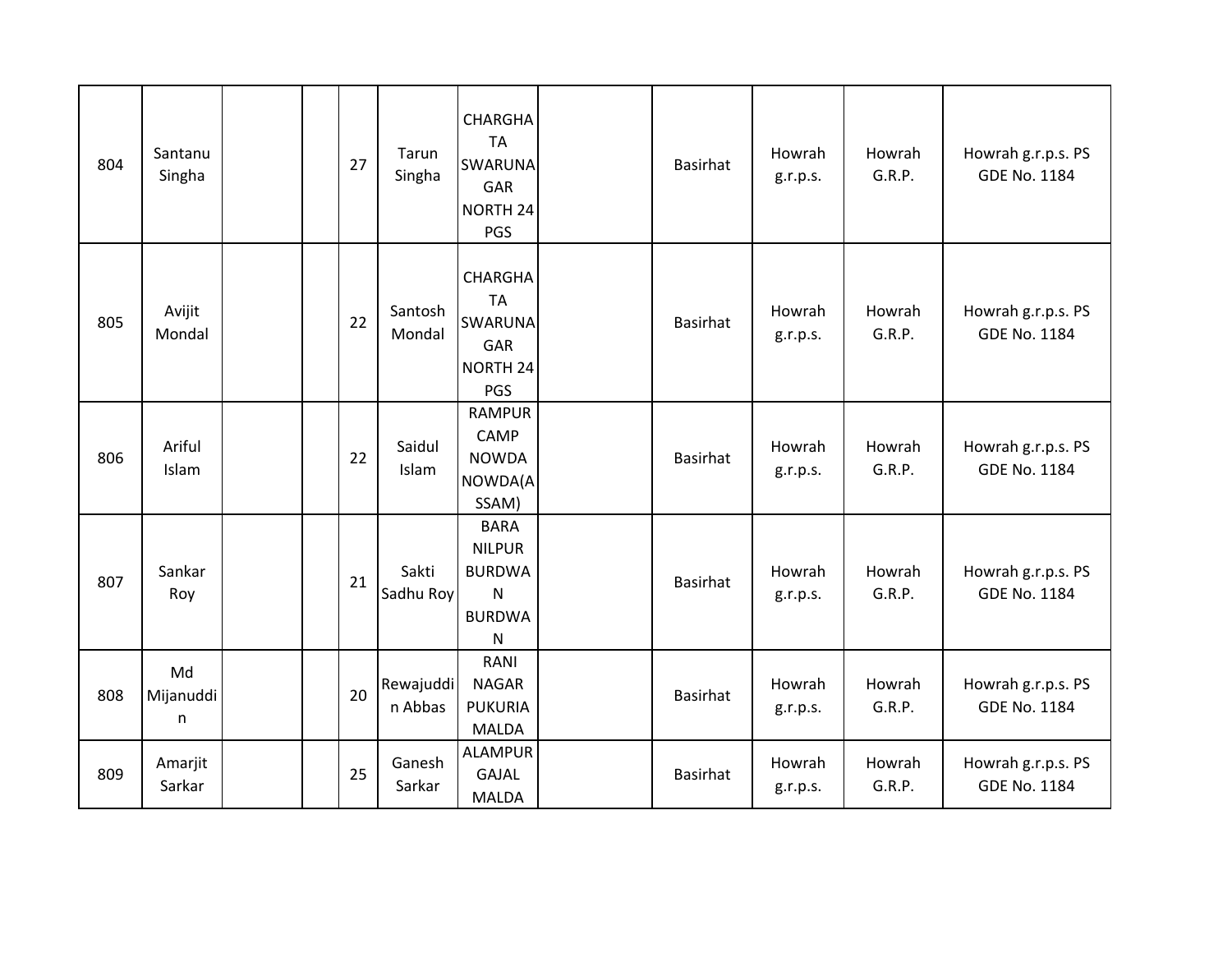| 810 | S P Rathi           |  | 50 | D N Rathi            | <b>D N RATHI</b><br><b>SUVAS</b><br><b>NAGAR</b><br><b>CHANDRA</b><br><b>SEKHAR</b><br><b>PUR</b><br>KHURDA(<br>OD | Basirhat        | Howrah<br>g.r.p.s. | Howrah<br>G.R.P. | Howrah g.r.p.s. PS<br><b>GDE No. 184</b>  |
|-----|---------------------|--|----|----------------------|--------------------------------------------------------------------------------------------------------------------|-----------------|--------------------|------------------|-------------------------------------------|
| 811 | Sougata<br>Barman   |  | 22 | Goutam<br>Barman     | <b>TARAKES</b><br><b>WAR</b><br><b>TARAKES</b><br><b>WAR</b><br><b>HOOGHLY</b>                                     | <b>Basirhat</b> | Howrah<br>g.r.p.s. | Howrah<br>G.R.P. | Howrah g.r.p.s. PS<br><b>GDE No. 1184</b> |
| 812 | Suman<br>Debnath    |  | 29 | Kali Pada<br>Debnath | <b>BIR</b><br><b>NAGAR</b><br><b>TAHERPU</b><br>R NADIA                                                            | <b>Basirhat</b> | Howrah<br>g.r.p.s. | Howrah<br>G.R.P. | Howrah g.r.p.s. PS<br>GDE No. 1184        |
| 813 | Amir<br>Ahamed      |  | 25 | Samsud<br>Ahamed     | <b>LADIPUR</b><br><b>BHAGALP</b><br>UR<br><b>BHAGALP</b><br>UR(BIHAR)                                              | <b>Basirhat</b> | Howrah<br>g.r.p.s. | Howrah<br>G.R.P. | Howrah g.r.p.s. PS<br><b>GDE No. 1184</b> |
| 814 | P Laxman<br>Narayan |  | 36 | Prem Ram             | LADIPUR<br><b>BHAGALP</b><br>UR<br><b>BHAGALP</b><br>UR(BIHAR)                                                     | Basirhat        | Howrah<br>g.r.p.s. | Howrah<br>G.R.P. | Howrah g.r.p.s. PS<br><b>GDE No. 1184</b> |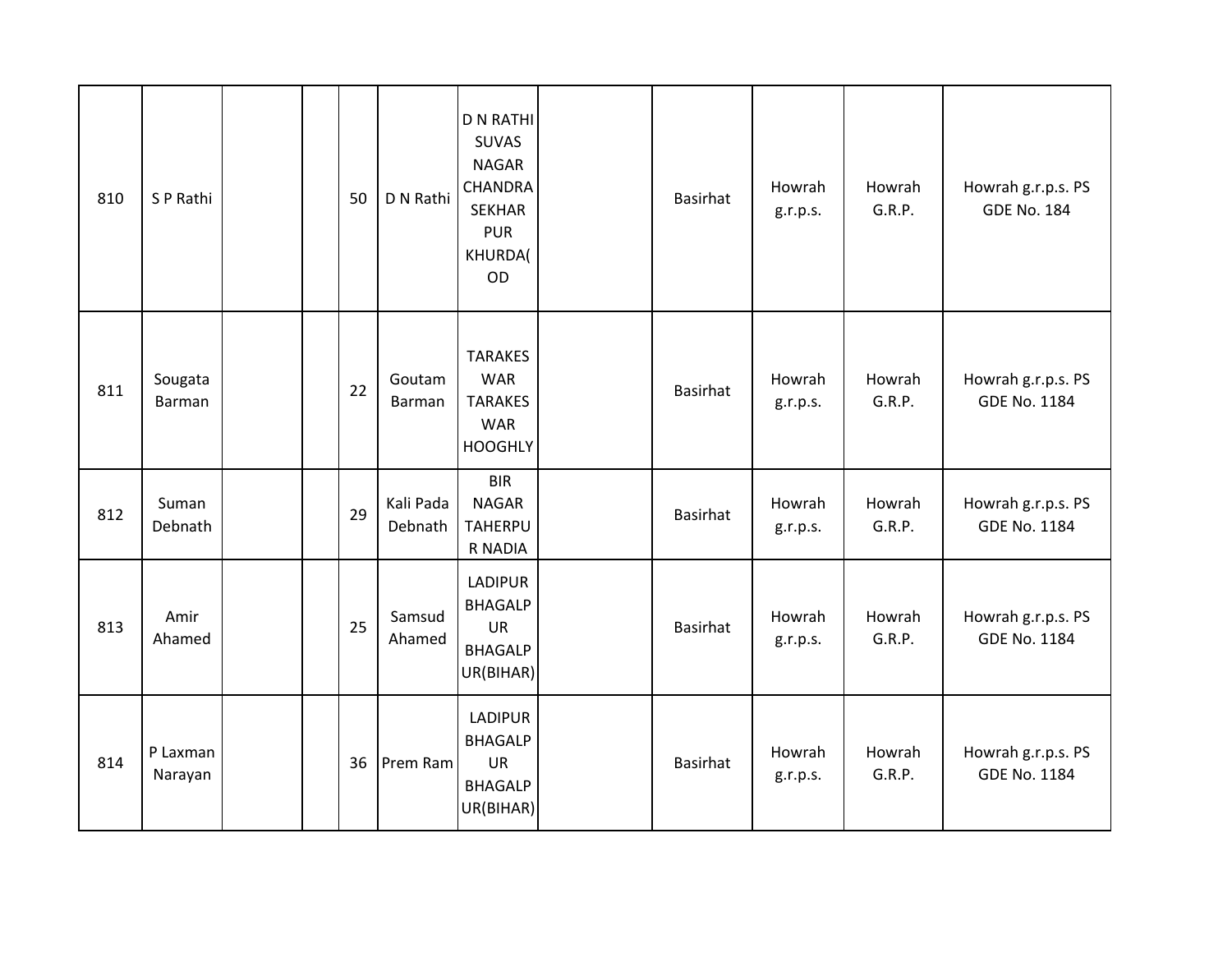| 815 | Moindar<br>Krishna<br>Roy        |  | 50 | Gobinda<br>Kumar       | <b>BALAGAR</b><br>H<br><b>BALAGAR</b><br>H<br><b>HOOGHLY</b>                              | <b>Basirhat</b> | Howrah<br>g.r.p.s. | Howrah<br>G.R.P. | Howrah g.r.p.s. PS<br><b>GDE No. 1184</b> |
|-----|----------------------------------|--|----|------------------------|-------------------------------------------------------------------------------------------|-----------------|--------------------|------------------|-------------------------------------------|
| 816 | $\mathsf S$<br>Bhattacha<br>riya |  | 43 | D<br>Bhattacha<br>riya | GODOWN<br><b>PARA</b><br><b>BALLY</b><br><b>HOWRAH</b>                                    | <b>Basirhat</b> | Howrah<br>g.r.p.s. | Howrah<br>G.R.P. | Howrah g.r.p.s. PS<br><b>GDE No. 1184</b> |
| 817 | Gopal<br>Saha                    |  | 32 | Sankar<br>Saha         | SAHAPUR<br><b>GANGARA</b><br>M PUR<br><b>DAKHIN</b><br><b>DINAJPUR</b>                    | Basirhat        | Howrah<br>g.r.p.s. | Howrah<br>G.R.P. | Howrah g.r.p.s. PS<br><b>GDE No. 1184</b> |
| 818 | Rabi<br>Benerjee                 |  | 36 | Maloy<br>Benerjee      | 17<br><b>DGARMA</b><br><b>DHAR</b><br><b>ROAD</b><br>LAKE<br><b>TOWN</b><br><b>KOL-65</b> | <b>Basirhat</b> | Howrah<br>g.r.p.s. | Howrah<br>G.R.P. | Howrah g.r.p.s. PS<br><b>GDE No. 1184</b> |
| 819 | Sk Abu<br><b>Bakkar</b>          |  | 27 | Ajijul<br>Haque        | P 9<br><b>ALAMPUR</b><br><b>PATULIA</b><br>KOL-86                                         | Basirhat        | Howrah<br>g.r.p.s. | Howrah<br>G.R.P. | Howrah g.r.p.s. PS<br><b>GDE No. 1184</b> |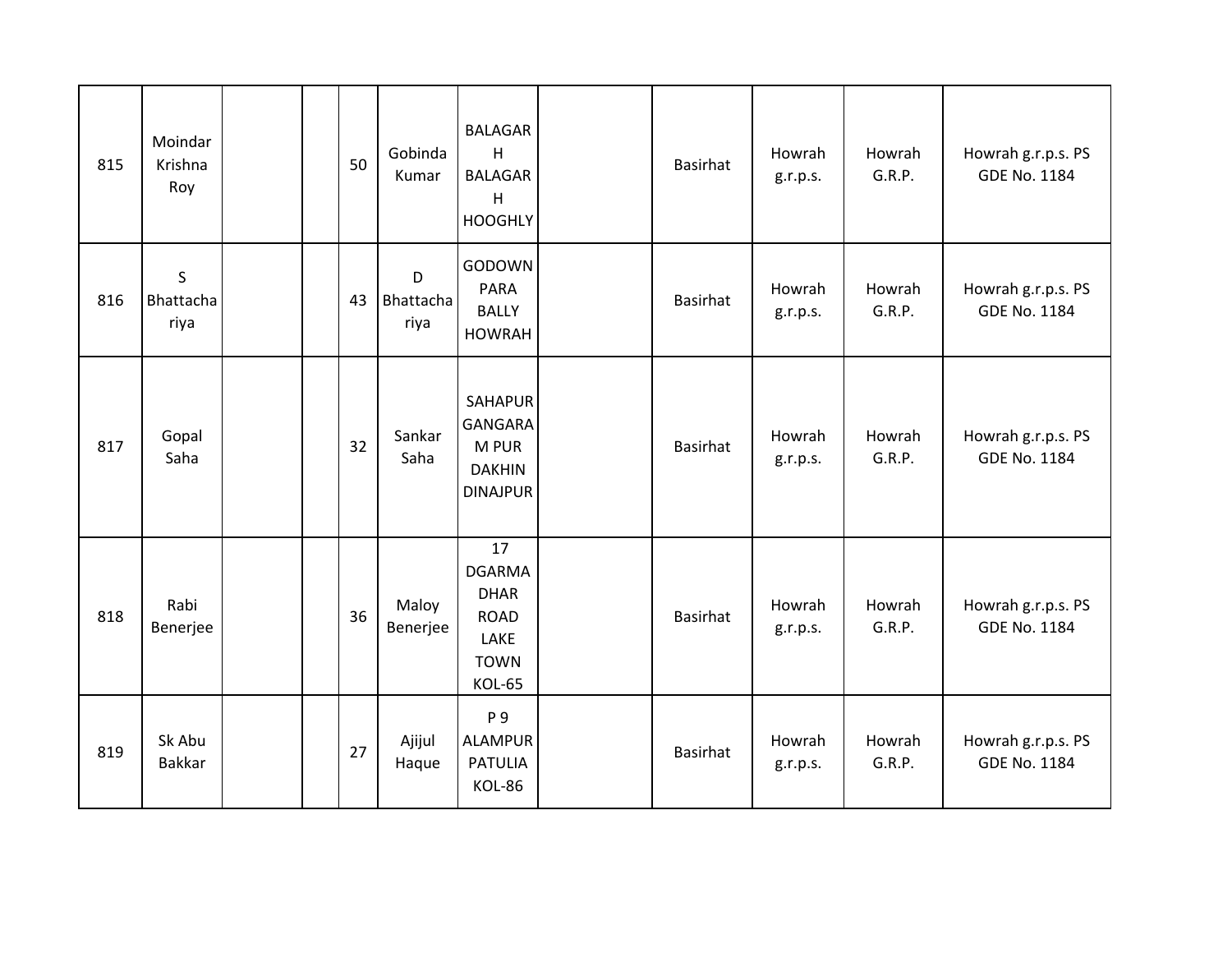| 820 | Ashok<br>Adhikary  |  | 45 | Krishna<br>Adhikary      | P 9<br><b>ALAMPUR</b><br><b>PATULIA</b><br>KOL-86                                   | Basirhat        | Howrah<br>g.r.p.s. | Howrah<br>G.R.P. | Howrah g.r.p.s. PS<br><b>GDE No. 1184</b> |
|-----|--------------------|--|----|--------------------------|-------------------------------------------------------------------------------------|-----------------|--------------------|------------------|-------------------------------------------|
| 821 | Animesh<br>Roy     |  | 47 | N C Roy                  | 166/1<br><b>GHOSH</b><br>PARA BY<br>LANE<br><b>THAKUR</b><br><b>PUKUR</b><br>KOL-86 | Basirhat        | Howrah<br>g.r.p.s. | Howrah<br>G.R.P. | Howrah g.r.p.s. PS<br><b>GDE No. 1184</b> |
| 822 | Debendra<br>Mondal |  | 46 | S <sub>N</sub><br>Mondal | <b>JADAVPU</b><br>$\mathsf{R}$<br><b>SERVEPAR</b><br>K KOL-75                       | Basirhat        | Howrah<br>g.r.p.s. | Howrah<br>G.R.P. | Howrah g.r.p.s. PS<br><b>GDE No. 1184</b> |
| 823 | Pritam<br>Baski    |  | 28 | Partha<br>Baski          | <b>SUVAS</b><br>PALLY<br><b>ENGLISH</b><br><b>BAZAR</b><br>MALDA                    | <b>Basirhat</b> | Howrah<br>g.r.p.s. | Howrah<br>G.R.P. | Howrah g.r.p.s. PS<br><b>GDE No. 1193</b> |
| 824 | Ganesh<br>Majhi    |  | 50 | Deb<br>Narayan<br>Majhi  | <b>ROY</b><br><b>MUKTI</b><br><b>PARA</b><br><b>ADRA</b><br><b>PURULIA</b>          | Basirhat        | Howrah<br>g.r.p.s. | Howrah<br>G.R.P. | Howrah g.r.p.s. PS<br><b>GDE No. 1193</b> |
| 825 | Manoj<br>Saha      |  | 50 | Sre Ram<br>Saha          | <b>JINGA</b><br><b>BARI</b><br><b>MAHESHT</b><br><b>ALA</b><br><b>KOLKATA</b>       | Basirhat        | Howrah<br>g.r.p.s. | Howrah<br>G.R.P. | Howrah g.r.p.s. PS<br><b>GDE No. 1193</b> |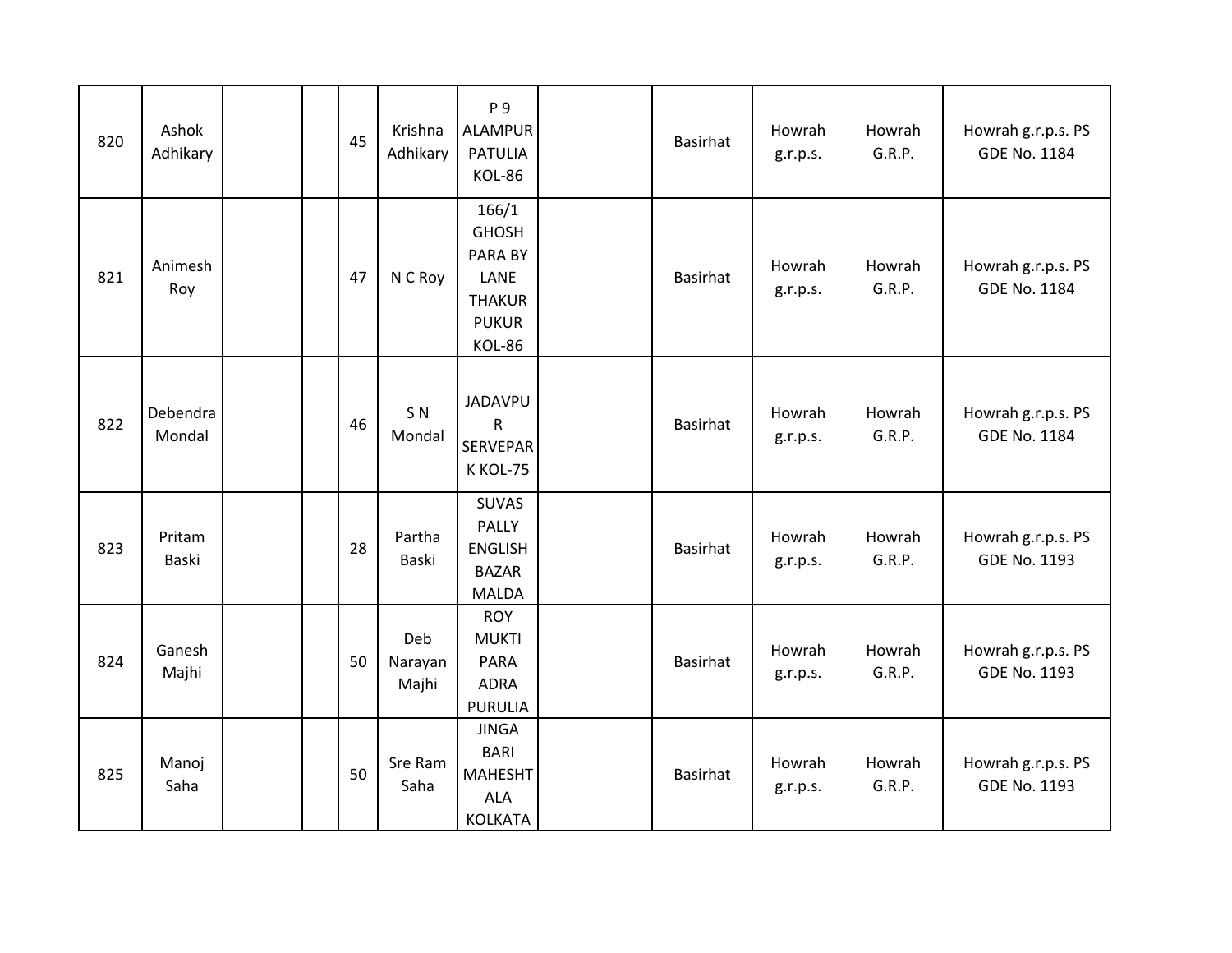| 826 | Bapi<br>Modak            |  | 43 | Diwakar<br>Modak  | <b>NABAWA</b><br><b>DIP</b><br><b>NABAWA</b><br><b>DIP NADIA</b>                   | Basirhat        | Howrah<br>g.r.p.s. | Howrah<br>G.R.P. | Howrah g.r.p.s. PS<br><b>GDE No. 1193</b> |
|-----|--------------------------|--|----|-------------------|------------------------------------------------------------------------------------|-----------------|--------------------|------------------|-------------------------------------------|
| 827 | <b>Ashok Das</b>         |  | 50 | Gobinda<br>Das    | <b>MORJAPU</b><br><b>R SINGUR</b><br><b>HOOGHLY</b>                                | Basirhat        | Howrah<br>g.r.p.s. | Howrah<br>G.R.P. | Howrah g.r.p.s. PS<br><b>GDE No. 1193</b> |
| 828 | Avisek<br>Prakash        |  | 21 | Anath<br>Prakash  | <b>MONI</b><br><b>CHAK</b><br><b>JORHAT</b><br><b>JORHAT(A</b><br>SSAM)            | Basirhat        | Howrah<br>g.r.p.s. | Howrah<br>G.R.P. | Howrah g.r.p.s. PS<br><b>GDE No. 1193</b> |
| 829 | Tousif<br>Ahamed<br>Khan |  | 38 | Hafij Ali<br>Khan | KALIKAPU<br>R KASBA<br>KOL-17                                                      | <b>Basirhat</b> | Howrah<br>g.r.p.s. | Howrah<br>G.R.P. | Howrah g.r.p.s. PS<br><b>GDE No. 1193</b> |
| 830 | Akash<br>Pachal          |  | 19 | Swapan<br>Pachal  | <b>BABAU</b><br><b>RAMPUR</b><br><b>UDAYNAR</b><br><b>AYANPUR</b><br><b>HOWRAH</b> | Basirhat        | Howrah<br>g.r.p.s. | Howrah<br>G.R.P. | Howrah g.r.p.s. PS<br><b>GDE No. 1193</b> |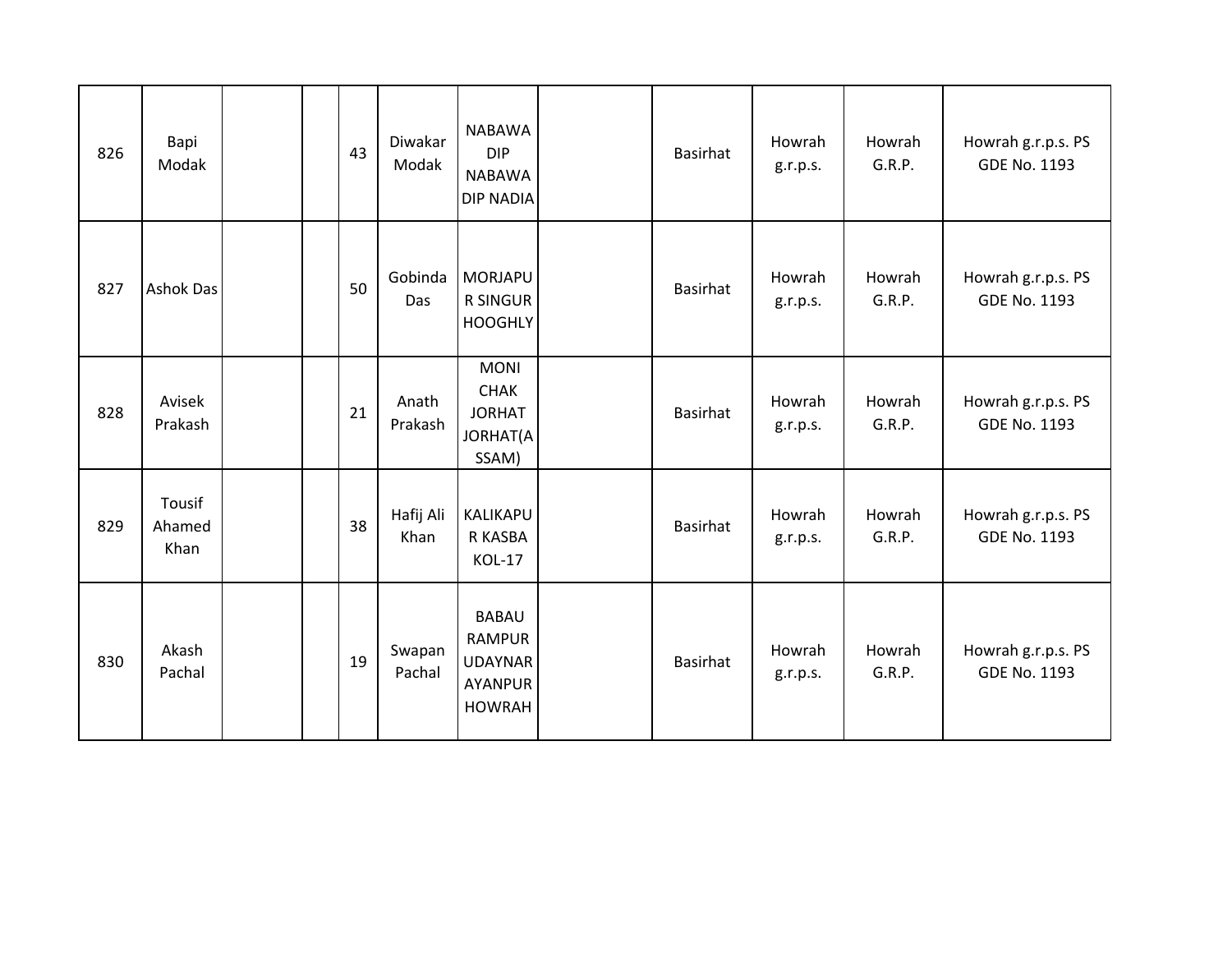| 831 | Kiron<br>Dhara    | M | 22 | S/o Tapan<br><b>Dhara</b>               | Nandai,<br><b>Beltala PS:</b><br>Kalna<br>Dist.:<br>Purba<br>Burdwan             | Kalna         | Purba<br>Burdwan               | Kalna<br>g.r.p.s. | Howrah<br>G.R.P. | Kalna g.r.p.s. PS GDE<br>No. 649 |
|-----|-------------------|---|----|-----------------------------------------|----------------------------------------------------------------------------------|---------------|--------------------------------|-------------------|------------------|----------------------------------|
| 832 | Md. Selim         | M | 36 | S/o Abdul<br>Samad                      | Gajiabad,<br>PS-<br>Sahibabad<br>, Dist-<br>Gajiabad                             |               | Basirhat                       | Kalna<br>g.r.p.s. | Howrah<br>G.R.P. | Kalna g.r.p.s. PS GDE<br>No. 649 |
| 833 | Sk Ummor<br>Faruk | M | 19 | $S/O$ Sk<br>Serful                      | Jangipur<br>PS:<br>Raghunat<br>hganj<br>Dist.:<br>Jangipur<br>Police<br>District | Raghunathganj | Jangipur<br>Police<br>District | Kalna<br>g.r.p.s. | Howrah<br>G.R.P. | Kalna g.r.p.s. PS GDE<br>No. 649 |
| 834 | Raja<br>Kirtaniya | M | 29 | S/o Tapan<br>Kirtaniya                  | Kalyani<br>PS:<br>Kalyani<br>Dist.:<br>Ranaghat<br>Police<br>District            | Kalyani       | Ranaghat<br>Police<br>District | Kalna<br>g.r.p.s. | Howrah<br>G.R.P. | Kalna g.r.p.s. PS GDE<br>No. 649 |
| 835 | Arijit<br>Mondal  | M | 27 | $S/O$ Lt.<br>Mahanta<br>Kumar<br>Mondal | Kalyani<br>PS:<br>Kalyani<br>Dist.:<br>Ranaghat<br>Police<br>District            | Kalyani       | Ranaghat<br>Police<br>District | Kalna<br>g.r.p.s. | Howrah<br>G.R.P. | Kalna g.r.p.s. PS GDE<br>No. 652 |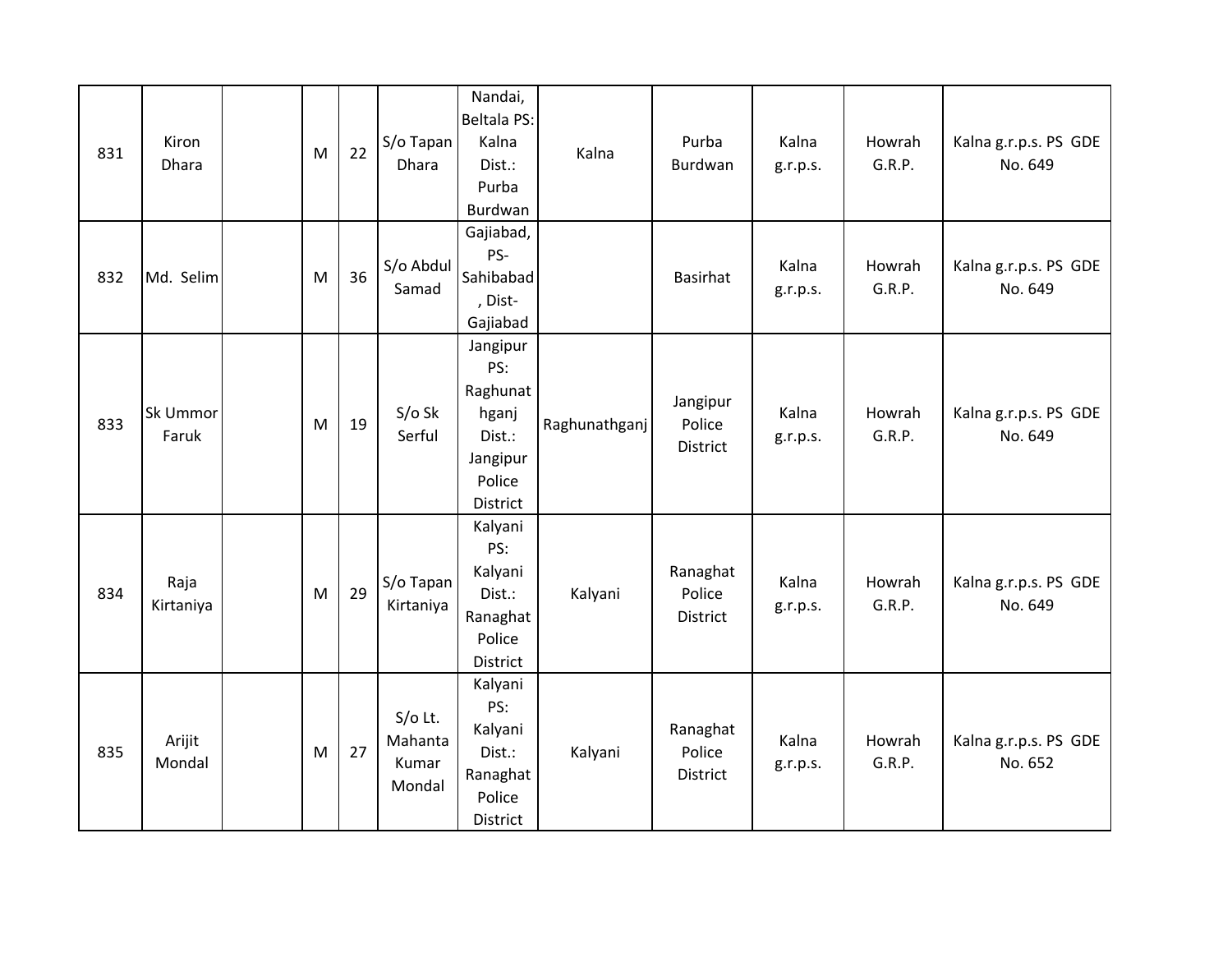| 836 | Partha<br>Garai     | M | 31 | S/O<br>Chittya<br>Ranjan<br>Garai  | <b>Bhadur</b><br>PS:<br>Goghat<br>Dist.:<br>Hooghly<br>Rural         | Goghat    | Hooghly<br>Rural     | Kalna<br>g.r.p.s. | Howrah<br>G.R.P. | Kalna g.r.p.s. PS GDE<br>No. 652 |
|-----|---------------------|---|----|------------------------------------|----------------------------------------------------------------------|-----------|----------------------|-------------------|------------------|----------------------------------|
| 837 | Akash<br>Pramanick  | M | 22 | S/O<br>Madhusud<br>an<br>Pramanick | Inchura<br>PS:<br>Balagarh<br>Dist.:<br>Hooghly<br>Rural             | Balagarh  | Hooghly<br>Rural     | Kalna<br>g.r.p.s. | Howrah<br>G.R.P. | Kalna g.r.p.s. PS GDE<br>No. 652 |
| 838 | Arup<br>Saha        | M | 19 | S/O<br>Parimal<br>Saha             | Guptipara<br>PS:<br>Balagarh<br>Dist.:<br>Hooghly<br>Rural           | Balagarh  | Hooghly<br>Rural     | Kalna<br>g.r.p.s. | Howrah<br>G.R.P. | Kalna g.r.p.s. PS GDE<br>No. 652 |
| 839 | Shampad<br>Majumder | M | 50 | S/O<br>Radhakant<br>a<br>Majumder  | Medinipur<br>PS:<br>Midnapor<br>e Dist.:<br>Paschim<br>Mednipor<br>e | Midnapore | Paschim<br>Mednipore | Kalna<br>g.r.p.s. | Howrah<br>G.R.P. | Kalna g.r.p.s. PS GDE<br>No. 661 |
| 840 | Joy Sarkar          | M | 24 | S/O<br>Madan<br>Sarkar             | Tribeni PS:<br>Mogra<br>Dist.:<br>Hooghly<br>Rural                   | Mogra     | Hooghly<br>Rural     | Kalna<br>g.r.p.s. | Howrah<br>G.R.P. | Kalna g.r.p.s. PS GDE<br>No. 661 |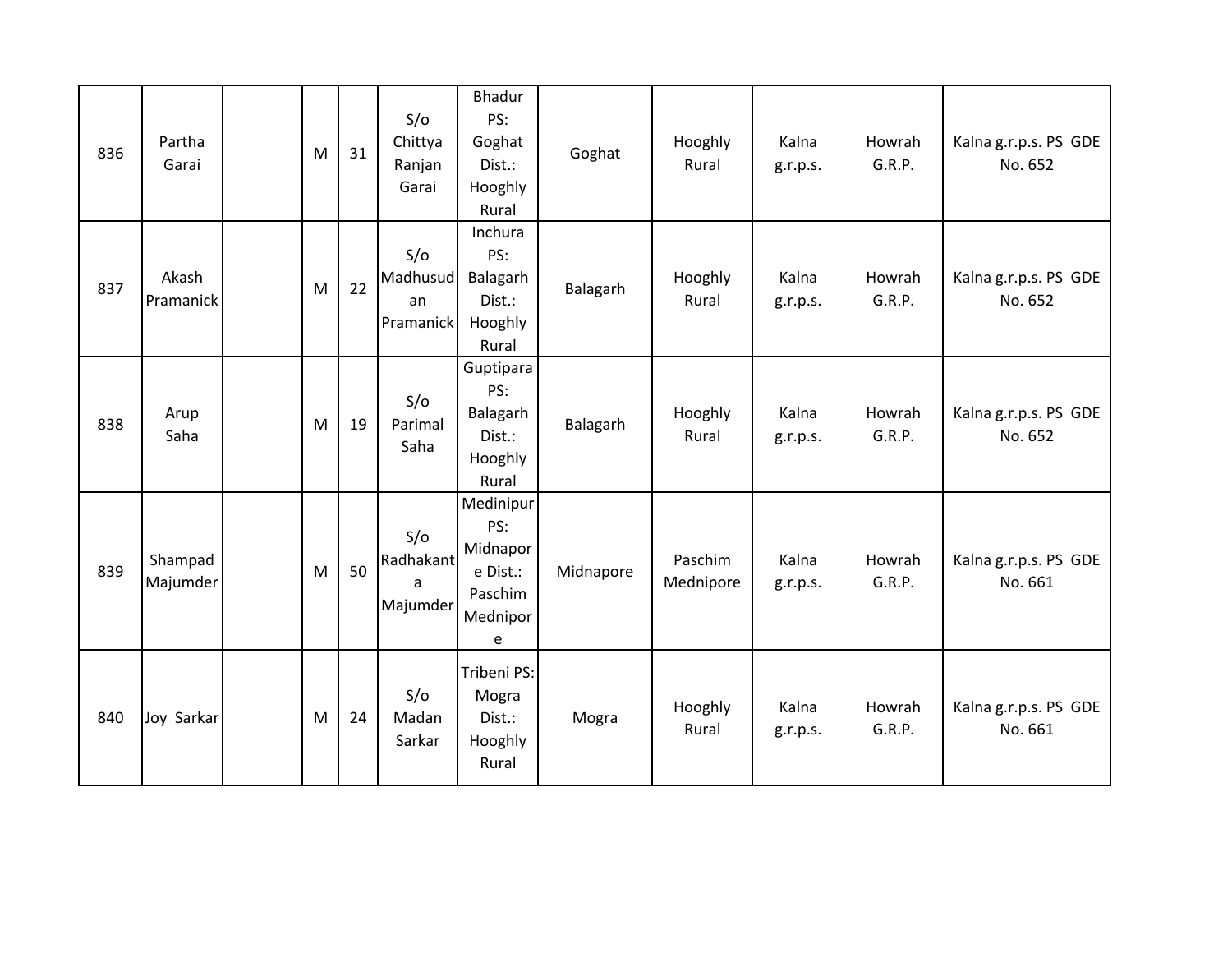| 841 | Montu<br>Sarkar          | M | 58 | $S/O$ Lt.<br>Motilal<br>Sarkar | Madhya<br>Sajiara PS:<br>Purbasthal<br>i Dist.:<br>Purba<br>Burdwan             | Purbasthali    | Purba<br>Burdwan                          | Kalna<br>g.r.p.s.          | Howrah<br>G.R.P. | Kalna g.r.p.s. PS GDE<br>No. 661              |
|-----|--------------------------|---|----|--------------------------------|---------------------------------------------------------------------------------|----------------|-------------------------------------------|----------------------------|------------------|-----------------------------------------------|
| 842 | Sk Amir<br>Chand         | M | 58 | S/o Unsa<br>Sk                 | Bamunpu<br>kur PS:<br>Nabadwip<br>Dist.:<br>Krishnana<br>gar Police<br>District | Nabadwip       | Krishnanagar<br>Police<br><b>District</b> | Kalna<br>g.r.p.s.          | Howrah<br>G.R.P. | Kalna g.r.p.s. PS GDE<br>No. 661              |
| 843 | Sukumar<br>Chowdhur<br>y | M | 32 | Baneswar<br>Chowdhur<br>y      | Halsimul<br>PS:<br>Burdwan<br>Dist.:<br>Purba<br>Burdwan                        | <b>Burdwan</b> | Purba<br>Burdwan                          | Kamar<br>kundu<br>g.r.p.s. | Howrah<br>G.R.P. | Kamar kundu g.r.p.s.<br><b>PS GDE No. 649</b> |
| 844 | <b>Bapan Roy</b>         | M | 42 | Tarapada<br>Roy                | Ajapur PS:<br>Jamalpore<br>Dist.:<br>Purba<br>Burdwan                           | Jamalpore      | Purba<br>Burdwan                          | Kamar<br>kundu<br>g.r.p.s. | Howrah<br>G.R.P. | Kamar kundu g.r.p.s.<br>PS GDE No. 649        |
| 845 | Sontu<br>Mallick         | M | 24 | Mallick                        | Padmapuk<br>ur PS:<br>Biswanath Tarakeswa<br>r Dist.:<br>Hooghly<br>Rural       | Tarakeswar     | Hooghly<br>Rural                          | Kamar<br>kundu<br>g.r.p.s. | Howrah<br>G.R.P. | Kamar kundu g.r.p.s.<br>PS GDE No. 649        |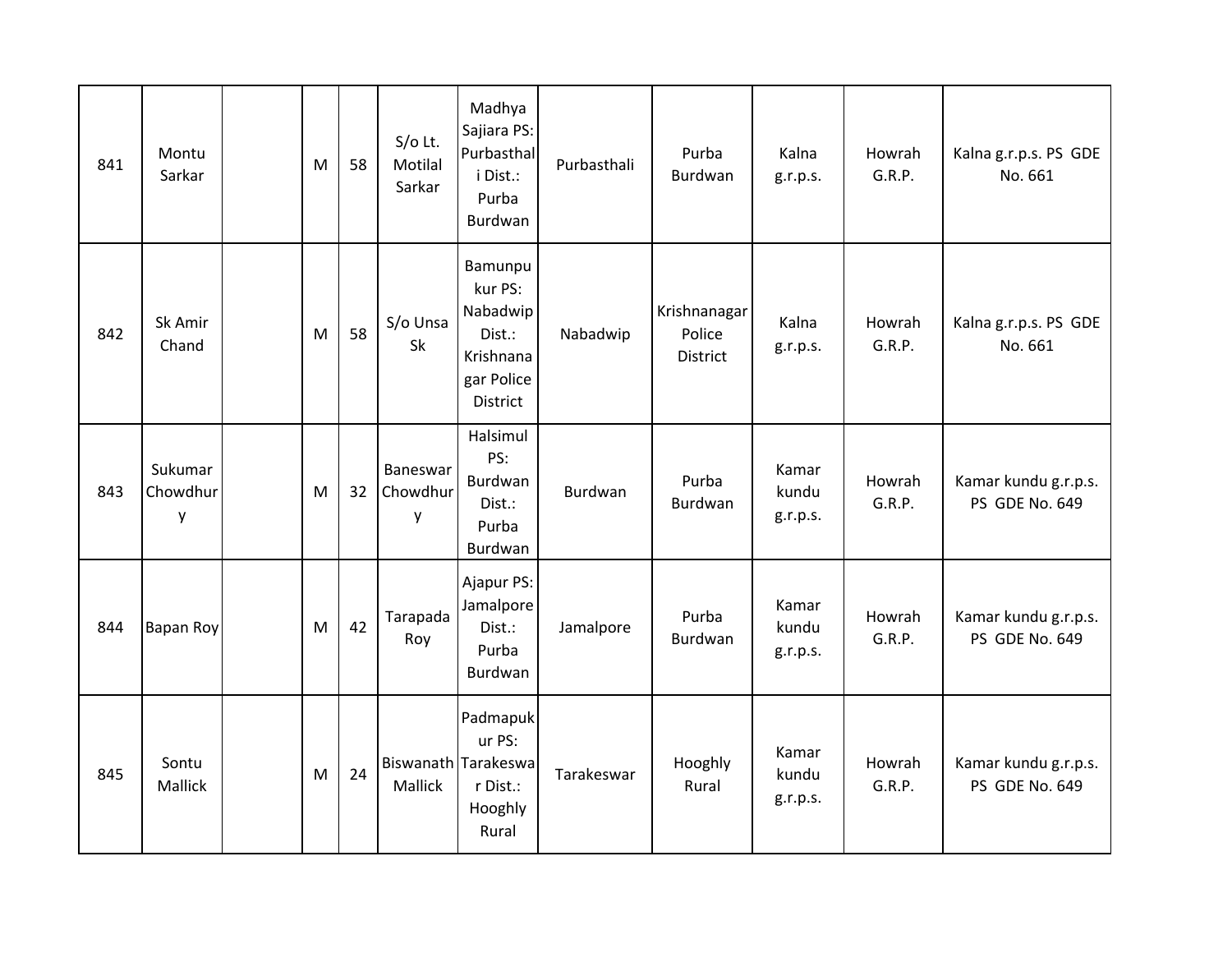| 846 | <b>Tutul Sk</b>         | M | 34 | Afsar Sk                       | Kutubpur<br>PS: Paikar<br>Dist.:<br>Birbhum                                                          | Paikar     | Birbhum                                        | Kamar<br>kundu<br>g.r.p.s. | Howrah<br>G.R.P. | Kamar kundu g.r.p.s.<br>PS GDE No. 649 |
|-----|-------------------------|---|----|--------------------------------|------------------------------------------------------------------------------------------------------|------------|------------------------------------------------|----------------------------|------------------|----------------------------------------|
| 847 | <b>Rabiul Sk</b>        | M | 25 | Moniruddi PS: Paikar<br>n Sk   | Kutubpur<br>Dist.:<br>Birbhum                                                                        | Paikar     | Birbhum                                        | Kamar<br>kundu<br>g.r.p.s. | Howrah<br>G.R.P. | Kamar kundu g.r.p.s.<br>PS GDE No. 649 |
| 848 | Arajit<br>Mukherje<br>e | M | 24 | <b>Bibhas</b><br>Mukherje<br>e | Vhagirathi<br>lane PS:<br>Srirampor<br>e Dist.:<br>Chandann<br>agar<br>Police<br>Commissi<br>onerate | Srirampore | Chandannag<br>ar Police<br>Commissione<br>rate | Kamar<br>kundu<br>g.r.p.s. | Howrah<br>G.R.P. | Kamar kundu g.r.p.s.<br>PS GDE No. 649 |
| 849 | Kartick<br>Roy          | M | 38 | Ramprasa<br>d Roy              | Ajapur PS:<br>Jamalpore<br>Dist.:<br>Purba<br>Burdwan                                                | Jamalpore  | Purba<br>Burdwan                               | Kamar<br>kundu<br>g.r.p.s. | Howrah<br>G.R.P. | Kamar kundu g.r.p.s.<br>PS GDE No. 649 |
| 850 | Rana Roy                | M | 26 | Prasanta<br>Roy                | Ajapur PS:<br>Jamalpore<br>Dist.:<br>Purba<br>Burdwan                                                | Jamalpore  | Purba<br>Burdwan                               | Kamar<br>kundu<br>g.r.p.s. | Howrah<br>G.R.P. | Kamar kundu g.r.p.s.<br>PS GDE No. 649 |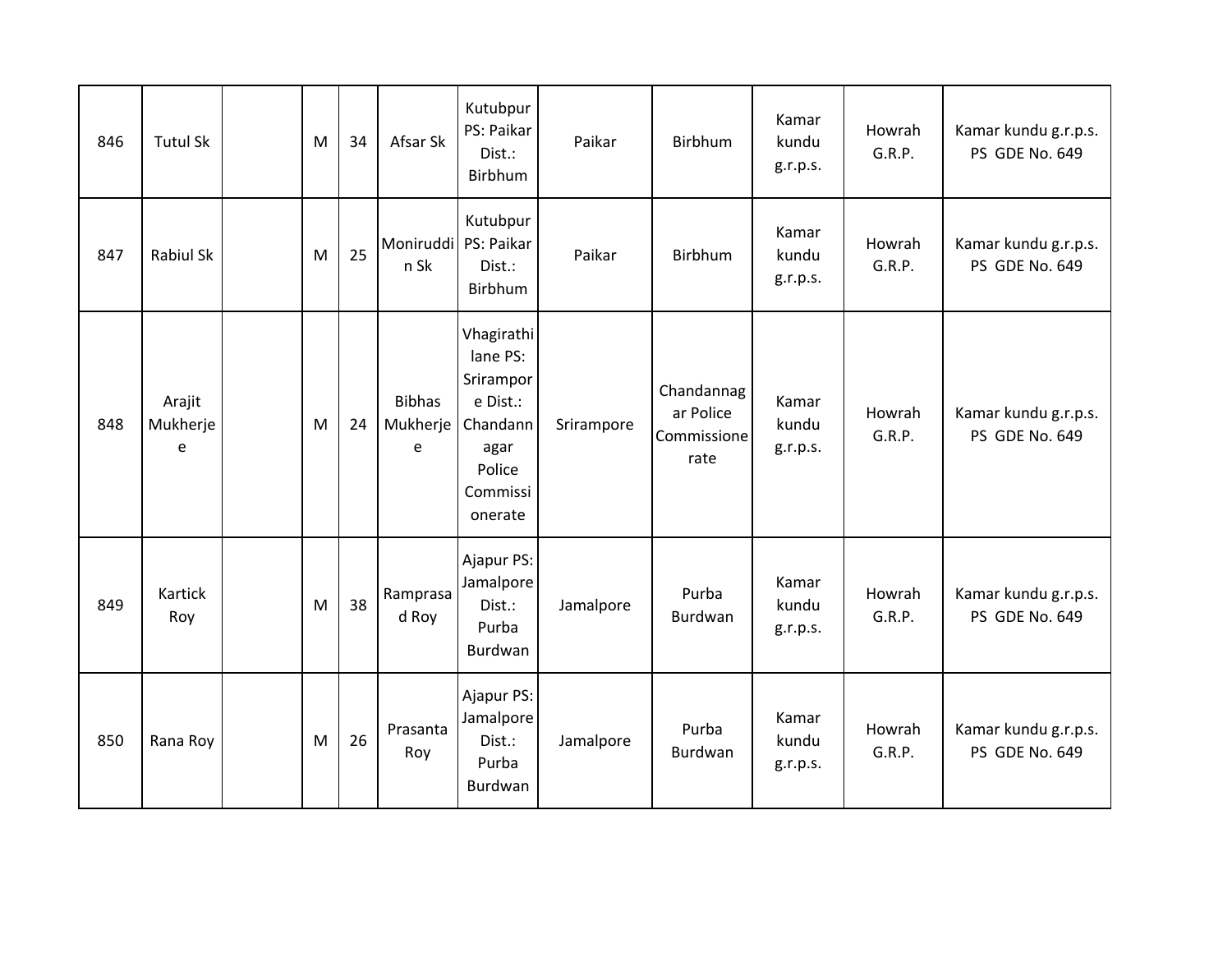| 851 | Sentu<br>Saha          | M | 38 | Lt. Manik<br>Saha           | PS: Salar<br>Dist.:<br>Murshida<br>bad            | Salar       | Murshidabad      | Katwa<br>g.r.p.s. | Howrah<br>G.R.P. | Katwa g.r.p.s. PS GDE<br>No. 917 |
|-----|------------------------|---|----|-----------------------------|---------------------------------------------------|-------------|------------------|-------------------|------------------|----------------------------------|
| 852 | Sanjoy<br>Majhi        | M | 25 | Kollage<br>Majhi            | PS: Katwa<br>Dist.:<br>Purba<br>Burdwan           | Katwa       | Purba<br>Burdwan | Katwa<br>g.r.p.s. | Howrah<br>G.R.P. | Katwa g.r.p.s. PS GDE<br>No. 917 |
| 853 | Sagar Sk               | M | 23 | Nazrul Sk                   | PS:<br>Bharatpur<br>Dist.:<br>Murshida<br>bad     | Bharatpur   | Murshidabad      | Katwa<br>g.r.p.s. | Howrah<br>G.R.P. | Katwa g.r.p.s. PS GDE<br>No. 917 |
| 854 | Abul<br>Haque Sk       | M | 51 | Lt.<br>Motaleb<br>Sk        | PS:<br>Saktipur<br>Dist.:<br>Murshida<br>bad      | Saktipur    | Murshidabad      | Katwa<br>g.r.p.s. | Howrah<br>G.R.P. | Katwa g.r.p.s. PS GDE<br>No. 917 |
| 855 | Kazi<br>Samsul<br>Alam | M | 50 | Lt. Kazi<br>Abdul<br>Zabbar | PS: Salar<br>Dist.:<br>Murshida<br>bad            | Salar       | Murshidabad      | Katwa<br>g.r.p.s. | Howrah<br>G.R.P. | Katwa g.r.p.s. PS GDE<br>No. 917 |
| 856 | Safikul Sk             | M | 40 | Abdul<br>Halim Sk           | PS:<br>Purbasthal<br>i Dist.:<br>Purba<br>Burdwan | Purbasthali | Purba<br>Burdwan | Katwa<br>g.r.p.s. | Howrah<br>G.R.P. | Katwa g.r.p.s. PS GDE<br>No. 917 |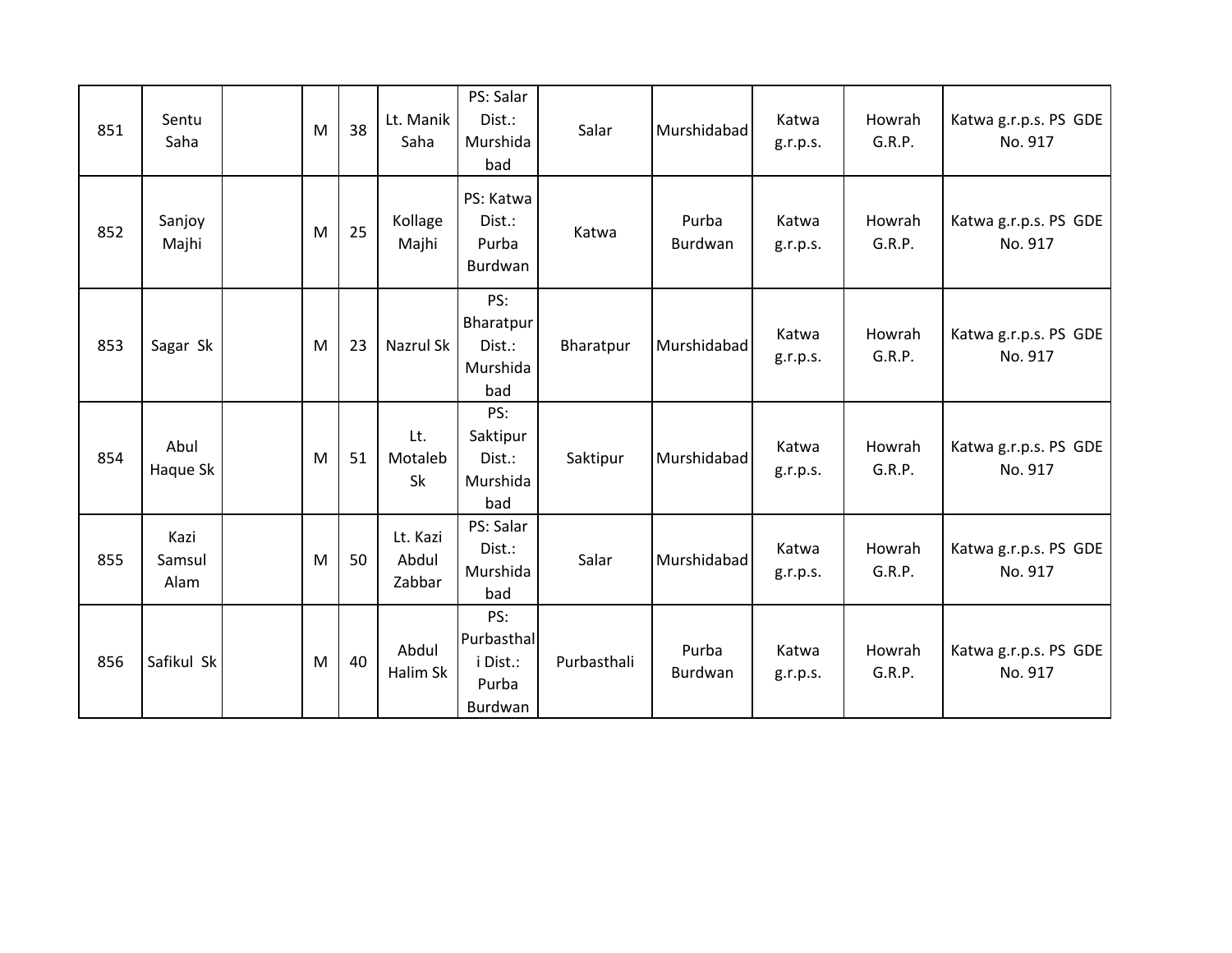| 857 | Srimanta<br>Ghatak      | M | 33 | Srikanta<br>Ghatak      | PS:<br>Durgapur<br>Dist.:<br>Asansol<br>Durgapur<br>Police<br>Commissi<br>onerate | Durgapur  | Asansol<br>Durgapur<br>Police<br>Commissione<br>rate | Katwa<br>g.r.p.s. | Howrah<br>G.R.P. | Katwa g.r.p.s. PS GDE<br>No. 917 |
|-----|-------------------------|---|----|-------------------------|-----------------------------------------------------------------------------------|-----------|------------------------------------------------------|-------------------|------------------|----------------------------------|
| 858 | Montaz<br>Sk            | M | 34 | Muslam<br><b>Sk</b>     | PS: Salar<br>Dist.:<br>Murshida<br>bad                                            | Salar     | Murshidabad                                          | Katwa<br>g.r.p.s. | Howrah<br>G.R.P. | Katwa g.r.p.s. PS GDE<br>No. 917 |
| 859 | Rajib<br>Bairaggo       | M | 38 | Mihir<br>Bairaggo       | PS: Katwa<br>Dist.:<br>Purba<br>Burdwan                                           | Katwa     | Purba<br>Burdwan                                     | Katwa<br>g.r.p.s. | Howrah<br>G.R.P. | Katwa g.r.p.s. PS GDE<br>No. 917 |
| 860 | Rabiul<br>Choudhur<br>y | M | 40 | Joynal<br>Choudhur<br>y | PS:<br>Bharatpur<br>Dist.:<br>Murshida<br>bad                                     | Bharatpur | Murshidabad                                          | Katwa<br>g.r.p.s. | Howrah<br>G.R.P. | Katwa g.r.p.s. PS GDE<br>No. 917 |
| 861 | Soumitra<br>Ghosh       | M | 36 | Gopal Ch.<br>Ghosh      | PS: Katwa<br>Dist.:<br>Purba<br>Burdwan                                           | Katwa     | Purba<br>Burdwan                                     | Katwa<br>g.r.p.s. | Howrah<br>G.R.P. | Katwa g.r.p.s. PS GDE<br>No. 917 |
| 862 | Sudip<br>Ghosh          | M | 19 | Sanjoy<br>Ghosh         | PS:<br>Nadangha<br>t Dist.:<br>Purba<br>Burdwan                                   | Nadanghat | Purba<br>Burdwan                                     | Katwa<br>g.r.p.s. | Howrah<br>G.R.P. | Katwa g.r.p.s. PS GDE<br>No. 917 |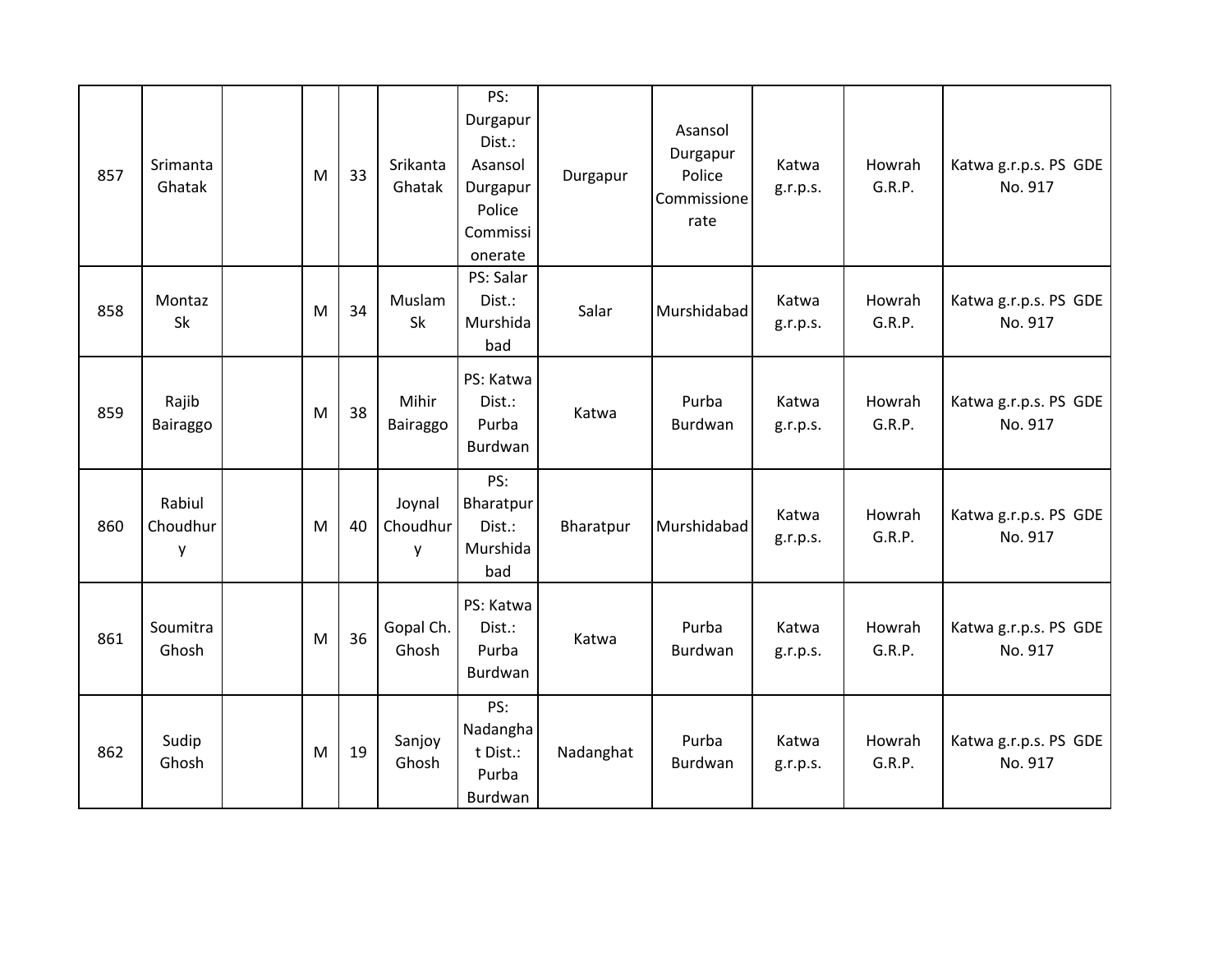| 863 | Prafulla<br>Ghosh    | M | 49 | Lt.<br>Kapildeb<br>Ghosh | PS:<br>Saktipur<br>Dist.:<br>Murshida<br>bad      | Saktipur    | Murshidabad      | Katwa<br>g.r.p.s. | Howrah<br>G.R.P. | Katwa g.r.p.s. PS GDE<br>No. 917 |
|-----|----------------------|---|----|--------------------------|---------------------------------------------------|-------------|------------------|-------------------|------------------|----------------------------------|
| 864 | Sanjoy<br>Das        | M | 45 | Lt. Tagar<br>Kr. Das     | PS:<br>Ketugram<br>Dist.:<br>Purba<br>Burdwan     | Ketugram    | Purba<br>Burdwan | Katwa<br>g.r.p.s. | Howrah<br>G.R.P. | Katwa g.r.p.s. PS GDE<br>No. 917 |
| 865 | Debabrata<br>Joardar | M | 25 | Sukumar<br>Joardar       | PS: Salar<br>Dist.:<br>Murshida<br>bad            | Salar       | Murshidabad      | Katwa<br>g.r.p.s. | Howrah<br>G.R.P. | Katwa g.r.p.s. PS GDE<br>No. 917 |
| 866 | Suraj Sk             | M | 40 | Samsul Sk                | PS:<br>Ketugram<br>Dist.:<br>Purba<br>Burdwan     | Ketugram    | Purba<br>Burdwan | Katwa<br>g.r.p.s. | Howrah<br>G.R.P. | Katwa g.r.p.s. PS GDE<br>No. 917 |
| 867 | Babu<br>Mirja        | M | 32 | Sirajul<br>Mirja         | PS: Salar<br>Dist.:<br>Murshida<br>bad            | Salar       | Murshidabad      | Katwa<br>g.r.p.s. | Howrah<br>G.R.P. | Katwa g.r.p.s. PS GDE<br>No. 920 |
| 868 | Pathik<br>Sau        | M | 22 | Asit Sau                 | PS:<br>Sonamukh<br>i Dist.:<br>Bankura            | Sonamukhi   | <b>Bankura</b>   | Katwa<br>g.r.p.s. | Howrah<br>G.R.P. | Katwa g.r.p.s. PS GDE<br>No. 920 |
| 869 | Kutubuddi<br>n Sk    | M | 19 | Neru Sk                  | PS:<br>Purbasthal<br>i Dist.:<br>Purba<br>Burdwan | Purbasthali | Purba<br>Burdwan | Katwa<br>g.r.p.s. | Howrah<br>G.R.P. | Katwa g.r.p.s. PS GDE<br>No. 920 |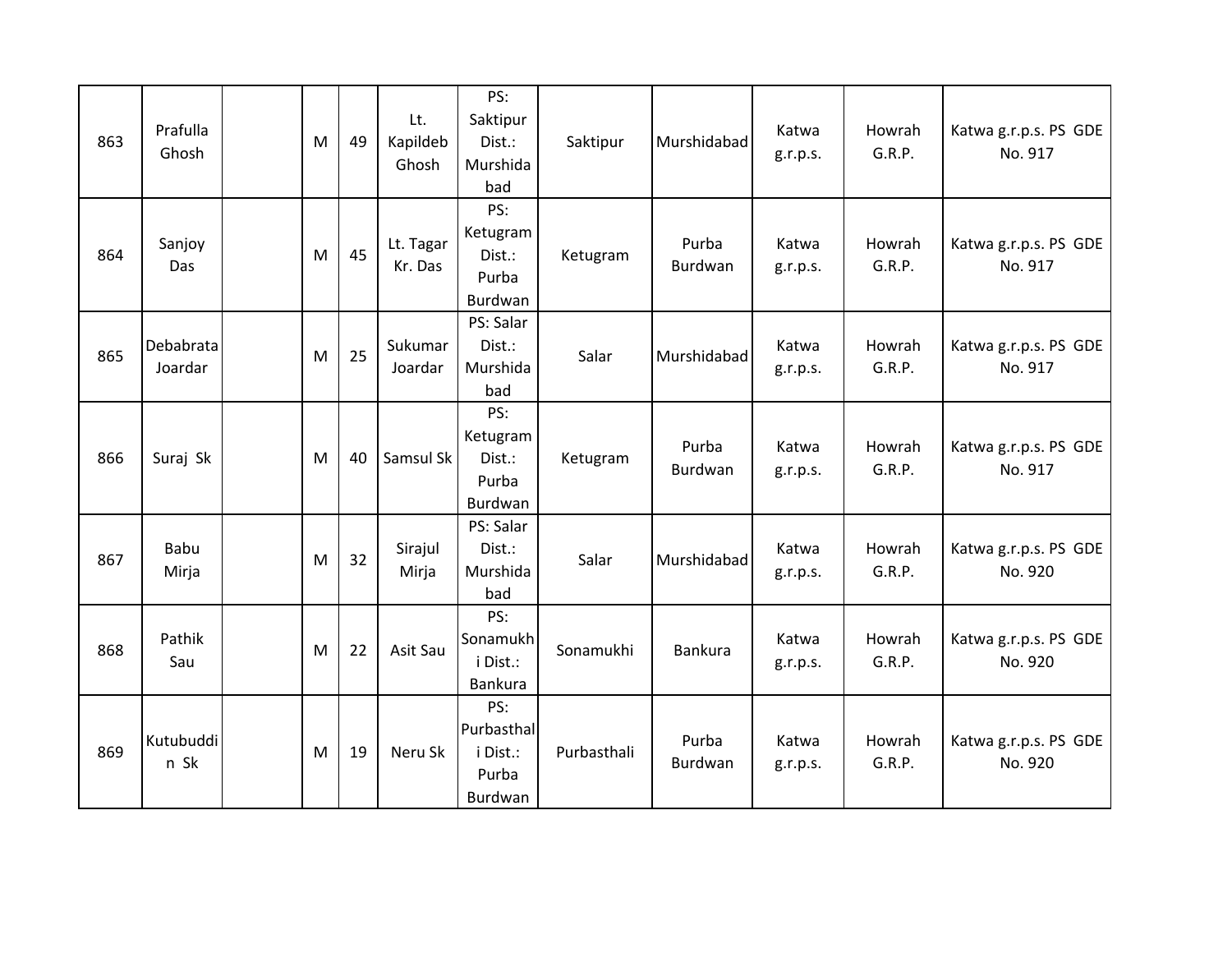| 870 | Mir Jonny            | M | 31 | Mir Allal            | PS:<br>Ketugram<br>Dist.:<br>Purba<br>Burdwan                                     | Ketugram       | Purba<br>Burdwan                               | Katwa<br>g.r.p.s.    | Howrah<br>G.R.P. | Katwa g.r.p.s. PS GDE<br>No. 920                                         |
|-----|----------------------|---|----|----------------------|-----------------------------------------------------------------------------------|----------------|------------------------------------------------|----------------------|------------------|--------------------------------------------------------------------------|
| 871 | Kapil<br>Ghosh       | M | 26 | Dilip<br>Ghosh       | PS:<br>Saktipur<br>Dist.:<br>Murshida<br>bad                                      | Saktipur       | Murshidabad                                    | Katwa<br>g.r.p.s.    | Howrah<br>G.R.P. | Katwa g.r.p.s. PS GDE<br>No. 920                                         |
| 872 | Uttam<br>Ray         | M | 45 | Narayan<br>Ch. Ray   | PS: Salar<br>Dist.:<br>Murshida<br>bad                                            | Salar          | Murshidabad                                    | Katwa<br>g.r.p.s.    | Howrah<br>G.R.P. | Katwa g.r.p.s. PS GDE<br>No. 920                                         |
| 873 | Soumen<br>Chatterjee | M | 27 | Gautam<br>Chatterjee | PS:<br>Arambagh<br>Dist.:<br>Hooghly<br>Rural                                     | Arambagh       | Hooghly<br>Rural                               | Katwa<br>g.r.p.s.    | Howrah<br>G.R.P. | Katwa g.r.p.s. PS GDE<br>No. 920                                         |
| 874 | Kurban<br>Ali        | M | 24 | Lt. Abul<br>Hossain  | PS:<br>Bhadresw<br>ar Dist.:<br>Chandann<br>agar<br>Police<br>Commissi<br>onerate | Bhadreswar     | Chandannag<br>ar Police<br>Commissione<br>rate | Katwa<br>g.r.p.s.    | Howrah<br>G.R.P. | Katwa g.r.p.s. PS GDE<br>No. 920                                         |
| 875 | Arabinda<br>Gharui   | M | 34 | Manasa<br>Gharui     | PS:<br><b>Baduria</b><br>Dist.:<br>Alipurduar                                     | <b>Baduria</b> | Alipurduar                                     | Sainthia<br>g.r.p.s. | Howrah<br>G.R.P. | Sainthia g.r.p.s. PS<br><b>Outpost Bolpur GRPP</b><br><b>GDE No. 470</b> |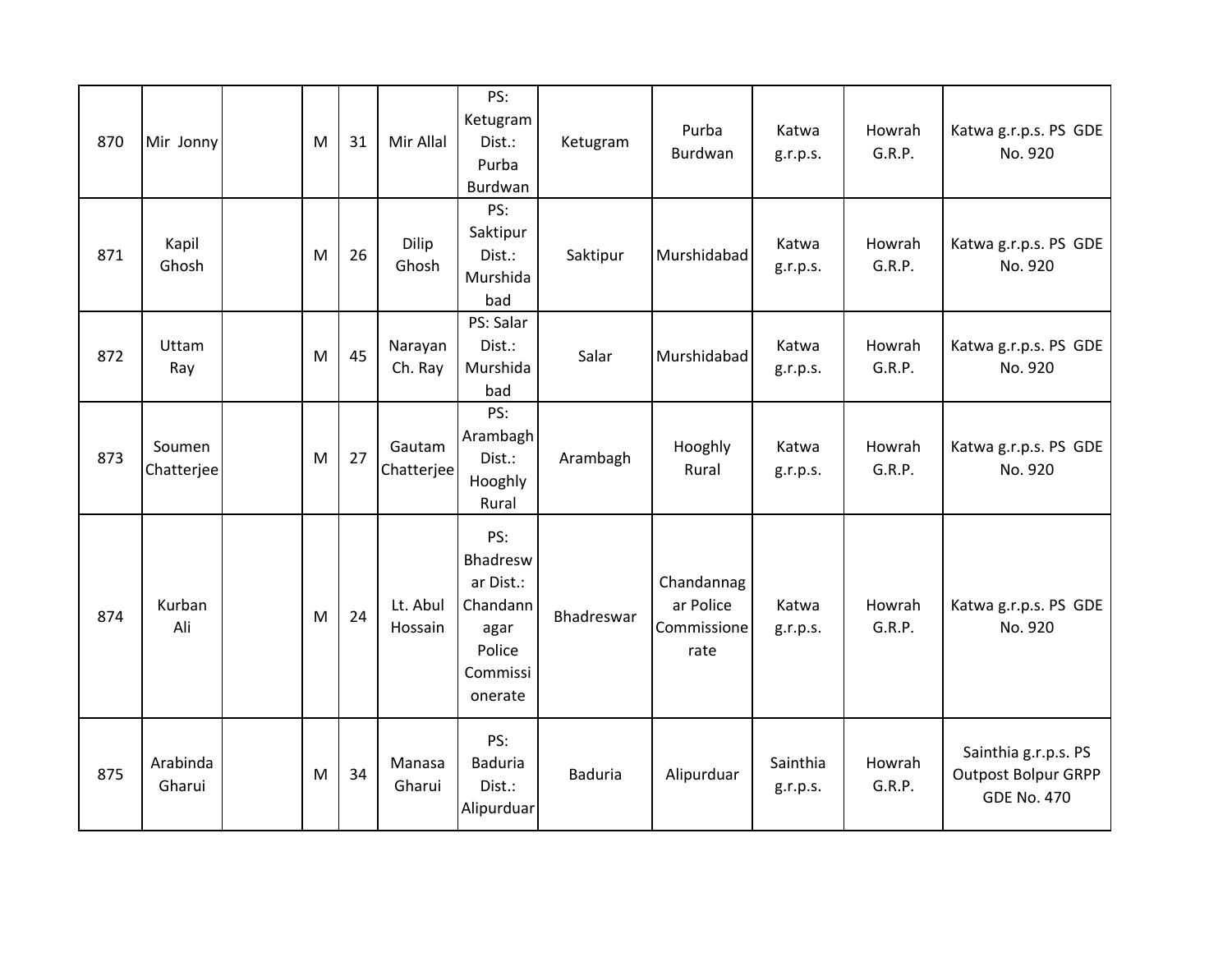| 876 | Hemanta<br><b>Dhola</b>   | M | 51 | Lt-<br>baidyanat<br>h Dhola    | PS:<br><b>Baduria</b><br>Dist.:<br>Alipurduar                    | <b>Baduria</b> | Alipurduar      | Sainthia<br>g.r.p.s.    | Howrah<br>G.R.P. | Sainthia g.r.p.s. PS<br><b>Outpost Bolpur GRPP</b><br><b>GDE No. 470</b> |
|-----|---------------------------|---|----|--------------------------------|------------------------------------------------------------------|----------------|-----------------|-------------------------|------------------|--------------------------------------------------------------------------|
| 877 | Bhaskar<br>Dhola          | M | 22 | Hemata<br><b>Dhola</b>         | PS:<br><b>Baduria</b><br>Dist.:<br>Alipurduar                    | <b>Baduria</b> | Alipurduar      | Sainthia<br>g.r.p.s.    | Howrah<br>G.R.P. | Sainthia g.r.p.s. PS<br><b>Outpost Bolpur GRPP</b><br><b>GDE No. 470</b> |
| 878 | Kuntal<br>Ghosh           | M | 32 | Kashinath<br>Ghosh             | PS:<br><b>Baduria</b><br>Dist.:<br>Alipurduar                    | <b>Baduria</b> | Alipurduar      | Sainthia<br>g.r.p.s.    | Howrah<br>G.R.P. | Sainthia g.r.p.s. PS<br><b>Outpost Bolpur GRPP</b><br><b>GDE No. 470</b> |
| 879 | Sudipta<br><b>Bhoumik</b> | M | 25 | <b>Barun</b><br><b>Bhoumik</b> | PS:<br><b>Baduria</b><br>Dist.:<br>Alipurduar                    | <b>Baduria</b> | Alipurduar      | Sainthia<br>g.r.p.s.    | Howrah<br>G.R.P. | Sainthia g.r.p.s. PS<br><b>Outpost Bolpur GRPP</b><br><b>GDE No. 470</b> |
| 880 | Bidyut<br>Santra          | M | 22 | Somnath<br>Santra              |                                                                  |                | Basirhat        | Sainthia<br>g.r.p.s.    | Howrah<br>G.R.P. | Sainthia g.r.p.s. PS<br><b>Outpost Bolpur GRPP</b><br><b>GDE No. 470</b> |
| 881 | Monotosh<br>Shaw          | M | 18 | Satya<br>Narayan<br>Shaw       | Hooghly 1<br><b>No</b><br>Krishnapu<br>r<br>Chinsurah<br>Hooghly |                | <b>Basirhat</b> | Sheoraphuli<br>g.r.p.s. | Howrah<br>G.R.P. | Sheoraphuli g.r.p.s. PS<br><b>GDE No. 684</b>                            |
| 882 | Prasanta<br>Malik         | M | 22 | Pritam<br>Malik                | Baliguri<br>Tarakeswa<br>r Hooghly                               |                | Basirhat        | Sheoraphuli<br>g.r.p.s. | Howrah<br>G.R.P. | Sheoraphuli g.r.p.s. PS<br><b>GDE No. 684</b>                            |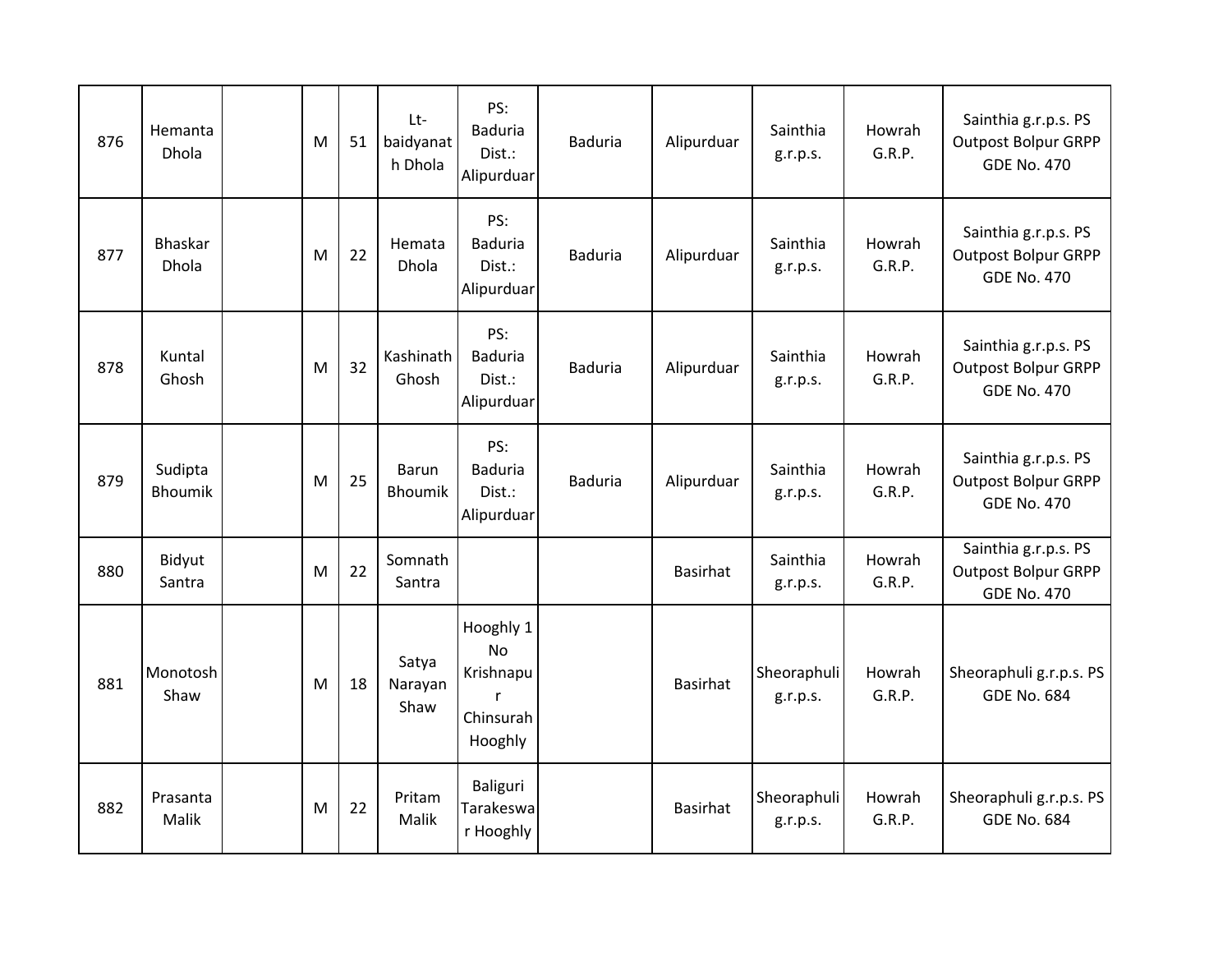| 883 | Sk.<br>Ramjan       | M | 18 | Sk. Farmej             | Pandua<br>Kalipur<br>Pandua<br>Hooghly                 | <b>Basirhat</b> | Sheoraphuli<br>g.r.p.s. | Howrah<br>G.R.P. | Sheoraphuli g.r.p.s. PS<br><b>GDE No. 684</b> |
|-----|---------------------|---|----|------------------------|--------------------------------------------------------|-----------------|-------------------------|------------------|-----------------------------------------------|
| 884 | Sk. Munna           | M | 43 | Lt. Sazal<br>Sk        | Mougram<br>Ketugram<br>Purba<br>Burdwan                | Basirhat        | Sheoraphuli<br>g.r.p.s. | Howrah<br>G.R.P. | Sheoraphuli g.r.p.s. PS<br><b>GDE No. 684</b> |
| 885 | Sujan Das           | M | 26 | Nantu Das              | Serdanga<br>Purbasthal<br>i Purba<br>Burdwan           | Basirhat        | Sheoraphuli<br>g.r.p.s. | Howrah<br>G.R.P. | Sheoraphuli g.r.p.s. PS<br><b>GDE No. 684</b> |
| 886 | Samir Paul          | M | 80 | Nilu Paul              | Baichi<br><b>Balika</b><br>Raipur<br>Pandua<br>Hooghly | <b>Basirhat</b> | Sheoraphuli<br>g.r.p.s. | Howrah<br>G.R.P. | Sheoraphuli g.r.p.s. PS<br><b>GDE No. 684</b> |
| 887 | Sourav<br>Roy       | M | 28 | Ram Roy                | Baichi<br><b>Balika</b><br>Raipur<br>Pandua<br>Hooghly | <b>Basirhat</b> | Sheoraphuli<br>g.r.p.s. | Howrah<br>G.R.P. | Sheoraphuli g.r.p.s. PS<br><b>GDE No. 684</b> |
| 888 | Abdul<br>Karim      | M | 91 | Abdul<br>Karim         | Godpara<br>Balagarh<br>Hooghly                         | <b>Basirhat</b> | Sheoraphuli<br>g.r.p.s. | Howrah<br>G.R.P. | Sheoraphuli g.r.p.s. PS<br><b>GDE No. 684</b> |
| 889 | Basan<br>Pandit     | M | 42 | <b>Badal</b><br>Pandit | Banchi G.T<br>Road<br>Pandua<br>Hooghly                | Basirhat        | Sheoraphuli<br>g.r.p.s. | Howrah<br>G.R.P. | Sheoraphuli g.r.p.s. PS<br><b>GDE No. 684</b> |
| 890 | Paresh<br>Khetropal | M | 40 | Kartick<br>Khatrapal   | Banchi G.T<br>Road<br>Pandua<br>Hooghly                | <b>Basirhat</b> | Sheoraphuli<br>g.r.p.s. | Howrah<br>G.R.P. | Sheoraphuli g.r.p.s. PS<br><b>GDE No. 684</b> |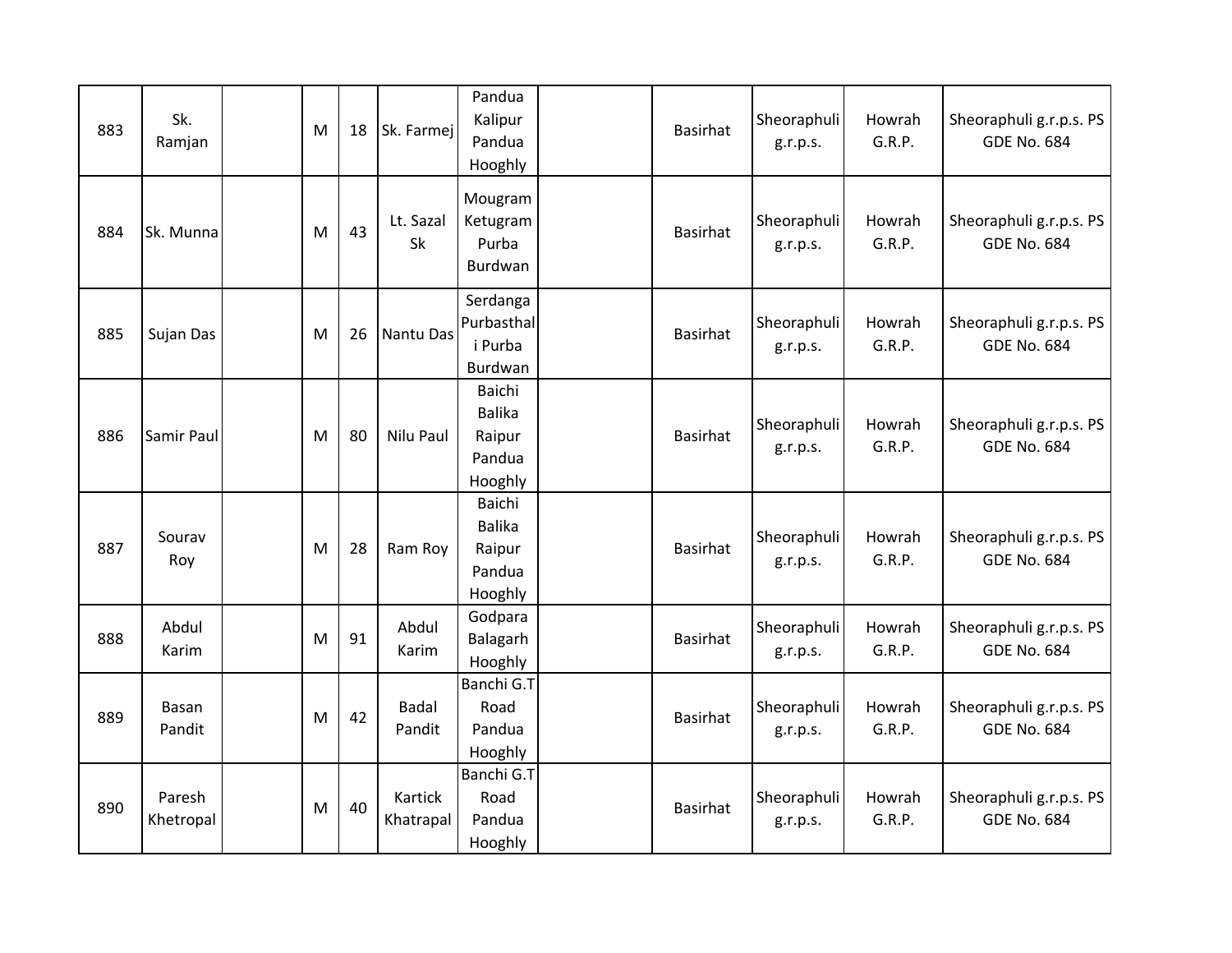| 891 | Pritam Kr.<br>Sharma | M | 24 | Krishna<br>Mistri       | Goguldhi<br><b>Barat</b><br>Jamui                        | <b>Basirhat</b> | Sheoraphuli<br>g.r.p.s. | Howrah<br>G.R.P. | Sheoraphuli g.r.p.s. PS<br><b>GDE No. 684</b> |
|-----|----------------------|---|----|-------------------------|----------------------------------------------------------|-----------------|-------------------------|------------------|-----------------------------------------------|
| 892 | Debakar<br>Kr. Jadav | M | 23 | Narayani<br>Jadav       | Goguldhi<br><b>Barat</b><br>Jamui                        | Basirhat        | Sheoraphuli<br>g.r.p.s. | Howrah<br>G.R.P. | Sheoraphuli g.r.p.s. PS<br><b>GDE No. 684</b> |
| 893 | Ajit Kr.<br>Ram      | M | 23 | Narendra<br>Ram         | Goguldhi<br><b>Barat</b><br>Jamui                        | Basirhat        | Sheoraphuli<br>g.r.p.s. | Howrah<br>G.R.P. | Sheoraphuli g.r.p.s. PS<br><b>GDE No. 684</b> |
| 894 | Rohon<br>Roy         | M | 20 | Anil Roy                | Thanpuku<br>r Angus<br><b>Bhadresw</b><br>ar<br>Hooghly  | <b>Basirhat</b> | Sheoraphuli<br>g.r.p.s. | Howrah<br>G.R.P. | Sheoraphuli g.r.p.s. PS<br><b>GDE No. 684</b> |
| 895 | Rahul<br>Pandey      | M | 20 | Monoj<br>Pandey         | R.B.S Road<br>Champda<br>ni<br>Bhadresw<br>ar<br>Hooghly | <b>Basirhat</b> | Sheoraphuli<br>g.r.p.s. | Howrah<br>G.R.P. | Sheoraphuli g.r.p.s. PS<br><b>GDE No. 684</b> |
| 896 | Sayan Das            | M | 21 | Lt.<br>Sahadev<br>Das   | Mogra<br>Mogra<br>Hooghly                                | <b>Basirhat</b> | Sheoraphuli<br>g.r.p.s. | Howrah<br>G.R.P. | Sheoraphuli g.r.p.s. PS<br><b>GDE No. 684</b> |
| 897 | Sk. Monir<br>Ali     | M | 24 | Sk. Hayder<br>Ali       | Serampor<br>e<br>Serampor<br>e Hooghly                   | <b>Basirhat</b> | Sheoraphuli<br>g.r.p.s. | Howrah<br>G.R.P. | Sheoraphuli g.r.p.s. PS<br><b>GDE No. 684</b> |
| 898 | Soumitra<br>Ghosh    | M | 55 | Lt.<br>Mathlal<br>Ghosh | Pandua<br>Pandua<br>Hooghly                              | <b>Basirhat</b> | Sheoraphuli<br>g.r.p.s. | Howrah<br>G.R.P. | Sheoraphuli g.r.p.s. PS<br><b>GDE No. 684</b> |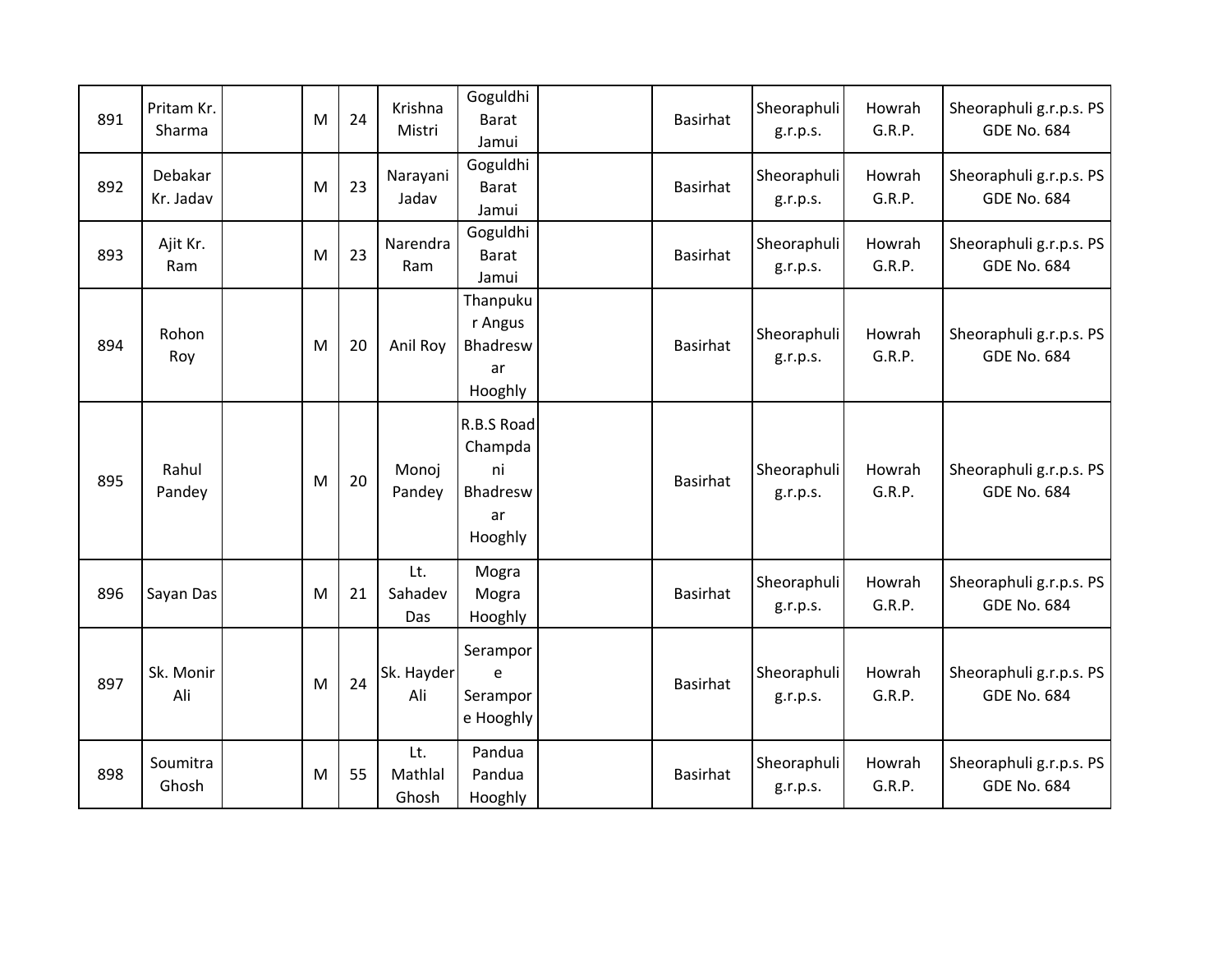| 899 | Aroj Sk                         | M | 28 | Khalek Sk                   | Mayapur<br>Nabadwip<br>Nadia              | Basirhat        | Sheoraphuli<br>g.r.p.s. | Howrah<br>G.R.P. | Sheoraphuli g.r.p.s. PS<br><b>GDE No. 684</b> |
|-----|---------------------------------|---|----|-----------------------------|-------------------------------------------|-----------------|-------------------------|------------------|-----------------------------------------------|
| 900 | Sourav<br>Das                   | M | 28 |                             | Naihati<br>Upen Das Naihati 24<br>Pgs (N) | <b>Basirhat</b> | Sheoraphuli<br>g.r.p.s. | Howrah<br>G.R.P. | Sheoraphuli g.r.p.s. PS<br><b>GDE No. 684</b> |
| 901 | Pritam<br>Ghosh                 | M | 19 | Lt.<br>Paritosh<br>Ghosh    | Balagarh<br>Balagarh<br>Hooghly           | <b>Basirhat</b> | Sheoraphuli<br>g.r.p.s. | Howrah<br>G.R.P. | Sheoraphuli g.r.p.s. PS<br><b>GDE No. 684</b> |
| 902 | <b>Ronit Das</b>                | M | 19 | <b>Tapas Das</b>            | Balagarh<br>Balagarh<br>Hooghly           | Basirhat        | Sheoraphuli<br>g.r.p.s. | Howrah<br>G.R.P. | Sheoraphuli g.r.p.s. PS<br><b>GDE No. 688</b> |
| 903 | Yajnabaky<br>a<br>Chatterjee    | M | 40 | Nemai<br>Chatterjee         | Balagarh<br>Balagarh<br>Hooghly           | <b>Basirhat</b> | Sheoraphuli<br>g.r.p.s. | Howrah<br>G.R.P. | Sheoraphuli g.r.p.s. PS<br><b>GDE No. 688</b> |
| 904 | <b>Bankim</b><br><b>Biragee</b> | M | 20 | Babul<br><b>Biragee</b>     | Katwa<br>Merdanga<br>Katwa                | Basirhat        | Sheoraphuli<br>g.r.p.s. | Howrah<br>G.R.P. | Sheoraphuli g.r.p.s. PS<br><b>GDE No. 688</b> |
| 905 | Pijush<br><b>Dhara</b>          | M | 25 | Ram<br>Chandra<br>Dhara     | Soluk<br>Chinsurah<br>Hooghly             | <b>Basirhat</b> | Sheoraphuli<br>g.r.p.s. | Howrah<br>G.R.P. | Sheoraphuli g.r.p.s. PS<br><b>GDE No. 688</b> |
| 906 | Abishek<br>Gupta                | M | 20 | Dayanath<br>Gupta           | Somrabaz<br>ar<br>Balagarh<br>Hooghly     | Basirhat        | Sheoraphuli<br>g.r.p.s. | Howrah<br>G.R.P. | Sheoraphuli g.r.p.s. PS<br><b>GDE No. 688</b> |
| 907 | Gourab<br>Ghosh                 | M | 18 | Godadhar<br>Ghosh           | <b>Bhada</b><br>Ausgram<br>Burdwan        | <b>Basirhat</b> | Sheoraphuli<br>g.r.p.s. | Howrah<br>G.R.P. | Sheoraphuli g.r.p.s. PS<br><b>GDE No. 688</b> |
| 908 | Asutosh<br><b>Dhak</b>          | M | 24 | <b>Bimal</b><br><b>Dhak</b> | Senpara<br>Balagarh<br>Hooghly            | Basirhat        | Sheoraphuli<br>g.r.p.s. | Howrah<br>G.R.P. | Sheoraphuli g.r.p.s. PS<br><b>GDE No. 688</b> |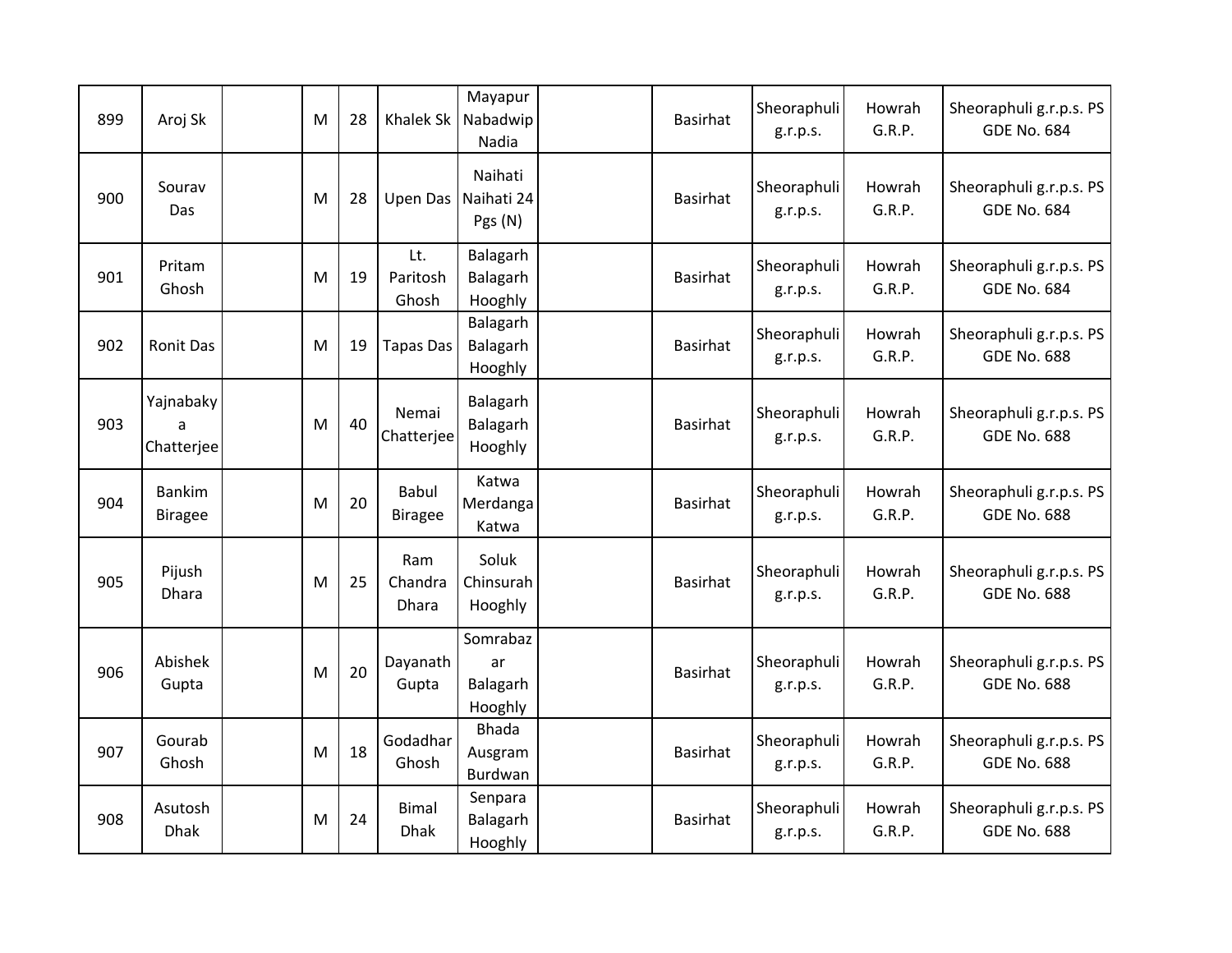| 909 | Suman<br>Pandit          | M | 18 | Sujay<br>Pandit    | Inchura<br>Balagarh<br>Hooghly                       | Basirhat        | Sheoraphuli<br>g.r.p.s. | Howrah<br>G.R.P. | Sheoraphuli g.r.p.s. PS<br><b>GDE No. 688</b> |
|-----|--------------------------|---|----|--------------------|------------------------------------------------------|-----------------|-------------------------|------------------|-----------------------------------------------|
| 910 | Thirta Roy               | M | 20 | Swapan<br>Roy      | Sheoraph<br>uli<br>Serampor<br>e Hooghly             | <b>Basirhat</b> | Sheoraphuli<br>g.r.p.s. | Howrah<br>G.R.P. | Sheoraphuli g.r.p.s. PS<br><b>GDE No. 688</b> |
| 911 | Suman<br>Bag             | M | 24 | Ashok Bag          | Jaykrishna<br><b>Bazar</b><br>Tarakeswa<br>r Hooghly | <b>Basirhat</b> | Sheoraphuli<br>g.r.p.s. | Howrah<br>G.R.P. | Sheoraphuli g.r.p.s. PS<br><b>GDE No. 688</b> |
| 912 | Jit Ghosh                | M | 24 | Ratan<br>Ghosh     | Nalikul<br>Haripal<br>Hooghly                        | <b>Basirhat</b> | Sheoraphuli<br>g.r.p.s. | Howrah<br>G.R.P. | Sheoraphuli g.r.p.s. PS<br><b>GDE No. 688</b> |
| 913 | Arindam<br>Kr. Das       | M | 30 | Tusar<br>Kanti Das | Nalikul<br>Haripal<br>Hooghly                        | <b>Basirhat</b> | Sheoraphuli<br>g.r.p.s. | Howrah<br>G.R.P. | Sheoraphuli g.r.p.s. PS<br><b>GDE No. 688</b> |
| 914 | Mustak<br>Gulam<br>Faruk | M | 52 | Abdul<br>Golam     | Falakata<br>Falakata<br>Alipore                      | <b>Basirhat</b> | Sheoraphuli<br>g.r.p.s. | Howrah<br>G.R.P. | Sheoraphuli g.r.p.s. PS<br><b>GDE No. 688</b> |
| 915 | Samyajati<br>Manna       | M | 31 | Sagar<br>Manna     | Santoshpu<br>r<br>Tarakeswa<br>r Hooghly             | Basirhat        | Sheoraphuli<br>g.r.p.s. | Howrah<br>G.R.P. | Sheoraphuli g.r.p.s. PS<br><b>GDE No. 688</b> |
| 916 | Tapan<br>Sarder          | M | 30 | Gopal<br>Sarder    | Nabinganj<br>Himganj<br>24 Pgs (N)                   | <b>Basirhat</b> | Sheoraphuli<br>g.r.p.s. | Howrah<br>G.R.P. | Sheoraphuli g.r.p.s. PS<br><b>GDE No. 688</b> |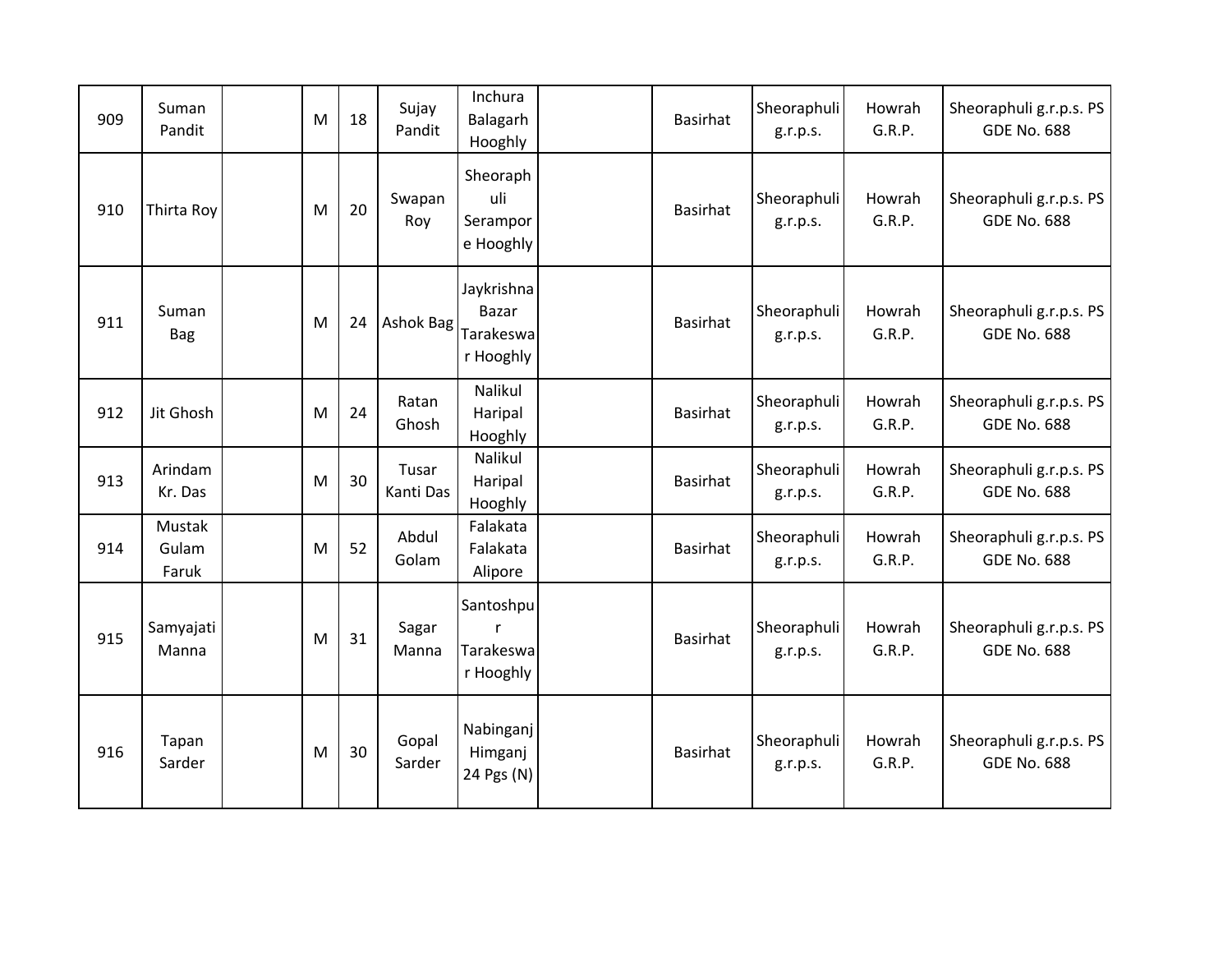| 917 | Rupam<br>Modak              | M | 19 | <b>Banku</b><br>Modak    | Dhanbad<br>Saraidhela<br>Jharkhand    | <b>Basirhat</b> | Sheoraphuli<br>g.r.p.s. | Howrah<br>G.R.P. | Sheoraphuli g.r.p.s. PS<br><b>GDE No. 688</b> |
|-----|-----------------------------|---|----|--------------------------|---------------------------------------|-----------------|-------------------------|------------------|-----------------------------------------------|
| 918 | Rahul<br>Kumar              | M | 38 | Ashok<br>Kumar           | <b>Bally Bally</b><br>Howrah          | <b>Basirhat</b> | Sheoraphuli<br>g.r.p.s. | Howrah<br>G.R.P. | Sheoraphuli g.r.p.s. PS<br><b>GDE No. 688</b> |
| 919 | Milan Roy                   | M | 27 | Haradhan<br>Roy          | Takipur<br>Pursurah<br>Hooghly        | Basirhat        | Sheoraphuli<br>g.r.p.s. | Howrah<br>G.R.P. | Sheoraphuli g.r.p.s. PS<br><b>GDE No. 688</b> |
| 920 | Shovan<br>Bhattache<br>rjee | M | 46 | Sibdas<br>Bhatterjee     | Konnagar<br>Uttarpara<br>Hooghly      | <b>Basirhat</b> | Sheoraphuli<br>g.r.p.s. | Howrah<br>G.R.P. | Sheoraphuli g.r.p.s. PS<br><b>GDE No. 688</b> |
| 921 | Debasish<br>Goswami         | M | 35 | Narayan<br>Goswami       | Kamalpur<br>Daspur<br>Medinipor<br>e  | <b>Basirhat</b> | Sheoraphuli<br>g.r.p.s. | Howrah<br>G.R.P. | Sheoraphuli g.r.p.s. PS<br><b>GDE No. 688</b> |
| 922 | Rahamat<br>Ali Khan         | M | 34 | Lt.<br>Sahaibali<br>Khan | Bagnan<br>Bagnan<br>Howrah            | Basirhat        | Sheoraphuli<br>g.r.p.s. | Howrah<br>G.R.P. | Sheoraphuli g.r.p.s. PS<br><b>GDE No. 688</b> |
| 923 | Ahamed<br>Ali Khan          | M | 32 | Momtaj<br>Ali Khan       | Bagnan<br>Bagnan<br>Howrah            | <b>Basirhat</b> | Sheoraphuli<br>g.r.p.s. | Howrah<br>G.R.P. | Sheoraphuli g.r.p.s. PS<br><b>GDE No. 696</b> |
| 924 | <b>Kausar Sk</b>            | M | 52 | Kalu Sk                  | Alipore<br>Alipore<br>Murshida<br>bad | <b>Basirhat</b> | Sheoraphuli<br>g.r.p.s. | Howrah<br>G.R.P. | Sheoraphuli g.r.p.s. PS<br><b>GDE No. 696</b> |
| 925 | Lalu Sk                     | M | 40 | Abdul<br>Rashid          | Alipore<br>Alipore<br>Murshida<br>bad | <b>Basirhat</b> | Sheoraphuli<br>g.r.p.s. | Howrah<br>G.R.P. | Sheoraphuli g.r.p.s. PS<br><b>GDE No. 696</b> |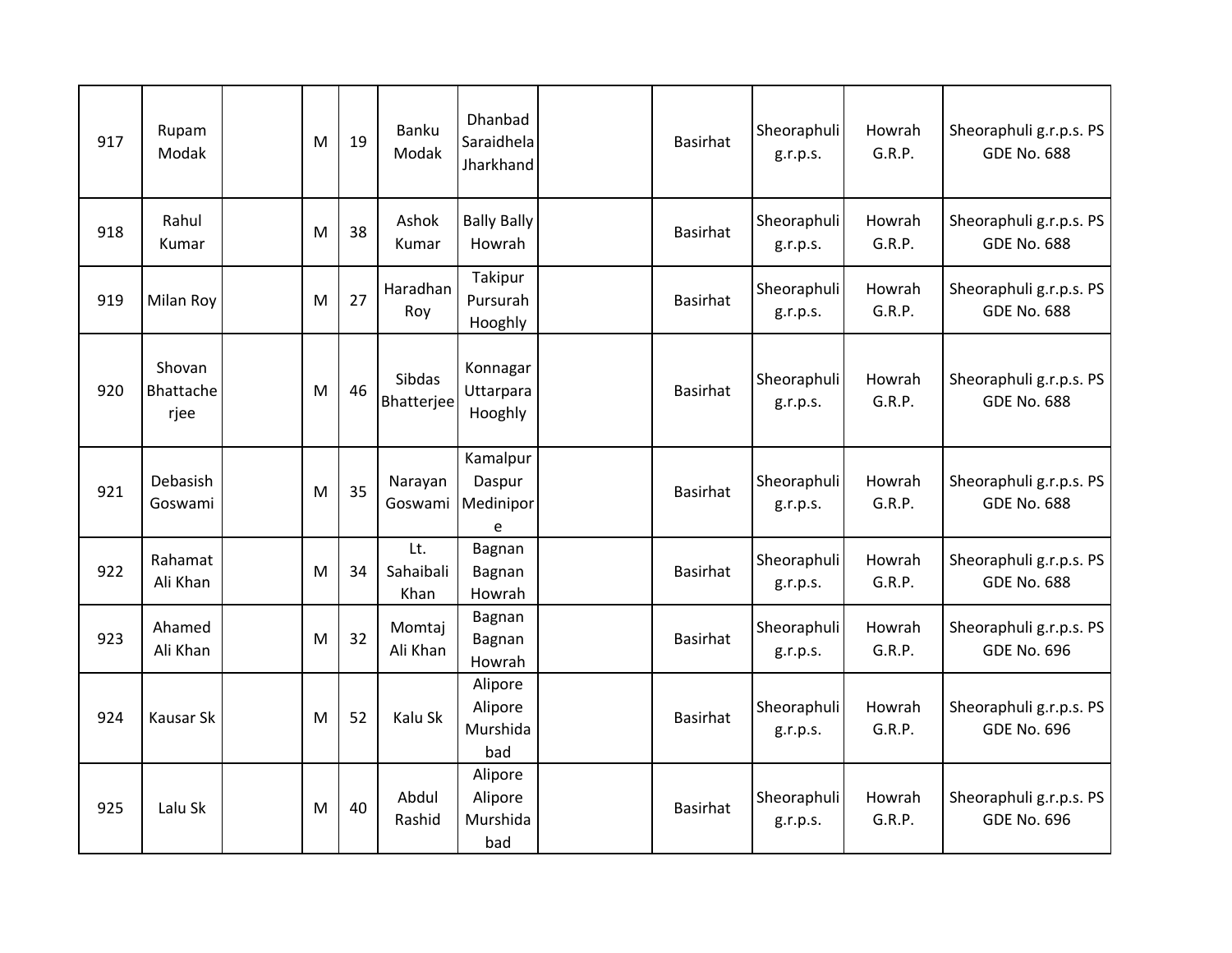| 926 | Anwar<br>Hossain     | M | 35 | Abdul<br>Sabir          | Alipore<br>Alipore<br>Murshida<br>bad  | <b>Basirhat</b> | Sheoraphuli<br>g.r.p.s. | Howrah<br>G.R.P. | Sheoraphuli g.r.p.s. PS<br><b>GDE No. 696</b> |
|-----|----------------------|---|----|-------------------------|----------------------------------------|-----------------|-------------------------|------------------|-----------------------------------------------|
| 927 | Samiruddi<br>n Sk    | M | 40 | Sahid Ali<br>Sk         | Alipore<br>Alipore<br>Murshida<br>bad  | <b>Basirhat</b> | Sheoraphuli<br>g.r.p.s. | Howrah<br>G.R.P. | Sheoraphuli g.r.p.s. PS<br><b>GDE No. 696</b> |
| 928 | Samrul Sk            | M | 27 | Mainul<br>Hossain       | Alipore<br>Alipore<br>Murshida<br>bad  | <b>Basirhat</b> | Sheoraphuli<br>g.r.p.s. | Howrah<br>G.R.P. | Sheoraphuli g.r.p.s. PS<br><b>GDE No. 696</b> |
| 929 | Amar<br>Mondal       | M | 55 | Kanai Ch.<br>Mondal     | Monipur<br>Dhanikhali<br>Hooghly       | <b>Basirhat</b> | Sheoraphuli<br>g.r.p.s. | Howrah<br>G.R.P. | Sheoraphuli g.r.p.s. PS<br><b>GDE No. 696</b> |
| 930 | Collage<br>Ghosh     | M | 24 | Hari<br>Charan<br>Ghosh | Monteswa<br>r<br>Monteswa<br>r Burdwan | <b>Basirhat</b> | Sheoraphuli<br>g.r.p.s. | Howrah<br>G.R.P. | Sheoraphuli g.r.p.s. PS<br><b>GDE No. 696</b> |
| 931 | Dabiprasa<br>d Ghosh | M | 38 | Kartik<br>Ghosh         | Bahirkhan<br>d Haripal<br>Hooghly      | <b>Basirhat</b> | Sheoraphuli<br>g.r.p.s. | Howrah<br>G.R.P. | Sheoraphuli g.r.p.s. PS<br><b>GDE No. 696</b> |
| 932 | Chinmoy<br>Ghoshal   | M | 31 | Nirmal Ch.<br>Ghosal    | Arambag<br>Arambag<br>Hooghly          | <b>Basirhat</b> | Sheoraphuli<br>g.r.p.s. | Howrah<br>G.R.P. | Sheoraphuli g.r.p.s. PS<br><b>GDE No. 696</b> |
| 933 | Sherayan<br>Ghosal   | M | 18 | Chinmoy<br>Ghosal       | Arambag<br>Arambag<br>Hooghly          | <b>Basirhat</b> | Sheoraphuli<br>g.r.p.s. | Howrah<br>G.R.P. | Sheoraphuli g.r.p.s. PS<br><b>GDE No. 696</b> |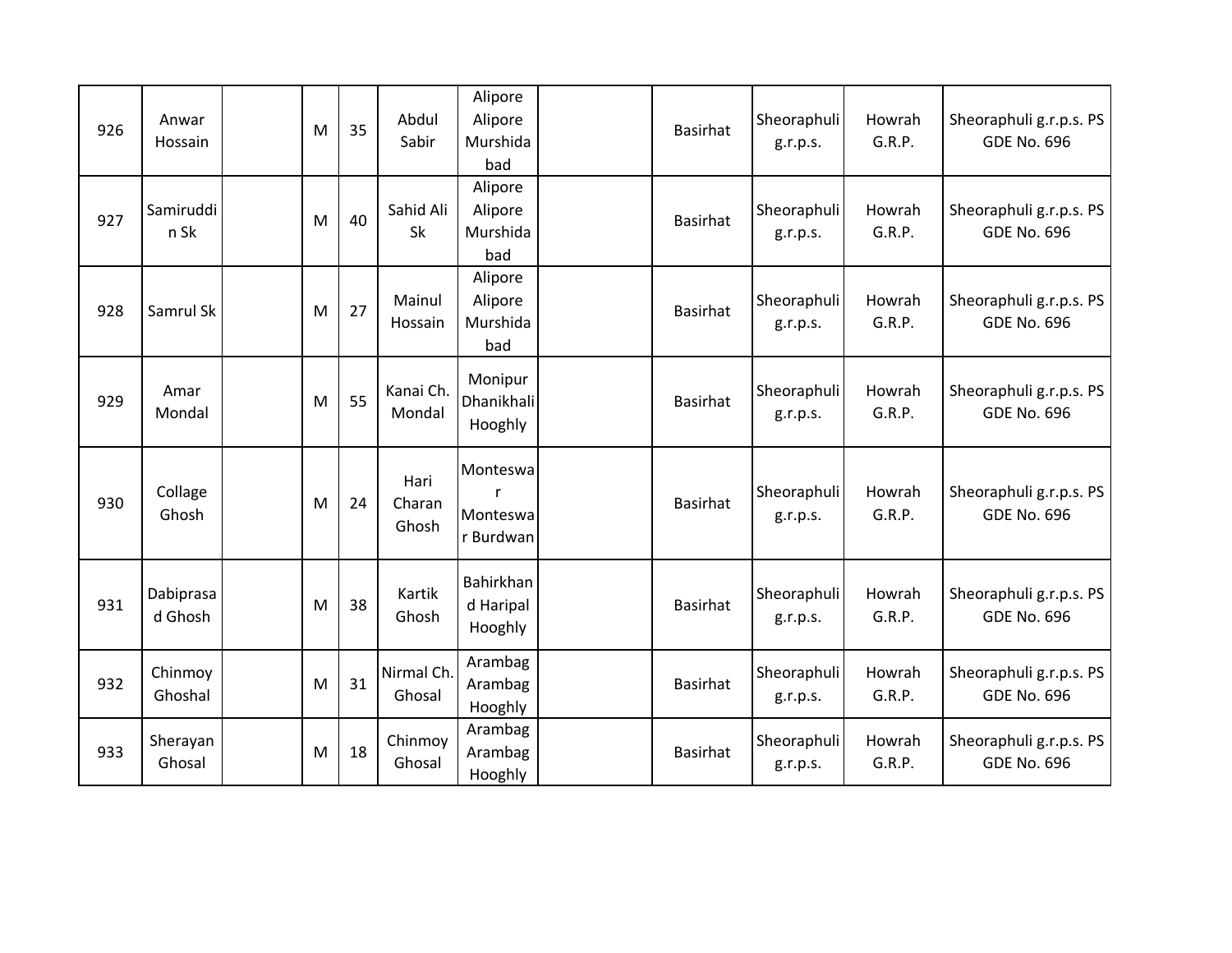| 934 | Pijush Kr.<br>Dutta        | M | 45 | Paritosh<br>Dutta         | Bhadresw<br>ar<br>Bhadresw<br>ar<br>Hooghly | <b>Basirhat</b> | Sheoraphuli<br>g.r.p.s. | Howrah<br>G.R.P. | Sheoraphuli g.r.p.s. PS<br><b>GDE No. 696</b> |
|-----|----------------------------|---|----|---------------------------|---------------------------------------------|-----------------|-------------------------|------------------|-----------------------------------------------|
| 935 | Biswajit<br>Murmu          | M | 35 | Anil<br>Murmu             | Bahirkhan<br>d Haripal<br>Hooghly           | <b>Basirhat</b> | Sheoraphuli<br>g.r.p.s. | Howrah<br>G.R.P. | Sheoraphuli g.r.p.s. PS<br><b>GDE No. 696</b> |
| 936 | Morsel Ali<br>Khan         | M | 20 | Haider Ali                | Arambag<br>Arambag<br>Hooghly               | <b>Basirhat</b> | Sheoraphuli<br>g.r.p.s. | Howrah<br>G.R.P. | Sheoraphuli g.r.p.s. PS<br><b>GDE No. 696</b> |
| 937 | Rakib Sk                   | M | 48 | Faimud Sk                 | Tarakeswa<br>r<br>Tarakeswa<br>r Hooghly    | <b>Basirhat</b> | Sheoraphuli<br>g.r.p.s. | Howrah<br>G.R.P. | Sheoraphuli g.r.p.s. PS<br><b>GDE No. 696</b> |
| 938 | Isrile<br><b>Mallick</b>   | M | 18 | Allhauddin<br>Mallick     | Tarakeswa<br>Tarakeswa<br>r Hooghly         | <b>Basirhat</b> | Sheoraphuli<br>g.r.p.s. | Howrah<br>G.R.P. | Sheoraphuli g.r.p.s. PS<br><b>GDE No. 696</b> |
| 939 | Subrata<br><b>Biswas</b>   | M | 30 | Subhar<br><b>Biswas</b>   | Atpur<br>Purbasthal<br>i Purba<br>Burdwan   | <b>Basirhat</b> | Sheoraphuli<br>g.r.p.s. | Howrah<br>G.R.P. | Sheoraphuli g.r.p.s. PS<br><b>GDE No. 696</b> |
| 940 | Afjul<br>Hassain<br>Sarkar | M | 40 | Abul<br>Hassain<br>Sarkar | Pandua<br>Pandua<br>Hooghly                 | <b>Basirhat</b> | Sheoraphuli<br>g.r.p.s. | Howrah<br>G.R.P. | Sheoraphuli g.r.p.s. PS<br><b>GDE No. 696</b> |
| 941 | Utpal<br>Bhowmik           | M | 29 | Srimanta<br>Bhowmik       | Balaramp<br>ur<br>Pursurah<br>Hooghly       | <b>Basirhat</b> | Sheoraphuli<br>g.r.p.s. | Howrah<br>G.R.P. | Sheoraphuli g.r.p.s. PS<br><b>GDE No. 696</b> |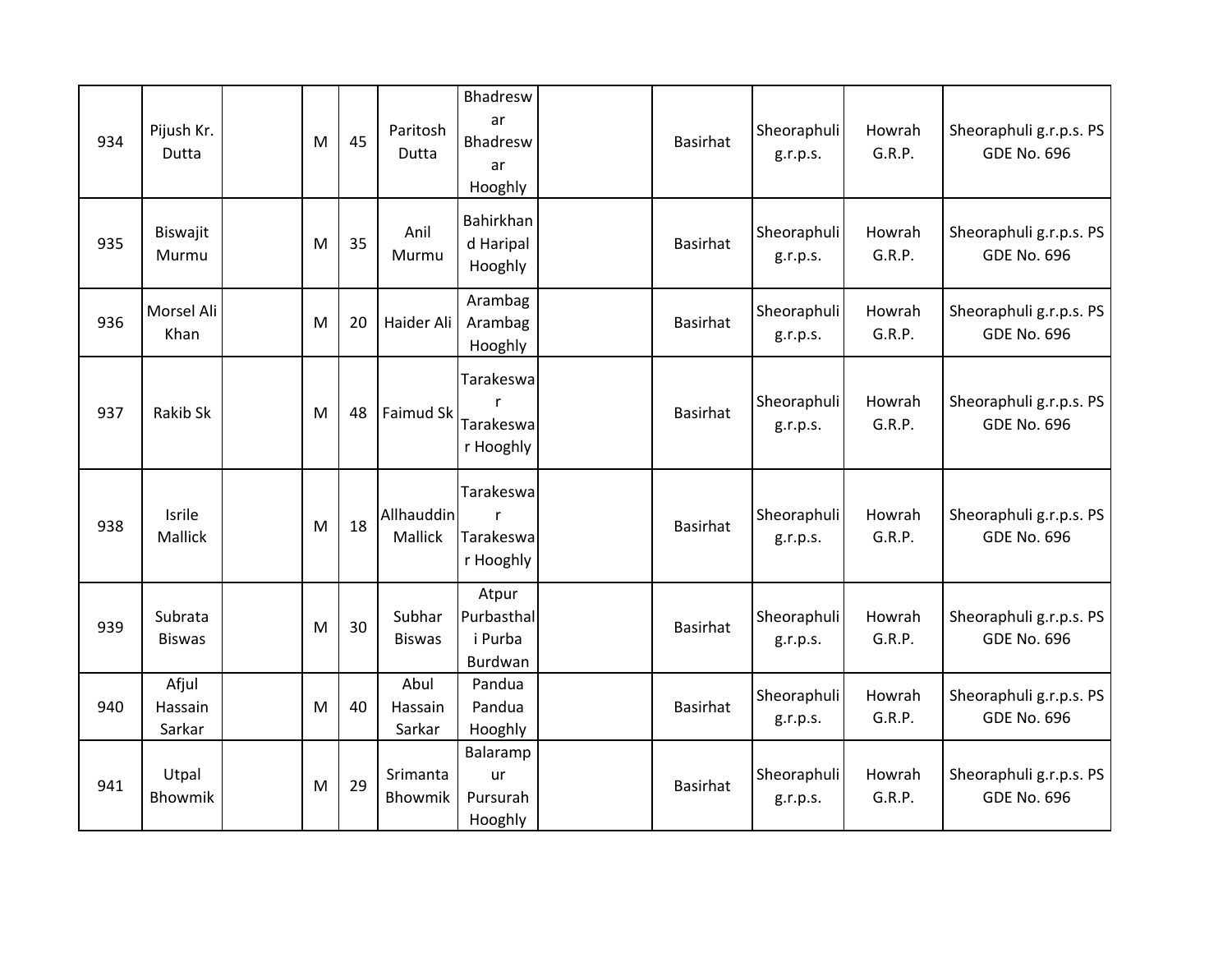| 942 | Arpan<br>Panja      | M | 29 | Arun<br>Panja             | Jowgram<br>Jamalpur<br>Purba<br>Burdwan               | <b>Basirhat</b> | Sheoraphuli<br>g.r.p.s. | Howrah<br>G.R.P. | Sheoraphuli g.r.p.s. PS<br><b>GDE No. 696</b>                       |
|-----|---------------------|---|----|---------------------------|-------------------------------------------------------|-----------------|-------------------------|------------------|---------------------------------------------------------------------|
| 943 | Palash<br>Bera      | M | 31 | Gopal<br>Bera             | Gondapuk<br>ur Singur<br>Hooghly                      | <b>Basirhat</b> | Sheoraphuli<br>g.r.p.s. | Howrah<br>G.R.P. | Sheoraphuli g.r.p.s. PS<br><b>GDE No. 696</b>                       |
| 944 | Subhajit<br>Kamley  | M | 22 | Kush Kr.<br>Kamley        | Singur<br>Singur<br>Hooghly                           | <b>Basirhat</b> | Sheoraphuli<br>g.r.p.s. | Howrah<br>G.R.P. | Sheoraphuli g.r.p.s. PS<br><b>GDE No. 696</b>                       |
| 945 | Abhijit<br>Duley    | M | 29 | Mongal<br>Duley           | Jangipara<br>Jangipara<br>Hooghly                     | <b>Basirhat</b> | Sheoraphuli<br>g.r.p.s. | Howrah<br>G.R.P. | Sheoraphuli g.r.p.s. PS<br><b>GDE No. 696</b>                       |
| 946 | Mahamm<br>ad Jawed  | M | 18 | Mahamm<br>ad<br>Sarfuddin | <b>Bally Bally</b><br>Howrah                          | <b>Basirhat</b> | Sheoraphuli<br>g.r.p.s. | Howrah<br>G.R.P. | Sheoraphuli g.r.p.s. PS<br>Outpost Chandannagar<br>GRPP GDE No. 339 |
| 947 | Shubo<br>Mondal     | M | 18 | Lt. Ashit<br>Mondal       | Ganger<br><b>Bazar</b><br>Chandann<br>agar<br>Hooghly | <b>Basirhat</b> | Sheoraphuli<br>g.r.p.s. | Howrah<br>G.R.P. | Sheoraphuli g.r.p.s. PS<br>Outpost Chandannagar<br>GRPP GDE No. 339 |
| 948 | Swastend<br>u Sinha | M | 47 | Susen<br>Sinha            | Chandann<br>agar<br>Chandann<br>agar<br>Hooghly       | Basirhat        | Sheoraphuli<br>g.r.p.s. | Howrah<br>G.R.P. | Sheoraphuli g.r.p.s. PS<br>Outpost Chandannagar<br>GRPP GDE No. 339 |
| 949 | Dilip<br>Samanta    | M | 52 | Lt. Naren<br>Samanta      | Mirjapur<br>Tarakeswa<br>r Hooghly                    | Basirhat        | Sheoraphuli<br>g.r.p.s. | Howrah<br>G.R.P. | Sheoraphuli g.r.p.s. PS<br>Outpost Chandannagar<br>GRPP GDE No. 339 |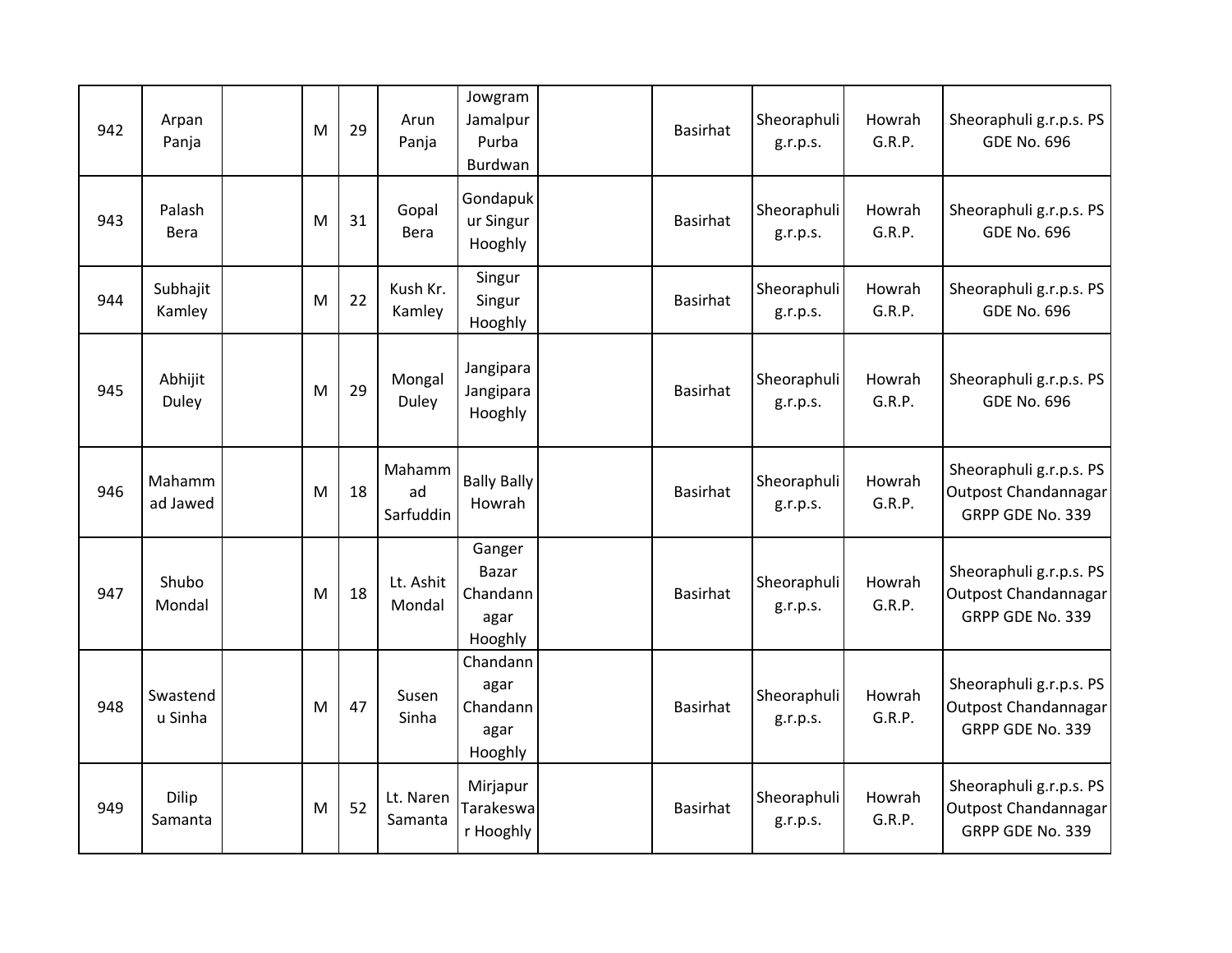| 950 | <b>Basudeb</b><br>Samanta | M | 40 | Manik<br>Samanta<br>manik<br>Samanta | Mirjapur<br>Tarakeswa<br>r Hooghly                         | Basirhat        | Sheoraphuli<br>g.r.p.s. | Howrah<br>G.R.P. | Sheoraphuli g.r.p.s. PS<br>Outpost Chandannagar<br>GRPP GDE No. 339 |
|-----|---------------------------|---|----|--------------------------------------|------------------------------------------------------------|-----------------|-------------------------|------------------|---------------------------------------------------------------------|
| 951 | Subhankar<br>Mondal       | M | 21 | Sonatan<br>Mondal                    | Naruya<br>Panchana<br>ntala<br>Chandann<br>agar<br>Hooghly | Basirhat        | Sheoraphuli<br>g.r.p.s. | Howrah<br>G.R.P. | Sheoraphuli g.r.p.s. PS<br>Outpost Chandannagar<br>GRPP GDE No. 339 |
| 952 | Kisor<br>Mondal           | M | 40 | Sankar<br>Mondal                     | <b>Birhati</b><br>Bhadresw<br>ar<br>Hooghly                | <b>Basirhat</b> | Sheoraphuli<br>g.r.p.s. | Howrah<br>G.R.P. | Sheoraphuli g.r.p.s. PS<br>Outpost Chandannagar<br>GRPP GDE No. 339 |
| 953 | Akash<br>Singh            | M | 27 | <b>Bimal</b><br>Singh                | Chandann<br>agar<br>Chandann<br>agar<br>Hooghly            | Basirhat        | Sheoraphuli<br>g.r.p.s. | Howrah<br>G.R.P. | Sheoraphuli g.r.p.s. PS<br>Outpost Chandannagar<br>GRPP GDE No. 339 |
| 954 | Sobhan<br>Banerjee        | M | 36 | Gopal<br>Banerjee                    | Simlagarh<br>Pandua<br>Hooghly                             | <b>Basirhat</b> | Sheoraphuli<br>g.r.p.s. | Howrah<br>G.R.P. | Sheoraphuli g.r.p.s. PS<br>Outpost Chandannagar<br>GRPP GDE No. 339 |
| 955 | Arjun<br>Singh            | M | 32 | Lt. Hari<br>Singh                    | Andul<br>Sankrail<br>Howrah                                | Basirhat        | Sheoraphuli<br>g.r.p.s. | Howrah<br>G.R.P. | Sheoraphuli g.r.p.s. PS<br>Outpost Chandannagar<br>GRPP GDE No. 339 |
| 956 | Subhasis<br>Sarkar        | M | 30 | Debasish<br>Sarkar                   | Bandel<br>Chinsurah<br>Hooghly                             | <b>Basirhat</b> | Sheoraphuli<br>g.r.p.s. | Howrah<br>G.R.P. | Sheoraphuli g.r.p.s. PS<br>Outpost Chandannagar<br>GRPP GDE No. 339 |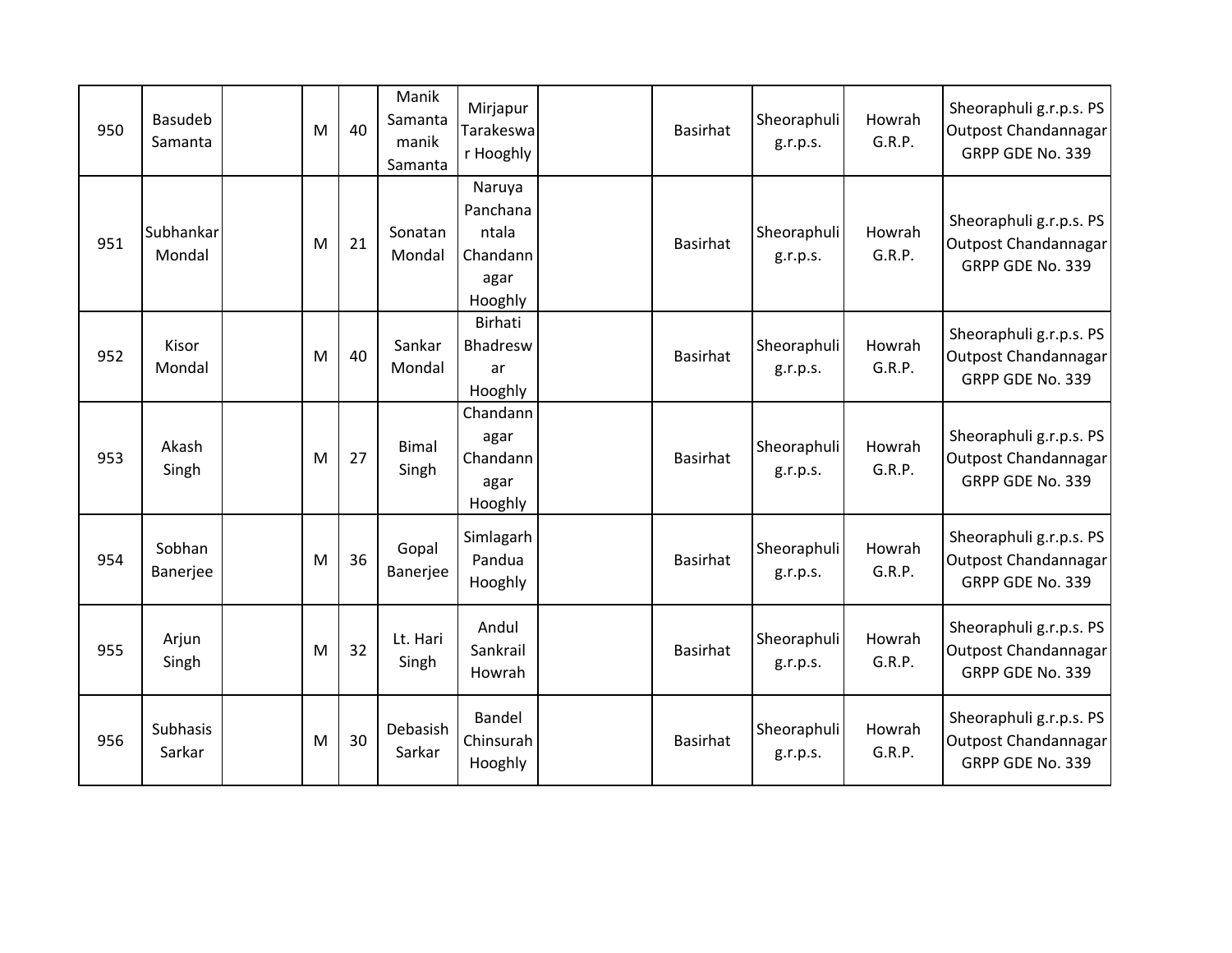| 957 | Swapan<br>Kumar<br>Das   | M | 52 | Lt.<br>Mohadeb<br>Das       | Haripal<br>Haripal<br>Hooghly                 | Basirhat        | Sheoraphuli<br>g.r.p.s. | Howrah<br>G.R.P. | Sheoraphuli g.r.p.s. PS<br>Outpost Chandannagar<br>GRPP GDE No. 339 |
|-----|--------------------------|---|----|-----------------------------|-----------------------------------------------|-----------------|-------------------------|------------------|---------------------------------------------------------------------|
| 958 | Sudarsan<br>Proharaj     | M | 46 | Mirtunjay<br>Proharaj       | 11/3 Gour<br>Dey Lane<br>Muchipar<br>a Kol-12 | <b>Basirhat</b> | Sheoraphuli<br>g.r.p.s. | Howrah<br>G.R.P. | Sheoraphuli g.r.p.s. PS<br>Outpost Chandannagar<br>GRPP GDE No. 339 |
| 959 | Amarnath<br>Chatterjee   | M | 36 | Lt.<br>Sambhu<br>Chatterjee | Subashpall<br>y<br>Bhadresw<br>ar<br>Hooghly  | Basirhat        | Sheoraphuli<br>g.r.p.s. | Howrah<br>G.R.P. | Sheoraphuli g.r.p.s. PS<br>Outpost Chandannagar<br>GRPP GDE No. 339 |
| 960 | Bharat Kr.<br>Patel      | M | 21 | Jitendra<br>Patel           | Mogra<br>Mogra<br>Hooghly                     | Basirhat        | Sheoraphuli<br>g.r.p.s. | Howrah<br>G.R.P. | Sheoraphuli g.r.p.s. PS<br>Outpost Chandannagar<br>GRPP GDE No. 343 |
| 961 | Kartick<br>Purakait      | M | 25 | Prodip<br>Purokait          | Deula Usti<br>South 24<br>Pgs                 | <b>Basirhat</b> | Sheoraphuli<br>g.r.p.s. | Howrah<br>G.R.P. | Sheoraphuli g.r.p.s. PS<br>Outpost Chandannagar<br>GRPP GDE No. 343 |
| 962 | Sonu<br>Kumar<br>Mahato  | M | 27 | Baidya<br>Kumar<br>Mahato   | Kestopur<br>Behala Kol<br>63                  | <b>Basirhat</b> | Sheoraphuli<br>g.r.p.s. | Howrah<br>G.R.P. | Sheoraphuli g.r.p.s. PS<br>Outpost Chandannagar<br>GRPP GDE No. 343 |
| 963 | Surojit<br>Das<br>Sharma | M | 40 | Samir Das<br>Sharma         | <b>Samir Das</b><br>Sharma                    | Basirhat        | Sheoraphuli<br>g.r.p.s. | Howrah<br>G.R.P. | Sheoraphuli g.r.p.s. PS<br>Outpost Chandannagar<br>GRPP GDE No. 343 |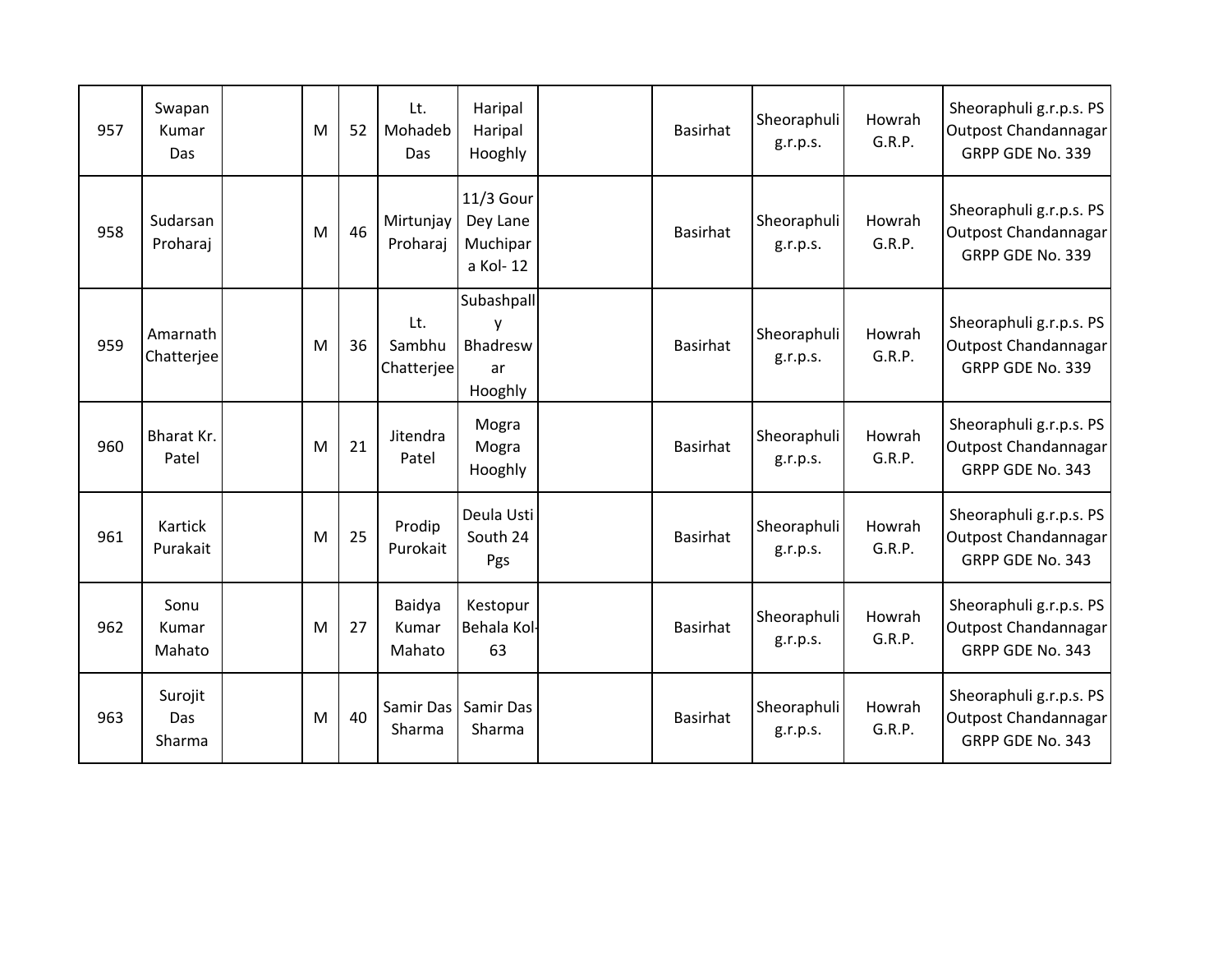| 964 | Abhrajit<br>Ghosh         | M | 19 | Amal<br>Ghosh        | <b>Bag Bazar</b><br>Chandann<br>agar<br>Hooghly                  | Basirhat        | Sheoraphuli<br>g.r.p.s. | Howrah<br>G.R.P. | Sheoraphuli g.r.p.s. PS<br>Outpost Chandannagar<br>GRPP GDE No. 343 |
|-----|---------------------------|---|----|----------------------|------------------------------------------------------------------|-----------------|-------------------------|------------------|---------------------------------------------------------------------|
| 965 | Ronjit<br>Soren           | M | 27 | Samar<br>Soren       | Sarisha<br>Daimond<br>Harbour<br>South 24<br>Pgs                 | <b>Basirhat</b> | Sheoraphuli<br>g.r.p.s. | Howrah<br>G.R.P. | Sheoraphuli g.r.p.s. PS<br>Outpost Chandannagar<br>GRPP GDE No. 343 |
| 966 | Anil<br>Kumar<br>Sharma   | M | 45 | Lt Balmiki<br>Sharma | Champda<br>ni<br>Bhadresw<br>ar<br>Hooghly                       | Basirhat        | Sheoraphuli<br>g.r.p.s. | Howrah<br>G.R.P. | Sheoraphuli g.r.p.s. PS<br>Outpost Chandannagar<br>GRPP GDE No. 343 |
| 967 | Md.<br>Alamgir<br>Hossain | M | 30 | Panjab Sk            | Galindapu<br>$\mathsf{r}$<br>Bhagaban<br>Gola<br>Murshida<br>bad | Basirhat        | Sheoraphuli<br>g.r.p.s. | Howrah<br>G.R.P. | Sheoraphuli g.r.p.s. PS<br>Outpost Chandannagar<br>GRPP GDE No. 343 |
| 968 | Piru Kanti<br>Hazra       | M | 28 | Subrata<br>Hazra     | Sodpur<br>Pursurah<br>Hooghly                                    | <b>Basirhat</b> | Sheoraphuli<br>g.r.p.s. | Howrah<br>G.R.P. | Sheoraphuli g.r.p.s. PS<br>Outpost Chandannagar<br>GRPP GDE No. 343 |
| 969 | Manish<br>Singh           | M | 24 | Murari<br>Singh      | New<br>Market<br><b>New</b><br>Market<br>Kol-16                  | <b>Basirhat</b> | Sheoraphuli<br>g.r.p.s. | Howrah<br>G.R.P. | Sheoraphuli g.r.p.s. PS<br>Outpost Chandannagar<br>GRPP GDE No. 343 |
| 970 | Ajay<br>Mahato            | M | 27 | Sitaram<br>Mahato    | Anantapur<br>Polba<br>Hooghly                                    | <b>Basirhat</b> | Sheoraphuli<br>g.r.p.s. | Howrah<br>G.R.P. | Sheoraphuli g.r.p.s. PS<br>Outpost Chandannagar<br>GRPP GDE No. 343 |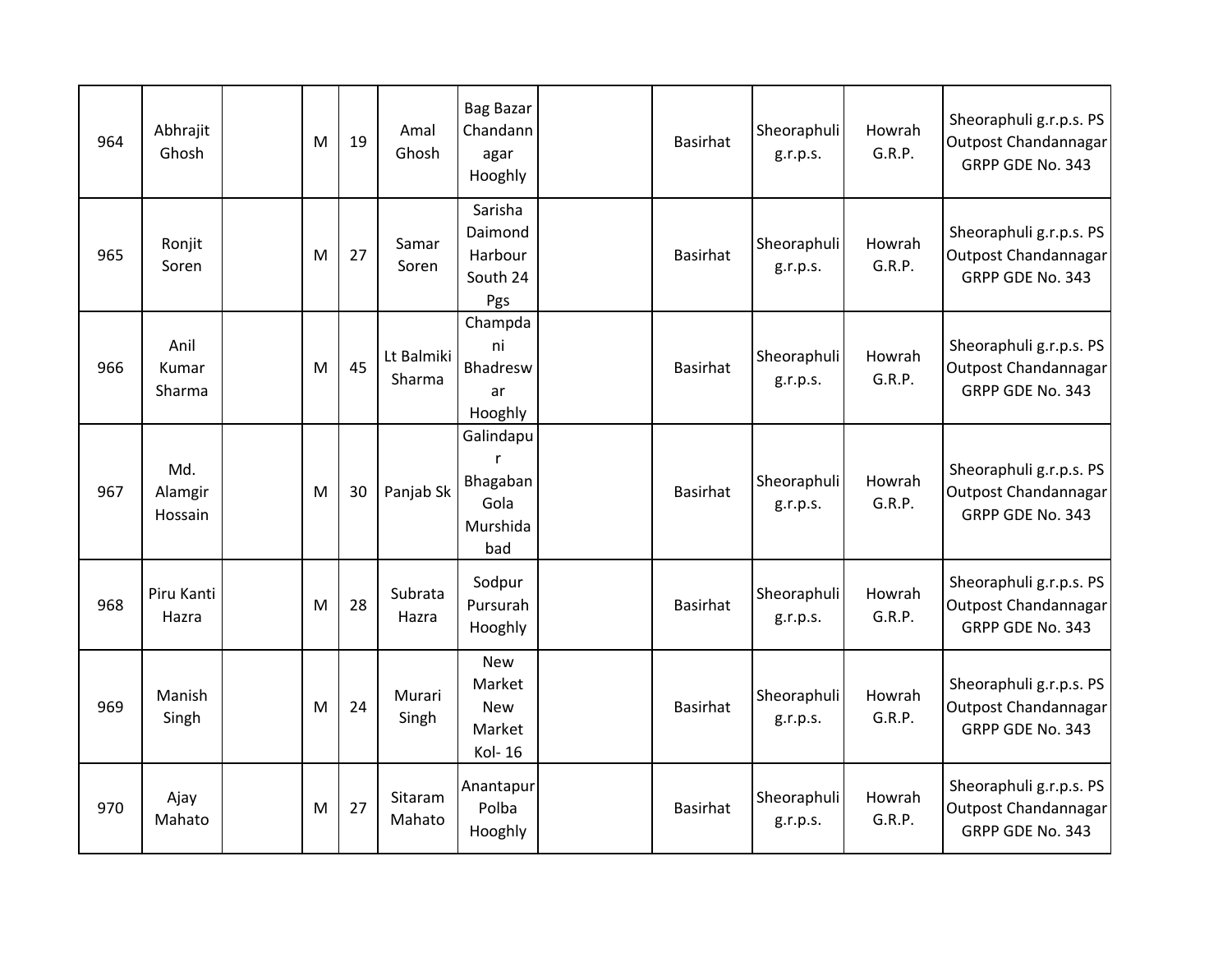| 971 | Rabi<br>Kumar      | M | 22 | Rajendra<br>Kumar      | Konnagar<br>Uttarpara<br>Hooghly                 |         | <b>Basirhat</b> | Sheoraphuli<br>g.r.p.s. | Howrah<br>G.R.P. | Sheoraphuli g.r.p.s. PS<br>Outpost Chandannagar<br>GRPP GDE No. 343 |
|-----|--------------------|---|----|------------------------|--------------------------------------------------|---------|-----------------|-------------------------|------------------|---------------------------------------------------------------------|
| 972 | Md. Najim          | M | 40 | Md. Din                | Don Box<br>Belur<br>Howrah                       |         | <b>Basirhat</b> | Sheoraphuli<br>g.r.p.s. | Howrah<br>G.R.P. | Sheoraphuli g.r.p.s. PS<br>Outpost Chandannagar<br>GRPP GDE No. 343 |
| 973 | Md. Asgar          | M | 30 | Abdul<br>Jabbar        | Don Box<br>Belur<br>Howrah                       |         | <b>Basirhat</b> | Sheoraphuli<br>g.r.p.s. | Howrah<br>G.R.P. | Sheoraphuli g.r.p.s. PS<br>Outpost Chandannagar<br>GRPP GDE No. 343 |
| 974 | Abhinab<br>Malakar | M | 22 | Lt. Parimal<br>Malakar | Barrackpo<br>re<br>Barrackpo<br>re 24 Pgs<br>(N) |         | <b>Basirhat</b> | Sheoraphuli<br>g.r.p.s. | Howrah<br>G.R.P. | Sheoraphuli g.r.p.s. PS<br>Outpost Chandannagar<br>GRPP GDE No. 343 |
| 975 | Amit<br>Kerketta   | M | 30 | Prokash<br>Kerketta    | Bandel<br>Chinsurah<br>Hooghly                   |         | <b>Basirhat</b> | Sheoraphuli<br>g.r.p.s. | Howrah<br>G.R.P. | Sheoraphuli g.r.p.s. PS<br>Outpost Chandannagar<br>GRPP GDE No. 343 |
| 976 | Rajab Sk           | M | 22 | Nasiruddi<br>n Sk      | Horioka<br>PS:<br>Nalhati<br>Dist.:<br>Birbhum   | Nalhati | Birbhum         | Suri g.r.p.s.           | Howrah<br>G.R.P. | Suri g.r.p.s. PS GDE<br>No. 603                                     |
| 977 | Asraful Sk         | M | 18 | Ismail Sk              | Horioka<br>PS:<br>Nalhati<br>Dist.:<br>Birbhum   | Nalhati | Birbhum         | Suri g.r.p.s.           | Howrah<br>G.R.P. | Suri g.r.p.s. PS GDE<br>No. 603                                     |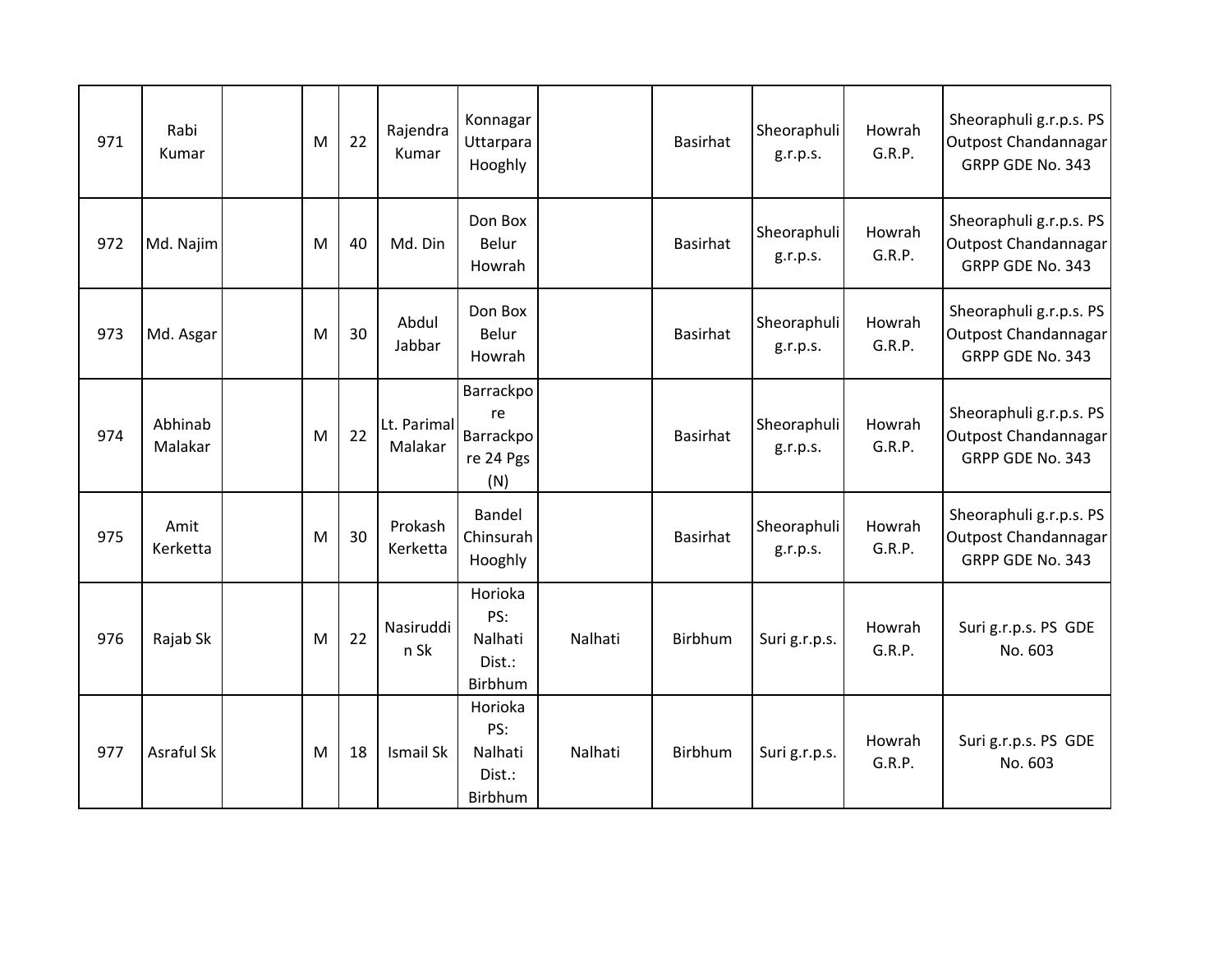| 978 | Suraj Sk             | M | 18 | Sahil Sk          | Horioka<br>PS:<br>Nalhati<br>Dist.:<br>Birbhum | Nalhati | Birbhum | Suri g.r.p.s. | Howrah<br>G.R.P. | Suri g.r.p.s. PS GDE<br>No. 603 |
|-----|----------------------|---|----|-------------------|------------------------------------------------|---------|---------|---------------|------------------|---------------------------------|
| 979 | Masud<br>Reja        | M | 18 | Yanur Sk          | Horioka<br>PS:<br>Nalhati<br>Dist.:<br>Birbhum | Nalhati | Birbhum | Suri g.r.p.s. | Howrah<br>G.R.P. | Suri g.r.p.s. PS GDE<br>No. 603 |
| 980 | Subhas<br>Mondal     | M | 22 | Mortoza<br>Mondal | Panrui PS:<br>Panrui<br>Dist.:<br>Birbhum      | Panrui  | Birbhum | Suri g.r.p.s. | Howrah<br>G.R.P. | Suri g.r.p.s. PS GDE<br>No. 603 |
| 981 | <b>Buddha</b><br>Das | M | 24 | Kartik Das        | Panrui PS:<br>Panrui<br>Dist.:<br>Birbhum      | Panrui  | Birbhum | Suri g.r.p.s. | Howrah<br>G.R.P. | Suri g.r.p.s. PS GDE<br>No. 603 |
| 982 | Sandip<br>Bagdi      | M | 19 | Sajal Bagdi       | Panrui PS:<br>Panrui<br>Dist.:<br>Birbhum      | Panrui  | Birbhum | Suri g.r.p.s. | Howrah<br>G.R.P. | Suri g.r.p.s. PS GDE<br>No. 603 |
| 983 | Prem<br>Kumar        | M | 30 | Gopal<br>Kumar    | Panrui PS:<br>Panrui<br>Dist.:<br>Birbhum      | Panrui  | Birbhum | Suri g.r.p.s. | Howrah<br>G.R.P. | Suri g.r.p.s. PS GDE<br>No. 603 |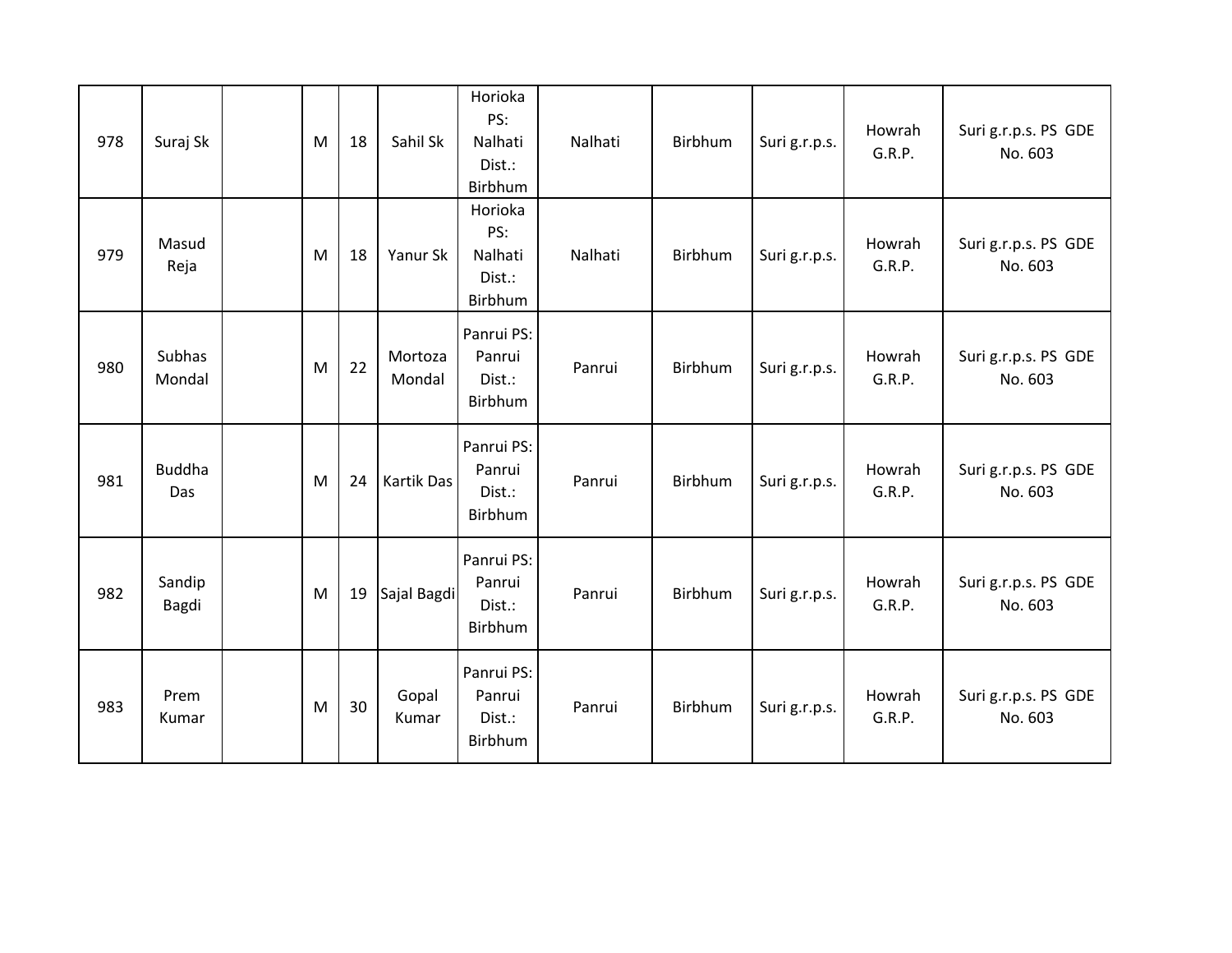| 984 | <b>Birbal</b><br>Kumar    | M | 26 | Ram Brich<br>Rout  | Of<br>Kutraswar<br>PS-Balijuri<br>Dist-<br>Dewghar              | Basirhat        | Suri g.r.p.s. | Howrah<br>G.R.P. | Suri g.r.p.s. PS GDE<br>No. 603 |
|-----|---------------------------|---|----|--------------------|-----------------------------------------------------------------|-----------------|---------------|------------------|---------------------------------|
| 985 | Mahadeb<br>Soren          | M | 27 |                    | Of<br>Kutraswar<br>Bitu Soren   PS-Balijuri<br>Dist-<br>Dewghar | <b>Basirhat</b> | Suri g.r.p.s. | Howrah<br>G.R.P. | Suri g.r.p.s. PS GDE<br>No. 603 |
| 986 | Anil<br>Pujahar           | M | 31 | Sukhlal<br>Pujahar | Of<br>Kutraswar<br>PS-Balijuri<br>Dist-<br>Dewghar              | Basirhat        | Suri g.r.p.s. | Howrah<br>G.R.P. | Suri g.r.p.s. PS GDE<br>No. 603 |
| 987 | Debendra<br>Singh         | M | 35 | Kartik<br>Singh    | Of<br>Kutraswar<br>PS-Balijuri<br>Dist-<br>Dewghar              | <b>Basirhat</b> | Suri g.r.p.s. | Howrah<br>G.R.P. | Suri g.r.p.s. PS GDE<br>No. 603 |
| 988 | Monoj<br>Kumar<br>Marandi | M | 28 | Mudilal<br>Marandi | Of<br>Kutraswar<br>PS-Balijuri<br>Dist-<br>Dewghar              | <b>Basirhat</b> | Suri g.r.p.s. | Howrah<br>G.R.P. | Suri g.r.p.s. PS GDE<br>No. 603 |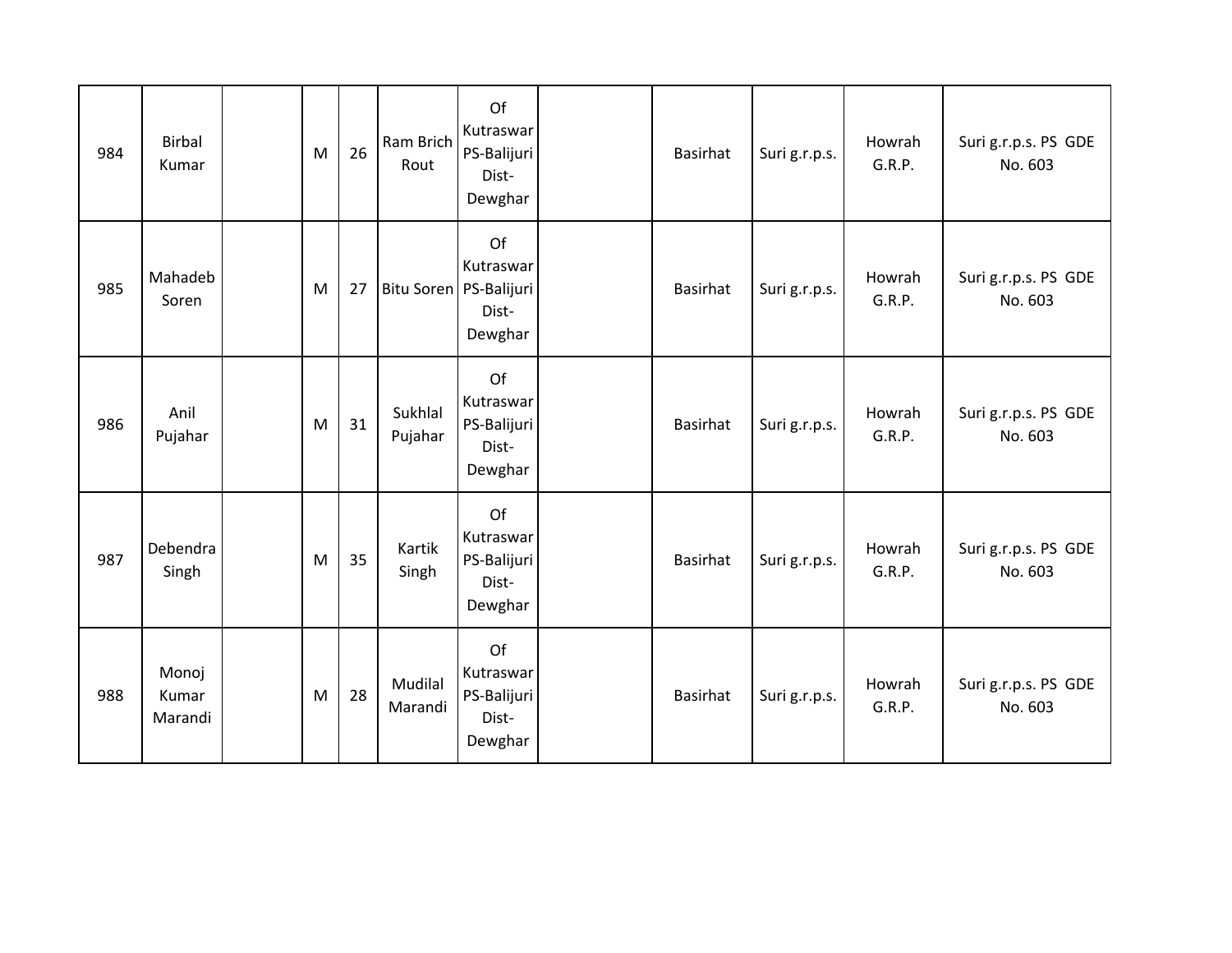| 989 | Sahil<br>Kumar        | M | 20 | Ganga<br>Yadav            | Of<br>Gopalpur<br>PS-<br>Gopalpur<br>Dist-<br>Bhagalpur |         | <b>Basirhat</b> | Suri g.r.p.s. | Howrah<br>G.R.P. | Suri g.r.p.s. PS GDE<br>No. 603 |
|-----|-----------------------|---|----|---------------------------|---------------------------------------------------------|---------|-----------------|---------------|------------------|---------------------------------|
| 990 | <b>Bital</b><br>Kumar | M | 26 | Arbind<br>Kumar           | Of<br>Gopalpur<br>PS-<br>Gopalpur<br>Dist-<br>Bhagalpur |         | <b>Basirhat</b> | Suri g.r.p.s. | Howrah<br>G.R.P. | Suri g.r.p.s. PS GDE<br>No. 603 |
| 991 | Mukund<br>Bhari       | M | 34 | Arbind<br>Prasad<br>Singh | Of<br>Gopalpur<br>PS-<br>Gopalpur<br>Dist-<br>Bhagalpur |         | <b>Basirhat</b> | Suri g.r.p.s. | Howrah<br>G.R.P. | Suri g.r.p.s. PS GDE<br>No. 603 |
| 992 | Sumit<br>Kumar        | M | 22 | Umakant<br>Bhagat         | Of<br>Gopalpur<br>PS-<br>Gopalpur<br>Dist-<br>Bhagalpur |         | Basirhat        | Suri g.r.p.s. | Howrah<br>G.R.P. | Suri g.r.p.s. PS GDE<br>No. 603 |
| 993 | Hasim Sk              | M | 38 | Fulchand<br>Sk            | Margram<br>PS:<br>Mergram<br>Dist.:<br>Birbhum          | Mergram | Birbhum         | Suri g.r.p.s. | Howrah<br>G.R.P. | Suri g.r.p.s. PS GDE<br>No. 603 |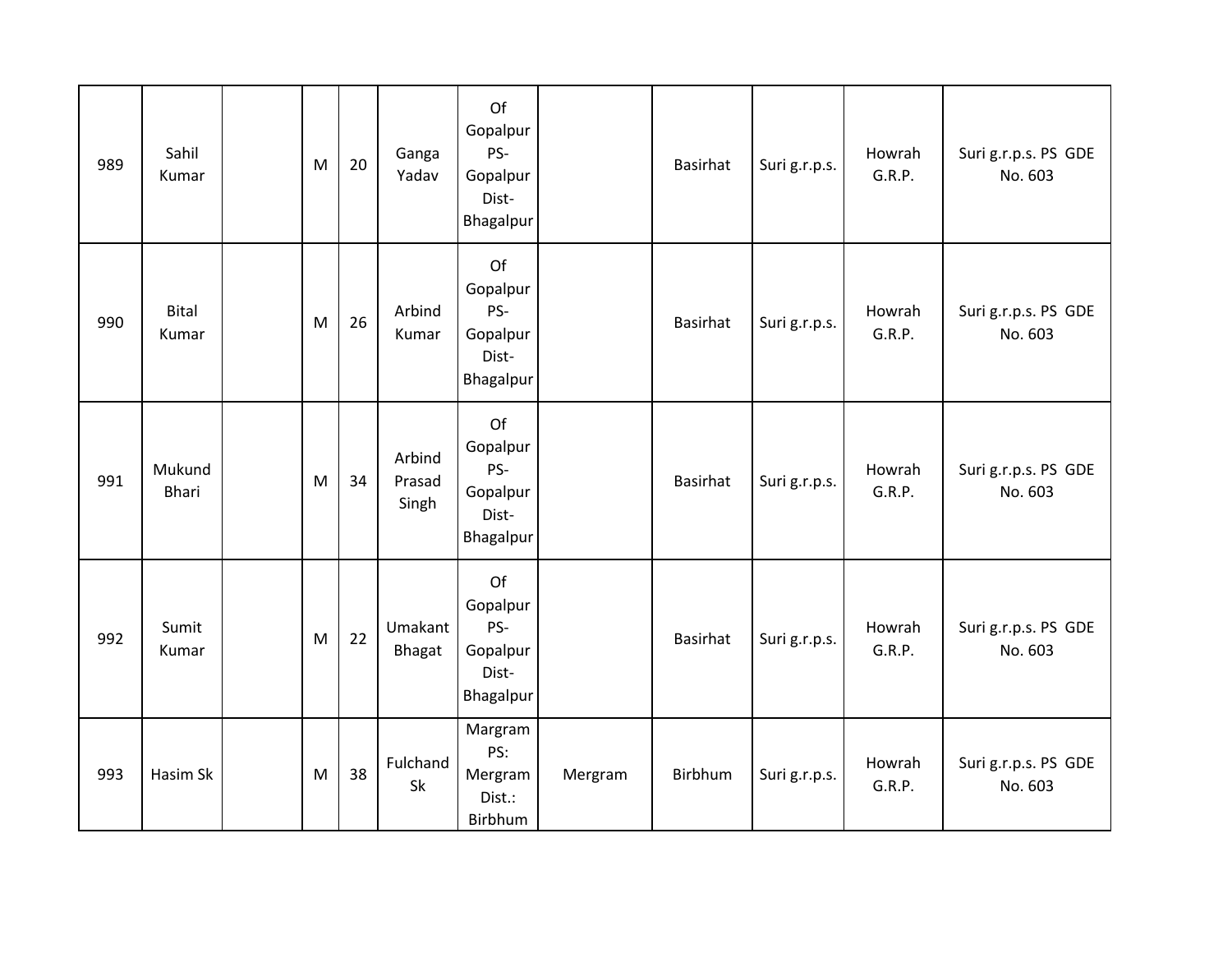| 994 | Rahul Sk              | M | 25 | Mihir Sk          | Margram<br>PS:<br>Mergram<br>Dist.:<br>Birbhum            | Mergram | Birbhum  | Suri g.r.p.s. | Howrah<br>G.R.P.                        | Suri g.r.p.s. PS GDE<br>No. 603 |
|-----|-----------------------|---|----|-------------------|-----------------------------------------------------------|---------|----------|---------------|-----------------------------------------|---------------------------------|
| 995 | Dipankar<br>Bagdi     | M | 21 | Lalu Bagdi        | Margram<br>PS:<br>Mergram<br>Dist.:<br>Birbhum            | Mergram | Birbhum  | Suri g.r.p.s. | Howrah<br>G.R.P.                        | Suri g.r.p.s. PS GDE<br>No. 603 |
| 996 | Subham<br>Bayen       | M | 20 | Dilip<br>Bayen    | Margram<br>PS:<br>Mergram<br>Dist.:<br>Birbhum            | Mergram | Birbhum  | Suri g.r.p.s. | Howrah<br>G.R.P.                        | Suri g.r.p.s. PS GDE<br>No. 603 |
| 997 | Milan<br>Kumar<br>Sah | M | 22 | Ganesh<br>Mondal  | Margram<br>PS:<br>Mergram<br>Dist.:<br>Birbhum            | Mergram | Birbhum  | Suri g.r.p.s. | Howrah<br>G.R.P.                        | Suri g.r.p.s. PS GDE<br>No. 603 |
| 998 | Sk Kiramat            | M | 18 | Sirafat Sk        | Margram<br>PS:<br>Mergram<br>Dist.:<br>Birbhum            | Mergram | Birbhum  | Suri g.r.p.s. | Howrah<br>G.R.P.                        | Suri g.r.p.s. PS GDE<br>No. 603 |
| 999 | Susanta<br>Majhi      | M | 48 | Lt. Gour<br>Majhi | Chorkibrid<br>se, PO:<br>Billeswar<br>Ketugram<br>Burdwan |         | Basirhat | <b>Bally</b>  | Howrah<br>Police<br>Commission<br>erate | Bally PS GDE No. 996            |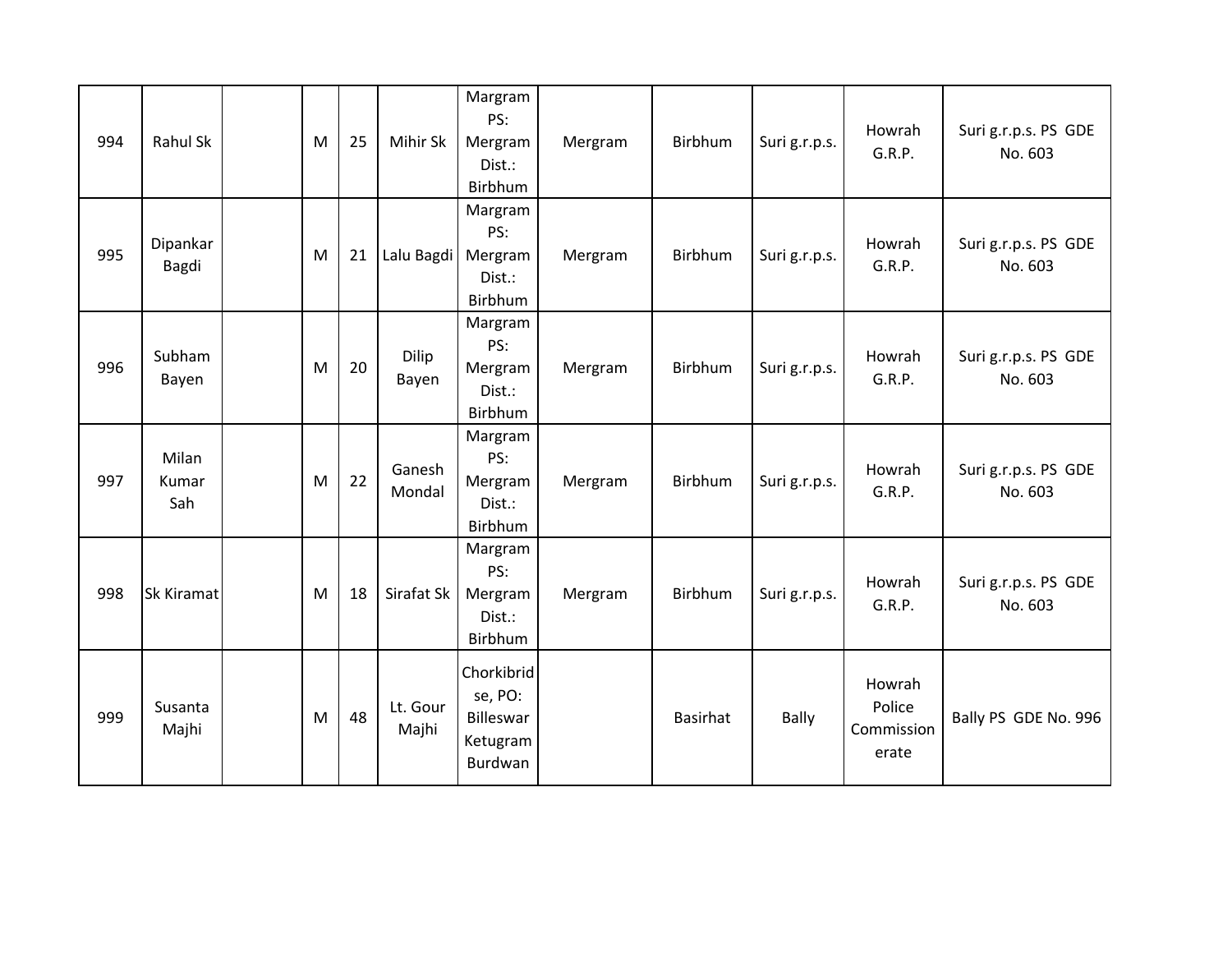| 1000 | Ajay<br>Sharma            | M | 26 | Lt.<br>Upendar<br>Sharma | PS: Bantra<br>Dist.:<br>Howrah<br>Police<br>Commissi<br>onerate                | <b>Bantra</b>      | Howrah<br>Police<br>Commissione<br>rate | <b>Bantra</b> | Howrah<br>Police<br>Commission<br>erate | Bantra PS GDE No.<br>1194 |
|------|---------------------------|---|----|--------------------------|--------------------------------------------------------------------------------|--------------------|-----------------------------------------|---------------|-----------------------------------------|---------------------------|
| 1001 | Rafique<br>Ahmed          | M | 43 | Lt. Basir<br>Ahmed       | PS: Bantra<br>Dist.:<br>Howrah<br>Police<br>Commissi<br>onerate                | <b>Bantra</b>      | Howrah<br>Police<br>Commissione<br>rate | <b>Bantra</b> | Howrah<br>Police<br>Commission<br>erate | Bantra PS GDE No.<br>1194 |
| 1002 | Ranjhit<br>Kumar<br>Singh | M | 36 | Lt Ramesh<br>Singh       | PS:<br>Malipanch<br>ghara<br>Dist.:<br>Howrah<br>Police<br>Commissi<br>onerate | Malipanchghar<br>a | Howrah<br>Police<br>Commissione<br>rate | Belur         | Howrah<br>Police<br>Commission<br>erate | Belur PS GDE No. 894      |
| 1003 | Md Sonu                   | M | 30 | Lt Md<br>Ajim            | PS:<br>Malipanch<br>ghara<br>Dist.:<br>Howrah<br>Police<br>Commissi<br>onerate | Malipanchghar<br>a | Howrah<br>Police<br>Commissione<br>rate | Belur         | Howrah<br>Police<br>Commission<br>erate | Belur PS GDE No. 894      |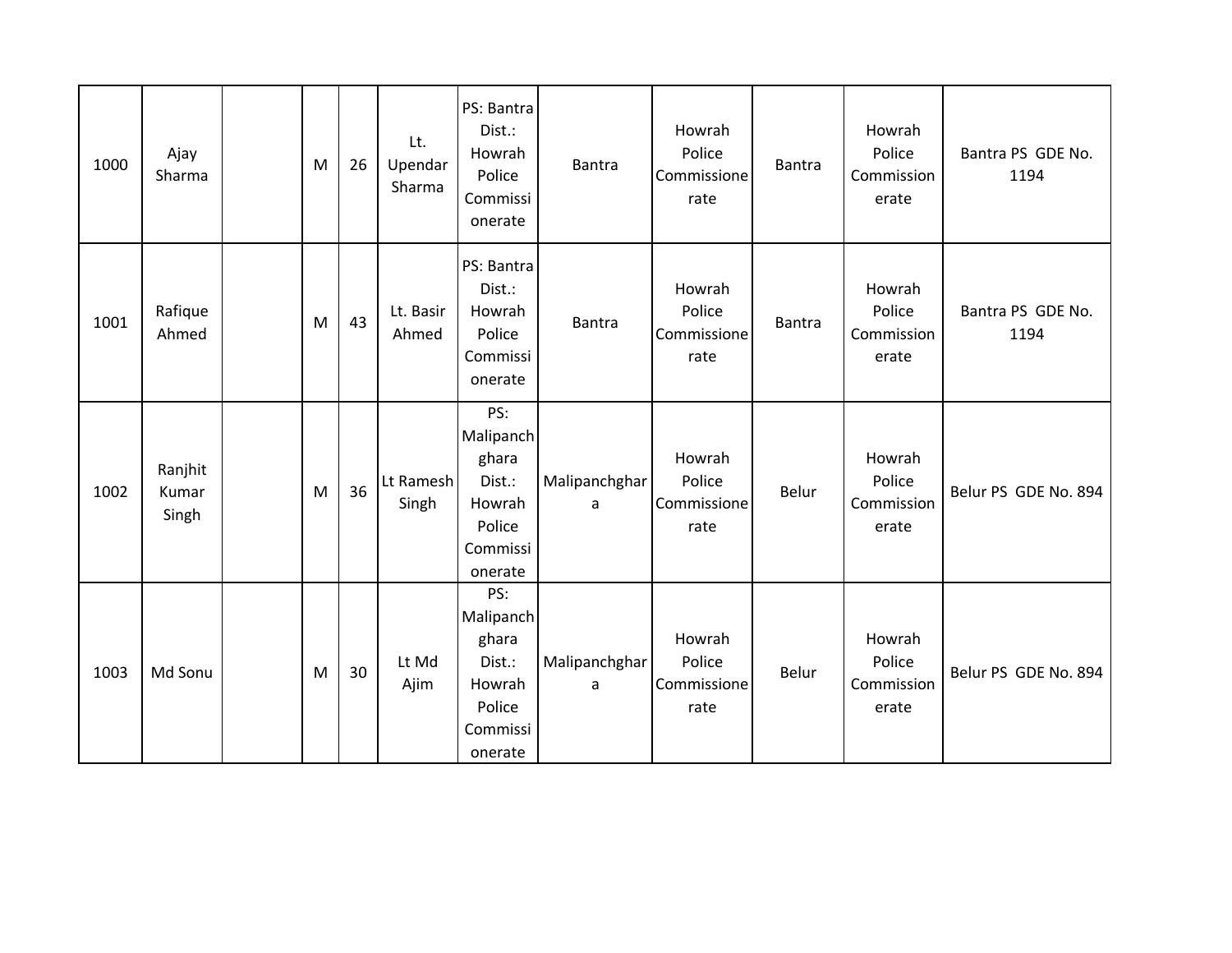| 1004 | Md. Jahir          | M | 26 | Md. Sabir        | 10/2 H/11<br>Kabitirtha<br>Saraki<br>Khidirpur<br><b>PS</b><br>watgung<br>PS:<br>Chatterjee<br>hat Dist.:<br>Howrah<br>Police<br>Commissi<br>onerate | Chatterjeehat | Howrah<br>Police<br>Commissione<br>rate | Chatterjeeh<br>at | Howrah<br>Police<br>Commission<br>erate | Chatterjeehat PS GDE<br>No. 854 |
|------|--------------------|---|----|------------------|------------------------------------------------------------------------------------------------------------------------------------------------------|---------------|-----------------------------------------|-------------------|-----------------------------------------|---------------------------------|
| 1005 | Saharun<br>Mallick | M | 28 | Ansur<br>Mallick | 61/3 B.T<br>road PS<br>Chitpur<br>Kolkata 02<br>PS:<br>Chatterjee<br>hat Dist.:<br>Howrah<br>Police<br>Commissi<br>onerate                           | Chatterjeehat | Howrah<br>Police<br>Commissione<br>rate | Chatterjeeh<br>at | Howrah<br>Police<br>Commission<br>erate | Chatterjeehat PS GDE<br>No. 854 |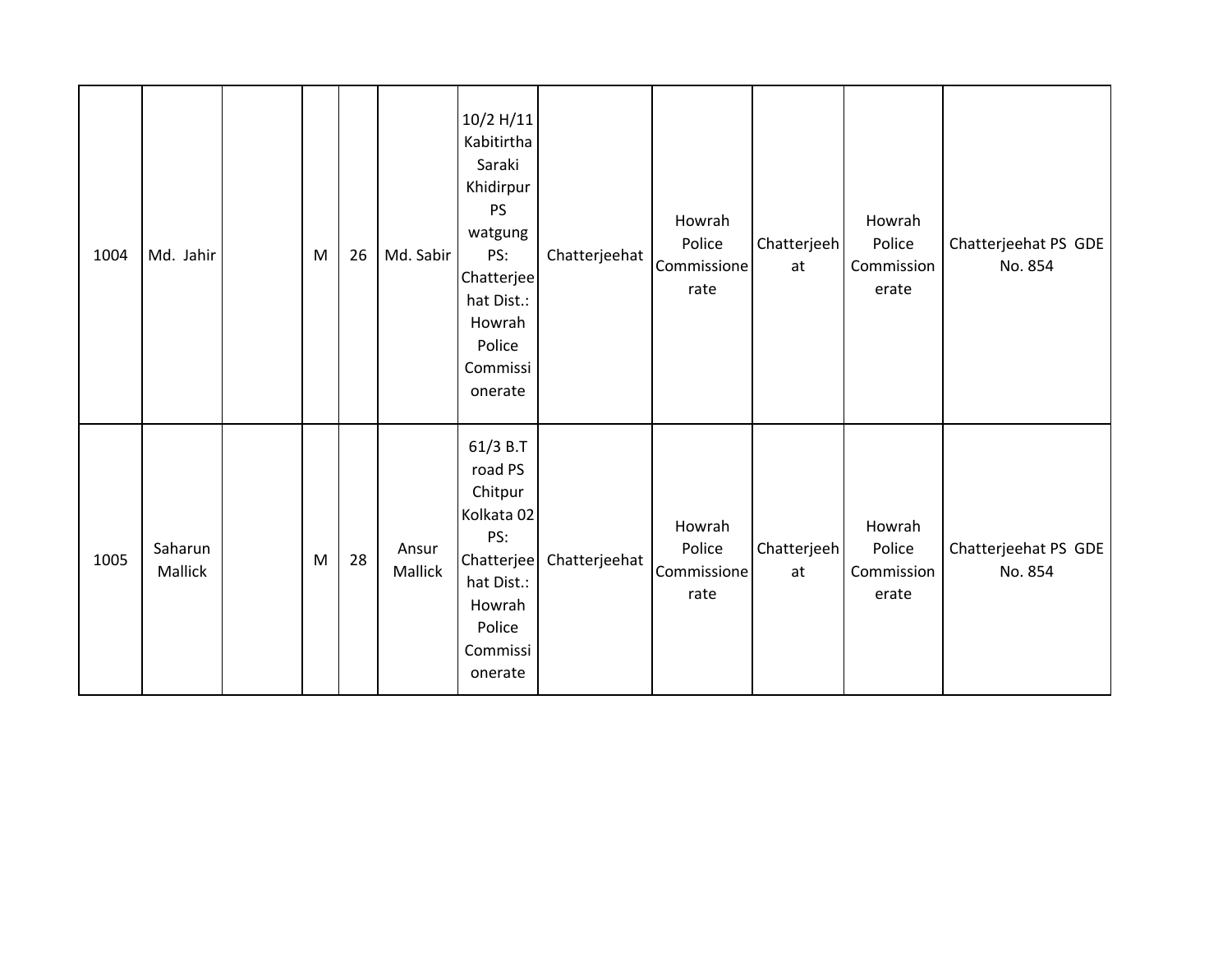| 1006 | Sumit<br>Malakar             | M | 47 | Nayan<br>Malakar               | $P-53/43$<br>M.I.B road<br><b>PS</b><br>Parnashre<br>e Kolkata<br>PS:<br>Chatterjee<br>hat Dist.:<br>Howrah<br>Police<br>Commissi<br>onerate | Chatterjeehat | Howrah<br>Police<br>Commissione<br>rate | Chatterjeeh<br>at | Howrah<br>Police<br>Commission<br>erate | Chatterjeehat PS GDE<br>No. 854 |
|------|------------------------------|---|----|--------------------------------|----------------------------------------------------------------------------------------------------------------------------------------------|---------------|-----------------------------------------|-------------------|-----------------------------------------|---------------------------------|
| 1007 | Amit<br>Chakrabor<br>ty      | M | 40 | Lt. Sankar<br>Chakrabor<br>ty  | PS:<br>Dasnagar<br>Dist.:<br>Howrah<br>Police<br>Commissi<br>onerate                                                                         | Dasnagar      | Howrah<br>Police<br>Commissione<br>rate | Dasnagar          | Howrah<br>Police<br>Commission<br>erate | Dasnagar PS GDE No.<br>774      |
| 1008 | <b>Bhola</b><br><b>Banik</b> | M | 38 | Lt<br>Tarapada<br><b>Banik</b> | Begachiya<br>Kona<br>Road PS:<br>Liluah<br>Dist.:<br>Howrah<br>Police<br>Commissi<br>onerate                                                 | Liluah        | Howrah<br>Police<br>Commissione<br>rate | Domjur            | Howrah<br>Police<br>Commission<br>erate | Domjur PS GDE No.<br>930        |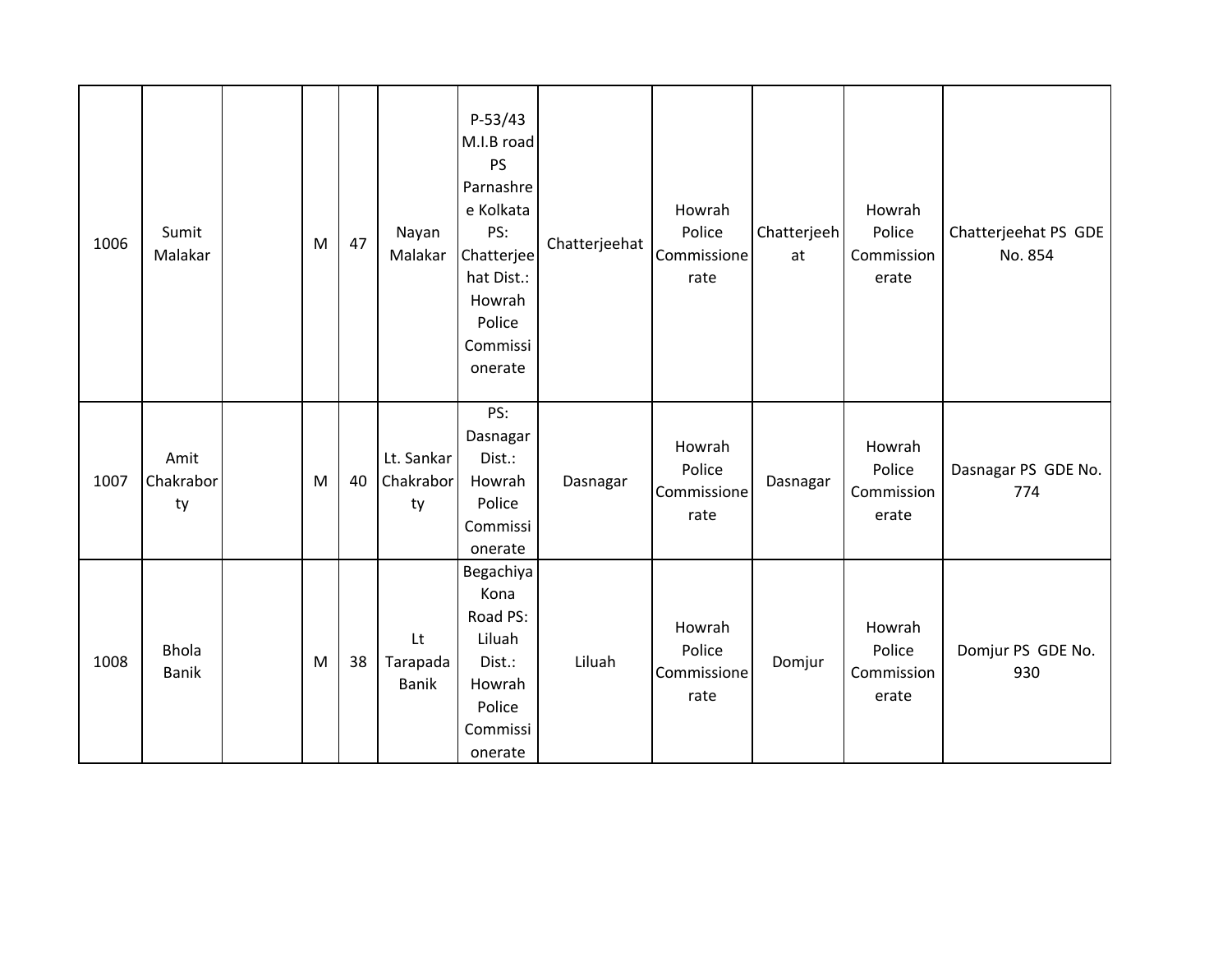| 1009 | Suraj<br>Show    | M | 18 | Kaniya<br>Show              | Belgachiya<br>PS: Liluah<br>Dist.:<br>Howrah<br>Police<br>Commissi<br>onerate         | Liluah | Howrah<br>Police<br>Commissione<br>rate | Domjur   | Howrah<br>Police<br>Commission<br>erate | Domjur PS GDE No.<br>930    |
|------|------------------|---|----|-----------------------------|---------------------------------------------------------------------------------------|--------|-----------------------------------------|----------|-----------------------------------------|-----------------------------|
| 1010 | Anshy<br>Singh   | M | 20 | Rajbir<br>Singh             | Banarash<br>Road PS:<br>Liluah<br>Dist.:<br>Howrah<br>Police<br>Commissi<br>onerate   | Liluah | Howrah<br>Police<br>Commissione<br>rate | Domjur   | Howrah<br>Police<br>Commission<br>erate | Domjur PS GDE No.<br>930    |
| 1011 | Ranjit Das       | M | 18 | Narayan<br>Das              | Salap High<br>Road PS:<br>Domjur<br>Dist.:<br>Howrah<br>Police<br>Commissi<br>onerate | Domjur | Howrah<br>Police<br>Commissione<br>rate | Domjur   | Howrah<br>Police<br>Commission<br>erate | Domjur PS GDE No.<br>930    |
| 1012 | Gyani<br>Chowhan |   |    | Lt Ram Raj<br>Chowhan       | <b>GR Road</b><br>Golabari<br>Howrah                                                  |        | <b>Basirhat</b>                         | Golabari | Howrah<br>Police<br>Commission<br>erate | Golabari PS GDE No.<br>1429 |
| 1013 | Subal Sen        |   |    | Lt Satish<br>Chandra<br>Sen | <b>GR Road</b><br>Golabari<br>Howrah                                                  |        | Basirhat                                | Golabari | Howrah<br>Police<br>Commission<br>erate | Golabari PS GDE No.<br>1429 |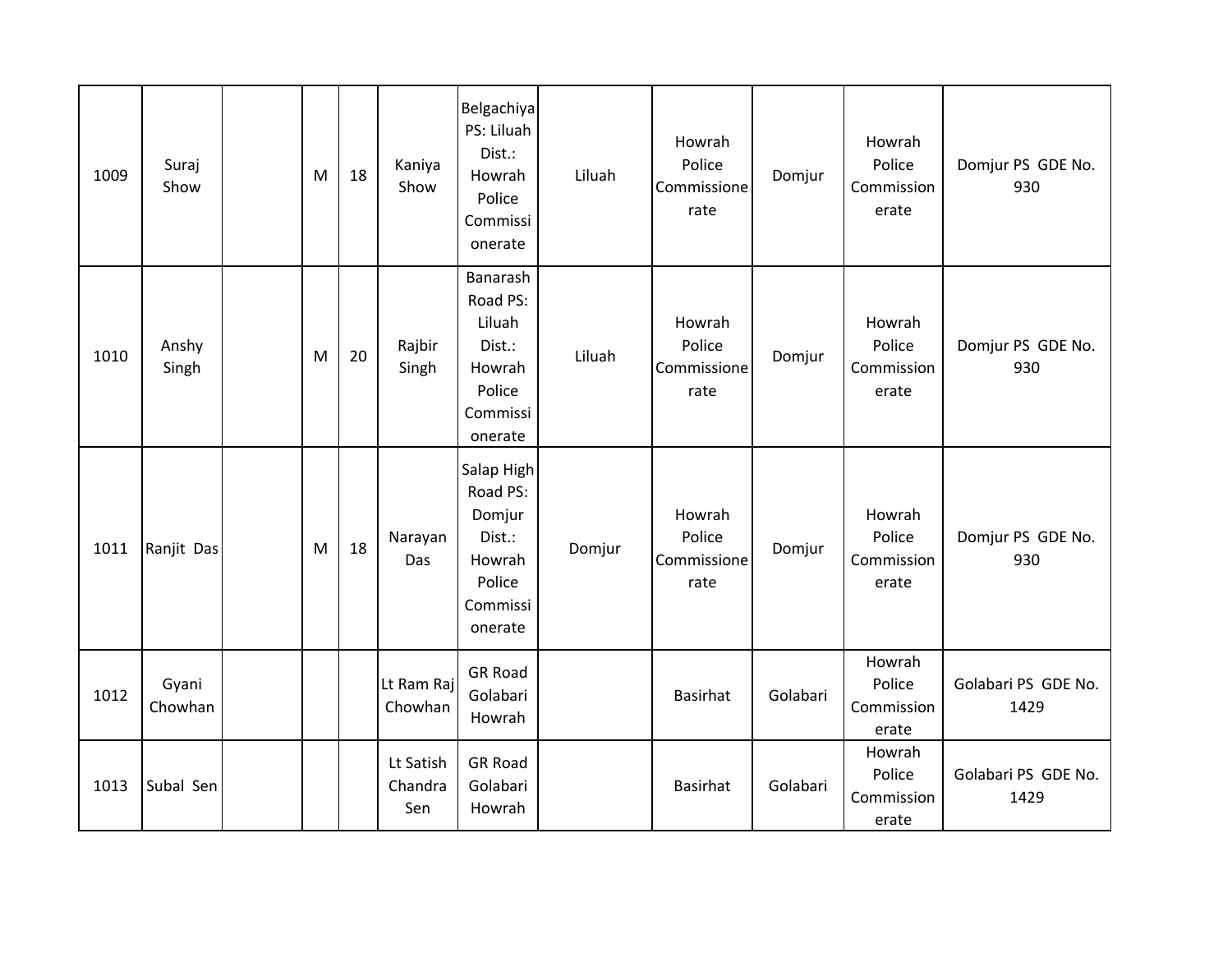| 1014 | Usman Sk           |  | Saidul Sk               | Badalpur<br>Samsherg<br>anj<br>Murshida<br>bad | Basirhat        | Golabari | Howrah<br>Police<br>Commission<br>erate | Golabari PS GDE No.<br>1429 |
|------|--------------------|--|-------------------------|------------------------------------------------|-----------------|----------|-----------------------------------------|-----------------------------|
| 1015 | Abdul<br>Hannan Sk |  | Wajal Ali<br>Sk         | Badalpur<br>Samsherg<br>anj<br>Murshida<br>bad | Basirhat        | Golabari | Howrah<br>Police<br>Commission<br>erate | Golabari PS GDE No.<br>1429 |
| 1016 | Prasenjit<br>Das   |  | Lt Adhir<br>Das         | <b>GR Road</b><br>Golabari<br>Howrah           | <b>Basirhat</b> | Golabari | Howrah<br>Police<br>Commission<br>erate | Golabari PS GDE No.<br>1429 |
| 1017 | Gobindo<br>Dolai   |  | Lt Shankar<br>Dolai     | <b>GR Road</b><br>Golabari<br>Howrah           | Basirhat        | Golabari | Howrah<br>Police<br>Commission<br>erate | Golabari PS GDE No.<br>1429 |
| 1018 | Anil Lama          |  | Sunil<br>Bahadur        | <b>GR Road</b><br>Golabari<br>Howrah           | <b>Basirhat</b> | Golabari | Howrah<br>Police<br>Commission<br>erate | Golabari PS GDE No.<br>1429 |
| 1019 | Sk Jahir<br>Alam   |  | Sk Abdul<br>Rehman      | Panjab<br>Lane<br>Golabari<br>Howrah           | Basirhat        | Golabari | Howrah<br>Police<br>Commission<br>erate | Golabari PS GDE No.<br>1429 |
| 1020 | Arjun<br>Yadav     |  | Lt Ram<br>Nath<br>Yadav | <b>GR Road</b><br>Golabari<br>Howrah           | <b>Basirhat</b> | Golabari | Howrah<br>Police<br>Commission<br>erate | Golabari PS GDE No.<br>1429 |
| 1021 | Mahakal<br>Yadav   |  | Lt<br>Mahadev<br>Yadav  | <b>GR Road</b><br>Golabari<br>Howrah           | Basirhat        | Golabari | Howrah<br>Police<br>Commission<br>erate | Golabari PS GDE No.<br>1429 |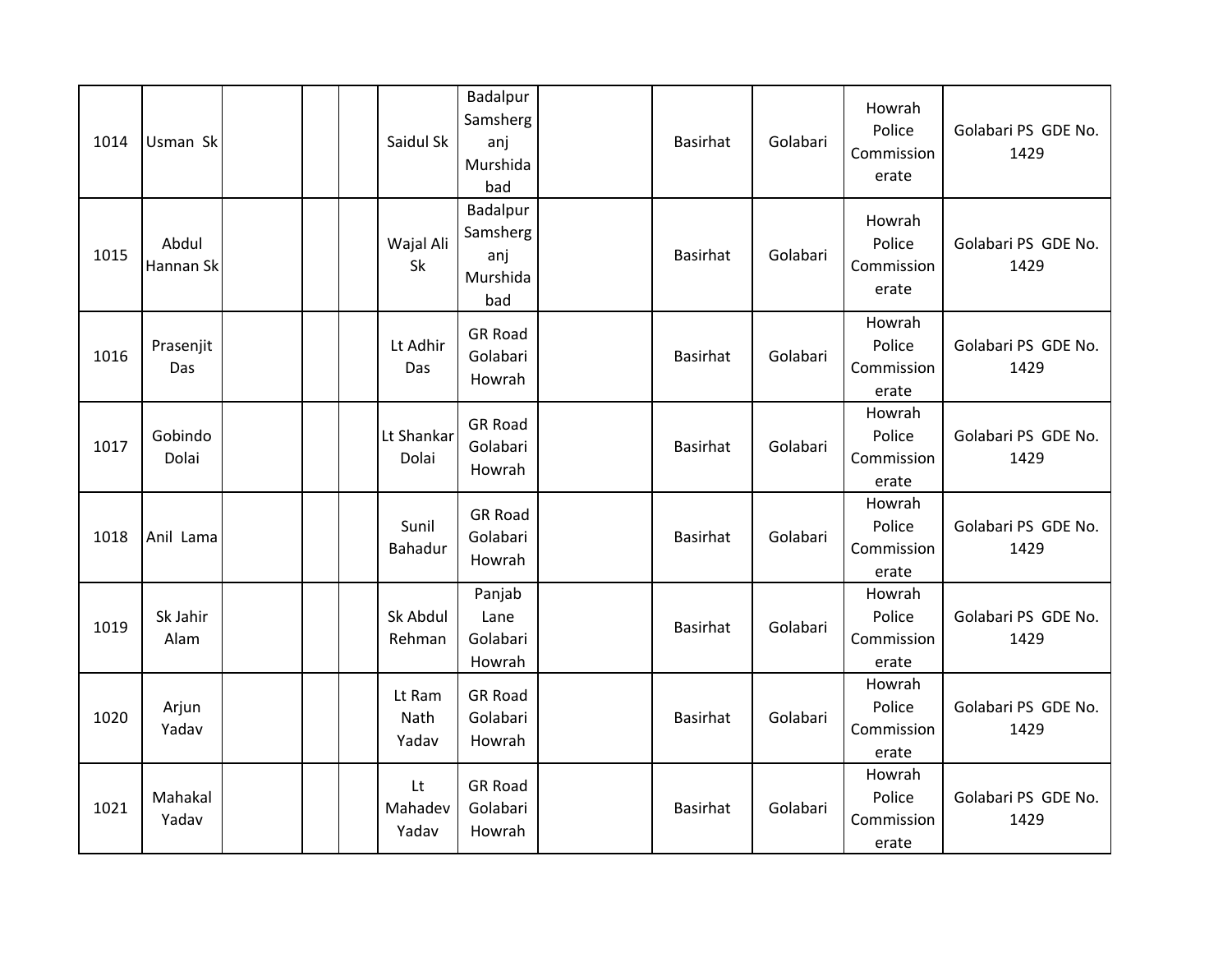| 1022 | Animesh<br>Thakur      |   |    | Anil<br>Thakur          | 11,<br>Koldanga<br>Lane M P<br>Ghora<br>Howrah           | <b>Basirhat</b> | Golabari | Howrah<br>Police<br>Commission<br>erate | Golabari PS GDE No.<br>1429 |
|------|------------------------|---|----|-------------------------|----------------------------------------------------------|-----------------|----------|-----------------------------------------|-----------------------------|
| 1023 | Nitesh<br>Singuh       |   |    | Santosh<br>Singh        | 9, Nandi<br>bagan Bye<br>Lane<br>Golabari<br>Howrah      | <b>Basirhat</b> | Golabari | Howrah<br>Police<br>Commission<br>erate | Golabari PS GDE No.<br>1429 |
| 1024 | Siddhant<br>Dubey      |   |    | Rabindran<br>ath Dubey  | 9, Nandi<br>bagan Bye<br>Lane<br>Golabari<br>Howrah      | <b>Basirhat</b> | Golabari | Howrah<br>Police<br>Commission<br>erate | Golabari PS GDE No.<br>1429 |
| 1025 | Krishna<br>Todi        |   |    | Shyam<br>Sundar<br>Todi | 16, Kishan<br>lal Barman<br>Road M P<br>Ghora<br>Howrah  | <b>Basirhat</b> | Golabari | Howrah<br>Police<br>Commission<br>erate | Golabari PS GDE No.<br>1429 |
| 1026 | Md. Sagar              | M | 19 | Md. Ispak               | 496, G.T<br>Road, PS<br>& Dist<br>Howrah                 | <b>Basirhat</b> | Howrah   | Howrah<br>Police<br>Commission<br>erate | Howrah PS GDE No.<br>1410   |
| 1027 | Arbaz<br>Ahmed<br>Khan | M | 18 | Jamul<br>Khan           | 48,<br><b>Belilious</b><br>Road, PS<br>& Dist.<br>Howrah | <b>Basirhat</b> | Howrah   | Howrah<br>Police<br>Commission<br>erate | Howrah PS GDE No.<br>1410   |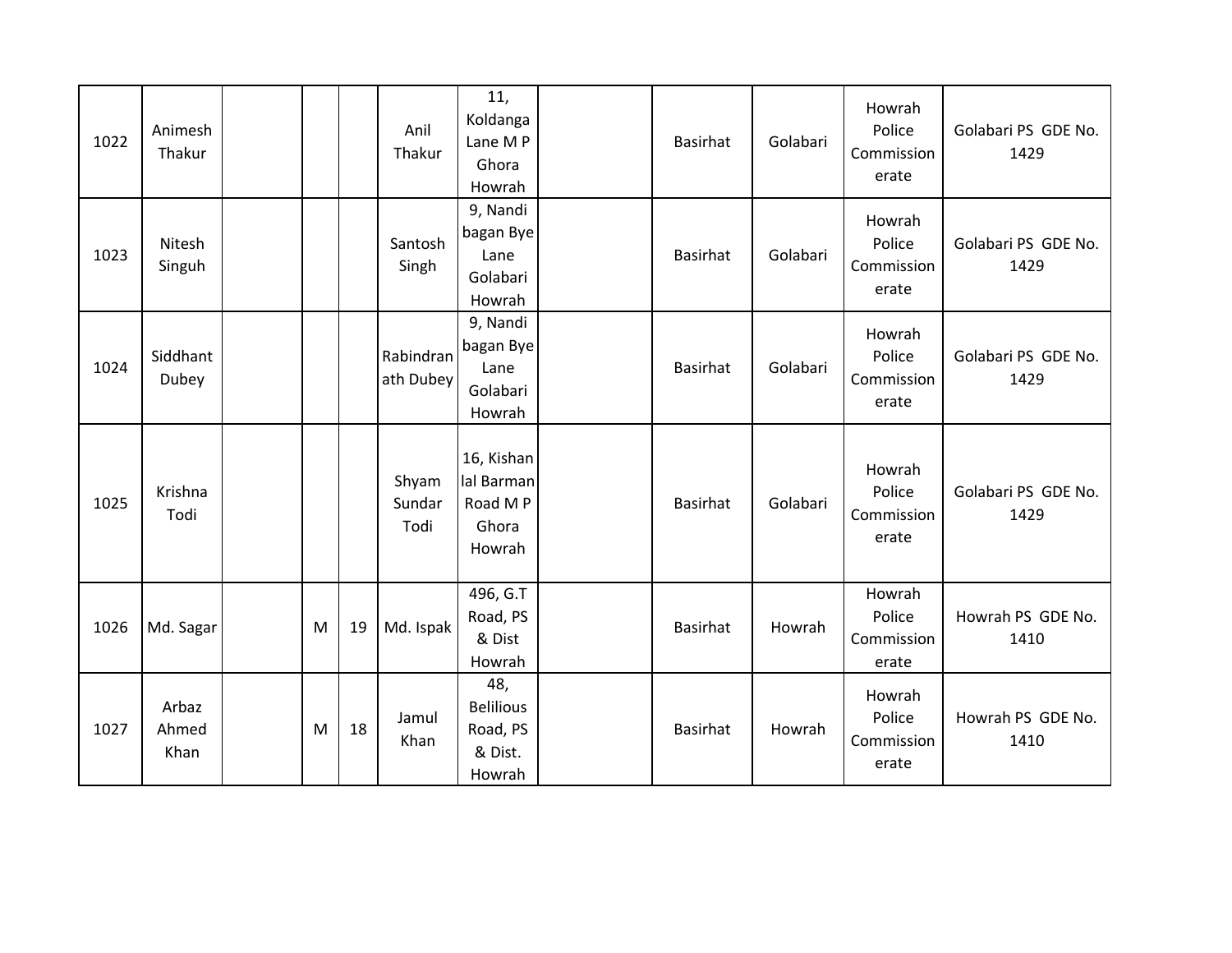| 1028 | Ajay<br>Mullick   | M | 27 | Lt. Manik<br>Mullick     | 85, Bon<br>Behari<br><b>Bose</b><br>Road, PS<br>& Dist.<br>Howrah | Basirhat        | Howrah | Howrah<br>Police<br>Commission<br>erate | Howrah PS GDE No.<br>1410 |
|------|-------------------|---|----|--------------------------|-------------------------------------------------------------------|-----------------|--------|-----------------------------------------|---------------------------|
| 1029 | Gurupada<br>Gaine | M | 19 | Kartik<br>Gaine          | Chakpara,<br>PS-Liluah,<br>Howrah                                 | Basirhat        | Liluah | Howrah<br>Police<br>Commission<br>erate | Liluah PS GDE No.<br>1285 |
| 1030 | Rajdeo<br>Prasad  | M | 51 | Lt<br>Kajaldeo<br>Prasad | Bhojpur,<br>PO+PS-<br>Sukpul,<br>Dist-Balia,<br>Uttar<br>Pradesh  | Basirhat        | Liluah | Howrah<br>Police<br>Commission<br>erate | Liluah PS GDE No.<br>1318 |
| 1031 | Monu Kr<br>Mondal | M | 21 | Suresh<br>Mondal         | Ekeria, PO-<br>Arshar,<br>PS+Dist-<br>Jemui,<br><b>Bihar</b>      | Basirhat        | Liluah | Howrah<br>Police<br>Commission<br>erate | Liluah PS GDE No.<br>1318 |
| 1032 | Monoj<br>Ram      | M | 48 | Chattu<br>Ram            | Dandak,<br>PO-<br>Dandak,<br>PS+Dist-<br>Jemui,<br><b>Bihar</b>   | <b>Basirhat</b> | Liluah | Howrah<br>Police<br>Commission<br>erate | Liluah PS GDE No.<br>1318 |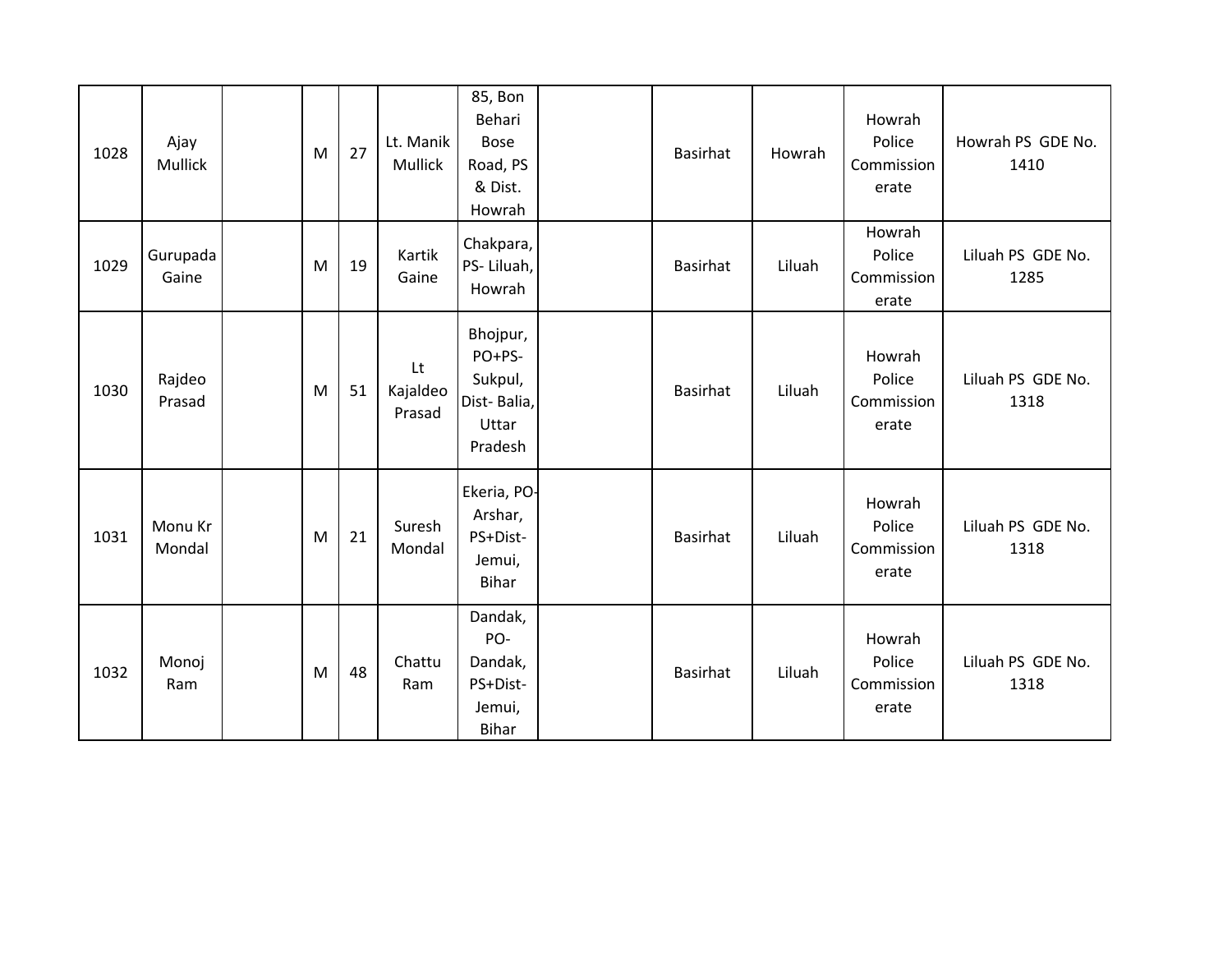| 1033 | Chandan<br><b>Kr Thakur</b> | M | 35 | Anjan Kr<br>Thakur        | Dandak,<br>PO-<br>Dandak,<br>PS+Dist-<br>Jemui,<br><b>Bihar</b>                |                    | Basirhat                                | Liluah             | Howrah<br>Police<br>Commission<br>erate | Liluah PS GDE No.<br>1318               |
|------|-----------------------------|---|----|---------------------------|--------------------------------------------------------------------------------|--------------------|-----------------------------------------|--------------------|-----------------------------------------|-----------------------------------------|
| 1034 | Sourav<br>Sharma            | M | 27 | Lt Binod<br>Kr Sharma     | 63/3B<br>Road, PS-<br>Liluah,<br>Howrah                                        |                    | Basirhat                                | Liluah             | Howrah<br>Police<br>Commission<br>erate | Liluah PS GDE No.<br>1312               |
| 1035 | Asish<br>Sarkar             | M | 60 | Lt<br>Indranath<br>Sarkar | 63/8, B<br>Road,<br>Kalabagan<br>, PS-<br>Liluah,<br>Howrah                    |                    | <b>Basirhat</b>                         | Liluah             | Howrah<br>Police<br>Commission<br>erate | Liluah PS GDE No.<br>1312               |
| 1036 | Malay<br>Sardar             | M | 26 | Biman<br>Sardar           | PO-<br>Sarenga,<br>PS-<br>Sankrail,<br>Howrah                                  |                    | Basirhat                                | Liluah             | Howrah<br>Police<br>Commission<br>erate | Liluah PS GDE No. 298                   |
| 1037 | Suman<br>Monish             | M | 21 | Mohan<br>Monish           | PO-<br>Chamrail,<br>PS-Liluah,<br>Howrah                                       |                    | Basirhat                                | Liluah             | Howrah<br>Police<br>Commission<br>erate | Liluah PS GDE No. 298                   |
| 1038 | Sanjay Das                  | M | 35 | Motilal<br>Das            | PS:<br>Malipanch<br>ghara<br>Dist.:<br>Howrah<br>Police<br>Commissi<br>onerate | Malipanchghar<br>a | Howrah<br>Police<br>Commissione<br>rate | Malipanchg<br>hara | Howrah<br>Police<br>Commission<br>erate | Malipanchghara PS<br><b>GDE No. 925</b> |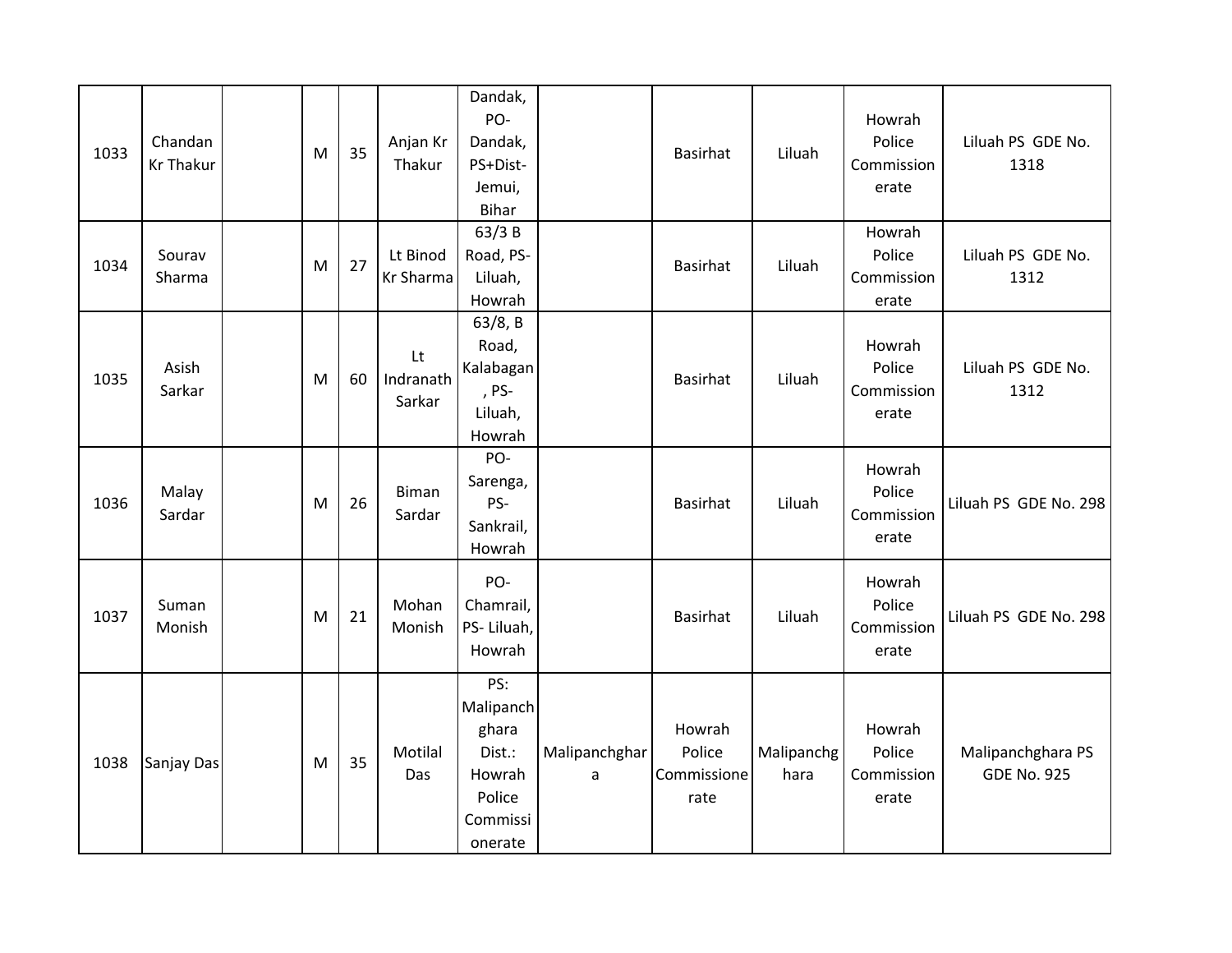| 1039 | Aftar<br>Alam<br>Khan    | M | 59 | Lt Sarafat<br>Khan  | PS: Belur<br>Dist.:<br>Howrah<br>Police<br>Commissi<br>onerate                 | Belur              | Howrah<br>Police<br>Commissione<br>rate | Malipanchg<br>hara | Howrah<br>Police<br>Commission<br>erate | Malipanchghara PS<br><b>GDE No. 925</b> |
|------|--------------------------|---|----|---------------------|--------------------------------------------------------------------------------|--------------------|-----------------------------------------|--------------------|-----------------------------------------|-----------------------------------------|
| 1040 | <b>Bishal Gon</b>        | M | 32 | Ramashan<br>kar Gon | PS:<br>Malipanch<br>ghara<br>Dist.:<br>Howrah<br>Police<br>Commissi<br>onerate | Malipanchghar<br>a | Howrah<br>Police<br>Commissione<br>rate | Malipanchg<br>hara | Howrah<br>Police<br>Commission<br>erate | Malipanchghara PS<br><b>GDE No. 925</b> |
| 1041 | <b>Dhublal</b><br>Mahato | M | 60 | Lt Laxman<br>Mahato | PS:<br>Malipanch<br>ghara<br>Dist.:<br>Howrah<br>Police<br>Commissi<br>onerate | Malipanchghar<br>a | Howrah<br>Police<br>Commissione<br>rate | Malipanchg<br>hara | Howrah<br>Police<br>Commission<br>erate | Malipanchghara PS<br><b>GDE No. 925</b> |
| 1042 | Md Alam                  | M | 45 | Md Saraf            | PS:<br>Malipanch<br>ghara<br>Dist.:<br>Howrah<br>Police<br>Commissi<br>onerate | Malipanchghar<br>a | Howrah<br>Police<br>Commissione<br>rate | Malipanchg<br>hara | Howrah<br>Police<br>Commission<br>erate | Malipanchghara PS<br><b>GDE No. 925</b> |
| 1043 | Sumon<br>Roy             |   |    | Lt. Monu<br>Roy     |                                                                                |                    | Basirhat                                | Sankrail           | Howrah<br>Police<br>Commission<br>erate | Sankrail PS GDE No.<br>623              |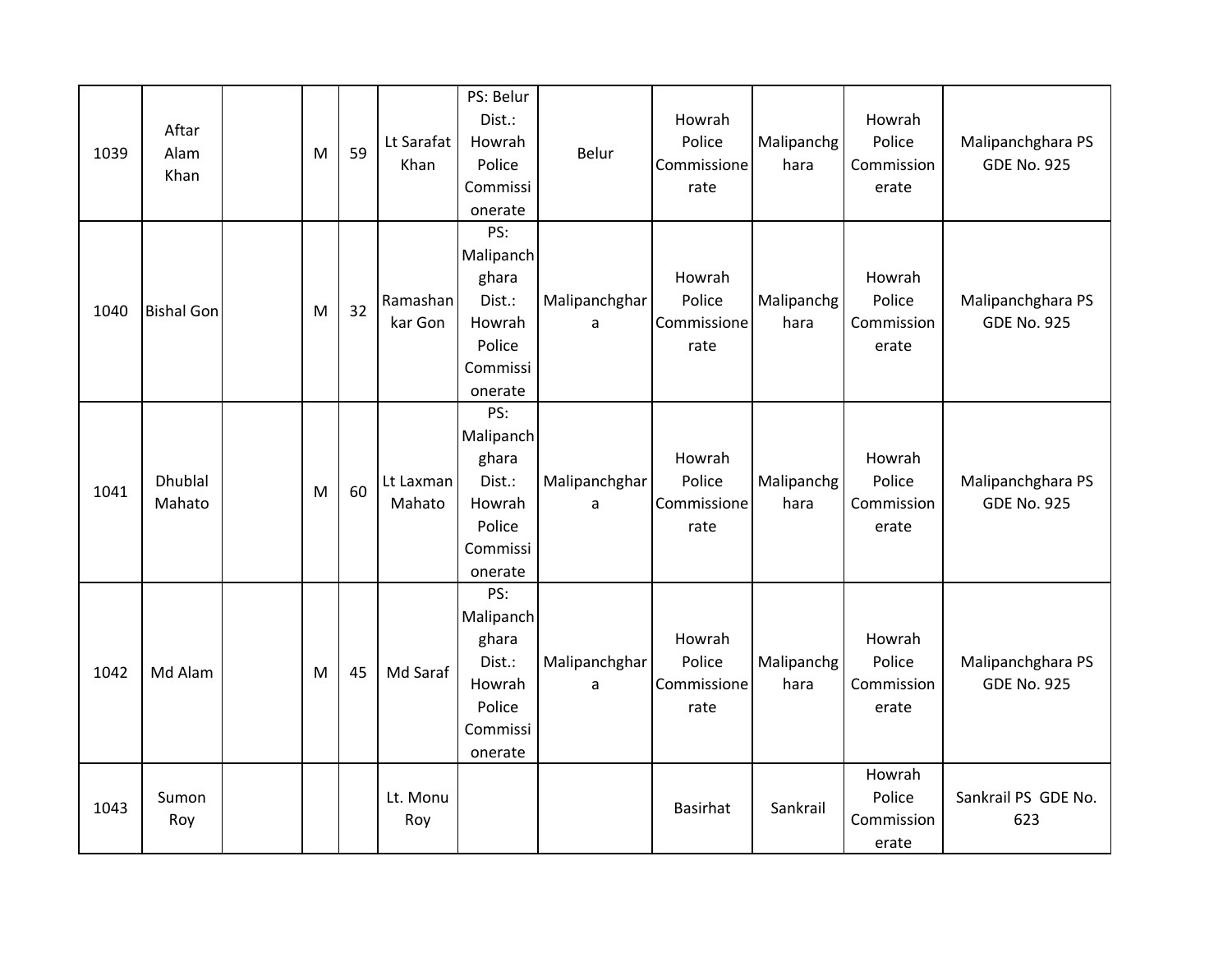| 1044 | Sk. Islam<br>Parvez  |  | Sk. Sami<br>Uddin    |  | Basirhat | Sankrail | Howrah<br>Police<br>Commission<br>erate | Sankrail PS GDE No.<br>545  |
|------|----------------------|--|----------------------|--|----------|----------|-----------------------------------------|-----------------------------|
| 1045 | Aftab<br>Alam        |  | Md. Alam             |  | Basirhat | Sankrail | Howrah<br>Police<br>Commission<br>erate | Sankrail PS GDE No.<br>572  |
| 1046 | <b>Babu Khan</b>     |  | Amir Khan            |  | Basirhat | Sankrail | Howrah<br>Police<br>Commission<br>erate | Sankrail PS GDE No.<br>572  |
| 1047 | Munna<br>Ansari      |  | Juhal<br>Ansari      |  | Basirhat | Sankrail | Howrah<br>Police<br>Commission<br>erate | Sankrail PS GDE No.<br>572  |
| 1048 | Manoar<br>Ansari     |  | Lt Asgar<br>Ansari   |  | Basirhat | Sankrail | Howrah<br>Police<br>Commission<br>erate | Sankrail PS GDE No.<br>1134 |
| 1049 | Madan<br>Tiwary      |  | Lt Ram<br>Tiwary     |  | Basirhat | Sankrail | Howrah<br>Police<br>Commission<br>erate | Sankrail PS GDE No.<br>1134 |
| 1050 | Hajarilal<br>Chowhan |  | Lt Laxman<br>Chowhan |  | Basirhat | Sankrail | Howrah<br>Police<br>Commission<br>erate | Sankrail PS GDE No.<br>1134 |
| 1051 | Ashoke<br>Singh      |  | Gokul<br>Singh       |  | Basirhat | Sankrail | Howrah<br>Police<br>Commission<br>erate | Sankrail PS GDE No.<br>1134 |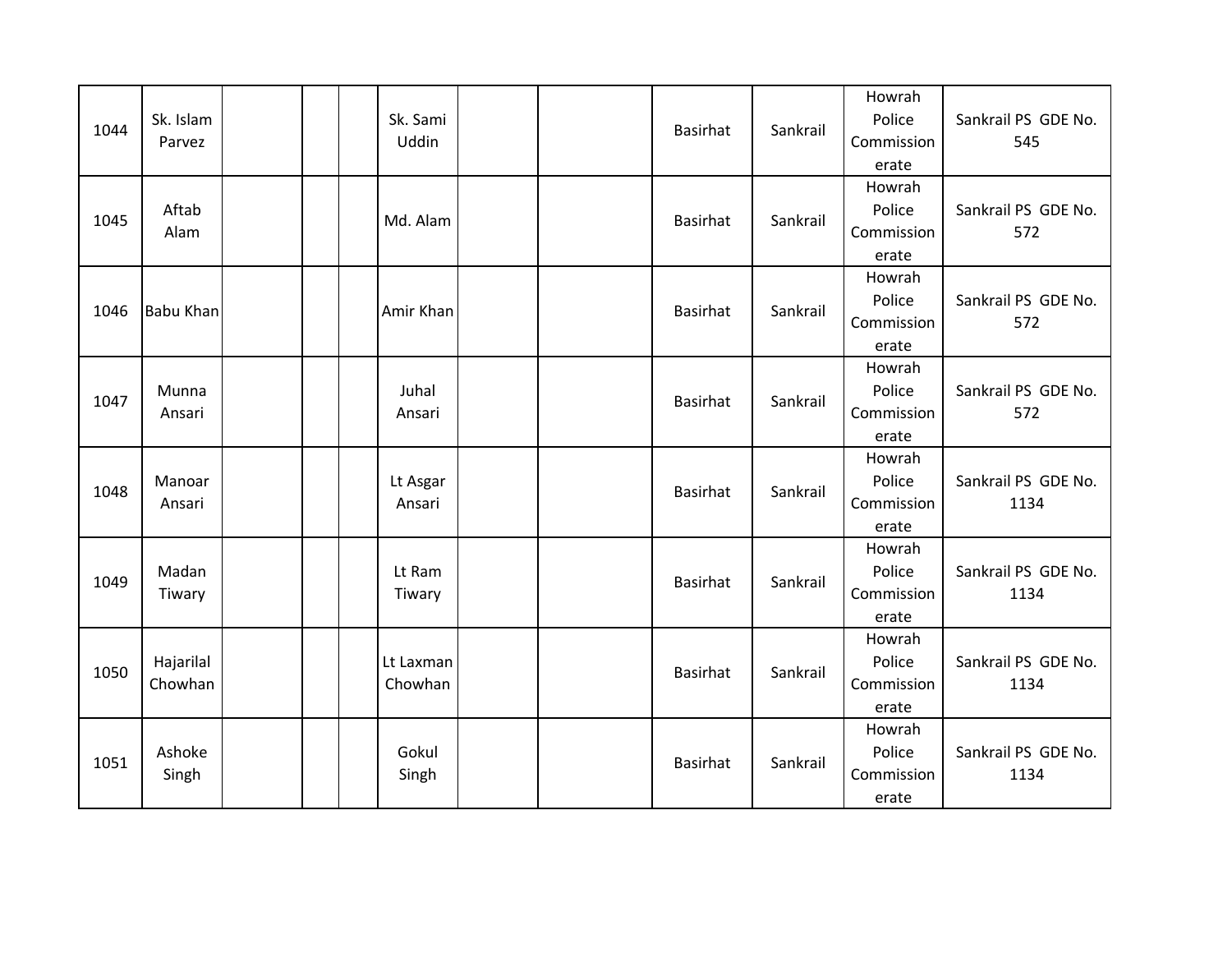| 1052 | Sambhu<br>Majhi   | M | 21 | Sinkdho<br>Majhi             | Sankrail<br>Belbatiya<br>Line Para<br>Mil, PS.<br>Sankrail,<br>Ho              |         | Basirhat                                | Santragach<br>hi | Howrah<br>Police<br>Commission<br>erate | Santragachhi PS GDE<br>No. 696 |
|------|-------------------|---|----|------------------------------|--------------------------------------------------------------------------------|---------|-----------------------------------------|------------------|-----------------------------------------|--------------------------------|
| 1053 | Kishore<br>Shaw   | M | 43 | Lt. Lohori<br>Prasad<br>Shaw | Shibpur<br>PS:<br>Shibpur<br>Dist.:<br>Howrah<br>Police<br>Commissi<br>onerate | Shibpur | Howrah<br>Police<br>Commissione<br>rate | Shibpur          | Howrah<br>Police<br>Commission<br>erate | Shibpur PS GDE No.<br>1196     |
| 1054 | Suresh<br>Kharwar | M | 30 | Singhasan<br>Kharwar         | Shibpur<br>PS:<br>Shibpur<br>Dist.:<br>Howrah<br>Police<br>Commissi<br>onerate | Shibpur | Howrah<br>Police<br>Commissione<br>rate | Shibpur          | Howrah<br>Police<br>Commission<br>erate | Shibpur PS GDE No.<br>1260     |
| 1055 | Afjal Khan        | M | 27 | Farhad<br>Khan               | Shibpur<br>PS:<br>Shibpur<br>Dist.:<br>Howrah<br>Police<br>Commissi<br>onerate | Shibpur | Howrah<br>Police<br>Commissione<br>rate | Shibpur          | Howrah<br>Police<br>Commission<br>erate | Shibpur PS GDE No.<br>1260     |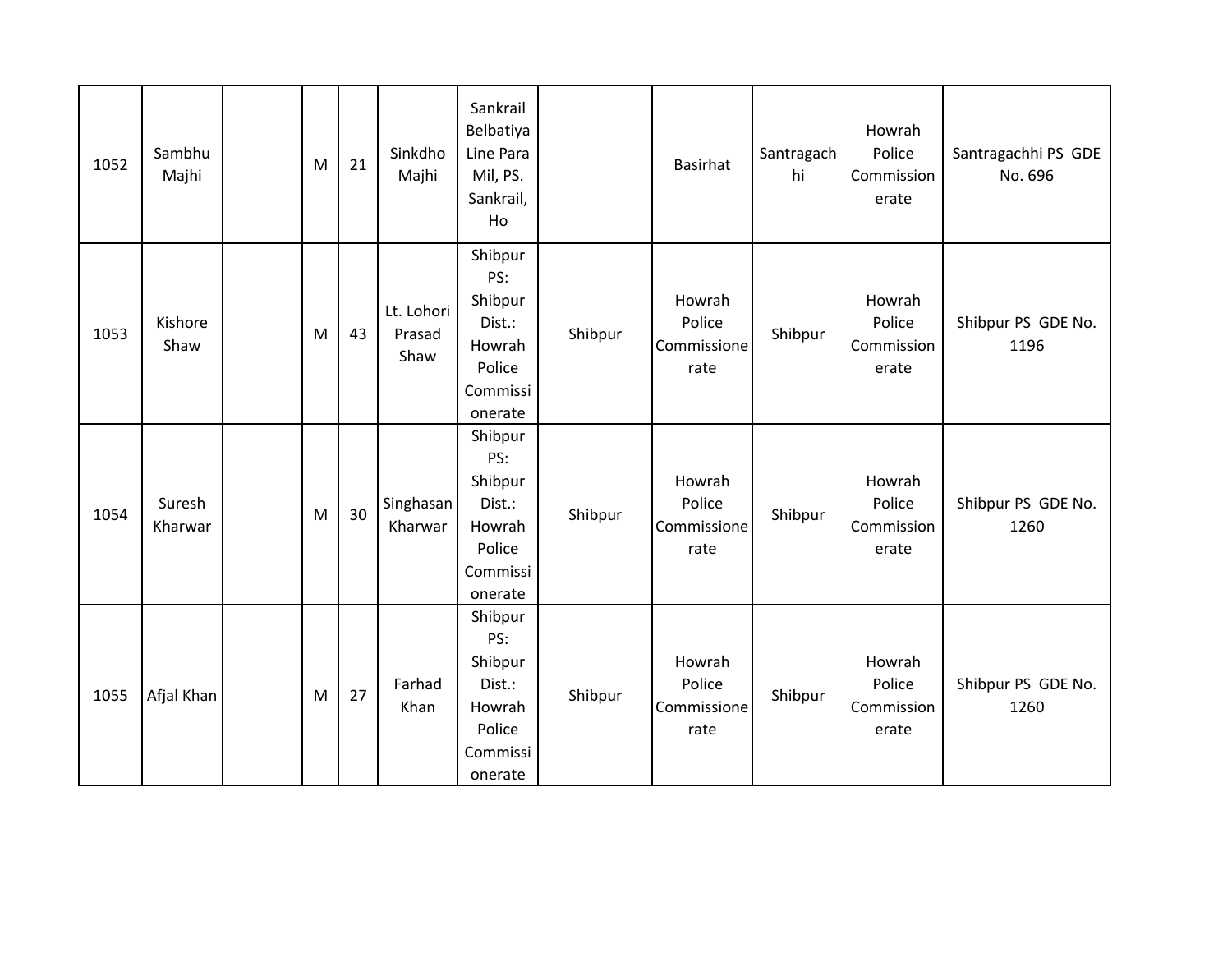| 1056 | Deb<br>Sekhar<br>Patra | M | 46 | Anil Patra            | Vill-<br>Kalikapur,<br>P.O-<br>Bangalpur<br>,P.S-<br>Bagnan, Di<br>st-Howr<br>PS:<br>Bagnan<br>Dist.:<br>Howrah<br>Rural | Bagnan              | Howrah<br>Rural | Amta                | Howrah<br>Rural | Amta PS GDE No. 841                      |
|------|------------------------|---|----|-----------------------|--------------------------------------------------------------------------------------------------------------------------|---------------------|-----------------|---------------------|-----------------|------------------------------------------|
| 1057 | Sajal<br>Samanta       |   | 32 | Lt. Ujjal<br>Samanta, | Hantal PS:<br>Jagatballa<br>vpore<br>Dist.:<br>Howrah<br>Rural                                                           | Jagatballavpor<br>e | Howrah<br>Rural | Jagatballavp<br>ore | Howrah<br>Rural | Jagatballavpore PS<br><b>GDE No. 949</b> |
| 1058 | Naba<br>Ghosh          |   | 41 | Lt. Gopal<br>Ghosh    | Hantal PS:<br>Jagatballa<br>vpore<br>Dist.:<br>Howrah<br>Rural                                                           | Jagatballavpor<br>e | Howrah<br>Rural | Jagatballavp<br>ore | Howrah<br>Rural | Jagatballavpore PS<br><b>GDE No. 949</b> |
| 1059 | Samir<br>Hansda        | M | 35 | Mritunjai<br>Hansda   | Kathaltard<br>PS: Joypur<br>Dist.:<br>Purulia                                                                            | Joypur              | Purulia         | Joypur              | Purulia         | Joypur PS GDE No.<br>765                 |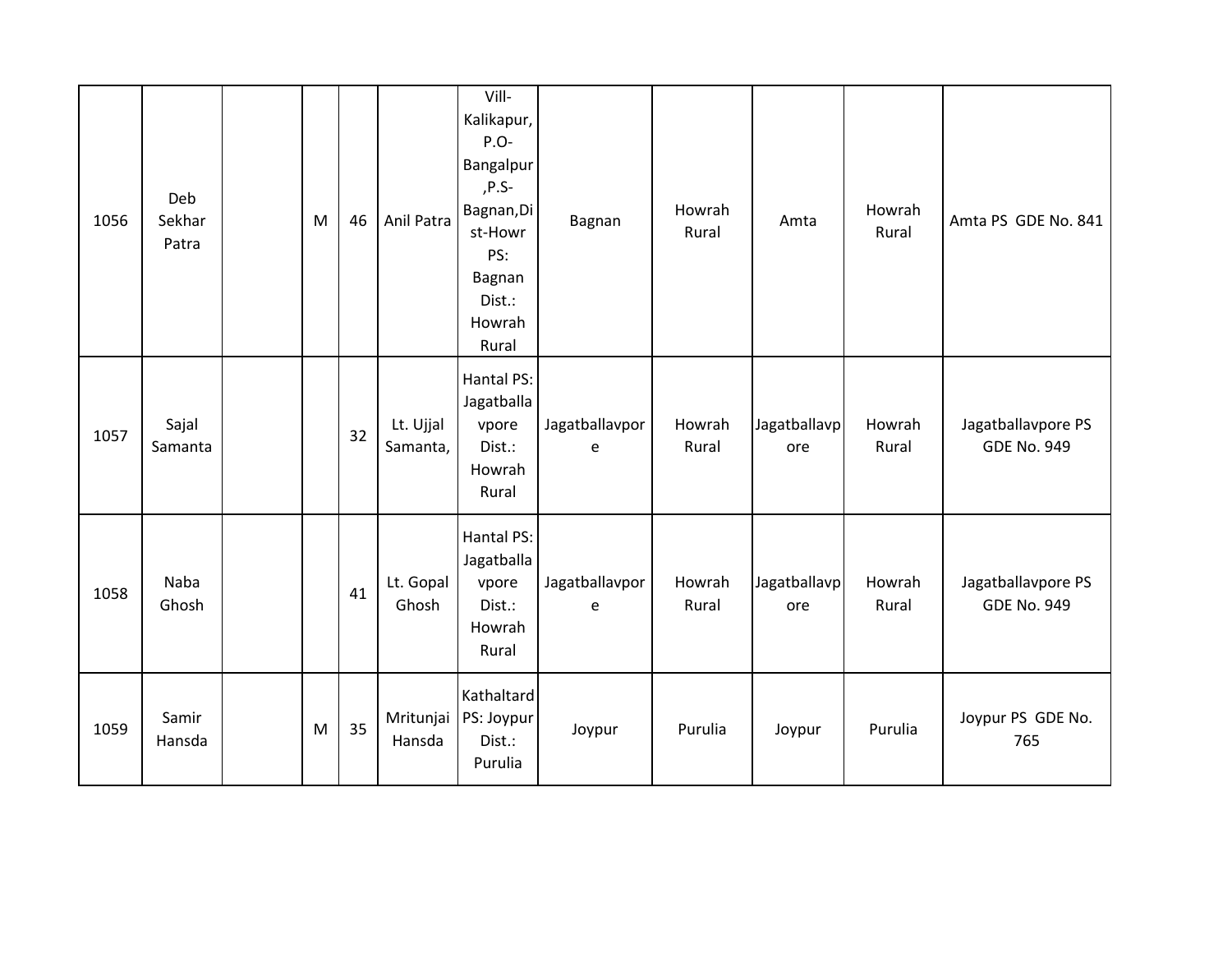| 1060 | Radhu<br>Kumar               |       | M | 42 | Lt. Pagal<br>Kumar          | Kathaltard<br>PS: Joypur<br>Dist.:<br>Purulia                     | Joypur             | Purulia         | Joypur             | Purulia         | Joypur PS GDE No.<br>765                |
|------|------------------------------|-------|---|----|-----------------------------|-------------------------------------------------------------------|--------------------|-----------------|--------------------|-----------------|-----------------------------------------|
| 1061 | Sanjeeb<br>Chandra<br>Mahato |       | M | 36 | Bibhuti<br>Mahato           | Kathaltard<br>PS: Joypur<br>Dist.:<br>Purulia                     | Joypur             | Purulia         | Joypur             | Purulia         | Joypur PS GDE No.<br>754                |
| 1062 | <b>Tapas</b><br>Kalindi      |       | M | 21 | Mohit Kr.<br>Kalindi        | Joypur<br><b>Bazar PS:</b><br>Joypur<br>Dist.:<br>Purulia         | Joypur             | Purulia         | Joypur             | Purulia         | Joypur PS GDE No.<br>762                |
| 1063 | Pravash<br>Mahato            |       | M | 24 | Tarapada<br>Mahato          | Pundag<br><b>Bazar PS:</b><br>Joypur<br>Dist.:<br>Purulia         | Joypur             | Purulia         | Joypur             | Purulia         | Joypur PS GDE No.<br>548                |
| 1064 | Sandip<br><b>Bodhak</b>      | Tukai | M |    | Lt. Sailen<br><b>Bodhak</b> | PS:<br>Rajapur<br>Dist.:<br>Howrah<br>Rural                       | Rajapur            | Howrah<br>Rural | Rajapur            | Howrah<br>Rural | Rajapur PS GDE No.<br>837               |
| 1065 | Rampada<br>Sing              |       | M | 67 | Lt. Bipin<br>Ch. Sing       | Shibpur<br>PS:<br>Udaynara<br>yanpur<br>Dist.:<br>Howrah<br>Rural | Udaynarayanp<br>ur | Howrah<br>Rural | Udaynaraya<br>npur | Howrah<br>Rural | Udaynarayanpur PS<br><b>GDE No. 693</b> |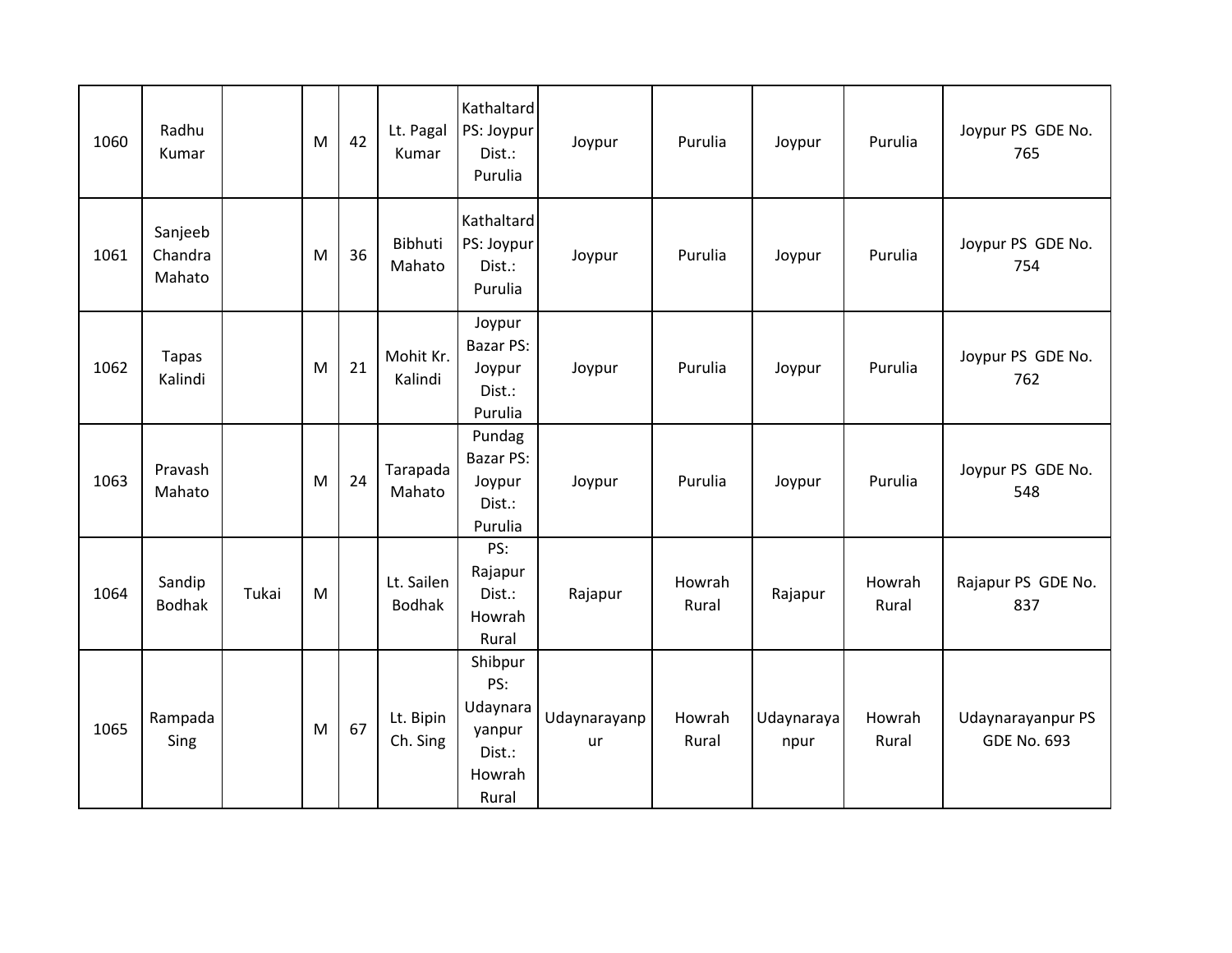| 1066 | Hajiruddin      | M | 45 | Fojor Ali                 | Balancha<br>PS:<br>Chakulia<br>Dist.:<br>Islampur<br>Police<br>District                                                                | Chakulia | Islampur<br>Police<br><b>District</b> | Chakulia | Islampur<br>Police<br>District | Chakulia PS GDE No.<br>550 |
|------|-----------------|---|----|---------------------------|----------------------------------------------------------------------------------------------------------------------------------------|----------|---------------------------------------|----------|--------------------------------|----------------------------|
| 1067 | Md Saheb<br>Ali | M | 22 | Sahabuddi<br>$\mathsf{n}$ | Chakulia<br>PS:<br>Chakulia<br>Dist.:<br>Islampur<br>Police<br>District                                                                | Chakulia | Islampur<br>Police<br>District        | Chakulia | Islampur<br>Police<br>District | Chakulia PS GDE No.<br>550 |
| 1068 | Raju<br>Rabidas | M | 19 | Bideshi<br>Rabidas        | PS:<br>Chakulia<br>Dist.:<br>Islampur<br>Police<br><b>District</b>                                                                     | Chakulia | Islampur<br>Police<br>District        | Chakulia | Islampur<br>Police<br>District | Chakulia PS GDE No.<br>550 |
| 1069 | Prem<br>Goswami | M |    | <b>Dhiren</b><br>Goswami  | High<br>Schoolpar<br>a Dalkhola<br>Dalkhola<br>Uttar<br>Dinajpur<br>PS:<br>Dalkhola<br>Dist.:<br>Islampur<br>Police<br><b>District</b> | Dalkhola | Islampur<br>Police<br>District        | Dalkhola | Islampur<br>Police<br>District | Dalkhola PS GDE No.<br>613 |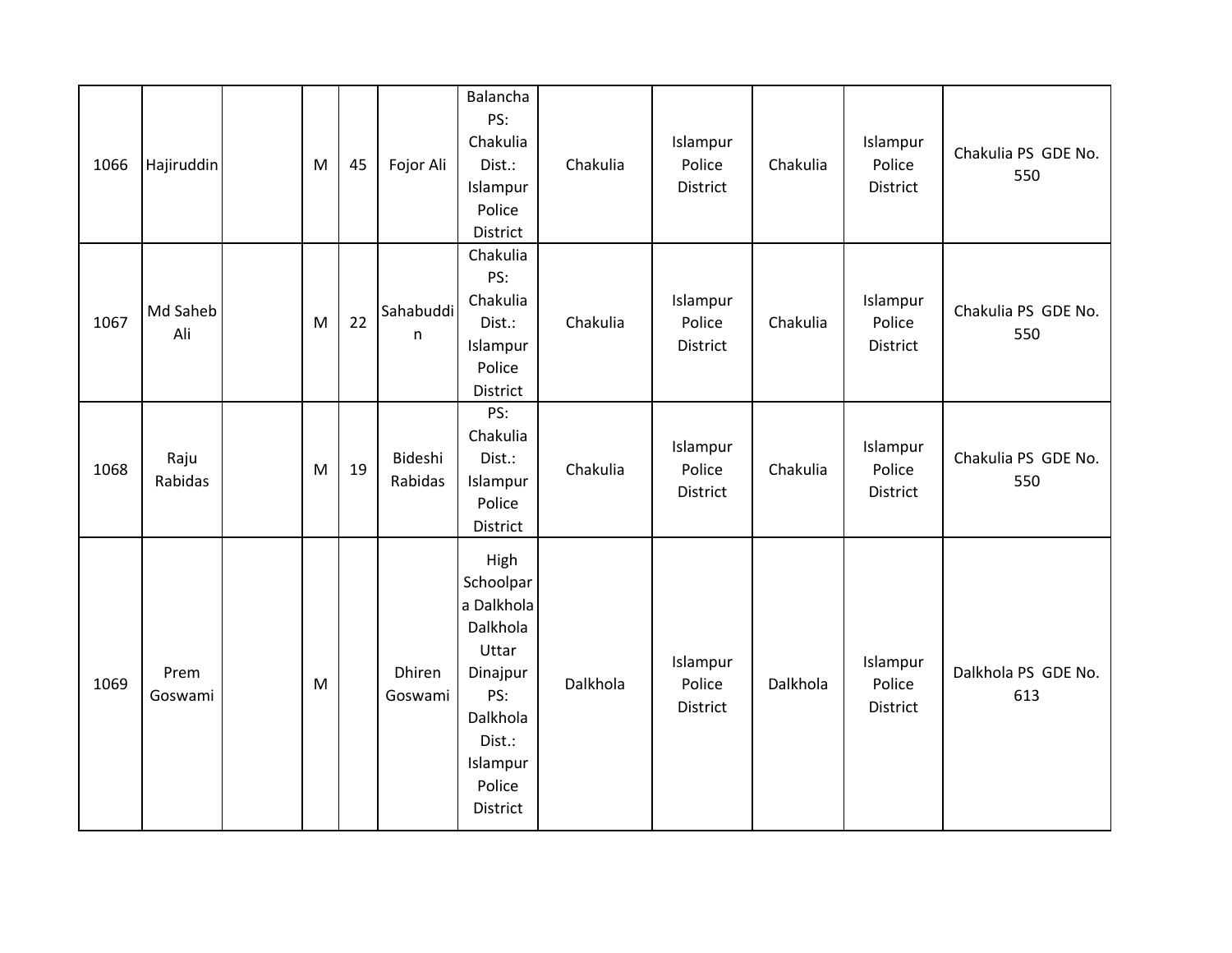| 1070 | Bijoy Roy      | M |    | Ganesh<br>Roy          | Uttar<br>Dalkhola<br>Railgate<br>Dalkhola<br>Dalkhola<br>Uttar Di<br>PS:<br>Dalkhola<br>Dist.:<br>Islampur<br>Police<br>District | Dalkhola   | Islampur<br>Police<br>District | Dalkhola  | Islampur<br>Police<br>District | Dalkhola PS GDE No.<br>613  |
|------|----------------|---|----|------------------------|----------------------------------------------------------------------------------------------------------------------------------|------------|--------------------------------|-----------|--------------------------------|-----------------------------|
| 1071 | Selim Sk       | M | 35 | Nur<br>Mohamm<br>ad Sk | <b>CHAIGHAR</b><br>I PS:<br>Daulataba<br>d Dist.:<br>Murshida<br>bad                                                             | Daulatabad | Murshidabad                    | Islampore | Murshidabad                    | Islampore PS GDE No.<br>856 |
| 1072 | Joynal Sk      | M | 24 | Ansar Ali              | KALADAN<br>GA PS:<br>Daulataba<br>d Dist.:<br>Murshida<br>bad                                                                    | Daulatabad | Murshidabad                    | Islampore | Murshidabad                    | Islampore PS GDE No.<br>856 |
| 1073 | Wasim<br>Aktar | M | 28 | Atahar<br>Rahaman      | KALADAN<br>GA PS:<br>Daulataba<br>d Dist.:<br>Murshida<br>bad                                                                    | Daulatabad | Murshidabad                    | Islampore | Murshidabad                    | Islampore PS GDE No.<br>856 |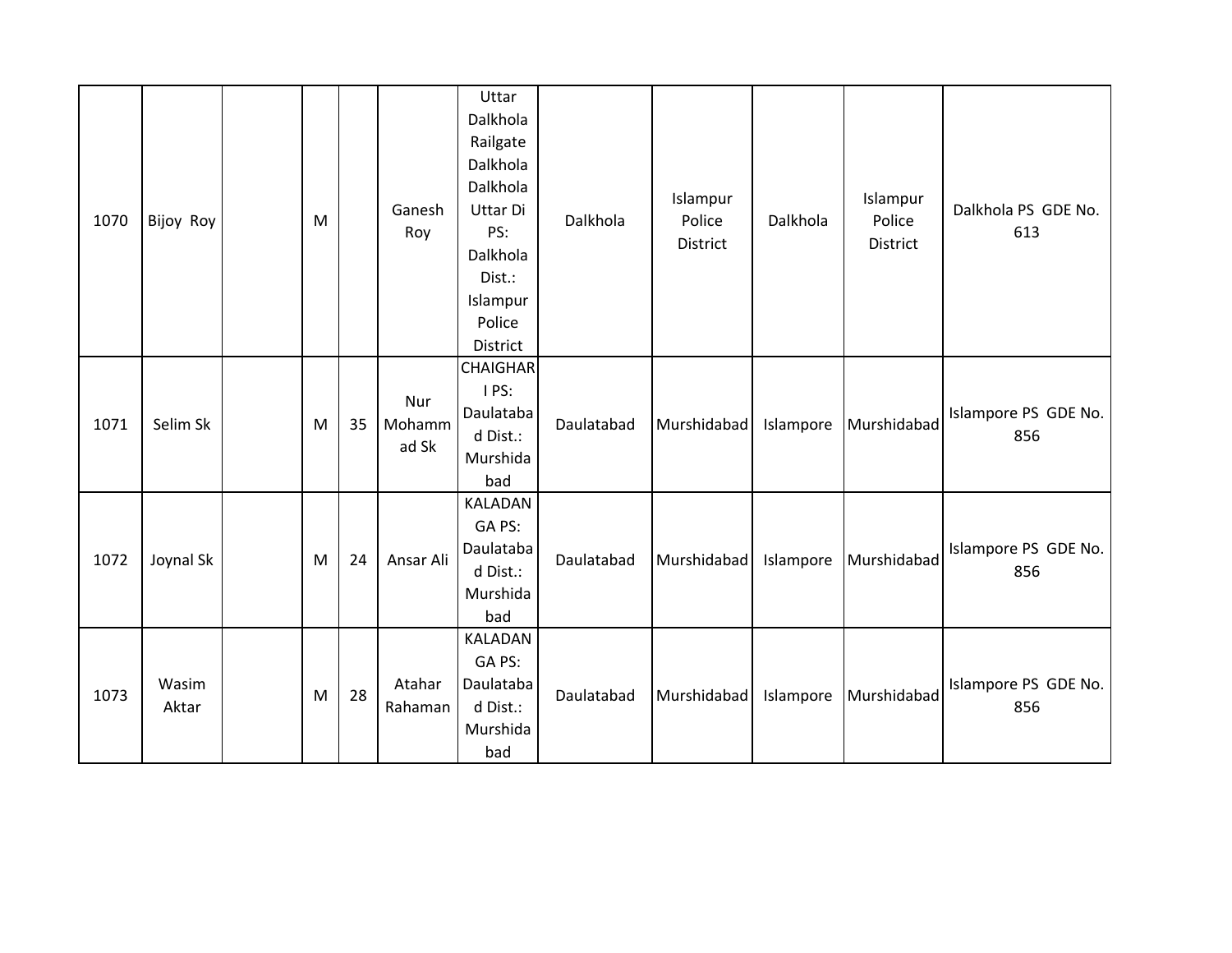| 1074 | Khorsed<br>Sk     | M | 32 | Najrul Sk     | <b>GOPINAT</b><br><b>HPUR PS:</b><br>Islampore<br>Dist.:<br>Murshida<br>bad    | Islampore | Murshidabad | Islampore | Murshidabad | Islampore PS GDE No.<br>856 |
|------|-------------------|---|----|---------------|--------------------------------------------------------------------------------|-----------|-------------|-----------|-------------|-----------------------------|
| 1075 | Krishna<br>Singha | M | 32 | Ram<br>Singha | <b>LOCHANP</b><br>UR PS:<br>Islampore<br>Dist.:<br>Murshida<br>bad             | Islampore | Murshidabad | Islampore | Murshidabad | Islampore PS GDE No.<br>861 |
| 1076 | Mahabul<br>Mondal | M | 25 | n Mondal      | <b>GHUGHUP</b><br>ARA PS:<br>Samsuddi   Islampore<br>Dist.:<br>Murshida<br>bad | Islampore | Murshidabad | Islampore | Murshidabad | Islampore PS GDE No.<br>861 |
| 1077 | Mota<br>Kabir Sk  | M | 18 | Sakir Sk      | <b>SISAPARA</b><br>PS:<br>Islampore<br>Dist.:<br>Murshida<br>bad               | Islampore | Murshidabad | Islampore | Murshidabad | Islampore PS GDE No.<br>861 |
| 1078 | Sohel<br>Rana     | M | 22 | Eyamin Sk     | <b>DOMKAL</b><br>PS:<br>Domkal<br>Dist.:<br>Murshida<br>bad                    | Domkal    | Murshidabad | Islampore | Murshidabad | Islampore PS GDE No.<br>861 |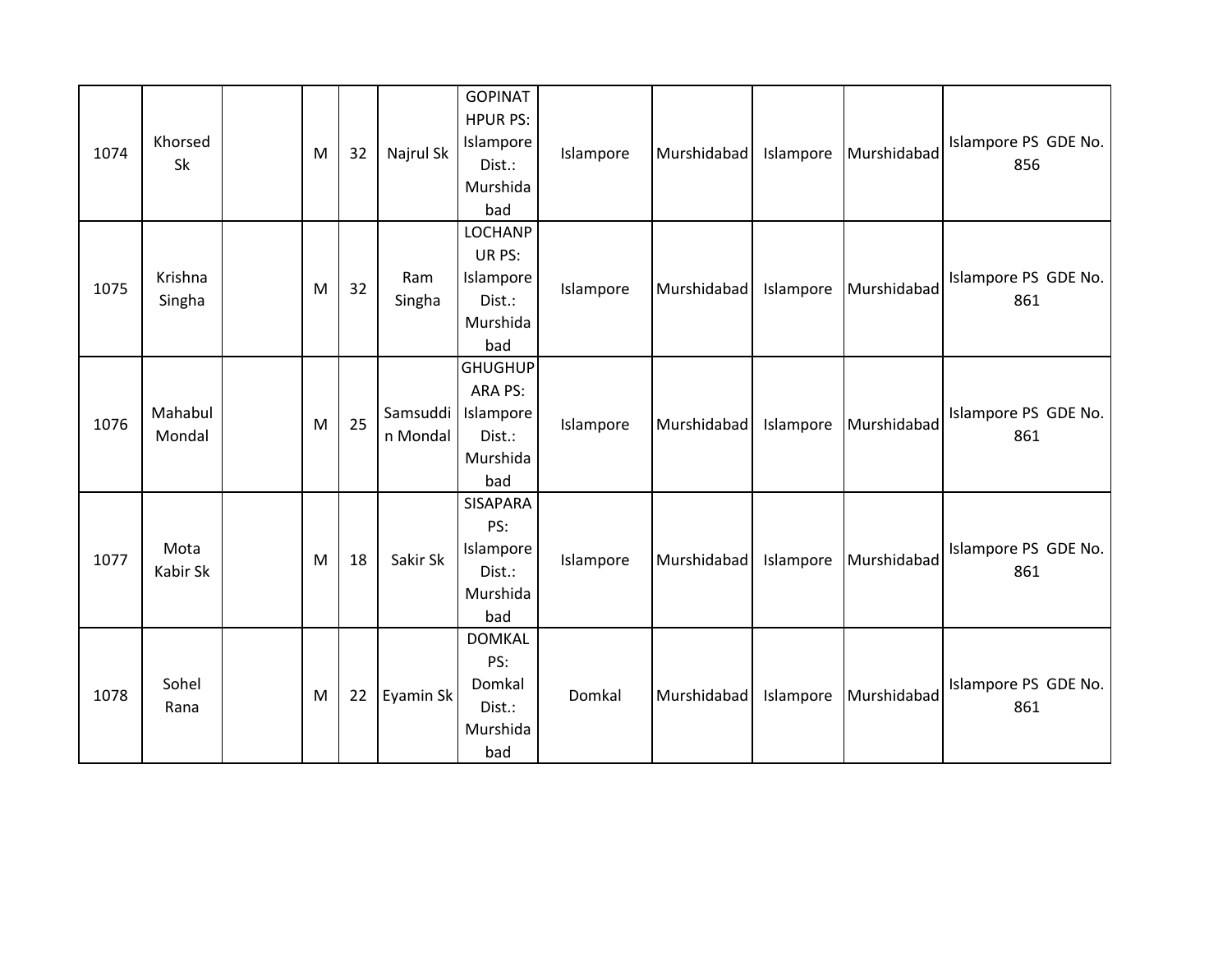| 1079 | Gaffar Sk       | M | 28 | Sajahan Sk        | <b>NAJIRPUR</b><br>PS:<br>Islampore<br>Dist.:<br>Murshida<br>bad                                | Islampore  | Murshidabad | Islampore | Murshidabad | Islampore PS GDE No.<br>861 |
|------|-----------------|---|----|-------------------|-------------------------------------------------------------------------------------------------|------------|-------------|-----------|-------------|-----------------------------|
| 1080 | Sahin Sk        | M | 19 | Sadek Sk          | <b>BALUMAT</b><br>I PS:<br>Islampore<br>Dist.:<br>Murshida<br>bad                               | Islampore  | Murshidabad | Islampore | Murshidabad | Islampore PS GDE No.<br>861 |
| 1081 | Anarul Sk       | M | 19 | Sairul Sk         | LOCHANP<br>UR PS:<br>Islampore<br>Dist.:<br>Murshida<br>bad                                     | Islampore  | Murshidabad | Islampore | Murshidabad | Islampore PS GDE No.<br>874 |
| 1082 | Amirul<br>Islam | M | 27 | <b>Hoksed Ali</b> | <b>NIWDAPA</b><br>RA PS:<br>Daulataba<br>d Dist.:<br>Murshida<br>bad                            | Daulatabad | Murshidabad | Islampore | Murshidabad | Islampore PS GDE No.<br>874 |
| 1083 | Chandan<br>Roy  |   |    | Gogidi<br>Roy     | Of<br>PurbaMAll<br>ickpara PS<br><b>DPG Dist</b><br>JPG PS:<br>Dhubguri<br>Dist.:<br>Jalpaiguri | Dhubguri   | Jalpaiguri  | Dhubguri  | Jalpaiguri  | Dhubguri PS GDE No.<br>1178 |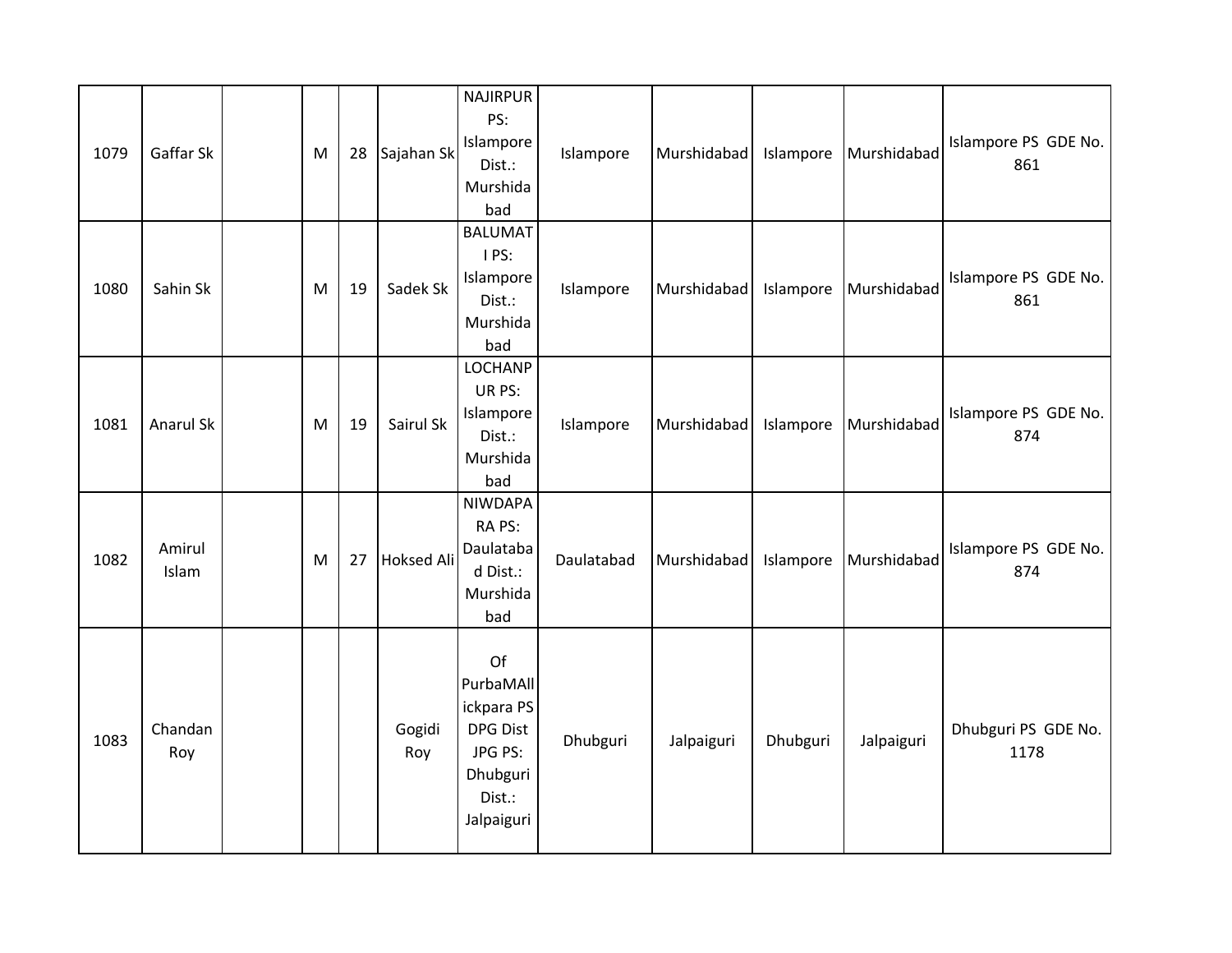| 1084 | Nibaran<br>Roy            |   | Lt. Malin<br>Roy            | Of<br>Madhya<br>Khattimari<br>PS DPG<br>Disdt JPG<br>PS:<br>Dhubguri<br>Dist.:<br>Jalpaiguri | Dhubguri | Jalpaiguri      | Dhubguri  | Jalpaiguri | Dhubguri PS GDE No.<br>1178         |
|------|---------------------------|---|-----------------------------|----------------------------------------------------------------------------------------------|----------|-----------------|-----------|------------|-------------------------------------|
| 1085 | Suraj<br><b>Baraik</b>    | M | Lt. Jayram<br><b>Baraik</b> |                                                                                              |          | Basirhat        | Malbazar  | Jalpaiguri | Malbazar PS GDE No.<br>826          |
| 1086 | Md.<br>Naimuddi<br>n      | M | Lt. Md.<br>Jahan Ali        |                                                                                              |          | Basirhat        | Malbazar  | Jalpaiguri | Malbazar PS GDE No.<br>817          |
| 1087 | Brindaban<br><b>Banik</b> | M | Lt. Mantu<br>Lala Banik     |                                                                                              |          | Basirhat        | Malbazar  | Jalpaiguri | Malbazar PS GDE No.<br>$\mathbf{1}$ |
| 1088 | Padip Roy                 |   | Gajen Roy                   |                                                                                              |          | <b>Basirhat</b> | Moynaguri | Jalpaiguri | Moynaguri PS GDE<br>No. 922         |
| 1089 | Sumit Roy                 |   | Niten Roy                   |                                                                                              |          | <b>Basirhat</b> | Moynaguri | Jalpaiguri | Moynaguri PS GDE<br>No. 922         |
| 1090 | Santa<br>Adhikary         |   | Narayan<br>Adhikary         |                                                                                              |          | Basirhat        | Moynaguri | Jalpaiguri | Moynaguri PS GDE<br>No. 922         |
| 1091 | Mahesh<br>Roy             |   | Ranjit Roy                  |                                                                                              |          | <b>Basirhat</b> | Moynaguri | Jalpaiguri | Moynaguri PS GDE<br>No. 921         |
| 1092 | Pintu Roy                 |   | Lt. Dhiren<br>Roy           |                                                                                              |          | <b>Basirhat</b> | Moynaguri | Jalpaiguri | Moynaguri PS GDE<br>No. 921         |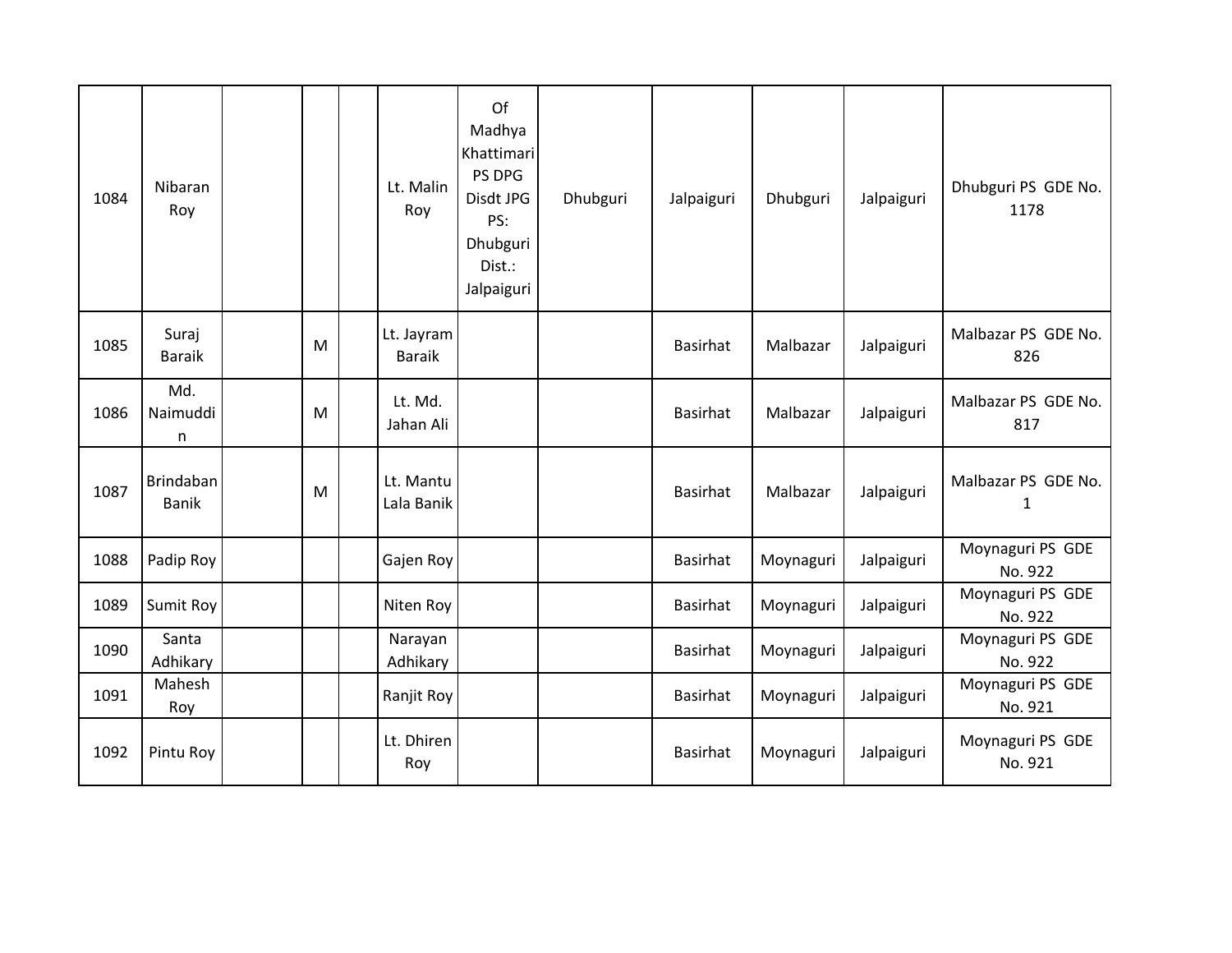| 1093 | Arun<br>Halder    | M | 30 | Taroni<br>Halder    | Bhangatol<br>a Dist.:<br>Jangipur<br>Police<br>District                    |         | Jangipur<br>Police<br><b>District</b> | Farakka | Jangipur<br>Police<br>District | Farakka PS GDE No.<br>1006 |
|------|-------------------|---|----|---------------------|----------------------------------------------------------------------------|---------|---------------------------------------|---------|--------------------------------|----------------------------|
| 1094 | Sunil<br>Mandal   | M | 35 | Rajesh<br>Mandal    | Nishindra<br>PS:<br>Farakka<br>Dist.:<br>Jangipur<br>Police<br>District    | Farakka | Jangipur<br>Police<br>District        | Farakka | Jangipur<br>Police<br>District | Farakka PS GDE No.<br>1006 |
| 1095 | Sumanta<br>Mandal | M | 53 | Haripada<br>Mandal  | Nishindra<br>PS:<br>Farakka<br>Dist.:<br>Jangipur<br>Police<br>District    | Farakka | Jangipur<br>Police<br>District        | Farakka | Jangipur<br>Police<br>District | Farakka PS GDE No.<br>1006 |
| 1096 | Bikash<br>Mandal  | M | 45 | Jagannath<br>Mandal | Nishindra<br>PS:<br>Farakka<br>Dist.:<br>Jangipur<br>Police<br>District    | Farakka | Jangipur<br>Police<br>District        | Farakka | Jangipur<br>Police<br>District | Farakka PS GDE No.<br>1006 |
| 1097 | Rajjak Sk         | M | 50 | Bonadi Sk           | Bolidapuk<br>ur PS:<br>Farakka<br>Dist.:<br>Jangipur<br>Police<br>District | Farakka | Jangipur<br>Police<br><b>District</b> | Farakka | Jangipur<br>Police<br>District | Farakka PS GDE No.<br>1006 |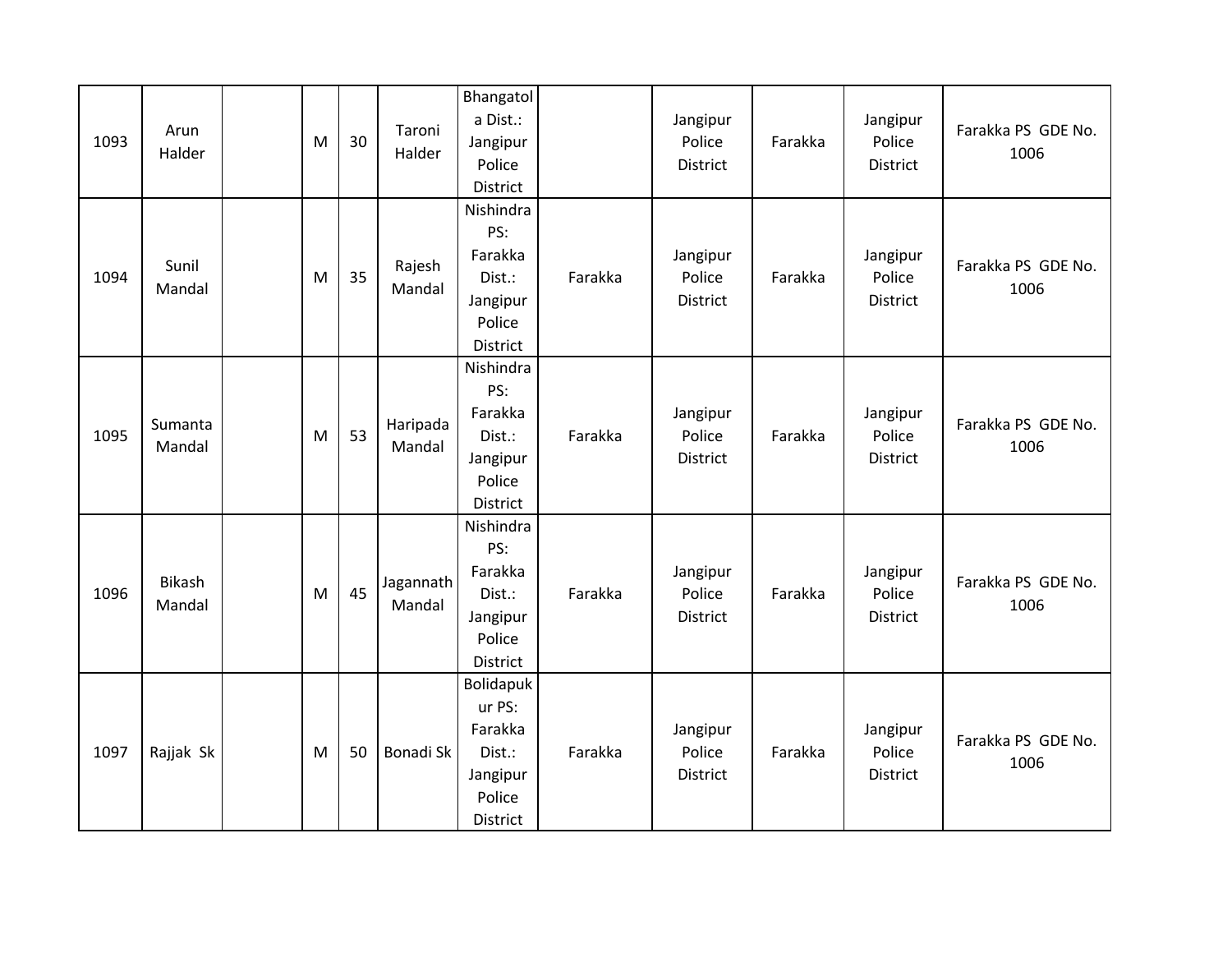| 1098 | Bacchu<br>Halder  | M | 31 | <b>Biswanath</b><br>Halder | PS:<br>Raghunat<br>hganj<br>Dist.:<br>Jangipur<br>Police<br><b>District</b> | Raghunathganj | Jangipur<br>Police<br>District        | Raghunathg<br>anj | Jangipur<br>Police<br>District        | Raghunathganj PS<br><b>GDE No. 1219</b> |
|------|-------------------|---|----|----------------------------|-----------------------------------------------------------------------------|---------------|---------------------------------------|-------------------|---------------------------------------|-----------------------------------------|
| 1099 | Koushik<br>Halder | M | 23 | <b>Balai</b><br>Halder     | PS:<br>Raghunat<br>hganj<br>Dist.:<br>Jangipur<br>Police<br>District        | Raghunathganj | Jangipur<br>Police<br>District        | Raghunathg<br>anj | Jangipur<br>Police<br>District        | Raghunathganj PS<br><b>GDE No. 1219</b> |
| 1100 | Atibul Sk         | M | 48 | <b>Hakimudd</b><br>in Sk   | PS:<br>Raghunat<br>hganj<br>Dist.:<br>Jangipur<br>Police<br>District        | Raghunathganj | Jangipur<br>Police<br>District        | Raghunathg<br>anj | Jangipur<br>Police<br>District        | Raghunathganj PS<br>GDE No. 1219        |
| 1101 | Kalachand<br>Bet  | M | 20 | Joy<br>Mangal<br>Bet       | PS:<br>Raghunat<br>hganj<br>Dist.:<br>Jangipur<br>Police<br>District        | Raghunathganj | Jangipur<br>Police<br><b>District</b> | Raghunathg<br>anj | Jangipur<br>Police<br><b>District</b> | Raghunathganj PS<br><b>GDE No. 1219</b> |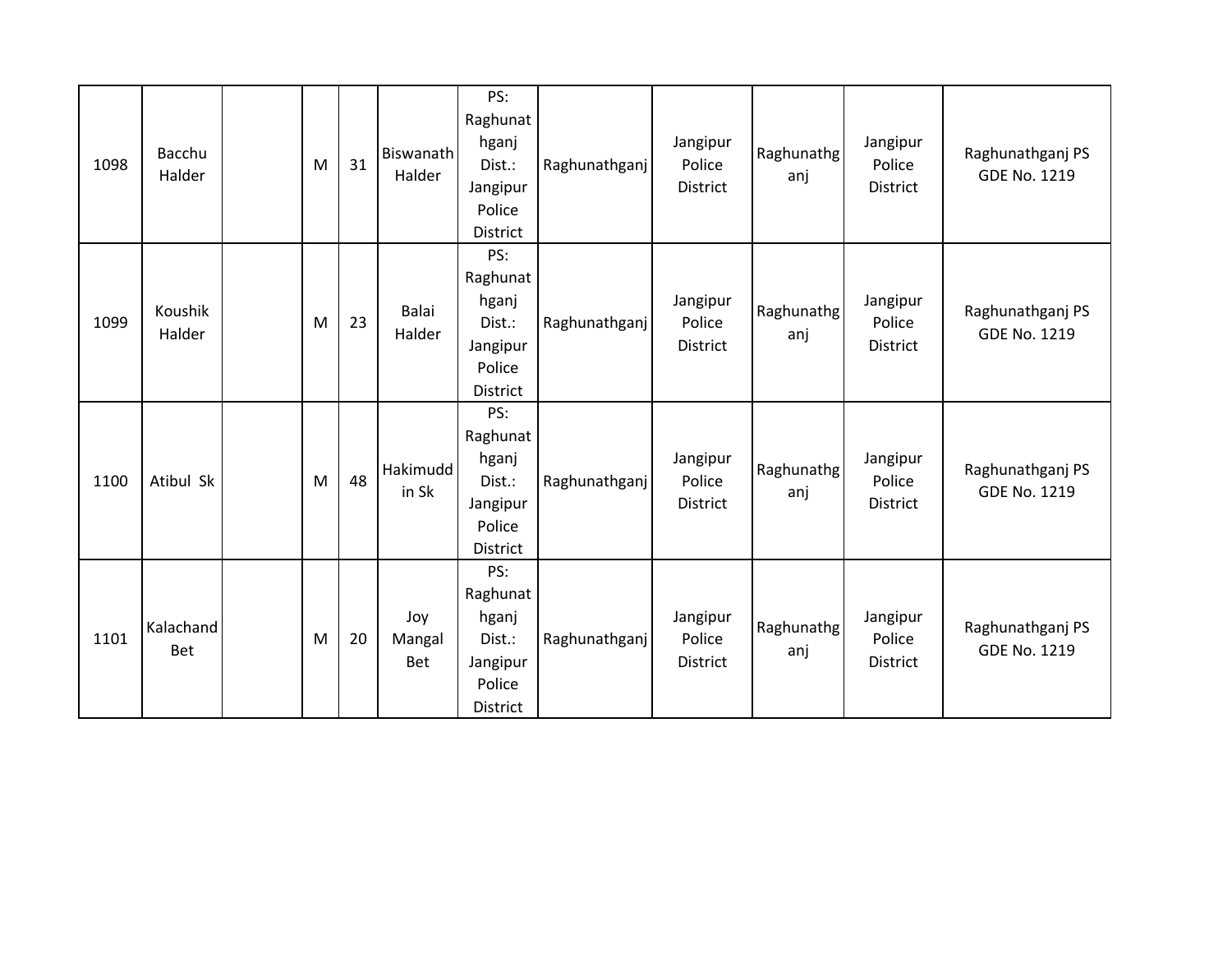| 1102 | Anisur Sk          | M | 35 | Jamal Sk                     | PS:<br>Raghunat<br>hganj<br>Dist.:<br>Jangipur<br>Police<br>District        | Raghunathganj | Jangipur<br>Police<br>District        | Raghunathg<br>anj | Jangipur<br>Police<br>District        | Raghunathganj PS<br><b>GDE No. 1217</b> |
|------|--------------------|---|----|------------------------------|-----------------------------------------------------------------------------|---------------|---------------------------------------|-------------------|---------------------------------------|-----------------------------------------|
| 1103 | Koushik<br>Singha  | M | 46 | Sukumar<br>Singha            | PS:<br>Raghunat<br>hganj<br>Dist.:<br>Jangipur<br>Police<br>District        | Raghunathganj | Jangipur<br>Police<br><b>District</b> | Raghunathg<br>anj | Jangipur<br>Police<br><b>District</b> | Raghunathganj PS<br><b>GDE No. 1217</b> |
| 1104 | Dipankar<br>Sarkar | M | 46 | Lt. Bojo<br>Kishor<br>Sarkar | PS:<br>Raghunat<br>hganj<br>Dist.:<br>Jangipur<br>Police<br><b>District</b> | Raghunathganj | Jangipur<br>Police<br><b>District</b> | Raghunathg<br>anj | Jangipur<br>Police<br><b>District</b> | Raghunathganj PS<br><b>GDE No. 1217</b> |
| 1105 | Sudip<br>Halder    | M | 29 | Haradhan<br>Halder           | PS:<br>Raghunat<br>hganj<br>Dist.:<br>Jangipur<br>Police<br><b>District</b> | Raghunathganj | Jangipur<br>Police<br><b>District</b> | Raghunathg<br>anj | Jangipur<br>Police<br><b>District</b> | Raghunathganj PS<br><b>GDE No. 1217</b> |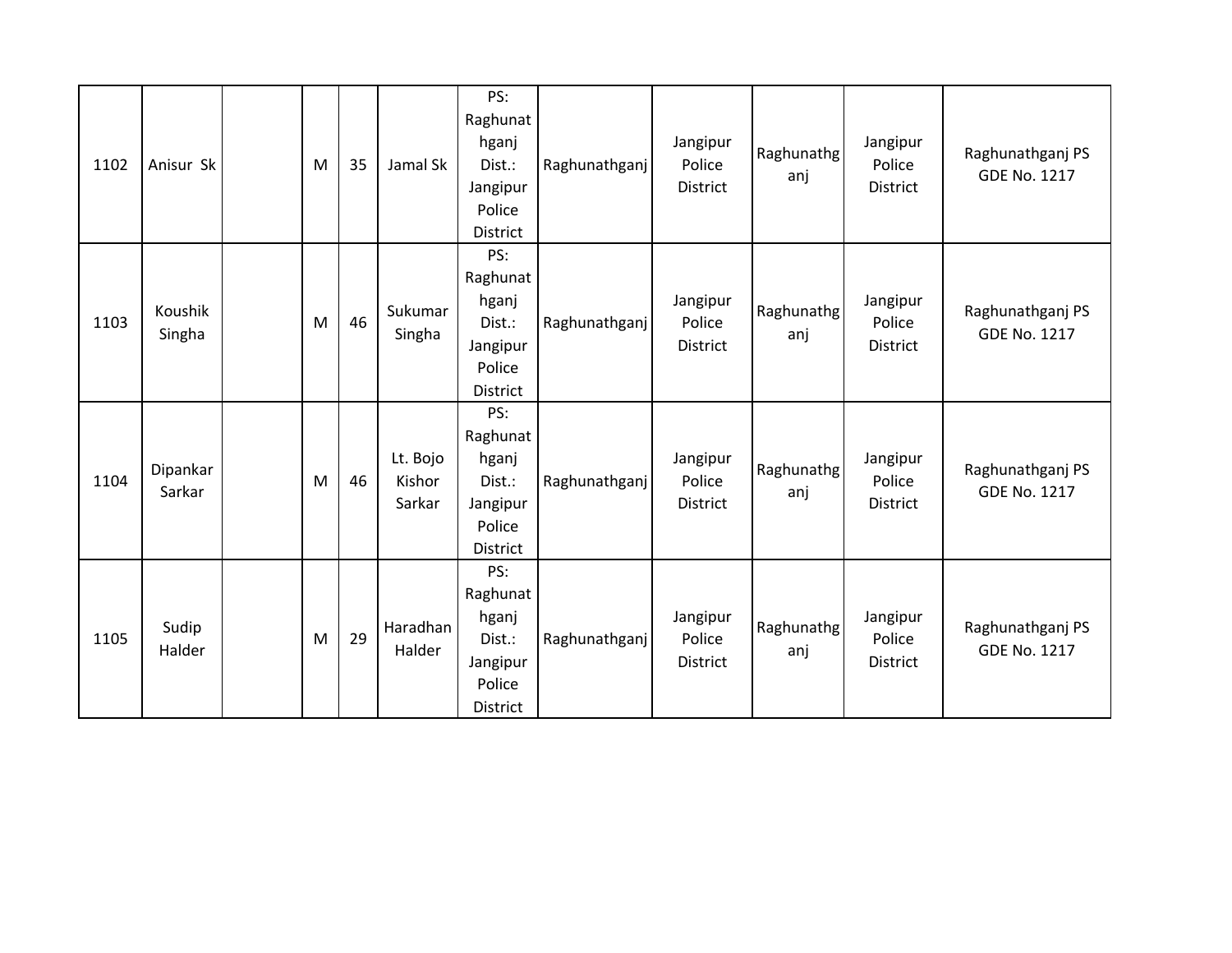| 1106 | Pran<br>Gopal Das   | M | 50 | Lt.<br>Sudhasan<br>Das  | PS:<br>Raghunat<br>hganj<br>Dist.:<br>Jangipur<br>Police<br>District | Raghunathganj | Jangipur<br>Police<br>District        | Raghunathg<br>anj | Jangipur<br>Police<br>District        | Raghunathganj PS<br><b>GDE No. 1217</b> |
|------|---------------------|---|----|-------------------------|----------------------------------------------------------------------|---------------|---------------------------------------|-------------------|---------------------------------------|-----------------------------------------|
| 1107 | Anowar<br><b>Sk</b> | M | 35 | Abdul<br>Mannan         | PS:<br>Raghunat<br>hganj<br>Dist.:<br>Jangipur<br>Police<br>District | Raghunathganj | Jangipur<br>Police<br><b>District</b> | Raghunathg<br>anj | Jangipur<br>Police<br>District        | Raghunathganj PS<br><b>GDE No. 1217</b> |
| 1108 | Ketu<br>Halder      | M | 48 | Lt. Chelku<br>Halder    | PS:<br>Raghunat<br>hganj<br>Dist.:<br>Jangipur<br>Police<br>District | Raghunathganj | Jangipur<br>Police<br>District        | Raghunathg<br>anj | Jangipur<br>Police<br><b>District</b> | Raghunathganj PS<br><b>GDE No. 1217</b> |
| 1109 | Gonesh<br>Halder    | M | 30 | <b>Dhiren</b><br>Halder | PS:<br>Raghunat<br>hganj<br>Dist.:<br>Jangipur<br>Police<br>District | Raghunathganj | Jangipur<br>Police<br><b>District</b> | Raghunathg<br>anj | Jangipur<br>Police<br>District        | Raghunathganj PS<br><b>GDE No. 1217</b> |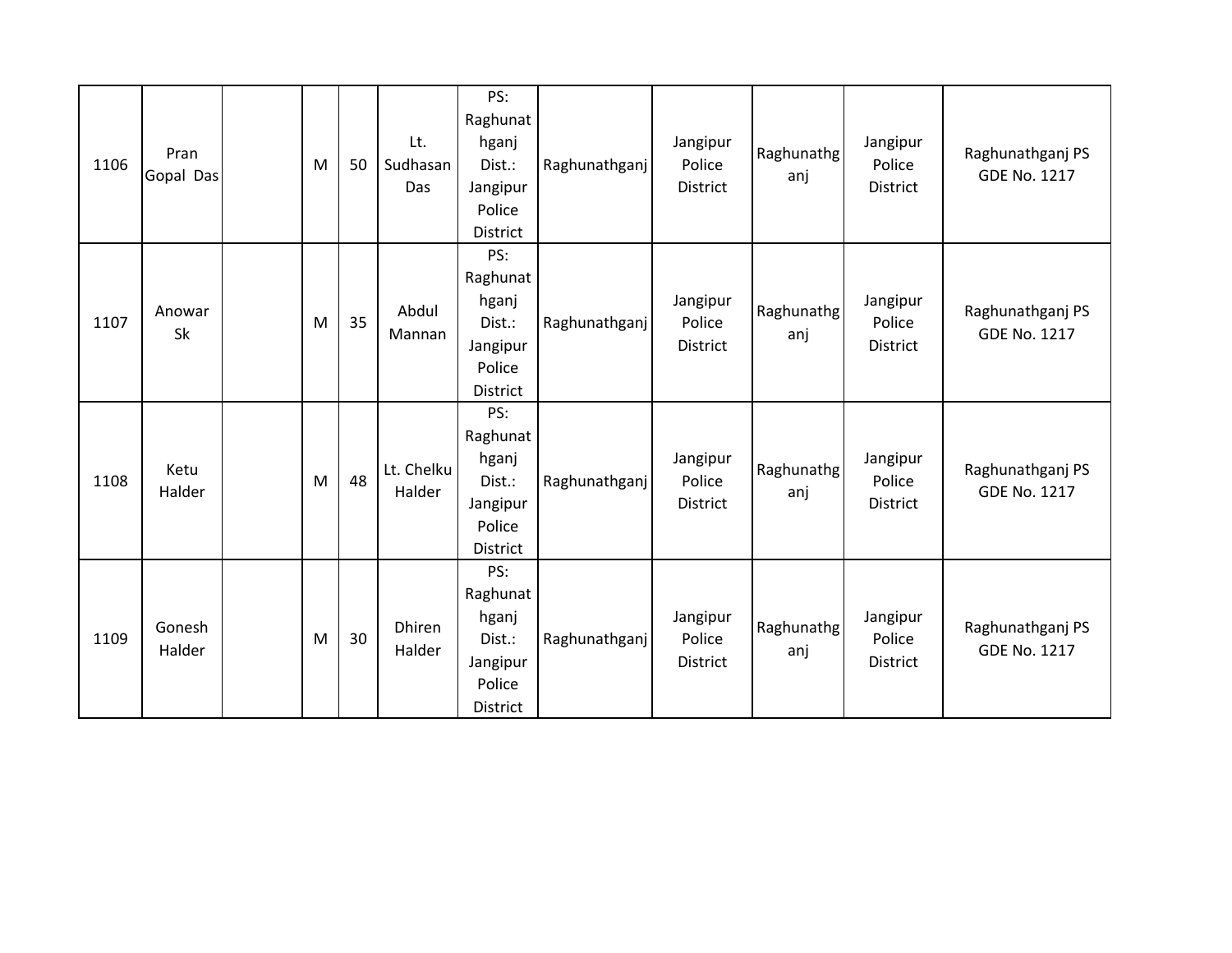| 1110 | Prosenjit<br>Halder | M | 32 | Gopal<br>Halder     | PS:<br>Raghunat<br>hganj<br>Dist.:<br>Jangipur<br>Police<br>District | Raghunathganj | Jangipur<br>Police<br><b>District</b> | Raghunathg<br>anj | Jangipur<br>Police<br>District        | Raghunathganj PS<br><b>GDE No. 1217</b> |
|------|---------------------|---|----|---------------------|----------------------------------------------------------------------|---------------|---------------------------------------|-------------------|---------------------------------------|-----------------------------------------|
| 1111 | Ranajit<br>Hazra    | M | 33 | Naru<br>Hazra       | PS:<br>Raghunat<br>hganj<br>Dist.:<br>Jangipur<br>Police<br>District | Raghunathganj | Jangipur<br>Police<br><b>District</b> | Raghunathg<br>anj | Jangipur<br>Police<br><b>District</b> | Raghunathganj PS<br><b>GDE No. 865</b>  |
| 1112 | Partha<br>Hazra     | M | 30 | Sitesh<br>Hazra     | PS:<br>Raghunat<br>hganj<br>Dist.:<br>Jangipur<br>Police<br>District | Raghunathganj | Jangipur<br>Police<br><b>District</b> | Raghunathg<br>anj | Jangipur<br>Police<br><b>District</b> | Raghunathganj PS<br><b>GDE No. 865</b>  |
| 1113 | Krishna<br>Halder   | M | 32 | Lt. Bablu<br>Halder | PS:<br>Raghunat<br>hganj<br>Dist.:<br>Jangipur<br>Police<br>District | Raghunathganj | Jangipur<br>Police<br><b>District</b> | Raghunathg<br>anj | Jangipur<br>Police<br><b>District</b> | Raghunathganj PS<br><b>GDE No. 824</b>  |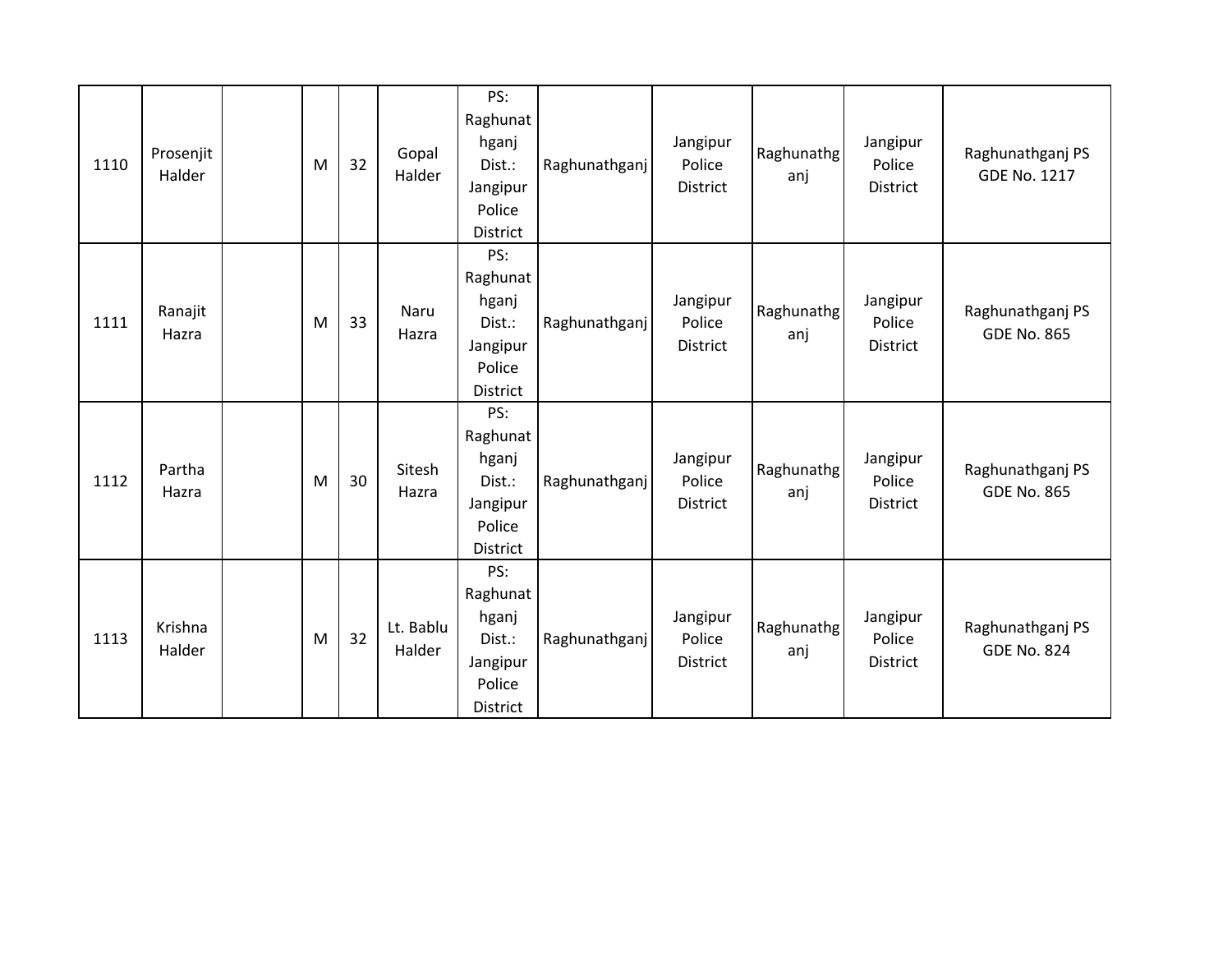| 1114 | Argha<br>Singha<br>Roy | M | 32 | Pronoy Kr.<br>Singha<br>Roy | PS:<br>Raghunat<br>hganj<br>Dist.:<br>Jangipur<br>Police<br>District        | Raghunathganj | Jangipur<br>Police<br>District        | Raghunathg<br>anj | Jangipur<br>Police<br>District        | Raghunathganj PS<br><b>GDE No. 824</b> |
|------|------------------------|---|----|-----------------------------|-----------------------------------------------------------------------------|---------------|---------------------------------------|-------------------|---------------------------------------|----------------------------------------|
| 1115 | Dhiraj<br>Pramanik     | M | 27 | Upendra<br>Pramanik         | PS:<br>Raghunat<br>hganj<br>Dist.:<br>Jangipur<br>Police<br><b>District</b> | Raghunathganj | Jangipur<br>Police<br><b>District</b> | Raghunathg<br>anj | Jangipur<br>Police<br>District        | Raghunathganj PS<br><b>GDE No. 824</b> |
| 1116 | Surajit<br>Das         | M | 31 | Lt.<br>Chaturbhu<br>j Das   | PS:<br>Raghunat<br>hganj<br>Dist.:<br>Jangipur<br>Police<br>District        | Raghunathganj | Jangipur<br>Police<br><b>District</b> | Raghunathg<br>anj | Jangipur<br>Police<br><b>District</b> | Raghunathganj PS<br><b>GDE No. 824</b> |
| 1117 | Mosibul<br><b>Sk</b>   | M | 30 | Lt. Najrul<br><b>Sk</b>     | Fulbari PS:<br>Sagardighi<br>Dist.:<br>Jangipur<br>Police<br>District       | Sagardighi    | Jangipur<br>Police<br>District        | Sagardighi        | Jangipur<br>Police<br>District        | Sagardighi PS GDE No.<br>1122          |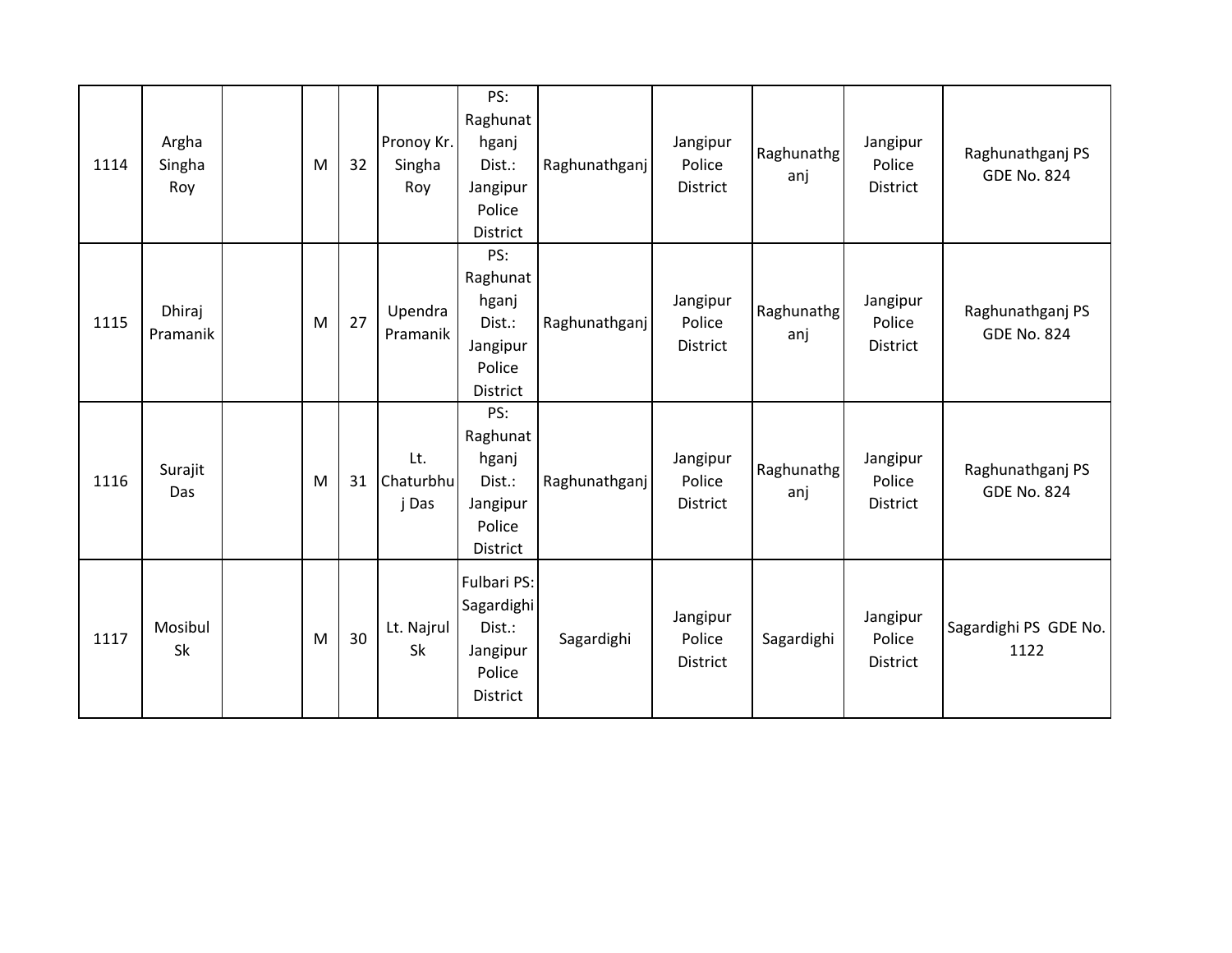| 1118 | Manirul<br>Islam | M | 30 | Najrul<br>Islam  | Adiryanag<br>ar PS:<br>Samsherg<br>anj Dist.:<br>Jangipur<br>Police<br><b>District</b> | Samsherganj | Jangipur<br>Police<br>District | Samshergan | Jangipur<br>Police<br>District        | Samsherganj PS GDE<br>No. 930 |
|------|------------------|---|----|------------------|----------------------------------------------------------------------------------------|-------------|--------------------------------|------------|---------------------------------------|-------------------------------|
| 1119 | <b>Tohid Sk</b>  | M | 35 | Rekabul<br>Sk    | Ratanpur<br>PS:<br>Samsherg<br>anj Dist.:<br>Jangipur<br>Police<br>District            | Samsherganj | Jangipur<br>Police<br>District | Samshergan | Jangipur<br>Police<br>District        | Samsherganj PS GDE<br>No. 930 |
| 1120 | Golam<br>Sarkar  | M | 30 | Moidul<br>Islam  | Shibmandi<br>r PS:<br>Samsherg<br>anj Dist.:<br>Jangipur<br>Police<br>District         | Samsherganj | Jangipur<br>Police<br>District | Samshergan | Jangipur<br>Police<br><b>District</b> | Samsherganj PS GDE<br>No. 930 |
| 1121 | Sorif Sk         | M | 23 | Mohruddi<br>n Sk | Housenag<br>ar PS:<br>Samsherg<br>anj Dist.:<br>Jangipur<br>Police<br>District         | Samsherganj | Jangipur<br>Police<br>District | Samshergan | Jangipur<br>Police<br>District        | Samsherganj PS GDE<br>No. 930 |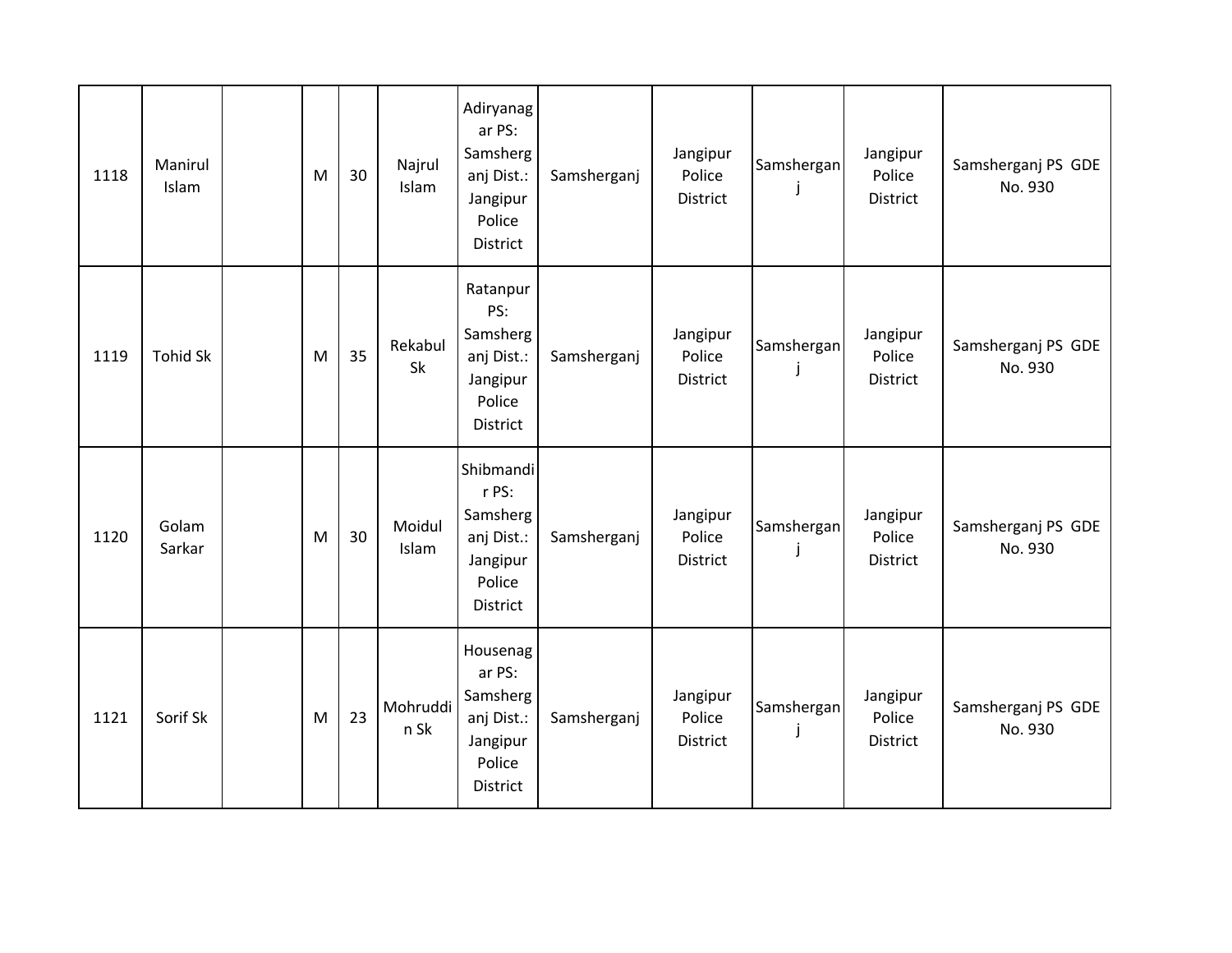| 1122 | Md<br>Azahar | M | 26 | Md Badrul       | Laxminaga<br>r PS:<br>Samsherg<br>anj Dist.:<br>Jangipur<br>Police<br><b>District</b> | Samsherganj | Jangipur<br>Police<br>District        | Samshergan | Jangipur<br>Police<br>District        | Samsherganj PS GDE<br>No. 930 |
|------|--------------|---|----|-----------------|---------------------------------------------------------------------------------------|-------------|---------------------------------------|------------|---------------------------------------|-------------------------------|
| 1123 | Haidar Ali   | M | 24 | Niazul<br>Hoque | Hizaltala<br>PS:<br>Samsherg<br>anj Dist.:<br>Jangipur<br>Police<br><b>District</b>   | Samsherganj | Jangipur<br>Police<br><b>District</b> | Samshergan | Jangipur<br>Police<br><b>District</b> | Samsherganj PS GDE<br>No. 930 |
| 1124 | Emam Sk      | M | 18 | Abdul<br>Kalam  | Chachnida<br>ha PS:<br>Samsherg<br>anj Dist.:<br>Jangipur<br>Police<br>District       | Samsherganj | Jangipur<br>Police<br><b>District</b> | Samshergan | Jangipur<br>Police<br><b>District</b> | Samsherganj PS GDE<br>No. 964 |
| 1125 | Kawsar Ali   | M | 18 | Eshak           | Jaykrishna<br>pur PS:<br>Samsherg<br>anj Dist.:<br>Jangipur<br>Police<br>District     | Samsherganj | Jangipur<br>Police<br>District        | Samshergan | Jangipur<br>Police<br>District        | Samsherganj PS GDE<br>No. 964 |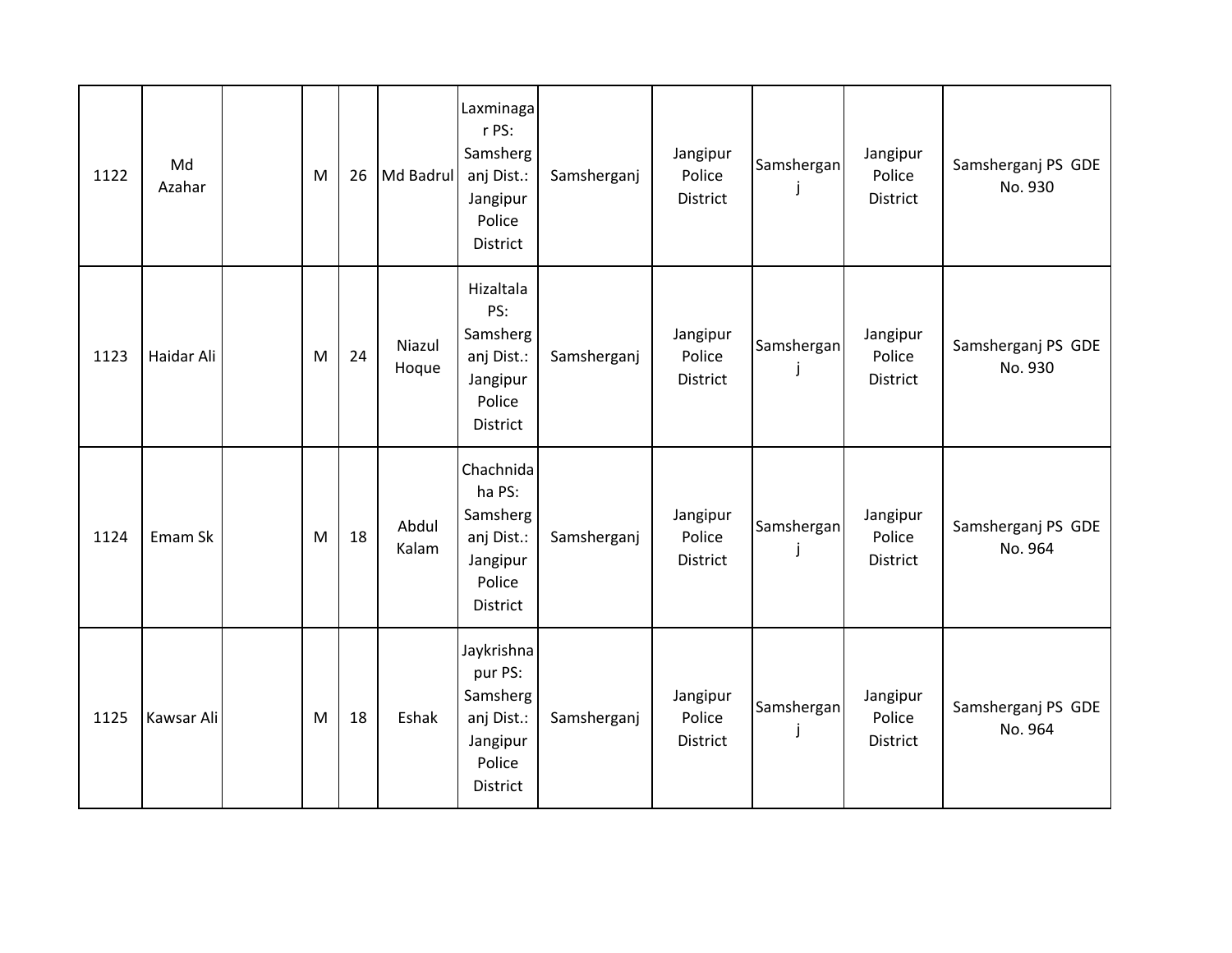| 1126 | Anarul Sk        | M | 25 | Saheb Sk       | Nimtita<br>PS:<br>Samsherg<br>anj Dist.:<br>Jangipur<br>Police<br><b>District</b>       | Samsherganj | Jangipur<br>Police<br><b>District</b> | Samshergan      | Jangipur<br>Police<br>District        | Samsherganj PS GDE<br>No. 938 |
|------|------------------|---|----|----------------|-----------------------------------------------------------------------------------------|-------------|---------------------------------------|-----------------|---------------------------------------|-------------------------------|
| 1127 | <b>Ismail Sk</b> | M | 25 | Ajim Sk        | Ghanshya<br>mpur PS:<br>Samsherg<br>anj Dist.:<br>Jangipur<br>Police<br><b>District</b> | Samsherganj | Jangipur<br>Police<br><b>District</b> | Samshergan<br>J | Jangipur<br>Police<br><b>District</b> | Samsherganj PS GDE<br>No. 938 |
| 1128 | Rafikul Sk       | M | 26 | Najimuddi<br>n | Tinpakuria<br>PS:<br>Samsherg<br>anj Dist.:<br>Jangipur<br>Police<br>District           | Samsherganj | Jangipur<br>Police<br>District        | Samshergan      | Jangipur<br>Police<br>District        | Samsherganj PS GDE<br>No. 938 |
| 1129 | Alauddin         | M | 27 | Farjaman       | Kamat PS:<br>Samsherg<br>anj Dist.:<br>Jangipur<br>Police<br><b>District</b>            | Samsherganj | Jangipur<br>Police<br>District        | Samshergan      | Jangipur<br>Police<br>District        | Samsherganj PS GDE<br>No. 938 |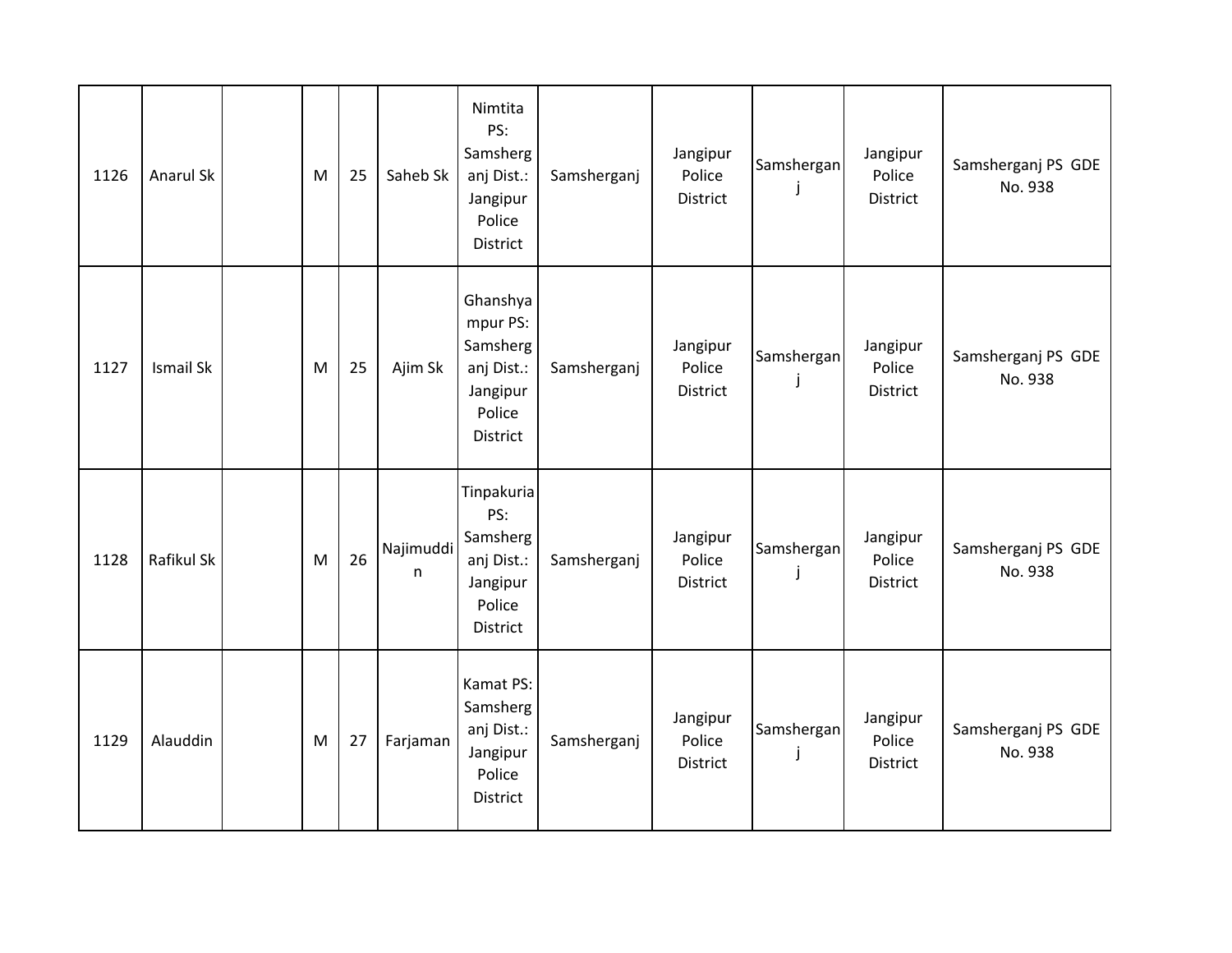| 1130 | Liton Sk         | M | 31 | Alauddin<br>Sk         | Chandnida<br>ha PS:<br>Samsherg<br>anj Dist.:<br>Jangipur<br>Police<br>District      | Samsherganj | Jangipur<br>Police<br>District        | Samshergan | Jangipur<br>Police<br>District        | Samsherganj PS GDE<br>No. 938 |
|------|------------------|---|----|------------------------|--------------------------------------------------------------------------------------|-------------|---------------------------------------|------------|---------------------------------------|-------------------------------|
| 1131 | <b>Asmaul Sk</b> | M | 20 | Sajahan Sk             | Hijalatala<br>PS:<br>Samsherg<br>anj Dist.:<br>Jangipur<br>Police<br><b>District</b> | Samsherganj | Jangipur<br>Police<br><b>District</b> | Samshergan | Jangipur<br>Police<br><b>District</b> | Samsherganj PS GDE<br>No. 938 |
| 1132 | Wasim Sk         | M | 24 | Kasibul Sk             | Puthimary<br>PS:<br>Samsherg<br>anj Dist.:<br>Jangipur<br>Police<br><b>District</b>  | Samsherganj | Jangipur<br>Police<br>District        | Samshergan | Jangipur<br>Police<br>District        | Samsherganj PS GDE<br>No. 988 |
| 1133 | <b>Belal Sk</b>  | M | 25 | Sis<br>Mahamm<br>ad Sk | Puthimari<br>PS:<br>Samsherg<br>anj Dist.:<br>Jangipur<br>Police<br>District         | Samsherganj | Jangipur<br>Police<br>District        | Samshergan | Jangipur<br>Police<br>District        | Samsherganj PS GDE<br>No. 988 |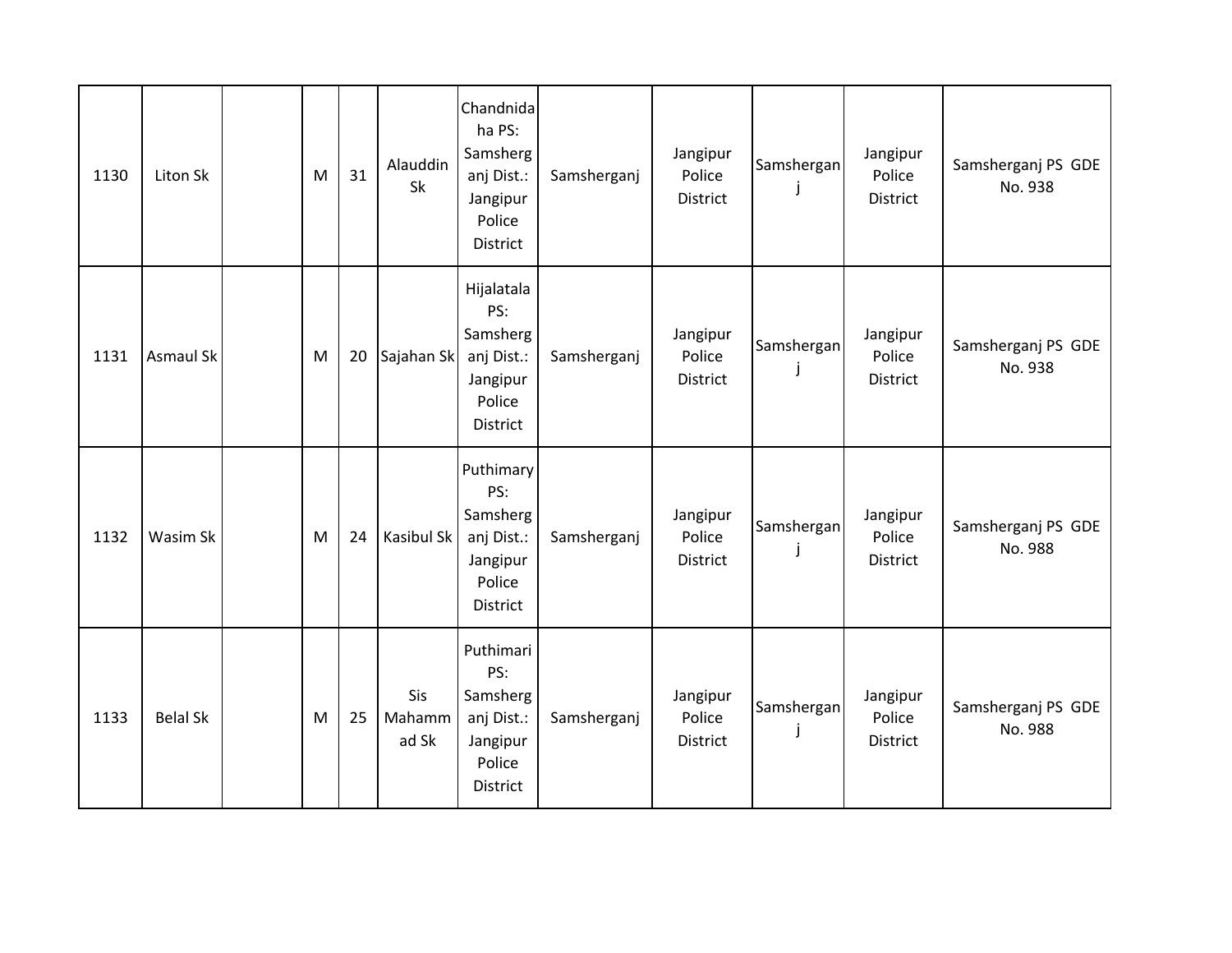| 1134 | Moni Sk                                               | M | 25 | Ramjan Sk        | Digri PS:<br>Samsherg<br>anj Dist.:<br>Jangipur<br>Police<br><b>District</b>  | Samsherganj | Jangipur<br>Police<br><b>District</b> | Samshergan | Jangipur<br>Police<br>District        | Samsherganj PS GDE<br>No. 988 |
|------|-------------------------------------------------------|---|----|------------------|-------------------------------------------------------------------------------|-------------|---------------------------------------|------------|---------------------------------------|-------------------------------|
| 1135 | Obaidur<br>$^\text{\textregistered}$<br>Mobarak<br>Sk | M | 25 | Sulitala         | Sulitala<br>PS:<br>Samsherg<br>anj Dist.:<br>Jangipur<br>Police<br>District   | Samsherganj | Jangipur<br>Police<br>District        | Samshergan | Jangipur<br>Police<br><b>District</b> | Samsherganj PS GDE<br>No. 988 |
| 1136 | Harif Sk                                              | M | 26 | <b>Bakkar Sk</b> | Hiajalata<br>PS:<br>Samsherg<br>anj Dist.:<br>Jangipur<br>Police<br>District  | Samsherganj | Jangipur<br>Police<br>District        | Samshergan | Jangipur<br>Police<br>District        | Samsherganj PS GDE<br>No. 988 |
| 1137 | <b>Asmaul Sk</b>                                      | M | 27 | Jakat Ali        | Hijalatala<br>PS:<br>Samsherg<br>anj Dist.:<br>Jangipur<br>Police<br>District | Samsherganj | Jangipur<br>Police<br>District        | Samshergan | Jangipur<br>Police<br>District        | Samsherganj PS GDE<br>No. 988 |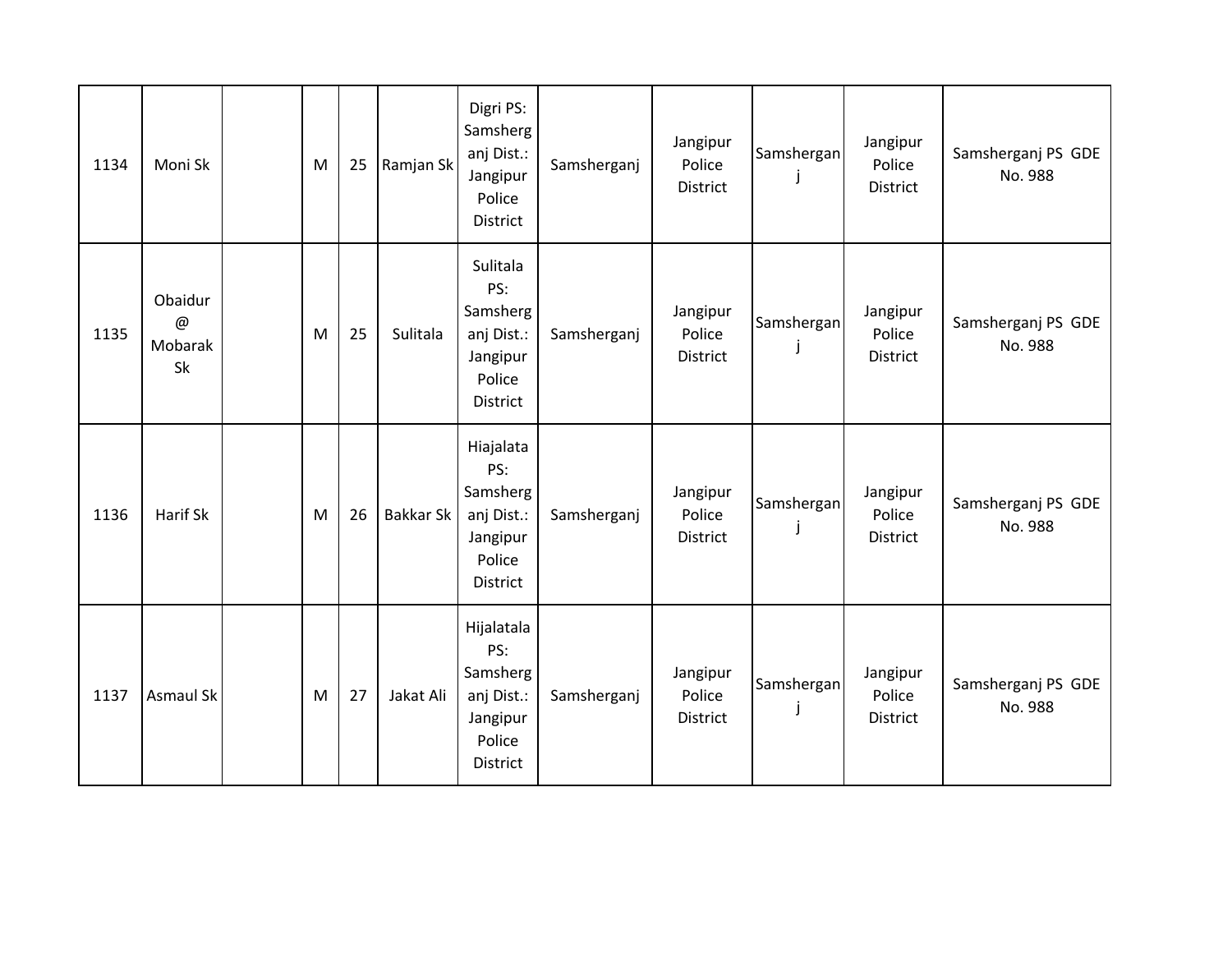| 1138 | Ratan<br>Singha     | M | 26 | Balaram<br>Singha | Nimtita<br>PS:<br>Samsherg<br>anj Dist.:<br>Jangipur<br>Police<br>District           | Samsherganj | Jangipur<br>Police<br>District | Samshergan      | Jangipur<br>Police<br>District        | Samsherganj PS GDE<br>No. 988 |
|------|---------------------|---|----|-------------------|--------------------------------------------------------------------------------------|-------------|--------------------------------|-----------------|---------------------------------------|-------------------------------|
| 1139 | Haidar Ali          | M | 26 | Katabuddi<br>n Sk | Kankurua<br>PS:<br>Samsherg<br>anj Dist.:<br>Jangipur<br>Police<br><b>District</b>   | Samsherganj | Jangipur<br>Police<br>District | Samshergan      | Jangipur<br>Police<br><b>District</b> | Samsherganj PS GDE<br>No. 988 |
| 1140 | Ayatulla<br>Rahaman | M | 25 | Nurul<br>Islam    | Tinpakuria<br>PS:<br>Samsherg<br>anj Dist.:<br>Jangipur<br>Police<br><b>District</b> | Samsherganj | Jangipur<br>Police<br>District | Samshergan      | Jangipur<br>Police<br>District        | Samsherganj PS GDE<br>No. 988 |
| 1141 | Amajuddi<br>n Sk    | M | 40 | Lt Jarman<br>Sk   | Mahamm<br>adpur PS:<br>Samsherg<br>anj Dist.:<br>Jangipur<br>Police<br>District      | Samsherganj | Jangipur<br>Police<br>District | Samshergan<br>J | Jangipur<br>Police<br>District        | Samsherganj PS GDE<br>No. 926 |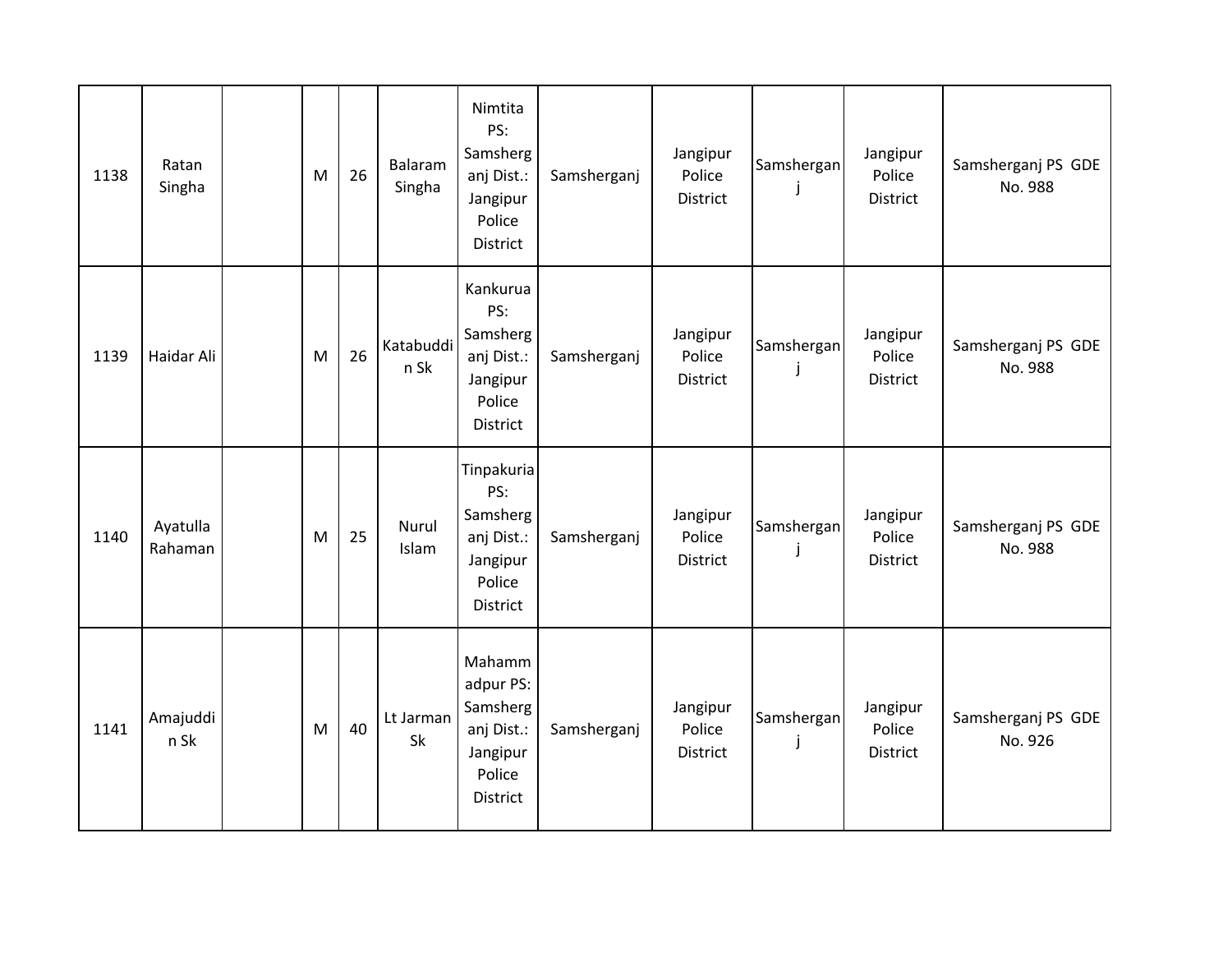| 1142 | Akidul Sk         | M | 18 | Moktar Sk       | Namo<br>Chachand<br>a PS:<br>Samsherg<br>anj Dist.:<br>Jangipur<br>Police<br><b>District</b> | Samsherganj | Jangipur<br>Police<br>District | Samshergan      | Jangipur<br>Police<br>District | Samsherganj PS GDE<br>No. 926 |
|------|-------------------|---|----|-----------------|----------------------------------------------------------------------------------------------|-------------|--------------------------------|-----------------|--------------------------------|-------------------------------|
| 1143 | Rijajul Sk        | M | 29 | Abdul<br>Hannan | Namo<br>Chachand<br>a PS:<br>Samsherg<br>anj Dist.:<br>Jangipur<br>Police<br>District        | Samsherganj | Jangipur<br>Police<br>District | Samshergan      | Jangipur<br>Police<br>District | Samsherganj PS GDE<br>No. 926 |
| 1144 | Joydur<br>Rahaman | M | 33 | Abdul<br>Hannan | Namo<br>chachand<br>a PS:<br>Samsherg<br>anj Dist.:<br>Jangipur<br>Police<br>District        | Samsherganj | Jangipur<br>Police<br>District | Samshergan<br>j | Jangipur<br>Police<br>District | Samsherganj PS GDE<br>No. 926 |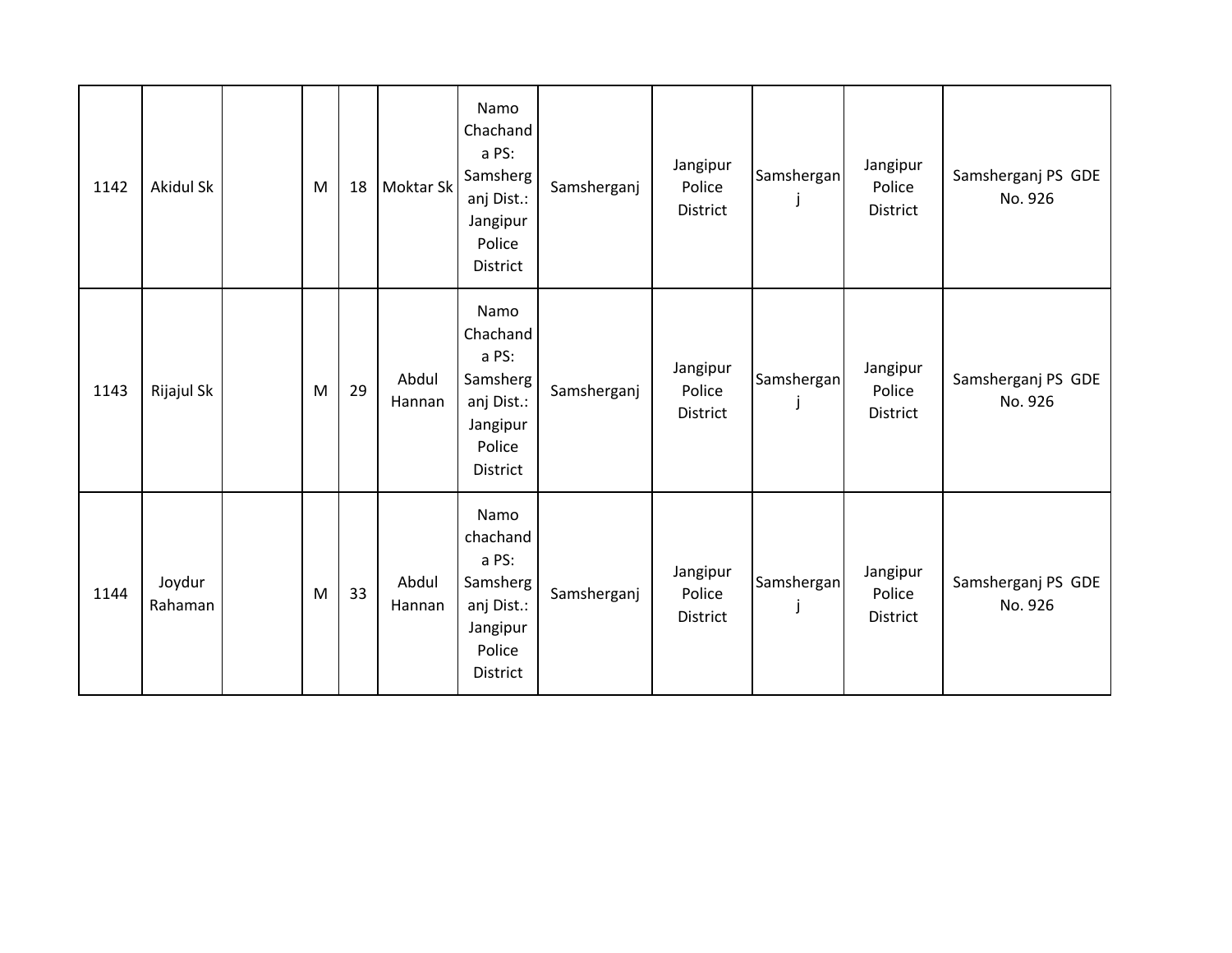| 1145 | Emdadul<br>Kafi  | M | 32 | Lt Islam Sk              | Namo<br>Chachand<br>a PS:<br>Samsherg<br>anj Dist.:<br>Jangipur<br>Police<br><b>District</b> | Samsherganj | Jangipur<br>Police<br>District | Samshergan      | Jangipur<br>Police<br>District        | Samsherganj PS GDE<br>No. 928 |
|------|------------------|---|----|--------------------------|----------------------------------------------------------------------------------------------|-------------|--------------------------------|-----------------|---------------------------------------|-------------------------------|
| 1146 | <b>Bariul Sk</b> | M | 30 | Mostafa                  | Sahebnag<br>ar PS:<br>Samsherg<br>anj Dist.:<br>Jangipur<br>Police<br>District               | Samsherganj | Jangipur<br>Police<br>District | Samshergan<br>J | Jangipur<br>Police<br><b>District</b> | Samsherganj PS GDE<br>No. 928 |
| 1147 | Tashu Sk         | M | 25 | <b>Badiruddi</b><br>n Sk | Namo<br>Chachand<br>a PS:<br>Samsherg<br>anj Dist.:<br>Jangipur<br>Police<br>District        | Samsherganj | Jangipur<br>Police<br>District | Samshergan      | Jangipur<br>Police<br>District        | Samsherganj PS GDE<br>No. 928 |
| 1148 | <b>Tuel Sk</b>   | M | 24 | Najibul Sk               | Sahebnag<br>ar PS:<br>Samsherg<br>anj Dist.:<br>Jangipur<br>Police<br>District               | Samsherganj | Jangipur<br>Police<br>District | Samshergan<br>J | Jangipur<br>Police<br><b>District</b> | Samsherganj PS GDE<br>No. 928 |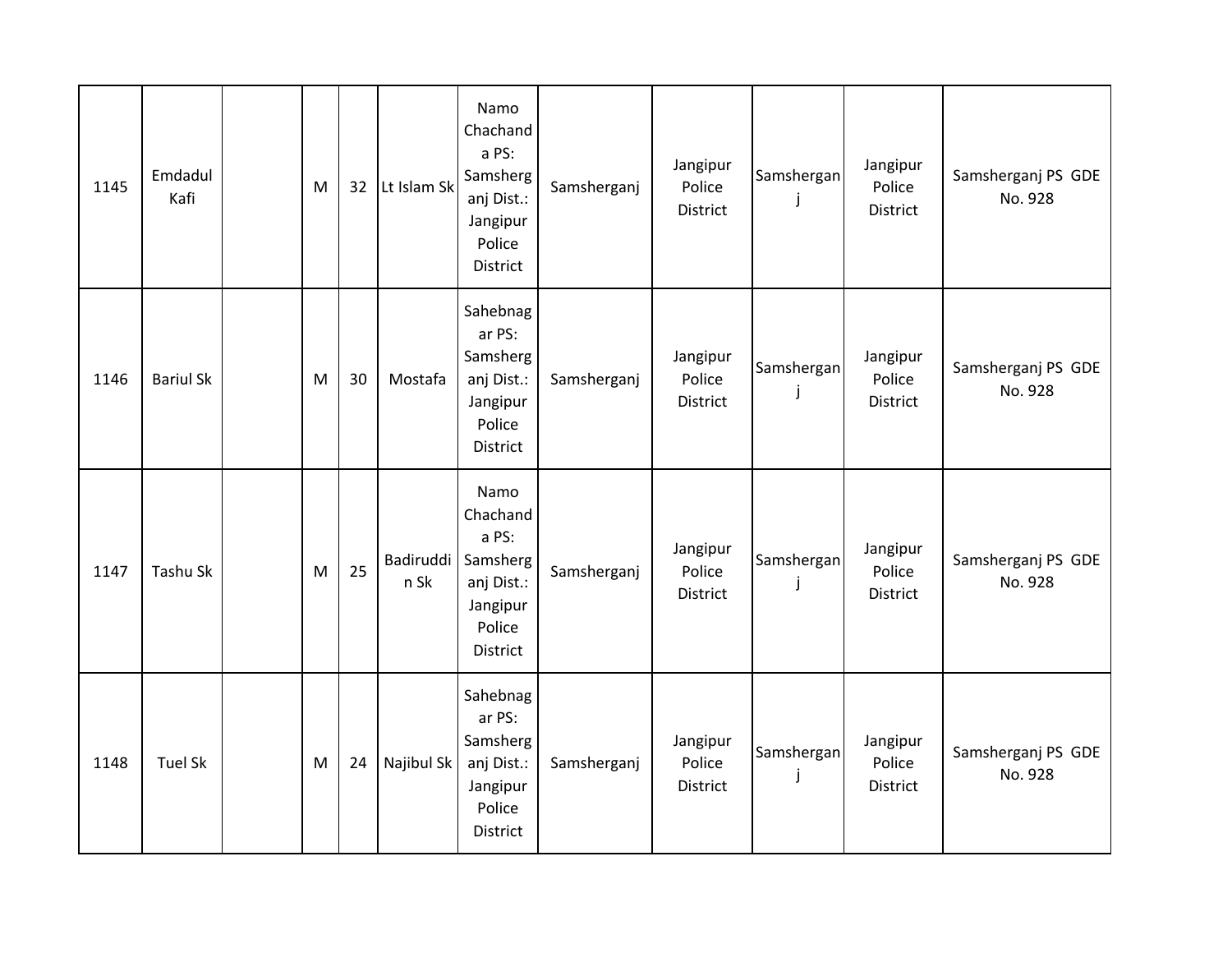| 1149 | Arafat Ali      | M | 30 | <b>Mostakim</b><br>Sk    | Namo<br>Chachand<br>a PS:<br>Samsherg<br>anj Dist.:<br>Jangipur<br>Police<br>District | Samsherganj | Jangipur<br>Police<br><b>District</b> | Samshergan | Jangipur<br>Police<br>District | Samsherganj PS GDE<br>No. 928 |
|------|-----------------|---|----|--------------------------|---------------------------------------------------------------------------------------|-------------|---------------------------------------|------------|--------------------------------|-------------------------------|
| 1150 | Haru<br>Ghosh   |   | 28 | Lt<br>Kanashtho<br>Ghosh | Ahiran<br>Ghoshpar<br>a PS: Suti<br>Dist.:<br>Jangipur<br>Police<br>District          | Suti        | Jangipur<br>Police<br>District        | Suti       | Jangipur<br>Police<br>District | Suti PS GDE No. 536           |
| 1151 | Satyajit<br>Das |   | 27 | Goutam<br>Kumar<br>Das   | Ahiran<br>Hatpara<br>PS: Suti<br>Dist.:<br>Jangipur<br>Police<br>District             | Suti        | Jangipur<br>Police<br>District        | Suti       | Jangipur<br>Police<br>District | Suti PS GDE No. 547           |
| 1152 | Boloram<br>Das  |   | 35 | Pratap<br>Chandra<br>Das | Jalangapar<br>a PS: Suti<br>Dist.:<br>Jangipur<br>Police<br>District                  | Suti        | Jangipur<br>Police<br>District        | Suti       | Jangipur<br>Police<br>District | Suti PS GDE No. 547           |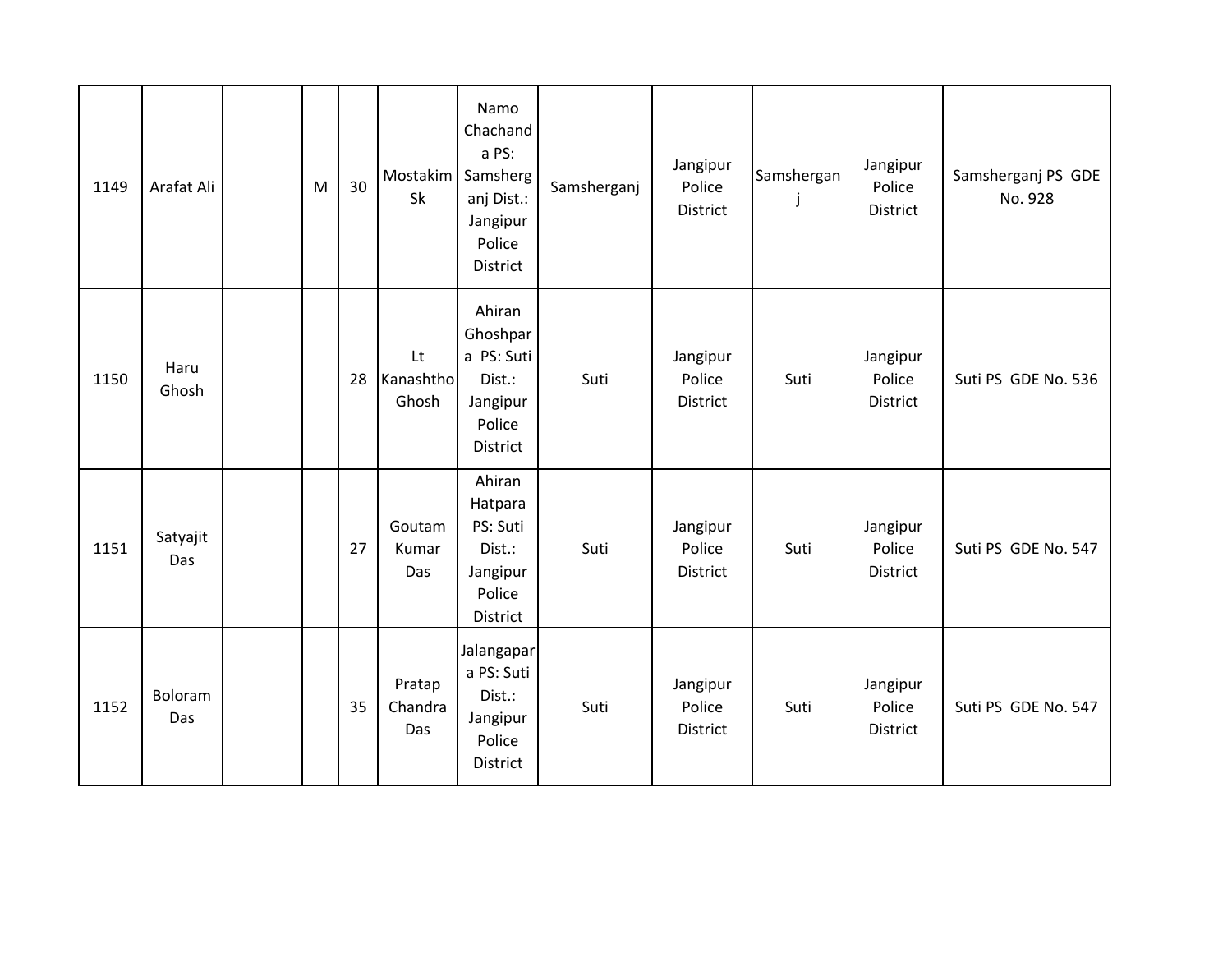| 1153 | Dipak<br>Haldar |  | 30 | Dilip<br>Haldar   | Basudebp<br>ur Colony<br>PS:<br>Raghunat<br>hganj<br>Dist.:<br>Jangipur<br>Police<br>District        | Raghunathganj | Jangipur<br>Police<br>District | Suti | Jangipur<br>Police<br>District | Suti PS GDE No. 547 |
|------|-----------------|--|----|-------------------|------------------------------------------------------------------------------------------------------|---------------|--------------------------------|------|--------------------------------|---------------------|
| 1154 | Prem<br>Haldar  |  | 24 | Naresh<br>Haldar  | Basudebp<br>ur Colony<br>PS:<br>Raghunat<br>hganj<br>Dist.:<br>Jangipur<br>Police<br><b>District</b> | Raghunathganj | Jangipur<br>Police<br>District | Suti | Jangipur<br>Police<br>District | Suti PS GDE No. 547 |
| 1155 | Ratan<br>Haldar |  | 33 | Shamlal<br>Haldar | Basudebp<br>ur Colony<br>PS:<br>Raghunat<br>hganj<br>Dist.:<br>Jangipur<br>Police<br>District        | Raghunathganj | Jangipur<br>Police<br>District | Suti | Jangipur<br>Police<br>District | Suti PS GDE No. 547 |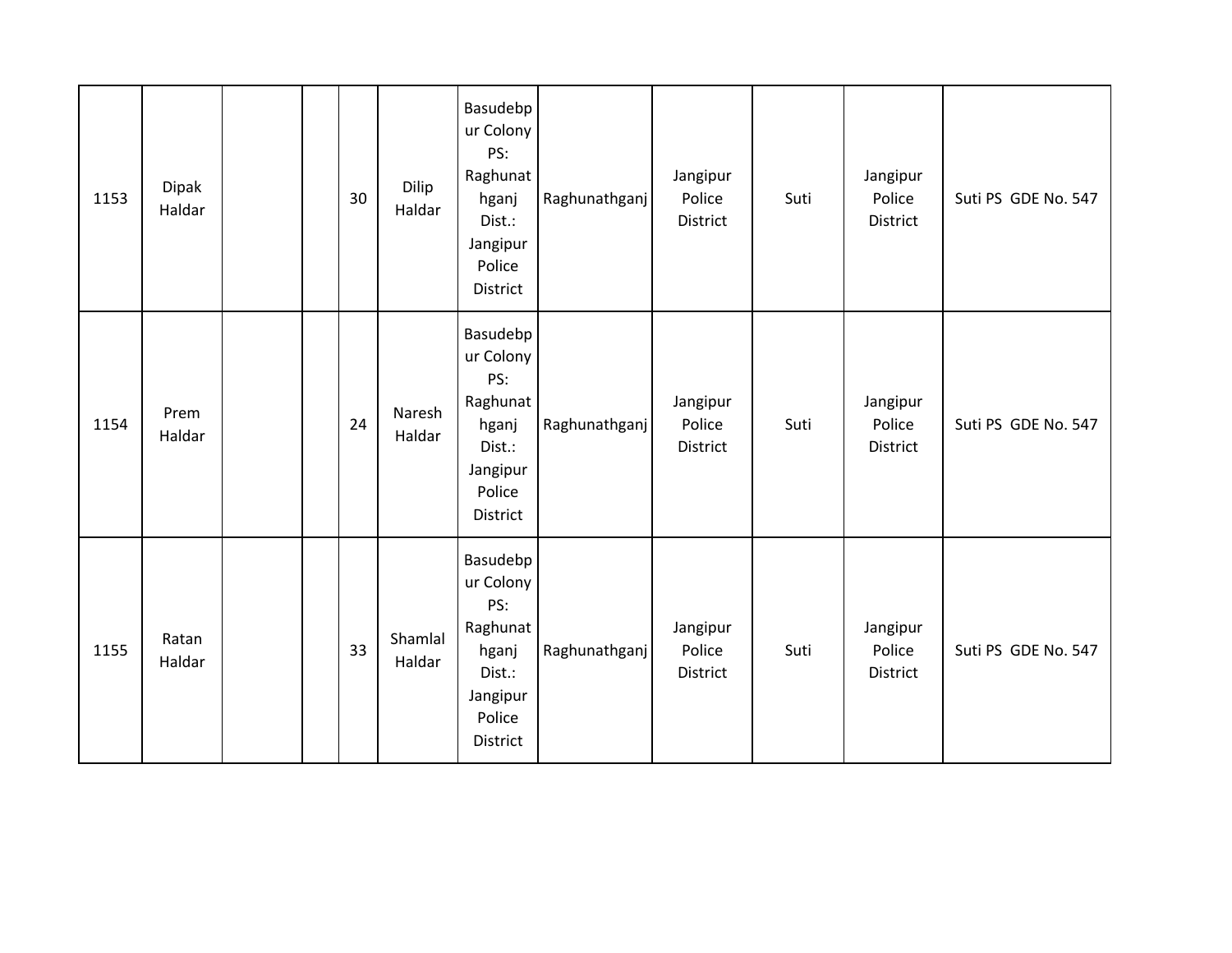| 1156 | Koushik<br>Singha    |   | 27 | Sunil<br>Singha      | Jagtai PS:<br>Suti Dist.:<br>Jangipur<br>Police<br>District                               | Suti      | Jangipur<br>Police<br>District | Suti      | Jangipur<br>Police<br>District | Suti PS GDE No. 1133        |
|------|----------------------|---|----|----------------------|-------------------------------------------------------------------------------------------|-----------|--------------------------------|-----------|--------------------------------|-----------------------------|
| 1157 | Enamul<br>Hoque      |   | 34 | Entaj Ali            | Natun<br>Khanabari<br>PS: Suti<br>Dist.:<br>Jangipur<br>Police<br>District                | Suti      | Jangipur<br>Police<br>District | Suti      | Jangipur<br>Police<br>District | Suti PS GDE No. 1133        |
| 1158 | Chaitanya<br>Hembram | M |    | Lt. Hapan<br>Hembram | Vill-<br>Damrasol<br>e, PO-<br>Gurma<br>Bhamal,<br>PS:<br>Beliabera<br>Dist.:<br>Jhargram | Beliabera | Jhargram                       | Beliabera | Jhargram                       | Beliabera PS GDE No.<br>861 |
| 1159 | Dibyanara<br>yan Ram | M |    | Dibakar<br>Ram       | Vill+PO+P<br>$S-$<br>Berhampu<br>r, Dist-<br>Baleswar,<br>Odisha                          |           | Basirhat                       | Beliabera | Jhargram                       | Beliabera PS GDE No.<br>873 |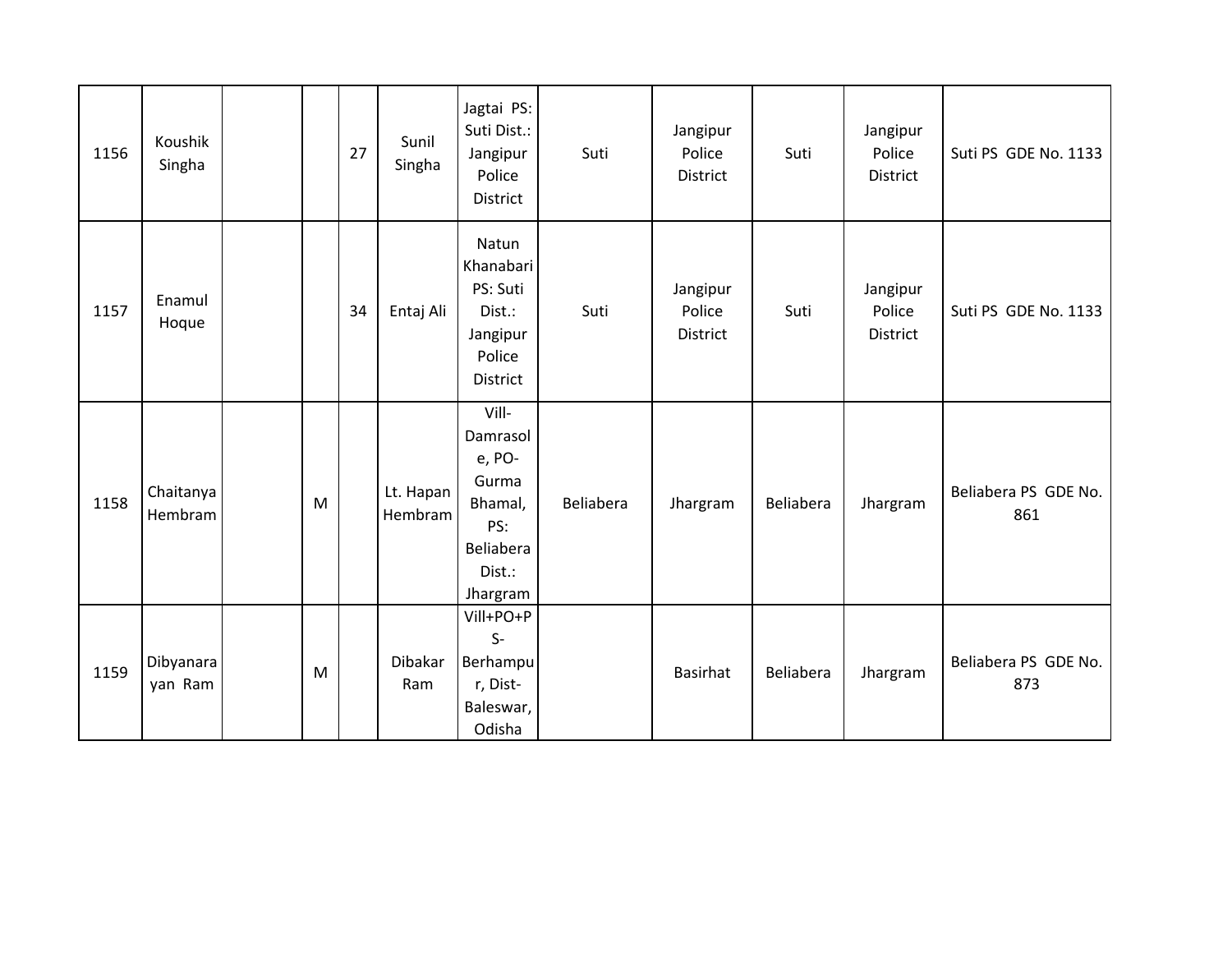| 1160 | Mrityunjo<br>y Nayek | M |    | Laba<br>Nayek        | Vill-Chulia<br>PS:<br>Jamboni<br>Dist.:<br>Jhargram                 | Jamboni | Jhargram           | Beliabera         | Jhargram | Beliabera PS GDE No.<br>873     |
|------|----------------------|---|----|----------------------|---------------------------------------------------------------------|---------|--------------------|-------------------|----------|---------------------------------|
| 1161 | Sagar Das            | M | 42 | Jaydeep<br>Das       | Vill -<br>Banshada<br>PS: Moyna<br>Dist.:<br>Purba<br>Mednipor<br>e | Moyna   | Purba<br>Mednipore | Gopiballavp<br>ur | Jhargram | Gopiballavpur PS GDE<br>No. 869 |
| 1162 | Satya<br>Mandal      | M |    | Shibu<br>Mandal      | Vill-<br>Borapara,<br>PO-<br>Anara, PS-<br>Raipur, Dis<br>t-Bankura |         | Basirhat           | Jhargram          | Jhargram | Jhargram PS GDE No.<br>1054     |
| 1163 | Shave<br>Kundu       | M |    | Sunil<br>Kundu       | Vill-<br>Majuria, P<br>S-Sarenga<br>Dist-<br>Bankura                |         | Basirhat           | Jhargram          | Jhargram | Jhargram PS GDE No.<br>1054     |
| 1164 | Uttam<br>Pratihar    | M |    | Lt.yadab<br>Pratihar | Vill-<br>Majuria, P<br>S-Sarenga<br>Dist-<br>Bankura                |         | Basirhat           | Jhargram          | Jhargram | Jhargram PS GDE No.<br>1054     |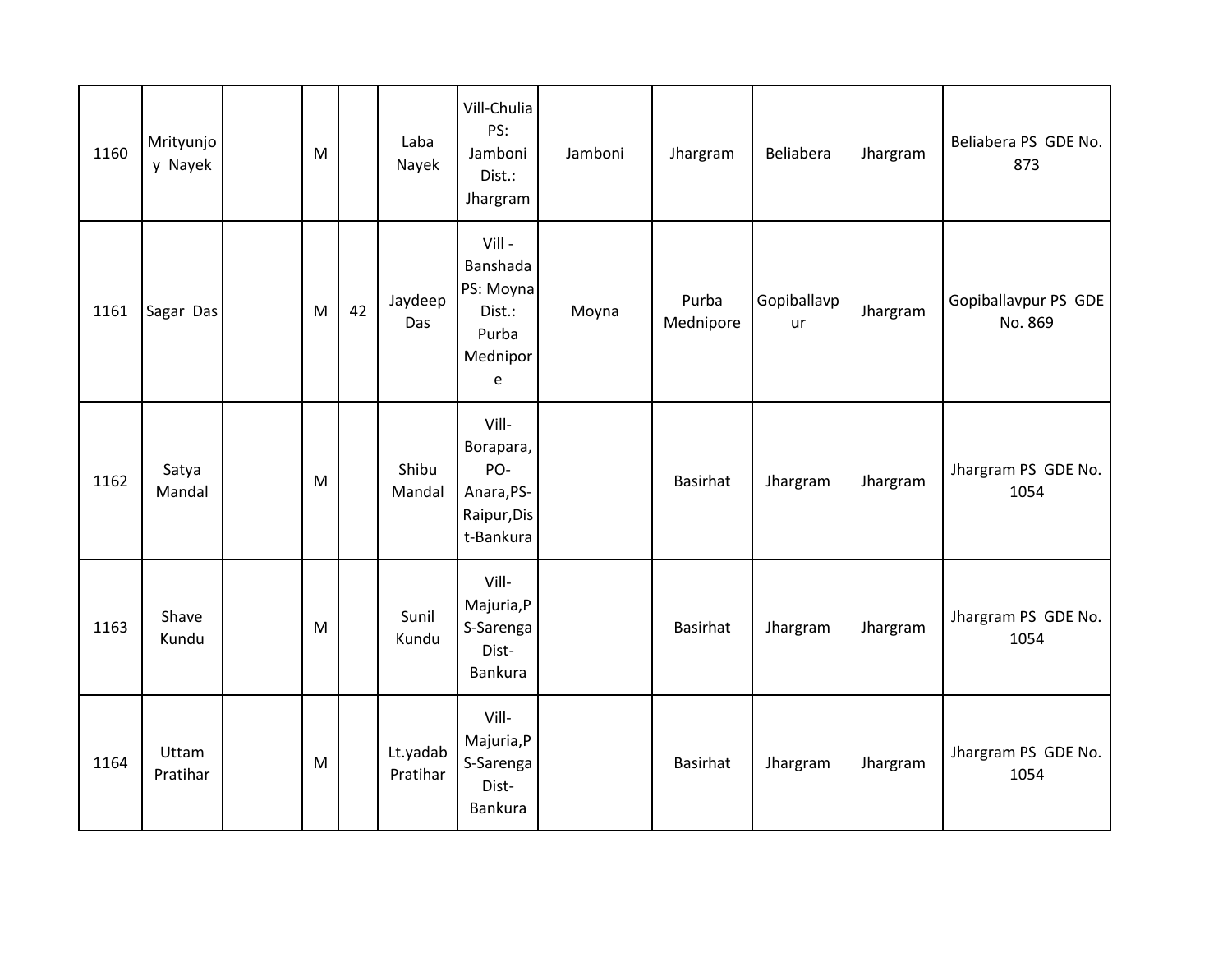| 1165 | Swapan<br>Mistri    | M | Khudiram<br>Mistri | Vill+PO-<br>Thakuranp<br>ahari, PS-<br>Belpahari,<br>Dist-<br>Jhargram        | Basirhat        | Jhargram | Jhargram                                | Jhargram PS GDE No.<br>1075 |
|------|---------------------|---|--------------------|-------------------------------------------------------------------------------|-----------------|----------|-----------------------------------------|-----------------------------|
| 1166 | Rakhal<br>Nath      | M | Guiram<br>Nath     | Vill-<br>Narayanp<br>ur, PO-<br>Silda, PS-<br>Binpur, Dis<br>$t-$<br>Jhargram | Basirhat        | Jhargram | Jhargram                                | Jhargram PS GDE No.<br>1075 |
| 1167 | Sumon<br>Roy        |   | Lt. Monu<br>Roy    |                                                                               | Basirhat        | Sankrail | Howrah<br>Police<br>Commission<br>erate | Sankrail PS GDE No.<br>623  |
| 1168 | Sk. Islam<br>Parvez |   | Sk. Sami<br>Uddin  |                                                                               | Basirhat        | Sankrail | Howrah<br>Police<br>Commission<br>erate | Sankrail PS GDE No.<br>545  |
| 1169 | Aftab<br>Alam       |   | Md. Alam           |                                                                               | <b>Basirhat</b> | Sankrail | Howrah<br>Police<br>Commission<br>erate | Sankrail PS GDE No.<br>572  |
| 1170 | <b>Babu Khan</b>    |   | Amir Khan          |                                                                               | Basirhat        | Sankrail | Howrah<br>Police<br>Commission<br>erate | Sankrail PS GDE No.<br>572  |
| 1171 | Munna<br>Ansari     |   | Juhal<br>Ansari    |                                                                               | <b>Basirhat</b> | Sankrail | Howrah<br>Police<br>Commission<br>erate | Sankrail PS GDE No.<br>572  |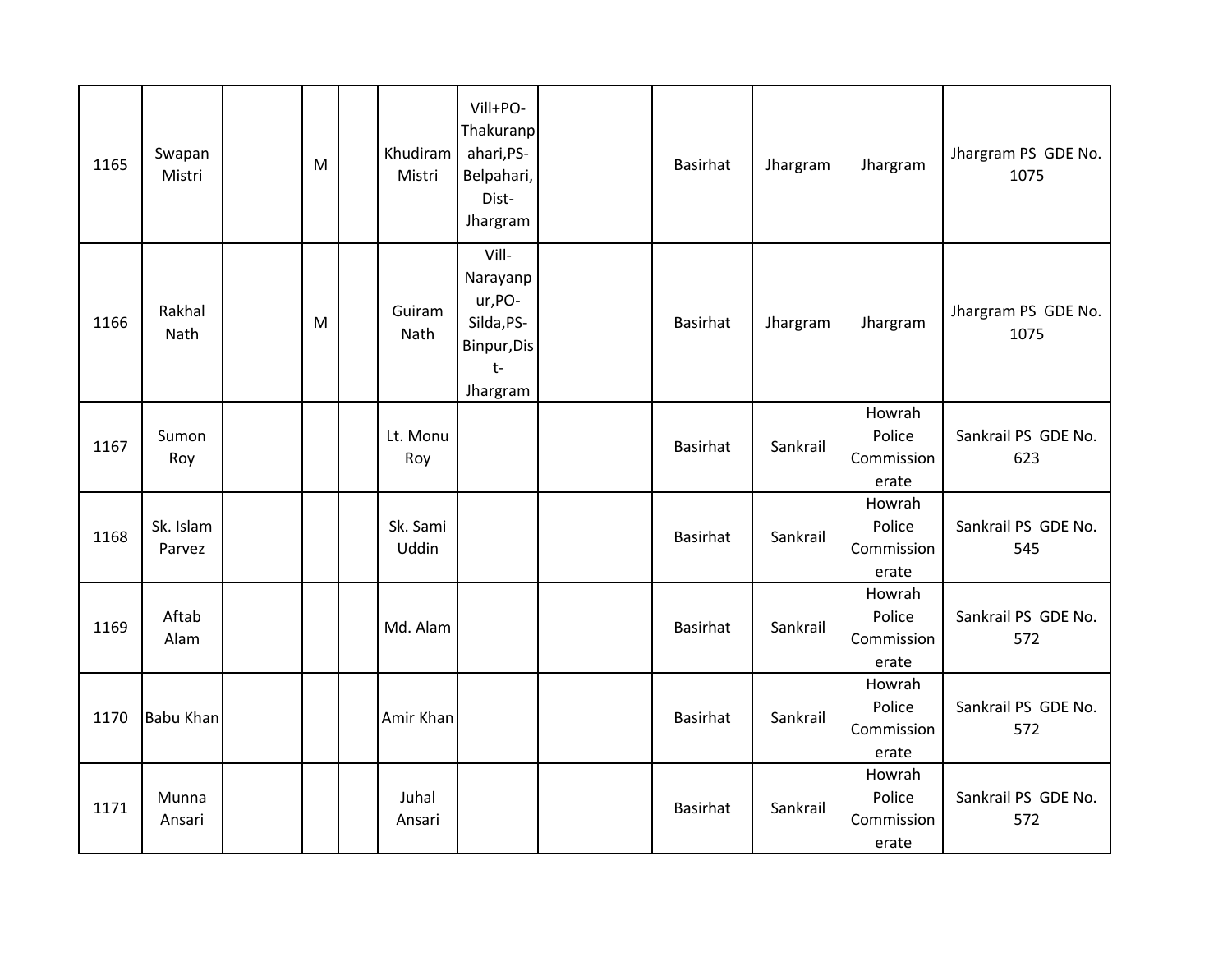| 1172 | Manoar<br>Ansari     |   |    | Lt Asgar<br>Ansari   |                                                                                                 |           | Basirhat             | Sankrail              | Howrah<br>Police<br>Commission<br>erate | Sankrail PS GDE No.<br>1134                 |
|------|----------------------|---|----|----------------------|-------------------------------------------------------------------------------------------------|-----------|----------------------|-----------------------|-----------------------------------------|---------------------------------------------|
| 1173 | Madan<br>Tiwary      |   |    | Lt Ram<br>Tiwary     |                                                                                                 |           | Basirhat             | Sankrail              | Howrah<br>Police<br>Commission<br>erate | Sankrail PS GDE No.<br>1134                 |
| 1174 | Hajarilal<br>Chowhan |   |    | Lt Laxman<br>Chowhan |                                                                                                 |           | Basirhat             | Sankrail              | Howrah<br>Police<br>Commission<br>erate | Sankrail PS GDE No.<br>1134                 |
| 1175 | Ashoke<br>Singh      |   |    | Gokul<br>Singh       |                                                                                                 |           | Basirhat             | Sankrail              | Howrah<br>Police<br>Commission<br>erate | Sankrail PS GDE No.<br>1134                 |
| 1176 | Ekhalasur<br>Ali     | M | 47 | Idrish Ali           | Krishnapu<br>r PS:<br>Kaliachak<br>Dist.:<br>Malda                                              | Kaliachak | Malda                | Kharagpur<br>g.r.p.s. | Kharagpur<br>G.R.P.                     | Kharagpur g.r.p.s. PS<br><b>GDE No. 811</b> |
| 1177 | Aim Sk               | M | 20 | Sk Tanu              | Sultanpur<br>PS:<br>Kaliachak<br>Dist.:<br>Malda                                                | Kaliachak | Malda                | Kharagpur<br>g.r.p.s. | Kharagpur<br>G.R.P.                     | Kharagpur g.r.p.s. PS<br><b>GDE No. 811</b> |
| 1178 | Md<br>Meherban       | M | 28 | Md<br>Raheman        | Menkapur<br>PS:<br>Dantan<br>Dist.:<br>Paschim<br>Mednipor<br>$\mathsf{e}% _{t}\left( t\right)$ | Dantan    | Paschim<br>Mednipore | Kharagpur<br>g.r.p.s. | Kharagpur<br>G.R.P.                     | Kharagpur g.r.p.s. PS<br><b>GDE No. 811</b> |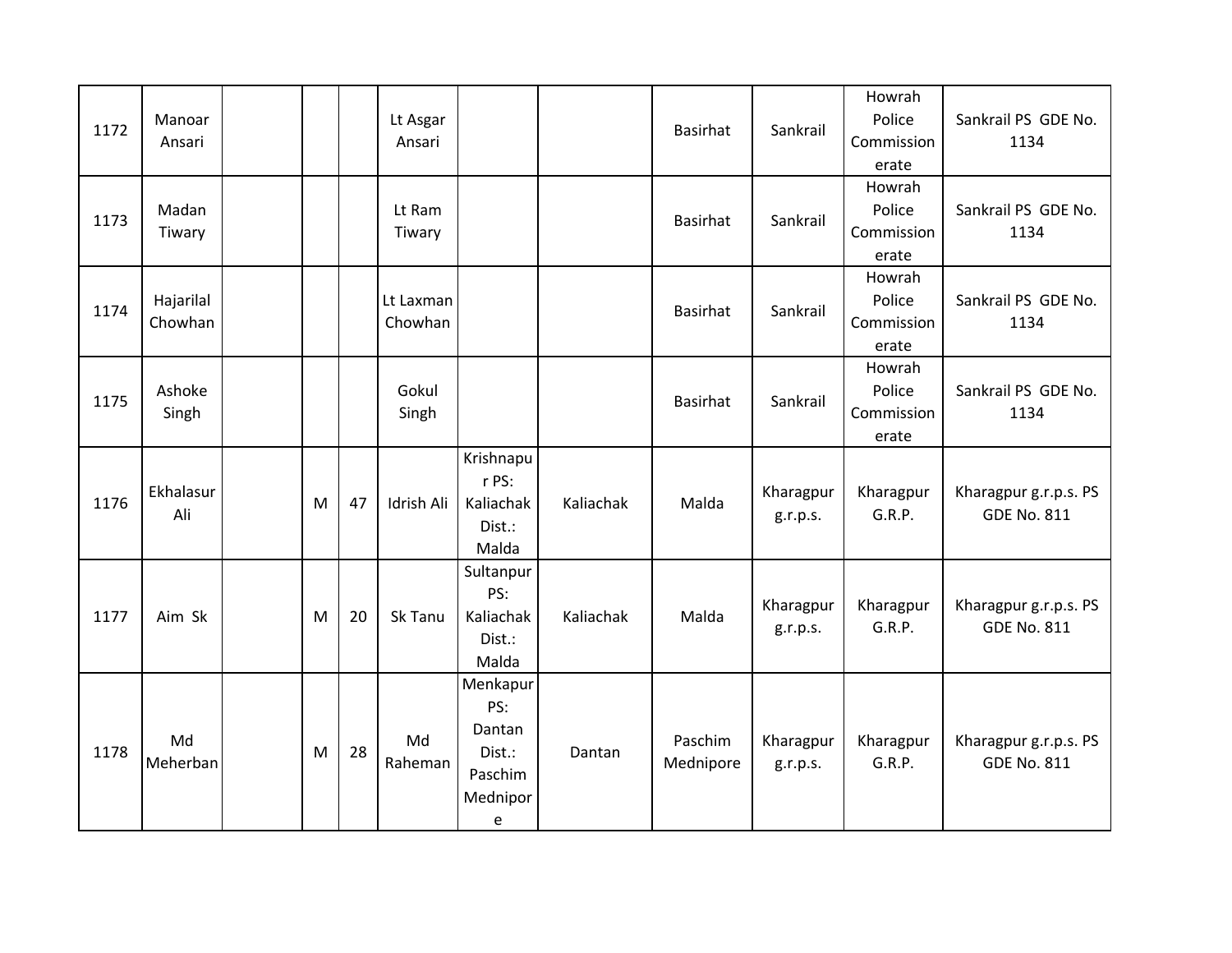| 1179 | Naba<br>Mondol    | M | 27 | Nanda<br>Mondol   | Alampur<br>PS:<br>Gopiballav<br>pur Dist.:<br>Jhargram               | Gopiballavpur | Jhargram           | Kharagpur<br>g.r.p.s. | Kharagpur<br>G.R.P. | Kharagpur g.r.p.s. PS<br><b>GDE No. 811</b> |
|------|-------------------|---|----|-------------------|----------------------------------------------------------------------|---------------|--------------------|-----------------------|---------------------|---------------------------------------------|
| 1180 | Biswanath<br>Tudu | M | 19 | Laskan<br>Tudu    | Chanpatal<br>a PS:<br>Joypur<br>Dist.:<br>Bankura                    | Joypur        | Bankura            | Kharagpur<br>g.r.p.s. | Kharagpur<br>G.R.P. | Kharagpur g.r.p.s. PS<br><b>GDE No. 811</b> |
| 1181 | Saikat<br>Haiti   | M | 26 | Sanat<br>Haiti    | Barajitpur<br>PS:<br>Bhabanipu<br>r Dist.:<br>Purba<br>Mednipor<br>e | Bhabanipur    | Purba<br>Mednipore | Kharagpur<br>g.r.p.s. | Kharagpur<br>G.R.P. | Kharagpur g.r.p.s. PS<br><b>GDE No. 812</b> |
| 1182 | Bapi Let          | M | 24 | Laxman<br>Let     | Majkhana<br>da PS:<br>Rampurha<br>t Dist.:<br>Birbhum                | Rampurhat     | Birbhum            | Kharagpur<br>g.r.p.s. | Kharagpur<br>G.R.P. | Kharagpur g.r.p.s. PS<br><b>GDE No. 812</b> |
| 1183 | Chandan<br>Let    | M | 20 | Laxman<br>Let     | Majkhand<br>a PS:<br>Rampurha<br>t Dist.:<br>Birbhum                 | Rampurhat     | <b>Birbhum</b>     | Kharagpur<br>g.r.p.s. | Kharagpur<br>G.R.P. | Kharagpur g.r.p.s. PS<br><b>GDE No. 812</b> |
| 1184 | Biplab<br>Ghosh   | M | 20 | Lt Dipak<br>Ghosh | Shaktinag<br>ar PS:<br>Jhargram<br>Dist.:<br>Jhargram                | Jhargram      | Jhargram           | Kharagpur<br>g.r.p.s. | Kharagpur<br>G.R.P. | Kharagpur g.r.p.s. PS<br><b>GDE No. 812</b> |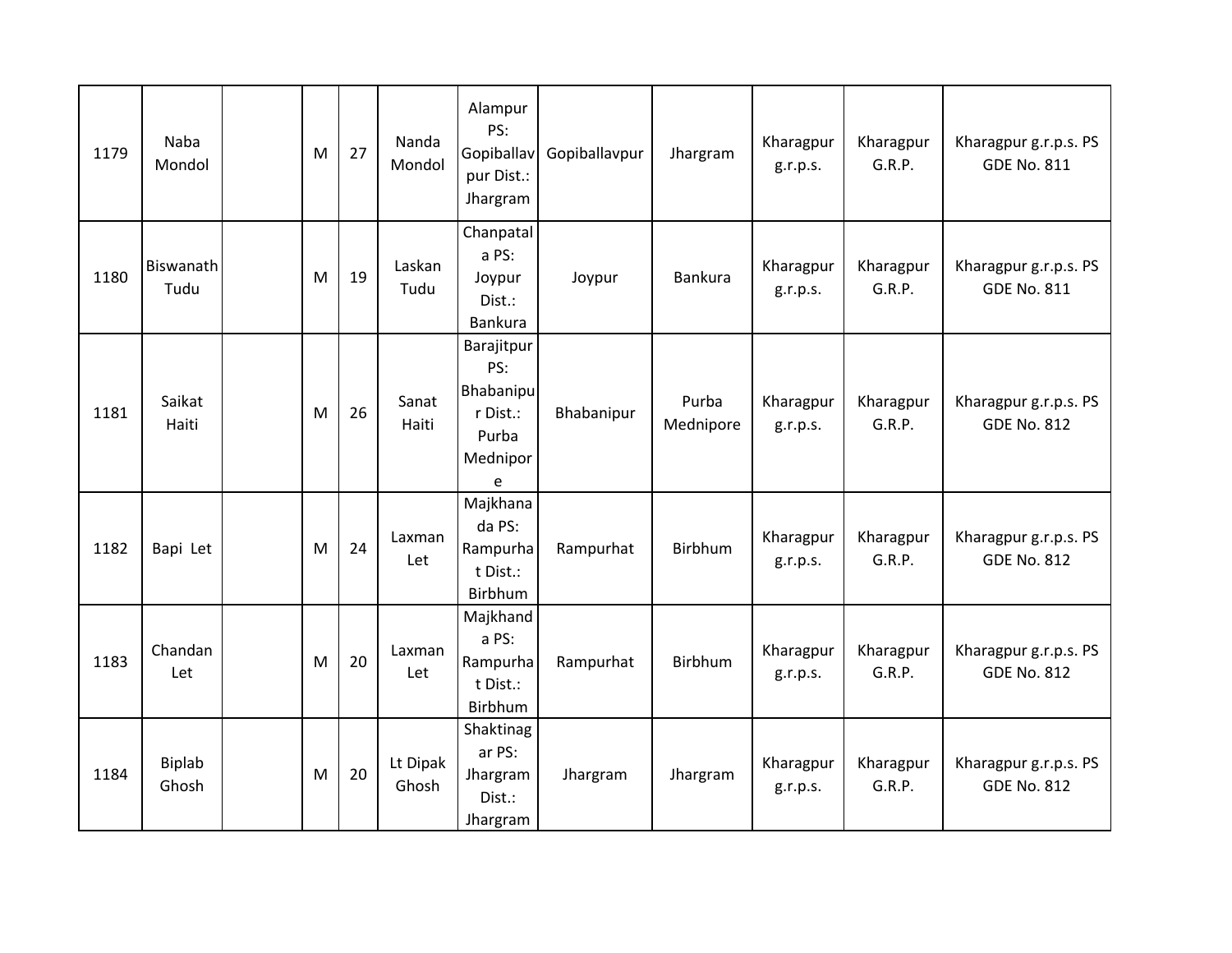| 1185 | <b>Bikask</b><br>Kisku            | M | 19 |                           | Jhantaban<br>PS:<br>Sunil Kisku Bishnupur<br>Dist.:<br>Bankura                  | Bishnupur | Bankura                            | Kharagpur<br>g.r.p.s. | Kharagpur<br>G.R.P.                       | Kharagpur g.r.p.s. PS<br><b>GDE No. 812</b> |
|------|-----------------------------------|---|----|---------------------------|---------------------------------------------------------------------------------|-----------|------------------------------------|-----------------------|-------------------------------------------|---------------------------------------------|
| 1186 | Sachin<br><b>Biswas</b>           | M | 30 | Rabindran<br>ath Biswas   | Asannagar<br>PS:<br>Bhimpur<br>Dist.:<br>Krishnana<br>gar Police<br>District    | Bhimpur   | Krishnanagar<br>Police<br>District | Bhimpur               | Krishnanagar<br>Police<br>District        | Bhimpur PS GDE No.<br>1092                  |
| 1187 | Rabindra<br>Nath<br><b>Biswas</b> | M | 65 | Nemai Ch<br><b>Biswas</b> | PS:<br>Bhimpur<br>Dist.:<br>Krishnana<br>gar Police<br>District                 | Bhimpur   | Krishnanagar<br>Police<br>District | Bhimpur               | Krishnanagar<br>Police<br>District        | Bhimpur PS GDE No.<br>1092                  |
| 1188 | Sanjit<br>Ghosh                   | M | 22 | Ranjan<br>Ghosh           | Bahadurp<br>ur PS:<br>Dhubulia<br>Dist.:<br>Krishnana<br>gar Police<br>District | Dhubulia  | Krishnanagar<br>Police<br>District | Dhubulia              | Krishnanagar<br>Police<br><b>District</b> | Dhubulia PS GDE No.<br>845                  |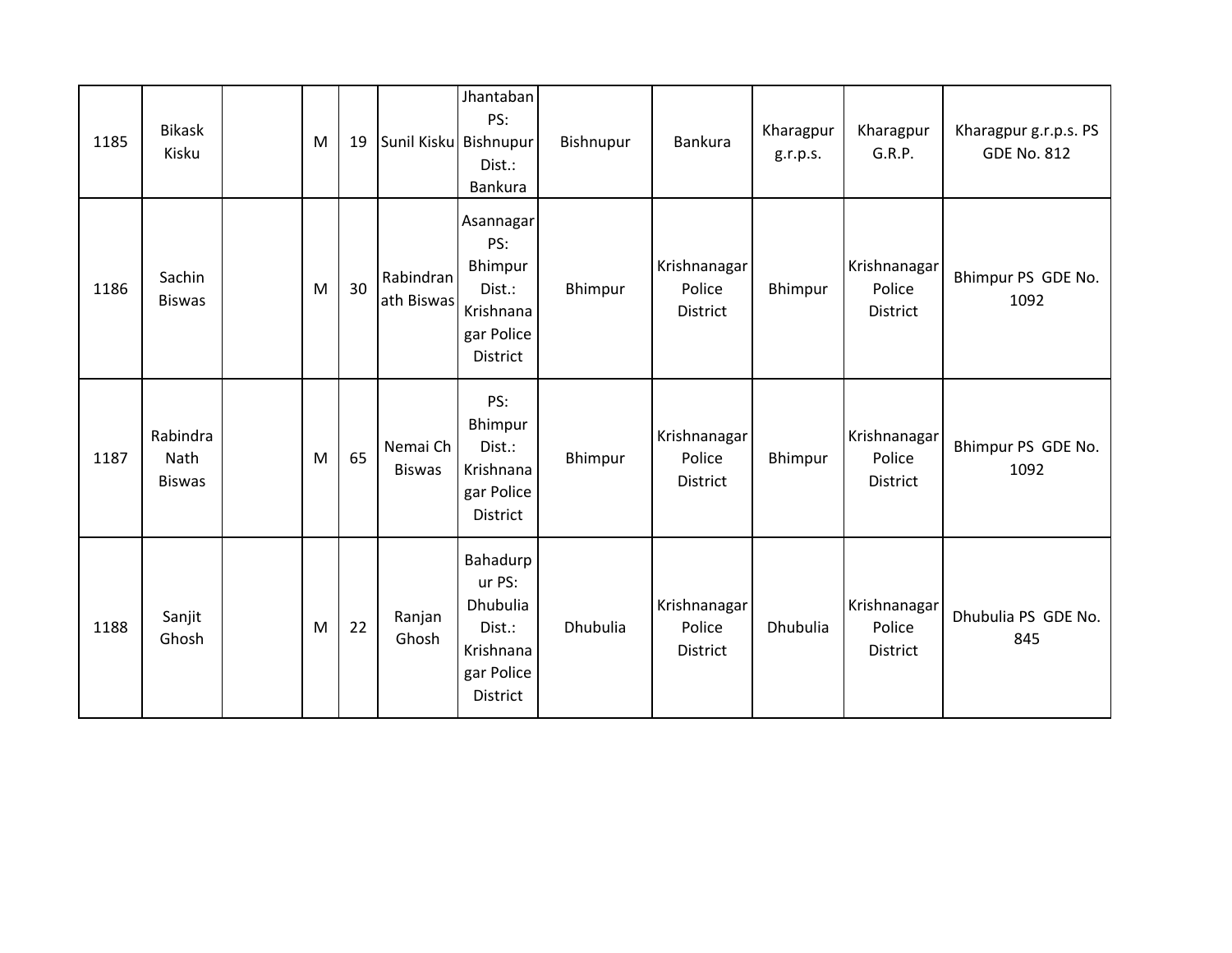| 1189 | Basir Sk               | M | 43 | Late Fakir<br>Sk          | Nowpara<br>PS:<br>Dhubulia<br>Dist.:<br>Krishnana<br>gar Police<br><b>District</b>           | Dhubulia   | Krishnanagar<br>Police<br><b>District</b> | <b>Dhubulia</b> | Krishnanagar<br>Police<br><b>District</b> | Dhubulia PS GDE No.<br>845   |
|------|------------------------|---|----|---------------------------|----------------------------------------------------------------------------------------------|------------|-------------------------------------------|-----------------|-------------------------------------------|------------------------------|
| 1190 | Milan<br>Mondal        | M | 36 | Lt. Subal<br>Mondal       | Char<br>Meghna<br>PS:<br>Hogalberi<br>a Dist.:<br>Krishnana<br>gar Police<br><b>District</b> | Hogalberia | Krishnanagar<br>Police<br><b>District</b> | Hogalberia      | Krishnanagar<br>Police<br><b>District</b> | Hogalberia PS GDE No.<br>698 |
| 1191 | Gopal<br><b>Biswas</b> | M | 26 | Kangali<br><b>Biswas</b>  | Char<br>Meghna<br>PS:<br>Hogalberi<br>a Dist.:<br>Krishnana<br>gar Police<br><b>District</b> | Hogalberia | Krishnanagar<br>Police<br><b>District</b> | Hogalberia      | Krishnanagar<br>Police<br><b>District</b> | Hogalberia PS GDE No.<br>698 |
| 1192 | Santu<br>Pattadar      | M |    | Naran<br>Pattadar         | Sarkarpar<br>a, PS<br>Nabadwip<br>, Nadia                                                    |            | Basirhat                                  | Nabadwip        | Krishnanagar<br>Police<br>District        | Nabadwip PS GDE No.<br>1167  |
| 1193 | Biswajit<br>Pramanik   | M |    | Lt.<br>Manash<br>Pramanik | Bablari, PS<br>Nabadwip<br>, Nadia                                                           |            | Basirhat                                  | Nabadwip        | Krishnanagar<br>Police<br>District        | Nabadwip PS GDE No.<br>1167  |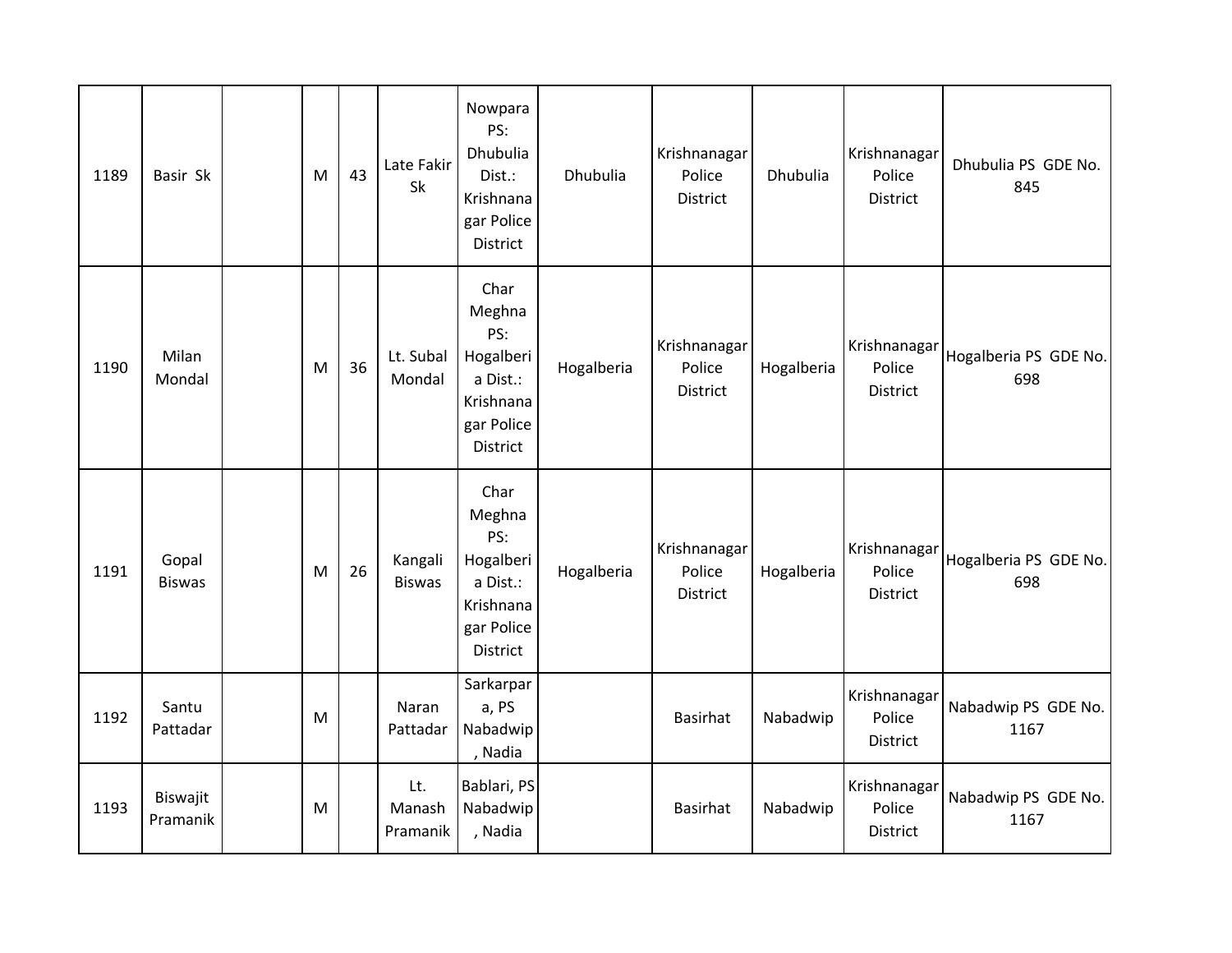| 1194 | Alamgir.<br>Sk           | M | Abul Sk.         | PS:<br>Thanapara<br>Dist.:<br>Krishnana<br>gar Police<br>District   | Thanapara     | Krishnanagar<br>Police<br>District | Thanapara         | Krishnanagar<br>Police<br>District | Thanapara PS GDE No.<br>738     |
|------|--------------------------|---|------------------|---------------------------------------------------------------------|---------------|------------------------------------|-------------------|------------------------------------|---------------------------------|
| 1195 | Ram<br>Chandra<br>Mandal | M | Chedu<br>Mandal  | Krishnapu<br>r PS:<br><b>Baishnabn</b><br>agar Dist.:<br>Malda      | Baishnabnagar | Malda                              | Baishnabna<br>gar | Malda                              | Baishnabnagar PS GDE<br>No. 804 |
| 1196 | Liton<br>Mandal          | M | Chedu<br>Mandal  | Krishnapu<br>r PS:<br><b>Baishnabn</b><br>agar Dist.:<br>Malda      | Baishnabnagar | Malda                              | Baishnabna<br>gar | Malda                              | Baishnabnagar PS GDE<br>No. 804 |
| 1197 | Sambhu<br>Das            | M | Rajkumar<br>Das  | Radhanag<br>ar<br>Sahebganj<br>PS:<br>Baishnabn<br>agar             | Baishnabnagar | <b>Basirhat</b>                    | Baishnabna<br>gar | Malda                              | Baishnabnagar PS GDE<br>No. 804 |
| 1198 | Bikram<br>Mandal         | M | Mahesh<br>Mandal | Dhulauri<br>Dist.:<br>Malda                                         |               | Malda                              | Baishnabna<br>gar | Malda                              | Baishnabnagar PS GDE<br>No. 804 |
| 1199 | Asim Sk                  | M |                  | Hatichapa<br>PS:<br>Rajesh Sk   Baishnabn  <br>agar Dist.:<br>Malda | Baishnabnagar | Malda                              | Baishnabna<br>gar | Malda                              | Baishnabnagar PS GDE<br>No. 865 |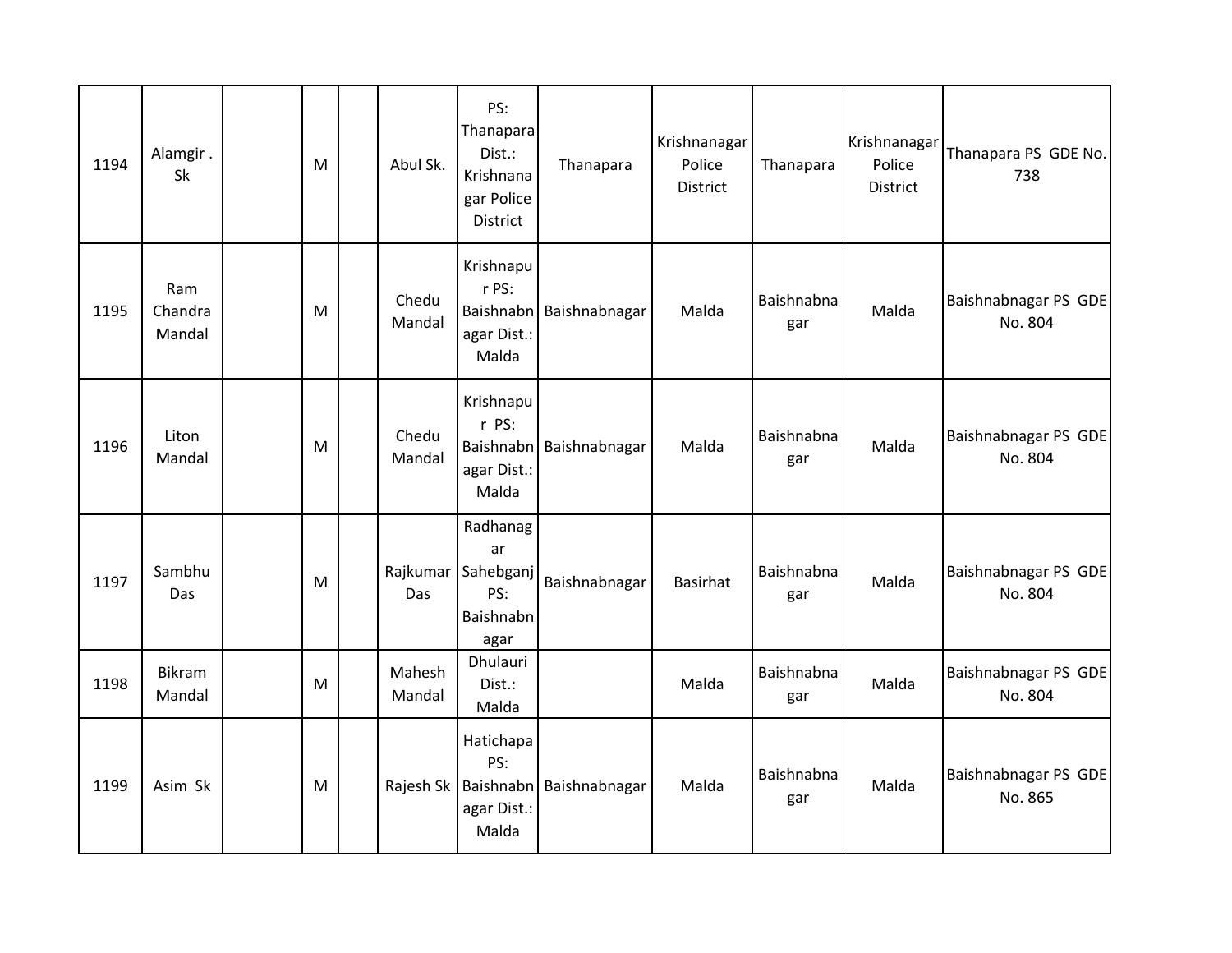| 1200 | Samim Sk             | M |    | Matiur Sk                  | Hatichapa<br>PS:<br>Kaliachak<br>Dist.:<br>Malda                         | Kaliachak     | Malda    | Baishnabna<br>gar | Malda | Baishnabnagar PS GDE<br>No. 865 |
|------|----------------------|---|----|----------------------------|--------------------------------------------------------------------------|---------------|----------|-------------------|-------|---------------------------------|
| 1201 | Selim Sk             | M |    | Kabatulla                  | Khehuriag<br>hat<br>Atartola<br>PS:<br>Baishnabn<br>agar Dist.:<br>Malda | Baishnabnagar | Malda    | Baishnabna<br>gar | Malda | Baishnabnagar PS GDE<br>No. 865 |
| 1202 | Ramen<br>Paul        | M | 23 | <b>Ratan Paul</b>          | Nalagola<br>Daulatpur<br>PS:<br>Bamangol<br>a Dist.:<br>Malda            | Bamangola     | Malda    | Bamangola         | Malda | Bamangola PS GDE<br>No. 476     |
| 1203 | <b>Bisnu</b><br>Paul | M |    | Narayan<br>Chandra<br>Paul | Nalagola<br>Daulatpur<br>PS:<br>Bamangol<br>a Dist.:<br>Malda            | Bamangola     | Malda    | Bamangola         | Malda | Bamangola PS GDE<br>No. 476     |
| 1204 | Rocky Das            | M | 26 | Lt. Ashok<br>Das           | MALDA,<br>PS:<br>Oldmalda<br>Dist.:<br>Malda                             | Oldmalda      | Malda    | Chanchal          | Malda | Chanchal PS GDE No.<br>1400     |
| 1205 | Sumit Kr.<br>Saha    | M | 27 | Rajnishi<br>Saha           | OF+PO-<br><b>BARSOI</b><br>DIST.<br><b>KATIHAR</b>                       |               | Basirhat | Chanchal          | Malda | Chanchal PS GDE No.<br>1400     |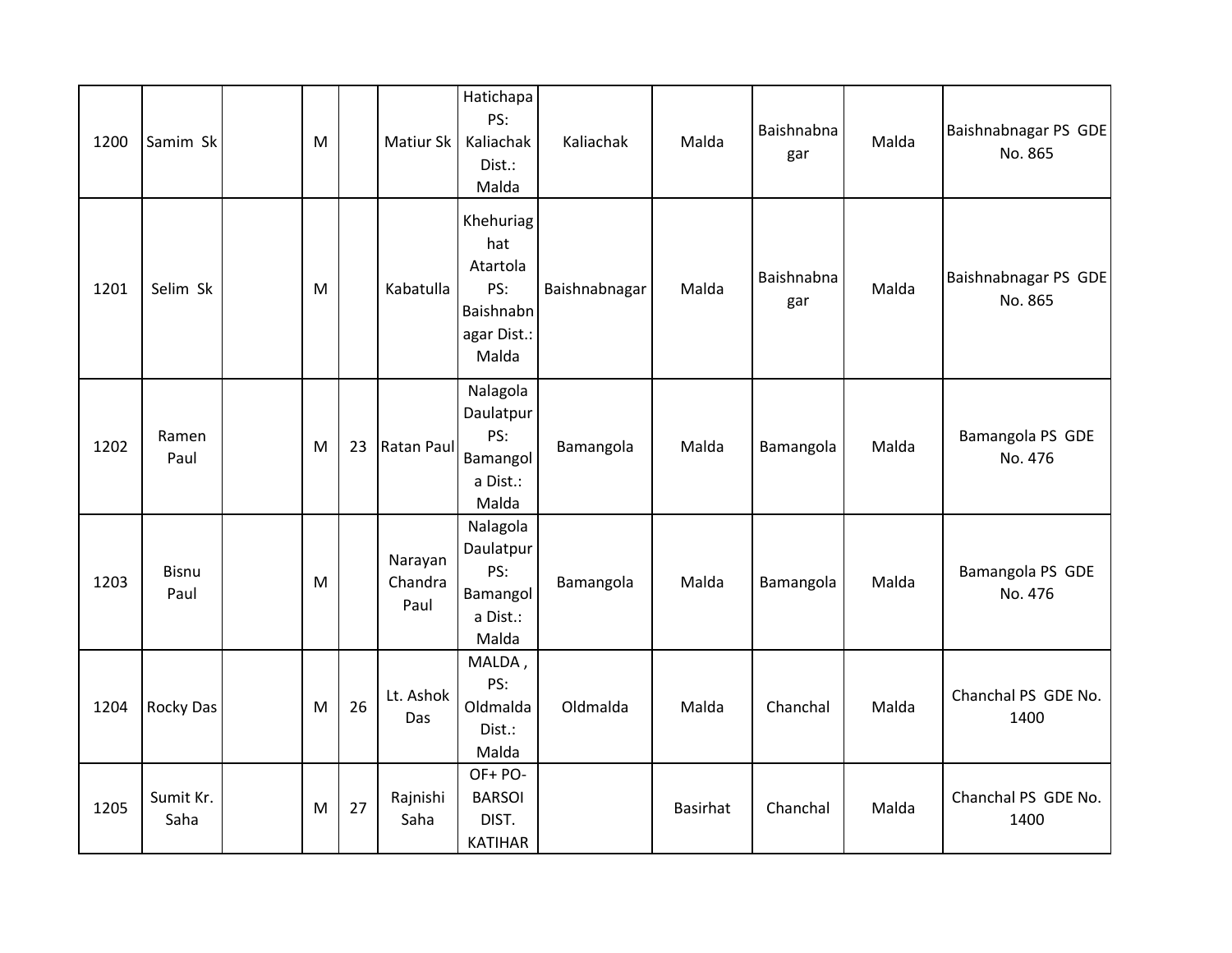| 1206 | Anan             | M | 25 | Sukhen                              | Jamtala,                                                           |               | <b>Basirhat</b> | English          | Malda | English bazar PS GDE             |
|------|------------------|---|----|-------------------------------------|--------------------------------------------------------------------|---------------|-----------------|------------------|-------|----------------------------------|
|      | Paswan           |   |    | Paswan                              | Domka,                                                             |               |                 | bazar            |       | No. 214                          |
| 1207 | Ratan<br>Singh   | M | 23 | Modhusu<br>dan Singh                | <b>Buraburita</b><br>la PS:<br>English<br>bazar<br>Dist.:<br>Malda | English bazar | Malda           | English<br>bazar | Malda | English bazar PS GDE<br>No. 214  |
| 1208 | Nayan<br>Madhu   | M | 24 | Late<br><b>Buddhisw</b><br>ar Madhu | Laxmipur<br>Colony PS:<br>English<br>bazar<br>Dist.:<br>Malda      | English bazar | Malda           | English<br>bazar | Malda | English bazar PS GDE<br>No. 214  |
| 1209 | Manoj<br>Singha  | M | 34 | Lt Bijay<br>Singha                  | Pandua<br>PS: Gajole<br>Dist.:<br>Malda                            | Gajole        | Malda           | English<br>bazar | Malda | English bazar PS GDE<br>No. 1380 |
| 1210 | Durlav<br>Saha   | M | 36 | Antu Saha                           | Pandua<br>PS: Gajole<br>Dist.:<br>Malda                            | Gajole        | Malda           | English<br>bazar | Malda | English bazar PS GDE<br>No. 1380 |
| 1211 | Bishnu<br>Sardar | M | 21 | Rabi<br>Sardar                      | Parbatta<br>PS: English<br>bazar<br>Dist.:<br>Malda                | English bazar | Malda           | English<br>bazar | Malda | English bazar PS GDE<br>No. 1380 |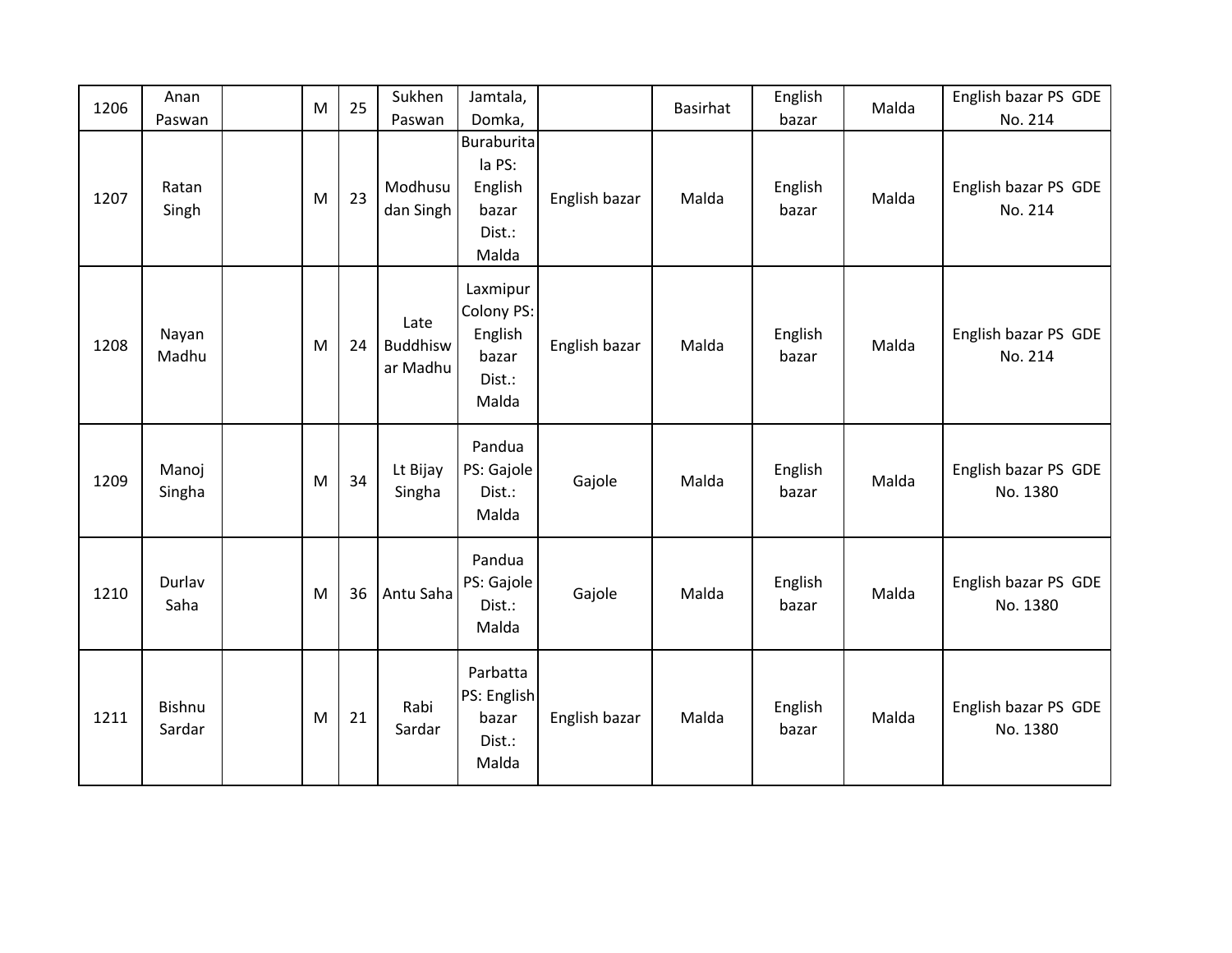| 1212 | Bikash<br>Mandal         | M | 19 | Niren<br>Mandal           | Krishnapu<br>r PS<br>Gazole<br>District<br>Malda               |                      | Basirhat        | Gajole               | Malda | Gajole PS GDE No.<br>1234                  |
|------|--------------------------|---|----|---------------------------|----------------------------------------------------------------|----------------------|-----------------|----------------------|-------|--------------------------------------------|
| 1213 | Dalim<br>Rabidas         | M | 31 | Koli<br>Rabidas           | Dangapar<br>a PS<br>Gazole<br><b>District</b><br>Malda         |                      | <b>Basirhat</b> | Gajole               | Malda | Gajole PS GDE No.<br>1234                  |
| 1214 | Debasish<br>Singha       | M | 18 | Nikhil<br>Singha          | PS:<br>Habibpur<br>Dist.:<br>Malda                             | Habibpur             | Malda           | Habibpur             | Malda | Habibpur PS GDE No.<br>652                 |
| 1215 | Swapan<br>Ghosh          | M | 52 | Lt Surya<br>Ghosh         | PS:<br>Habibpur<br>Dist.:<br>Malda                             | Habibpur             | Malda           | Habibpur             | Malda | Habibpur PS GDE No.<br>652                 |
| 1216 | <b>Bimal</b><br>Karmakar | M | 32 | Lt<br>Narayan<br>Karmakar | PS:<br>Habibpur<br>Dist.:<br>Malda                             | Habibpur             | Malda           | Habibpur             | Malda | Habibpur PS GDE No.<br>652                 |
| 1217 | Prasenjit<br>Das         | M | 22 | Sanjoy<br>Das             | Barodang<br>a PS:<br>Harishcha<br>ndrapur<br>Dist.:<br>Malda   | Harishchandra<br>pur | Malda           | Harishchan<br>drapur | Malda | Harishchandrapur PS<br><b>GDE No. 1076</b> |
| 1218 | Kousik<br>Das            | M | 23 | <b>Uttam Das</b>          | Lakhnabag<br>an PS:<br>Harishcha<br>ndrapur<br>Dist.:<br>Malda | Harishchandra<br>pur | Malda           | Harishchan<br>drapur | Malda | Harishchandrapur PS<br><b>GDE No. 1076</b> |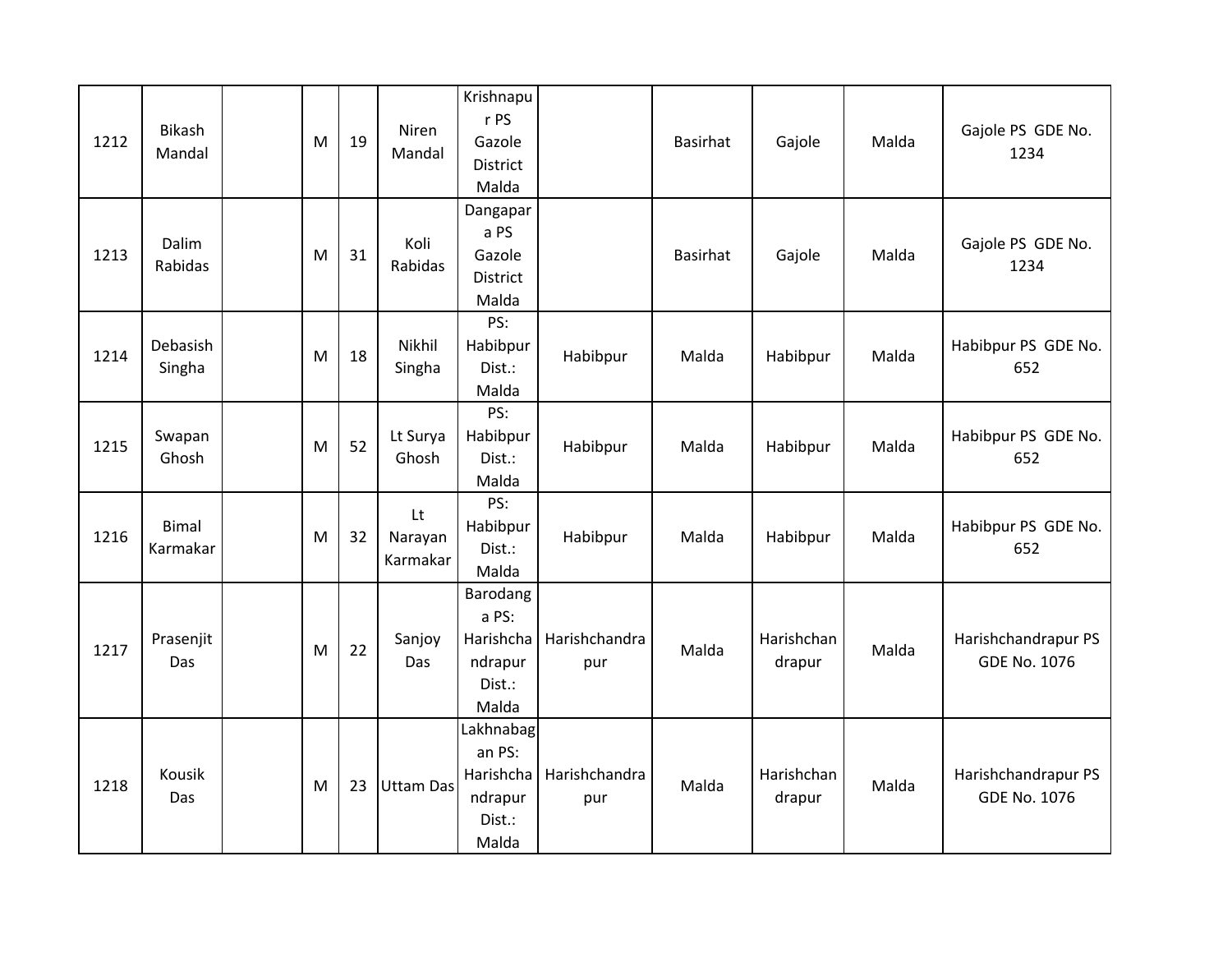| 1219 | Indrajit<br>Das         | M | 25 | Haripada<br>Das      | Lakhnabag<br>an PS:<br>Harishcha<br>ndrapur<br>Dist.:<br>Malda | Harishchandra<br>pur | Malda | Harishchan<br>drapur | Malda | Harishchandrapur PS<br><b>GDE No. 1076</b> |
|------|-------------------------|---|----|----------------------|----------------------------------------------------------------|----------------------|-------|----------------------|-------|--------------------------------------------|
| 1220 | Ananda<br>Das           | M |    | Kharesu<br>Das       | Pipla PS:<br>Harishcha<br>ndrapur<br>Dist.:<br>Malda           | Harishchandra<br>pur | Malda | Harishchan<br>drapur | Malda | Harishchandrapur PS<br><b>GDE No. 1076</b> |
| 1221 | Sujon Das               | M | 23 | Gopal Das            | Pipla PS:<br>Harishcha<br>ndrapur<br>Dist.:<br>Malda           | Harishchandra<br>pur | Malda | Harishchan<br>drapur | Malda | Harishchandrapur PS<br><b>GDE No. 1076</b> |
| 1222 | <b>Bivash</b><br>Mandal | M | 38 | Janoki<br>Mandal     | Khairtala<br>PS:<br>Manickch<br>ak Dist.:<br>Malda             | Manickchak           | Malda | Manickchak           | Malda | Manickchak PS GDE<br>No. 759               |
| 1223 | Amal<br>Mandal          | M | 34 | Dhiren<br>Mandal     | Khairtala<br>PS:<br>Manickch<br>ak Dist.:<br>Malda             | Manickchak           | Malda | Manickchak           | Malda | Manickchak PS GDE<br>No. 759               |
| 1224 | Amrul Sk                | M | 29 | Lt.<br>Rahaman<br>Sk | Sripur<br>Mollapara<br>PS:<br>Mothabari<br>Dist.:<br>Malda     | Mothabari            | Malda | Mothabari            | Malda | Mothabari PS GDE No.<br>766                |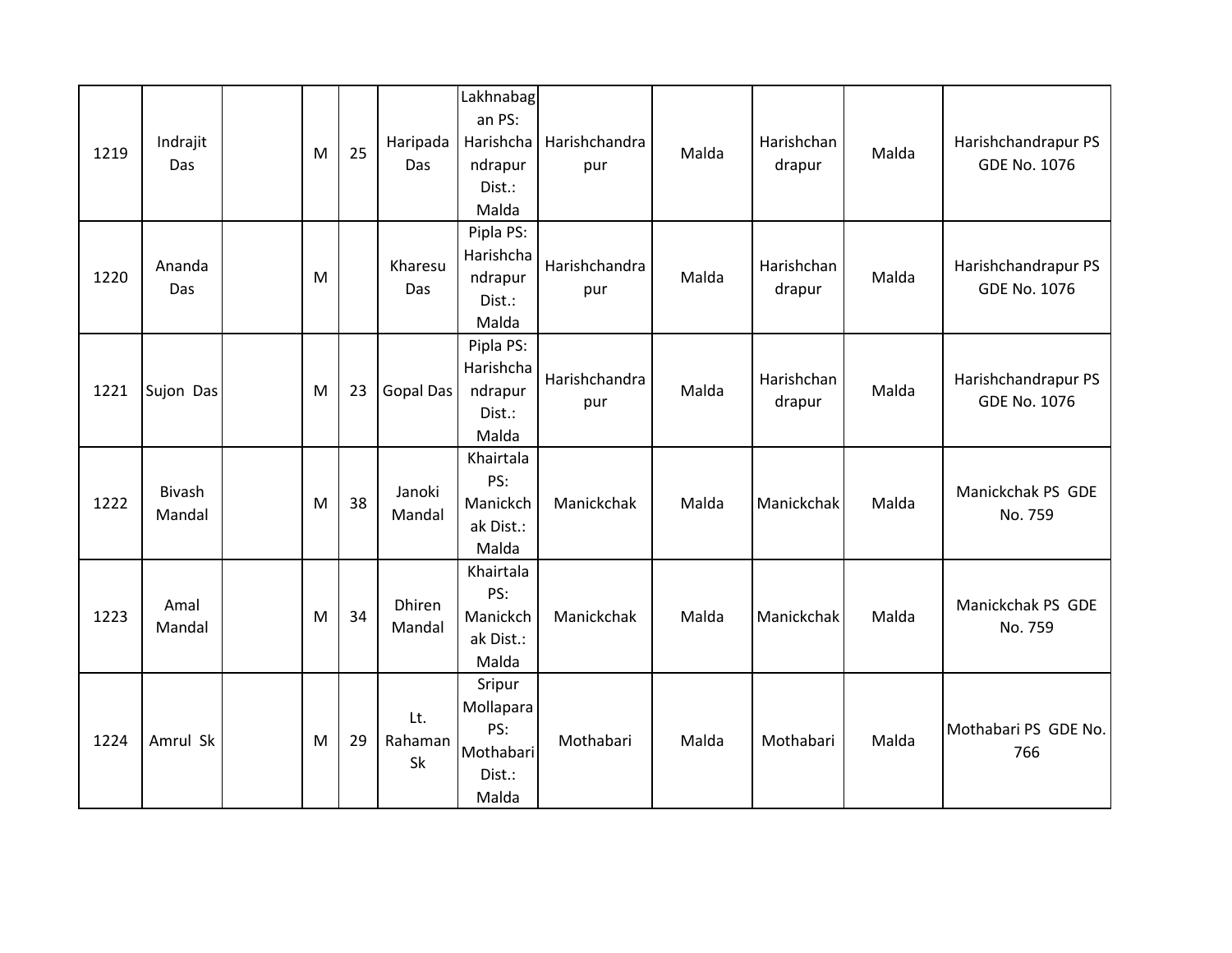| 1225 | Pankaj<br>Ghosh    | M | 32 | Sunil<br>Ghosh               | Sarada<br>Colony,<br>Mangalba<br>ri PS:<br>Oldmalda<br>Dist.:<br>Malda | Oldmalda | Malda       | Oldmalda | Malda       | Oldmalda PS GDE No.<br>518  |
|------|--------------------|---|----|------------------------------|------------------------------------------------------------------------|----------|-------------|----------|-------------|-----------------------------|
| 1226 | Krishna<br>Ghosh   | M | 27 | Tyngri<br>Ghosh              | Schoolpar<br>a,<br>Mangalba<br>ri PS:<br>Oldmalda<br>Dist.:<br>Malda   | Oldmalda | Malda       | Oldmalda | Malda       | Oldmalda PS GDE No.<br>498  |
| 1227 | Amulya<br>Karmakar | M | 43 | Lt Bhola<br>Nath<br>Karmakar | Ratua<br>Karmakar<br>Para PS:<br>Ratua<br>Dist.:<br>Malda              | Ratua    | Malda       | Ratua    | Malda       | Ratua PS GDE No. 759        |
| 1228 | Masidur<br>Rahaman | M | 38 | Noyed Ali                    | Ashutola<br>PS: Ratua<br>Dist.:<br>Malda                               | Ratua    | Malda       | Ratua    | Malda       | Ratua PS GDE No. 759        |
| 1229 | Rabi Dolai         | M | 44 | S/o-Naku<br>Dolai            | Bawripara<br>PS:<br>Beldanga<br>Dist.:<br>Murshida<br>bad              | Beldanga | Murshidabad | Beldanga | Murshidabad | Beldanga PS GDE No.<br>1061 |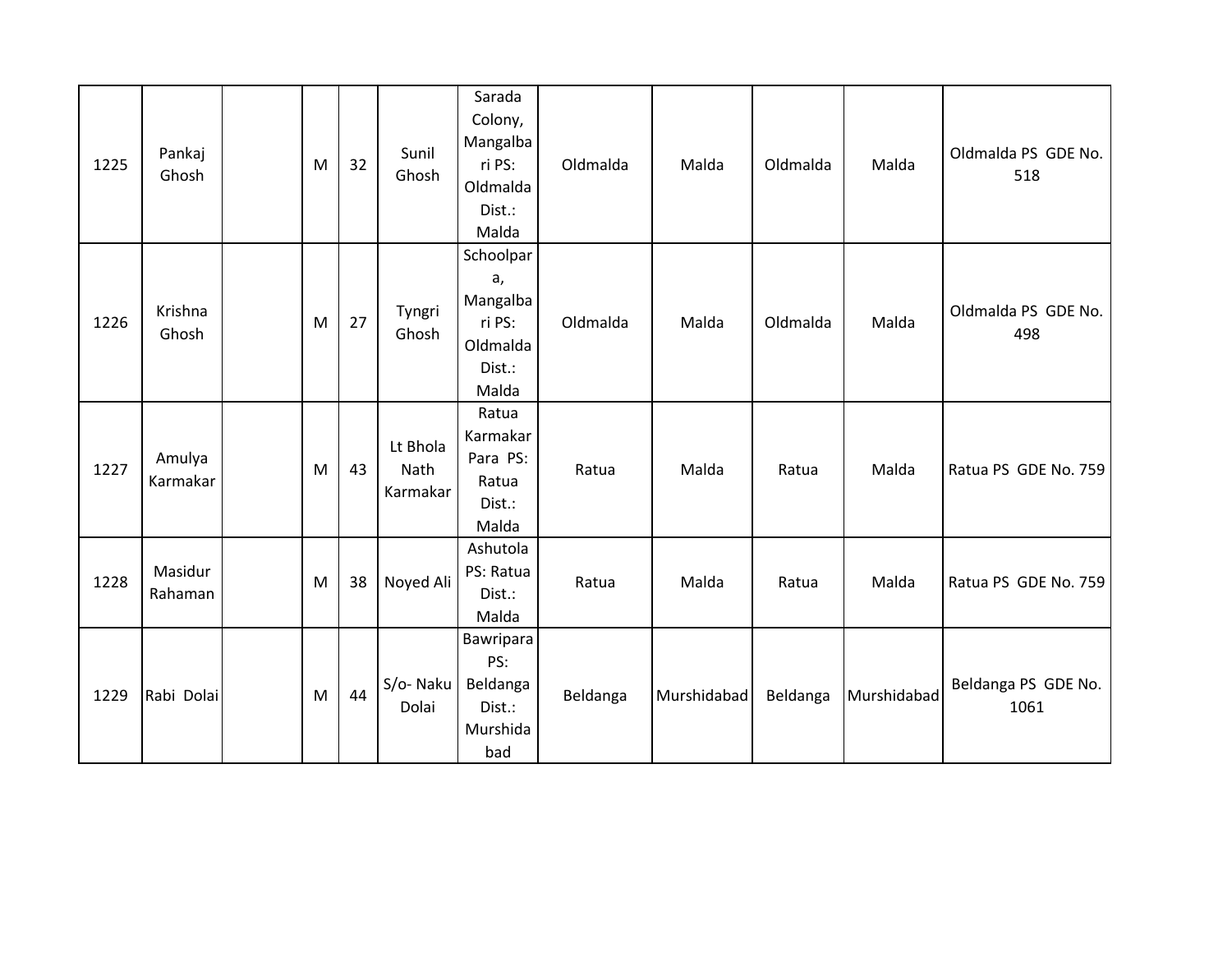| 1230 | Karan<br><b>Balmiki</b> | M | 20 | $S/O-$<br><b>Bikash</b><br><b>Balmiki</b> | Sarulia<br>Colony,<br>PS:<br>Beldanga<br>Dist.:<br>Murshida<br>bad  | Beldanga | Murshidabad | Beldanga | Murshidabad | Beldanga PS GDE No.<br>1061 |
|------|-------------------------|---|----|-------------------------------------------|---------------------------------------------------------------------|----------|-------------|----------|-------------|-----------------------------|
| 1231 | Tirtharaj<br>Pandey     | M | 21 | $S/O-$<br>Biswajit<br>Pandey              | <b>Barua</b><br>Colony PS:<br>Beldanga<br>Dist.:<br>Murshida<br>bad | Beldanga | Murshidabad | Beldanga | Murshidabad | Beldanga PS GDE No.<br>1061 |
| 1232 | Sabir<br>Ahammed        | M | 27 | $S/O-$<br>Alimuddin<br>Sk                 | Maheshpu<br>r PS:<br>Beldanga<br>Dist.:<br>Murshida<br>bad          | Beldanga | Murshidabad | Beldanga | Murshidabad | Beldanga PS GDE No.<br>1061 |
| 1233 | Safikul Sk              | M | 35 | $S/O-$<br>Anarul Sk                       | Sahebpara<br>, PS:<br>Beldanga<br>Dist.:<br>Murshida<br>bad         | Beldanga | Murshidabad | Beldanga | Murshidabad | Beldanga PS GDE No.<br>1061 |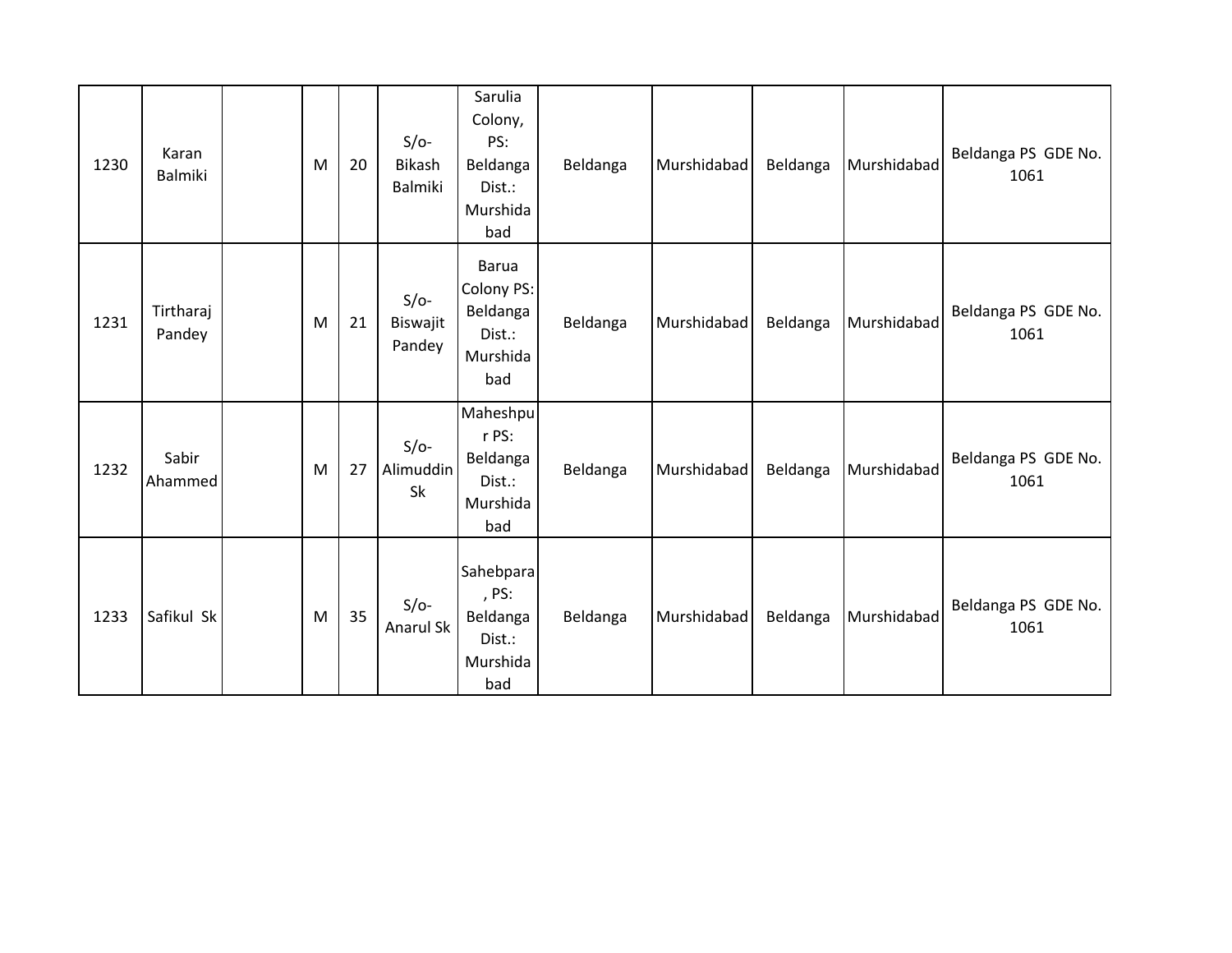| 1234 | Sonku<br>Roy      |                 | M | Monohar<br>Roy       | Vill-<br>Saydabad<br>Bangal<br>Para PS:<br>Berhampo<br>re Dist.:<br>Murshida<br>bad          | Berhampore | Murshidabad | Berhampor<br>e | Murshidabad | Berhampore PS GDE<br>No. 1494 |
|------|-------------------|-----------------|---|----------------------|----------------------------------------------------------------------------------------------|------------|-------------|----------------|-------------|-------------------------------|
| 1235 | Sowvik<br>Chandra |                 | M | Lt. Sujit<br>Chandra | Vill-24<br>Barokuti<br>Road PS:<br>Berhampo<br>re Dist.:<br>Murshida<br>bad                  | Berhampore | Murshidabad | Berhampor<br>e | Murshidabad | Berhampore PS GDE<br>No. 1494 |
| 1236 | Roghu<br>Das      | Poritosh<br>Das | M | Mahadeb<br>Das       | Vill-<br>Cossimbaz<br>ar, Vabra<br>PS:<br>Berhampo<br>re Dist.:<br>Murshida<br>bad           | Berhampore | Murshidabad | Berhampor<br>e | Murshidabad | Berhampore PS GDE<br>No. 1494 |
| 1237 | Arup<br>Dutta     |                 | M | Susanta<br>Dutta     | 7 No<br>Monindra<br>nagar<br>Cossimbaz<br>ar PS:<br>Berhampo<br>re Dist.:<br>Murshida<br>bad | Berhampore | Murshidabad | Berhampor<br>e | Murshidabad | Berhampore PS GDE<br>No. 1494 |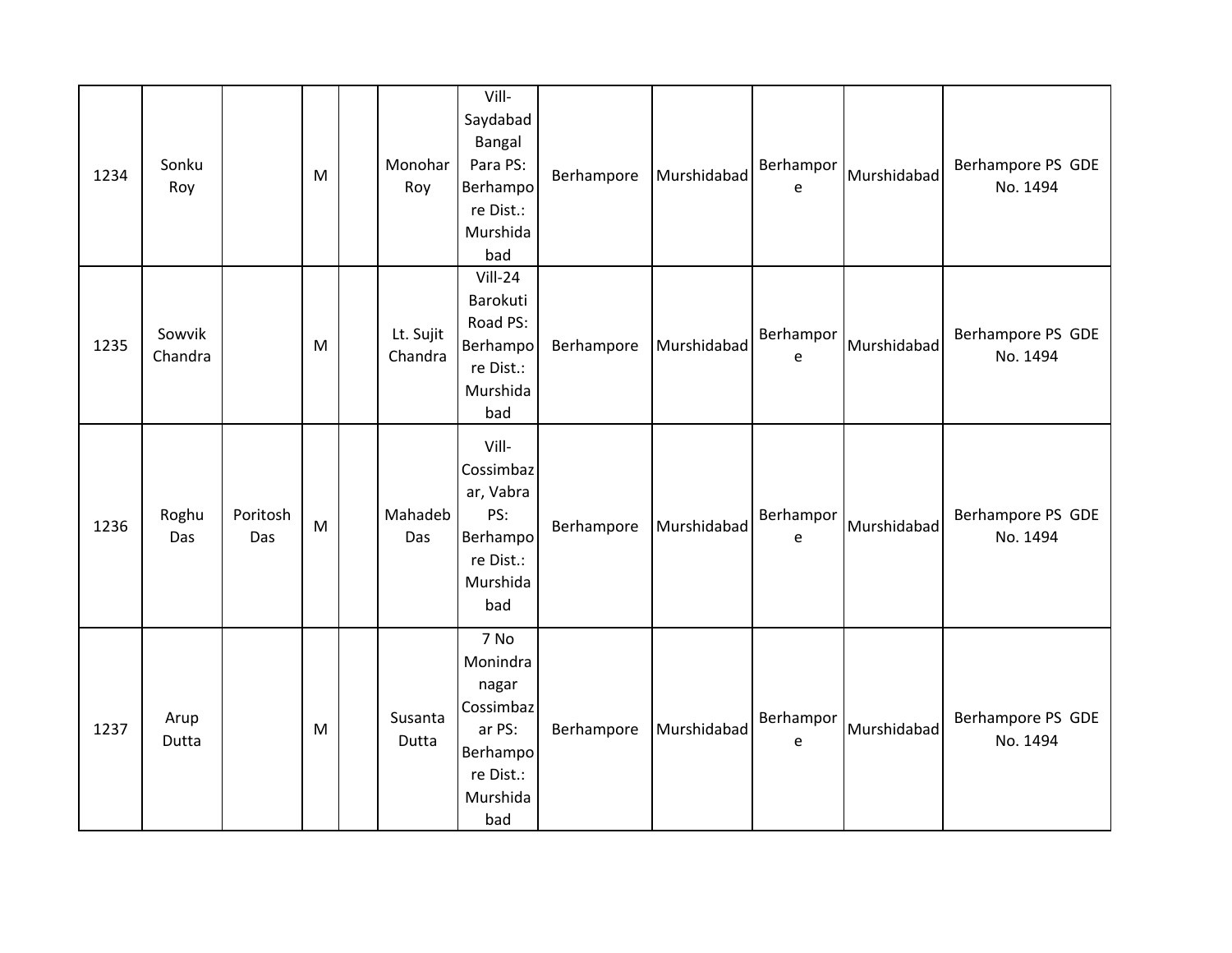| 1238 | <b>Bharat</b><br>Das | M | Lt. Suresh<br>Das          | Do PS:<br>Berhampo<br>re Dist.:<br>Murshida<br>bad                               | Berhampore | Murshidabad | Berhampor<br>e | Murshidabad | Berhampore PS GDE<br>No. 1494 |
|------|----------------------|---|----------------------------|----------------------------------------------------------------------------------|------------|-------------|----------------|-------------|-------------------------------|
| 1239 | Harun Sk             | M | Kalu Sk                    | Tarakpore<br><b>Bakultala</b><br>PS:<br>Berhampo<br>re Dist.:<br>Murshida<br>bad | Berhampore | Murshidabad | Berhampor<br>e | Murshidabad | Berhampore PS GDE<br>No. 1494 |
| 1240 | Kayan Sk             | M | Ibrahim<br>Mondal          | Do PS:<br>Berhampo<br>re Dist.:<br>Murshida<br>bad                               | Berhampore | Murshidabad | Berhampor<br>e | Murshidabad | Berhampore PS GDE<br>No. 1494 |
| 1241 | Shibnath<br>Singha   | M | Indranara<br>yan<br>Singha | College<br>Para PS:<br>Berhampo<br>re Dist.:<br>Murshida<br>bad                  | Berhampore | Murshidabad | Berhampor<br>e | Murshidabad | Berhampore PS GDE<br>No. 1494 |
| 1242 | Rabiul Sk            | M | Nazraul Sk                 | Sargachi<br>PS:<br>Beldanga<br>Dist.:<br>Murshida<br>bad                         | Beldanga   | Murshidabad | Berhampor<br>e | Murshidabad | Berhampore PS GDE<br>No. 1494 |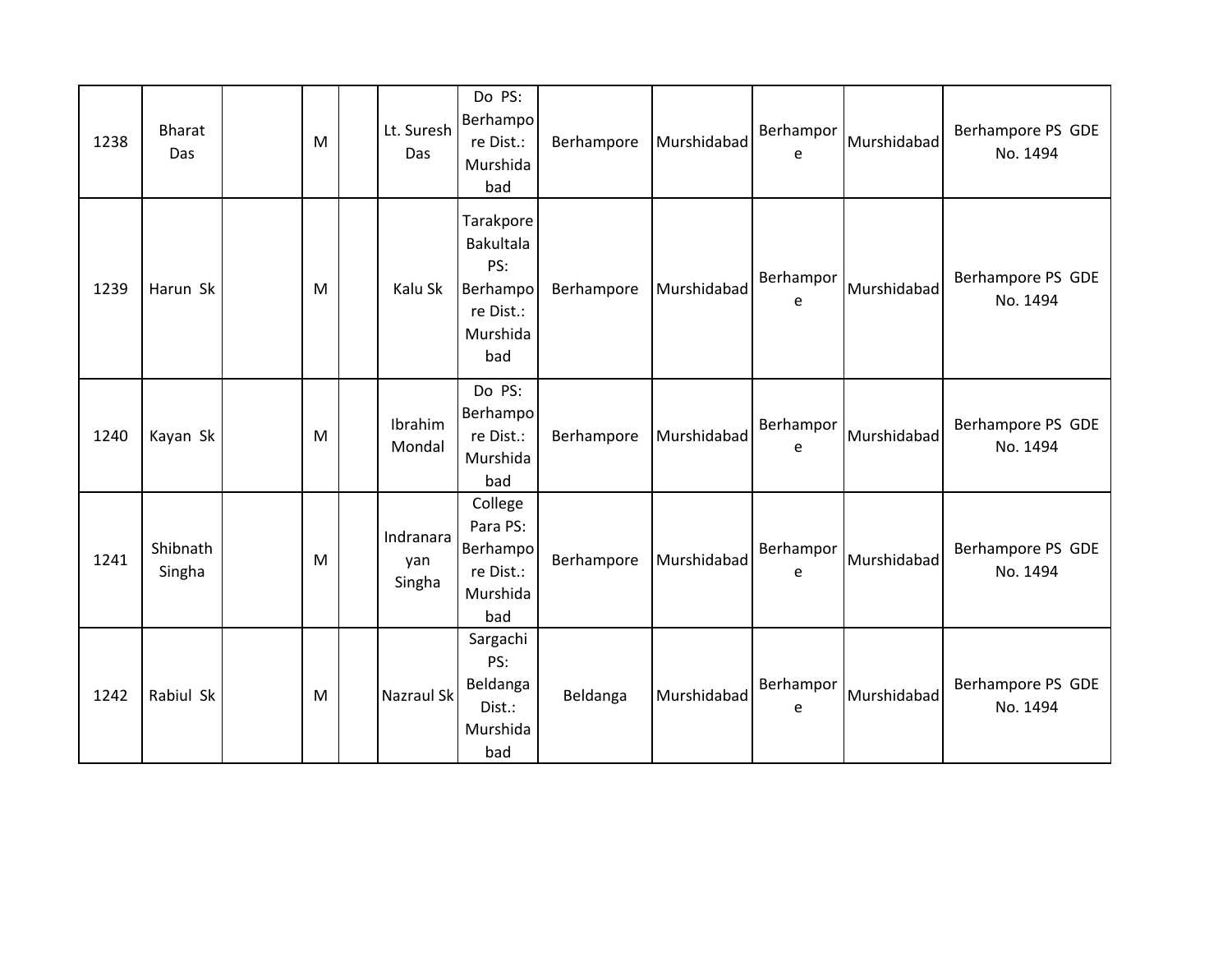| 1243 | Rabiul Sk<br>$\overline{2}$ | M |    | Amanulla<br>Sk     | Sargachi<br>PS:<br>Beldanga<br>Dist.:<br>Murshida<br>bad                  | Beldanga                 | Murshidabad | Berhampor<br>e   | Murshidabad | Berhampore PS GDE<br>No. 1494  |
|------|-----------------------------|---|----|--------------------|---------------------------------------------------------------------------|--------------------------|-------------|------------------|-------------|--------------------------------|
| 1244 | Biswanath<br>Mandal         | M | 21 | Prakash<br>Mandal  | Purba<br>Kantanaga<br>r PS:<br>Bhagawan<br>gola Dist.:<br>Murshida<br>bad | Bhagawangola Murshidabad |             | Bhagawang<br>ola | Murshidabad | Bhagawangola PS GDE<br>No. 882 |
| 1245 | Tukon<br>Mandal             | M | 19 | Piru<br>Mandal     | Purba<br>Kantanaga<br>r PS:<br>Bhagawan<br>gola Dist.:<br>Murshida<br>bad | Bhagawangola Murshidabad |             | Bhagawang<br>ola | Murshidabad | Bhagawangola PS GDE<br>No. 882 |
| 1246 | Sujan<br>Mandal             | M | 23 | Lalchand<br>Mandal | Purba<br>Kantanaga<br>r PS:<br>Bhagawan<br>gola Dist.:<br>Murshida<br>bad | Bhagawangola Murshidabad |             | Bhagawang<br>ola | Murshidabad | Bhagawangola PS GDE<br>No. 882 |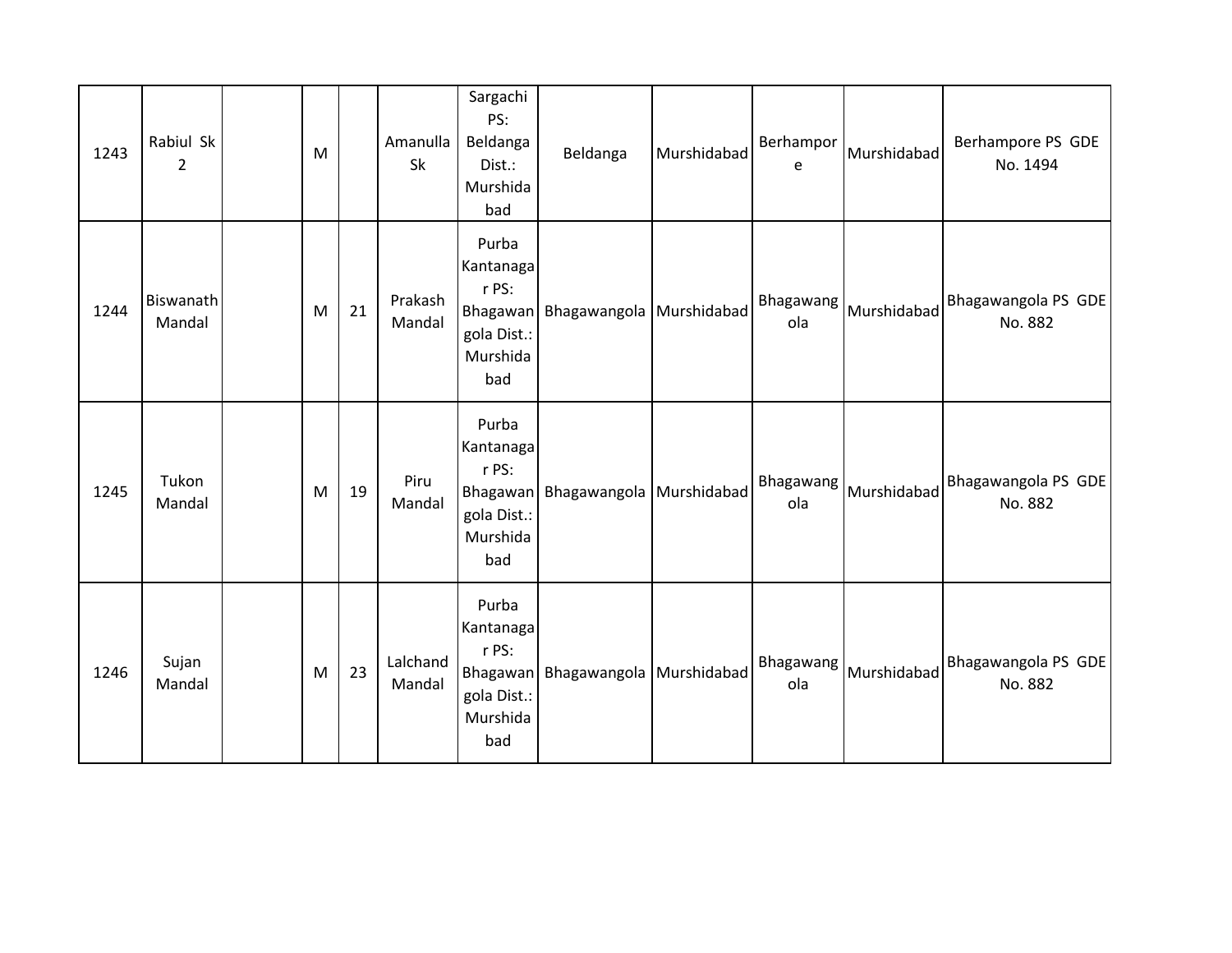| 1247 | Sahinsa<br>Sk   | M | Jaharlal Sk     | Ibrahimpu<br>r PS:<br>Bharatpur<br>Dist.:<br>Murshida<br>bad         | Bharatpur | Murshidabad | Bharatpur | Murshidabad | Bharatpur PS GDE No.<br>908 |
|------|-----------------|---|-----------------|----------------------------------------------------------------------|-----------|-------------|-----------|-------------|-----------------------------|
| 1248 | Muchhibul<br>Sk | M | Chhapad<br>Sk   | Alugram<br>PS:<br>Bharatpur<br>Dist.:<br>Murshida<br>bad             | Bharatpur | Murshidabad | Bharatpur | Murshidabad | Bharatpur PS GDE No.<br>908 |
| 1249 | Kafarul Sk      | M | Kafarul Sk      | Ibrahimpu<br>r PS:<br>Bharatpur<br>Dist.:<br>Murshida<br>bad         | Bharatpur | Murshidabad | Bharatpur | Murshidabad | Bharatpur PS GDE No.<br>908 |
| 1250 | Dildar Sk       | M | Azad<br>Hossain | Ibrahimpu<br>r PS:<br>Bharatpur<br>Dist.:<br>Murshida<br>bad         | Bharatpur | Murshidabad | Bharatpur | Murshidabad | Bharatpur PS GDE No.<br>908 |
| 1251 | Hiron Sk        | M | Sk              | Talgram<br>PS:<br>Giasuddin   Bharatpur<br>Dist.:<br>Murshida<br>bad | Bharatpur | Murshidabad | Bharatpur | Murshidabad | Bharatpur PS GDE No.<br>908 |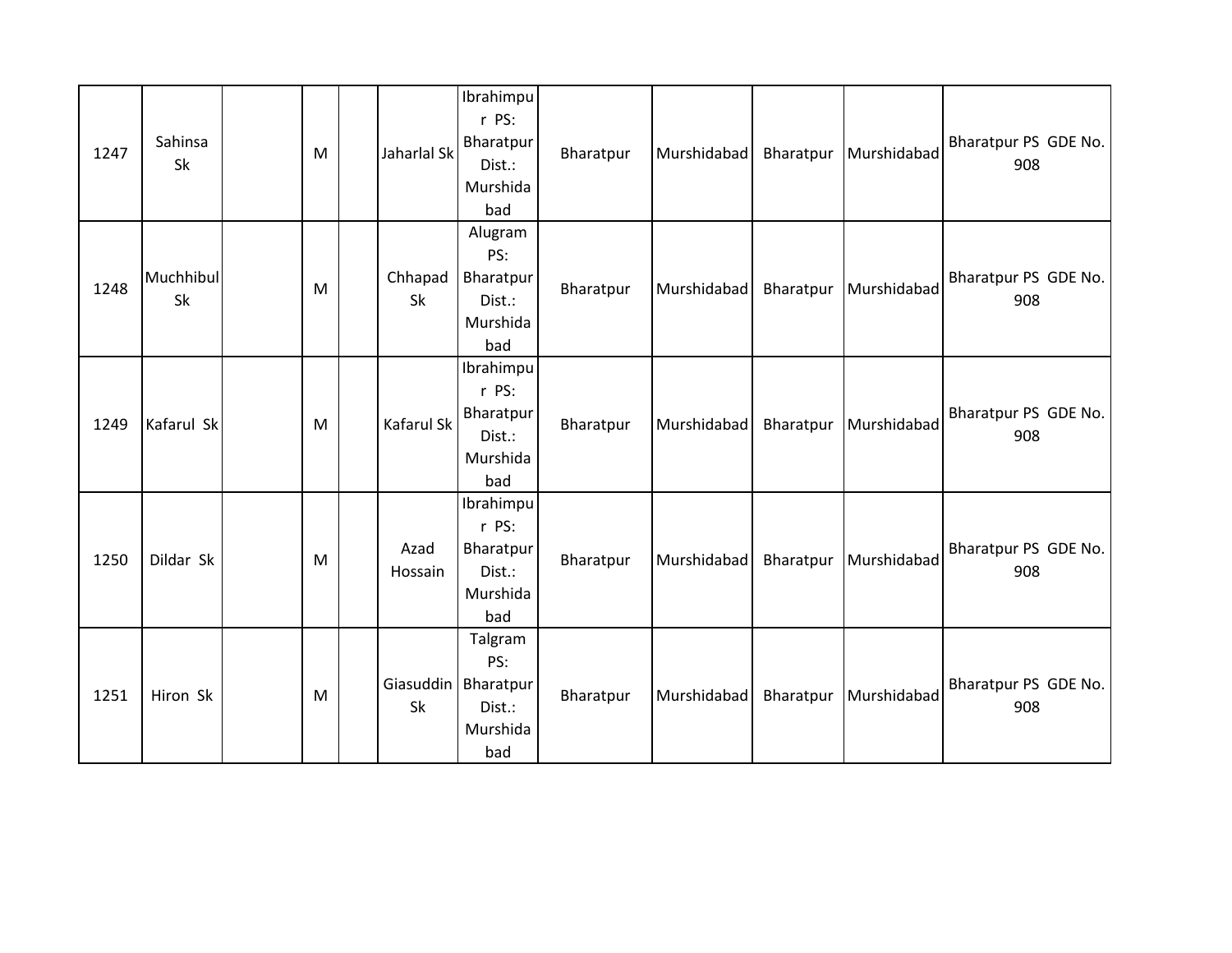| 1252 | Hasnath<br>Sk   | M | Aslam Sk          | Talgram<br>PS:<br>Bharatpur<br>Dist.:<br>Murshida<br>bad     | Bharatpur | Murshidabad | Bharatpur | Murshidabad | Bharatpur PS GDE No.<br>908 |
|------|-----------------|---|-------------------|--------------------------------------------------------------|-----------|-------------|-----------|-------------|-----------------------------|
| 1253 | Sahajahan<br>Sk | M | Sabad Sk          | Ibrahimpu<br>r PS:<br>Bharatpur<br>Dist.:<br>Murshida<br>bad | Bharatpur | Murshidabad | Bharatpur | Murshidabad | Bharatpur PS GDE No.<br>908 |
| 1254 | Palash Sk       | M | Delchand<br>Sk    | Talgram<br>PS:<br>Bharatpur<br>Dist.:<br>Murshida<br>bad     | Bharatpur | Murshidabad | Bharatpur | Murshidabad | Bharatpur PS GDE No.<br>887 |
| 1255 | Dilip<br>Sarkar | M | Debnath<br>Sarkar | Pollishree<br>PS:<br>Bharatpur<br>Dist.:<br>Murshida<br>bad  | Bharatpur | Murshidabad | Bharatpur | Murshidabad | Bharatpur PS GDE No.<br>887 |
| 1256 | Robilash<br>Das | M | Joideb Das        | Amlai PS:<br>Bharatpur<br>Dist.:<br>Murshida<br>bad          | Bharatpur | Murshidabad | Bharatpur | Murshidabad | Bharatpur PS GDE No.<br>887 |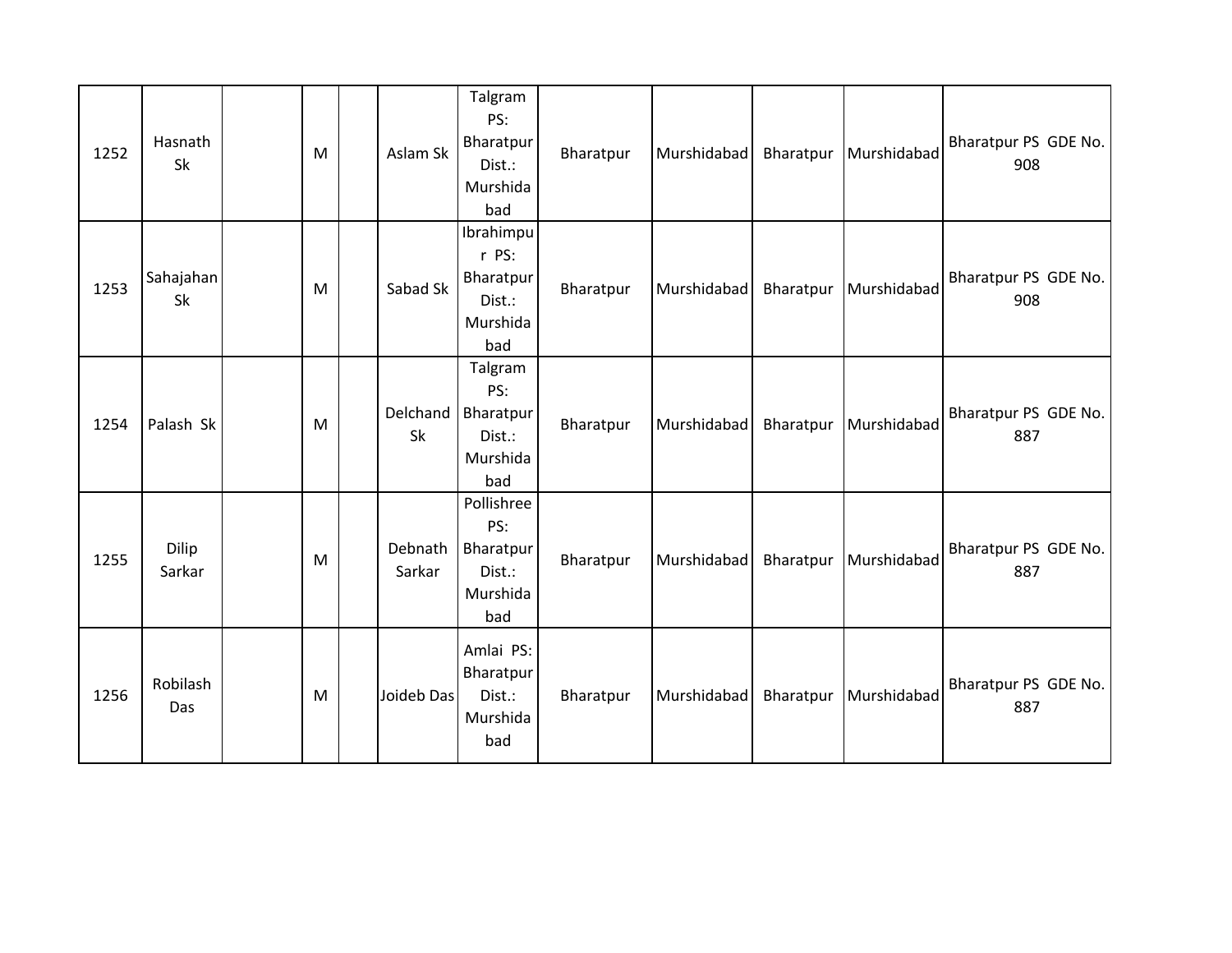| 1257 | Dilwar Sk          | M | Jamal Sk        | Sahapur<br>PS:<br>Bharatpur<br>Dist.:<br>Murshida<br>bad    | Bharatpur | Murshidabad | Bharatpur | Murshidabad | Bharatpur PS GDE No.<br>896 |
|------|--------------------|---|-----------------|-------------------------------------------------------------|-----------|-------------|-----------|-------------|-----------------------------|
| 1258 | Masaraf<br>Hossain | M | Lt Nur<br>Islam | Jhikra PS:<br>Bharatpur<br>Dist.:<br>Murshida<br>bad        | Bharatpur | Murshidabad | Bharatpur | Murshidabad | Bharatpur PS GDE No.<br>896 |
| 1259 | Jinarul Sk         | M | Jamir Sk        | Nagar PS:<br>Khargram<br>Dist.:<br>Murshida<br>bad          | Khargram  | Murshidabad | Bharatpur | Murshidabad | Bharatpur PS GDE No.<br>908 |
| 1260 | Sahin Sk           | M | Lt Abbas<br>Sk  | Chencchur<br>i PS:<br>Khargram<br>Dist.:<br>Murshida<br>bad | Khargram  | Murshidabad | Bharatpur | Murshidabad | Bharatpur PS GDE No.<br>908 |
| 1261 | Rumen Sk           | M | Lt Bablu<br>Sk  | Chencchur<br>i PS:<br>Khargram<br>Dist.:<br>Murshida<br>bad | Khargram  | Murshidabad | Bharatpur | Murshidabad | Bharatpur PS GDE No.<br>908 |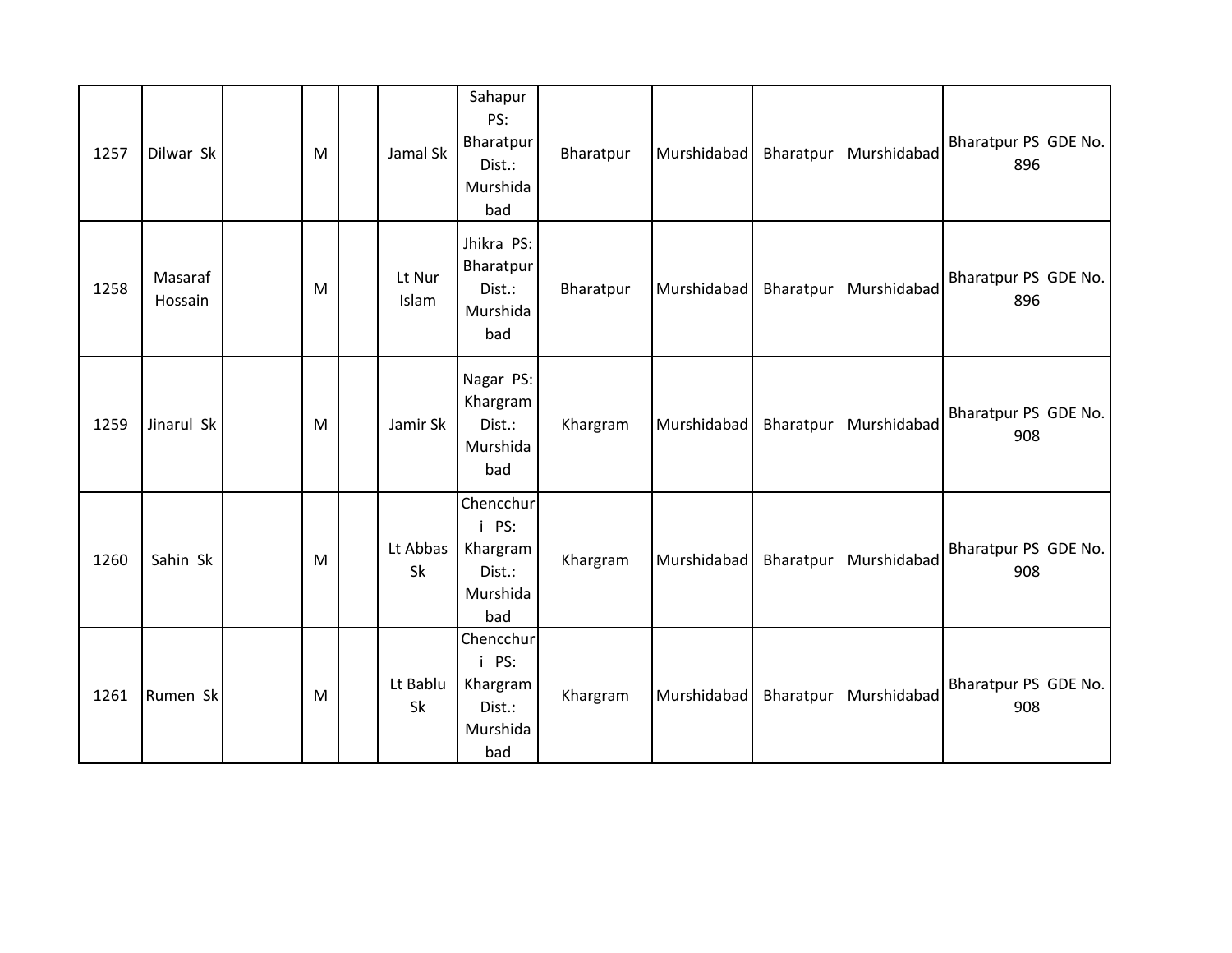| 1262 | Basudev<br>Bagdi |   |    | Balaram<br>Bagdi  | Jawhari<br>PS:<br>Burwan<br>Dist.:<br>Murshida<br>bad        | Burwan        | Murshidabad | Burwan | Murshidabad | Burwan PS GDE No.<br>1049 |
|------|------------------|---|----|-------------------|--------------------------------------------------------------|---------------|-------------|--------|-------------|---------------------------|
| 1263 | Mahadev<br>Bagdi | M | 35 | Renupada<br>Bagdi | Jawhari<br>PS:<br><b>Burwan</b><br>Dist.:<br>Murshida<br>bad | Burwan        | Murshidabad | Burwan | Murshidabad | Burwan PS GDE No.<br>1049 |
| 1264 | Madhab<br>Saha   | M |    | Dilip Saha        | Faridpur<br>PS:<br>Burwan<br>Dist.:<br>Murshida<br>bad       | Burwan        | Murshidabad | Burwan | Murshidabad | Burwan PS GDE No.<br>1049 |
| 1265 | Saiful Sk        | M |    | <b>Badam Sk</b>   | Burwan<br>PS:<br>Burwan<br>Dist.:<br>Murshida<br>bad         | <b>Burwan</b> | Murshidabad | Burwan | Murshidabad | Burwan PS GDE No.<br>1058 |
| 1266 | Baban<br>Bagdi   | M |    | Ananda<br>Bagdi   | Jawhari<br>PS:<br>Burwan<br>Dist.:<br>Murshida<br>bad        | Burwan        | Murshidabad | Burwan | Murshidabad | Burwan PS GDE No.<br>1058 |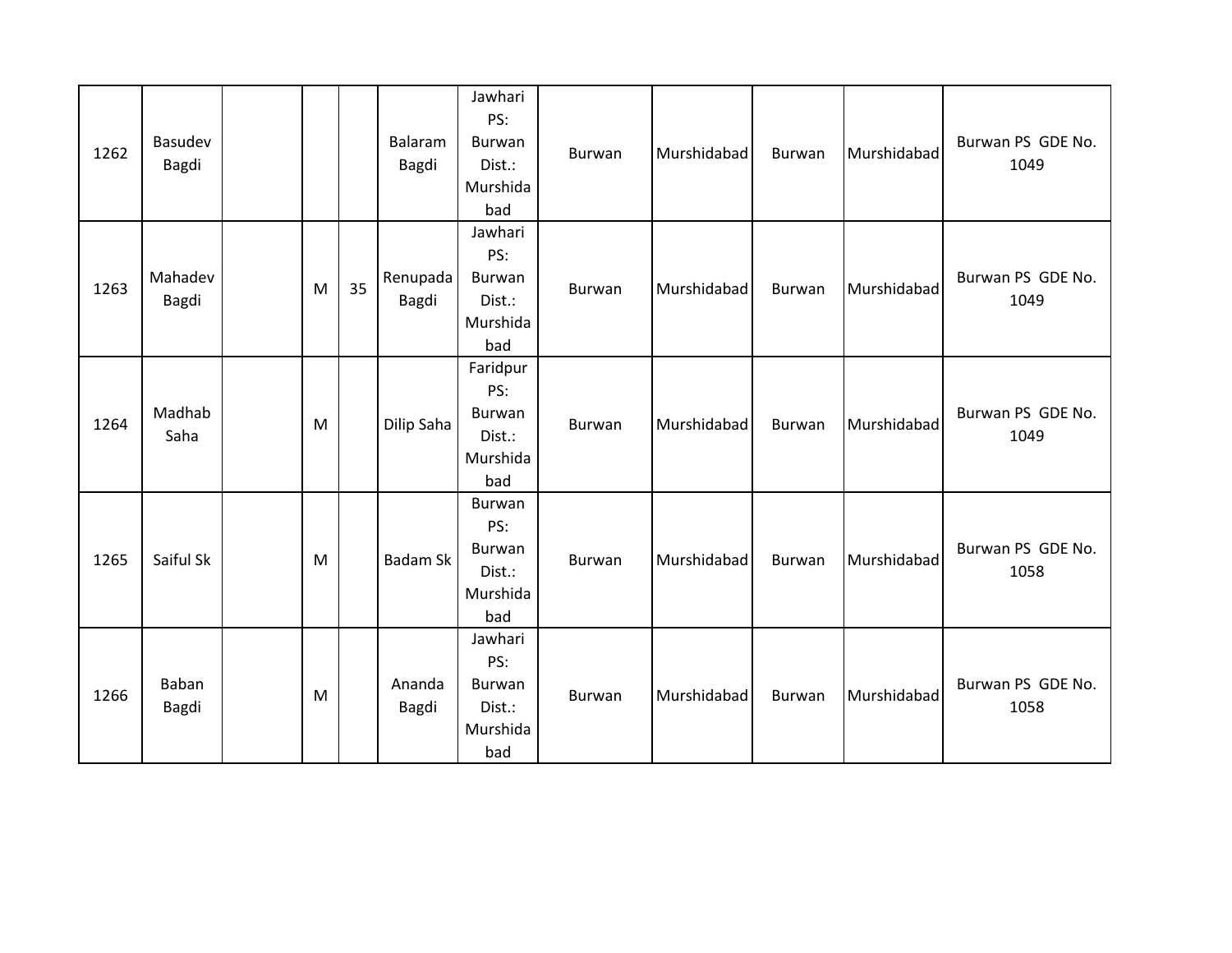| 1267 | Amit<br>Mondal  | M | Nadia<br>Mondal   | Gramsalik<br>a PS:<br><b>Burwan</b><br>Dist.:<br>Murshida<br>bad | Burwan        | Murshidabad | Burwan | Murshidabad | Burwan PS GDE No.<br>1020 |
|------|-----------------|---|-------------------|------------------------------------------------------------------|---------------|-------------|--------|-------------|---------------------------|
| 1268 | <b>Bilal Sk</b> | M | Piar Ali Sk       | Panchthu<br>pi PS:<br>Burwan<br>Dist.:<br>Murshida<br>bad        | Burwan        | Murshidabad | Burwan | Murshidabad | Burwan PS GDE No.<br>1020 |
| 1269 | Rejina Bibi     | M | Mofij Sk          | Gramsalik<br>a PS:<br>Burwan<br>Dist.:<br>Murshida<br>bad        | Burwan        | Murshidabad | Burwan | Murshidabad | Burwan PS GDE No.<br>1041 |
| 1270 | Sulet Sk        | M | Mofej Sk          | Gramsalik<br>a PS:<br>Burwan<br>Dist.:<br>Murshida<br>bad        | <b>Burwan</b> | Murshidabad | Burwan | Murshidabad | Burwan PS GDE No.<br>1041 |
| 1271 | Mofej Sk        | M | Lt. Tinkari<br>Sk | Gramsalik<br>a PS:<br><b>Burwan</b><br>Dist.:<br>Murshida<br>bad | <b>Burwan</b> | Murshidabad | Burwan | Murshidabad | Burwan PS GDE No.<br>1041 |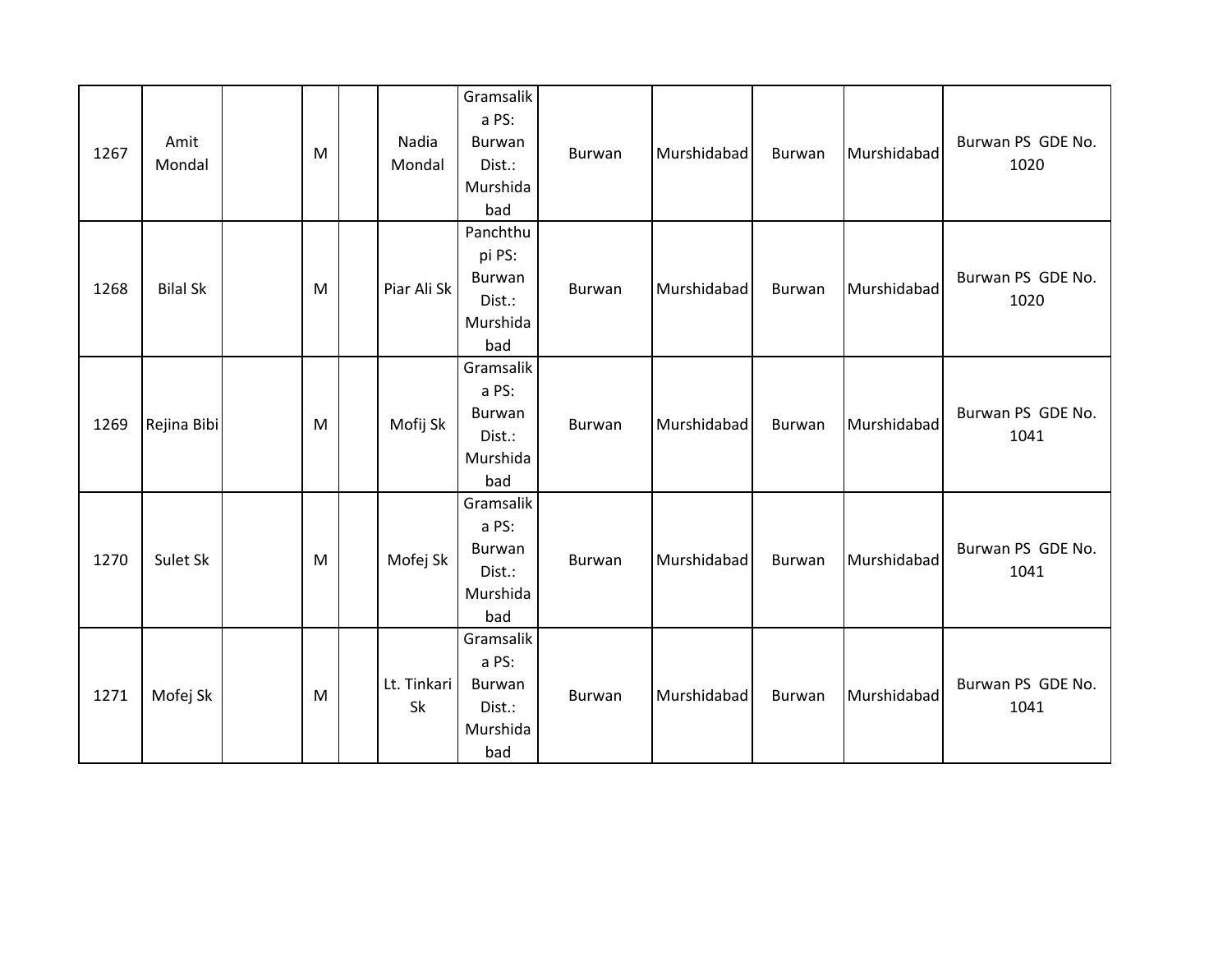| 1272 | <b>Bhadu Sk</b>   | M |    | Mofej Sk         | Gramsalik<br>a PS:<br>Burwan<br>Dist.:<br>Murshida<br>bad               | Burwan        | Murshidabad | <b>Burwan</b> | Murshidabad                            | Burwan PS GDE No.<br>1041    |
|------|-------------------|---|----|------------------|-------------------------------------------------------------------------|---------------|-------------|---------------|----------------------------------------|------------------------------|
| 1273 | Khijai Sk         | M |    | Lt. Rustam<br>Sk | Gramsalik<br>a PS:<br>Burwan<br>Dist.:<br>Murshida<br>bad               | <b>Burwan</b> | Murshidabad | Burwan        | Murshidabad                            | Burwan PS GDE No.<br>1041    |
| 1274 | Hapijua<br>Khatun | M |    | Jatan Sk         | Burwan<br>PS:<br>Burwan<br>Dist.:<br>Murshida<br>bad                    | <b>Burwan</b> | Murshidabad | Burwan        | Murshidabad                            | Burwan PS GDE No.<br>1041    |
| 1275 | Sabir Sk          | M | 25 | Sk               | Siddinagar<br>PS:<br>Asanuddin Daulataba<br>d Dist.:<br>Murshida<br>bad | Daulatabad    |             |               | Murshidabad   Daulatabad   Murshidabad | Daulatabad PS GDE<br>No. 775 |
| 1276 | Somesh<br>Halder  | M | 26 | Subodh<br>Halder | Akulnagar<br>PS:<br>Murshida<br>bad Dist.:<br>Murshida<br>bad           | Murshidabad   |             |               | Murshidabad   Daulatabad   Murshidabad | Daulatabad PS GDE<br>No. 775 |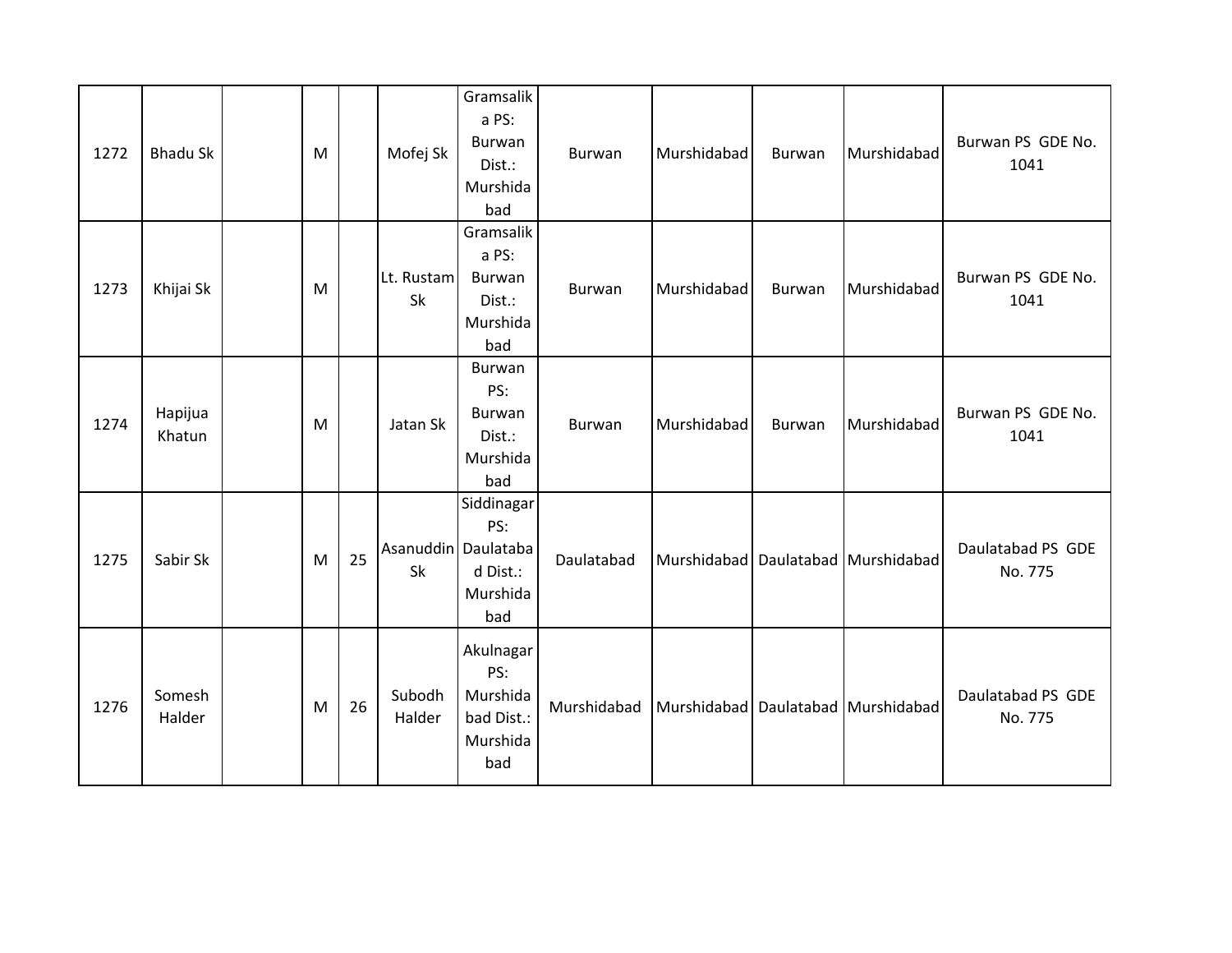| 1277 | Barun<br>Halder          | M |    | Gour<br>Halder           | Akulnagar<br>PS:<br>Murshida<br>bad Dist.:<br>Murshida<br>bad | Murshidabad | Murshidabad |        | Daulatabad Murshidabad | Daulatabad PS GDE<br>No. 775 |
|------|--------------------------|---|----|--------------------------|---------------------------------------------------------------|-------------|-------------|--------|------------------------|------------------------------|
| 1278 | Muluk<br>Chand<br>Mondal | M | 45 | Lt. Sayan<br>Mondal      | PS:<br>Domkal<br>Dist.:<br>Murshida<br>bad                    | Domkal      | Murshidabad | Domkal | Murshidabad            | Domkal PS GDE No.<br>1105    |
| 1279 | Rony<br>Shaikh           | M | 25 | Muluk<br>Chand<br>Mondal | PS:<br>Domkal<br>Dist.:<br>Murshida<br>bad                    | Domkal      | Murshidabad | Domkal | Murshidabad            | Domkal PS GDE No.<br>1105    |
| 1280 | Anechhur<br>Mondal       | M | 24 | Muktar<br>Mondal         | PS:<br>Domkal<br>Dist.:<br>Murshida<br>bad                    | Domkal      | Murshidabad | Domkal | Murshidabad            | Domkal PS GDE No.<br>1105    |
| 1281 | Basadul<br>Mondal        | M | 40 | Hakchand<br>Mondal       | PS:<br>Domkal<br>Dist.:<br>Murshida<br>bad                    | Domkal      | Murshidabad | Domkal | Murshidabad            | Domkal PS GDE No.<br>1105    |
| 1282 | Akman Sk                 | M | 57 | Jalil Sk                 | PS:<br>Domkal<br>Dist.:<br>Murshida<br>bad                    | Domkal      | Murshidabad | Domkal | Murshidabad            | Domkal PS GDE No.<br>1108    |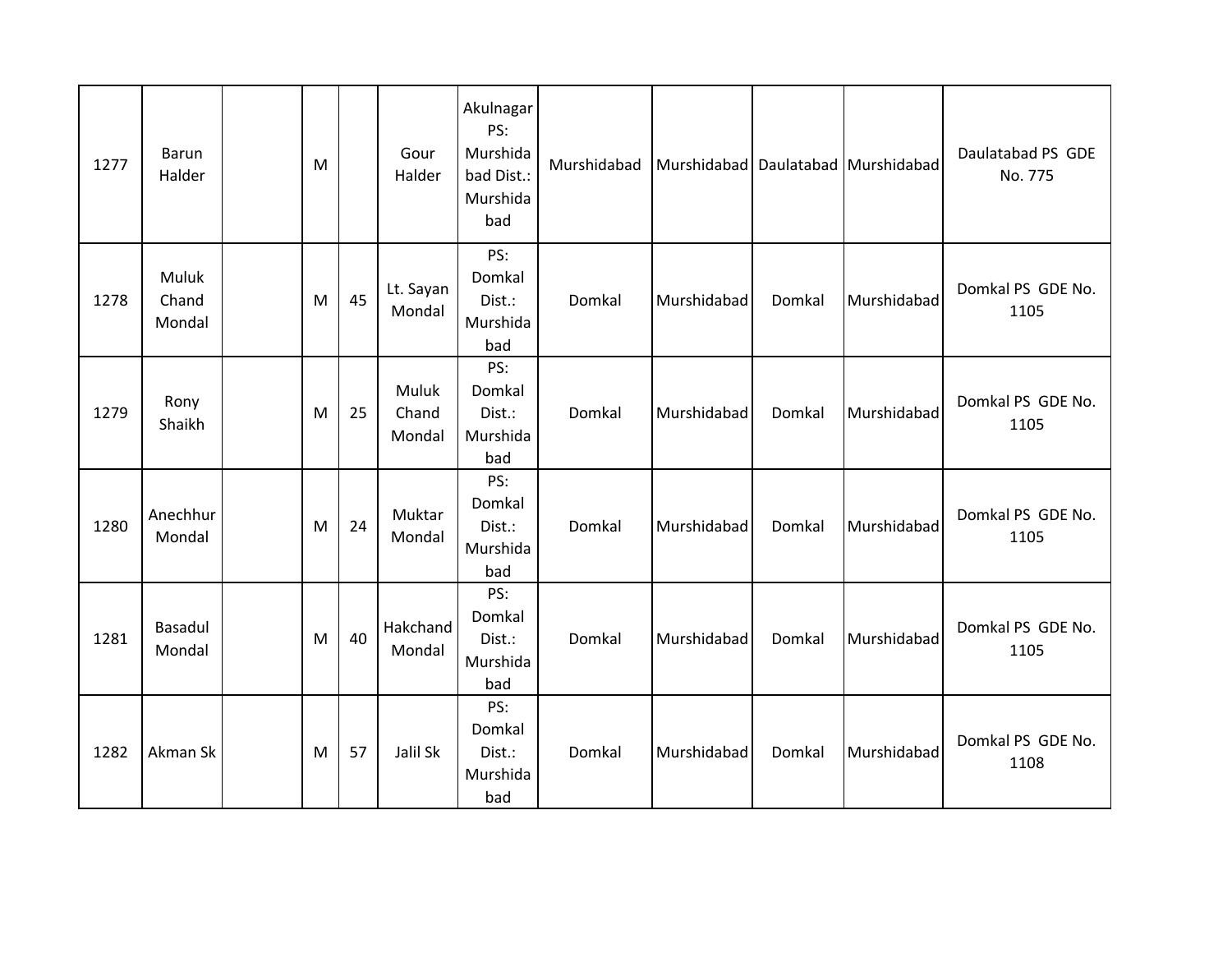| 1283 | Anarul<br>Molla    | M | 50 | Niyajuddi<br>n Molla  | PS:<br>Domkal<br>Dist.:<br>Murshida<br>bad                    | Domkal      | Murshidabad                         | Domkal | Murshidabad | Domkal PS GDE No.<br>1108     |
|------|--------------------|---|----|-----------------------|---------------------------------------------------------------|-------------|-------------------------------------|--------|-------------|-------------------------------|
| 1284 | Asraful<br>Malitha | M | 50 | Sahidul<br>Malitha    | PS:<br>Domkal<br>Dist.:<br>Murshida<br>bad                    | Domkal      | Murshidabad                         | Domkal | Murshidabad | Domkal PS GDE No.<br>1108     |
| 1285 | Asnul<br>Mondal    | M | 33 | Aminul<br>Mondal      | PS:<br>Domkal<br>Dist.:<br>Murshida<br>bad                    | Domkal      | Murshidabad                         | Domkal | Murshidabad | Domkal PS GDE No.<br>1108     |
| 1286 | Faijul<br>Molla    | M | 40 | Mucharud<br>din Molla | PS:<br>Domkal<br>Dist.:<br>Murshida<br>bad                    | Domkal      | Murshidabad                         | Domkal | Murshidabad | Domkal PS GDE No.<br>1108     |
| 1287 | Rahanul<br>Malitha | M | 39 | Jhoru<br>Malitha      | PS:<br>Domkal<br>Dist.:<br>Murshida<br>bad                    | Domkal      | Murshidabad                         | Domkal | Murshidabad | Domkal PS GDE No.<br>1108     |
| 1288 | Saidul<br>Islam    | M |    | Lt. Abu Sk            | Sankarpur<br>PS:<br>Hariharpa<br>ra Dist.:<br>Murshida<br>bad | Hariharpara | Murshidabad Hariharpara Murshidabad |        |             | Hariharpara PS GDE<br>No. 889 |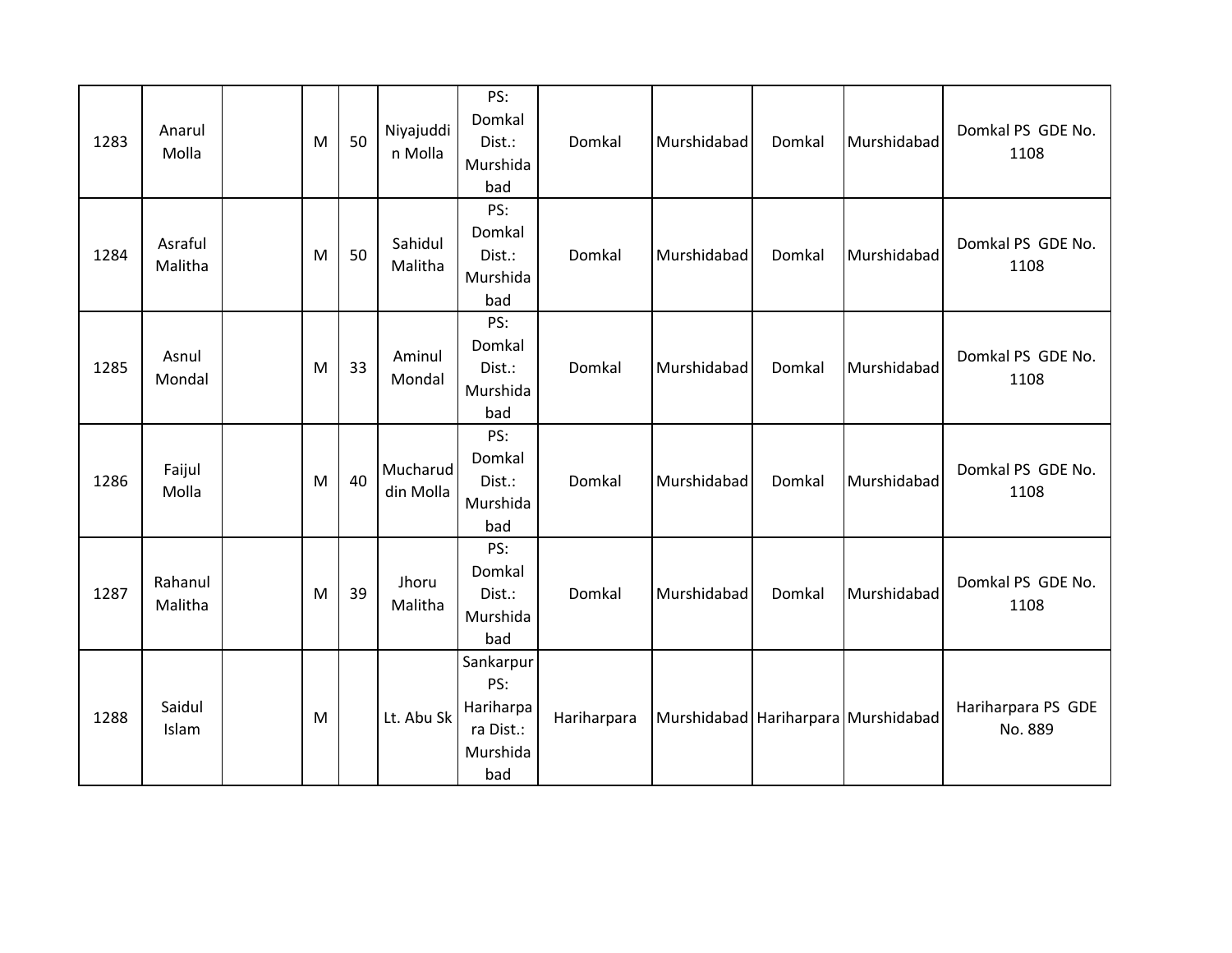| 1289 | Habib<br>Khan  | M | Taj<br>Mohamm<br>ad Khan    | Nashipur<br>PS:<br>Hariharpa<br>ra Dist.:<br>Murshida<br>bad    | Hariharpara |                                         | Murshidabad Hariharpara Murshidabad     | Hariharpara PS GDE<br>No. 889 |
|------|----------------|---|-----------------------------|-----------------------------------------------------------------|-------------|-----------------------------------------|-----------------------------------------|-------------------------------|
| 1290 | Saiful Mia     | M | Yousuf<br>Mia               | Sankarpur<br>PS:<br>Hariharpa<br>ra Dist.:<br>Murshida<br>bad   | Hariharpara | Murshidabad Hariharpara Murshidabad     |                                         | Hariharpara PS GDE<br>No. 889 |
| 1291 | Tujam Ali      | M | Mohasen<br>Ali Sk           | Hossainpu<br>r PS:<br>Hariharpa<br>ra Dist.:<br>Murshida<br>bad | Hariharpara | Murshidabad   Hariharpara   Murshidabad |                                         | Hariharpara PS GDE<br>No. 889 |
| 1292 | Rajikul Sk     | M | Sukuruddi Daulataba<br>n Sk | Nowdapar<br>a PS:<br>d Dist.:<br>Murshida<br>bad                | Daulatabad  |                                         | Murshidabad Hariharpara Murshidabad     | Hariharpara PS GDE<br>No. 889 |
| 1293 | Gaju<br>Mondal | M | Lt. Fatik<br>Mondal         | Sriharipur<br>PS:<br>Daulataba<br>d Dist.:<br>Murshida<br>bad   | Daulatabad  |                                         | Murshidabad   Hariharpara   Murshidabad | Hariharpara PS GDE<br>No. 889 |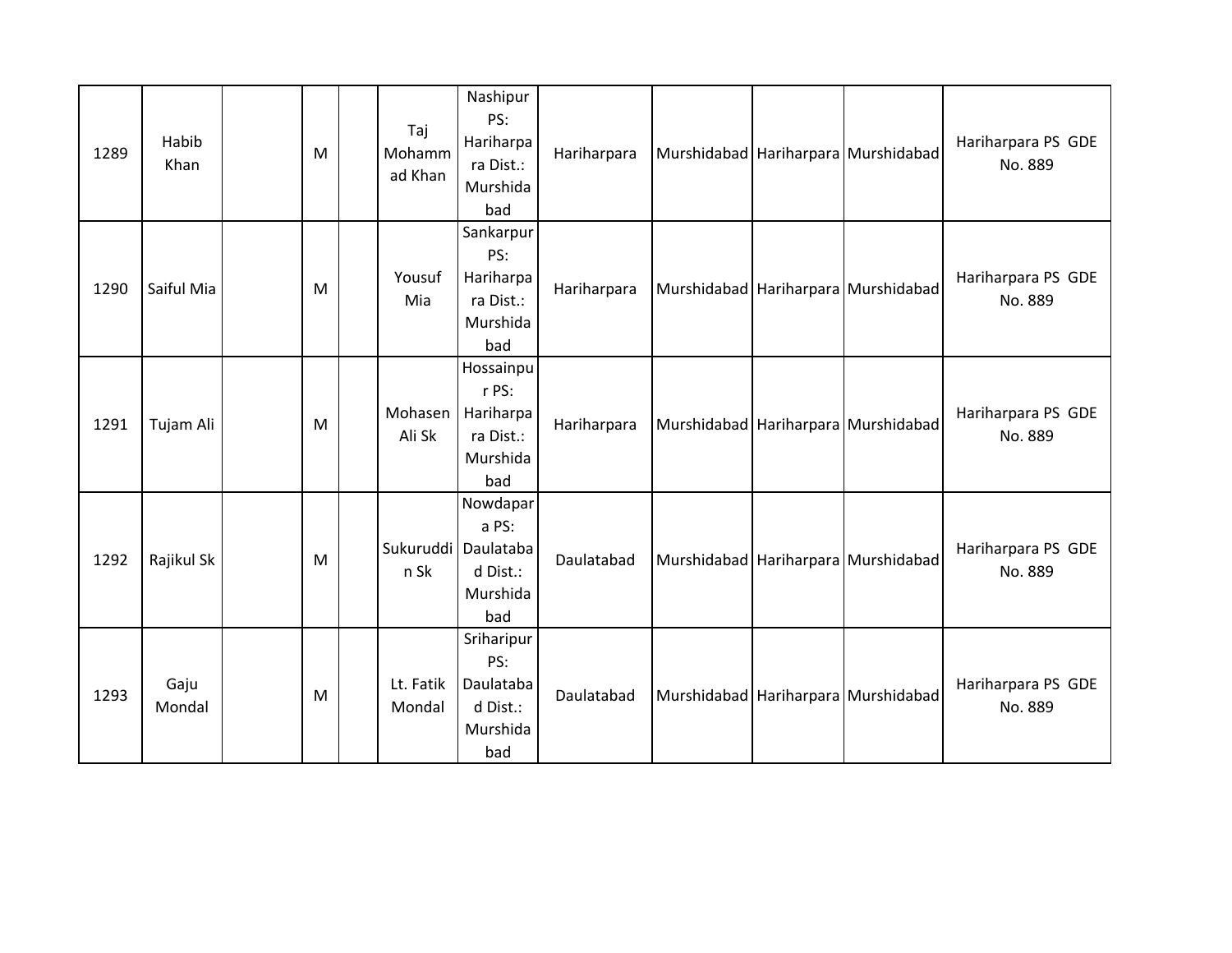| 1294 | Mekail Sk           | M |    | Lt.<br>Moslem<br>Sk       | Swaruppu<br>r PS:<br>Daulataba<br>d Dist.:<br>Murshida<br>bad        | Daulatabad  |             |           | Murshidabad   Hariharpara   Murshidabad | Hariharpara PS GDE<br>No. 889 |
|------|---------------------|---|----|---------------------------|----------------------------------------------------------------------|-------------|-------------|-----------|-----------------------------------------|-------------------------------|
| 1295 | Judhistir<br>Mondal | M |    | Lt.<br>Kalipada<br>Mondal | Sriharipur<br>PS:<br>Hariharpa<br>ra Dist.:<br>Murshida<br>bad       | Hariharpara |             |           | Murshidabad Hariharpara Murshidabad     | Hariharpara PS GDE<br>No. 889 |
| 1296 | Selim Sk            | M | 35 | Nur<br>Mohamm<br>ad Sk    | <b>CHAIGHAR</b><br>I PS:<br>Daulataba<br>d Dist.:<br>Murshida<br>bad | Daulatabad  | Murshidabad | Islampore | Murshidabad                             | Islampore PS GDE No.<br>856   |
| 1297 | Joynal Sk           | M | 24 | Ansar Ali                 | <b>KALADAN</b><br>GA PS:<br>Daulataba<br>d Dist.:<br>Murshida<br>bad | Daulatabad  | Murshidabad | Islampore | Murshidabad                             | Islampore PS GDE No.<br>856   |
| 1298 | Wasim<br>Aktar      | M | 28 | Atahar<br>Rahaman         | <b>KALADAN</b><br>GA PS:<br>Daulataba<br>d Dist.:<br>Murshida<br>bad | Daulatabad  | Murshidabad | Islampore | Murshidabad                             | Islampore PS GDE No.<br>856   |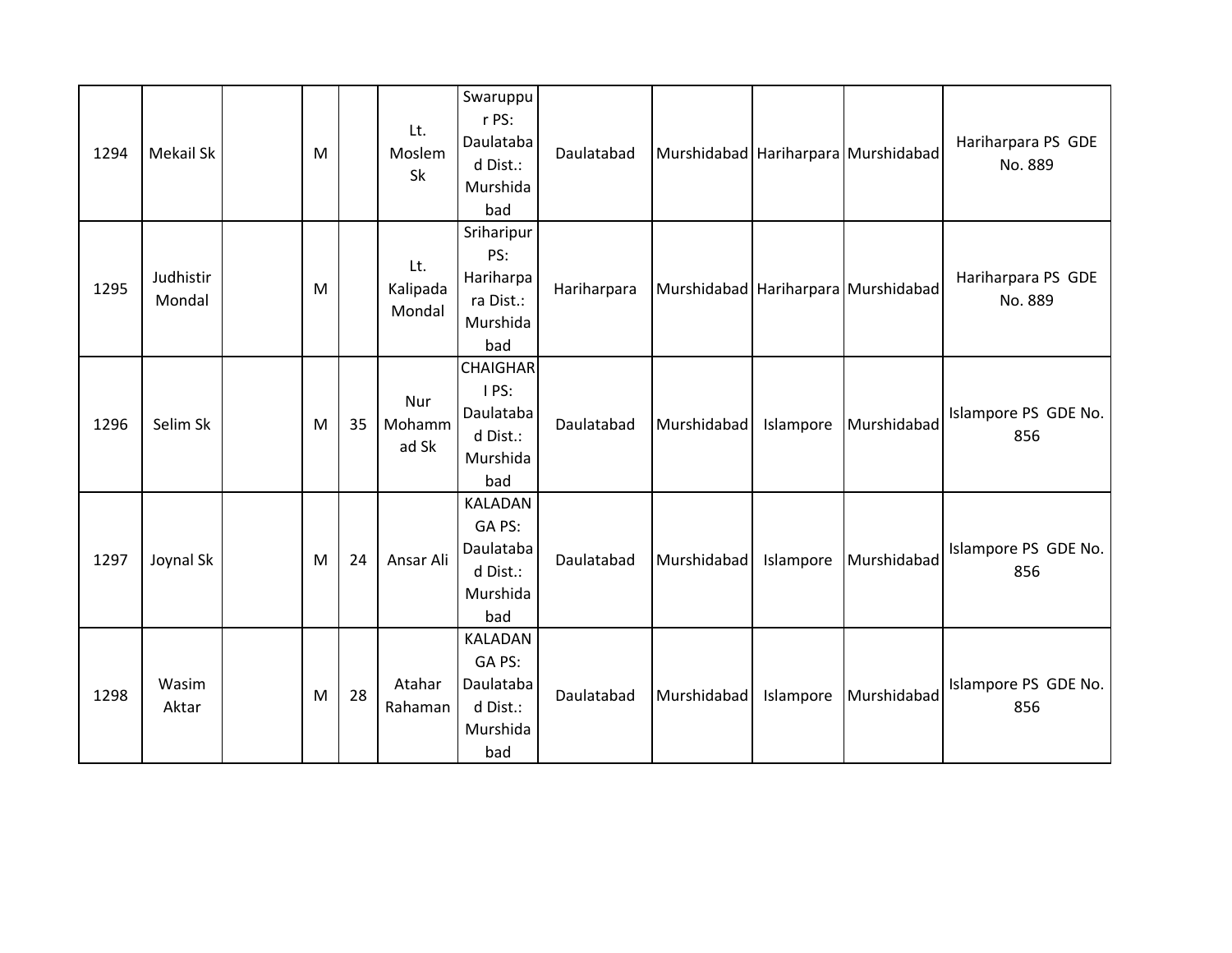| 1299 | Khorsed<br>Sk     | M | 32 | Najrul Sk            | <b>GOPINAT</b><br><b>HPUR PS:</b><br>Islampore<br>Dist.:<br>Murshida<br>bad | Islampore | Murshidabad | Islampore | Murshidabad | Islampore PS GDE No.<br>856 |
|------|-------------------|---|----|----------------------|-----------------------------------------------------------------------------|-----------|-------------|-----------|-------------|-----------------------------|
| 1300 | Krishna<br>Singha | M | 32 | Ram<br>Singha        | <b>LOCHANP</b><br>UR PS:<br>Islampore<br>Dist.:<br>Murshida<br>bad          | Islampore | Murshidabad | Islampore | Murshidabad | Islampore PS GDE No.<br>861 |
| 1301 | Mahabul<br>Mondal | M | 25 | Samsuddi<br>n Mondal | <b>GHUGHUP</b><br>ARA PS:<br>Islampore<br>Dist.:<br>Murshida<br>bad         | Islampore | Murshidabad | Islampore | Murshidabad | Islampore PS GDE No.<br>861 |
| 1302 | Mota<br>Kabir Sk  | M | 18 | Sakir Sk             | <b>SISAPARA</b><br>PS:<br>Islampore<br>Dist.:<br>Murshida<br>bad            | Islampore | Murshidabad | Islampore | Murshidabad | Islampore PS GDE No.<br>861 |
| 1303 | Sohel<br>Rana     | M | 22 | Eyamin Sk            | <b>DOMKAL</b><br>PS:<br>Domkal<br>Dist.:<br>Murshida<br>bad                 | Domkal    | Murshidabad | Islampore | Murshidabad | Islampore PS GDE No.<br>861 |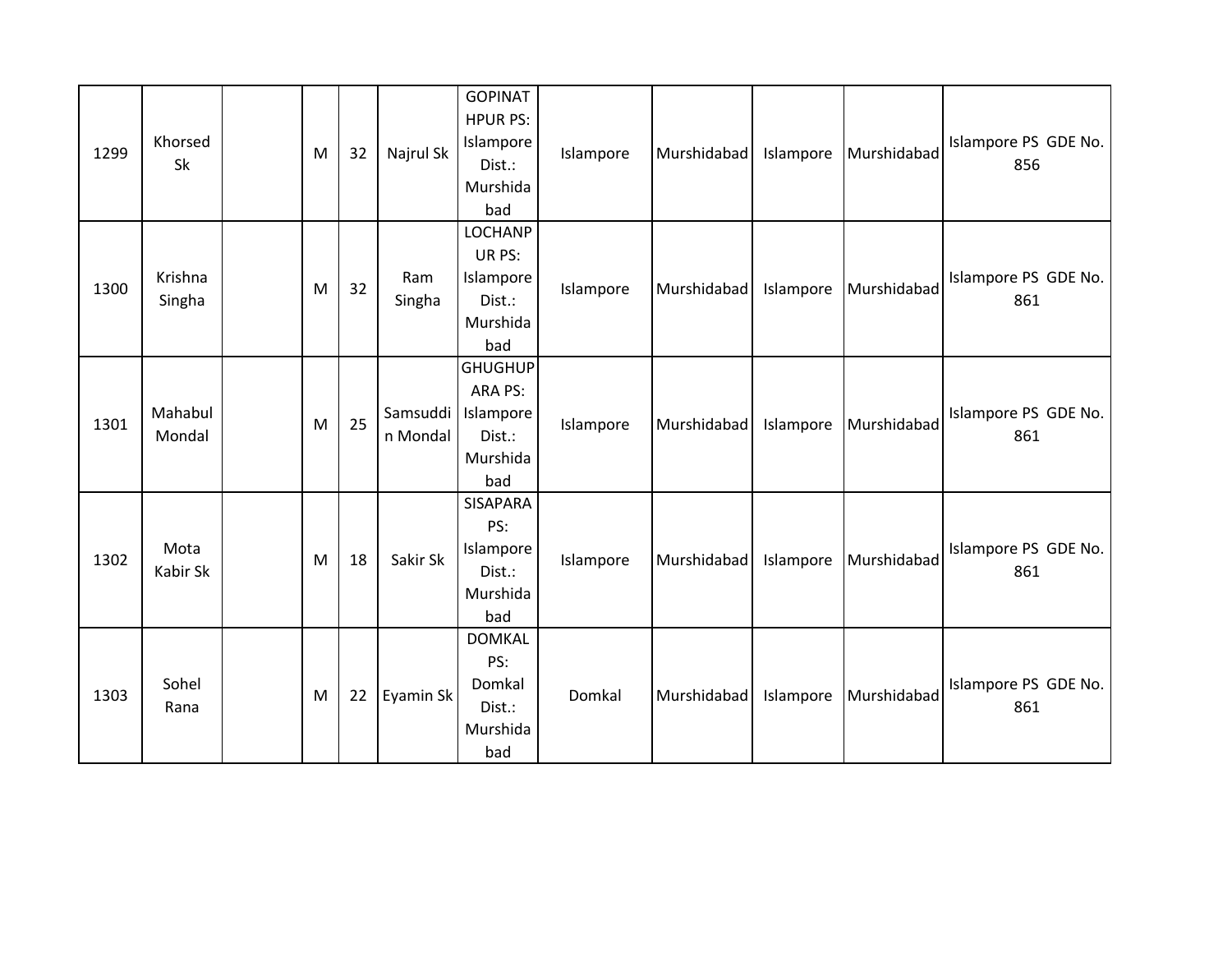| 1304 | Gaffar Sk        | M | 28 | Sajahan Sk        | <b>NAJIRPUR</b><br>PS:<br>Islampore<br>Dist.:<br>Murshida<br>bad                 | Islampore  | Murshidabad                        | Islampore | Murshidabad | Islampore PS GDE No.<br>861 |
|------|------------------|---|----|-------------------|----------------------------------------------------------------------------------|------------|------------------------------------|-----------|-------------|-----------------------------|
| 1305 | Sahin Sk         | M | 19 | Sadek Sk          | <b>BALUMAT</b><br>I PS:<br>Islampore<br>Dist.:<br>Murshida<br>bad                | Islampore  | Murshidabad                        | Islampore | Murshidabad | Islampore PS GDE No.<br>861 |
| 1306 | Anarul Sk        | M | 19 | Sairul Sk         | <b>LOCHANP</b><br>UR PS:<br>Islampore<br>Dist.:<br>Murshida<br>bad               | Islampore  | Murshidabad                        | Islampore | Murshidabad | Islampore PS GDE No.<br>874 |
| 1307 | Amirul<br>Islam  | M | 27 | <b>Hoksed Ali</b> | <b>NIWDAPA</b><br>RA PS:<br>Daulataba<br>d Dist.:<br>Murshida<br>bad             | Daulatabad | Murshidabad                        | Islampore | Murshidabad | Islampore PS GDE No.<br>874 |
| 1308 | Nayan<br>Malitha | M | 18 | Araj<br>Malitha   | Debinagar<br>PS:<br>Hogalberi<br>a Dist.:<br>Krishnana<br>gar Police<br>District | Hogalberia | Krishnanagar<br>Police<br>District | Jalangi   | Murshidabad | Jalangi PS GDE No.<br>784   |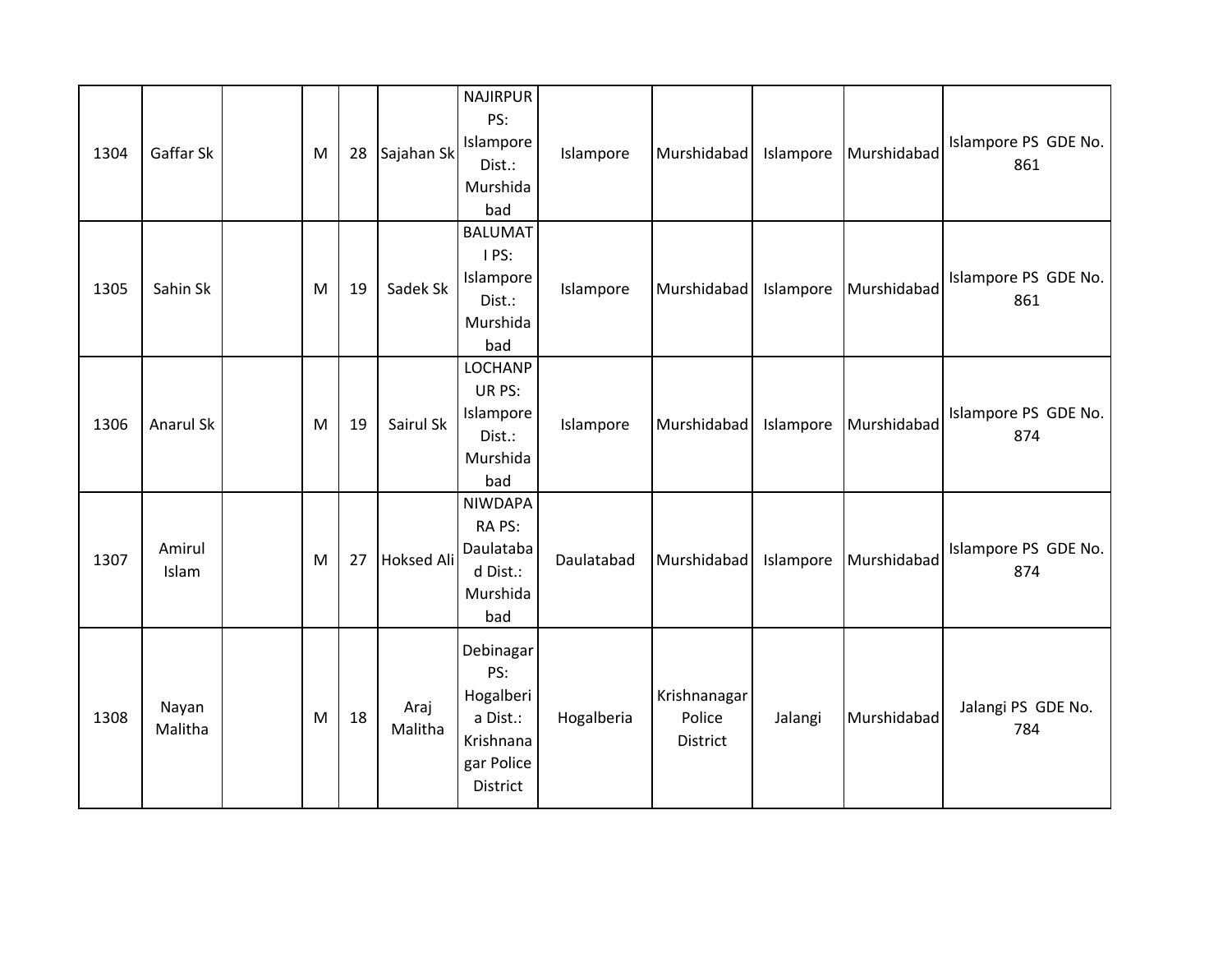| 1309 | Habib<br>Faraji            | M | 18 | Jalil Faraji       | Debinagar<br>PS:<br>Hogalberi<br>a Dist.:<br>Krishnana<br>gar Police<br>District        | Hogalberia | Krishnanagar<br>Police<br>District | Jalangi | Murshidabad | Jalangi PS GDE No.<br>784 |
|------|----------------------------|---|----|--------------------|-----------------------------------------------------------------------------------------|------------|------------------------------------|---------|-------------|---------------------------|
| 1310 | Gorabul<br>Arab<br>Mallick | M | 18 | Sonatan<br>Mallick | Debinagar<br>PS:<br>Hogalberi<br>a Dist.:<br>Krishnana<br>gar Police<br><b>District</b> | Hogalberia | Krishnanagar<br>Police<br>District | Jalangi | Murshidabad | Jalangi PS GDE No.<br>784 |
| 1311 | Sariful<br>Malitha         | M |    | Safikul<br>Malitha | Joykrishna<br>pur PS:<br>Jalangi<br>Dist.:<br>Murshida<br>bad                           | Jalangi    | Murshidabad                        | Jalangi | Murshidabad | Jalangi PS GDE No.<br>784 |
| 1312 | Eyakub Sk                  | M |    | Amiruddin<br>Sk    | Joykrishna<br>pur PS:<br>Jalangi<br>Dist.:<br>Murshida<br>bad                           | Jalangi    | Murshidabad                        | Jalangi | Murshidabad | Jalangi PS GDE No.<br>784 |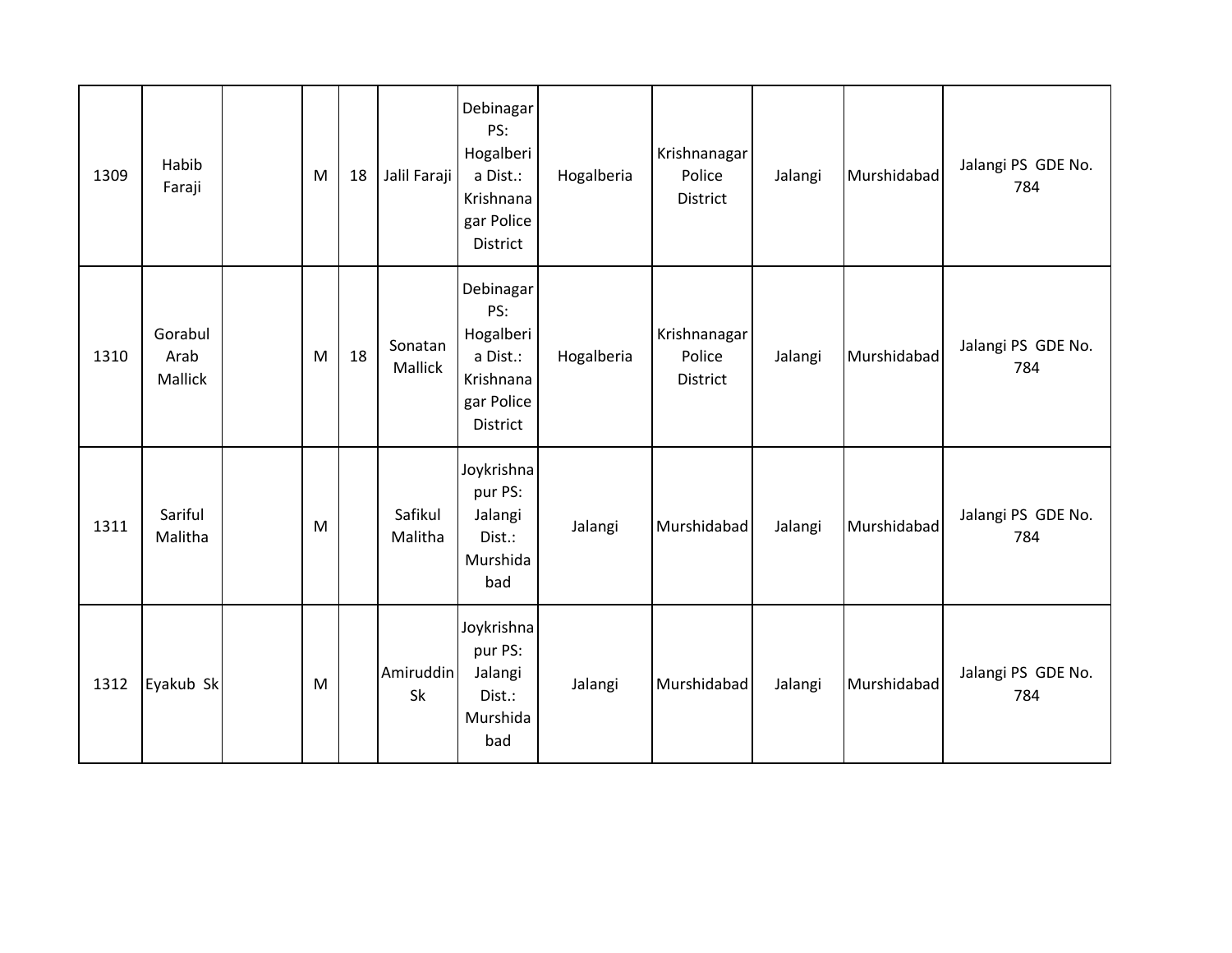| 1313 | Amiruddin<br>Sk | M |    | Mainuddi<br>n Sk            | Ghoshpar<br>a PS:<br>Jalangi<br>Dist.:<br>Murshida<br>bad                  | Jalangi    | Murshidabad                    | Jalangi | Murshidabad | Jalangi PS GDE No.<br>784 |
|------|-----------------|---|----|-----------------------------|----------------------------------------------------------------------------|------------|--------------------------------|---------|-------------|---------------------------|
| 1314 | Firoj Sk        | M | 38 | $S/O-$<br>Harun<br>Rasid Sk | High<br>Schoolpar<br>a PS:<br>Jiaganj<br>Dist.:<br>Murshida<br>bad         | Jiaganj    | Murshidabad                    | Jiaganj | Murshidabad | Jiaganj PS GDE No.<br>651 |
| 1315 | Suroj<br>Mandal | M | 25 | $S/O-$<br>Prolhad<br>Mandal | Kashiganj<br>PS: Jiaganj<br>Dist.:<br>Murshida<br>bad                      | Jiaganj    | Murshidabad                    | Jiaganj | Murshidabad | Jiaganj PS GDE No.<br>651 |
| 1316 | Ajmail Sk       | M | 23 | S/o- Ajijul<br>Sk           | Dasturhat<br>PS:<br>Sagardighi<br>Dist.:<br>Jangipur<br>Police<br>District | Sagardighi | Jangipur<br>Police<br>District | Jiaganj | Murshidabad | Jiaganj PS GDE No.<br>318 |
| 1317 | Mohabbat<br>Ali | M | 21 | S/o-Rajjak<br>Ali           | Dasturhat<br>PS:<br>Sagardighi<br>Dist.:<br>Jangipur<br>Police<br>District | Sagardighi | Jangipur<br>Police<br>District | Jiaganj | Murshidabad | Jiaganj PS GDE No.<br>318 |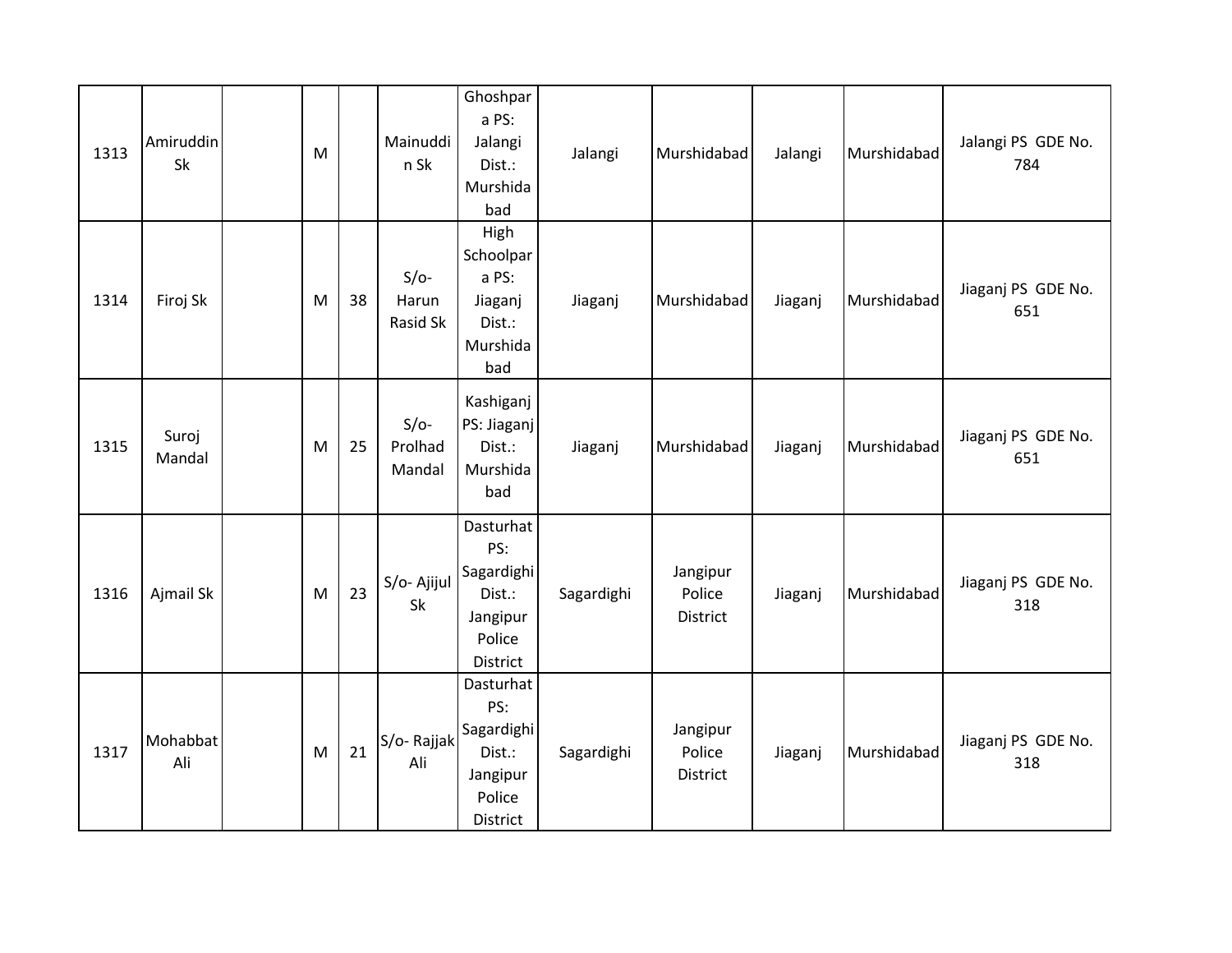| 1318 | Like Sk               | M | 22 | $S/O-$<br>Mannan<br>Hossain          | Mansigha<br>pur PS:<br>Sagardighi<br>Dist.:<br>Jangipur<br>Police<br>District  | Sagardighi | Jangipur<br>Police<br>District | Jiaganj | Murshidabad | Jiaganj PS GDE No.<br>318 |
|------|-----------------------|---|----|--------------------------------------|--------------------------------------------------------------------------------|------------|--------------------------------|---------|-------------|---------------------------|
| 1319 | Dulal<br>Mandal       | M | 39 | $S/O-$<br>Bhadu<br>Mandal            | Baranagar<br><b>Babludang</b><br>a PS:<br>Jiaganj<br>Dist.:<br>Murshida<br>bad | Jiaganj    | Murshidabad                    | Jiaganj | Murshidabad | Jiaganj PS GDE No.<br>318 |
| 1320 | Haripada<br>Mnadal    | M | 28 | $S/O-Lt.$<br>Dharani<br>Mandal       | Baranagar<br>Babludang<br>a PS:<br>Jiaganj<br>Dist.:<br>Murshida<br>bad        | Jiaganj    | Murshidabad                    | Jiaganj | Murshidabad | Jiaganj PS GDE No.<br>318 |
| 1321 | Ajit<br>Chowdhur<br>y | M | 58 | $S/O-$ Lt.<br>Kokil<br>Chowdhur<br>y | Swasanpa<br>ra PS:<br>Jiaganj<br>Dist.:<br>Murshida<br>bad                     | Jiaganj    | Murshidabad                    | Jiaganj | Murshidabad | Jiaganj PS GDE No.<br>319 |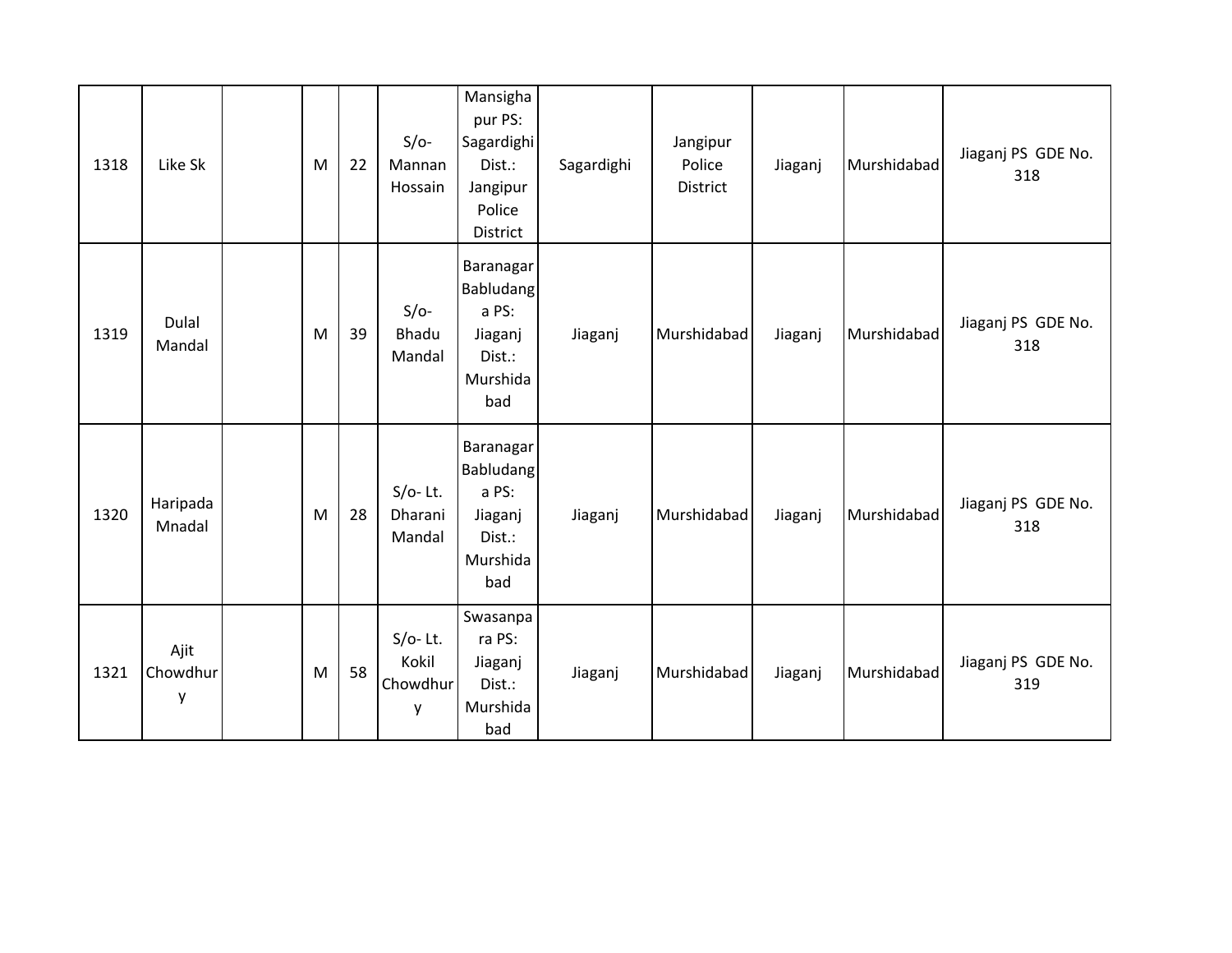| 1322 | Rentu<br>Mandal         | M | 43 | $S/O-$ Lt.<br>Haradhan<br>Mandal | Diar<br>Mahinaga<br>r PS:<br>Jiaganj<br>Dist.:<br>Murshida<br>bad | Jiaganj                  | Murshidabad | Jiaganj | Murshidabad | Jiaganj PS GDE No.<br>319 |
|------|-------------------------|---|----|----------------------------------|-------------------------------------------------------------------|--------------------------|-------------|---------|-------------|---------------------------|
| 1323 | Basudeb<br>Mandal       | M | 29 | $S/O-Rupal$<br>Mandal            | Ganeshpu<br>r PS:<br>Jiaganj<br>Dist.:<br>Murshida<br>bad         | Jiaganj                  | Murshidabad | Jiaganj | Murshidabad | Jiaganj PS GDE No.<br>650 |
| 1324 | Hajnat Ali              | M | 22 | $S/O-$<br>Asadul Sk              | Bilbakhna<br>PS:<br>Bhagawan<br>gola Dist.:<br>Murshida<br>bad    | Bhagawangola Murshidabad |             | Jiaganj | Murshidabad | Jiaganj PS GDE No.<br>650 |
| 1325 | Alima<br>Khatun<br>Bibi | M | 22 | $W$ /o-<br>Hajnat Ali            | Bilbakhna<br>PS:<br>Bhagawan<br>gola Dist.:<br>Murshida<br>bad    | Bhagawangola Murshidabad |             | Jiaganj | Murshidabad | Jiaganj PS GDE No.<br>650 |
| 1326 | Pintu<br>Mandal         | M | 40 | S/o-Suren<br>Mandal              | Chandipur<br>PS: Jiaganj<br>Dist.:<br>Murshida<br>bad             | Jiaganj                  | Murshidabad | Jiaganj | Murshidabad | Jiaganj PS GDE No.<br>650 |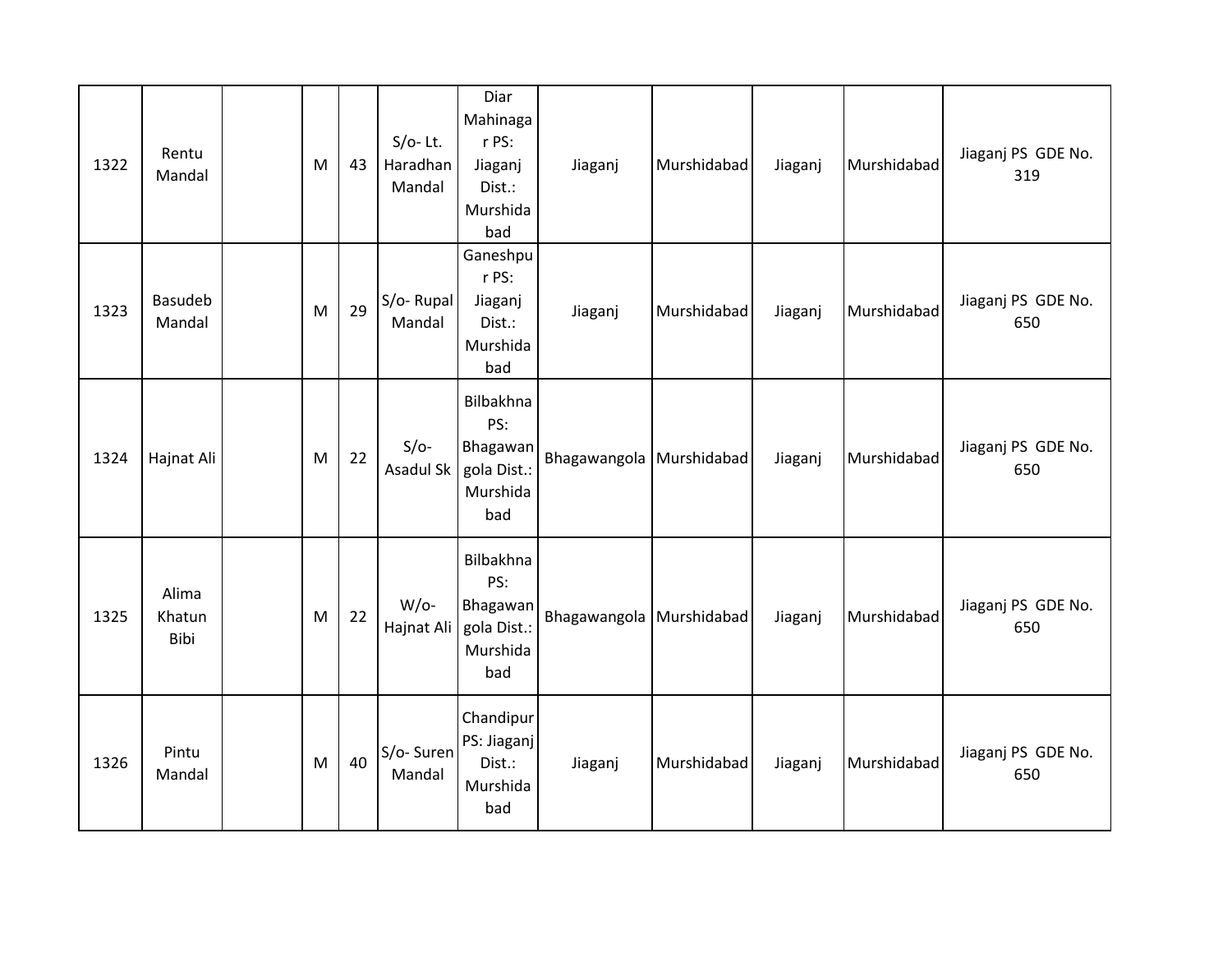| 1327 | Dhanapat<br>ai Mandal | M | 42 | $S/O-$<br>Monoranj<br>an Mandal Murshida | Chandipur<br>PS: Jiaganj<br>Dist.:<br>bad           | Jiaganj | Murshidabad | Jiaganj | Murshidabad | Jiaganj PS GDE No.<br>687 |
|------|-----------------------|---|----|------------------------------------------|-----------------------------------------------------|---------|-------------|---------|-------------|---------------------------|
| 1328 | Bipen<br>Mandal       | M | 35 | $S/O-$<br>Dhananjo<br>y Mandal           | Sibir PS:<br>Jiaganj<br>Dist.:<br>Murshida<br>bad   | Jiaganj | Murshidabad | Jiaganj | Murshidabad | Jiaganj PS GDE No.<br>687 |
| 1329 | Sunil<br>Mandal       | M | 42 | $S/O-$ Lt.<br>Shankar<br>Mandal          | Sibir PS:<br>Jiaganj<br>Dist.:<br>Murshida<br>bad   | Jiaganj | Murshidabad | Jiaganj | Murshidabad | Jiaganj PS GDE No.<br>687 |
| 1330 | Khokan<br>Mandal      | M | 40 | $S/O-$ Lt.<br>Shankar<br>Mandal          | Sibir PS:<br>Jiaganj<br>Dist.:<br>Murshida<br>bad   | Jiaganj | Murshidabad | Jiaganj | Murshidabad | Jiaganj PS GDE No.<br>687 |
| 1331 | Swapan<br>Mandal      | M | 28 | S/o- Gosto<br>Mandal                     | Joinpur<br>PS: Jiaganj<br>Dist.:<br>Murshida<br>bad | Jiaganj | Murshidabad | Jiaganj | Murshidabad | Jiaganj PS GDE No.<br>687 |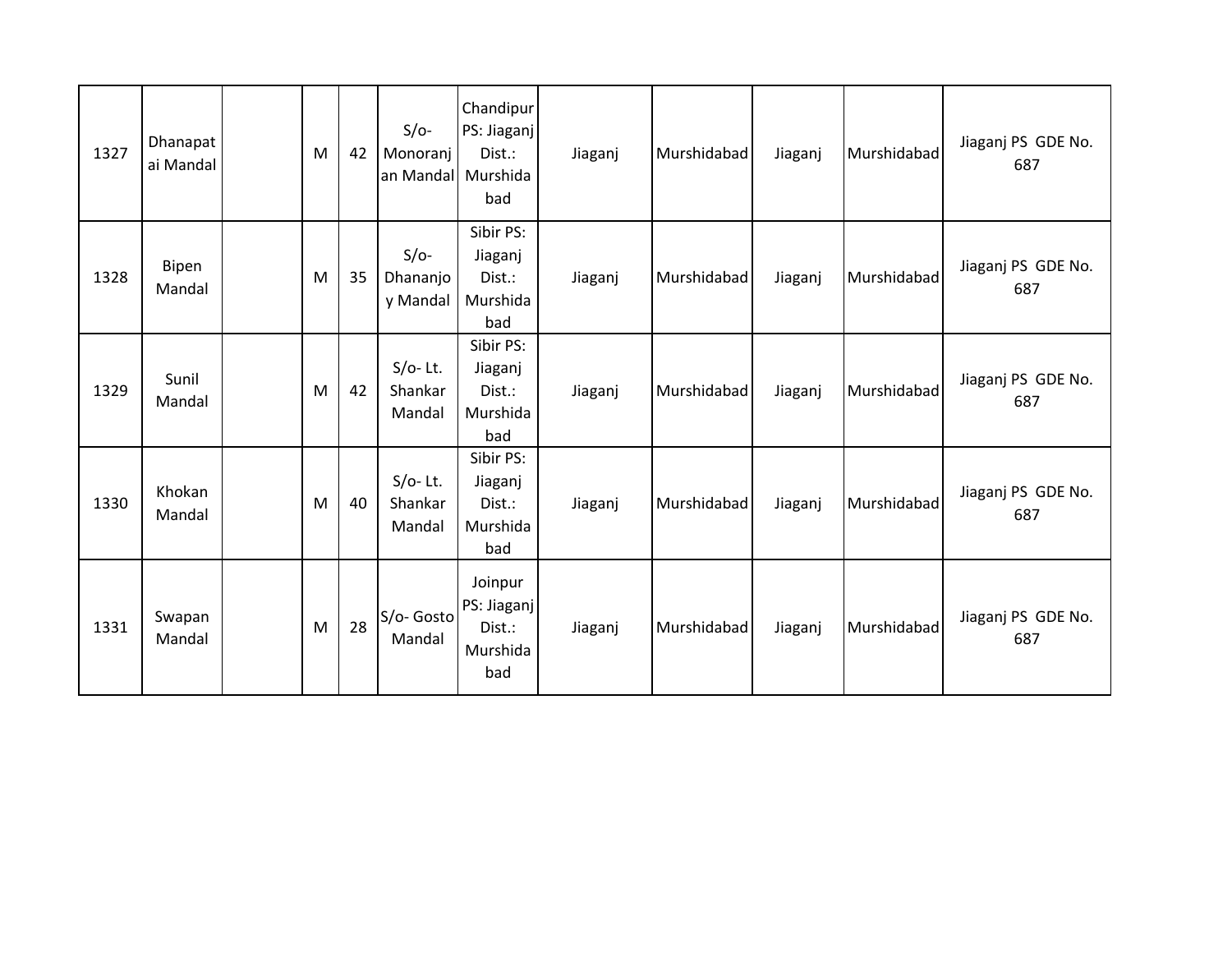| 1332 | Mithun<br>Mandal     | M | 31 | S/o-Debu<br>Mandal      | Bagdahar<br>03 no<br>Colony<br>PS: Jiaganj<br>Dist.:<br>Murshida<br>bad  | Jiaganj | Murshidabad | Jiaganj | Murshidabad | Jiaganj PS GDE No.<br>686 |
|------|----------------------|---|----|-------------------------|--------------------------------------------------------------------------|---------|-------------|---------|-------------|---------------------------|
| 1333 | Biswajit<br>Mandal   | M | 37 | S/o-Biren<br>Mandal     | Mollickba<br>gan PS:<br>Jiaganj<br>Dist.:<br>Murshida<br>bad             | Jiaganj | Murshidabad | Jiaganj | Murshidabad | Jiaganj PS GDE No.<br>686 |
| 1334 | Rony Dey             | M | 19 | $S/O-$<br>Sankar<br>Dey | Amaipara<br>PS: Jiaganj<br>Dist.:<br>Murshida<br>bad                     | Jiaganj | Murshidabad | Jiaganj | Murshidabad | Jiaganj PS GDE No.<br>686 |
| 1335 | Dipankar<br>Pahariya | M | 18 | S/o- Pema<br>Pahariya   | Bagdahara<br>03 no<br>colony<br>PS: Jiaganj<br>Dist.:<br>Murshida<br>bad | Jiaganj | Murshidabad | Jiaganj | Murshidabad | Jiaganj PS GDE No.<br>686 |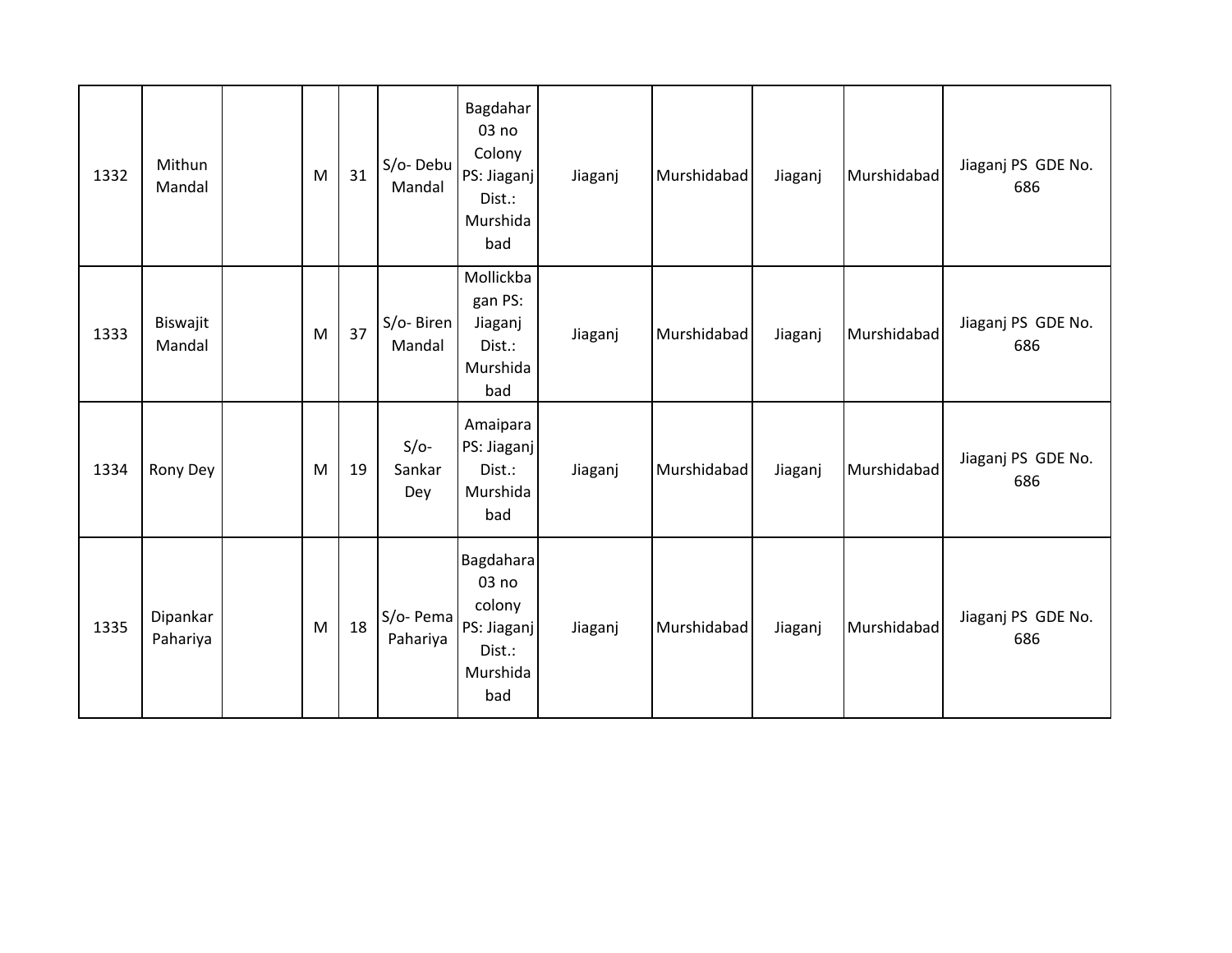| 1336 | Bikram<br>Mandal    | M | 22 | S/o-Suren<br>Mandal       | Char<br>Rajapur<br>PS:<br>Raninagar<br>Dist.:<br>Murshida<br>bad        | Raninagar     | Murshidabad | Jiaganj | Murshidabad | Jiaganj PS GDE No.<br>686 |
|------|---------------------|---|----|---------------------------|-------------------------------------------------------------------------|---------------|-------------|---------|-------------|---------------------------|
| 1337 | Nepal<br>Mandal     | M | 19 | $S/O-Dilip$<br>Mandal     | Amaipara<br>PS:<br>Raninagar<br>Dist.:<br>Murshida<br>bad               | Raninagar     | Murshidabad | Jiaganj | Murshidabad | Jiaganj PS GDE No.<br>686 |
| 1338 | Taju Sk             | M | 32 | Sk                        | Souduganj<br>PS:<br>S/o- Patal   Raninagar<br>Dist.:<br>Murshida<br>bad | Raninagar     | Murshidabad | Jiaganj | Murshidabad | Jiaganj PS GDE No.<br>686 |
| 1339 | Chiranjit<br>Mondal | M | 19 | Sufal<br>Mondal           | Golahat<br>PS:<br>Burwan<br>Dist.:<br>Murshida<br>bad                   | <b>Burwan</b> | Murshidabad | Kandi   | Murshidabad | Kandi PS GDE No.<br>1165  |
| 1340 | Mrinal<br>Komti Das | M | 56 | Lt.<br>Jajadish<br>Ch Das | Rasorah<br>PS:<br>Burwan<br>Dist.:<br>Murshida<br>bad                   | <b>Burwan</b> | Murshidabad | Kandi   | Murshidabad | Kandi PS GDE No.<br>1213  |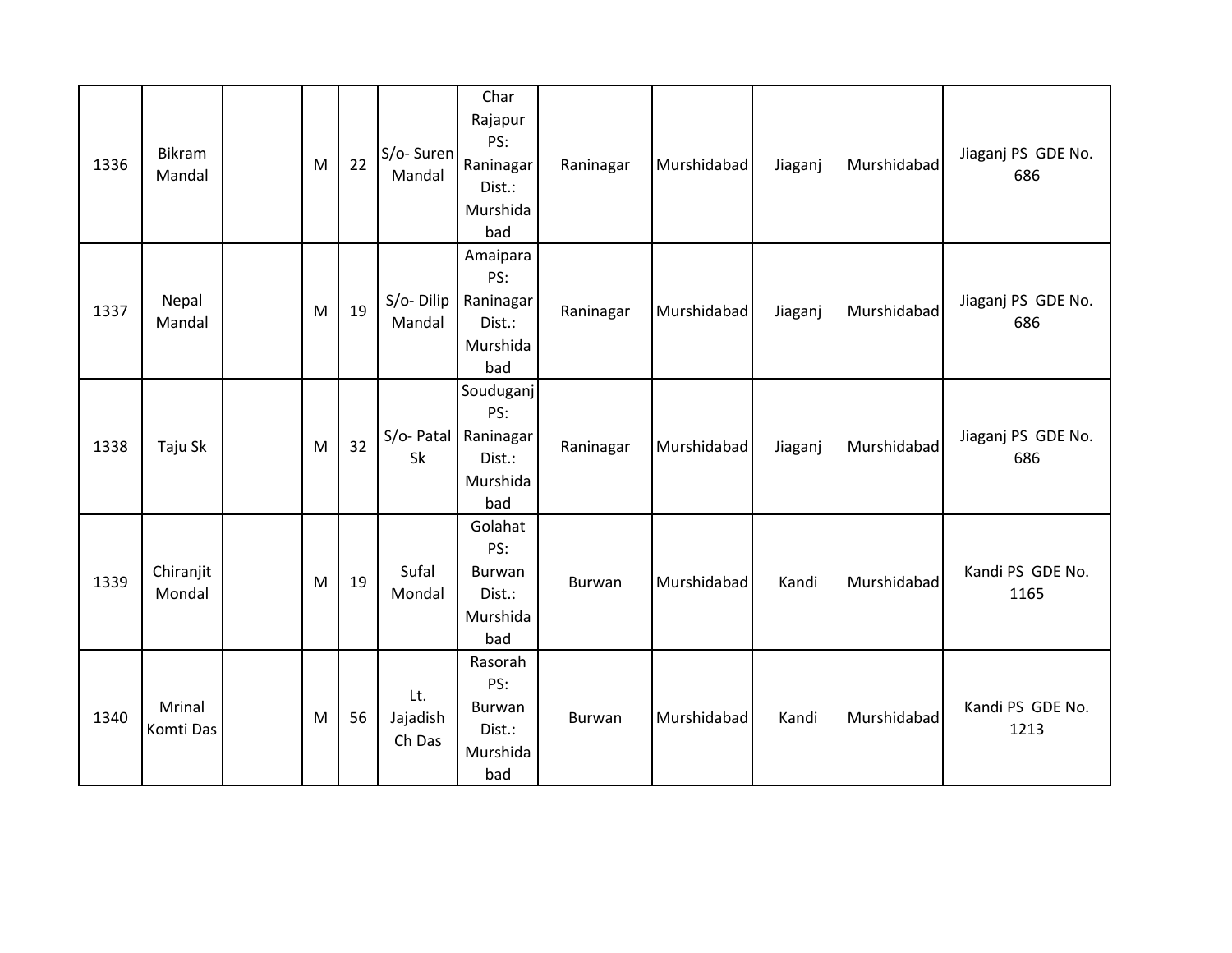| 1341 | Saday<br>Rajak          | M | 38 | Lt. Ashok<br>Rajak          | Jemo<br>Lilisahamo<br>r PS:<br>Burwan<br>Dist.:<br>Murshida<br>bad  | Burwan | Murshidabad | Kandi | Murshidabad | Kandi PS GDE No.<br>1213 |
|------|-------------------------|---|----|-----------------------------|---------------------------------------------------------------------|--------|-------------|-------|-------------|--------------------------|
| 1342 | Sukhen<br>Dalui         | M | 41 | Lt. Tejen<br>Dalui          | Jemo<br>Hablipara<br>PS: Kandi<br>Dist.:<br>Murshida<br>bad         | Kandi  | Murshidabad | Kandi | Murshidabad | Kandi PS GDE No.<br>1213 |
| 1343 | Chand<br><b>Babu Sk</b> | M | 36 | Lt.<br>Ishahoque<br>Sk      | Chaitanya<br>pur PS:<br>Kandi<br>Dist.:<br>Murshida<br>bad          | Kandi  | Murshidabad | Kandi | Murshidabad | Kandi PS GDE No.<br>1213 |
| 1344 | Gokul<br>Singha         | M | 63 | Lt.<br>Bambehar<br>i Singha | Dohalia<br>Manasatal<br>a PS:<br>Kandi<br>Dist.:<br>Murshida<br>bad | Kandi  | Murshidabad | Kandi | Murshidabad | Kandi PS GDE No.<br>1212 |
| 1345 | Kishor<br>Das           | M | 50 | Mukti Das                   | Madunia<br>PS: Kandi<br>Dist.:<br>Murshida<br>bad                   | Kandi  | Murshidabad | Kandi | Murshidabad | Kandi PS GDE No.<br>1212 |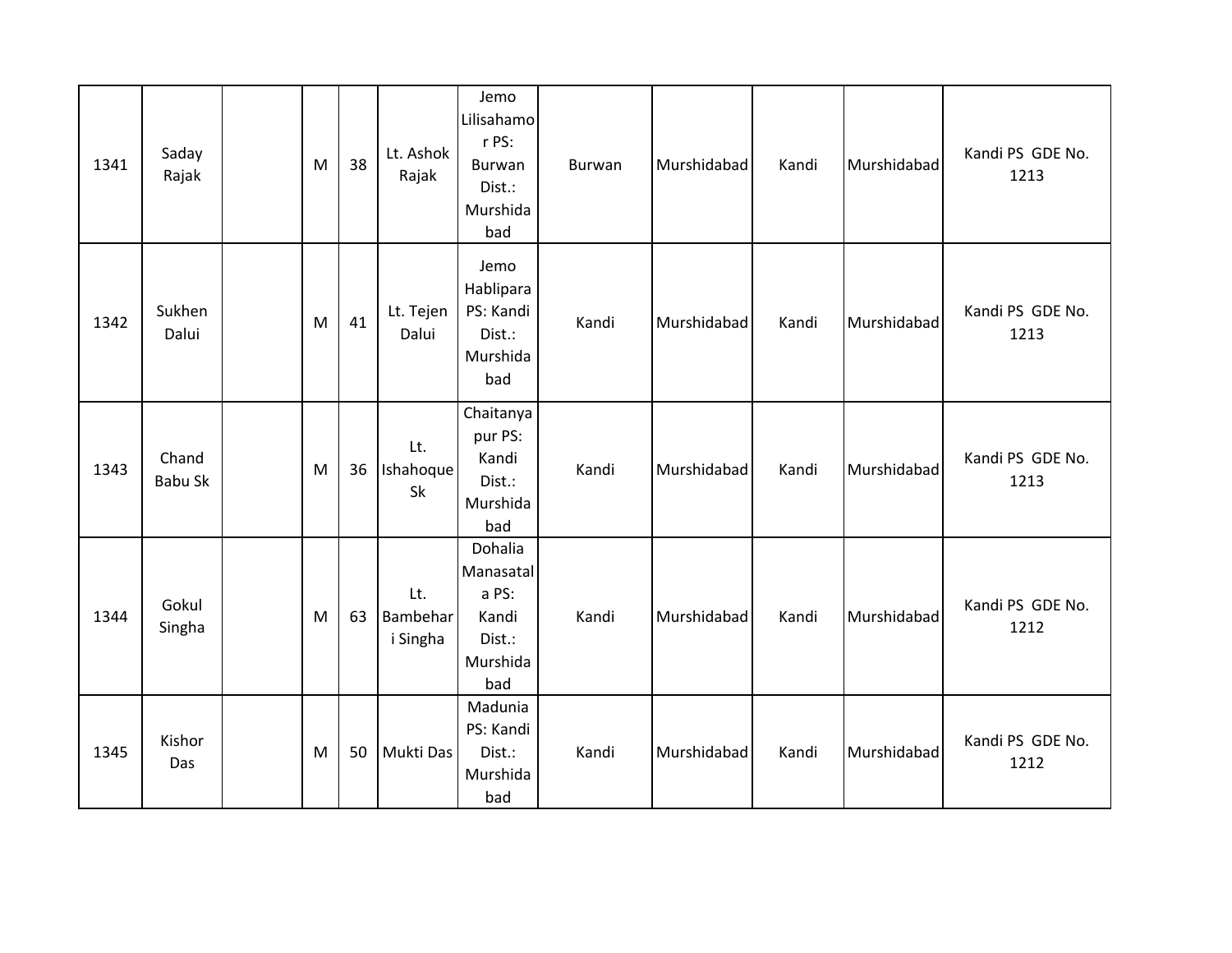| 1346 | Kali<br>Kumar<br>Konai    | M | 52 | Lt.<br>Biswanath<br>Konai        | Dhallapar<br>a PS:<br>Kandi<br>Dist.:<br>Murshida<br>bad | Kandi    | Murshidabad | Kandi | Murshidabad | Kandi PS GDE No.<br>1212 |
|------|---------------------------|---|----|----------------------------------|----------------------------------------------------------|----------|-------------|-------|-------------|--------------------------|
| 1347 | Nirmalya<br>Mukharje<br>e | M | 18 | Hiraksubh<br>ra<br>Mukharje<br>e | Ruppur<br>PS: Kandi<br>Dist.:<br>Murshida<br>bad         | Kandi    | Murshidabad | Kandi | Murshidabad | Kandi PS GDE No.<br>1214 |
| 1348 | Akash Pal                 | M | 21 | Nihar<br>Ramjan<br>Pal           | Madhulia<br>PS: Kandi<br>Dist.:<br>Murshida<br>bad       | Kandi    | Murshidabad | Kandi | Murshidabad | Kandi PS GDE No.<br>1214 |
| 1349 | Totan<br>Mondal           | M | 24 | Panchan<br>Mondal                | Kharsha<br>PS:<br>Khargram<br>Dist.:<br>Murshida<br>bad  | Khargram | Murshidabad | Kandi | Murshidabad | Kandi PS GDE No.<br>1214 |
| 1350 | Nirmal<br>Mondal          | M | 27 | Rajan<br>Mondal                  | Dakbangla<br>PS:<br>Burwan<br>Dist.:<br>Murshida<br>bad  | Burwan   | Murshidabad | Kandi | Murshidabad | Kandi PS GDE No.<br>1214 |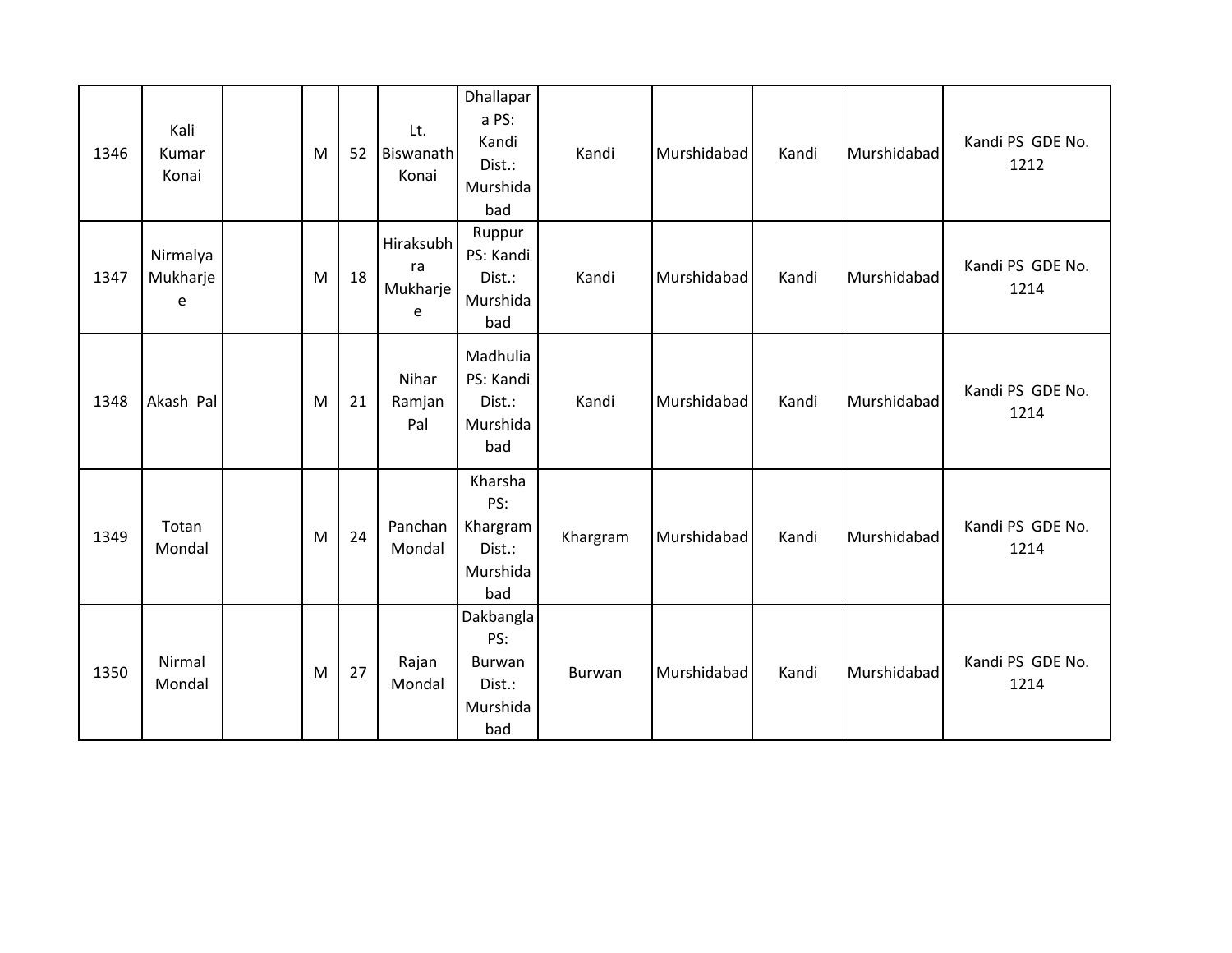| 1351 | Sumit Das         | M | 25 | Sanjoy<br>Das     | Madhulia<br>PS: Kandi<br>Dist.:<br>Murshida<br>bad                   | Kandi | Murshidabad | Kandi | Murshidabad | Kandi PS GDE No.<br>1214         |
|------|-------------------|---|----|-------------------|----------------------------------------------------------------------|-------|-------------|-------|-------------|----------------------------------|
| 1352 | Kalimuddi<br>n Sk | M | 48 | Nojied Sk         | Nowapara<br>Kumarsan<br>da PS:<br>Kandi<br>Dist.:<br>Murshida<br>bad | Kandi | Murshidabad | Kandi |             | Murshidabad Kandi PS GDE No. 358 |
| 1353 | Alhemde<br>Sk     | M | 56 | Ferutulla<br>Sk   | Nowapara<br>Kumarsan<br>da PS:<br>Kandi<br>Dist.:<br>Murshida<br>bad | Kandi | Murshidabad | Kandi |             | Murshidabad Kandi PS GDE No. 358 |
| 1354 | Rahibul<br>Sk     | M | 27 | Oli Sk            | Hatpata<br>PS: Kandi<br>Dist.:<br>Murshida<br>bad                    | Kandi | Murshidabad | Kandi |             | Murshidabad Kandi PS GDE No. 355 |
| 1355 | Umar Sk           | M | 36 | Lt. Jamirul<br>Sk | Hatpata<br>PS: Kandi<br>Dist.:<br>Murshida<br>bad                    | Kandi | Murshidabad | Kandi |             | Murshidabad Kandi PS GDE No. 355 |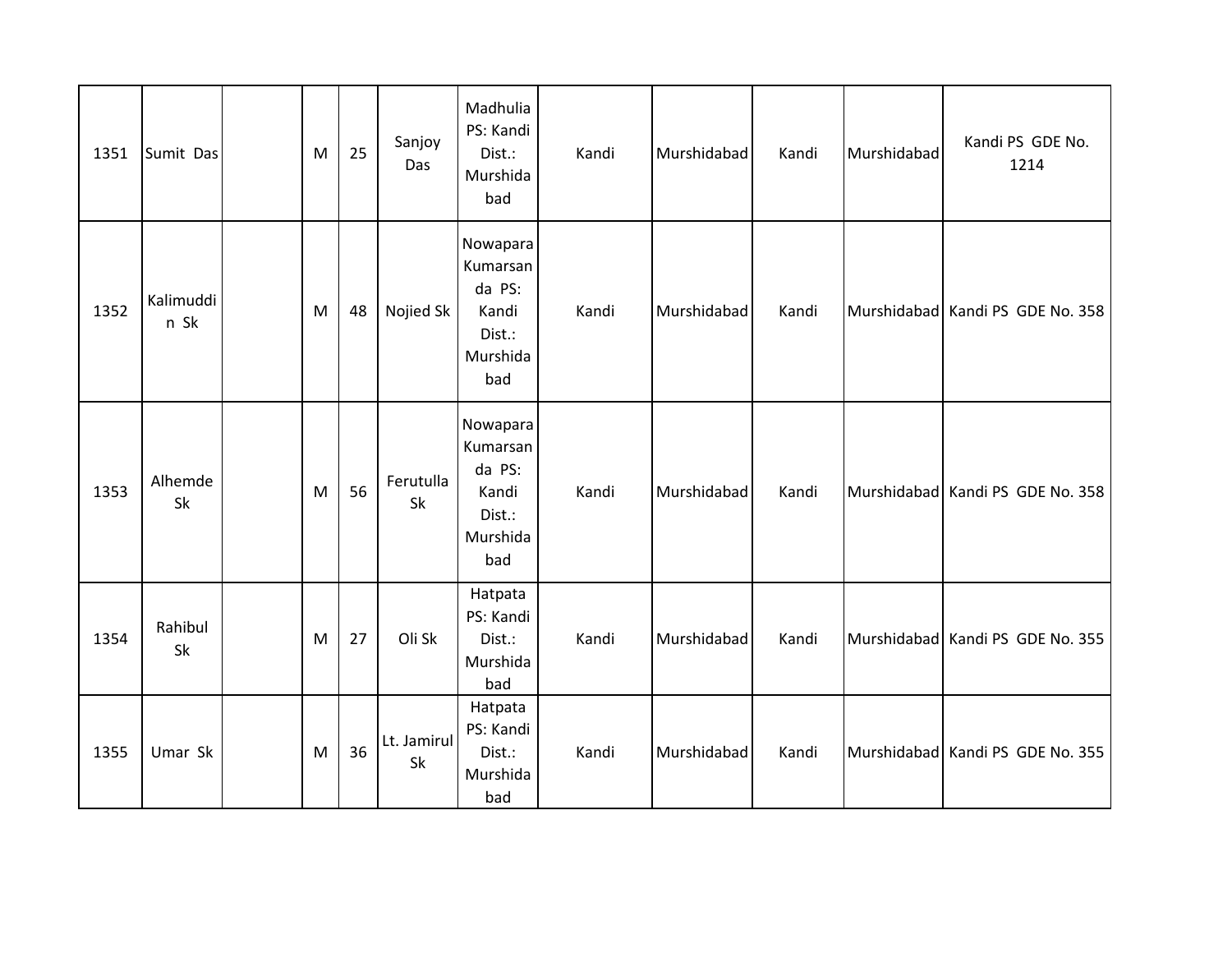| 1356 | Rafijul Sk | M | 38 | Allarakha<br>Sk | Nowapara<br>PS: Kandi<br>Dist.:<br>Murshida<br>bad                     | Kandi    | Murshidabad | Kandi    |             | Murshidabad Kandi PS GDE No. 355 |
|------|------------|---|----|-----------------|------------------------------------------------------------------------|----------|-------------|----------|-------------|----------------------------------|
| 1357 | Jamirul Sk | M | 24 | Lt. Tufan<br>Sk | Motra PS:<br>Kandi<br>Dist.:<br>Murshida<br>bad                        | Kandi    | Murshidabad | Kandi    |             | Murshidabad Kandi PS GDE No. 355 |
| 1358 | Rajib Sk   | M | 20 | Hasan Sk        | Chandra<br>Singha<br>Bati PS:<br>Khargram<br>Dist.:<br>Murshida<br>bad | Khargram | Murshidabad | Khargram | Murshidabad | Khargram PS GDE No.<br>895       |
| 1359 | Rana Sk    | M | 18 | Nachu Sk        | Chandra<br>Singha<br>Bati PS:<br>Khargram<br>Dist.:<br>Murshida<br>bad | Khargram | Murshidabad | Khargram | Murshidabad | Khargram PS GDE No.<br>895       |
| 1360 | Sahan Sk   | M | 18 | Tama Sk         | Indrani PS:<br>Khargram<br>Dist.:<br>Murshida<br>bad                   | Khargram | Murshidabad | Khargram | Murshidabad | Khargram PS GDE No.<br>894       |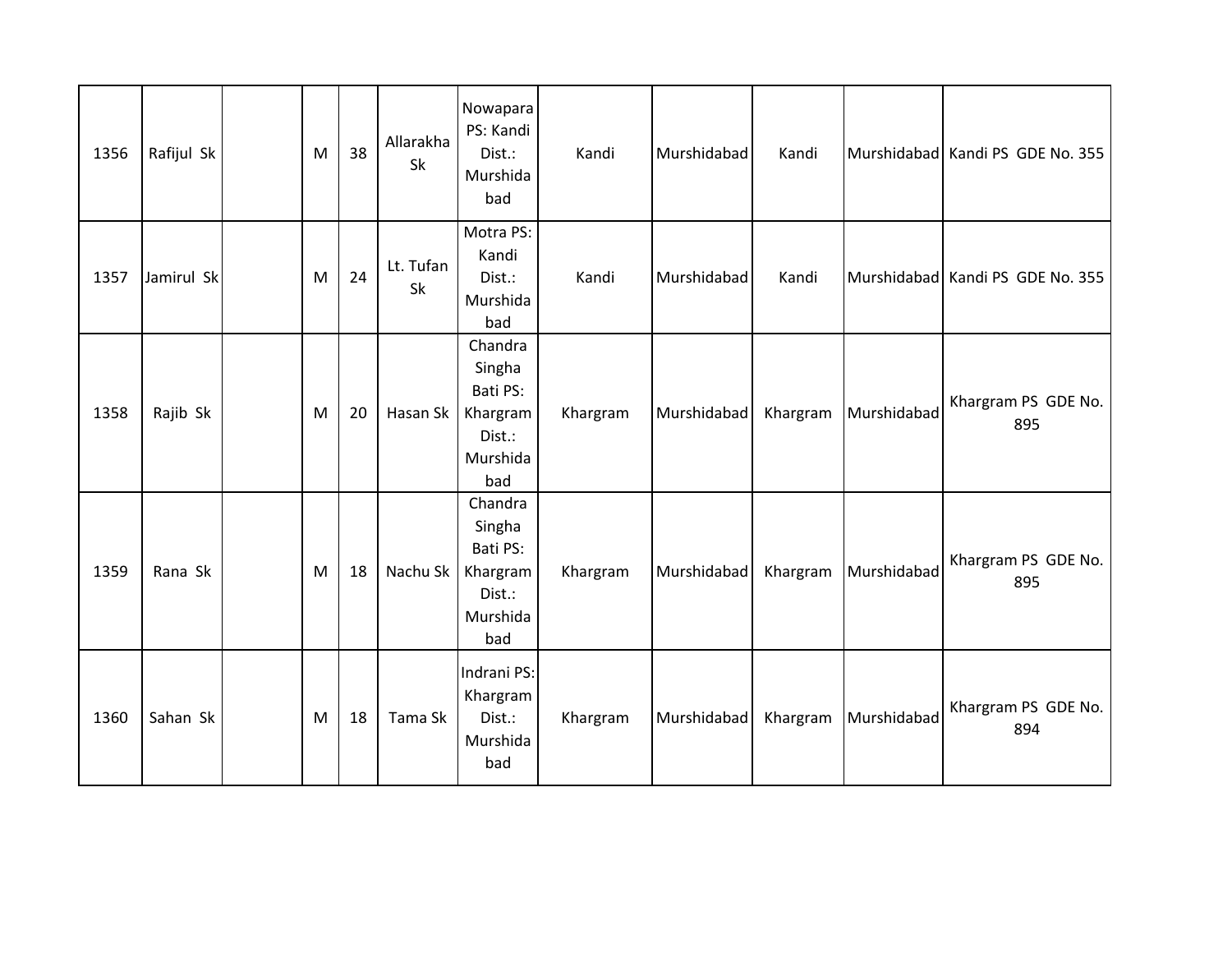| 1361 | Sadra<br>Alam   | M | 18 | Sofikul<br>Islam | Indrani PS:<br>Khargram<br>Dist.:<br>Murshida<br>bad           | Khargram | Murshidabad | Khargram | Murshidabad | Khargram PS GDE No.<br>894 |
|------|-----------------|---|----|------------------|----------------------------------------------------------------|----------|-------------|----------|-------------|----------------------------|
| 1362 | Rohit Sk        | M | 23 | Rentu Sk         | Indrani PS:<br>Khargram<br>Dist.:<br>Murshida<br>bad           | Khargram | Murshidabad | Khargram | Murshidabad | Khargram PS GDE No.<br>894 |
| 1363 | Dipu Mal        | M | 20 | Nirupada<br>Mal  | Dakshin<br>Narayanp<br>ur PS:<br>Tarapith<br>Dist.:<br>Birbhum | Tarapith | Birbhum     | Khargram | Murshidabad | Khargram PS GDE No.<br>895 |
| 1364 | Ram Mal         | M | 18 | Dilip Mal        | Dakshin<br>Narayanp<br>ur PS:<br>Tarapith<br>Dist.:<br>Birbhum | Tarapith | Birbhum     | Khargram | Murshidabad | Khargram PS GDE No.<br>895 |
| 1365 | Subhagya<br>Mal | M | 19 | Dhanu<br>Mal     | Dakshin<br>Narayanp<br>ur PS:<br>Tarapith<br>Dist.:<br>Birbhum | Tarapith | Birbhum     | Khargram | Murshidabad | Khargram PS GDE No.<br>895 |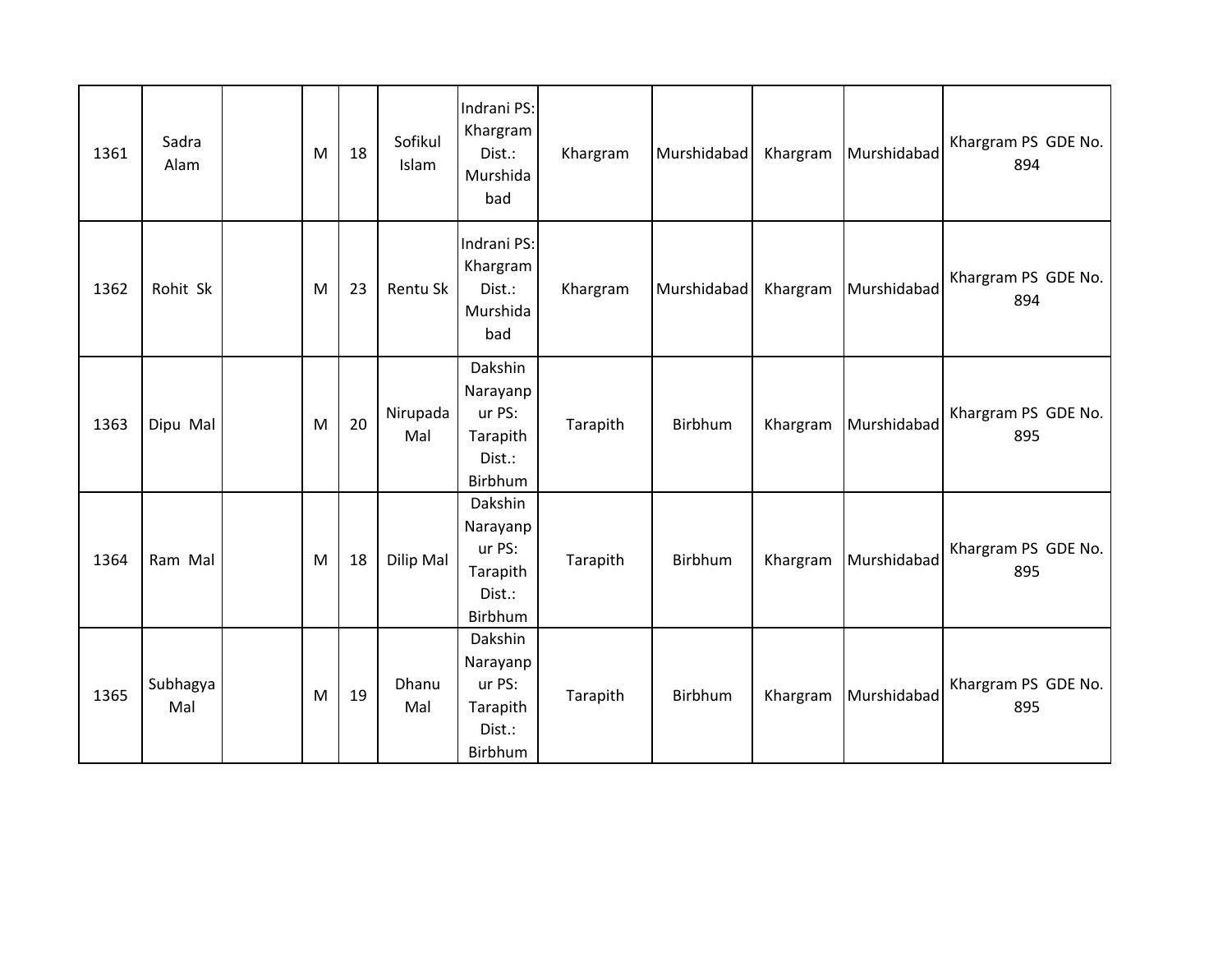| 1366 | Sidhaswar<br>Ghosh | M | 52 | Parbati<br>Ch. Ghosh    | Kapashda<br>nga PS:<br>Burwan<br>Dist.:<br>Murshida<br>bad   | <b>Burwan</b> | Murshidabad | Khargram | Murshidabad | Khargram PS GDE No.<br>895 |
|------|--------------------|---|----|-------------------------|--------------------------------------------------------------|---------------|-------------|----------|-------------|----------------------------|
| 1367 | Sattam<br>Bagdi    | M | 45 | Sukhdeb<br>Bagdi        | Kapashda<br>nga PS:<br>Burwan<br>Dist.:<br>Murshida<br>bad   | Burwan        | Murshidabad | Khargram | Murshidabad | Khargram PS GDE No.<br>895 |
| 1368 | Sukumar<br>Konai   | M | 50 | Lt.<br>Sonatan<br>Konai | Eroali PS:<br>Khargram<br>Dist.:<br>Murshida<br>bad          | Khargram      | Murshidabad | Khargram | Murshidabad | Khargram PS GDE No.<br>895 |
| 1369 | Susil<br>Mondal    | M | 60 | Lt Khokon<br>Mondal     | Bansgara<br>PS: Lalgola<br>Dist.:<br>Murshida<br>bad         | Lalgola       | Murshidabad | Lalgola  | Murshidabad | Lalgola PS GDE No.<br>1004 |
| 1370 | Mrinal<br>Singha   | M | 27 | Biggan<br>Singha        | Hathat<br>Colony PS:<br>Lalgola<br>Dist.:<br>Murshida<br>bad | Lalgola       | Murshidabad | Lalgola  | Murshidabad | Lalgola PS GDE No.<br>1004 |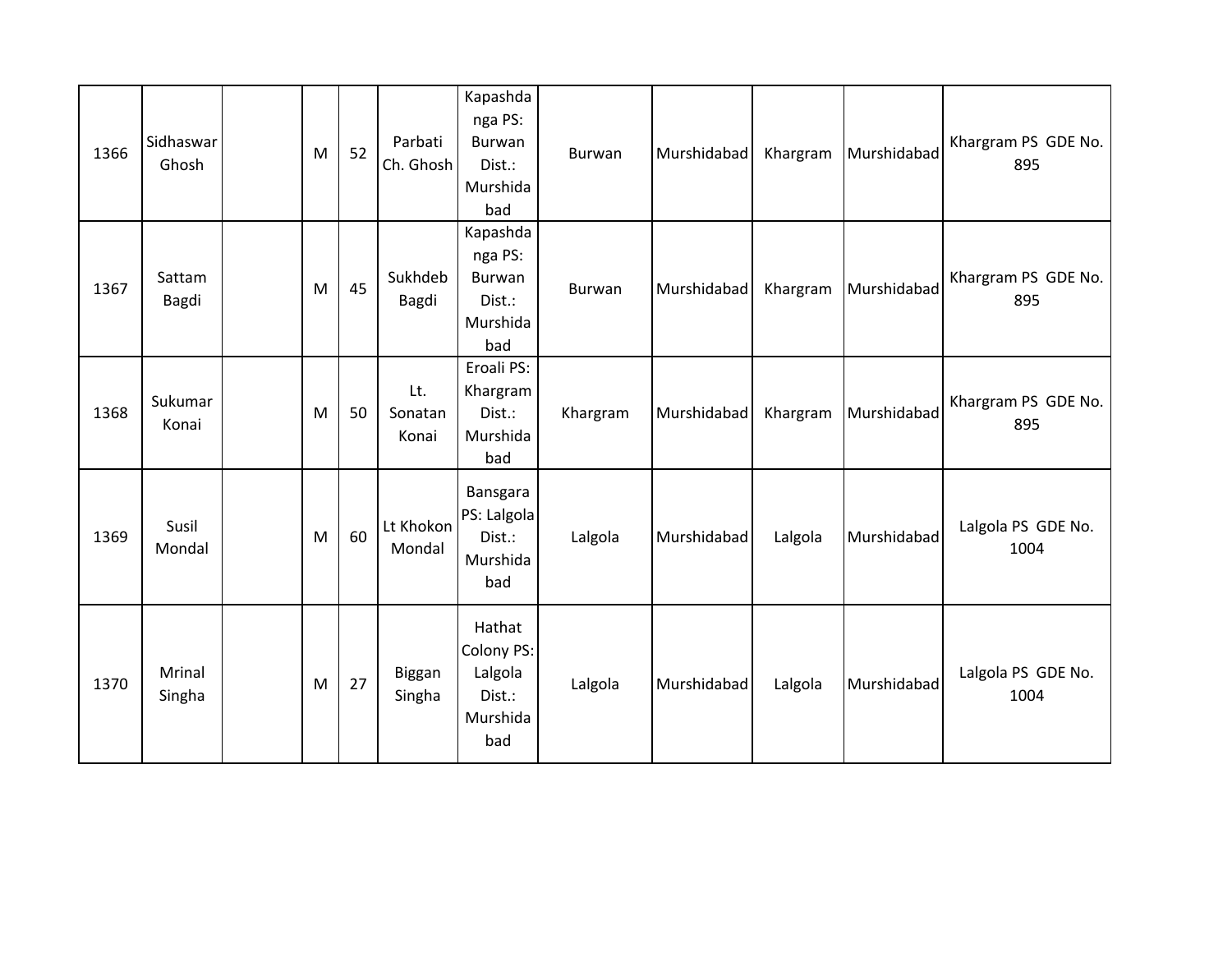| 1371 | Ajam Sk             | M | 52 | Lt Rahadul<br>Sk  | Chandpur<br>PS: Lalgola<br>Dist.:<br>Murshida<br>bad                          | Lalgola | Murshidabad | Lalgola | Murshidabad | Lalgola PS GDE No.<br>1004 |
|------|---------------------|---|----|-------------------|-------------------------------------------------------------------------------|---------|-------------|---------|-------------|----------------------------|
| 1372 | Raj Kumar<br>Mandal | M | 50 | Narayan<br>Mondal | Rajaramp<br>ur PS:<br>Lalgola<br>Dist.:<br>Murshida<br>bad                    | Lalgola | Murshidabad | Lalgola | Murshidabad | Lalgola PS GDE No.<br>1004 |
| 1373 | Sukdev<br>Sarkar    | M | 48 | Naba Kr<br>Sarkar | Bansgara<br>PS: Lalgola<br>Dist.:<br>Murshida<br>bad                          | Lalgola | Murshidabad | Lalgola | Murshidabad | Lalgola PS GDE No.<br>1004 |
| 1374 | Ratan<br>Haldar     | M | 38 | Narayan<br>Haldar | Krishnapu<br>r Kalibagh<br>Colony PS:<br>Lalgola<br>Dist.:<br>Murshida<br>bad | Lalgola | Murshidabad | Lalgola | Murshidabad | Lalgola PS GDE No.<br>1004 |
| 1375 | Sarful Sk           | M | 45 | Ajad Sk           | Balaramp<br>ur PS:<br>Lalgola<br>Dist.:<br>Murshida<br>bad                    | Lalgola | Murshidabad | Lalgola | Murshidabad | Lalgola PS GDE No.<br>1004 |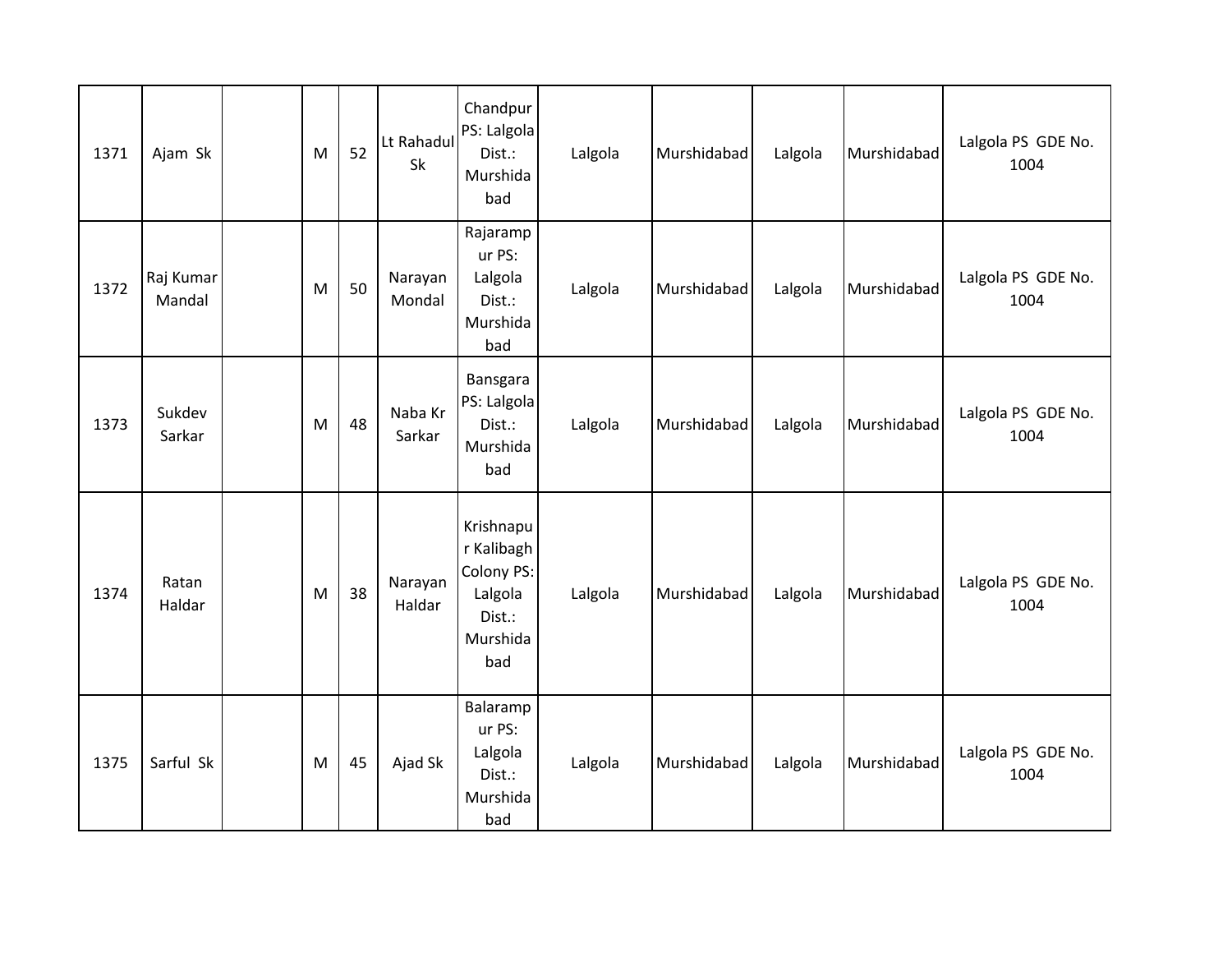| 1376 | Safikul<br>Islam | M | 27 | Rofikul<br>Islam | Gurudasp<br>ur PS:<br>Daulataba<br>d Dist.:<br>Murshida<br>bad  | Daulatabad  | Murshidabad | Murshidaba<br>d | Murshidabad          | Murshidabad PS GDE<br>No. 1162 |
|------|------------------|---|----|------------------|-----------------------------------------------------------------|-------------|-------------|-----------------|----------------------|--------------------------------|
| 1377 | Sajidul Sk       | M | 27 | Sajahan Sk       | Benidaspu<br>r PS:<br>Murshida<br>bad Dist.:<br>Murshida<br>bad | Murshidabad | Murshidabad | Murshidaba<br>d | Murshidabad          | Murshidabad PS GDE<br>No. 1162 |
| 1378 | Masum<br>Sk      | M | 24 | <b>Baidul Sk</b> | Hasanpur<br>PS:<br>Ranitala<br>Dist.:<br>Murshida<br>bad        | Ranitala    | Murshidabad | Murshidaba<br>d | Murshidabad          | Murshidabad PS GDE<br>No. 1162 |
| 1379 | Sumon Sk         | M | 24 | Ainul Sk         | Hasanpur<br>PS:<br>Ranitala<br>Dist.:<br>Murshida<br>bad        | Ranitala    | Murshidabad | Murshidaba<br>d | Murshidabad          | Murshidabad PS GDE<br>No. 1162 |
| 1380 | Masud Sk         | M | 25 | Modin Sk         | Pundi PS:<br>Nabagram<br>Dist.:<br>Murshida<br>bad              | Nabagram    | Murshidabad |                 | Nabagram Murshidabad | Nabagram PS GDE No.<br>951     |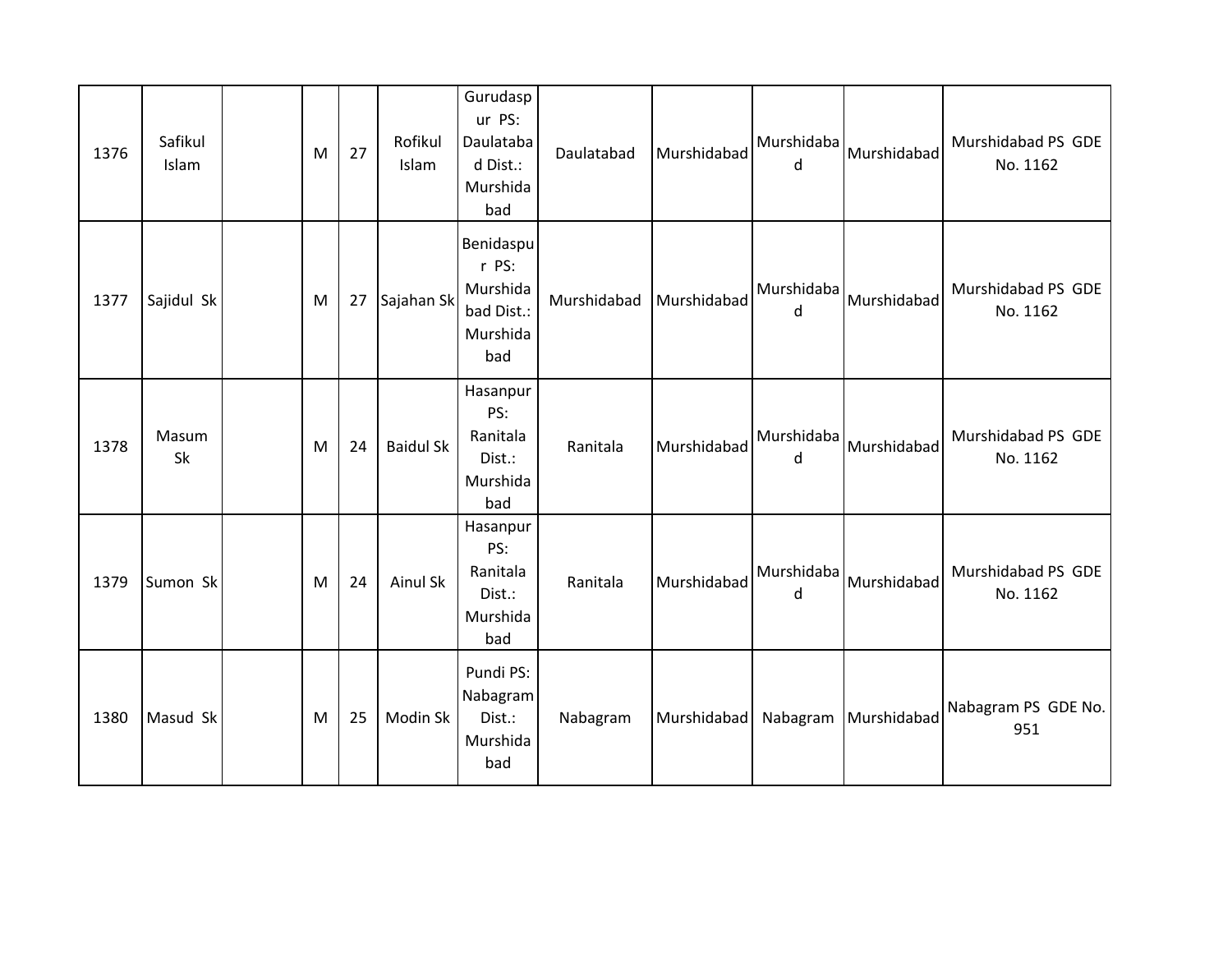| 1381 | Nur<br>Mahamm<br>ad | M | 55 | Lt. Abdul<br>Rajjak       | Nimgram<br>PS:<br>Nabagram<br>Dist.:<br>Murshida<br>bad        | Nabagram | Murshidabad |          | Nabagram Murshidabad | Nabagram PS GDE No.<br>951 |
|------|---------------------|---|----|---------------------------|----------------------------------------------------------------|----------|-------------|----------|----------------------|----------------------------|
| 1382 | Septu Sk            | M | 23 | Sayed Sk                  | Kushmore<br>PS:<br>Nabagram<br>Dist.:<br>Murshida<br>bad       | Nabagram | Murshidabad |          | Nabagram Murshidabad | Nabagram PS GDE No.<br>954 |
| 1383 | Somnath<br>Mondal   | M | 20 | Ashok<br>Mondal           | Gouranga<br>danga PS:<br>Nabagram<br>Dist.:<br>Murshida<br>bad | Nabagram | Murshidabad | Nabagram | Murshidabad          | Nabagram PS GDE No.<br>954 |
| 1384 | Haradhan<br>Mondal  | M | 45 | Lt.<br>Fulkumar<br>Mondal | Gouranga<br>danga PS:<br>Nabagram<br>Dist.:<br>Murshida<br>bad | Nabagram | Murshidabad |          | Nabagram Murshidabad | Nabagram PS GDE No.<br>954 |
| 1385 | Tapan<br>Mondal     | M | 47 | Lt. Sudhir<br>Mondal      | Gouranga<br>danga PS:<br>Nabagram<br>Dist.:<br>Murshida<br>bad | Nabagram | Murshidabad |          | Nabagram Murshidabad | Nabagram PS GDE No.<br>954 |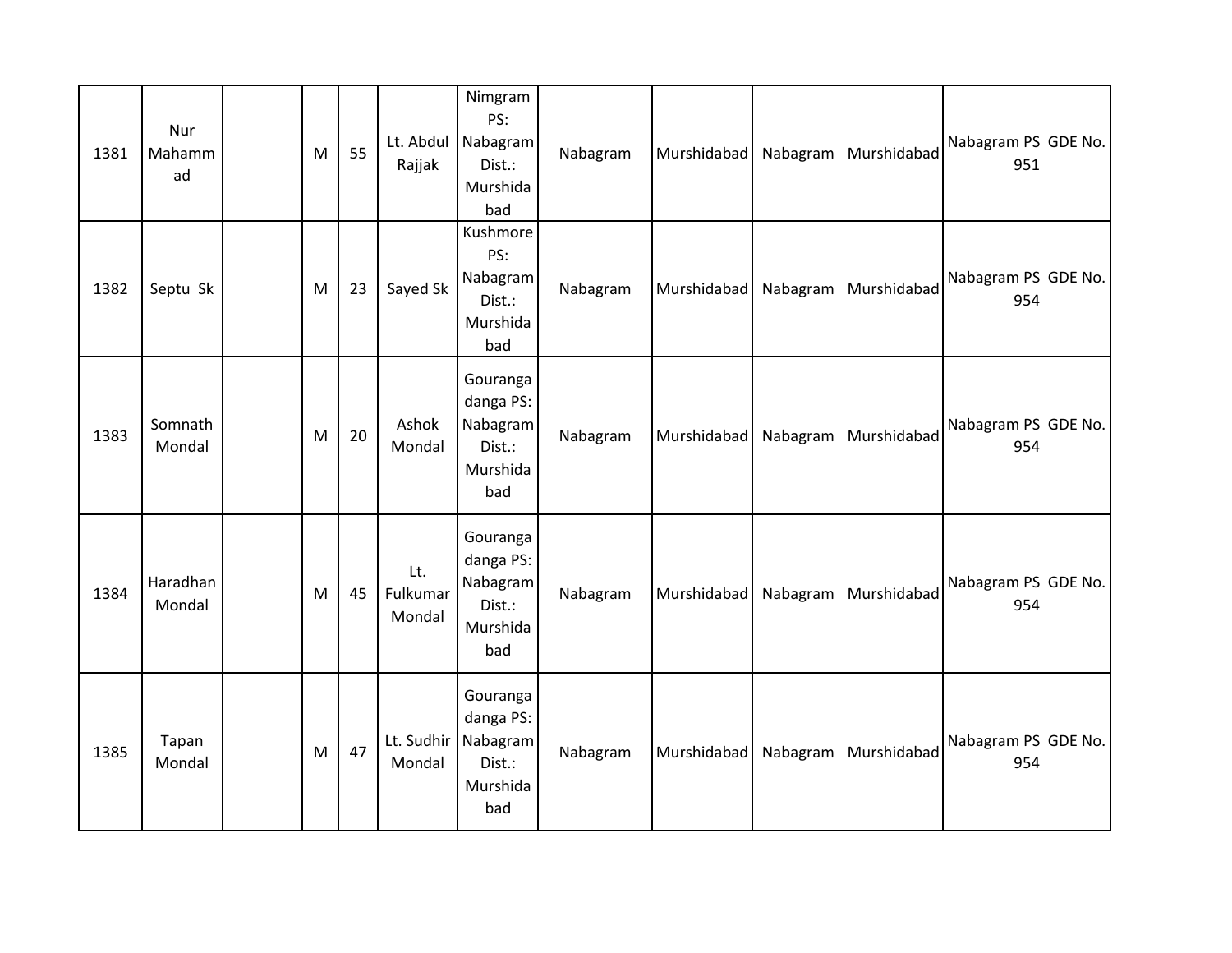| 1386 | Nanda<br>Gopal<br>Haldar | M            | 20 | Totan<br>Haldar        | Sherpur<br>PS:<br>Khargram<br>Dist.:<br>Murshida<br>bad       | Khargram    | Murshidabad | Nabagram | Murshidabad | Nabagram PS GDE No.<br>954 |
|------|--------------------------|--------------|----|------------------------|---------------------------------------------------------------|-------------|-------------|----------|-------------|----------------------------|
| 1387 | Allarakha<br>Sk          | M            | 26 | Md.<br>Eshahak<br>Ali  | Bhabanipu<br>r PS:<br>Nalhati<br>Dist.:<br>Birbhum            | Nalhati     | Birbhum     | Nabagram | Murshidabad | Nabagram PS GDE No.<br>954 |
| 1388 | Monifa<br>Khatun         | $\mathsf{F}$ | 28 | Ainul Bari<br>Malithya | Shyamnag<br>ar PS:<br>Nawda<br>Dist.:<br>Murshida<br>bad      | Nawda       | Murshidabad | Nawda    | Murshidabad | Nawda PS GDE No.<br>764    |
| 1389 | Samirul Sk               | M            | 21 | Anarul Sk              | Nashipur<br>PS:<br>Hariharpa<br>ra Dist.:<br>Murshida<br>bad  | Hariharpara | Murshidabad | Nawda    | Murshidabad | Nawda PS GDE No.<br>764    |
| 1390 | Abhash Sk                | M            | 36 | Babu Sk                | Daltonpur<br>PS:<br>Hariharpa<br>ra Dist.:<br>Murshida<br>bad | Hariharpara | Murshidabad | Nawda    | Murshidabad | Nawda PS GDE No.<br>764    |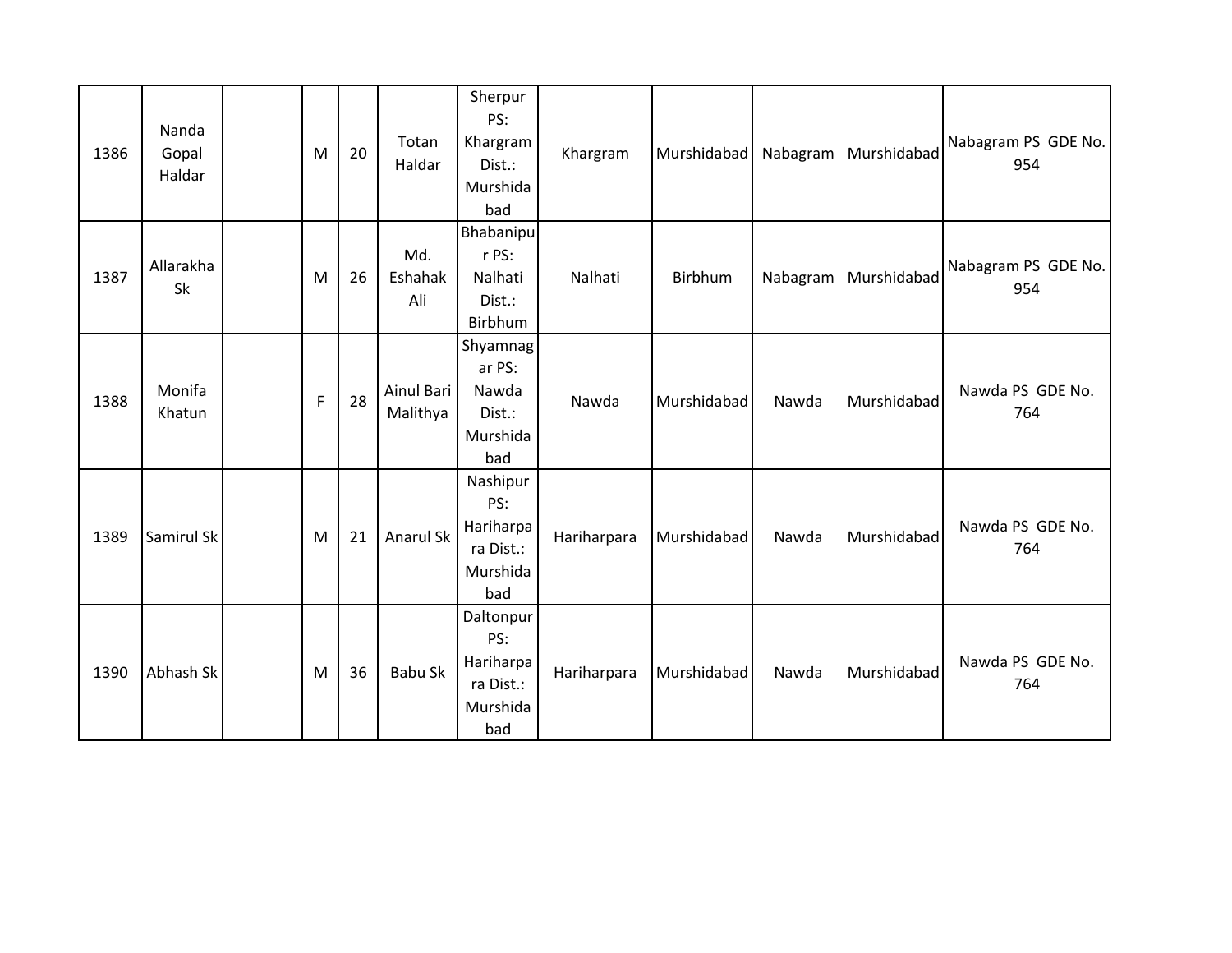| 1391 | Samirul<br>Mondal          | M | 31 | Lt<br>Iskander<br>Mondal     | Raipur PS:<br>Nawda<br>Dist.:<br>Murshida<br>bad            | Nawda     | Murshidabad | Nawda     | Murshidabad | Nawda PS GDE No.<br>764     |
|------|----------------------------|---|----|------------------------------|-------------------------------------------------------------|-----------|-------------|-----------|-------------|-----------------------------|
| 1392 | Golab<br>Hossain<br>Mondal | M | 45 | Lt Abul<br>Hossain<br>Mondal | Patikaabi<br>PS: Nawda<br>Dist.:<br>Murshida<br>bad         | Nawda     | Murshidabad | Nawda     | Murshidabad | Nawda PS GDE No.<br>764     |
| 1393 | Saidul Sk                  | M | 48 | Rafej Sk                     | Chandipur<br>PS: Nawda<br>Dist.:<br>Murshida<br>bad         | Nawda     | Murshidabad | Nawda     | Murshidabad | Nawda PS GDE No.<br>774     |
| 1394 | Kawjar Sk                  | M | 42 | Khoda Box<br>Sk              | Chandipur<br>PS: Nawda<br>Dist.:<br>Murshida<br>bad         | Nawda     | Murshidabad | Nawda     | Murshidabad | Nawda PS GDE No.<br>774     |
| 1395 | Achinata<br>Ghosh          | M | 40 | Arjun<br>Ghosh               | Mohanga<br>nj PS:<br>Raninagar<br>Dist.:<br>Murshida<br>bad | Raninagar | Murshidabad | Raninagar | Murshidabad | Raninagar PS GDE No.<br>834 |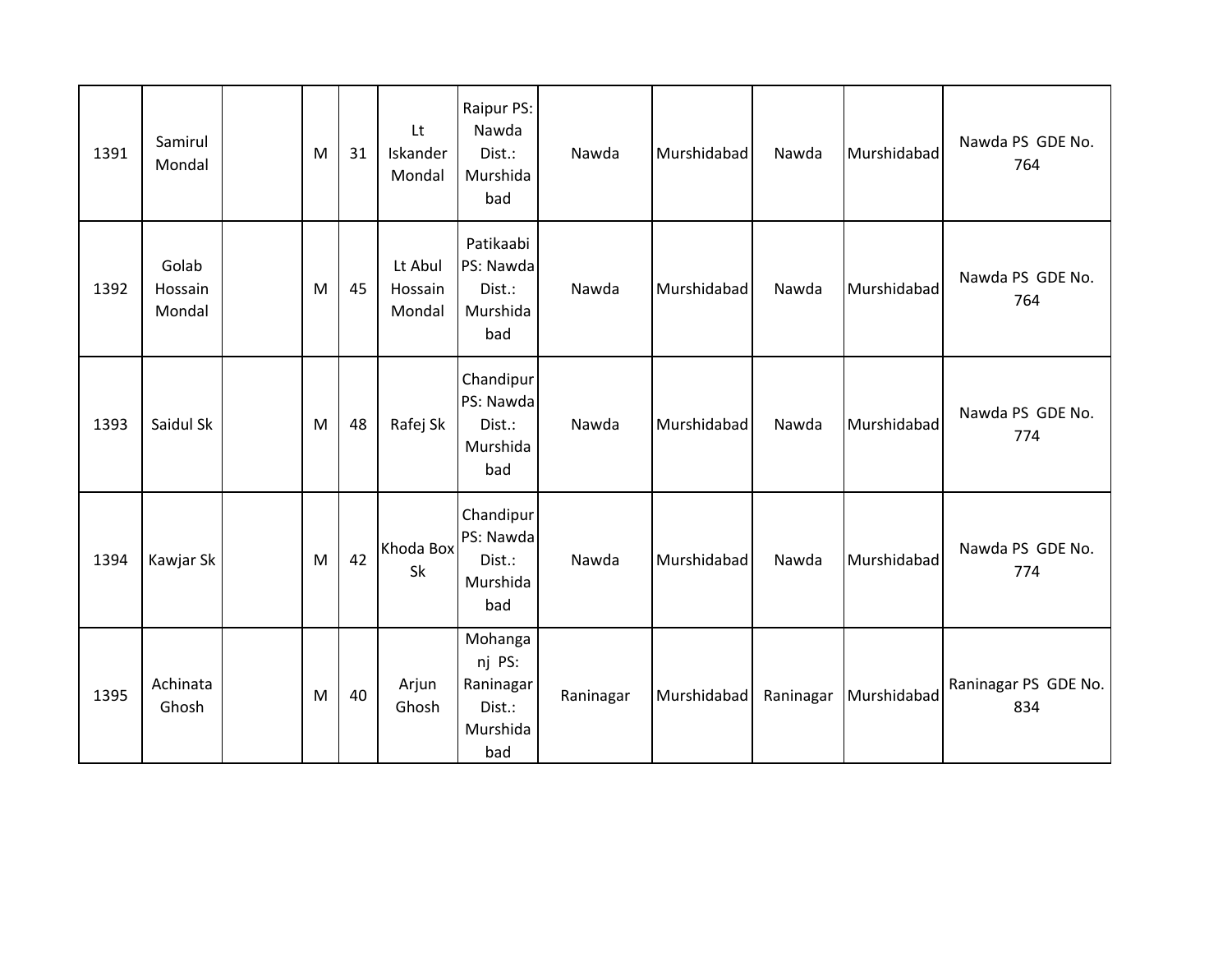| 1396 | Ashid<br>Ghosh      | M | 45 | Gopal<br>Ghosh  | Mohanga<br>nj PS:<br>Raninagar<br>Dist.:<br>Murshida<br>bad  | Raninagar | Murshidabad | Raninagar | Murshidabad | Raninagar PS GDE No.<br>834 |
|------|---------------------|---|----|-----------------|--------------------------------------------------------------|-----------|-------------|-----------|-------------|-----------------------------|
| 1397 | Sekender<br>Ali     | M | 42 | Lt Sayed<br>Ali | Moricha<br>PS:<br>Raninagar<br>Dist.:<br>Murshida<br>bad     | Raninagar | Murshidabad | Raninagar | Murshidabad | Raninagar PS GDE No.<br>839 |
| 1398 | Sk Piyarul<br>Islam | M | 56 | Lt Hosen<br>Sk  | Mondalpa<br>ra PS:<br>Raninagar<br>Dist.:<br>Murshida<br>bad | Raninagar | Murshidabad | Raninagar | Murshidabad | Raninagar PS GDE No.<br>823 |
| 1399 | Faijuddin<br>Sk     | M | 58 | Lt Hosen<br>Sk  | Lt Hosen<br>Sk PS:<br>Raninagar<br>Dist.:<br>Murshida<br>bad | Raninagar | Murshidabad | Raninagar | Murshidabad | Raninagar PS GDE No.<br>823 |
| 1400 | Mahatab<br>Ali      | M | 25 | Sk Kajem<br>Ali | Mondalpa<br>ra PS:<br>Raninagar<br>Dist.:<br>Murshida<br>bad | Raninagar | Murshidabad | Raninagar | Murshidabad | Raninagar PS GDE No.<br>823 |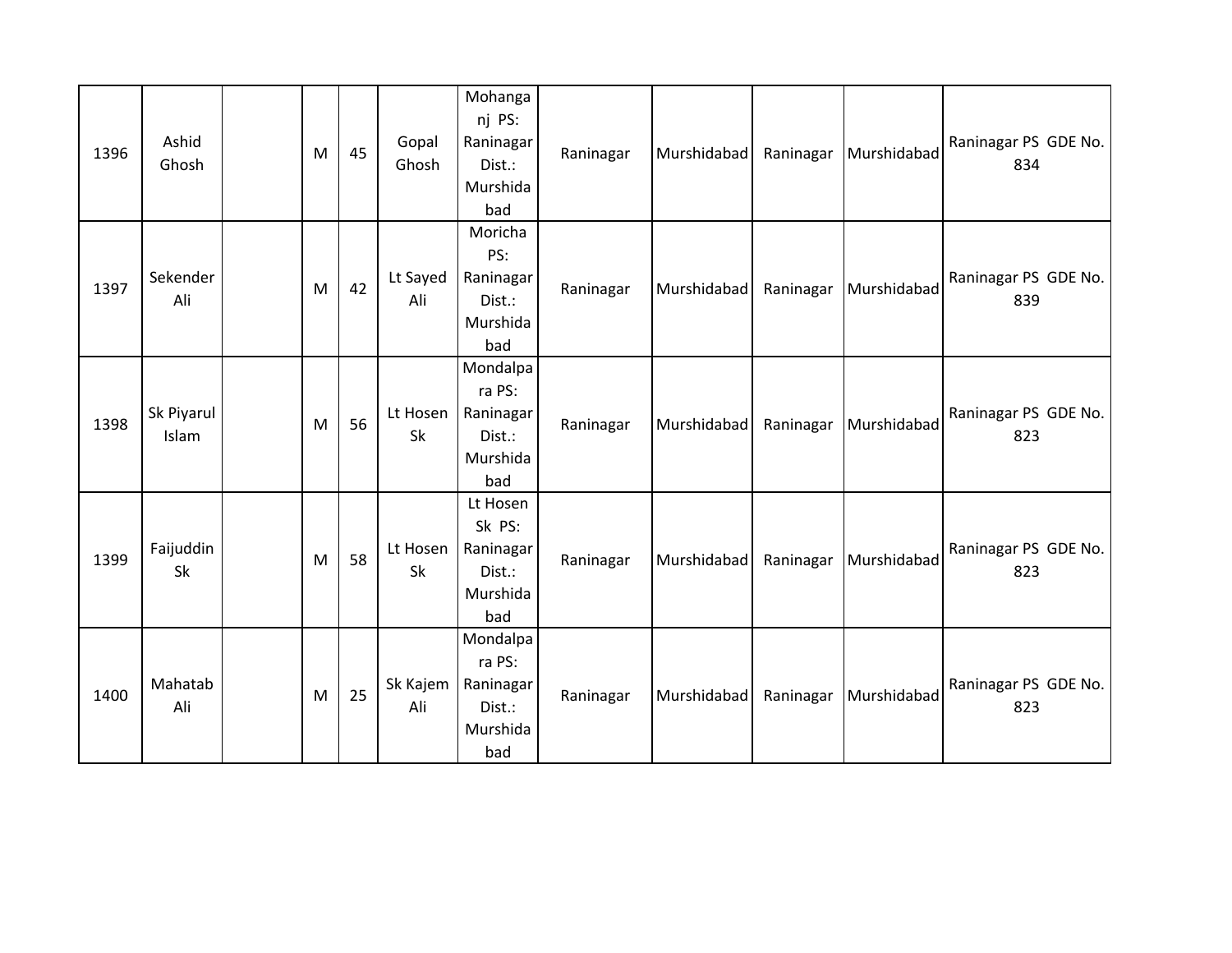| 1401 | Rafikul<br>Islam  | M | 38 | Lt Khas<br>Mahamm<br>ad | Saralpur<br>PS:<br>Ranitala<br>Dist.:<br>Murshida<br>bad | Ranitala | Murshidabad | Ranitala | Murshidabad | Ranitala PS GDE No.<br>815 |
|------|-------------------|---|----|-------------------------|----------------------------------------------------------|----------|-------------|----------|-------------|----------------------------|
| 1402 | Akbar Sk          | M | 38 | Mahasin<br>Sk           | Saralpur<br>PS:<br>Ranitala<br>Dist.:<br>Murshida<br>bad | Ranitala | Murshidabad | Ranitala | Murshidabad | Ranitala PS GDE No.<br>815 |
| 1403 | Arindam<br>Mondal | M | 34 | Koruna<br>Moy<br>Mondal | Fulpur PS:<br>Ranitala<br>Dist.:<br>Murshida<br>bad      | Ranitala | Murshidabad | Ranitala | Murshidabad | Ranitala PS GDE No.<br>815 |
| 1404 | Hilal Sk          | M | 26 | Jamir Sk                | Salar PS:<br>Salar Dist.:<br>Murshida<br>bad             | Salar    | Murshidabad | Salar    | Murshidabad | Salar PS GDE No. 827       |
| 1405 | Dalim Sk          | M | 45 | Lt Ali Sk               | Salar PS:<br>Salar Dist.:<br>Murshida<br>bad             | Salar    | Murshidabad | Salar    | Murshidabad | Salar PS GDE No. 827       |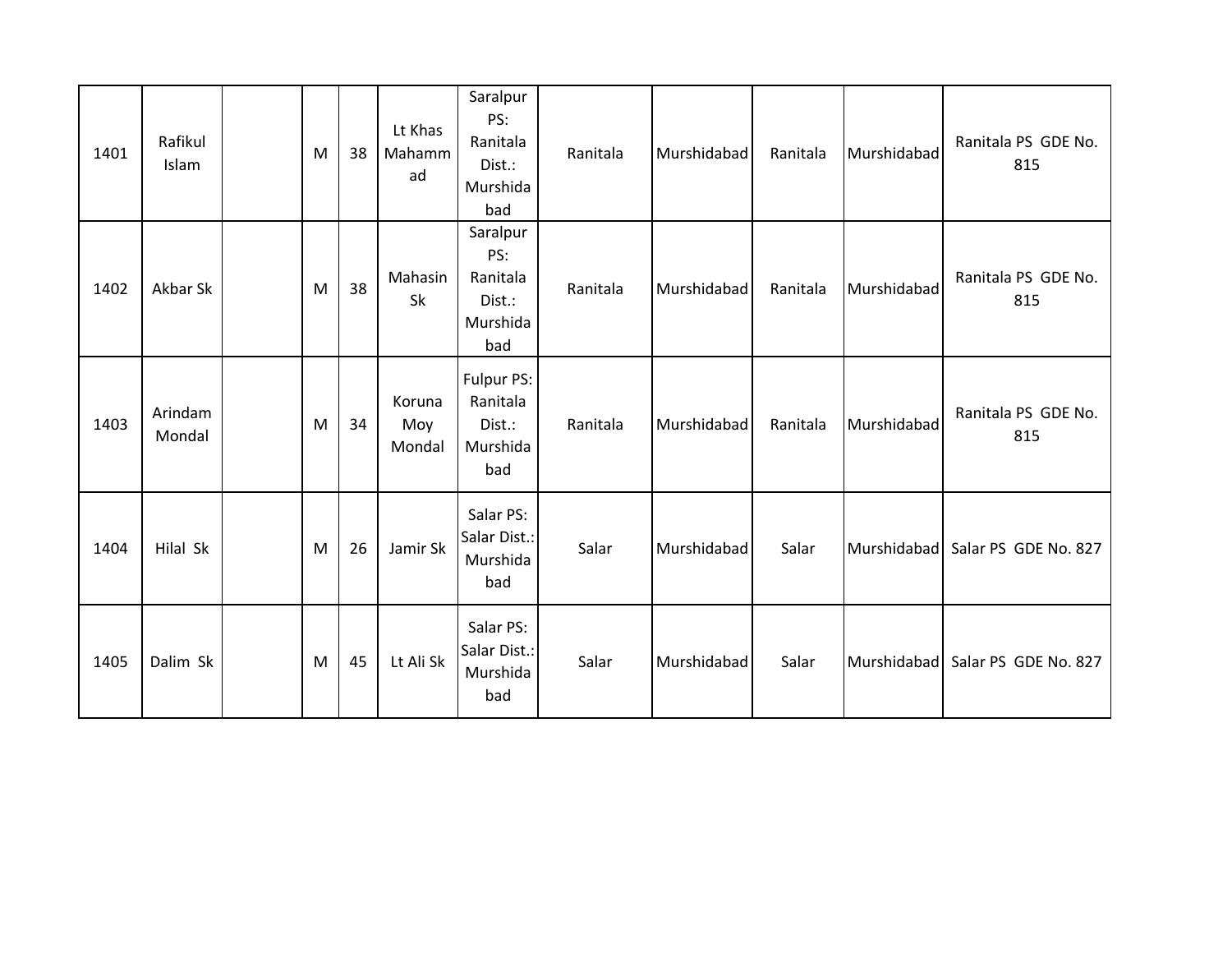| 1406 | Chayan<br>Doloi  | M |    | <b>Dhiren</b><br>Doloi     | Vill-<br>Kharagdih<br>a, PO-<br>Salboni<br>PS:<br>Anandapu<br>r Dist.:<br>Paschim<br>Mednipor<br>e | Anandapur | Paschim<br>Mednipore | Anandapur | Paschim<br>Mednipore | Anandapur PS GDE<br>No. 703                            |
|------|------------------|---|----|----------------------------|----------------------------------------------------------------------------------------------------|-----------|----------------------|-----------|----------------------|--------------------------------------------------------|
| 1407 | Nirmal<br>Mahata | M |    | Manindra<br>nath<br>Mahata | Vill-<br>Bankiband<br>h, Po-<br>Sayedpur<br>PS:<br>Salbani<br>Dist.:<br>Paschim<br>Mednipor<br>e   | Salbani   | Paschim<br>Mednipore | Anandapur | Paschim<br>Mednipore | Anandapur PS GDE<br>No. 703                            |
| 1408 | Ajit Hui         | M | 30 | Lt<br>Khaudira<br>m Hui    | <b>KHAKURD</b><br>A PS:<br>Belda<br>Dist.:<br>Paschim<br>Mednipor<br>e                             | Belda     | Paschim<br>Mednipore | Belda     | Paschim<br>Mednipore | Belda PS GDE No.<br>1261                               |
| 1409 | Ajoy<br>Maity    | M | 26 | Kalipada<br>Maity          | <b>BABLA PS:</b><br>Belda<br>Dist.:<br>Paschim<br>Mednipor<br>e                                    | Belda     | Paschim<br>Mednipore | Belda     | Paschim<br>Mednipore | <b>Belda PS Outpost</b><br>Jorageria PP GDE No.<br>798 |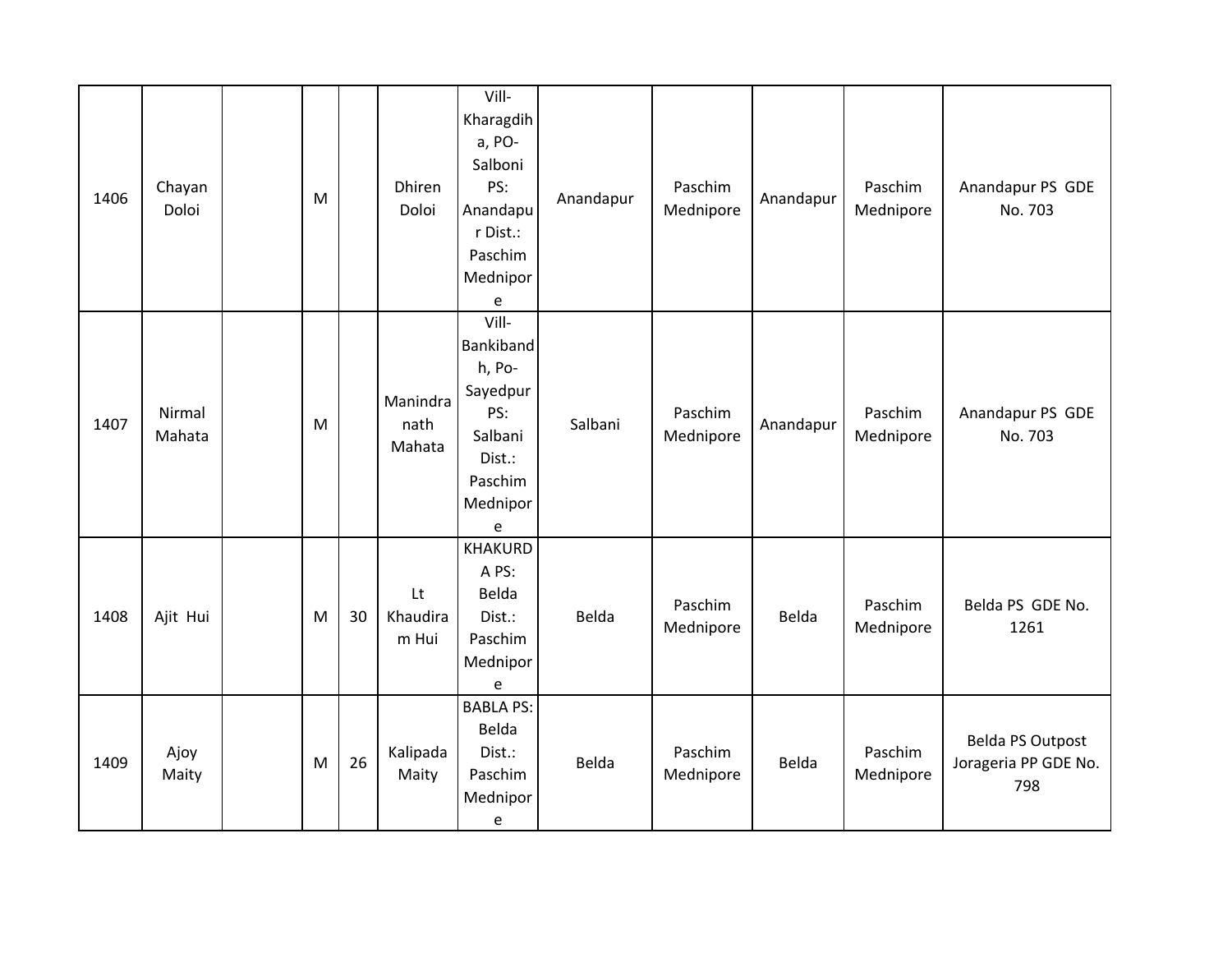| 1410 | Makhan<br>Dey      | M | 28 | Anukul<br>Dey                   | <b>BABLA PS:</b><br>Belda<br>Dist.:<br>Paschim<br>Mednipor<br>e                    | Belda   | Paschim<br>Mednipore | Belda  | Paschim<br>Mednipore | Belda PS Outpost<br>Jorageria PP GDE No.<br>798 |
|------|--------------------|---|----|---------------------------------|------------------------------------------------------------------------------------|---------|----------------------|--------|----------------------|-------------------------------------------------|
| 1411 | Rupkumar<br>Ghanti | M | 30 | Lt. Paresh<br>Chandra<br>Ghanti | <b>JHUMJHU</b><br>MI PS:<br>Daspur<br>Dist.:<br>Paschim<br>Mednipor<br>$\mathsf e$ | Daspur  | Paschim<br>Mednipore | Daspur | Paschim<br>Mednipore | Daspur PS GDE No.<br>1169                       |
| 1412 | Bapi<br>Sardar     | M | 32 | Nemai<br>Sardar                 | SHYAMSU<br><b>NDARPUR</b><br>PS:<br>Daspur<br>Dist.:<br>Paschim<br>Mednipor<br>e   | Daspur  | Paschim<br>Mednipore | Daspur | Paschim<br>Mednipore | Daspur PS GDE No.<br>1169                       |
| 1413 | Kabirul Sk         | M | 22 | Mojibul Sk                      | <b>RAGHUNA</b><br><b>THPUR PS:</b><br>Murarai<br>Dist.:<br>Birbhum                 | Murarai | Birbhum              | Daspur | Paschim<br>Mednipore | Daspur PS GDE No.<br>1166                       |
| 1414 | Sujan Sk           | M | 32 | Sukchand<br>Sk                  | <b>RAGHUNA</b><br><b>THPUR PS:</b><br>Murarai<br>Dist.:<br>Birbhum                 | Murarai | Birbhum              | Daspur | Paschim<br>Mednipore | Daspur PS GDE No.<br>1166                       |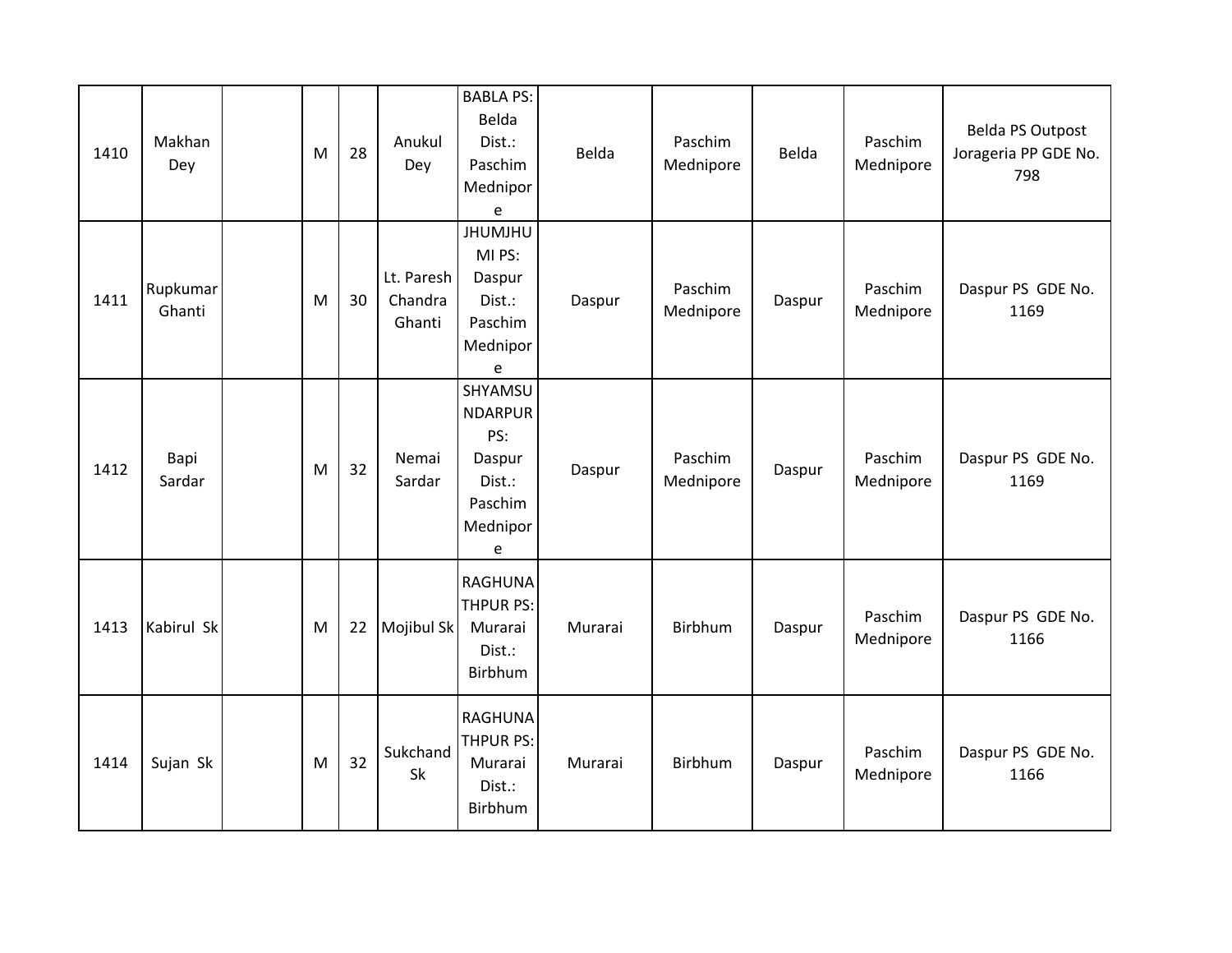| 1415 | Ali<br>Hassan           | M | 24 | Sk. Ejajul               | VANGAIL<br>PS:<br>Murarai                                             | Murarai | Basirhat             | Daspur | Paschim<br>Mednipore | Daspur PS GDE No.<br>1166 |
|------|-------------------------|---|----|--------------------------|-----------------------------------------------------------------------|---------|----------------------|--------|----------------------|---------------------------|
| 1416 | Sk Ismail               | M | 60 | Lt.kasam<br>Ali          | PS:<br>Murarai                                                        | Murarai | <b>Basirhat</b>      | Daspur | Paschim<br>Mednipore | Daspur PS GDE No.<br>1166 |
| 1417 | Susanta<br>Bangal       | M | 33 | Ashok<br>Bangal          | Ratneswar<br>bati PS:<br>Ghatal<br>Dist.:<br>Paschim<br>Mednipor<br>e | Ghatal  | Paschim<br>Mednipore | Ghatal | Paschim<br>Mednipore | Ghatal PS GDE No.<br>1081 |
| 1418 | <b>Bikram</b><br>Sasmal | M | 21 | <b>Bhairab</b><br>Sasmal | Ratneswar<br>bati PS:<br>Ghatal<br>Dist.:<br>Paschim<br>Mednipor<br>e | Ghatal  | Paschim<br>Mednipore | Ghatal | Paschim<br>Mednipore | Ghatal PS GDE No.<br>1081 |
| 1419 | Rajkumar<br>Hazra       | M | 38 | Aditya<br>Hazra          | Harisingha<br>pur PS:<br>Ghatal<br>Dist.:<br>Paschim<br>Mednipor<br>e | Ghatal  | Paschim<br>Mednipore | Ghatal | Paschim<br>Mednipore | Ghatal PS GDE No.<br>1081 |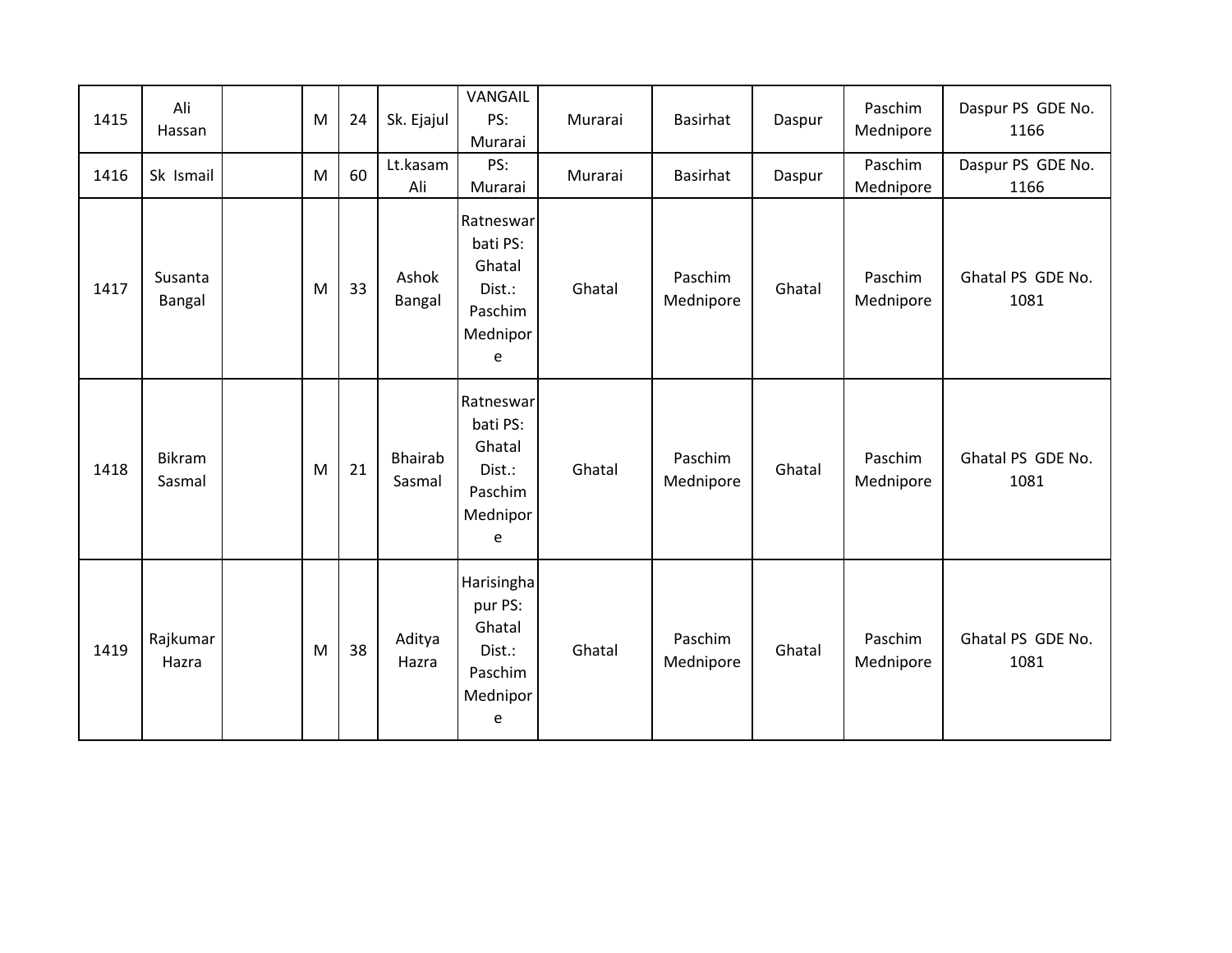| 1420 | Somnath<br>Murmu | M | 26 | Rupchand<br>Murmu | Betjharia<br>PS:<br>Goaltore<br>Dist.:<br>Paschim<br>Mednipor<br>e                                                       | Goaltore | Paschim<br>Mednipore | Gurguripal | Paschim<br>Mednipore | Gurguripal PS GDE No.<br>718 |
|------|------------------|---|----|-------------------|--------------------------------------------------------------------------------------------------------------------------|----------|----------------------|------------|----------------------|------------------------------|
| 1421 | Laltu Sing       | M | 19 | <b>Iswar Sing</b> | Vill -<br>Kakrajit,<br>PS –<br>Dantan,<br>Dist –<br>Paschim<br>Medi PS:<br>Dantan<br>Dist.:<br>Paschim<br>Mednipor<br>e  | Dantan   | Paschim<br>Mednipore | Keshiary   | Paschim<br>Mednipore | Keshiary PS GDE No.<br>1006  |
| 1422 | Rajib<br>Mandi   | M | 22 | Rabi<br>Mandi     | Vill –<br>Napo, PO<br>–<br>Chakla, PS<br>Keshiary,<br>Dist –<br>Pa PS:<br>Keshiary<br>Dist.:<br>Paschim<br>Mednipor<br>e | Keshiary | Paschim<br>Mednipore | Keshiary   | Paschim<br>Mednipore | Keshiary PS GDE No.<br>1052  |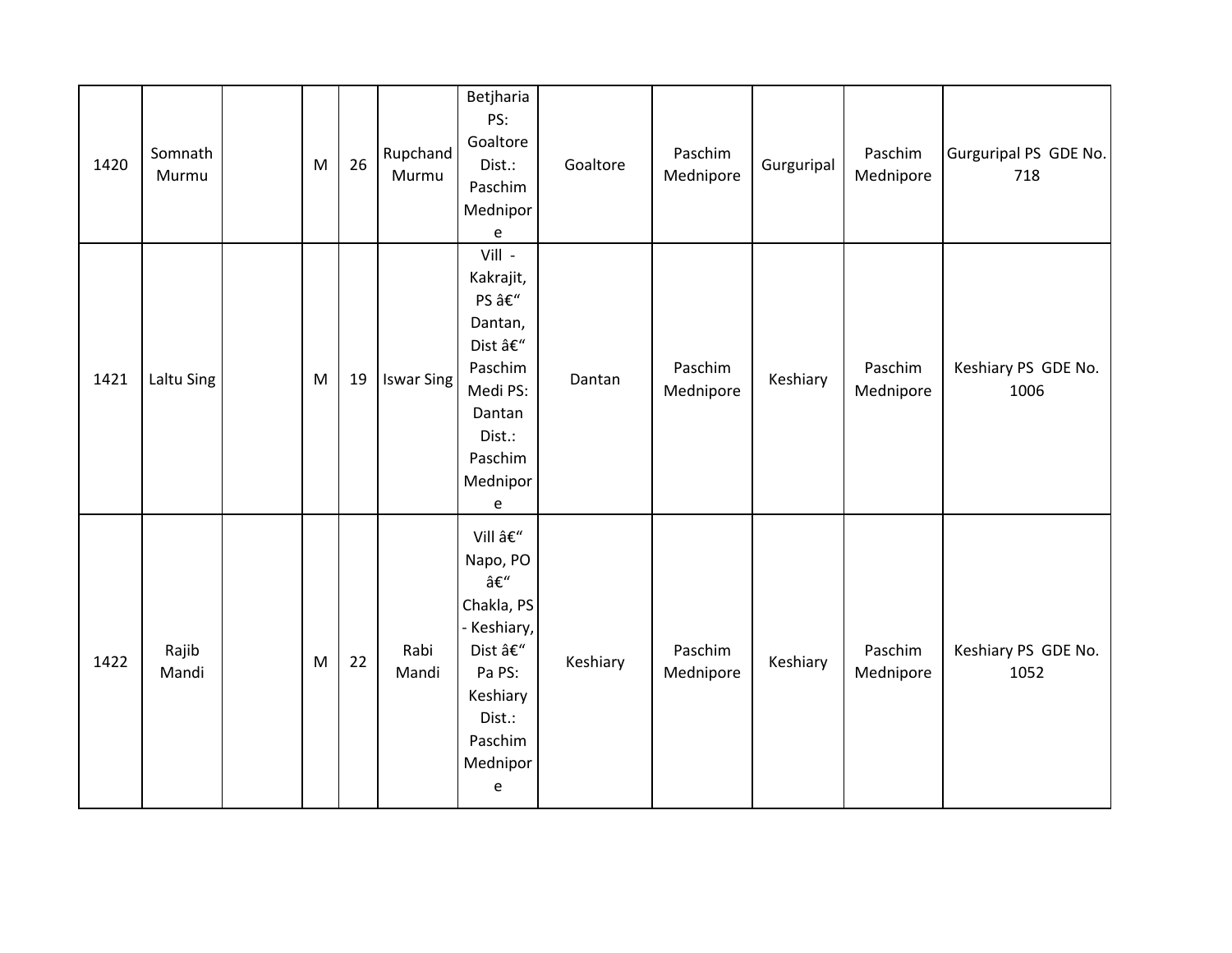| 1423 | Apu Dolai       | M | 22 | Ajoy Dolai               | Kopurar<br>PS:<br>Keshiary<br>Dist.:<br>Paschim<br>Mednipor<br>e | Keshiary | Paschim<br>Mednipore | Keshiary | Paschim<br>Mednipore | Keshiary PS GDE No.<br>1052 |
|------|-----------------|---|----|--------------------------|------------------------------------------------------------------|----------|----------------------|----------|----------------------|-----------------------------|
| 1424 | Santanu<br>Adak | M | 22 | Khokan<br>Adak           | Kopurar<br>PS:<br>Keshiary<br>Dist.:<br>Paschim<br>Mednipor<br>e | Keshiary | Paschim<br>Mednipore | Keshiary | Paschim<br>Mednipore | Keshiary PS GDE No.<br>1052 |
| 1425 | Sk Dulal        | M | 18 | Sk Kabil<br>Mahamm<br>ad | Jamira PS:<br>Keshpur<br>Dist.:<br>Paschim<br>Mednipor<br>e      | Keshpur  | Paschim<br>Mednipore | Keshpur  | Paschim<br>Mednipore | Keshpur PS GDE No.<br>1005  |
| 1426 | Sk Swraj<br>Ali | M | 18 | Sk Amjat<br>Ali          | Jamira PS:<br>Keshpur<br>Dist.:<br>Paschim<br>Mednipor<br>e      | Keshpur  | Paschim<br>Mednipore | Keshpur  | Paschim<br>Mednipore | Keshpur PS GDE No.<br>1005  |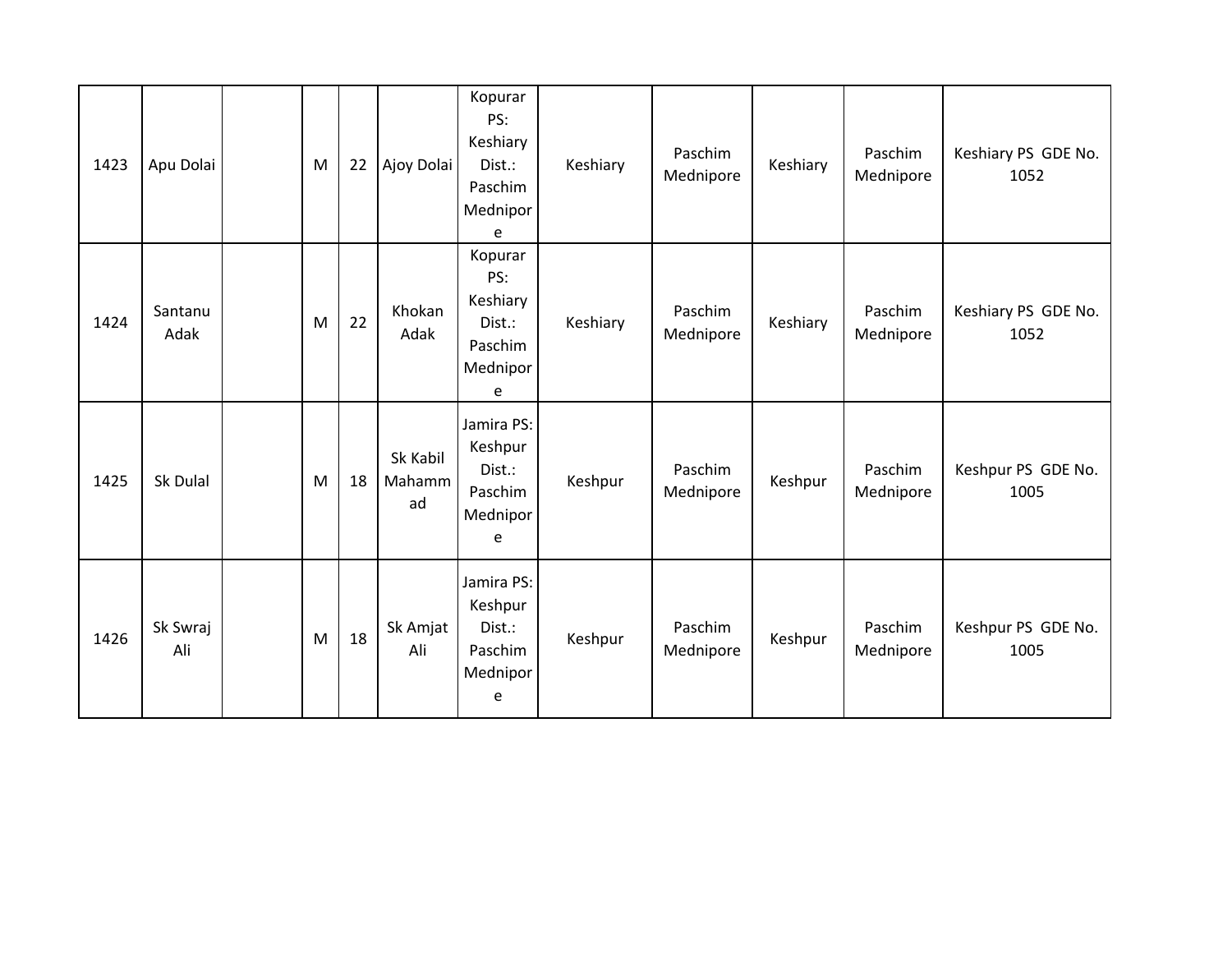| 1427 | Sk Doulat                 | M | 18 | Sk<br>Kamruddi<br>n       | Jamira PS:<br>Keshpur<br>Dist.:<br>Paschim<br>Mednipor<br>e                                      | Keshpur            | Paschim<br>Mednipore | Keshpur            | Paschim<br>Mednipore | Keshpur PS GDE No.<br>1005                |
|------|---------------------------|---|----|---------------------------|--------------------------------------------------------------------------------------------------|--------------------|----------------------|--------------------|----------------------|-------------------------------------------|
| 1428 | Prasenjit<br>Giri         |   | 28 | Khakon<br>Giri            | Khodamb<br>ari, PS:<br>Nandigra<br>m Dist.:<br>Purba<br>Mednipor<br>e                            | Nandigram          | Purba<br>Mednipore   | Kharagpore<br>town | Paschim<br>Mednipore | Kharagpore town PS<br><b>GDE No. 1370</b> |
| 1429 | <b>Bablu</b><br>Sahu      |   | 43 | Ram<br>Chnadra<br>Sahu    | Nimpura<br>PS:<br>Nandigra<br>m Dist.:<br>Purba<br>Mednipor<br>e                                 | Nandigram          | Purba<br>Mednipore   | Kharagpore<br>town | Paschim<br>Mednipore | Kharagpore town PS<br><b>GDE No. 1370</b> |
| 1430 | Sk. Tahir<br>Mahamm<br>ad |   |    | Sk. Nasir<br>Mahamm<br>ad | Puratan<br>Bazar,<br>Sanjwal<br>PS:<br>Kharagpor<br>e town<br>Dist.:<br>Paschim<br>Mednipor<br>e | Kharagpore<br>town | Paschim<br>Mednipore | Kharagpore<br>town | Paschim<br>Mednipore | Kharagpore town PS<br><b>GDE No. 1370</b> |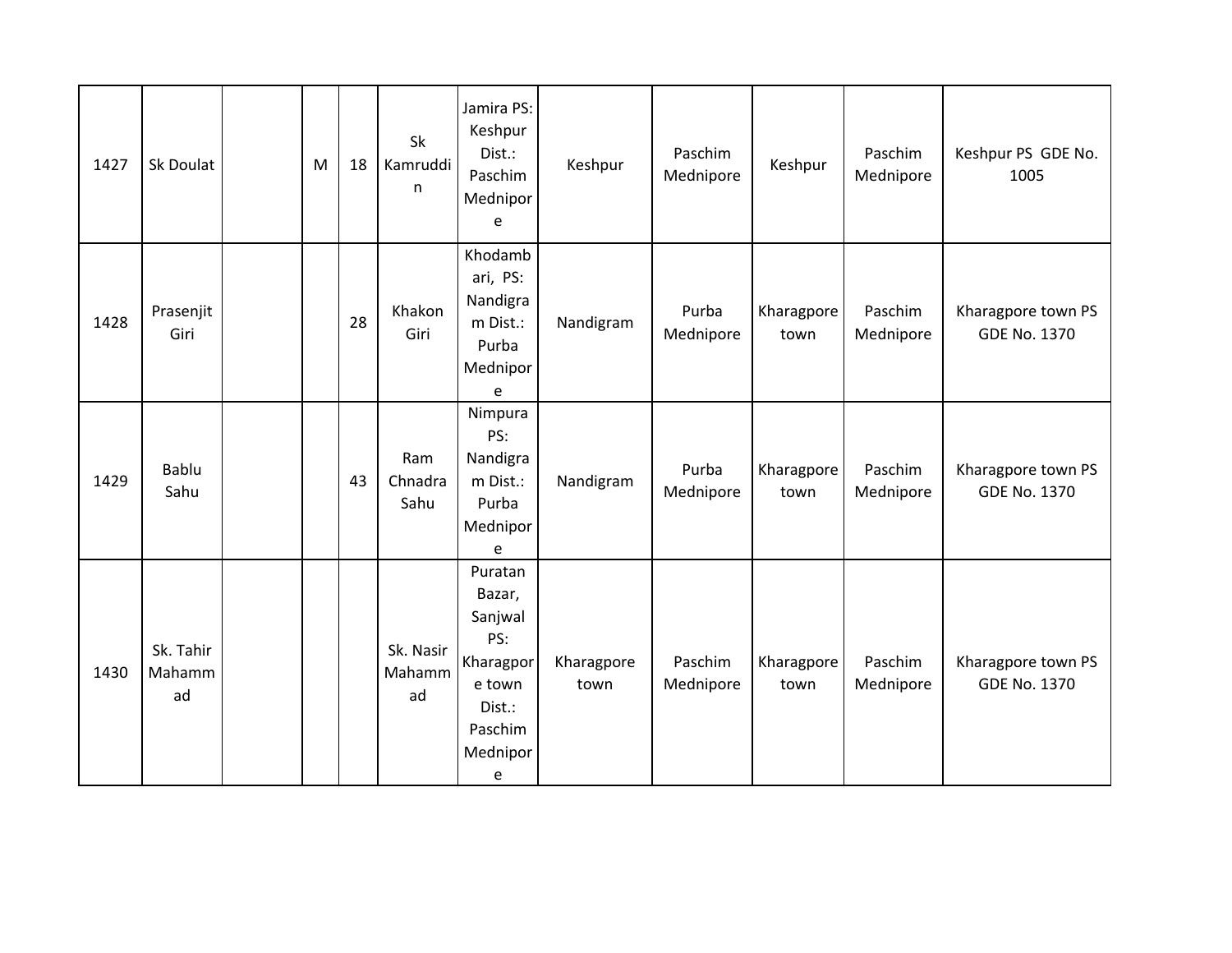| 1431 | Raja<br>Sarkar    | M | 26 | Lt. Praksh<br>Sarkar | Subhashp<br>ally PS:<br>Kharagpor<br>e town<br>Dist.:<br>Paschim<br>Mednipor<br>e  | Kharagpore<br>town | Paschim<br>Mednipore | Kharagpore<br>town | Paschim<br>Mednipore | Kharagpore town PS<br><b>GDE No. 1370</b> |
|------|-------------------|---|----|----------------------|------------------------------------------------------------------------------------|--------------------|----------------------|--------------------|----------------------|-------------------------------------------|
| 1432 | Rabi<br>Kumar     | M |    | Lt. U.p.<br>Ram      | 36 Para<br>PS:<br>Kharagpor<br>e town<br>Dist.:<br>Paschim<br>Mednipor<br>e        | Kharagpore<br>town | Paschim<br>Mednipore | Kharagpore<br>town | Paschim<br>Mednipore | Kharagpore town PS<br><b>GDE No. 1370</b> |
| 1433 | Santosh<br>Kumar  | M | 46 | Lt. Ram<br>Lal       | 36<br>Para1370<br>PS:<br>Kharagpor<br>e town<br>Dist.:<br>Paschim<br>Mednipor<br>e | Kharagpore<br>town | Paschim<br>Mednipore | Kharagpore<br>town | Paschim<br>Mednipore | Kharagpore town PS<br><b>GDE No. 1370</b> |
| 1434 | Bisnupada<br>Sing | M |    | <b>Suren Sing</b>    | PS:<br>Kharagpur<br>local Dist.:<br>Paschim<br>Mednipor<br>e                       | Kharagpur<br>local | Paschim<br>Mednipore | Kharagpur<br>local | Paschim<br>Mednipore | Kharagpur local PS<br><b>GDE No. 1048</b> |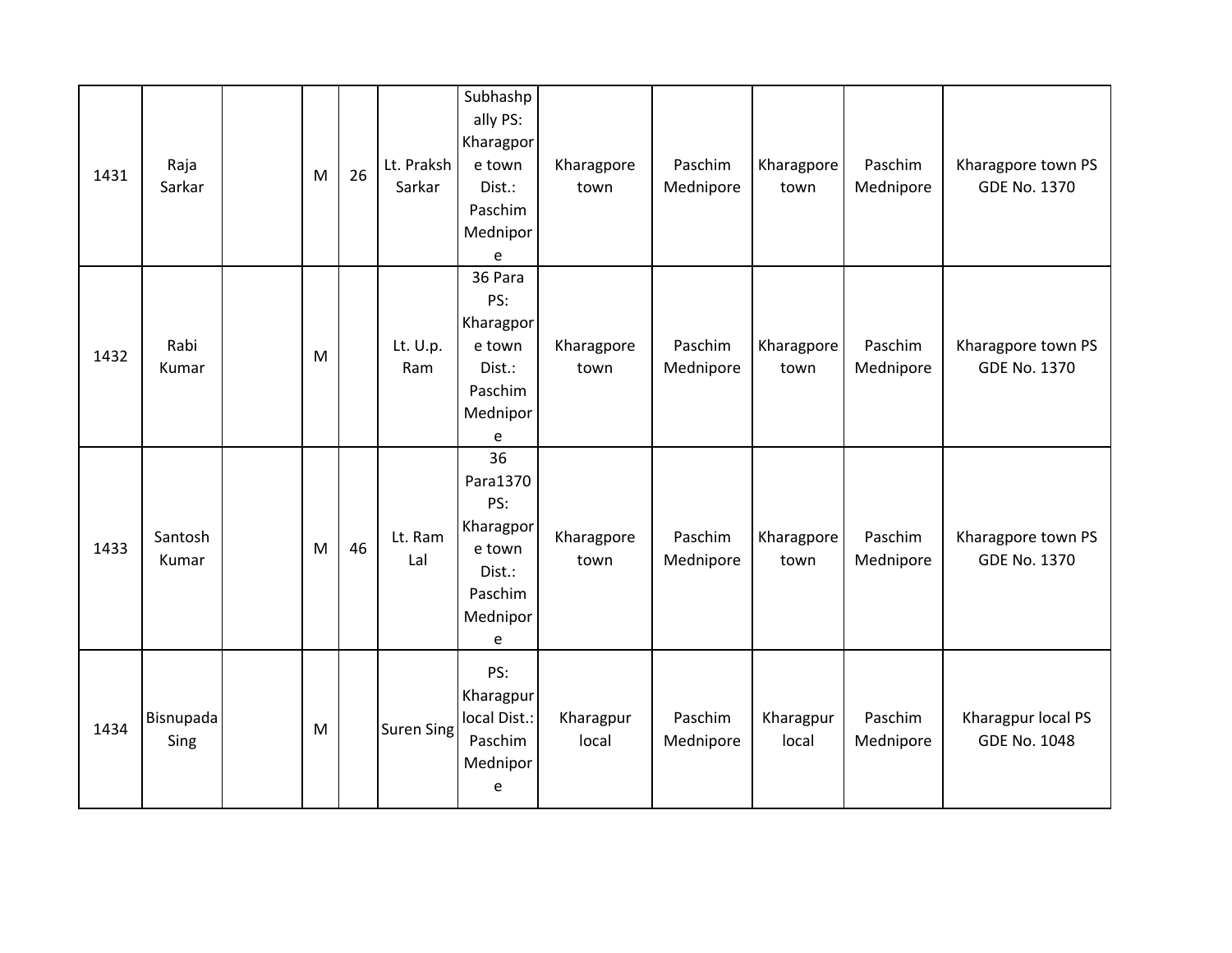| 1435 | Sanjoy<br>Mukhi  | M | Lt. Batul<br>Mukhi      | PS:<br>Kharagpur<br>local Dist.:<br>Paschim<br>Mednipor<br>e | Kharagpur<br>local | Paschim<br>Mednipore | Kharagpur<br>local | Paschim<br>Mednipore | Kharagpur local PS<br><b>GDE No. 1048</b> |
|------|------------------|---|-------------------------|--------------------------------------------------------------|--------------------|----------------------|--------------------|----------------------|-------------------------------------------|
| 1436 | Sasanka<br>Mukhi | M | Lt.<br>Santosh<br>Mukhi | PS:<br>Kharagpur<br>local Dist.:<br>Paschim<br>Mednipor<br>e | Kharagpur<br>local | Paschim<br>Mednipore | Kharagpur<br>local | Paschim<br>Mednipore | Kharagpur local PS<br><b>GDE No. 1048</b> |
| 1437 | Shankar<br>Mukhi | M | #NAME?                  | PS:<br>Kharagpur<br>local Dist.:<br>Paschim<br>Mednipor<br>e | Kharagpur<br>local | Paschim<br>Mednipore | Kharagpur<br>local | Paschim<br>Mednipore | Kharagpur local PS<br><b>GDE No. 1048</b> |
| 1438 | Pariyad<br>Yadav | M | Kashi<br>Yadav          | PS:<br>Kharagpur<br>local Dist.:<br>Paschim<br>Mednipor<br>e | Kharagpur<br>local | Paschim<br>Mednipore | Kharagpur<br>local | Paschim<br>Mednipore | Kharagpur local PS<br><b>GDE No. 1048</b> |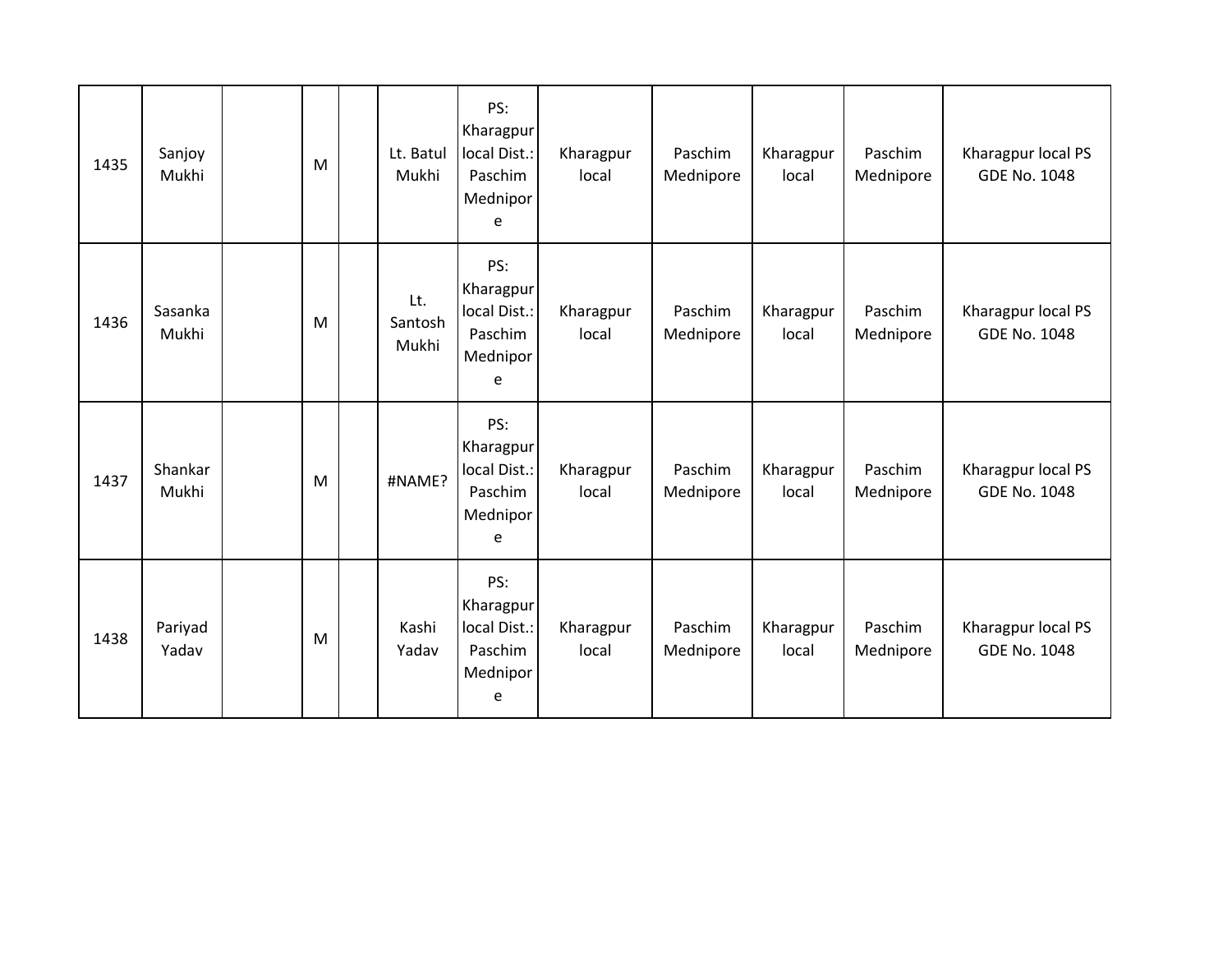| 1439 | Bikram<br>Dolai | M | #NAME?   | Nischintap<br>ur, PO-<br>Banpatna,<br>PS-<br>Kharagpur<br>Local, D<br>PS:<br>Kharagpur<br>local Dist.:<br>Paschim<br>Mednipor<br>e | Kharagpur<br>local | Paschim<br>Mednipore | Kharagpur<br>local | Paschim<br>Mednipore | Kharagpur local PS<br><b>GDE No. 1062</b> |
|------|-----------------|---|----------|------------------------------------------------------------------------------------------------------------------------------------|--------------------|----------------------|--------------------|----------------------|-------------------------------------------|
| 1440 | Sadhan<br>Roy   | M | #NAME?   | Munibpur,<br>PO-<br>Krishnana<br>gar, PS-<br>Kharagpur<br>Local, D<br>PS:<br>Kharagpur<br>local Dist.:<br>Paschim<br>Mednipor<br>e | Kharagpur<br>local | Paschim<br>Mednipore | Kharagpur<br>local | Paschim<br>Mednipore | Kharagpur local PS<br><b>GDE No. 1053</b> |
| 1441 | Arun Roy        | M | khar Roy | PS:<br>Kharagpur<br>Chandrase local Dist.:<br>Paschim<br>Mednipor<br>e                                                             | Kharagpur<br>local | Paschim<br>Mednipore | Kharagpur<br>local | Paschim<br>Mednipore | Kharagpur local PS<br><b>GDE No. 1053</b> |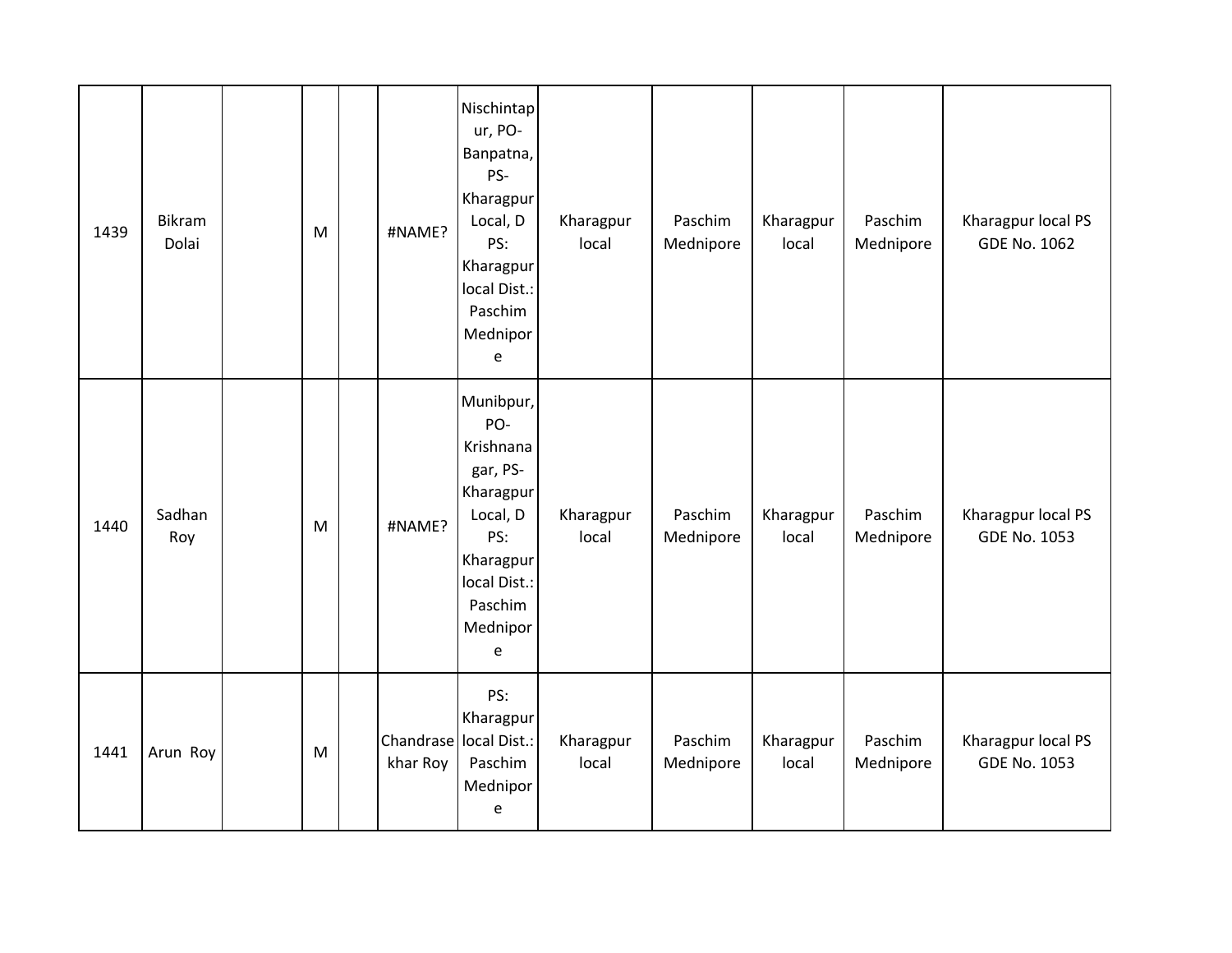| 1442 | <b>Bharat</b><br>Mudi | M | #NAME?            | PS:<br>Kharagpur<br>local Dist.:<br>Paschim<br>Mednipor<br>e | Kharagpur<br>local | Paschim<br>Mednipore | Kharagpur<br>local | Paschim<br>Mednipore | Kharagpur local PS<br><b>GDE No. 753</b> |
|------|-----------------------|---|-------------------|--------------------------------------------------------------|--------------------|----------------------|--------------------|----------------------|------------------------------------------|
| 1443 | Bipan<br>Mudi         | M | Lt. Nabin<br>Mudi | PS:<br>Kharagpur<br>local Dist.:<br>Paschim<br>Mednipor<br>e | Kharagpur<br>local | Paschim<br>Mednipore | Kharagpur<br>local | Paschim<br>Mednipore | Kharagpur local PS<br><b>GDE No. 753</b> |
| 1444 | Khokan<br>Mudi        | M | Sunil Mudi        | PS:<br>Kharagpur<br>local Dist.:<br>Paschim<br>Mednipor<br>e | Kharagpur<br>local | Paschim<br>Mednipore | Kharagpur<br>local | Paschim<br>Mednipore | Kharagpur local PS<br><b>GDE No. 753</b> |
| 1445 | Nandan<br>Nayek       | M | Rabi<br>Nayek     | PS:<br>Kharagpur<br>local Dist.:<br>Paschim<br>Mednipor<br>e | Kharagpur<br>local | Paschim<br>Mednipore | Kharagpur<br>local | Paschim<br>Mednipore | Kharagpur local PS<br><b>GDE No. 753</b> |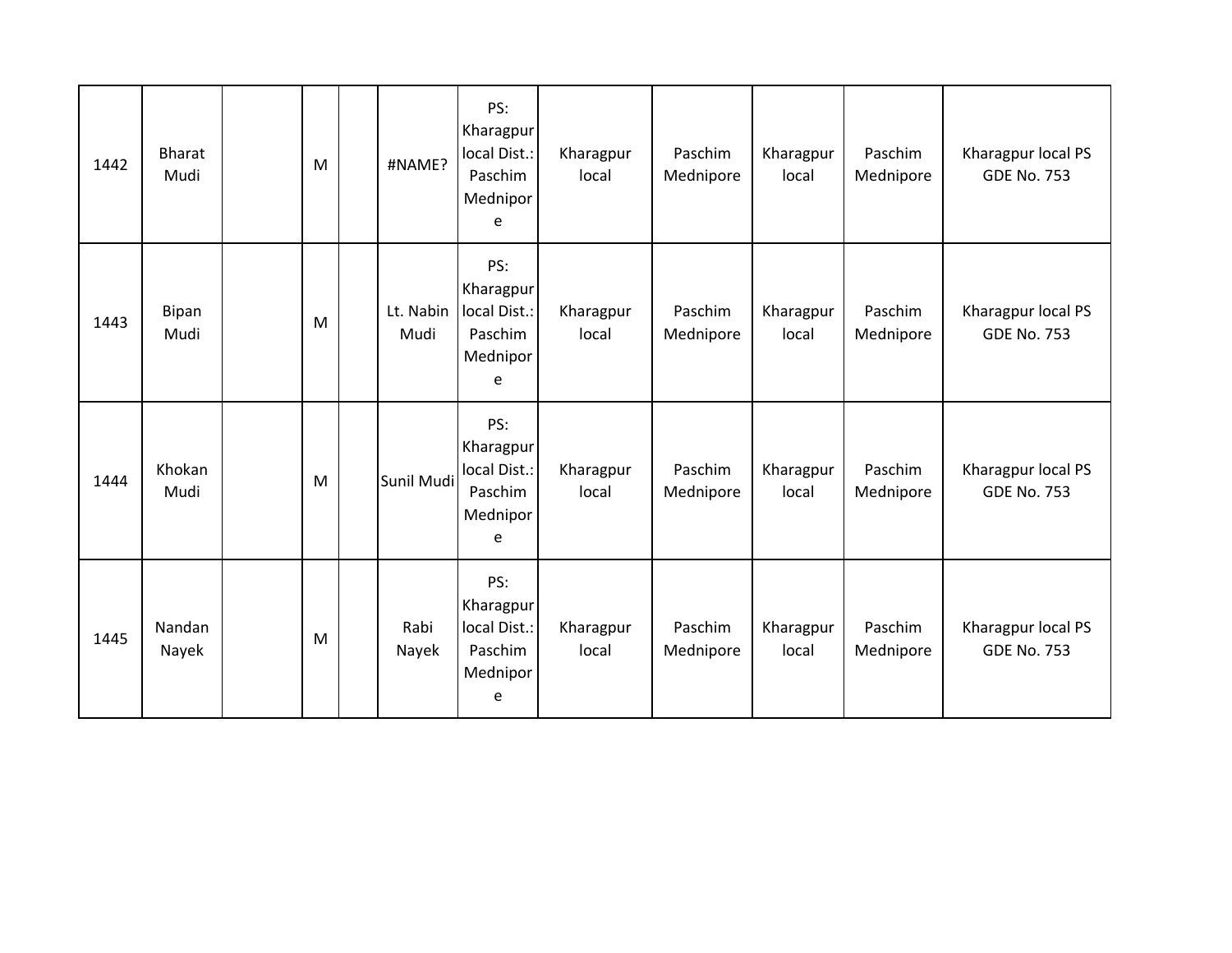| 1446 | Ajoy Dolai      | M | Kishori<br>Dolai | PS:<br>Kharagpur<br>local Dist.:<br>Paschim<br>Mednipor<br>e | Kharagpur<br>local | Paschim<br>Mednipore | Kharagpur<br>local | Paschim<br>Mednipore | Kharagpur local PS<br><b>GDE No. 753</b> |
|------|-----------------|---|------------------|--------------------------------------------------------------|--------------------|----------------------|--------------------|----------------------|------------------------------------------|
| 1447 | Shamhu<br>Mandi | M | Dafa<br>Mandi    | PS:<br>Kharagpur<br>local Dist.:<br>Paschim<br>Mednipor<br>e | Kharagpur<br>local | Paschim<br>Mednipore | Kharagpur<br>local | Paschim<br>Mednipore | Kharagpur local PS<br><b>GDE No. 784</b> |
| 1448 | Sk. Mafijul     | M | Sk. Piyar<br>Ali | PS:<br>Kharagpur<br>local Dist.:<br>Paschim<br>Mednipor<br>e | Kharagpur<br>local | Paschim<br>Mednipore | Kharagpur<br>local | Paschim<br>Mednipore | Kharagpur local PS<br><b>GDE No. 748</b> |
| 1449 | Sanu<br>Mandal  | M | Lt.<br>Haripada  | PS:<br>Kharagpur<br>local Dist.:<br>Paschim<br>Mednipor<br>e | Kharagpur<br>local | Paschim<br>Mednipore | Kharagpur<br>local | Paschim<br>Mednipore | Kharagpur local PS<br><b>GDE No. 748</b> |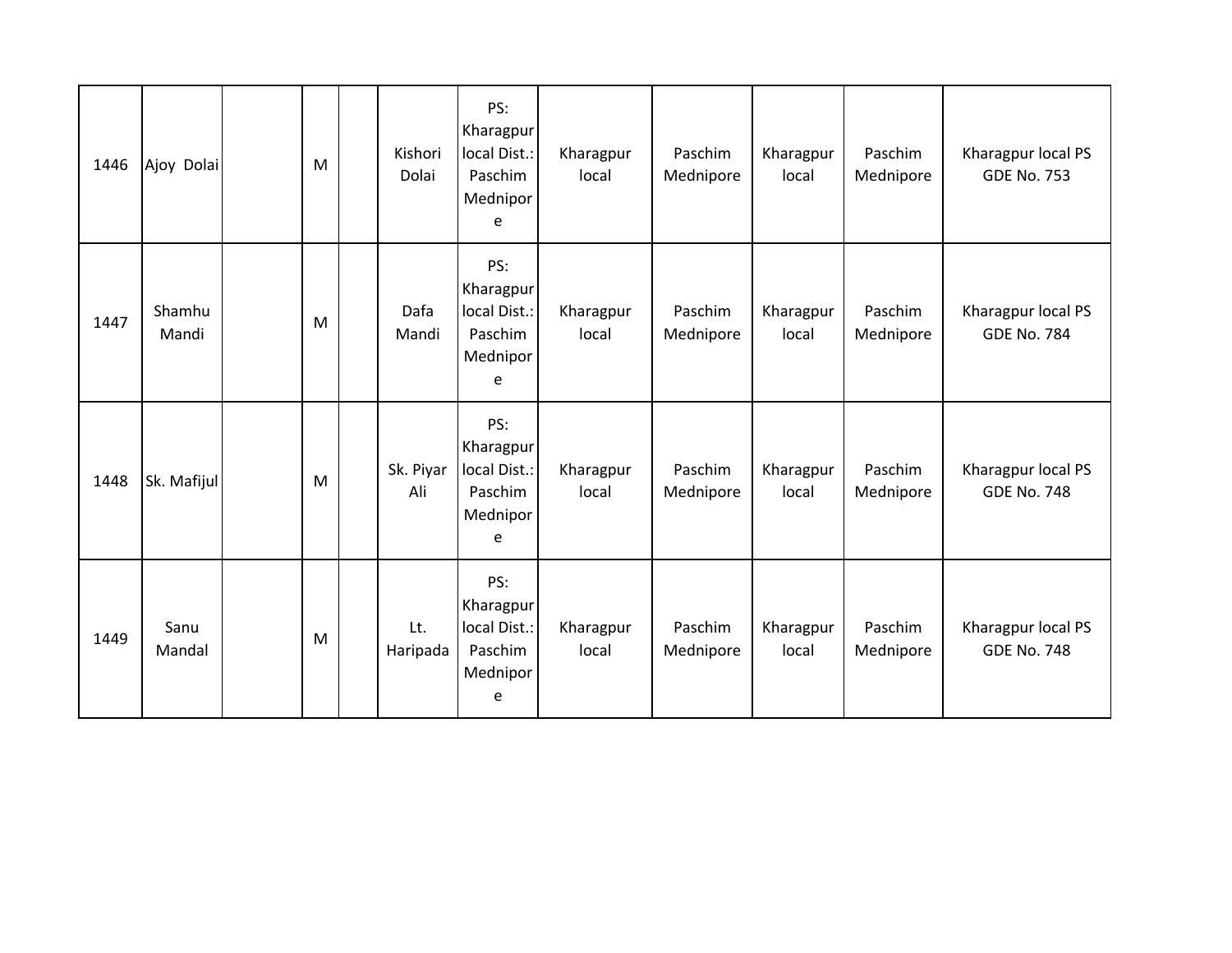| 1450 | Sairu<br>Kumar          | M |    | Biraju<br>Yadav           | PS:<br>Kharagpur<br>local Dist.:<br>Paschim<br>Mednipor<br>e                 | Kharagpur<br>local | Paschim<br>Mednipore | Kharagpur<br>local | Paschim<br>Mednipore | Kharagpur local PS<br><b>GDE No. 748</b> |
|------|-------------------------|---|----|---------------------------|------------------------------------------------------------------------------|--------------------|----------------------|--------------------|----------------------|------------------------------------------|
| 1451 | <b>Basanta</b><br>Kumar | M |    | #NAME?                    | PS:<br>Kharagpur<br>local Dist.:<br>Paschim<br>Mednipor<br>e                 | Kharagpur<br>local | Paschim<br>Mednipore | Kharagpur<br>local | Paschim<br>Mednipore | Kharagpur local PS<br><b>GDE No. 748</b> |
| 1452 | Chatan<br>Palini        | M | 18 | Umesh<br>Palini           | Nimpura<br>PS:<br>Kharagpor<br>e town<br>Dist.:<br>Paschim<br>Mednipor<br>e  | Kharagpore<br>town | Paschim<br>Mednipore | Kharagpur<br>women | Paschim<br>Mednipore | Kharagpur women PS<br><b>GDE No. 303</b> |
| 1453 | Swayam<br>Swain         | M | 18 | Susanta<br>Kumar<br>Swain | Nimpura,<br>PS:<br>Kharagpor<br>e town<br>Dist.:<br>Paschim<br>Mednipor<br>e | Kharagpore<br>town | Paschim<br>Mednipore | Kharagpur<br>women | Paschim<br>Mednipore | Kharagpur women PS<br><b>GDE No. 303</b> |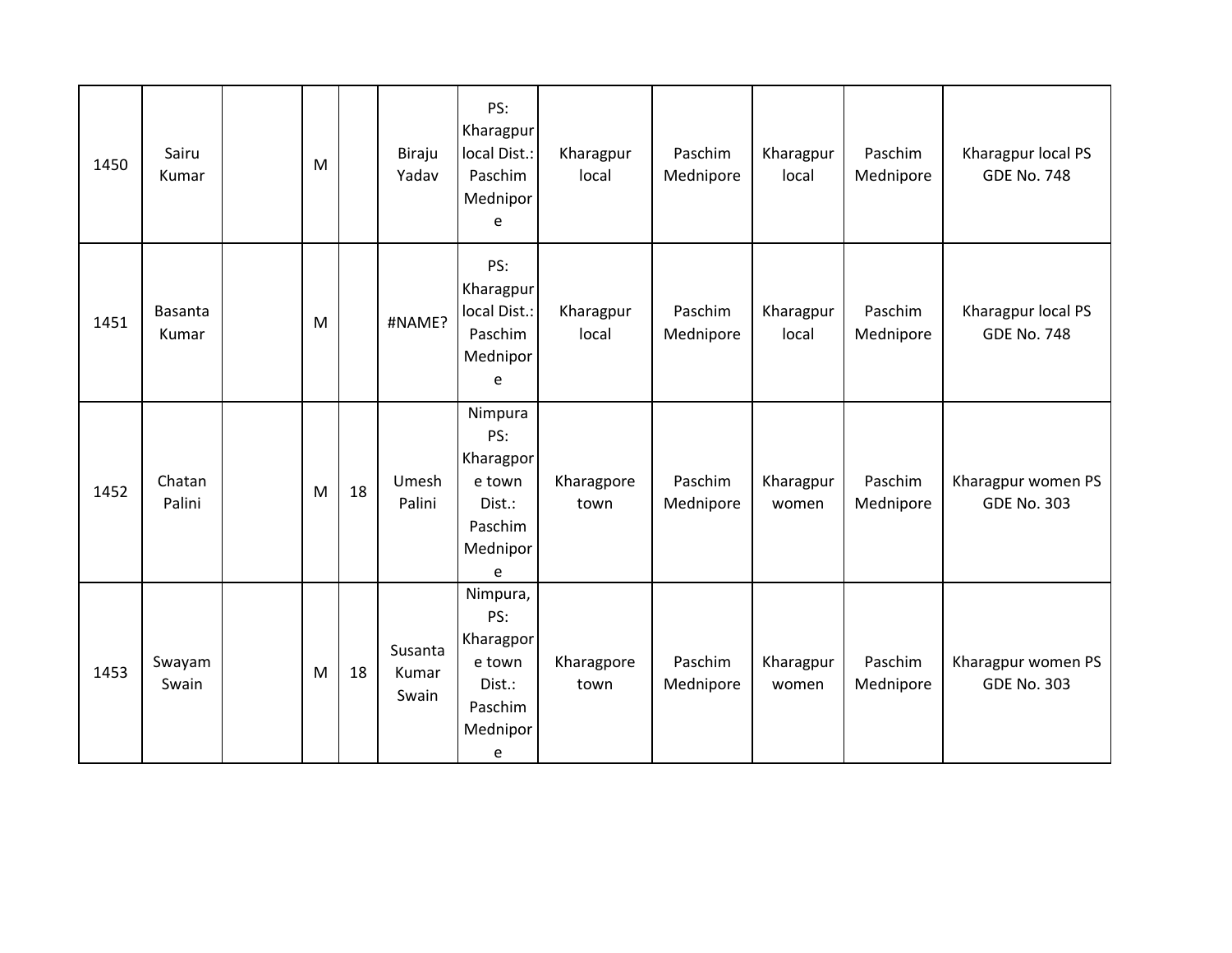| 1454 | V. Kamal             | M | 18 | V. Rama<br>Rao       | Nimpura,<br>PS:<br>Kharagpor<br>e town<br>Dist.:<br>Paschim<br>Mednipor<br>e                   | Kharagpore<br>town | Paschim<br>Mednipore | Kharagpur<br>women | Paschim<br>Mednipore | Kharagpur women PS<br><b>GDE No. 303</b> |
|------|----------------------|---|----|----------------------|------------------------------------------------------------------------------------------------|--------------------|----------------------|--------------------|----------------------|------------------------------------------|
| 1455 | <b>B.</b><br>Bhawani | M | 50 | Lt. B. Srinu         | Old<br>Settlemen<br>t PS:<br>Kharagpor<br>e town<br>Dist.:<br>Paschim<br>Mednipor<br>e         | Kharagpore<br>town | Paschim<br>Mednipore | Kharagpur<br>women | Paschim<br>Mednipore | Kharagpur women PS<br><b>GDE No. 303</b> |
| 1456 | Sk. Kader            | M | 23 | Sk.<br>Moinuddi<br>n | Bhawanip<br>ur, Azad<br>Basti PS:<br>Kharagpor<br>e town<br>Dist.:<br>Paschim<br>Mednipor<br>e | Kharagpore<br>town | Paschim<br>Mednipore | Kharagpur<br>women | Paschim<br>Mednipore | Kharagpur women PS<br><b>GDE No. 303</b> |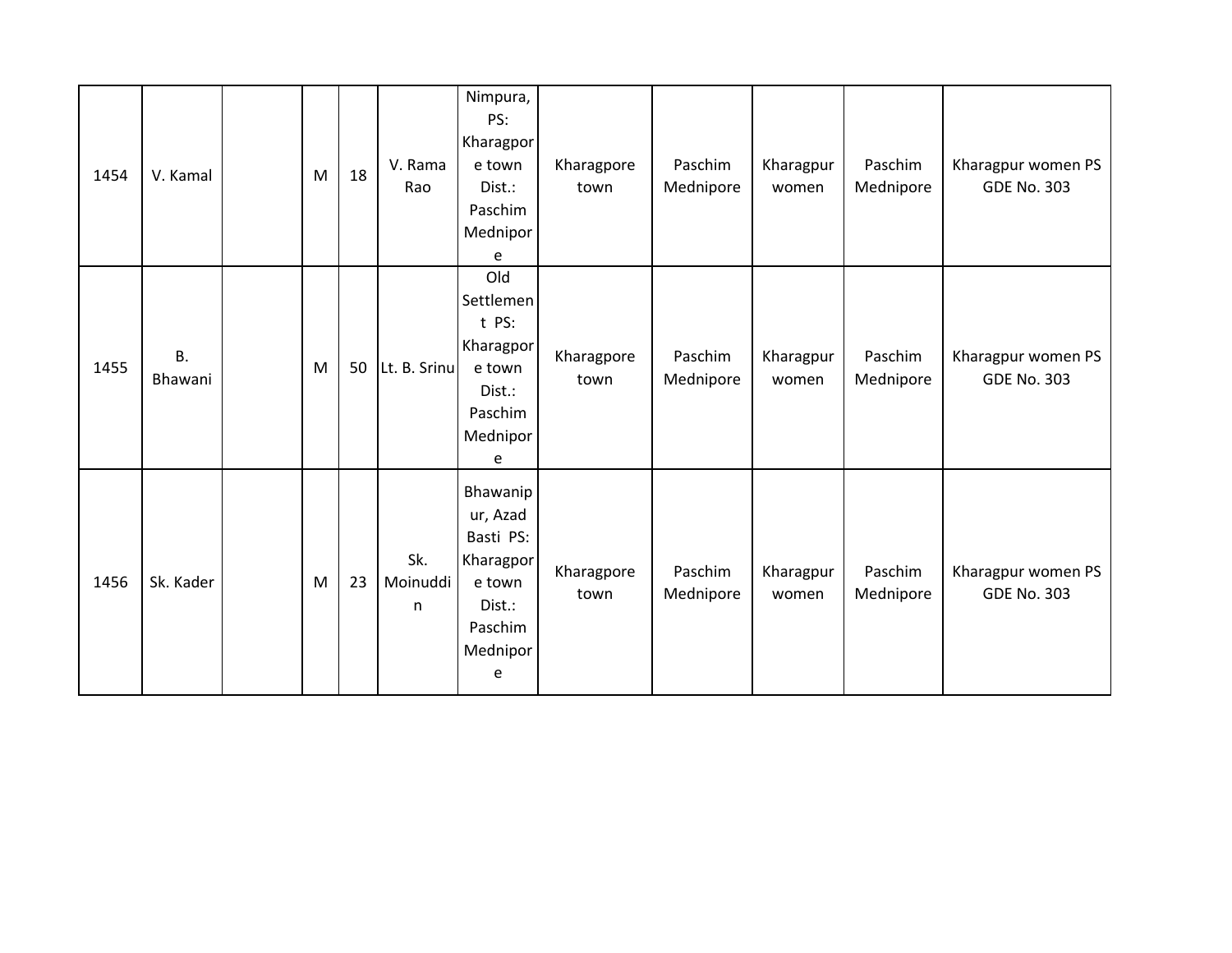| 1457 | Sujan Dey      | M | 50 | Lt Nisith<br>Ranjan<br>Dey | Jailpukur,<br>Purbaparh<br>, PS-<br>Kotwali<br>PS:<br>Midnapor<br>e Dist.:<br>Paschim<br>Mednipor<br>e                                       | Midnapore | Paschim<br>Mednipore | Midnapore | Paschim<br>Mednipore | Midnapore PS GDE<br>No. 1140 |
|------|----------------|---|----|----------------------------|----------------------------------------------------------------------------------------------------------------------------------------------|-----------|----------------------|-----------|----------------------|------------------------------|
| 1458 | Avi Sundi      | M | 18 | Lt Barun<br>Sundi          | Mandalm<br>ath,<br>Harijanpal<br>ly, PS-<br>Kotwali<br>PS:<br>Midnapor<br>e Dist.:<br>Paschim<br>Mednipor<br>e                               | Midnapore | Paschim<br>Mednipore | Midnapore | Paschim<br>Mednipore | Midnapore PS GDE<br>No. 1140 |
| 1459 | Somnath<br>Das | M | 31 | Basudeb<br>Das             | Mahatabp<br>ur,<br>Mistripara<br>, PS-<br>Kotwali<br>PS:<br>Midnapor<br>e Dist.:<br>Paschim<br>Mednipor<br>$\mathsf{e}% _{t}\left( t\right)$ | Midnapore | Paschim<br>Mednipore | Midnapore | Paschim<br>Mednipore | Midnapore PS GDE<br>No. 1140 |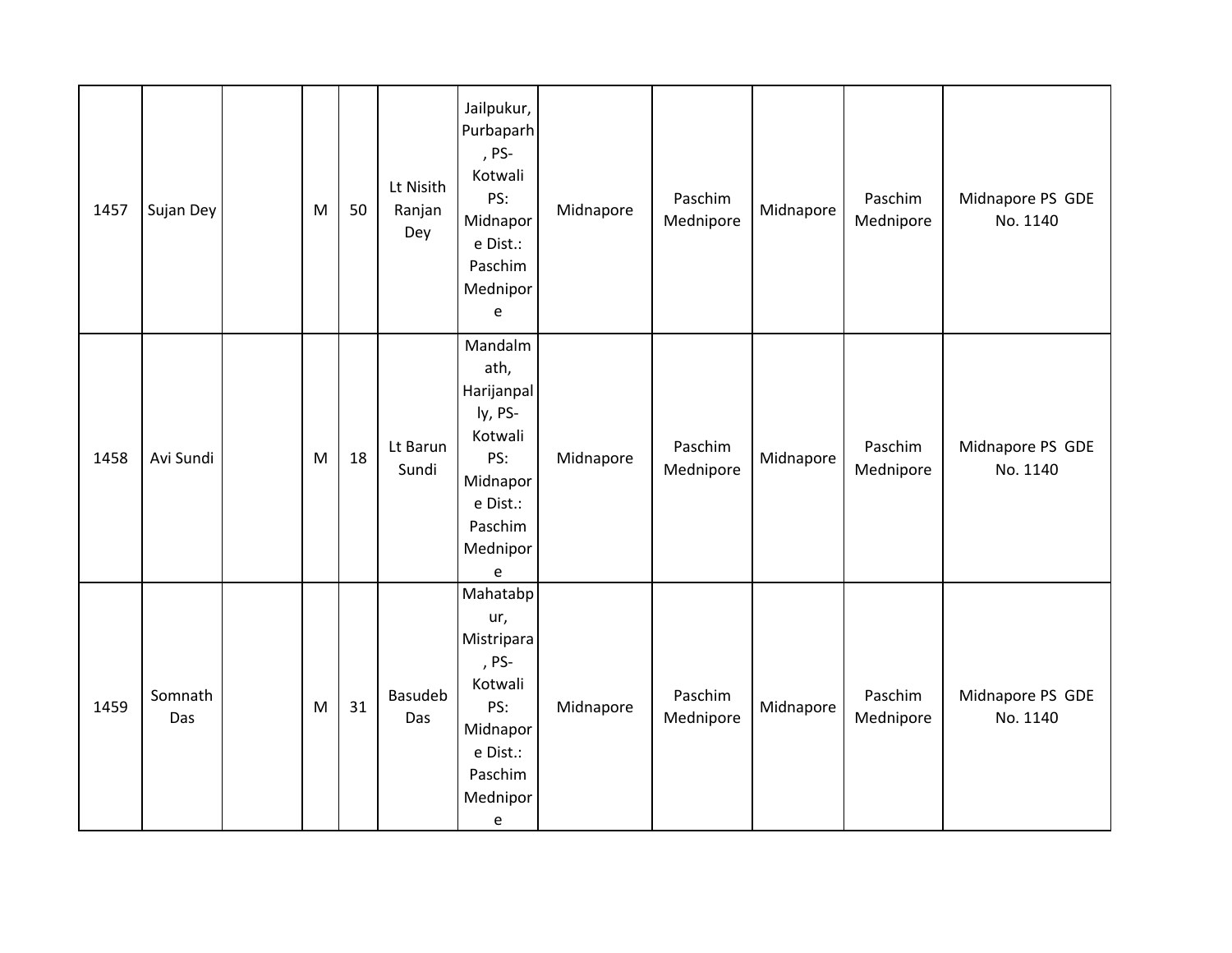| 1460 | Sujan<br>Patra @<br>Raja | M | 29 | Lt Nakul<br>Patra    | Patnabaza<br>r,<br>Dakhinpar<br>a, PS-<br>Kotwali<br>PS:<br>Midnapor<br>e Dist.:<br>Paschim<br>Mednipor<br>e | Midnapore | Paschim<br>Mednipore | Midnapore       | Paschim<br>Mednipore | Midnapore PS GDE<br>No. 1140  |
|------|--------------------------|---|----|----------------------|--------------------------------------------------------------------------------------------------------------|-----------|----------------------|-----------------|----------------------|-------------------------------|
| 1461 | Shibu<br>Pandit          | M | 45 | Rakhal<br>Pandit     | Adalpur<br>PS:<br>Mohanpur<br>Dist.:<br>Paschim<br>Mednipor<br>e                                             | Mohanpur  | Paschim<br>Mednipore | Mohanpur        | Paschim<br>Mednipore | Mohanpur PS GDE No.<br>835    |
| 1462 | Swapan<br>Patra          | M | 40 | Radhashy<br>am Patra | Borai PS:<br>Mohanpur<br>Dist.:<br>Paschim<br>Mednipor<br>e                                                  | Mohanpur  | Paschim<br>Mednipore | Mohanpur        | Paschim<br>Mednipore | Mohanpur PS GDE No.<br>835    |
| 1463 | Shankar<br>Barman        | M |    | nath<br>Barman       | Mashagra<br>m, Po-<br>Duria, Ps -<br>Debendra sabang PS:<br>Sabang<br>Dist.:<br>Paschim<br>Mednipor<br>e     | Sabang    | Paschim<br>Mednipore | Narayangar<br>h | Paschim<br>Mednipore | Narayangarh PS GDE<br>No. 980 |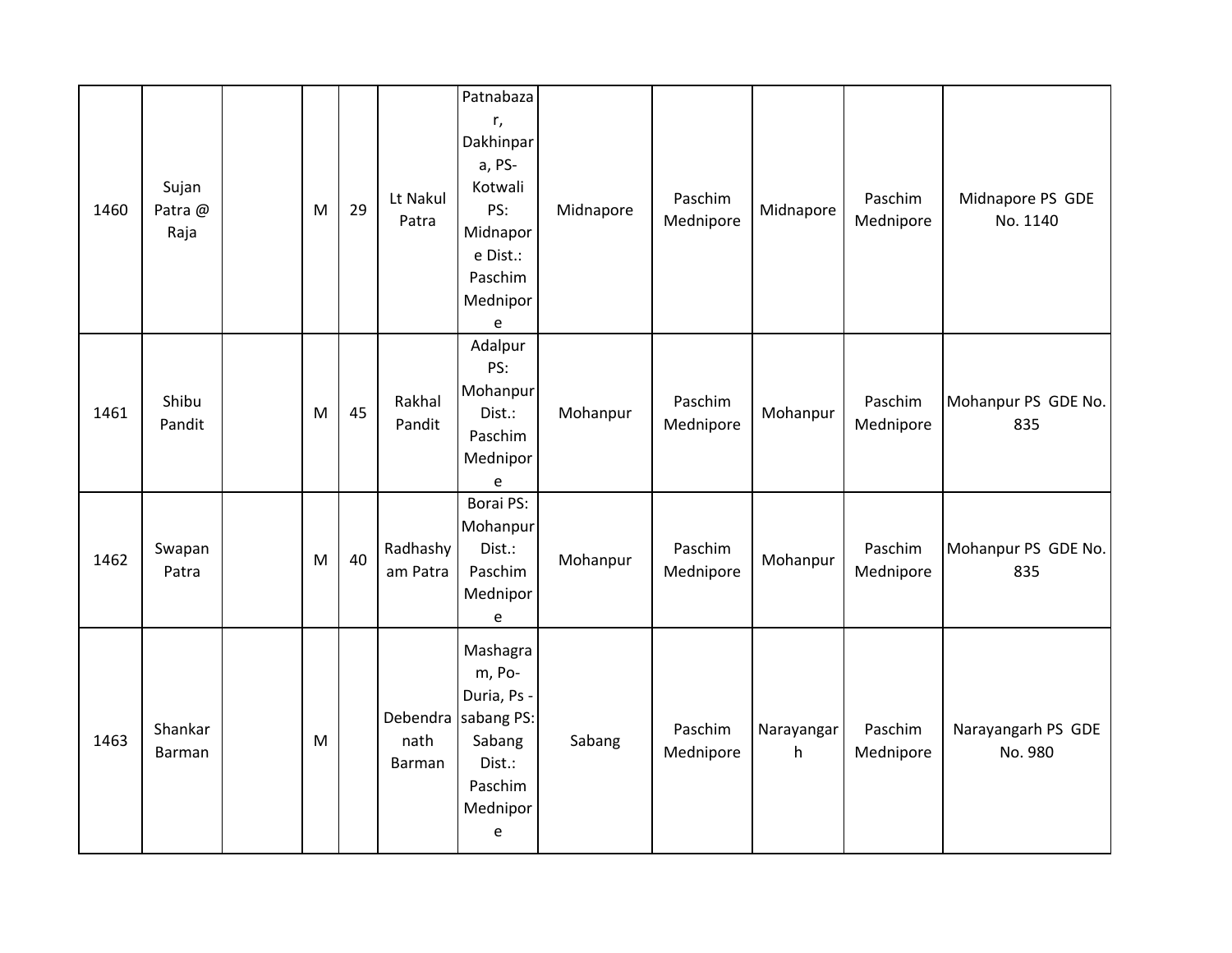| 1464 | Gurupada<br>Pramanik | M |    | Lt. Nitai<br>Ch.<br>Pramanik        | <b>Balpai PS:</b><br>Sabang<br>Dist.:<br>Paschim<br>Mednipor<br>e                                        | Sabang                             | Paschim<br>Mednipore            | Sabang  | Paschim<br>Mednipore | Sabang PS GDE No.<br>1020 |
|------|----------------------|---|----|-------------------------------------|----------------------------------------------------------------------------------------------------------|------------------------------------|---------------------------------|---------|----------------------|---------------------------|
| 1465 | Ramesh<br>Mahar      | M | 36 | Nitai<br>Mahar                      | Sector-06<br>VTC PS:<br>Sundarba<br>n PD<br>Cyber<br>Crime<br>Dist.:<br>Sundarba<br>n Police<br>District | Sundarban PD<br><b>Cyber Crime</b> | Sundarban<br>Police<br>District | Sabang  | Paschim<br>Mednipore | Sabang PS GDE No.<br>1020 |
| 1466 | Sk Rahim             | M |    | Lt. Sk<br>Pamiruddi<br>$\mathsf{n}$ | Churka PS:<br>Sabang<br>Dist.:<br>Paschim<br>Mednipor<br>e                                               | Sabang                             | Paschim<br>Mednipore            | Sabang  | Paschim<br>Mednipore | Sabang PS GDE No.<br>1020 |
| 1467 | Suryakant<br>a Roy   | M | 23 | Sisir Kanta<br>Roy                  | Kulapachu<br>ria, PS:<br>Salbani<br>Dist.:<br>Paschim<br>Mednipor<br>e                                   | Salbani                            | Paschim<br>Mednipore            | Salbani | Paschim<br>Mednipore | Salbani PS GDE No.<br>782 |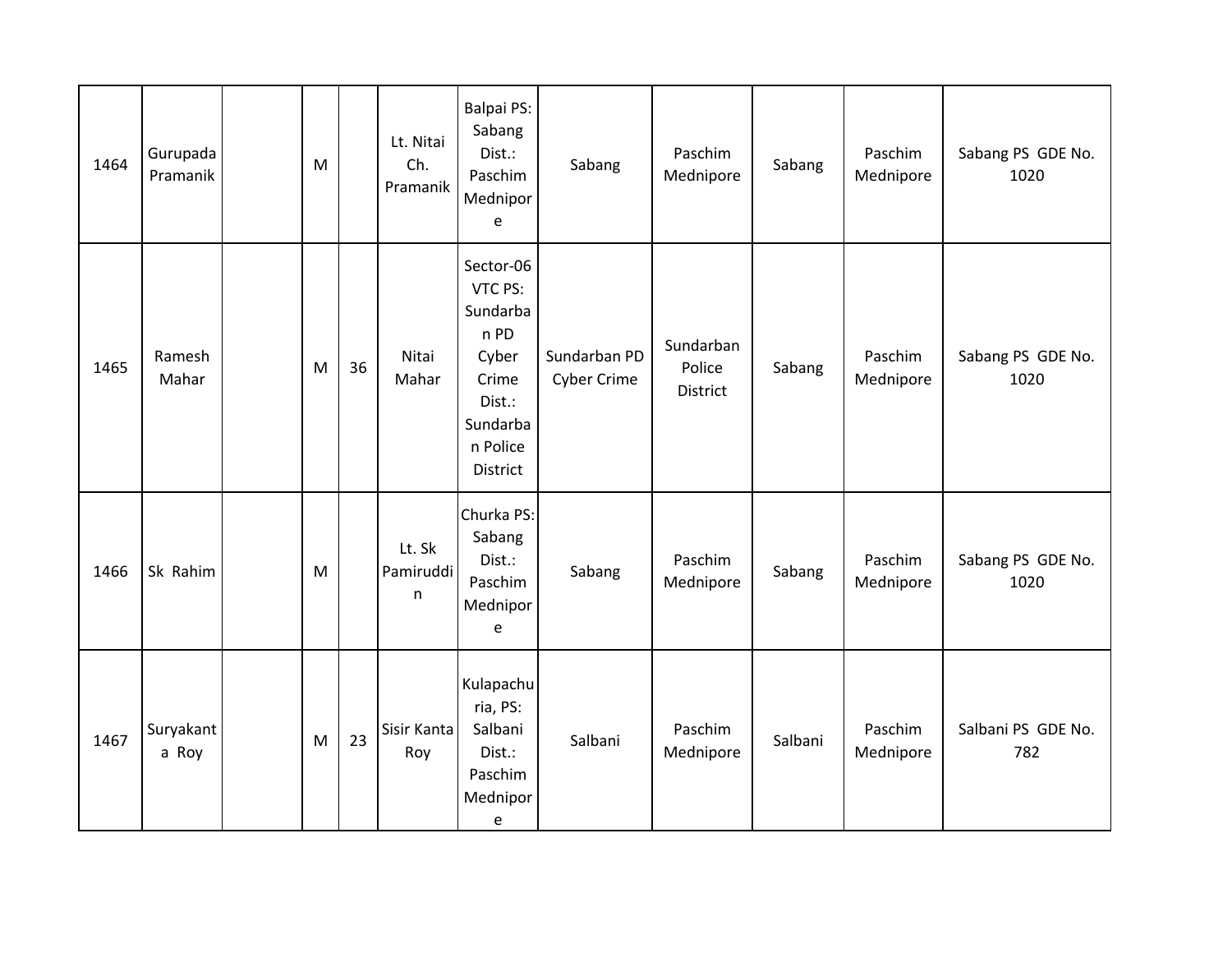| 1468 | Sujit<br>Karan   | M | 50 | Lt.<br>Mrityunjo<br>y Karan      | Anandapu<br>r, PS:<br>Anandapu<br>r Dist.:<br>Paschim<br>Mednipor<br>e | Anandapur    | Paschim<br>Mednipore | Salbani          | Paschim<br>Mednipore | Salbani PS GDE No.<br>801             |
|------|------------------|---|----|----------------------------------|------------------------------------------------------------------------|--------------|----------------------|------------------|----------------------|---------------------------------------|
| 1469 | Sk.<br>Riyauddin | M |    | Sk. Jabber                       | Sijua PS:<br>Salbani<br>Dist.:<br>Paschim<br>Mednipor<br>e             | Salbani      | Paschim<br>Mednipore | Salbani          | Paschim<br>Mednipore | Salbani PS GDE No.<br>801             |
| 1470 | Ashim<br>Mahata  | M | 25 | Kalipada<br>Mahata               | Barakuli,<br>PS:<br>Salbani<br>Dist.:<br>Paschim<br>Mednipor<br>e      | Salbani      | Paschim<br>Mednipore | Salbani          | Paschim<br>Mednipore | Salbani PS GDE No.<br>801             |
| 1471 | Jaki Banik       | M |    | Lt.<br>Janardhan<br><b>Banik</b> |                                                                        |              | Basirhat             | Nadanghat        | Purba<br>Burdwan     | Nadanghat PS GDE<br>No. 938           |
| 1472 | Khokon<br>Maity  | M |    | Nirmal<br>Maity                  | PS:<br>Bhupatina<br>gar Dist.:<br>Purba<br>Mednipor<br>e               | Bhupatinagar | Purba<br>Mednipore   | Bhupatinag<br>ar | Purba<br>Mednipore   | <b>Bhupatinagar PS GDE</b><br>No. 804 |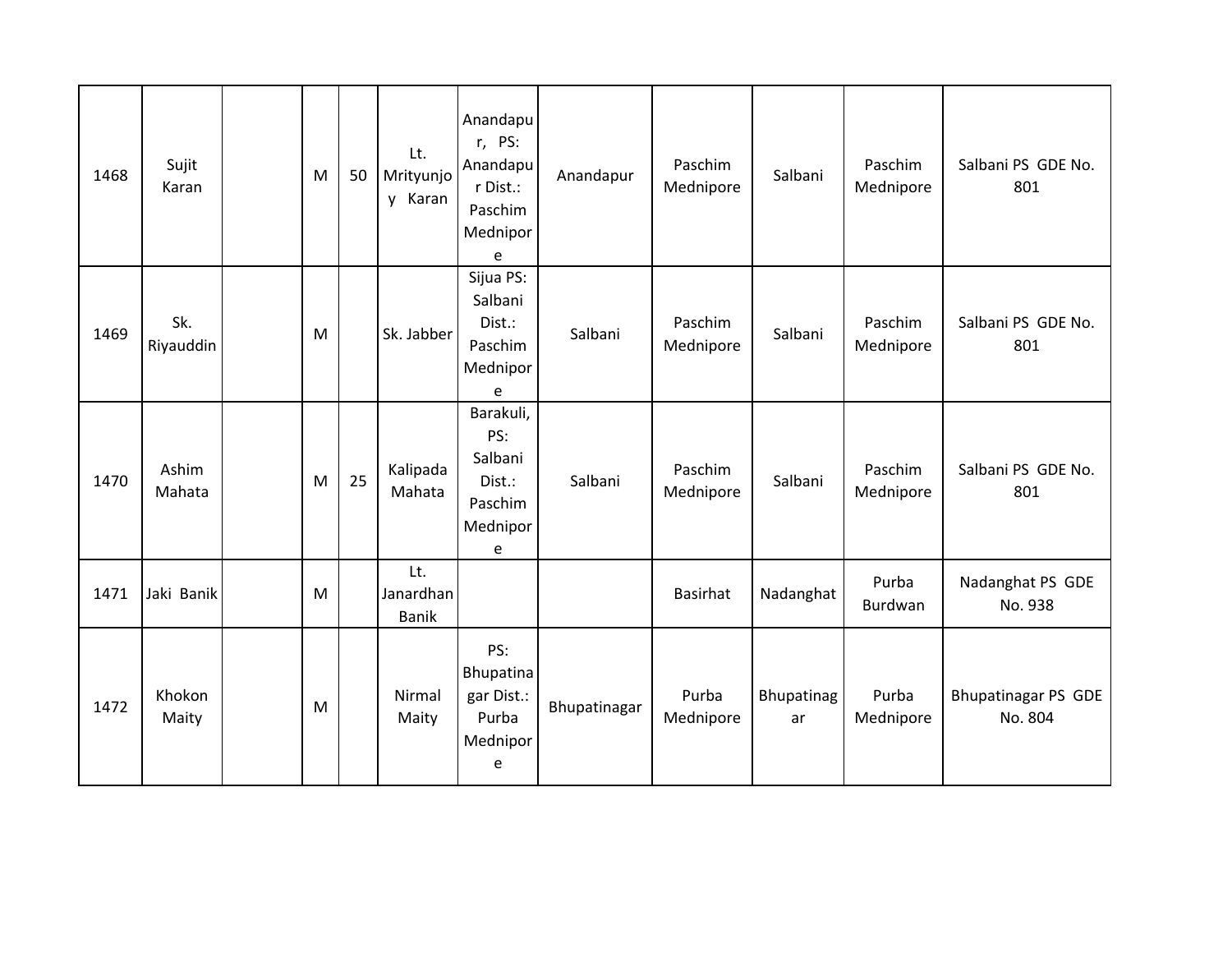| 1473 | ) Suraj<br>Maity          | M | 20 | Sukumar<br>Maity                 | Damodarp<br>ur, PS-<br>Contai,<br>Dist.-<br>Purba<br>Medinipur  | Basirhat        | Contai | Purba<br>Mednipore | Contai PS GDE No.<br>1185 |
|------|---------------------------|---|----|----------------------------------|-----------------------------------------------------------------|-----------------|--------|--------------------|---------------------------|
| 1474 | Chandan<br>Samanta        | M | 22 | Lt.<br><b>Basanta</b><br>Samanta | Damondar<br>pur, PS-<br>Contai,<br>Dist.-<br>Purba<br>Medinipur | Basirhat        | Contai | Purba<br>Mednipore | Contai PS GDE No.<br>1185 |
| 1475 | Bidasher<br>Bera          | M | 45 | $S/O$ Lt.<br>Sitanath<br>Bera    | of<br>Bhairaupu<br>r P.S<br>Chandipur<br>Dist.Purba<br>Medinipu | <b>Basirhat</b> | Digha  | Purba<br>Mednipore | Digha PS GDE No. 577      |
| 1476 | Md.<br>Safiuddin<br>Molla | M | 65 | $S/O$ Lt.<br>Tamajuddi<br>n      | of<br>Vekutia,<br>PS-<br>Swarupna<br>gar Dist.<br>24Pgs(N)      | <b>Basirhat</b> | Digha  | Purba<br>Mednipore | Digha PS GDE No. 578      |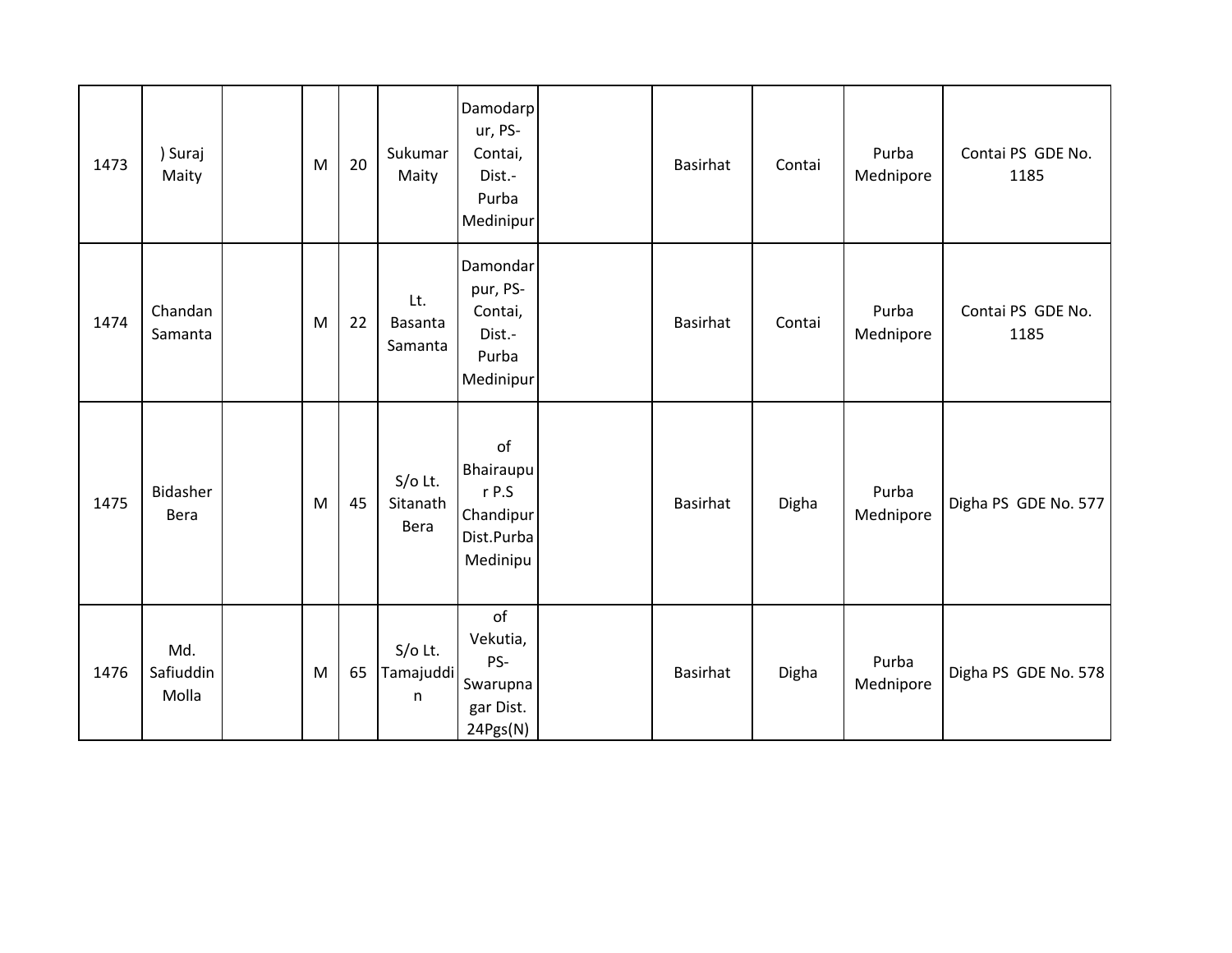| 1477 | Anjan Dey         | M | 40 | Lt.<br>Rupchand<br>Dey | 20B<br>Ramvarni<br>Adhukary<br>Lane, PS-<br>Muchipar<br>a, Dist-Ko | Basirhat | Digha<br>mohana<br>coastal | Purba<br>Mednipore | Digha mohana coastal<br>PS GDE No. 700 |
|------|-------------------|---|----|------------------------|--------------------------------------------------------------------|----------|----------------------------|--------------------|----------------------------------------|
| 1478 | Sanjay Das        | M | 24 | Soumen<br>Das          | Vill-<br>Jatimati<br>,PS-Digha,<br>Dist-<br>Purba<br>Medinipur     | Basirhat | Digha<br>mohana<br>coastal | Purba<br>Mednipore | Digha mohana coastal<br>PS GDE No. 709 |
| 1479 | Ritam<br>Jana     | M | 31 | Lt Pritam<br>Jana      | Vill-<br>Jatimati<br>,PS-Digha,<br>Dist-<br>Purba<br>Medinipur     | Basirhat | Digha<br>mohana<br>coastal | Purba<br>Mednipore | Digha mohana coastal<br>PS GDE No. 709 |
| 1480 | <b>Tapas Giri</b> | M | 23 | Akash Giri             | Vill-<br>Jatimati<br>,PS-Digha,<br>Dist-<br>Purba<br>Medinipur     | Basirhat | Digha<br>mohana<br>coastal | Purba<br>Mednipore | Digha mohana coastal<br>PS GDE No. 709 |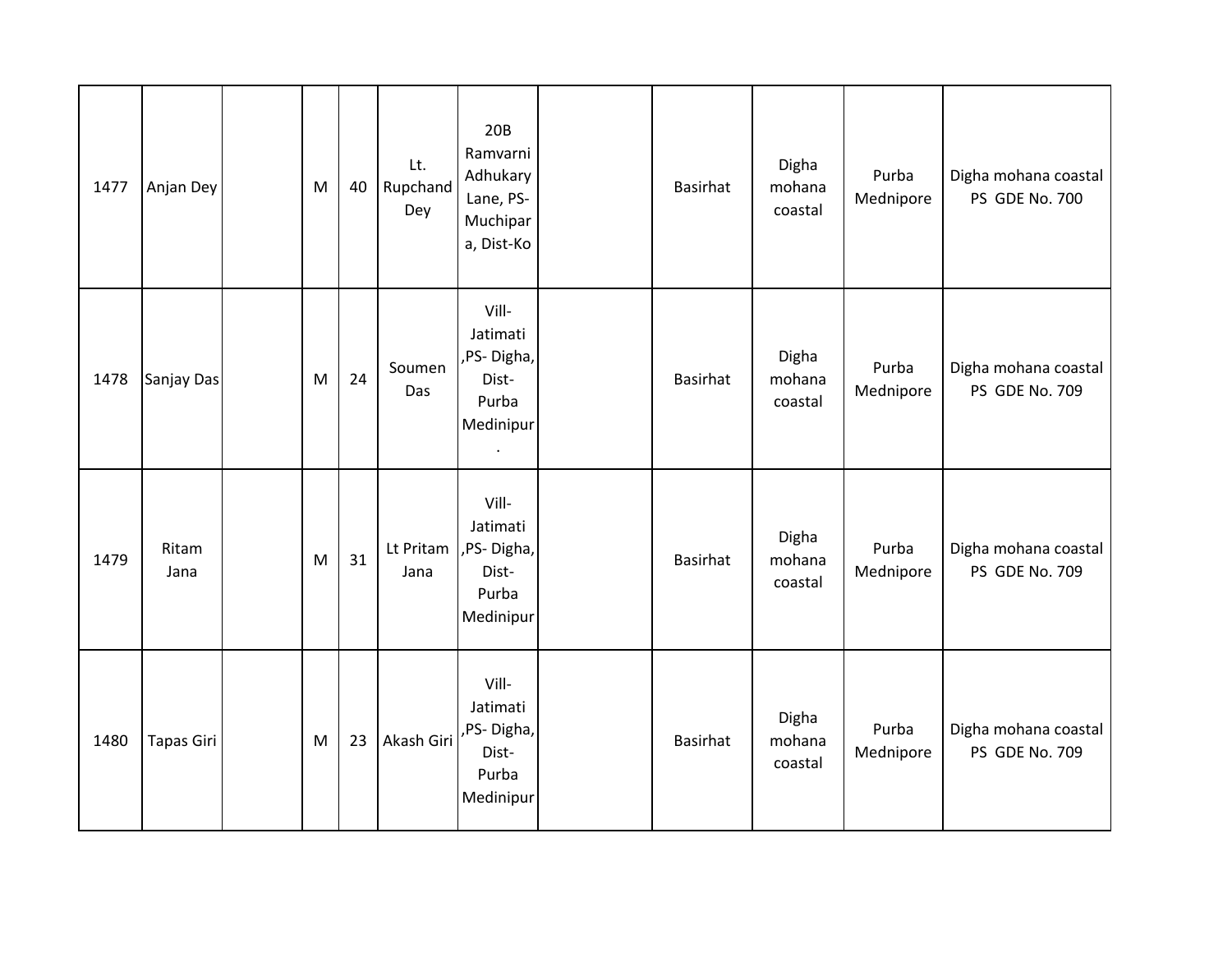| 1481 | Mantri<br>Jana | M | 50 | Basanta<br>Jana  | Uttar<br>Tajpur, PS-<br>Egra, Dist-<br>Purba<br>Medinipur<br>. PS: Egra<br>Dist.:<br>Purba<br>Mednipor<br>e         | Egra | Purba<br>Mednipore | Egra | Purba<br>Mednipore | Egra PS GDE No. 978 |
|------|----------------|---|----|------------------|---------------------------------------------------------------------------------------------------------------------|------|--------------------|------|--------------------|---------------------|
| 1482 | Uttam<br>Maity | M | 29 | Amullya<br>Maity | Kasba<br>Egra(W.<br>No-6), PS-<br>Egra, Dist-<br>Purba<br>Medinipur<br>PS: Egra<br>Dist.:<br>Purba<br>Mednipor<br>e | Egra | Purba<br>Mednipore | Egra | Purba<br>Mednipore | Egra PS GDE No. 978 |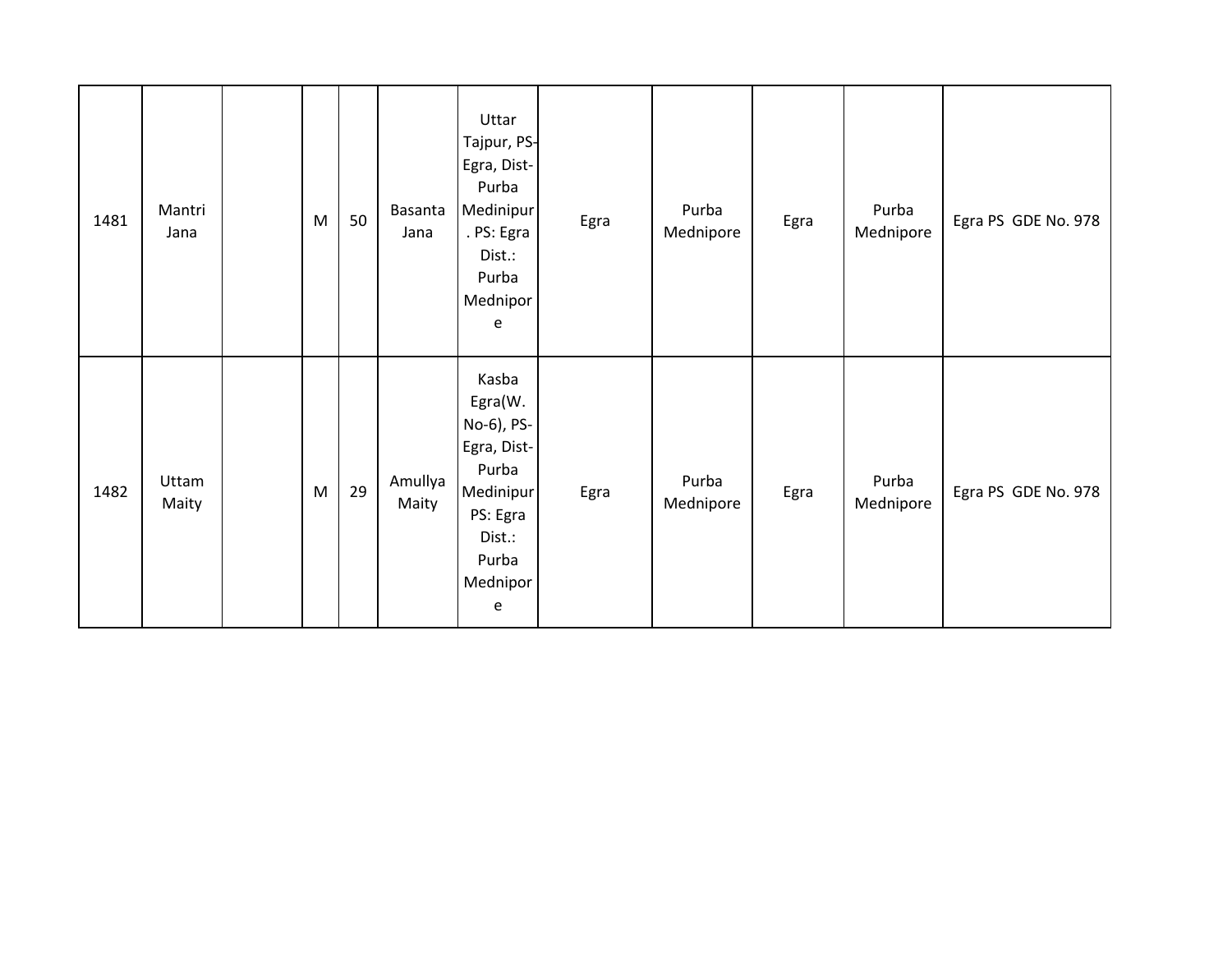| 1483 | Subrata<br><b>Bhunia</b> | M | 53 | Lt. Ranbir<br><b>Bhunia</b> | Mallikpur,<br>PS-Egra,<br>Dist-Purba<br>Medinipur<br>PS: Egra<br>Dist.:<br>Purba<br>Mednipor<br>$\mathsf{e}% _{t}\left( t\right)$ | Egra | Purba<br>Mednipore | Egra | Purba<br>Mednipore | Egra PS GDE No. 979 |
|------|--------------------------|---|----|-----------------------------|-----------------------------------------------------------------------------------------------------------------------------------|------|--------------------|------|--------------------|---------------------|
| 1484 | Santanu<br>Jana          | M | 38 | Motilal<br>Jana             | Narajpur,<br>PS-Egra,<br>Dist-Purba<br>Medinipur<br>PS: Egra<br>Dist.:<br>Purba<br>Mednipor<br>$\mathsf{e}% _{t}\left( t\right)$  | Egra | Purba<br>Mednipore | Egra | Purba<br>Mednipore | Egra PS GDE No. 979 |
| 1485 | Bapi<br>Mahapatr<br>a    | M | 42 | Balai<br>Mahapatr<br>a      | Silampur,<br>PS-Egra,<br>Dist-Purba<br>Medinipur<br>. PS: Egra<br>Dist.:<br>Purba<br>Mednipor<br>e                                | Egra | Purba<br>Mednipore | Egra | Purba<br>Mednipore | Egra PS GDE No. 985 |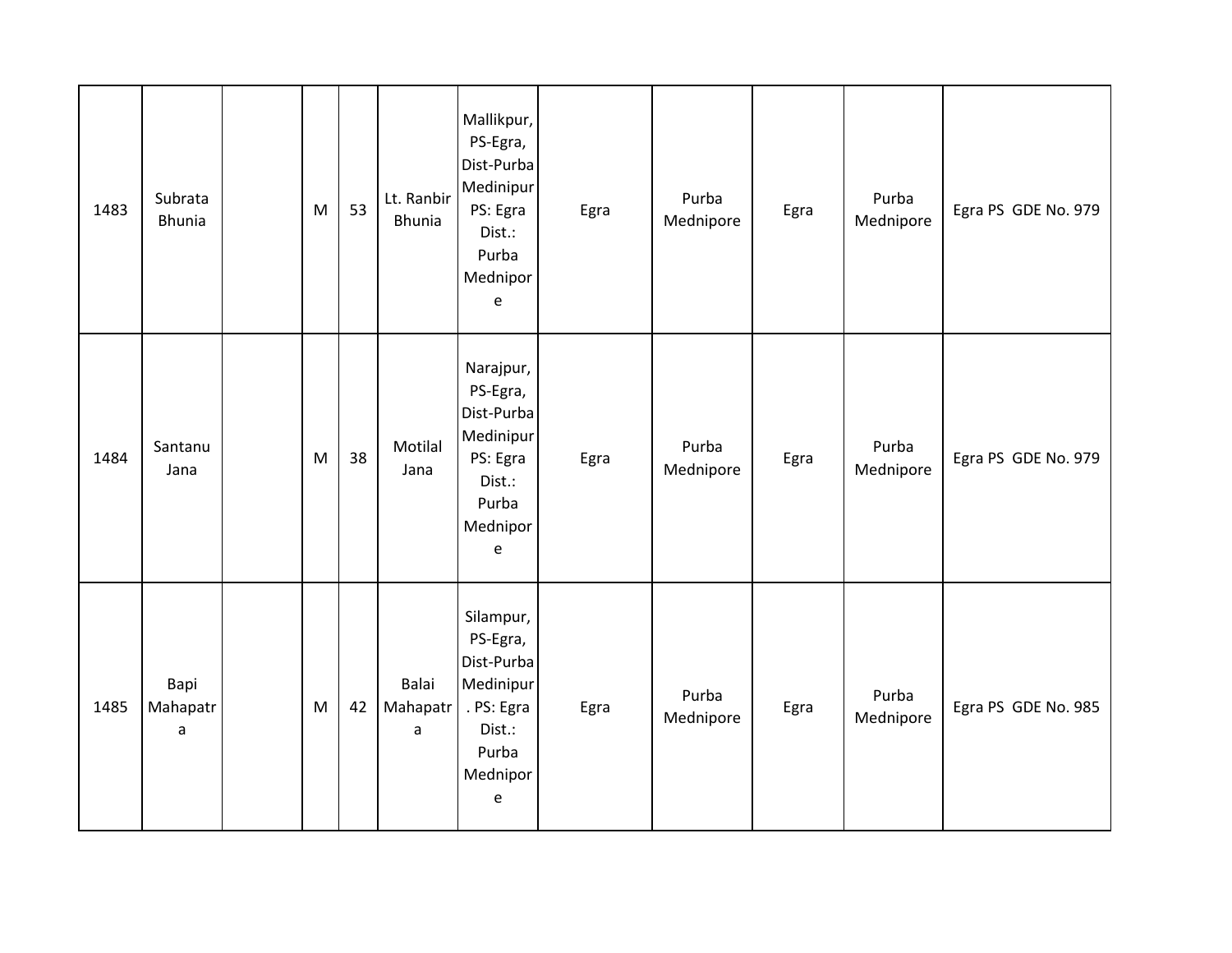| 1486 | Babu<br><b>Barik</b>      | M | 28 | Pappu<br><b>Barik</b> | Urdhabpu<br>r, PS-Egra,<br>Dist-Purba<br>Medinipur<br>. PS: Egra<br>Dist.:<br>Purba<br>Mednipor<br>$\mathsf{e}% _{t}\left( t\right)$ | Egra     | Purba<br>Mednipore | Egra     | Purba<br>Mednipore | Egra PS GDE No. 985        |
|------|---------------------------|---|----|-----------------------|--------------------------------------------------------------------------------------------------------------------------------------|----------|--------------------|----------|--------------------|----------------------------|
| 1487 | Kartick<br>Chandra<br>Bar | M | 45 | Lt. Jiban<br>Bar      | Uttar<br>Panthai,<br>PS-Egra,<br>Dist.-<br>Purba<br>Medinipur<br>PS: Egra<br>Dist.:<br>Purba<br>Mednipor<br>e                        | Egra     | Purba<br>Mednipore | Egra     | Purba<br>Mednipore | Egra PS GDE No. 977        |
| 1488 | Sk Tahibul<br>Rahaman     |   | 28 | Sk Siddik             | Gopalnaga<br>r PS:<br>Kolaghat<br>Dist.:<br>Purba<br>Mednipor<br>e                                                                   | Kolaghat | Purba<br>Mednipore | Kolaghat | Purba<br>Mednipore | Kolaghat PS GDE No.<br>699 |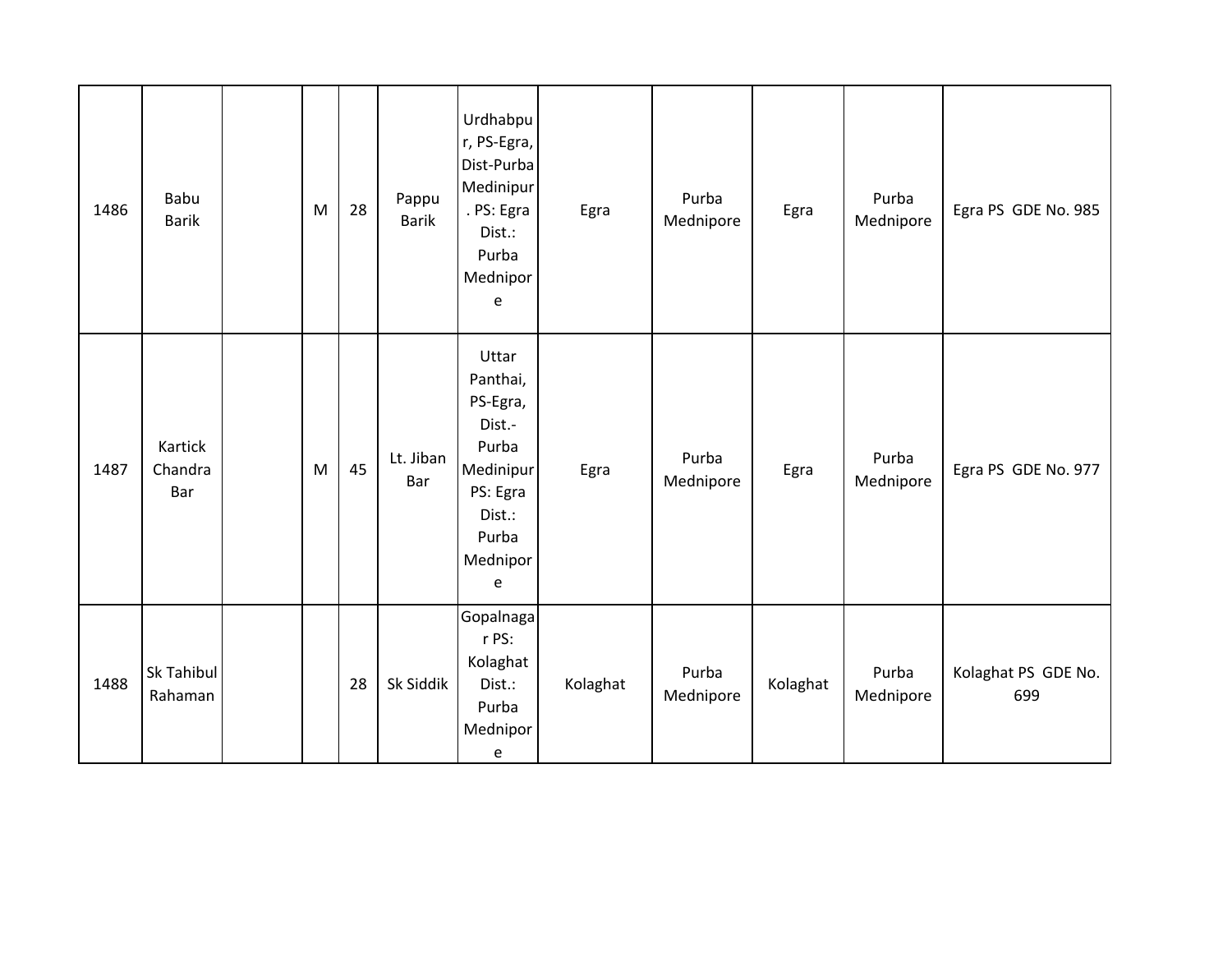| 1489 | Sajal<br>Maity     | M | 22 | Nibakar<br>Maity                 | Upalda,<br>PS: Pingla<br>Dist.:<br>Paschim<br>Mednipor<br>e                   | Pingla     | Paschim<br>Mednipore | Mahishadal | Purba<br>Mednipore | Mahishadal PS GDE<br>No. 822 |
|------|--------------------|---|----|----------------------------------|-------------------------------------------------------------------------------|------------|----------------------|------------|--------------------|------------------------------|
| 1490 | Mahitosh<br>Datta  | M | 24 | Mrinal<br>Datta                  | Gopalpur<br>PS:<br>Mahishad<br>al Dist.:<br>Purba<br>Mednipor<br>e            | Mahishadal | Purba<br>Mednipore   | Mahishadal | Purba<br>Mednipore | Mahishadal PS GDE<br>No. 822 |
| 1491 | Narugopal<br>Patra | M | 35 | Lt.<br>Santosh<br>Kumar<br>Patra | Chak<br>Dwariberi<br>a PS:<br>Mahishad<br>al Dist.:<br>Purba<br>Mednipor<br>e | Mahishadal | Purba<br>Mednipore   | Mahishadal | Purba<br>Mednipore | Mahishadal PS GDE<br>No. 796 |
| 1492 | Dilip<br>Barman    | M | 22 | Lt. Tapan<br>Barman              | Kumar<br>Chak, PS:<br>Nandaku<br>mar Dist.:<br>Purba<br>Mednipor<br>e         | Nandakumar | Purba<br>Mednipore   | Mahishadal | Purba<br>Mednipore | Mahishadal PS GDE<br>No. 796 |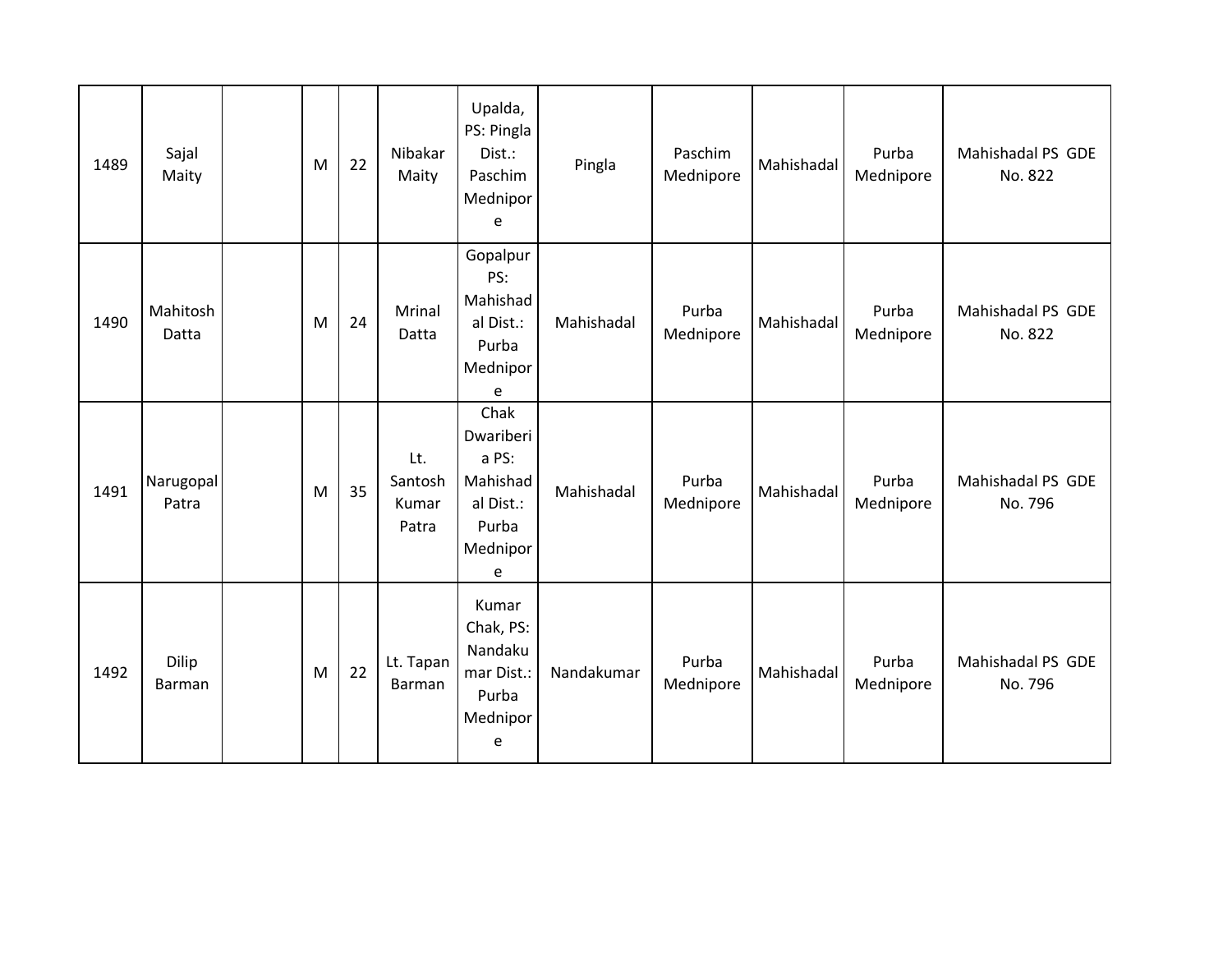| 1493 | Nishikanta<br>Jana  | M | 28 | Lt. Sankar<br>Jana       | Kumarcha<br>k PS:<br>Nandaku<br>mar Dist.:<br>Purba<br>Mednipor<br>e | Nandakumar | Purba<br>Mednipore | Mahishadal | Purba<br>Mednipore | Mahishadal PS GDE<br>No. 796 |
|------|---------------------|---|----|--------------------------|----------------------------------------------------------------------|------------|--------------------|------------|--------------------|------------------------------|
| 1494 | Pritam<br>Das       | M | 29 | Natendra<br>Das          | Kumirda<br>PS:<br>Marishda<br>Dist.:<br>Purba<br>Mednipor<br>e       | Marishda   | Purba<br>Mednipore | Marishda   | Purba<br>Mednipore | Marishda PS GDE No.<br>871   |
| 1495 | Soumen<br>Samanta   |   | 25 | Anup<br>Kumar<br>Samanta | Nischintac<br>hak PS:<br>Moyna<br>Dist.:<br>Purba<br>Mednipor<br>e   | Moyna      | Purba<br>Mednipore | Moyna      | Purba<br>Mednipore | Moyna PS GDE No.<br>765      |
| 1496 | Kartick<br>Pramanik | M | 18 | Sibu<br>Pramanik         | Gojina PS:<br>Moyna<br>Dist.:<br>Purba<br>Mednipor<br>e              | Moyna      | Purba<br>Mednipore | Moyna      | Purba<br>Mednipore | Moyna PS GDE No.<br>778      |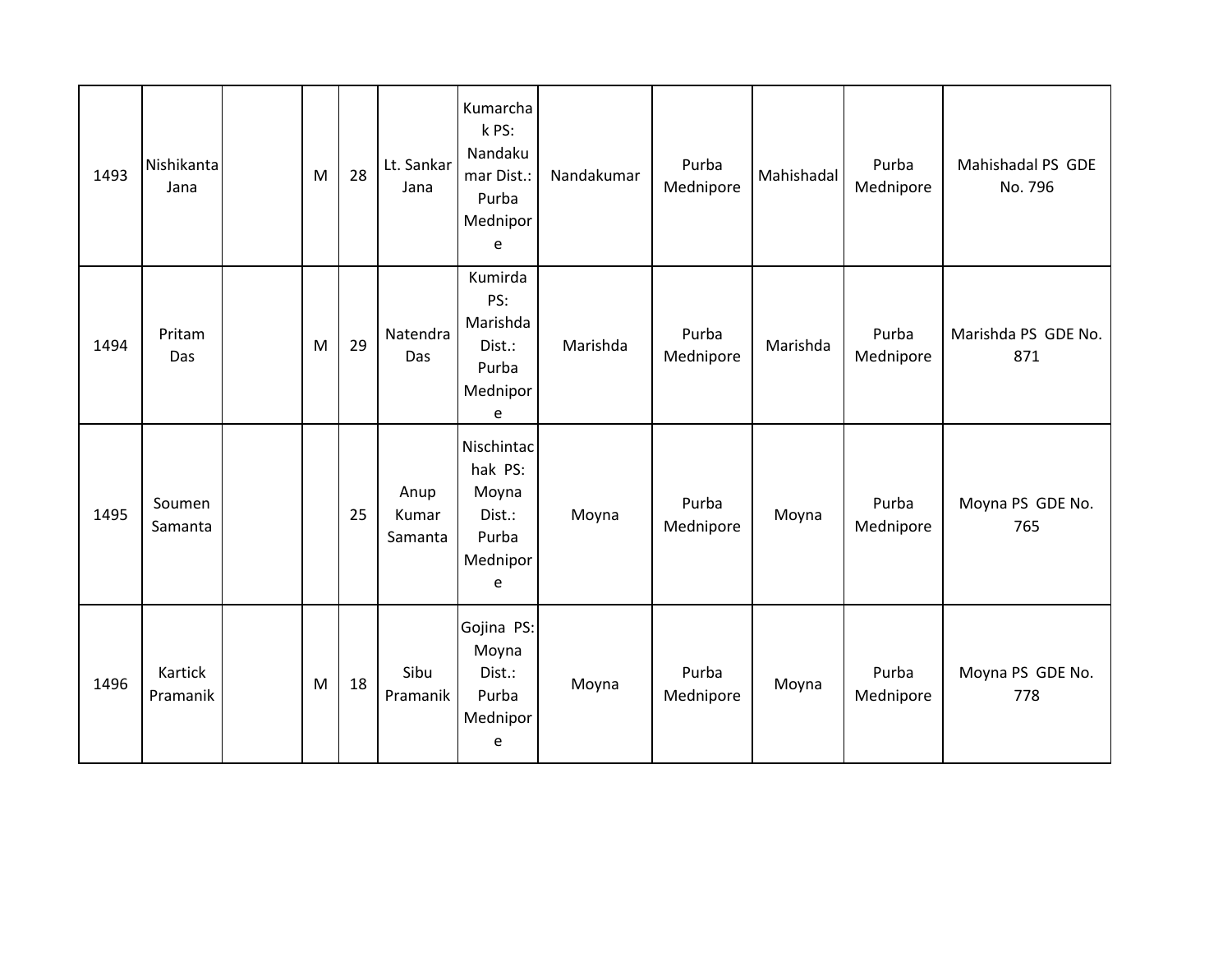| 1497 | Ratan<br>Khanda | M |    | Lt.<br>Makhan          | Islampur<br>PS:<br>Ramnagar<br>Dist.:<br>Purba<br>Mednipor<br>e              | Ramnagar | Purba<br>Mednipore                       | Ramnagar | Purba<br>Mednipore                       | Ramnagar PS GDE No.<br>1135 |
|------|-----------------|---|----|------------------------|------------------------------------------------------------------------------|----------|------------------------------------------|----------|------------------------------------------|-----------------------------|
| 1498 | Sanjoy<br>Jana  | M |    | Ramchand<br>ra         | Islampur<br>PS:<br>Ramnagar<br>Dist.:<br>Purba<br>Mednipor<br>e              | Ramnagar | Purba<br>Mednipore                       | Ramnagar | Purba<br>Mednipore                       | Ramnagar PS GDE No.<br>1135 |
| 1499 | Kanai<br>Patra  | M |    | Lt.<br>Laxman          | Satilapur<br>PS:<br>Ramnagar<br>Dist.:<br>Purba<br>Mednipor<br>e             | Ramnagar | Purba<br>Mednipore                       | Ramnagar | Purba<br>Mednipore                       | Ramnagar PS GDE No.<br>1135 |
| 1500 | Rup Sekh        | M | 40 | Lt.<br>Rabbani<br>Sekh | Nainan PS:<br>Ramnagar<br>Dist.:<br>Diamond<br>Harbour<br>Police<br>District | Ramnagar | Diamond<br>Harbour<br>Police<br>District | Ramnagar | Diamond<br>Harbour<br>Police<br>District | Ramnagar PS GDE No.<br>852  |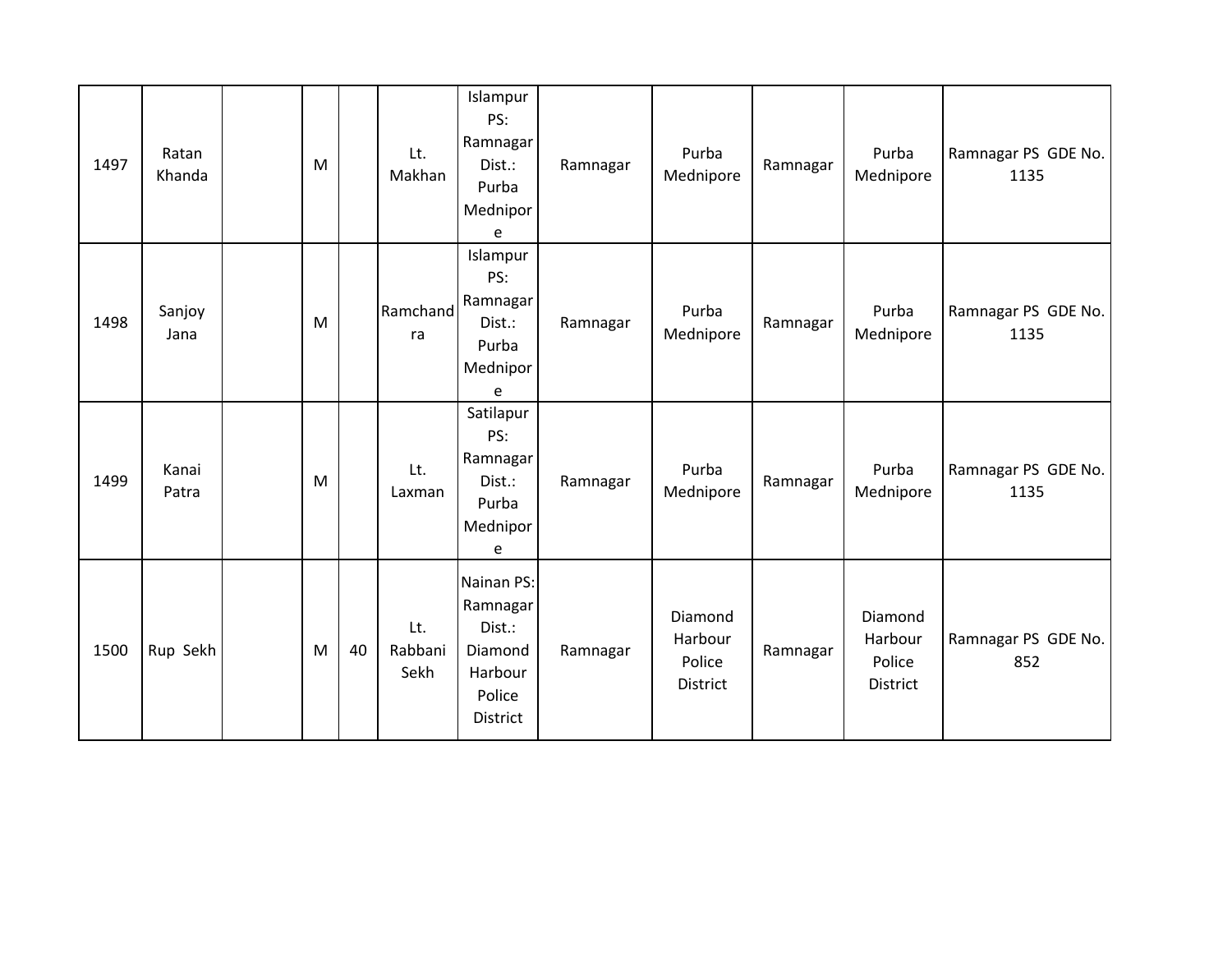| 1501 | Alauddin<br>Sk     | M | 20 | Saidul Sk          | Nainan PS:<br>Ramnagar<br>Dist.:<br>Diamond<br>Harbour<br>Police<br><b>District</b> | Ramnagar   | Diamond<br>Harbour<br>Police<br>District | Ramnagar | Diamond<br>Harbour<br>Police<br>District | Ramnagar PS GDE No.<br>852 |
|------|--------------------|---|----|--------------------|-------------------------------------------------------------------------------------|------------|------------------------------------------|----------|------------------------------------------|----------------------------|
| 1502 | Ashis<br>Majhi     | M | 25 | Sudarshan<br>Majhi | Borobari<br>PS:<br>Bhabanipu<br>r Dist.:<br>Purba<br>Mednipor<br>e                  | Bhabanipur | Purba<br>Mednipore                       | Sutahata | Purba<br>Mednipore                       | Sutahata PS GDE No.<br>900 |
| 1503 | Banchu<br>Bouri    | M |    | Chutu<br>Bouri     | Ranguni<br>PS: Adra<br>Dist.:<br>Purulia                                            | Adra       | Purulia                                  | Adra     | Purulia                                  | Adra PS GDE No. 717        |
| 1504 | Baleswar<br>Mahato | M |    | Madhu<br>Mahato    | <b>Bahar PS:</b><br>Adra Dist.:<br>Purulia                                          | Adra       | Purulia                                  | Adra     | Purulia                                  | Adra PS GDE No. 717        |
| 1505 | Sadhan<br>Mahato   | M |    | Suhir<br>Mahato    | PS: Adra<br>Dist.:<br>Purulia                                                       | Adra       | Purulia                                  | Adra     | Purulia                                  | Adra PS GDE No. 717        |
| 1506 | Jaladhar<br>Majhi  | M | 25 | Pelaram<br>Majhi   | Gobindap<br>ur PS:<br>Arsha<br>Dist.:<br>Purulia                                    | Arsha      | Purulia                                  | Arsha    | Purulia                                  | Arsha PS GDE No. 739       |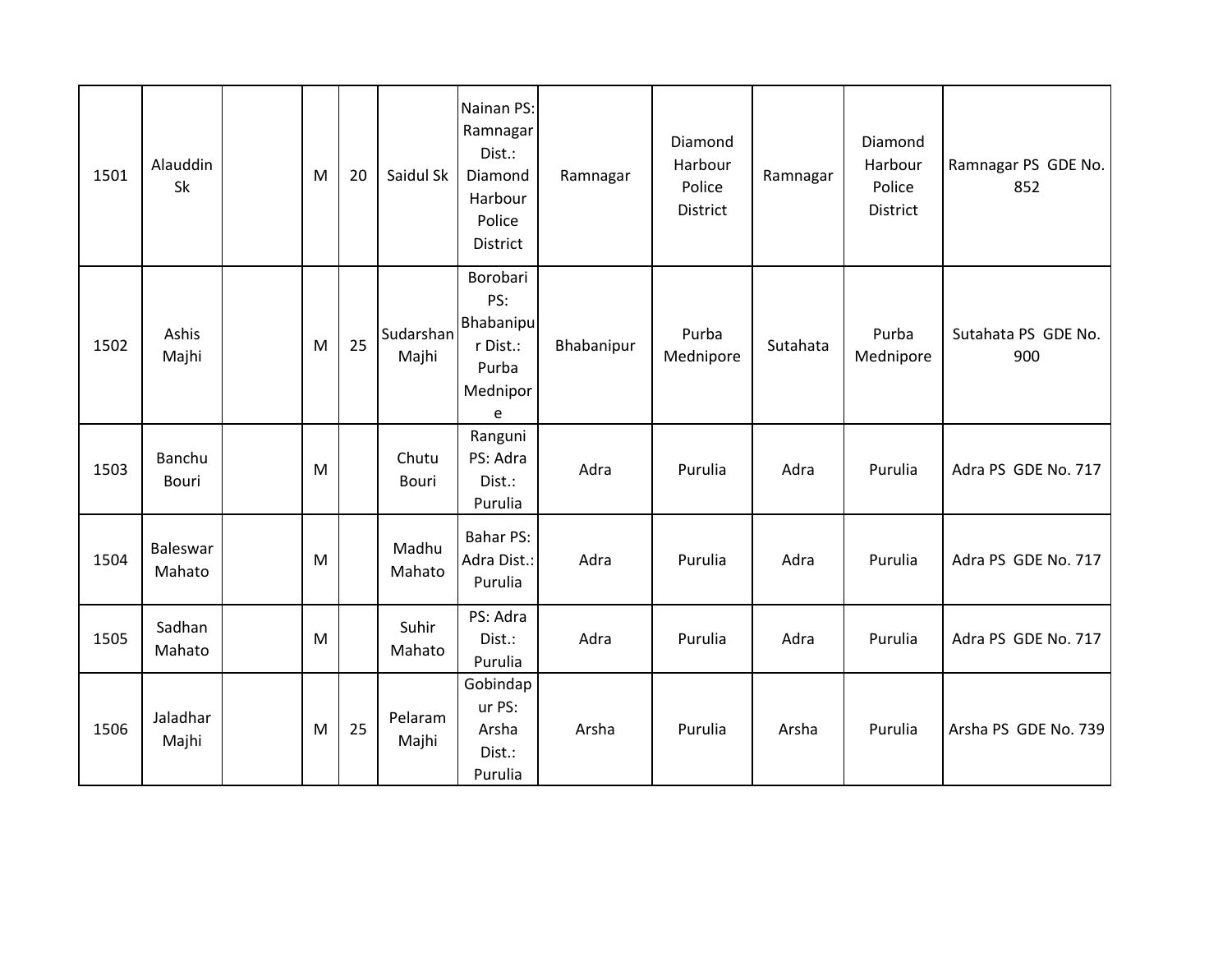| 1507 | Rahul<br>Kumar<br>Majhi   | M | 26 | Sadarath<br>Majhi    | Ramjibanp<br>ur PS:<br>Arsha<br>Dist.:<br>Purulia      | Arsha    | Purulia | Arsha    | Purulia | Arsha PS GDE No. 739                        |
|------|---------------------------|---|----|----------------------|--------------------------------------------------------|----------|---------|----------|---------|---------------------------------------------|
| 1508 | <b>Dipak</b><br>Kalindi   | M | 28 | Gohan<br>Kalindi     | Mudali PS:<br>Arsha<br>Dist.:<br>Purulia               | Arsha    | Purulia | Arsha    | Purulia | Arsha PS GDE No. 739                        |
| 1509 | Ramanath<br>Kumar         | M | 26 | Lt. Mihir<br>Kumar   | Arsha PS:<br>Arsha<br>Dist.:<br>Purulia                | Arsha    | Purulia | Arsha    | Purulia | Arsha PS GDE No. 739                        |
| 1510 | Rathu<br>Kumar            | M | 30 | Sarath<br>Kumar      | Kudagara<br>PS: Arsha<br>Dist.:<br>Purulia             | Arsha    | Purulia | Arsha    | Purulia | Arsha PS GDE No. 739                        |
| 1511 | Mahendra<br>Paramanik     | M | 34 | Kartik<br>Paramanik  | <b>Basudih</b><br>PS:<br>Bagmundi<br>Dist.:<br>Purulia | Bagmundi | Purulia | Bagmundi | Purulia | Bagmundi PS GDE No.<br>803                  |
| 1512 | <b>Samir Sing</b><br>Mura | M | 32 | Lt Haru<br>Sing Mura | PS:<br>Bagmundi<br>Dist.:<br>Purulia                   | Bagmundi | Purulia | Bagmundi | Purulia | Bagmundi PS GDE No.<br>803                  |
| 1513 | Naba<br>Kumar<br>Mahato   | M | 23 | Gobinda<br>Mahato    | Karmadih<br>PS:<br>Bagmundi<br>Dist.:<br>Purulia       | Bagmundi | Purulia | Bagmundi | Purulia | Bagmundi PS Outpost<br>Suisa OP GDE No. 444 |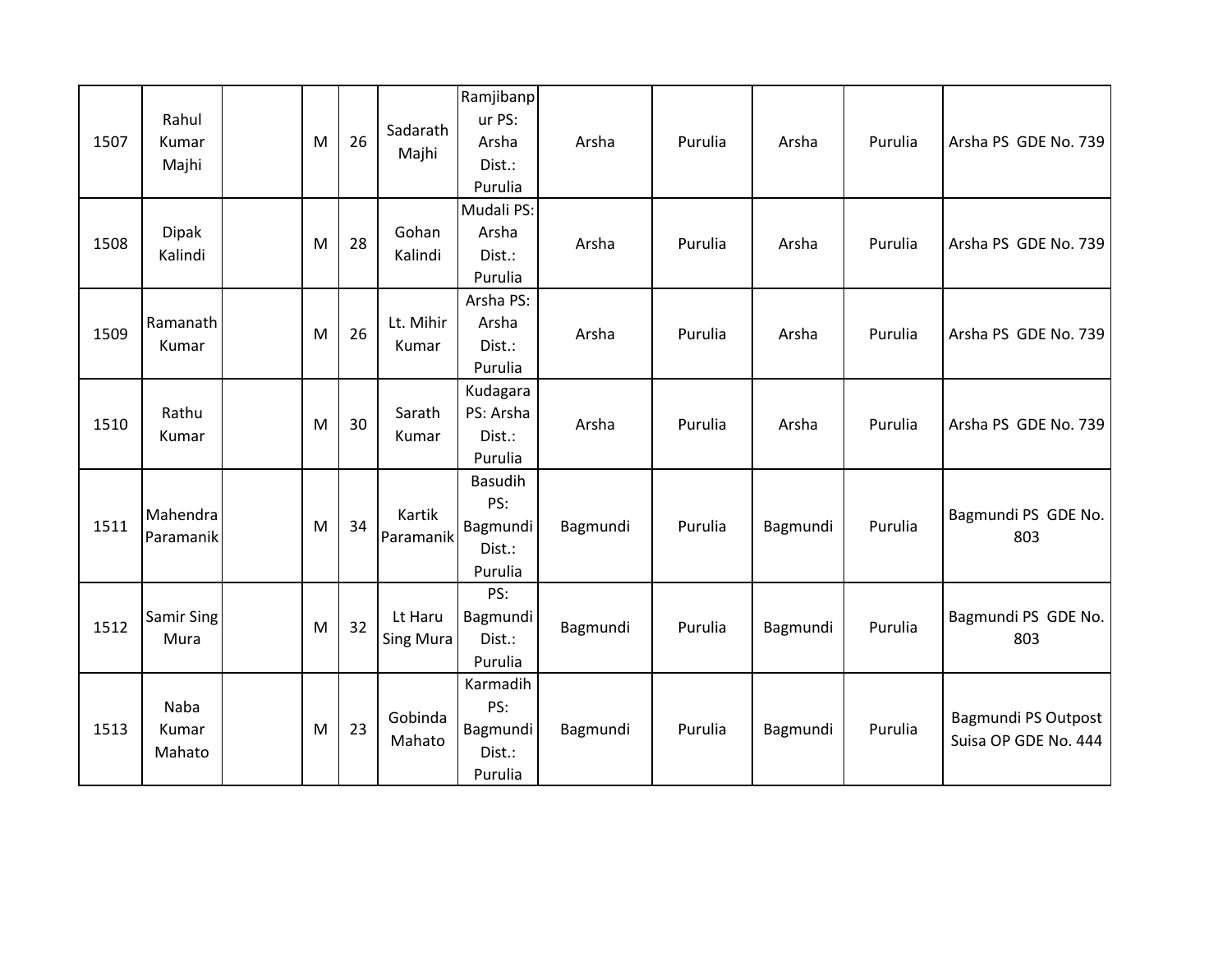| 1514 | Dilip<br>Mahato     | M | 18 | Suren<br>Mahato            | Jordih PS:<br>Bagmundi<br>Dist.:<br>Purulia      | Bagmundi    | Purulia | Bagmundi    | Purulia | <b>Bagmundi PS Outpost</b><br>Suisa OP GDE No. 444 |
|------|---------------------|---|----|----------------------------|--------------------------------------------------|-------------|---------|-------------|---------|----------------------------------------------------|
| 1515 | Basudeb<br>Mandi    | M | 35 | Purna<br>Mandi             | Jairbera<br>PS:<br>Bandowan<br>Dist.:<br>Purulia | Bandowan    | Purulia | Bandowan    | Purulia | Bandowan PS GDE No.<br>737                         |
| 1516 | Mangal<br>Soren     | M | 31 | Sukdeb<br>Soren            | Jairbera<br>PS:<br>Bandowan<br>Dist.:<br>Purulia | Bandowan    | Purulia | Bandowan    | Purulia | Bandowan PS GDE No.<br>737                         |
| 1517 | Nilkamal<br>Mahata  | M |    | Sunil<br>Mahata            | PS: Bora<br>Dist.:<br>Purulia                    | <b>Bora</b> | Purulia | <b>Bora</b> | Purulia | Bora PS GDE No. 736                                |
| 1518 | Sanat Kr.<br>Mandal | M |    | Sahadev<br>Mandal          | PS: Bora<br>Dist.:<br>Purulia                    | <b>Bora</b> | Purulia | <b>Bora</b> | Purulia | Bora PS GDE No. 736                                |
| 1519 | Fakir<br>Namata     | M |    | Pashupati<br>Namata        | PS: Bora<br>Dist.:<br>Purulia                    | <b>Bora</b> | Purulia | <b>Bora</b> | Purulia | Bora PS GDE No. 736                                |
| 1520 | Prahlad<br>Mahata   | M |    | Ramanath<br>Mahata         | PS: Bora<br>Dist.:<br>Purulia                    | <b>Bora</b> | Purulia | <b>Bora</b> | Purulia | Bora PS GDE No. 738                                |
| 1521 | Purna Ch<br>Mahato  | M |    | Nagendra<br>Nath<br>Mahato | PS: Bora<br>Dist.:<br>Purulia                    | <b>Bora</b> | Purulia | <b>Bora</b> | Purulia | Bora PS GDE No. 738                                |
| 1522 | Kalipada<br>Mahata  | M |    | Shishu Pal<br>Mahato       | PS: Bora<br>Dist.:<br>Purulia                    | <b>Bora</b> | Purulia | <b>Bora</b> | Purulia | Bora PS GDE No. 738                                |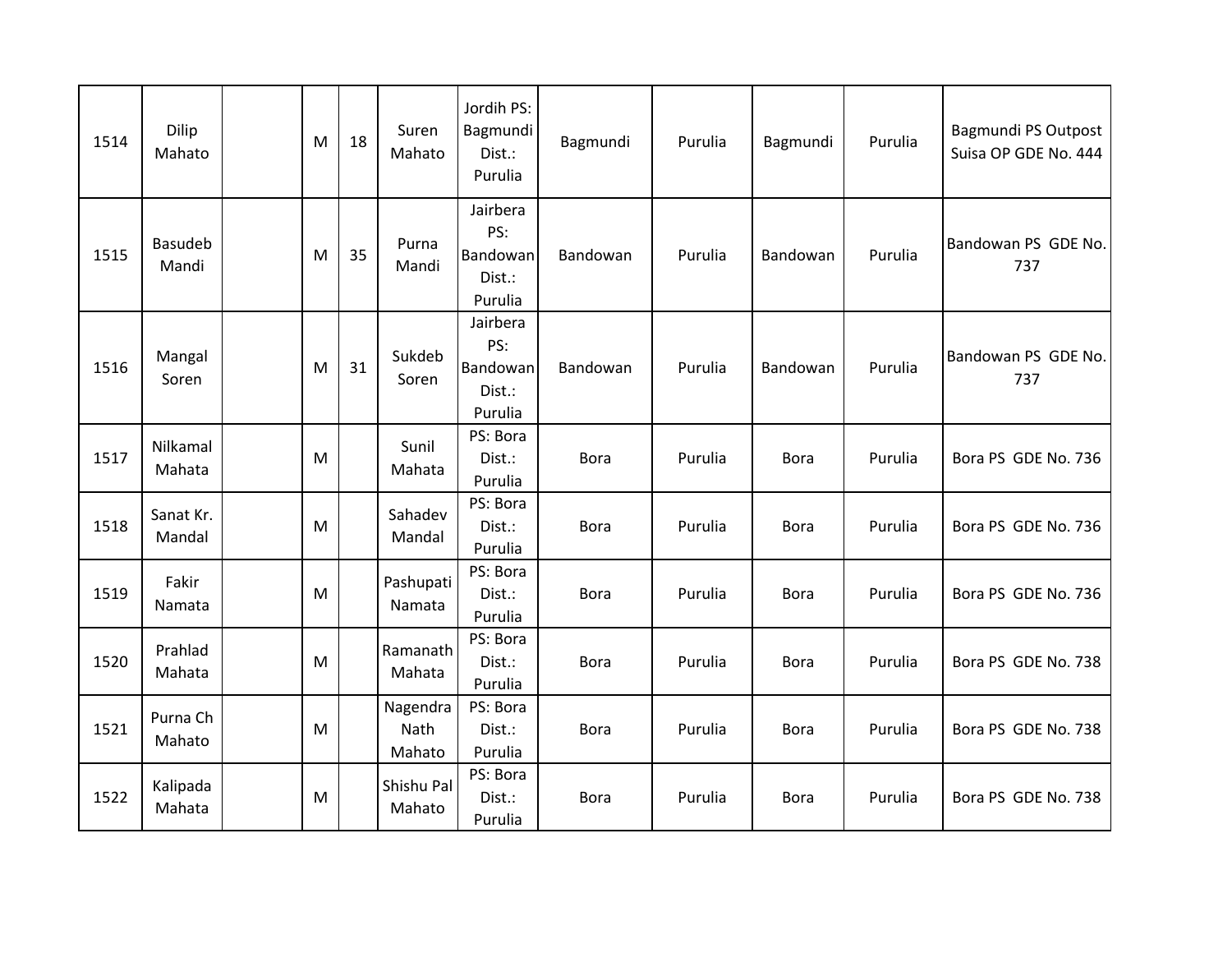| 1523 | Masum<br>Ansary         | M | 34 | Nabiul<br>Ansary        | Dhabani<br>PS: Hura<br>Dist.:<br>Purulia              | Hura   | Purulia | Hura   | Purulia | Hura PS GDE No. 795   |
|------|-------------------------|---|----|-------------------------|-------------------------------------------------------|--------|---------|--------|---------|-----------------------|
| 1524 | Sk Karim                | M | 36 | Sk.<br>Mamud            | Dhabani<br>PS: Hura<br>Dist.:<br>Purulia              | Hura   | Purulia | Hura   | Purulia | Hura PS GDE No. 795   |
| 1525 | Anirban<br>Rakshit      | M | 29 | Golok<br>Rakshit        | Hura PS:<br>Hura Dist.:<br>Purulia                    | Hura   | Purulia | Hura   | Purulia | Hura PS GDE No. 795   |
| 1526 | Nimai<br>Majahi         | M | 38 | Chaitan<br>Majhi        | Ladhurka<br>PS: Hura<br>Dist.:<br>Purulia             | Hura   | Purulia | Hura   | Purulia | Hura PS GDE No. 797   |
| 1527 | Ranjit<br>Mukherje<br>e | M | 31 | Swapan<br>Mukherje<br>e | Ladhurka<br>PS: Hura<br>Dist.:<br>Purulia             | Hura   | Purulia | Hura   | Purulia | Hura PS GDE No. 797   |
| 1528 | Ajoy<br>Mukherje<br>e   | M | 39 | Madhab<br>Mukherje<br>e | Ladhurka<br>PS: Hura<br>Dist.:<br>Purulia             | Hura   | Purulia | Hura   | Purulia | Hura PS GDE No. 797   |
| 1529 | Ramjee<br>Mahato        | M |    | Nitai<br>Mahato         | Vill-<br>Kenduadih<br>PS: Jhalda<br>Dist.:<br>Purulia | Jhalda | Purulia | Jhalda | Purulia | Jhalda PS GDE No. 833 |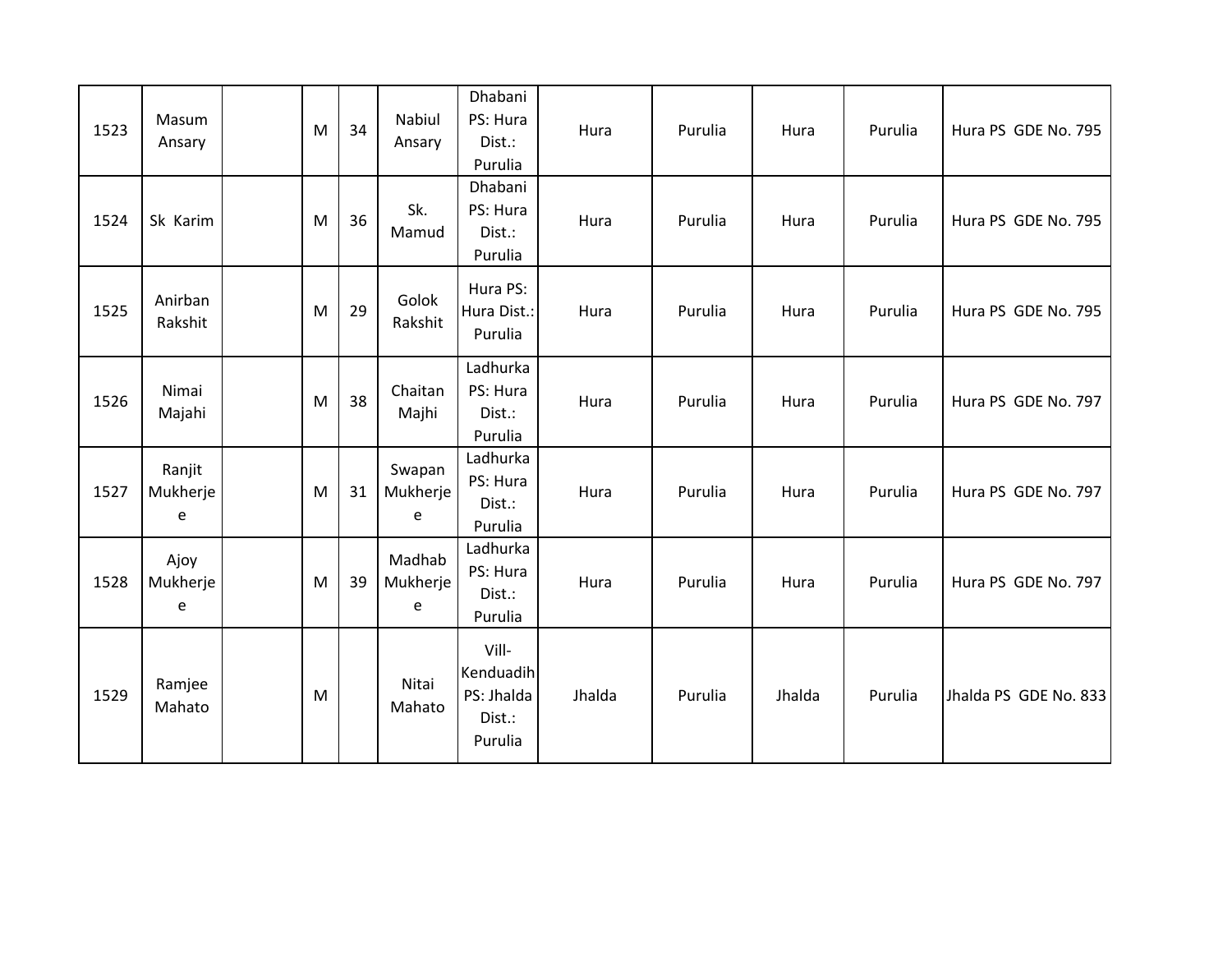| 1530 | Sanjay<br>Ghosal    | M | Sara<br>Ghosal             | Vill-<br>Mosina<br>PS: Jhalda<br>Dist.:<br>Purulia                                                      | Jhalda | Purulia | Jhalda | Purulia | Jhalda PS GDE No. 833 |
|------|---------------------|---|----------------------------|---------------------------------------------------------------------------------------------------------|--------|---------|--------|---------|-----------------------|
| 1531 | Rakhahari<br>Mahato | M | Jagabandh<br>u Mahato      | Vill-<br>Kerwari<br>PS: Jhalda<br>Dist.:<br>Purulia                                                     | Jhalda | Purulia | Jhalda | Purulia | Jhalda PS GDE No. 833 |
| 1532 | Sukram<br>Lohar     | M | Biswakar<br>ma Lohar       | Vill-<br>Hetrumati<br>, PS-<br>Sonahatu,<br>Dist-<br>Ranchi<br>(JKD) PS:<br>Jhalda<br>Dist.:<br>Purulia | Jhalda | Purulia | Jhalda | Purulia | Jhalda PS GDE No. 833 |
| 1533 | Sunil<br>Mahato     | M | Kamala<br>Kanrta<br>Mahato | Vill-Patub<br>PS: Jhalda<br>Dist.:<br>Purulia                                                           | Jhalda | Purulia | Jhalda | Purulia | Jhalda PS GDE No. 833 |
| 1534 | Brindaban<br>Mahato | M | Banku<br>Mahato            | Vill-Ichag<br>PS: Jhalda<br>Dist.:<br>Purulia                                                           | Jhalda | Purulia | Jhalda | Purulia | Jhalda PS GDE No. 841 |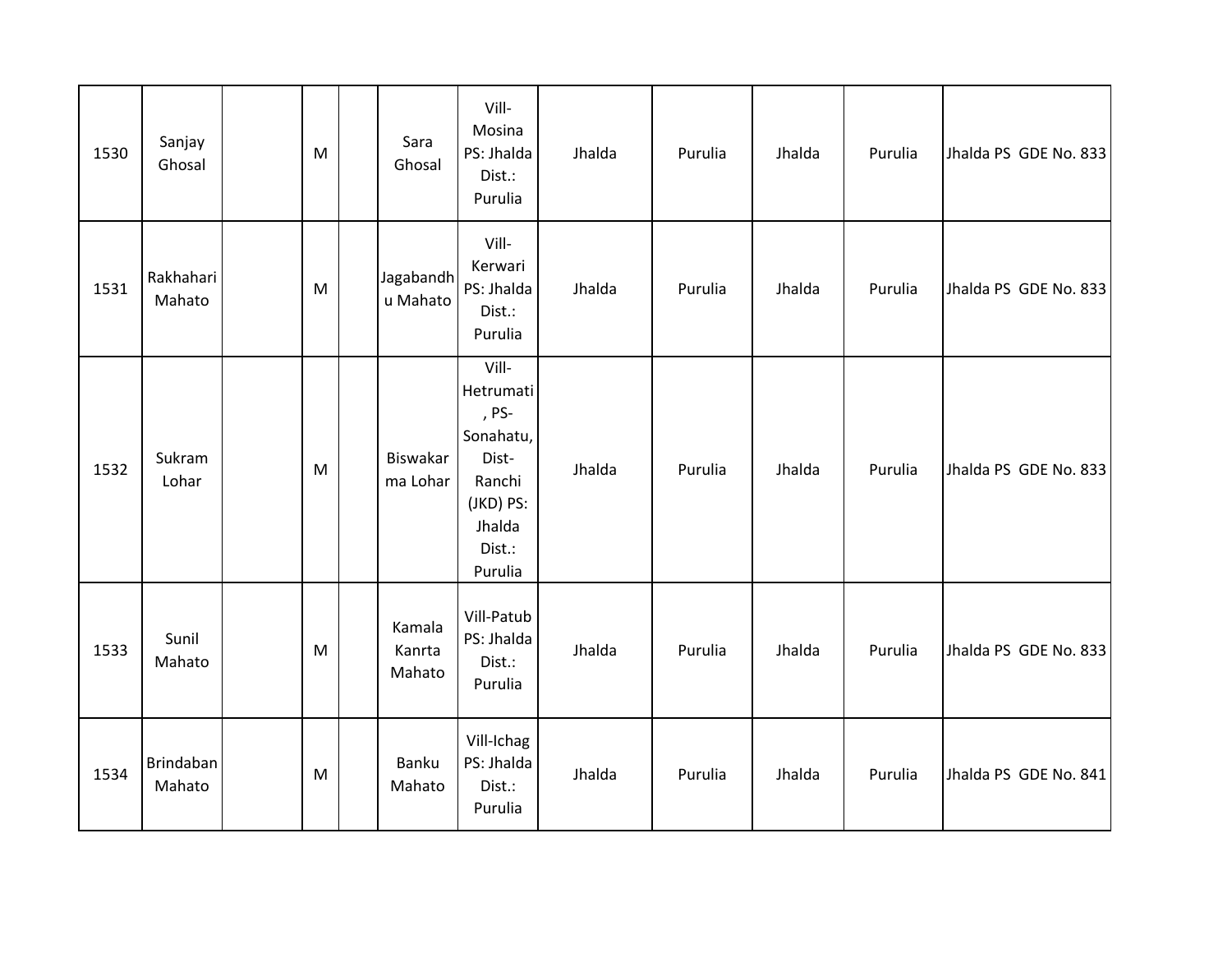| 1535 | Madhusud<br>an<br>Mahato | M | Rasbihari<br>Mahato       | Vill-Pusti<br>PS: Jhalda<br>Dist.:<br>Purulia         | Jhalda | Purulia | Jhalda | Purulia | Jhalda PS GDE No. 841                     |
|------|--------------------------|---|---------------------------|-------------------------------------------------------|--------|---------|--------|---------|-------------------------------------------|
| 1536 | Madan<br>Mahato          | M | Sridhar<br>Mahato         | Vill-Dulla<br>PS: Jhalda<br>Dist.:<br>Purulia         | Jhalda | Purulia | Jhalda | Purulia | Jhalda PS GDE No. 841                     |
| 1537 | Shymal<br>Mahato         | M | Dinesh<br>Mahato          | Vill-<br>Kashidih<br>PS: Jhalda<br>Dist.:<br>Purulia  | Jhalda | Purulia | Jhalda | Purulia | Jhalda PS GDE No. 841                     |
| 1538 | Chandan<br>Mahato        | M | Lt.<br>Pralahad<br>Mahato | Vill-Goria<br>PS: Jhalda<br>Dist.:<br>Purulia         | Jhalda | Purulia | Jhalda | Purulia | Jhalda PS GDE No. 841                     |
| 1539 | Radhakant<br>a Mahato    | M | Umesh<br>Mahato           | Vill-<br>Kenduadih<br>PS: Jhalda<br>Dist.:<br>Purulia | Jhalda | Purulia | Jhalda | Purulia | Jhalda PS Outpost<br>Tulin OP GDE No. 572 |
| 1540 | Sudhir<br>Kuiry          | M | Lt. Budhu<br>Kuiry        | Vill-<br>Chandai<br>PS: Jhalda<br>Dist.:<br>Purulia   | Jhalda | Purulia | Jhalda | Purulia | Jhalda PS Outpost<br>Tulin OP GDE No. 572 |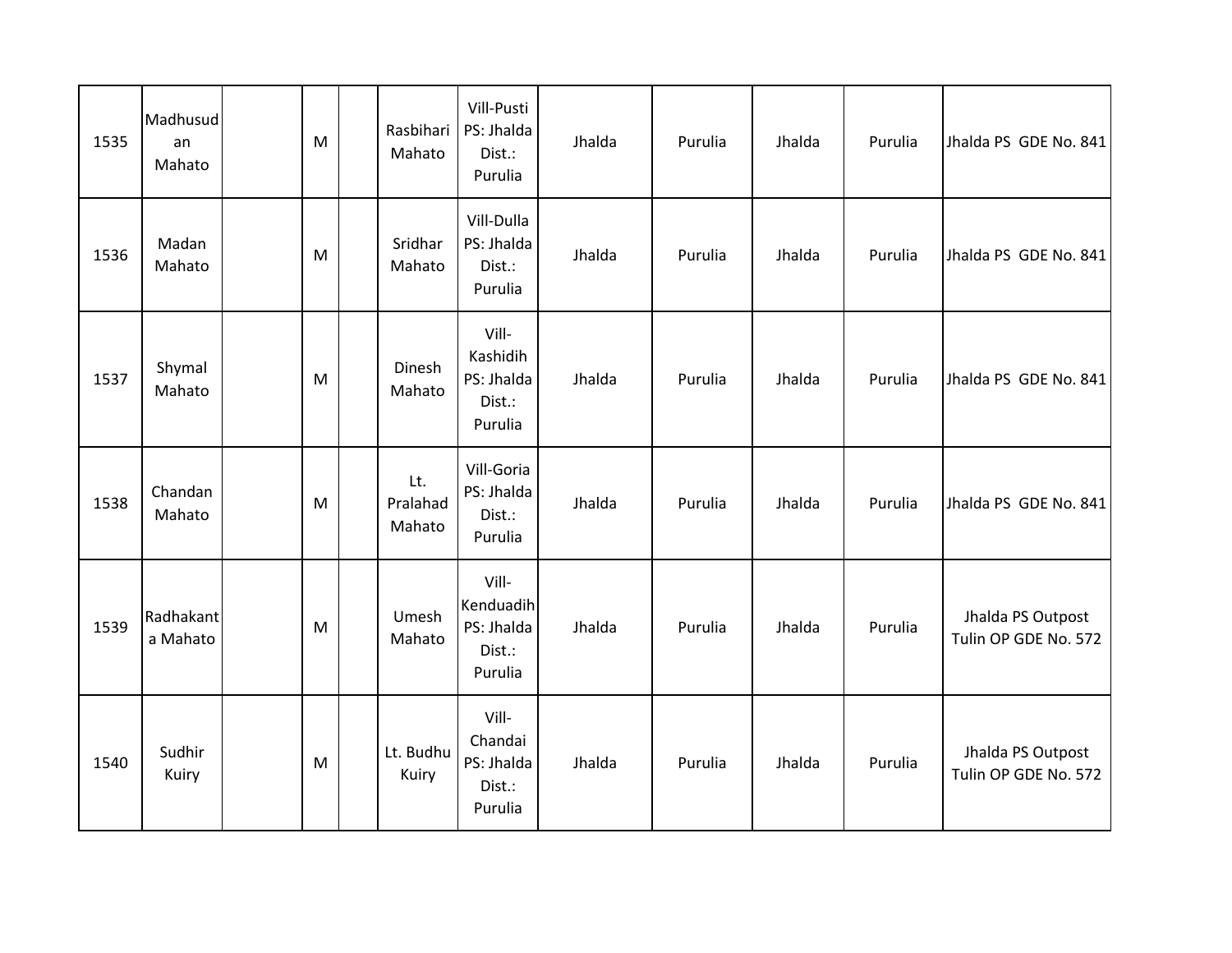| 1541 | Samir<br>Hansda              | M | 35 | Mritunjai<br>Hansda  | Kathaltard<br>PS: Joypur<br>Dist.:<br>Purulia               | Joypur   | Purulia | Joypur   | Purulia | Joypur PS GDE No.<br>765   |
|------|------------------------------|---|----|----------------------|-------------------------------------------------------------|----------|---------|----------|---------|----------------------------|
| 1542 | Radhu<br>Kumar               | M | 42 | Lt. Pagal<br>Kumar   | Kathaltard<br>PS: Joypur<br>Dist.:<br>Purulia               | Joypur   | Purulia | Joypur   | Purulia | Joypur PS GDE No.<br>765   |
| 1543 | Sanjeeb<br>Chandra<br>Mahato | M | 36 | Bibhuti<br>Mahato    | Kathaltard<br>PS: Joypur<br>Dist.:<br>Purulia               | Joypur   | Purulia | Joypur   | Purulia | Joypur PS GDE No.<br>754   |
| 1544 | <b>Tapas</b><br>Kalindi      | M | 21 | Mohit Kr.<br>Kalindi | Joypur<br>Bazar PS:<br>Joypur<br>Dist.:<br>Purulia          | Joypur   | Purulia | Joypur   | Purulia | Joypur PS GDE No.<br>762   |
| 1545 | Pravash<br>Mahato            | M | 24 | Tarapada<br>Mahato   | Pundag<br><b>Bazar PS:</b><br>Joypur<br>Dist.:<br>Purulia   | Joypur   | Purulia | Joypur   | Purulia | Joypur PS GDE No.<br>548   |
| 1546 | Animesh<br>Sarkar            | M | 37 | Ashok Kr<br>Sarkar   | Adra<br>misson<br>para PS:<br>Kashipur<br>Dist.:<br>Purulia | Kashipur | Purulia | Kashipur | Purulia | Kashipur PS GDE No.<br>791 |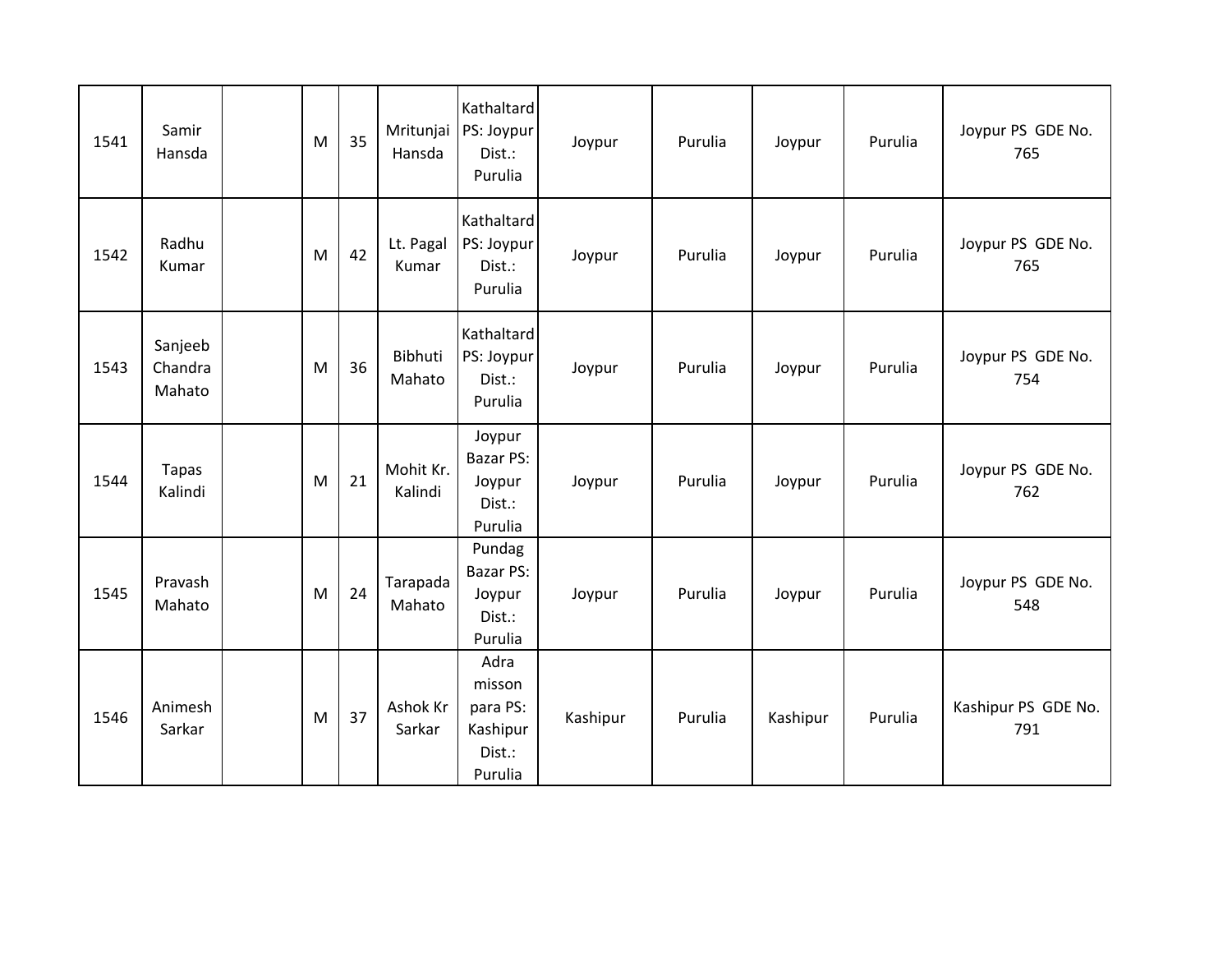| 1547 | Shakrtipad<br>a Mondal | M |    | Haradhan<br>Mondal | Lara PS:<br>Kashipur<br>Dist.:<br>Purulia               | Kashipur | Purulia | Kashipur | Purulia | Kashipur PS GDE No.<br>791 |
|------|------------------------|---|----|--------------------|---------------------------------------------------------|----------|---------|----------|---------|----------------------------|
| 1548 | Umesh<br>Tudu          | M | 24 | h Tudu             | Keshargar<br>Raghunat   h PS: Hura<br>Dist.:<br>Purulia | Hura     | Purulia | Kashipur | Purulia | Kashipur PS GDE No.<br>799 |
| 1549 | Agsar<br>Ansary        | M | 26 | Rahim<br>Ansary    | Benena<br>PS:<br>Kashipur<br>Dist.:<br>Purulia          | Kashipur | Purulia | Kashipur | Purulia | Kashipur PS GDE No.<br>799 |
| 1550 | Pradip<br>Mahali       | M | 23 | Sunirmal<br>Mahali | Jabar PS:<br>Kotshila<br>Dist.:<br>Purulia              | Kotshila | Purulia | Kotshila | Purulia | Kotshila PS GDE No.<br>751 |
| 1551 | Anil<br>Mahali         | M | 19 | Prallad<br>Mahali  | Jabar PS:<br>Kotshila<br>Dist.:<br>Purulia              | Kotshila | Purulia | Kotshila | Purulia | Kotshila PS GDE No.<br>751 |
| 1552 | Asutosh<br>Mahali      | M | 38 | Arjun<br>Mahali    | Jabar PS:<br>Kotshila<br>Dist.:<br>Purulia              | Kotshila | Purulia | Kotshila | Purulia | Kotshila PS GDE No.<br>751 |
| 1553 | Paban<br>Kumar         | M | 25 | Lalmohan<br>Kumar  | Tatuara<br>PS:<br>Kotshila<br>Dist.:<br>Purulia         | Kotshila | Purulia | Kotshila | Purulia | Kotshila PS GDE No.<br>767 |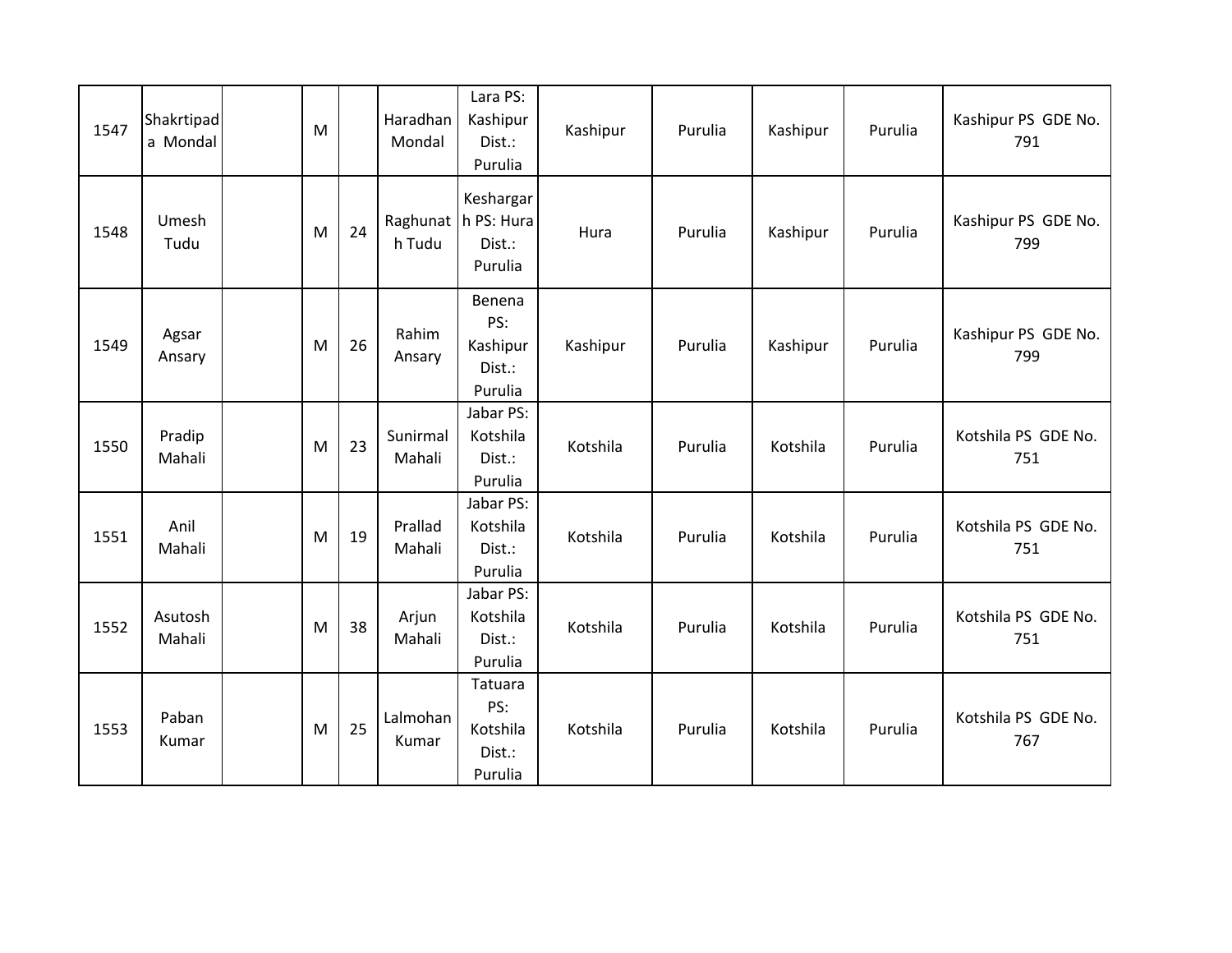| 1554 | Swapan<br>Kumar    | M | 21 | Lalmohan<br>Kumar          | Tatuara<br>PS:<br>Kotshila<br>Dist.:<br>Purulia                                                           | Kotshila | Purulia                                              | Kotshila | Purulia | Kotshila PS GDE No.<br>767 |
|------|--------------------|---|----|----------------------------|-----------------------------------------------------------------------------------------------------------|----------|------------------------------------------------------|----------|---------|----------------------------|
| 1555 | Yudhistir<br>Kumar | M | 42 | Lt Anil<br>Kumar           | Tatuara<br>PS:<br>Kotshila<br>Dist.:<br>Purulia                                                           | Kotshila | Purulia                                              | Kotshila | Purulia | Kotshila PS GDE No.<br>767 |
| 1556 | Nepal<br>Hansda    | M | 34 | Naran<br>Hansda            | Baro<br>Dhawra<br>PS: Kulti<br>Dist.:<br>Asansol<br>Durgapur<br>Police<br>Commissi<br>onerate             | Kulti    | Asansol<br>Durgapur<br>Police<br>Commissione<br>rate | Neturia  | Purulia | Neturia PS GDE No.<br>871  |
| 1557 | Bablu<br>Hembram   | M | 30 | Lt.<br>Lakhiram<br>Hembram | Sanctoria,<br>Bagharda<br>nga PS:<br>Kulti Dist.:<br>Asansol<br>Durgapur<br>Police<br>Commissi<br>onerate | Kulti    | Asansol<br>Durgapur<br>Police<br>Commissione<br>rate | Neturia  | Purulia | Neturia PS GDE No.<br>871  |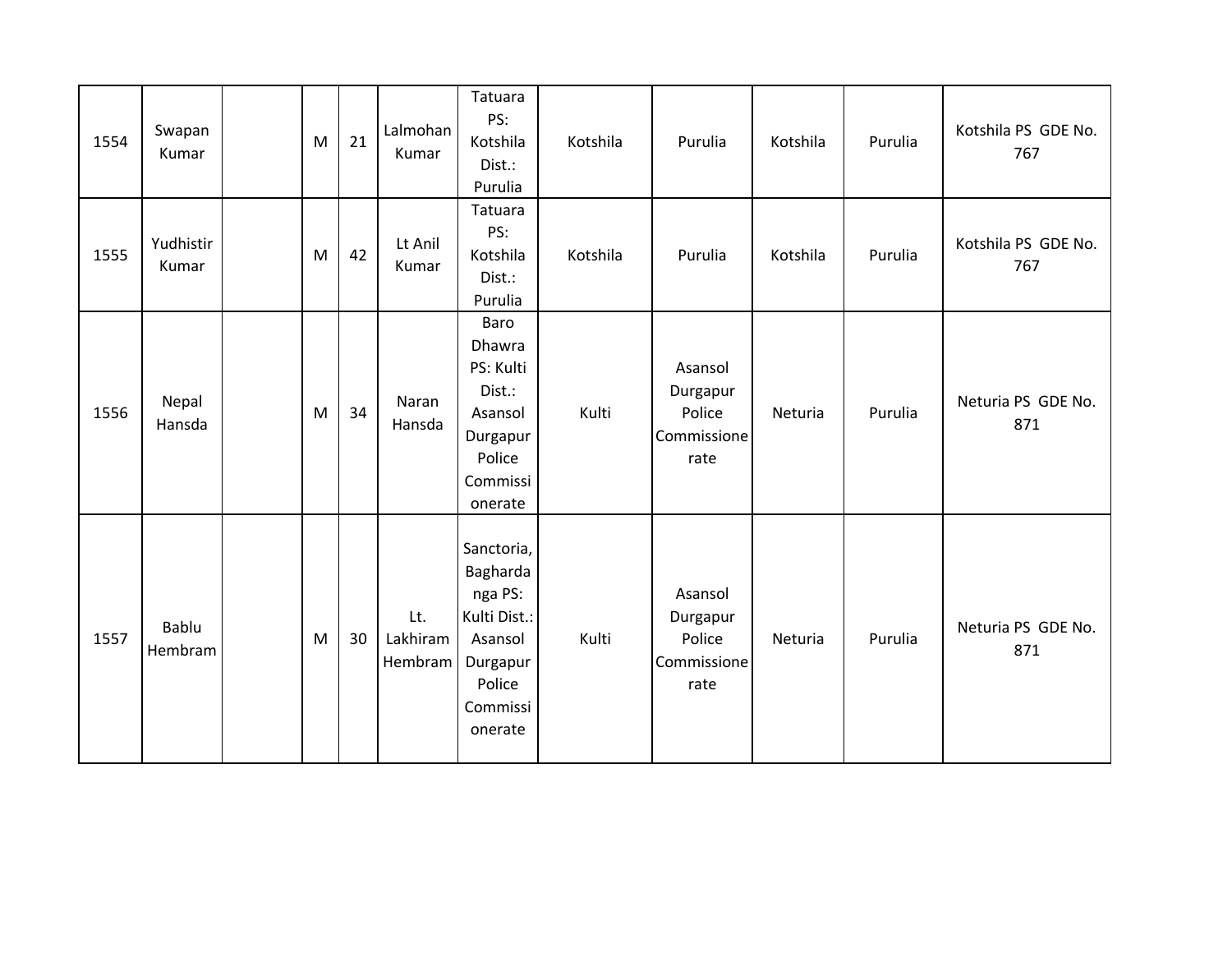| 1558 | Mitan<br>Mondal        | M | 30 | Swapan<br>Mondal      | Benipur<br>PS:<br>Neturia<br>Dist.:<br>Purulia | Neturia | Purulia | Neturia | Purulia | Neturia PS GDE No.<br>878 |
|------|------------------------|---|----|-----------------------|------------------------------------------------|---------|---------|---------|---------|---------------------------|
| 1559 | Mukesh<br>Mondal       | M | 36 | Sanatan<br>Mondal     | Benipur<br>PS:<br>Neturia<br>Dist.:<br>Purulia | Neturia | Purulia | Neturia | Purulia | Neturia PS GDE No.<br>878 |
| 1560 | Bhuban<br><b>Bouri</b> | M | 32 | Asish<br><b>Bouri</b> | Benipur<br>PS:<br>Neturia<br>Dist.:<br>Purulia | Neturia | Purulia | Neturia | Purulia | Neturia PS GDE No.<br>878 |
| 1561 | Rabin<br>Bouri         | M | 35 | Nimai<br>Bouri        | Benipur<br>PS:<br>Neturia<br>Dist.:<br>Purulia | Neturia | Purulia | Neturia | Purulia | Neturia PS GDE No.<br>878 |
| 1562 | Kailash<br>Maji        | M | 34 | Debasish<br>Maji      | Benipur<br>PS:<br>Neturia<br>Dist.:<br>Purulia | Neturia | Purulia | Neturia | Purulia | Neturia PS GDE No.<br>878 |
| 1563 | Ukil<br>Mahato         | M | 26 | Khepakar<br>Mahato    | Sarberia<br>PS: Para<br>Dist.:<br>Purulia      | Para    | Purulia | Para    | Purulia | Para PS GDE No. 714       |
| 1564 | Radhu<br>Mahato        | M | 29 | Kesab<br>Mahato       | Sarberia<br>PS: Para<br>Dist.:<br>Purulia      | Para    | Purulia | Para    | Purulia | Para PS GDE No. 714       |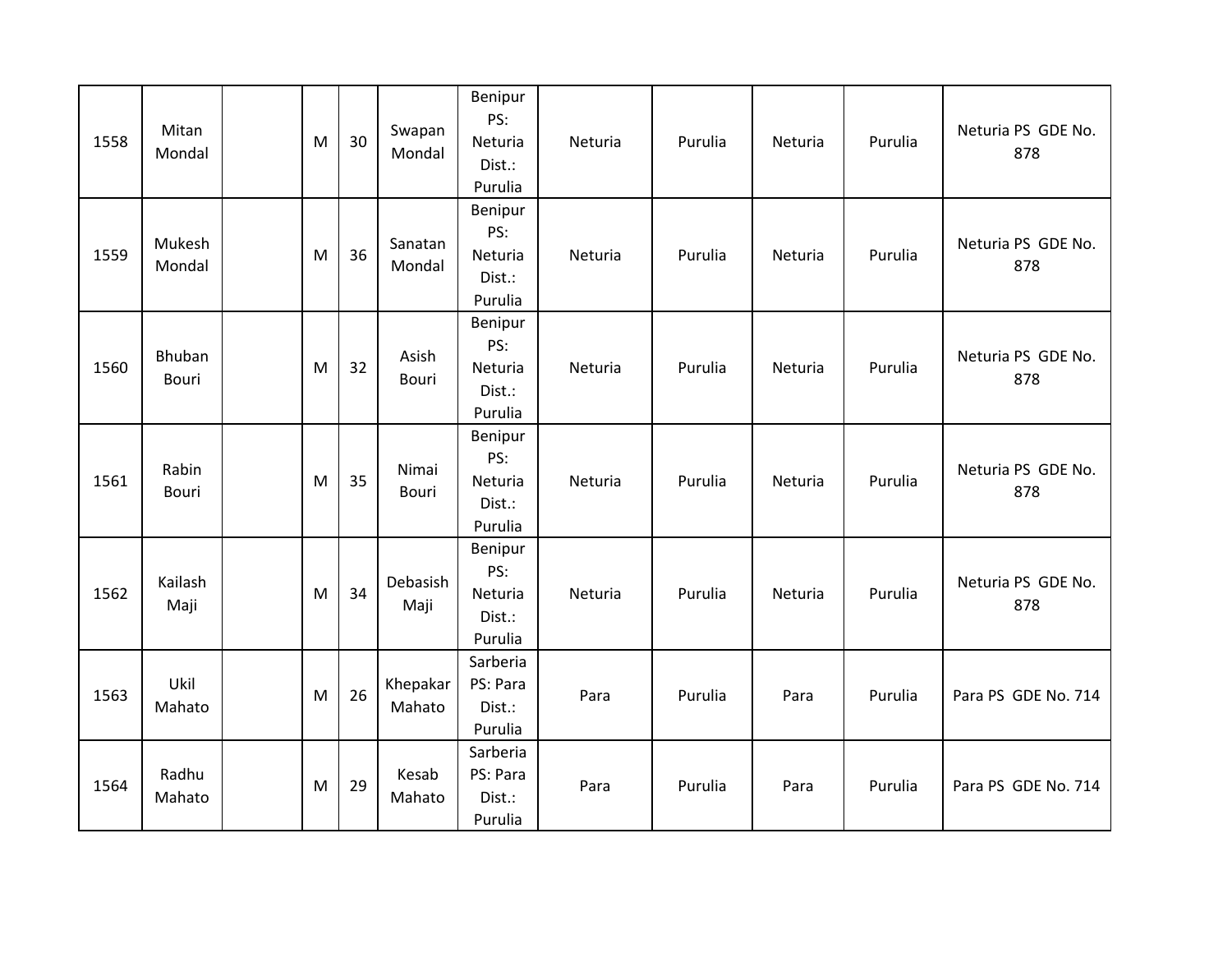| 1565 | Ramchara<br>n Pandey      | M | 35 | Shyamu<br>Pandey      | Anara<br>Bazar PS:<br>Para Dist.:<br>Purulia        | Para | Purulia         | Para   | Purulia | Para PS GDE No. 238      |
|------|---------------------------|---|----|-----------------------|-----------------------------------------------------|------|-----------------|--------|---------|--------------------------|
| 1566 | Geju<br>Pandey            | M | 38 | Lt. Ramu<br>Pandey    | Anara<br><b>Bazar PS:</b><br>Para Dist.:<br>Purulia | Para | Purulia         | Para   | Purulia | Para PS GDE No. 238      |
| 1567 | Rahul<br>Kaibartya        | M | 23 | Sadhu<br>Kaibartya    | Para Dist.:<br>Purulia                              |      | Purulia         | Para   | Purulia | Para PS GDE No. 714      |
| 1568 | Fakir<br>Kaibartya        | M | 23 | Dhiren<br>Kaibartya   | Para Dist.:<br>Purulia                              |      | Purulia         | Para   | Purulia | Para PS GDE No. 714      |
| 1569 | Debu Dey                  | M | 22 | Santosh<br>Dey        | Para Dist.:<br>Purulia                              |      | Purulia         | Para   | Purulia | Para PS GDE No. 716      |
| 1570 | <b>Bhola</b><br>Kaibartya | M | 21 | Sunil<br>Kaibarrtya   | Para Dist.:<br>Purulia                              |      | Purulia         | Para   | Purulia | Para PS GDE No. 716      |
| 1571 | Niranjan<br>Dutta         |   |    | Dharanidh<br>ar Dutta |                                                     |      | <b>Basirhat</b> | Puncha | Purulia | Puncha PS GDE No.<br>638 |
| 1572 | Swarup<br>Mahato          |   |    | Joydev<br>Mahato      |                                                     |      | <b>Basirhat</b> | Puncha | Purulia | Puncha PS GDE No.<br>638 |
| 1573 | Anup Das                  |   |    | Lt. Fatik<br>Das      |                                                     |      | <b>Basirhat</b> | Puncha | Purulia | Puncha PS GDE No.<br>635 |
| 1574 | Ranjit<br>Kalindi         |   |    | Jaladhar<br>Kalindi   |                                                     |      | <b>Basirhat</b> | Puncha | Purulia | Puncha PS GDE No.<br>638 |
| 1575 | Uttam<br>Mahato           |   |    | Nemai<br>Mahato       |                                                     |      | <b>Basirhat</b> | Puncha | Purulia | Puncha PS GDE No.<br>638 |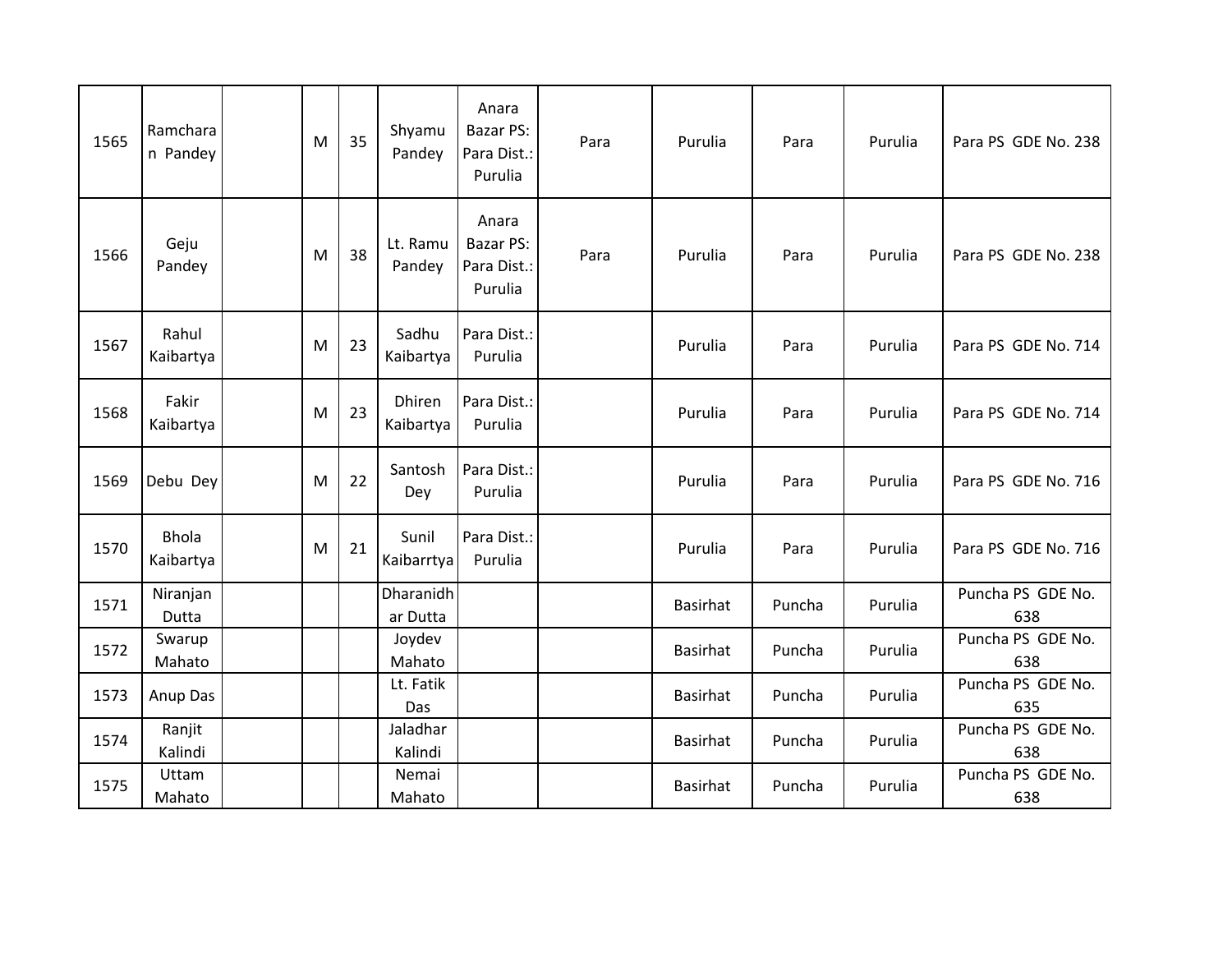| 1576 | Manohar<br>Sahis | M | 23 | Gopal<br>Sahis          | Vill-<br>Raghabpu<br>r Upar<br>Para, PS:<br>Purulia<br>mufassil<br>Dist.:<br>Purulia                      | Purulia<br>mufassil | Purulia | Purulia<br>town | Purulia | Purulia town PS GDE<br>No. 1231 |
|------|------------------|---|----|-------------------------|-----------------------------------------------------------------------------------------------------------|---------------------|---------|-----------------|---------|---------------------------------|
| 1577 | Milan<br>Bauri   | M | 31 | Lt. Manik<br>Bauri      | Sindarpatt<br>i, Near<br>Hanuman<br>Mandir,<br>Ward No-<br>10 PS:<br>Purulia<br>town<br>Dist.:<br>Purulia | Purulia town        | Purulia | Purulia<br>town | Purulia | Purulia town PS GDE<br>No. 1231 |
| 1578 | Suresh<br>Bauri  | M | 55 | Lt.<br>Shankar<br>Bauri | Ketika<br>Bauri<br>Para,<br>Ward No-<br>09 PS:<br>Purulia<br>town<br>Dist.:<br>Purulia                    | Purulia town        | Purulia | Purulia<br>town | Purulia | Purulia town PS GDE<br>No. 1231 |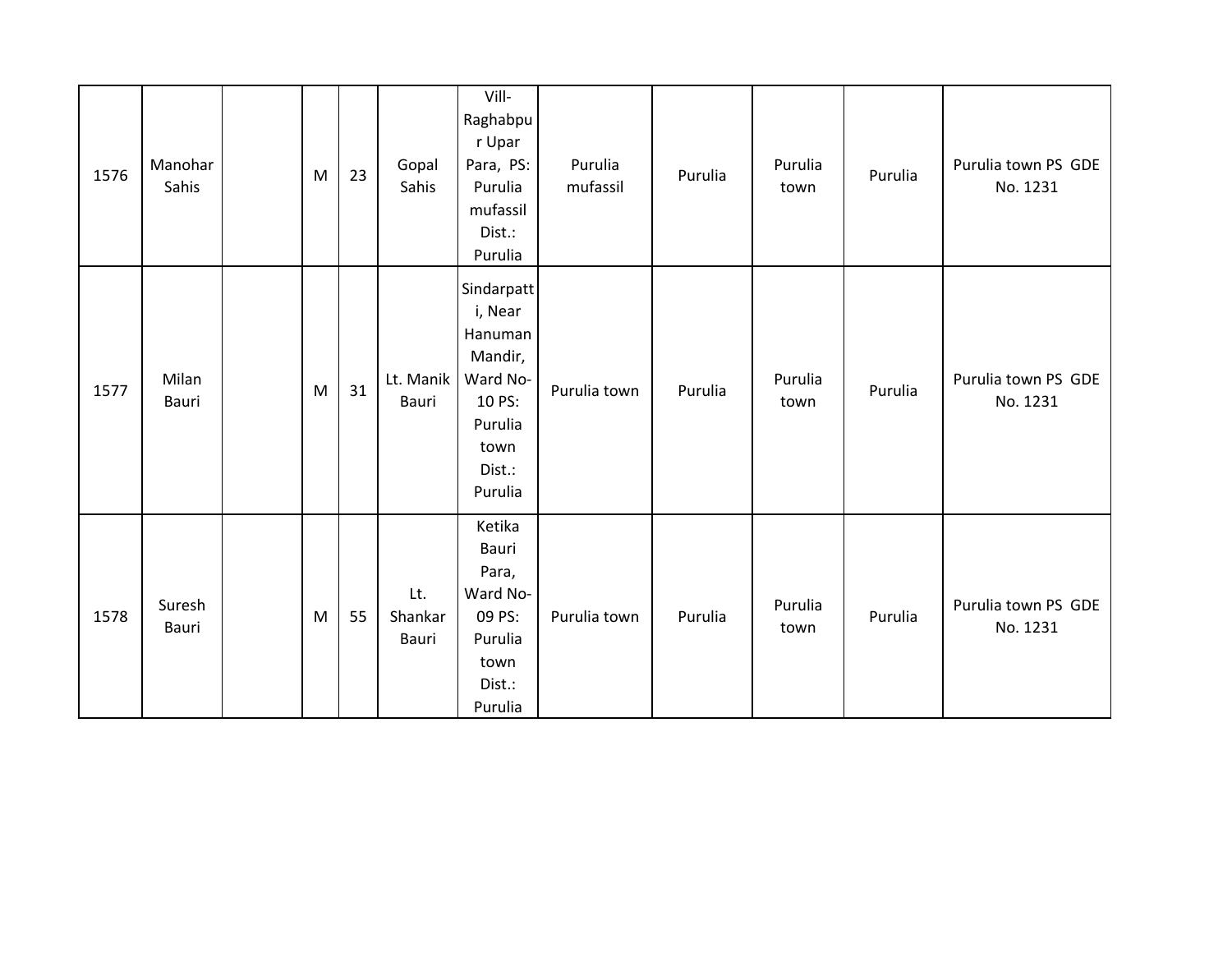| 1579 | Rabi Bauri        | M | 60 | Lt. Bejo<br>Bauri    | Sindarpatt<br>i near<br>Hanuman<br>Mandir,<br>Ward No-<br>10 PS:<br>Purulia<br>town<br>Dist.:<br>Purulia | Purulia town        | Purulia | Purulia<br>town | Purulia | Purulia town PS GDE<br>No. 1231 |
|------|-------------------|---|----|----------------------|----------------------------------------------------------------------------------------------------------|---------------------|---------|-----------------|---------|---------------------------------|
| 1580 | Raju Kr.<br>Majhi | M | 30 | Bibhuti Kr.<br>Majhi | PS: Arsha<br>Dist.:<br>Purulia                                                                           | Arsha               | Purulia | Purulia<br>town | Purulia | Purulia town PS GDE<br>No. 1233 |
| 1581 | Sk Dilgar         | M | 21 | Sk.<br>Lukman        | Vill-<br>Tatari,<br>Sihuli PS:<br>Purulia<br>mufassil<br>Dist.:<br>Purulia                               | Purulia<br>mufassil | Purulia | Purulia<br>town | Purulia | Purulia town PS GDE<br>No. 1233 |
| 1582 | Manoj<br>Bauri    | M | 26 | Lt. Madan<br>Bauri   | Garikhana<br>, Ward No-<br>20 PS:<br>Purulia<br>town<br>Dist.:<br>Purulia                                | Purulia town        | Purulia | Purulia<br>town | Purulia | Purulia town PS GDE<br>No. 1233 |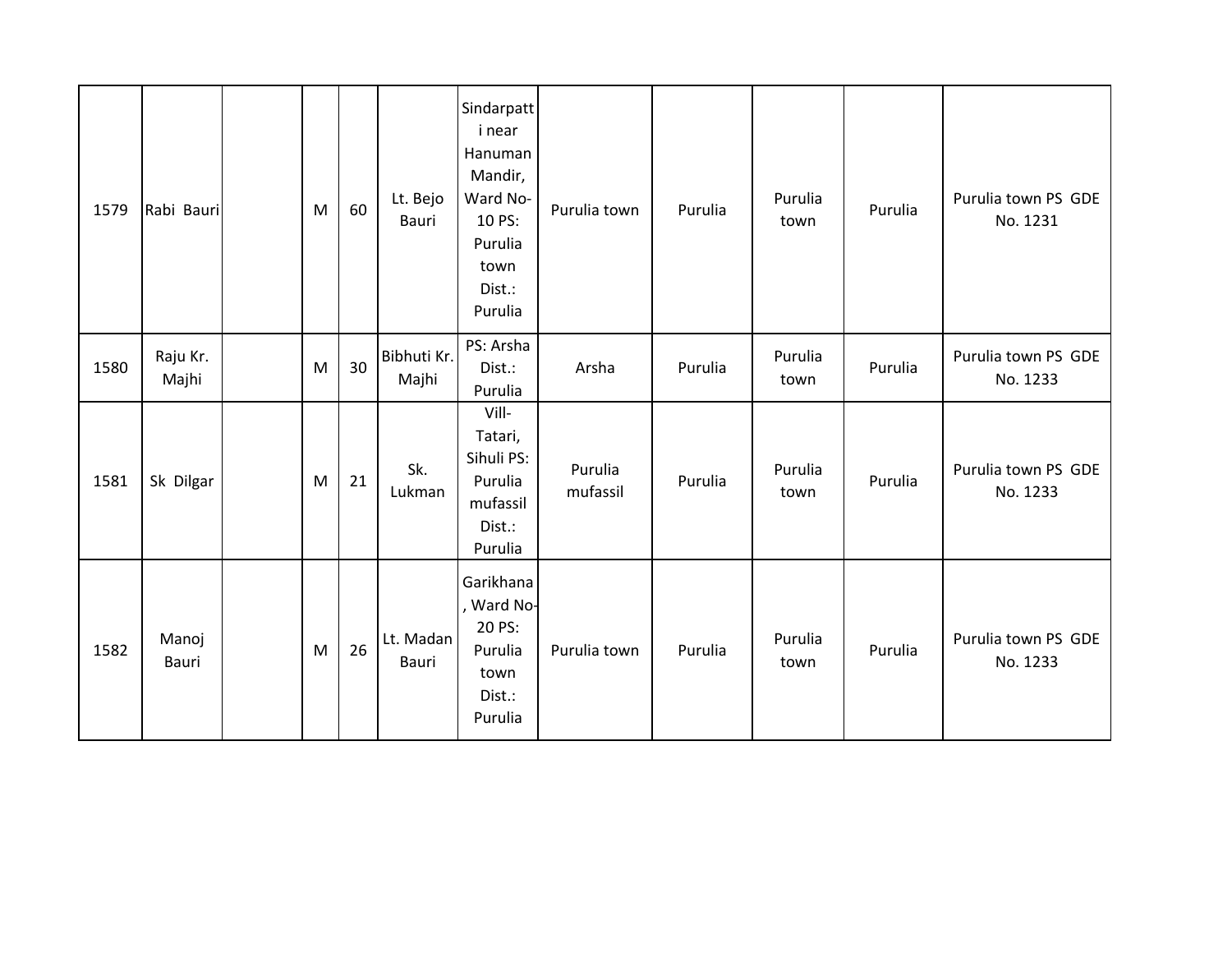| 1583 | Motobbor<br>Sing<br>Sardar | M | 24 | Lt. Shabu<br>Singsardar      | Raghabpu<br>r Jamai<br>Para,<br>Ward No-<br>03 PS:<br>Purulia<br>town<br>Dist.:<br>Purulia                   | Purulia town        | Purulia | Purulia<br>town | Purulia | Purulia town PS GDE<br>No. 1233 |
|------|----------------------------|---|----|------------------------------|--------------------------------------------------------------------------------------------------------------|---------------------|---------|-----------------|---------|---------------------------------|
| 1584 | Jayanta<br>Kalindi         | M | 23 | Hiren<br>Kalindi             | Vill-<br>Dhansura,<br>$P.O-$<br>Chachra<br>PS: Purulia<br>mufassil<br>Dist.:<br>Purulia                      | Purulia<br>mufassil | Purulia | Purulia<br>town | Purulia | Purulia town PS GDE<br>No. 1240 |
| 1585 | Dibakar<br>Banerjee        | M | 51 | Lt. Saroj<br>Kr.<br>Banerjee | Sadhudan<br>ga Bagal<br><b>Baba</b><br>Ashram,<br>Ward No-<br>16 PS:<br>Purulia<br>town<br>Dist.:<br>Purulia | Purulia town        | Purulia | Purulia<br>town | Purulia | Purulia town PS GDE<br>No. 1240 |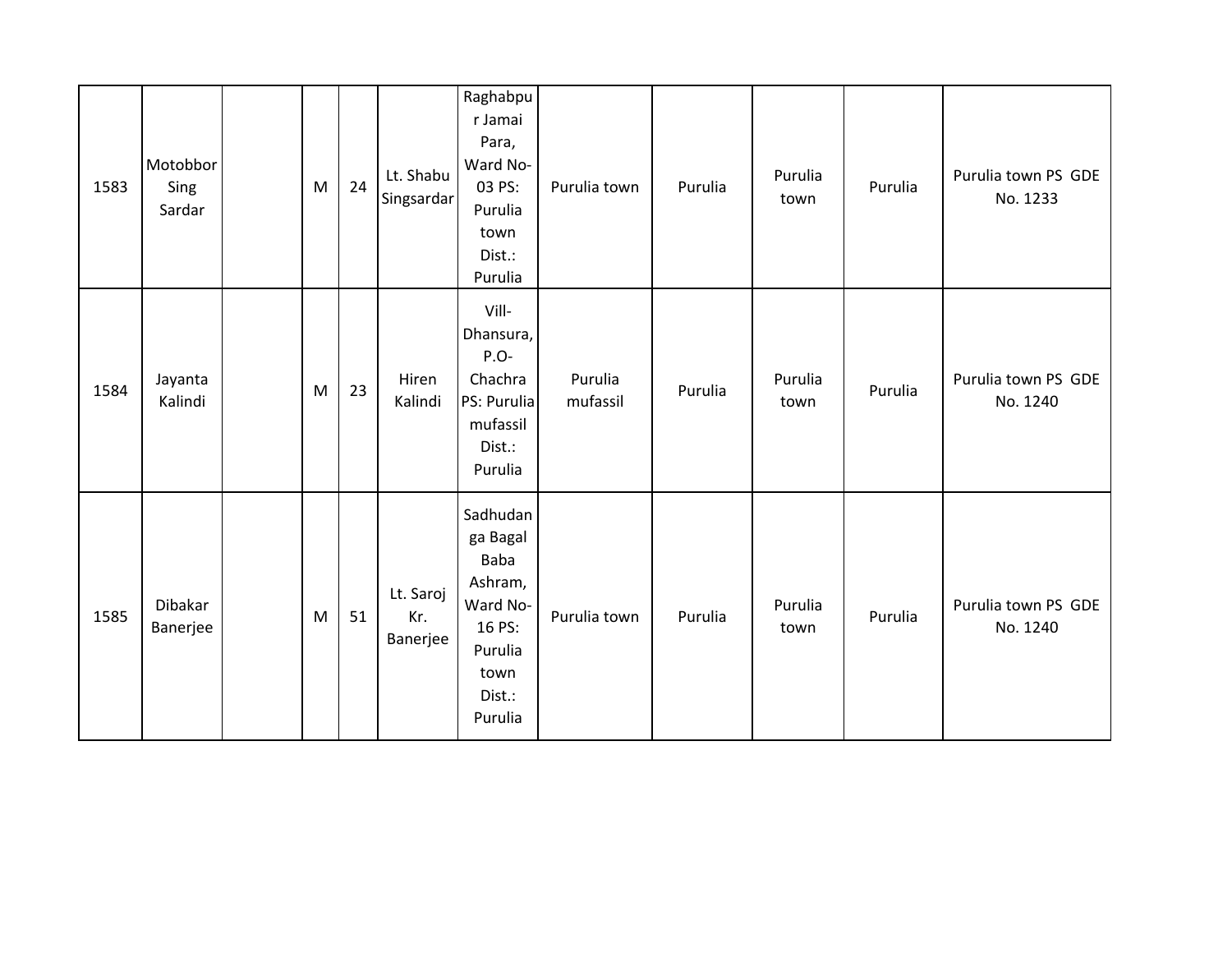| 1586 | Rabi Bauri             | M | 35 | Anil Bauri                      | Babugram<br>PS:<br>Raghunat<br>hpur Dist.:<br>Purulia  | Raghunathpur | Purulia | Raghunathp<br>ur | Purulia | Raghunathpur PS GDE<br>No. 953 |
|------|------------------------|---|----|---------------------------------|--------------------------------------------------------|--------------|---------|------------------|---------|--------------------------------|
| 1587 | Dugai<br>Rajwar        | M | 50 | Uttam<br>Rajwar                 | Haraktore<br>PS: Para<br>Dist.:<br>Purulia             | Para         | Purulia | Raghunathp<br>ur | Purulia | Raghunathpur PS GDE<br>No. 953 |
| 1588 | Sajal<br>Deogharia     | M | 53 | Sosanka<br>Shekhar<br>Deogharia | Salka PS:<br>Raghunat<br>hpur Dist.:<br>Purulia        | Raghunathpur | Purulia | Raghunathp<br>ur | Purulia | Raghunathpur PS GDE<br>No. 953 |
| 1589 | Sujit<br>Mukherje<br>e | M | 40 | Lt Harihar<br>Mukherje<br>e     | Salka PS:<br>Raghunat<br>hpur Dist.:<br>Purulia        | Raghunathpur | Purulia | Raghunathp<br>ur | Purulia | Raghunathpur PS GDE<br>No. 953 |
| 1590 | Akash<br>Bauri         | M | 25 | Umesh<br>Bauri                  | Palma PS:<br>Para Dist.:<br>Purulia                    | Para         | Purulia | Raghunathp<br>ur | Purulia | Raghunathpur PS GDE<br>No. 953 |
| 1591 | Bhudev<br>Bauri        | M | 20 | Miten<br>Bauri                  | Cheliyama<br>PS:<br>Raghunat<br>hpur Dist.:<br>Purulia | Raghunathpur | Purulia | Raghunathp<br>ur | Purulia | Raghunathpur PS GDE<br>No. 963 |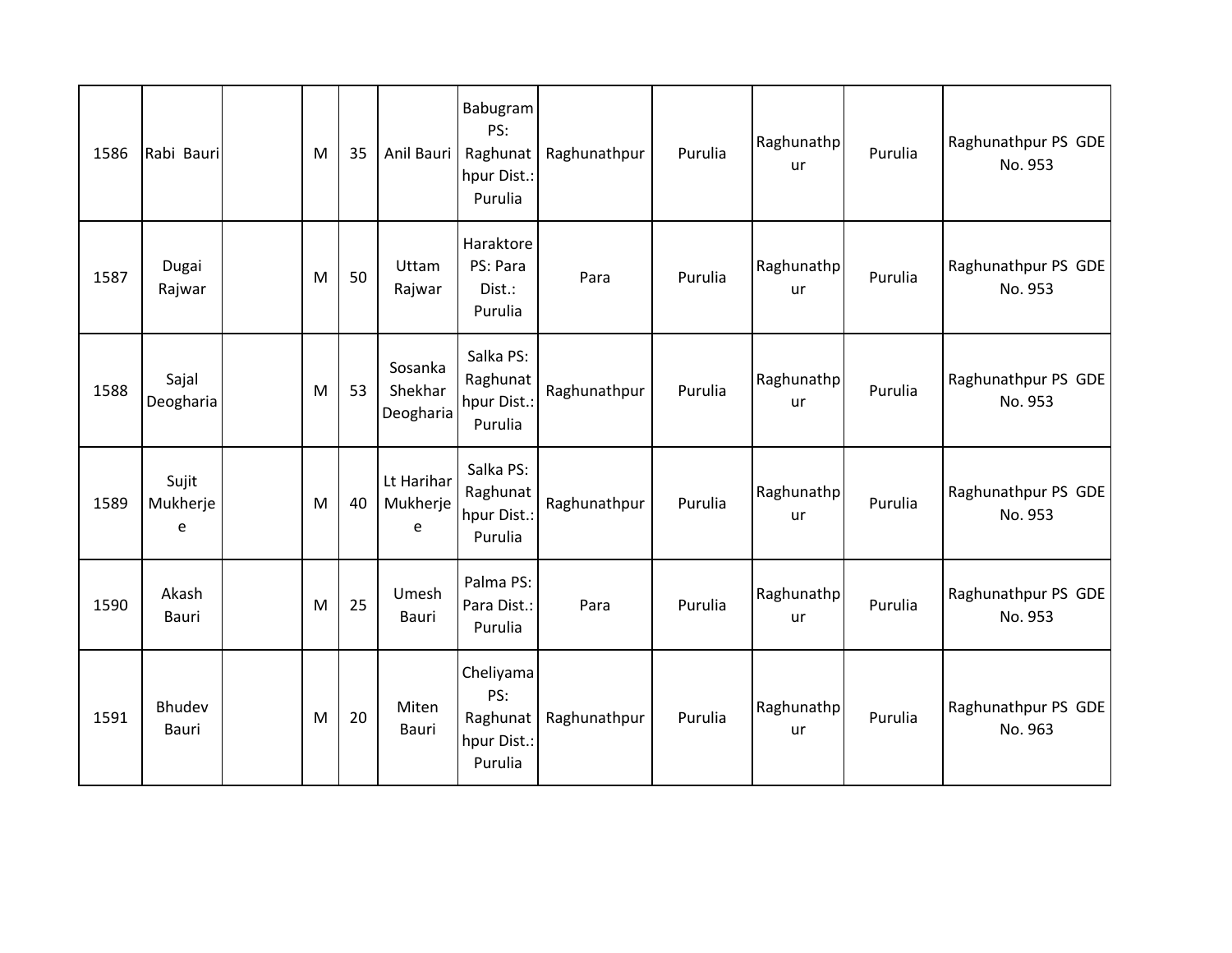| 1592 | Gobinda<br><b>Bauri</b> | M | 36 | Kashinath<br><b>Bauri</b> | Mandapd<br>anga PS:<br>Raghunat<br>hpur Dist.:<br>Purulia | Raghunathpur | Purulia         | Raghunathp<br>ur        | Purulia | Raghunathpur PS GDE<br>No. 963 |
|------|-------------------------|---|----|---------------------------|-----------------------------------------------------------|--------------|-----------------|-------------------------|---------|--------------------------------|
| 1593 | <b>Bittu</b><br>Gorai   | M | 20 | Milan<br>Gorai            | Word no<br>01 PS:<br>Raghunat<br>hpur Dist.:<br>Purulia   | Raghunathpur | Purulia         | Raghunathp<br><b>ur</b> | Purulia | Raghunathpur PS GDE<br>No. 963 |
| 1594 | Uttam<br>Badyakar       | M | 27 | Lt Bijoy<br>Badytakar     | Cheliyama<br>PS:<br>Raghunat<br>hpur Dist.:<br>Purulia    | Raghunathpur | Purulia         | Raghunathp<br>ur        | Purulia | Raghunathpur PS GDE<br>No. 963 |
| 1595 | Matiur<br>Rahaman       | M | 25 | Sk Nursahi Raghunat       | Kolagara<br>PS:<br>hpur Dist.:<br>Purulia                 | Raghunathpur | Purulia         | Raghunathp<br>ur        | Purulia | Raghunathpur PS GDE<br>No. 963 |
| 1596 | Tarapada<br>Bouri       |   | 66 | Lt. Sripati<br>Bouri      | Deoli                                                     |              | <b>Basirhat</b> | Santaldih               | Purulia | Santaldih PS GDE No.<br>750    |
| 1597 | Goutam<br>Kha           |   | 26 | Samar Kha                 | <b>STPSF</b><br>53/1A                                     |              | <b>Basirhat</b> | Santaldih               | Purulia | Santaldih PS GDE No.<br>750    |
| 1598 | Ashabdul<br>Ansary      |   | 32 | Lt Ebadat                 | Dubra                                                     |              | Basirhat        | Santaldih               | Purulia | Santaldih PS GDE No.<br>295    |
| 1599 | Aktram<br>Ansary        |   | 45 | Kabir<br>Ansary           | Kankibasti                                                |              | Basirhat        | Santaldih               | Purulia | Santaldih PS GDE No.<br>295    |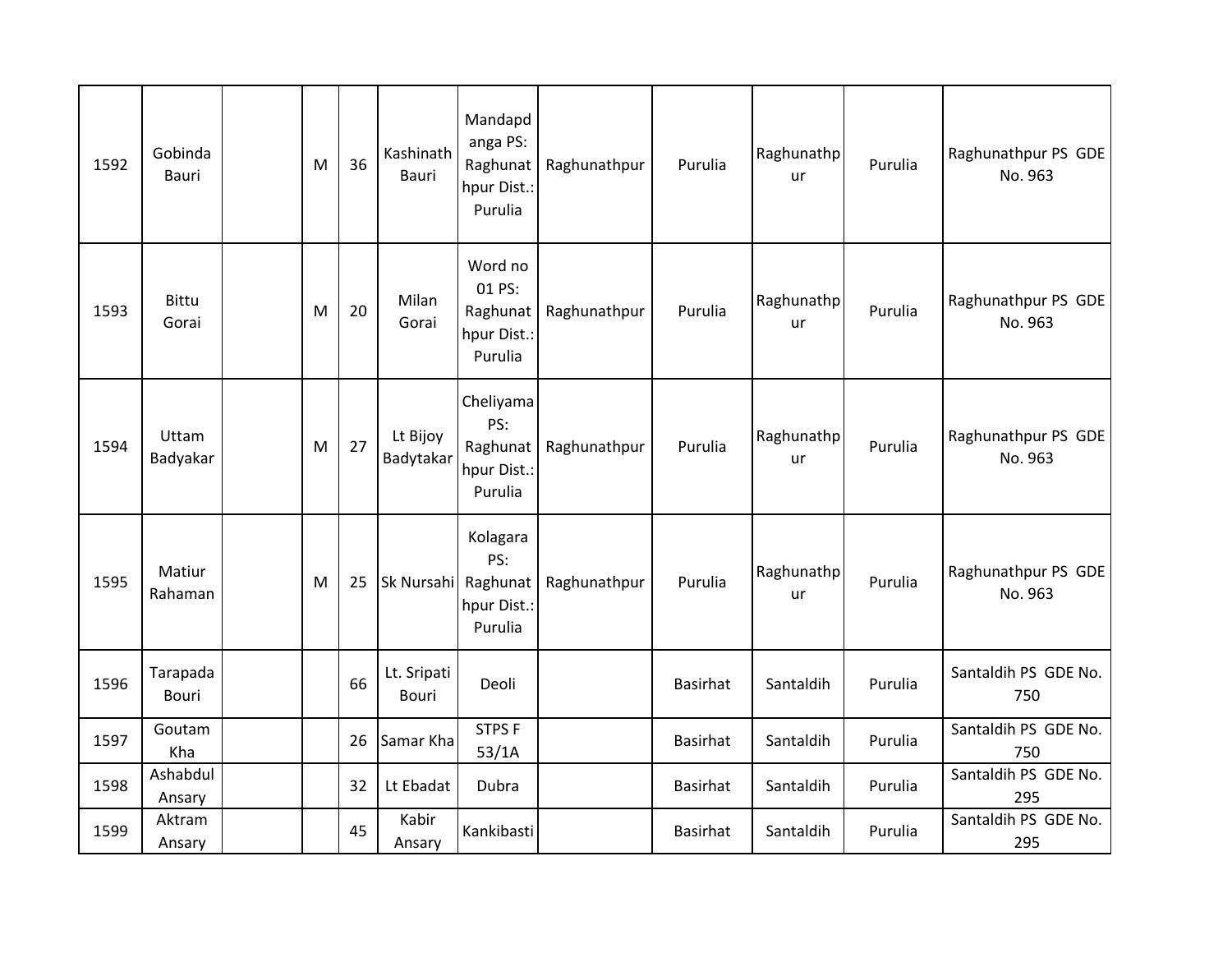| 1600 | Sanatan<br>Mandi      | M | 25 | Khudiram<br>Mandi | Chandurdi<br>h PS:<br>Santari<br>Dist.:<br>Purulia | Santari | Purulia | Santari | Purulia | Santari PS GDE No.<br>681 |
|------|-----------------------|---|----|-------------------|----------------------------------------------------|---------|---------|---------|---------|---------------------------|
| 1601 | Bikash<br>Tudu        | M | 26 | Dulu Tudu         | Chandurdi<br>h PS:<br>Santari<br>Dist.:<br>Purulia | Santari | Purulia | Santari | Purulia | Santari PS GDE No.<br>681 |
| 1602 | <b>Bhim</b><br>Hansda | M | 30 | Rabi<br>Hansda    | Chandurdi<br>h PS:<br>Santari<br>Dist.:<br>Purulia | Santari | Purulia | Santari | Purulia | Santari PS GDE No.<br>681 |
| 1603 | Sk. Gaju              | M | 27 | Sk. Rabiul        | Murulia<br>PS: Santari<br>Dist.:<br>Purulia        | Santari | Purulia | Santari | Purulia | Santari PS GDE No.<br>681 |
| 1604 | Sk. Hamid             | M | 23 | Israil Khan       | Murulia<br>PS: Santari<br>Dist.:<br>Purulia        | Santari | Purulia | Santari | Purulia | Santari PS GDE No.<br>681 |
| 1605 | Bishnu<br>Mahato      | M | 34 | Narayan<br>Mahato | Mishirdih<br>PS: Tamna<br>Dist.:<br>Purulia        | Tamna   | Purulia | Tamna   | Purulia | Tamna PS GDE No.<br>809   |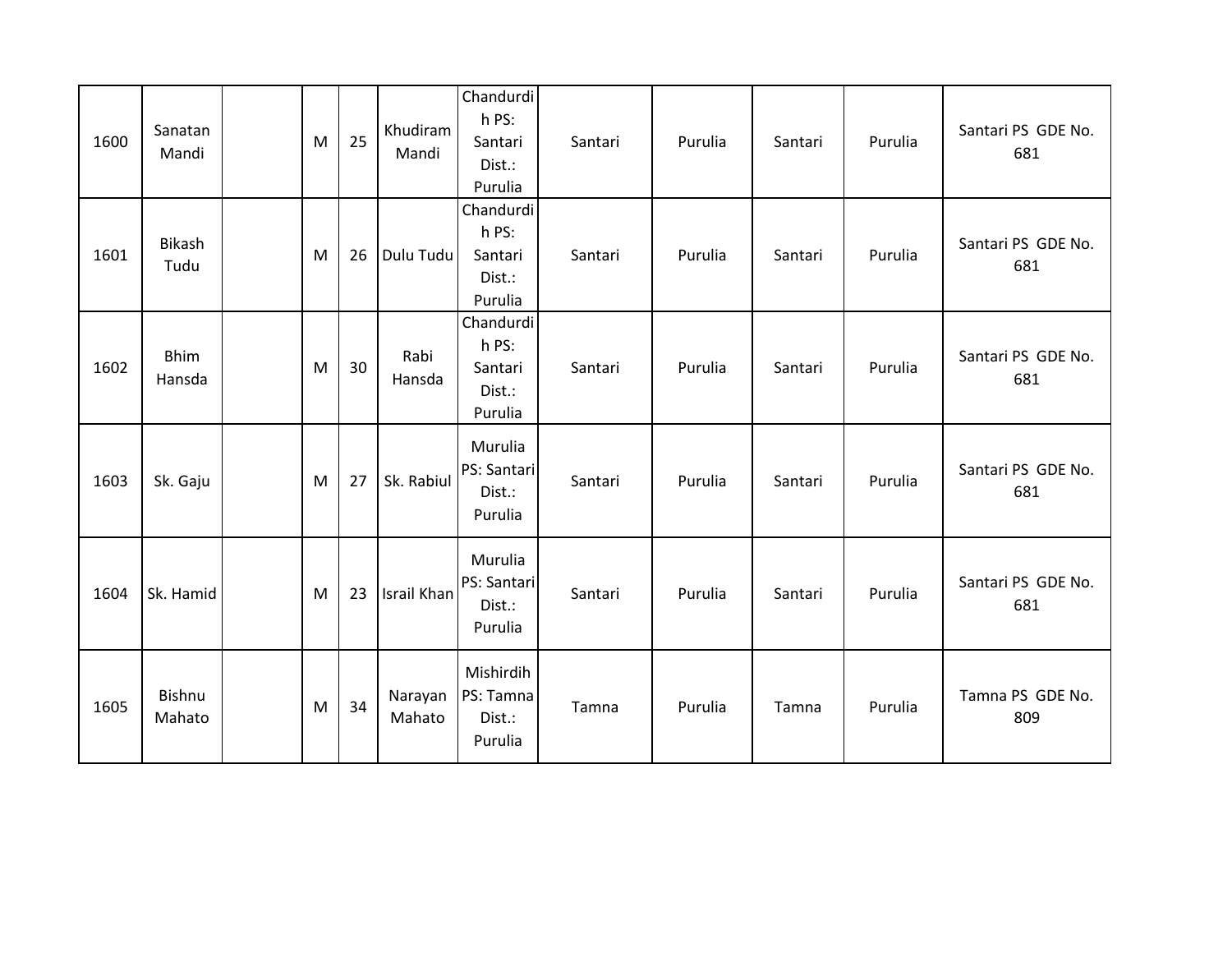| 1606 | Umapada<br>Mahato    | M | 30 | Pasupati<br>Mahato        | Mishirdih<br>PS: Tamna<br>Dist.:<br>Purulia | Tamna | Purulia | Tamna | Purulia | Tamna PS GDE No.<br>809 |
|------|----------------------|---|----|---------------------------|---------------------------------------------|-------|---------|-------|---------|-------------------------|
| 1607 | Pathik<br>Sahis      | M | 28 | Ranjit<br>Sahis           | Mishirdih<br>PS: Tamna<br>Dist.:<br>Purulia | Tamna | Purulia | Tamna | Purulia | Tamna PS GDE No.<br>809 |
| 1608 | Charan<br>Bauri      | M | 32 | Yudhistir<br>Bauri        | Simulia<br>PS: Tamna<br>Dist.:<br>Purulia   | Tamna | Purulia | Tamna | Purulia | Tamna PS GDE No.<br>809 |
| 1609 | Bhaktipad<br>a Bauri | M | 24 | Abani<br>Bauri            | Simulia<br>PS: Tamna<br>Dist.:<br>Purulia   | Tamna | Purulia | Tamna | Purulia | Tamna PS GDE No.<br>809 |
| 1610 | Laxman<br>Mahato     | M | 36 | Trilochan<br>Mahato       | Simulia<br>PS: Tamna<br>Dist.:<br>Purulia   | Tamna | Purulia | Tamna | Purulia | Tamna PS GDE No.<br>809 |
| 1611 | Sarat<br>Gope        | M | 37 | Lt.<br>Ghanesya<br>m Gope | Telidih PS:<br>Tamna<br>Dist.:<br>Purulia   | Tamna | Purulia | Tamna | Purulia | Tamna PS GDE No.<br>809 |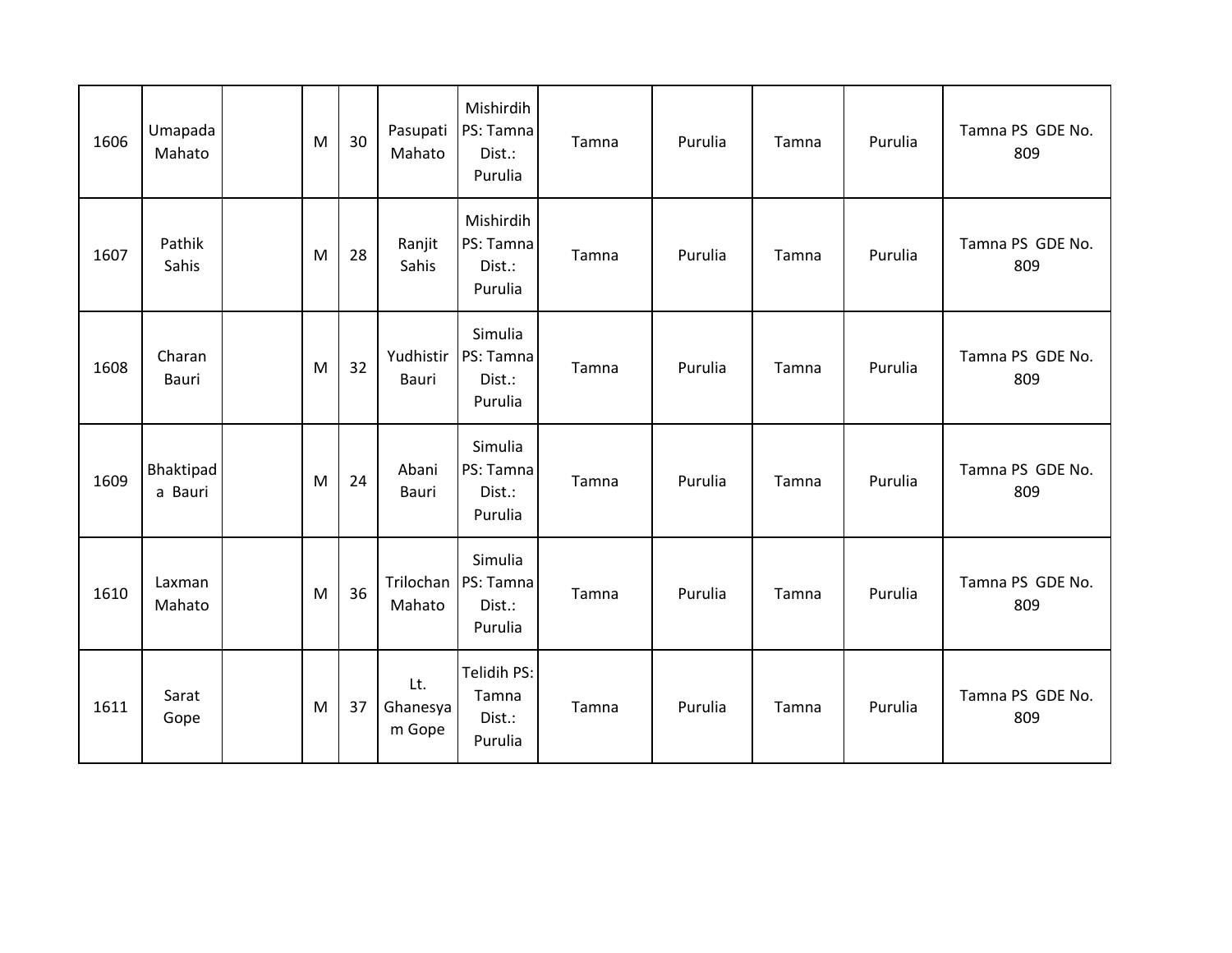| 1612 | Kalipada<br>Gope  | M | 26 | Jiten Gope               | Telidih PS:<br>Tamna<br>Dist.:<br>Purulia                          | Tamna     | Purulia                       | Tamna     | Purulia                       | Tamna PS GDE No.<br>809     |
|------|-------------------|---|----|--------------------------|--------------------------------------------------------------------|-----------|-------------------------------|-----------|-------------------------------|-----------------------------|
| 1613 | Pralay<br>Gope    | M | 22 | Duryodha<br>n Gope       | Telidih PS:<br>Tamna<br>Dist.:<br>Purulia                          | Tamna     | Purulia                       | Tamna     | Purulia                       | Tamna PS GDE No.<br>809     |
| 1614 | Kartick<br>Barman |   |    | Ratan<br>Barman          |                                                                    |           | <b>Basirhat</b>               | Hemtabad  | Raiganj<br>Police<br>District | Hemtabad PS GDE No.<br>765  |
| 1615 | Lalchwnd<br>Roy   |   |    | Lt Amrit<br>Roy          |                                                                    |           | <b>Basirhat</b>               | Hemtabad  | Raiganj<br>Police<br>District | Hemtabad PS GDE No.<br>765  |
| 1616 | Surpan<br>Joadar  | M |    | Tilak<br>Mohan<br>Joadar | PS:<br>Kaliaganj<br>Dist.:<br>Raiganj<br>Police<br>District        | Kaliaganj | Raiganj<br>Police<br>District | Kaliaganj | Raiganj<br>Police<br>District | Kaliaganj PS GDE No.<br>817 |
| 1617 | Rahul<br>Raha     | M |    | Anil<br>Kumar<br>Raha    | PS:<br>Kaliaganj<br>Dist.:<br>Raiganj<br>Police<br><b>District</b> | Kaliaganj | Raiganj<br>Police<br>District | Kaliaganj | Raiganj<br>Police<br>District | Kaliaganj PS GDE No.<br>817 |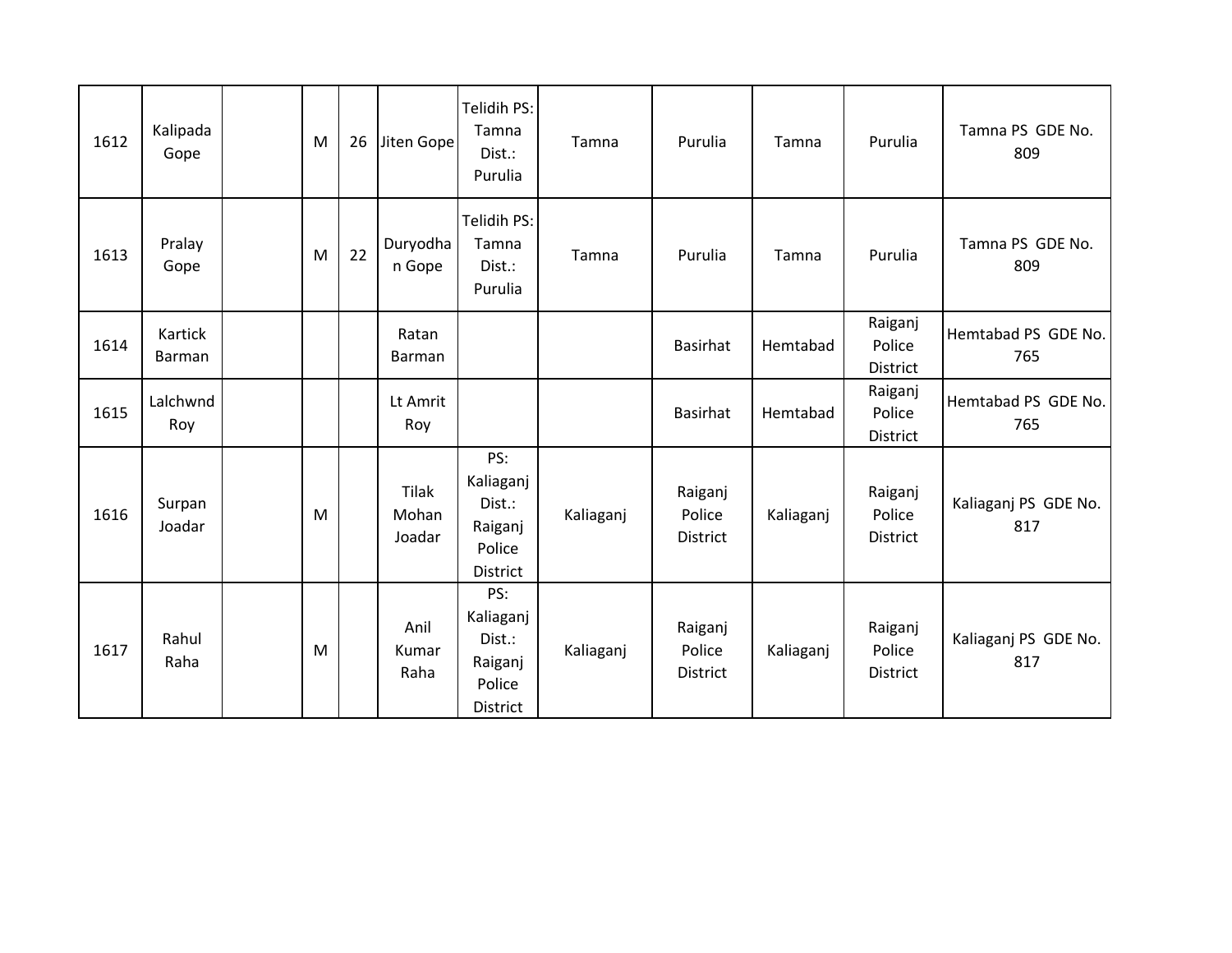| 1618 | Joy Das          | M | 27 | Naren Das              | Bhaislati<br>PS:<br>Dalkhola<br>Dist.:<br>Islampur<br>Police<br>District | Dalkhola | Islampur<br>Police<br>District | Karandighi | Raiganj<br>Police<br>District | Karandighi PS GDE No.<br>784 |
|------|------------------|---|----|------------------------|--------------------------------------------------------------------------|----------|--------------------------------|------------|-------------------------------|------------------------------|
| 1619 | Premlal<br>Das   | M | 20 | <b>Dhanulal</b><br>Das | Bhaislati<br>PS:<br>Dalkhola<br>Dist.:<br>Islampur<br>Police<br>District | Dalkhola | Islampur<br>Police<br>District | Karandighi | Raiganj<br>Police<br>District | Karandighi PS GDE No.<br>784 |
| 1620 | Pranab Kr<br>Das | M | 24 | <b>Bikash Das</b>      | Chandpur<br>PS:<br>Dalkhola<br>Dist.:<br>Islampur<br>Police<br>District  | Dalkhola | Islampur<br>Police<br>District | Karandighi | Raiganj<br>Police<br>District | Karandighi PS GDE No.<br>784 |
| 1621 | Kashi Ram<br>Das | M | 22 | Dharma<br>Das          | Bhaislati<br>PS:<br>Dalkhola<br>Dist.:<br>Islampur<br>Police<br>District | Dalkhola | Islampur<br>Police<br>District | Karandighi | Raiganj<br>Police<br>District | Karandighi PS GDE No.<br>784 |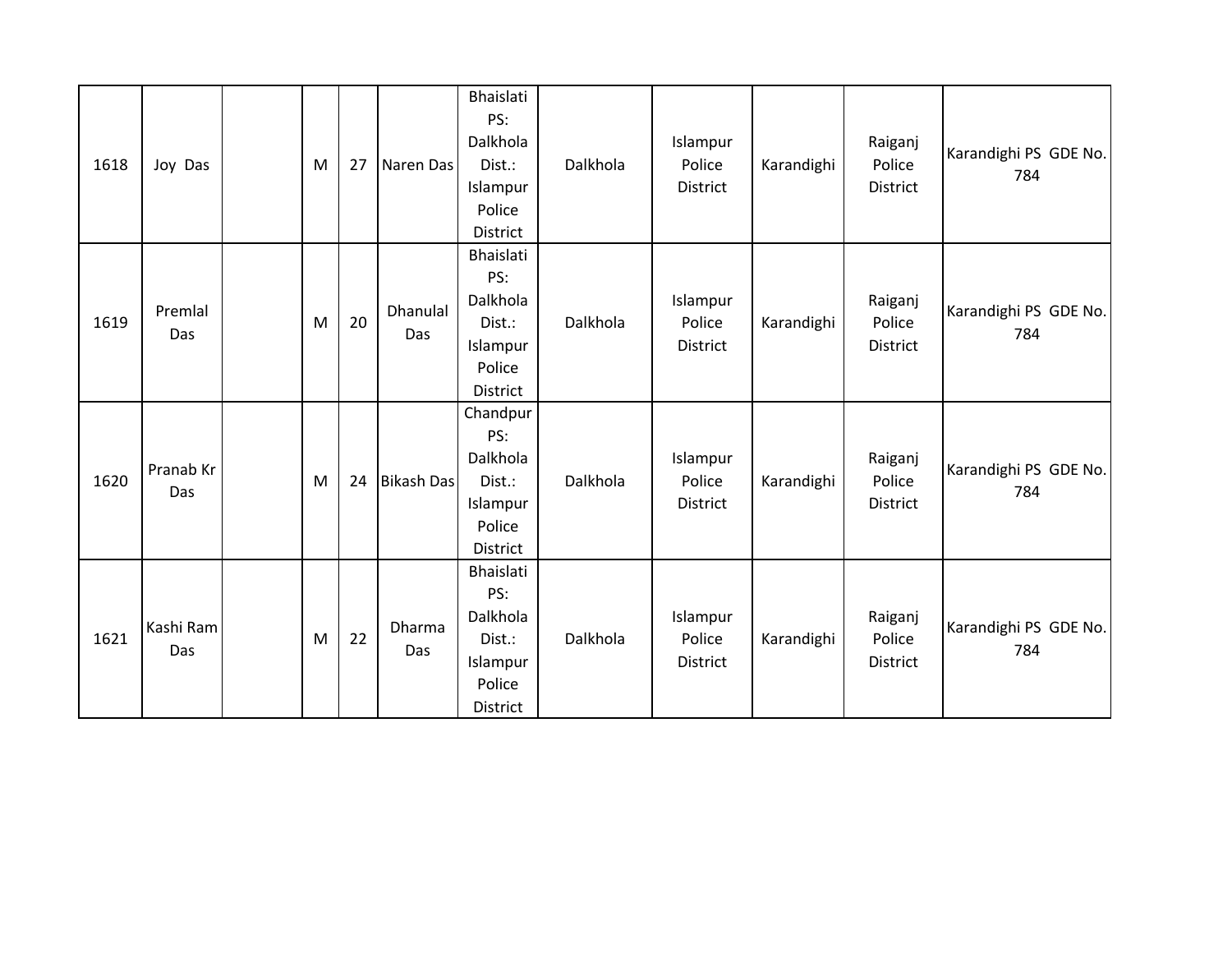| 1622 | Abhijit<br>Das     | M | 35 | Sumit Das              | PS:<br>Raiganj<br>women<br>Dist.:<br>Raiganj<br>Police<br>District                 | Raiganj women | Raiganj<br>Police<br>District        | Raiganj<br>women | Raiganj<br>Police<br>District        | Raiganj women PS<br><b>GDE No. 380</b> |
|------|--------------------|---|----|------------------------|------------------------------------------------------------------------------------|---------------|--------------------------------------|------------------|--------------------------------------|----------------------------------------|
| 1623 | Alok<br>Sarkar     | M | 30 | <b>Bimal</b><br>Sarkar | Rupahar<br>PS:<br>Raigunje<br>Dist.:<br>Raiganj<br>Police<br>District              | Raigunje      | Raiganj<br>Police<br><b>District</b> | Raigunje         | Raiganj<br>Police<br><b>District</b> | Raigunje PS GDE No.<br>1147            |
| 1624 | Ranjan<br>Roy      | M | 32 | Sunil Roy              | Rupahar<br>PS:<br>Raigunje<br>Dist.:<br>Raiganj<br>Police<br>District              | Raigunje      | Raiganj<br>Police<br><b>District</b> | Raigunje         | Raiganj<br>Police<br><b>District</b> | Raigunje PS GDE No.<br>1147            |
| 1625 | Biswajit<br>Barman | M | 30 | Nishikanta<br>Barman   | <b>BOGRAM</b><br>PS:<br>Raigunje<br>Dist.:<br>Raiganj<br>Police<br><b>District</b> | Raigunje      | Raiganj<br>Police<br>District        | Raigunje         | Raiganj<br>Police<br>District        | Raigunje PS GDE No.<br>1147            |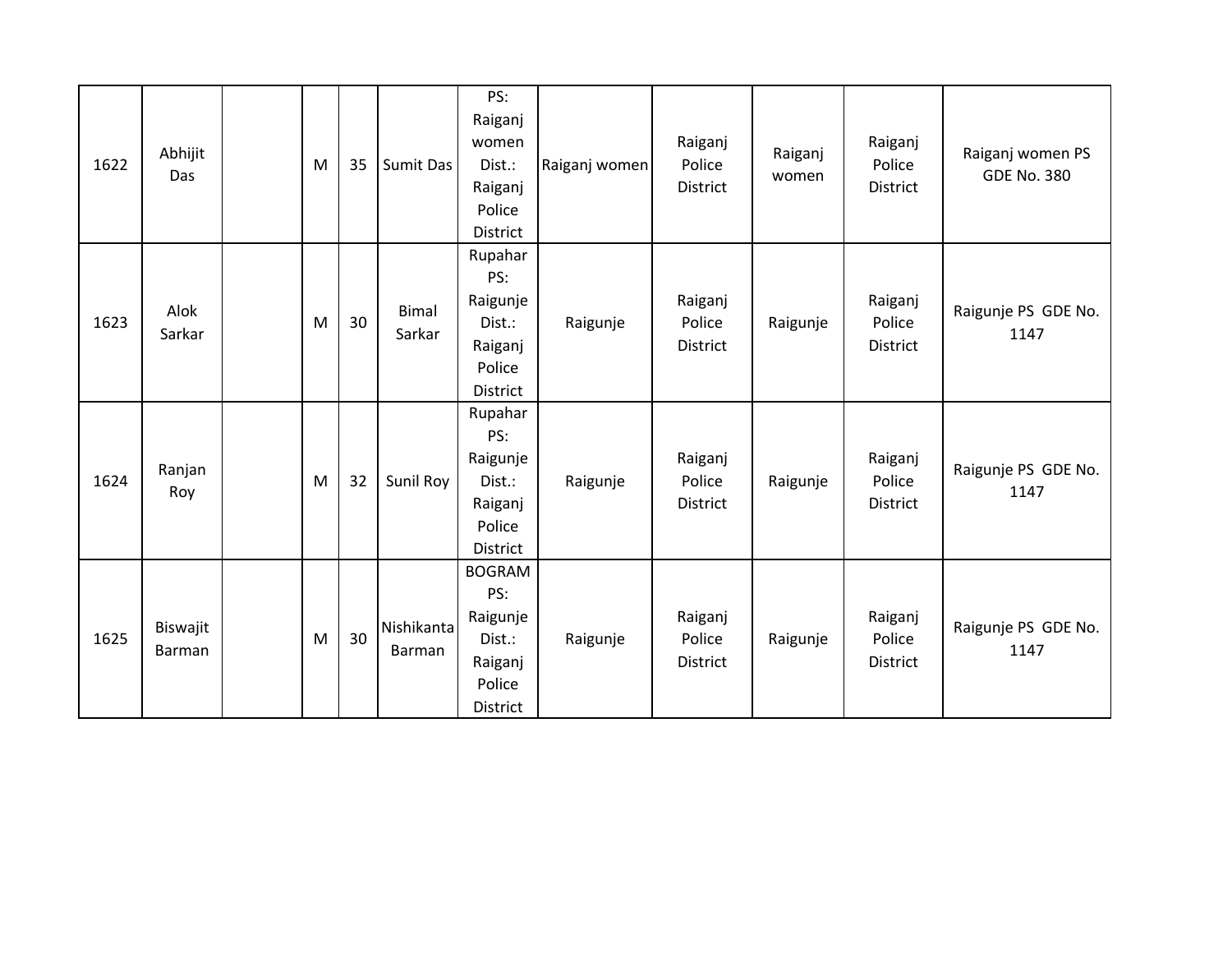| 1626 | Sukanta<br><b>Biswas</b>         | M | 26 | Sarbeswar<br><b>Biswas</b> | <b>BOGRAM</b><br>PS:<br>Raigunje<br>Dist.:<br>Raiganj<br>Police<br>District | Raigunje  | Raiganj<br>Police<br><b>District</b>  | Raigunje  | Raiganj<br>Police<br><b>District</b>  | Raigunje PS GDE No.<br>1147 |
|------|----------------------------------|---|----|----------------------------|-----------------------------------------------------------------------------|-----------|---------------------------------------|-----------|---------------------------------------|-----------------------------|
| 1627 | Mahanan<br>da<br><b>Bhowmick</b> | M | 45 | Nityanand<br>a<br>Bhowmick | PS:<br>Gangnapu<br>r Dist.:<br>Ranaghat<br>Police<br><b>District</b>        | Gangnapur | Ranaghat<br>Police<br><b>District</b> | Gangnapur | Ranaghat<br>Police<br><b>District</b> | Gangnapur PS GDE<br>No. 821 |
| 1628 | <b>Bithika</b><br>Bhowmick       | F | 27 | Goutam<br>Kr.<br>Bhowmick  | PS:<br>Gangnapu<br>r Dist.:<br>Ranaghat<br>Police<br><b>District</b>        | Gangnapur | Ranaghat<br>Police<br>District        | Gangnapur | Ranaghat<br>Police<br>District        | Gangnapur PS GDE<br>No. 821 |
| 1629 | <b>Biplab</b><br><b>Biswas</b>   | F | 36 | Niranjan<br><b>Biswas</b>  | PS:<br>Gangnapu<br>r Dist.:<br>Ranaghat<br>Police<br>District               | Gangnapur | Ranaghat<br>Police<br>District        | Gangnapur | Ranaghat<br>Police<br>District        | Gangnapur PS GDE<br>No. 820 |
| 1630 | Nikhil<br><b>Biswas</b>          | M | 28 | Nrmai<br>Mbiswas           | PS:<br>Gangnapu<br>r Dist.:<br>Ranaghat<br>Police<br>District               | Gangnapur | Ranaghat<br>Police<br>District        | Gangnapur | Ranaghat<br>Police<br>District        | Gangnapur PS GDE<br>No. 820 |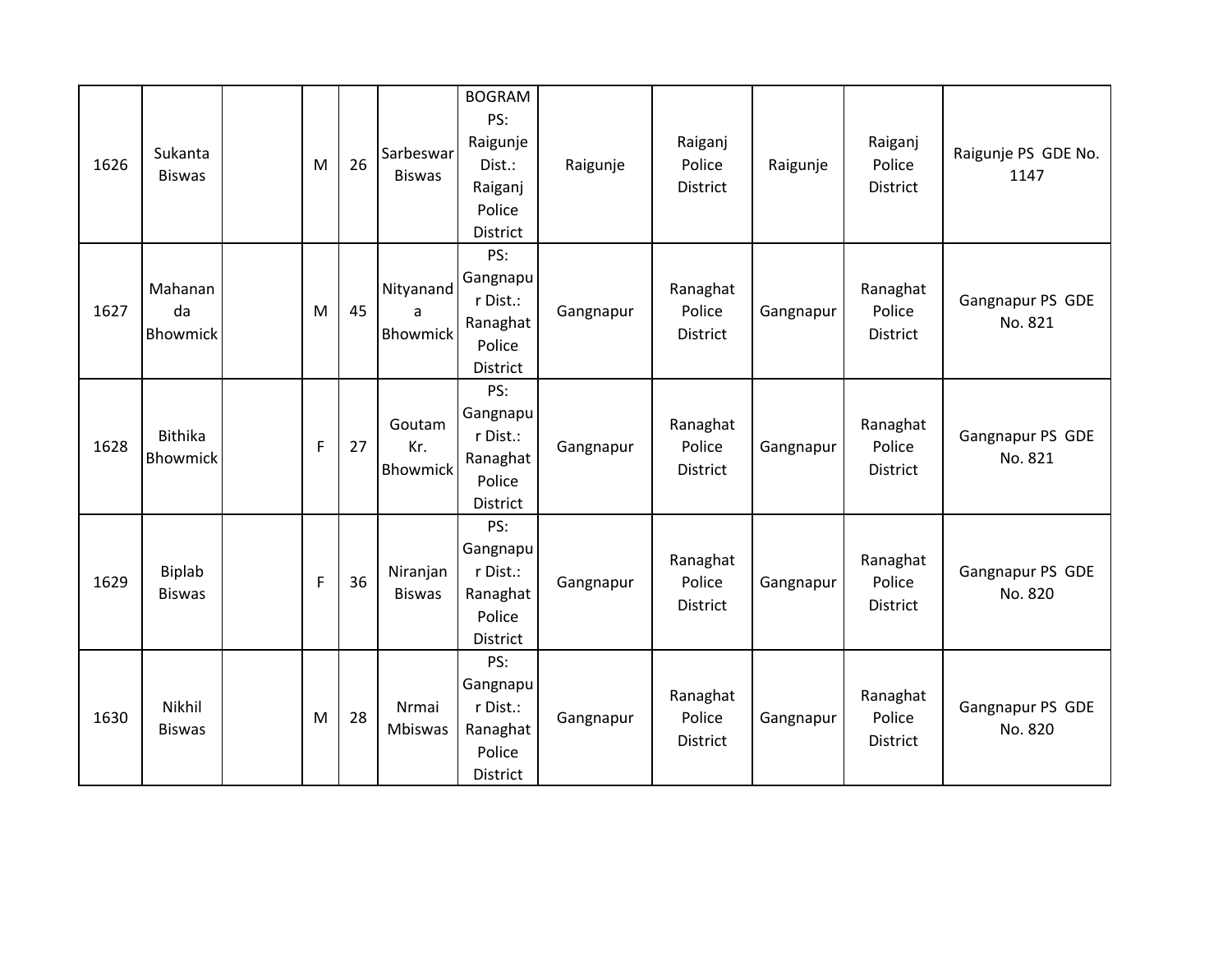| 1631 | Subodh<br>Saha         | M | 40 | Mantu<br>Saha           | Puratanpa<br>ra PS,<br>Hanskhali,<br>Nadia PS:<br>Hanskhli<br>Dist.:<br>Ranaghat<br>Police<br>District                   | Hanskhli | Ranaghat<br>Police<br>District | Hanskhli | Ranaghat<br>Police<br>District | Hanskhli PS GDE No.<br>1183 |
|------|------------------------|---|----|-------------------------|--------------------------------------------------------------------------------------------------------------------------|----------|--------------------------------|----------|--------------------------------|-----------------------------|
| 1632 | Deben<br><b>Biswas</b> | M | 50 | Sriram<br><b>Biswas</b> | <b>Bagula</b><br>Stationpar<br>a, PS,<br>Hanskhali,<br>Nadia PS:<br>Hanskhli<br>Dist.:<br>Ranaghat<br>Police<br>District | Hanskhli | Ranaghat<br>Police<br>District | Hanskhli | Ranaghat<br>Police<br>District | Hanskhli PS GDE No.<br>1183 |
| 1633 | Astu<br>Mondal         | M | 50 | Dasarath<br>Mondal      | <b>Bagula</b><br>Stationpar<br>a, PS,<br>Hanskhali,<br>Nadia PS:<br>Hanskhli<br>Dist.:<br>Ranaghat<br>Police<br>District | Hanskhli | Ranaghat<br>Police<br>District | Hanskhli | Ranaghat<br>Police<br>District | Hanskhli PS GDE No.<br>1183 |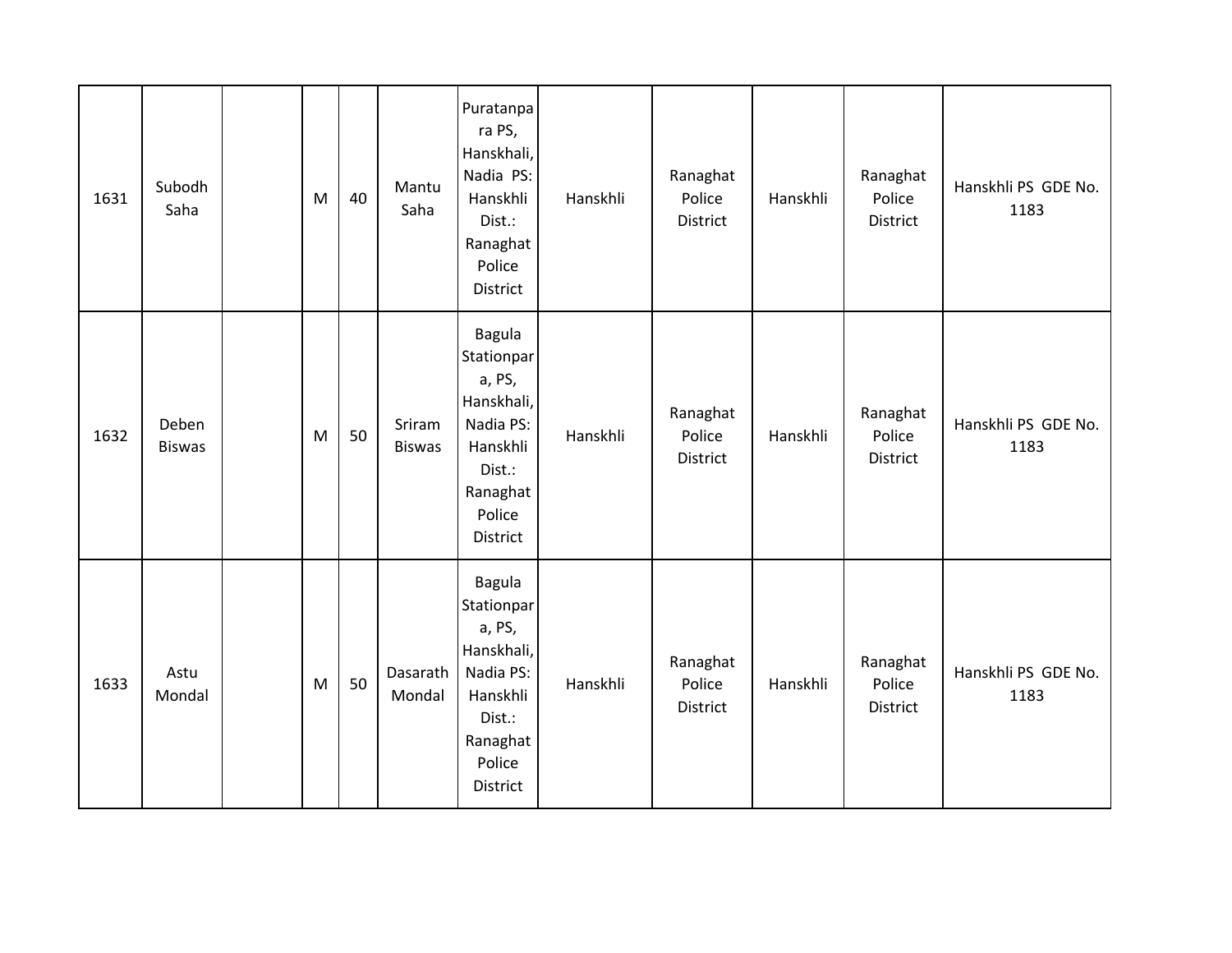| 1634 | Gopal<br><b>Biswas</b> | M | 45 | Krishnapa<br>da Biswas | Mamjoan,<br>PS,<br>Hanskhali,<br>Nadia PS:<br>Hanskhli<br>Dist.:<br>Ranaghat<br>Police<br><b>District</b> | Hanskhli   | Ranaghat<br>Police<br>District | Hanskhli                | Ranaghat<br>Police<br>District        | Hanskhli PS GDE No.<br>1183                  |
|------|------------------------|---|----|------------------------|-----------------------------------------------------------------------------------------------------------|------------|--------------------------------|-------------------------|---------------------------------------|----------------------------------------------|
| 1635 | Tukai<br>Ghosh         | M | 35 | Nirmal<br>Ghosh        | Madna,<br>PS,<br>Hanskhali,<br>Nadia PS:<br>Hanskhli<br>Dist.:<br>Ranaghat<br>Police<br>District          | Hanskhli   | Ranaghat<br>Police<br>District | Hanskhli                | Ranaghat<br>Police<br><b>District</b> | Hanskhli PS GDE No.<br>1183                  |
| 1636 | Adhir<br>Shee          | M | 42 | Tentu<br>Shee          | Tentu<br>Shee PS:<br>Hanskhli<br>Dist.:<br>Ranaghat<br>Police<br>District                                 | Hanskhli   | Ranaghat<br>Police<br>District | Hanskhli                | Ranaghat<br>Police<br>District        | Hanskhli PS GDE No.<br>1183                  |
| 1637 | Mrinmoy<br>Mondal      | M | 37 | Mondal                 | Balaramp<br>ur PS:<br>Lt. Nipen   Berhampo<br>re Dist.:<br>Murshida<br>bad                                | Berhampore | Murshidabad                    | Berhampor<br>e g.r.p.s. | Sealdah<br>G.R.P.                     | Berhampore g.r.p.s. PS<br><b>GDE No. 596</b> |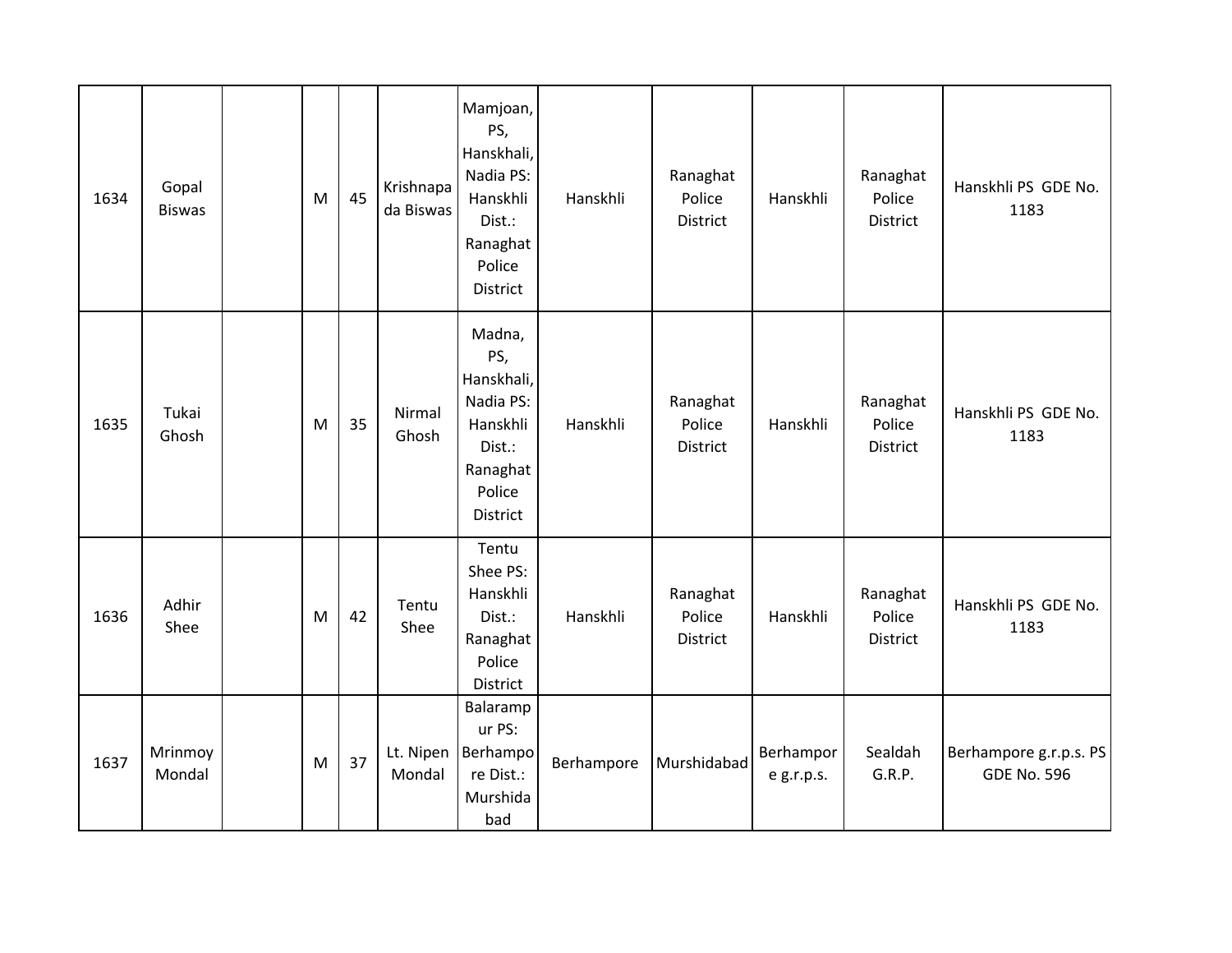| 1638 | Dipankar<br>Chakrabor<br>ty | M | 34 | Goutam<br>Chakrabor<br>ty            | Rathtala<br>PS:<br>Ranaghat<br>Dist.:<br>Ranaghat<br>Police<br>District                            | Ranaghat | Ranaghat<br>Police<br>District | Berhampor<br>e g.r.p.s. | Sealdah<br>G.R.P. | Berhampore g.r.p.s. PS<br><b>GDE No. 596</b> |
|------|-----------------------------|---|----|--------------------------------------|----------------------------------------------------------------------------------------------------|----------|--------------------------------|-------------------------|-------------------|----------------------------------------------|
| 1639 | Pradip<br>Halder            | M | 29 | Gangadha<br>r Halder                 | Vill-<br>Khudiram<br><b>Bose</b><br>nagar, PO-<br>Nabapally<br>PS:<br>Barasat<br>Dist.:<br>Barasat | Barasat  | Barasat                        | Bongaon<br>g.r.p.s.     | Sealdah<br>G.R.P. | Bongaon g.r.p.s. PS<br><b>GDE No. 707</b>    |
| 1640 | Sanjoy<br>Mondal            | M | 36 | Madhusud nagar, PO-<br>han<br>Mondal | Vill-<br>Khudiram<br><b>Bose</b><br>Nabapally<br>PS:<br>Barasat<br>Dist.:<br><b>Barasat</b>        | Barasat  | Barasat                        | Bongaon<br>g.r.p.s.     | Sealdah<br>G.R.P. | Bongaon g.r.p.s. PS<br><b>GDE No. 707</b>    |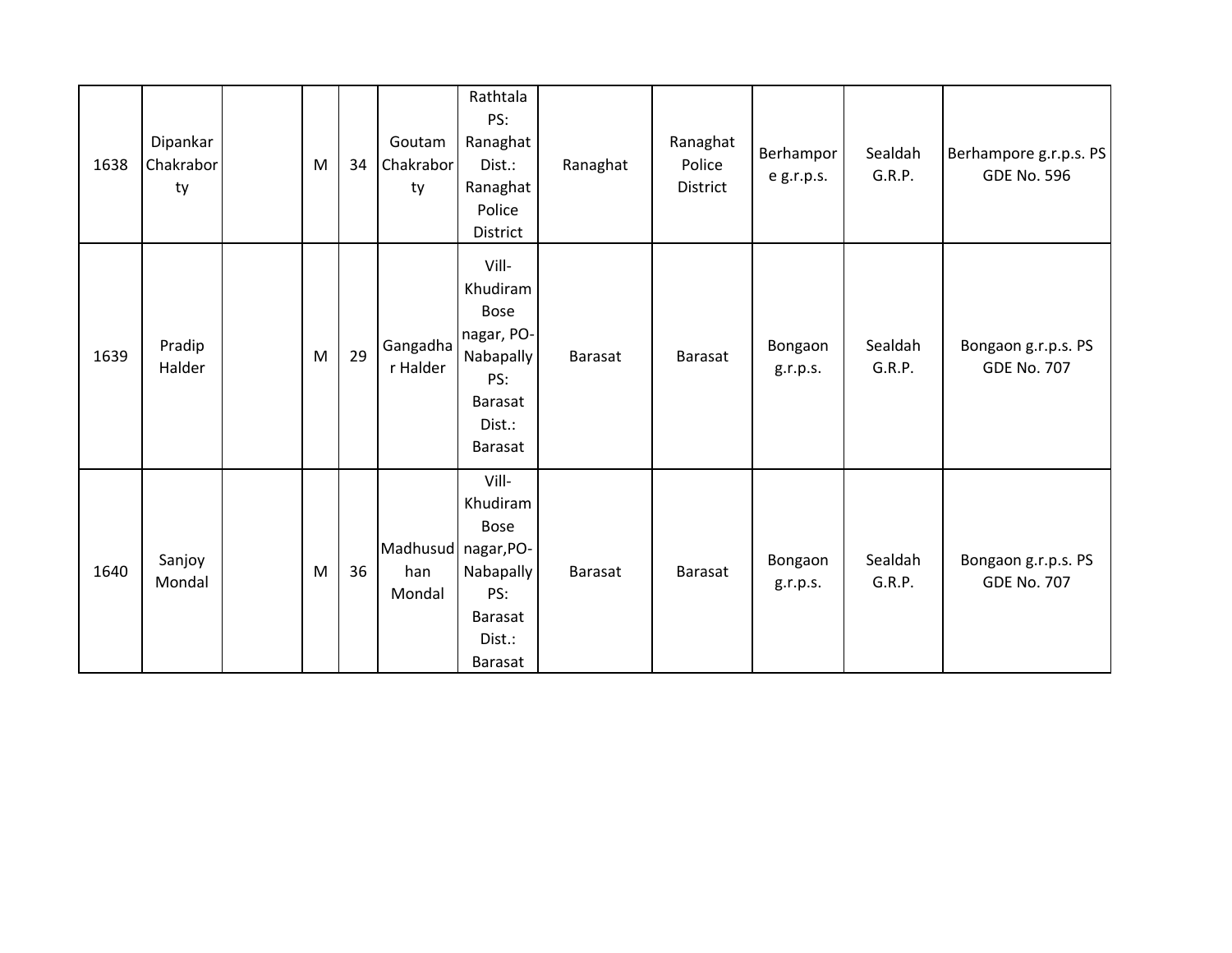| 1641 | Santanu<br>Mondal | M         | 25 | Prasanta<br>Mondal | Vill-<br>Khatura<br>bibekpara,<br>PO-<br>Khatura<br>PS:<br>Gobardan<br>ga Dist.:<br>Barasat          | Gobardanga | Barasat  | Bongaon<br>g.r.p.s. | Sealdah<br>G.R.P. | Bongaon g.r.p.s. PS<br><b>GDE No. 707</b> |
|------|-------------------|-----------|----|--------------------|------------------------------------------------------------------------------------------------------|------------|----------|---------------------|-------------------|-------------------------------------------|
| 1642 | Pradip<br>Ghosh   | M         | 22 | Sanjoy<br>Ghosh    | Vill-<br>Gobardan<br>ga<br>Sarkarpar<br>a, PO-<br>Khatura<br>PS:<br>Gobardan<br>ga Dist.:<br>Barasat | Gobardanga | Barasat  | Bongaon<br>g.r.p.s. | Sealdah<br>G.R.P. | Bongaon g.r.p.s. PS<br><b>GDE No. 707</b> |
| 1643 | Jitendra<br>Singh | ${\sf M}$ | 35 | Jawahar<br>Singh   | Khaghar(it<br>aili)                                                                                  |            | Basirhat | Chitpur<br>g.r.p.s. | Sealdah<br>G.R.P. | Chitpur g.r.p.s. PS GDE<br>No. 581        |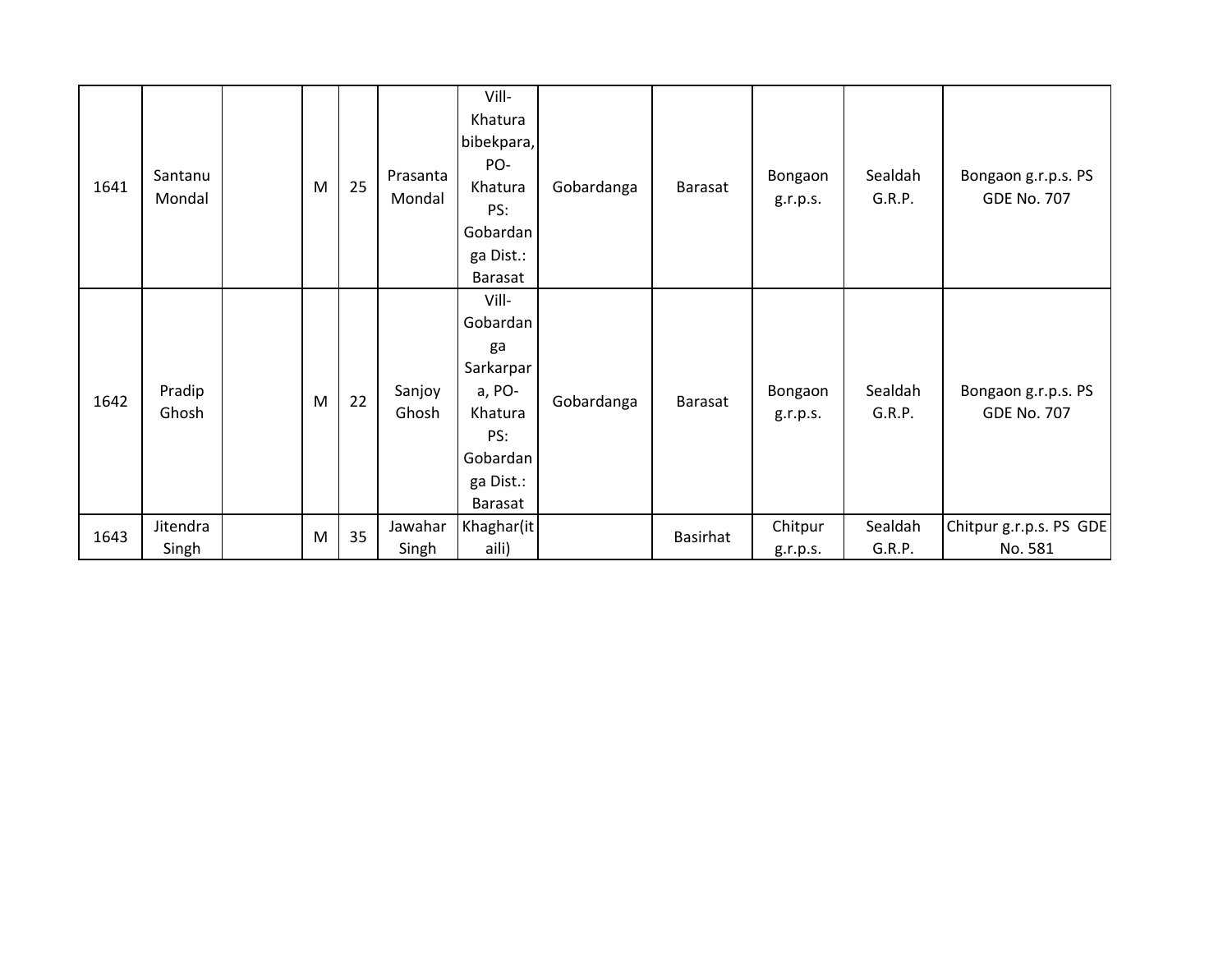| 1644 | Anand<br>Singh | M | 21 | Chandrak<br>et Singh | Anglo<br>India<br>middle<br>Mill Line<br>No-17,<br>Quarter<br>No-457<br>PS:<br>Bhatpara<br>Dist.:<br>Barrackpo<br>re Police<br>Commissi<br>onerate | Bhatpara | Barrackpore<br>Police<br>Commissione<br>rate | Dumdum<br>g.r.p.s. | Sealdah<br>G.R.P. | Dumdum g.r.p.s. PS<br>Outpost Barrackpore<br>OP GDE No. 492 |
|------|----------------|---|----|----------------------|----------------------------------------------------------------------------------------------------------------------------------------------------|----------|----------------------------------------------|--------------------|-------------------|-------------------------------------------------------------|
| 1645 | Sanarul<br>Sk  | M | 18 | Ajarul<br>Haque      | Vill<br>Dighirpara<br>(Kapasdan<br>ga) P.O<br>Nawpukur<br>ia, PS:<br>Beldanga<br>Dist.:<br>Murshida<br>bad                                         | Beldanga | Murshidabad                                  | Dumdum<br>g.r.p.s. | Sealdah<br>G.R.P. | Dumdum g.r.p.s. PS<br>Outpost Barrackpore<br>OP GDE No. 492 |
| 1646 | Suman<br>Pare  | M | 18 | <b>Bimal</b><br>Pare | Vill+P.O<br>Kishorepu<br>r, PS:<br>Khanakul<br>Dist.:<br>Hooghly<br>Rural                                                                          | Khanakul | Hooghly<br>Rural                             | Dumdum<br>g.r.p.s. | Sealdah<br>G.R.P. | Dumdum g.r.p.s. PS<br>Outpost Barrackpore<br>OP GDE No. 492 |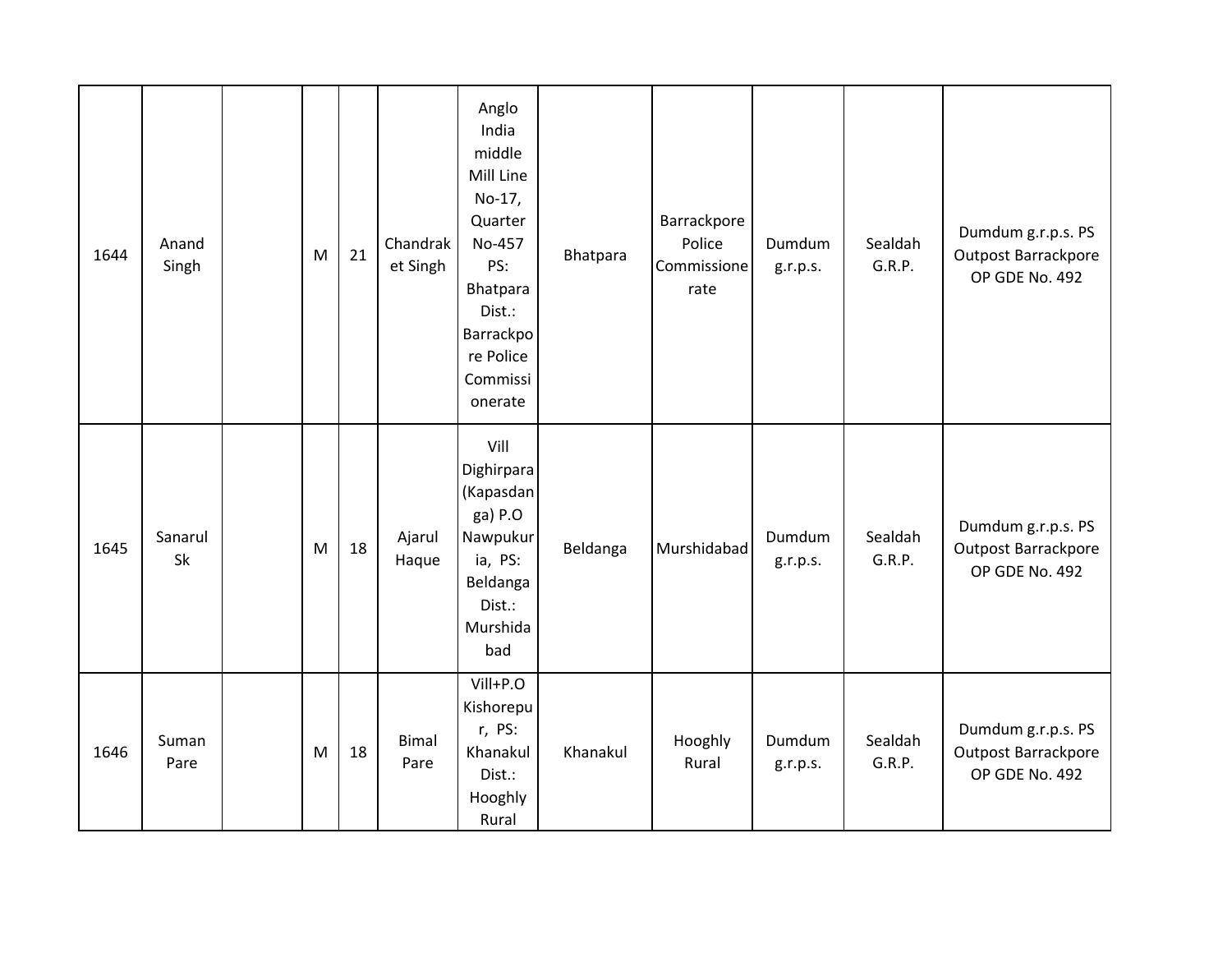| 1647 | Rudra<br>Prasad<br>Paul | M | 18 | Swapan<br>Paul          | Vill+P.O<br>Baradanga<br>I PS:<br>Arambagh<br>Dist.:<br>Hooghly<br>Rural                               | Arambagh    | Hooghly<br>Rural                             | Dumdum<br>g.r.p.s.    | Sealdah<br>G.R.P. | Dumdum g.r.p.s. PS<br><b>Outpost Barrackpore</b><br>OP GDE No. 492 |
|------|-------------------------|---|----|-------------------------|--------------------------------------------------------------------------------------------------------|-------------|----------------------------------------------|-----------------------|-------------------|--------------------------------------------------------------------|
| 1648 | Sanju<br>Pare           | M | 22 | <b>Bimal</b><br>Pare    | Vill+P.O<br>Kishorepu<br>r PS:<br>Khanakul<br>Dist.:<br>Hooghly<br>Rural                               | Khanakul    | Hooghly<br>Rural                             | Dumdum<br>g.r.p.s.    | Sealdah<br>G.R.P. | Dumdum g.r.p.s. PS<br><b>Outpost Barrackpore</b><br>OP GDE No. 492 |
| 1649 | Gopal<br>Pandit         | M | 46 | Lt Mohan<br>Ch Pandit   | Rang Kal<br>Mondal<br>Para PS:<br>Baranagar<br>Dist.:<br>Barrackpo<br>re Police<br>Commissi<br>onerate | Baranagar   | Barrackpore<br>Police<br>Commissione<br>rate | Dumdum<br>g.r.p.s.    | Sealdah<br>G.R.P. | Dumdum g.r.p.s. PS<br><b>GDE No. 769</b>                           |
| 1650 | Bijan<br>Talukdar       | M | 24 | Sukhranja<br>n Talukdar | Vivekanan<br>da Nagar<br>PS:<br>Narendra<br>pur Dist.:<br>Baruipur<br>Police<br>District               | Narendrapur | Baruipur<br>Police<br>District               | Jadavpore<br>g.r.p.s. | Sealdah<br>G.R.P. | Jadavpore g.r.p.s. PS<br><b>GDE No. 611</b>                        |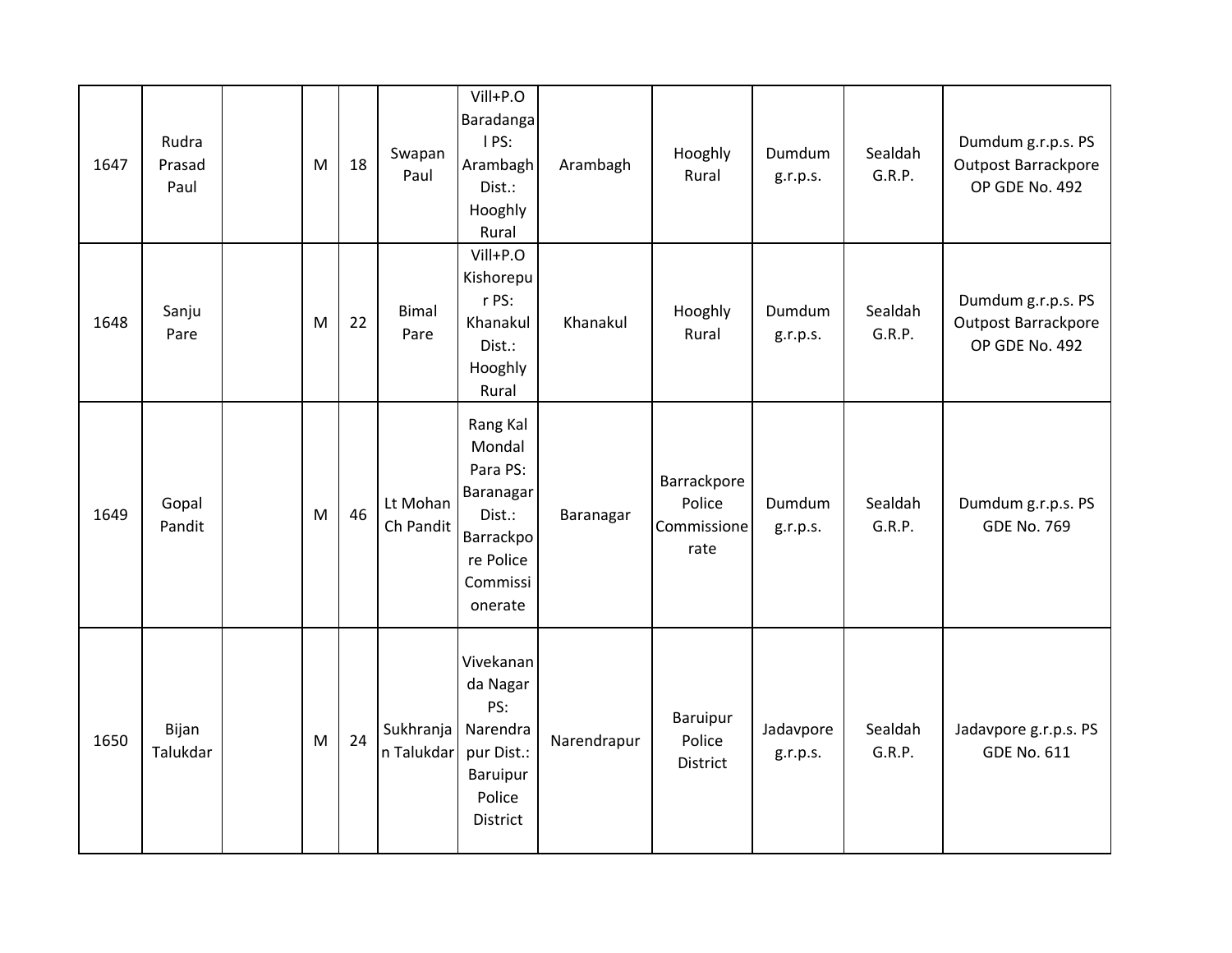| 1651 | Banshi<br>Payra  | M | 24 | Satyandra<br>nath<br>Payra | Vivekanan<br>da Nagar<br>PS:<br>Narendra<br>pur Dist.:<br>Baruipur<br>Police<br><b>District</b> | Narendrapur | Baruipur<br>Police<br>District        | Jadavpore<br>g.r.p.s. | Sealdah<br>G.R.P. | Jadavpore g.r.p.s. PS<br><b>GDE No. 611</b> |
|------|------------------|---|----|----------------------------|-------------------------------------------------------------------------------------------------|-------------|---------------------------------------|-----------------------|-------------------|---------------------------------------------|
| 1652 | <b>Bijoy Das</b> | M | 19 | Ramprasa<br>d Das          | Gourdaha<br>Gojpur PS:<br>Jibantala<br>Dist.:<br>Baruipur<br>Police<br>District                 | Jibantala   | Baruipur<br>Police<br><b>District</b> | Jadavpore<br>g.r.p.s. | Sealdah<br>G.R.P. | Jadavpore g.r.p.s. PS<br><b>GDE No. 611</b> |
| 1653 | Rajdip<br>Ghosh  | M | 27 | Ashit<br>Ghosh             | SiktigarhB<br>ongaon<br>PS:<br>Bongaon<br>Dist.:<br>Bongaon<br>Police<br>District               | Bongaon     | Bongaon<br>Police<br><b>District</b>  | Naihati<br>g.r.p.s.   | Sealdah<br>G.R.P. | Naihati g.r.p.s. PS GDE<br>No. 788          |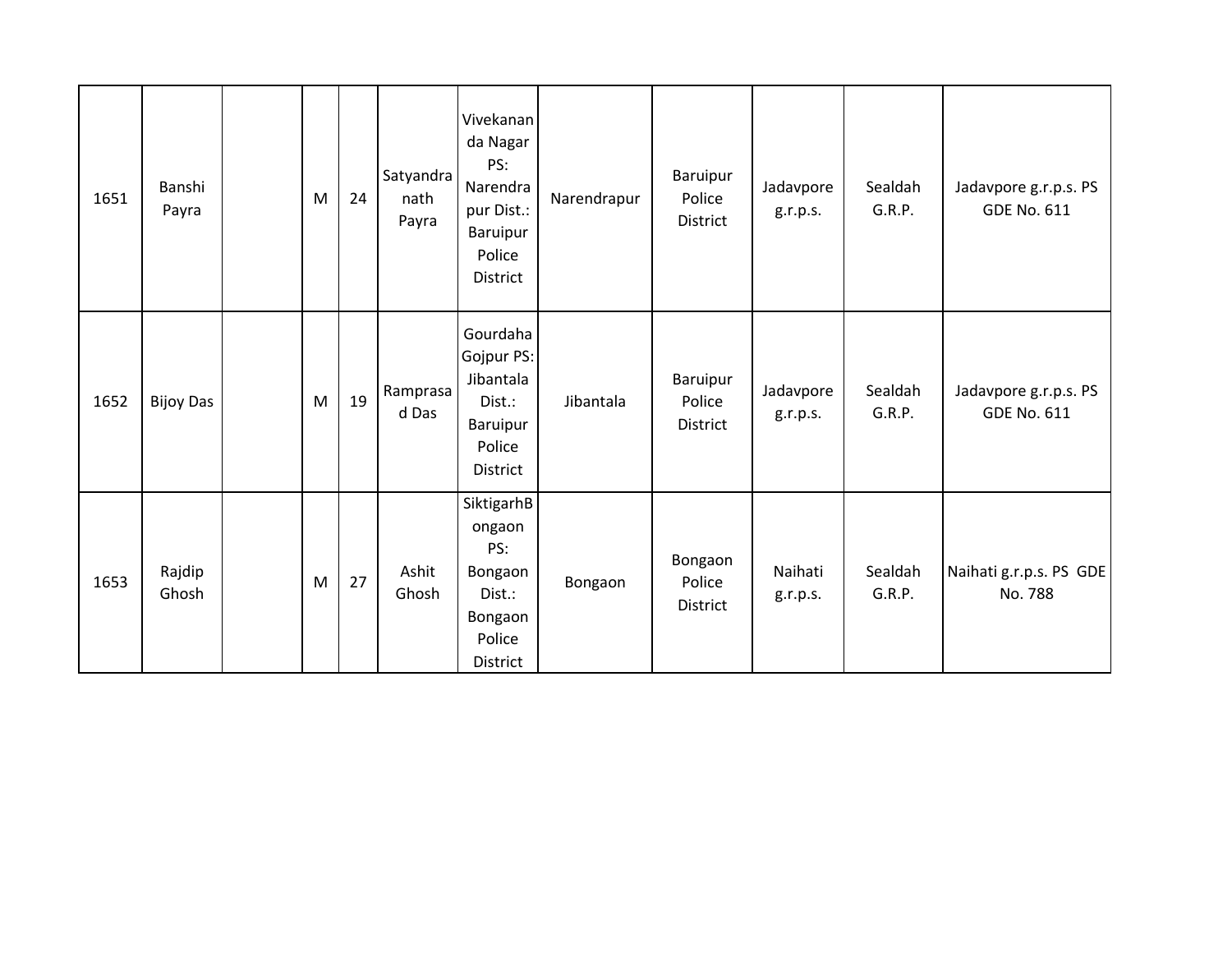| 1654 | Debasish<br>Dutta | M | 31 | Lt Nirmal<br>Kanti<br>Dutta | Milonnaga<br>$r$ P.O<br>Kachrapar<br>a P.S<br><b>Bizpore</b><br>PS: Bizpur<br>Dist.:<br>Barrackpo<br>re Police<br>Commissi<br>onerate | Bizpur    | Barrackpore<br>Police<br>Commissione<br>rate | Naihati<br>g.r.p.s. | Sealdah<br>G.R.P. | Naihati g.r.p.s. PS GDE<br>No. 788 |
|------|-------------------|---|----|-----------------------------|---------------------------------------------------------------------------------------------------------------------------------------|-----------|----------------------------------------------|---------------------|-------------------|------------------------------------|
| 1655 | Ujjal Roy         | M | 27 | Ashit Roy                   | Ganshar<br>P.s<br>Gangnapu<br>r PS:<br>Gangnapu<br>r Dist.:<br>Ranaghat<br>Police<br>District                                         | Gangnapur | Ranaghat<br>Police<br>District               | Naihati<br>g.r.p.s. | Sealdah<br>G.R.P. | Naihati g.r.p.s. PS GDE<br>No. 788 |
| 1656 | Arpan<br>Debnath  | M | 22 | Sujit<br>Debnath            | Ganeshpu<br>r P.S<br>Kalyani<br>PS:<br>Kalyani<br>Dist.:<br>Ranaghat<br>Police<br>District                                            | Kalyani   | Ranaghat<br>Police<br>District               | Naihati<br>g.r.p.s. | Sealdah<br>G.R.P. | Naihati g.r.p.s. PS GDE<br>No. 788 |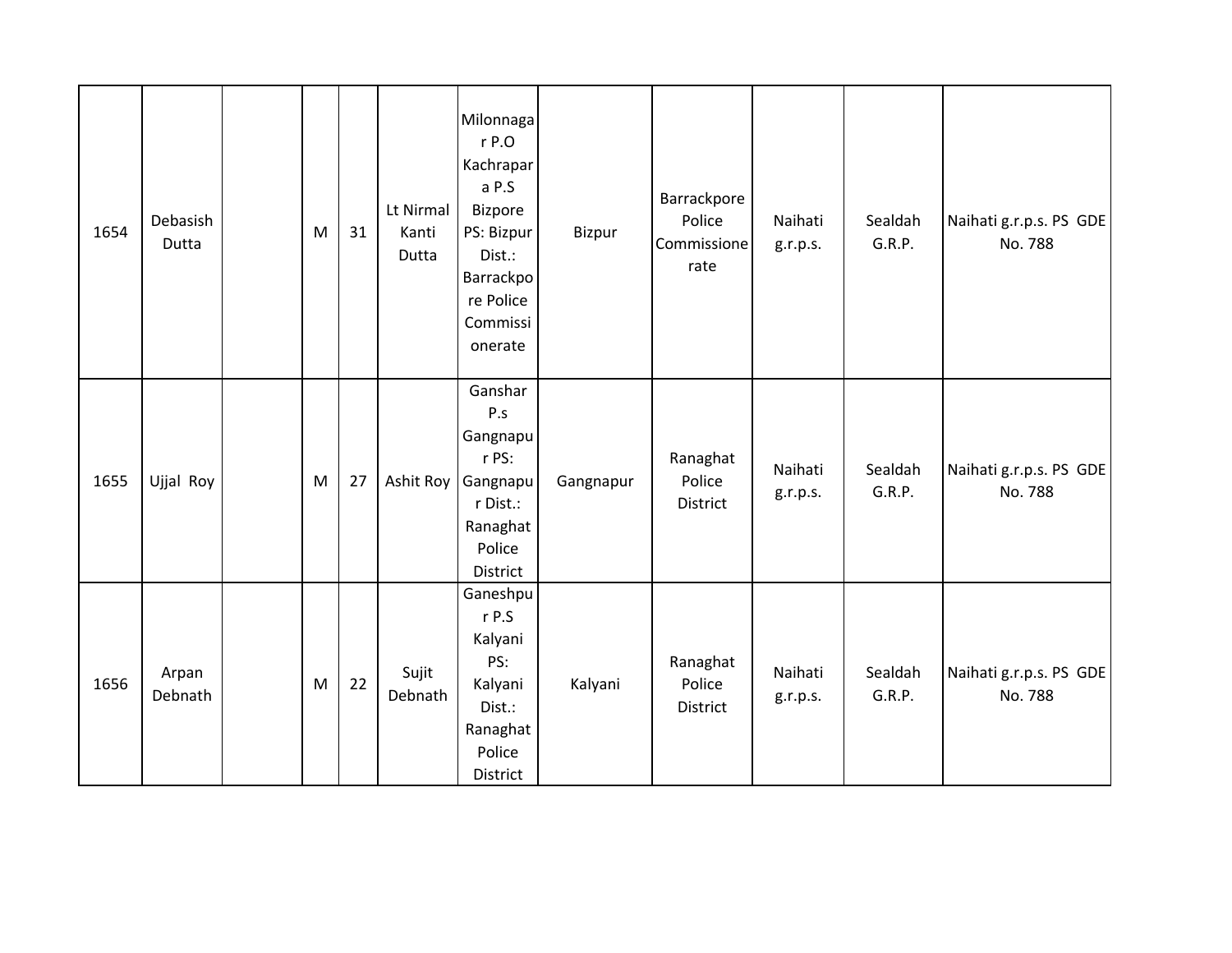| 1657 | Priton<br>Shaw     | M | 26 | Laxman<br>Shaw         | Ichhapore<br>Kumarpar<br>a P.S<br>Noapara<br>PS:<br>Noapara<br>Dist.:<br>Barrackpo<br>re Police<br>Commissi<br>onerate | Noapara     | Barrackpore<br>Police<br>Commissione<br>rate | Naihati<br>g.r.p.s.  | Sealdah<br>G.R.P. | Naihati g.r.p.s. PS GDE<br>No. 809         |
|------|--------------------|---|----|------------------------|------------------------------------------------------------------------------------------------------------------------|-------------|----------------------------------------------|----------------------|-------------------|--------------------------------------------|
| 1658 | Mikan Sk           | M | 28 | Khadim Sk              | Nagrajal<br>PS:<br>Berhampo<br>re Dist.:<br>Murshida<br>bad                                                            | Berhampore  | Murshidabad                                  | Ranaghat<br>g.r.p.s. | Sealdah<br>G.R.P. | Ranaghat g.r.p.s. PS<br><b>GDE No. 788</b> |
| 1659 | Ashim<br>Sannyashi | M | 28 | Lt Amrita<br>Sannyashi | Ujirpurma<br>thpara PS:<br>Palashipar<br>a Dist.:<br>Krishnana<br>gar Police<br>District                               | Palashipara | Krishnanagar<br>Police<br>District           | Ranaghat<br>g.r.p.s. | Sealdah<br>G.R.P. | Ranaghat g.r.p.s. PS<br><b>GDE No. 788</b> |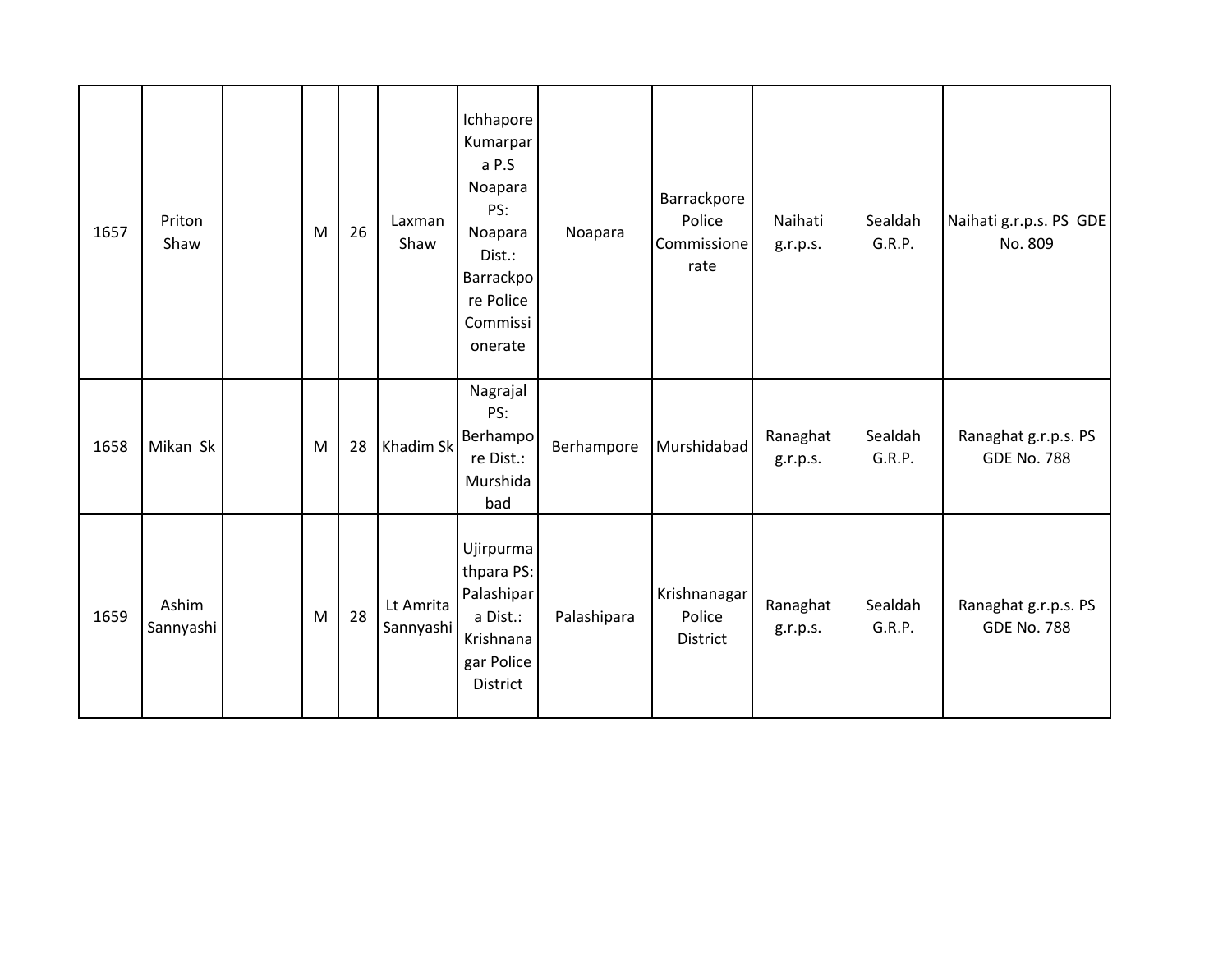| 1660 | Praloy Pal               | M | 38 | Pravat Pal                | Dadermat<br>h PS:<br>Murutia<br>Dist.:<br>Krishnana<br>gar Police<br>District | Murutia     | Krishnanagar<br>Police<br><b>District</b> | Ranaghat<br>g.r.p.s. | Sealdah<br>G.R.P. | Ranaghat g.r.p.s. PS<br><b>GDE No. 788</b>                   |
|------|--------------------------|---|----|---------------------------|-------------------------------------------------------------------------------|-------------|-------------------------------------------|----------------------|-------------------|--------------------------------------------------------------|
| 1661 | Abdul Rof                | M | 31 | Dilbar<br>Sarkar          | Kuruldang<br>a PS:<br>Murshida<br>bad Dist.:<br>Murshida<br>bad               | Murshidabad | Murshidabad                               | Ranaghat<br>g.r.p.s. | Sealdah<br>G.R.P. | Ranaghat g.r.p.s. PS<br><b>GDE No. 788</b>                   |
| 1662 | <b>Tarak</b><br>Nath Das | M | 36 | Das                       | Nimta<br>Lt Balaram Chinditala<br>Nimta Kol-<br>49                            |             | <b>Basirhat</b>                           | Sealdah<br>g.r.p.s.  | Sealdah<br>G.R.P. | Sealdah g.r.p.s. PS<br>Outpost Bidhannagar<br>OP GDE No. 339 |
| 1663 | Mukesh Kr<br>Roy         | M | 24 | Mahendra<br>Prasad<br>Ray | Kulidipa<br>Jagaddal<br>24 pgs (N)                                            |             | <b>Basirhat</b>                           | Sealdah<br>g.r.p.s.  | Sealdah<br>G.R.P. | Sealdah g.r.p.s. PS<br>Outpost Bidhannagar<br>OP GDE No. 339 |
| 1664 | Samrat<br>Pramanick      | M | 32 | Madan<br>Pramanick        | Bodai<br>Amdanga<br>24 pgs (N)                                                |             | <b>Basirhat</b>                           | Sealdah<br>g.r.p.s.  | Sealdah<br>G.R.P. | Sealdah g.r.p.s. PS<br><b>GDE No. 940</b>                    |
| 1665 | Avi Lahar                | M | 23 | Laxmi<br>Lahar            | Upendra<br><b>Biswas</b><br>Lane<br>Jadavpur<br>Kol-32                        |             | <b>Basirhat</b>                           | Sealdah<br>g.r.p.s.  | Sealdah<br>G.R.P. | Sealdah g.r.p.s. PS<br><b>GDE No. 940</b>                    |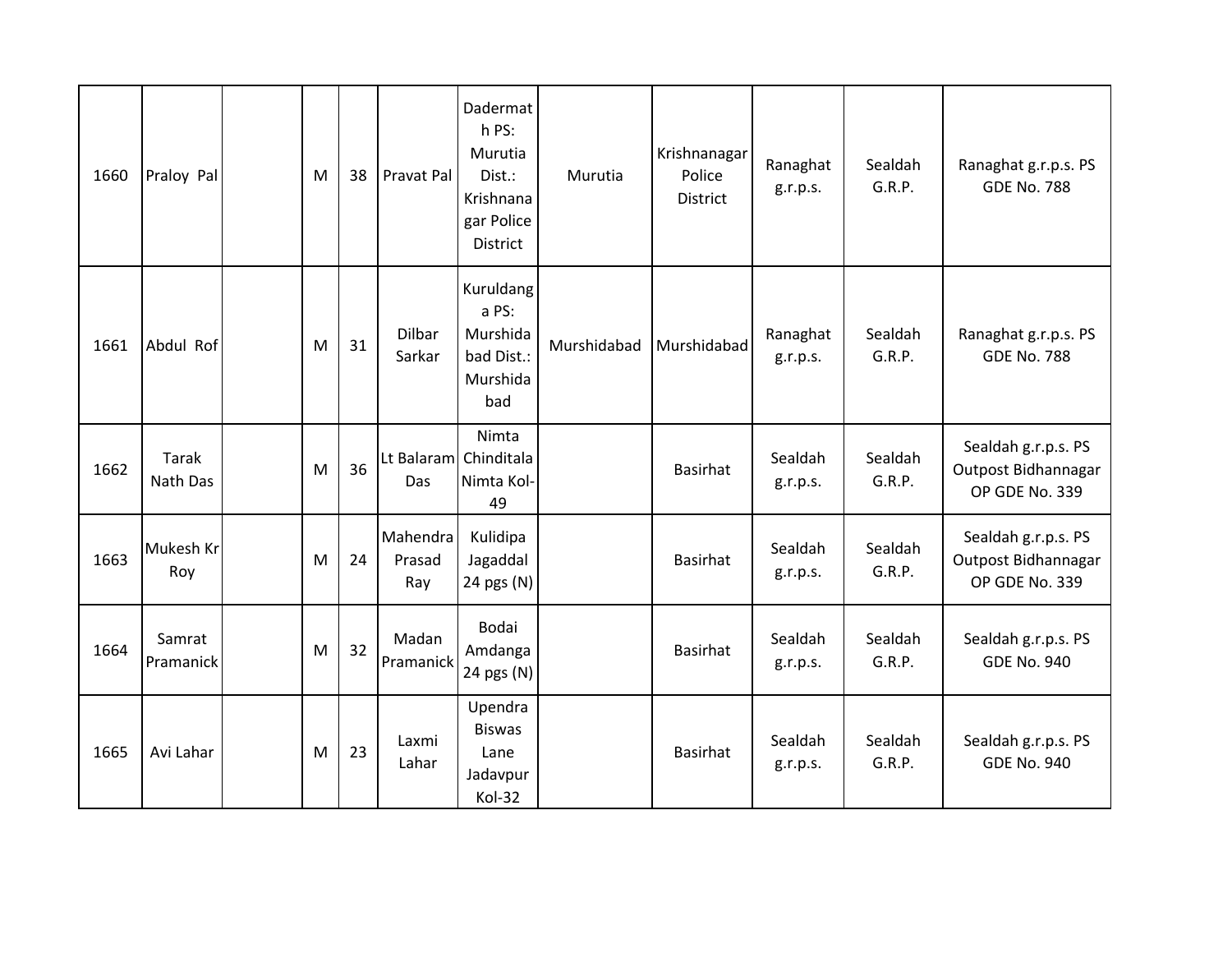| 1666 | Gopal<br>Mondal    | M | 43 | Lt Jotish<br>Mondal       | Canning<br>02 no<br>dighir Par<br>PS:<br>Canning<br>Dist.:<br>Baruipur<br>Police<br>District | Canning          | Baruipur<br>Police<br><b>District</b> | Sonarpur<br>g.r.p.s. | Sealdah<br>G.R.P. | Sonarpur g.r.p.s. PS<br><b>GDE No. 793</b> |
|------|--------------------|---|----|---------------------------|----------------------------------------------------------------------------------------------|------------------|---------------------------------------|----------------------|-------------------|--------------------------------------------|
| 1667 | Shimanta<br>Mistry | M | 26 | Apurba<br>Mistry          | Sonarpur<br>Ghasiara<br>PS:<br>Sonarpur<br>Dist.:<br>Baruipur<br>Police<br>District          | Sonarpur         | Baruipur<br>Police<br><b>District</b> | Sonarpur<br>g.r.p.s. | Sealdah<br>G.R.P. | Sonarpur g.r.p.s. PS<br><b>GDE No. 793</b> |
| 1668 | Haridas<br>Halder  | M | 28 | Panchu<br>Gopal<br>Halder | Subhasgra<br>m Petua<br>PS:<br>Baruipur<br>Dist.:<br>Baruipur<br>Police<br>District          | <b>Baruipur</b>  | Baruipur<br>Police<br>District        | Sonarpur<br>g.r.p.s. | Sealdah<br>G.R.P. | Sonarpur g.r.p.s. PS<br><b>GDE No. 793</b> |
| 1669 | Riju<br>Halder     | M | 22 | Jayanta<br>Halder         | Jaynagar<br>Nimpit<br>PS:<br><b>Bakultala</b><br>Dist.:<br>Baruipur<br>Police<br>District    | <b>Bakultala</b> | Baruipur<br>Police<br>District        | Sonarpur<br>g.r.p.s. | Sealdah<br>G.R.P. | Sonarpur g.r.p.s. PS<br><b>GDE No. 793</b> |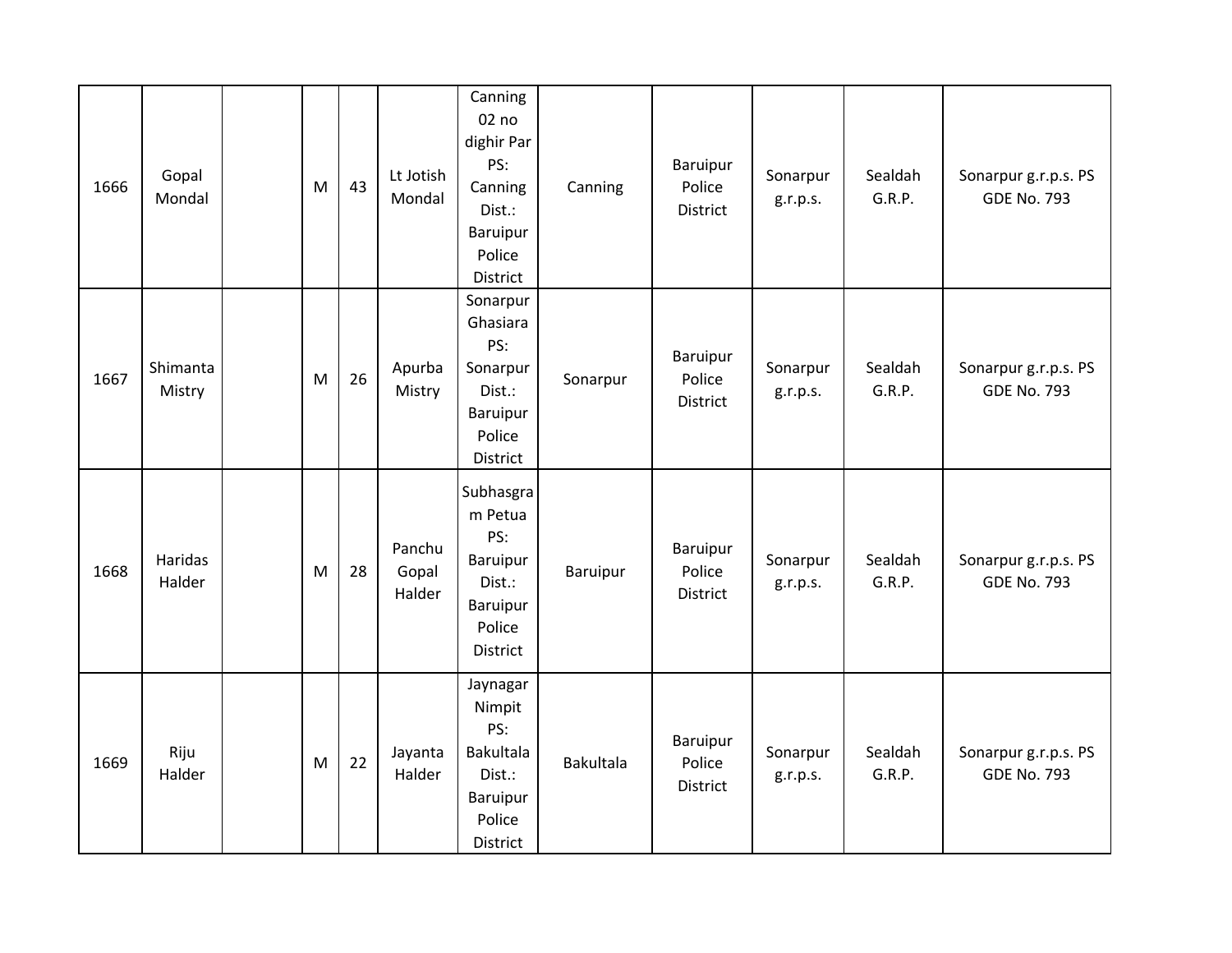| 1670 | Atiar<br>Mondal    | M | 40 | Karim<br>Mondal     | Dhapdhap<br>i PS:<br>Baruipur<br>Dist.:<br>Baruipur<br>Police<br>District | Baruipur  | Baruipur<br>Police<br>District | Sonarpur<br>g.r.p.s. | Sealdah<br>G.R.P.         | Sonarpur g.r.p.s. PS<br><b>GDE No. 793</b> |
|------|--------------------|---|----|---------------------|---------------------------------------------------------------------------|-----------|--------------------------------|----------------------|---------------------------|--------------------------------------------|
| 1671 | Goutam<br>Sarkar   | M | 43 | Hiralal<br>Sarkar   | 5/8/16 S.B<br>Road PS:<br>Cossipore<br>Dist.:<br>Kolkata                  | Cossipore | Kolkata                        | Sonarpur<br>g.r.p.s. | Sealdah<br>G.R.P.         | Sonarpur g.r.p.s. PS<br><b>GDE No. 362</b> |
| 1672 | Nikhil<br>Howladar | M |    | 43                  | PS:<br>Sonarpur<br>Dist.:<br>Baruipur<br>Police<br>District               | Sonarpur  | Baruipur<br>Police<br>District | Sonarpur<br>g.r.p.s. | Sealdah<br>G.R.P.         | Sonarpur g.r.p.s. PS<br><b>GDE No. 362</b> |
| 1673 | Delip<br>Mardi     | M | 52 | S/o-Some<br>Mardi   | Leskarpur,<br>PO:<br>Katlamari<br>PS:<br>Pukhuria<br>Dist.:<br>Malda      | Pukhuria  | Malda                          | Malda<br>g.r.p.s.    | <b>SILIGURI</b><br>G.R.P. | Malda g.r.p.s. PS GDE<br>No. 1126          |
| 1674 | Baburam<br>Hansda  | M | 24 | S/o- Gyan<br>Hansda | Kamalghat<br>i, PS:<br>Hiranpur,<br>Dist:<br>Pakur                        |           | Basirhat                       | Malda<br>g.r.p.s.    | <b>SILIGURI</b><br>G.R.P. | Malda g.r.p.s. PS GDE<br>No. 402           |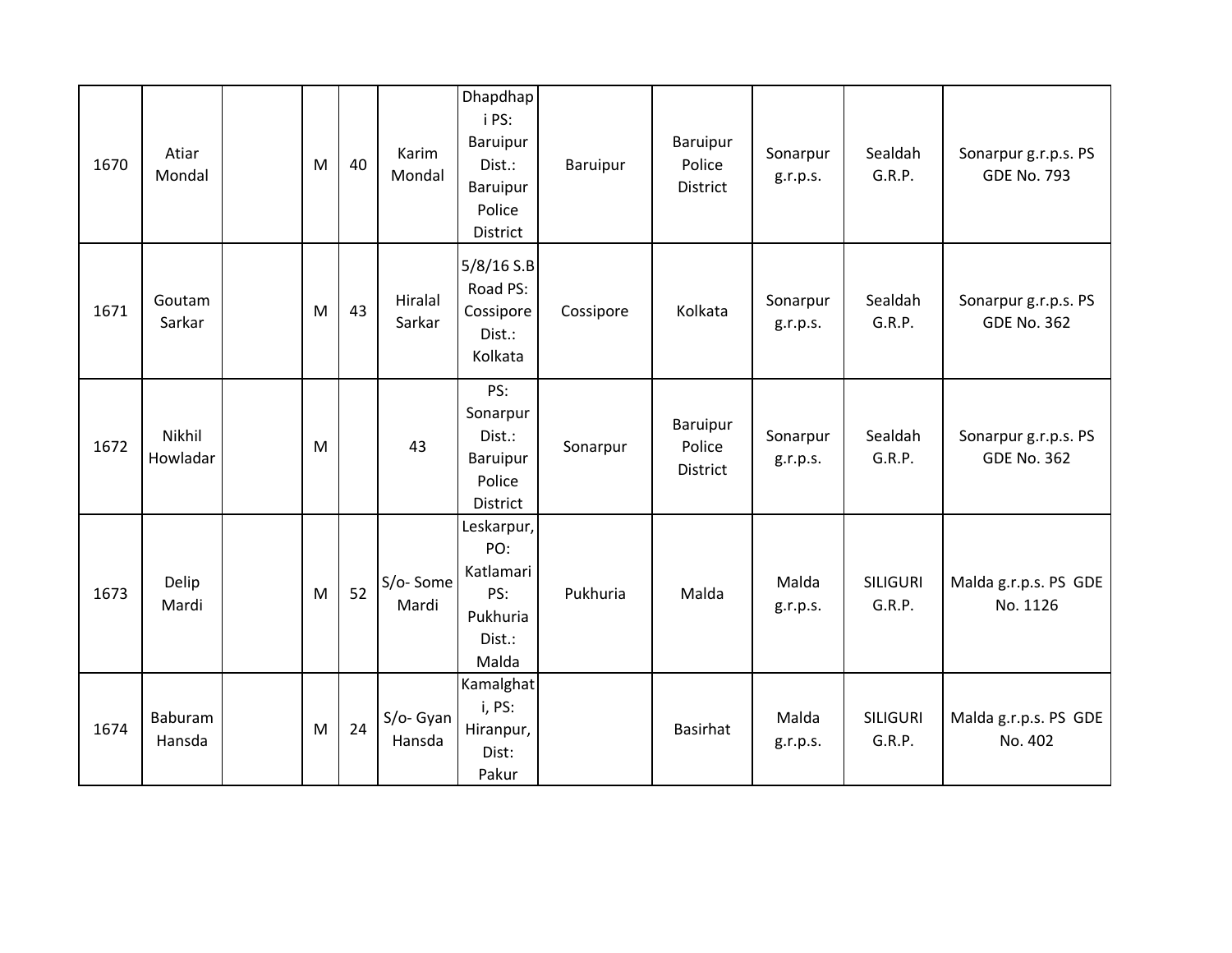| 1675 | Bidhan<br>Mandal          | M | 27 | $S/O - Le.$<br>Nandalal<br>Mandal | Rishipur,<br>Kalitola<br>PS:<br>Habibpur<br>Dist.:<br>Malda           | Habibpur | Malda           | Malda<br>g.r.p.s.                    | <b>SILIGURI</b><br>G.R.P. | Malda g.r.p.s. PS GDE<br>No. 1148         |
|------|---------------------------|---|----|-----------------------------------|-----------------------------------------------------------------------|----------|-----------------|--------------------------------------|---------------------------|-------------------------------------------|
| 1676 | M<br>Adinaraya<br>n Reddy | M | 46 | $S/O-$ M<br>Motial<br>Reddy       | Woard<br>No. 12,<br>PO:+PS:<br>Ganjam,<br>Dist:<br>Ganjam             |          | <b>Basirhat</b> | Malda<br>g.r.p.s.                    | <b>SILIGURI</b><br>G.R.P. | Malda g.r.p.s. PS GDE<br>No. 420          |
| 1677 | Takesh<br>Kumar<br>Sahu   | M | 33 | Gayanan<br>Sahu                   | Ward No.<br>1, Hanoda<br>durg, Dist-<br>durg, P.S-<br>Durg, St        |          | Basirhat        | <b>New</b><br>jalpaiguri<br>g.r.p.s. | <b>SILIGURI</b><br>G.R.P. | New jalpaiguri g.r.p.s.<br>PS GDE No. 954 |
| 1678 | Jummi                     | M | 24 | Ribai                             | Of-<br>Nongthing<br>, P.S+Dist-<br>Tamenglo<br>ng, State-<br>Manipu   |          | Basirhat        | <b>New</b><br>jalpaiguri<br>g.r.p.s. | <b>SILIGURI</b><br>G.R.P. | New jalpaiguri g.r.p.s.<br>PS GDE No. 954 |
| 1679 | Zoutal                    | M | 22 | Langlal                           | Of-<br>Hiangzou,<br>P.S+Dist-<br>Churachan<br>dpur,<br>satate-<br>Man |          | Basirhat        | <b>New</b><br>jalpaiguri<br>g.r.p.s. | <b>SILIGURI</b><br>G.R.P. | New jalpaiguri g.r.p.s.<br>PS GDE No. 954 |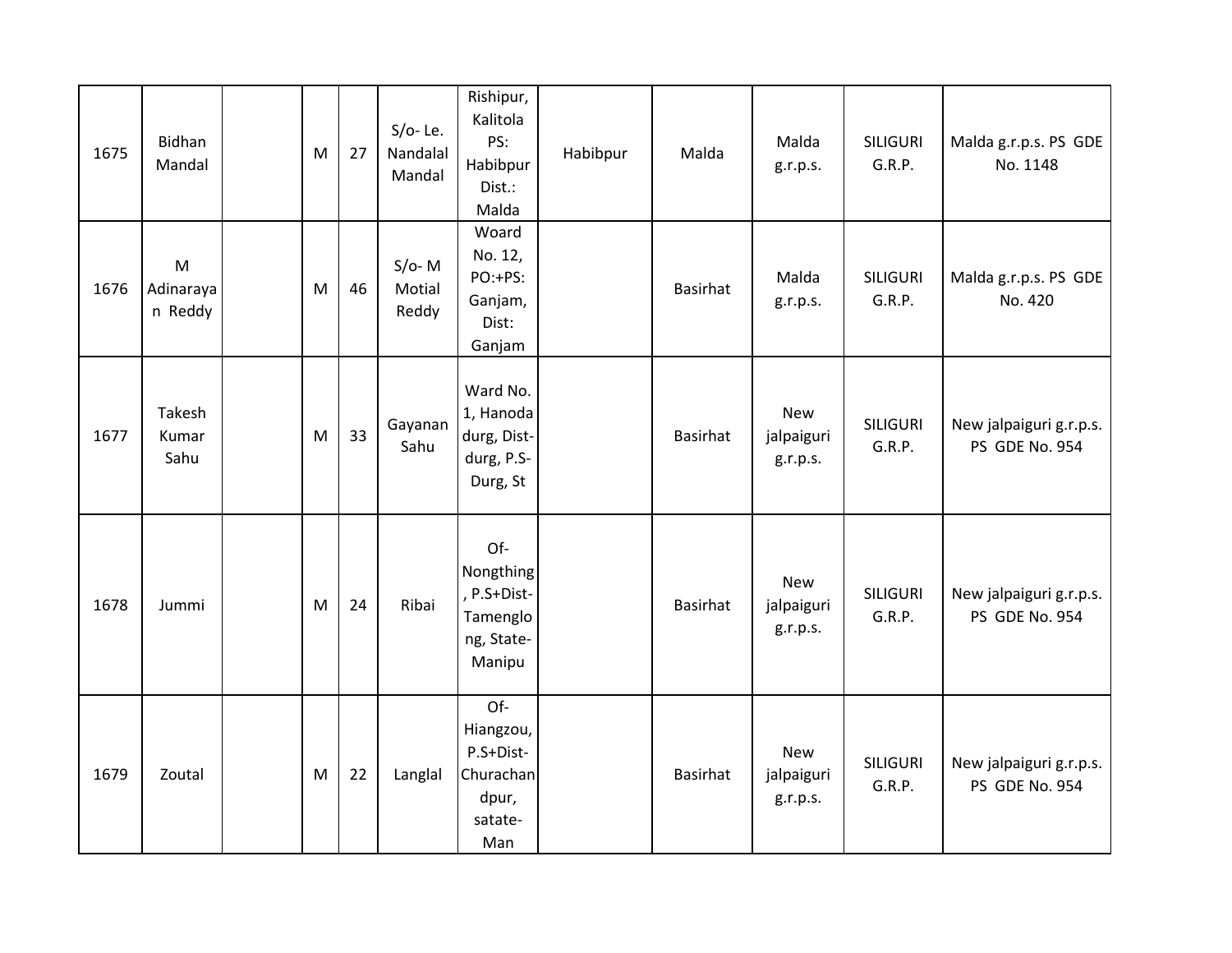| 1680 | Md.<br>Sahensha    | M | 21 | Md Nur<br>Islam                 | Dharmana<br>gar,<br>W/No. 01,<br>Siliguri, PS-<br>Pradhann<br>agar, PS:<br>Siliguri<br>g.r.p.s.<br>Dist.:<br><b>SILIGURI</b><br>G.R.P. | Siliguri g.r.p.s. | SILIGURI<br>G.R.P. | Siliguri<br>g.r.p.s. | <b>SILIGURI</b><br>G.R.P. | Siliguri g.r.p.s. PS GDE<br>No. 594 |
|------|--------------------|---|----|---------------------------------|----------------------------------------------------------------------------------------------------------------------------------------|-------------------|--------------------|----------------------|---------------------------|-------------------------------------|
| 1681 | Ful Kumar<br>Yadav | M | 25 | <b>Dhanus</b><br>Dhari<br>Yadav | Vill-<br>Malhipur,<br>PS-<br>Hassangan<br>j, Dist-<br>Samastipu<br>r, PS:<br>Siliguri<br>g.r.p.s.<br>Dist.:<br>SILIGURI<br>G.R.P.      | Siliguri g.r.p.s. | SILIGURI<br>G.R.P. | Siliguri<br>g.r.p.s. | SILIGURI<br>G.R.P.        | Siliguri g.r.p.s. PS GDE<br>No. 594 |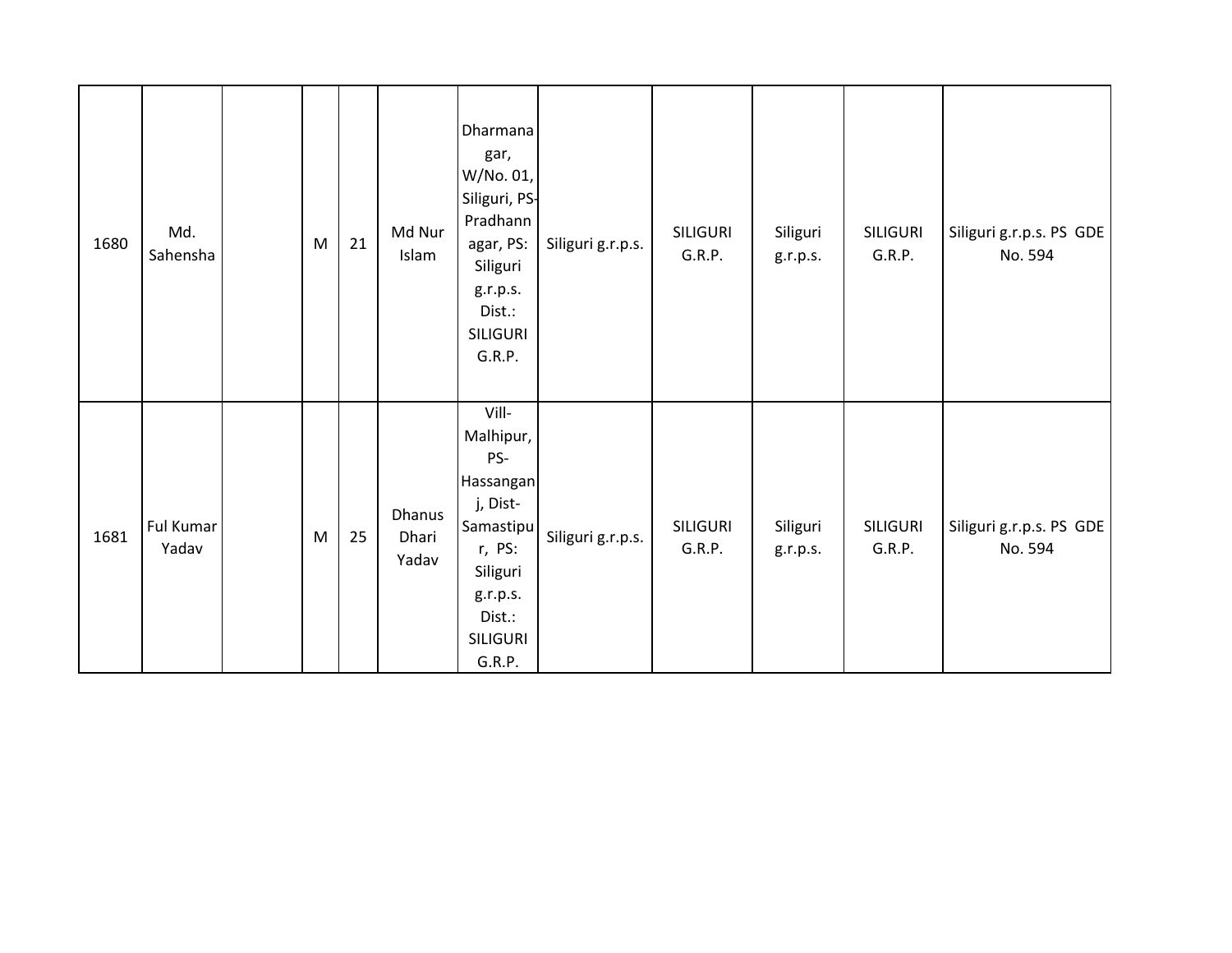| 1682 | Bijendra<br>Kumar | M | 22 | Fujal<br>Yadav | Vill-<br>Nakuni,<br>W/No. 7,<br>PS-<br>Hassangan<br>j, Dist-<br>Samas PS:<br>Siliguri<br>g.r.p.s.<br>Dist.:<br><b>SILIGURI</b><br>G.R.P. | Siliguri g.r.p.s. | <b>SILIGURI</b><br>G.R.P.              | Siliguri<br>g.r.p.s.     | <b>SILIGURI</b><br>G.R.P.              | Siliguri g.r.p.s. PS GDE<br>No. 594 |
|------|-------------------|---|----|----------------|------------------------------------------------------------------------------------------------------------------------------------------|-------------------|----------------------------------------|--------------------------|----------------------------------------|-------------------------------------|
| 1683 | Gopal Kar         |   | 22 | Asim Kar       | Bakravita<br>PS: New<br>jalpaiguri<br>Dist.:<br>Siliguri<br>Police<br>Commissi<br>onerate                                                | New jalpaiguri    | Siliguri Police<br>Commissione<br>rate | <b>New</b><br>jalpaiguri | Siliguri Police<br>Commission<br>erate | New jalpaiguri PS GDE<br>No. 910    |
| 1684 | Hardev<br>Roy     | M | 32 | Kalaku<br>Roy  | Dangapar<br>a PS:<br>Rajganj<br>Dist.:<br>Jalpaiguri                                                                                     | Rajganj           | Jalpaiguri                             | New<br>jalpaiguri        | Siliguri Police<br>Commission<br>erate | New jalpaiguri PS GDE<br>No. 910    |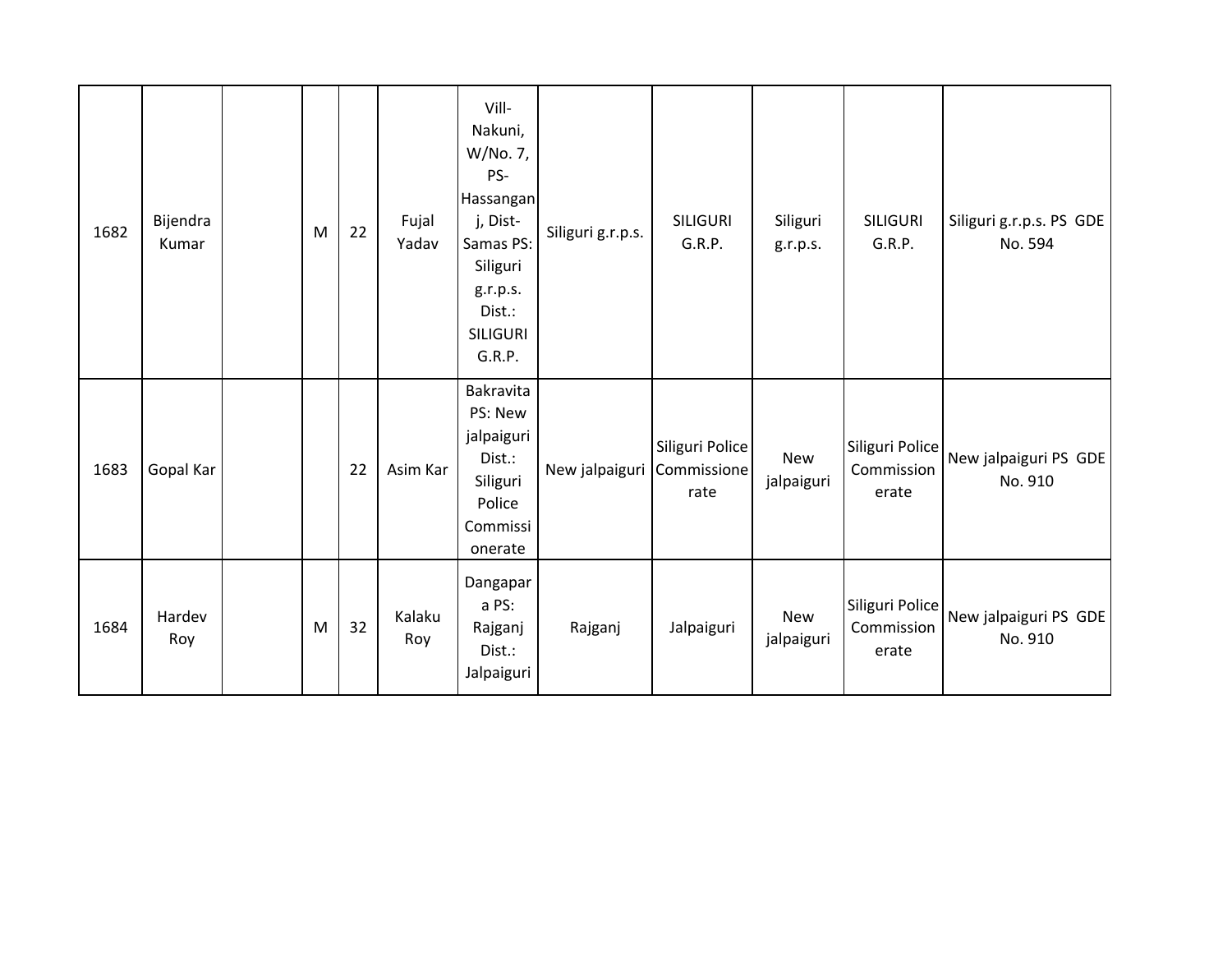| 1685 | Velu Roy         | M | 45 | Lt Tolen<br>Roy       | Harichara<br>nvita PS:<br><b>New</b><br>jalpaiguri<br>Dist.:<br>Siliguri<br>Police<br>Commissi<br>onerate | New jalpaiguri | Siliguri Police<br>Commissione<br>rate | New<br>jalpaiguri        | Siliguri Police<br>Commission<br>erate | New jalpaiguri PS<br>Outpost Ambari OP<br><b>GDE No. 635</b> |
|------|------------------|---|----|-----------------------|-----------------------------------------------------------------------------------------------------------|----------------|----------------------------------------|--------------------------|----------------------------------------|--------------------------------------------------------------|
| 1686 | Koren Roy        | M |    | Lt<br>Pochkutu<br>Roy | PS: New<br>jalpaiguri<br>Dist.:<br>Siliguri<br>Police<br>Commissi<br>onerate                              | New jalpaiguri | Siliguri Police<br>Commissione<br>rate | <b>New</b><br>jalpaiguri | Siliguri Police<br>Commission<br>erate | New jalpaiguri PS<br>Outpost Ambari OP<br><b>GDE No. 635</b> |
| 1687 | Bishnu<br>Barman | M | 25 | Digen<br>Barman       | Adarshpall<br>y PS: New<br>jalpaiguri<br>Dist.:<br>Siliguri<br>Police<br>Commissi<br>onerate              | New jalpaiguri | Siliguri Police<br>Commissione<br>rate | New<br>jalpaiguri        | Siliguri Police<br>Commission<br>erate | New jalpaiguri PS<br>Outpost Ambari OP<br><b>GDE No. 635</b> |
| 1688 | Haren<br>Barman  | M |    | Lt Digen<br>Barman    | Adarshpall<br>y PS: New<br>jalpaiguri<br>Dist.:<br>Siliguri<br>Police<br>Commissi<br>onerate              | New jalpaiguri | Siliguri Police<br>Commissione<br>rate | New<br>jalpaiguri        | Siliguri Police<br>Commission<br>erate | New jalpaiguri PS<br>Outpost Ambari OP<br><b>GDE No. 635</b> |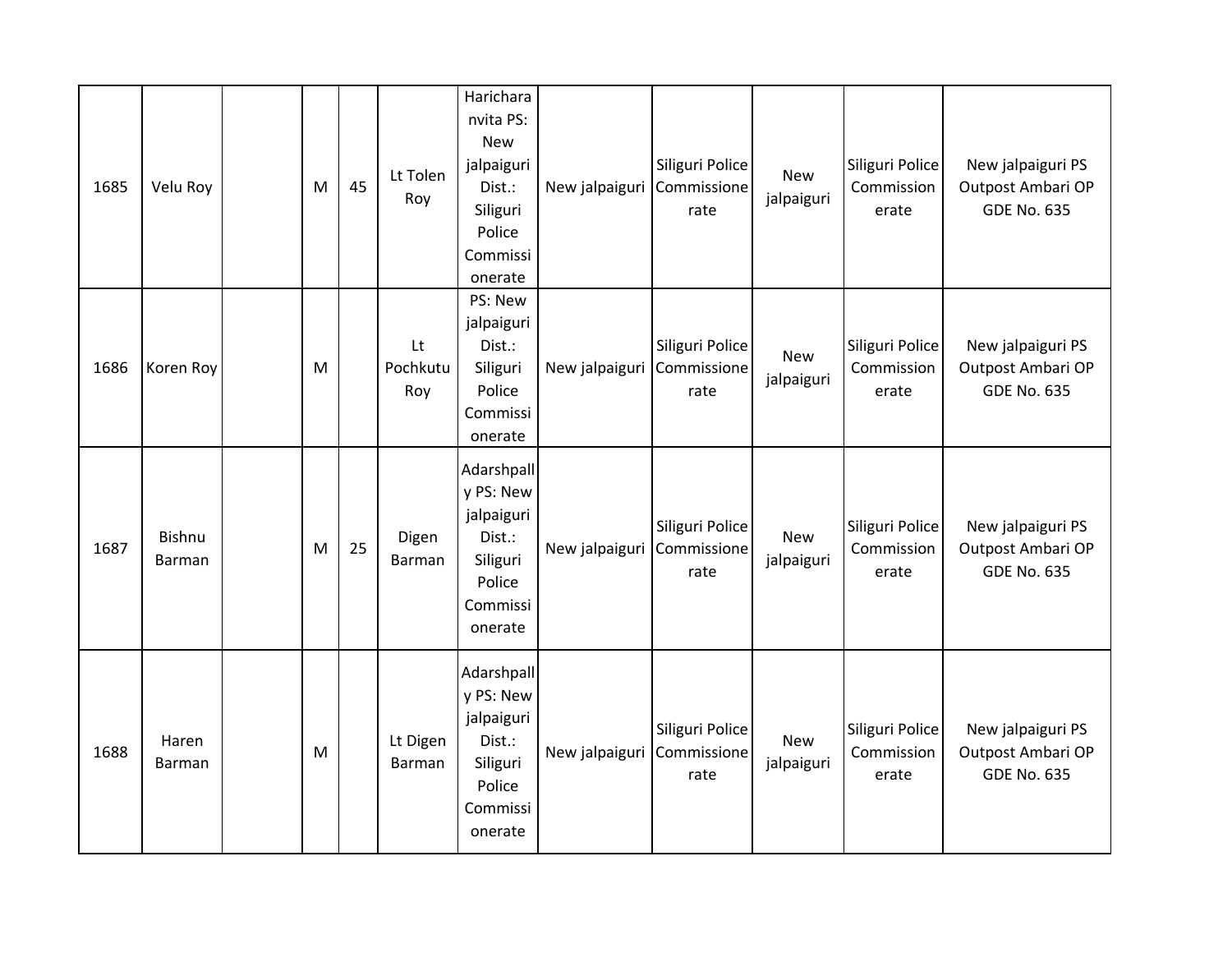| 1689 | <b>Biren Roy</b> | M | 40 | Lt Nagen<br>Roy  | Adarshpall<br>y PS: New<br>jalpaiguri<br>Dist.:<br>Siliguri<br>Police<br>Commissi<br>onerate                      | New jalpaiguri | Siliguri Police<br>Commissione<br>rate | New<br>jalpaiguri | Siliguri Police<br>Commission<br>erate | New jalpaiguri PS<br>Outpost Ambari OP<br><b>GDE No. 635</b>     |
|------|------------------|---|----|------------------|-------------------------------------------------------------------------------------------------------------------|----------------|----------------------------------------|-------------------|----------------------------------------|------------------------------------------------------------------|
| 1690 | Raj Hajra        | M | 21 | Chandan<br>Hajra | Maynagur<br>i PS: New<br>jalpaiguri<br>Dist.:<br>Siliguri<br>Police<br>Commissi<br>onerate                        | New jalpaiguri | Siliguri Police<br>Commissione<br>rate | New<br>jalpaiguri | Siliguri Police<br>Commission<br>erate | New jalpaiguri PS<br>Outpost Miranpalli OP<br><b>GDE No. 398</b> |
| 1691 | <b>Binod Roy</b> | M | 20 | Pulesh<br>Roy    | Kalimpong<br>Dhubi<br>Dara PS:<br><b>New</b><br>jalpaiguri<br>Dist.:<br>Siliguri<br>Police<br>Commissi<br>onerate | New jalpaiguri | Siliguri Police<br>Commissione<br>rate | New<br>jalpaiguri | Siliguri Police<br>Commission<br>erate | New jalpaiguri PS<br>Outpost Miranpalli OP<br><b>GDE No. 395</b> |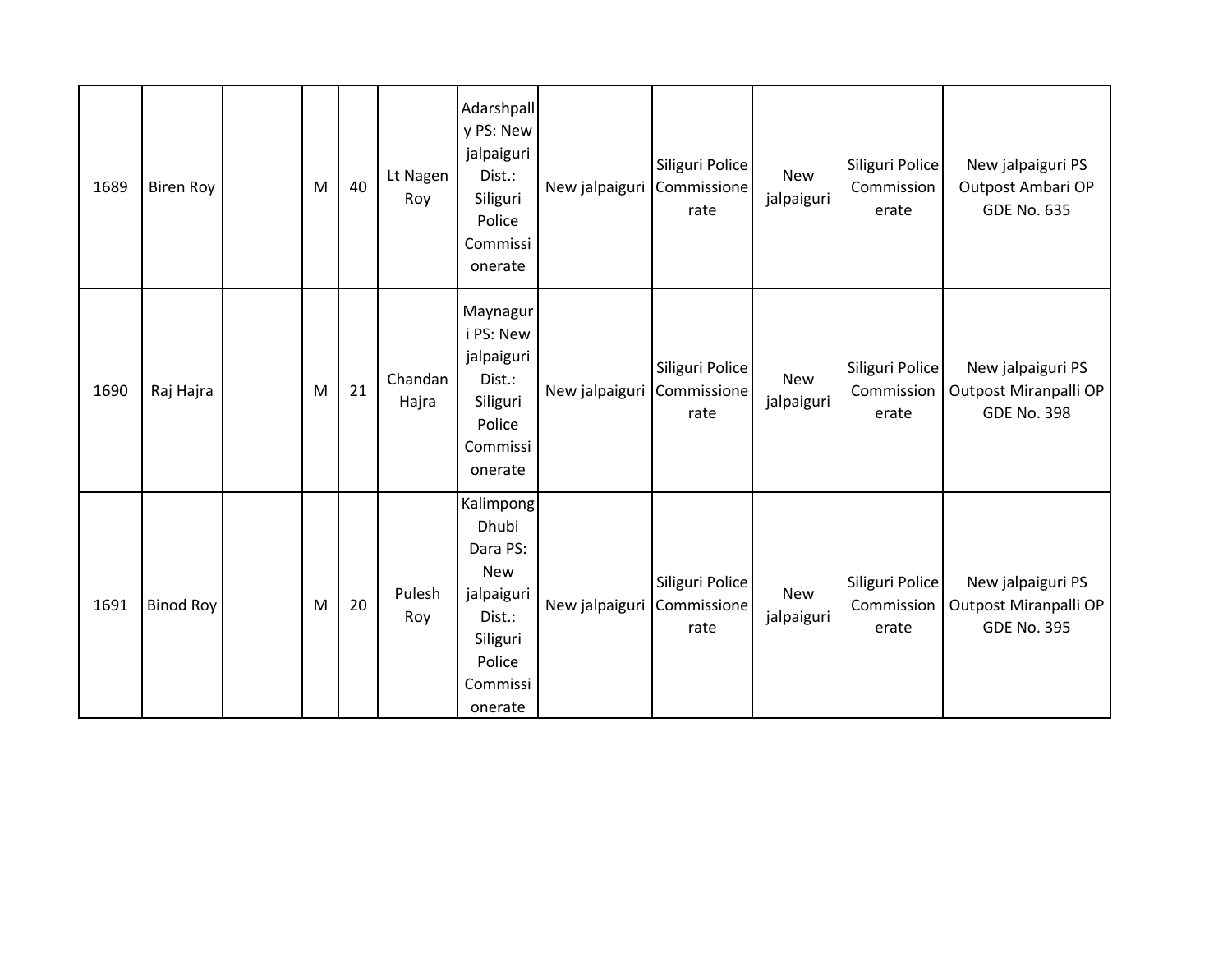| 1692 | <b>Bhaskar</b><br>Roy   | M | 19 | Pulesh<br>Roy      | Maynagur<br>i Madhab<br>Danga PS:<br>Moynagur<br>i Dist.:<br>Jalpaiguri                   | Moynaguri      | Jalpaiguri                             | <b>New</b><br>jalpaiguri | Siliguri Police<br>Commission<br>erate | New jalpaiguri PS<br>Outpost Miranpalli OP<br><b>GDE No. 398</b> |
|------|-------------------------|---|----|--------------------|-------------------------------------------------------------------------------------------|----------------|----------------------------------------|--------------------------|----------------------------------------|------------------------------------------------------------------|
| 1693 | Dipanjan<br>Roy         | M | 24 | Dhananjo<br>y Roy  | Belakoba<br>PS:<br>Rajganj<br>Dist.:<br>Jalpaiguri                                        | Rajganj        | Jalpaiguri                             | <b>New</b><br>jalpaiguri | Siliguri Police<br>Commission<br>erate | New jalpaiguri PS<br>Outpost Miranpalli OP<br><b>GDE No. 398</b> |
| 1694 | Sourav<br><b>Barman</b> | M | 22 | Profulla<br>Barman | Gatebazar<br>PS: New<br>jalpaiguri<br>Dist.:<br>Siliguri<br>Police<br>Commissi<br>onerate | New jalpaiguri | Siliguri Police<br>Commissione<br>rate | New<br>jalpaiguri        | Siliguri Police<br>Commission<br>erate | New jalpaiguri PS<br>Outpost Miranpalli OP<br><b>GDE No. 398</b> |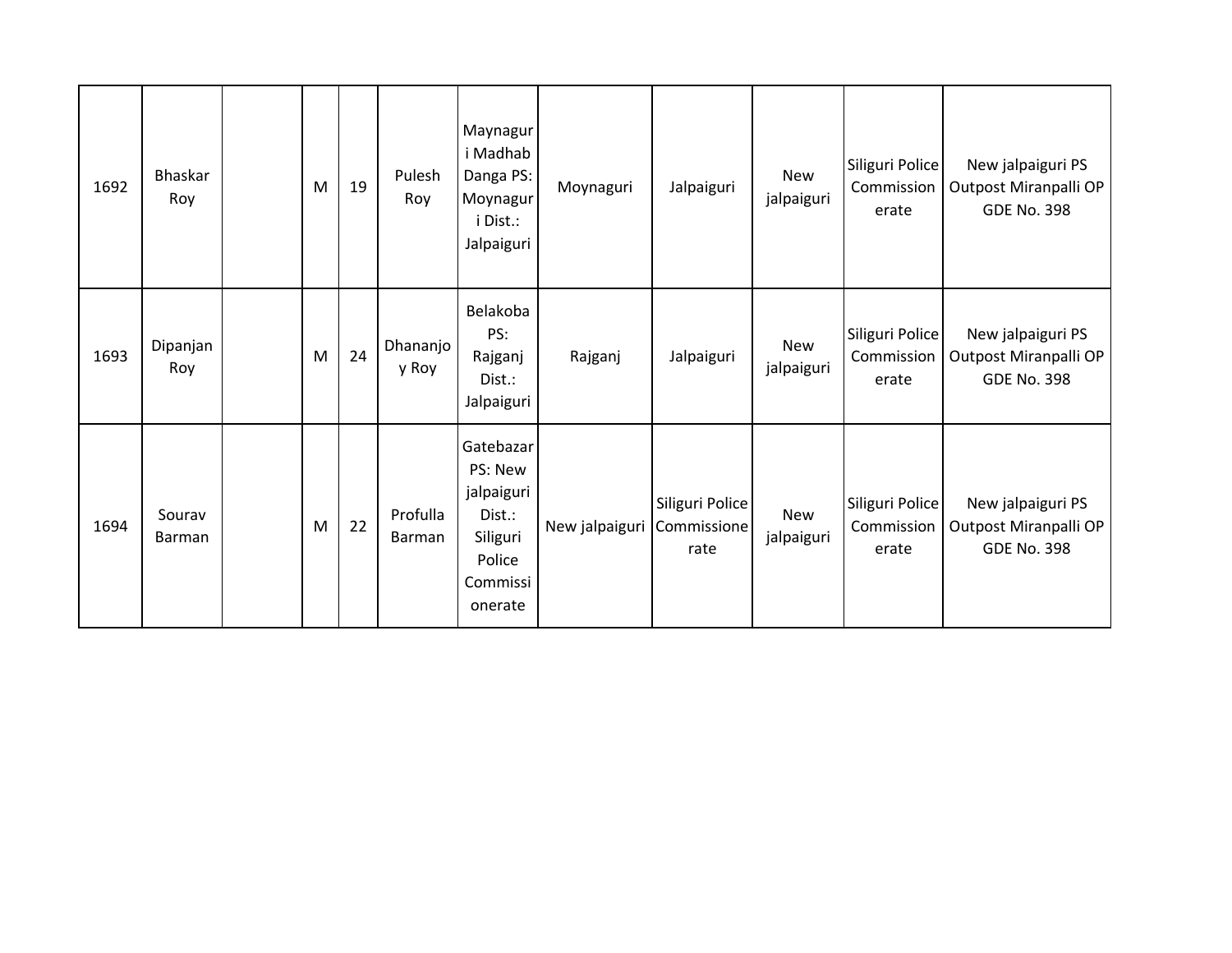| 1695 | Vabesh<br>Barman |   | Lt. Lati<br>Kanta<br>Baroi | 01 NO-<br><b>MATANGI</b><br>N COLONY<br>W/NO 28<br>PS: Siliguri<br>Dist.:<br>Siliguri<br>Police<br>Commissi<br>onerate | Siliguri | Siliguri Police<br>Commissione<br>rate | Siliguri | Siliguri Police<br>Commission<br>erate | Siliguri PS GDE No.<br>1076 |
|------|------------------|---|----------------------------|------------------------------------------------------------------------------------------------------------------------|----------|----------------------------------------|----------|----------------------------------------|-----------------------------|
| 1696 | Swapan<br>Das    | M | Sankar<br>Das              | 01 NO-<br><b>MATANGI</b><br>N COLONY<br>W/NO 28<br>PS: Siliguri<br>Dist.:<br>Siliguri<br>Police<br>Commissi<br>onerate | Siliguri | Siliguri Police<br>Commissione<br>rate | Siliguri | Siliguri Police<br>Commission<br>erate | Siliguri PS GDE No.<br>1076 |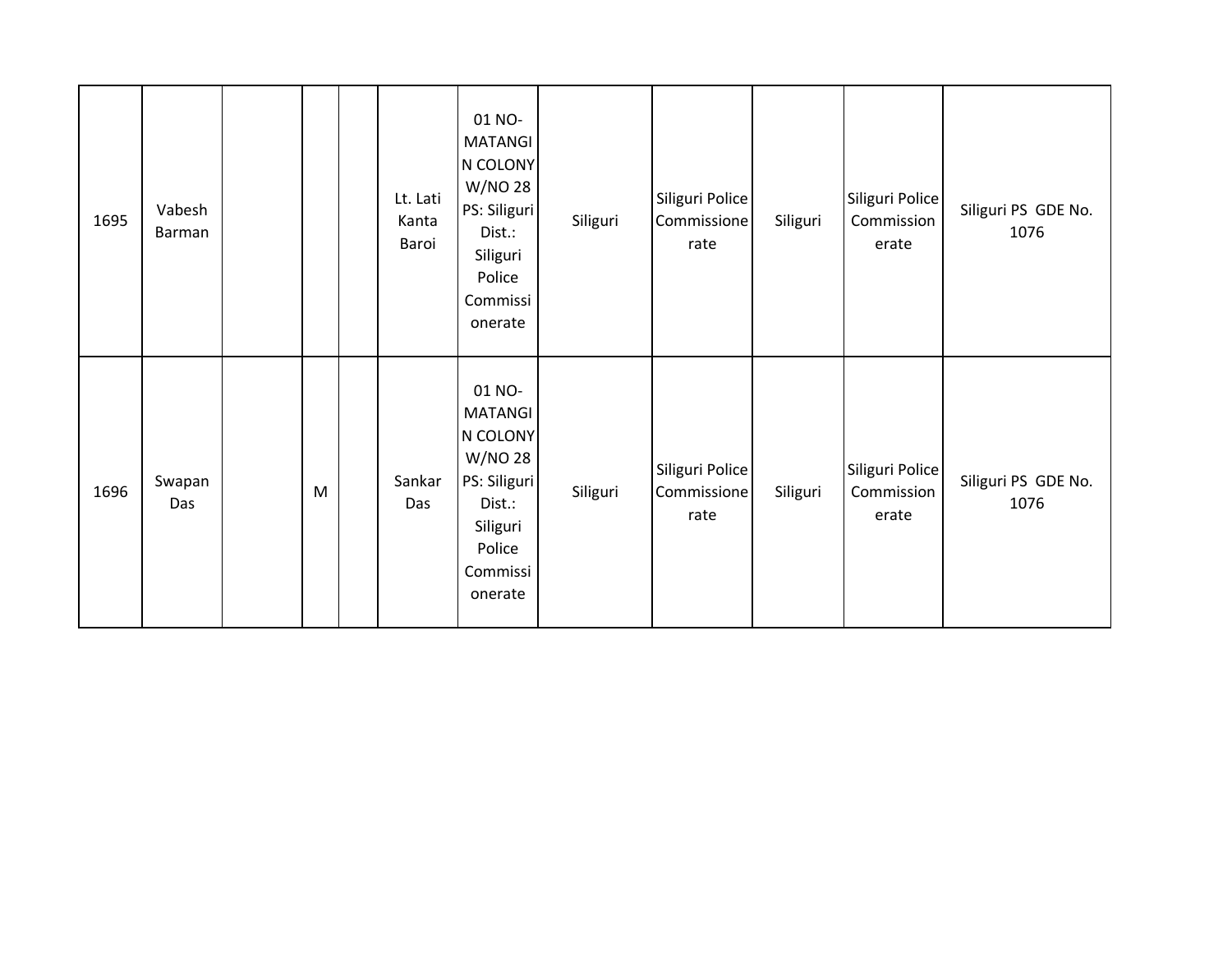| 1697 | Bipul<br>Mandal | M         | Biren<br>Mandal | SARBAHA<br><b>RA</b><br>COLONY<br>W/NO-28<br>PS: Siliguri<br>Dist.:<br>Siliguri<br>Police<br>Commissi<br>onerate                      | Siliguri     | Siliguri Police<br>Commissione<br>rate | Siliguri | Siliguri Police<br>Commission<br>erate | Siliguri PS GDE No.<br>1076 |
|------|-----------------|-----------|-----------------|---------------------------------------------------------------------------------------------------------------------------------------|--------------|----------------------------------------|----------|----------------------------------------|-----------------------------|
| 1698 | Khokan<br>Saha  | ${\sf M}$ | Binoy<br>Saha   | <b>GHOGUM</b><br><b>ALI PURBA</b><br>CHAYAN<br><b>PARA PS:</b><br>Bhaktinag<br>ar Dist.:<br>Siliguri<br>Police<br>Commissi<br>onerate | Bhaktinagar  | Siliguri Police<br>Commissione<br>rate | Siliguri | Siliguri Police<br>Commission<br>erate | Siliguri PS GDE No.<br>1099 |
| 1699 | Roshan<br>Singh | M         | Dinesh<br>Singh | <b>THAKKAR</b><br><b>DISEL</b><br>COLONY<br>PS:<br>Pradhann<br>agar Dist.:<br>Siliguri<br>Police<br>Commissi<br>onerate               | Pradhannagar | Siliguri Police<br>Commissione<br>rate | Siliguri | Siliguri Police<br>Commission<br>erate | Siliguri PS GDE No.<br>1099 |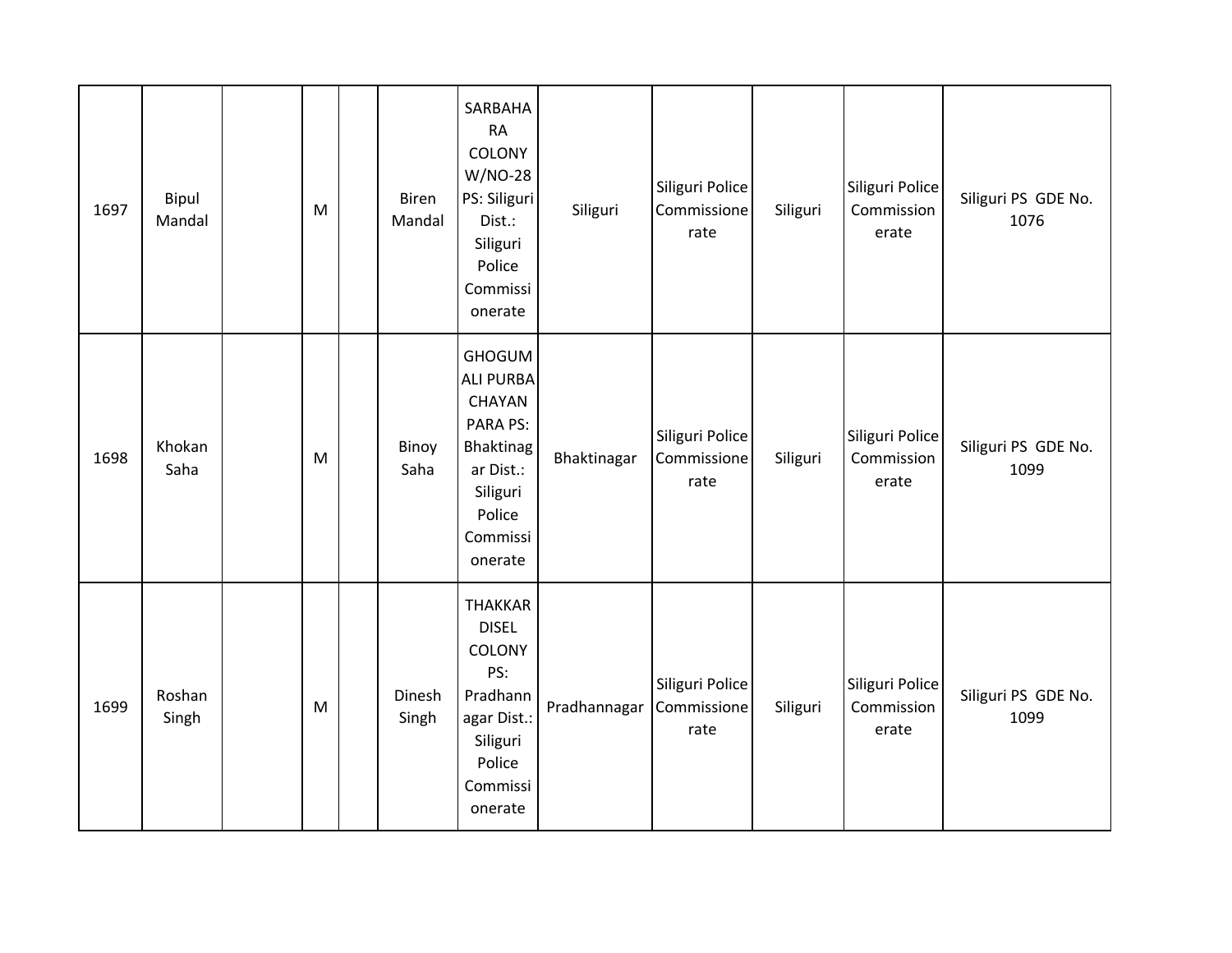| 1700 | Ganesh<br>Prasad<br>Singh  | M | Lt. Khubi<br>Lala Singh      | <b>JOYTINAG</b><br>AR W/NO-<br>4 PS:<br>Pradhann<br>agar Dist.:<br>Siliguri<br>Police<br>Commissi<br>onerate     | Pradhannagar   | Siliguri Police<br>Commissione<br>rate | Siliguri | Siliguri Police<br>Commission<br>erate | Siliguri PS GDE No.<br>1099 |
|------|----------------------------|---|------------------------------|------------------------------------------------------------------------------------------------------------------|----------------|----------------------------------------|----------|----------------------------------------|-----------------------------|
| 1701 | Sunil Roy                  | M | Kamal Roy                    | GANGA<br><b>NAGAR</b><br>$W/NO-5$<br>PS: Siliguri<br>Dist.:<br>Siliguri<br>Police<br>Commissi<br>onerate         | Siliguri       | Siliguri Police<br>Commissione<br>rate | Siliguri | Siliguri Police<br>Commission<br>erate | Siliguri PS GDE No.<br>1099 |
| 1702 | Santosh<br>Chakrabor<br>ty | M | Lt. Nitai<br>Chakrabor<br>ty | <b>DABGRAM</b><br><b>FULBARI</b><br>PS: New<br>jalpaiguri<br>Dist.:<br>Siliguri<br>Police<br>Commissi<br>onerate | New jalpaiguri | Siliguri Police<br>Commissione<br>rate | Siliguri | Siliguri Police<br>Commission<br>erate | Siliguri PS GDE No.<br>1053 |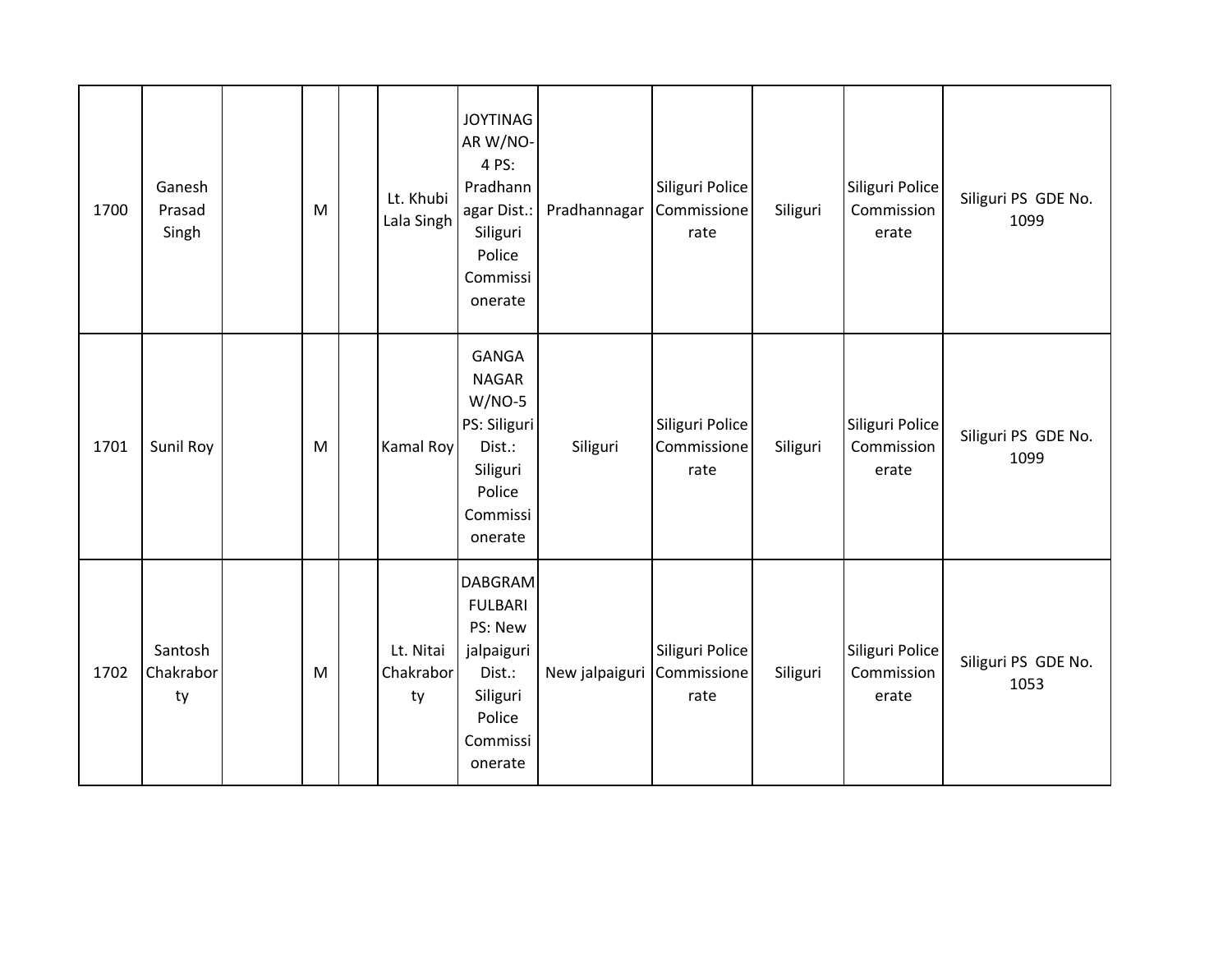| 1703 | Uttam<br>Baraman | M | Lt. Adhir<br>Barman | SIMULTAL<br>Α<br><b>MATIGAR</b><br>A PS:<br>Matigara<br>Dist.:<br>Siliguri<br>Police<br>Commissi<br>onerate                       | Matigara     | Siliguri Police<br>Commissione<br>rate | Siliguri | Siliguri Police<br>Commission<br>erate | Siliguri PS GDE No.<br>1053                       |
|------|------------------|---|---------------------|-----------------------------------------------------------------------------------------------------------------------------------|--------------|----------------------------------------|----------|----------------------------------------|---------------------------------------------------|
| 1704 | Soumen<br>Das    | M | Gunadhar<br>Das     | SHYAM<br><b>HARI BAR</b><br>PS: Egra<br>Dist.:<br>Purba<br>Mednipor<br>e                                                          | Egra         | Purba<br>Mednipore                     | Siliguri | Siliguri Police<br>Commission<br>erate | Siliguri PS Outpost<br>Khalpara OP GDE No.<br>451 |
| 1705 | Raju Roy         | M | Rabi Roy            | <b>CHANDRA</b><br>KUTHI,<br>SALBARI, S<br><b>UKNA PS:</b><br>Pradhann<br>agar Dist.:<br>Siliguri<br>Police<br>Commissi<br>onerate | Pradhannagar | Siliguri Police<br>Commissione<br>rate | Siliguri | Siliguri Police<br>Commission<br>erate | Siliguri PS Outpost<br>Khalpara OP GDE No.<br>451 |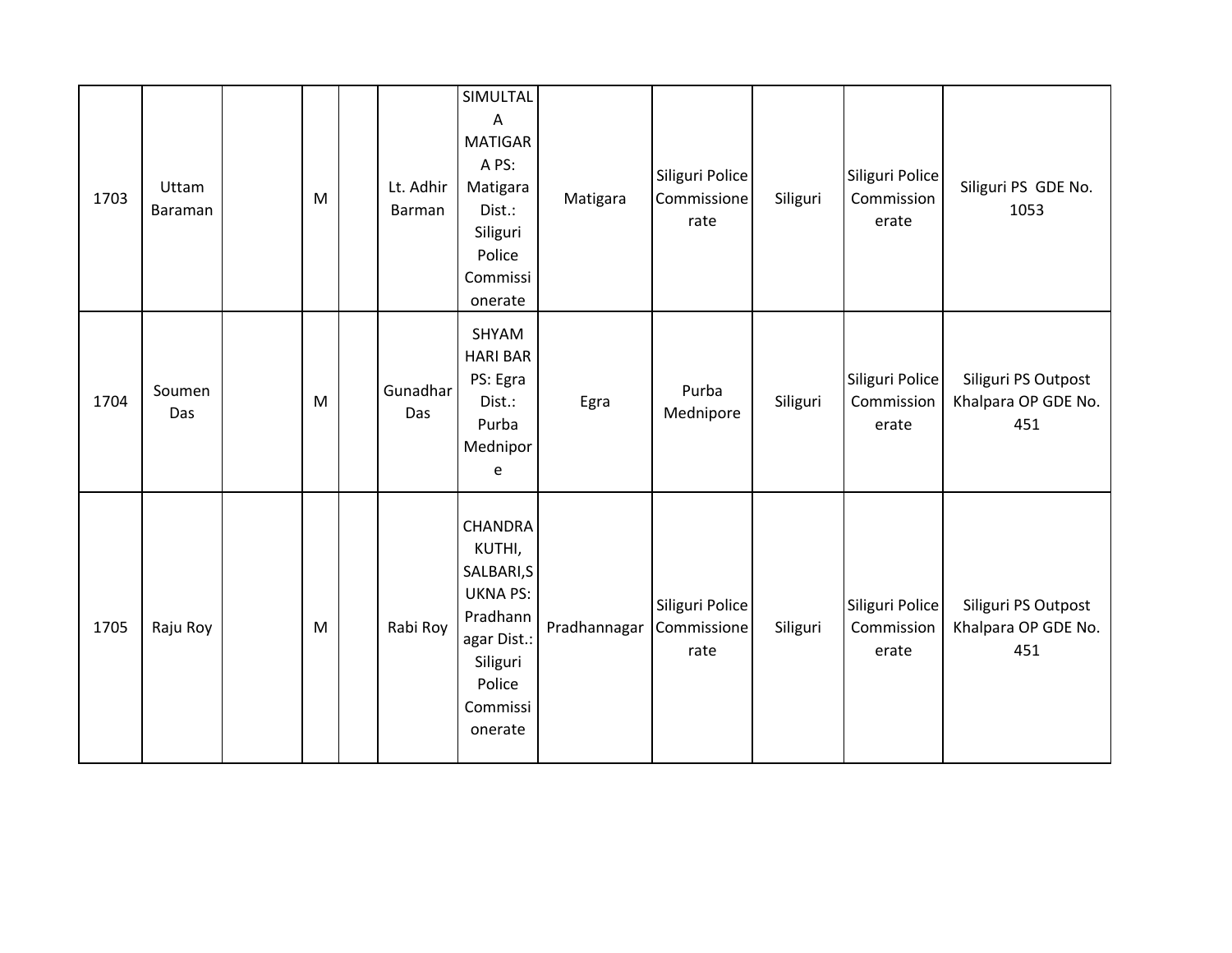| 1706 | Tapan<br>Barman    | M | Budharu<br>Bareman           | <b>ASHRAMP</b><br>ARA,<br>SALBARI,<br><b>SUKNA PS:</b><br>Pradhann<br>agar Dist.:<br>Siliguri<br>Police<br>Commissi<br>onerate | Pradhannagar  | Siliguri Police<br>Commissione<br>rate | Siliguri | Siliguri Police<br>Commission<br>erate | Siliguri PS Outpost<br>Khalpara OP GDE No.<br>451 |
|------|--------------------|---|------------------------------|--------------------------------------------------------------------------------------------------------------------------------|---------------|----------------------------------------|----------|----------------------------------------|---------------------------------------------------|
| 1707 | <b>Basher Ali</b>  | M | Babu Ali                     | MALIGAM                                                                                                                        |               | <b>Basirhat</b>                        | Siliguri | Siliguri Police<br>Commission<br>erate | Siliguri PS Outpost<br>Khalpara OP GDE No.<br>461 |
| 1708 | Bikramku<br>mar    | M | Vaidehi<br>Saran Jha         | <b>MAHINA</b><br>M,<br><b>BENIPOUR</b>                                                                                         |               | <b>Basirhat</b>                        | Siliguri | Siliguri Police<br>Commission<br>erate | Siliguri PS Outpost<br>Khalpara OP GDE No.<br>461 |
| 1709 | Ashish<br>Bajrolia | M | <b>Bir Singh</b><br>Bajrolia | KAWAR,<br>UMRI,<br>HARDA(U<br>P)                                                                                               |               | <b>Basirhat</b>                        | Siliguri | Siliguri Police<br>Commission<br>erate | Siliguri PS Outpost<br>Khalpara OP GDE No.<br>468 |
| 1710 | Rakesh<br>Gupta    | M | Late<br>Pannalal<br>Gupta    | <b>CHENPAR</b><br>Α,<br><b>BAISNAB</b><br><b>NAGAR</b><br>PS:<br>Baishnabn<br>agar Dist.:<br>Malda                             | Baishnabnagar | Malda                                  | Siliguri | Siliguri Police<br>Commission<br>erate | Siliguri PS Outpost<br>Khalpara OP GDE No.<br>468 |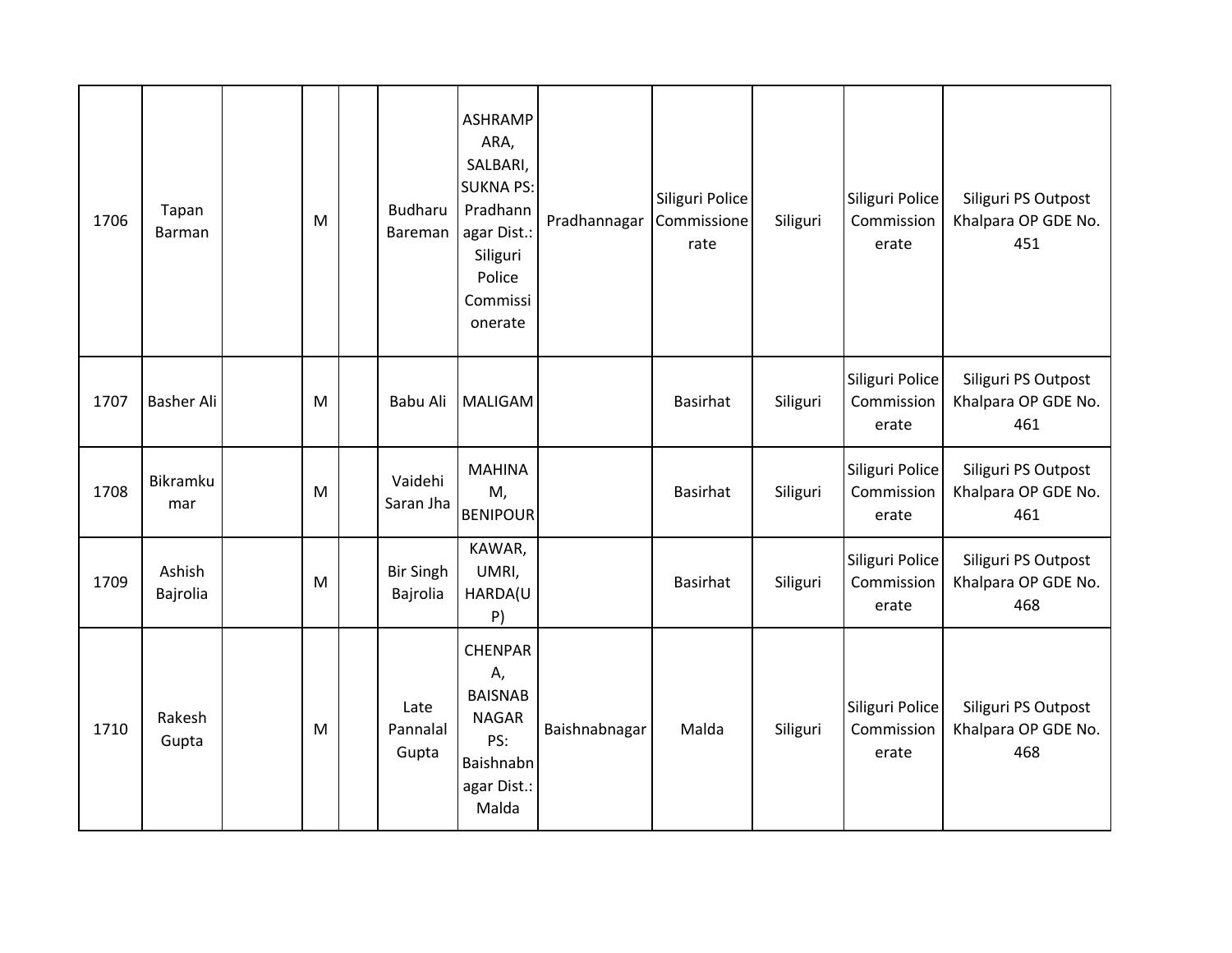| 1711 | Md.<br>Abuzafar  | M | Imran<br>Ahamed         | <b>JALPAIMO</b><br>RE,<br><b>RAMGHAT</b><br>PS:<br>Baishnabn<br>agar Dist.:<br>Malda                                                 | Baishnabnagar | Malda                                  | Siliguri | Siliguri Police<br>Commission<br>erate | Siliguri PS Outpost<br>Khalpara OP GDE No.<br>468 |
|------|------------------|---|-------------------------|--------------------------------------------------------------------------------------------------------------------------------------|---------------|----------------------------------------|----------|----------------------------------------|---------------------------------------------------|
| 1712 | Subhash<br>Kumar | M | Chandradi<br>p Singh    | <b>JALPAIMO</b><br>RE,<br>RAMGHAT<br>PS: Siliguri<br>Dist.:<br>Siliguri<br>Police<br>Commissi<br>onerate                             | Siliguri      | Siliguri Police<br>Commissione<br>rate | Siliguri | Siliguri Police<br>Commission<br>erate | Siliguri PS Outpost<br>Khalpara OP GDE No.<br>468 |
| 1713 | Roshan<br>Sahani | M | <b>Bilash</b><br>Sahani | RAJIB<br>ROAD,<br>SANTOSHI<br>NAGAR,<br><b>WARD</b><br>NO. 05 PS:<br>Siliguri<br>Dist.:<br>Siliguri<br>Police<br>Commissi<br>onerate | Siliguri      | Siliguri Police<br>Commissione<br>rate | Siliguri | Siliguri Police<br>Commission<br>erate | Siliguri PS Outpost<br>Khalpara OP GDE No.<br>476 |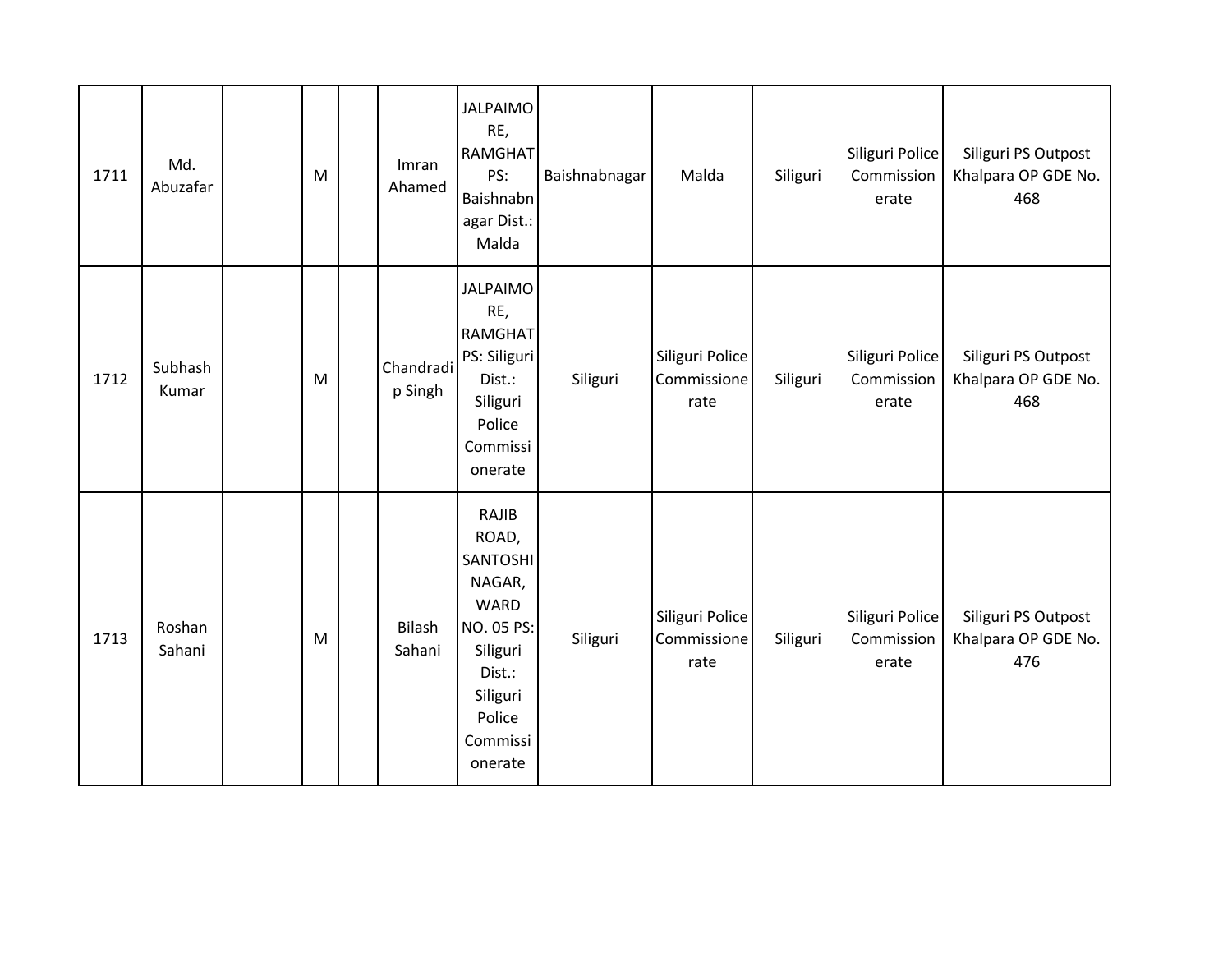| 1714 | Prashanta<br>Saha  | M | #NAME? | PARESH<br>NAGAR,<br><b>WARD</b><br>NO. 44 PS:<br>Bhaktinag<br>ar Dist.:<br>Siliguri<br>Police<br>Commissi<br>onerate         | Bhaktinagar | Siliguri Police<br>Commissione<br>rate | Siliguri | Siliguri Police<br>Commission<br>erate | Siliguri PS Outpost<br>Panitanki OP GDE No.<br>466 |
|------|--------------------|---|--------|------------------------------------------------------------------------------------------------------------------------------|-------------|----------------------------------------|----------|----------------------------------------|----------------------------------------------------|
| 1715 | Ramesh<br>Karmakar | M | #NAME? | CHAYAN<br>PARA<br>BAZAR,<br>WARD<br>NO. 37 PS:<br><b>Bhaktinag</b><br>ar Dist.:<br>Siliguri<br>Police<br>Commissi<br>onerate | Bhaktinagar | Siliguri Police<br>Commissione<br>rate | Siliguri | Siliguri Police<br>Commission<br>erate | Siliguri PS Outpost<br>Panitanki OP GDE No.<br>475 |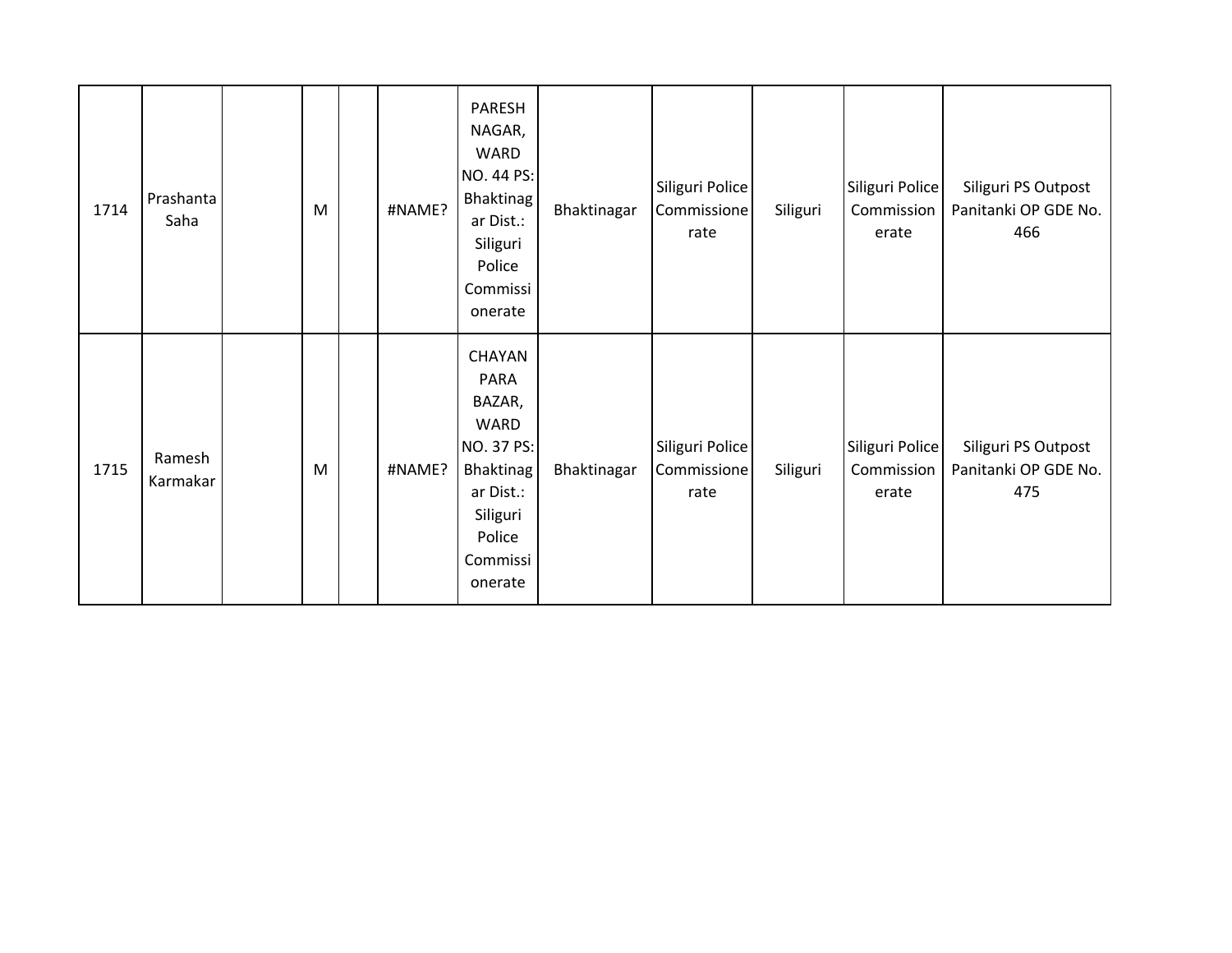| 1716 | Bhambal<br>Das  | M | Lt. Shital<br>Das        | <b>DASHARA</b><br><b>T PALLY</b><br><b>BACK SIDE</b><br>OF PAYEL<br><b>CINEMA</b><br>HALL,<br>WAR PS:<br>Bhaktinag<br>ar Dist.:<br>Siliguri<br>Police<br>Commissi<br>onerate | Bhaktinagar | Siliguri Police<br>Commissione<br>rate | Siliguri | Siliguri Police<br>Commission<br>erate | Siliguri PS Outpost<br>Panitanki OP GDE No.<br>475 |
|------|-----------------|---|--------------------------|------------------------------------------------------------------------------------------------------------------------------------------------------------------------------|-------------|----------------------------------------|----------|----------------------------------------|----------------------------------------------------|
| 1717 | Prodip<br>Barai | M | Lt.<br>Niranjan<br>Barai | <b>ISKAN</b><br><b>MANDIR</b><br>ROAD,<br><b>KRISHNA</b><br>APARTME<br>NT, WARD<br>NO. 40 PS:<br>Bhaktinag<br>ar Dist.:<br>Siliguri<br>Police<br>Commissi<br>onerate         | Bhaktinagar | Siliguri Police<br>Commissione<br>rate | Siliguri | Siliguri Police<br>Commission<br>erate | Siliguri PS Outpost<br>Panitanki OP GDE No.<br>475 |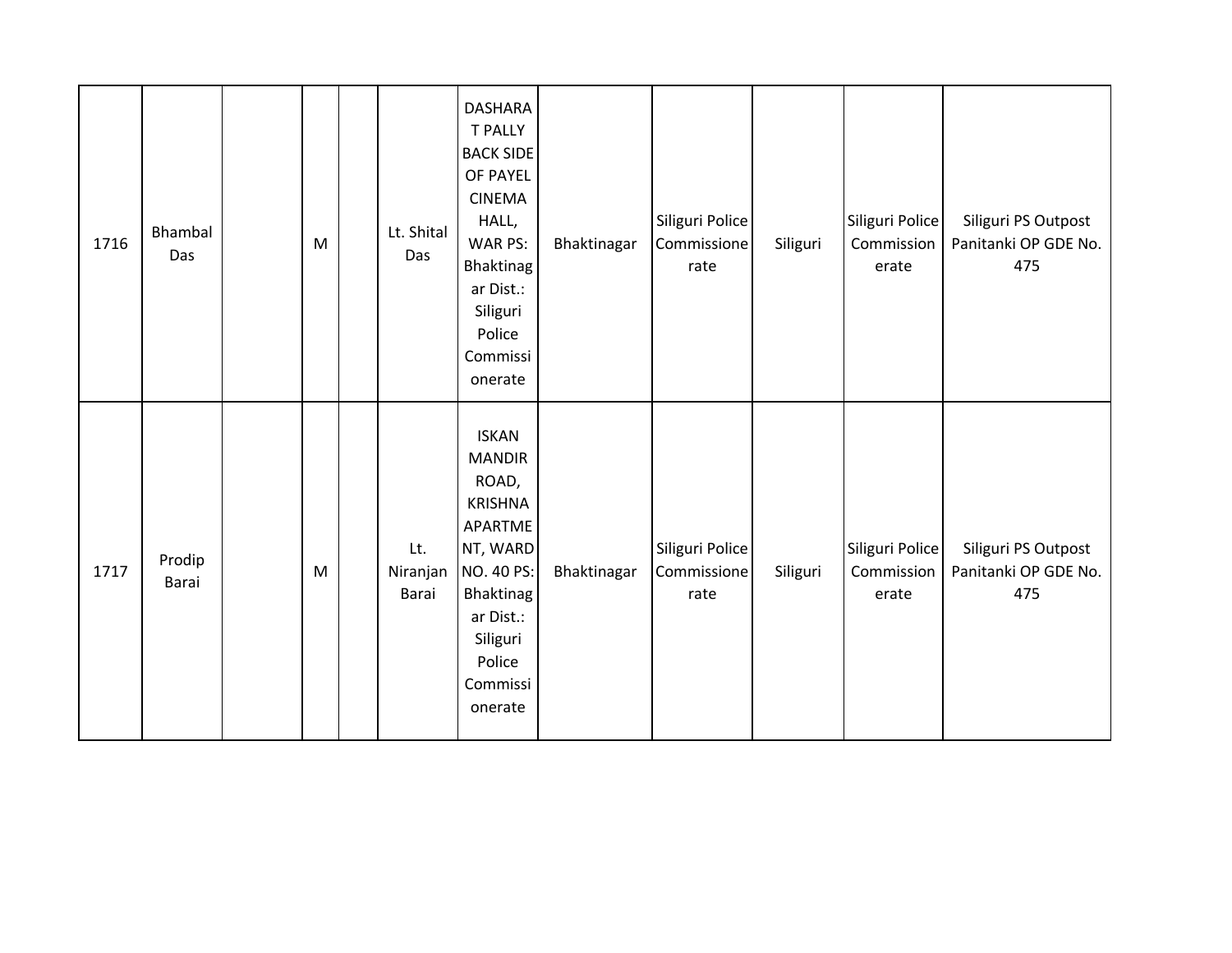| 1718 | Sankar<br>Sarkar | M | Lt. Sunil<br>Sarkar | VIVEKANA<br><b>NDA</b><br>NAGAR,<br>SALUGAR<br>A, WARD<br>NO. 42,<br>PS:<br><b>Bhaktinag</b><br>ar Dist.:<br>Siliguri<br>Police<br>Commissi<br>onerate                            | Bhaktinagar | Siliguri Police<br>Commissione<br>rate | Siliguri | Siliguri Police<br>Commission<br>erate | Siliguri PS Outpost<br>Panitanki OP GDE No.<br>475 |
|------|------------------|---|---------------------|-----------------------------------------------------------------------------------------------------------------------------------------------------------------------------------|-------------|----------------------------------------|----------|----------------------------------------|----------------------------------------------------|
| 1719 | Gopal<br>Paul    | M | Sujay Paul          | <b>VIDYA</b><br><b>CHAKRA</b><br>COLONY,<br><b>MAHAKAL</b><br>PALLY<br><b>NEAR</b><br><b>SCHOOL</b><br>PS:<br>Bhaktinag<br>ar Dist.:<br>Siliguri<br>Police<br>Commissi<br>onerate | Bhaktinagar | Siliguri Police<br>Commissione<br>rate | Siliguri | Siliguri Police<br>Commission<br>erate | Siliguri PS Outpost<br>Panitanki OP GDE No.<br>475 |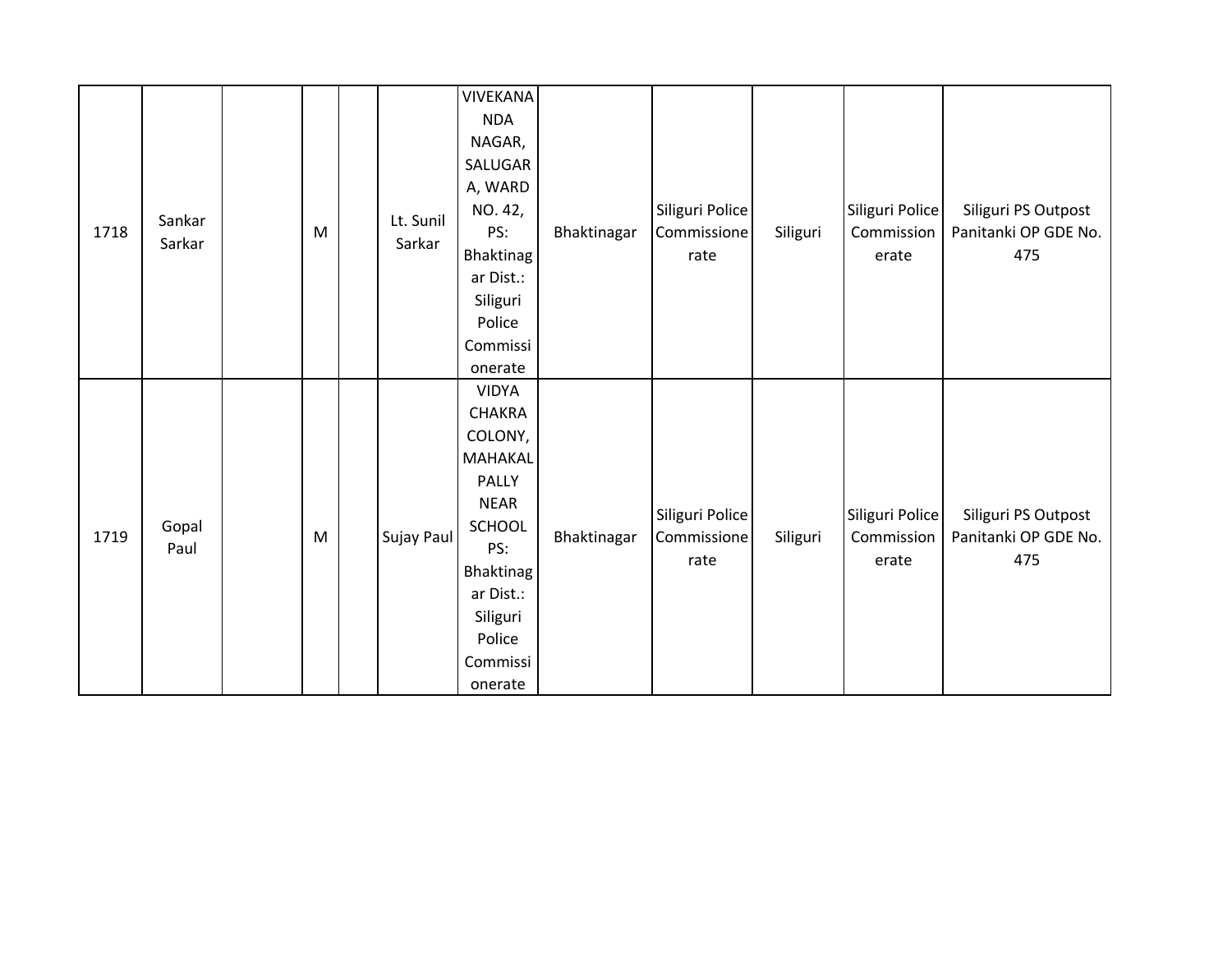| 1720 | Shiv<br>Shankar<br>Mahato | M |    | Debendra<br>Mahato  | <b>VIVEKANA</b><br><b>NDA</b><br>NAGAR,<br>SALUGAR<br>A, WARD<br>NO. 42,<br>PS:<br>Bhaktinag<br>ar Dist.:<br>Siliguri<br>Police<br>Commissi<br>onerate | Bhaktinagar | Siliguri Police<br>Commissione<br>rate | Siliguri                    | Siliguri Police<br>Commission<br>erate | Siliguri PS Outpost<br>Panitanki OP GDE No.<br>475 |
|------|---------------------------|---|----|---------------------|--------------------------------------------------------------------------------------------------------------------------------------------------------|-------------|----------------------------------------|-----------------------------|----------------------------------------|----------------------------------------------------|
| 1721 | Nirmal<br>Mondal          | M | 40 | Manmoth<br>o Mondal | Vill.-<br>Gurudasp<br>ur PS:<br>Dholahat<br>Dist.:<br>Sundarba<br>n Police<br>District                                                                 | Dholahat    | Sundarban<br>Police<br>District        | Dholahat                    | Sundarban<br>Police<br>District        | Dholahat PS GDE No.<br>828                         |
| 1722 | Jabbar<br>Ansary          | M | 33 | Mahamm<br>ad Ansary | Manguria<br>PS: Hura<br>Dist.:<br>Purulia                                                                                                              | Hura        | Purulia                                | Harwood<br>point<br>coastal | Sundarban<br>Police<br>District        | Harwood point coastal<br>PS GDE No. 954            |
| 1723 | Safik<br>Khalifa          | M | 25 | Tabrej              | Kapus<br>Ghora PS:<br>Hura Dist.:<br>Purulia                                                                                                           | Hura        | Purulia                                | Harwood<br>point<br>coastal | Sundarban<br>Police<br>District        | Harwood point coastal<br>PS GDE No. 954            |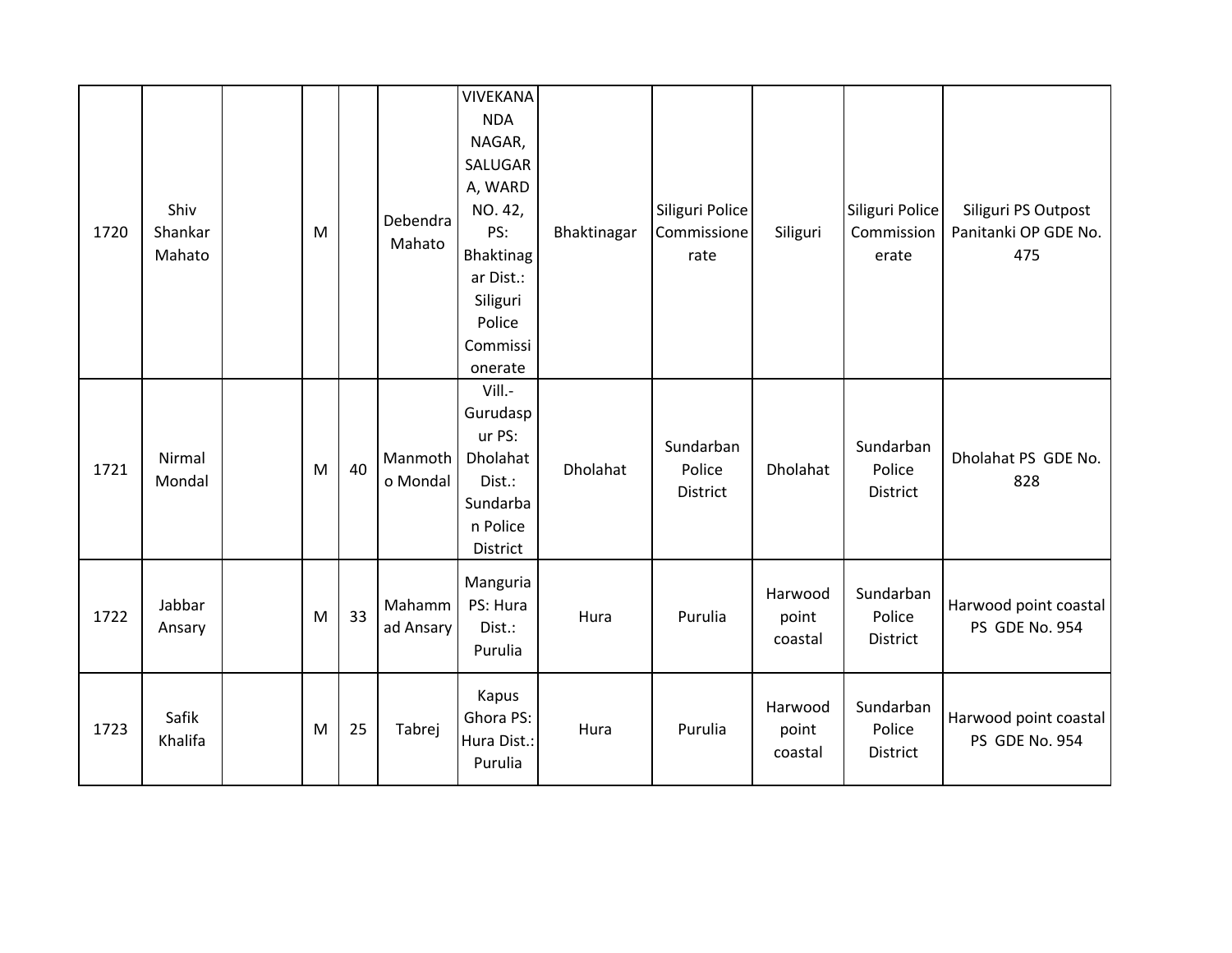| 1724 | Debnath<br>Sardar    | M | 31 | Bhupati<br>Sardar | Nischintap<br>ur PS:<br>Kulpi Dist.:<br>Sundarba<br>n Police<br>District                                             | Kulpi                    | Sundarban<br>Police<br>District | Harwood<br>point<br>coastal | Sundarban<br>Police<br>District | Harwood point coastal<br>PS GDE No. 954 |
|------|----------------------|---|----|-------------------|----------------------------------------------------------------------------------------------------------------------|--------------------------|---------------------------------|-----------------------------|---------------------------------|-----------------------------------------|
| 1725 | Suvendu<br>Das       | M | 25 | Samir Das         | Akshaynag<br>ar<br>Samantarc<br>hak PS:<br>Harwood<br>point<br>coastal<br>Dist.:<br>Sundarba<br>n Police<br>District | Harwood point<br>coastal | Sundarban<br>Police<br>District | Harwood<br>point<br>coastal | Sundarban<br>Police<br>District | Harwood point coastal<br>PS GDE No. 954 |
| 1726 | <b>Biplab</b><br>Das |   |    | Hari Das          | Vill.-<br>Hostel<br>more, PS:<br>Kakdwip<br>Dist.:<br>Sundarba<br>n Police<br>District                               | Kakdwip                  | Sundarban<br>Police<br>District | Kakdwip                     | Sundarban<br>Police<br>District | Kakdwip PS GDE No.<br>1004              |